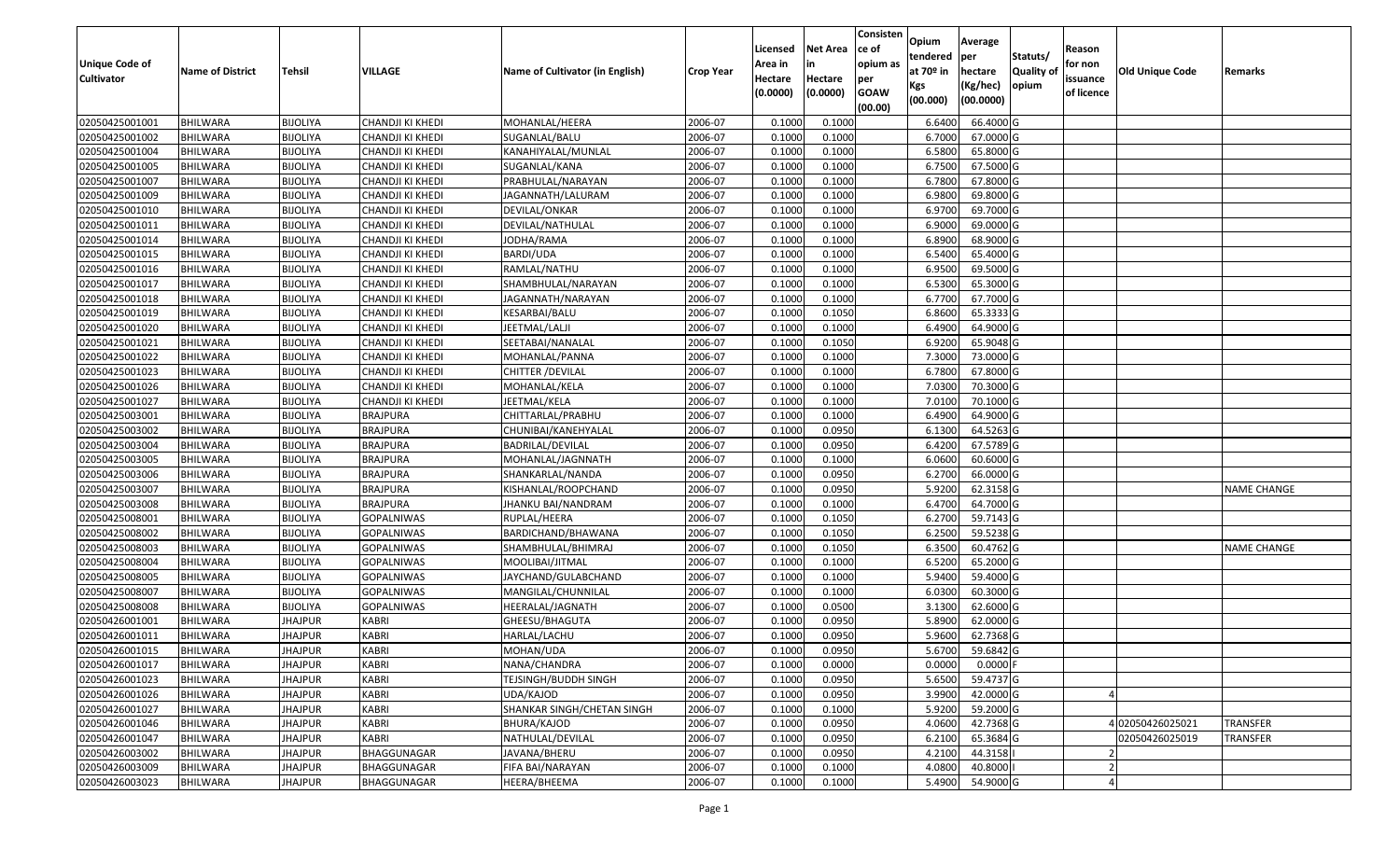| <b>Unique Code of</b><br><b>Cultivator</b> | <b>Name of District</b> | Tehsil         | VILLAGE            | Name of Cultivator (in English) | <b>Crop Year</b> | Licensed<br>Area in<br>Hectare<br>(0.0000) | Net Area<br>in<br>Hectare<br>(0.0000) | Consisten<br>ce of<br>opium as<br>per<br><b>GOAW</b><br>(00.00) | Opium<br>tendered<br>at 70º in<br>Kgs<br>(00.000) | Average<br>per<br>hectare<br>(Kg/hec)<br>(00.0000) | Statuts/<br><b>Quality of</b><br>opium | Reason<br>for non<br>issuance<br>of licence | <b>Old Unique Code</b> | Remarks                       |
|--------------------------------------------|-------------------------|----------------|--------------------|---------------------------------|------------------|--------------------------------------------|---------------------------------------|-----------------------------------------------------------------|---------------------------------------------------|----------------------------------------------------|----------------------------------------|---------------------------------------------|------------------------|-------------------------------|
| 02050426003036                             | <b>BHILWARA</b>         | <b>JHAJPUR</b> | BHAGGUNAGAR        | KALYAN/KISNA                    | 2006-07          | 0.1000                                     | 0.1000                                |                                                                 | 4.7000                                            | 47.0000                                            |                                        |                                             |                        |                               |
| 02050426003047                             | <b>BHILWARA</b>         | <b>JHAJPUR</b> | BHAGGUNAGAR        | MATHARALAL/HAJARILAL            | 2006-07          | 0.1000                                     | 0.0000                                |                                                                 | 0.0000                                            | $0.0000$ F                                         |                                        |                                             |                        | TRANSFER / KABRI              |
| 02050426003050                             | <b>BHILWARA</b>         | <b>JHAJPUR</b> | BHAGGUNAGAR        | KHANI DEVI/JAGANNATH            | 2006-07          | 0.1000                                     | 0.1000                                |                                                                 | 5.1700                                            | 51.7000 G                                          |                                        |                                             |                        |                               |
| 02050426003055                             | <b>BHILWARA</b>         | <b>JHAJPUR</b> | BHAGGUNAGAR        | ALOLBAI/CHOTTU                  | 2006-07          | 0.1000                                     | 0.0950                                |                                                                 | 4.5400                                            | 47.7895 G                                          |                                        |                                             |                        |                               |
| 02050426003063                             | BHILWARA                | <b>JHAJPUR</b> | BHAGGUNAGAR        | RUPADEVI/JAGANNATH              | 2006-07          | 0.1000                                     | 0.0950                                |                                                                 | 4.7150                                            | 49.6316 G                                          |                                        |                                             |                        |                               |
| 02050426003064                             | <b>BHILWARA</b>         | <b>JHAJPUR</b> | BHAGGUNAGAR        | RUPA/SANGRAM                    | 2006-07          | 0.1000                                     | 0.0950                                |                                                                 | 5.1700                                            | 54.4211 G                                          |                                        |                                             |                        |                               |
| 02050426003066                             | BHILWARA                | <b>JHAJPUR</b> | BHAGGUNAGAR        | HAJARI/PRATAP                   | 2006-07          | 0.1000                                     | 0.0950                                |                                                                 | 5.9000                                            | 62.1053 G                                          |                                        |                                             | 02050426002004         | TRANSFER/ TRANSFER /<br>KABRI |
| 02050426003067                             | <b>BHILWARA</b>         | <b>JHAJPUR</b> | BHAGGUNAGAR        | KALYAN/NATHU                    | 2006-07          | 0.1000                                     | 0.0950                                |                                                                 | 4.2800                                            | 45.0526                                            |                                        |                                             | 202050426002009        | <b>TRANSFER</b>               |
| 02050426003068                             | <b>BHILWARA</b>         | <b>JHAJPUR</b> | BHAGGUNAGAR        | NARAYAN SINGH/SHETAAN SINGH     | 2006-07          | 0.1000                                     | 0.1000                                |                                                                 | 5.3200                                            | 53.2000 G                                          |                                        |                                             | 402050426002020        | <b>TRANSFER</b>               |
| 02050426003069                             | <b>BHILWARA</b>         | <b>JHAJPUR</b> | BHAGGUNAGAR        | TEJPAL/VEERAM                   | 2006-07          | 0.1000                                     | 0.1000                                |                                                                 | 4.9200                                            | 49.2000 G                                          |                                        |                                             | 102050426002022        | TRANSFER                      |
| 02050426004003                             | <b>BHILWARA</b>         | <b>JHAJPUR</b> | JAWANPURA          | SITARAM/KALYAN                  | 2006-07          | 0.1000                                     | 0.1000                                |                                                                 | 5.4500                                            | 54.5000 G                                          |                                        |                                             |                        |                               |
| 02050426004005                             | <b>BHILWARA</b>         | <b>JHAJPUR</b> | <b>JAWANPURA</b>   | GOPAL/SITARAM                   | 2006-07          | 0.1000                                     | 0.1000                                |                                                                 | 4.7400                                            | 47.4000 G                                          |                                        |                                             |                        |                               |
| 02050426004012                             | <b>BHILWARA</b>         | <b>JHAJPUR</b> | <b>JAWANPURA</b>   | VAKTAVAR/BHERU                  | 2006-07          | 0.1000                                     | 0.1000                                |                                                                 | 4.4500                                            | 44.5000 G                                          |                                        |                                             |                        |                               |
| 02050426004020                             | BHILWARA                | JHAJPUR        | JAWANPURA          | BHURA/NARAYAN                   | 2006-07          | 0.1000                                     | 0.1000                                |                                                                 | 5.3500                                            | 53.5000 G                                          |                                        |                                             |                        |                               |
| 02050426004028                             | BHILWARA                | <b>JHAJPUR</b> | JAWANPURA          | CHOTI/BALU                      | 2006-07          | 0.1000                                     | 0.1000                                |                                                                 | 5.3600                                            | 53.6000 G                                          |                                        |                                             |                        | TRANSFER/ BHAGUNAGAR          |
| 02050426004030                             | BHILWARA                | <b>JHAJPUR</b> | JAWANPURA          | JAGURAP/KALYAN                  | 2006-07          | 0.1000                                     | 0.1000                                |                                                                 | 4.7100                                            | 47.1000 G                                          |                                        |                                             |                        |                               |
| 02050426004032                             | <b>BHILWARA</b>         | <b>JHAJPUR</b> | JAWANPURA          | RAGHUNATH SINGH/PRATAP SINGH    | 2006-07          | 0.1000                                     | 0.1000                                |                                                                 | 4.6400                                            | 46.4000 G                                          |                                        |                                             |                        |                               |
| 02050426004034                             | <b>BHILWARA</b>         | <b>JHAJPUR</b> | <b>JAWANPURA</b>   | NARAYAN SINGH/DUNGAR SINGH      | 2006-07          | 0.1000                                     | 0.1000                                |                                                                 | 5.9300                                            | 59.3000 G                                          |                                        |                                             |                        | <b>TRANSFER / KABRI</b>       |
| 02050426007002                             | BHILWARA                | <b>JHAJPUR</b> | <b>ROPA</b>        | KANA/BHAWANA                    | 2006-07          | 0.1000                                     | 0.1000                                |                                                                 | 4.9100                                            | 49.1000 G                                          |                                        |                                             |                        |                               |
| 02050426007004                             | <b>BHILWARA</b>         | <b>JHAJPUR</b> | <b>ROPA</b>        | RAMLAL/GANGARAM                 | 2006-07          | 0.1000                                     | 0.1000                                |                                                                 | 4.8300                                            | 48.3000 G                                          |                                        |                                             |                        |                               |
| 02050426007005                             | BHILWARA                | <b>JHAJPUR</b> | <b>ROPA</b>        | DEVILAL/MANGILAL                | 2006-07          | 0.1000                                     | 0.1000                                |                                                                 | 5.9700                                            | 59.7000 G                                          |                                        |                                             |                        | <b>TRANSFER / KABRI</b>       |
| 02050426007008                             | <b>BHILWARA</b>         | <b>JHAJPUR</b> | <b>ROPA</b>        | SHANKAR/HARDEV                  | 2006-07          | 0.1000                                     | 0.1000                                |                                                                 | 5.8700                                            | 58.7000 G                                          |                                        |                                             |                        | TRANSFER / KABRI              |
| 02050426007009                             | <b>BHILWARA</b>         | <b>JHAJPUR</b> | <b>ROPA</b>        | AKBARKHA/BUREKHA                | 2006-07          | 0.1000                                     | 0.1000                                |                                                                 | 4.8400                                            | 48.4000 G                                          |                                        |                                             |                        |                               |
| 02050426007013                             | <b>BHILWARA</b>         | <b>JHAJPUR</b> | <b>ROPA</b>        | SAWAIRAM/KALU                   | 2006-07          | 0.1000                                     | 0.1000                                |                                                                 | 4.6500                                            | 46.5000 G                                          |                                        |                                             |                        |                               |
| 02050427001001                             | BHILWARA                | MANDALGARH     | VITTHALPURA        | KALYANA/BHURA                   | 2006-07          | 0.1000                                     | 0.1000                                |                                                                 | 6.1100                                            | 61.1000 G                                          |                                        |                                             |                        |                               |
| 02050427001003                             | <b>BHILWARA</b>         | MANDALGARH     | <b>VITTHALPURA</b> | FEPPIBAI/LAXMAN                 | 2006-07          | 0.1000                                     | 0.1000                                |                                                                 | 5.9800                                            | 59.8000 G                                          |                                        |                                             |                        |                               |
| 02050427001007                             | <b>BHILWARA</b>         | MANDALGARH     | <b>VITTHALPURA</b> | BHURA/MATHURA                   | 2006-07          | 0.1000                                     | 0.1000                                |                                                                 | 5.8800                                            | 58.8000 G                                          |                                        |                                             |                        |                               |
| 02050427001008                             | <b>BHILWARA</b>         | MANDALGARH     | <b>VITTHALPURA</b> | GHEESA/GOKAL                    | 2006-07          | 0.1000                                     | 0.1000                                |                                                                 | 5.6700                                            | 56.7000 G                                          |                                        |                                             |                        |                               |
| 02050427001009                             | <b>BHILWARA</b>         | MANDALGARH     | VITTHALPURA        | BADRI/HEERA                     | 2006-07          | 0.1000                                     | 0.1000                                |                                                                 | 4.6100                                            | 46.1000 G                                          |                                        |                                             |                        |                               |
| 02050427001012                             | <b>BHILWARA</b>         | MANDALGARH     | <b>VITTHALPURA</b> | HAJRI/PRATAP                    | 2006-07          | 0.1000                                     | 0.1000                                |                                                                 | 5.6000                                            | 56.0000 G                                          |                                        |                                             |                        |                               |
| 02050427001014                             | <b>BHILWARA</b>         | MANDALGARH     | VITTHALPURA        | DHAPUBAI/BAKATAVAR              | 2006-07          | 0.1000                                     | 0.1000                                |                                                                 | 6.1800                                            | 61.8000 G                                          |                                        |                                             |                        |                               |
| 02050427001015                             | BHILWARA                | MANDALGARH     | VITTHALPURA        | BALU/JALAM                      | 2006-07          | 0.1000                                     | 0.1050                                |                                                                 | 4.2000                                            | 40.0000                                            |                                        |                                             |                        |                               |
| 02050427001017                             | <b>BHILWARA</b>         | MANDALGARH     | <b>VITTHALPURA</b> | KANA/HAJARI                     | 2006-07          | 0.1000                                     | 0.1000                                |                                                                 | 5.4700                                            | 54.7000 G                                          |                                        |                                             |                        |                               |
| 02050427001018                             | <b>BHILWARA</b>         | MANDALGARH     | VITTHALPURA        | MADHO/GOPAL                     | 2006-07          | 0.1000                                     | 0.1000                                |                                                                 | 5.6000                                            | 56.0000G                                           |                                        |                                             |                        |                               |
| 02050427001019                             | <b>BHILWARA</b>         | MANDALGARH     | <b>VITTHALPURA</b> | RAMLAL/HEERA                    | 2006-07          | 0.1000                                     | 0.1000                                |                                                                 | 5.9700                                            | 59.7000 G                                          |                                        |                                             |                        |                               |
| 02050427001022                             | <b>BHILWARA</b>         | MANDALGARH     | <b>VITTHALPURA</b> | GOTU/KAJOD                      | 2006-07          | 0.1000                                     | 0.0000                                |                                                                 | 0.0000                                            | $0.0000$ F                                         |                                        |                                             |                        |                               |
| 02050427001026                             | <b>BHILWARA</b>         | MANDALGARH     | VITTHALPURA        | DEVI/NANDRAM                    | 2006-07          | 0.1000                                     | 0.0950                                |                                                                 | 4.7900                                            | 50.4211 G                                          |                                        |                                             |                        |                               |
| 02050427001027                             | <b>BHILWARA</b>         | MANDALGARH     | VITTHALPURA        | RAMESHWER/NANDA                 | 2006-07          | 0.1000                                     | 0.1000                                |                                                                 | 5.9500                                            | 59.5000 G                                          |                                        |                                             |                        |                               |
| 02050427001035                             | <b>BHILWARA</b>         | MANDALGARH     | <b>VITTHALPURA</b> | KALU/HEERA                      | 2006-07          | 0.1000                                     | 0.1000                                |                                                                 | 0.9500                                            | $9.5000$ G                                         |                                        |                                             | 402050427061010        | <b>TRANSFER</b>               |
| 02050427001036                             | <b>BHILWARA</b>         | MANDALGARH     | <b>VITTHALPURA</b> | RAMCHANDAR/JALAM                | 2006-07          | 0.1000                                     | 0.1000                                |                                                                 | 6.1500                                            | 61.5000 G                                          |                                        |                                             | 5 02050427061009       | <b>TRANSFER</b>               |
| 02050427001037                             | <b>BHILWARA</b>         | MANDALGARH     | <b>VITTHALPURA</b> | RAMPRATAP/ MATHURA LAL          | 2006-07          | 0.1000                                     | 0.1000                                |                                                                 | 6.1200                                            | 61.2000 G                                          |                                        |                                             | 502050427017004        | <b>TRANSFER</b>               |
| 02050427003006                             | <b>BHILWARA</b>         | MANDALGARH     | PIPALDA            | RAMKISHAN/BHOLA                 | 2006-07          | 0.1000                                     | 0.1000                                |                                                                 | 6.0800                                            | 60.8000 G                                          |                                        |                                             |                        | TRANSFER /<br>KABRI(JAHAZPUR) |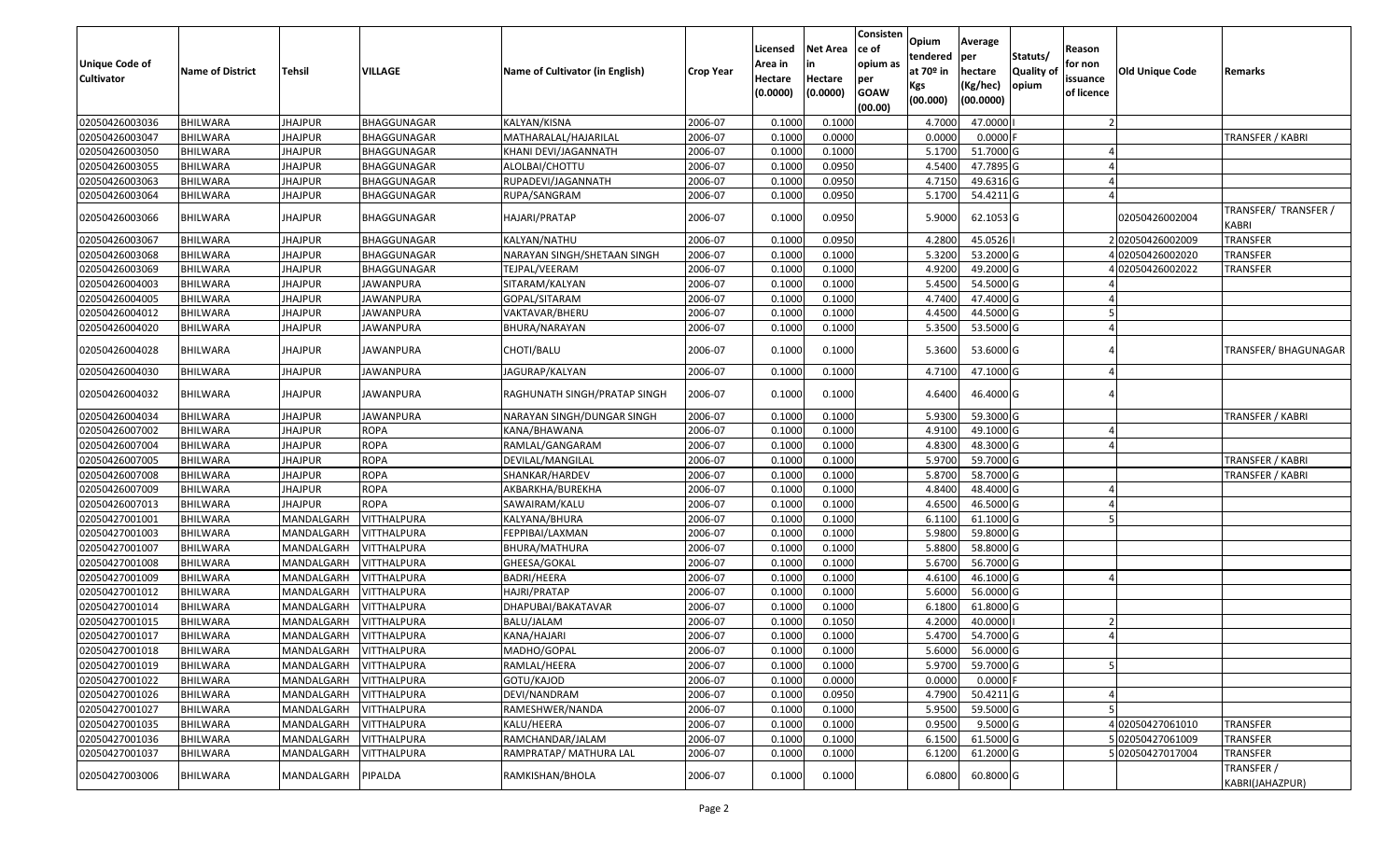| <b>Unique Code of</b><br><b>Cultivator</b> | <b>Name of District</b> | <b>Tehsil</b>     | <b>VILLAGE</b> | Name of Cultivator (in English) | <b>Crop Year</b> | Licensed<br>Area in<br>Hectare<br>(0.0000) | <b>Net Area</b><br>in<br>Hectare<br>(0.0000) | Consisten<br>ce of<br>opium as<br>per<br><b>GOAW</b><br>(00.00) | Opium<br>tendered<br>at $70°$ in<br>Kgs<br>(00.000) | Average<br>per<br>hectare<br>(Kg/hec)<br>(00.0000) | Statuts/<br><b>Quality o</b><br>opium | Reason<br>for non<br>issuance<br>of licence | <b>Old Unique Code</b> | Remarks                       |
|--------------------------------------------|-------------------------|-------------------|----------------|---------------------------------|------------------|--------------------------------------------|----------------------------------------------|-----------------------------------------------------------------|-----------------------------------------------------|----------------------------------------------------|---------------------------------------|---------------------------------------------|------------------------|-------------------------------|
| 02050427003010                             | <b>BHILWARA</b>         | MANDALGARH        | PIPALDA        | <b>TULSI/KISHOR</b>             | 2006-07          | 0.1000                                     | 0.0950                                       |                                                                 | 5.2500                                              | 55.2632 G                                          |                                       |                                             |                        |                               |
| 02050427003013                             | BHILWARA                | MANDALGARH        | PIPALDA        | BHURA/KISHOR                    | 2006-07          | 0.1000                                     | 0.0950                                       |                                                                 | 5.6100                                              | 59.0526 G                                          |                                       |                                             |                        | TRANSFER /<br>KABRI(JAHAZPUR) |
| 02050427003021                             | <b>BHILWARA</b>         | MANDALGARH        | PIPALDA        | SOHANLAL/KALU                   | 2006-07          | 0.1000                                     | 0.1000                                       |                                                                 | 3.9700                                              | 39.7000 G                                          |                                       |                                             |                        |                               |
| 02050427003022                             | <b>BHILWARA</b>         | MANDALGARH        | PIPALDA        | JAGDISH/MOTI                    | 2006-07          | 0.1000                                     | 0.1050                                       |                                                                 | 4.900                                               | 46.6667 G                                          |                                       |                                             |                        |                               |
| 02050427003023                             | BHILWARA                | MANDALGARH        | PIPALDA        | MANGU/NANDA                     | 2006-07          | 0.1000                                     | 0.1050                                       |                                                                 | 5.8000                                              | 55.2381G                                           |                                       |                                             |                        |                               |
| 02050427004001                             | BHILWARA                | MANDALGARH        | SARANA         | GOPAL/MADHAV                    | 2006-07          | 0.1000                                     | 0.1000                                       |                                                                 | 7.1400                                              | 71.4000                                            |                                       |                                             |                        |                               |
| 02050427004003                             | <b>BHILWARA</b>         | MANDALGARH        | SARANA         | KALU/DAYACHAND                  | 2006-07          | 0.1000                                     | 0.1000                                       |                                                                 | 5.7800                                              | 57.8000 G                                          |                                       |                                             |                        |                               |
| 02050427004004                             | BHILWARA                | MANDALGARH        | <b>SARANA</b>  | GULAAB BAI/KHANIYALAL           | 2006-07          | 0.1000                                     | 0.1000                                       |                                                                 | 5.8500                                              | 58.5000G                                           |                                       |                                             |                        |                               |
| 02050427004006                             | <b>BHILWARA</b>         | MANDALGARH        | SARANA         | <b>BALU/RUGNATH</b>             | 2006-07          | 0.1000                                     | 0.1000                                       |                                                                 | 5.1000                                              | 51.0000 G                                          |                                       |                                             |                        |                               |
| 02050427004007                             | BHILWARA                | MANDALGARH        | <b>SARANA</b>  | RAMSHWER/ONKAR                  | 2006-07          | 0.1000                                     | 0.1000                                       |                                                                 | 5.8800                                              | 58.8000 G                                          |                                       |                                             |                        |                               |
| 02050427004008                             | <b>BHILWARA</b>         | MANDALGARH        | SARANA         | FULIBAI/HEERA                   | 2006-07          | 0.1000                                     | 0.0700                                       |                                                                 | 4.2400                                              | 60.5710 G                                          |                                       |                                             |                        |                               |
| 02050427004009                             | <b>BHILWARA</b>         | MANDALGARH        | <b>SARANA</b>  | DEVI/JITA                       | 2006-07          | 0.1000                                     | 0.1000                                       |                                                                 | 5.8200                                              | 58.2000 G                                          |                                       |                                             |                        |                               |
| 02050427004010                             | BHILWARA                | MANDALGARH        | SARANA         | MANGIBAI/GOPI                   | 2006-07          | 0.1000                                     | 0.1000                                       |                                                                 | 5.9000                                              | 59.0000G                                           |                                       |                                             |                        |                               |
| 02050427004011                             | BHILWARA                | MANDALGARH        | SARANA         | MADHAV/DEVI                     | 2006-07          | 0.1000                                     | 0.1000                                       |                                                                 | 6.0500                                              | 60.5000G                                           |                                       |                                             |                        |                               |
| 02050427004012                             | BHILWARA                | MANDALGARH        | SARANA         | RAMSHWER/GODHU                  | 2006-07          | 0.1000                                     | 0.1000                                       |                                                                 | 6.6300                                              | 66.3000 G                                          |                                       |                                             |                        |                               |
| 02050427004014                             | <b>BHILWARA</b>         | MANDALGARH        | <b>SARANA</b>  | SANTOK BAI/PYARCHAND            | 2006-07          | 0.1000                                     | 0.1050                                       |                                                                 | 6.7400                                              | 64.1905 G                                          |                                       |                                             |                        |                               |
| 02050427004016                             | BHILWARA                | MANDALGARH        | <b>SARANA</b>  | SORTI BAI/DHULA                 | 2006-07          | 0.1000                                     | 0.1000                                       |                                                                 | 5.8800                                              | 58.8000 G                                          |                                       |                                             |                        |                               |
| 02050427004018                             | <b>BHILWARA</b>         | MANDALGARH        | SARANA         | MOTI/CHOGA JAT                  | 2006-07          | 0.1000                                     | 0.1000                                       |                                                                 | 5.7900                                              | 57.9000 G                                          |                                       |                                             |                        |                               |
| 02050427004019                             | BHILWARA                | MANDALGARH        | SARANA         | GOTU/CHOGA JAT                  | 2006-07          | 0.1000                                     | 0.1000                                       |                                                                 | 5.8000                                              | 58,0000 G                                          |                                       |                                             |                        |                               |
| 02050427004020                             | <b>BHILWARA</b>         | MANDALGARH        | <b>SARANA</b>  | AMRA/BAKTAVAR                   | 2006-07          | 0.1000                                     | 0.1000                                       |                                                                 | 5.4000                                              | 54.0000 G                                          |                                       |                                             |                        |                               |
| 02050427004023                             | BHILWARA                | MANDALGARH        | <b>SARANA</b>  | LADIDEVI/MAGNA                  | 2006-07          | 0.1000                                     | 0.1000                                       |                                                                 | 5.8200                                              | 58.2000 G                                          |                                       |                                             |                        |                               |
| 02050427004025                             | <b>BHILWARA</b>         | MANDALGARH        | SARANA         | KALU/MATHURA                    | 2006-07          | 0.1000                                     | 0.1000                                       |                                                                 | 5.8900                                              | 58.9000 G                                          |                                       |                                             |                        |                               |
| 02050427004026                             | BHILWARA                | MANDALGARH        | SARANA         | MODU/BHAJJA                     | 2006-07          | 0.1000                                     | 0.1000                                       |                                                                 | 5.9500                                              | 59.5000 G                                          |                                       |                                             |                        |                               |
| 02050427004027                             | <b>BHILWARA</b>         | MANDALGARH        | SARANA         | NANDA/HEERA                     | 2006-07          | 0.1000                                     | 0.1000                                       |                                                                 | 5.0900                                              | 50.9000G                                           |                                       |                                             |                        |                               |
| 02050427004028                             | BHILWARA                | MANDALGARH        | SARANA         | DALA/DYACHAND                   | 2006-07          | 0.1000                                     | 0.1000                                       |                                                                 | 4.9800                                              | 49.8000 G                                          |                                       |                                             |                        |                               |
| 02050427004030                             | <b>BHILWARA</b>         | MANDALGARH        | SARANA         | BHOJA/MATHURA                   | 2006-07          | 0.1000                                     | 0.1000                                       |                                                                 | 7.0900                                              | 70.9000 G                                          |                                       |                                             |                        |                               |
| 02050427004031                             | BHILWARA                | MANDALGARH        | SARANA         | DHNNA/MATHURA                   | 2006-07          | 0.1000                                     | 0.1000                                       |                                                                 | 6.8300                                              | 68.3000 G                                          |                                       |                                             |                        |                               |
| 02050427004032                             | <b>BHILWARA</b>         | MANDALGARH        | SARANA         | MATHURA/DALU                    | 2006-07          | 0.1000                                     | 0.1000                                       |                                                                 | 5.6800                                              | 56.8000 G                                          |                                       |                                             |                        |                               |
| 02050427004033                             | BHILWARA                | MANDALGARH        | SARANA         | DEVI/DALU KUMAVAT               | 2006-07          | 0.1000                                     | 0.1000                                       |                                                                 | 5.2000                                              | 52.0000G                                           |                                       |                                             |                        |                               |
| 02050427004034                             | BHILWARA                | MANDALGARH        | SARANA         | NARAYAN/ONKAR                   | 2006-07          | 0.1000                                     | 0.1000                                       |                                                                 | 5.0300                                              | 50.3000 G                                          |                                       |                                             |                        |                               |
| 02050427004036                             | BHILWARA                | MANDALGARH        | SARANA         | DHAPUBAI/SHANKER                | 2006-07          | 0.1000                                     | 0.1050                                       |                                                                 | 5.6500                                              | 53.8095 G                                          |                                       |                                             |                        |                               |
| 02050427004041                             | <b>BHILWARA</b>         | MANDALGARH        | SARANA         | DEVI/RAMA                       | 2006-07          | 0.1000                                     | 0.1000                                       |                                                                 | 5.3600                                              | 53.6000 G                                          |                                       |                                             |                        |                               |
| 02050427004043                             | BHILWARA                | MANDALGARH        | <b>SARANA</b>  | BHERU/UDA                       | 2006-07          | 0.1000                                     | 0.1000                                       |                                                                 | 6.5900                                              | 65.9000 G                                          |                                       |                                             |                        |                               |
| 02050427004044                             | BHILWARA                | MANDALGARH        | <b>SARANA</b>  | SHANKER LAL/JITA                | 2006-07          | 0.1000                                     | 0.1050                                       |                                                                 | 5.5500                                              | 52.8571 G                                          |                                       |                                             |                        |                               |
| 02050427004045                             | BHILWARA                | MANDALGARH        | <b>SARANA</b>  | RAMPRASAD/MADHVA                | 2006-07          | 0.1000                                     | 0.1000                                       |                                                                 | 5.8300                                              | 58.3000 G                                          |                                       |                                             |                        |                               |
| 02050427004046                             | <b>BHILWARA</b>         | MANDALGARH SARANA |                | HEERA/NARAYAN                   | 2006-07          | 0.1000                                     | 0.1000                                       |                                                                 | 6.7100                                              | 67.1000 G                                          |                                       |                                             |                        |                               |
| 02050427004048                             | <b>BHILWARA</b>         | MANDALGARH        | <b>SARANA</b>  | KANAHIYA/SUKHA                  | 2006-07          | 0.1000                                     | 0.1000                                       |                                                                 | 7.4200                                              | 74.2000                                            |                                       |                                             |                        |                               |
| 02050427004049                             | <b>BHILWARA</b>         | MANDALGARH        | <b>SARANA</b>  | RAMESHWAR/CHOGA                 | 2006-07          | 0.1000                                     | 0.0950                                       |                                                                 | 5.5300                                              | 58.2105 G                                          |                                       |                                             |                        |                               |
| 02050427004052                             | <b>BHILWARA</b>         | MANDALGARH        | <b>SARANA</b>  | MAGANLAL/SUKA                   | 2006-07          | 0.1000                                     | 0.1000                                       |                                                                 | 6.2400                                              | 62.4000 G                                          |                                       |                                             |                        |                               |
| 02050427004054                             | <b>BHILWARA</b>         | MANDALGARH        | SARANA         | EKLING/MADAV                    | 2006-07          | 0.1000                                     | 0.1000                                       |                                                                 | 6.0800                                              | 60.8000 G                                          |                                       |                                             |                        |                               |
| 02050427004055                             | <b>BHILWARA</b>         | MANDALGARH        | SARANA         | RAMCHANDAR/MAGNA                | 2006-07          | 0.1000                                     | 0.1000                                       |                                                                 | 5.3700                                              | 53.7000 G                                          |                                       |                                             |                        |                               |
| 02050427004056                             | <b>BHILWARA</b>         | MANDALGARH        | SARANA         | LADURAM/NANDRAM                 | 2006-07          | 0.1000                                     | 0.1000                                       |                                                                 | 4.9400                                              | 49.4000 G                                          |                                       |                                             |                        |                               |
| 02050427004057                             | <b>BHILWARA</b>         | MANDALGARH        | SARANA         | SAJNI BAI/MATHURA               | 2006-07          | 0.1000                                     | 0.1000                                       |                                                                 | 4.9300                                              | 49.3000 G                                          |                                       |                                             |                        |                               |
| 02050427004058                             | <b>BHILWARA</b>         | MANDALGARH        | SARANA         | DALLA/BHAKTAVAR                 | 2006-07          | 0.1000                                     | 0.1000                                       |                                                                 | 6.4300                                              | 64.3000                                            |                                       |                                             |                        |                               |
| 02050427004059                             | <b>BHILWARA</b>         | MANDALGARH        | <b>SARANA</b>  | BHOLU/RUPA                      | 2006-07          | 0.1000                                     | 0.1000                                       |                                                                 | 6.4000                                              | 64.0000                                            |                                       |                                             |                        |                               |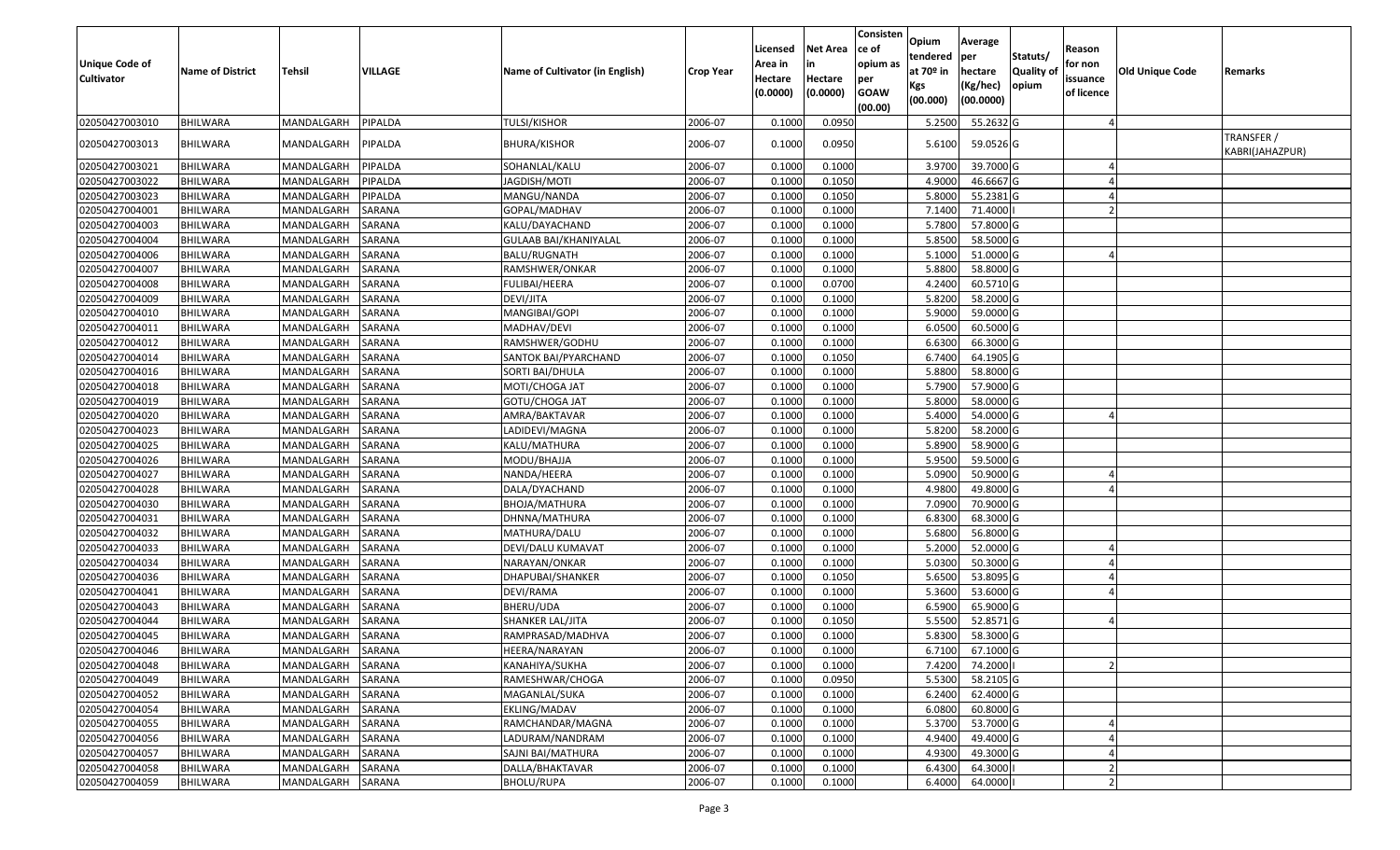| Unique Code of<br><b>Cultivator</b> | <b>Name of District</b> | <b>Tehsil</b>    | VILLAGE       | Name of Cultivator (in English) | <b>Crop Year</b> | Licensed<br>Area in<br>Hectare<br>(0.0000) | <b>Net Area</b><br>in<br>Hectare<br>(0.0000) | Consisten<br>ce of<br>opium as<br>per<br><b>GOAW</b><br>(00.00) | Opium<br>tendered<br>at $70°$ in<br>Kgs<br>(00.000) | Average<br>per<br>hectare<br>(Kg/hec)<br>(00.0000) | Statuts/<br><b>Quality o</b><br>opium | Reason<br>for non<br>issuance<br>of licence | <b>Old Unique Code</b> | Remarks         |
|-------------------------------------|-------------------------|------------------|---------------|---------------------------------|------------------|--------------------------------------------|----------------------------------------------|-----------------------------------------------------------------|-----------------------------------------------------|----------------------------------------------------|---------------------------------------|---------------------------------------------|------------------------|-----------------|
| 02050427004062                      | <b>BHILWARA</b>         | MANDALGARH       | <b>SARANA</b> | RAMSUKH/MATHURA                 | 2006-07          | 0.1000                                     | 0.1000                                       |                                                                 | 6.0100                                              | 60.1000 G                                          |                                       |                                             |                        |                 |
| 02050427004063                      | <b>BHILWARA</b>         | MANDALGARH       | SARANA        | MOTI/CHATURBHUJ                 | 2006-07          | 0.1000                                     | 0.1000                                       |                                                                 | 5.5100                                              | 55.1000 G                                          |                                       |                                             |                        |                 |
| 02050427004064                      | BHILWARA                | MANDALGARH       | SARANA        | KANA/NARAYAN                    | 2006-07          | 0.1000                                     | 0.1000                                       |                                                                 | 4.9300                                              | 49.3000 G                                          |                                       |                                             |                        |                 |
| 02050427004070                      | <b>BHILWARA</b>         | MANDALGARH       | <b>SARANA</b> | NARAYAN/BHURA                   | 2006-07          | 0.1000                                     | 0.1050                                       |                                                                 | 5.5500                                              | 52.8571 G                                          |                                       |                                             |                        |                 |
| 02050427004071                      | BHILWARA                | MANDALGARH       | SARANA        | RUPA/KALU                       | 2006-07          | 0.1000                                     | 0.0950                                       |                                                                 | 5.6600                                              | 59.5789 G                                          |                                       |                                             |                        |                 |
| 02050427004072                      | <b>BHILWARA</b>         | MANDALGARH       | SARANA        | BABLU/LADULAL                   | 2006-07          | 0.1000                                     | 0.1000                                       |                                                                 | 6.4300                                              | 64.3000                                            |                                       |                                             |                        |                 |
| 02050427004077                      | BHILWARA                | MANDALGARH       | SARANA        | KANA/DALU                       | 2006-07          | 0.1000                                     | 0.1000                                       |                                                                 | 4.6700                                              | 46.7000G                                           |                                       |                                             |                        |                 |
| 02050427004083                      | <b>BHILWARA</b>         | MANDALGARH       | SARANA        | RADHESHYAM/PYARCHAND            | 2006-07          | 0.1000                                     | 0.1050                                       |                                                                 | 6.3800                                              | 60.7619G                                           |                                       |                                             |                        |                 |
| 02050427004085                      | <b>BHILWARA</b>         | MANDALGARH       | SARANA        | <b>BALIBAI/SUKHLAL</b>          | 2006-07          | 0.1000                                     | 0.1000                                       |                                                                 | 5.5500                                              | 55.5000G                                           |                                       |                                             |                        |                 |
| 02050427004088                      | <b>BHILWARA</b>         | MANDALGARH       | SARANA        | SARJOO BAI/NANDA                | 2006-07          | 0.1000                                     | 0.0000                                       |                                                                 | 0.0000                                              | $0.0000$ F                                         |                                       |                                             |                        |                 |
| 02050427004093                      | BHILWARA                | MANDALGARH       | SARANA        | JAGDISH/RAMNATH                 | 2006-07          | 0.1000                                     | 0.1000                                       |                                                                 | 6.1200                                              | 61.2000 G                                          |                                       |                                             |                        |                 |
| 02050427004095                      | <b>BHILWARA</b>         | MANDALGARH       | SARANA        | SOHANI BAI/MANGU                | 2006-07          | 0.1000                                     | 0.1000                                       |                                                                 | 6.4500                                              | 64.5000 G                                          |                                       |                                             |                        |                 |
| 02050427004097                      | <b>BHILWARA</b>         | MANDALGARH       | <b>SARANA</b> | MATHURA/JAWANA                  | 2006-07          | 0.1000                                     | 0.0950                                       |                                                                 | 5.5700                                              | 58.6316 G                                          |                                       |                                             |                        |                 |
| 02050427004098                      | <b>BHILWARA</b>         | MANDALGARH       | SARANA        | RAGHUNATH /KALU                 | 2006-07          | 0.1000                                     | 0.1050                                       |                                                                 | 5.4700                                              | 52.0952 G                                          |                                       |                                             |                        |                 |
| 02050427004100                      | BHILWARA                | MANDALGARH       | SARANA        | DHAPU BAI/BALU                  | 2006-07          | 0.1000                                     | 0.1000                                       |                                                                 | 5.2200                                              | 52.2000 G                                          |                                       |                                             |                        |                 |
| 02050427004101                      | <b>BHILWARA</b>         | MANDALGARH       | SARANA        | LADULAL/RAMCHANDRA              | 2006-07          | 0.1000                                     | 0.1000                                       |                                                                 | 4.2700                                              | 42.7000 G                                          |                                       |                                             | 402050427019001        | <b>TRANSFER</b> |
| 02050427005003                      | <b>BHILWARA</b>         | MANDALGARH       | <b>SURAS</b>  | EJANBAI/HEERA                   | 2006-07          | 0.1000                                     | 0.1000                                       |                                                                 | 5.9700                                              | 59.7000 G                                          |                                       |                                             |                        |                 |
| 02050427005004                      | BHILWARA                | MANDALGARH       | <b>SURAS</b>  | GOKAL/NANDA                     | 2006-07          | 0.1000                                     | 0.0950                                       |                                                                 | 5.8700                                              | 61.7895 G                                          |                                       |                                             |                        |                 |
| 02050427005005                      | <b>BHILWARA</b>         | MANDALGARH       | <b>SURAS</b>  | KANA/BHUWANA                    | 2006-07          | 0.1000                                     | 0.1000                                       |                                                                 | 5.5800                                              | 55.8000 G                                          |                                       |                                             |                        |                 |
| 02050427005008                      | BHILWARA                | MANDALGARH       | <b>SURAS</b>  | DEVI/RAJYA                      | 2006-07          | 0.1000                                     | 0.0950                                       |                                                                 | 5.3800                                              | 56.6316 G                                          |                                       |                                             |                        |                 |
| 02050427005009                      | <b>BHILWARA</b>         | MANDALGARH       | <b>SURAS</b>  | HERLAL/HEERA                    | 2006-07          | 0.1000                                     | 0.0950                                       |                                                                 | 5.2800                                              | 55.5789 G                                          |                                       |                                             |                        |                 |
| 02050427005011                      | BHILWARA                | MANDALGARH       | <b>SURAS</b>  | CHOGA/MOHAN                     | 2006-07          | 0.1000                                     | 0.0950                                       |                                                                 | 5.5800                                              | 58.7368 G                                          |                                       |                                             |                        |                 |
| 02050427005014                      | BHILWARA                | MANDALGARH       | <b>SURAS</b>  | NANIBAI/RATNA                   | 2006-07          | 0.1000                                     | 0.0950                                       |                                                                 | 5.1500                                              | 54.2105 G                                          |                                       |                                             |                        |                 |
| 02050427005016                      | BHILWARA                | MANDALGARH       | <b>SURAS</b>  | MANGILAL/GHEESA                 | 2006-07          | 0.1000                                     | 0.1000                                       |                                                                 | 5.4200                                              | 54.2000 G                                          |                                       |                                             |                        |                 |
| 02050427005018                      | <b>BHILWARA</b>         | MANDALGARH       | <b>SURAS</b>  | KISNA/BHOLA                     | 2006-07          | 0.1000                                     | 0.1000                                       |                                                                 | 6.0700                                              | 60.7000 G                                          |                                       |                                             |                        |                 |
| 02050427005019                      | BHILWARA                | MANDALGARH       | <b>SURAS</b>  | DHANNA/MODA                     | 2006-07          | 0.1000                                     | 0.1000                                       |                                                                 | 5.4900                                              | 54.9000G                                           |                                       |                                             |                        |                 |
| 02050427005021                      | <b>BHILWARA</b>         | MANDALGARH       | <b>SURAS</b>  | BHAGIRAT/KALU                   | 2006-07          | 0.1000                                     | 0.1050                                       |                                                                 | 5.7200                                              | 54.4762 G                                          |                                       |                                             |                        |                 |
| 02050427005024                      | BHILWARA                | MANDALGARH       | <b>SURAS</b>  | PYARA/HERLAL                    | 2006-07          | 0.1000                                     | 0.1000                                       |                                                                 | 6.7000                                              | 67.0000 G                                          |                                       |                                             |                        |                 |
| 02050427005027                      | <b>BHILWARA</b>         | MANDALGARH       | <b>SURAS</b>  | MANGILAL/BHUVANA                | 2006-07          | 0.1000                                     | 0.1000                                       |                                                                 | 5.8700                                              | 58.7000 G                                          |                                       |                                             |                        |                 |
| 02050427005030                      | BHILWARA                | MANDALGARH       | <b>SURAS</b>  | LALA/PRATAP                     | 2006-07          | 0.1000                                     | 0.0950                                       |                                                                 | 5.6600                                              | 59.5789 G                                          |                                       |                                             |                        |                 |
| 02050427005038                      | <b>BHILWARA</b>         | MANDALGARH       | <b>SURAS</b>  | GHEESA/MOHAN DHAKAR             | 2006-07          | 0.1000                                     | 0.0950                                       |                                                                 | 6.9400                                              | 73.0526                                            |                                       |                                             |                        |                 |
| 02050427005039                      | BHILWARA                | MANDALGARH       | <b>SURAS</b>  | HAJARI/KALU                     | 2006-07          | 0.1000                                     | 0.0950                                       |                                                                 | 5.6600                                              | 59.5789 G                                          |                                       |                                             |                        |                 |
| 02050427005042                      | <b>BHILWARA</b>         | MANDALGARH       | <b>SURAS</b>  | DEEPA/PRATAP                    | 2006-07          | 0.1000                                     | 0.1000                                       |                                                                 | 6.0800                                              | 60.8000                                            |                                       |                                             |                        |                 |
| 02050427005044                      | BHILWARA                | MANDALGARH       | <b>SURAS</b>  | BALU/BHERU                      | 2006-07          | 0.1000                                     | 0.0950                                       |                                                                 | 5.7700                                              | 60.7368 G                                          |                                       |                                             |                        |                 |
| 02050427005048                      | <b>BHILWARA</b>         | MANDALGARH       | <b>SURAS</b>  | MOHAN/GHEESA                    | 2006-07          | 0.1000                                     | 0.0950                                       |                                                                 | 5.9100                                              | 62.2105 G                                          |                                       |                                             |                        |                 |
| 02050427005049                      | <b>BHILWARA</b>         | MANDALGARH       | <b>SURAS</b>  | KEMRAJ/RAMLAL                   | 2006-07          | 0.1000                                     | 0.0950                                       |                                                                 | 5.0500                                              | 53.1579 G                                          |                                       |                                             |                        |                 |
| 02050427005052                      | <b>BHILWARA</b>         | MANDALGARH SURAS |               | DEVA/KANA                       | 2006-07          | 0.1000                                     | 0.0950                                       |                                                                 | 5.5900                                              | 58.8421G                                           |                                       |                                             |                        |                 |
| 02050427005056                      | <b>BHILWARA</b>         | MANDALGARH       | <b>SURAS</b>  | HOKMA/KASHIRAM                  | 2006-07          | 0.1000                                     | 0.1050                                       |                                                                 | 6.9300                                              | 66.0000 G                                          |                                       |                                             |                        |                 |
| 02050427005058                      | <b>BHILWARA</b>         | MANDALGARH       | <b>SURAS</b>  | KHEMA/PARTHA                    | 2006-07          | 0.1000                                     | 0.1050                                       |                                                                 | 6.5600                                              | 62.4762 G                                          |                                       |                                             |                        |                 |
| 02050427005059                      | <b>BHILWARA</b>         | MANDALGARH       | <b>SURAS</b>  | URJAN/RODA                      | 2006-07          | 0.1000                                     | 0.0950                                       |                                                                 | 4.0100                                              | 42.2105 G                                          |                                       |                                             |                        |                 |
| 02050427005060                      | <b>BHILWARA</b>         | MANDALGARH       | <b>SURAS</b>  | KHEMA/BHURA                     | 2006-07          | 0.1000                                     | 0.0950                                       |                                                                 | 5.4700                                              | 57.5789 G                                          |                                       |                                             |                        |                 |
| 02050427005062                      | <b>BHILWARA</b>         | MANDALGARH       | <b>SURAS</b>  | RAJIBAI/BALU                    | 2006-07          | 0.1000                                     | 0.1000                                       |                                                                 | 5.7700                                              | 57.7000 G                                          |                                       |                                             |                        |                 |
| 02050427005063                      | <b>BHILWARA</b>         | MANDALGARH       | <b>SURAS</b>  | PYARA/MODA                      | 2006-07          | 0.1000                                     | 0.0950                                       |                                                                 | 5.4800                                              | 57.6842 G                                          |                                       |                                             | 02050427019006         | <b>TRANSFER</b> |
| 02050427005064                      | <b>BHILWARA</b>         | MANDALGARH       | <b>SURAS</b>  | GANGABAI/GHEESU                 | 2006-07          | 0.1000                                     | 0.1000                                       |                                                                 | 6.4500                                              | 64.5000G                                           |                                       |                                             | 02050427019005         | <b>TRANSFER</b> |
| 02050427006001                      | <b>BHILWARA</b>         | MANDALGARH       | LODHIYANA     | HARLAL/RUPA KUMAWAT             | 2006-07          | 0.1000                                     | 0.1000                                       |                                                                 | 5.8900                                              | 58.9000 G                                          |                                       |                                             |                        |                 |
| 02050427006005                      | <b>BHILWARA</b>         | MANDALGARH       | LODHIYANA     | DHANNA/MEGHA                    | 2006-07          | 0.1000                                     | 0.1000                                       |                                                                 | 2.3800                                              | 23.8000 G                                          |                                       |                                             |                        |                 |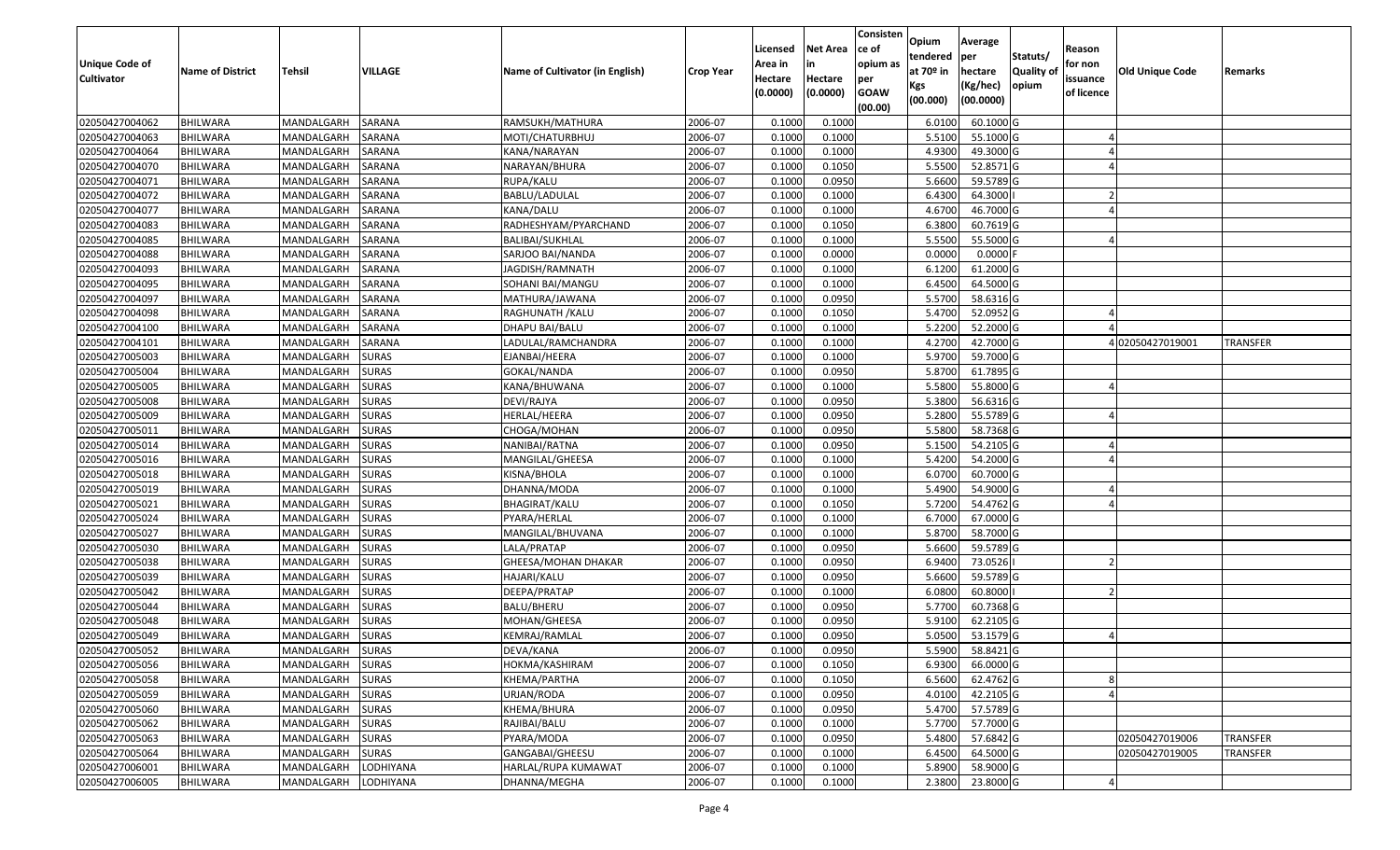| <b>Unique Code of</b><br><b>Cultivator</b> | <b>Name of District</b> | <b>Tehsil</b> | VILLAGE            | Name of Cultivator (in English) | Crop Year | Licensed<br>Area in<br>Hectare<br>(0.0000) | <b>Net Area</b><br>in<br>Hectare<br>(0.0000) | Consisten<br>ce of<br>opium as<br>per<br><b>GOAW</b><br>(00.00) | <b>Opium</b><br>tendered<br>at 70º in<br>Kgs<br>(00.000) | Average<br><b>per</b><br>hectare<br>(Kg/hec)<br>(00.0000) | Statuts/<br><b>Quality of</b><br>opium | Reason<br>for non<br>issuance<br>of licence | <b>Old Unique Code</b> | Remarks                      |
|--------------------------------------------|-------------------------|---------------|--------------------|---------------------------------|-----------|--------------------------------------------|----------------------------------------------|-----------------------------------------------------------------|----------------------------------------------------------|-----------------------------------------------------------|----------------------------------------|---------------------------------------------|------------------------|------------------------------|
| 02050427006006                             | <b>BHILWARA</b>         | MANDALGARH    | LODHIYANA          | KANA/MEGHA                      | 2006-07   | 0.1000                                     | 0.1000                                       |                                                                 | 5.9500                                                   | 59.5000 G                                                 |                                        |                                             |                        |                              |
| 02050427006007                             | <b>BHILWARA</b>         | MANDALGARH    | LODHIYANA          | MANGU/GANESH                    | 2006-07   | 0.1000                                     | 0.0000                                       |                                                                 | 0.0000                                                   | $0.0000$ F                                                |                                        |                                             |                        |                              |
| 02050427006008                             | <b>BHILWARA</b>         | MANDALGARH    | LODHIYANA          | RUPA/GULAB                      | 2006-07   | 0.1000                                     | 0.0950                                       |                                                                 | 5.9700                                                   | 62.8421 G                                                 |                                        |                                             |                        |                              |
| 02050427006013                             | <b>BHILWARA</b>         | MANDALGARH    | LODHIYANA          | RAMCHANDAR/UDA                  | 2006-07   | 0.1000                                     | 0.1000                                       |                                                                 | 5.9400                                                   | 59.4000 G                                                 |                                        |                                             |                        | <b>NAME CHANGE</b>           |
| 02050427006017                             | <b>BHILWARA</b>         | MANDALGARH    | LODHIYANA          | MAGANLAL/UDA                    | 2006-07   | 0.1000                                     | 0.1000                                       |                                                                 | 5.8900                                                   | 58.9000 G                                                 |                                        |                                             |                        |                              |
| 02050427006020                             | <b>BHILWARA</b>         | MANDALGARH    | LODHIYANA          | MANGILAL/RUPA                   | 2006-07   | 0.1000                                     | 0.0950                                       |                                                                 | 6.1700                                                   | 64.9474 G                                                 |                                        |                                             |                        |                              |
| 02050427007001                             | <b>BHILWARA</b>         | MANDALGARH    | RANIKHEDA          | SUVALAL/CHANDA                  | 2006-07   | 0.1000                                     | 0.1000                                       |                                                                 | 6.0200                                                   | 60.2000 G                                                 |                                        |                                             |                        |                              |
| 02050427007002                             | <b>BHILWARA</b>         | MANDALGARH    | RANIKHEDA          | BANNA/AMBALAL                   | 2006-07   | 0.1000                                     | 0.1000                                       |                                                                 | 5.6800                                                   | 56.8000 G                                                 |                                        |                                             |                        |                              |
| 02050427007004                             | <b>BHILWARA</b>         | MANDALGARH    | RANIKHEDA          | AEJAN BAI/KISHAN                | 2006-07   | 0.1000                                     | 0.1000                                       |                                                                 | 5.9900                                                   | 59.9000 G                                                 |                                        |                                             |                        |                              |
| 02050427007007                             | <b>BHILWARA</b>         | MANDALGARH    | RANIKHEDA          | DHANNA/MANGILAL                 | 2006-07   | 0.1000                                     | 0.1000                                       |                                                                 | 3.7300                                                   | 37.3000                                                   |                                        |                                             |                        |                              |
| 02050427007008                             | <b>BHILWARA</b>         | MANDALGARH    | RANIKHEDA          | GOKUL/MANGILAL                  | 2006-07   | 0.1000                                     | 0.1000                                       |                                                                 | 5.3800                                                   | 53.8000 G                                                 |                                        |                                             |                        |                              |
| 02050427007013                             | <b>BHILWARA</b>         | MANDALGARH    | RANIKHEDA          | LAXMAN/RAMSINGH                 | 2006-07   | 0.1000                                     | 0.0950                                       |                                                                 | 6.1000                                                   | 64.2105 G                                                 |                                        |                                             |                        |                              |
| 02050427007014                             | <b>BHILWARA</b>         | MANDALGARH    | RANIKHEDA          | <b>GORI BAI/MANGU</b>           | 2006-07   | 0.1000                                     | 0.1000                                       |                                                                 | 5.9000                                                   | 59.0000 G                                                 |                                        |                                             |                        |                              |
| 02050427007018                             | <b>BHILWARA</b>         | MANDALGARH    | RANIKHEDA          | DALI BAI/GANGARAM               | 2006-07   | 0.1000                                     | 0.1000                                       |                                                                 | 6.5000                                                   | 65.0000 G                                                 |                                        |                                             |                        |                              |
| 02050427007019                             | <b>BHILWARA</b>         | MANDALGARH    | RANIKHEDA          | KHEMA/BHURA                     | 2006-07   | 0.1000                                     | 0.1000                                       |                                                                 | 6.8500                                                   | 68.5000 G                                                 |                                        |                                             |                        |                              |
| 02050427008010                             | <b>BHILWARA</b>         | MANDALGARH    | <b>BIGOD</b>       | SAJJANLAL/BANSILAL              | 2006-07   | 0.1000                                     | 0.1050                                       |                                                                 | 4.5000                                                   | 42.8571 G                                                 |                                        |                                             |                        |                              |
| 02050427008011                             | <b>BHILWARA</b>         | MANDALGARH    | <b>BIGOD</b>       | LADULAL/KALU                    | 2006-07   | 0.1000                                     | 0.1050                                       |                                                                 | 5.6400                                                   | 53.7143 G                                                 |                                        |                                             |                        |                              |
| 02050427008012                             | <b>BHILWARA</b>         | MANDALGARH    | <b>BIGOD</b>       | KANCHAN DEVI/SOBHAG SINGH       | 2006-07   | 0.1000                                     | 0.1050                                       |                                                                 | 5.4200                                                   | 51.6190 G                                                 |                                        |                                             |                        |                              |
| 02050427008015                             | <b>BHILWARA</b>         | MANDALGARH    | <b>BIGOD</b>       | OMPRAKASH/RAMESHWAR             | 2006-07   | 0.1000                                     | 0.1000                                       |                                                                 | 3.9400                                                   | 39.4000 G                                                 |                                        |                                             |                        |                              |
| 02050427008020                             | <b>BHILWARA</b>         | MANDALGARH    | <b>BIGOD</b>       | RAMCHAND/LAXMAN                 | 2006-07   | 0.1000                                     | 0.1000                                       |                                                                 | 4.9700                                                   | 49.7000 G                                                 |                                        |                                             |                        |                              |
| 02050427008021                             | <b>BHILWARA</b>         | MANDALGARH    | <b>BIGOD</b>       | UDA/AMBHALAI                    | 2006-07   | 0.1000                                     | 0.1000                                       |                                                                 | 5.4700                                                   | 54.7000 G                                                 |                                        |                                             |                        |                              |
| 02050427008022                             | <b>BHILWARA</b>         | MANDALGARH    | <b>BIGOD</b>       | BAKTAWAR/LAXMAN                 | 2006-07   | 0.1000                                     | 0.1000                                       |                                                                 | 5.3300                                                   | 53.3000 G                                                 |                                        |                                             |                        |                              |
| 02050427009003                             | <b>BHILWARA</b>         | MANDALGARH    | JOJVA- A           | NANDRAM/MEGHA                   | 2006-07   | 0.1000                                     | 0.1000                                       |                                                                 | 5.1900                                                   | 51.9000 G                                                 |                                        |                                             |                        |                              |
| 02050427009004                             | <b>BHILWARA</b>         | MANDALGARH    | JOJVA- A           | SHANKAR/GHEESA                  | 2006-07   | 0.1000                                     | 0.1000                                       |                                                                 | 2.4200                                                   | 24.2000 G                                                 |                                        |                                             |                        |                              |
| 02050427009011                             | <b>BHILWARA</b>         | MANDALGARH    | JOJVA-A            | BHERU/MOTI                      | 2006-07   | 0.1000                                     | 0.1000                                       |                                                                 | 4.0800                                                   | 40.8000 G                                                 |                                        |                                             |                        |                              |
| 02050427009016                             | <b>BHILWARA</b>         | MANDALGARH    | JOJVA- A           | MODA/GOKAL                      | 2006-07   | 0.1000                                     | 0.1050                                       |                                                                 | 2.6700                                                   | 25.4286 G                                                 |                                        |                                             |                        |                              |
| 02050427009021                             | <b>BHILWARA</b>         | MANDALGARH    | JOJVA- A           | HAJARI/JAGHA                    | 2006-07   | 0.1000                                     | 0.1000                                       |                                                                 | 5.0400                                                   | 50.4000 G                                                 |                                        |                                             |                        |                              |
| 02050427009024                             | <b>BHILWARA</b>         | MANDALGARH    | JOJVA- A           | KELIBAI/HAJARI                  | 2006-07   | 0.1000                                     | 0.1050                                       |                                                                 | 1.9500                                                   | 18.5714 G                                                 |                                        |                                             |                        |                              |
| 02050427009025                             | <b>BHILWARA</b>         | MANDALGARH    | JOJVA- B           | RAMA/PRATAP JAT                 | 2006-07   | 0.1000                                     | 0.0950                                       |                                                                 | 6.4900                                                   | 68.3158 G                                                 |                                        |                                             |                        | TRANSFER/LODIYANA            |
| 02050427009026                             | <b>BHILWARA</b>         | MANDALGARH    | JOJVA- B           | MOHANLAL/KANWARLAL              | 2006-07   | 0.1000                                     | 0.1000                                       |                                                                 | 3.8100                                                   | 38.1000 G                                                 |                                        |                                             |                        |                              |
| 02050427009038                             | <b>BHILWARA</b>         | MANDALGARH    | JOJVA- B           | KANHIYALAL/BHURA                | 2006-07   | 0.1000                                     | 0.1000                                       |                                                                 | 4.9200                                                   | 49.2000 G                                                 |                                        |                                             |                        |                              |
| 02050427009057                             | BHILWARA                | MANDALGARH    | JOJVA- B           | GOKUL/JALAM                     | 2006-07   | 0.1000                                     | 0.1000                                       |                                                                 | 0.8300                                                   | 8.3000 G                                                  |                                        |                                             | 02050427061001         | TRANSFER                     |
| 02050427010001                             | <b>BHILWARA</b>         | MANDALGARH    | RAISINGHPURA       | CHITTAR/CHOGALAL                | 2006-07   | 0.1000                                     | 0.1000                                       |                                                                 | 5.1200                                                   | 51.2000 G                                                 |                                        |                                             |                        |                              |
| 02050427010005                             | <b>BHILWARA</b>         | MANDALGARH    | RAISINGHPURA       | HUKMA/CHOGHA                    | 2006-07   | 0.1000                                     | 0.1000                                       |                                                                 | 5.1900                                                   | 51.9000 G                                                 |                                        |                                             |                        |                              |
| 02050427010006                             | <b>BHILWARA</b>         | MANDALGARH    | RAISINGHPURA       | BHERU/UGMA                      | 2006-07   | 0.1000                                     | 0.1000                                       |                                                                 | 1.7400                                                   | 17.4000 G                                                 |                                        |                                             |                        |                              |
| 02050427010007                             | <b>BHILWARA</b>         | MANDALGARH    | RAISINGHPURA       | JADAV BAI/BALU                  | 2006-07   | 0.1000                                     | 0.1000                                       |                                                                 | 5.0600                                                   | 50.6000 G                                                 |                                        |                                             |                        |                              |
| 02050427010010                             | <b>BHILWARA</b>         | MANDALGARH    | RAISINGHPURA       | BALU/BAKTAVAR                   | 2006-07   | 0.1000                                     | 0.1000                                       |                                                                 | 1.6000                                                   | 16.0000 l                                                 |                                        |                                             |                        |                              |
| 02050427010011                             | BHILWARA                | MANDALGARH    | RAISINGHPURA       | NANA/HAJARI                     | 2006-07   | 0.1000                                     | 0.1000                                       |                                                                 | 1.3200                                                   | 13.2000 G                                                 |                                        |                                             |                        |                              |
| 02050427010012                             | <b>BHILWARA</b>         | MANDALGARH    | RAISINGHPURA       | RAMCHANDAR/JAGRUP               | 2006-07   | 0.1000                                     | 0.1000                                       |                                                                 | 6.2600                                                   | 62.6000 G                                                 |                                        |                                             |                        | <b>TRANSFER / SARANA</b>     |
| 02050427010015                             | <b>BHILWARA</b>         | MANDALGARH    | RAISINGHPURA       | <b>BALU/CHAGNA JAT</b>          | 2006-07   | 0.1000                                     | 0.0950                                       |                                                                 | 5.5800                                                   | 58.7368 G                                                 |                                        |                                             |                        | <b>TRANSFER / BITTALPURA</b> |
| 02050427010016                             | <b>BHILWARA</b>         | MANDALGARH    | RAISINGHPURA       | BHAWANA/MODA                    | 2006-07   | 0.1000                                     | 0.1000                                       |                                                                 | 5.5500                                                   | 55.5000 G                                                 |                                        |                                             |                        |                              |
| 02050427018001                             | <b>BHILWARA</b>         | MANDALGARH    | DHAMANGATTI        | NANDA/KAJOD                     | 2006-07   | 0.1000                                     | 0.0950                                       |                                                                 | 5.7300                                                   | 60.3158 G                                                 |                                        |                                             |                        | TRANSFER/SURAS               |
| 02050427018002                             | <b>BHILWARA</b>         | MANDALGARH    | DHAMANGATTI        | HEERA/RUPA                      | 2006-07   | 0.1000                                     | 0.0900                                       |                                                                 | 4.9200                                                   | 54.6667 G                                                 |                                        |                                             |                        | TRANSFER/SURAS               |
| 02050427018004                             | <b>BHILWARA</b>         | MANDALGARH    | DHAMANGATTI        | PYARIBAI/BALULAL                | 2006-07   | 0.1000                                     | 0.1000                                       |                                                                 | 2.6000                                                   | 26.0000                                                   |                                        |                                             |                        |                              |
| 02050427018005                             | <b>BHILWARA</b>         | MANDALGARH    | <b>DHAMANGATTI</b> | HEERA/KAJOD                     | 2006-07   | 0.1000                                     | 0.1000                                       |                                                                 | 5.2200                                                   | 52.2000 G                                                 |                                        |                                             |                        |                              |
| 02050427018006                             | <b>BHILWARA</b>         | MANDALGARH    | DHAMANGATTI        | MANGYA/MAYARAM                  | 2006-07   | 0.1000                                     | 0.0950                                       |                                                                 | 5.0100                                                   | 52.7368                                                   |                                        |                                             |                        |                              |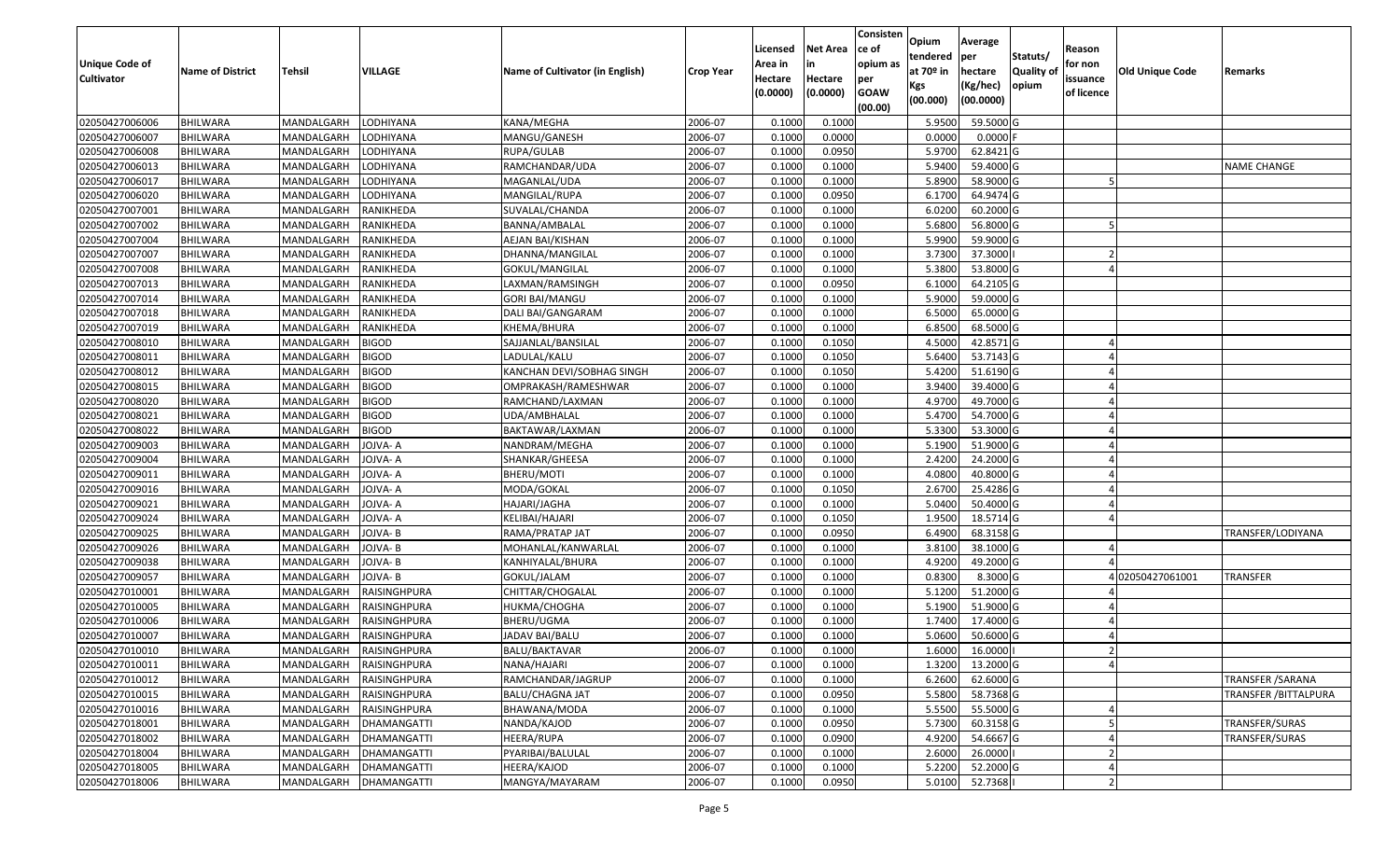| Unique Code of<br>Cultivator | <b>Name of District</b> | <b>Tehsil</b>     | VILLAGE           | Name of Cultivator (in English) | <b>Crop Year</b> | Licensed<br>Area in<br>Hectare<br>(0.0000) | Net Area<br>Hectare<br>(0.0000) | Consisten<br>ce of<br>opium as<br>per<br><b>GOAW</b><br>(00.00) | Opium<br>tendered<br>at 70º in<br>Kgs<br>(00.000) | Average<br>per<br>hectare<br>(Kg/hec)<br>(00.0000) | Statuts/<br>Quality of<br>opium | Reason<br>for non<br>issuance<br>of licence | Old Unique Code  | Remarks                                                 |
|------------------------------|-------------------------|-------------------|-------------------|---------------------------------|------------------|--------------------------------------------|---------------------------------|-----------------------------------------------------------------|---------------------------------------------------|----------------------------------------------------|---------------------------------|---------------------------------------------|------------------|---------------------------------------------------------|
| 02050427018007               | <b>BHILWARA</b>         | MANDALGARH        | DHAMANGATTI       | HEERA/KALU                      | 2006-07          | 0.1000                                     | 0.1000                          |                                                                 | 5.4600                                            | 54.6000 G                                          |                                 |                                             |                  | <b>TRANSFER/SURAS</b>                                   |
| 02050427023001               | <b>BHILWARA</b>         | MANDALGARH        | DHAKADKHEDI       | CHAMNA/GHOKAL                   | 2006-07          | 0.1000                                     | 0.0600                          |                                                                 | 3.2800                                            | 54.6667 G                                          |                                 |                                             |                  |                                                         |
| 02050427023009               | <b>BHILWARA</b>         | MANDALGARH        | DHAKADKHEDI       | HEERA/MODA                      | 2006-07          | 0.1000                                     | 0.0650                          |                                                                 | 3.7000                                            | 56.9231                                            |                                 |                                             |                  |                                                         |
| 02050427023011               | <b>BHILWARA</b>         | MANDALGARH        | DHAKADKHEDI       | BILLUBAI/RAMA                   | 2006-07          | 0.1000                                     | 0.1000                          |                                                                 | 4.0800                                            | 40.8000 G                                          |                                 |                                             |                  |                                                         |
| 02050427023024               | <b>BHILWARA</b>         | MANDALGARH        | DHAKADKHEDI       | LALIBAI/GHEESA                  | 2006-07          | 0.1000                                     | 0.1000                          |                                                                 | 4.6600                                            | 46.6000 G                                          |                                 |                                             |                  |                                                         |
| 02050427023025               | <b>BHILWARA</b>         | MANDALGARH        | DHAKADKHEDI       | URJANLAL/BHERULAL               | 2006-07          | 0.1000                                     | 0.1000                          |                                                                 | 5.9600                                            | 59.6000 G                                          |                                 |                                             |                  | TRANSFER/SURAS                                          |
| 02050427023026               | BHILWARA                | MANDALGARH        | DHAKADKHEDI       | JDAYLAL/LAXMAN                  | 2006-07          | 0.1000                                     | 0.1050                          |                                                                 | 4.3000                                            | 40.9524 G                                          |                                 |                                             |                  |                                                         |
| 02050427023037               | <b>BHILWARA</b>         | MANDALGARH        | DHAKADKHEDI       | RAMESHCHANDRA/NANDA             | 2006-07          | 0.1000                                     | 0.1000                          |                                                                 | 5.9000                                            | 59.0000                                            |                                 |                                             | 202050427002009  | TRANSFER / TRANSFER/<br>BHUWANIPURA                     |
| 02050427023038               | <b>BHILWARA</b>         | MANDALGARH        | DHAKADKHEDI       | NARAYAN/HEERA                   | 2006-07          | 0.1000                                     | 0.1050                          |                                                                 | 7.1000                                            | 67.6190                                            |                                 |                                             | 202050427002017  | TRANSFER / TRANSFER/<br>BHUWANIPURA                     |
| 02050427023039               | <b>BHILWARA</b>         | MANDALGARH        | DHAKADKHEDI       | BHANWER/BARDA                   | 2006-07          | 0.1000                                     | 0.1000                          |                                                                 | 5.3000                                            | 53.0000 G                                          |                                 |                                             | 402050427002013  | TRANSFER / TRANSFER/<br>BHUWANIPURA                     |
| 02050427031004               | <b>BHILWARA</b>         | MANDALGARH        | <b>KHATWADA</b>   | MOHAN/BHUWANA                   | 2006-07          | 0.1000                                     | 0.0950                          |                                                                 | 6.980                                             | 73.4737 G                                          |                                 |                                             |                  | <b>TRANSFER / SURAAS</b>                                |
| 02050427031008               | <b>BHILWARA</b>         | MANDALGARH        | KHATWADA          | DHANNA/KAJOD                    | 2006-07          | 0.1000                                     | 0.1050                          |                                                                 | 0.7000                                            | 6.6667                                             |                                 |                                             |                  |                                                         |
| 02050427031009               | <b>BHILWARA</b>         | MANDALGARH        | KHATWADA          | PRABHULAL/MAGNA                 | 2006-07          | 0.1000                                     | 0.1050                          |                                                                 | 5.4500                                            | 51.9048 G                                          |                                 |                                             |                  |                                                         |
| 02050427031011               | <b>BHILWARA</b>         | MANDALGARH        | KHATWADA          | GHEESA/KAJOD                    | 2006-07          | 0.1000                                     | 0.0950                          |                                                                 | 0.9300                                            | 9.7895 G                                           |                                 |                                             |                  |                                                         |
| 02050427031016               | <b>BHILWARA</b>         | MANDALGARH        | KHATWADA          | HEERA/LAXMAN                    | 2006-07          | 0.1000                                     | 0.1000                          |                                                                 | 6.5700                                            | 65.7000                                            |                                 |                                             |                  | TRANSFER/RANIKHEDA)                                     |
| 02050427031022               | <b>BHILWARA</b>         | MANDALGARH        | KHATWADA          | HAJARI/MANGILAL                 | 2006-07          | 0.1000                                     | 0.1000                          |                                                                 | 5.3100                                            | 53.1000 G                                          |                                 |                                             |                  |                                                         |
| 02050427031023               | <b>BHILWARA</b>         | MANDALGARH        | KHATWADA          | JAIRAM/JAGNNATH                 | 2006-07          | 0.1000                                     | 0.1000                          |                                                                 | 6.0200                                            | 60.2000 G                                          |                                 |                                             |                  | TRANSFER / RANIKHERA                                    |
| 02050427031036               | <b>BHILWARA</b>         | MANDALGARH        | <b>KHATWADA</b>   | BALU/SAWAIRAM                   | 2006-07          | 0.1000                                     | 0.1000                          |                                                                 | 5.8900                                            | 58.9000 G                                          |                                 |                                             |                  | TRANSFER/RANIKHEDA                                      |
| 02050427031051               | <b>BHILWARA</b>         | MANDALGARH        | KHATWADA          | PRABHULAL/KHANA                 | 2006-07          | 0.1000                                     | 0.1050                          |                                                                 | 5.6500                                            | 53.8095 G                                          |                                 |                                             |                  |                                                         |
| 02050427031060               | <b>BHILWARA</b>         | MANDALGARH        | KHATWADA          | CHANDARAM/UGMA                  | 2006-07          | 0.1000                                     | 0.1000                          |                                                                 | 5.4300                                            | 54.3000 G                                          |                                 |                                             |                  |                                                         |
| 02050427031061               | BHILWARA                | MANDALGARH        | KHATWADA          | DAULA/KANA                      | 2006-07          | 0.1000                                     | 0.0950                          |                                                                 | 4.9600                                            | 52.2105 G                                          |                                 |                                             |                  |                                                         |
| 02050427055001               | <b>BHILWARA</b>         | MANDALGARH        | <b>GOVINDPURA</b> | PRATAP/DEVA                     | 2006-07          | 0.1000                                     | 0.0950                          |                                                                 | 5.4800                                            | 57.6842                                            |                                 |                                             |                  | TRANSFER / THKHI KA<br>KHEDA(BEGUN)                     |
| 02050427055002               | <b>BHILWARA</b>         | MANDALGARH        | <b>GOVINDPURA</b> | SAMBHU/GANAGARAM                | 2006-07          | 0.1000                                     | 0.1000                          |                                                                 | 6.010                                             | 60.1000                                            |                                 | $\overline{2}$                              |                  | TRANSFER / SURAS                                        |
| 02050427055004               | <b>BHILWARA</b>         | MANDALGARH        | <b>GOVINDPURA</b> | SOHAN/VENA                      | 2006-07          | 0.1000                                     | 0.1000                          |                                                                 | 6.0500                                            | 60.5000                                            |                                 |                                             |                  | TRANSFER /<br>BHAWANIPURA                               |
| 02050427055008               | <b>BHILWARA</b>         | MANDALGARH        | <b>GOVINDPURA</b> | KANA/MODA                       | 2006-07          | 0.1000                                     | 0.1000                          |                                                                 | 4.0000                                            | 40.0000 G                                          |                                 |                                             |                  |                                                         |
| 02050427055009               | <b>BHILWARA</b>         | MANDALGARH        | <b>GOVINDPURA</b> | HEERA/LALU                      | 2006-07          | 0.1000                                     | 0.1000                          |                                                                 | 5.3600                                            | 53.6000 G                                          |                                 |                                             |                  | TRANSFER / CHAWANDIYA<br>(BEGUN)                        |
| 02050427055012               | <b>BHILWARA</b>         | MANDALGARH        | <b>GOVINDPURA</b> | DALU/RAMA                       | 2006-07          | 0.1000                                     | 0.1000                          |                                                                 | 4.7000                                            | 47.0000 G                                          |                                 |                                             |                  |                                                         |
| 02050427055013               | <b>BHILWARA</b>         | MANDALGARH        | <b>GOVINDPURA</b> | PANNI BAI/BALU                  | 2006-07          | 0.1000                                     | 0.1000                          |                                                                 | 5.0400                                            | 50.4000 G                                          |                                 |                                             | 402050427019003  | <b>TRANSFER</b>                                         |
| 02050427055014               | <b>BHILWARA</b>         | MANDALGARH        | <b>GOVINDPURA</b> | MOHANLAL/BHUWANA                | 2006-07          | 0.1000                                     | 0.1000                          |                                                                 | 2.590                                             | 25.9000 G                                          |                                 |                                             | 402050427019008  | <b>TRANSFER</b>                                         |
| 02050427055015               | BHILWARA                | MANDALGARH        | <b>GOVINDPURA</b> | PANNI BAI/KHEMA                 | 2006-07          | 0.1000                                     | 0.1000                          |                                                                 | 5.9800                                            | 59.8000                                            |                                 |                                             | 202050427050009  | <b>TRANSFER</b>                                         |
| 02050427055016               | <b>BHILWARA</b>         | MANDALGARH        | <b>GOVINDPURA</b> | MOHAN/DALLA                     | 2006-07          | 0.1000                                     | 0.1000                          |                                                                 | 5.6000                                            | 56.0000 G                                          |                                 |                                             | 02050427011007   | TRANSFER / TRANSFER/<br><b>TIKHI KA KHEDA</b>           |
| 02050427055017               | <b>BHILWARA</b>         | <b>MANDALGARH</b> | <b>GOVINDPURA</b> | GOPI/RUPA                       | 2006-07          | 0.1000                                     | 0.1050                          |                                                                 | 5.7400                                            | 54.6667 G                                          |                                 |                                             | 4 02050427011008 | TRANSFER / TRANSFER /<br>SHYAMGARH PHOOL JI KI<br>KHERI |
| 02050427055018               | <b>BHILWARA</b>         | MANDALGARH        | <b>GOVINDPURA</b> | NARAYAN/GOPI                    | 2006-07          | 0.1000                                     | 0.1000                          |                                                                 | 5.2800                                            | 52.8000 G                                          |                                 |                                             | 4 02050427011009 | <b>TRANSFER</b>                                         |
| 02050428001001               | BHILWARA                | <b>KOTRI</b>      | SAWAIPUR          | SHAYAMLAL/RAMESHWAR             | 2006-07          | 0.1000                                     | 0.1000                          |                                                                 | 7.1500                                            | 71.5000 G                                          |                                 |                                             |                  |                                                         |
| 02050428001003               | <b>BHILWARA</b>         | <b>KOTRI</b>      | SAWAIPUR          | CHUNNIBAI/MANGU                 | 2006-07          | 0.1000                                     | 0.1000                          |                                                                 | 6.7400                                            | 67.4000 G                                          |                                 |                                             |                  |                                                         |
| 02050428001004               | <b>BHILWARA</b>         | <b>KOTRI</b>      | SAWAIPUR          | MOHAN/MAGANA MALI               | 2006-07          | 0.1000                                     | 0.1000                          |                                                                 | 6.3600                                            | 63.6000 G                                          |                                 |                                             |                  |                                                         |
| 02050428001009               | BHILWARA                | <b>KOTRI</b>      | SAWAIPUR          | MOHAN/MAGNA SUTHAR              | 2006-07          | 0.1000                                     | 0.1000                          |                                                                 | 6.4600                                            | 64.6000 G                                          |                                 |                                             |                  |                                                         |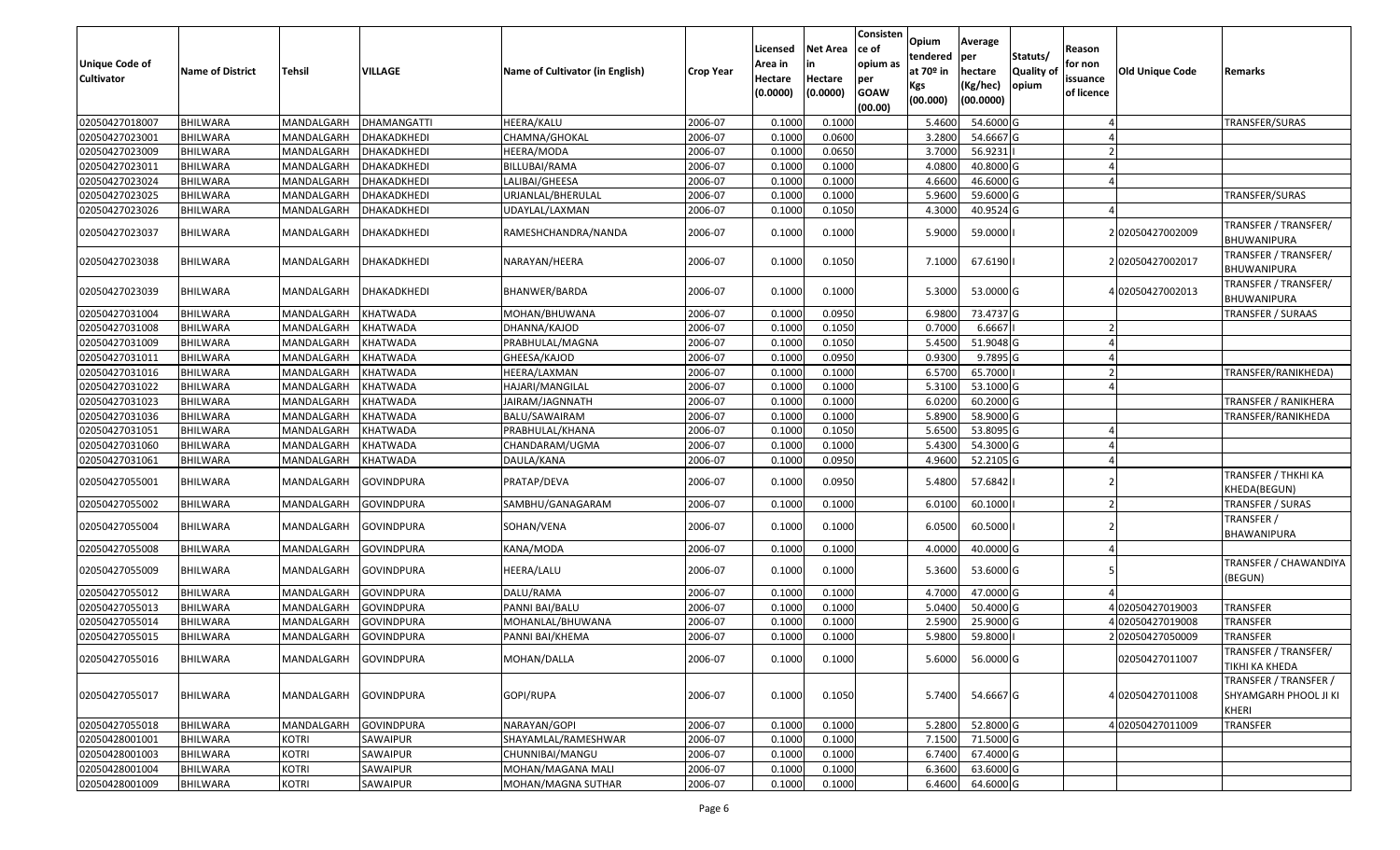| <b>Unique Code of</b><br><b>Cultivator</b> | <b>Name of District</b> | Tehsil       | VILLAGE      | Name of Cultivator (in English) | <b>Crop Year</b> | Licensed<br>Area in<br>Hectare | <b>Net Area</b><br>in<br>Hectare | Consisten<br>ce of<br>opium as<br>per | Opium<br>tendered<br>at $70°$ in | Average<br>per<br>hectare | Statuts/<br><b>Quality o</b> | Reason<br>for non<br>issuance | Old Unique Code | Remarks |
|--------------------------------------------|-------------------------|--------------|--------------|---------------------------------|------------------|--------------------------------|----------------------------------|---------------------------------------|----------------------------------|---------------------------|------------------------------|-------------------------------|-----------------|---------|
|                                            |                         |              |              |                                 |                  | (0.0000)                       | (0.0000)                         | <b>GOAW</b><br>(00.00)                | Kgs<br>(00.000)                  | (Kg/hec)<br>(00.0000)     | opium                        | of licence                    |                 |         |
| 02050428001018                             | <b>BHILWARA</b>         | <b>KOTRI</b> | SAWAIPUR     | GIRDHARI/MOHANDAS               | 2006-07          | 0.1000                         | 0.1050                           |                                       | 6.7500                           | 64.2857 G                 |                              |                               |                 |         |
| 02050428001022                             | <b>BHILWARA</b>         | <b>KOTRI</b> | SAWAIPUR     | DHAPUDEVI/HAZARI                | 2006-07          | 0.1000                         | 0.1000                           |                                       | 6.2100                           | 62.1000G                  |                              |                               |                 |         |
| 02050428001034                             | BHILWARA                | <b>KOTRI</b> | SAWAIPUR     | THAMUBAI/BHAGIRATH              | 2006-07          | 0.1000                         | 0.1000                           |                                       | 6.3100                           | 63.1000G                  |                              |                               |                 |         |
| 02050428001035                             | <b>BHILWARA</b>         | <b>KOTRI</b> | SAWAIPUR     | SUKHDEO/LALU KUMAWAT            | 2006-07          | 0.1000                         | 0.0950                           |                                       | 6.1500                           | 64.7368 G                 |                              |                               |                 |         |
| 02050428001039                             | BHILWARA                | <b>KOTRI</b> | SAWAIPUR     | SAWAIRAM/NARAYAN JAT            | 2006-07          | 0.1000                         | 0.1000                           |                                       | 6.6300                           | 66.3000 G                 |                              |                               |                 |         |
| 02050428001045                             | <b>BHILWARA</b>         | <b>KOTRI</b> | SAWAIPUR     | GOPAL/BANSHILAL SROTRIYA        | 2006-07          | 0.1000                         | 0.1050                           |                                       | 7.1700                           | 68.2857 G                 |                              |                               |                 |         |
| 02050428001051                             | BHILWARA                | <b>KOTRI</b> | SAWAIPUR     | RAMLAL/BAKTAVAR JAT             | 2006-07          | 0.1000                         | 0.1000                           |                                       | 6.8500                           | 68.5000 G                 |                              |                               |                 |         |
| 02050428001054                             | <b>BHILWARA</b>         | <b>KOTRI</b> | SAWAIPUR     | <b>BALU/RUGNATH JAT</b>         | 2006-07          | 0.1000                         | 0.1000                           |                                       | 6.0000                           | 60.0000G                  |                              |                               |                 |         |
| 02050428001068                             | BHILWARA                | <b>KOTRI</b> | SAWAIPUR     | MATHURA/CHHOGA JAT              | 2006-07          | 0.1000                         | 0.1000                           |                                       | 6.5100                           | 65.1000G                  |                              |                               |                 |         |
| 02050428001080                             | BHILWARA                | <b>KOTRI</b> | SAWAIPUR     | HAZARI/THAKRI JAT               | 2006-07          | 0.1000                         | 0.1000                           |                                       | 6.1700                           | 61.7000G                  |                              |                               |                 |         |
| 02050428001085                             | BHILWARA                | <b>KOTRI</b> | SAWAIPUR     | JADAVBAI/BANSHILAL GADRI        | 2006-07          | 0.1000                         | 0.1000                           |                                       | 6.9600                           | 69.6000 G                 |                              |                               |                 |         |
| 02050428001088                             | <b>BHILWARA</b>         | <b>KOTRI</b> | SAWAIPUR     | BANSHI/MAGNA SUTHAR             | 2006-07          | 0.1000                         | 0.1000                           |                                       | 6.3900                           | 63.9000 G                 |                              |                               |                 |         |
| 02050428001094                             | <b>BHILWARA</b>         | <b>KOTRI</b> | SAWAIPUR     | DHANNA/KAJOD MALI               | 2006-07          | 0.1000                         | 0.1000                           |                                       | 7.1600                           | 71.6000 G                 |                              |                               |                 |         |
| 02050428001096                             | <b>BHILWARA</b>         | <b>KOTRI</b> | SAWAIPUR     | BADRI/HAMEERA JAT               | 2006-07          | 0.100                          | 0.1000                           |                                       | 6.1200                           | 61.2000 G                 |                              |                               |                 |         |
| 02050428001098                             | BHILWARA                | <b>KOTRI</b> | SAWAIPUR     | RAMSHUKH/MAHARAM JAT            | 2006-07          | 0.1000                         | 0.1000                           |                                       | 6.5300                           | 65.3000G                  |                              |                               |                 |         |
| 02050428001100                             | <b>BHILWARA</b>         | <b>KOTRI</b> | SAWAIPUR     | MATHURA/BALU                    | 2006-07          | 0.1000                         | 0.1000                           |                                       | 5.9700                           | 59.7000G                  |                              |                               |                 |         |
| 02050428001102                             | <b>BHILWARA</b>         | <b>KOTRI</b> | SAWAIPUR     | MANGUGIR/HEERA GIR              | 2006-07          | 0.100                          | 0.1000                           |                                       | 6.3900                           | 63.9000G                  |                              |                               |                 |         |
| 02050428001107                             | <b>BHILWARA</b>         | <b>KOTRI</b> | SAWAIPUR     | BHERU/LALU JAT                  | 2006-07          | 0.1000                         | 0.0950                           |                                       | 5.8200                           | 61.2632 G                 |                              |                               |                 |         |
| 02050428001109                             | BHILWARA                | <b>KOTRI</b> | SAWAIPUR     | BALU/BAKTAWAR                   | 2006-07          | 0.1000                         | 0.1000                           |                                       | 6.0100                           | 60.1000 G                 |                              |                               |                 |         |
| 02050428001111                             | BHILWARA                | <b>KOTRI</b> | SAWAIPUR     | SAWAIRAM/NANDA JAT              | 2006-07          | 0.1000                         | 0.0950                           |                                       | 5.9300                           | $62.4211$ G               |                              |                               |                 |         |
| 02050428001112                             | <b>BHILWARA</b>         | <b>KOTRI</b> | SAWAIPUR     | RAMSUKH/NAULA JAT               | 2006-07          | 0.100                          | 0.0000                           |                                       | 0.0000                           | $0.0000$ F                |                              |                               |                 |         |
| 02050428001116                             | BHILWARA                | <b>KOTRI</b> | SAWAIPUR     | NATHUDAS/MOHANDAS               | 2006-07          | 0.100                          | 0.1000                           |                                       | 5.9700                           | 59.7000 G                 |                              |                               |                 |         |
| 02050428001118                             | <b>BHILWARA</b>         | <b>KOTRI</b> | SAWAIPUR     | LADU/MODA BALAI                 | 2006-07          | 0.1000                         | 0.1000                           |                                       | 6.9401                           | 69.4010 G                 |                              |                               |                 |         |
| 02050428001120                             | BHILWARA                | <b>KOTRI</b> | SAWAIPUR     | CHANDA/MAGNA GADRI              | 2006-07          | 0.1000                         | 0.1000                           |                                       | 6.4300                           | 64.3000 G                 |                              |                               |                 |         |
| 02050428001125                             | <b>BHILWARA</b>         | <b>KOTRI</b> | SAWAIPUR     | HARDEVA/KUKA JAT                | 2006-07          | 0.1000                         | 0.1000                           |                                       | 5.9500                           | 59.5000G                  |                              |                               |                 |         |
| 02050428001127                             | BHILWARA                | <b>KOTRI</b> | SAWAIPUR     | JUGRAJ/SHOBHALAL JAIN           | 2006-07          | 0.1000                         | 0.1000                           |                                       | 6.7600                           | 67.6000 G                 |                              |                               |                 |         |
| 02050428001128                             | <b>BHILWARA</b>         | <b>KOTRI</b> | SAWAIPUR     | KANA/KAJOD MALI                 | 2006-07          | 0.1000                         | 0.1000                           |                                       | 7.3100                           | 73.1000 G                 |                              |                               |                 |         |
| 02050428001132                             | BHILWARA                | <b>KOTRI</b> | SAWAIPUR     | MEGHA/NAWLA JAT                 | 2006-07          | 0.1000                         | 0.0950                           |                                       | 6.0100                           | 63.2632 G                 |                              |                               |                 |         |
| 02050428001137                             | <b>BHILWARA</b>         | <b>KOTRI</b> | SAWAIPUR     | RAMLAL/KAJOD MALI               | 2006-07          | 0.1000                         | 0.1050                           |                                       | 6.7800                           | 64.5714 G                 |                              |                               |                 |         |
| 02050428001138                             | <b>BHILWARA</b>         | <b>KOTRI</b> | SAWAIPUR     | MANGU/HAJARI JAT                | 2006-07          | 0.1000                         | 0.0950                           |                                       | 5.4500                           | 57.3684 G                 |                              |                               |                 |         |
| 02050428001140                             | BHILWARA                | <b>KOTRI</b> | SAWAIPUR     | NANALAL/HEERA                   | 2006-07          | 0.1000                         | 0.1000                           |                                       | 6.2800                           | 62.8000 G                 |                              |                               |                 |         |
| 02050428001141                             | BHILWARA                | <b>KOTRI</b> | SAWAIPUR     | ISHWER SINGH/BHOPAL SINGH       | 2006-07          | 0.1000                         | 0.0950                           |                                       | 5.5600                           | 58.5263 G                 |                              |                               |                 |         |
| 02050428001142                             | <b>BHILWARA</b>         | <b>KOTRI</b> | SAWAIPUR     | RUPA/JODHA                      | 2006-07          | 0.1000                         | 0.1000                           |                                       | 5.2700                           | 52.7000 G                 |                              |                               |                 |         |
| 02050428001143                             | BHILWARA                | <b>KOTRI</b> | SAWAIPUR     | SOHANLAL/KALYANMAL              | 2006-07          | 0.1000                         | 0.1000                           |                                       | 7.3800                           | 73.8000G                  |                              |                               |                 |         |
| 02050428002003                             | BHILWARA                | <b>KOTRI</b> | <b>BADLA</b> | LADULAL/GANGARAM                | 2006-07          | 0.1000                         | 0.1050                           |                                       | 7.1200                           | 67.8095 G                 |                              |                               |                 |         |
| 02050428002007                             | BHILWARA                | <b>KOTRI</b> | <b>BADLA</b> | JAGDISH/RAMA                    | 2006-07          | 0.1000                         | 0.0950                           |                                       | 6.6500                           | 70.0000G                  |                              |                               |                 |         |
| 02050428002008                             | <b>BHILWARA</b>         | <b>KOTRI</b> | <b>BADLA</b> | <b>KELI DEVI/BALU</b>           | 2006-07          | 0.1000                         | 0.1000                           |                                       | 6.5800                           | 65.8000 G                 |                              |                               |                 |         |
| 02050428002009                             | <b>BHILWARA</b>         | <b>KOTRI</b> | <b>BADLA</b> | LADHU/NANDA                     | 2006-07          | 0.1000                         | 0.1000                           |                                       | 6.9600                           | 69.6000 G                 |                              |                               |                 |         |
| 02050428002012                             | <b>BHILWARA</b>         | <b>KOTRI</b> | <b>BADLA</b> | NANDA/NARAYAN                   | 2006-07          | 0.1000                         | 0.1000                           |                                       | 6.3000                           | 63.0000 G                 |                              |                               |                 |         |
| 02050428002013                             | <b>BHILWARA</b>         | <b>KOTRI</b> | <b>BADLA</b> | SUKA/POKHAR                     | 2006-07          | 0.1000                         | 0.0950                           |                                       | 5.4800                           | 57.6842 G                 |                              |                               |                 |         |
| 02050428002019                             | <b>BHILWARA</b>         | <b>KOTRI</b> | <b>BADLA</b> | BALIBAI/BHAVANISHANKAR          | 2006-07          | 0.1000                         | 0.1000                           |                                       | 6.1400                           | 61.4000 G                 |                              |                               |                 |         |
| 02050428002024                             | <b>BHILWARA</b>         | <b>KOTRI</b> | <b>BADLA</b> | SARVANSINGH/RAMSINGH            | 2006-07          | 0.1000                         | 0.0950                           |                                       | 6.9100                           | 72.7368 G                 |                              |                               |                 |         |
| 02050428002026                             | <b>BHILWARA</b>         | <b>KOTRI</b> | <b>BADLA</b> | SAMBHUGHIR/HARIGHIR             | 2006-07          | 0.1000                         | 0.0950                           |                                       | 5.2600                           | 55.3684 G                 |                              |                               |                 |         |
| 02050428002027                             | <b>BHILWARA</b>         | <b>KOTRI</b> | <b>BADLA</b> | RAMLAL/MANGHULAL JAT            | 2006-07          | 0.1000                         | 0.0950                           |                                       | 6.9600                           | 73.2632 G                 |                              |                               |                 |         |
| 02050428002031                             | <b>BHILWARA</b>         | <b>KOTRI</b> | <b>BADLA</b> | DHANSINGH/MADANSINGH            | 2006-07          | 0.1000                         | 0.0950                           |                                       | 6.9600                           | 73.2632 G                 |                              |                               |                 |         |
| 02050428002032                             | <b>BHILWARA</b>         | <b>KOTRI</b> | <b>BADLA</b> | KANHAIYALAL/LADHU               | 2006-07          | 0.1000                         | 0.1000                           |                                       | 6.7900                           | 67.9000 G                 |                              |                               |                 |         |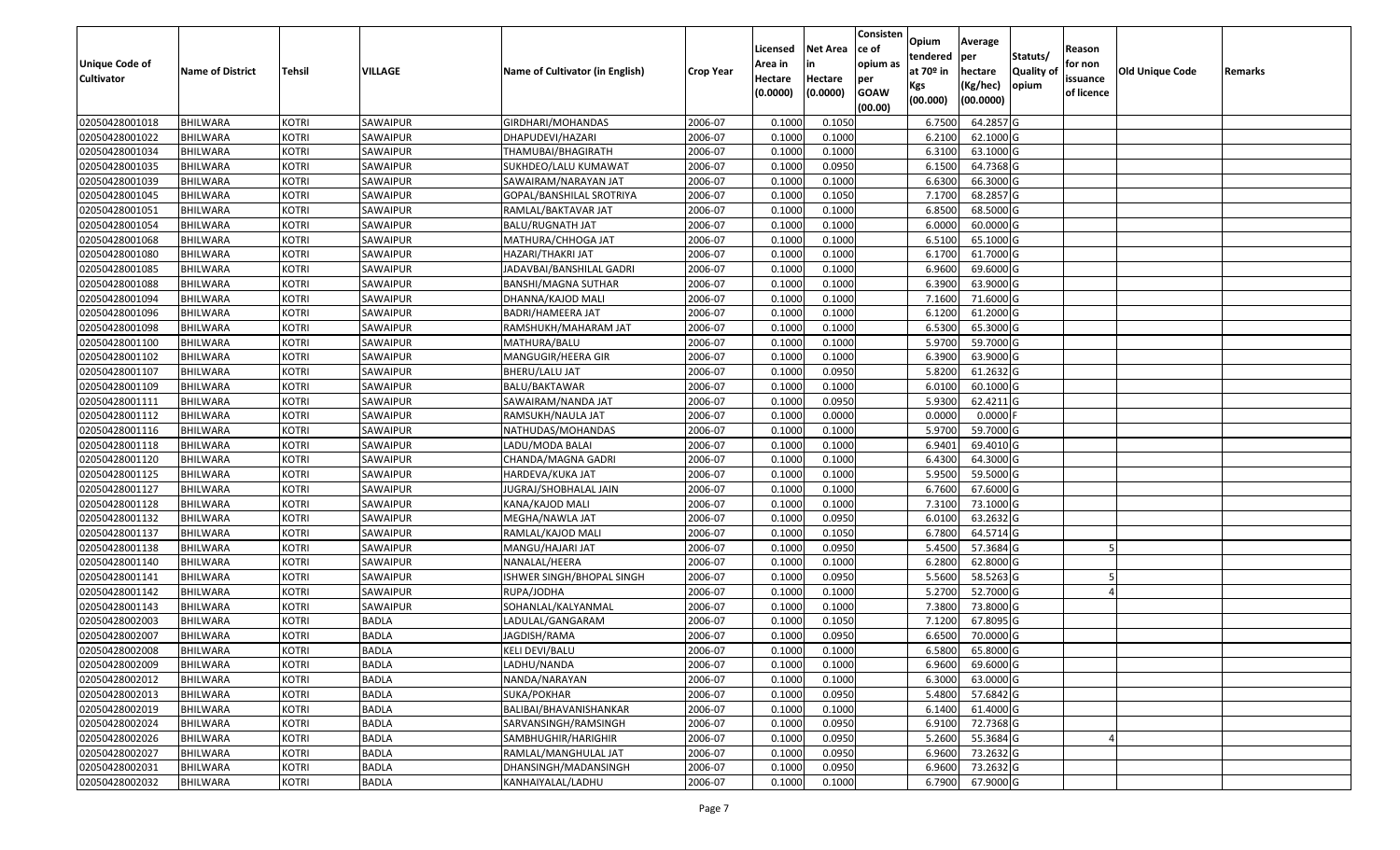| <b>Unique Code of</b><br><b>Cultivator</b> | <b>Name of District</b> | <b>Tehsil</b> | <b>VILLAGE</b> | Name of Cultivator (in English) | <b>Crop Year</b> | Licensed<br>Area in<br>Hectare<br>(0.0000) | <b>Net Area</b><br>in<br>Hectare<br>(0.0000) | Consisten<br>ce of<br>opium as<br>per<br><b>GOAW</b><br>(00.00) | Opium<br>tendered<br>at $70°$ in<br>Kgs<br>(00.000) | Average<br>per<br>hectare<br>(Kg/hec)<br>(00.0000) | Statuts/<br>Quality of<br>opium | Reason<br>for non<br>issuance<br>of licence | <b>Old Unique Code</b> | Remarks            |
|--------------------------------------------|-------------------------|---------------|----------------|---------------------------------|------------------|--------------------------------------------|----------------------------------------------|-----------------------------------------------------------------|-----------------------------------------------------|----------------------------------------------------|---------------------------------|---------------------------------------------|------------------------|--------------------|
| 02050428002034                             | <b>BHILWARA</b>         | <b>KOTRI</b>  | <b>BADLA</b>   | NANDA/MANGULAL (CHOTA)          | 2006-07          | 0.1000                                     | 0.1000                                       |                                                                 | 6.7600                                              | 67.6000 G                                          |                                 |                                             |                        |                    |
| 02050428002037                             | <b>BHILWARA</b>         | <b>KOTRI</b>  | <b>BADLA</b>   | BHANWARLAL/RAMA                 | 2006-07          | 0.1000                                     | 0.1000                                       |                                                                 | 6.4800                                              | 64.8000 G                                          |                                 |                                             |                        |                    |
| 02050428002039                             | BHILWARA                | <b>KOTRI</b>  | <b>BADLA</b>   | LAKHMA/KASHI JI                 | 2006-07          | 0.1000                                     | 0.1000                                       |                                                                 | 6.5000                                              | 65.0000G                                           |                                 |                                             |                        |                    |
| 02050428002040                             | <b>BHILWARA</b>         | <b>KOTRI</b>  | <b>BADLA</b>   | MODIRAM/RAMLAL                  | 2006-07          | 0.1000                                     | 0.1000                                       |                                                                 | 6.5500                                              | 65.5000G                                           |                                 |                                             |                        |                    |
| 02050428002045                             | <b>BHILWARA</b>         | <b>KOTRI</b>  | <b>BADLA</b>   | KANAHIYALAL/DEVILAL             | 2006-07          | 0.1000                                     | 0.1050                                       |                                                                 | 5.8800                                              | 56.0000 G                                          |                                 |                                             |                        |                    |
| 02050428002049                             | BHILWARA                | <b>KOTRI</b>  | <b>BADLA</b>   | RAMESHWAR/KANAHIYALAL           | 2006-07          | 0.1000                                     | 0.1000                                       |                                                                 | 5.7400                                              | 57.4000 G                                          |                                 |                                             |                        | <b>NAME CHANGE</b> |
| 02050428002051                             | <b>BHILWARA</b>         | <b>KOTRI</b>  | <b>BADLA</b>   | RAMESHWAR/HARDEV                | 2006-07          | 0.1000                                     | 0.1000                                       |                                                                 | 5.5700                                              | 55.7000 G                                          |                                 |                                             |                        |                    |
| 02050428002053                             | <b>BHILWARA</b>         | <b>KOTRI</b>  | <b>BADLA</b>   | CHANDU/BALA                     | 2006-07          | 0.1000                                     | 0.1000                                       |                                                                 | 6.5600                                              | 65.6000 G                                          |                                 |                                             |                        |                    |
| 02050428002060                             | <b>BHILWARA</b>         | <b>KOTRI</b>  | <b>BADLA</b>   | RAMCHANDAR/BHURA                | 2006-07          | 0.1000                                     | 0.1000                                       |                                                                 | 6.6900                                              | 66.9000 G                                          |                                 |                                             |                        |                    |
| 02050428002061                             | <b>BHILWARA</b>         | <b>KOTRI</b>  | <b>BADLA</b>   | KANA/CHAGANA JAT                | 2006-07          | 0.1000                                     | 0.0950                                       |                                                                 | 6.6000                                              | 69.4737 G                                          |                                 |                                             |                        |                    |
| 02050428002062                             | BHILWARA                | <b>KOTRI</b>  | <b>BADLA</b>   | BHERU/NARAYAN                   | 2006-07          | 0.1000                                     | 0.1000                                       |                                                                 | 6.1300                                              | 61.3000 G                                          |                                 |                                             |                        |                    |
| 02050428002063                             | <b>BHILWARA</b>         | <b>KOTRI</b>  | <b>BADLA</b>   | MANGHU/BHAGIRAT                 | 2006-07          | 0.1000                                     | 0.0950                                       |                                                                 | 6.3700                                              | 67.0526 G                                          |                                 |                                             |                        |                    |
| 02050428002064                             | BHILWARA                | <b>KOTRI</b>  | <b>BADLA</b>   | MULA/RUPA GADRI                 | 2006-07          | 0.1000                                     | 0.1000                                       |                                                                 | 6.2400                                              | 62.4000 G                                          |                                 |                                             |                        |                    |
| 02050428002069                             | <b>BHILWARA</b>         | <b>KOTRI</b>  | <b>BADLA</b>   | LADHU NATH/KANA NATH            | 2006-07          | 0.1000                                     | 0.1000                                       |                                                                 | 6.1400                                              | 61.4000 G                                          |                                 |                                             |                        |                    |
| 02050428002070                             | BHILWARA                | <b>KOTRI</b>  | <b>BADLA</b>   | DEVI/RUPA                       | 2006-07          | 0.1000                                     | 0.0950                                       |                                                                 | 6.4100                                              | 67.4737 G                                          |                                 |                                             |                        |                    |
| 02050428002074                             | <b>BHILWARA</b>         | <b>KOTRI</b>  | <b>BADLA</b>   | JADAVBAI/PEMA                   | 2006-07          | 0.1000                                     | 0.1000                                       |                                                                 | 6.6300                                              | 66.3000 G                                          |                                 |                                             |                        |                    |
| 02050428002077                             | <b>BHILWARA</b>         | <b>KOTRI</b>  | <b>BADLA</b>   | DAYARAM/MAGHNA                  | 2006-07          | 0.1000                                     | 0.1000                                       |                                                                 | 5.2500                                              | 52.5000G                                           |                                 |                                             |                        |                    |
| 02050428002081                             | <b>BHILWARA</b>         | <b>KOTRI</b>  | <b>BADLA</b>   | HEERA/DHALLA                    | 2006-07          | 0.1000                                     | 0.1000                                       |                                                                 | 6.1200                                              | 61.2000 G                                          |                                 |                                             |                        |                    |
| 02050428002084                             | BHILWARA                | <b>KOTRI</b>  | <b>BADLA</b>   | UDAILAL/PRATAP                  | 2006-07          | 0.1000                                     | 0.1000                                       |                                                                 | 6.1400                                              | 61.4000 G                                          |                                 |                                             |                        |                    |
| 02050428002086                             | <b>BHILWARA</b>         | <b>KOTRI</b>  | <b>BADLA</b>   | RAMESHWAR/MANGILAL              | 2006-07          | 0.1000                                     | 0.0950                                       |                                                                 | 6.6200                                              | 69.6842 G                                          |                                 |                                             |                        |                    |
| 02050428002087                             | <b>BHILWARA</b>         | <b>KOTRI</b>  | <b>BADLA</b>   | UDA/MAGNA                       | 2006-07          | 0.1000                                     | 0.1000                                       |                                                                 | 5.8400                                              | 58.4000 G                                          |                                 |                                             |                        |                    |
| 02050428002089                             | <b>BHILWARA</b>         | <b>KOTRI</b>  | <b>BADLA</b>   | SAJANA DEVI/DEVILAL             | 2006-07          | 0.1000                                     | 0.1000                                       |                                                                 | 6.5400                                              | 65.4000 G                                          |                                 |                                             |                        |                    |
| 02050428002091                             | BHILWARA                | <b>KOTRI</b>  | <b>BADLA</b>   | MAGNA/MANGU JAT                 | 2006-07          | 0.1000                                     | 0.0950                                       |                                                                 | 7.2000                                              | 75.7895 G                                          |                                 |                                             |                        |                    |
| 02050428002094                             | BHILWARA                | <b>KOTRI</b>  | <b>BADLA</b>   | KAILASH/MITTHU                  | 2006-07          | 0.1000                                     | 0.1000                                       |                                                                 | 5.8400                                              | 58.4000 G                                          |                                 |                                             |                        |                    |
| 02050428002095                             | <b>BHILWARA</b>         | <b>KOTRI</b>  | <b>BADLA</b>   | LADUGIRI/KASHI GIRI             | 2006-07          | 0.1000                                     | 0.0950                                       |                                                                 | 6.3300                                              | 66.6316 G                                          |                                 |                                             |                        |                    |
| 02050428002097                             | <b>BHILWARA</b>         | <b>KOTRI</b>  | <b>BADLA</b>   | BHERUSINGH/RAMSINGH             | 2006-07          | 0.1000                                     | 0.1000                                       |                                                                 | 6.5200                                              | 65.2000G                                           |                                 |                                             |                        |                    |
| 02050428002098                             | BHILWARA                | <b>KOTRI</b>  | <b>BADLA</b>   | GOPAL/HAJARI JAT                | 2006-07          | 0.100                                      | 0.1000                                       |                                                                 | 5.9900                                              | 59.9000G                                           |                                 |                                             |                        |                    |
| 02050428002100                             | BHILWARA                | <b>KOTRI</b>  | <b>BADLA</b>   | PYARI/LALA JAT                  | 2006-07          | 0.1000                                     | 0.0950                                       |                                                                 | 6.5900                                              | 69.3684 G                                          |                                 |                                             |                        |                    |
| 02050428002108                             | <b>BHILWARA</b>         | <b>KOTRI</b>  | <b>BADLA</b>   | MATHURA/NANDA                   | 2006-07          | 0.1000                                     | 0.0950                                       |                                                                 | 6.1700                                              | 64.9470 G                                          |                                 |                                             |                        |                    |
| 02050428002111                             | <b>BHILWARA</b>         | <b>KOTRI</b>  | <b>BADLA</b>   | KISHOR/GOKAL                    | 2006-07          | 0.1000                                     | 0.0950                                       |                                                                 | 5.5900                                              | 58.8421 G                                          |                                 |                                             |                        |                    |
| 02050428002112                             | <b>BHILWARA</b>         | <b>KOTRI</b>  | <b>BADLA</b>   | JAMNALAL/RAMSUKH                | 2006-07          | 0.1000                                     | 0.1000                                       |                                                                 | 6.6800                                              | 66.8000 G                                          |                                 |                                             |                        |                    |
| 02050428002114                             | BHILWARA                | <b>KOTRI</b>  | <b>BADLA</b>   | KANHAIYALAL/RAMA                | 2006-07          | 0.1000                                     | 0.0950                                       |                                                                 | 6.6900                                              | 70.4211G                                           |                                 |                                             |                        |                    |
| 02050428002115                             | <b>BHILWARA</b>         | <b>KOTRI</b>  | <b>BADLA</b>   | RAMESWAR/BALU                   | 2006-07          | 0.1000                                     | 0.0950                                       |                                                                 | 6.6500                                              | 70.0000G                                           |                                 |                                             |                        | <b>NAME CHANGE</b> |
| 02050428002120                             | BHILWARA                | <b>KOTRI</b>  | <b>BADLA</b>   | URJAN/HAJARI                    | 2006-07          | 0.1000                                     | 0.0950                                       |                                                                 | 5.6900                                              | 59.8947 G                                          |                                 |                                             |                        |                    |
| 02050428002122                             | <b>BHILWARA</b>         | <b>KOTRI</b>  | <b>BADLA</b>   | HEERA/KAJOD                     | 2006-07          | 0.1000                                     | 0.1000                                       |                                                                 | 5.4200                                              | 54.2000 G                                          |                                 |                                             |                        |                    |
| 02050428002123                             | <b>BHILWARA</b>         | <b>KOTRI</b>  | <b>BADLA</b>   | RAMNATH/BHURANATH               | 2006-07          | 0.1000                                     | 0.0950                                       |                                                                 | 6.0800                                              | 64.0000 G                                          |                                 |                                             |                        |                    |
| 02050428002125                             | <b>BHILWARA</b>         | <b>KOTRI</b>  | <b>BADLA</b>   | BHERULAL/MODA                   | 2006-07          | 0.1000                                     | 0.0950                                       |                                                                 | 5.8300                                              | $61.3684$ G                                        |                                 |                                             |                        |                    |
| 02050428002150                             | <b>BHILWARA</b>         | <b>KOTRI</b>  | <b>BADLA</b>   | SHIVNATH/HEERANATH              | 2006-07          | 0.1000                                     | 0.1000                                       |                                                                 | 6.7400                                              | 67.4000 G                                          |                                 |                                             |                        |                    |
| 02050428002151                             | <b>BHILWARA</b>         | <b>KOTRI</b>  | <b>BADLA</b>   | BALU/RAMA                       | 2006-07          | 0.1000                                     | 0.1000                                       |                                                                 | 6.8300                                              | 68.3000 G                                          |                                 |                                             |                        |                    |
| 02050428002156                             | BHILWARA                | <b>KOTRI</b>  | <b>BADLA</b>   | FUMABAI/PYARCHAND               | 2006-07          | 0.1000                                     | 0.1050                                       |                                                                 | 5.7700                                              | 54.9524 G                                          |                                 |                                             |                        |                    |
| 02050428002158                             | <b>BHILWARA</b>         | <b>KOTRI</b>  | <b>BADLA</b>   | <b>GANESH/KALU DOULI</b>        | 2006-07          | 0.1000                                     | 0.1000                                       |                                                                 | 6.0600                                              | 60.6000 G                                          |                                 |                                             |                        |                    |
| 02050428002159                             | <b>BHILWARA</b>         | <b>KOTRI</b>  | <b>BADLA</b>   | SUKKHA/DHOKAL                   | 2006-07          | 0.1000                                     | 0.0950                                       |                                                                 | 5.7400                                              | 60.4211 G                                          |                                 |                                             |                        |                    |
| 02050428002160                             | <b>BHILWARA</b>         | <b>KOTRI</b>  | <b>BADLA</b>   | RAMKUNWARDAS/BHAGIRATHDAS       | 2006-07          | 0.1000                                     | 0.0950                                       |                                                                 | 7.5900                                              | 79.8947 G                                          |                                 |                                             |                        |                    |
| 02050428002162                             | <b>BHILWARA</b>         | <b>KOTRI</b>  | <b>BADLA</b>   | MANGU/KHANA NAYAK               | 2006-07          | 0.1000                                     | 0.1000                                       |                                                                 | 6.2900                                              | 62.9000 G                                          |                                 |                                             |                        |                    |
| 02050428002183                             | <b>BHILWARA</b>         | <b>KOTRI</b>  | <b>BADLA</b>   | PYRANATH/HEERANATH              | 2006-07          | 0.1000                                     | 0.1000                                       |                                                                 | 5.8700                                              | 58.7000 G                                          |                                 |                                             |                        |                    |
| 02050428002191                             | <b>BHILWARA</b>         | <b>KOTRI</b>  | <b>BADLA</b>   | RUKMA/KANA BALAI                | 2006-07          | 0.1000                                     | 0.1000                                       |                                                                 | 6.7800                                              | 67.8000 G                                          |                                 |                                             |                        |                    |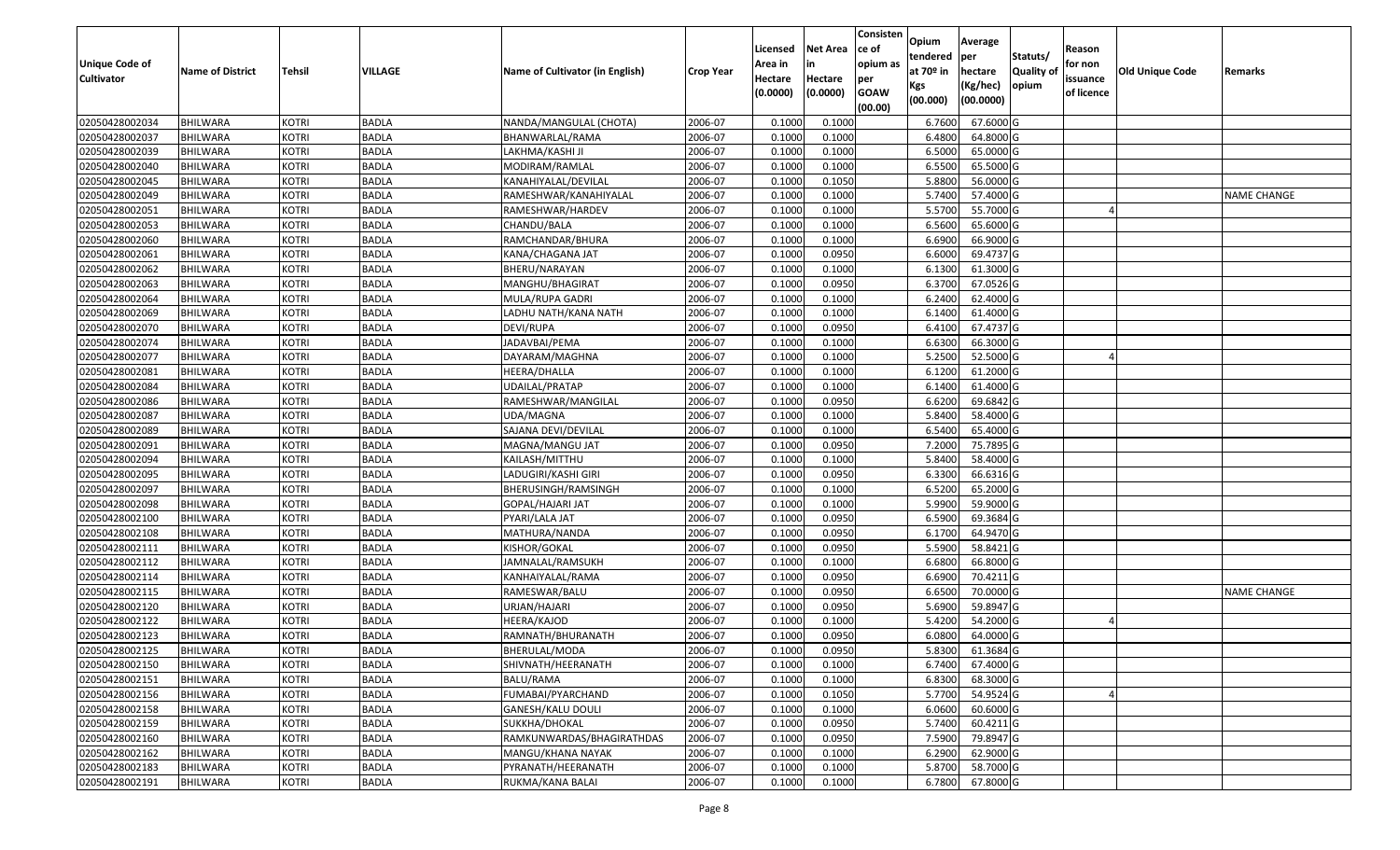| Unique Code of<br><b>Cultivator</b> | <b>Name of District</b> | <b>Tehsil</b> | VILLAGE        | Name of Cultivator (in English) | <b>Crop Year</b> | Licensed<br>Area in<br>Hectare<br>(0.0000) | Net Area<br>in<br>Hectare<br>(0.0000) | Consisten<br>ce of<br>opium as<br>per<br><b>GOAW</b><br>(00.00) | Opium<br>tendered<br>at 70º in<br>Kgs<br>(00.000) | Average<br><b>lper</b><br>hectare<br>(Kg/hec)<br>(00.0000) | Statuts/<br><b>Quality of</b><br>opium | Reason<br>for non<br>issuance<br>of licence | <b>Old Unique Code</b> | Remarks                   |
|-------------------------------------|-------------------------|---------------|----------------|---------------------------------|------------------|--------------------------------------------|---------------------------------------|-----------------------------------------------------------------|---------------------------------------------------|------------------------------------------------------------|----------------------------------------|---------------------------------------------|------------------------|---------------------------|
| 02050428002192                      | BHILWARA                | <b>KOTRI</b>  | <b>BADLA</b>   | RAMESHWAR/MANGU                 | 2006-07          | 0.1000                                     | 0.095                                 |                                                                 | 5.6500                                            | 59.4737 G                                                  |                                        |                                             |                        |                           |
| 02050428002194                      | <b>BHILWARA</b>         | <b>KOTRI</b>  | <b>BADLA</b>   | <b>BALU/HARDEV</b>              | 2006-07          | 0.1000                                     | 0.1000                                |                                                                 | 6.0500                                            | 60.5000 G                                                  |                                        |                                             |                        |                           |
| 02050428002209                      | <b>BHILWARA</b>         | <b>KOTRI</b>  | <b>BADLA</b>   | ANOP BAI/HAJARI                 | 2006-07          | 0.1000                                     | 0.1000                                |                                                                 | 5.8200                                            | 58.2000 G                                                  |                                        |                                             |                        |                           |
| 02050428002210                      | <b>BHILWARA</b>         | <b>KOTRI</b>  | <b>BADLA</b>   | KAMLA BAI/NAGINA RAM            | 2006-07          | 0.1000                                     | 0.0950                                |                                                                 | 6.4900                                            | 68.3158 G                                                  |                                        |                                             |                        |                           |
| 02050428002212                      | <b>BHILWARA</b>         | <b>KOTRI</b>  | <b>BADLA</b>   | JWARA/PRATAP                    | 2006-07          | 0.1000                                     | 0.1050                                |                                                                 | 5.9800                                            | 56.9524 G                                                  |                                        |                                             |                        | <b>TRANSFER / BANDORA</b> |
| 02050428002213                      | <b>BHILWARA</b>         | <b>KOTRI</b>  | <b>BADLA</b>   | MOHANKANWER/DOULAT SINGH        | 2006-07          | 0.1000                                     | 0.1000                                |                                                                 | 5.8700                                            | 58.7000 G                                                  |                                        |                                             |                        | TRANSFER / SAWAIPUR       |
| 02050428002216                      | <b>BHILWARA</b>         | <b>KOTRI</b>  | <b>BADLA</b>   | SUKA /NANDA                     | 2006-07          | 0.1000                                     | 0.1000                                |                                                                 | 6.8600                                            | 68.6000 G                                                  |                                        |                                             | 02050428014002         | TRANSFER                  |
| 02050428003001                      | <b>BHILWARA</b>         | <b>KOTRI</b>  | KHAJINA        | SURAJMAL/RAMSUKH                | 2006-07          | 0.1000                                     | 0.1000                                |                                                                 | 6.1600                                            | 61.6000 G                                                  |                                        |                                             |                        |                           |
| 02050428003003                      | <b>BHILWARA</b>         | <b>KOTRI</b>  | KHAJINA        | MOTI/HARLAL                     | 2006-07          | 0.1000                                     | 0.1000                                |                                                                 | 7.8300                                            | 78.3000 G                                                  |                                        |                                             |                        |                           |
| 02050428003004                      | <b>BHILWARA</b>         | KOTRI         | KHAJINA        | RAMLAL/BALU                     | 2006-07          | 0.1000                                     | 0.1000                                |                                                                 | 6.5800                                            | 65.8000 G                                                  |                                        |                                             |                        |                           |
| 02050428003005                      | BHILWARA                | <b>KOTRI</b>  | KHAJINA        | BALU/RAMBAKSH JAT               | 2006-07          | 0.1000                                     | 0.1050                                |                                                                 | 8.3400                                            | 79.4286 G                                                  |                                        |                                             |                        |                           |
| 02050428003006                      | <b>BHILWARA</b>         | <b>KOTRI</b>  | KHAJINA        | GOKAL/NARAYAN                   | 2006-07          | 0.1000                                     | 0.1000                                |                                                                 | 7.2400                                            | 72.4000 G                                                  |                                        |                                             |                        |                           |
| 02050428003007                      | <b>BHILWARA</b>         | <b>KOTRI</b>  | KHAJINA        | BALU/NARAYAN                    | 2006-07          | 0.1000                                     | 0.1000                                |                                                                 | 7.5700                                            | 75.7000 G                                                  |                                        |                                             |                        |                           |
| 02050428003010                      | <b>BHILWARA</b>         | <b>KOTRI</b>  | KHAJINA        | LADULAL/CHHAGNA                 | 2006-07          | 0.1000                                     | 0.0950                                |                                                                 | 7.0900                                            | 74.6316 G                                                  |                                        |                                             |                        |                           |
| 02050428003013                      | BHILWARA                | <b>KOTRI</b>  | KHAJINA        | SURAJMAL/RAMA                   | 2006-07          | 0.1000                                     | 0.1000                                |                                                                 | 6.6800                                            | 66.8000 G                                                  |                                        |                                             |                        |                           |
| 02050428003015                      | <b>BHILWARA</b>         | <b>KOTRI</b>  | KHAJINA        | VERMA/JAGGA                     | 2006-07          | 0.1000                                     | 0.0950                                |                                                                 | 6.6000                                            | 69.4737 G                                                  |                                        |                                             |                        |                           |
| 02050428003016                      | <b>BHILWARA</b>         | <b>KOTRI</b>  | KHAJINA        | NATHU/BHERU                     | 2006-07          | 0.1000                                     | 0.1000                                |                                                                 | 6.1000                                            | 61.0000 G                                                  |                                        |                                             |                        |                           |
| 02050428003018                      | <b>BHILWARA</b>         | <b>KOTRI</b>  | KHAJINA        | HARDEV/JAGNATH                  | 2006-07          | 0.1000                                     | 0.1000                                |                                                                 | 6.2200                                            | 62.2000 G                                                  |                                        |                                             |                        |                           |
| 02050428003019                      | <b>BHILWARA</b>         | <b>KOTRI</b>  | KHAJINA        | ONKARLAL/KISHNA                 | 2006-07          | 0.1000                                     | 0.0950                                |                                                                 | 6.4300                                            | 67.6842 G                                                  |                                        |                                             |                        |                           |
| 02050428003021                      | <b>BHILWARA</b>         | <b>KOTRI</b>  | KHAJINA        | <b>BADRILAL/RUPA</b>            | 2006-07          | 0.1000                                     | 0.1000                                |                                                                 | 7.5000                                            | 75.0000 G                                                  |                                        |                                             |                        |                           |
| 02050428003022                      | <b>BHILWARA</b>         | <b>KOTRI</b>  | KHAJINA        | DEVILAL/LAKSHMAN                | 2006-07          | 0.1000                                     | 0.0950                                |                                                                 | 7.1900                                            | 75.6842 G                                                  |                                        |                                             |                        |                           |
| 02050428003024                      | <b>BHILWARA</b>         | <b>KOTRI</b>  | KHAJINA        | KALYAN/PRATAP                   | 2006-07          | 0.1000                                     | 0.1000                                |                                                                 | 6.1200                                            | 61.2000 G                                                  |                                        |                                             |                        |                           |
| 02050428003025                      | BHILWARA                | <b>KOTRI</b>  | KHAJINA        | PREMA/RAMA                      | 2006-07          | 0.1000                                     | 0.1000                                |                                                                 | 6.8100                                            | 68.1000 G                                                  |                                        |                                             |                        |                           |
| 02050428003026                      | <b>BHILWARA</b>         | <b>KOTRI</b>  | KHAJINA        | HARKUBAI/RAMA                   | 2006-07          | 0.1000                                     | 0.1000                                |                                                                 | 6.5000                                            | 65.0000 G                                                  |                                        |                                             |                        |                           |
| 02050428003029                      | <b>BHILWARA</b>         | <b>KOTRI</b>  | KHAJINA        | RAMESHWARLAL/RAMSUKH            | 2006-07          | 0.1000                                     | 0.0950                                |                                                                 | 6.8100                                            | 71.6842 G                                                  |                                        |                                             |                        |                           |
| 02050428003035                      | <b>BHILWARA</b>         | <b>KOTRI</b>  | KHAJINA        | LADULAL/MAGNARAM                | 2006-07          | 0.1000                                     | 0.1000                                |                                                                 | 5.9600                                            | 59.6000 G                                                  |                                        |                                             |                        |                           |
| 02050428003037                      | <b>BHILWARA</b>         | <b>KOTRI</b>  | KHAJINA        | NARSINGH/RAMAJI                 | 2006-07          | 0.1000                                     | 0.1000                                |                                                                 | 6.2000                                            | 62.0000 G                                                  |                                        |                                             |                        |                           |
| 02050428003038                      | BHILWARA                | <b>KOTRI</b>  | KHAJINA        | GOPILAL/BALUJI                  | 2006-07          | 0.1000                                     | 0.1000                                |                                                                 | 6.5600                                            | 65.6000 G                                                  |                                        |                                             |                        |                           |
| 02050428003040                      | <b>BHILWARA</b>         | <b>KOTRI</b>  | KHAJINA        | LAXMAN/RUPA                     | 2006-07          | 0.1000                                     | 0.1000                                |                                                                 | 5.7300                                            | 57.3000 G                                                  |                                        |                                             |                        |                           |
| 02050428003041                      | <b>BHILWARA</b>         | <b>KOTRI</b>  | KHAJINA        | KESHARBAI/LAXMAN                | 2006-07          | 0.1000                                     | 0.1000                                |                                                                 | 6.3200                                            | 63.2000 G                                                  |                                        |                                             |                        |                           |
| 02050428003042                      | <b>BHILWARA</b>         | <b>KOTRI</b>  | KHAJINA        | BADRI/RAMBAKSH                  | 2006-07          | 0.1000                                     | 0.1000                                |                                                                 | 7.2900                                            | 72.9000 G                                                  |                                        |                                             |                        |                           |
| 02050428003043                      | BHILWARA                | <b>KOTRI</b>  | KHAJINA        | KALU/BALU JAT                   | 2006-07          | 0.1000                                     | 0.1000                                |                                                                 | 5.9500                                            | 59.5000 G                                                  |                                        |                                             |                        |                           |
| 02050428003044                      | <b>BHILWARA</b>         | <b>KOTRI</b>  | KHAJINA        | MODA/CHHITAR                    | 2006-07          | 0.1000                                     | 0.1000                                |                                                                 | 6.0500                                            | 60.5000 G                                                  |                                        |                                             |                        |                           |
| 02050428003046                      | <b>BHILWARA</b>         | <b>KOTRI</b>  | KHAJINA        | UDAILAL/RAMSUKH                 | 2006-07          | 0.1000                                     | 0.0950                                |                                                                 | 5.8800                                            | 61.8947 G                                                  |                                        |                                             |                        |                           |
| 02050428003047                      | <b>BHILWARA</b>         | KOTRI         | KHAJINA        | CHHAGNA/CHHOGAJI                | 2006-07          | 0.1000                                     | 0.1000                                |                                                                 | 6.1400                                            | 61.4000 G                                                  |                                        |                                             |                        |                           |
| 02050428003049                      | <b>BHILWARA</b>         | KOTRI         | KHAJINA        | LADULAL/BALULAL                 | 2006-07          | 0.1000                                     | 0.0950                                |                                                                 | 5.6300                                            | 59.2632 G                                                  |                                        |                                             |                        |                           |
| 02050428003050                      | <b>BHILWARA</b>         | KOTRI         | <b>KHAJINA</b> | PRABHULAL/RAMA JAT              | 2006-07          | 0.1000                                     | 0.0950                                |                                                                 |                                                   | 6.8300 71.8947 G                                           |                                        |                                             |                        |                           |
| 02050428003051                      | <b>BHILWARA</b>         | <b>KOTRI</b>  | KHAJINA        | RAMPAL/UDA                      | 2006-07          | 0.1000                                     | 0.0950                                |                                                                 | 6.5000                                            | 68.4211 G                                                  |                                        |                                             |                        |                           |
| 02050428003052                      | <b>BHILWARA</b>         | <b>KOTRI</b>  | KHAJINA        | RAMKUMAR/UDAJI JAT              | 2006-07          | 0.1000                                     | 0.0950                                |                                                                 | 6.6200                                            | 69.6842 G                                                  |                                        |                                             |                        |                           |
| 02050428003055                      | <b>BHILWARA</b>         | <b>KOTRI</b>  | KHAJINA        | JYOTI SWAROOP/JAGGA JAT         | 2006-07          | 0.1000                                     | 0.0950                                |                                                                 | 6.7100                                            | 70.6316 G                                                  |                                        |                                             |                        |                           |
| 02050428003057                      | <b>BHILWARA</b>         | <b>KOTRI</b>  | KHAJINA        | UDAYLAL/RAMLAL JAT              | 2006-07          | 0.1000                                     | 0.1000                                |                                                                 | 7.1600                                            | 71.6000 G                                                  |                                        |                                             |                        |                           |
| 02050428003059                      | <b>BHILWARA</b>         | <b>KOTRI</b>  | KHAJINA        | RAIMAL/SRIRAM JAT               | 2006-07          | 0.1000                                     | 0.1000                                |                                                                 | 6.3800                                            | 63.8000 G                                                  |                                        |                                             |                        |                           |
| 02050428003060                      | <b>BHILWARA</b>         | <b>KOTRI</b>  | KHAJINA        | BALU/HAZARI JAT                 | 2006-07          | 0.1000                                     | 0.1000                                |                                                                 | 6.3700                                            | 63.7000 G                                                  |                                        |                                             |                        |                           |
| 02050428003061                      | <b>BHILWARA</b>         | <b>KOTRI</b>  | KHAJINA        | HARILAL/UDA                     | 2006-07          | 0.1000                                     | 0.1000                                |                                                                 | 6.8300                                            | 68.3000 G                                                  |                                        |                                             |                        |                           |
| 02050428003063                      | <b>BHILWARA</b>         | <b>KOTRI</b>  | KHAJINA        | SHANKERLAL/ONKAR                | 2006-07          | 0.1000                                     | 0.1000                                |                                                                 | 6.9300                                            | 69.3000 G                                                  |                                        |                                             |                        |                           |
| 02050428003064                      | <b>BHILWARA</b>         | <b>KOTRI</b>  | KHAJINA        | UDA/JWARA                       | 2006-07          | 0.1000                                     | 0.1000                                |                                                                 | 5.9100                                            | 59.1000G                                                   |                                        |                                             |                        |                           |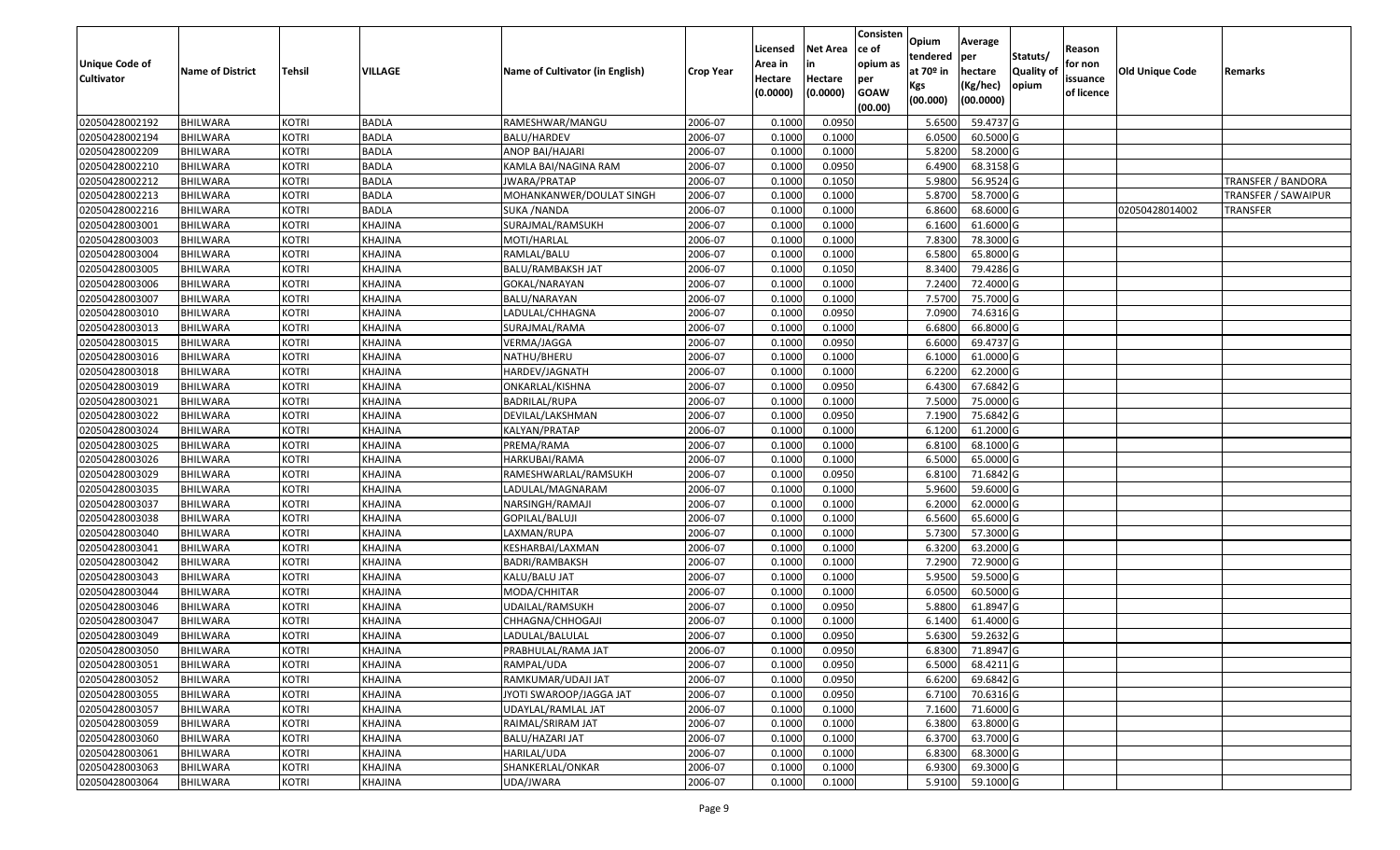| Unique Code of<br><b>Cultivator</b> | <b>Name of District</b> | Tehsil       | VILLAGE        | Name of Cultivator (in English) | <b>Crop Year</b> | Licensed<br>Area in<br>Hectare<br>(0.0000) | Net Area<br>in<br>Hectare<br>(0.0000) | Consisten<br>ce of<br>opium as<br>per<br><b>GOAW</b><br>(00.00) | Opium<br>tendered<br>at 70º in<br>Kgs<br>(00.000) | Average<br>per<br>hectare<br>(Kg/hec)<br>(00.0000) | Statuts/<br><b>Quality of</b><br>opium | Reason<br>for non<br>issuance<br>of licence | <b>Old Unique Code</b> | Remarks         |
|-------------------------------------|-------------------------|--------------|----------------|---------------------------------|------------------|--------------------------------------------|---------------------------------------|-----------------------------------------------------------------|---------------------------------------------------|----------------------------------------------------|----------------------------------------|---------------------------------------------|------------------------|-----------------|
| 02050428003065                      | <b>BHILWARA</b>         | <b>KOTRI</b> | KHAJINA        | <b>GHEESI BAI//MANGILAL</b>     | 2006-07          | 0.1000                                     | 0.1000                                |                                                                 | 6.7000                                            | 67.0000 G                                          |                                        |                                             |                        |                 |
| 02050428003066                      | <b>BHILWARA</b>         | <b>KOTRI</b> | KHAJINA        | MANGU/NANDA                     | 2006-07          | 0.1000                                     | 0.1000                                |                                                                 | 6.7000                                            | 67.0000 G                                          |                                        |                                             |                        |                 |
| 02050428003068                      | <b>BHILWARA</b>         | <b>KOTRI</b> | KHAJINA        | NANDA/BHUWANA                   | 2006-07          | 0.1000                                     | 0.1000                                |                                                                 | 6.7200                                            | 67.2000 G                                          |                                        |                                             |                        |                 |
| 02050428003070                      | <b>BHILWARA</b>         | <b>KOTRI</b> | KHAJINA        | LAXMAN/RAMSUKH                  | 2006-07          | 0.1000                                     | 0.1050                                |                                                                 | 7.8400                                            | 74.6667 G                                          |                                        |                                             |                        |                 |
| 02050428003071                      | BHILWARA                | <b>KOTRI</b> | KHAJINA        | RAMESHWAR/NANDA                 | 2006-07          | 0.1000                                     | 0.0950                                |                                                                 | 6.1300                                            | 64.5263 G                                          |                                        |                                             |                        |                 |
| 02050428003072                      | <b>BHILWARA</b>         | <b>KOTRI</b> | KHAJINA        | BHURALAL/BHOLA                  | 2006-07          | 0.1000                                     | 0.1000                                |                                                                 | 7.2300                                            | 72.3000 G                                          |                                        |                                             |                        |                 |
| 02050428003075                      | <b>BHILWARA</b>         | <b>KOTRI</b> | KHAJINA        | DEVI/NANDA                      | 2006-07          | 0.1000                                     | 0.1000                                |                                                                 | 6.3100                                            | 63.1000 G                                          |                                        |                                             |                        |                 |
| 02050428003077                      | <b>BHILWARA</b>         | <b>KOTRI</b> | KHAJINA        | GANESH/RAMCHANDRA               | 2006-07          | 0.1000                                     | 0.1050                                |                                                                 | 6.8800                                            | 65.5238 G                                          |                                        |                                             |                        |                 |
| 02050428003078                      | <b>BHILWARA</b>         | <b>KOTRI</b> | KHAJINA        | SHIVNARAYAN/MANGILAL            | 2006-07          | 0.1000                                     | 0.1000                                |                                                                 | 5.8800                                            | 58.8000 G                                          |                                        |                                             |                        |                 |
| 02050428003085                      | <b>BHILWARA</b>         | <b>KOTRI</b> | KHAJINA        | DEVILAL/SRIRAM                  | 2006-07          | 0.1000                                     | 0.1000                                |                                                                 | 6.9200                                            | 69.2000 G                                          |                                        |                                             |                        |                 |
| 02050428003086                      | BHILWARA                | <b>KOTRI</b> | KHAJINA        | DEVILAL/RAMSUKH                 | 2006-07          | 0.1000                                     | 0.1000                                |                                                                 | 6.4000                                            | 64.0000 G                                          |                                        |                                             |                        |                 |
| 02050428003087                      | <b>BHILWARA</b>         | <b>KOTRI</b> | KHAJINA        | RAMESHWAR/GOPI                  | 2006-07          | 0.1000                                     | 0.1000                                |                                                                 | 6.0200                                            | 60.2000 G                                          |                                        |                                             |                        |                 |
| 02050428003089                      | <b>BHILWARA</b>         | <b>KOTRI</b> | KHAJINA        | DEVILAL/NARAYAN                 | 2006-07          | 0.1000                                     | 0.1000                                |                                                                 | 6.6400                                            | 66.4000 G                                          |                                        |                                             |                        |                 |
| 02050428003090                      | <b>BHILWARA</b>         | <b>KOTRI</b> | KHAJINA        | KALYAN/DAYARAM                  | 2006-07          | 0.1000                                     | 0.0950                                |                                                                 | 5.9100                                            | 62.2105 G                                          |                                        |                                             |                        |                 |
| 02050428003092                      | BHILWARA                | <b>KOTRI</b> | KHAJINA        | KAILASH/MAHADEV                 | 2006-07          | 0.1000                                     | 0.1000                                |                                                                 | 5.8200                                            | 58.2000 G                                          |                                        |                                             |                        |                 |
| 02050428003097                      | <b>BHILWARA</b>         | <b>KOTRI</b> | KHAJINA        | PRATAP/KAJOD                    | 2006-07          | 0.1000                                     | 0.1000                                |                                                                 | 7.0500                                            | 70.5000 G                                          |                                        |                                             |                        |                 |
| 02050428003098                      | <b>BHILWARA</b>         | <b>KOTRI</b> | KHAJINA        | GITA/LALU LAL                   | 2006-07          | 0.1000                                     | 0.1000                                |                                                                 | 6.2600                                            | 62.6000 G                                          |                                        |                                             |                        |                 |
| 02050428003099                      | <b>BHILWARA</b>         | <b>KOTRI</b> | KHAJINA        | BHERULAL/RAMLAL                 | 2006-07          | 0.1000                                     | 0.1000                                |                                                                 | 6.2300                                            | 62.3000 G                                          |                                        |                                             |                        |                 |
| 02050428003100                      | <b>BHILWARA</b>         | <b>KOTRI</b> | KHAJINA        | UDA/SRIRAM                      | 2006-07          | 0.1000                                     | 0.1000                                |                                                                 | 6.5200                                            | 65.2000 G                                          |                                        |                                             |                        |                 |
| 02050428003103                      | <b>BHILWARA</b>         | <b>KOTRI</b> | KHAJINA        | HAJARI/KALYAN                   | 2006-07          | 0.1000                                     | 0.0950                                |                                                                 | 6.1700                                            | 64.9474 G                                          |                                        |                                             |                        |                 |
| 02050428003109                      | <b>BHILWARA</b>         | <b>KOTRI</b> | <b>KHAJINA</b> | RAMCHANDRA/PRATAP               | 2006-07          | 0.1000                                     | 0.1050                                |                                                                 | 7.6500                                            | 72.8570 G                                          |                                        |                                             |                        |                 |
| 02050428003110                      | <b>BHILWARA</b>         | <b>KOTRI</b> | KHAJINA        | BHERU/MAGNA                     | 2006-07          | 0.1000                                     | 0.1000                                |                                                                 | 6.8000                                            | 68.0000 G                                          |                                        |                                             |                        |                 |
| 02050428003111                      | <b>BHILWARA</b>         | <b>KOTRI</b> | KHAJINA        | MATHURA/RAMA                    | 2006-07          | 0.1000                                     | 0.1000                                |                                                                 | 6.2800                                            | 62.8000 G                                          |                                        |                                             |                        |                 |
| 02050428003112                      | <b>BHILWARA</b>         | <b>KOTRI</b> | KHAJINA        | PREM BAI/NARAYAN                | 2006-07          | 0.1000                                     | 0.1000                                |                                                                 | 6.9200                                            | 69.2000 G                                          |                                        |                                             |                        |                 |
| 02050428003113                      | <b>BHILWARA</b>         | <b>KOTRI</b> | KHAJINA        | KALU/GOKAL                      | 2006-07          | 0.1000                                     | 0.1000                                |                                                                 | 6.3500                                            | 63.5000 G                                          |                                        |                                             |                        |                 |
| 02050428003114                      | <b>BHILWARA</b>         | <b>KOTRI</b> | KHAJINA        | JYANI BAI/CHATRA                | 2006-07          | 0.1000                                     | 0.1000                                |                                                                 | 6.9800                                            | 69.8000 G                                          |                                        |                                             |                        |                 |
| 02050428003116                      | <b>BHILWARA</b>         | <b>KOTRI</b> | KHAJINA        | CHANDU/HARLAL                   | 2006-07          | 0.1000                                     | 0.1000                                |                                                                 | 6.7200                                            | 67.2000 G                                          |                                        |                                             |                        |                 |
| 02050428003118                      | BHILWARA                | <b>KOTRI</b> | KHAJINA        | NARSINGH/HAJARI                 | 2006-07          | 0.1000                                     | 0.1000                                |                                                                 | 6.8500                                            | 68.5000 G                                          |                                        |                                             |                        |                 |
| 02050428003120                      | <b>BHILWARA</b>         | <b>KOTRI</b> | KHAJINA        | BANNA/DHULA                     | 2006-07          | 0.1000                                     | 0.1000                                |                                                                 | 6.8000                                            | 68.0000 G                                          |                                        |                                             |                        |                 |
| 02050428003121                      | <b>BHILWARA</b>         | <b>KOTRI</b> | KHAJINA        | PRAVEEN/MOHAN                   | 2006-07          | 0.1000                                     | 0.1050                                |                                                                 | 6.1200                                            | 58.2857 G                                          |                                        |                                             |                        |                 |
| 02050428003122                      | <b>BHILWARA</b>         | <b>KOTRI</b> | KHAJINA        | BHANWARLAL/RAMESHWAR            | 2006-07          | 0.1000                                     | 0.1000                                |                                                                 | 5.8900                                            | 58.9000 G                                          |                                        |                                             |                        |                 |
| 02050428003125                      | <b>BHILWARA</b>         | <b>KOTRI</b> | KHAJINA        | UDAYLAL/BHERU                   | 2006-07          | 0.1000                                     | 0.0950                                |                                                                 | 6.6000                                            | 69.4737 G                                          |                                        |                                             |                        |                 |
| 02050428003126                      | <b>BHILWARA</b>         | <b>KOTRI</b> | KHAJINA        | HEERA/BHERU                     | 2006-07          | 0.1000                                     | 0.1000                                |                                                                 | 6.9700                                            | 69.7000 G                                          |                                        |                                             |                        |                 |
| 02050428003127                      | BHILWARA                | <b>KOTRI</b> | KHAJINA        | BRAHMA/MANGILAL                 | 2006-07          | 0.1000                                     | 0.0950                                |                                                                 | 6.6200                                            | 69.6842 G                                          |                                        |                                             |                        |                 |
| 02050428003131                      | <b>BHILWARA</b>         | <b>KOTRI</b> | KHAJINA        | RAMESHWER/DEVI                  | 2006-07          | 0.1000                                     | 0.1000                                |                                                                 | 6.5100                                            | 65.1000 G                                          |                                        |                                             |                        |                 |
| 02050428003133                      | <b>BHILWARA</b>         | KOTRI        | KHAJINA        | DHANNA/MISHRI                   | 2006-07          | 0.1000                                     | 0.1000                                |                                                                 | 6.7600                                            | 67.6000 G                                          |                                        |                                             |                        |                 |
| 02050428003134                      | <b>BHILWARA</b>         | <b>KOTRI</b> | KHAJINA        | KANA/MAGNA                      | 2006-07          | 0.1000                                     | 0.0950                                |                                                                 |                                                   | 6.4100 67.4737 G                                   |                                        |                                             |                        |                 |
| 02050428003135                      | <b>BHILWARA</b>         | <b>KOTRI</b> | KHAJINA        | MISHRI/BADRI                    | 2006-07          | 0.1000                                     | 0.1000                                |                                                                 | 6.7500                                            | 67.5000 G                                          |                                        |                                             |                        |                 |
| 02050428003136                      | <b>BHILWARA</b>         | <b>KOTRI</b> | KHAJINA        | UDA/MANGILAL                    | 2006-07          | 0.1000                                     | 0.1000                                |                                                                 | 7.4400                                            | 74.4000 G                                          |                                        |                                             |                        |                 |
| 02050428003137                      | <b>BHILWARA</b>         | <b>KOTRI</b> | <b>KHAJINA</b> | UDA/RAMA                        | 2006-07          | 0.1000                                     | 0.1000                                |                                                                 | 6.5700                                            | 65.7000 G                                          |                                        |                                             |                        |                 |
| 02050428003138                      | <b>BHILWARA</b>         | <b>KOTRI</b> | KHAJINA        | RAMCHANDAR/BALU                 | 2006-07          | 0.1000                                     | 0.1000                                |                                                                 | 6.6900                                            | 66.9000 G                                          |                                        |                                             | 02050428014005         | TRANSFER        |
| 02050428003139                      | <b>BHILWARA</b>         | <b>KOTRI</b> | KHAJINA        | DEVI/NARU                       | 2006-07          | 0.1000                                     | 0.0950                                |                                                                 | 5.8200                                            | $61.2632$ G                                        |                                        |                                             | 02050428014008         | <b>TRANSFER</b> |
| 02050428003140                      | <b>BHILWARA</b>         | <b>KOTRI</b> | KHAJINA        | BHURA/HERLAL                    | 2006-07          | 0.1000                                     | 0.0950                                |                                                                 | 6.2600                                            | 65.8947 G                                          |                                        |                                             | 02050427061014         | <b>TRANSFER</b> |
| 02050428003141                      | <b>BHILWARA</b>         | <b>KOTRI</b> | KHAJINA        | GOPAL/RAJU                      | 2006-07          | 0.1000                                     | 0.0950                                |                                                                 | 6.2700                                            | 66.0000 G                                          |                                        |                                             | 02050427042001         | <b>TRANSFER</b> |
| 02050428003142                      | <b>BHILWARA</b>         | <b>KOTRI</b> | KHAJINA        | HEERA/SAVIRAM                   | 2006-07          | 0.1000                                     | 0.1000                                |                                                                 | 6.3600                                            | 63.6000 G                                          |                                        |                                             | 02050427001034         | <b>TRANSFER</b> |
| 02050428003143                      | <b>BHILWARA</b>         | <b>KOTRI</b> | KHAJINA        | KANA/RAMA                       | 2006-07          | 0.1000                                     | 0.0950                                |                                                                 | 7.0500                                            | 74.2105 G                                          |                                        |                                             | 02050427007020         | <b>TRANSFER</b> |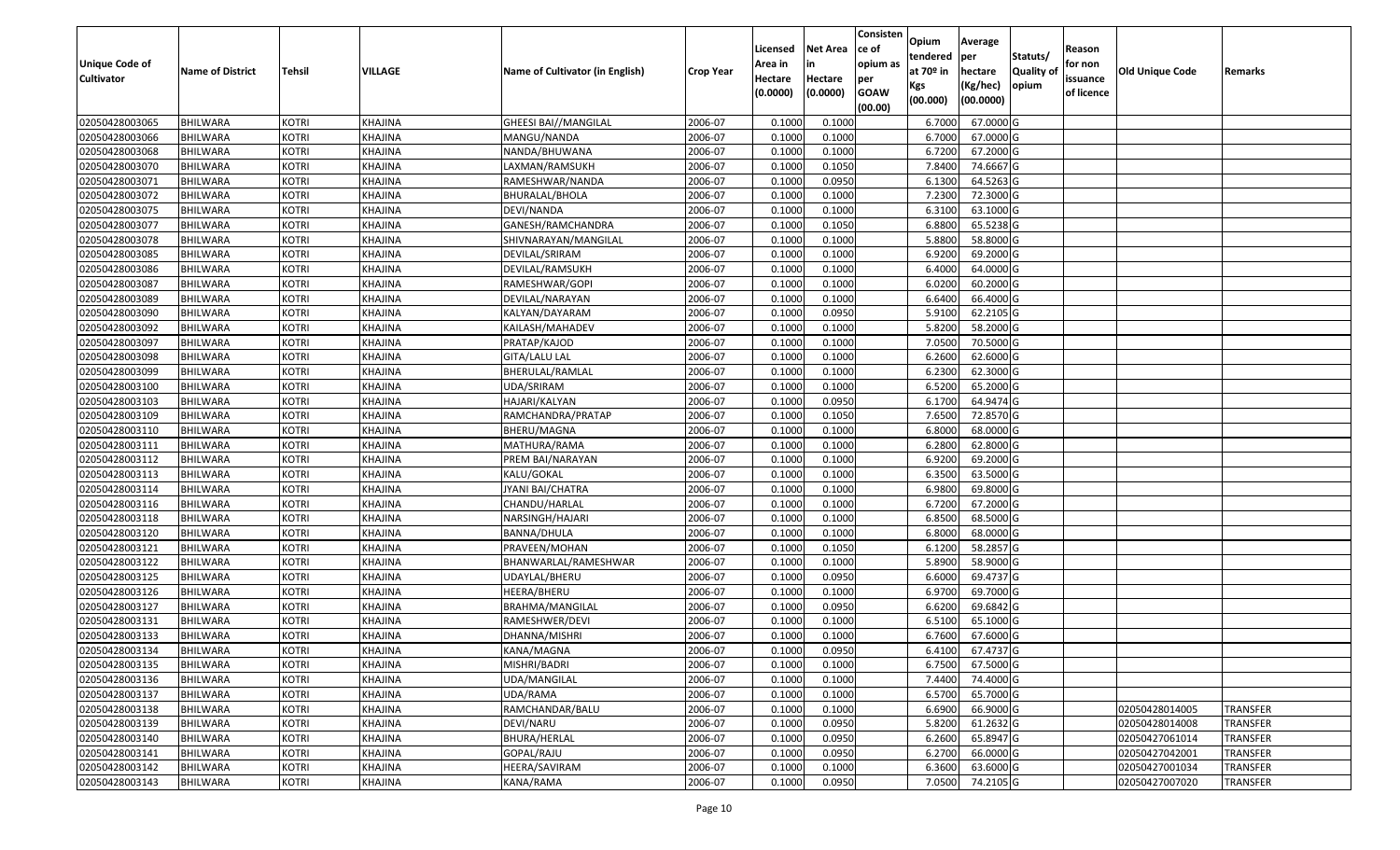| Unique Code of<br><b>Cultivator</b> | <b>Name of District</b> | Tehsil         | VILLAGE             | Name of Cultivator (in English) | Crop Year | Licensed<br>Area in<br>Hectare<br>(0.0000) | <b>Net Area</b><br>in<br>Hectare<br>(0.0000) | Consisten<br>ce of<br>opium as<br>per<br><b>GOAW</b><br>(00.00) | Opium<br>tendered<br>at $70°$ in<br>Kgs<br>(00.000) | Average<br>per<br>hectare<br>(Kg/hec)<br>(00.0000) | Statuts/<br>Quality of<br>opium | Reason<br>for non<br>issuance<br>of licence | <b>Old Unique Code</b> | Remarks                         |
|-------------------------------------|-------------------------|----------------|---------------------|---------------------------------|-----------|--------------------------------------------|----------------------------------------------|-----------------------------------------------------------------|-----------------------------------------------------|----------------------------------------------------|---------------------------------|---------------------------------------------|------------------------|---------------------------------|
| 02050428003144                      | <b>BHILWARA</b>         | <b>KOTRI</b>   | KHAJINA             | <b>BHOLU/KANA</b>               | 2006-07   | 0.1000                                     | 0.1000                                       |                                                                 | 6.7400                                              | 67.4000 G                                          |                                 |                                             | 02050427042032         | TRANSFER                        |
| 02050428003145                      | <b>BHILWARA</b>         | KOTRI          | KHAJINA             | KANA/RADHAKISAN                 | 2006-07   | 0.1000                                     | 0.1000                                       |                                                                 | 7.3700                                              | 73.7000 G                                          |                                 |                                             | 02050427017007         | TRANSFER                        |
| 02050428003146                      | <b>BHILWARA</b>         | <b>KOTRI</b>   | KHAJINA             | NARAYAN/JAWARA                  | 2006-07   | 0.1000                                     | 0.1000                                       |                                                                 | 7.2800                                              | 72.8000 G                                          |                                 |                                             | 02050427017008         | TRANSFER                        |
| 02050428004003                      | <b>BHILWARA</b>         | KOTRI          | <b>BAN KA KHEDA</b> | JAMNA/NARAYAN                   | 2006-07   | 0.1000                                     | 0.1000                                       |                                                                 | 4.9200                                              | 49.2000 G                                          |                                 |                                             |                        |                                 |
| 02050428004010                      | <b>BHILWARA</b>         | <b>KOTRI</b>   | <b>BAN KA KHEDA</b> | BHERULAL/HAZARI                 | 2006-07   | 0.1000                                     | 0.1000                                       |                                                                 | 6.1400                                              | 61.4000 G                                          |                                 |                                             |                        | TRANSFER / BADLA                |
| 02050428004015                      | <b>BHILWARA</b>         | KOTRI          | <b>BAN KA KHEDA</b> | CHHOTU/DEVILAL                  | 2006-07   | 0.1000                                     | 0.1000                                       |                                                                 | 5.5300                                              | 55.3000 G                                          |                                 |                                             |                        |                                 |
| 02050428004019                      | <b>BHILWARA</b>         | KOTRI          | BAN KA KHEDA        | GOPAL LAL/BARDA JAT             | 2006-07   | 0.1000                                     | 0.1000                                       |                                                                 | 5.8500                                              | 58.5000 G                                          |                                 |                                             |                        | TRANSFER / BADLA                |
| 02050428004021                      | <b>BHILWARA</b>         | <b>KOTRI</b>   | <b>BAN KA KHEDA</b> | AMBA/BHERU                      | 2006-07   | 0.1000                                     | 0.0950                                       |                                                                 | 6.6300                                              | 69.7895 G                                          |                                 |                                             |                        | TRANSFER / BADLA                |
| 02050428004027                      | <b>BHILWARA</b>         | <b>KOTRI</b>   | BAN KA KHEDA        | NARAYAN/LALUJI                  | 2006-07   | 0.1000                                     | 0.1000                                       |                                                                 | 6.6200                                              | 66.2000 G                                          |                                 |                                             |                        | TRANSFER / BADLA                |
| 02050428004031                      | <b>BHILWARA</b>         | <b>KOTRI</b>   | <b>BAN KA KHEDA</b> | RAMCHANDRA/CHAGNA               | 2006-07   | 0.1000                                     | 0.1000                                       |                                                                 | 5.5200                                              | 55.2000 G                                          |                                 |                                             |                        |                                 |
| 02050428004032                      | <b>BHILWARA</b>         | <b>KOTRI</b>   | <b>BAN KA KHEDA</b> | ARJUN LAL/DHULA                 | 2006-07   | 0.1000                                     | 0.0950                                       |                                                                 | 5.3000                                              | 55.7895 G                                          |                                 |                                             |                        |                                 |
| 02050428004034                      | <b>BHILWARA</b>         | <b>KOTRI</b>   | <b>BAN KA KHEDA</b> | LALIBAI/BADRI                   | 2006-07   | 0.1000                                     | 0.1000                                       |                                                                 | 4.2400                                              | 42.4000 G                                          |                                 |                                             |                        |                                 |
| 02050428004037                      | <b>BHILWARA</b>         | <b>KOTRI</b>   | <b>BAN KA KHEDA</b> | HARDEV/LALU                     | 2006-07   | 0.1000                                     | 0.1000                                       |                                                                 | 5.9800                                              | 59.8000 G                                          |                                 |                                             |                        | TRANSFER / BADLA                |
| 02050428004039                      | <b>BHILWARA</b>         | <b>KOTRI</b>   | BAN KA KHEDA        | DEV BAKSHA/UDA                  | 2006-07   | 0.1000                                     | 0.1000                                       |                                                                 | 5.3200                                              | 53.2000 G                                          |                                 |                                             |                        |                                 |
| 02050428004041                      | <b>BHILWARA</b>         | <b>KOTRI</b>   | <b>BAN KA KHEDA</b> | MANGILAL/SUKHA                  | 2006-07   | 0.1000                                     | 0.1000                                       |                                                                 | 5.2200                                              | 52.2000 G                                          |                                 |                                             |                        |                                 |
| 02050428005001                      | <b>BHILWARA</b>         | <b>KOTRI</b>   | AKOLA               | HAZARI/MODA                     | 2006-07   | 0.1000                                     | 0.1000                                       |                                                                 | 7.1700                                              | 71.7000 G                                          |                                 |                                             |                        |                                 |
| 02050428005002                      | <b>BHILWARA</b>         | <b>KOTRI</b>   | AKOLA               | PUKHRAJ/CHHAGANLAL              | 2006-07   | 0.1000                                     | 0.1000                                       |                                                                 | 6.0200                                              | 60.2000 G                                          |                                 |                                             |                        |                                 |
| 02050428005004                      | <b>BHILWARA</b>         | <b>KOTRI</b>   | AKOLA               | KALU LAL/HAZARI LAL             | 2006-07   | 0.1000                                     | 0.1000                                       |                                                                 | 6.4100                                              | 64.1000 G                                          |                                 |                                             |                        |                                 |
| 02050428005006                      | <b>BHILWARA</b>         | <b>KOTRI</b>   | AKOLA               | KALYANMAL/RAMCHANDRA            | 2006-07   | 0.1000                                     | 0.0950                                       |                                                                 | 6.6100                                              | 69.5789 G                                          |                                 |                                             |                        |                                 |
| 02050428005007                      | <b>BHILWARA</b>         | <b>KOTRI</b>   | AKOLA               | NATHU LAL/DEV LAL               | 2006-07   | 0.1000                                     | 0.0950                                       |                                                                 | 4.8800                                              | 51.3684 G                                          |                                 |                                             |                        |                                 |
| 02050428005008                      | <b>BHILWARA</b>         | <b>KOTRI</b>   | AKOLA               | <b>BADRI LAL/ SURJA</b>         | 2006-07   | 0.1000                                     | 0.0950                                       |                                                                 | 5.6500                                              | 59.4737 G                                          |                                 |                                             |                        |                                 |
| 02050428005012                      | <b>BHILWARA</b>         | <b>KOTRI</b>   | AKOLA               | PRATAP/GOKUL                    | 2006-07   | 0.1000                                     | 0.0950                                       |                                                                 | 6.5500                                              | 68.9474 G                                          |                                 |                                             | 02050428013002         | TRANSFER                        |
| 02050428005013                      | <b>BHILWARA</b>         | <b>KOTRI</b>   | AKOLA               | MANGU/UDA                       | 2006-07   | 0.1000                                     | 0.0950                                       |                                                                 | 6.6500                                              | 70.0000 G                                          |                                 |                                             | 02050428013007         | TRANSFER                        |
| 02050428005014                      | <b>BHILWARA</b>         | <b>KOTRI</b>   | AKOLA               | BADRI/MODIRAM                   | 2006-07   | 0.1000                                     | 0.0950                                       |                                                                 | 0.2600                                              | 2.7368                                             |                                 |                                             | 02050428014001         | TRANSFER                        |
| 02050428005015                      | <b>BHILWARA</b>         | <b>KOTRI</b>   | AKOLA               | JAGNATH/NANDA                   | 2006-07   | 0.1000                                     | 0.1000                                       |                                                                 | 5.7000                                              | 57.0000 G                                          |                                 |                                             | 02050428014003         | TRANSFER                        |
| 02050428006003                      | <b>BHILWARA</b>         | <b>KOTRI</b>   | <b>REN</b>          | BANSHI/HAJARI                   | 2006-07   | 0.1000                                     | 0.1000                                       |                                                                 | 5.7000                                              | 57.0000 G                                          |                                 |                                             |                        | TRANSFER / BADLA                |
| 02050428006004                      | <b>BHILWARA</b>         | <b>KOTRI</b>   | <b>REN</b>          | JANKI LAL/ LAL DAS              | 2006-07   | 0.1000                                     | 0.1000                                       |                                                                 | 5.6100                                              | 56.1000 G                                          |                                 |                                             |                        | TRANSFER / BADLA                |
| 02050428006016                      | <b>BHILWARA</b>         | KOTRI          | <b>REN</b>          | PREM SINGH/VACHAN SINGH         | 2006-07   | 0.1000                                     | 0.1000                                       |                                                                 | 4.9500                                              | 49.5000 G                                          |                                 |                                             |                        |                                 |
| 02050428006021                      | <b>BHILWARA</b>         | KOTRI          | <b>REN</b>          | GANGA/JODHA                     | 2006-07   | 0.1000                                     | 0.1000                                       |                                                                 | 5.6200                                              | 56.2000 G                                          |                                 |                                             |                        | TRANSFER / BADLA                |
| 02050428006027                      | <b>BHILWARA</b>         | <b>KOTRI</b>   | <b>REN</b>          | <b>BALU/HAZARI KHATIK</b>       | 2006-07   | 0.1000                                     | 0.1000                                       |                                                                 | 6.1600                                              | 61.6000 G                                          |                                 |                                             |                        | TRANSFER / BADLA                |
| 02050428006032                      | <b>BHILWARA</b>         | <b>KOTRI</b>   | <b>REN</b>          | MOHAN/SAMBHOO NATH              | 2006-07   | 0.1000                                     | 0.1000                                       |                                                                 | 5.6700                                              | 56.7000 G                                          |                                 |                                             |                        | TRANSFER / BADLA                |
| 02050428006035                      | <b>BHILWARA</b>         | KOTRI          | <b>REN</b>          | BHERU/DEVI                      | 2006-07   | 0.1000                                     | 0.1000                                       |                                                                 | 1.8400                                              | 18.4000 G                                          |                                 |                                             |                        |                                 |
| 02050428008004                      | <b>BHILWARA</b>         | <b>KOTRI</b>   | <b>JAWAL</b>        | BALU/LAXMAN                     | 2006-07   | 0.1000                                     | 0.1000                                       |                                                                 | 5.5400                                              | 55.4000 G                                          |                                 |                                             |                        | TRANSFER / KHAJINA              |
| 02050428008013                      | BHILWARA                | <b>KOTRI</b>   | JAWAL               | BADRILAL/UDA                    | 2006-07   | 0.1000                                     | 0.1000                                       |                                                                 | 5.3200                                              | 53.2000 G                                          |                                 |                                             |                        | TRANSFER / BADLA                |
| 02050428008014                      | <b>BHILWARA</b>         | <b>KOTRI</b>   | JAWAL               | HEERA/CHAGNA                    | 2006-07   | 0.100                                      | 0.1050                                       |                                                                 | 1.4800                                              | 14.0952 G                                          |                                 |                                             |                        |                                 |
| 02050428008015                      | <b>BHILWARA</b>         | KOTRI          | JAWAL               | CHUNNILAL/BARDA                 | 2006-07   | 0.1000                                     | 0.1000                                       |                                                                 | 4.6400                                              | 46.4000 G                                          |                                 |                                             |                        |                                 |
| 02050428008017                      | <b>BHILWARA</b>         | <b>KOTRI</b>   | <b>JAWAL</b>        | MADHO/KAJOD                     | 2006-07   | 0.1000                                     | 0.1000                                       |                                                                 | 5.7900                                              | 57.9000 G                                          |                                 |                                             |                        | TRANSFER / KHAJINA              |
| 02050428008018                      | <b>BHILWARA</b>         | <b>KOTRI</b>   | <b>JAWAL</b>        | MODHU/VAKTAVER                  | 2006-07   | 0.1000                                     | 0.1000                                       |                                                                 | 5.1700                                              | 51.7000 G                                          |                                 |                                             |                        |                                 |
| 02050428008020                      | <b>BHILWARA</b>         | <b>KOTRI</b>   | <b>JAWAL</b>        | BALIBAI/CHITTAR                 | 2006-07   | 0.1000                                     | 0.1000                                       |                                                                 | 4.6900                                              | 46.9000 G                                          |                                 |                                             | 402050428009014        | <b>TRANSFER</b>                 |
| 02050428008021                      | <b>BHILWARA</b>         | <b>KOTRI</b>   | JAWAL               | PREMA/HEERA                     | 2006-07   | 0.1000                                     | 0.0000                                       |                                                                 | 0.0000                                              | $0.0000$ F                                         |                                 |                                             | 02050428009015         | TRANSFER / TRANSFER/<br>KHAJINA |
| 02050521001001                      | <b>CHITTORGARH</b>      | <b>GANGRAR</b> | <b>TUMBADIYA</b>    | UDAI LAL/ GOPI LAL              | 2006-07   | 0.1000                                     | 0.1000                                       |                                                                 | 5.6400                                              | 56.4000                                            |                                 |                                             |                        |                                 |
| 02050521001004                      | <b>CHITTORGARH</b>      | GANGRAR        | <b>TUMBADIYA</b>    | PRAKASHCHANDRA/BAGTA            | 2006-07   | 0.1000                                     | 0.1000                                       |                                                                 | 6.5100                                              | 65.1000 G                                          |                                 |                                             |                        |                                 |
| 02050521001005                      | <b>CHITTORGARH</b>      | GANGRAR        | <b>TUMBADIYA</b>    | BHERU LAL/ MANGI LAL            | 2006-07   | 0.1000                                     | 0.1000                                       |                                                                 | 6.6000                                              | 66.0000 G                                          |                                 |                                             |                        |                                 |
| 02050521001006                      | <b>CHITTORGARH</b>      | GANGRAR        | <b>TUMBADIYA</b>    | SUKHA/DEVA                      | 2006-07   | 0.1000                                     | 0.1000                                       |                                                                 | 6.0300                                              | 60.3000 G                                          |                                 |                                             |                        |                                 |
| 02050521001008                      | <b>CHITTORGARH</b>      | GANGRAR        | <b>TUMBADIYA</b>    | RAMLAL/HEERA                    | 2006-07   | 0.1000                                     | 0.1050                                       |                                                                 | 6.1700                                              | 58.7619 G                                          |                                 |                                             |                        |                                 |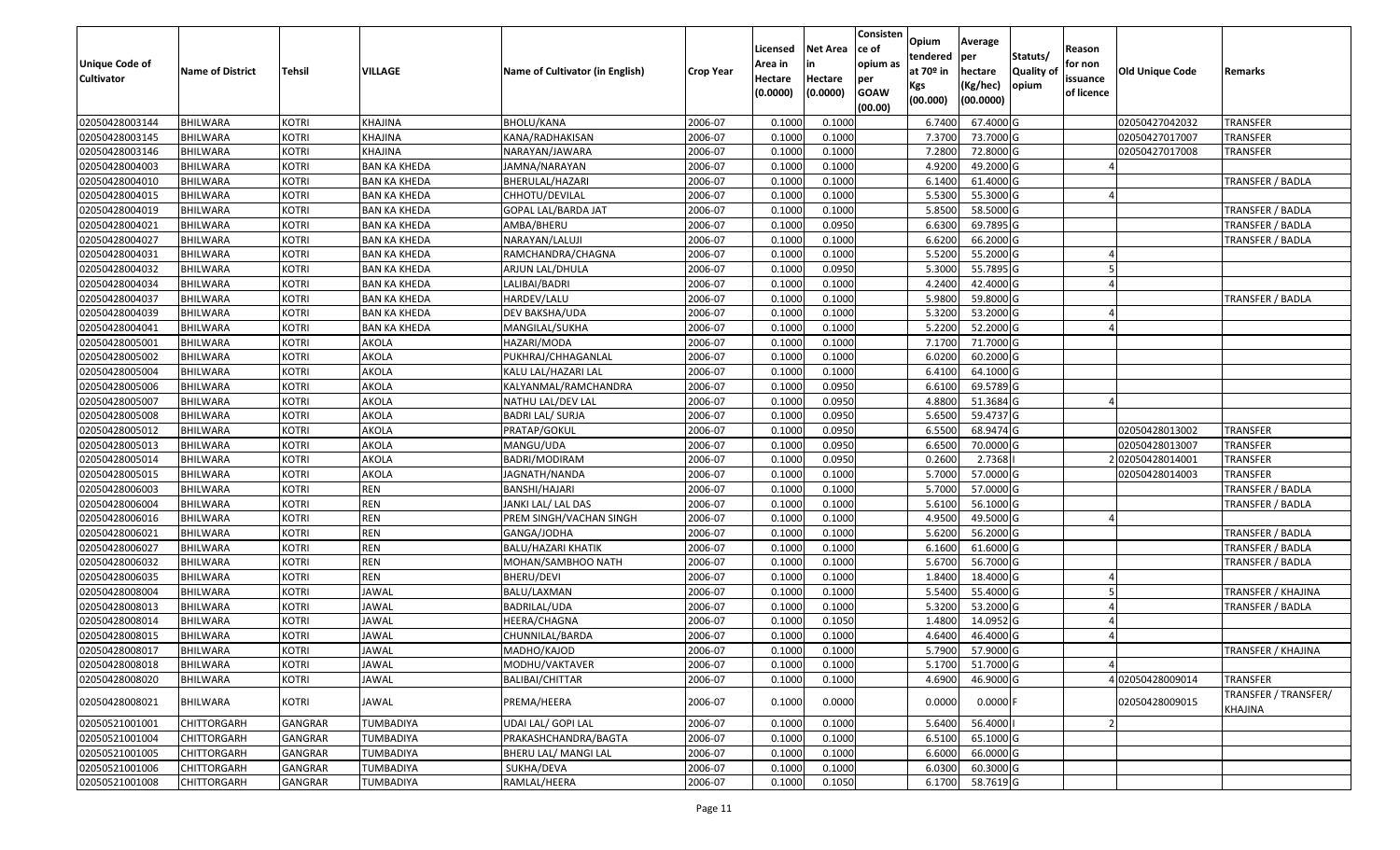| <b>Unique Code of</b><br><b>Cultivator</b> | <b>Name of District</b> | Tehsil         | VILLAGE          | Name of Cultivator (in English) | <b>Crop Year</b> | Licensed<br>Area in<br>Hectare | <b>Net Area</b><br>in<br>Hectare | Consisten<br>ce of<br>opium as<br>per | Opium<br>tendered<br>at $70°$ in | Average<br>per<br>hectare | Statuts/<br>Quality o | Reason<br>for non<br>issuance | <b>Old Unique Code</b> | Remarks                                                  |
|--------------------------------------------|-------------------------|----------------|------------------|---------------------------------|------------------|--------------------------------|----------------------------------|---------------------------------------|----------------------------------|---------------------------|-----------------------|-------------------------------|------------------------|----------------------------------------------------------|
|                                            |                         |                |                  |                                 |                  | (0.0000)                       | (0.0000)                         | <b>GOAW</b><br>(00.00)                | Kgs<br>(00.000)                  | (Kg/hec)<br>(00.0000)     | opium                 | of licence                    |                        |                                                          |
| 02050521001015                             | <b>CHITTORGARH</b>      | GANGRAR        | TUMBADIYA        | EJANBAI/BADRILAL DHAKER         | 2006-07          | 0.1000                         | 0.1000                           |                                       | 6.1900                           | 61.9000G                  |                       |                               |                        |                                                          |
| 02050521001017                             | CHITTORGARH             | GANGRAR        | TUMBADIYA        | DALU/ MOHAN                     | 2006-07          | 0.1000                         | 0.1000                           |                                       | 6.3100                           | 63.1000 G                 |                       |                               |                        |                                                          |
| 02050521001018                             | CHITTORGARH             | GANGRAR        | TUMBADIYA        | RAMCHANDRA/GHEESA               | 2006-07          | 0.1000                         | 0.1000                           |                                       | 5.8500                           | 58.5000                   |                       |                               |                        |                                                          |
| 02050521001019                             | <b>CHITTORGARH</b>      | <b>GANGRAR</b> | <b>TUMBADIYA</b> | CHANDIBAI/MANGILAL              | 2006-07          | 0.1000                         | 0.1000                           |                                       | 7.2800                           | 72.8000G                  |                       |                               |                        |                                                          |
| 02050521001022                             | CHITTORGARH             | GANGRAR        | TUMBADIYA        | NARAYAN / MOTI DHAKAR           | 2006-07          | 0.1000                         | 0.1000                           |                                       | 5.2800                           | 52.8000                   |                       |                               |                        |                                                          |
| 02050521001024                             | CHITTORGARH             | <b>GANGRAR</b> | TUMBADIYA        | KISHNA / JAYRAM                 | 2006-07          | 0.1000                         | 0.1000                           |                                       | 6.3400                           | 63.4000 G                 |                       |                               |                        |                                                          |
| 02050521001026                             | CHITTORGARH             | GANGRAR        | TUMBADIYA        | BHERU/NARAYAN                   | 2006-07          | 0.1000                         | 0.1000                           |                                       | 6.5700                           | 65.7000                   |                       |                               |                        |                                                          |
| 02050521001027                             | CHITTORGARH             | <b>GANGRAR</b> | TUMBADIYA        | GOPI/JAYKISHAN                  | 2006-07          | 0.1000                         | 0.1000                           |                                       | 6.1600                           | 61.6000G                  |                       |                               |                        |                                                          |
| 02050521001029                             | CHITTORGARH             | GANGRAR        | TUMBADIYA        | UDAYRAM/GOPI                    | 2006-07          | 0.1000                         | 0.1000                           |                                       | 6.2500                           | 62.5000G                  |                       |                               |                        |                                                          |
| 02050521001030                             | CHITTORGARH             | <b>GANGRAR</b> | TUMBADIYA        | BHANWARLAL/HEMRAJ               | 2006-07          | 0.1000                         | 0.1000                           |                                       | 6.4600                           | 64.6000                   |                       |                               | 202050521009003        | TRANSFER /<br>JAISINGHPURA<br>(GANGRAR) / NAME<br>CHANGE |
| 02050521002001                             | <b>CHITTORGARH</b>      | GANGRAR        | CHOGAWADI        | BADAMI BAI / RATAN LAL          | 2006-07          | 0.1000                         | 0.0950                           |                                       | 5.8500                           | 61.5789                   |                       |                               |                        |                                                          |
| 02050521002003                             | CHITTORGARH             | GANGRAR        | CHOGAWADI        | NARAYAN / BHERU LAL             | 2006-07          | 0.1000                         | 0.1000                           |                                       | 5.8700                           | 58.7000 G                 |                       |                               |                        |                                                          |
| 02050521002007                             | CHITTORGARH             | <b>GANGRAR</b> | CHOGAWADI        | NARAYAN / HAJARI                | 2006-07          | 0.1000                         | 0.1000                           |                                       | 6.2700                           | 62.7000 G                 |                       |                               |                        |                                                          |
| 02050521002009                             | CHITTORGARH             | <b>GANGRAR</b> | CHOGAWADI        | NANDRAM/KHURAJ JAT              | 2006-07          | 0.1000                         | 0.0950                           |                                       | 5.7900                           | 60.9474 G                 |                       |                               |                        |                                                          |
| 02050521002010                             | CHITTORGARH             | GANGRAR        | CHOGAWADI        | <b>BHURA/GODA JAT</b>           | 2006-07          | 0.1000                         | 0.1000                           |                                       | 5.6400                           | 56.4000 G                 |                       |                               |                        |                                                          |
| 02050521002011                             | CHITTORGARH             | <b>GANGRAR</b> | CHOGAWADI        | MADHU / GOKAL                   | 2006-07          | 0.1000                         | 0.0950                           |                                       | 5.8400                           | 61.4737 G                 |                       |                               |                        |                                                          |
| 02050521002012                             | CHITTORGARH             | GANGRAR        | CHOGAWADI        | KISHNA/BHERU                    | 2006-07          | 0.1000                         | 0.0950                           |                                       | 5.7900                           | 60.9474 G                 |                       |                               |                        |                                                          |
| 02050521002013                             | <b>CHITTORGARH</b>      | <b>GANGRAR</b> | CHOGAWADI        | RAYCHAND/POKHAR(BHATIJA)        | 2006-07          | 0.1000                         | 0.1000                           |                                       | 7.1300                           | 71.3000 G                 |                       |                               |                        |                                                          |
| 02050521002014                             | CHITTORGARH             | <b>GANGRAR</b> | CHOGAWADI        | LAHRI BAI/MATHURALAL            | 2006-07          | 0.1000                         | 0.0950                           |                                       | 5.4000                           | 56.8421 G                 |                       |                               |                        |                                                          |
| 02050521002015                             | CHITTORGARH             | GANGRAR        | CHOGAWADI        | BHAWANI/EKLING                  | 2006-07          | 0.1000                         | 0.1050                           |                                       | 6.2400                           | 59.4286 G                 |                       |                               |                        |                                                          |
| 02050521002016                             | CHITTORGARH             | GANGRAR        | CHOGAWADI        | CHAMPALAL/KHURAJ                | 2006-07          | 0.1000                         | 0.0950                           |                                       | 5.7100                           | 60.1053 G                 |                       |                               |                        |                                                          |
| 02050521002018                             | CHITTORGARH             | <b>GANGRAR</b> | CHOGAWADI        | DALU/LALU                       | 2006-07          | 0.1000                         | 0.1000                           |                                       | 6.6400                           | 66.4000 G                 |                       |                               |                        |                                                          |
| 02050521002019                             | CHITTORGARH             | GANGRAR        | CHOGAWADI        | LADULAL/PRATAP                  | 2006-07          | 0.1000                         | 0.1000                           |                                       | 3.6800                           | 36.8000                   |                       |                               |                        |                                                          |
| 02050521002020                             | CHITTORGARH             | <b>GANGRAR</b> | CHOGAWADI        | LAHARULAL/JETA                  | 2006-07          | 0.1000                         | 0.0950                           |                                       | 5.6300                           | 59.2632                   |                       |                               |                        |                                                          |
| 02050521002022                             | CHITTORGARH             | GANGRAR        | CHOGAWADI        | DALU/JAGANNATH                  | 2006-07          | 0.1000                         | 0.1000                           |                                       | 6.3500                           | 63.5000                   |                       |                               |                        |                                                          |
| 02050521002023                             | <b>CHITTORGARH</b>      | <b>GANGRAR</b> | CHOGAWADI        | RATANLAL/GOPI                   | 2006-07          | 0.1000                         | 0.1000                           |                                       | 6.3600                           | 63.6000                   |                       |                               |                        |                                                          |
| 02050521002024                             | CHITTORGARH             | <b>GANGRAR</b> | CHOGAWADI        | SOSAR BAI/PRABHULAL             | 2006-07          | 0.1000                         | 0.1000                           |                                       | 6.2500                           | 62.5000G                  |                       |                               |                        |                                                          |
| 02050521002028                             | CHITTORGARH             | GANGRAR        | CHOGAWADI        | SHANKARLAL/MANGILAL             | 2006-07          | 0.1000                         | 0.0950                           |                                       | 5.6400                           | 59.3684                   |                       |                               |                        |                                                          |
| 02050521002029                             | CHITTORGARH             | GANGRAR        | CHOGAWADI        | MADAN KANVAR/EKLING             | 2006-07          | 0.1000                         | 0.1050                           |                                       | 7.1300                           | 67.9048                   |                       |                               |                        |                                                          |
| 02050521002031                             | <b>CHITTORGARH</b>      | <b>GANGRAR</b> | CHOGAWADI        | KAMLA BAI/MOHANLAL              | 2006-07          | 0.1000                         | 0.0950                           |                                       | 6.0000                           | 63.1579 G                 |                       |                               |                        |                                                          |
| 02050521002032                             | <b>CHITTORGARH</b>      | <b>GANGRAR</b> | CHOGAWADI        | CHHOGALAL/JETAJI                | 2006-07          | 0.1000                         | 0.1000                           |                                       | 5.8500                           | 58.5000 G                 |                       |                               |                        |                                                          |
| 02050521002036                             | CHITTORGARH             | GANGRAR        | CHOGAWADI        | CHATARBHUJ/HAZARI               | 2006-07          | 0.100                          | 0.1000                           |                                       | 6.0300                           | 60.3000 G                 |                       |                               |                        |                                                          |
| 02050521002038                             | CHITTORGARH             | GANGRAR        | CHOGAWADI        | DURGA SINGH/HIMMAT SINGH        | 2006-07          | 0.1000                         | 0.1000                           |                                       | 5.7800                           | 57.8000                   |                       |                               |                        |                                                          |
| 02050521002039                             | <b>CHITTORGARH</b>      | GANGRAR        | CHOGAWADI        | RAMLAL/HAZARI                   | 2006-07          | 0.1000                         | 0.0950                           |                                       |                                  | 6.6700 70.2105 G          |                       |                               |                        |                                                          |
| 02050521002040                             | <b>CHITTORGARH</b>      | <b>GANGRAR</b> | CHOGAWADI        | PARBHU/MEGA                     | 2006-07          | 0.1000                         | 0.0950                           |                                       | 5.8600                           | 61.6842 G                 |                       |                               |                        |                                                          |
| 02050521002043                             | <b>CHITTORGARH</b>      | <b>GANGRAR</b> | CHOGAWADI        | MADHU/MEGA                      | 2006-07          | 0.1000                         | 0.0950                           |                                       | 5.8500                           | 61.5789 G                 |                       |                               |                        |                                                          |
| 02050521002044                             | <b>CHITTORGARH</b>      | <b>GANGRAR</b> | CHOGAWADI        | RAMLAL/NARAYAN                  | 2006-07          | 0.1000                         | 0.1000                           |                                       | 6.9300                           | 69.3000 G                 |                       |                               |                        |                                                          |
| 02050521002048                             | CHITTORGARH             | <b>GANGRAR</b> | CHOGAWADI        | DALU/GOPIJI                     | 2006-07          | 0.1000                         | 0.1000                           |                                       | 6.6200                           | 66.2000                   |                       |                               |                        |                                                          |
| 02050521002049                             | <b>CHITTORGARH</b>      | <b>GANGRAR</b> | CHOGAWADI        | MANGILAL/CHUNNILAL              | 2006-07          | 0.1000                         | 0.1000                           |                                       | 5.9400                           | 59.4000                   |                       |                               |                        |                                                          |
| 02050521002050                             | <b>CHITTORGARH</b>      | <b>GANGRAR</b> | CHOGAWADI        | SHAMBHUGIRI/NARAYAN GIRI        | 2006-07          | 0.1000                         | 0.1000                           |                                       | 6.2200                           | 62.2000                   |                       |                               |                        |                                                          |
| 02050521002054                             | CHITTORGARH             | <b>GANGRAR</b> | CHOGAWADI        | VENIRAM/HAZARI JAT              | 2006-07          | 0.1000                         | 0.1000                           |                                       | 5.8600                           | 58.6000 G                 |                       |                               |                        |                                                          |
| 02050521002057                             | CHITTORGARH             | <b>GANGRAR</b> | CHOGAWADI        | LAHARULAL/HARLAL                | 2006-07          | 0.1000                         | 0.0950                           |                                       | 5.7700                           | 60.7368 G                 |                       |                               |                        |                                                          |
| 02050521002058                             | <b>CHITTORGARH</b>      | <b>GANGRAR</b> | CHOGAWADI        | DALCHAND/HARLAL                 | 2006-07          | 0.1000                         | 0.0950                           |                                       | 5.7400                           | $60.4211$ G               |                       |                               |                        |                                                          |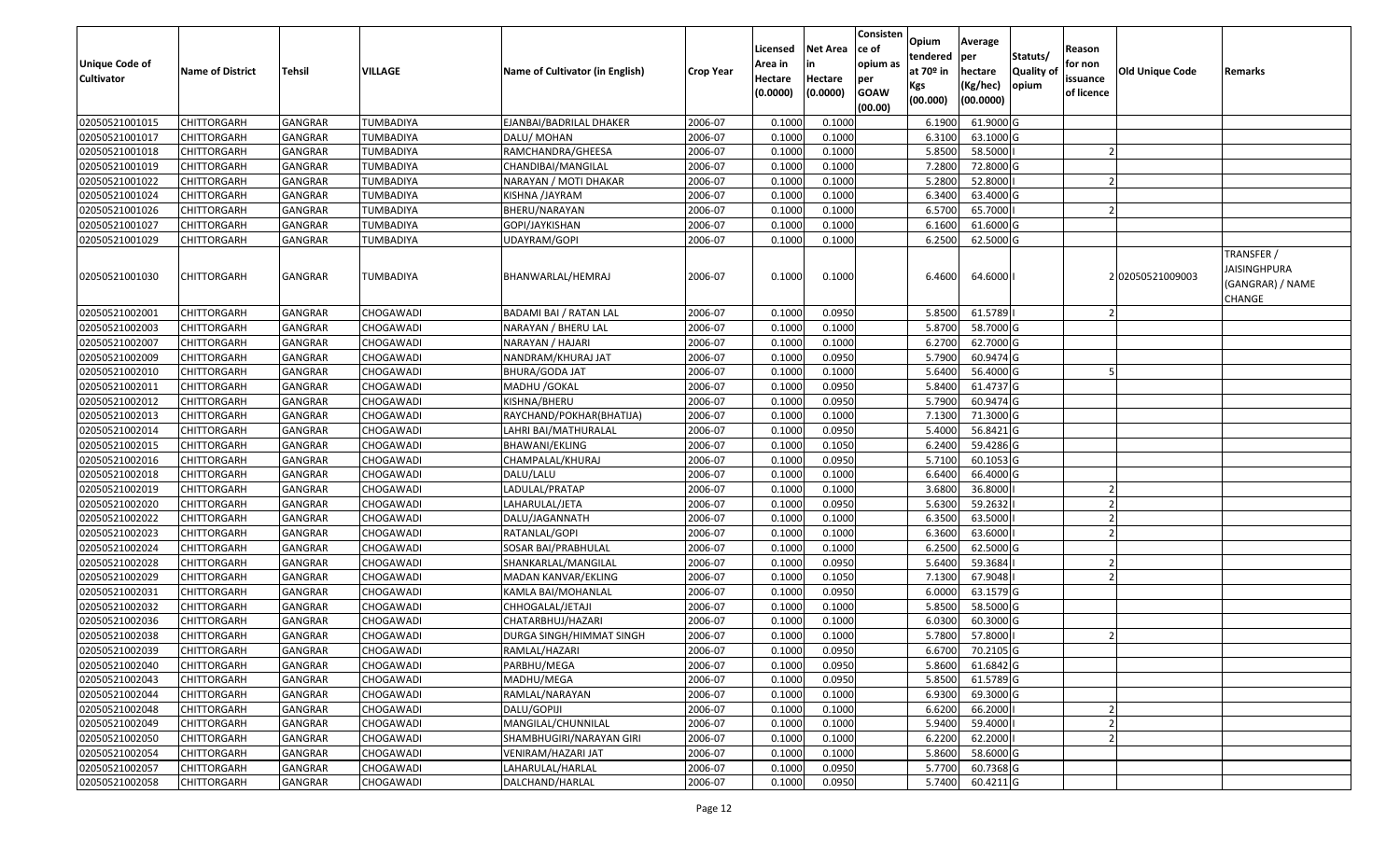| <b>Unique Code of</b><br><b>Cultivator</b> | <b>Name of District</b> | <b>Tehsil</b>  | <b>VILLAGE</b>         | Name of Cultivator (in English) | <b>Crop Year</b> | Licensed<br>Area in<br>Hectare<br>(0.0000) | <b>Net Area</b><br>in<br>Hectare<br>(0.0000) | Consisten<br>ce of<br>opium as<br>per<br><b>GOAW</b><br>(00.00) | Opium<br>tendered<br>at $70°$ in<br>Kgs<br>(00.000) | Average<br>per<br>hectare<br>(Kg/hec)<br>(00.0000) | Statuts/<br><b>Quality of</b><br>opium | Reason<br>for non<br>issuance<br>of licence | <b>Old Unique Code</b> | Remarks                                       |
|--------------------------------------------|-------------------------|----------------|------------------------|---------------------------------|------------------|--------------------------------------------|----------------------------------------------|-----------------------------------------------------------------|-----------------------------------------------------|----------------------------------------------------|----------------------------------------|---------------------------------------------|------------------------|-----------------------------------------------|
| 02050521002062                             | <b>CHITTORGARH</b>      | GANGRAR        | CHOGAWADI              | <b>BHERU/KALU</b>               | 2006-07          | 0.1000                                     | 0.1000                                       |                                                                 | 6.2600                                              | 62.6000                                            |                                        | $\overline{2}$                              |                        |                                               |
| 02050521002065                             | <b>CHITTORGARH</b>      | GANGRAR        | CHOGAWADI              | RATANI BAI/JEETU                | 2006-07          | 0.1000                                     | 0.0950                                       |                                                                 | 5.5700                                              | 58.6316                                            |                                        |                                             |                        | TRANSFER /<br>BHAWANIPURA<br>(GANGRAR)        |
| 02050521002066                             | CHITTORGARH             | GANGRAR        | <b>CHOGAWADI</b>       | <b>BHERU/KELA</b>               | 2006-07          | 0.1000                                     | 0.1000                                       |                                                                 | 5.9600                                              | 59.6000                                            |                                        |                                             |                        | TRANSFER /<br><b>BHAWANIPURA</b><br>(GANGRAR) |
| 02050521002067                             | <b>CHITTORGARH</b>      | GANGRAR        | <b>CHOGAWADI</b>       | NARAYAN/UDA                     | 2006-07          | 0.1000                                     | 0.1050                                       |                                                                 | 6.2100                                              | 59.1429                                            |                                        |                                             |                        | TRANSFER /<br>BHAWANIPURA<br>(GANGRAR)        |
| 02050521003001                             | <b>CHITTORGARH</b>      | GANGRAR        | <b>BHATAWARA KALAN</b> | LAL SINGH/ PAHAD SINGH          | 2006-07          | 0.1000                                     | 0.1000                                       |                                                                 | 6.5400                                              | 65.4000 G                                          |                                        |                                             |                        |                                               |
| 02050521003005                             | <b>CHITTORGARH</b>      | <b>GANGRAR</b> | <b>BHATAWARA KALAN</b> | MADHU LAL / GULAB               | 2006-07          | 0.1000                                     | 0.1000                                       |                                                                 | 5.9800                                              | 59.8000 G                                          |                                        |                                             |                        |                                               |
| 02050521003006                             | <b>CHITTORGARH</b>      | GANGRAR        | <b>BHATAWARA KALAN</b> | <b>BAL CHAND/ MOHAN LAL</b>     | 2006-07          | 0.1000                                     | 0.1000                                       |                                                                 | 5.9900                                              | 59.9000 G                                          |                                        |                                             |                        |                                               |
| 02050521003007                             | <b>CHITTORGARH</b>      | GANGRAR        | <b>BHATAWARA KALAN</b> | SHIV LAL/ HARI SHANKAR          | 2006-07          | 0.1000                                     | 0.1000                                       |                                                                 | 6.2500                                              | 62.5000 G                                          |                                        |                                             |                        |                                               |
| 02050521003008                             | <b>CHITTORGARH</b>      | GANGRAR        | <b>BHATAWARA KALAN</b> | GOPAL / CHAMPA LAL              | 2006-07          | 0.1000                                     | 0.0950                                       |                                                                 | 5.7200                                              | 60.2105 G                                          |                                        |                                             |                        |                                               |
| 02050521003010                             | <b>CHITTORGARH</b>      | GANGRAR        | <b>BHATAWARA KALAN</b> | PAHAD SINGH / JALAM SINGH       | 2006-07          | 0.1000                                     | 0.1000                                       |                                                                 | 6.1900                                              | 61.9000 G                                          |                                        |                                             |                        |                                               |
| 02050521003012                             | <b>CHITTORGARH</b>      | <b>GANGRAR</b> | <b>BHATAWARA KALAN</b> | KAILASH CHANDAR / CHHOGA LAL    | 2006-07          | 0.1000                                     | 0.0000                                       |                                                                 | 0.0000                                              | 0.0000                                             |                                        |                                             |                        |                                               |
| 02050521003013                             | <b>CHITTORGARH</b>      | GANGRAR        | <b>BHATAWARA KALAN</b> | SATYNARAYAN / CHHOGA LAL        | 2006-07          | 0.1000                                     | 0.0000                                       |                                                                 | 0.0000                                              | 0.0000                                             |                                        |                                             |                        |                                               |
| 02050521003015                             | <b>CHITTORGARH</b>      | GANGRAR        | <b>BHATAWARA KALAN</b> | <b>TULSI / PYARA</b>            | 2006-07          | 0.1000                                     | 0.1000                                       |                                                                 | 6.0100                                              | 60.1000 G                                          |                                        |                                             |                        |                                               |
| 02050521003018                             | <b>CHITTORGARH</b>      | GANGRAR        | <b>BHATAWARA KALAN</b> | RATANLAL / SOHAN LAL            | 2006-07          | 0.1000                                     | 0.1000                                       |                                                                 | 5.7900                                              | 57.9000 G                                          |                                        |                                             |                        |                                               |
| 02050521004003                             | <b>CHITTORGARH</b>      | GANGRAR        | <b>BOLO KA SANWATA</b> | CHHOGA / NARAYAN                | 2006-07          | 0.1000                                     | 0.0950                                       |                                                                 | 6.5800                                              | 69.2632 G                                          |                                        |                                             |                        |                                               |
| 02050521004004                             | <b>CHITTORGARH</b>      | GANGRAR        | <b>BOLO KA SANWATA</b> | <b>UDAY RAM / HAJARI</b>        | 2006-07          | 0.1000                                     | 0.0950                                       |                                                                 | 6.4600                                              | 68.0000 G                                          |                                        |                                             |                        |                                               |
| 02050521004005                             | <b>CHITTORGARH</b>      | GANGRAR        | <b>BOLO KA SANWATA</b> | KALURAM/BALDEV                  | 2006-07          | 0.1000                                     | 0.0950                                       |                                                                 | 6.9500                                              | 73.1579 G                                          |                                        |                                             |                        |                                               |
| 02050521004006                             | <b>CHITTORGARH</b>      | GANGRAR        | <b>BOLO KA SANWATA</b> | MAGNI BAI/PANNA                 | 2006-07          | 0.1000                                     | 0.0900                                       |                                                                 | 5.4100                                              | 60.1111 G                                          |                                        |                                             |                        |                                               |
| 02050521004008                             | <b>CHITTORGARH</b>      | GANGRAR        | <b>BOLO KA SANWATA</b> | PYARI BAI/RAMA                  | 2006-07          | 0.1000                                     | 0.1000                                       |                                                                 | 6.3200                                              | 63.2000 G                                          |                                        |                                             |                        |                                               |
| 02050521004009                             | <b>CHITTORGARH</b>      | GANGRAR        | <b>BOLO KA SANWATA</b> | KALURAM/BALU JAT                | 2006-07          | 0.1000                                     | 0.0950                                       |                                                                 | 6.5600                                              | 69.0526 G                                          |                                        |                                             |                        |                                               |
| 02050521004010                             | <b>CHITTORGARH</b>      | GANGRAR        | <b>BOLO KA SANWATA</b> | AMARA / RAMCHANDRA JAT          | 2006-07          | 0.1000                                     | 0.1000                                       |                                                                 | 6.5300                                              | 65.3000 G                                          |                                        |                                             |                        |                                               |
| 02050521004012                             | <b>CHITTORGARH</b>      | GANGRAR        | <b>BOLO KA SANWATA</b> | CHANDI BAI / MADHU              | 2006-07          | 0.1000                                     | 0.0950                                       |                                                                 | 6.0800                                              | 64.0000 G                                          |                                        |                                             |                        |                                               |
| 02050521004013                             | <b>CHITTORGARH</b>      | GANGRAR        | <b>BOLO KA SANWATA</b> | <b>BHERU/JAGNNATH</b>           | 2006-07          | 0.1000                                     | 0.1000                                       |                                                                 | 6.7600                                              | 67.6000 G                                          |                                        |                                             |                        |                                               |
| 02050521004014                             | <b>CHITTORGARH</b>      | GANGRAR        | <b>BOLO KA SANWATA</b> | MANGU/DHOKAL                    | 2006-07          | 0.1000                                     | 0.1000                                       |                                                                 | 7.0000                                              | 70.0000 G                                          |                                        |                                             |                        |                                               |
| 02050521004015                             | <b>CHITTORGARH</b>      | GANGRAR        | <b>BOLO KA SANWATA</b> | <b>BADRILAL/ONKAR</b>           | 2006-07          | 0.1000                                     | 0.1000                                       |                                                                 | 6.8700                                              | 68.7000 G                                          |                                        |                                             |                        |                                               |
| 02050521004016                             | <b>CHITTORGARH</b>      | GANGRAR        | <b>BOLO KA SANWATA</b> | BARJI BAI/KALURAM               | 2006-07          | 0.1000                                     | 0.0950                                       |                                                                 | 6.7300                                              | 70.8421 G                                          |                                        |                                             |                        |                                               |
| 02050521004018                             | <b>CHITTORGARH</b>      | <b>GANGRAR</b> | <b>BOLO KA SANWATA</b> | <b>BHURA /JETA</b>              | 2006-07          | 0.1000                                     | 0.1000                                       |                                                                 | 6.4300                                              | 64.3000 G                                          |                                        |                                             |                        |                                               |
| 02050521004019                             | <b>CHITTORGARH</b>      | GANGRAR        | <b>BOLO KA SANWATA</b> | HANSU/NANU JAT                  | 2006-07          | 0.1000                                     | 0.1000                                       |                                                                 | 6.7300                                              | 67.3000 G                                          |                                        |                                             |                        |                                               |
| 02050521004021                             | <b>CHITTORGARH</b>      | GANGRAR        | <b>BOLO KA SANWATA</b> | MOHANLAL/JAGNATH                | 2006-07          | 0.1000                                     | 0.1000                                       |                                                                 | 6.7300                                              | 67.3000 G                                          |                                        |                                             |                        |                                               |
| 02050521004024                             | <b>CHITTORGARH</b>      | GANGRAR        | <b>BOLO KA SANWATA</b> | SHOBHA/BHAGU                    | 2006-07          | 0.1000                                     | 0.1000                                       |                                                                 | 6.2100                                              | 62.1000 G                                          |                                        |                                             |                        |                                               |
| 02050521004030                             | CHITTORGARH             | GANGRAR        | <b>BOLO KA SANWATA</b> | BHAGWANI BAI/LAXMAN             | 2006-07          | 0.1000                                     | 0.0950                                       |                                                                 | 5.8300                                              | 61.3684 G                                          |                                        |                                             |                        |                                               |
| 02050521004033                             | CHITTORGARH             | GANGRAR        | <b>BOLO KA SANWATA</b> | <b>KESAR BAI/BHURA</b>          | 2006-07          | 0.1000                                     | 0.1000                                       |                                                                 | 7.1300                                              | 71.3000 G                                          |                                        |                                             |                        |                                               |
| 02050521004034                             | <b>CHITTORGARH</b>      | GANGRAR        | <b>BOLO KA SANWATA</b> | JAMKU BAI/DHOKAL                | 2006-07          | 0.1000                                     | 0.1000                                       |                                                                 | 6.9700                                              | 69.7000 G                                          |                                        |                                             |                        | <b>NAME CHANGE</b>                            |
| 02050521004037                             | CHITTORGARH             | GANGRAR        | <b>BOLO KA SANWATA</b> | RAMLAL/JAGNATH JAT              | 2006-07          | 0.1000                                     | 0.1000                                       |                                                                 | 6.0700                                              | 60.7000 G                                          |                                        |                                             |                        |                                               |
| 02050521004039                             | <b>CHITTORGARH</b>      | <b>GANGRAR</b> | <b>BOLO KA SANWATA</b> | CHAMPALAL/HAZARI JAT            | 2006-07          | 0.1000                                     | 0.0950                                       |                                                                 | 6.1900                                              | 65.1579 G                                          |                                        |                                             |                        |                                               |
| 02050521004041                             | <b>CHITTORGARH</b>      | GANGRAR        | <b>BOLO KA SANWATA</b> | DAL CHAND/LAXMI CHAND           | 2006-07          | 0.1000                                     | 0.1050                                       |                                                                 | 7.2600                                              | 69.1429 G                                          |                                        |                                             |                        |                                               |
| 02050521004042                             | CHITTORGARH             | GANGRAR        | <b>BOLO KA SANWATA</b> | UDI BAI JIVA                    | 2006-07          | 0.1000                                     | 0.1000                                       |                                                                 | 6.5600                                              | 65.6000 G                                          |                                        |                                             |                        |                                               |
| 02050521004043                             | CHITTORGARH             | GANGRAR        | <b>BOLO KA SANWATA</b> | <b>GAMER / AANSU</b>            | 2006-07          | 0.1000                                     | 0.1000                                       |                                                                 | 6.4300                                              | 64.3000 G                                          |                                        |                                             |                        |                                               |
| 02050521004044                             | CHITTORGARH             | GANGRAR        | <b>BOLO KA SANWATA</b> | AMARCHAND/GOPAL GURJAR          | 2006-07          | 0.1000                                     | 0.1000                                       |                                                                 | 6.4700                                              | 64.7000 G                                          |                                        |                                             |                        |                                               |
| 02050521004047                             | CHITTORGARH             | <b>GANGRAR</b> | <b>BOLO KA SANWATA</b> | BHERULAL/HAZARI                 | 2006-07          | 0.1000                                     | 0.1000                                       |                                                                 | 7.0600                                              | 70.6000G                                           |                                        |                                             |                        |                                               |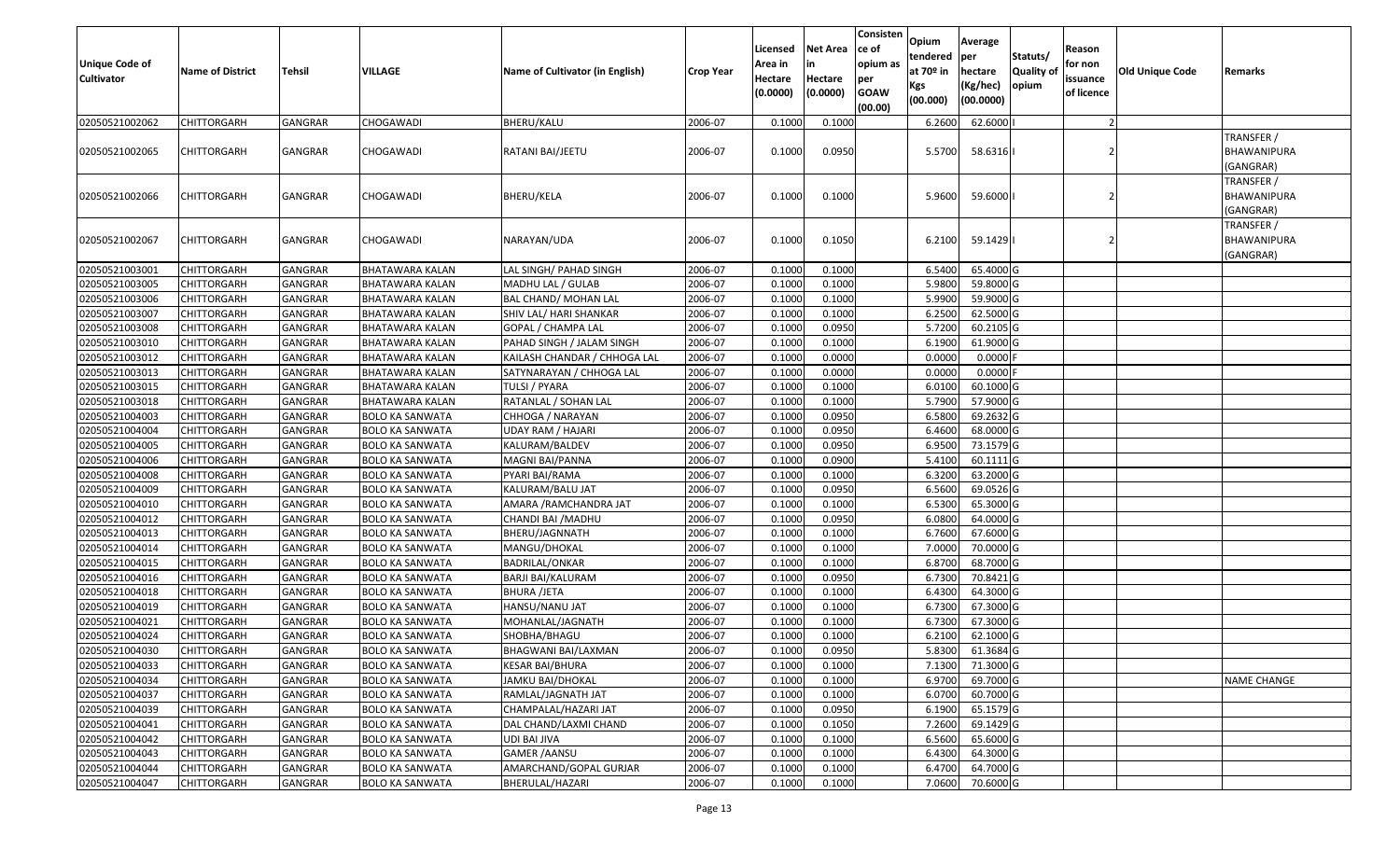| <b>Unique Code of</b><br><b>Cultivator</b> | <b>Name of District</b> | Tehsil         | VILLAGE                | Name of Cultivator (in English)          | <b>Crop Year</b> | Licensed<br>Area in<br>Hectare | <b>Net Area</b><br>in<br>Hectare | Consisten<br>ce of<br>opium as<br>per | Opium<br>tendered<br>at 70º in<br>Kgs | Average<br>per<br>hectare<br>(Kg/hec) | Statuts/<br>Quality of<br>opium | Reason<br>for non<br>issuance | Old Unique Code | Remarks            |
|--------------------------------------------|-------------------------|----------------|------------------------|------------------------------------------|------------------|--------------------------------|----------------------------------|---------------------------------------|---------------------------------------|---------------------------------------|---------------------------------|-------------------------------|-----------------|--------------------|
|                                            |                         |                |                        |                                          |                  | (0.0000)                       | (0.0000)                         | <b>GOAW</b><br>(00.00)                | (00.000)                              | (00.0000)                             |                                 | of licence                    |                 |                    |
| 02050521004049                             | <b>CHITTORGARH</b>      | <b>GANGRAR</b> | <b>BOLO KA SANWATA</b> | NARAYAN/BHEEMA REGAR                     | 2006-07          | 0.1000                         | 0.1000                           |                                       | 6.1200                                | 61.2000 G                             |                                 |                               |                 |                    |
| 02050521004052                             | <b>CHITTORGARH</b>      | GANGRAR        | <b>BOLO KA SANWATA</b> | NATHULAL/GOKAL REGAR                     | 2006-07          | 0.1000                         | 0.1000                           |                                       | 6.8300                                | 68.3000 G                             |                                 |                               |                 |                    |
| 02050521004055                             | <b>CHITTORGARH</b>      | GANGRAR        | <b>BOLO KA SANWATA</b> | BHERU/NATHU REGAR                        | 2006-07          | 0.1000                         | 0.0950                           |                                       | 6.3800                                | 67.1579 G                             |                                 |                               |                 |                    |
| 02050521004057                             | <b>CHITTORGARH</b>      | <b>GANGRAR</b> | <b>BOLO KA SANWATA</b> | ROOPLAL/JETA REGAR                       | 2006-07          | 0.1000                         | 0.1000                           |                                       | 6.4900                                | 64.9000 G                             |                                 |                               |                 |                    |
| 02050521004058                             | <b>CHITTORGARH</b>      | GANGRAR        | <b>BOLO KA SANWATA</b> | BHAGWANLAL/NATHU REGAR                   | 2006-07          | 0.1000                         | 0.1000                           |                                       | 6.0100                                | 60.1000 G                             |                                 |                               |                 |                    |
| 02050521004059                             | <b>CHITTORGARH</b>      | <b>GANGRAR</b> | <b>BOLO KA SANWATA</b> | NANURAM/NATHU REGAR                      | 2006-07          | 0.1000                         | 0.0900                           |                                       | 6.2900                                | 69.8889 G                             |                                 |                               |                 |                    |
| 02050521004062                             | CHITTORGARH             | GANGRAR        | BOLO KA SANWATA        | MANGILAL/GEESHA                          | 2006-07          | 0.1000                         | 0.1000                           |                                       | 6.0000                                | 60.0000 G                             |                                 |                               |                 |                    |
| 02050521004063                             | <b>CHITTORGARH</b>      | GANGRAR        | <b>BOLO KA SANWATA</b> | DALCHAND/MANGU REGAR                     | 2006-07          | 0.1000                         | 0.1000                           |                                       | 6.5100                                | 65.1000 G                             |                                 |                               |                 |                    |
| 02050521004069                             | <b>CHITTORGARH</b>      | GANGRAR        | <b>BOLO KA SANWATA</b> | BANSI /JAGNATH                           | 2006-07          | 0.1000                         | 0.1000                           |                                       | 5.9400                                | 59.4000 G                             |                                 |                               |                 |                    |
| 02050521004071                             | CHITTORGARH             | GANGRAR        | BOLO KA SANWATA        | PAPPU URF SUDHIR DASHORA/SHIVLAL 2006-07 |                  | 0.1000                         | 0.0900                           |                                       | 5.7500                                | 63.8889 G                             |                                 |                               |                 |                    |
| 02050521005007                             | <b>CHITTORGARH</b>      | GANGRAR        | KACHANARIYA            | MANGU /NATHU JAT                         | 2006-07          | 0.1000                         | 0.0950                           |                                       | 6.6900                                | 70.4211 G                             |                                 |                               |                 |                    |
| 02050521005008                             | <b>CHITTORGARH</b>      | GANGRAR        | KACHANARIYA            | LADU LAL/ LEHARU JAT                     | 2006-07          | 0.1000                         | 0.1000                           |                                       | 6.8600                                | 68.6000 G                             |                                 |                               |                 |                    |
| 02050521005013                             | <b>CHITTORGARH</b>      | GANGRAR        | KACHANARIYA            | NANI BAI/KISHAN                          | 2006-07          | 0.1000                         | 0.1000                           |                                       | 6.5800                                | 65.8000 G                             |                                 |                               |                 | <b>NAME CHANGE</b> |
| 02050521005015                             | <b>CHITTORGARH</b>      | GANGRAR        | KACHANARIYA            | BHERU LAL/ AMBA LAL                      | 2006-07          | 0.1000                         | 0.0950                           |                                       | 6.4400                                | 67.7895 G                             |                                 |                               |                 |                    |
| 02050521005018                             | <b>CHITTORGARH</b>      | GANGRAR        | KACHANARIYA            | BHURI BAI/NANDRAM                        | 2006-07          | 0.1000                         | 0.1000                           |                                       | 6.3900                                | 63.9000 G                             |                                 |                               |                 |                    |
| 02050521005019                             | <b>CHITTORGARH</b>      | GANGRAR        | KACHANARIYA            | SHANKAR / MADHU                          | 2006-07          | 0.1000                         | 0.0950                           |                                       | 6.2500                                | 65.7895 G                             |                                 |                               |                 |                    |
| 02050521005021                             | <b>CHITTORGARH</b>      | GANGRAR        | KACHANARIYA            | BHERA / ROADA CHAMAR                     | 2006-07          | 0.1000                         | 0.1000                           |                                       | 6.0900                                | 60.9000 G                             |                                 |                               |                 |                    |
| 02050521005022                             | <b>CHITTORGARH</b>      | GANGRAR        | KACHANARIYA            | <b>UDAYA RAM / ONKAR</b>                 | 2006-07          | 0.1000                         | 0.1050                           |                                       | 7.4900                                | 71.3333 G                             |                                 |                               |                 |                    |
| 02050521005028                             | <b>CHITTORGARH</b>      | <b>GANGRAR</b> | KACHANARIYA            | RATAN LAL / GIRDHARI GURAJR              | 2006-07          | 0.1000                         | 0.0950                           |                                       | 6.6000                                | 69.4737 G                             |                                 |                               |                 |                    |
| 02050521005029                             | <b>CHITTORGARH</b>      | GANGRAR        | KACHANARIYA            | BHERU LAL / NARAYAN JAT                  | 2006-07          | 0.1000                         | 0.0950                           |                                       | 6.0700                                | 63.8947 G                             |                                 |                               |                 |                    |
| 02050521005031                             | <b>CHITTORGARH</b>      | GANGRAR        | KACHANARIYA            | HEERA/ BHURA                             | 2006-07          | 0.1000                         | 0.1000                           |                                       | 6.7700                                | 67.7000 G                             |                                 |                               |                 |                    |
| 02050521005032                             | <b>CHITTORGARH</b>      | GANGRAR        | KACHANARIYA            | KALU RAM / DEVI LAL                      | 2006-07          | 0.1000                         | 0.0950                           |                                       | 6.6000                                | 69.4737 G                             |                                 |                               |                 |                    |
| 02050521005033                             | <b>CHITTORGARH</b>      | GANGRAR        | KACHANARIYA            | LAXMAN /DEV JI JAT                       | 2006-07          | 0.1000                         | 0.0950                           |                                       | 7.0700                                | 74.4211 G                             |                                 |                               |                 |                    |
| 02050521005035                             | <b>CHITTORGARH</b>      | GANGRAR        | KACHANARIYA            | LEHRU / GISHA BALAI                      | 2006-07          | 0.1000                         | 0.1050                           |                                       | 6.2500                                | 59.5238 G                             |                                 |                               |                 |                    |
| 02050521005036                             | <b>CHITTORGARH</b>      | GANGRAR        | KACHANARIYA            | HAJARI / GOKAL BALAI                     | 2006-07          | 0.1000                         | 0.1000                           |                                       | 5.9400                                | 59.4000 G                             |                                 |                               |                 |                    |
| 02050521005037                             | <b>CHITTORGARH</b>      | GANGRAR        | KACHANARIYA            | MANGI LAL/ BHERU GUJAR                   | 2006-07          | 0.1000                         | 0.1000                           |                                       | 7.0700                                | 70.7000 G                             |                                 |                               |                 |                    |
| 02050521005038                             | <b>CHITTORGARH</b>      | GANGRAR        | KACHANARIYA            | LAHRI BAI/NANDRAM                        | 2006-07          | 0.1000                         | 0.1000                           |                                       | 6.4500                                | 64.5000 G                             |                                 |                               |                 |                    |
| 02050521005039                             | <b>CHITTORGARH</b>      | GANGRAR        | KACHANARIYA            | BHERU LAL/ MOHAN LAL SUTHAR              | 2006-07          | 0.1000                         | 0.0950                           |                                       | 6.5600                                | 69.0526 G                             |                                 |                               |                 |                    |
| 02050521005040                             | <b>CHITTORGARH</b>      | GANGRAR        | KACHANARIYA            | GIRDHARI / TULCHHA JAT                   | 2006-07          | 0.1000                         | 0.1000                           |                                       | 6.0700                                | 60.7000 G                             |                                 |                               |                 |                    |
| 02050521005042                             | <b>CHITTORGARH</b>      | GANGRAR        | KACHANARIYA            | NARU LAL/ BHONA CHAMAR                   | 2006-07          | 0.1000                         | 0.1000                           |                                       | 6.4500                                | 64.5000 G                             |                                 |                               |                 |                    |
| 02050521005045                             | <b>CHITTORGARH</b>      | GANGRAR        | KACHANARIYA            | SHANKAR LAL/ RANGLAL GUJAR               | 2006-07          | 0.1000                         | 0.1000                           |                                       | 6.9000                                | 69.0000 G                             |                                 |                               |                 |                    |
| 02050521005046                             | <b>CHITTORGARH</b>      | GANGRAR        | KACHANARIYA            | NARAYAN / TEKA GUJAR                     | 2006-07          | 0.1000                         | 0.0950                           |                                       | 6.6900                                | 70.4211 G                             |                                 |                               |                 |                    |
| 02050521005047                             | <b>CHITTORGARH</b>      | GANGRAR        | KACHANARIYA            | BHERU / DHANNA GUJAR                     | 2006-07          | 0.1000                         | 0.0950                           |                                       | 6.6900                                | 70.4211 G                             |                                 |                               |                 |                    |
| 02050521005051                             | <b>CHITTORGARH</b>      | GANGRAR        | KACHANARIYA            | SHANKAR LAL / MOHAN SUTHAR               | 2006-07          | 0.100                          | 0.1000                           |                                       | 6.8300                                | 68.3000 G                             |                                 |                               |                 |                    |
| 02050521005052                             | <b>CHITTORGARH</b>      | GANGRAR        | KACHANARIYA            | GIRDHARI/ GOKAL GUJAR                    | 2006-07          | 0.1000                         | 0.0950                           |                                       | 6.1400                                | 64.6316 G                             |                                 |                               |                 |                    |
| 02050521005054                             | <b>CHITTORGARH</b>      | GANGRAR        | KACHANARIYA            | MATHURA DAS/ UDAY DAS                    | 2006-07          | 0.1000                         | 0.1000                           |                                       | 6.1700                                | 61.7000 G                             |                                 |                               |                 |                    |
| 02050521005055                             | <b>CHITTORGARH</b>      | <b>GANGRAR</b> | KACHANARIYA            | NARAYAN / HEERA JAT                      | 2006-07          | 0.1000                         | 0.1000                           |                                       | 6.3200                                | 63.2000 G                             |                                 |                               |                 |                    |
| 02050521005066                             | <b>CHITTORGARH</b>      | GANGRAR        | KACHANARIYA            | NATHU LAL/ KALU RAM JAT                  | 2006-07          | 0.1000                         | 0.0950                           |                                       | 6.5500                                | 68.9474 G                             |                                 |                               |                 |                    |
| 02050521005071                             | <b>CHITTORGARH</b>      | <b>GANGRAR</b> | KACHANARIYA            | NARAYAN / GOPI GUJAR                     | 2006-07          | 0.1000                         | 0.0950                           |                                       | 6.0800                                | 64.0000 G                             |                                 |                               |                 |                    |
| 02050521005073                             | <b>CHITTORGARH</b>      | GANGRAR        | KACHANARIYA            | POKHAR/GHEESA                            | 2006-07          | 0.1000                         | 0.1000                           |                                       | 6.0600                                | 60.6000 G                             |                                 |                               |                 |                    |
| 02050521005077                             | <b>CHITTORGARH</b>      | <b>GANGRAR</b> | KACHANARIYA            | MADHO/TULSIRAM                           | 2006-07          | 0.1000                         | 0.1000                           |                                       | 6.9300                                | 69.3000 G                             |                                 |                               |                 |                    |
| 02050521006002                             | <b>CHITTORGARH</b>      | GANGRAR        | SUWANIYA               | MAGNI RAM / MOTI LAL                     | 2006-07          | 0.1000                         | 0.0950                           |                                       | 5.7100                                | 60.1053 G                             |                                 |                               |                 |                    |
| 02050521006011                             | <b>CHITTORGARH</b>      | GANGRAR        | SUWANIYA               | <b>BHERU LAL/ ONKAR</b>                  | 2006-07          | 0.1000                         | 0.0000                           |                                       | 0.0000                                | 0.0000                                |                                 |                               |                 |                    |
| 02050521006012                             | <b>CHITTORGARH</b>      | GANGRAR        | SUWANIYA               | GISHI BAI / BHERU LAL                    | 2006-07          | 0.1000                         | 0.0950                           |                                       | 5.7200                                | 60.2105 G                             |                                 |                               |                 |                    |
| 02050521006013                             | <b>CHITTORGARH</b>      | <b>GANGRAR</b> | SUWANIYA               | SONI BAI/ MAGNI RAM                      | 2006-07          | 0.1000                         | 0.0950                           |                                       | 6.1100                                | 64.3158 G                             |                                 |                               |                 |                    |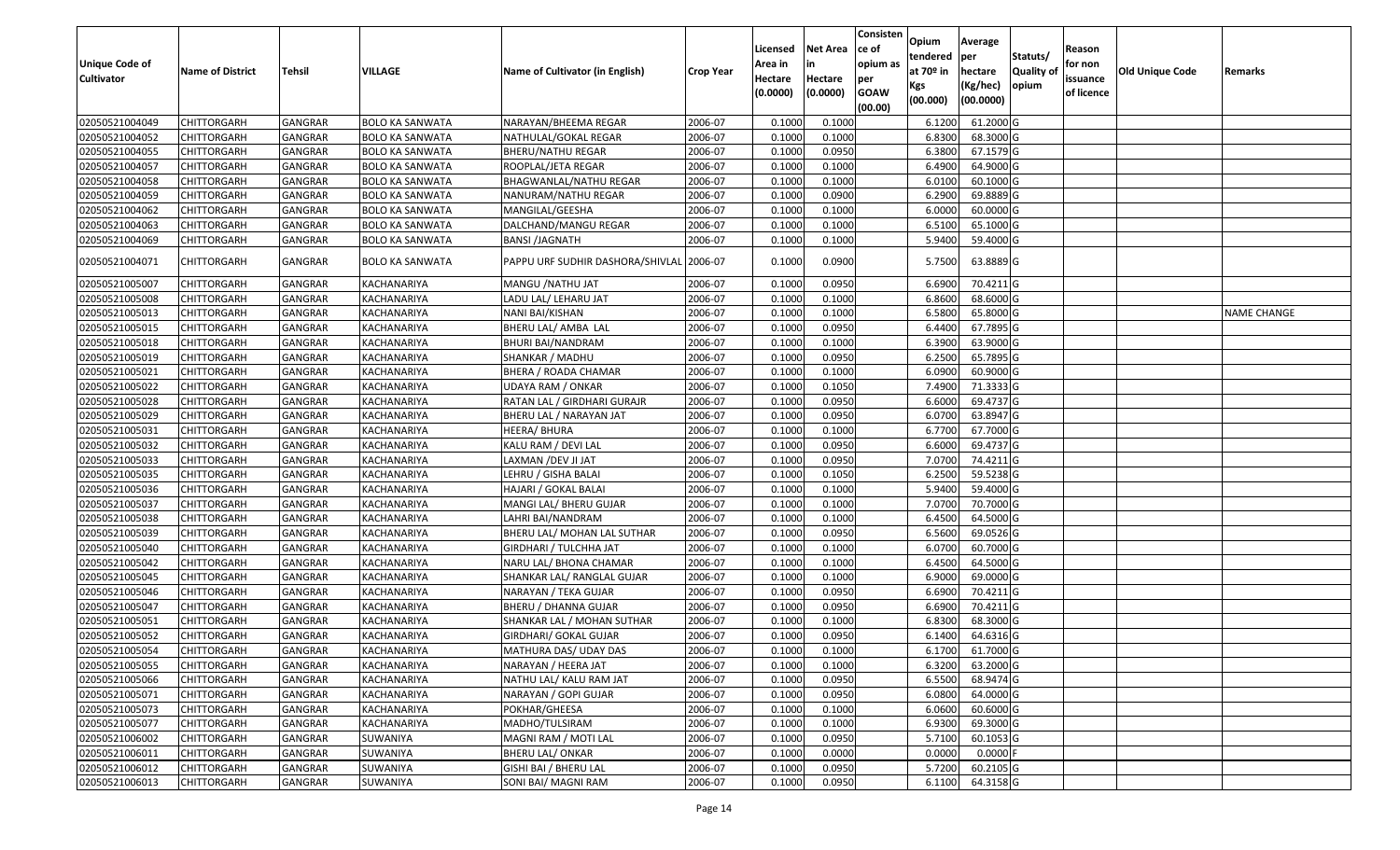| <b>Unique Code of</b> |                         |                | <b>VILLAGE</b>    | Name of Cultivator (in English) |                  | Licensed<br>Area in | <b>Net Area</b><br>in | Consisten<br>ce of<br>opium as | Opium<br>tendered<br>at $70°$ in | Average<br>per                   | Statuts/                  | Reason<br>for non      |                 |                    |
|-----------------------|-------------------------|----------------|-------------------|---------------------------------|------------------|---------------------|-----------------------|--------------------------------|----------------------------------|----------------------------------|---------------------------|------------------------|-----------------|--------------------|
| <b>Cultivator</b>     | <b>Name of District</b> | Tehsil         |                   |                                 | <b>Crop Year</b> | Hectare<br>(0.0000) | Hectare<br>(0.0000)   | per<br><b>GOAW</b><br>(00.00)  | Kgs<br>(00.000)                  | hectare<br>(Kg/hec)<br>(00.0000) | <b>Quality o</b><br>opium | issuance<br>of licence | Old Unique Code | Remarks            |
| 02050521006024        | CHITTORGARH             | GANGRAR        | SUWANIYA          | PYAR CHAND / MADHO LAL          | 2006-07          | 0.1000              | 0.1000                |                                | 4.1600                           | 41.6000G                         |                           |                        |                 |                    |
| 02050521006029        | CHITTORGARH             | GANGRAR        | SUWANIYA          | HIRA LAL/ TEKCHAND              | 2006-07          | 0.1000              | 0.0950                |                                | 5.9200                           | 62.3158 G                        |                           |                        |                 |                    |
| 02050521006031        | CHITTORGARH             | GANGRAR        | SUWANIYA          | RADHA BAI /SUKHLAL              | 2006-07          | 0.1000              | 0.0950                |                                | 6.2300                           | 65.5789                          |                           |                        |                 |                    |
| 02050521006034        | <b>CHITTORGARH</b>      | <b>GANGRAR</b> | SUWANIYA          | DHANNA/NARUJI BAIRVA            | 2006-07          | 0.1000              | 0.0000                |                                | 0.0000                           | $0.0000$ F                       |                           |                        |                 |                    |
| 02050521007001        | CHITTORGARH             | GANGRAR        | KHARKHANDA        | NATHULAL/LABHU JAT              | 2006-07          | 0.1000              | 0.0950                |                                | 6.3700                           | 67.0526 G                        |                           |                        |                 |                    |
| 02050521007002        | CHITTORGARH             | <b>GANGRAR</b> | KHARKHANDA        | BARJI BAI / RAMESHWAR           | 2006-07          | 0.1000              | 0.0950                |                                | 6.1400                           | 64.6316                          |                           |                        |                 |                    |
| 02050521007003        | CHITTORGARH             | GANGRAR        | KHARKHANDA        | RATANLAL/MADHO JAT              | 2006-07          | 0.1000              | 0.1000                |                                | 6.6200                           | 66.2000                          |                           |                        |                 |                    |
| 02050521007004        | CHITTORGARH             | <b>GANGRAR</b> | KHARKHANDA        | BHERULAL/RAMLAL                 | 2006-07          | 0.1000              | 0.1000                |                                | 6.6200                           | 66.2000                          |                           |                        |                 |                    |
| 02050521007006        | CHITTORGARH             | GANGRAR        | KHARKHANDA        | MEMA BAI/BHUWANA                | 2006-07          | 0.1000              | 0.1000                |                                | 6.2600                           | 62.6000                          |                           |                        |                 |                    |
| 02050521007007        | CHITTORGARH             | <b>GANGRAR</b> | KHARKHANDA        | NANURAM/MAGNA                   | 2006-07          | 0.1000              | 0.0950                |                                | 6.0100                           | 63.2632                          |                           |                        |                 |                    |
| 02050521007008        | CHITTORGARH             | <b>GANGRAR</b> | KHARKHANDA        | RUPA/DHOKAL                     | 2006-07          | 0.1000              | 0.0950                |                                | 6.1100                           | 64.3158                          |                           |                        |                 |                    |
| 02050521007009        | <b>CHITTORGARH</b>      | <b>GANGRAR</b> | KHARKHANDA        | UDAYRAM/SAWAIRAM                | 2006-07          | 0.1000              | 0.0950                |                                | 5.7900                           | 60.9474                          |                           |                        |                 |                    |
| 02050521007010        | <b>CHITTORGARH</b>      | <b>GANGRAR</b> | KHARKHANDA        | UDHA/GOMA                       | 2006-07          | 0.1000              | 0.1000                |                                | 6.1700                           | 61.7000                          |                           |                        |                 |                    |
| 02050521007011        | <b>CHITTORGARH</b>      | GANGRAR        | KHARKHANDA        | PIRU/BHERU                      | 2006-07          | 0.1000              | 0.0950                |                                | 6.5200                           | 68.6316 G                        |                           |                        |                 |                    |
| 02050521007012        | CHITTORGARH             | <b>GANGRAR</b> | KHARKHANDA        | TULSI BAI D/O DEVJI             | 2006-07          | 0.1000              | 0.0950                |                                | 5.7400                           | 60.4211                          |                           |                        |                 | <b>NAME CHANGE</b> |
| 02050521007013        | <b>CHITTORGARH</b>      | <b>GANGRAR</b> | KHARKHANDA        | <b>KUSUMI / ONKAR</b>           | 2006-07          | 0.1000              | 0.1000                |                                | 6.1500                           | 61.5000                          |                           |                        |                 |                    |
| 02050521007014        | CHITTORGARH             | <b>GANGRAR</b> | KHARKHANDA        | ONKAR/KALUGADRY                 | 2006-07          | 0.1000              | 0.0950                |                                | 6.1000                           | 64.2105                          |                           |                        |                 |                    |
| 02050521007015        | CHITTORGARH             | <b>GANGRAR</b> | KHARKHANDA        | RAJIBAI/NANURAM                 | 2006-07          | 0.1000              | 0.1000                |                                | 6.2400                           | 62.4000                          |                           |                        |                 |                    |
| 02050521007017        | CHITTORGARH             | <b>GANGRAR</b> | KHARKHANDA        | GASHI/TEJA                      | 2006-07          | 0.1000              | 0.0950                |                                | 6.0900                           | 64.1053                          |                           |                        |                 |                    |
| 02050521007018        | CHITTORGARH             | GANGRAR        | KHARKHANDA        | MOHAN/MAGNA                     | 2006-07          | 0.1000              | 0.1000                |                                | 6.4200                           | 64.2000                          |                           |                        |                 |                    |
| 02050521007019        | CHITTORGARH             | <b>GANGRAR</b> | KHARKHANDA        | NARU/MAGNA KUMHAR               | 2006-07          | 0.1000              | 0.1000                |                                | 5.8900                           | 58.9000                          |                           |                        |                 |                    |
| 02050521007020        | CHITTORGARH             | GANGRAR        | KHARKHANDA        | NANURAM/BHERU JAT               | 2006-07          | 0.1000              | 0.0950                |                                | 6.4100                           | 67.4737 G                        |                           |                        |                 |                    |
| 02050521007021        | CHITTORGARH             | GANGRAR        | KHARKHANDA        | NANDA/GANESH SHARMA             | 2006-07          | 0.1000              | 0.0950                |                                | 6.1600                           | 64.8421                          |                           |                        |                 |                    |
| 02050521007022        | CHITTORGARH             | <b>GANGRAR</b> | KHARKHANDA        | CHANDI BAI/KHUMA                | 2006-07          | 0.1000              | 0.0950                |                                | 5.6500                           | 59.4737 G                        |                           |                        |                 |                    |
| 02050521007023        | <b>CHITTORGARH</b>      | <b>GANGRAR</b> | KHARKHANDA        | NANDU BAI/BHUWANA               | 2006-07          | 0.1000              | 0.1000                |                                | 6.1100                           | 61.1000                          |                           |                        |                 |                    |
| 02050521007025        | CHITTORGARH             | GANGRAR        | KHARKHANDA        | SHRVANI BAI / RAMLAL            | 2006-07          | 0.1000              | 0.0950                |                                | 6.0500                           | 63.6842                          |                           |                        |                 |                    |
| 02050521007026        | CHITTORGARH             | GANGRAR        | KHARKHANDA        | KESHURAM/MAGNA                  | 2006-07          | 0.1000              | 0.0950                |                                | 6.1300                           | 64.5263                          |                           |                        |                 |                    |
| 02050521007027        | CHITTORGARH             | GANGRAR        | KHARKHANDA        | CHOGA/ UDHA BALAI               | 2006-07          | 0.1000              | 0.1000                |                                | 5.9100                           | 59.1000G                         |                           |                        |                 |                    |
| 02050521007030        | CHITTORGARH             | <b>GANGRAR</b> | KHARKHANDA        | BHAWANI/KALU                    | 2006-07          | 0.1000              | 0.1000                |                                | 6.6300                           | 66.3000                          |                           |                        |                 |                    |
| 02050521007031        | CHITTORGARH             | <b>GANGRAR</b> | KHARKHANDA        | BHERU/NATHU CHANDALIYA          | 2006-07          | 0.1000              | 0.1000                |                                | 5.9600                           | 59.6000                          |                           |                        |                 |                    |
| 02050521007032        | CHITTORGARH             | <b>GANGRAR</b> | KHARKHANDA        | HARLAL/CHATRA                   | 2006-07          | 0.1000              | 0.0950                |                                | 6.5600                           | 69.0526                          |                           |                        |                 |                    |
| 02050521007033        | CHITTORGARH             | GANGRAR        | KHARKHANDA        | DEBILAL/MANGILAL NAI            | 2006-07          | 0.1000              | 0.1000                |                                | 6.1200                           | 61.2000                          |                           |                        |                 |                    |
| 02050521007034        | CHITTORGARH             | <b>GANGRAR</b> | KHARKHANDA        | MITTHULAL/HARILAL JAT           | 2006-07          | 0.1000              | 0.0950                |                                | 6.5500                           | 68.9474                          |                           |                        |                 |                    |
| 02050521007035        | CHITTORGARH             | GANGRAR        | KHARKHANDA        | NANURAM/ BHERULAL JAT           | 2006-07          | 0.1000              | 0.1000                |                                | 6.3000                           | 63.0000                          |                           |                        |                 |                    |
| 02050521007036        | CHITTORGARH             | <b>GANGRAR</b> | KHARKHANDA        | JANKILAL/NANDRAM                | 2006-07          | 0.1000              | 0.1000                |                                | 6.5700                           | 65.7000                          |                           |                        |                 |                    |
| 02050521007038        | CHITTORGARH             | GANGRAR        | KHARKHANDA        | BADRILAL/BHAWANI RAM            | 2006-07          | 0.1000              | 0.0950                |                                | 6.2000                           | 65.2632                          |                           |                        |                 |                    |
| 02050521007039        | <b>CHITTORGARH</b>      | GANGRAR        | KHARKHANDA        | AMBALAL/KAJODI                  | 2006-07          | 0.1000              | 0.0950                |                                |                                  | 5.6600 59.5789                   |                           |                        |                 |                    |
| 02050521007040        | <b>CHITTORGARH</b>      | <b>GANGRAR</b> | KHARKHANDA        | MADANLAL/MITHULAL SHARMA        | 2006-07          | 0.1000              | 0.0950                |                                | 6.2900                           | 66.2105 G                        |                           |                        |                 |                    |
| 02050521007042        | <b>CHITTORGARH</b>      | <b>GANGRAR</b> | KHARKHANDA        | BHAWANIRAM GASHI JAT            | 2006-07          | 0.1000              | 0.0950                |                                | 6.4000                           | 67.3684 G                        |                           |                        |                 |                    |
| 02050521007043        | <b>CHITTORGARH</b>      | <b>GANGRAR</b> | KHARKHANDA        | <b>BALU/ PARBHU</b>             | 2006-07          | 0.1000              | 0.1000                |                                | 5.9400                           | 59.4000 G                        |                           |                        |                 |                    |
| 02050521007046        | CHITTORGARH             | <b>GANGRAR</b> | KHARKHANDA        | LAHRULAL/DHANRAJ BRAHMAN        | 2006-07          | 0.1000              | 0.1000                |                                | 6.3300                           | 63.3000                          |                           |                        |                 |                    |
| 02050521007047        | <b>CHITTORGARH</b>      | <b>GANGRAR</b> | <b>KHARKHANDA</b> | JITU/HANSRAJ JAT                | 2006-07          | 0.1000              | 0.1000                |                                | 6.4200                           | 64.2000                          |                           |                        |                 |                    |
| 02050521007048        | <b>CHITTORGARH</b>      | <b>GANGRAR</b> | KHARKHANDA        | HASU/RAMLAL                     | 2006-07          | 0.1000              | 0.1000                |                                | 6.6700                           | 66.7000 G                        |                           |                        |                 |                    |
| 02050521007050        | <b>CHITTORGARH</b>      | <b>GANGRAR</b> | KHARKHANDA        | CHANDI BAI/ LEHRU               | 2006-07          | 0.1000              | 0.0950                |                                | 6.5900                           | 69.3684                          |                           |                        |                 |                    |
| 02050521007051        | CHITTORGARH             | <b>GANGRAR</b> | KHARKHANDA        | RAMIBAI MAGNA                   | 2006-07          | 0.1000              | 0.1000                |                                | 6.5500                           | 65.5000                          |                           |                        |                 |                    |
| 02050521007052        | <b>CHITTORGARH</b>      | <b>GANGRAR</b> | KHARKHANDA        | PRABHU JI/AMBA                  | 2006-07          | 0.1000              | 0.0950                |                                | 6.2400                           | 65.6842 G                        |                           |                        |                 |                    |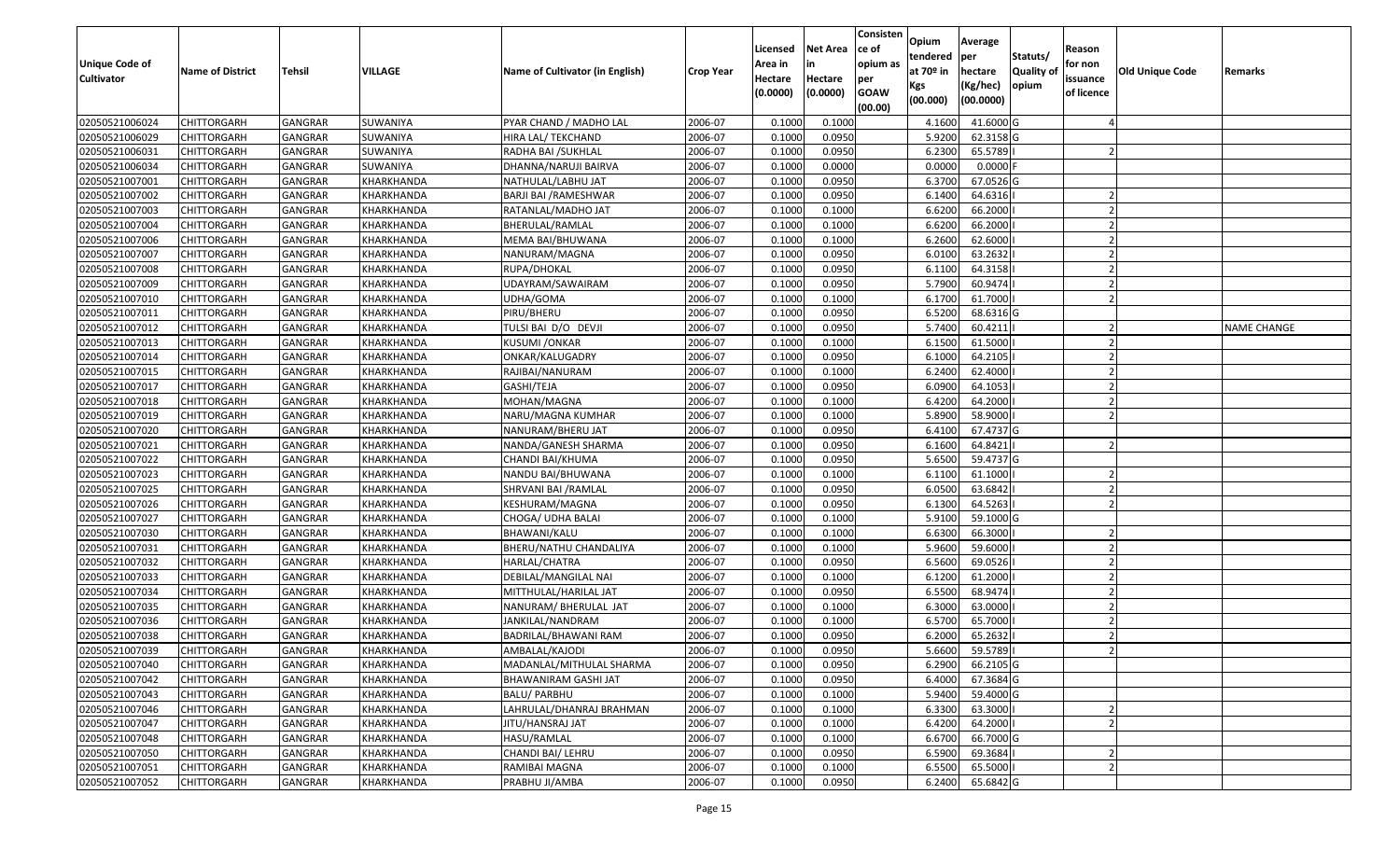| <b>Unique Code of</b><br><b>Cultivator</b> | <b>Name of District</b> | <b>Tehsil</b>  | VILLAGE    | <b>Name of Cultivator (in English)</b> | <b>Crop Year</b> | Licensed<br>Area in<br>Hectare<br>(0.0000) | <b>Net Area</b><br>in<br>Hectare<br>(0.0000) | Consisten<br>lce of<br>opium as<br>per<br><b>GOAW</b><br>(00.00) | Opium<br>tendered<br>at $70°$ in<br>Kgs<br>(00.000) | Average<br>per<br>hectare<br>(Kg/hec)<br>(00.0000) | Statuts/<br>Quality of<br>opium | Reason<br>for non<br>issuance<br>of licence | <b>Old Unique Code</b> | Remarks            |
|--------------------------------------------|-------------------------|----------------|------------|----------------------------------------|------------------|--------------------------------------------|----------------------------------------------|------------------------------------------------------------------|-----------------------------------------------------|----------------------------------------------------|---------------------------------|---------------------------------------------|------------------------|--------------------|
| 02050521007053                             | <b>CHITTORGARH</b>      | GANGRAR        | KHARKHANDA | LEHRU/BHAWANA--2ND                     | 2006-07          | 0.1000                                     | 0.1000                                       |                                                                  | 6.5400                                              | 65.4000                                            |                                 |                                             |                        |                    |
| 02050521007054                             | CHITTORGARH             | GANGRAR        | KHARKHANDA | GOMA/KAJOD                             | 2006-07          | 0.1000                                     | 0.0950                                       |                                                                  | 5.9600                                              | 62.7368                                            |                                 |                                             |                        |                    |
| 02050521007055                             | <b>CHITTORGARH</b>      | GANGRAR        | KHARKHANDA | DALU/DHANNA                            | 2006-07          | 0.1000                                     | 0.1000                                       |                                                                  | 6.3300                                              | 63.3000                                            |                                 |                                             |                        |                    |
| 02050521007056                             | <b>CHITTORGARH</b>      | <b>GANGRAR</b> | KHARKHANDA | DHAPUBAI / GIRDHARI                    | 2006-07          | 0.1000                                     | 0.1000                                       |                                                                  | 6.8300                                              | 68.3000                                            |                                 |                                             |                        |                    |
| 02050521007059                             | <b>CHITTORGARH</b>      | <b>GANGRAR</b> | KHARKHANDA | LADULAL/NANURAM                        | 2006-07          | 0.1000                                     | 0.0950                                       |                                                                  | 6.3800                                              | 67.1579                                            |                                 |                                             |                        |                    |
| 02050521007060                             | CHITTORGARH             | <b>GANGRAR</b> | KHARKHANDA | IAMNALAL/MADHO JAT                     | 2006-07          | 0.1000                                     | 0.1000                                       |                                                                  | 5.8900                                              | 58.9000                                            |                                 |                                             |                        |                    |
| 02050521007063                             | CHITTORGARH             | GANGRAR        | KHARKHANDA | MAGNA/GOKPAL RAGAR                     | 2006-07          | 0.1000                                     | 0.1000                                       |                                                                  | 6.5000                                              | 65.0000 G                                          |                                 |                                             |                        |                    |
| 02050521007064                             | <b>CHITTORGARH</b>      | <b>GANGRAR</b> | KHARKHANDA | GOVINDRAM/NAGJIRAM                     | 2006-07          | 0.1000                                     | 0.1000                                       |                                                                  | 5.9100                                              | 59.1000 G                                          |                                 |                                             |                        |                    |
| 02050521007068                             | <b>CHITTORGARH</b>      | <b>GANGRAR</b> | KHARKHANDA | SHOBHA/MADHU JAT                       | 2006-07          | 0.1000                                     | 0.0950                                       |                                                                  | 5.7100                                              | 60.1053                                            |                                 |                                             |                        |                    |
| 02050521007071                             | CHITTORGARH             | <b>GANGRAR</b> | KHARKHANDA | PARTHU/MADHU                           | 2006-07          | 0.1000                                     | 0.1000                                       |                                                                  | 2.2300                                              | 22.3000 G                                          |                                 |                                             |                        |                    |
| 02050521007073                             | <b>CHITTORGARH</b>      | GANGRAR        | KHARKHANDA | MANGU CHUNA                            | 2006-07          | 0.1000                                     | 0.1000                                       |                                                                  | 6.5100                                              | 65.1000 G                                          |                                 |                                             |                        | NAME CHANGE        |
| 02050521007074                             | <b>CHITTORGARH</b>      | <b>GANGRAR</b> | KHARKHANDA | NARULAL/UDAYRAM                        | 2006-07          | 0.1000                                     | 0.1000                                       |                                                                  | 6.0800                                              | 60.8000 G                                          |                                 |                                             |                        | <b>NAME CHANGE</b> |
| 02050521007077                             | <b>CHITTORGARH</b>      | <b>GANGRAR</b> | KHARKHANDA | RAMLAL/GOPI                            | 2006-07          | 0.1000                                     | 0.0950                                       |                                                                  | 6.1200                                              | 64.4211 G                                          |                                 |                                             |                        | <b>NAME CHANGE</b> |
| 02050521007078                             | <b>CHITTORGARH</b>      | GANGRAR        | KHARKHANDA | VERDA/BHURA                            | 2006-07          | 0.1000                                     | 0.1000                                       |                                                                  | 6.2700                                              | 62.7000 G                                          |                                 |                                             |                        |                    |
| 02050521007080                             | <b>CHITTORGARH</b>      | GANGRAR        | KHARKHANDA | SHOBHALAL/LAHARUJI                     | 2006-07          | 0.1000                                     | 0.0950                                       |                                                                  | 6.3300                                              | 66.6316 G                                          |                                 |                                             |                        |                    |
| 02050521007081                             | <b>CHITTORGARH</b>      | <b>GANGRAR</b> | KHARKHANDA | HANSI BAI/NANU                         | 2006-07          | 0.1000                                     | 0.0950                                       |                                                                  | 6.0500                                              | 63.6842 G                                          |                                 |                                             |                        | NAME CHANGE        |
| 02050521007084                             | <b>CHITTORGARH</b>      | GANGRAR        | KHARKHANDA | MADHU/DEVJI JAT                        | 2006-07          | 0.1000                                     | 0.1000                                       |                                                                  | 6.7100                                              | 67.1000 G                                          |                                 |                                             |                        |                    |
| 02050521007085                             | <b>CHITTORGARH</b>      | <b>GANGRAR</b> | KHARKHANDA | BHERU/MAGNAJI JAT                      | 2006-07          | 0.1000                                     | 0.0950                                       |                                                                  | 6.1500                                              | 64.7368 G                                          |                                 |                                             |                        |                    |
| 02050521007086                             | <b>CHITTORGARH</b>      | GANGRAR        | KHARKHANDA | BALURAM/BARDA JI JAT                   | 2006-07          | 0.1000                                     | 0.0950                                       |                                                                  | 5.8700                                              | 61.7895 G                                          |                                 |                                             |                        |                    |
| 02050521007087                             | <b>CHITTORGARH</b>      | GANGRAR        | KHARKHANDA | GERVI BAI/ BHUWANA JAT                 | 2006-07          | 0.1000                                     | 0.1000                                       |                                                                  | 0.0000                                              | 0.0000                                             |                                 |                                             |                        |                    |
| 02050521007088                             | <b>CHITTORGARH</b>      | GANGRAR        | KHARKHANDA | UDAYRAM/TULSIRAM JAT                   | 2006-07          | 0.1000                                     | 0.1000                                       |                                                                  | 6.3300                                              | 63.3000 G                                          |                                 |                                             |                        |                    |
| 02050521007090                             | CHITTORGARH             | GANGRAR        | KHARKHANDA | HEERALAL/HAZARI LAL                    | 2006-07          | 0.1000                                     | 0.1000                                       |                                                                  | 6.2100                                              | 62.1000 G                                          |                                 |                                             |                        |                    |
| 02050521007091                             | CHITTORGARH             | GANGRAR        | KHARKHANDA | SHANKARLAL/LAHARU                      | 2006-07          | 0.1000                                     | 0.1000                                       |                                                                  | 6.9200                                              | 69.2000                                            |                                 |                                             |                        |                    |
| 02050521007092                             | <b>CHITTORGARH</b>      | GANGRAR        | KHARKHANDA | MITULAL/LAHARU JAT                     | 2006-07          | 0.1000                                     | 0.1050                                       |                                                                  | 8.1300                                              | 77.4286 G                                          |                                 |                                             |                        |                    |
| 02050521007097                             | <b>CHITTORGARH</b>      | <b>GANGRAR</b> | KHARKHANDA | NANU/MADHU BHIL                        | 2006-07          | 0.1000                                     | 0.1000                                       |                                                                  | 6.4700                                              | 64.7000 G                                          |                                 |                                             |                        |                    |
| 02050521007099                             | <b>CHITTORGARH</b>      | GANGRAR        | KHARKHANDA | DHANNA/LAHARU JAT                      | 2006-07          | 0.1000                                     | 0.0950                                       |                                                                  | 6.7500                                              | 71.0526 G                                          |                                 |                                             |                        |                    |
| 02050521007100                             | <b>CHITTORGARH</b>      | <b>GANGRAR</b> | KHARKHANDA | RAMESHAR/LAHARU JAT                    | 2006-07          | 0.1000                                     | 0.1000                                       |                                                                  | 6.7200                                              | 67.2000 G                                          |                                 |                                             |                        |                    |
| 02050521007101                             | <b>CHITTORGARH</b>      | GANGRAR        | KHARKHANDA | RAMESHAR/NATHU JAT                     | 2006-07          | 0.1000                                     | 0.1000                                       |                                                                  | 6.3600                                              | 63.6000                                            |                                 |                                             |                        |                    |
| 02050521007103                             | <b>CHITTORGARH</b>      | <b>GANGRAR</b> | KHARKHANDA | KISHNA/NANDRAM BHRAMAN                 | 2006-07          | 0.1000                                     | 0.1000                                       |                                                                  | 6.7500                                              | 67.5000 G                                          |                                 |                                             |                        |                    |
| 02050521007104                             | <b>CHITTORGARH</b>      | <b>GANGRAR</b> | KHARKHANDA | RAMI BAI/DALU                          | 2006-07          | 0.1000                                     | 0.0950                                       |                                                                  | 6.5400                                              | 68.8421                                            |                                 |                                             |                        |                    |
| 02050521007105                             | CHITTORGARH             | GANGRAR        | KHARKHANDA | CHOGA/HANSU JAT                        | 2006-07          | 0.1000                                     | 0.1000                                       |                                                                  | 6.4600                                              | 64.6000 G                                          |                                 |                                             |                        |                    |
| 02050521007106                             | CHITTORGARH             | GANGRAR        | KHARKHANDA | DHANNA/RAMLAL JAT                      | 2006-07          | 0.1000                                     | 0.0950                                       |                                                                  | 6.2100                                              | 65.3684 G                                          |                                 |                                             |                        |                    |
| 02050521007107                             | <b>CHITTORGARH</b>      | <b>GANGRAR</b> | KHARKHANDA | BHERU LAL/KISHNA                       | 2006-07          | 0.1000                                     | 0.1000                                       |                                                                  | 6.3000                                              | 63.0000                                            |                                 |                                             |                        |                    |
| 02050521007108                             | <b>CHITTORGARH</b>      | GANGRAR        | KHARKHANDA | TULSIRAM/JAWARMAL                      | 2006-07          | 0.1000                                     | 0.1000                                       |                                                                  | 6.4900                                              | 64.9000 G                                          |                                 |                                             |                        |                    |
| 02050521007109                             | <b>CHITTORGARH</b>      | GANGRAR        | KHARKHANDA | SHNAKAR/HAZARI                         | 2006-07          | 0.1000                                     | 0.1000                                       |                                                                  | 6.9900                                              | 69.9900                                            |                                 |                                             |                        |                    |
| 02050521007110                             | <b>CHITTORGARH</b>      | GANGRAR        | KHARKHANDA | CHANDI BAI/LEHARIBAI                   | 2006-07          | 0.1000                                     | 0.0950                                       |                                                                  | 5.7900                                              | 60.9474 G                                          |                                 |                                             |                        |                    |
| 02050521007111                             | <b>CHITTORGARH</b>      | GANGRAR        | KHARKHANDA | NANU/MEGAJI                            | 2006-07          | 0.1000                                     | 0.0950                                       |                                                                  | 6.5300                                              | 68.7368 G                                          |                                 |                                             |                        |                    |
| 02050521007112                             | <b>CHITTORGARH</b>      | <b>GANGRAR</b> | KHARKHANDA | BHURA/GIRDHARI                         | 2006-07          | 0.1000                                     | 0.1000                                       |                                                                  | 6.4600                                              | 64.6000 G                                          |                                 |                                             |                        |                    |
| 02050521007113                             | <b>CHITTORGARH</b>      | GANGRAR        | KHARKHANDA | AMBALAL/KAJOD NAI                      | 2006-07          | 0.1000                                     | 0.0950                                       |                                                                  | 5.6500                                              | 59.4737 G                                          |                                 |                                             |                        |                    |
| 02050521007114                             | <b>CHITTORGARH</b>      | <b>GANGRAR</b> | KHARKHANDA | BHAGWANA/RATAN TELI                    | 2006-07          | 0.1000                                     | 0.0950                                       |                                                                  | 6.5900                                              | 69.3684                                            |                                 |                                             |                        |                    |
| 02050521007116                             | CHITTORGARH             | GANGRAR        | KHARKHANDA | SHAMBHULAL/DHANAJI                     | 2006-07          | 0.1000                                     | 0.0900                                       |                                                                  | 6.5300                                              | 72.5556 G                                          |                                 |                                             |                        |                    |
| 02050521007119                             | <b>CHITTORGARH</b>      | <b>GANGRAR</b> | KHARKHANDA | PARTHVISINGH/KESHARSING                | 2006-07          | 0.1000                                     | 0.1000                                       |                                                                  | 6.5200                                              | 65.2000                                            |                                 |                                             |                        |                    |
| 02050521007120                             | <b>CHITTORGARH</b>      | GANGRAR        | KHARKHANDA | RUPA/GOPI                              | 2006-07          | 0.1000                                     | 0.1000                                       |                                                                  | 6.6500                                              | 66.5000                                            |                                 |                                             |                        |                    |
| 02050521007121                             | <b>CHITTORGARH</b>      | GANGRAR        | KHARKHANDA | DEVILAL/KESURAM                        | 2006-07          | 0.1000                                     | 0.0950                                       |                                                                  | 6.6100                                              | 69.5789                                            |                                 |                                             |                        |                    |
| 02050521007122                             | <b>CHITTORGARH</b>      | GANGRAR        | KHARKHANDA | KAJOD/GOKAL                            | 2006-07          | 0.1000                                     | 0.1000                                       |                                                                  | 6.6700                                              | 66.7000 G                                          |                                 |                                             |                        |                    |
| 02050521007125                             | <b>CHITTORGARH</b>      | GANGRAR        | KHARKHANDA | MANOHARSINGH/POKARSINGH                | 2006-07          | 0.1000                                     | 0.1000                                       |                                                                  | 6.7700                                              | 67.7000                                            |                                 |                                             |                        |                    |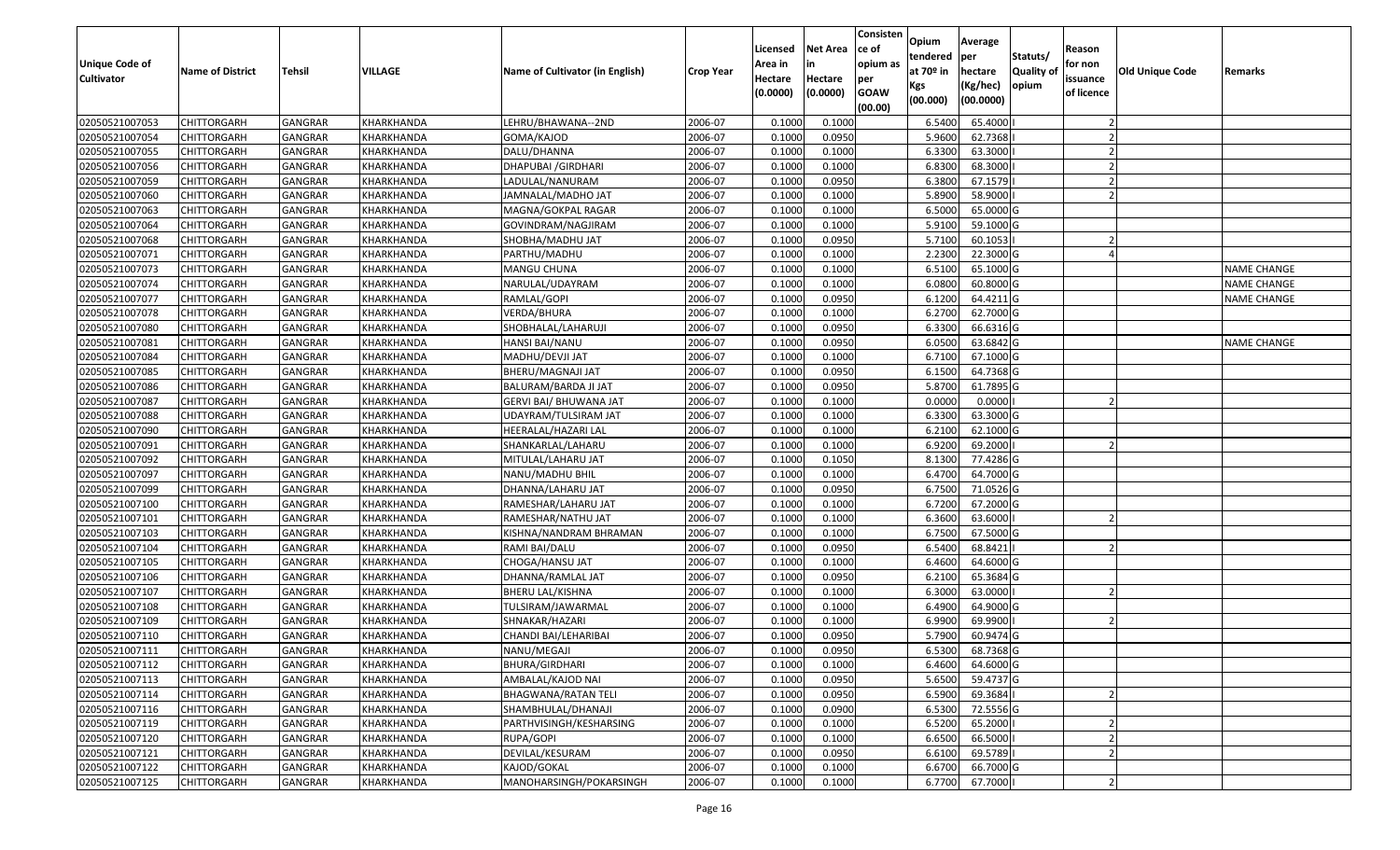| <b>Unique Code of</b><br><b>Cultivator</b> | <b>Name of District</b> | <b>Tehsil</b>  | VILLAGE    | Name of Cultivator (in English) | <b>Crop Year</b> | Licensed<br>Area in<br>Hectare<br>(0.0000) | <b>Net Area</b><br>in<br>Hectare<br>(0.0000) | Consisten<br>ce of<br>opium as<br>per<br><b>GOAW</b><br>(00.00) | Opium<br>tendered<br>at 70º in<br>Kgs<br>(00.000) | Average<br>per<br>hectare<br>(Kg/hec)<br>(00.0000) | Statuts/<br><b>Quality o</b><br>opium | Reason<br>for non<br>issuance<br>of licence | Old Unique Code | Remarks            |
|--------------------------------------------|-------------------------|----------------|------------|---------------------------------|------------------|--------------------------------------------|----------------------------------------------|-----------------------------------------------------------------|---------------------------------------------------|----------------------------------------------------|---------------------------------------|---------------------------------------------|-----------------|--------------------|
| 02050521007127                             | <b>CHITTORGARH</b>      | GANGRAR        | KHARKHANDA | LAXMAN/GANESH                   | 2006-07          | 0.1000                                     | 0.1000                                       |                                                                 | 6.2000                                            | 62.0000 G                                          |                                       |                                             |                 |                    |
| 02050521007128                             | <b>CHITTORGARH</b>      | GANGRAR        | KHARKHANDA | CHAMPALAL/DALU                  | 2006-07          | 0.1000                                     | 0.0900                                       |                                                                 | 5.7600                                            | 64.0000 G                                          |                                       |                                             |                 |                    |
| 02050521007129                             | <b>CHITTORGARH</b>      | GANGRAR        | KHARKHANDA | VINODKUMAR/AMBALAL              | 2006-07          | 0.1000                                     | 0.1000                                       |                                                                 | 6.7200                                            | 67.2000 G                                          |                                       |                                             |                 |                    |
| 02050521007130                             | <b>CHITTORGARH</b>      | <b>GANGRAR</b> | KHARKHANDA | RAJENDARKUMAR/AMBALAL           | 2006-07          | 0.1000                                     | 0.0950                                       |                                                                 | 5.8800                                            | 61.8947 G                                          |                                       |                                             |                 |                    |
| 02050521007132                             | <b>CHITTORGARH</b>      | GANGRAR        | KHARKHANDA | RAMA/KAJOD                      | 2006-07          | 0.1000                                     | 0.0950                                       |                                                                 | 5.9000                                            | 62.1053 G                                          |                                       |                                             |                 |                    |
| 02050521007133                             | <b>CHITTORGARH</b>      | <b>GANGRAR</b> | KHARKHANDA | GOPALLAL/JAMUNALAL              | 2006-07          | 0.1000                                     | 0.0950                                       |                                                                 | 6.3800                                            | 67.1579 G                                          |                                       |                                             |                 |                    |
| 02050521007134                             | CHITTORGARH             | GANGRAR        | KHARKHANDA | BHERULAL/DALU                   | 2006-07          | 0.1000                                     | 0.0950                                       |                                                                 | 5.9200                                            | 62.3158 G                                          |                                       |                                             |                 |                    |
| 02050521007136                             | <b>CHITTORGARH</b>      | GANGRAR        | KHARKHANDA | JITU/RAMAJI                     | 2006-07          | 0.1000                                     | 0.0950                                       |                                                                 | 6.1200                                            | 64.4211 G                                          |                                       |                                             |                 |                    |
| 02050521007137                             | <b>CHITTORGARH</b>      | GANGRAR        | KHARKHANDA | <b>GULAB/ONKAR</b>              | 2006-07          | 0.1000                                     | 0.1000                                       |                                                                 | 6.2300                                            | 62.3000 G                                          |                                       |                                             |                 |                    |
| 02050521007138                             | <b>CHITTORGARH</b>      | GANGRAR        | KHARKHANDA | RUPA/UDA                        | 2006-07          | 0.1000                                     | 0.1000                                       |                                                                 | 6.0900                                            | 60.9000 G                                          |                                       |                                             |                 |                    |
| 02050521007139                             | <b>CHITTORGARH</b>      | GANGRAR        | KHARKHANDA | LAHARU/LALU BALAI               | 2006-07          | 0.1000                                     | 0.1000                                       |                                                                 | 6.2800                                            | 62.8000 G                                          |                                       |                                             |                 |                    |
| 02050521007141                             | <b>CHITTORGARH</b>      | GANGRAR        | KHARKHANDA | SITARAM/NANURAM                 | 2006-07          | 0.1000                                     | 0.0950                                       |                                                                 | 6.4900                                            | 68.3158 G                                          |                                       |                                             |                 |                    |
| 02050521007142                             | <b>CHITTORGARH</b>      | GANGRAR        | KHARKHANDA | RATANLAL/DHANNA                 | 2006-07          | 0.1000                                     | 0.0950                                       |                                                                 | 6.1100                                            | 64.3158 G                                          |                                       |                                             |                 |                    |
| 02050521007143                             | <b>CHITTORGARH</b>      | GANGRAR        | KHARKHANDA | <b>BAKSU/DHOKAL TELI</b>        | 2006-07          | 0.1000                                     | 0.0900                                       |                                                                 | 6.1200                                            | 68.0000 G                                          |                                       |                                             |                 |                    |
| 02050521007144                             | <b>CHITTORGARH</b>      | GANGRAR        | KHARKHANDA | ONKAR/BHAGIRATH                 | 2006-07          | 0.1000                                     | 0.0950                                       |                                                                 | 6.7000                                            | 70.5263                                            |                                       |                                             |                 |                    |
| 02050521007145                             | <b>CHITTORGARH</b>      | GANGRAR        | KHARKHANDA | DALLA/DHOKAL                    | 2006-07          | 0.1000                                     | 0.0950                                       |                                                                 | 6.0900                                            | 64.1053                                            |                                       |                                             |                 |                    |
| 02050521007146                             | <b>CHITTORGARH</b>      | GANGRAR        | KHARKHANDA | RAMESHAR/MITTU                  | 2006-07          | 0.1000                                     | 0.0900                                       |                                                                 | 5.8600                                            | 65.1111G                                           |                                       |                                             |                 |                    |
| 02050521007148                             | <b>CHITTORGARH</b>      | GANGRAR        | KHARKHANDA | RATAN/VARDA                     | 2006-07          | 0.1000                                     | 0.1000                                       |                                                                 | 6.0100                                            | 60.1000 G                                          |                                       |                                             |                 |                    |
| 02050521007151                             | <b>CHITTORGARH</b>      | GANGRAR        | KHARKHANDA | GOPAL/MOHAN JAT                 | 2006-07          | 0.1000                                     | 0.1000                                       |                                                                 | 6.5300                                            | 65.3000 G                                          |                                       |                                             |                 |                    |
| 02050521007153                             | <b>CHITTORGARH</b>      | GANGRAR        | KHARKHANDA | SATAYNARAYAN/GIRDHARI           | 2006-07          | 0.1000                                     | 0.1000                                       |                                                                 | 6.1400                                            | 61.4000 G                                          |                                       |                                             |                 |                    |
| 02050521007154                             | <b>CHITTORGARH</b>      | GANGRAR        | KHARKHANDA | HANSU/MITTU                     | 2006-07          | 0.1000                                     | 0.0950                                       |                                                                 | 6.2500                                            | 65.7895 G                                          |                                       |                                             |                 |                    |
| 02050521007155                             | <b>CHITTORGARH</b>      | GANGRAR        | KHARKHANDA | RATANLAL/ONKARLAL               | 2006-07          | 0.1000                                     | 0.1000                                       |                                                                 | 6.1500                                            | 61.5000 G                                          |                                       |                                             |                 |                    |
| 02050521007156                             | <b>CHITTORGARH</b>      | GANGRAR        | KHARKHANDA | RATANLAL/BHAWANIRAM             | 2006-07          | 0.1000                                     | 0.0950                                       |                                                                 | 6.2900                                            | 66.2105 G                                          |                                       |                                             |                 |                    |
| 02050521007159                             | <b>CHITTORGARH</b>      | GANGRAR        | KHARKHANDA | SHOBHA LAL/KHEMAJI              | 2006-07          | 0.1000                                     | 0.1000                                       |                                                                 | 7.3600                                            | 73.6000                                            |                                       |                                             |                 |                    |
| 02050521007161                             | <b>CHITTORGARH</b>      | <b>GANGRAR</b> | KHARKHANDA | LAHARU/JODHA                    | 2006-07          | 0.1000                                     | 0.0950                                       |                                                                 | 6.3100                                            | 66.4211                                            |                                       |                                             |                 |                    |
| 02050521007164                             | <b>CHITTORGARH</b>      | GANGRAR        | KHARKHANDA | HEERA/DUDHA                     | 2006-07          | 0.1000                                     | 0.1000                                       |                                                                 | 5.9300                                            | 59.3000 G                                          |                                       |                                             |                 |                    |
| 02050521007165                             | <b>CHITTORGARH</b>      | <b>GANGRAR</b> | KHARKHANDA | MANI BAI/LOBHUJI                | 2006-07          | 0.1000                                     | 0.1000                                       |                                                                 | 5.8200                                            | 58.2000 G                                          |                                       |                                             |                 |                    |
| 02050521007166                             | <b>CHITTORGARH</b>      | GANGRAR        | KHARKHANDA | NARULAL/BHURAJI                 | 2006-07          | 0.1000                                     | 0.0950                                       |                                                                 | 5.9200                                            | 62.3158 G                                          |                                       |                                             |                 |                    |
| 02050521007167                             | <b>CHITTORGARH</b>      | <b>GANGRAR</b> | KHARKHANDA | LALU/NATHUJI                    | 2006-07          | 0.1000                                     | 0.0950                                       |                                                                 | 6.4000                                            | 67.3684                                            |                                       |                                             |                 |                    |
| 02050521007171                             | <b>CHITTORGARH</b>      | <b>GANGRAR</b> | KHARKHANDA | <b>BHERU/GOKAL</b>              | 2006-07          | 0.1000                                     | 0.1000                                       |                                                                 | 6.3300                                            | 63.3000 G                                          |                                       |                                             |                 |                    |
| 02050521007172                             | <b>CHITTORGARH</b>      | GANGRAR        | KHARKHANDA | SHOBHALAL/MADHUJI               | 2006-07          | 0.1000                                     | 0.1000                                       |                                                                 | 6.0800                                            | 60.8000                                            |                                       |                                             |                 |                    |
| 02050521007174                             | <b>CHITTORGARH</b>      | GANGRAR        | KHARKHANDA | JAMUNA LAL/UDAYLAL              | 2006-07          | 0.1000                                     | 0.0950                                       |                                                                 | 5.6700                                            | 59.6842 G                                          |                                       |                                             |                 |                    |
| 02050521007175                             | <b>CHITTORGARH</b>      | GANGRAR        | KHARKHANDA | <b>BHURALAL/KAJOD TELI</b>      | 2006-07          | 0.1000                                     | 0.0950                                       |                                                                 | 6.3300                                            | 66.6316 G                                          |                                       |                                             |                 |                    |
| 02050521007176                             | <b>CHITTORGARH</b>      | <b>GANGRAR</b> | KHARKHANDA | SOHANI BAI/TEJRAM               | 2006-07          | 0.1000                                     | 0.0950                                       |                                                                 | 6.1400                                            | 64.6316 G                                          |                                       |                                             |                 | <b>NAME CHANGE</b> |
| 02050521007177                             | <b>CHITTORGARH</b>      | GANGRAR        | KHARKHANDA | CHANDIBAI/BHAGIRATH             | 2006-07          | 0.1000                                     | 0.0950                                       |                                                                 | 5.8100                                            | 61.1579 G                                          |                                       |                                             |                 |                    |
| 02050521007178                             | <b>CHITTORGARH</b>      | GANGRAR        | KHARKHANDA | MADHOLAL/JATU                   | 2006-07          | 0.1000                                     | 0.0000                                       |                                                                 | 0.0000                                            | 0.0000                                             |                                       |                                             |                 |                    |
| 02050521007180                             | <b>CHITTORGARH</b>      | GANGRAR        | KHARKHANDA | RAMESHARLAL/BHERULAL            | 2006-07          | 0.1000                                     | 0.1000                                       |                                                                 | 6.5900                                            | 65.9000G                                           |                                       |                                             |                 |                    |
| 02050521007181                             | <b>CHITTORGARH</b>      | <b>GANGRAR</b> | KHARKHANDA | GOPALLAL/MOHANLAL SHARMA        | 2006-07          | 0.1000                                     | 0.0950                                       |                                                                 | 5.7500                                            | 60.5263 G                                          |                                       |                                             |                 |                    |
| 02050521007183                             | <b>CHITTORGARH</b>      | GANGRAR        | KHARKHANDA | PRABHULAL/HAZARI(HARJI)         | 2006-07          | 0.1000                                     | 0.1000                                       |                                                                 | 6.8300                                            | 68.3000 G                                          |                                       |                                             |                 |                    |
| 02050521007185                             | <b>CHITTORGARH</b>      | GANGRAR        | KHARKHANDA | NATHULAL/DHANNA                 | 2006-07          | 0.1000                                     | 0.0950                                       |                                                                 | 6.5000                                            | 68.4211 G                                          |                                       |                                             |                 |                    |
| 02050521007186                             | <b>CHITTORGARH</b>      | GANGRAR        | KHARKHANDA | ONKAR/JITU                      | 2006-07          | 0.1000                                     | 0.1000                                       |                                                                 | 6.3900                                            | 63.9000 G                                          |                                       |                                             |                 |                    |
| 02050521007187                             | <b>CHITTORGARH</b>      | <b>GANGRAR</b> | KHARKHANDA | GIRDHARI/LAHARU                 | 2006-07          | 0.1000                                     | 0.0950                                       |                                                                 | 6.3100                                            | 66.4211 G                                          |                                       |                                             |                 |                    |
| 02050521007190                             | <b>CHITTORGARH</b>      | GANGRAR        | KHARKHANDA | CHOGALAL/RUPALAL                | 2006-07          | 0.1000                                     | 0.1000                                       |                                                                 | 6.0200                                            | 60.2000 G                                          |                                       |                                             |                 |                    |
| 02050521007191                             | <b>CHITTORGARH</b>      | GANGRAR        | KHARKHANDA | NARU/GOPI                       | 2006-07          | 0.1000                                     | 0.1000                                       |                                                                 | 5.9700                                            | 59.7000 G                                          |                                       |                                             |                 |                    |
| 02050521007192                             | <b>CHITTORGARH</b>      | GANGRAR        | KHARKHANDA | RAMCHANDRA/NATHULAL             | 2006-07          | 0.1000                                     | 0.1000                                       |                                                                 | 6.7200                                            | 67.2000 G                                          |                                       |                                             |                 |                    |
| 02050521007193                             | <b>CHITTORGARH</b>      | <b>GANGRAR</b> | KHARKHANDA | UDHA/NAGJI                      | 2006-07          | 0.1000                                     | 0.1000                                       |                                                                 | 6.6200                                            | 66.2000                                            |                                       |                                             |                 |                    |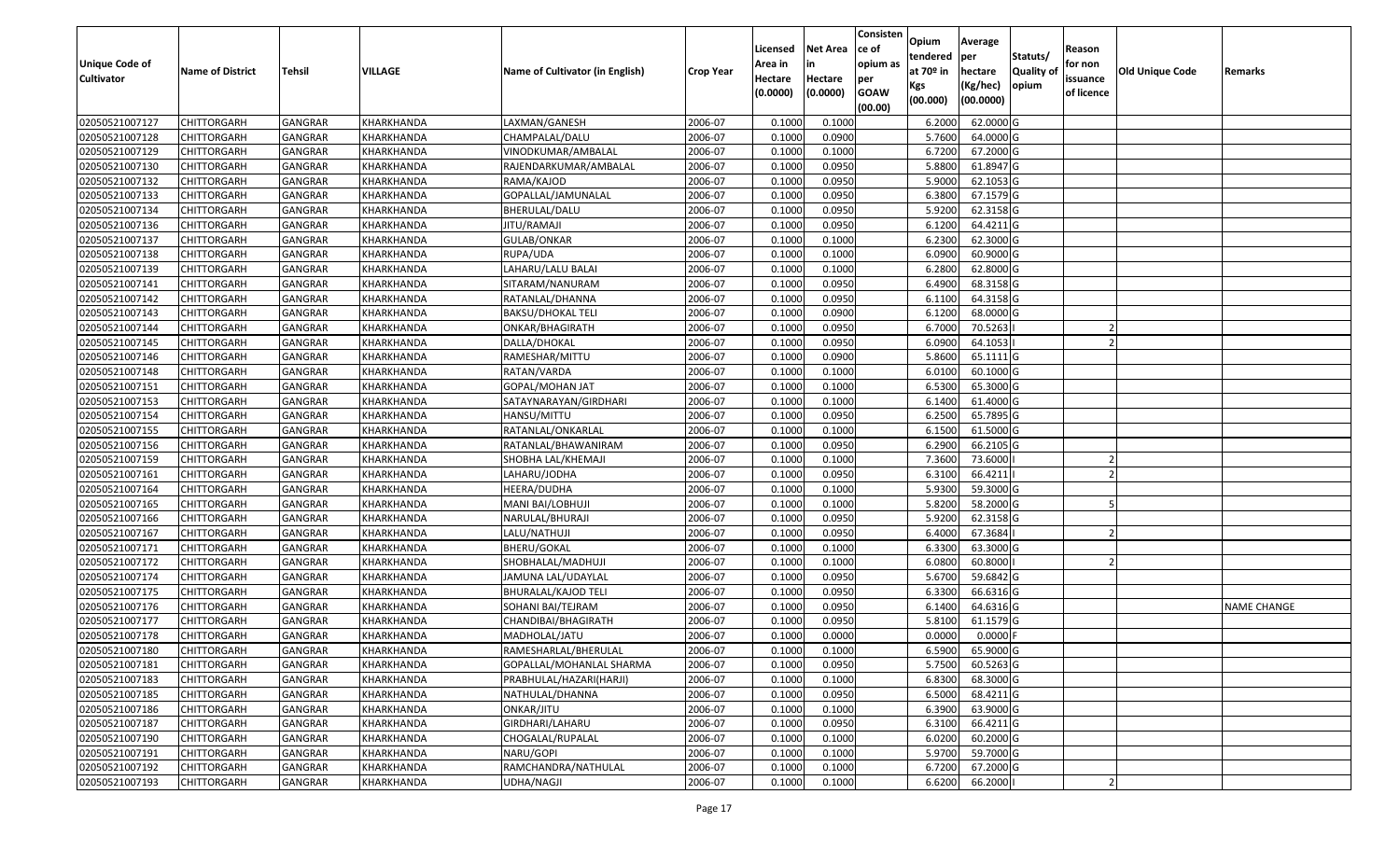| <b>Unique Code of</b><br><b>Cultivator</b> | <b>Name of District</b> | <b>Tehsil</b>  | VILLAGE    | Name of Cultivator (in English) | <b>Crop Year</b> | Licensed<br>Area in<br>Hectare<br>(0.0000) | <b>Net Area</b><br>in<br>Hectare<br>(0.0000) | Consisten<br>lce of<br>opium as<br>per<br><b>GOAW</b><br>(00.00) | Opium<br>tendered<br>at 70º in<br>Kgs<br>(00.000) | Average<br>per<br>hectare<br>(Kg/hec)<br>(00.0000) | Statuts/<br><b>Quality o</b><br>opium | Reason<br>for non<br>issuance<br>of licence | Old Unique Code | Remarks |
|--------------------------------------------|-------------------------|----------------|------------|---------------------------------|------------------|--------------------------------------------|----------------------------------------------|------------------------------------------------------------------|---------------------------------------------------|----------------------------------------------------|---------------------------------------|---------------------------------------------|-----------------|---------|
| 02050521007195                             | <b>CHITTORGARH</b>      | GANGRAR        | KHARKHANDA | MOHANLAL/MADHAVLAL              | 2006-07          | 0.1000                                     | 0.0950                                       |                                                                  | 5.7500                                            | 60.5263 G                                          |                                       |                                             |                 |         |
| 02050521007196                             | <b>CHITTORGARH</b>      | GANGRAR        | KHARKHANDA | DALUCHAND/HAZARI                | 2006-07          | 0.1000                                     | 0.1000                                       |                                                                  | 6.9100                                            | 69.1000                                            |                                       |                                             |                 |         |
| 02050521007199                             | <b>CHITTORGARH</b>      | GANGRAR        | KHARKHANDA | BARJI BAI/ BHAGIRATH            | 2006-07          | 0.1000                                     | 0.0950                                       |                                                                  | 6.1400                                            | 64.6316 G                                          |                                       |                                             |                 |         |
| 02050521007200                             | <b>CHITTORGARH</b>      | <b>GANGRAR</b> | KHARKHANDA | KESHARSINGH/DEVISINGH           | 2006-07          | 0.1000                                     | 0.1000                                       |                                                                  | 1.6000                                            | 16.0000                                            |                                       |                                             |                 |         |
| 02050521007201                             | <b>CHITTORGARH</b>      | GANGRAR        | KHARKHANDA | VENIRAM/NAGJIRAM                | 2006-07          | 0.1000                                     | 0.1000                                       |                                                                  | 6.4200                                            | 64.2000 G                                          |                                       |                                             |                 |         |
| 02050521007203                             | <b>CHITTORGARH</b>      | <b>GANGRAR</b> | KHARKHANDA | NARU/CHAMPALAL                  | 2006-07          | 0.1000                                     | 0.1000                                       |                                                                  | 6.4200                                            | 64.2000                                            |                                       |                                             |                 |         |
| 02050521007204                             | CHITTORGARH             | GANGRAR        | KHARKHANDA | GAHRULAL/BHUWANA                | 2006-07          | 0.1000                                     | 0.0950                                       |                                                                  | 6.7500                                            | 71.0526 G                                          |                                       |                                             |                 |         |
| 02050521007205                             | <b>CHITTORGARH</b>      | GANGRAR        | KHARKHANDA | HANSRAJ/CHAMPALAL               | 2006-07          | 0.1000                                     | 0.0950                                       |                                                                  | 5.9600                                            | 62.7368 G                                          |                                       |                                             |                 |         |
| 02050521007206                             | <b>CHITTORGARH</b>      | GANGRAR        | KHARKHANDA | UDAYRAM/DALUJI                  | 2006-07          | 0.1000                                     | 0.1000                                       |                                                                  | 6.3100                                            | 63.1000 G                                          |                                       |                                             |                 |         |
| 02050521007208                             | <b>CHITTORGARH</b>      | GANGRAR        | KHARKHANDA | MOHAN LAL/ONKAR                 | 2006-07          | 0.1000                                     | 0.1000                                       |                                                                  | 6.1000                                            | 61.0000 G                                          |                                       |                                             |                 |         |
| 02050521007209                             | <b>CHITTORGARH</b>      | GANGRAR        | KHARKHANDA | GIRDHARI/CHOGAJI                | 2006-07          | 0.1000                                     | 0.0950                                       |                                                                  | 6.4700                                            | 68.1053                                            |                                       |                                             |                 |         |
| 02050521007210                             | <b>CHITTORGARH</b>      | GANGRAR        | KHARKHANDA | BHANWARLAL/GORDHAN              | 2006-07          | 0.1000                                     | 0.0950                                       |                                                                  | 5.7900                                            | 60.9474 G                                          |                                       |                                             |                 |         |
| 02050521007211                             | <b>CHITTORGARH</b>      | GANGRAR        | KHARKHANDA | HARJU BAI/HAZARI BHIL           | 2006-07          | 0.1000                                     | 0.1000                                       |                                                                  | 6.0600                                            | 60.6000 G                                          |                                       |                                             |                 |         |
| 02050521007213                             | <b>CHITTORGARH</b>      | GANGRAR        | KHARKHANDA | LAHARU/RAMCHANDRA               | 2006-07          | 0.1000                                     | 0.0950                                       |                                                                  | 5.8000                                            | 61.0526 G                                          |                                       |                                             |                 |         |
| 02050521007216                             | CHITTORGARH             | GANGRAR        | KHARKHANDA | CHAMPALAL/UDAYRAM               | 2006-07          | 0.1000                                     | 0.1000                                       |                                                                  | 6.1900                                            | 61.9000 G                                          |                                       |                                             |                 |         |
| 02050521007217                             | <b>CHITTORGARH</b>      | GANGRAR        | KHARKHANDA | RATAN/JODHA                     | 2006-07          | 0.1000                                     | 0.1000                                       |                                                                  | 6.0000                                            | 60.0000 G                                          |                                       |                                             |                 |         |
| 02050521007218                             | <b>CHITTORGARH</b>      | GANGRAR        | KHARKHANDA | SHUKHA/KALU                     | 2006-07          | 0.1000                                     | 0.0950                                       |                                                                  | 5.8400                                            | 61.4737 G                                          |                                       |                                             |                 |         |
| 02050521007219                             | <b>CHITTORGARH</b>      | GANGRAR        | KHARKHANDA | BHERU/HAZARI PURBIYA            | 2006-07          | 0.1000                                     | 0.0950                                       |                                                                  | 6.1900                                            | 65.1579 G                                          |                                       |                                             |                 |         |
| 02050521007220                             | <b>CHITTORGARH</b>      | GANGRAR        | KHARKHANDA | MANGU/GIRDHARI                  | 2006-07          | 0.1000                                     | 0.0950                                       |                                                                  | 6.3400                                            | 66.7368 G                                          |                                       |                                             |                 |         |
| 02050521007222                             | <b>CHITTORGARH</b>      | GANGRAR        | KHARKHANDA | SOHANLAL/LELAJI                 | 2006-07          | 0.1000                                     | 0.1000                                       |                                                                  | 6.2500                                            | 62.5000 G                                          |                                       |                                             |                 |         |
| 02050521007223                             | <b>CHITTORGARH</b>      | GANGRAR        | KHARKHANDA | SHANKARLAL/PYARCHAND            | 2006-07          | 0.1000                                     | 0.1000                                       |                                                                  | 6.1400                                            | 61.4000 G                                          |                                       |                                             |                 |         |
| 02050521007224                             | <b>CHITTORGARH</b>      | GANGRAR        | KHARKHANDA | TULSIRAM/HARLAL                 | 2006-07          | 0.1000                                     | 0.0950                                       |                                                                  | 6.0000                                            | 63.1579 G                                          |                                       |                                             |                 |         |
| 02050521007225                             | <b>CHITTORGARH</b>      | GANGRAR        | KHARKHANDA | SURESHKUMAR/RAMSHVRUP           | 2006-07          | 0.1000                                     | 0.0950                                       |                                                                  | 6.8500                                            | 72.1053 G                                          |                                       |                                             |                 |         |
| 02050521007226                             | <b>CHITTORGARH</b>      | GANGRAR        | KHARKHANDA | SHAMBHULAL/GOPILAL              | 2006-07          | 0.1000                                     | 0.0950                                       |                                                                  | 5.9400                                            | 62.5263 G                                          |                                       |                                             |                 |         |
| 02050521007229                             | <b>CHITTORGARH</b>      | <b>GANGRAR</b> | KHARKHANDA | HANSU/MEGA                      | 2006-07          | 0.1000                                     | 0.1000                                       |                                                                  | 6.2800                                            | 62.8000 G                                          |                                       |                                             |                 |         |
| 02050521007230                             | <b>CHITTORGARH</b>      | GANGRAR        | KHARKHANDA | MADHU(MADHAVLAL)/HEERALAL       | 2006-07          | 0.1000                                     | 0.1000                                       |                                                                  | 6.3500                                            | 63.5000 G                                          |                                       |                                             |                 |         |
| 02050521007231                             | <b>CHITTORGARH</b>      | <b>GANGRAR</b> | KHARKHANDA | BHERU/MADHULUHAR                | 2006-07          | 0.1000                                     | 0.0950                                       |                                                                  | 6.0800                                            | 64.0000 G                                          |                                       |                                             |                 |         |
| 02050521007232                             | <b>CHITTORGARH</b>      | GANGRAR        | KHARKHANDA | KHEMRAJ/DALUJI                  | 2006-07          | 0.1000                                     | 0.0950                                       |                                                                  | 6.1400                                            | 64.6316 G                                          |                                       |                                             |                 |         |
| 02050521007233                             | <b>CHITTORGARH</b>      | <b>GANGRAR</b> | KHARKHANDA | KISNA/KALU                      | 2006-07          | 0.1000                                     | 0.1000                                       |                                                                  | 6.3500                                            | 63.5000 G                                          |                                       |                                             |                 |         |
| 02050521007240                             | <b>CHITTORGARH</b>      | <b>GANGRAR</b> | KHARKHANDA | NANURAM/VARDA JI                | 2006-07          | 0.1000                                     | 0.1000                                       |                                                                  | 6.2300                                            | 62.3000                                            |                                       |                                             |                 |         |
| 02050521007241                             | <b>CHITTORGARH</b>      | GANGRAR        | KHARKHANDA | BHERULAL/VARDAJI JAT            | 2006-07          | 0.1000                                     | 0.1000                                       |                                                                  | 6.4400                                            | 64.4000                                            |                                       |                                             |                 |         |
| 02050521007242                             | <b>CHITTORGARH</b>      | GANGRAR        | KHARKHANDA | CHAMPALAL/MITHUJI JAT           | 2006-07          | 0.1000                                     | 0.1000                                       |                                                                  | 6.1700                                            | 61.7000 G                                          |                                       |                                             |                 |         |
| 02050521007243                             | <b>CHITTORGARH</b>      | GANGRAR        | KHARKHANDA | ARJUN/PRATAP                    | 2006-07          | 0.1000                                     | 0.0950                                       |                                                                  | 6.2000                                            | 65.2632                                            |                                       |                                             |                 |         |
| 02050521007244                             | <b>CHITTORGARH</b>      | GANGRAR        | KHARKHANDA | SHANKARLAL/CHAMPALAL            | 2006-07          | 0.1000                                     | 0.1000                                       |                                                                  | 6.1700                                            | 61.7000                                            |                                       |                                             |                 |         |
| 02050521007250                             | CHITTORGARH             | GANGRAR        | KHARKHANDA | DEVILAL/MADHU                   | 2006-07          | 0.1000                                     | 0.0950                                       |                                                                  | 6.0900                                            | 64.1053 G                                          |                                       |                                             |                 |         |
| 02050521007251                             | <b>CHITTORGARH</b>      | GANGRAR        | KHARKHANDA | RAMI BAI/GOMA--2ND              | 2006-07          | 0.1000                                     | 0.1000                                       |                                                                  | 6.0200                                            | 60.2000 G                                          |                                       |                                             |                 |         |
| 02050521007253                             | <b>CHITTORGARH</b>      | GANGRAR        | KHARKHANDA | SHYAMLAL/HAZARI                 | 2006-07          | 0.1000                                     | 0.0950                                       |                                                                  | 6.1300                                            | 64.5263                                            |                                       |                                             |                 |         |
| 02050521007255                             | <b>CHITTORGARH</b>      | <b>GANGRAR</b> | KHARKHANDA | KALU/KAJOD PURBIYA              | 2006-07          | 0.1000                                     | 0.1000                                       |                                                                  | 6.2000                                            | 62.0000                                            |                                       |                                             |                 |         |
| 02050521007256                             | <b>CHITTORGARH</b>      | GANGRAR        | KHARKHANDA | ANACHHI BAI/ GOPI               | 2006-07          | 0.1000                                     | 0.1000                                       |                                                                  | 6.2900                                            | 62.9000                                            |                                       |                                             |                 |         |
| 02050521007258                             | <b>CHITTORGARH</b>      | GANGRAR        | KHARKHANDA | SOHAN/VENA PURBIYA              | 2006-07          | 0.1000                                     | 0.0950                                       |                                                                  | 5.8400                                            | 61.4737                                            |                                       |                                             |                 |         |
| 02050521007260                             | <b>CHITTORGARH</b>      | GANGRAR        | KHARKHANDA | JAWAHARMAL/KUKA PURBIYA         | 2006-07          | 0.1000                                     | 0.0950                                       |                                                                  | 6.4200                                            | 67.5789                                            |                                       |                                             |                 |         |
| 02050521007265                             | <b>CHITTORGARH</b>      | <b>GANGRAR</b> | KHARKHANDA | BHERULAL/KUKAJI TELI            | 2006-07          | 0.1000                                     | 0.0950                                       |                                                                  | 6.7200                                            | 70.7368                                            |                                       |                                             |                 |         |
| 02050521007267                             | <b>CHITTORGARH</b>      | GANGRAR        | KHARKHANDA | SHANKARLAL/CHHOGA JAT           | 2006-07          | 0.1000                                     | 0.0950                                       |                                                                  | 5.2100                                            | 54.8421                                            |                                       |                                             |                 |         |
| 02050521007268                             | <b>CHITTORGARH</b>      | GANGRAR        | KHARKHANDA | DEVILAL/UDAYRAM                 | 2006-07          | 0.1000                                     | 0.0950                                       |                                                                  | 5.9600                                            | 62.7368                                            |                                       |                                             |                 |         |
| 02050521007270                             | <b>CHITTORGARH</b>      | GANGRAR        | KHARKHANDA | GOPILAL/DHANNA SHARMA           | 2006-07          | 0.1000                                     | 0.1000                                       |                                                                  | 5.7700                                            | 57.7000 G                                          |                                       |                                             |                 |         |
| 02050521007272                             | <b>CHITTORGARH</b>      | <b>GANGRAR</b> | KHARKHANDA | RATTA/KAJOD                     | 2006-07          | 0.1000                                     | 0.1050                                       |                                                                  | 6.5100                                            | 62.0000                                            |                                       |                                             |                 |         |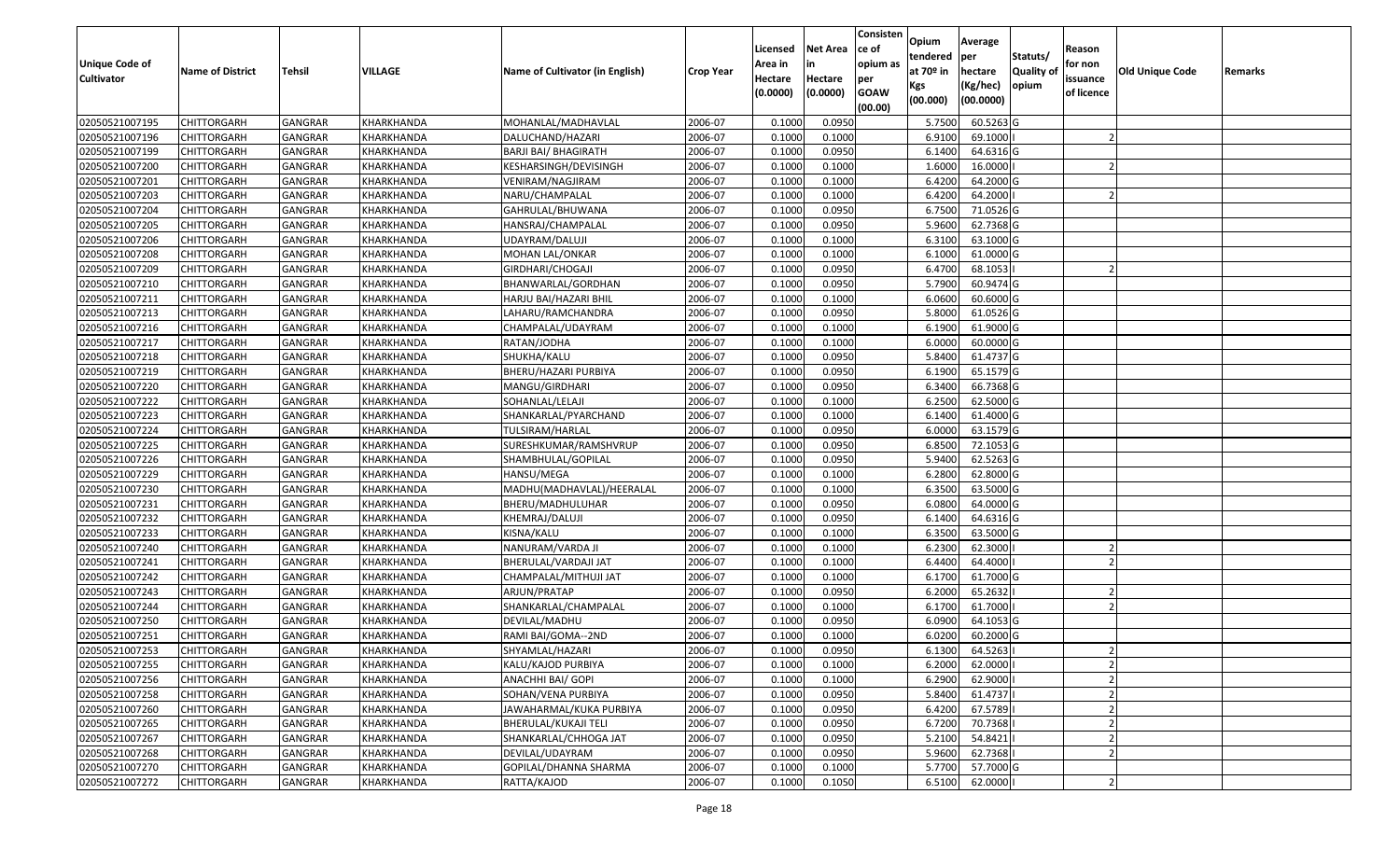| <b>Unique Code of</b><br><b>Cultivator</b> | <b>Name of District</b> | <b>Tehsil</b>  | VILLAGE               | Name of Cultivator (in English) | <b>Crop Year</b> | Licensed<br>Area in<br>Hectare<br>(0.0000) | <b>Net Area</b><br>in<br>Hectare<br>(0.0000) | Consisten<br>ce of<br>opium as<br>per<br><b>GOAW</b><br>(00.00) | Opium<br>tendered<br>at $70°$ in<br>Kgs<br>(00.000) | Average<br>per<br>hectare<br>(Kg/hec)<br>(00.0000) | Statuts/<br>Quality of<br>opium | Reason<br>for non<br>issuance<br>of licence | <b>Old Unique Code</b> | Remarks                                 |
|--------------------------------------------|-------------------------|----------------|-----------------------|---------------------------------|------------------|--------------------------------------------|----------------------------------------------|-----------------------------------------------------------------|-----------------------------------------------------|----------------------------------------------------|---------------------------------|---------------------------------------------|------------------------|-----------------------------------------|
| 02050521007273                             | <b>CHITTORGARH</b>      | GANGRAR        | KHARKHANDA            | NANU / JAYRAM BHIL              | 2006-07          | 0.1000                                     | 0.1000                                       |                                                                 | 6.0800                                              | 60.8000 G                                          |                                 |                                             |                        |                                         |
| 02050521007276                             | CHITTORGARH             | <b>GANGRAR</b> | KHARKHANDA            | NARU LAL/ HIRA LAL JAT          | 2006-07          | 0.1000                                     | 0.0950                                       |                                                                 | 6.2200                                              | 65.4737 G                                          |                                 |                                             |                        |                                         |
| 02050521007281                             | CHITTORGARH             | GANGRAR        | KHARKHANDA            | KAMLABAI /ONKAR                 | 2006-07          | 0.1000                                     | 0.1000                                       |                                                                 | 6.5800                                              | 65.8000 G                                          |                                 |                                             |                        |                                         |
| 02050521007282                             | <b>CHITTORGARH</b>      | <b>GANGRAR</b> | KHARKHANDA            | SHAMBHU / BHUWANA               | 2006-07          | 0.1000                                     | 0.1000                                       |                                                                 | 6.0300                                              | 60.3000 G                                          |                                 |                                             |                        |                                         |
| 02050521007283                             | <b>CHITTORGARH</b>      | <b>GANGRAR</b> | KHARKHANDA            | SHYAM LAL/ MEGHA                | 2006-07          | 0.1000                                     | 0.1000                                       |                                                                 | 6.2000                                              | 62.0000G                                           |                                 |                                             |                        |                                         |
| 02050521007289                             | <b>CHITTORGARH</b>      | <b>GANGRAR</b> | KHARKHANDA            | MANGNA / HAJARI                 | 2006-07          | 0.1000                                     | 0.1000                                       |                                                                 | 6.2400                                              | 62.4000 G                                          |                                 |                                             |                        |                                         |
| 02050521007291                             | CHITTORGARH             | <b>GANGRAR</b> | KHARKHANDA            | BADAMI BAI/ BHUWANI             | 2006-07          | 0.1000                                     | 0.1000                                       |                                                                 | 6.3600                                              | 63.6000 G                                          |                                 |                                             |                        |                                         |
| 02050521007292                             | CHITTORGARH             | <b>GANGRAR</b> | KHARKHANDA            | SHELANDAR KUMAR/ BANSHI LAL     | 2006-07          | 0.1000                                     | 0.0950                                       |                                                                 | 6.2700                                              | 66.0000G                                           |                                 |                                             |                        |                                         |
| 02050521007294                             | CHITTORGARH             | <b>GANGRAR</b> | KHARKHANDA            | KISHANLAL/RATTAJI               | 2006-07          | 0.1000                                     | 0.1000                                       |                                                                 | 6.5700                                              | 65.7000 G                                          |                                 |                                             |                        |                                         |
| 02050521007295                             | CHITTORGARH             | <b>GANGRAR</b> | KHARKHANDA            | NATHULAL/NANURAM BALAI          | 2006-07          | 0.1000                                     | 0.1000                                       |                                                                 | 6.2700                                              | 62.7000 G                                          |                                 |                                             |                        |                                         |
| 02050521007297                             | CHITTORGARH             | <b>GANGRAR</b> | KHARKHANDA            | DALU/BARDA TELI                 | 2006-07          | 0.1000                                     | 0.1000                                       |                                                                 | 6.2100                                              | 62.1000G                                           |                                 |                                             |                        |                                         |
| 02050521007298                             | <b>CHITTORGARH</b>      | <b>GANGRAR</b> | KHARKHANDA            | NANU/BARDA                      | 2006-07          | 0.1000                                     | 0.1000                                       |                                                                 | 6.6300                                              | 66.3000 G                                          |                                 |                                             |                        |                                         |
| 02050521007303                             | <b>CHITTORGARH</b>      | <b>GANGRAR</b> | KHARKHANDA            | RATANLAL/MADHUJI                | 2006-07          | 0.1000                                     | 0.1000                                       |                                                                 | 6.1200                                              | 61.2000 G                                          |                                 |                                             |                        |                                         |
| 02050521007304                             | CHITTORGARH             | <b>GANGRAR</b> | KHARKHANDA            | HAJARI/MODA PURBIYA             | 2006-07          | 0.1000                                     | 0.0950                                       |                                                                 | 5.9400                                              | 62.5263 G                                          |                                 |                                             |                        |                                         |
| 02050521007306                             | CHITTORGARH             | <b>GANGRAR</b> | KHARKHANDA            | KHURAJ/DEVA                     | 2006-07          | 0.1000                                     | 0.1000                                       |                                                                 | 6.2700                                              | 62.7000 G                                          |                                 |                                             |                        |                                         |
| 02050521007309                             | CHITTORGARH             | <b>GANGRAR</b> | KHARKHANDA            | SHANKARLAL/MADHULAL             | 2006-07          | 0.1000                                     | 0.0950                                       |                                                                 | 6.8100                                              | 71.6842G                                           |                                 |                                             |                        |                                         |
| 02050521007311                             | CHITTORGARH             | <b>GANGRAR</b> | <b>KHARKHANDA</b>     | TULSI BAI / NARU                | 2006-07          | 0.1000                                     | 0.1000                                       |                                                                 | 6.4200                                              | 64.2000 G                                          |                                 |                                             |                        |                                         |
| 02050521007315                             | CHITTORGARH             | <b>GANGRAR</b> | KHARKHANDA            | PRABHU/KALU BHIL                | 2006-07          | 0.1000                                     | 0.1000                                       |                                                                 | 6.0100                                              | 60.1000G                                           |                                 |                                             |                        |                                         |
| 02050521007317                             | <b>CHITTORGARH</b>      | <b>GANGRAR</b> | KHARKHANDA            | <b>BANSILAL/GASHI</b>           | 2006-07          | 0.1000                                     | 0.1000                                       |                                                                 | 6.0500                                              | 60.5000 G                                          |                                 |                                             |                        |                                         |
| 02050521007323                             | CHITTORGARH             | GANGRAR        | KHARKHANDA            | SHOBHALAL/LAHARULAL--2          | 2006-07          | 0.1000                                     | 0.1000                                       |                                                                 | 6.3500                                              | 63.5000G                                           |                                 |                                             |                        |                                         |
| 02050521007325                             | <b>CHITTORGARH</b>      | <b>GANGRAR</b> | KHARKHANDA            | <b>GULAB BAI/PARSAA</b>         | 2006-07          | 0.1000                                     | 0.1050                                       |                                                                 | 6.6100                                              | 62.9520 G                                          |                                 |                                             |                        |                                         |
| 02050521007326                             | CHITTORGARH             | <b>GANGRAR</b> | KHARKHANDA            | NATHI BAI / CHAMPALAL           | 2006-07          | 0.1000                                     | 0.1000                                       |                                                                 | 6.1900                                              | 61.9000 G                                          |                                 |                                             |                        |                                         |
| 02050521007330                             | CHITTORGARH             | GANGRAR        | KHARKHANDA            | MAGNA/KALU                      | 2006-07          | 0.1000                                     | 0.0950                                       |                                                                 | 5.9700                                              | 62.8421 G                                          |                                 |                                             |                        |                                         |
| 02050521007331                             | CHITTORGARH             | <b>GANGRAR</b> | KHARKHANDA            | SHAMBHULAL/GANESH               | 2006-07          | 0.1000                                     | 0.1000                                       |                                                                 | 6.2600                                              | 62.6000 G                                          |                                 |                                             |                        |                                         |
| 02050521008002                             | CHITTORGARH             | <b>GANGRAR</b> | AAVALHERA             | DEBIBAI/JAGNATH                 | 2006-07          | 0.1000                                     | 0.1000                                       |                                                                 | 3.6000                                              | 36.0000                                            |                                 |                                             |                        |                                         |
| 02050521008003                             | <b>CHITTORGARH</b>      | <b>GANGRAR</b> | AAVALHERA             | DEBILAL/MANGILAL                | 2006-07          | 0.1000                                     | 0.1000                                       |                                                                 | 0.0000                                              | 0.0000                                             |                                 |                                             |                        |                                         |
| 02050521008010                             | CHITTORGARH             | <b>GANGRAR</b> | AAVALHERA             | MAGANIRAM/GOKAL                 | 2006-07          | 0.1000                                     | 0.1000                                       |                                                                 | 1.6800                                              | 16.8000                                            |                                 |                                             |                        |                                         |
| 02050521008013                             | CHITTORGARH             | GANGRAR        | AAVALHERA             | DEVA/GANGARAM                   | 2006-07          | 0.1000                                     | 0.0950                                       |                                                                 | 3.6300                                              | 38.2100                                            |                                 |                                             |                        |                                         |
| 02050521008015                             | <b>CHITTORGARH</b>      | <b>GANGRAR</b> | AAVALHERA             | KHEMRAJ/PRATHVIRAJ              | 2006-07          | 0.1000                                     | 0.0950                                       |                                                                 | 0.0000                                              | 0.0000                                             |                                 |                                             |                        |                                         |
| 02050521008016                             | <b>CHITTORGARH</b>      | <b>GANGRAR</b> | AAVALHERA             | BHURIBAI/PYARA                  | 2006-07          | 0.1000                                     | 0.0950                                       |                                                                 | 4.9500                                              | 52.1050                                            |                                 |                                             |                        |                                         |
| 02050521008017                             | <b>CHITTORGARH</b>      | <b>GANGRAR</b> | AAVALHERA             | HEERA DAS / KAJOD DAS           | 2006-07          | 0.1000                                     | 0.1000                                       |                                                                 | 2.6600                                              | 26.6000                                            |                                 |                                             |                        |                                         |
| 02050521011012                             | CHITTORGARH             | <b>GANGRAR</b> | <b>BHANAPI</b>        | HEERU BAI /RAMCHANDRA           | 2006-07          | 0.1000                                     | 0.0950                                       |                                                                 | 6.4700                                              | 68.1053                                            |                                 |                                             |                        |                                         |
| 02050521011014                             | CHITTORGARH             | <b>GANGRAR</b> | <b>BHANAPI</b>        | CHANDRA PRAKASH/BHERU SHANKAR   | 2006-07          | 0.1000                                     | 0.1000                                       |                                                                 | 6.9200                                              | 69.2000                                            |                                 |                                             |                        |                                         |
| 02050521011015                             | CHITTORGARH             | GANGRAR        | BHANAPI               | BHAWANIRAM/GHISA                | 2006-07          | 0.1000                                     | 0.1000                                       |                                                                 | 7.1000                                              | 71.0000 G                                          |                                 |                                             |                        | <b>TRANSFER / TUMADIYA</b><br>(GANGRAR) |
| 02050521011025                             | <b>CHITTORGARH</b>      | GANGRAR        | <b>BHANAPI</b>        | KALUDAS/BANSIDAS                | 2006-07          | 0.1000                                     | 0.1000                                       |                                                                 | 7.0100                                              | 70.1000                                            |                                 | $\overline{z}$                              |                        |                                         |
| 02050521011028                             | <b>CHITTORGARH</b>      | <b>GANGRAR</b> | BHANAPI               | LALU/CHHOGA                     | 2006-07          | 0.1000                                     | 0.0950                                       |                                                                 | 6.0300                                              | 63.4737                                            |                                 |                                             |                        |                                         |
| 02050521011030                             | <b>CHITTORGARH</b>      | <b>GANGRAR</b> | BHANAPI               | ANCHHI BAI/BHURA                | 2006-07          | 0.1000                                     | 0.1050                                       |                                                                 | 6.7100                                              | 63.9048                                            |                                 |                                             |                        |                                         |
| 02050521012001                             | <b>CHITTORGARH</b>      | <b>GANGRAR</b> | <b>BHATWADA KHURD</b> | JEETMAL/MEGHA                   | 2006-07          | 0.1000                                     | 0.1000                                       |                                                                 | 5.9200                                              | 59.2000 G                                          |                                 |                                             |                        | TRANSFER / BHATAWARA<br>KALAN (GANGRAR) |
| 02050521012003                             | <b>CHITTORGARH</b>      | <b>GANGRAR</b> | <b>BHATWADA KHURD</b> | <b>BALURAM/BHERU AHIR</b>       | 2006-07          | 0.1000                                     | 0.1000                                       |                                                                 | 5.1100                                              | 51.1000 G                                          |                                 |                                             |                        |                                         |
| 02050521012008                             | CHITTORGARH             | <b>GANGRAR</b> | <b>BHATWADA KHURD</b> | SITARAM/MODIRAM                 | 2006-07          | 0.1000                                     | 0.1000                                       |                                                                 | 5.8700                                              | 58.7000 G                                          |                                 |                                             |                        | TRANSFER / BHATAWARA<br>KALAN (GANGRAR) |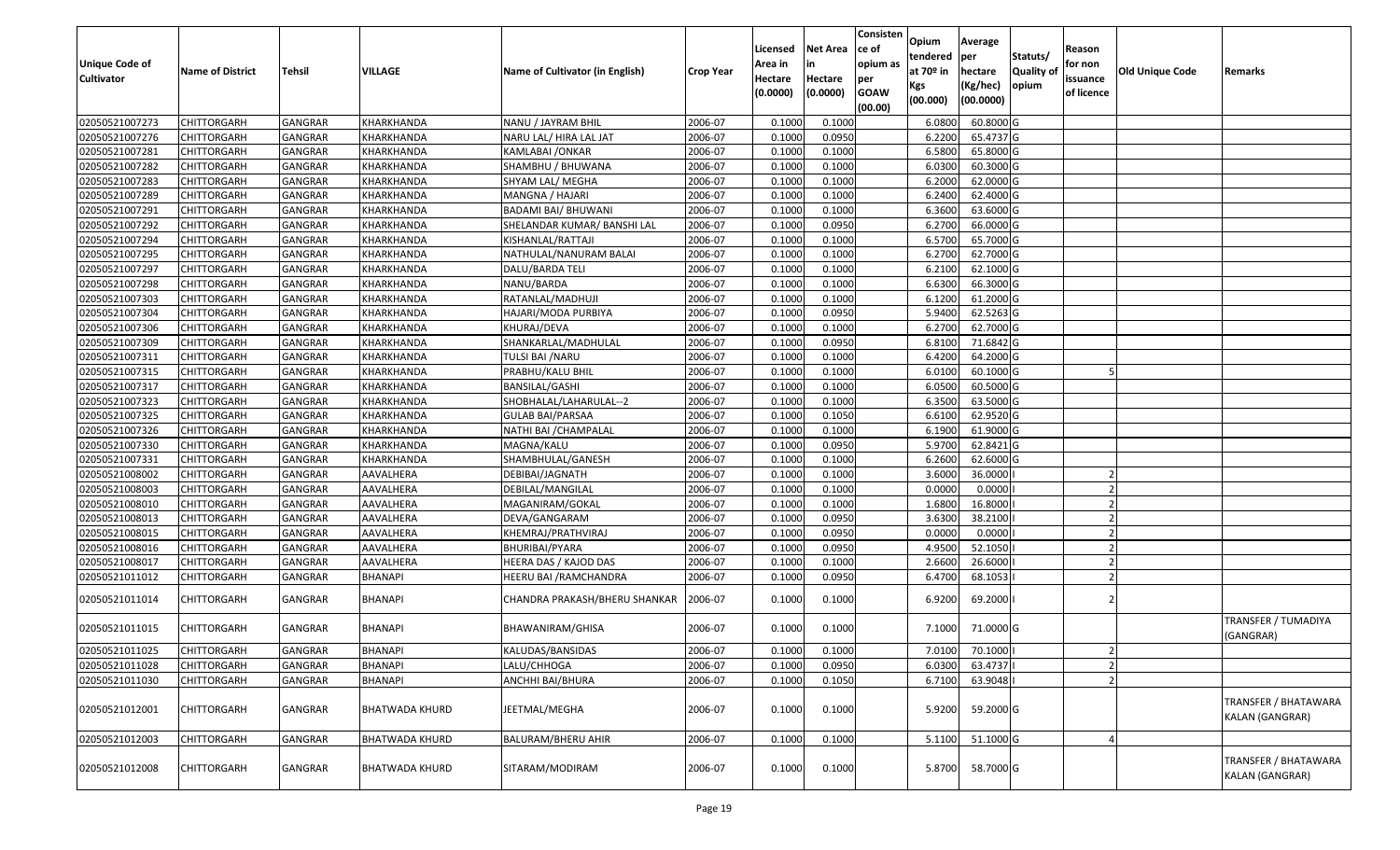| <b>Unique Code of</b><br><b>Cultivator</b> | <b>Name of District</b> | Tehsil         | <b>VILLAGE</b>        | Name of Cultivator (in English)   | <b>Crop Year</b> | Licensed<br>Area in<br>Hectare<br>(0.0000) | <b>Net Area</b><br>in<br>Hectare<br>(0.0000) | Consisten<br>ce of<br>opium as<br>per<br><b>GOAW</b><br>(00.00) | Opium<br>tendered<br>at $70°$ in<br>Kgs<br>(00.000) | Average<br>per<br>hectare<br>(Kg/hec)<br>(00.0000) | Statuts/<br>Quality o<br>opium | Reason<br>for non<br>issuance<br>of licence | <b>Old Unique Code</b> | Remarks |
|--------------------------------------------|-------------------------|----------------|-----------------------|-----------------------------------|------------------|--------------------------------------------|----------------------------------------------|-----------------------------------------------------------------|-----------------------------------------------------|----------------------------------------------------|--------------------------------|---------------------------------------------|------------------------|---------|
| 02050521012009                             | <b>CHITTORGARH</b>      | <b>GANGRAR</b> | <b>BHATWADA KHURD</b> | <b>UDI BAI/ MEGA</b>              | 2006-07          | 0.1000                                     | 0.1000                                       |                                                                 | 5.3800                                              | 53.8000 G                                          |                                |                                             |                        |         |
| 02050521012010                             | CHITTORGARH             | <b>GANGRAR</b> | <b>BHATWADA KHURD</b> | JAGNATHI BAI/ NATHU               | 2006-07          | 0.1000                                     | 0.1000                                       |                                                                 | 4.8900                                              | 48.9000 G                                          |                                |                                             |                        |         |
| 02050521012015                             | CHITTORGARH             | <b>GANGRAR</b> | <b>BHATWADA KHURD</b> | KISHORE SINGH/HIMMAT SINGH        | 2006-07          | 0.1000                                     | 0.1000                                       |                                                                 | 4.5600                                              | 45.6000G                                           |                                |                                             |                        |         |
| 02050522001001                             | <b>CHITTORGARH</b>      | RASHMI         | BHEEMGARH             | SHANKERLAL/LALU JAT               | 2006-07          | 0.1000                                     | 0.1000                                       |                                                                 | 7.1000                                              | 71.0000G                                           |                                |                                             |                        |         |
| 02050522001002                             | CHITTORGARH             | RASHMI         | BHEEMGARH             | NANDA/MANA SUTHAR                 | 2006-07          | 0.1000                                     | 0.1000                                       |                                                                 | 6.2100                                              | 62.1000 G                                          |                                |                                             |                        |         |
| 02050522001003                             | CHITTORGARH             | RASHMI         | BHEEMGARH             | BHERU LAL/ HEERA LAL              | 2006-07          | 0.1000                                     | 0.0950                                       |                                                                 | 6.2200                                              | 65.4737 G                                          |                                |                                             |                        |         |
| 02050522001004                             | CHITTORGARH             | RASHMI         | BHEEMGARH             | MANGILAL/BHARMAL                  | 2006-07          | 0.1000                                     | 0.1000                                       |                                                                 | 6.1400                                              | 61.4000 G                                          |                                |                                             |                        |         |
| 02050522001005                             | <b>CHITTORGARH</b>      | RASHMI         | BHEEMGARH             | CHANDMAL/CHHOGALAL                | 2006-07          | 0.1000                                     | 0.0950                                       |                                                                 | 5.9000                                              | 62.1053 G                                          |                                |                                             |                        |         |
| 02050522001008                             | CHITTORGARH             | RASHMI         | BHEEMGARH             | RAMCHANDRA/UDA SUTHAR             | 2006-07          | 0.1000                                     | 0.0950                                       |                                                                 | 6.6300                                              | 69.7895 G                                          |                                |                                             |                        |         |
| 02050522001009                             | CHITTORGARH             | RASHMI         | BHEEMGARH             | SHANKARLAL/DALCHAND SINGHWI       | 2006-07          | 0.1000                                     | 0.1000                                       |                                                                 | 6.4300                                              | 64.3000                                            |                                |                                             |                        |         |
| 02050522001013                             | <b>CHITTORGARH</b>      | RASHMI         | BHEEMGARH             | BILASI/UDAIRAM SUTHAR             | 2006-07          | 0.1000                                     | 0.0950                                       |                                                                 | 6.1100                                              | 64.3158 G                                          |                                |                                             |                        |         |
| 02050522001014                             | <b>CHITTORGARH</b>      | RASHMI         | BHEEMGARH             | DHANRAJ/SURAJMAL PURBIYA          | 2006-07          | 0.1000                                     | 0.0900                                       |                                                                 | 6.2700                                              | 69.6667 G                                          |                                |                                             |                        |         |
| 02050522001016                             | <b>CHITTORGARH</b>      | RASHMI         | BHEEMGARH             | GHEESA/DAULA TELI                 | 2006-07          | 0.1000                                     | 0.0950                                       |                                                                 | 5.6700                                              | 59.6842 G                                          |                                |                                             |                        |         |
| 02050522001017                             | CHITTORGARH             | RASHMI         | BHEEMGARH             | SHANKERLAL/BENIRAM JAT            | 2006-07          | 0.1000                                     | 0.0950                                       |                                                                 | 6.5700                                              | 69.1579 G                                          |                                |                                             |                        |         |
| 02050522001019                             | <b>CHITTORGARH</b>      | RASHMI         | BHEEMGARH             | KALURAM/BHERU JAT                 | 2006-07          | 0.1000                                     | 0.0900                                       |                                                                 | 5.8300                                              | 64.7778 G                                          |                                |                                             |                        |         |
| 02050522001020                             | CHITTORGARH             | RASHMI         | BHEEMGARH             | NATHU LAL/LALU JAT                | 2006-07          | 0.1000                                     | 0.0950                                       |                                                                 | 6.0700                                              | 63.8947 G                                          |                                |                                             |                        |         |
| 02050522001021                             | CHITTORGARH             | RASHMI         | BHEEMGARH             | PYARA/SURAJMAL PURBIA             | 2006-07          | 0.1000                                     | 0.1000                                       |                                                                 | 6.5000                                              | 65.0000G                                           |                                |                                             |                        |         |
| 02050522001022                             | CHITTORGARH             | RASHMI         | BHEEMGARH             | CHHOGA/KHEMA PURBIA               | 2006-07          | 0.1000                                     | 0.1000                                       |                                                                 | 6.9200                                              | 69.2000                                            |                                |                                             |                        |         |
| 02050522001023                             | CHITTORGARH             | RASHMI         | BHEEMGARH             | SHANTILAL/FOOLCHAND MAHAJAN       | 2006-07          | 0.1000                                     | 0.0950                                       |                                                                 | 6.1700                                              | 64.9474 G                                          |                                |                                             |                        |         |
| 02050522001024                             | CHITTORGARH             | RASHMI         | BHEEMGARH             | UDAIRAM/HAZARIMAL JAT (KHAROD)    | 2006-07          | 0.1000                                     | 0.0950                                       |                                                                 | 6.0400                                              | 63.5789 G                                          |                                |                                             |                        |         |
| 02050522001026                             | CHITTORGARH             | RASHMI         | BHEEMGARH             | MANGILAL/NARU PURBIA              | 2006-07          | 0.1000                                     | 0.0950                                       |                                                                 | 6.3900                                              | 67.2632 G                                          |                                |                                             |                        |         |
| 02050522001027                             | <b>CHITTORGARH</b>      | RASHMI         | BHEEMGARH             | MAGNIDAS/BALU DAS                 | 2006-07          | 0.1000                                     | 0.1000                                       |                                                                 | 5.9300                                              | 59.3000G                                           |                                |                                             |                        |         |
| 02050522001028                             | CHITTORGARH             | RASHMI         | BHEEMGARH             | KANHAILAL/MODIRAM SUWALKA         | 2006-07          | 0.1000                                     | 0.0850                                       |                                                                 | 5.2300                                              | 61.5294 G                                          |                                |                                             |                        |         |
| 02050522001029                             | CHITTORGARH             | RASHMI         | BHEEMGARH             | DEVILAL/SURAJMAL PURABIA          | 2006-07          | 0.1000                                     | 0.1000                                       |                                                                 | 7.4700                                              | 74.7000 G                                          |                                |                                             |                        |         |
| 02050522001030                             | CHITTORGARH             | RASHMI         | BHEEMGARH             | RAMLAL/GOPILAL JAT (SILGAON)      | 2006-07          | 0.1000                                     | 0.0950                                       |                                                                 | 6.5900                                              | 69.3684 G                                          |                                |                                             |                        |         |
| 02050522001032                             | <b>CHITTORGARH</b>      | RASHMI         | BHEEMGARH             | BHERULAL/SURAJMAL BALAI           | 2006-07          | 0.1000                                     | 0.1000                                       |                                                                 | 6.3900                                              | 63.9000 G                                          |                                |                                             |                        |         |
| 02050522001033                             | <b>CHITTORGARH</b>      | RASHMI         | BHEEMGARH             | HEERALAL/MOHANLAL PURABIA         | 2006-07          | 0.1000                                     | 0.0950                                       |                                                                 | 6.8600                                              | 72.2105 G                                          |                                |                                             |                        |         |
| 02050522001034                             | <b>CHITTORGARH</b>      | RASHMI         | BHEEMGARH             | GANGA BAI/ BALU RAM               | 2006-07          | 0.1000                                     | 0.0950                                       |                                                                 | 5.9300                                              | 62.4211 G                                          |                                |                                             |                        |         |
| 02050522001035                             | CHITTORGARH             | RASHMI         | BHEEMGARH             | BHERU/GASI JAT                    | 2006-07          | 0.1000                                     | 0.0950                                       |                                                                 | 5.6200                                              | 59.1579 G                                          |                                |                                             |                        |         |
| 02050522001037                             | CHITTORGARH             | RASHMI         | BHEEMGARH             | HEERALAL/KALU PURABIA             | 2006-07          | 0.1000                                     | 0.0950                                       |                                                                 | 5.6700                                              | 59.6842 G                                          |                                |                                             |                        |         |
| 02050522001038                             | CHITTORGARH             | RASHMI         | BHEEMGARH             | LALU/NAWALA BALAI                 | 2006-07          | 0.1000                                     | 0.0950                                       |                                                                 | 6.4100                                              | 67.4737 G                                          |                                |                                             |                        |         |
| 02050522001040                             | CHITTORGARH             | RASHMI         | BHEEMGARH             | PRITHWIRAJ/JEETMAL JAT            | 2006-07          | 0.100                                      | 0.0950                                       |                                                                 | 6.4000                                              | 67.3684 G                                          |                                |                                             |                        |         |
| 02050522001043                             | CHITTORGARH             | RASHMI         | BHEEMGARH             | UDAIRAM/HEERA LAL SUTHAR          | 2006-07          | 0.1000                                     | 0.0950                                       |                                                                 | 6.8000                                              | 71.5789 G                                          |                                |                                             |                        |         |
| 02050522001044                             | <b>CHITTORGARH</b>      | RASHMI         | <b>BHEEMGARH</b>      | MANGILAL/BIRDHA SUTHAR            | 2006-07          | 0.1000                                     | 0.0900                                       |                                                                 | 5.7100                                              | 63.4444 G                                          |                                |                                             |                        |         |
| 02050522001045                             | <b>CHITTORGARH</b>      | RASHMI         | BHEEMGARH             | KANCHANBAI/BALU GIRI              | 2006-07          | 0.1000                                     | 0.0950                                       |                                                                 | 5.7000                                              | 60.0000 G                                          |                                |                                             |                        |         |
| 02050522001046                             | <b>CHITTORGARH</b>      | RASHMI         | BHEEMGARH             | MOHANLAL/UDA SUTHAR               | 2006-07          | 0.1000                                     | 0.0900                                       |                                                                 | 6.0300                                              | 67.0000 G                                          |                                |                                             |                        |         |
| 02050522001047                             | CHITTORGARH             | RASHMI         | BHEEMGARH             | DURGA SHANKER/BHAWANIRAM<br>NAYAK | 2006-07          | 0.1000                                     | 0.0950                                       |                                                                 | 6.1900                                              | 65.1579 G                                          |                                |                                             |                        |         |
| 02050522001050                             | <b>CHITTORGARH</b>      | RASHMI         | <b>BHEEMGARH</b>      | CHAMPA/BALU SUTHAR                | 2006-07          | 0.1000                                     | 0.0950                                       |                                                                 | 6.0300                                              | 63.4737 G                                          |                                |                                             |                        |         |
| 02050522001053                             | <b>CHITTORGARH</b>      | RASHMI         | BHEEMGARH             | SAMPATRAM/UDAIRAM VYAS            | 2006-07          | 0.1000                                     | 0.1000                                       |                                                                 | 6.0200                                              | 60.2000 G                                          |                                |                                             |                        |         |
| 02050522001054                             | CHITTORGARH             | RASHMI         | BHEEMGARH             | LAXMINARAYAN/NAWALRAM<br>SUKHWAL  | 2006-07          | 0.1000                                     | 0.0950                                       |                                                                 | 6.2100                                              | 65.3684 G                                          |                                |                                             |                        |         |
| 02050522001055                             | <b>CHITTORGARH</b>      | RASHMI         | BHEEMGARH             | DHANRAJ/KHEMRAJ BALAI             | 2006-07          | 0.1000                                     | 0.0950                                       |                                                                 | 6.1000                                              | 64.2105                                            |                                |                                             |                        |         |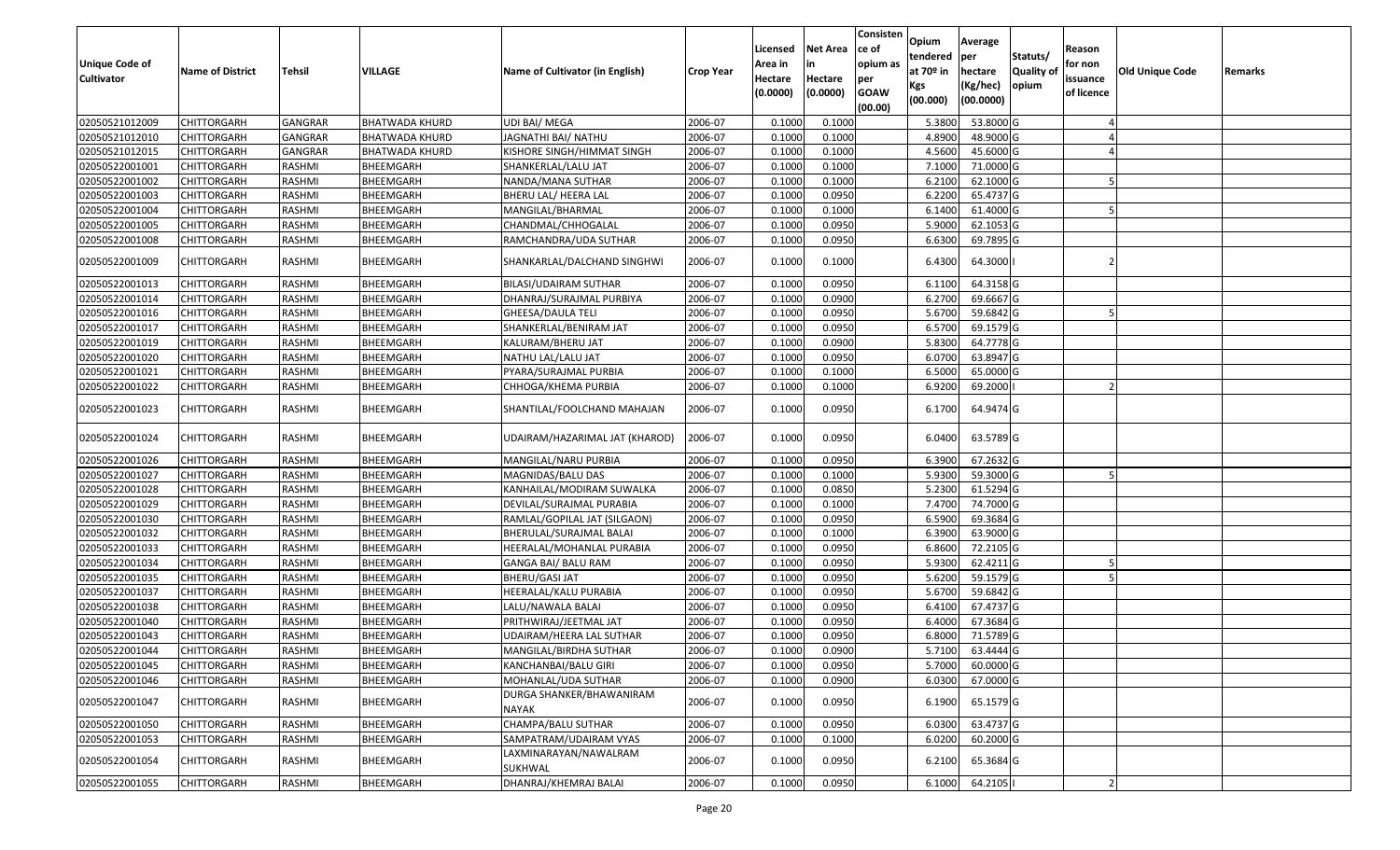| Unique Code of<br><b>Cultivator</b> | <b>Name of District</b> | Tehsil        | VILLAGE   | Name of Cultivator (in English)        | <b>Crop Year</b> | Licensed<br>Area in<br>Hectare<br>(0.0000) | Net Area<br>in<br>Hectare<br>(0.0000) | Consisten<br>ce of<br>opium as<br>per<br><b>GOAW</b><br>(00.00) | Opium<br>tendered<br>at 70º in<br>Kgs<br>(00.000) | Average<br> per<br>hectare<br>(Kg/hec)<br>(00.0000) | Statuts/<br><b>Quality of</b><br>opium | Reason<br>for non<br>issuance<br>of licence | <b>Old Unique Code</b> | Remarks     |
|-------------------------------------|-------------------------|---------------|-----------|----------------------------------------|------------------|--------------------------------------------|---------------------------------------|-----------------------------------------------------------------|---------------------------------------------------|-----------------------------------------------------|----------------------------------------|---------------------------------------------|------------------------|-------------|
| 02050522001056                      | <b>CHITTORGARH</b>      | RASHMI        | BHEEMGARH | NANI BAI/ RAM CHANDAR                  | 2006-07          | 0.1000                                     | 0.095                                 |                                                                 | 5.8300                                            | 61.3684 G                                           |                                        |                                             |                        |             |
| 02050522001058                      | CHITTORGARH             | RASHMI        | BHEEMGARH | KISHANLAL/UDAILAL SUKHWAL              | 2006-07          | 0.1000                                     | 0.1000                                |                                                                 | 6.8400                                            | 68.4000                                             |                                        |                                             |                        |             |
| 02050522001059                      | CHITTORGARH             | RASHMI        | BHEEMGARH | NANURAM/GHEESA PURABIA                 | 2006-07          | 0.1000                                     | 0.0950                                |                                                                 | 6.6000                                            | 69.4737 G                                           |                                        |                                             |                        |             |
| 02050522001060                      | <b>CHITTORGARH</b>      | RASHMI        | BHEEMGARH | LALU/MOHAN PURABIA                     | 2006-07          | 0.1000                                     | 0.0950                                |                                                                 | 6.6300                                            | 69.7895 G                                           |                                        |                                             |                        |             |
| 02050522001061                      | <b>CHITTORGARH</b>      | RASHMI        | BHEEMGARH | DEVJIRAM/DOLA JAT (KHAROD)             | 2006-07          | 0.1000                                     | 0.0950                                |                                                                 | 6.5200                                            | 68.6316 G                                           |                                        |                                             |                        |             |
| 02050522001065                      | <b>CHITTORGARH</b>      | RASHMI        | BHEEMGARH | ONKAR/DOLA PURABIA                     | 2006-07          | 0.1000                                     | 0.1000                                |                                                                 | 6.0500                                            | 60.5000 G                                           |                                        |                                             |                        |             |
| 02050522001066                      | CHITTORGARH             | RASHMI        | BHEEMGARH | DEU BAI / NANDA GARG                   | 2006-07          | 0.1000                                     | 0.0950                                |                                                                 | 5.8500                                            | 61.5789 G                                           |                                        |                                             |                        |             |
| 02050522001067                      | <b>CHITTORGARH</b>      | RASHMI        | BHEEMGARH | RAMLAL/JAWAHAR MAL                     | 2006-07          | 0.1000                                     | 0.0950                                |                                                                 | 5.6200                                            | 59.1579 G                                           |                                        |                                             |                        |             |
| 02050522001070                      | <b>CHITTORGARH</b>      | RASHMI        | BHEEMGARH | KISHAN GIRI/DALU GIRI                  | 2006-07          | 0.1000                                     | 0.0950                                |                                                                 | 5.8200                                            | 61.2632 G                                           |                                        |                                             |                        |             |
| 02050522001072                      | <b>CHITTORGARH</b>      | RASHMI        | BHEEMGARH | SHYAMLAL/NARAYAN                       | 2006-07          | 0.1000                                     | 0.0000                                |                                                                 | 0.0000                                            | $0.0000$ F                                          |                                        |                                             |                        | NAME CHANGE |
| 02050522001075                      | CHITTORGARH             | RASHMI        | BHEEMGARH | AMEERDIN/ALLANUR                       | 2006-07          | 0.1000                                     | 0.1000                                |                                                                 | 6.0900                                            | 60.9000 G                                           |                                        |                                             |                        |             |
| 02050522001076                      | CHITTORGARH             | RASHMI        | BHEEMGARH | HAZARIMAL/GIRDHARI                     | 2006-07          | 0.1000                                     | 0.0950                                |                                                                 | 6.3000                                            | 66.3158 G                                           |                                        |                                             |                        |             |
| 02050522001077                      | CHITTORGARH             | RASHMI        | BHEEMGARH | LAHRI BAI/GAMBHEERMAL                  | 2006-07          | 0.1000                                     | 0.0950                                |                                                                 | 5.6700                                            | 59.6842 G                                           |                                        |                                             |                        |             |
| 02050522001078                      | CHITTORGARH             | RASHMI        | BHEEMGARH | KISHAN LAL/ PYARA                      | 2006-07          | 0.1000                                     | 0.0950                                |                                                                 | 6.3800                                            | 67.1579                                             |                                        |                                             |                        |             |
| 02050522001079                      | CHITTORGARH             | RASHMI        | BHEEMGARH | NANDRAM/MANA TELI                      | 2006-07          | 0.1000                                     | 0.0950                                |                                                                 | 6.1600                                            | 64.8421 G                                           |                                        |                                             |                        |             |
| 02050522001080                      | CHITTORGARH             | RASHMI        | BHEEMGARH | <b>BALURAM/MEGHA PURABIA</b>           | 2006-07          | 0.1000                                     | 0.1000                                |                                                                 | 6.5300                                            | 65.3000                                             |                                        |                                             |                        |             |
| 02050522001081                      | CHITTORGARH             | RASHMI        | BHEEMGARH | SHIVLAL/DECHANDRA GARG                 | 2006-07          | 0.1000                                     | 0.1000                                |                                                                 | 6.0800                                            | 60.8000 G                                           |                                        |                                             |                        |             |
| 02050522001082                      | <b>CHITTORGARH</b>      | RASHMI        | BHEEMGARH | GANESH DAS/EKLING DAS                  | 2006-07          | 0.1000                                     | 0.1000                                |                                                                 | 5.8500                                            | 58.5000 G                                           |                                        |                                             |                        |             |
| 02050522001084                      | CHITTORGARH             | RASHMI        | BHEEMGARH | UDAILAL/GIRDHARI SUNAR                 | 2006-07          | 0.1000                                     | 0.0950                                |                                                                 | 6.5900                                            | 69.3684 G                                           |                                        |                                             |                        |             |
| 02050522001085                      | CHITTORGARH             | RASHMI        | BHEEMGARH | RATANLAL/KANHAIYALAL                   | 2006-07          | 0.1000                                     | 0.1050                                |                                                                 | 7.0500                                            | 67.1429                                             |                                        |                                             |                        |             |
| 02050522001086                      | <b>CHITTORGARH</b>      | RASHMI        | BHEEMGARH | ONKARLAL/DHUKAL                        | 2006-07          | 0.1000                                     | 0.1000                                |                                                                 | 5.8800                                            | 58.8000 G                                           |                                        |                                             |                        |             |
| 02050522001089                      | <b>CHITTORGARH</b>      | RASHMI        | BHEEMGARH | NARAYANLAL/RAMCHANDRA JAT              | 2006-07          | 0.1000                                     | 0.0950                                |                                                                 | 6.1900                                            | 65.1579 G                                           |                                        |                                             |                        |             |
| 02050522001090                      | CHITTORGARH             | RASHMI        | BHEEMGARH | KAILASHCHANDRA/MANGILAL                | 2006-07          | 0.1000                                     | 0.0950                                |                                                                 | 5.3200                                            | 56.0000 G                                           |                                        |                                             |                        |             |
| 02050522001091                      | CHITTORGARH             | RASHMI        | BHEEMGARH | PURANMAL/MANGILAL                      | 2006-07          | 0.1000                                     | 0.0950                                |                                                                 | 5.6100                                            | 59.0526 G                                           |                                        |                                             |                        |             |
| 02050522001092                      | <b>CHITTORGARH</b>      | RASHMI        | BHEEMGARH | CHAMPALAL/DHOKAL                       | 2006-07          | 0.1000                                     | 0.0950                                |                                                                 | 6.2000                                            | 65.2632 G                                           |                                        |                                             |                        |             |
| 02050522001093                      | CHITTORGARH             | <b>RASHMI</b> | BHEEMGARH | DALURAM/TODU RAM                       | 2006-07          | 0.1000                                     | 0.0950                                |                                                                 | 6.7300                                            | 70.8421 G                                           |                                        |                                             |                        |             |
| 02050522001095                      | CHITTORGARH             | RASHMI        | BHEEMGARH | KAILASHCHANDRA/JODHRAJ                 | 2006-07          | 0.1000                                     | 0.0950                                |                                                                 | 6.1900                                            | 65.1579 G                                           |                                        |                                             |                        |             |
| 02050522001096                      | CHITTORGARH             | RASHMI        | BHEEMGARH | CHANDIBAI/NARAYANLAL                   | 2006-07          | 0.1000                                     | 0.1000                                |                                                                 | 6.0800                                            | 60.8000 G                                           |                                        |                                             |                        | NAME CHANGE |
| 02050522001100                      | <b>CHITTORGARH</b>      | RASHMI        | BHEEMGARH | SOHANLAL/NANURAM PAYAK                 | 2006-07          | 0.1000                                     | 0.0950                                |                                                                 | 5.3700                                            | 56.5263 G                                           |                                        |                                             |                        |             |
| 02050522001101                      | <b>CHITTORGARH</b>      | RASHMI        | BHEEMGARH | RAMESHWARLAL/LAXMINARAYAN              | 2006-07          | 0.1000                                     | 0.0950                                |                                                                 | 6.3300                                            | 66.6316 G                                           |                                        |                                             |                        |             |
| 02050522001103                      | CHITTORGARH             | RASHMI        | BHEEMGARH | PRAKASHCHANDRA/BHERULAL GANDHI 2006-07 |                  | 0.1000                                     | 0.0950                                |                                                                 | 6.4900                                            | 68.3158                                             |                                        |                                             |                        |             |
| 02050522001105                      | CHITTORGARH             | RASHMI        | BHEEMGARH | LEHRU/LOBHCHAND                        | 2006-07          | 0.1000                                     | 0.0950                                |                                                                 | 6.0300                                            | 63.4737                                             |                                        |                                             |                        |             |
| 02050522001108                      | CHITTORGARH             | RASHMI        | BHEEMGARH | DALCHAND/LOBHCHAND JAT                 | 2006-07          | 0.1000                                     | 0.1000                                |                                                                 | 6.5000                                            | 65.0000 G                                           |                                        |                                             |                        |             |
| 02050522001109                      | CHITTORGARH             | RASHMI        | BHEEMGARH | GANESH/MODA                            | 2006-07          | 0.100                                      | 0.1000                                |                                                                 | 6.670                                             | 66.7000 G                                           |                                        |                                             |                        |             |
| 02050522001110                      | CHITTORGARH             | RASHMI        | BHEEMGARH | SUNDERDEVI/MANGILAL                    | 2006-07          | 0.1000                                     | 0.0950                                |                                                                 | 6.1400                                            | 64.6316 G                                           |                                        |                                             |                        |             |
| 02050522001113                      | <b>CHITTORGARH</b>      | RASHMI        | BHEEMGARH | SHYAM LAL SHARMA / SOHAN LAL<br>SHARMA | 2006-07          | 0.1000                                     | 0.0950                                |                                                                 | 6.4400                                            | 67.7895 G                                           |                                        |                                             |                        |             |
| 02050522001114                      | <b>CHITTORGARH</b>      | RASHMI        | BHEEMGARH | SHANKERLAL/HEERALAL                    | 2006-07          | 0.1000                                     | 0.0950                                |                                                                 | 6.2400                                            | 65.6842 G                                           |                                        |                                             |                        |             |
| 02050522001116                      | <b>CHITTORGARH</b>      | RASHMI        | BHEEMGARH | SHANTILAL/UDAILAL GANDHI               | 2006-07          | 0.1000                                     | 0.0950                                |                                                                 | 5.7900                                            | 60.9474 G                                           |                                        |                                             |                        |             |
| 02050522001120                      | <b>CHITTORGARH</b>      | RASHMI        | BHEEMGARH | NANDU BAI/GOVARDHAN                    | 2006-07          | 0.1000                                     | 0.1000                                |                                                                 | 6.4000                                            | 64.0000                                             |                                        |                                             |                        |             |
| 02050522001122                      | <b>CHITTORGARH</b>      | RASHMI        | BHEEMGARH | MANGILAL/UDAIRAM                       | 2006-07          | 0.1000                                     | 0.1000                                |                                                                 | 6.1800                                            | 61.8000 G                                           |                                        |                                             |                        |             |
| 02050522001124                      | <b>CHITTORGARH</b>      | RASHMI        | BHEEMGARH | NATHULAL/CHAMPALAL                     | 2006-07          | 0.1000                                     | 0.1000                                |                                                                 | 6.0900                                            | 60.9000                                             |                                        |                                             |                        |             |
| 02050522001125                      | <b>CHITTORGARH</b>      | RASHMI        | BHEEMGARH | BHOORALAL/MANGILAL                     | 2006-07          | 0.1000                                     | 0.0950                                |                                                                 | 5.8300                                            | 61.3684 G                                           |                                        |                                             |                        |             |
| 02050522001126                      | CHITTORGARH             | RASHMI        | BHEEMGARH | BHANWARLAL/SOHANLAL                    | 2006-07          | 0.1000                                     | 0.1000                                |                                                                 | 6.3300                                            | 63.3000 G                                           |                                        |                                             |                        |             |
| 02050522001127                      | <b>CHITTORGARH</b>      | RASHMI        | BHEEMGARH | BHURALAL/HARLAL                        | 2006-07          | 0.1000                                     | 0.0950                                |                                                                 | 6.5000                                            | 68.4211 G                                           |                                        |                                             |                        |             |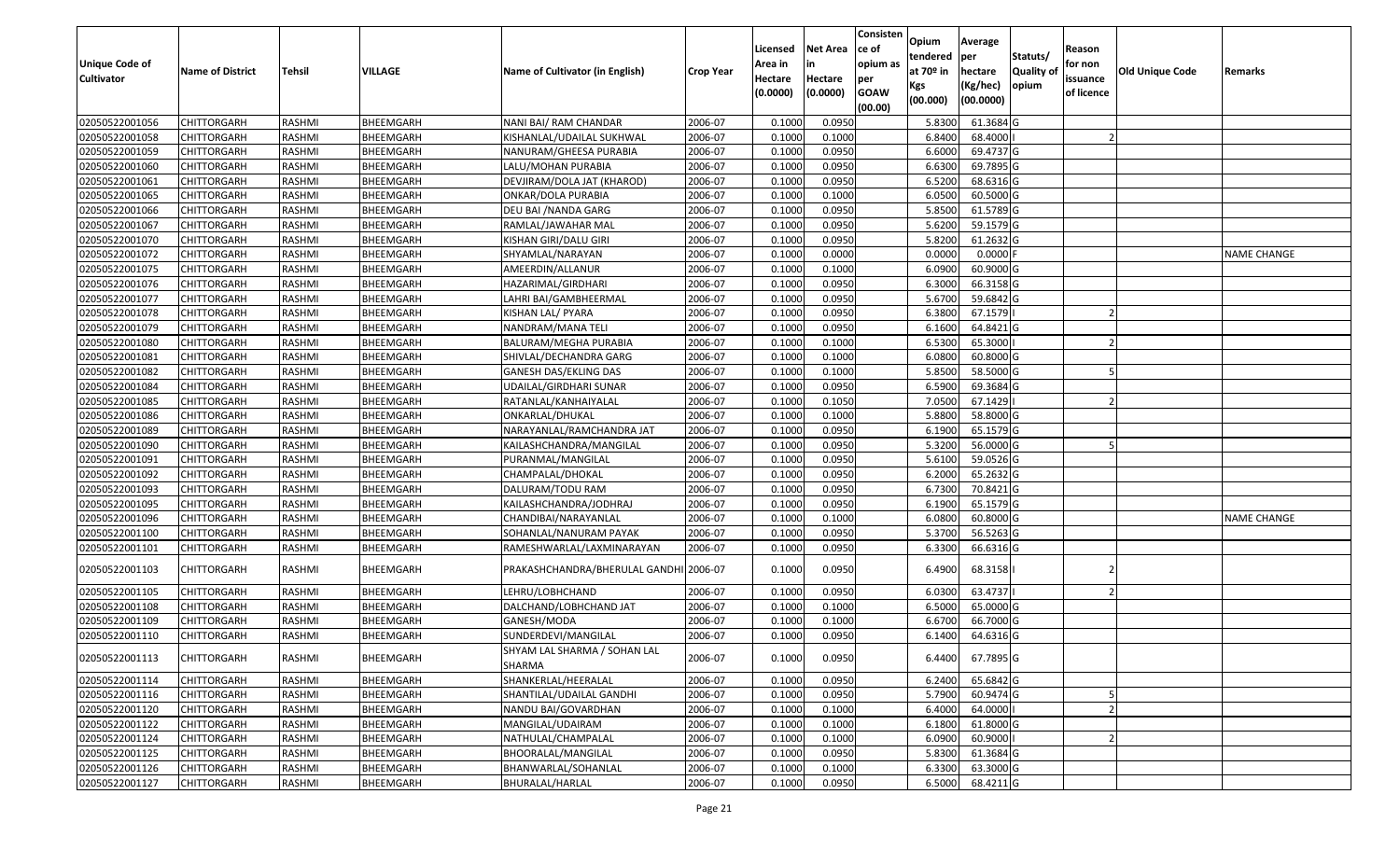| <b>Unique Code of</b><br><b>Cultivator</b> | <b>Name of District</b> | <b>Tehsil</b> | VILLAGE   | Name of Cultivator (in English) | Crop Year | Licensed<br>Area in<br>Hectare<br>(0.0000) | <b>Net Area</b><br>in<br>Hectare<br>(0.0000) | Consisten<br>ce of<br>opium as<br>per<br><b>GOAW</b><br>(00.00) | Opium<br>tendered<br>at 70º in<br>Kgs<br>(00.000) | Average<br>per<br>hectare<br>(Kg/hec)<br>(00.0000) | Statuts/<br><b>Quality of</b><br>opium | Reason<br>for non<br>issuance<br>of licence | Old Unique Code | Remarks            |
|--------------------------------------------|-------------------------|---------------|-----------|---------------------------------|-----------|--------------------------------------------|----------------------------------------------|-----------------------------------------------------------------|---------------------------------------------------|----------------------------------------------------|----------------------------------------|---------------------------------------------|-----------------|--------------------|
| 02050522001128                             | <b>CHITTORGARH</b>      | RASHMI        | BHEEMGARH | DALU/DOLA                       | 2006-07   | 0.1000                                     | 0.0950                                       |                                                                 | 6.1600                                            | 64.8421 G                                          |                                        |                                             |                 |                    |
| 02050522001131                             | <b>CHITTORGARH</b>      | RASHMI        | BHEEMGARH | KALURAM/DAULA                   | 2006-07   | 0.1000                                     | 0.0950                                       |                                                                 | 5.9900                                            | 63.0526 G                                          |                                        |                                             |                 |                    |
| 02050522001132                             | <b>CHITTORGARH</b>      | RASHMI        | BHEEMGARH | HEERALAL/DAULA                  | 2006-07   | 0.1000                                     | 0.0950                                       |                                                                 | 6.4800                                            | 68.2105 G                                          |                                        |                                             |                 |                    |
| 02050522001134                             | <b>CHITTORGARH</b>      | RASHMI        | BHEEMGARH | HAGAMIBAI/NANURAM               | 2006-07   | 0.1000                                     | 0.0950                                       |                                                                 | 5.6300                                            | 59.2632 G                                          |                                        |                                             |                 | <b>NAME CHANGE</b> |
| 02050522001135                             | <b>CHITTORGARH</b>      | RASHMI        | BHEEMGARH | MOHAN/GHEESHA KUMHAR            | 2006-07   | 0.1000                                     | 0.0950                                       |                                                                 | 6.0800                                            | 64.0000 G                                          |                                        |                                             |                 |                    |
| 02050522001136                             | <b>CHITTORGARH</b>      | RASHMI        | BHEEMGARH | <b>BALU/GHEESA</b>              | 2006-07   | 0.1000                                     | 0.0950                                       |                                                                 | 5.8300                                            | 61.3684 G                                          |                                        |                                             |                 |                    |
| 02050522001137                             | <b>CHITTORGARH</b>      | RASHMI        | BHEEMGARH | JITENDRA KUMAR/SHANTILAL        | 2006-07   | 0.1000                                     | 0.0950                                       |                                                                 | 6.3700                                            | 67.0526 G                                          |                                        |                                             |                 |                    |
| 02050522001138                             | <b>CHITTORGARH</b>      | RASHMI        | BHEEMGARH | NARAYAN/DALU                    | 2006-07   | 0.1000                                     | 0.0950                                       |                                                                 | 6.2900                                            | 66.2105 G                                          |                                        |                                             |                 |                    |
| 02050522001139                             | <b>CHITTORGARH</b>      | RASHMI        | BHEEMGARH | SHAMBHOOLAL/HEERALAL            | 2006-07   | 0.1000                                     | 0.0950                                       |                                                                 | 6.5200                                            | 68.6316                                            |                                        |                                             |                 |                    |
| 02050522001140                             | <b>CHITTORGARH</b>      | RASHMI        | BHEEMGARH | DALCHAND/SURAJMAL               | 2006-07   | 0.1000                                     | 0.0950                                       |                                                                 | 6.2700                                            | 66.0000 G                                          |                                        |                                             |                 |                    |
| 02050522001141                             | <b>CHITTORGARH</b>      | RASHMI        | BHEEMGARH | SHANKAR/CHAGANLAL               | 2006-07   | 0.1000                                     | 0.1000                                       |                                                                 | 5.8800                                            | 58.8000 G                                          |                                        |                                             |                 | <b>NAME CHANGE</b> |
| 02050522001142                             | <b>CHITTORGARH</b>      | RASHMI        | BHEEMGARH | HEERALAL/CHHOGALAL              | 2006-07   | 0.1000                                     | 0.1000                                       |                                                                 | 5.9000                                            | 59.0000 G                                          |                                        |                                             |                 |                    |
| 02050522001144                             | <b>CHITTORGARH</b>      | RASHMI        | BHEEMGARH | HAZARIMAL/NANURAM               | 2006-07   | 0.1000                                     | 0.0950                                       |                                                                 | 6.9700                                            | 73.3684                                            |                                        |                                             |                 |                    |
| 02050522001145                             | <b>CHITTORGARH</b>      | RASHMI        | BHEEMGARH | JEETMAL/NANURAM                 | 2006-07   | 0.1000                                     | 0.0950                                       |                                                                 | 6.6600                                            | 70.1053 G                                          |                                        |                                             |                 |                    |
| 02050522001146                             | <b>CHITTORGARH</b>      | RASHMI        | BHEEMGARH | SHANKERLAL/BHERU TELI           | 2006-07   | 0.1000                                     | 0.1000                                       |                                                                 | 6.3400                                            | 63.4000 G                                          |                                        |                                             |                 |                    |
| 02050522001147                             | <b>CHITTORGARH</b>      | RASHMI        | BHEEMGARH | BHANWARLAL/MANGILAL NAYAK       | 2006-07   | 0.1000                                     | 0.1000                                       |                                                                 | 6.5800                                            | 65.8000 G                                          |                                        |                                             |                 |                    |
| 02050522001148                             | <b>CHITTORGARH</b>      | RASHMI        | BHEEMGARH | CHHAGANLAL/MOHANLAL             | 2006-07   | 0.1000                                     | 0.1000                                       |                                                                 | 6.1500                                            | 61.5000 G                                          |                                        |                                             |                 |                    |
| 02050522001149                             | <b>CHITTORGARH</b>      | RASHMI        | BHEEMGARH | MEHATHABI /LAHERU JAT           | 2006-07   | 0.1000                                     | 0.1000                                       |                                                                 | 6.3600                                            | 63.6000                                            |                                        |                                             |                 |                    |
| 02050522001150                             | <b>CHITTORGARH</b>      | RASHMI        | BHEEMGARH | MANGILAL/JAICHAND               | 2006-07   | 0.1000                                     | 0.0950                                       |                                                                 | 5.9500                                            | 62.6316 G                                          |                                        |                                             |                 |                    |
| 02050522001151                             | <b>CHITTORGARH</b>      | RASHMI        | BHEEMGARH | PYARA/RATTA KUMHAR              | 2006-07   | 0.1000                                     | 0.0950                                       |                                                                 | 5.9100                                            | 62.2105 G                                          |                                        |                                             |                 |                    |
| 02050522001152                             | <b>CHITTORGARH</b>      | RASHMI        | BHEEMGARH | LALURAM/HEERA JAT               | 2006-07   | 0.1000                                     | 0.0950                                       |                                                                 | 5.9100                                            | 62.2105 G                                          |                                        |                                             |                 |                    |
| 02050522001154                             | <b>CHITTORGARH</b>      | RASHMI        | BHEEMGARH | MITHULAL/PYARCHAND              | 2006-07   | 0.1000                                     | 0.0950                                       |                                                                 | 6.5800                                            | 69.2632                                            |                                        |                                             |                 |                    |
| 02050522001155                             | <b>CHITTORGARH</b>      | RASHMI        | BHEEMGARH | DOLA/EKLING                     | 2006-07   | 0.1000                                     | 0.1000                                       |                                                                 | 6.4100                                            | 64.1000 G                                          |                                        |                                             |                 |                    |
| 02050522001156                             | <b>CHITTORGARH</b>      | RASHMI        | BHEEMGARH | KISHANPURI/NARAYANPURI          | 2006-07   | 0.1000                                     | 0.0950                                       |                                                                 | 5.8900                                            | 62.0000 G                                          |                                        |                                             |                 |                    |
| 02050522001157                             | <b>CHITTORGARH</b>      | RASHMI        | BHEEMGARH | LAXMANPURI/GOPIPURI             | 2006-07   | 0.1000                                     | 0.1000                                       |                                                                 | 6.2800                                            | 62.8000 G                                          |                                        |                                             |                 |                    |
| 02050522001159                             | <b>CHITTORGARH</b>      | RASHMI        | BHEEMGARH | RATANLAL/KISHANA                | 2006-07   | 0.1000                                     | 0.1000                                       |                                                                 | 6.1500                                            | 61.5000 G                                          |                                        |                                             |                 |                    |
| 02050522001162                             | <b>CHITTORGARH</b>      | RASHMI        | BHEEMGARH | PARTHU/GOKAL                    | 2006-07   | 0.1000                                     | 0.0950                                       |                                                                 | 5.7200                                            | 60.2105 G                                          |                                        |                                             |                 |                    |
| 02050522001163                             | <b>CHITTORGARH</b>      | RASHMI        | BHEEMGARH | BHERUPUR/PREMPURI               | 2006-07   | 0.1000                                     | 0.1000                                       |                                                                 | 6.2100                                            | 62.1000                                            |                                        |                                             |                 |                    |
| 02050522001166                             | <b>CHITTORGARH</b>      | RASHMI        | BHEEMGARH | CHUNNILAL/TULCHHA               | 2006-07   | 0.1000                                     | 0.1000                                       |                                                                 | 6.2300                                            | 62.3000 G                                          |                                        |                                             |                 |                    |
| 02050522001168                             | <b>CHITTORGARH</b>      | RASHMI        | BHEEMGARH | SHYAMLAL/LOBHCHAND              | 2006-07   | 0.1000                                     | 0.0950                                       |                                                                 | 5.6800                                            | 59.7895 G                                          |                                        |                                             |                 |                    |
| 02050522001170                             | <b>CHITTORGARH</b>      | RASHMI        | BHEEMGARH | SHANTIDEVI/SOHANLAL             | 2006-07   | 0.1000                                     | 0.0900                                       |                                                                 | 5.7400                                            | 63.7778 G                                          |                                        |                                             |                 |                    |
| 02050522001171                             | <b>CHITTORGARH</b>      | RASHMI        | BHEEMGARH | SHANKERLAL/GULAB                | 2006-07   | 0.1000                                     | 0.0900                                       |                                                                 | 6.2000                                            | 68.8889                                            |                                        |                                             |                 |                    |
| 02050522001172                             | <b>CHITTORGARH</b>      | RASHMI        | BHEEMGARH | BHURBAI/CHAMPALAL               | 2006-07   | 0.1000                                     | 0.0950                                       |                                                                 | 5.6800                                            | 59.7895 G                                          |                                        |                                             |                 |                    |
| 02050522001174                             | <b>CHITTORGARH</b>      | RASHMI        | BHEEMGARH | NANIBAI/NARU JAT                | 2006-07   | 0.1000                                     | 0.0950                                       |                                                                 | 6.4600                                            | 68.0000 G                                          |                                        |                                             |                 |                    |
| 02050522001176                             | <b>CHITTORGARH</b>      | RASHMI        | BHEEMGARH | BHANWARLAL/HEERALAL SUWALKA     | 2006-07   | 0.1000                                     | 0.1000                                       |                                                                 | 6.1700                                            | 61.7000                                            |                                        |                                             |                 |                    |
| 02050522001177                             | <b>CHITTORGARH</b>      | RASHMI        | BHEEMGARH | MOHANLAL/DALCHAND               | 2006-07   | 0.1000                                     | 0.0950                                       |                                                                 | 6.0800                                            | 64.0000 l                                          |                                        |                                             |                 |                    |
| 02050522001178                             | <b>CHITTORGARH</b>      | RASHMI        | BHEEMGARH | PYARELAL/BHURA NAI              | 2006-07   | 0.1000                                     | 0.0950                                       |                                                                 | 6.3100                                            | 66.4211                                            |                                        |                                             |                 |                    |
| 02050522001179                             | <b>CHITTORGARH</b>      | RASHMI        | BHEEMGARH | CHHAGANLAL/GHEESA               | 2006-07   | 0.1000                                     | 0.0950                                       |                                                                 | 6.5700                                            | 69.1579 G                                          |                                        |                                             |                 |                    |
| 02050522001181                             | <b>CHITTORGARH</b>      | RASHMI        | BHEEMGARH | RUPA/CHUNNI KHAROD              | 2006-07   | 0.1000                                     | 0.0950                                       |                                                                 | 6.2700                                            | 66.0000                                            |                                        |                                             |                 |                    |
| 02050522001183                             | <b>CHITTORGARH</b>      | RASHMI        | BHEEMGARH | DEVILAL/NARAYAN KUMHAR          | 2006-07   | 0.1000                                     | 0.0950                                       |                                                                 | 6.2300                                            | 65.5789 G                                          |                                        |                                             |                 |                    |
| 02050522001186                             | <b>CHITTORGARH</b>      | RASHMI        | BHEEMGARH | GOPILAL/BHURALAL NAI            | 2006-07   | 0.1000                                     | 0.1000                                       |                                                                 | 6.1400                                            | 61.4000                                            |                                        |                                             |                 |                    |
| 02050522001187                             | <b>CHITTORGARH</b>      | RASHMI        | BHEEMGARH | PRABHU/KALURAM REGAR            | 2006-07   | 0.1000                                     | 0.0950                                       |                                                                 | 6.0400                                            | 63.5789                                            |                                        |                                             |                 |                    |
| 02050522001191                             | <b>CHITTORGARH</b>      | RASHMI        | BHEEMGARH | SHANKARLAL/KALU TELI            | 2006-07   | 0.1000                                     | 0.0950                                       |                                                                 | 6.4900                                            | 68.3158                                            |                                        |                                             |                 |                    |
| 02050522001192                             | <b>CHITTORGARH</b>      | RASHMI        | BHEEMGARH | GOPI/SURATRAM SUTHAR            | 2006-07   | 0.1000                                     | 0.0950                                       |                                                                 | 6.2800                                            | 66.1053 G                                          |                                        |                                             |                 |                    |
| 02050522001196                             | <b>CHITTORGARH</b>      | RASHMI        | BHEEMGARH | SHANKERLAL/BHERU GANDHI         | 2006-07   | 0.1000                                     | 0.0950                                       |                                                                 | 6.3800                                            | 67.1579                                            |                                        |                                             |                 |                    |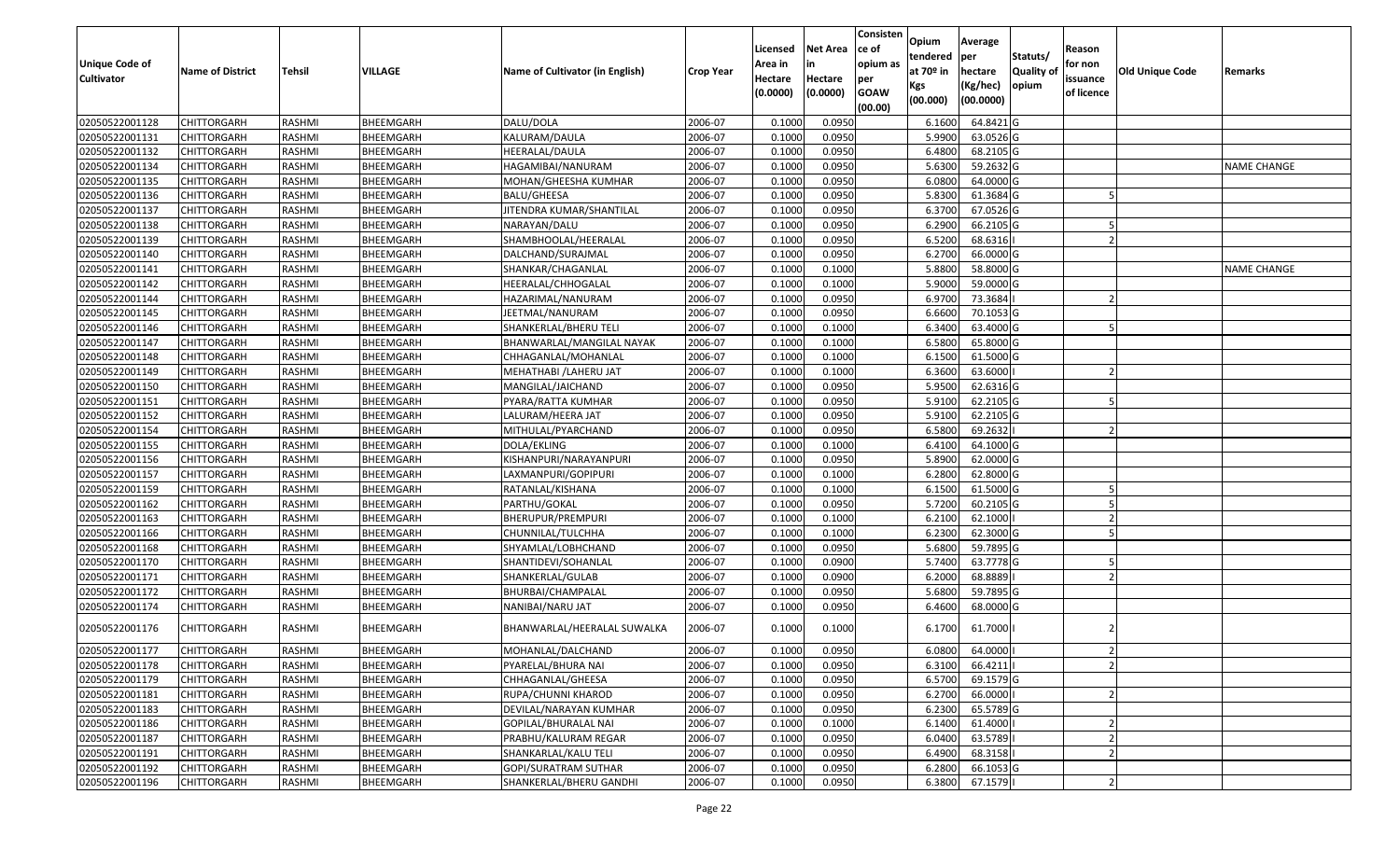| Unique Code of<br><b>Cultivator</b> | <b>Name of District</b> | Tehsil        | VILLAGE          | Name of Cultivator (in English)     | <b>Crop Year</b> | Licensed<br>Area in<br>Hectare<br>(0.0000) | <b>Net Area</b><br>in<br>Hectare<br>(0.0000) | Consisten<br>ce of<br>opium as<br>per<br><b>GOAW</b><br>(00.00) | Opium<br>tendered<br>at $70°$ in<br>Kgs<br>(00.000) | Average<br>per<br>hectare<br>(Kg/hec)<br>(00.0000) | Statuts/<br><b>Quality o</b><br>opium | Reason<br>for non<br>issuance<br>of licence | Old Unique Code | Remarks            |
|-------------------------------------|-------------------------|---------------|------------------|-------------------------------------|------------------|--------------------------------------------|----------------------------------------------|-----------------------------------------------------------------|-----------------------------------------------------|----------------------------------------------------|---------------------------------------|---------------------------------------------|-----------------|--------------------|
| 02050522001199                      | CHITTORGARH             | RASHMI        | BHEEMGARH        | MOHAN/RAMA                          | 2006-07          | 0.1000                                     | 0.1000                                       |                                                                 | 6.4300                                              | 64.3000                                            |                                       |                                             |                 |                    |
| 02050522001200                      | CHITTORGARH             | RASHMI        | BHEEMGARH        | UDIBAI/NANALAL                      | 2006-07          | 0.1000                                     | 0.0950                                       |                                                                 | 6.3100                                              | 66.4211                                            |                                       |                                             |                 | <b>NAME CHANGE</b> |
| 02050522001203                      | CHITTORGARH             | RASHMI        | BHEEMGARH        | ANCHHI BAI/SHANKARLAL               | 2006-07          | 0.1000                                     | 0.1000                                       |                                                                 | 6.1300                                              | 61.3000                                            |                                       |                                             |                 |                    |
| 02050522001206                      | <b>CHITTORGARH</b>      | RASHMI        | BHEEMGARH        | SUVALAL/MODA KALAL                  | 2006-07          | 0.1000                                     | 0.0900                                       |                                                                 | 5.7100                                              | 63.4444                                            |                                       |                                             |                 |                    |
| 02050522001207                      | CHITTORGARH             | RASHMI        | BHEEMGARH        | PYARA/GASHI JAT                     | 2006-07          | 0.1000                                     | 0.1000                                       |                                                                 | 5.8900                                              | 58.9000 G                                          |                                       |                                             |                 |                    |
| 02050522001208                      | CHITTORGARH             | RASHMI        | <b>BHEEMGARH</b> | HEERALAL/KALURAM REGAR              | 2006-07          | 0.1000                                     | 0.0900                                       |                                                                 | 5.4700                                              | 60.7778 G                                          |                                       |                                             |                 |                    |
| 02050522001209                      | CHITTORGARH             | RASHMI        | BHEEMGARH        | KESU/DHULA PURBIYA                  | 2006-07          | 0.1000                                     | 0.1000                                       |                                                                 | 7.0400                                              | 70.4000 G                                          |                                       |                                             |                 |                    |
| 02050522001211                      | <b>CHITTORGARH</b>      | <b>RASHMI</b> | BHEEMGARH        | SUKHLAL/CHAMPALAL                   | 2006-07          | 0.1000                                     | 0.0950                                       |                                                                 | 5.9600                                              | 62.7368                                            |                                       |                                             |                 |                    |
| 02050522001215                      | CHITTORGARH             | RASHMI        | BHEEMGARH        | KISHAN/GANGARAM REGAR               | 2006-07          | 0.1000                                     | 0.0950                                       |                                                                 | 5.8100                                              | 61.1579                                            |                                       |                                             |                 |                    |
| 02050522001216                      | CHITTORGARH             | RASHMI        | BHEEMGARH        | NANIBAI/GANESHLAL                   | 2006-07          | 0.1000                                     | 0.0950                                       |                                                                 | 5.6600                                              | 59.5789 G                                          |                                       |                                             |                 |                    |
| 02050522001217                      | CHITTORGARH             | RASHMI        | BHEEMGARH        | GOVARDHANLAL/KALU                   | 2006-07          | 0.1000                                     | 0.1000                                       |                                                                 | 6.3900                                              | 63.9000                                            |                                       |                                             |                 |                    |
| 02050522001218                      | <b>CHITTORGARH</b>      | RASHMI        | BHEEMGARH        | <b>BALURAM / BHERULAL</b>           | 2006-07          | 0.1000                                     | 0.1050                                       |                                                                 | 6.4300                                              | 61.2381                                            |                                       |                                             |                 |                    |
| 02050522001219                      | <b>CHITTORGARH</b>      | RASHMI        | BHEEMGARH        | MANGILAL/LOBHCHAND JAT              | 2006-07          | 0.1000                                     | 0.0950                                       |                                                                 | 6.3100                                              | 66.4211G                                           |                                       |                                             |                 |                    |
| 02050522001222                      | CHITTORGARH             | RASHMI        | BHEEMGARH        | KISHANLAL/MITHULAL SONI             | 2006-07          | 0.1000                                     | 0.1000                                       |                                                                 | 6.5600                                              | 65.6000                                            |                                       |                                             |                 |                    |
| 02050522001223                      | CHITTORGARH             | RASHMI        | BHEEMGARH        | SATYANARAYAN/BANSILAL SONI          | 2006-07          | 0.1000                                     | 0.0950                                       |                                                                 | 6.2800                                              | 66.1053                                            |                                       |                                             |                 |                    |
| 02050522001231                      | CHITTORGARH             | RASHMI        | BHEEMGARH        | KISHANLAL/LAKSHMINARAYAN<br>SUKHWAL | 2006-07          | 0.1000                                     | 0.0950                                       |                                                                 | 6.0700                                              | 63.8947 G                                          |                                       |                                             |                 |                    |
| 02050522001232                      | CHITTORGARH             | RASHMI        | BHEEMGARH        | NARMADASHANKAR/BHAWANISHANK<br>AR   | 2006-07          | 0.1000                                     | 0.0950                                       |                                                                 | 6.0700                                              | 63.8947                                            |                                       |                                             |                 |                    |
| 02050522001233                      | CHITTORGARH             | RASHMI        | BHEEMGARH        | NANDRAM / PRITHVIRAJ JAT            | 2006-07          | 0.1000                                     | 0.1000                                       |                                                                 | 6.4000                                              | 64.0000 G                                          |                                       |                                             |                 |                    |
| 02050522001234                      | CHITTORGARH             | RASHMI        | <b>BHEEMGARH</b> | LAHARU/PRITHVIRAJ                   | 2006-07          | 0.1000                                     | 0.1000                                       |                                                                 | 6.3200                                              | 63.2000 G                                          |                                       |                                             |                 |                    |
| 02050522001235                      | CHITTORGARH             | RASHMI        | BHEEMGARH        | DAULATRAM /JAWAHAR JAT              | 2006-07          | 0.1000                                     | 0.1000                                       |                                                                 | 6.2700                                              | 62.7000 G                                          |                                       |                                             |                 |                    |
| 02050522001236                      | CHITTORGARH             | RASHMI        | BHEEMGARH        | NANURAM/CHOGA JAT                   | 2006-07          | 0.1000                                     | 0.0950                                       |                                                                 | 6.5200                                              | 68.6316                                            |                                       |                                             |                 |                    |
| 02050522001237                      | CHITTORGARH             | RASHMI        | BHEEMGARH        | GOPIDAS/BIHARIDAS                   | 2006-07          | 0.1000                                     | 0.1000                                       |                                                                 | 6.1500                                              | 61.5000G                                           |                                       |                                             |                 |                    |
| 02050522001238                      | CHITTORGARH             | RASHMI        | BHEEMGARH        | GANGARAM /GOPI JAT                  | 2006-07          | 0.1000                                     | 0.0000                                       |                                                                 | 0.0000                                              | $0.0000$ F                                         |                                       |                                             |                 |                    |
| 02050522001239                      | CHITTORGARH             | RASHMI        | BHEEMGARH        | NATHU/GULAB PURBIYA                 | 2006-07          | 0.1000                                     | 0.1000                                       |                                                                 | 5.6700                                              | 56.7000                                            |                                       |                                             |                 |                    |
| 02050522001241                      | CHITTORGARH             | RASHMI        | BHEEMGARH        | GANESHLAL/BHERU JAT                 | 2006-07          | 0.1000                                     | 0.0950                                       |                                                                 | 5.9200                                              | 62.3158 G                                          |                                       |                                             |                 |                    |
| 02050522001243                      | CHITTORGARH             | RASHMI        | BHEEMGARH        | KISHANLAL/GOKAL LUHAR               | 2006-07          | 0.1000                                     | 0.0950                                       |                                                                 | 5.6700                                              | 59.6842 G                                          |                                       |                                             |                 |                    |
| 02050522001244                      | CHITTORGARH             | <b>RASHMI</b> | BHEEMGARH        | GOKAL /DHULA PURBIYA                | 2006-07          | 0.1000                                     | 0.0950                                       |                                                                 | 5.6900                                              | 59.8947                                            |                                       |                                             |                 |                    |
| 02050522001246                      | CHITTORGARH             | RASHMI        | BHEEMGARH        | NATHU/HAZARI JAT                    | 2006-07          | 0.1000                                     | 0.1000                                       |                                                                 | 6.1200                                              | 61.2000 G                                          |                                       |                                             |                 |                    |
| 02050522001247                      | CHITTORGARH             | RASHMI        | BHEEMGARH        | UDAYRAM / MOTI LUHAR                | 2006-07          | 0.1000                                     | 0.1000                                       |                                                                 | 5.6600                                              | 56.6000                                            |                                       |                                             |                 |                    |
| 02050522001249                      | CHITTORGARH             | RASHMI        | BHEEMGARH        | HAZARI/DEVA PURBIYA                 | 2006-07          | 0.1000                                     | 0.1000                                       |                                                                 | 6.3300                                              | 63.3000G                                           |                                       |                                             |                 |                    |
| 02050522001250                      | CHITTORGARH             | RASHMI        | BHEEMGARH        | BAKTAWAR /PANAA REGAR               | 2006-07          | 0.1000                                     | 0.0950                                       |                                                                 | 5.9800                                              | 62.9474 G                                          |                                       |                                             |                 |                    |
| 02050522001252                      | <b>CHITTORGARH</b>      | RASHMI        | BHEEMGARH        | NARAYAN/RAMCHANDRA GURJAR           | 2006-07          | 0.1000                                     | 0.0950                                       |                                                                 | 5.9800                                              | 62.9474                                            |                                       |                                             |                 |                    |
| 02050522001253                      | CHITTORGARH             | RASHMI        | BHEEMGARH        | KISHANLAL/RADHESHYAM VYAS           | 2006-07          | 0.1000                                     | 0.0950                                       |                                                                 | 5.7600                                              | 60.6316 G                                          |                                       |                                             |                 |                    |
| 02050522001257                      | CHITTORGARH             | RASHMI        | BHEEMGARH        | DEUBAI /CHHOGA                      | 2006-07          | 0.1000                                     | 0.1000                                       |                                                                 | 5.9800                                              | 59.8000                                            |                                       |                                             |                 |                    |
| 02050522001259                      | <b>CHITTORGARH</b>      | RASHMI        | BHEEMGARH        | NARAYAN/UDAYRAM SUTHAR              | 2006-07          | 0.1000                                     | 0.0950                                       |                                                                 | 6.1800                                              | 65.0526 G                                          |                                       |                                             |                 |                    |
| 02050522001260                      | <b>CHITTORGARH</b>      | RASHMI        | BHEEMGARH        | MAGANA/RAMA PURBIYA                 | 2006-07          | 0.1000                                     | 0.0950                                       |                                                                 | 5.9200                                              | 62.3158                                            |                                       |                                             |                 |                    |
| 02050522001261                      | <b>CHITTORGARH</b>      | RASHMI        | BHEEMGARH        | GOVARDAN/NATHU JAT                  | 2006-07          | 0.1000                                     | 0.0950                                       |                                                                 | 6.4800                                              | 68.2105 G                                          |                                       |                                             |                 |                    |
| 02050522001262                      | <b>CHITTORGARH</b>      | RASHMI        | BHEEMGARH        | JAMKU /KANIRAM JAT                  | 2006-07          | 0.1000                                     | 0.1000                                       |                                                                 | 6.6700                                              | 66.7000                                            |                                       |                                             |                 |                    |
| 02050522001263                      | <b>CHITTORGARH</b>      | RASHMI        | BHEEMGARH        | NARAYAN/UDAYRAM JAT                 | 2006-07          | 0.1000                                     | 0.0950                                       |                                                                 | 6.0900                                              | 64.1053 G                                          |                                       |                                             |                 |                    |
| 02050522001264                      | <b>CHITTORGARH</b>      | RASHMI        | BHEEMGARH        | BHANWARLAL/NANURAM JAT              | 2006-07          | 0.1000                                     | 0.0950                                       |                                                                 | 6.2900                                              | 66.2105 G                                          |                                       |                                             |                 |                    |
| 02050522001265                      | <b>CHITTORGARH</b>      | RASHMI        | BHEEMGARH        | SHIVLAL/RAMCHANDRA SONI             | 2006-07          | 0.1000                                     | 0.0950                                       |                                                                 | 6.0400                                              | 63.5789 G                                          |                                       |                                             |                 |                    |
| 02050522001267                      | <b>CHITTORGARH</b>      | RASHMI        | BHEEMGARH        | BASHIR / ALLADIN                    | 2006-07          | 0.1000                                     | 0.0950                                       |                                                                 | 5.8300                                              | 61.3684 G                                          |                                       |                                             |                 |                    |
| 02050522001268                      | <b>CHITTORGARH</b>      | RASHMI        | BHEEMGARH        | JEETU/HAZARI JAT                    | 2006-07          | 0.1000                                     | 0.1000                                       |                                                                 | 6.9600                                              | 69.6000                                            |                                       |                                             |                 |                    |
| 02050522001270                      | <b>CHITTORGARH</b>      | RASHMI        | BHEEMGARH        | <b>BALU/HEERA PURBIYA</b>           | 2006-07          | 0.1000                                     | 0.1000                                       |                                                                 | 6.0600                                              | 60.6000                                            |                                       |                                             |                 |                    |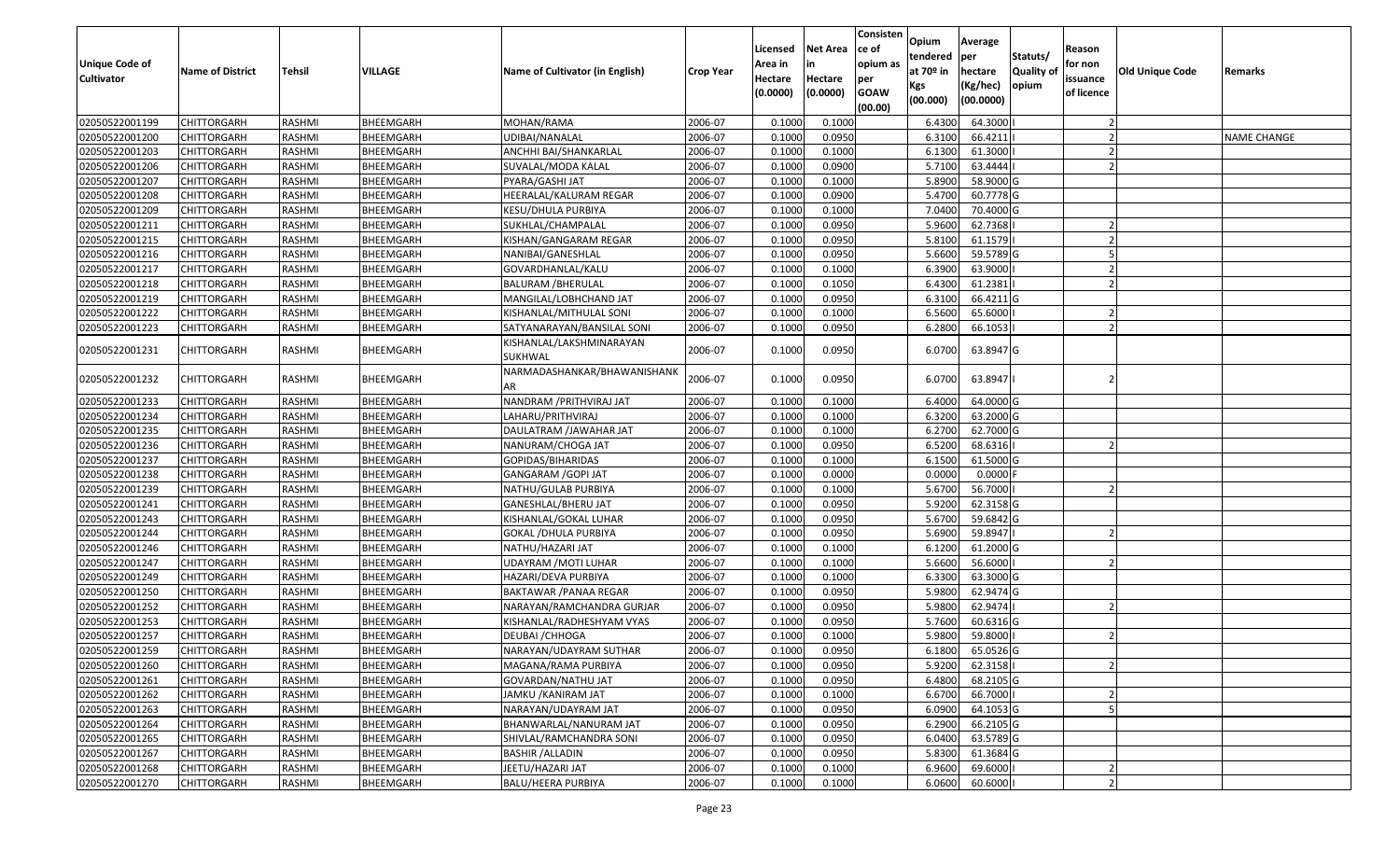| <b>Unique Code of</b><br><b>Cultivator</b> | <b>Name of District</b> | Tehsil        | VILLAGE          | Name of Cultivator (in English) | <b>Crop Year</b> | Licensed<br>Area in<br>Hectare<br>(0.0000) | Net Area<br>in<br>Hectare<br>(0.0000) | Consisten<br>ce of<br>opium as<br>per<br><b>GOAW</b><br>(00.00) | Opium<br>tendered<br>at 70 <sup>o</sup> in<br>Kgs<br>(00.000) | Average<br>per<br>hectare<br>(Kg/hec)<br>(00.0000) | Statuts/<br><b>Quality of</b><br>opium | Reason<br>for non<br>issuance<br>of licence | Old Unique Code | Remarks            |
|--------------------------------------------|-------------------------|---------------|------------------|---------------------------------|------------------|--------------------------------------------|---------------------------------------|-----------------------------------------------------------------|---------------------------------------------------------------|----------------------------------------------------|----------------------------------------|---------------------------------------------|-----------------|--------------------|
| 02050522001271                             | <b>CHITTORGARH</b>      | RASHMI        | BHEEMGARH        | BHERU/RAMA                      | 2006-07          | 0.1000                                     | 0.0950                                |                                                                 | 6.0500                                                        | 63.6842 G                                          |                                        |                                             |                 |                    |
| 02050522001272                             | CHITTORGARH             | RASHMI        | BHEEMGARH        | SHANTILAL/SHUKHLAL              | 2006-07          | 0.1000                                     | 0.0950                                |                                                                 | 5.7580                                                        | 60.6105 G                                          |                                        |                                             |                 |                    |
| 02050522001274                             | CHITTORGARH             | RASHMI        | BHEEMGARH        | RAMESHWAR/VENIRAM JAT           | 2006-07          | 0.1000                                     | 0.0950                                |                                                                 | 6.8700                                                        | 72.3158                                            |                                        |                                             |                 |                    |
| 02050522001275                             | <b>CHITTORGARH</b>      | RASHMI        | BHEEMGARH        | SURAJMAL / MOTI KHATIK          | 2006-07          | 0.1000                                     | 0.1000                                |                                                                 | 5.0900                                                        | 50.9000 G                                          |                                        |                                             |                 |                    |
| 02050522001276                             | CHITTORGARH             | RASHMI        | BHEEMGARH        | <b>BHURA / DEVJI PURBIYA</b>    | 2006-07          | 0.1000                                     | 0.1000                                |                                                                 | 6.6800                                                        | 66.8000 G                                          |                                        |                                             |                 |                    |
| 02050522001277                             | CHITTORGARH             | RASHMI        | BHEEMGARH        | SOHAN/DALLA PURBIYA             | 2006-07          | 0.1000                                     | 0.0950                                |                                                                 | 6.6500                                                        | 70.0000                                            |                                        |                                             |                 |                    |
| 02050522001278                             | CHITTORGARH             | RASHMI        | BHEEMGARH        | JODHRAJ /KHEMA PURBIYA          | 2006-07          | 0.1000                                     | 0.1000                                |                                                                 | 6.5600                                                        | 65.6000                                            |                                        |                                             |                 |                    |
| 02050522001280                             | <b>CHITTORGARH</b>      | <b>RASHMI</b> | BHEEMGARH        | SHANKARLAL/BADRILAL PURBIYA     | 2006-07          | 0.1000                                     | 0.0950                                |                                                                 | 6.6400                                                        | 69.8947                                            |                                        |                                             |                 |                    |
| 02050522001282                             | CHITTORGARH             | RASHMI        | BHEEMGARH        | NAGJIRAM / NARAYAN PURBIYA      | 2006-07          | 0.1000                                     | 0.0950                                |                                                                 | 6.9300                                                        | 72.9474 G                                          |                                        |                                             |                 |                    |
| 02050522001283                             | CHITTORGARH             | RASHMI        | BHEEMGARH        | NARAYANLAL/BHERU JAT            | 2006-07          | 0.1000                                     | 0.0950                                |                                                                 | 6.9300                                                        | 72.9474 G                                          |                                        |                                             |                 |                    |
| 02050522001284                             | CHITTORGARH             | RASHMI        | BHEEMGARH        | NANDA/KHEMA PURBIYA             | 2006-07          | 0.1000                                     | 0.0950                                |                                                                 | 6.6500                                                        | 70.0000                                            |                                        |                                             |                 |                    |
| 02050522001285                             | <b>CHITTORGARH</b>      | RASHMI        | BHEEMGARH        | NANDARAM / BALU TELI            | 2006-07          | 0.1000                                     | 0.0950                                |                                                                 | 6.2700                                                        | 66.0000 G                                          |                                        |                                             |                 |                    |
| 02050522001286                             | <b>CHITTORGARH</b>      | RASHMI        | BHEEMGARH        | BADRILAL/NANURAM JAT            | 2006-07          | 0.1000                                     | 0.0950                                |                                                                 | 5.9000                                                        | 62.1053 G                                          |                                        |                                             |                 |                    |
| 02050522001287                             | <b>CHITTORGARH</b>      | RASHMI        | BHEEMGARH        | PARTHU / NARAYAN                | 2006-07          | 0.1000                                     | 0.0950                                |                                                                 | 6.4200                                                        | 67.5789 G                                          |                                        |                                             |                 |                    |
| 02050522001289                             | CHITTORGARH             | RASHMI        | BHEEMGARH        | KISHAN/KHEMRAJ PURBIYA          | 2006-07          | 0.1000                                     | 0.1000                                |                                                                 | 6.7200                                                        | 67.2000 G                                          |                                        |                                             |                 |                    |
| 02050522001291                             | <b>CHITTORGARH</b>      | RASHMI        | BHEEMGARH        | RAMA/ KALU PURBIYA              | 2006-07          | 0.1000                                     | 0.0950                                |                                                                 | 5.7500                                                        | 60.5263 G                                          |                                        |                                             |                 |                    |
| 02050522001292                             | <b>CHITTORGARH</b>      | RASHMI        | BHEEMGARH        | SOHANIBAI/GOVARDHAN             | 2006-07          | 0.1000                                     | 0.1000                                |                                                                 | 5.8600                                                        | 58.6000 G                                          |                                        |                                             |                 | <b>NAME CHANGE</b> |
| 02050522001295                             | CHITTORGARH             | RASHMI        | BHEEMGARH        | CHHITARMAL/KISHAN               | 2006-07          | 0.1000                                     | 0.0950                                |                                                                 | 6.2700                                                        | 66.0000 G                                          |                                        |                                             |                 |                    |
| 02050522001296                             | CHITTORGARH             | RASHMI        | BHEEMGARH        | DAULA/DEVJI PURBIYA             | 2006-07          | 0.1000                                     | 0.0950                                |                                                                 | 6.2100                                                        | 65.3684 G                                          |                                        |                                             |                 |                    |
| 02050522001297                             | CHITTORGARH             | RASHMI        | BHEEMGARH        | KISHAN / UMASHANKAR SUKHWAL     | 2006-07          | 0.1000                                     | 0.1000                                |                                                                 | 6.3100                                                        | 63.1000 G                                          |                                        |                                             |                 |                    |
| 02050522001302                             | CHITTORGARH             | RASHMI        | BHEEMGARH        | GANESH/UDAYRAM SUTHAR           | 2006-07          | 0.1000                                     | 0.0950                                |                                                                 | 6.8000                                                        | 71.5789 G                                          |                                        |                                             |                 |                    |
| 02050522001303                             | CHITTORGARH             | RASHMI        | BHEEMGARH        | LALU/GOPI SUKHWAL               | 2006-07          | 0.1000                                     | 0.0950                                |                                                                 | 6.6200                                                        | 69.6842                                            |                                        |                                             |                 |                    |
| 02050522001304                             | CHITTORGARH             | RASHMI        | BHEEMGARH        | SURESH / DEVJI KUMHAR           | 2006-07          | 0.1000                                     | 0.0950                                |                                                                 | 6.3600                                                        | 66.9474 G                                          |                                        |                                             |                 |                    |
| 02050522001306                             | CHITTORGARH             | RASHMI        | BHEEMGARH        | SHOBHA LAL/SHREEKISHAN SUTHAR   | 2006-07          | 0.1000                                     | 0.1000                                |                                                                 | 6.0900                                                        | 60.9000 G                                          |                                        |                                             |                 |                    |
| 02050522001308                             | CHITTORGARH             | RASHMI        | BHEEMGARH        | SHANKAR/SURATRAM SUTHAR         | 2006-07          | 0.1000                                     | 0.0950                                |                                                                 | 5.8300                                                        | 61.3684 G                                          |                                        |                                             |                 |                    |
| 02050522001309                             | CHITTORGARH             | RASHMI        | BHEEMGARH        | HAZARI / UDAYRAM KHAROD         | 2006-07          | 0.1000                                     | 0.1000                                |                                                                 | 6.1300                                                        | 61.3000 G                                          |                                        |                                             |                 |                    |
| 02050522001310                             | CHITTORGARH             | RASHMI        | BHEEMGARH        | MOHAN/NANURAM JAT               | 2006-07          | 0.1000                                     | 0.0950                                |                                                                 | 6.4900                                                        | 68.3158 G                                          |                                        |                                             |                 |                    |
| 02050522001313                             | <b>CHITTORGARH</b>      | RASHMI        | BHEEMGARH        | SHAYARIBAI/JEETU                | 2006-07          | 0.1000                                     | 0.0950                                |                                                                 | 5.7800                                                        | 60.8421 G                                          |                                        |                                             |                 | <b>NAME CHANGE</b> |
| 02050522001314                             | CHITTORGARH             | RASHMI        | BHEEMGARH        | SHYAMLAL/RUPLAL PURBIYA         | 2006-07          | 0.1000                                     | 0.0950                                |                                                                 | 6.3800                                                        | 67.1579                                            |                                        |                                             |                 |                    |
| 02050522001315                             | CHITTORGARH             | RASHMI        | BHEEMGARH        | MANGILAL/KHUMA PURBIYA          | 2006-07          | 0.1000                                     | 0.1000                                |                                                                 | 7.0000                                                        | 70.0000                                            |                                        |                                             |                 |                    |
| 02050522001316                             | CHITTORGARH             | RASHMI        | BHEEMGARH        | SHATYANARAYAN/LAKSHMINARAYAN    | 2006-07          | 0.1000                                     | 0.0950                                |                                                                 | 6.5700                                                        | 69.1579                                            |                                        |                                             |                 |                    |
| 02050522001318                             | CHITTORGARH             | RASHMI        | BHEEMGARH        | BHERU/KISHNA KAROD              | 2006-07          | 0.1000                                     | 0.1000                                |                                                                 | 6.4200                                                        | 64.2000 G                                          |                                        |                                             |                 |                    |
| 02050522001319                             | CHITTORGARH             | RASHMI        | BHEEMGARH        | AMEERDEEN/EMAMBAKSH             | 2006-07          | 0.1000                                     | 0.1000                                |                                                                 | 6.6000                                                        | 66.0000 G                                          |                                        |                                             |                 |                    |
| 02050522001320                             | CHITTORGARH             | RASHMI        | BHEEMGARH        | MADHU/GULAB JAT                 | 2006-07          | 0.1000                                     | 0.1000                                |                                                                 | 6.6000                                                        | 66.0000 G                                          |                                        |                                             |                 |                    |
| 02050522001321                             | <b>CHITTORGARH</b>      | RASHMI        | BHEEMGARH        | NOJI/RAMA TELI                  | 2006-07          | 0.1000                                     | 0.0950                                |                                                                 | 5.8900                                                        | 62.0000 G                                          |                                        |                                             |                 |                    |
| 02050522001324                             | <b>CHITTORGARH</b>      | RASHMI        | BHEEMGARH        | NAGJI/DEVJI PURBIYA             | 2006-07          | 0.1000                                     | 0.1000                                |                                                                 | 5.9500                                                        | 59.5000                                            |                                        |                                             |                 |                    |
| 02050522001325                             | <b>CHITTORGARH</b>      | RASHMI        | BHEEMGARH        | SHANKAR/GOPI JAT ----1ST        | 2006-07          | 0.1000                                     | 0.0950                                |                                                                 | 6.8400                                                        | 72.0000 G                                          |                                        |                                             |                 |                    |
| 02050522001330                             | <b>CHITTORGARH</b>      | RASHMI        | BHEEMGARH        | HEERALAL / GOPILAL JAT          | 2006-07          | 0.1000                                     | 0.1000                                |                                                                 | 6.3900                                                        | 63.9000 G                                          |                                        |                                             |                 |                    |
| 02050522001331                             | <b>CHITTORGARH</b>      | RASHMI        | BHEEMGARH        | SHANKARLAL/GOPILAL JAT----2ND   | 2006-07          | 0.1000                                     | 0.1050                                |                                                                 | 6.4400                                                        | 61.3333                                            |                                        |                                             |                 |                    |
| 02050522001332                             | <b>CHITTORGARH</b>      | RASHMI        | BHEEMGARH        | SHANKARLAL/MANGILAL NAYAK       | 2006-07          | 0.1000                                     | 0.0950                                |                                                                 | 6.0900                                                        | 64.1053                                            |                                        |                                             |                 |                    |
| 02050522001333                             | <b>CHITTORGARH</b>      | RASHMI        | BHEEMGARH        | KISHANALAL/BALURAM SONI         | 2006-07          | 0.1000                                     | 0.1000                                |                                                                 | 6.3600                                                        | 63.6000 G                                          |                                        |                                             |                 |                    |
| 02050522001334                             | <b>CHITTORGARH</b>      | RASHMI        | <b>BHEEMGARH</b> | ISMILE/CHAND MO.                | 2006-07          | 0.1000                                     | 0.0950                                |                                                                 | 6.8200                                                        | 71.7895 G                                          |                                        |                                             |                 |                    |
| 02050522001337                             | <b>CHITTORGARH</b>      | RASHMI        | BHEEMGARH        | MADHULAL/CHATURBHUJ             | 2006-07          | 0.1000                                     | 0.1000                                |                                                                 | 7.2300                                                        | 72.3000 G                                          |                                        |                                             |                 |                    |
| 02050522001341                             | <b>CHITTORGARH</b>      | RASHMI        | BHEEMGARH        | <b>VENIRAM/UDAYRAM REGAR</b>    | 2006-07          | 0.1000                                     | 0.0950                                |                                                                 |                                                               | 6.0400 63.5789                                     |                                        |                                             |                 |                    |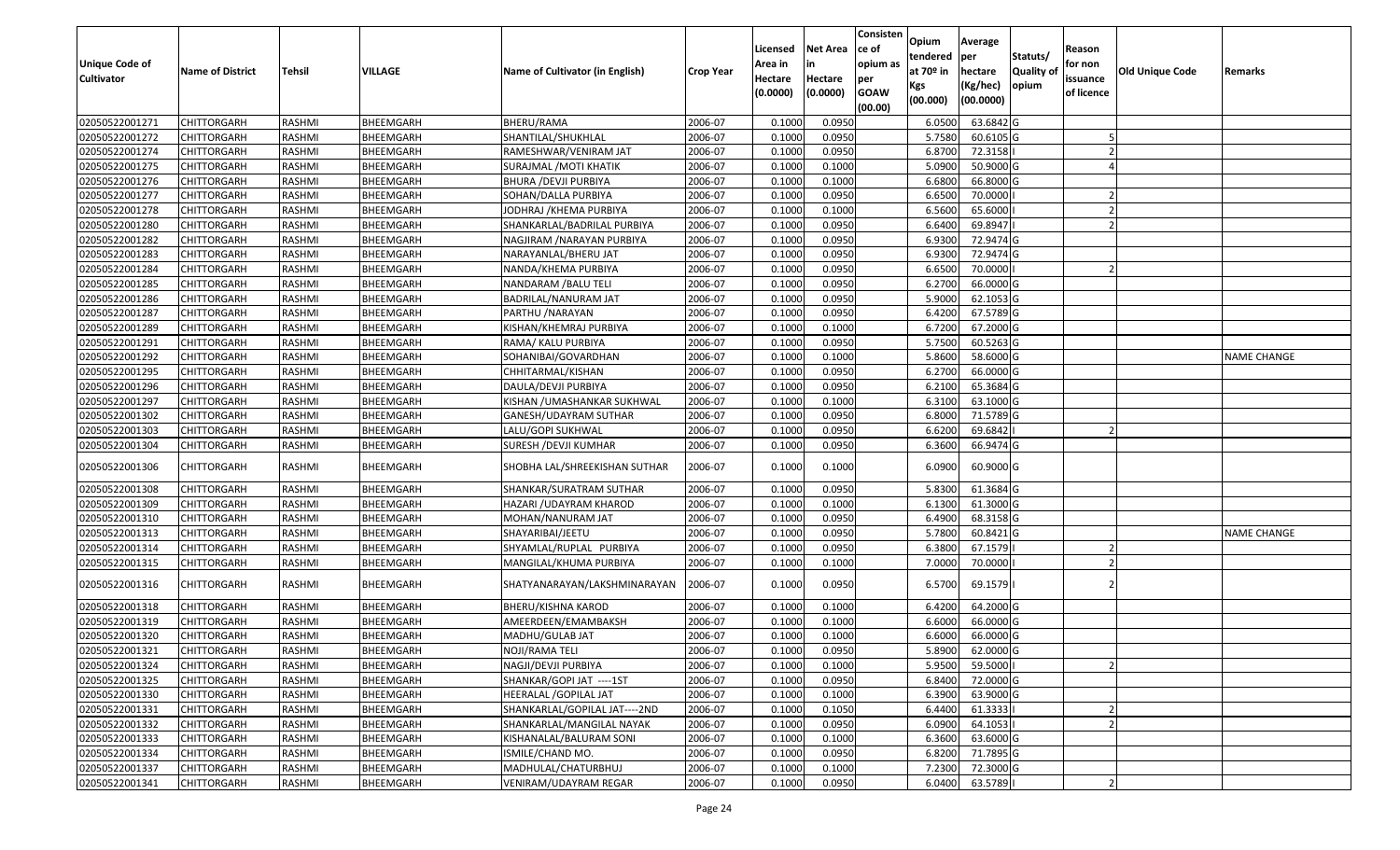| Unique Code of<br><b>Cultivator</b> | <b>Name of District</b> | Tehsil        | VILLAGE          | Name of Cultivator (in English) | <b>Crop Year</b> | Licensed<br>Area in<br>Hectare<br>(0.0000) | Net Area<br>in<br>Hectare<br>(0.0000) | Consisten<br>ce of<br>opium as<br>per<br><b>GOAW</b><br>(00.00) | Opium<br>tendered<br>at 70º in<br>Kgs<br>(00.000) | Average<br> per<br>hectare<br>(Kg/hec)<br>(00.0000) | Statuts/<br><b>Quality of</b><br>opium | Reason<br>for non<br>issuance<br>of licence | <b>Old Unique Code</b> | Remarks |
|-------------------------------------|-------------------------|---------------|------------------|---------------------------------|------------------|--------------------------------------------|---------------------------------------|-----------------------------------------------------------------|---------------------------------------------------|-----------------------------------------------------|----------------------------------------|---------------------------------------------|------------------------|---------|
| 02050522001342                      | <b>CHITTORGARH</b>      | RASHMI        | BHEEMGARH        | BHANWARLAL/PANNALAL             | 2006-07          | 0.1000                                     | 0.0950                                |                                                                 | 5.9000                                            | 62.1053 G                                           |                                        |                                             |                        |         |
| 02050522001343                      | CHITTORGARH             | RASHMI        | BHEEMGARH        | MANGILAL/RAMLAL VYAS            | 2006-07          | 0.1000                                     | 0.0950                                |                                                                 | 6.1300                                            | 64.5263 G                                           |                                        |                                             |                        |         |
| 02050522001345                      | CHITTORGARH             | RASHMI        | BHEEMGARH        | MADHAVLAL/CHHOGALAL PURBIYA     | 2006-07          | 0.1000                                     | 0.0950                                |                                                                 | 6.1300                                            | 64.5263 G                                           |                                        |                                             |                        |         |
| 02050522001346                      | <b>CHITTORGARH</b>      | RASHMI        | BHEEMGARH        | CHHAGANLAL/DEVJIRAM             | 2006-07          | 0.100(                                     | 0.0950                                |                                                                 | 6.3300                                            | 66.6316 G                                           |                                        |                                             |                        |         |
| 02050522001347                      | CHITTORGARH             | RASHMI        | BHEEMGARH        | LAHARULAL/MOHAN PURBIYA         | 2006-07          | 0.1000                                     | 0.0900                                |                                                                 | 6.0100                                            | 66.7778 G                                           |                                        |                                             |                        |         |
| 02050522001351                      | CHITTORGARH             | RASHMI        | BHEEMGARH        | MUBARIK / TAAZ MO.              | 2006-07          | 0.1000                                     | 0.0950                                |                                                                 | 6.1600                                            | 64.8421 G                                           |                                        |                                             |                        |         |
| 02050522001352                      | <b>CHITTORGARH</b>      | RASHMI        | BHEEMGARH        | KISHANLAL BHERULAL              | 2006-07          | 0.1000                                     | 0.1000                                |                                                                 | 6.3700                                            | 63.7000 G                                           |                                        |                                             |                        |         |
| 02050522001354                      | <b>CHITTORGARH</b>      | RASHMI        | BHEEMGARH        | RAMLAL/GOPILAL PURBIYA          | 2006-07          | 0.1000                                     | 0.0950                                |                                                                 | 7.0700                                            | 74.4211 G                                           |                                        |                                             |                        |         |
| 02050522001355                      | <b>CHITTORGARH</b>      | RASHMI        | BHEEMGARH        | SUKHALAL / PARTHULAL            | 2006-07          | 0.1000                                     | 0.1000                                |                                                                 | 6.6000                                            | 66.0000 G                                           |                                        |                                             |                        |         |
| 02050522001356                      | <b>CHITTORGARH</b>      | RASHMI        | BHEEMGARH        | NARU/RAMCHANDRA                 | 2006-07          | 0.1000                                     | 0.1000                                |                                                                 | 5.7500                                            | 57.5000                                             |                                        |                                             |                        |         |
| 02050522001357                      | <b>CHITTORGARH</b>      | RASHMI        | BHEEMGARH        | UDAYRAM/NANU                    | 2006-07          | 0.1000                                     | 0.0950                                |                                                                 | 6.7200                                            | 70.7368                                             |                                        |                                             |                        |         |
| 02050522001360                      | <b>CHITTORGARH</b>      | RASHMI        | BHEEMGARH        | SHANKARLAL/SAWAIRAM             | 2006-07          | 0.1000                                     | 0.0950                                |                                                                 | 6.9500                                            | 73.1579                                             |                                        |                                             |                        |         |
| 02050522001361                      | <b>CHITTORGARH</b>      | RASHMI        | BHEEMGARH        | UDAYRAM/NAULA                   | 2006-07          | 0.1000                                     | 0.0900                                |                                                                 | 6.4800                                            | 72.0000 G                                           |                                        |                                             |                        |         |
| 02050522001362                      | CHITTORGARH             | RASHMI        | BHEEMGARH        | HEERALAL/MADHO JI               | 2006-07          | 0.1000                                     | 0.1000                                |                                                                 | 6.3600                                            | 63.6000                                             |                                        |                                             |                        |         |
| 02050522001365                      | CHITTORGARH             | RASHMI        | BHEEMGARH        | <b>BADAM BAI/ SOHAN LAL</b>     | 2006-07          | 0.1000                                     | 0.0000                                |                                                                 | 0.0000                                            | $0.0000$ F                                          |                                        |                                             |                        |         |
| 02050522001366                      | CHITTORGARH             | RASHMI        | BHEEMGARH        | GANESHLAL/MOHANLAL              | 2006-07          | 0.1000                                     | 0.1000                                |                                                                 | 6.4700                                            | 64.7000 G                                           |                                        |                                             |                        |         |
| 02050522001367                      | CHITTORGARH             | RASHMI        | BHEEMGARH        | <b>BHULI BAI/ BHERU LAL</b>     | 2006-07          | 0.1000                                     | 0.0950                                |                                                                 | 6.6000                                            | 69.4737 G                                           |                                        |                                             |                        |         |
| 02050522001368                      | CHITTORGARH             | RASHMI        | BHEEMGARH        | MOHANLAL/HEMA                   | 2006-07          | 0.1000                                     | 0.1000                                |                                                                 | 6.5400                                            | 65.4000 G                                           |                                        |                                             |                        |         |
| 02050522001369                      | CHITTORGARH             | RASHMI        | BHEEMGARH        | GANESHLAL/MEGHRAJ               | 2006-07          | 0.1000                                     | 0.1000                                |                                                                 | 5.5300                                            | 55.3000                                             |                                        |                                             |                        |         |
| 02050522001371                      | CHITTORGARH             | RASHMI        | BHEEMGARH        | CHAND MOHAMMAD/MOHAMMAD         | 2006-07          | 0.1000                                     | 0.1000                                |                                                                 | 6.3400                                            | 63.4000                                             |                                        |                                             |                        |         |
| 02050522001374                      | CHITTORGARH             | RASHMI        | BHEEMGARH        | NAGJIRAM/DAULARAM               | 2006-07          | 0.1000                                     | 0.1000                                |                                                                 | 6.3000                                            | 63.0000                                             |                                        |                                             |                        |         |
| 02050522001375                      | CHITTORGARH             | RASHMI        | BHEEMGARH        | HANSU/UDAURAM JAT               | 2006-07          | 0.1000                                     | 0.1000                                |                                                                 | 6.3000                                            | 63.0000 G                                           |                                        |                                             |                        |         |
| 02050522001376                      | CHITTORGARH             | RASHMI        | BHEEMGARH        | RUPIBAI/LALURAM                 | 2006-07          | 0.1000                                     | 0.1000                                |                                                                 | 6.3800                                            | 63.8000                                             |                                        |                                             |                        |         |
| 02050522001378                      | CHITTORGARH             | RASHMI        | BHEEMGARH        | KAMRUDIN/ALLANOOR               | 2006-07          | 0.1000                                     | 0.0950                                |                                                                 | 6.3100                                            | 66.4211 G                                           |                                        |                                             |                        |         |
| 02050522001379                      | CHITTORGARH             | RASHMI        | BHEEMGARH        | ROSHANLAL/MANGILAL              | 2006-07          | 0.1000                                     | 0.0950                                |                                                                 | 7.1100                                            | 74.8421 G                                           |                                        |                                             |                        |         |
| 02050522001380                      | CHITTORGARH             | RASHMI        | BHEEMGARH        | MADHULAL/MANGILAL               | 2006-07          | 0.1000                                     | 0.0950                                |                                                                 | 5.8900                                            | 62.0000 G                                           |                                        |                                             |                        |         |
| 02050522001382                      | <b>CHITTORGARH</b>      | <b>RASHMI</b> | BHEEMGARH        | MOHANLAL/RATA                   | 2006-07          | 0.1000                                     | 0.1000                                |                                                                 | 6.6600                                            | 66.6000 G                                           |                                        |                                             |                        |         |
| 02050522001386                      | CHITTORGARH             | RASHMI        | BHEEMGARH        | SHOBHALAL/BHAJJA                | 2006-07          | 0.1000                                     | 0.1000                                |                                                                 | 7.0200                                            | 70.2000 G                                           |                                        |                                             |                        |         |
| 02050522001391                      | CHITTORGARH             | RASHMI        | BHEEMGARH        | ROSHAN / SUKHLAL                | 2006-07          | 0.1000                                     | 0.0900                                |                                                                 | 5.8800                                            | 65.3333 G                                           |                                        |                                             |                        |         |
| 02050522001393                      | <b>CHITTORGARH</b>      | RASHMI        | BHEEMGARH        | KISHANLAL/SUKKHA                | 2006-07          | 0.1000                                     | 0.0950                                |                                                                 | 6.5900                                            | 69.3684 G                                           |                                        |                                             |                        |         |
| 02050522001395                      | <b>CHITTORGARH</b>      | RASHMI        | BHEEMGARH        | BADRILAL/RAMLAL                 | 2006-07          | 0.1000                                     | 0.1000                                |                                                                 | 5.2700                                            | 52.7000 G                                           |                                        |                                             |                        |         |
| 02050522001399                      | <b>CHITTORGARH</b>      | RASHMI        | BHEEMGARH        | UDAYRAM/SAWAILAL BAIRVA         | 2006-07          | 0.1000                                     | 0.1000                                |                                                                 | 6.4700                                            | 64.7000 G                                           |                                        |                                             |                        |         |
| 02050522001401                      | CHITTORGARH             | RASHMI        | BHEEMGARH        | KISHANLAL/MOHAN JI              | 2006-07          | 0.1000                                     | 0.0900                                |                                                                 | 6.1500                                            | 68.3333                                             |                                        |                                             |                        |         |
| 02050522001402                      | <b>CHITTORGARH</b>      | RASHMI        | BHEEMGARH        | HEERALAL/LUNA JI                | 2006-07          | 0.1000                                     | 0.0950                                |                                                                 | 6.2000                                            | 65.2632                                             |                                        |                                             |                        |         |
| 02050522001404                      | <b>CHITTORGARH</b>      | RASHMI        | BHEEMGARH        | LAHRU/UDAYRAM                   | 2006-07          | 0.1000                                     | 0.1000                                |                                                                 | 6.8800                                            | 68.8000 G                                           |                                        |                                             |                        |         |
| 02050522001406                      | <b>CHITTORGARH</b>      | RASHMI        | BHEEMGARH        | BHERULAL/BHAJJA                 | 2006-07          | 0.1000                                     | 0.1000                                |                                                                 | 5.8900                                            | 58.9000 G                                           |                                        |                                             |                        |         |
| 02050522001407                      | <b>CHITTORGARH</b>      | RASHMI        | BHEEMGARH        | BHANWARLAL/LALCHAND             | 2006-07          | 0.1000                                     | 0.0950                                |                                                                 | 6.0600                                            | 63.7895 G                                           |                                        |                                             |                        |         |
| 02050522001408                      | <b>CHITTORGARH</b>      | RASHMI        | BHEEMGARH        | BHERULAL/DHOOLCHAND             | 2006-07          | 0.1000                                     | 0.1000                                |                                                                 | 5.7700                                            | 57.7000 G                                           |                                        |                                             |                        |         |
| 02050522001409                      | <b>CHITTORGARH</b>      | RASHMI        | BHEEMGARH        | NANDRAM/CHATURBHUJ              | 2006-07          | 0.1000                                     | 0.1000                                |                                                                 | 6.7300                                            | 67.3000 G                                           |                                        |                                             |                        |         |
| 02050522001410                      | <b>CHITTORGARH</b>      | RASHMI        | BHEEMGARH        | PYARA/EKLING                    | 2006-07          | 0.1000                                     | 0.0950                                |                                                                 | 6.3800                                            | 67.1579 G                                           |                                        |                                             |                        |         |
| 02050522001411                      | <b>CHITTORGARH</b>      | RASHMI        | BHEEMGARH        | SOHANLAL/VENIRAM                | 2006-07          | 0.1000                                     | 0.0900                                |                                                                 | 5.5600                                            | 61.7778 G                                           |                                        |                                             |                        |         |
| 02050522001412                      | <b>CHITTORGARH</b>      | RASHMI        | <b>BHEEMGARH</b> | SHANKARLAL/MANGILAL NAYAK       | 2006-07          | 0.1000                                     | 0.0950                                |                                                                 | 5.6100                                            | 59.0526 G                                           |                                        |                                             |                        |         |
| 02050522001413                      | <b>CHITTORGARH</b>      | RASHMI        | BHEEMGARH        | KALI BAI/CHHOTE KHAN            | 2006-07          | 0.1000                                     | 0.1000                                |                                                                 | 5.9000                                            | 59.0000 G                                           |                                        |                                             |                        |         |
| 02050522001416                      | <b>CHITTORGARH</b>      | RASHMI        | BHEEMGARH        | HEERALAL/BALURAM                | 2006-07          | 0.1000                                     | 0.1000                                |                                                                 |                                                   | 5.9000 59.0000 G                                    |                                        |                                             |                        |         |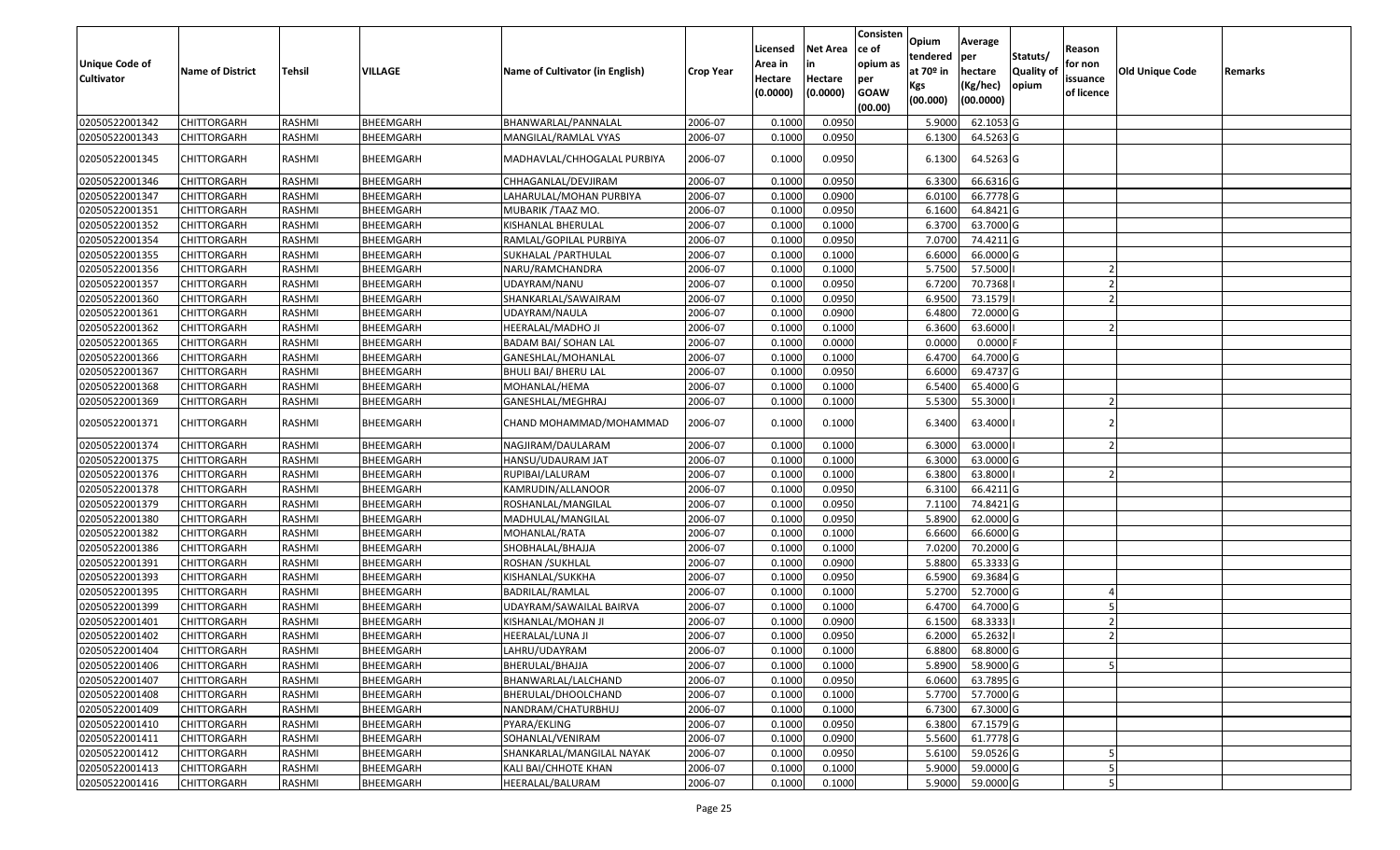|                       |                         |               |                |                                 |                  | Licensed | <b>Net Area</b> | Consisten<br>ce of | Opium<br>tendered | Average<br>per | Statuts/         | Reason     |                 |                    |
|-----------------------|-------------------------|---------------|----------------|---------------------------------|------------------|----------|-----------------|--------------------|-------------------|----------------|------------------|------------|-----------------|--------------------|
| <b>Unique Code of</b> | <b>Name of District</b> | Tehsil        | <b>VILLAGE</b> | Name of Cultivator (in English) | <b>Crop Year</b> | Area in  | in              | opium as           | at $70°$ in       | hectare        | <b>Quality o</b> | for non    | Old Unique Code | Remarks            |
| <b>Cultivator</b>     |                         |               |                |                                 |                  | Hectare  | Hectare         | per                | Kgs               | (Kg/hec)       | opium            | issuance   |                 |                    |
|                       |                         |               |                |                                 |                  | (0.0000) | (0.0000)        | <b>GOAW</b>        | (00.000)          | (00.0000)      |                  | of licence |                 |                    |
| 02050522001417        | CHITTORGARH             | RASHMI        | BHEEMGARH      | KISHANLAL/MADHU                 | 2006-07          | 0.1000   | 0.0950          | (00.00)            | 6.6900            | 70.4211G       |                  |            |                 |                    |
| 02050522001420        | CHITTORGARH             | RASHMI        | BHEEMGARH      | DUDHARAM /MANGU                 | 2006-07          | 0.1000   | 0.1000          |                    | 5.9300            | 59.3000G       |                  |            |                 |                    |
| 02050522001422        | CHITTORGARH             | RASHMI        | BHEEMGARH      | KALURAM/BHERULAL                | 2006-07          | 0.1000   | 0.0950          |                    | 5.9800            | 62.9474 G      |                  |            |                 |                    |
| 02050522001423        | <b>CHITTORGARH</b>      | RASHMI        | BHEEMGARH      | MEMA BAI /AJEEMBAKSH            | 2006-07          | 0.1000   | 0.1000          |                    | 6.3900            | 63.9000 G      |                  |            |                 |                    |
| 02050522001425        | CHITTORGARH             | RASHMI        | BHEEMGARH      | JEETMAL/KHEMA                   | 2006-07          | 0.1000   | 0.1000          |                    | 5.8900            | 58.9000 G      |                  |            |                 |                    |
| 02050522001426        | CHITTORGARH             | RASHMI        | BHEEMGARH--2   | RAMCHANDRA/SURAJMAL JAT         | 2006-07          | 0.1000   | 0.0950          |                    | 5.9800            | 62.9474 G      |                  |            |                 |                    |
| 02050522001427        | CHITTORGARH             | RASHMI        | BHEEMGARH--2   | MANGIBAI/RADESHYAM VYAS         | 2006-07          | 0.1000   | 0.0900          |                    | 6.2600            | 69.5556 G      |                  |            |                 |                    |
| 02050522001429        | CHITTORGARH             | RASHMI        | BHEEMGARH--2   | <b>BHERU/NARU JAT</b>           | 2006-07          | 0.1000   | 0.0950          |                    | 6.7400            | 70.9474 G      |                  |            |                 |                    |
| 02050522001430        | CHITTORGARH             | RASHMI        | BHEEMGARH--2   | RATANLAL/CHAMNA                 | 2006-07          | 0.1000   | 0.1000          |                    | 6.4300            | 64.3000 G      |                  |            |                 | <b>NAME CHANGE</b> |
| 02050522001431        | CHITTORGARH             | RASHMI        | BHEEMGARH--2   | MOHAN/KISHANA                   | 2006-07          | 0.1000   | 0.0950          |                    | 6.4600            | 68.0000 G      |                  |            |                 |                    |
|                       |                         |               |                |                                 |                  |          |                 |                    |                   |                |                  |            |                 |                    |
| 02050522001433        | CHITTORGARH             | RASHMI        | BHEEMGARH--2   | CHUNNILAL/PYARCHAND SUKHWAL     | 2006-07          | 0.1000   | 0.1000          |                    | 6.8400            | 68.4000 G      |                  |            |                 |                    |
| 02050522001435        | <b>CHITTORGARH</b>      | RASHMI        | BHEEMGARH--2   | RAMLAL/HARLAL                   | 2006-07          | 0.1000   | 0.0950          |                    | 6.6500            | 70.0000G       |                  |            |                 |                    |
| 02050522001438        | CHITTORGARH             | RASHMI        | BHEEMGARH--2   | UDA/BHAWANA CHAMAR              | 2006-07          | 0.1000   | 0.1000          |                    | 6.0300            | 60.3000 G      |                  |            |                 |                    |
| 02050522001439        | CHITTORGARH             | RASHMI        | BHEEMGARH--2   | JODHRAJ/DHOKAL                  | 2006-07          | 0.1000   | 0.0950          |                    | 6.2400            | 65.6842 G      |                  |            |                 |                    |
| 02050522001440        | CHITTORGARH             | RASHMI        | BHEEMGARH--2   | SOHANIBAI/DALCHAND              | 2006-07          | 0.1000   | 0.0950          |                    | 5.9900            | 63.0526 G      |                  |            |                 | <b>NAME CHANGE</b> |
| 02050522001441        | CHITTORGARH             | RASHMI        | BHEEMGARH--2   | BAKTAVAR/HEERALAL               | 2006-07          | 0.1000   | 0.1000          |                    | 5.8500            | 58.5000G       |                  |            |                 |                    |
| 02050522001442        | CHITTORGARH             | RASHMI        | BHEEMGARH--2   | CHANDI BAI/CHHOGA               | 2006-07          | 0.1000   | 0.1000          |                    | 6.3200            | 63.2000 G      |                  |            |                 |                    |
| 02050522001447        | CHITTORGARH             | RASHMI        | BHEEMGARH--2   | MANGILAL/SHRILAL                | 2006-07          | 0.1000   | 0.1000          |                    | 6.3300            | 63.3000 G      |                  |            |                 |                    |
| 02050522001450        | CHITTORGARH             | RASHMI        | BHEEMGARH--2   | NARAYAN/BHERU                   | 2006-07          | 0.1000   | 0.0950          |                    | 6.2200            | 65.4737 G      |                  |            |                 |                    |
| 02050522001451        | CHITTORGARH             | RASHMI        | BHEEMGARH--2   | KELASHPURI/NARAYANPURI          | 2006-07          | 0.1000   | 0.1000          |                    | 6.3800            | 63.8000 G      |                  |            |                 |                    |
| 02050522001452        | CHITTORGARH             | RASHMI        | BHEEMGARH--2   | NARANIBAI/MOHANPURI             | 2006-07          | 0.1000   | 0.1000          |                    | 6.3400            | 63.4000 G      |                  |            |                 |                    |
| 02050522001453        | CHITTORGARH             | RASHMI        | BHEEMGARH--2   | MANGILAL/NANURAM                | 2006-07          | 0.1000   | 0.1000          |                    | 6.5500            | 65.5000G       |                  |            |                 |                    |
| 02050522001454        | CHITTORGARH             | RASHMI        | BHEEMGARH--2   | AMRITLAL/BHERULAL               | 2006-07          | 0.1000   | 0.0950          |                    | 6.8100            | 71.6842 G      |                  |            |                 |                    |
| 02050522001455        | CHITTORGARH             | RASHMI        | BHEEMGARH--2   | CHANDI BAI/PANNA                | 2006-07          | 0.1000   | 0.0950          |                    | 6.3700            | 67.0526 G      |                  |            |                 |                    |
| 02050522001456        | CHITTORGARH             | RASHMI        | BHEEMGARH--2   | SHANKARLAL BHURALAL             | 2006-07          | 0.1000   | 0.0950          |                    | 5.7500            | 60.5263 G      |                  |            |                 |                    |
| 02050522001458        | CHITTORGARH             | RASHMI        | BHEEMGARH--2   | KHARAKBAI/SOHANLAL              | 2006-07          | 0.1000   | 0.0950          |                    | 7.5000            | 78.9474 G      |                  |            |                 |                    |
| 02050522001459        | CHITTORGARH             | RASHMI        | BHEEMGARH--2   | NAUJIBAI/MAGNIRAM               | 2006-07          | 0.1000   | 0.1000          |                    | 6.3500            | 63.5000        |                  |            |                 |                    |
| 02050522001460        | <b>CHITTORGARH</b>      | <b>RASHMI</b> | BHEEMGARH--2   | HAJARIMAL /JAWAHARMAL           | 2006-07          | 0.1000   | 0.1000          |                    | 6.2200            | 62.2000 G      |                  |            |                 |                    |
| 02050522001464        | CHITTORGARH             | RASHMI        | BHEEMGARH--2   | MOHAN/MODA KALAL                | 2006-07          | 0.1000   | 0.0900          |                    | 5.8500            | 65.0000G       |                  |            |                 |                    |
| 02050522001465        | CHITTORGARH             | RASHMI        | BHEEMGARH--2   | RANGLAL/BHERULAL                | 2006-07          | 0.1000   | 0.0900          |                    | 5.4700            | 60.7778 G      |                  |            |                 |                    |
| 02050522001469        | CHITTORGARH             | RASHMI        | BHEEMGARH--2   | GANESHLAL /JODHRAJ              | 2006-07          | 0.1000   | 0.0900          |                    | 6.0200            | 66.8889 G      |                  |            |                 |                    |
| 02050522001471        | <b>CHITTORGARH</b>      | RASHMI        | BHEEMGARH--2   | SHANKARLAL/NATHULAL GARG        | 2006-07          | 0.1000   | 0.1000          |                    | 6.4600            | 64.6000 G      |                  |            |                 |                    |
| 02050522001474        | <b>CHITTORGARH</b>      | RASHMI        | BHEEMGARH--2   | MAGNIRAM/UDAYRAM                | 2006-07          | 0.1000   | 0.1000          |                    | 5.8600            | 58.6000        |                  |            |                 |                    |
| 02050522001476        | CHITTORGARH             | RASHMI        | BHEEMGARH--2   | BADRILAL/PRITVIRAJ              | 2006-07          | 0.100    | 0.1000          |                    | 6.5400            | 65.4000 G      |                  |            |                 |                    |
| 02050522001479        | CHITTORGARH             | RASHMI        | BHEEMGARH--2   | LAHRULAL/JODHRAJ KHATIK         | 2006-07          | 0.1000   | 0.0950          |                    | 6.2300            | 65.5789        |                  |            |                 |                    |
| 02050522001483        | CHITTORGARH             | RASHMI        | BHEEMGARH--2   | BHERUPURI/BALUPURI              | 2006-07          | 0.1000   | 0.1000          |                    | 6.9600            | 69.6000 G      |                  |            |                 |                    |
| 02050522001484        | <b>CHITTORGARH</b>      | RASHMI        | BHEEMGARH--2   | SURESHKUMAR/SOHANLAL GANDHI     | 2006-07          | 0.1000   | 0.0950          |                    | 6.9300            | 72.9474 G      |                  |            |                 |                    |
| 02050522001485        | <b>CHITTORGARH</b>      | RASHMI        | BHEEMGARH--2   | DILIP KUMAR/SHANTILAL           | 2006-07          | 0.1000   | 0.0950          |                    | 6.4000            | 67.3684        |                  |            |                 |                    |
| 02050522002001        | <b>CHITTORGARH</b>      | RASHMI        | <b>BARU</b>    | BENIRAM/DUNGA                   | 2006-07          | 0.1000   | 0.0950          |                    | 6.5600            | 69.0526 G      |                  |            |                 |                    |
| 02050522002002        | <b>CHITTORGARH</b>      | RASHMI        | <b>BARU</b>    | KHEMA/SHOBHA GAYARI             | 2006-07          | 0.1000   | 0.1000          |                    | 6.5600            | 65.6000        |                  |            |                 |                    |
| 02050522002004        | <b>CHITTORGARH</b>      | RASHMI        | <b>BARU</b>    | MADHO/UDAIRAM                   | 2006-07          | 0.1000   | 0.0950          |                    | 6.2900            | 66.2105 G      |                  |            |                 |                    |
| 02050522002006        | <b>CHITTORGARH</b>      | RASHMI        | <b>BARU</b>    | KISHANLAL/DHANNA                | 2006-07          | 0.1000   | 0.0950          |                    | 6.3200            | 66.5263 G      |                  |            |                 | <b>NAME CHANGE</b> |
| 02050522002007        | CHITTORGARH             | RASHMI        | <b>BARU</b>    | RUPLAL/DHOKAL                   | 2006-07          | 0.1000   | 0.1000          |                    | 6.3900            | 63.9000 G      |                  |            |                 |                    |
| 02050522002008        | <b>CHITTORGARH</b>      | RASHMI        | <b>BARU</b>    | GANESH/CHAMANA                  | 2006-07          | 0.1000   | 0.1000          |                    | 6.4400            | 64.4000 G      |                  |            |                 |                    |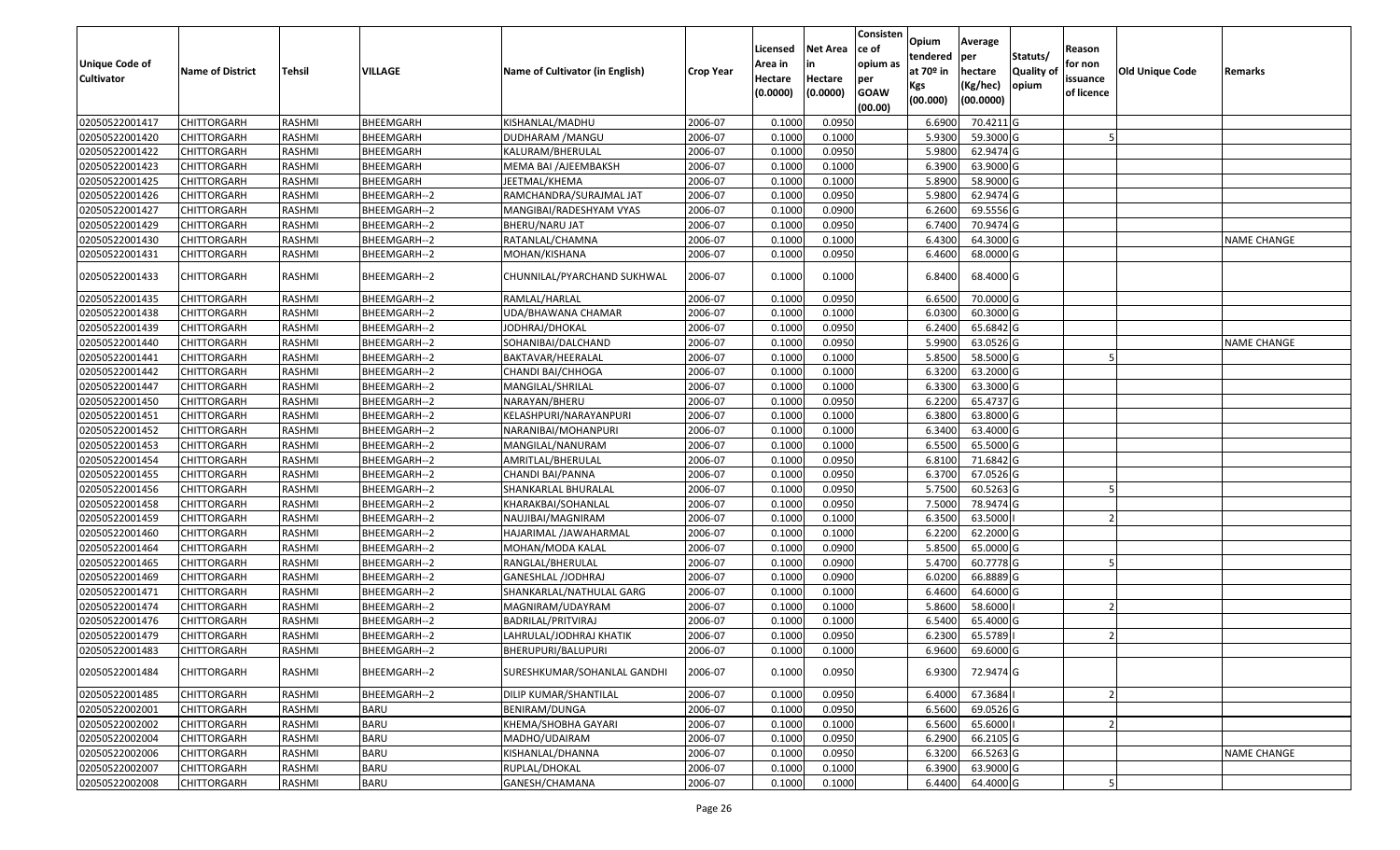| <b>Unique Code of</b><br><b>Cultivator</b> | <b>Name of District</b> | <b>Tehsil</b> | <b>VILLAGE</b> | Name of Cultivator (in English) | <b>Crop Year</b> | Licensed<br>Area in<br>Hectare<br>(0.0000) | <b>Net Area</b><br>in<br>Hectare<br>(0.0000) | Consisten<br>ce of<br>opium as<br>per<br><b>GOAW</b><br>(00.00) | Opium<br>tendered<br>at 70º in<br>Kgs<br>(00.000) | Average<br>per<br>hectare<br>(Kg/hec)<br>(00.0000) | Statuts/<br>Quality of<br>opium | Reason<br>for non<br>issuance<br>of licence | <b>Old Unique Code</b> | Remarks            |
|--------------------------------------------|-------------------------|---------------|----------------|---------------------------------|------------------|--------------------------------------------|----------------------------------------------|-----------------------------------------------------------------|---------------------------------------------------|----------------------------------------------------|---------------------------------|---------------------------------------------|------------------------|--------------------|
| 02050522002009                             | <b>CHITTORGARH</b>      | RASHMI        | <b>BARU</b>    | MANGIBAI/PARTHU                 | 2006-07          | 0.1000                                     | 0.0950                                       |                                                                 | 5.9000                                            | 62.1053 G                                          |                                 |                                             |                        |                    |
| 02050522002010                             | <b>CHITTORGARH</b>      | RASHMI        | <b>BARU</b>    | FEFIBAI/RAMLAL                  | 2006-07          | 0.1000                                     | 0.0000                                       |                                                                 | 0.0000                                            | $0.0000$ F                                         |                                 |                                             |                        |                    |
| 02050522002011                             | <b>CHITTORGARH</b>      | <b>RASHMI</b> | <b>BARU</b>    | KAJOD/RAMA                      | 2006-07          | 0.1000                                     | 0.0950                                       |                                                                 | 6.2900                                            | 66.2105 G                                          |                                 |                                             |                        |                    |
| 02050522002012                             | <b>CHITTORGARH</b>      | <b>RASHMI</b> | <b>BARU</b>    | GANESH/PANNA                    | 2006-07          | 0.1000                                     | 0.1000                                       |                                                                 | 6.4600                                            | 64.6000G                                           |                                 |                                             |                        |                    |
| 02050522002013                             | <b>CHITTORGARH</b>      | <b>RASHMI</b> | <b>BARU</b>    | KALU/PRITHVIRAJ                 | 2006-07          | 0.1000                                     | 0.0950                                       |                                                                 | 6.3000                                            | 66.3158 G                                          |                                 |                                             |                        |                    |
| 02050522002014                             | <b>CHITTORGARH</b>      | RASHMI        | <b>BARU</b>    | MADHU/GHEESA                    | 2006-07          | 0.1000                                     | 0.1000                                       |                                                                 | 6.5400                                            | 65.4000                                            |                                 |                                             |                        |                    |
| 02050522002015                             | <b>CHITTORGARH</b>      | <b>RASHMI</b> | <b>BARU</b>    | CHANDIBAI/BHOORA                | 2006-07          | 0.1000                                     | 0.1000                                       |                                                                 | 6.2900                                            | 62.9000                                            |                                 |                                             |                        |                    |
| 02050522002016                             | <b>CHITTORGARH</b>      | <b>RASHMI</b> | <b>BARU</b>    | LOBHU/HAZARI                    | 2006-07          | 0.1000                                     | 0.0950                                       |                                                                 | 6.1700                                            | 64.9474 G                                          |                                 |                                             |                        |                    |
| 02050522002020                             | <b>CHITTORGARH</b>      | RASHMI        | <b>BARU</b>    | KISHANLAL/PYARCHAND             | 2006-07          | 0.1000                                     | 0.1000                                       |                                                                 | 6.3000                                            | 63.0000 G                                          |                                 |                                             |                        |                    |
| 02050522002021                             | <b>CHITTORGARH</b>      | RASHMI        | <b>BARU</b>    | RUKMANIBAI/ONKAR                | 2006-07          | 0.1000                                     | 0.1000                                       |                                                                 | 6.8300                                            | 68.3000 G                                          |                                 |                                             |                        | <b>NAME CHANGE</b> |
| 02050522002029                             | <b>CHITTORGARH</b>      | <b>RASHMI</b> | <b>BARU</b>    | SHANKERLAL/RUGHNATH             | 2006-07          | 0.1000                                     | 0.0950                                       |                                                                 | 5.8100                                            | 61.1579                                            |                                 |                                             |                        |                    |
| 02050522002030                             | <b>CHITTORGARH</b>      | <b>RASHMI</b> | <b>BARU</b>    | MADANLAL/PRITHVIRAJ             | 2006-07          | 0.1000                                     | 0.1000                                       |                                                                 | 6.2800                                            | 62.8000 G                                          |                                 |                                             |                        |                    |
| 02050522002031                             | <b>CHITTORGARH</b>      | <b>RASHMI</b> | <b>BARU</b>    | BHERU/NATHU                     | 2006-07          | 0.1000                                     | 0.0950                                       |                                                                 | 6.6100                                            | 69.5789 G                                          |                                 |                                             |                        |                    |
| 02050522002033                             | <b>CHITTORGARH</b>      | <b>RASHMI</b> | <b>BARU</b>    | BARDU/CHAMPALAL                 | 2006-07          | 0.1000                                     | 0.0950                                       |                                                                 | 5.5200                                            | 58.1053                                            |                                 |                                             |                        |                    |
| 02050522002034                             | CHITTORGARH             | RASHMI        | <b>BARU</b>    | SOHANLAL/CHUNA TELI             | 2006-07          | 0.1000                                     | 0.1000                                       |                                                                 | 6.6500                                            | 66.5000                                            |                                 |                                             |                        |                    |
| 02050522002035                             | <b>CHITTORGARH</b>      | <b>RASHMI</b> | <b>BARU</b>    | BHERU/BARDA                     | 2006-07          | 0.1000                                     | 0.0950                                       |                                                                 | 6.1100                                            | 64.3158 G                                          |                                 |                                             |                        |                    |
| 02050522002038                             | <b>CHITTORGARH</b>      | <b>RASHMI</b> | <b>BARU</b>    | NANDRAM/RUPAJI                  | 2006-07          | 0.1000                                     | 0.1000                                       |                                                                 | 6.0200                                            | 60.2000 G                                          |                                 |                                             |                        |                    |
| 02050522002039                             | <b>CHITTORGARH</b>      | <b>RASHMI</b> | <b>BARU</b>    | RATTU/MOTI BHEEL                | 2006-07          | 0.1000                                     | 0.1000                                       |                                                                 | 7.0800                                            | 70.8000 G                                          |                                 |                                             |                        |                    |
| 02050522002040                             | <b>CHITTORGARH</b>      | RASHMI        | <b>BARU</b>    | NATHULAL/PARTHU JAT             | 2006-07          | 0.1000                                     | 0.0950                                       |                                                                 | 6.0900                                            | 64.1053 G                                          |                                 |                                             |                        |                    |
| 02050522002041                             | <b>CHITTORGARH</b>      | <b>RASHMI</b> | <b>BARU</b>    | KANKUBAI/GOPI                   | 2006-07          | 0.1000                                     | 0.1000                                       |                                                                 | 6.4300                                            | 64.3000                                            |                                 |                                             |                        |                    |
| 02050522002042                             | <b>CHITTORGARH</b>      | <b>RASHMI</b> | <b>BARU</b>    | RAMLAL/DUNGA JAT                | 2006-07          | 0.1000                                     | 0.0950                                       |                                                                 | 6.7000                                            | 70.5263 G                                          |                                 |                                             |                        |                    |
| 02050522002043                             | <b>CHITTORGARH</b>      | RASHMI        | <b>BARU</b>    | FEFIBAI/HAZARI                  | 2006-07          | 0.1000                                     | 0.1000                                       |                                                                 | 6.5100                                            | 65.1000                                            |                                 |                                             |                        |                    |
| 02050522002045                             | <b>CHITTORGARH</b>      | RASHMI        | <b>BARU</b>    | DUNGA/KALU                      | 2006-07          | 0.1000                                     | 0.1000                                       |                                                                 | 6.1500                                            | 61.5000 G                                          |                                 |                                             |                        |                    |
| 02050522002046                             | <b>CHITTORGARH</b>      | <b>RASHMI</b> | <b>BARU</b>    | MANGILAL/SURAJMAL               | 2006-07          | 0.1000                                     | 0.0950                                       |                                                                 | 6.3300                                            | 66.6316                                            |                                 |                                             |                        |                    |
| 02050522002047                             | <b>CHITTORGARH</b>      | <b>RASHMI</b> | <b>BARU</b>    | BHERULAL/MADHOLAL               | 2006-07          | 0.1000                                     | 0.1000                                       |                                                                 | 6.4900                                            | 64.9000 G                                          |                                 |                                             |                        |                    |
| 02050522002048                             | <b>CHITTORGARH</b>      | RASHMI        | <b>BARU</b>    | JHAMKUBAI/HEERALAL              | 2006-07          | 0.1000                                     | 0.0950                                       |                                                                 | 5.9400                                            | 62.5263 G                                          |                                 |                                             |                        |                    |
| 02050522002049                             | <b>CHITTORGARH</b>      | RASHMI        | <b>BARU</b>    | DEVIKISHAN/GOKAL                | 2006-07          | 0.1000                                     | 0.1000                                       |                                                                 | 6.4200                                            | 64.2000 G                                          |                                 |                                             |                        |                    |
| 02050522002051                             | <b>CHITTORGARH</b>      | <b>RASHMI</b> | <b>BARU</b>    | KAMLA DEVI/KACHHALAL            | 2006-07          | 0.1000                                     | 0.0950                                       |                                                                 | 6.2000                                            | 65.2632 G                                          |                                 |                                             |                        |                    |
| 02050522002052                             | <b>CHITTORGARH</b>      | <b>RASHMI</b> | <b>BARU</b>    | PRAKASHCHAND/PYARCHAND          | 2006-07          | 0.1000                                     | 0.1000                                       |                                                                 | 6.4300                                            | 64.3000                                            |                                 |                                             |                        |                    |
| 02050522002054                             | <b>CHITTORGARH</b>      | <b>RASHMI</b> | <b>BARU</b>    | BHAWANIRAM/MADHO JAT            | 2006-07          | 0.1000                                     | 0.0000                                       |                                                                 | 0.0000                                            | 0.0000                                             |                                 |                                             |                        |                    |
| 02050522002055                             | <b>CHITTORGARH</b>      | RASHMI        | <b>BARU</b>    | CHHOGA/LOBHU                    | 2006-07          | 0.1000                                     | 0.0950                                       |                                                                 | 6.3800                                            | 67.1579 G                                          |                                 |                                             |                        |                    |
| 02050522002056                             | <b>CHITTORGARH</b>      | RASHMI        | <b>BARU</b>    | GOPIBAI/PYARCHAND               | 2006-07          | 0.1000                                     | 0.1000                                       |                                                                 | 6.0800                                            | 60.8000                                            |                                 |                                             |                        |                    |
| 02050522002057                             | <b>CHITTORGARH</b>      | <b>RASHMI</b> | <b>BARU</b>    | MADHU/BHEEMA                    | 2006-07          | 0.1000                                     | 0.0950                                       |                                                                 | 6.3700                                            | 67.0526 G                                          |                                 |                                             |                        |                    |
| 02050522002059                             | <b>CHITTORGARH</b>      | RASHMI        | <b>BARU</b>    | NARAYAN/HAZARI                  | 2006-07          | 0.100                                      | 0.1000                                       |                                                                 | 6.8900                                            | 68.9000 G                                          |                                 |                                             |                        |                    |
| 02050522002060                             | CHITTORGARH             | RASHMI        | <b>BARU</b>    | AMBALAL/DALCHAND                | 2006-07          | 0.1000                                     | 0.0950                                       |                                                                 | 5.8100                                            | 61.1579                                            |                                 |                                             |                        |                    |
| 02050522002061                             | <b>CHITTORGARH</b>      | RASHMI        | <b>BARU</b>    | SUSHILADEVI/KANMAL              | 2006-07          | 0.1000                                     | 0.0950                                       |                                                                 | 5.9600                                            | 62.7368 G                                          |                                 |                                             |                        | <b>NAME CHANGE</b> |
| 02050522002064                             | <b>CHITTORGARH</b>      | RASHMI        | <b>BARU</b>    | MANGU/DEEPA BAIRWA              | 2006-07          | 0.1000                                     | 0.0900                                       |                                                                 | 5.4300                                            | 60.33331                                           |                                 |                                             |                        |                    |
| 02050522002067                             | <b>CHITTORGARH</b>      | RASHMI        | <b>BARU</b>    | BALU/RAMA                       | 2006-07          | 0.1000                                     | 0.1000                                       |                                                                 | 6.0000                                            | 60.0000 G                                          |                                 |                                             |                        |                    |
| 02050522002068                             | <b>CHITTORGARH</b>      | RASHMI        | <b>BARU</b>    | NAUJIBAI/LOBHU                  | 2006-07          | 0.1000                                     | 0.0950                                       |                                                                 | 5.8400                                            | 61.4737 G                                          |                                 |                                             |                        |                    |
| 02050522002069                             | <b>CHITTORGARH</b>      | RASHMI        | <b>BARU</b>    | BHERU/DALU                      | 2006-07          | 0.1000                                     | 0.1000                                       |                                                                 | 6.4500                                            | 64.5000 G                                          |                                 |                                             |                        |                    |
| 02050522002073                             | <b>CHITTORGARH</b>      | RASHMI        | <b>BARU</b>    | KISHNA/PRITHVIRAJ               | 2006-07          | 0.1000                                     | 0.1050                                       |                                                                 | 6.7700                                            | 64.4762 G                                          |                                 |                                             |                        |                    |
| 02050522002077                             | <b>CHITTORGARH</b>      | RASHMI        | <b>BARU</b>    | UDAIRAM/RAMLAL                  | 2006-07          | 0.1000                                     | 0.0950                                       |                                                                 | 6.7700                                            | 71.2632 G                                          |                                 |                                             |                        |                    |
| 02050522002079                             | <b>CHITTORGARH</b>      | RASHMI        | <b>BARU</b>    | TULSIBAI/KISHNA                 | 2006-07          | 0.1000                                     | 0.1000                                       |                                                                 | 5.6400                                            | 56.4000 G                                          |                                 |                                             |                        |                    |
| 02050522002081                             | <b>CHITTORGARH</b>      | RASHMI        | <b>BARU</b>    | PAPPURAM/UDAYRAM GAYRI          | 2006-07          | 0.1000                                     | 0.1000                                       |                                                                 | 6.5200                                            | 65.2000 G                                          |                                 |                                             |                        |                    |
| 02050522002082                             | <b>CHITTORGARH</b>      | RASHMI        | <b>BARU</b>    | BHAWANISHANKER/BHAWARLAL        | 2006-07          | 0.1000                                     | 0.1000                                       |                                                                 | 6.1800                                            | 61.8000 G                                          |                                 |                                             |                        |                    |
| 02050522002083                             | <b>CHITTORGARH</b>      | RASHMI        | <b>BARU</b>    | LAXMAN/FATTA                    | 2006-07          | 0.1000                                     | 0.1000                                       |                                                                 | 6.2700                                            | 62.7000                                            |                                 |                                             |                        |                    |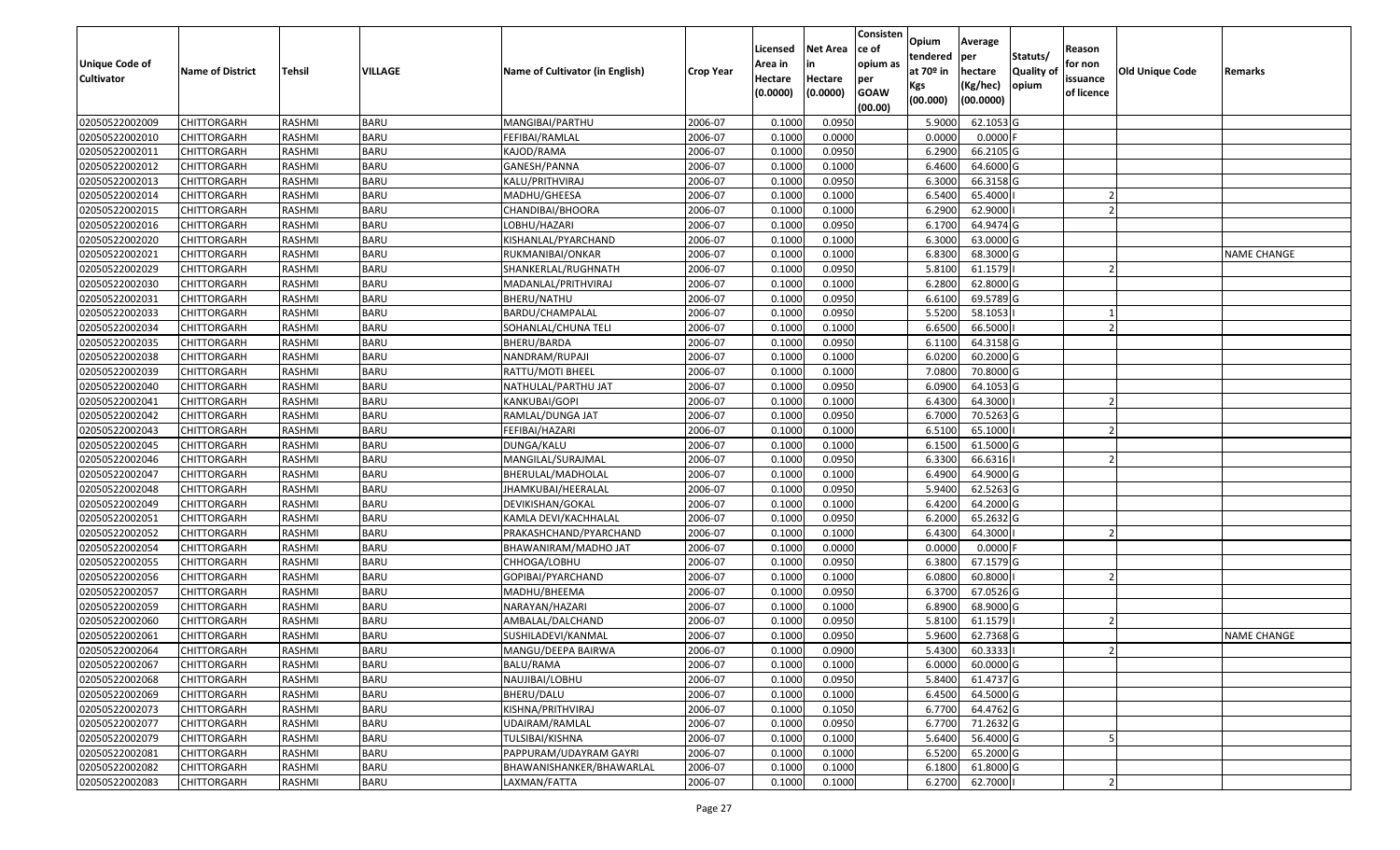| Unique Code of<br><b>Cultivator</b> | <b>Name of District</b> | <b>Tehsil</b> | VILLAGE     | Name of Cultivator (in English) | <b>Crop Year</b> | Licensed<br>Area in<br>Hectare<br>(0.0000) | <b>Net Area</b><br>in<br>Hectare<br>(0.0000) | Consisten<br>ce of<br>opium as<br>per<br><b>GOAW</b><br>(00.00) | Opium<br>tendered<br>at 70º in<br>Kgs<br>(00.000) | Average<br>per<br>hectare<br>(Kg/hec)<br>(00.0000) | Statuts/<br>Quality of<br>opium | Reason<br>for non<br>issuance<br>of licence | <b>Old Unique Code</b> | Remarks            |
|-------------------------------------|-------------------------|---------------|-------------|---------------------------------|------------------|--------------------------------------------|----------------------------------------------|-----------------------------------------------------------------|---------------------------------------------------|----------------------------------------------------|---------------------------------|---------------------------------------------|------------------------|--------------------|
| 02050522002085                      | <b>CHITTORGARH</b>      | RASHMI        | <b>BARU</b> | BHAGWANLAL/MADHULAL             | 2006-07          | 0.1000                                     | 0.0850                                       |                                                                 | 6.7200                                            | 79.0588G                                           |                                 |                                             |                        |                    |
| 02050522002086                      | CHITTORGARH             | RASHMI        | <b>BARU</b> | KABERIBAI/KALULAL               | 2006-07          | 0.1000                                     | 0.1000                                       |                                                                 | 6.4700                                            | 64.7000 G                                          |                                 |                                             |                        |                    |
| 02050522002090                      | CHITTORGARH             | RASHMI        | <b>BARU</b> | BHERULAL/MAGNA                  | 2006-07          | 0.1000                                     | 0.1000                                       |                                                                 | 6.4300                                            | 64.3000 G                                          |                                 |                                             |                        |                    |
| 02050522002091                      | CHITTORGARH             | RASHMI        | <b>BARU</b> | KALU/MODAJI BAIRAWA             | 2006-07          | 0.1000                                     | 0.1000                                       |                                                                 | 6.8900                                            | 68.9000 G                                          |                                 |                                             |                        |                    |
| 02050522002094                      | CHITTORGARH             | RASHMI        | <b>BARU</b> | NARU/BHURA CHAMAR               | 2006-07          | 0.1000                                     | 0.1000                                       |                                                                 | 6.6000                                            | 66.0000G                                           |                                 |                                             |                        |                    |
| 02050522002095                      | CHITTORGARH             | RASHMI        | <b>BARU</b> | EIMANA BEGAM/MITHHU KHAN        | 2006-07          | 0.1000                                     | 0.0950                                       |                                                                 | 6.1200                                            | 64.4211 G                                          |                                 |                                             |                        |                    |
| 02050522002096                      | CHITTORGARH             | RASHMI        | <b>BARU</b> | NANALAL/BALU TELI               | 2006-07          | 0.1000                                     | 0.1000                                       |                                                                 | 6.2000                                            | 62.0000 G                                          |                                 |                                             |                        |                    |
| 02050522002097                      | <b>CHITTORGARH</b>      | <b>RASHMI</b> | <b>BARU</b> | BHERULAL/HAZARI JAT             | 2006-07          | 0.1000                                     | 0.1050                                       |                                                                 | 6.6800                                            | 63.6190 G                                          |                                 |                                             |                        |                    |
| 02050522002101                      | CHITTORGARH             | RASHMI        | <b>BARU</b> | MOHANLAL/BHERULAL               | 2006-07          | 0.1000                                     | 0.0950                                       |                                                                 | 5.7400                                            | $60.4211$ G                                        |                                 |                                             |                        |                    |
| 02050522002103                      | <b>CHITTORGARH</b>      | RASHMI        | <b>BARU</b> | LAXMAN/KALU                     | 2006-07          | 0.1000                                     | 0.1000                                       |                                                                 | 6.0200                                            | 60.2000 G                                          |                                 |                                             |                        |                    |
| 02050522002104                      | CHITTORGARH             | RASHMI        | <b>BARU</b> | ANACHI BAI/HOKMA                | 2006-07          | 0.1000                                     | 0.1000                                       |                                                                 | 6.1500                                            | 61.5000                                            |                                 |                                             |                        |                    |
| 02050522002108                      | CHITTORGARH             | RASHMI        | <b>BARU</b> | SOHANIBAI/CHHOGA                | 2006-07          | 0.1000                                     | 0.0950                                       |                                                                 | 5.7200                                            | 60.2105 G                                          |                                 |                                             |                        |                    |
| 02050522002110                      | <b>CHITTORGARH</b>      | RASHMI        | <b>BARU</b> | RAMCHANDRA/DHOKAL               | 2006-07          | 0.1000                                     | 0.0950                                       |                                                                 | 6.1100                                            | 64.3158                                            |                                 |                                             |                        |                    |
| 02050522002111                      | <b>CHITTORGARH</b>      | RASHMI        | <b>BARU</b> | LAXMANLAL/DEVKISHAN             | 2006-07          | 0.1000                                     | 0.0950                                       |                                                                 | 5.9400                                            | 62.5263 G                                          |                                 |                                             |                        |                    |
| 02050522002112                      | CHITTORGARH             | RASHMI        | <b>BARU</b> | RUPALAL/GHASI NAI               | 2006-07          | 0.1000                                     | 0.1000                                       |                                                                 | 5.7700                                            | 57.7000 G                                          |                                 |                                             |                        |                    |
| 02050522002113                      | <b>CHITTORGARH</b>      | RASHMI        | <b>BARU</b> | RATANLAL/DHANNA JAT             | 2006-07          | 0.1000                                     | 0.0950                                       |                                                                 | 5.8200                                            | 61.2632 G                                          |                                 |                                             |                        |                    |
| 02050522002115                      | <b>CHITTORGARH</b>      | RASHMI        | <b>BARU</b> | PARTHU/NANDA                    | 2006-07          | 0.1000                                     | 0.1000                                       |                                                                 | 5.9500                                            | 59.5000G                                           |                                 |                                             |                        |                    |
| 02050522002118                      | <b>CHITTORGARH</b>      | RASHMI        | <b>BARU</b> | GANESHLAL/KAJODILAL             | 2006-07          | 0.100                                      | 0.0950                                       |                                                                 | 5.9600                                            | 62.7368 G                                          |                                 |                                             |                        |                    |
| 02050522002126                      | CHITTORGARH             | RASHMI        | <b>BARU</b> | BALU/KALU JAT                   | 2006-07          | 0.1000                                     | 0.0950                                       |                                                                 | 6.5000                                            | 68.4210 G                                          |                                 |                                             |                        |                    |
| 02050522002129                      | <b>CHITTORGARH</b>      | RASHMI        | <b>BARU</b> | BHAGWANLAL/RUPLAL               | 2006-07          | 0.1000                                     | 0.1000                                       |                                                                 | 6.1200                                            | 61.2000 G                                          |                                 |                                             |                        |                    |
| 02050522002130                      | <b>CHITTORGARH</b>      | RASHMI        | <b>BARU</b> | SHIVLAL/BHERULAL                | 2006-07          | 0.1000                                     | 0.1000                                       |                                                                 | 6.0800                                            | 60.8000 G                                          |                                 |                                             |                        |                    |
| 02050522002131                      | <b>CHITTORGARH</b>      | RASHMI        | <b>BARU</b> | OMPRAKASH/RUPLAL                | 2006-07          | 0.1000                                     | 0.1000                                       |                                                                 | 6.3800                                            | 63.8000 G                                          |                                 |                                             |                        |                    |
| 02050522002133                      | CHITTORGARH             | RASHMI        | <b>BARU</b> | UDA/DEVA BHEEL                  | 2006-07          | 0.1000                                     | 0.0850                                       |                                                                 | 5.0100                                            | 58.9412 G                                          |                                 |                                             |                        |                    |
| 02050522002137                      | <b>CHITTORGARH</b>      | RASHMI        | <b>BARU</b> | BANSHILAL/KAJODIMAL             | 2006-07          | 0.1000                                     | 0.0950                                       |                                                                 | 6.3100                                            | 66.4211 G                                          |                                 |                                             |                        |                    |
| 02050522002139                      | CHITTORGARH             | RASHMI        | <b>BARU</b> | HAZARI/BHEEMA JAT               | 2006-07          | 0.1000                                     | 0.0950                                       |                                                                 | 6.2900                                            | 66.2105 G                                          |                                 |                                             |                        |                    |
| 02050522002142                      | CHITTORGARH             | RASHMI        | <b>BARU</b> | GAURIBAI/HAZARI                 | 2006-07          | 0.1000                                     | 0.1000                                       |                                                                 | 6.3200                                            | 63.2000G                                           |                                 |                                             |                        |                    |
| 02050522002143                      | CHITTORGARH             | RASHMI        | <b>BARU</b> | MADHULAL/GOKAL JAT              | 2006-07          | 0.100                                      | 0.1000                                       |                                                                 | 6.5300                                            | 65.3000 G                                          |                                 |                                             |                        |                    |
| 02050522002147                      | CHITTORGARH             | RASHMI        | <b>BARU</b> | KHURAJ/KAJOD TELI               | 2006-07          | 0.1000                                     | 0.0900                                       |                                                                 | 5.7400                                            | 63.7778 G                                          |                                 |                                             |                        |                    |
| 02050522002150                      | CHITTORGARH             | RASHMI        | <b>BARU</b> | GIRDHARI/BARDA BHEEL            | 2006-07          | 0.1000                                     | 0.1000                                       |                                                                 | 7.1800                                            | 71.8000 G                                          |                                 |                                             |                        |                    |
| 02050522002151                      | <b>CHITTORGARH</b>      | RASHMI        | <b>BARU</b> | SHOSHARBAI/BHERULAL             | 2006-07          | 0.1000                                     | 0.1000                                       |                                                                 | 6.3200                                            | 63.2000 G                                          |                                 |                                             |                        |                    |
| 02050522002152                      | CHITTORGARH             | RASHMI        | <b>BARU</b> | NARAYAN/SOWAN                   | 2006-07          | 0.1000                                     | 0.0000                                       |                                                                 | 0.0000                                            | $0.0000$ F                                         |                                 |                                             |                        |                    |
| 02050522002153                      | CHITTORGARH             | RASHMI        | <b>BARU</b> | DEVIKISHAN/KALU TELI            | 2006-07          | 0.1000                                     | 0.1000                                       |                                                                 | 6.2900                                            | 62.9000 G                                          |                                 |                                             |                        |                    |
| 02050522002154                      | CHITTORGARH             | RASHMI        | <b>BARU</b> | MANGU/KALU NAYAK                | 2006-07          | 0.1000                                     | 0.1000                                       |                                                                 | 6.9000                                            | 69.0000G                                           |                                 |                                             |                        |                    |
| 02050522002155                      | CHITTORGARH             | RASHMI        | <b>BARU</b> | KAMRUDDIN/GHASI KHAN            | 2006-07          | 0.1000                                     | 0.0950                                       |                                                                 | 6.1200                                            | 64.4211G                                           |                                 |                                             |                        |                    |
| 02050522002157                      | CHITTORGARH             | RASHMI        | <b>BARU</b> | MANGIBAI/LOBHA                  | 2006-07          | 0.1000                                     | 0.1000                                       |                                                                 | 5.7000                                            | 57.0000G                                           |                                 |                                             |                        | <b>NAME CHANGE</b> |
| 02050522002161                      | CHITTORGARH             | RASHMI        | <b>BARU</b> | HUSSAIN BAKSH/GHASI KHAN        | 2006-07          | 0.1000                                     | 0.1050                                       |                                                                 | 6.3600                                            | 60.5714 G                                          |                                 |                                             |                        |                    |
| 02050522002162                      | <b>CHITTORGARH</b>      | RASHMI        | <b>BARU</b> | MANGILAL/BHURALAL SUKHWAL       | 2006-07          | 0.1000                                     | 0.0950                                       |                                                                 | 5.8200                                            | $61.2632$ G                                        |                                 |                                             |                        |                    |
| 02050522002163                      | <b>CHITTORGARH</b>      | RASHMI        | <b>BARU</b> | JADAV BAI/KANA CHAMAR           | 2006-07          | 0.1000                                     | 0.0950                                       |                                                                 | 5.8700                                            | 61.7895 G                                          |                                 |                                             |                        |                    |
| 02050522002165                      | <b>CHITTORGARH</b>      | RASHMI        | <b>BARU</b> | GOPI/LALURAM BAIRWA             | 2006-07          | 0.1000                                     | 0.1000                                       |                                                                 | 5.6400                                            | 56.4000 G                                          |                                 |                                             |                        |                    |
| 02050522002167                      | <b>CHITTORGARH</b>      | RASHMI        | <b>BARU</b> | TAMU/HARLAL/GOKUL BALAI         | 2006-07          | 0.1000                                     | 0.1000                                       |                                                                 | 6.3500                                            | 63.5000 G                                          |                                 |                                             |                        |                    |
| 02050522002168                      | <b>CHITTORGARH</b>      | RASHMI        | <b>BARU</b> | RATANLAL/BHURA BALAI            | 2006-07          | 0.1000                                     | 0.1050                                       |                                                                 | 6.4200                                            | 61.1429 G                                          |                                 |                                             |                        |                    |
| 02050522002173                      | <b>CHITTORGARH</b>      | RASHMI        | <b>BARU</b> | DEVU BAI/ONKAR JI               | 2006-07          | 0.1000                                     | 0.1000                                       |                                                                 | 6.2600                                            | 62.6000 G                                          |                                 |                                             |                        |                    |
| 02050522002175                      | <b>CHITTORGARH</b>      | RASHMI        | <b>BARU</b> | JAMKUBAI/JEETU                  | 2006-07          | 0.1000                                     | 0.0950                                       |                                                                 | 6.0200                                            | 63.3684 G                                          |                                 |                                             |                        | <b>NAME CHANGE</b> |
| 02050522002177                      | <b>CHITTORGARH</b>      | RASHMI        | <b>BARU</b> | SHOBHALAL/HEERAJI               | 2006-07          | 0.1000                                     | 0.0950                                       |                                                                 | 6.1700                                            | 64.9474 G                                          |                                 |                                             |                        |                    |
| 02050522002178                      | <b>CHITTORGARH</b>      | RASHMI        | <b>BARU</b> | KESHARBAI/NARAYAN               | 2006-07          | 0.1000                                     | 0.1000                                       |                                                                 | 6.0900                                            | 60.9000 G                                          |                                 |                                             |                        |                    |
| 02050522002179                      | <b>CHITTORGARH</b>      | RASHMI        | <b>BARU</b> | RATANLAL/SHOBHALAL              | 2006-07          | 0.1000                                     | 0.0950                                       |                                                                 | 6.0500                                            | 63.6842 G                                          |                                 |                                             |                        |                    |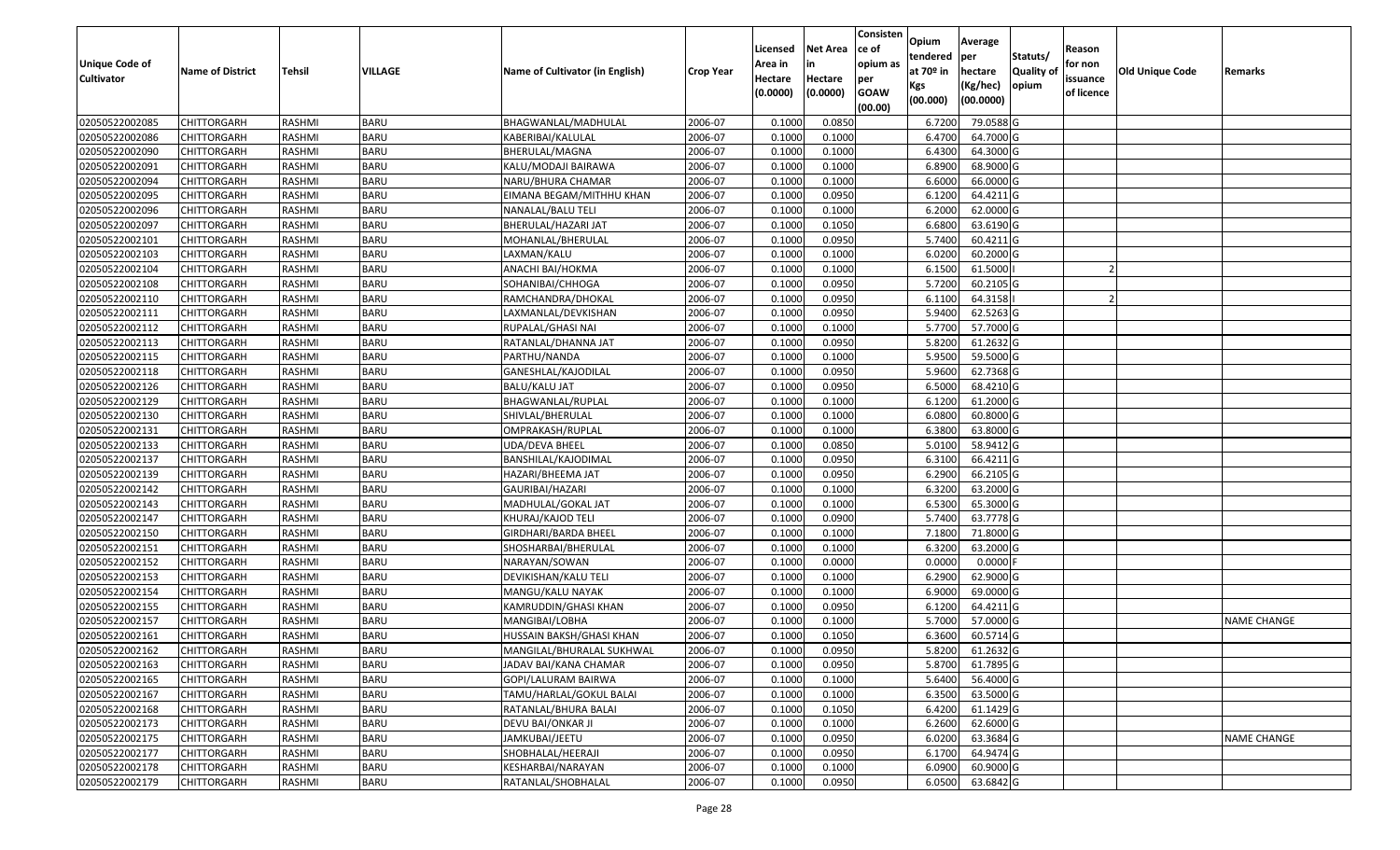| Unique Code of<br><b>Cultivator</b> | <b>Name of District</b> | <b>Tehsil</b> | VILLAGE     | Name of Cultivator (in English) | <b>Crop Year</b> | Licensed<br>Area in<br>Hectare<br>(0.0000) | <b>Net Area</b><br>in<br>Hectare<br>(0.0000) | Consisten<br>ce of<br>opium as<br>per<br><b>GOAW</b><br>(00.00) | Opium<br>tendered<br>at 70º in<br>Kgs<br>(00.000) | Average<br>per<br>hectare<br>(Kg/hec)<br>(00.0000) | Statuts/<br>Quality of<br>opium | Reason<br>for non<br>issuance<br>of licence | <b>Old Unique Code</b> | Remarks            |
|-------------------------------------|-------------------------|---------------|-------------|---------------------------------|------------------|--------------------------------------------|----------------------------------------------|-----------------------------------------------------------------|---------------------------------------------------|----------------------------------------------------|---------------------------------|---------------------------------------------|------------------------|--------------------|
| 02050522002181                      | CHITTORGARH             | RASHMI        | <b>BARU</b> | NATHULAL/PRITHVIRAJ             | 2006-07          | 0.1000                                     | 0.1050                                       |                                                                 | 6.3100                                            | 60.0952                                            |                                 |                                             |                        |                    |
| 02050522002182                      | CHITTORGARH             | RASHMI        | <b>BARU</b> | MANGU/PYARBAKSH                 | 2006-07          | 0.1000                                     | 0.1000                                       |                                                                 | 6.3200                                            | 63.2000 G                                          |                                 |                                             |                        |                    |
| 02050522002183                      | CHITTORGARH             | RASHMI        | <b>BARU</b> | MADANGAR/NANUUGAR               | 2006-07          | 0.1000                                     | 0.0950                                       |                                                                 | 5.8200                                            | 61.2632                                            |                                 |                                             |                        |                    |
| 02050522002187                      | CHITTORGARH             | RASHMI        | <b>BARU</b> | RAJIBAI/MADHU                   | 2006-07          | 0.1000                                     | 0.1000                                       |                                                                 | 5.8900                                            | 58.9000 G                                          |                                 |                                             |                        |                    |
| 02050522002188                      | CHITTORGARH             | RASHMI        | <b>BARU</b> | NARAYAN/GOPI SALVI              | 2006-07          | 0.1000                                     | 0.1000                                       |                                                                 | 6.0900                                            | 60.9000 G                                          |                                 |                                             |                        |                    |
| 02050522002191                      | CHITTORGARH             | RASHMI        | <b>BARU</b> | SATYANARAYAN/KAJOD              | 2006-07          | 0.1000                                     | 0.0950                                       |                                                                 | 6.2200                                            | 65.4737 G                                          |                                 |                                             |                        |                    |
| 02050522002194                      | CHITTORGARH             | RASHMI        | <b>BARU</b> | MATHARI/BALU                    | 2006-07          | 0.1000                                     | 0.0950                                       |                                                                 | 5.9300                                            | 62.4211 G                                          |                                 |                                             |                        |                    |
| 02050522002196                      | CHITTORGARH             | RASHMI        | <b>BARU</b> | RAGHUNATH/GOPI                  | 2006-07          | 0.1000                                     | 0.1000                                       |                                                                 | 6.5100                                            | 65.1000                                            |                                 |                                             |                        |                    |
| 02050522002197                      | CHITTORGARH             | RASHMI        | <b>BARU</b> | AMBALAL/BALU CHAMAR             | 2006-07          | 0.1000                                     | 0.0950                                       |                                                                 | 6.2000                                            | 65.2632 G                                          |                                 |                                             |                        |                    |
| 02050522002199                      | CHITTORGARH             | RASHMI        | <b>BARU</b> | DALCHAND/HAZARI                 | 2006-07          | 0.1000                                     | 0.1050                                       |                                                                 | 7.0000                                            | 66.6667                                            |                                 |                                             |                        |                    |
| 02050522002200                      | CHITTORGARH             | RASHMI        | <b>BARU</b> | SHOLA/DEVA                      | 2006-07          | 0.1000                                     | 0.1050                                       |                                                                 | 6.4400                                            | 61.3333 G                                          |                                 |                                             |                        |                    |
| 02050522002201                      | <b>CHITTORGARH</b>      | RASHMI        | <b>BARU</b> | HEERA/NARU                      | 2006-07          | 0.1000                                     | 0.1000                                       |                                                                 | 5.5300                                            | 55.3000 G                                          |                                 |                                             |                        |                    |
| 02050522002204                      | <b>CHITTORGARH</b>      | RASHMI        | <b>BARU</b> | KESHARBAI D/O MOHANLAL          | 2006-07          | 0.1000                                     | 0.1000                                       |                                                                 | 6.1400                                            | 61.4000                                            |                                 |                                             |                        |                    |
| 02050522002207                      | CHITTORGARH             | RASHMI        | <b>BARU</b> | ALLADIN/JAMALDDIN MANSURI       | 2006-07          | 0.1000                                     | 0.0950                                       |                                                                 | 5.6000                                            | 58.9474 G                                          |                                 |                                             |                        |                    |
| 02050522002208                      | CHITTORGARH             | RASHMI        | <b>BARU</b> | CHAND KHAN/GHASI KHAN           | 2006-07          | 0.1000                                     | 0.1050                                       |                                                                 | 6.3000                                            | 60.0000G                                           |                                 |                                             |                        |                    |
| 02050522002209                      | <b>CHITTORGARH</b>      | RASHMI        | <b>BARU</b> | NATHULAL/GOPI LUHAR             | 2006-07          | 0.1000                                     | 0.0950                                       |                                                                 | 6.1200                                            | 64.4211 G                                          |                                 |                                             |                        |                    |
| 02050522002211                      | <b>CHITTORGARH</b>      | RASHMI        | <b>BARU</b> | PRABHULAL/RATTU BHEEL           | 2006-07          | 0.1000                                     | 0.0950                                       |                                                                 | 6.1600                                            | 64.8421 G                                          |                                 |                                             |                        |                    |
| 02050522002213                      | <b>CHITTORGARH</b>      | RASHMI        | <b>BARU</b> | DALU/TULCHHA BALAI              | 2006-07          | 0.1000                                     | 0.1050                                       |                                                                 | 6.0000                                            | 57.1429                                            |                                 |                                             |                        |                    |
| 02050522002214                      | CHITTORGARH             | RASHMI        | <b>BARU</b> | SHYAMLAL/LOBHCHAND              | 2006-07          | 0.1000                                     | 0.0900                                       |                                                                 | 5.4800                                            | 60.8889 G                                          |                                 |                                             |                        |                    |
| 02050522002215                      | <b>CHITTORGARH</b>      | RASHMI        | <b>BARU</b> | LAHRU/RAMLAL                    | 2006-07          | 0.1000                                     | 0.0950                                       |                                                                 | 6.2700                                            | 66.0000G                                           |                                 |                                             |                        |                    |
| 02050522002216                      | <b>CHITTORGARH</b>      | RASHMI        | <b>BARU</b> | DHANNA/NATHU JAT                | 2006-07          | 0.1000                                     | 0.0950                                       |                                                                 | 6.1700                                            | 64.9474 G                                          |                                 |                                             |                        |                    |
| 02050522002217                      | <b>CHITTORGARH</b>      | RASHMI        | <b>BARU</b> | MANGU/MOTI TELI                 | 2006-07          | 0.1000                                     | 0.1000                                       |                                                                 | 5.2600                                            | 52.6000 G                                          |                                 |                                             |                        |                    |
| 02050522002221                      | CHITTORGARH             | RASHMI        | <b>BARU</b> | UDAIRAM/NARU                    | 2006-07          | 0.1000                                     | 0.1000                                       |                                                                 | 6.2400                                            | 62.4000 G                                          |                                 |                                             |                        |                    |
| 02050522002225                      | CHITTORGARH             | RASHMI        | <b>BARU</b> | GULAB/HEERA BHEEL               | 2006-07          | 0.1000                                     | 0.0950                                       |                                                                 | 5.9300                                            | 62.4211 G                                          |                                 |                                             |                        |                    |
| 02050522002229                      | CHITTORGARH             | RASHMI        | <b>BARU</b> | BANU/ISMAIL KHAN                | 2006-07          | 0.1000                                     | 0.0950                                       |                                                                 | 6.3500                                            | 66.8421 G                                          |                                 |                                             |                        |                    |
| 02050522002232                      | CHITTORGARH             | RASHMI        | <b>BARU</b> | GOPAL LAL/BHERULAL VYAS         | 2006-07          | 0.1000                                     | 0.0950                                       |                                                                 | 6.3500                                            | 66.8421 G                                          |                                 |                                             |                        |                    |
| 02050522002233                      | CHITTORGARH             | RASHMI        | <b>BARU</b> | SHANKER/LEHRU                   | 2006-07          | 0.1000                                     | 0.1000                                       |                                                                 | 6.3000                                            | 63.0000G                                           |                                 |                                             |                        |                    |
| 02050522002234                      | CHITTORGARH             | RASHMI        | <b>BARU</b> | LEHRULAL/BHURALAL               | 2006-07          | 0.1000                                     | 0.0950                                       |                                                                 | 6.1000                                            | 64.2105 G                                          |                                 |                                             |                        |                    |
| 02050522002236                      | CHITTORGARH             | RASHMI        | <b>BARU</b> | NARUGIR/MADHUGIR                | 2006-07          | 0.1000                                     | 0.0950                                       |                                                                 | 6.4600                                            | 68.0000G                                           |                                 |                                             |                        |                    |
| 02050522002238                      | CHITTORGARH             | RASHMI        | <b>BARU</b> | NATHU/MOTI NAYAK                | 2006-07          | 0.1000                                     | 0.1000                                       |                                                                 | 6.0800                                            | 60.8000                                            |                                 |                                             |                        |                    |
| 02050522002241                      | CHITTORGARH             | RASHMI        | <b>BARU</b> | KALURAM/MOHANLAL PANDIT         | 2006-07          | 0.1000                                     | 0.1000                                       |                                                                 | 6.0500                                            | 60.5000 G                                          |                                 |                                             |                        |                    |
| 02050522002242                      | CHITTORGARH             | RASHMI        | <b>BARU</b> | BADRILAL/HEERALAL               | 2006-07          | 0.1000                                     | 0.0950                                       |                                                                 | 5.8000                                            | 61.0526 G                                          |                                 |                                             |                        |                    |
| 02050522002244                      | CHITTORGARH             | RASHMI        | <b>BARU</b> | PEERU/PYAR BAKSH                | 2006-07          | 0.1000                                     | 0.1000                                       |                                                                 | 6.4300                                            | 64.3000 G                                          |                                 |                                             |                        |                    |
| 02050522002245                      | CHITTORGARH             | RASHMI        | <b>BARU</b> | KHAJU KHAN/RAHEEM BAKSH         | 2006-07          | 0.1000                                     | 0.0950                                       |                                                                 | 6.2600                                            | 65.8947 G                                          |                                 |                                             |                        |                    |
| 02050522002247                      | CHITTORGARH             | RASHMI        | <b>BARU</b> | TULSIRAM/BHERAJI                | 2006-07          | 0.1000                                     | 0.1000                                       |                                                                 | 6.1200                                            | 61.2000                                            |                                 |                                             |                        |                    |
| 02050522002249                      | CHITTORGARH             | RASHMI        | <b>BARU</b> | BALURAM/MOHANJI                 | 2006-07          | 0.1000                                     | 0.1000                                       |                                                                 | 6.5900                                            | 65.9000                                            |                                 |                                             |                        |                    |
| 02050522002250                      | <b>CHITTORGARH</b>      | RASHMI        | <b>BARU</b> | BHERULAL/MAGNILAL SUKHWAL       | 2006-07          | 0.1000                                     | 0.0950                                       |                                                                 | 6.3600                                            | 66.9474 G                                          |                                 |                                             |                        |                    |
| 02050522002252                      | <b>CHITTORGARH</b>      | RASHMI        | <b>BARU</b> | BHUR KHAN/KARIM KHAN            | 2006-07          | 0.1000                                     | 0.1000                                       |                                                                 | 6.4900                                            | 64.9000 G                                          |                                 |                                             |                        |                    |
| 02050522002256                      | <b>CHITTORGARH</b>      | RASHMI        | <b>BARU</b> | RATANLAL/NARU JAT               | 2006-07          | 0.1000                                     | 0.0950                                       |                                                                 | 6.4800                                            | 68.2105 G                                          |                                 |                                             |                        |                    |
| 02050522002257                      | <b>CHITTORGARH</b>      | RASHMI        | <b>BARU</b> | CHANDI BAI/MADHU                | 2006-07          | 0.1000                                     | 0.0950                                       |                                                                 | 5.8900                                            | 62.0000                                            |                                 |                                             |                        |                    |
| 02050522002258                      | <b>CHITTORGARH</b>      | RASHMI        | <b>BARU</b> | SHANTIBAI/BANSHIDAS             | 2006-07          | 0.1000                                     | 0.0950                                       |                                                                 | 5.8800                                            | 61.8947                                            |                                 |                                             |                        | <b>NAME CHANGE</b> |
| 02050522002260                      | <b>CHITTORGARH</b>      | RASHMI        | <b>BARU</b> | KISHNIBAI/EKLING RAM            | 2006-07          | 0.1000                                     | 0.1000                                       |                                                                 | 6.4500                                            | 64.5000 G                                          |                                 |                                             |                        |                    |
| 02050522002261                      | <b>CHITTORGARH</b>      | RASHMI        | <b>BARU</b> | NOJIBAI/HEERA VYAS              | 2006-07          | 0.1000                                     | 0.0950                                       |                                                                 | 5.8400                                            | 61.4737                                            |                                 |                                             |                        |                    |
| 02050522002262                      | <b>CHITTORGARH</b>      | RASHMI        | <b>BARU</b> | KANKUBAI/HARIKISHAN             | 2006-07          | 0.1000                                     | 0.1000                                       |                                                                 | 6.0500                                            | 60.5000 G                                          |                                 |                                             |                        |                    |
| 02050522002266                      | <b>CHITTORGARH</b>      | RASHMI        | <b>BARU</b> | RUPA/KALU                       | 2006-07          | 0.1000                                     | 0.1000                                       |                                                                 | 6.5800                                            | 65.8000 G                                          |                                 |                                             |                        |                    |
| 02050522002268                      | <b>CHITTORGARH</b>      | RASHMI        | <b>BARU</b> | MOHANLAL/GIRDHARI               | 2006-07          | 0.1000                                     | 0.0950                                       |                                                                 | 5.8900                                            | 62.0000 G                                          |                                 |                                             |                        |                    |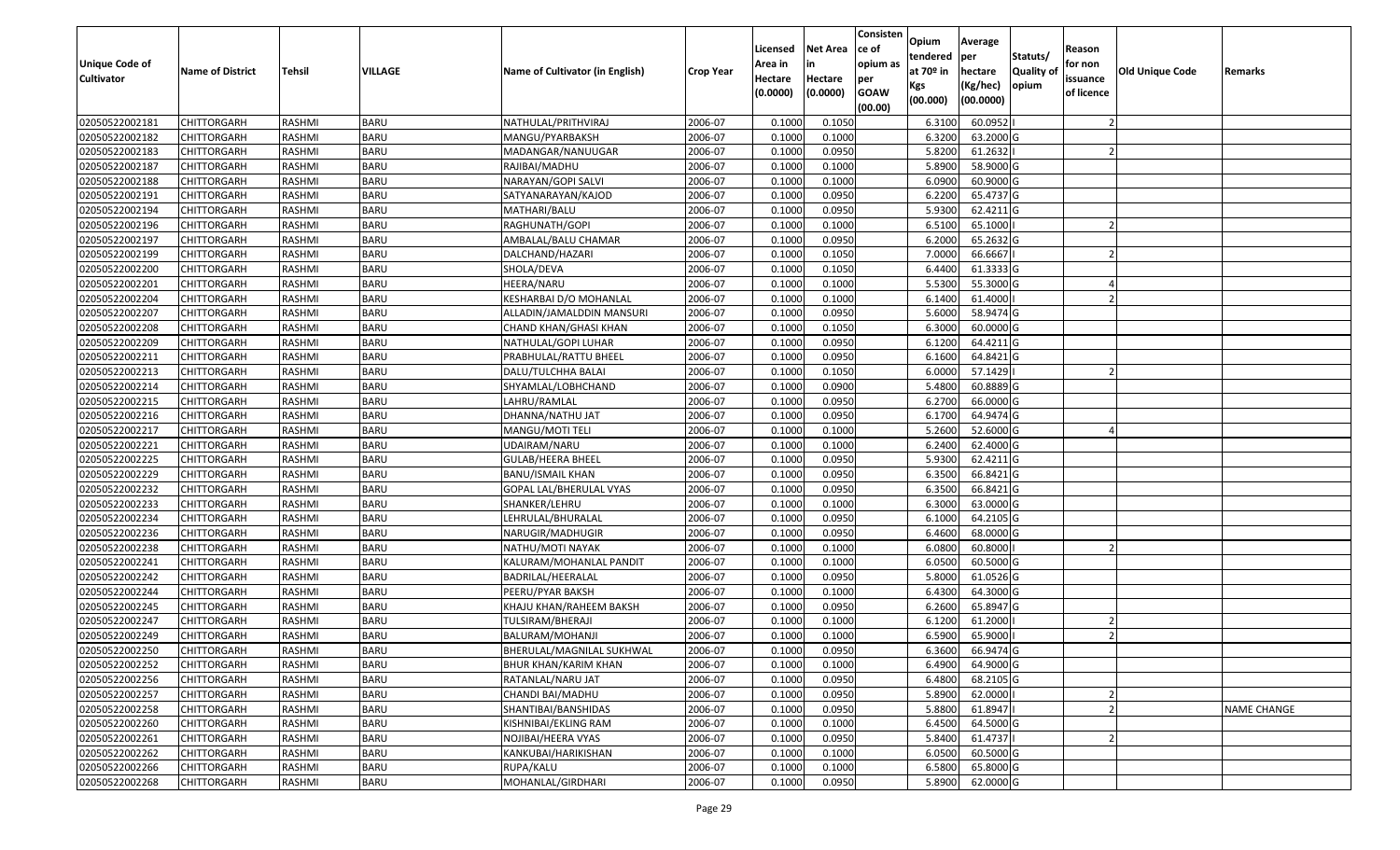| <b>Unique Code of</b><br><b>Cultivator</b> | <b>Name of District</b> | <b>Tehsil</b> | VILLAGE          | Name of Cultivator (in English) | <b>Crop Year</b> | Licensed<br>Area in<br>Hectare<br>(0.0000) | <b>Net Area</b><br>in<br>Hectare<br>(0.0000) | Consisten<br>ce of<br>opium as<br>per<br><b>GOAW</b><br>(00.00) | <b>Opium</b><br>tendered<br>at $70°$ in<br>Kgs<br>(00.000) | Average<br><b>per</b><br>hectare<br>(Kg/hec)<br>(00.0000) | Statuts/<br><b>Quality of</b><br>opium | Reason<br>for non<br>issuance<br>of licence | <b>Old Unique Code</b> | Remarks            |
|--------------------------------------------|-------------------------|---------------|------------------|---------------------------------|------------------|--------------------------------------------|----------------------------------------------|-----------------------------------------------------------------|------------------------------------------------------------|-----------------------------------------------------------|----------------------------------------|---------------------------------------------|------------------------|--------------------|
| 02050522002273                             | <b>CHITTORGARH</b>      | RASHMI        | BARU             | RAMA/BHANA BANJARA              | 2006-07          | 0.1000                                     | 0.1000                                       |                                                                 | 6.4900                                                     | 64.9000                                                   |                                        |                                             |                        | <b>NAME CHANGE</b> |
| 02050522002274                             | <b>CHITTORGARH</b>      | RASHMI        | BARU             | MANGU/LALA                      | 2006-07          | 0.1000                                     | 0.0950                                       |                                                                 | 6.1700                                                     | 64.9474 G                                                 |                                        |                                             |                        |                    |
| 02050522002275                             | <b>CHITTORGARH</b>      | RASHMI        | <b>BARU</b>      | BHAGGA/MEGHA BANJARA            | 2006-07          | 0.1000                                     | 0.0950                                       |                                                                 | 6.0200                                                     | 63.3684 G                                                 |                                        |                                             |                        |                    |
| 02050522002277                             | <b>CHITTORGARH</b>      | RASHMI        | <b>BARU</b>      | SHANTILAL/RATANLAL              | 2006-07          | 0.1000                                     | 0.0900                                       |                                                                 | 6.2200                                                     | 69.1111G                                                  |                                        |                                             |                        |                    |
| 02050522002278                             | <b>CHITTORGARH</b>      | RASHMI        | <b>BARU</b>      | MADHOLAL/SUKHLAL BRAHMAN        | 2006-07          | 0.1000                                     | 0.0950                                       |                                                                 | 6.6900                                                     | 70.4211 G                                                 |                                        |                                             |                        |                    |
| 02050522002279                             | <b>CHITTORGARH</b>      | RASHMI        | BARU             | BADRILAL/LOBHCHAND              | 2006-07          | 0.1000                                     | 0.0950                                       |                                                                 | 5.6400                                                     | 59.3684 G                                                 |                                        |                                             |                        |                    |
| 02050522002280                             | <b>CHITTORGARH</b>      | RASHMI        | BARU             | ROSHANLAL/SUGANJI BOHRA         | 2006-07          | 0.1000                                     | 0.1000                                       |                                                                 | 6.4300                                                     | 64.3000 G                                                 |                                        |                                             |                        |                    |
| 02050522002281                             | <b>CHITTORGARH</b>      | RASHMI        | <b>BARU</b>      | PRABHUDAYAL/BANSHILAL           | 2006-07          | 0.1000                                     | 0.0950                                       |                                                                 | 6.5300                                                     | 68.7368 G                                                 |                                        |                                             |                        |                    |
| 02050522002282                             | <b>CHITTORGARH</b>      | RASHMI        | BARU             | BALIBAI/GOPI                    | 2006-07          | 0.1000                                     | 0.1000                                       |                                                                 | 6.7500                                                     | 67.5000 G                                                 |                                        |                                             |                        | <b>NAME CHANGE</b> |
| 02050522002285                             | <b>CHITTORGARH</b>      | RASHMI        | <b>BARU</b>      | CHANDRESH/SOHANLAL SUKHWAL      | 2006-07          | 0.1000                                     | 0.0950                                       |                                                                 | 6.1800                                                     | 65.0526 G                                                 |                                        |                                             |                        |                    |
| 02050522002289                             | <b>CHITTORGARH</b>      | RASHMI        | BARU             | SOSAR/KISHNA                    | 2006-07          | 0.1000                                     | 0.1000                                       |                                                                 | 6.2700                                                     | 62.7000 G                                                 |                                        |                                             |                        |                    |
| 02050522002290                             | <b>CHITTORGARH</b>      | RASHMI        | <b>BARU</b>      | RAMLAL/GULAB CHAND SUKHWAL      | 2006-07          | 0.1000                                     | 0.0950                                       |                                                                 | 5.9700                                                     | 62.8421 G                                                 |                                        |                                             |                        |                    |
| 02050522002291                             | <b>CHITTORGARH</b>      | RASHMI        | <b>BARU</b>      | SONI/RATANLAL                   | 2006-07          | 0.1000                                     | 0.0950                                       |                                                                 | 6.1000                                                     | 64.2105 G                                                 |                                        |                                             |                        | NAME CHANGE        |
| 02050522002292                             | <b>CHITTORGARH</b>      | RASHMI        | BARU             | MAGANIRAM/BENA BRAHMAN          | 2006-07          | 0.1000                                     | 0.0950                                       |                                                                 | 6.3500                                                     | 66.8421 G                                                 |                                        |                                             |                        |                    |
| 02050522002294                             | <b>CHITTORGARH</b>      | RASHMI        | BARU             | GOVARDHAN/MADHO JAT             | 2006-07          | 0.1000                                     | 0.0950                                       |                                                                 | 6.2900                                                     | 66.2105 G                                                 |                                        |                                             |                        |                    |
| 02050522002297                             | <b>CHITTORGARH</b>      | RASHMI        | <b>BARU</b>      | PRABHULAL/KALU                  | 2006-07          | 0.1000                                     | 0.0950                                       |                                                                 | 6.2400                                                     | 65.6842 G                                                 |                                        |                                             |                        |                    |
| 02050522002299                             | <b>CHITTORGARH</b>      | RASHMI        | <b>BARU</b>      | BHERULAL/GOVIND DAS             | 2006-07          | 0.1000                                     | 0.1000                                       |                                                                 | 6.4400                                                     | 64.4000 G                                                 |                                        |                                             |                        |                    |
| 02050522002300                             | <b>CHITTORGARH</b>      | RASHMI        | <b>BARU</b>      | GOPILAL/CHHOGA SUKHWAL          | 2006-07          | 0.1000                                     | 0.1000                                       |                                                                 | 6.8300                                                     | 68.3000 G                                                 |                                        |                                             |                        |                    |
| 02050522002301                             | <b>CHITTORGARH</b>      | RASHMI        | <b>BARU</b>      | SHANKERLAL/MADHO                | 2006-07          | 0.1000                                     | 0.0950                                       |                                                                 | 6.7200                                                     | 70.7368 G                                                 |                                        |                                             |                        |                    |
| 02050522002302                             | <b>CHITTORGARH</b>      | RASHMI        | <b>BARU</b>      | MANGILAL/MADHO JAT              | 2006-07          | 0.1000                                     | 0.0950                                       |                                                                 | 6.4000                                                     | 67.3684 G                                                 |                                        |                                             |                        |                    |
| 02050522002303                             | <b>CHITTORGARH</b>      | RASHMI        | <b>BARU</b>      | RATANLAL/RUPA                   | 2006-07          | 0.1000                                     | 0.0950                                       |                                                                 | 6.8300                                                     | 71.8947 G                                                 |                                        |                                             |                        |                    |
| 02050522002304                             | <b>CHITTORGARH</b>      | RASHMI        | <b>BARU</b>      | SHOBHALAL/RAGHUNATH             | 2006-07          | 0.1000                                     | 0.1000                                       |                                                                 | 6.4900                                                     | 64.9000 G                                                 |                                        |                                             |                        |                    |
| 02050522002305                             | <b>CHITTORGARH</b>      | RASHMI        | BARU             | SHANKERLAL/RUPA                 | 2006-07          | 0.1000                                     | 0.1000                                       |                                                                 | 6.5800                                                     | 65.8000 G                                                 |                                        |                                             |                        |                    |
| 02050522002306                             | <b>CHITTORGARH</b>      | RASHMI        | BARU             | BALURAM/GANESH JAT              | 2006-07          | 0.1000                                     | 0.1000                                       |                                                                 | 6.6600                                                     | 66.6000 G                                                 |                                        |                                             |                        |                    |
| 02050522002309                             | <b>CHITTORGARH</b>      | RASHMI        | <b>BARU</b>      | SUNDERBAI/MANOHAR LAL           | 2006-07          | 0.1000                                     | 0.0950                                       |                                                                 | 6.0400                                                     | 63.5789 G                                                 |                                        |                                             |                        |                    |
| 02050522002311                             | <b>CHITTORGARH</b>      | RASHMI        | <b>BARU</b>      | CHANDRA /HEERA JESWAL           | 2006-07          | 0.1000                                     | 0.1000                                       |                                                                 | 6.3100                                                     | 63.1000 G                                                 |                                        |                                             |                        |                    |
| 02050522002312                             | <b>CHITTORGARH</b>      | RASHMI        | <b>BARU</b>      | BHERU/DALU BHEEL                | 2006-07          | 0.1000                                     | 0.0900                                       |                                                                 | 6.1600                                                     | 68.4444 G                                                 |                                        |                                             |                        |                    |
| 02050522002314                             | <b>CHITTORGARH</b>      | RASHMI        | <b>BARU</b>      | BALURAM/PANNALAL                | 2006-07          | 0.1000                                     | 0.0950                                       |                                                                 | 6.4400                                                     | 67.7895 G                                                 |                                        |                                             |                        |                    |
| 02050522002315                             | <b>CHITTORGARH</b>      | RASHMI        | <b>BARU</b>      | RAMPAL/KHURAJ                   | 2006-07          | 0.1000                                     | 0.1000                                       |                                                                 | 6.0400                                                     | 60.4000 G                                                 |                                        |                                             |                        |                    |
| 02050522002317                             | <b>CHITTORGARH</b>      | RASHMI        | <b>BARU</b>      | PRABHU/RATTU BALAI              | 2006-07          | 0.1000                                     | 0.0950                                       |                                                                 | 6.3400                                                     | 66.7368 G                                                 |                                        |                                             |                        |                    |
| 02050522002318                             | <b>CHITTORGARH</b>      | RASHMI        | <b>BARU</b>      | UDAYRAM/GOKAL SUTHAR            | 2006-07          | 0.1000                                     | 0.0950                                       |                                                                 | 5.8100                                                     | 61.1579 G                                                 |                                        |                                             |                        |                    |
| 02050522002319                             | <b>CHITTORGARH</b>      | RASHMI        | BARU             | KALULAL/SUGAN CHAND             | 2006-07          | 0.1000                                     | 0.0900                                       |                                                                 | 5.5300                                                     | 61.4444                                                   |                                        |                                             |                        |                    |
| 02050522002320                             | <b>CHITTORGARH</b>      | RASHMI        | <b>BARU</b>      | PANNALAL/RUPA                   | 2006-07          | 0.1000                                     | 0.1000                                       |                                                                 | 0.0000                                                     | 0.0000                                                    |                                        |                                             |                        |                    |
| 02050522002321                             | <b>CHITTORGARH</b>      | RASHMI        | BARU             | MOTILAL/UDAIRAM                 | 2006-07          | 0.1000                                     | 0.0950                                       |                                                                 | 6.2100                                                     | 65.3684 G                                                 |                                        |                                             |                        |                    |
| 02050522002323                             | <b>CHITTORGARH</b>      | RASHMI        | <b>BARU</b>      | MANGILAL/MOTI SALVI             | 2006-07          | 0.1000                                     | 0.1000                                       |                                                                 | 5.9100                                                     | 59.1000 G                                                 |                                        |                                             |                        |                    |
| 02050522002324                             | <b>CHITTORGARH</b>      | RASHMI        | <b>BARU</b>      | NARAYANLAL/LALURAM BERWA        | 2006-07          | 0.1000                                     | 0.1000                                       |                                                                 | 5.8000                                                     | 58.0000 G                                                 |                                        |                                             |                        |                    |
| 02050522002325                             | <b>CHITTORGARH</b>      | RASHMI        | <b>BARU</b>      | CHHOGA/CHUNA TELI               | 2006-07          | 0.1000                                     | 0.0950                                       |                                                                 | 6.1000                                                     | 64.2105                                                   |                                        |                                             |                        |                    |
| 02050522002326                             | <b>CHITTORGARH</b>      | RASHMI        | BARU             | <b>GANESH LEHRU NAYAK</b>       | 2006-07          | 0.1000                                     | 0.1000                                       |                                                                 | 6.1100                                                     | 61.1000 G                                                 |                                        |                                             |                        |                    |
| 02050522002327                             | <b>CHITTORGARH</b>      | RASHMI        | <b>BARU</b>      | CHHOGA/MADHU JAT                | 2006-07          | 0.1000                                     | 0.0950                                       |                                                                 | 5.7800                                                     | 60.8421 G                                                 |                                        |                                             |                        |                    |
| 02050522002328                             | <b>CHITTORGARH</b>      | RASHMI        | BARU             | NATHU/CHUNA TELI                | 2006-07          | 0.1000                                     | 0.0950                                       |                                                                 | 6.2400                                                     | 65.6842                                                   |                                        |                                             |                        |                    |
| 02050522002330                             | <b>CHITTORGARH</b>      | RASHMI        | <b>BARU</b>      | HAZARI/NATHU GURJAR             | 2006-07          | 0.1000                                     | 0.1000                                       |                                                                 | 6.2800                                                     | 62.8000 G                                                 |                                        |                                             |                        |                    |
| 02050522002331                             | <b>CHITTORGARH</b>      | RASHMI        | <b>BARU</b>      | SHOBHU/NATHU GURJAR             | 2006-07          | 0.1000                                     | 0.1000                                       |                                                                 | 5.9700                                                     | 59.7000 G                                                 |                                        |                                             |                        |                    |
| 02050522002332                             | <b>CHITTORGARH</b>      | RASHMI        | <b>BARU</b>      | AAJADKHAN/PYARBAKSH             | 2006-07          | 0.1000                                     | 0.0900                                       |                                                                 | 6.0400                                                     | 67.1111 G                                                 |                                        |                                             |                        | <b>NAME CHANGE</b> |
| 02050522002334                             | <b>CHITTORGARH</b>      | RASHMI        | BARU             | LAXMIBAI/ JEETU                 | 2006-07          | 0.1000                                     | 0.1000                                       |                                                                 | 7.2900                                                     | 72.9000 G                                                 |                                        |                                             | 02050522013013         | TRANSFER           |
| 02050522003001                             | <b>CHITTORGARH</b>      | RASHMI        | CHATAVATI        | KANKU BAI/RAMLAL                | 2006-07          | 0.1000                                     | 0.0950                                       |                                                                 | 6.0400                                                     | 63.5789 G                                                 |                                        |                                             |                        |                    |
| 02050522003002                             | <b>CHITTORGARH</b>      | RASHMI        | <b>CHATAVATI</b> | <b>BHOPAL SINGH/NAHAR SINGH</b> | 2006-07          | 0.1000                                     | 0.0950                                       |                                                                 | 6.1700                                                     | 64.9474 G                                                 |                                        |                                             |                        |                    |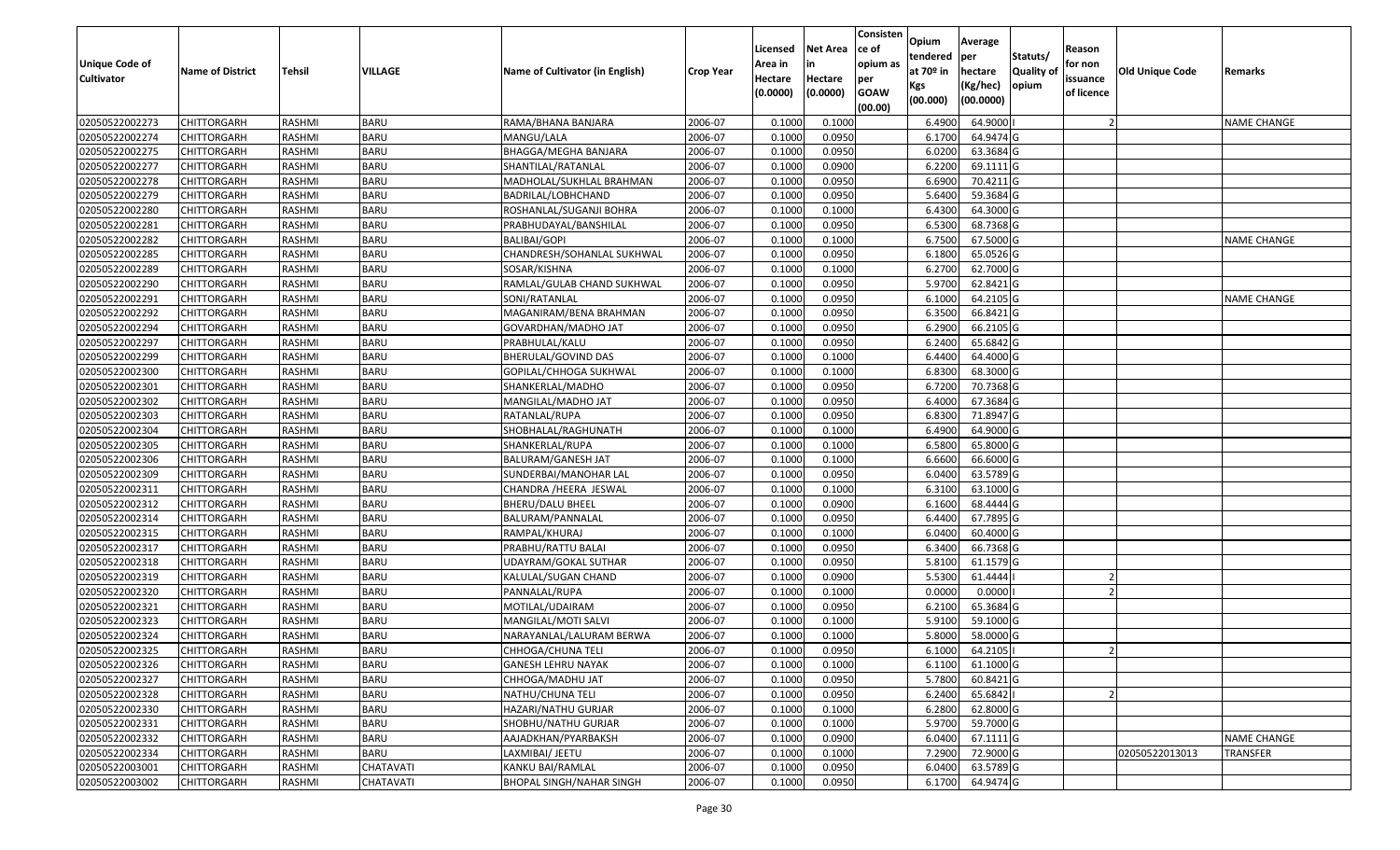| 02050522003005<br><b>CHITTORGARH</b><br>RASHMI<br>CHATAVATI<br>0.1000<br>0.1000<br>60.6000 G<br>BARJI BAI/UDAYLAL<br>2006-07<br>6.0600<br>02050522003007<br>0.1000<br>5.9000<br>59.0000 G<br><b>CHITTORGARH</b><br>RASHMI<br>CHATAVATI<br>LEHRU/GOKAL<br>2006-07<br>0.1000<br>0.1000<br>0.1000<br>02050522003008<br><b>CHITTORGARH</b><br>RASHMI<br>CHATAVATI<br>SHANKER SINGH/MOTI SINGH<br>2006-07<br>6.4100<br>64.1000 G<br>02050522003010<br><b>CHITTORGARH</b><br>RASHMI<br>CHATAVATI<br>MITHU/PYARA<br>2006-07<br>0.1000<br>0.0950<br>6.5400<br>68.8421 G<br>02050522003012<br>RASHMI<br>0.1000<br>6.2800<br>62.8000 G<br><b>CHITTORGARH</b><br>CHATAVATI<br>UDAIRAM/KALU LUHAR<br>2006-07<br>0.1000<br>02050522003015<br>RASHMI<br>CHATAVATI<br>2006-07<br>0.1000<br>0.0950<br>6.0600<br>63.7895 G<br><b>CHITTORGARH</b><br>NARAYAN/GULAB<br>0.1000<br>0.0950<br>64.5263 G<br>02050522003017<br>RASHMI<br>CHATAVATI<br>SAYAR KANWAR/ BHAWANI SINGH<br>2006-07<br>6.1300<br>CHITTORGARH<br>2006-07<br>57.2632 G<br>02050522003018<br><b>RASHMI</b><br>CHATAVATI<br>0.1000<br>0.0950<br>5.4400<br><b>CHITTORGARH</b><br>NARAYAN/GAMER SINGH<br>02050522003019<br><b>RASHMI</b><br>CHATAVATI<br>2006-07<br>0.1000<br>0.0950<br>62.2105 G<br><b>CHITTORGARH</b><br>BABULAL/MANGI LAL<br>5.9100<br>02050522003021<br>RASHMI<br>2006-07<br>0.1000<br>0.0950<br>6.1000<br>64.2105 G<br><b>CHITTORGARH</b><br>CHATAVATI<br>NAHAR SINGH/ ARJUN SINGH<br>0.1000<br>02050522003022<br>RASHMI<br>2006-07<br>0.0950<br>5.3600<br>56.4211 G<br><b>CHITTORGARH</b><br>CHATAVATI<br>PYARA/KHEMA<br>02050522004001<br>RASHMI<br>KHADITARA<br>2006-07<br>0.1000<br>0.0900<br>5.3700<br>59.6667 G<br><b>CHITTORGARH</b><br>DAYARAM/MOTI<br>02050522004002<br>RASHMI<br>KHADITARA<br>0.1000<br>0.1050<br>6.1900<br>58.9524 G<br><b>CHITTORGARH</b><br>GORI SHANKER/MOHAN REGAR<br>2006-07<br>02050522004003<br>RASHMI<br>KHADITARA<br>2006-07<br>0.1000<br>0.1000<br>7.1900<br>71.9000<br><b>CHITTORGARH</b><br>HAZARI/PRABHU JAT<br>0.1000<br>0.0950<br>5.8600<br>02050522004005<br>RASHMI<br>KHADITARA<br>2006-07<br>61.6842 G<br>CHITTORGARH<br>HEERALAL/CHHOGA LAL<br>02050522004006<br>RASHMI<br>2006-07<br>0.1000<br>0.0800<br>5.2100<br>65.1250 G<br><b>CHITTORGARH</b><br>KHADITARA<br>KAMLABAI/BADRILAL<br>63.2222<br>02050522004007<br><b>RASHMI</b><br>KHADITARA<br>2006-07<br>0.1000<br>0.0900<br>5.6900<br><b>CHITTORGARH</b><br>RAJIBAI/KALU<br>02050522004008<br>RASHMI<br>0.1000<br>0.0950<br>64.2105 G<br><b>CHITTORGARH</b><br>KHADITARA<br>UDAYRAM/RUGNATH<br>2006-07<br>6.1000<br>5.2900<br>02050522004009<br>KHADITARA<br>0.1000<br>0.0900<br>58.7778<br><b>CHITTORGARH</b><br>RASHMI<br>KISHNA/MOTI<br>2006-07<br>RASHMI<br>0.1000<br>0.1000<br>5.9000<br>59.0000 G<br>02050522004010<br><b>CHITTORGARH</b><br>KHADITARA<br>LEHRU/RATTA<br>2006-07<br>0.0950<br>59.2632 G<br>02050522004011<br>RASHMI<br>KHADITARA<br>2006-07<br>0.1000<br>5.6300<br><b>CHITTORGARH</b><br>NANI BAI/RAMA<br>02050522004012<br>RASHMI<br>0.1000<br>60.0000 G<br><b>CHITTORGARH</b><br>KHADITARA<br>BHAJJA/NANDA<br>2006-07<br>0.1000<br>6.0000 | <b>Unique Code of</b><br><b>Cultivator</b> | <b>Name of District</b> | <b>Tehsil</b> | VILLAGE   | Name of Cultivator (in English) | <b>Crop Year</b> | Licensed<br>Area in<br>Hectare<br>(0.0000) | <b>Net Area</b><br>in<br>Hectare<br>(0.0000) | Consisten<br>lce of<br>opium as<br>per<br><b>GOAW</b><br>(00.00) | Opium<br>tendered<br>at 70º in<br>Kgs<br>(00.000) | Average<br>per<br>hectare<br>(Kg/hec)<br>(00.0000) | Statuts/<br>Quality of<br>opium | Reason<br>for non<br>issuance<br>of licence | Old Unique Code | Remarks |
|----------------------------------------------------------------------------------------------------------------------------------------------------------------------------------------------------------------------------------------------------------------------------------------------------------------------------------------------------------------------------------------------------------------------------------------------------------------------------------------------------------------------------------------------------------------------------------------------------------------------------------------------------------------------------------------------------------------------------------------------------------------------------------------------------------------------------------------------------------------------------------------------------------------------------------------------------------------------------------------------------------------------------------------------------------------------------------------------------------------------------------------------------------------------------------------------------------------------------------------------------------------------------------------------------------------------------------------------------------------------------------------------------------------------------------------------------------------------------------------------------------------------------------------------------------------------------------------------------------------------------------------------------------------------------------------------------------------------------------------------------------------------------------------------------------------------------------------------------------------------------------------------------------------------------------------------------------------------------------------------------------------------------------------------------------------------------------------------------------------------------------------------------------------------------------------------------------------------------------------------------------------------------------------------------------------------------------------------------------------------------------------------------------------------------------------------------------------------------------------------------------------------------------------------------------------------------------------------------------------------------------------------------------------------------------------------------------------------------------------------------------------------------------------------------------------------------------------------------------------------------------------------------------------------------------------------------------------------------------------------------------------------------------------------------------------------------------------------------------------------------------------|--------------------------------------------|-------------------------|---------------|-----------|---------------------------------|------------------|--------------------------------------------|----------------------------------------------|------------------------------------------------------------------|---------------------------------------------------|----------------------------------------------------|---------------------------------|---------------------------------------------|-----------------|---------|
|                                                                                                                                                                                                                                                                                                                                                                                                                                                                                                                                                                                                                                                                                                                                                                                                                                                                                                                                                                                                                                                                                                                                                                                                                                                                                                                                                                                                                                                                                                                                                                                                                                                                                                                                                                                                                                                                                                                                                                                                                                                                                                                                                                                                                                                                                                                                                                                                                                                                                                                                                                                                                                                                                                                                                                                                                                                                                                                                                                                                                                                                                                                                        |                                            |                         |               |           |                                 |                  |                                            |                                              |                                                                  |                                                   |                                                    |                                 |                                             |                 |         |
|                                                                                                                                                                                                                                                                                                                                                                                                                                                                                                                                                                                                                                                                                                                                                                                                                                                                                                                                                                                                                                                                                                                                                                                                                                                                                                                                                                                                                                                                                                                                                                                                                                                                                                                                                                                                                                                                                                                                                                                                                                                                                                                                                                                                                                                                                                                                                                                                                                                                                                                                                                                                                                                                                                                                                                                                                                                                                                                                                                                                                                                                                                                                        |                                            |                         |               |           |                                 |                  |                                            |                                              |                                                                  |                                                   |                                                    |                                 |                                             |                 |         |
|                                                                                                                                                                                                                                                                                                                                                                                                                                                                                                                                                                                                                                                                                                                                                                                                                                                                                                                                                                                                                                                                                                                                                                                                                                                                                                                                                                                                                                                                                                                                                                                                                                                                                                                                                                                                                                                                                                                                                                                                                                                                                                                                                                                                                                                                                                                                                                                                                                                                                                                                                                                                                                                                                                                                                                                                                                                                                                                                                                                                                                                                                                                                        |                                            |                         |               |           |                                 |                  |                                            |                                              |                                                                  |                                                   |                                                    |                                 |                                             |                 |         |
|                                                                                                                                                                                                                                                                                                                                                                                                                                                                                                                                                                                                                                                                                                                                                                                                                                                                                                                                                                                                                                                                                                                                                                                                                                                                                                                                                                                                                                                                                                                                                                                                                                                                                                                                                                                                                                                                                                                                                                                                                                                                                                                                                                                                                                                                                                                                                                                                                                                                                                                                                                                                                                                                                                                                                                                                                                                                                                                                                                                                                                                                                                                                        |                                            |                         |               |           |                                 |                  |                                            |                                              |                                                                  |                                                   |                                                    |                                 |                                             |                 |         |
|                                                                                                                                                                                                                                                                                                                                                                                                                                                                                                                                                                                                                                                                                                                                                                                                                                                                                                                                                                                                                                                                                                                                                                                                                                                                                                                                                                                                                                                                                                                                                                                                                                                                                                                                                                                                                                                                                                                                                                                                                                                                                                                                                                                                                                                                                                                                                                                                                                                                                                                                                                                                                                                                                                                                                                                                                                                                                                                                                                                                                                                                                                                                        |                                            |                         |               |           |                                 |                  |                                            |                                              |                                                                  |                                                   |                                                    |                                 |                                             |                 |         |
|                                                                                                                                                                                                                                                                                                                                                                                                                                                                                                                                                                                                                                                                                                                                                                                                                                                                                                                                                                                                                                                                                                                                                                                                                                                                                                                                                                                                                                                                                                                                                                                                                                                                                                                                                                                                                                                                                                                                                                                                                                                                                                                                                                                                                                                                                                                                                                                                                                                                                                                                                                                                                                                                                                                                                                                                                                                                                                                                                                                                                                                                                                                                        |                                            |                         |               |           |                                 |                  |                                            |                                              |                                                                  |                                                   |                                                    |                                 |                                             |                 |         |
|                                                                                                                                                                                                                                                                                                                                                                                                                                                                                                                                                                                                                                                                                                                                                                                                                                                                                                                                                                                                                                                                                                                                                                                                                                                                                                                                                                                                                                                                                                                                                                                                                                                                                                                                                                                                                                                                                                                                                                                                                                                                                                                                                                                                                                                                                                                                                                                                                                                                                                                                                                                                                                                                                                                                                                                                                                                                                                                                                                                                                                                                                                                                        |                                            |                         |               |           |                                 |                  |                                            |                                              |                                                                  |                                                   |                                                    |                                 |                                             |                 |         |
|                                                                                                                                                                                                                                                                                                                                                                                                                                                                                                                                                                                                                                                                                                                                                                                                                                                                                                                                                                                                                                                                                                                                                                                                                                                                                                                                                                                                                                                                                                                                                                                                                                                                                                                                                                                                                                                                                                                                                                                                                                                                                                                                                                                                                                                                                                                                                                                                                                                                                                                                                                                                                                                                                                                                                                                                                                                                                                                                                                                                                                                                                                                                        |                                            |                         |               |           |                                 |                  |                                            |                                              |                                                                  |                                                   |                                                    |                                 |                                             |                 |         |
|                                                                                                                                                                                                                                                                                                                                                                                                                                                                                                                                                                                                                                                                                                                                                                                                                                                                                                                                                                                                                                                                                                                                                                                                                                                                                                                                                                                                                                                                                                                                                                                                                                                                                                                                                                                                                                                                                                                                                                                                                                                                                                                                                                                                                                                                                                                                                                                                                                                                                                                                                                                                                                                                                                                                                                                                                                                                                                                                                                                                                                                                                                                                        |                                            |                         |               |           |                                 |                  |                                            |                                              |                                                                  |                                                   |                                                    |                                 |                                             |                 |         |
|                                                                                                                                                                                                                                                                                                                                                                                                                                                                                                                                                                                                                                                                                                                                                                                                                                                                                                                                                                                                                                                                                                                                                                                                                                                                                                                                                                                                                                                                                                                                                                                                                                                                                                                                                                                                                                                                                                                                                                                                                                                                                                                                                                                                                                                                                                                                                                                                                                                                                                                                                                                                                                                                                                                                                                                                                                                                                                                                                                                                                                                                                                                                        |                                            |                         |               |           |                                 |                  |                                            |                                              |                                                                  |                                                   |                                                    |                                 |                                             |                 |         |
|                                                                                                                                                                                                                                                                                                                                                                                                                                                                                                                                                                                                                                                                                                                                                                                                                                                                                                                                                                                                                                                                                                                                                                                                                                                                                                                                                                                                                                                                                                                                                                                                                                                                                                                                                                                                                                                                                                                                                                                                                                                                                                                                                                                                                                                                                                                                                                                                                                                                                                                                                                                                                                                                                                                                                                                                                                                                                                                                                                                                                                                                                                                                        |                                            |                         |               |           |                                 |                  |                                            |                                              |                                                                  |                                                   |                                                    |                                 |                                             |                 |         |
|                                                                                                                                                                                                                                                                                                                                                                                                                                                                                                                                                                                                                                                                                                                                                                                                                                                                                                                                                                                                                                                                                                                                                                                                                                                                                                                                                                                                                                                                                                                                                                                                                                                                                                                                                                                                                                                                                                                                                                                                                                                                                                                                                                                                                                                                                                                                                                                                                                                                                                                                                                                                                                                                                                                                                                                                                                                                                                                                                                                                                                                                                                                                        |                                            |                         |               |           |                                 |                  |                                            |                                              |                                                                  |                                                   |                                                    |                                 |                                             |                 |         |
|                                                                                                                                                                                                                                                                                                                                                                                                                                                                                                                                                                                                                                                                                                                                                                                                                                                                                                                                                                                                                                                                                                                                                                                                                                                                                                                                                                                                                                                                                                                                                                                                                                                                                                                                                                                                                                                                                                                                                                                                                                                                                                                                                                                                                                                                                                                                                                                                                                                                                                                                                                                                                                                                                                                                                                                                                                                                                                                                                                                                                                                                                                                                        |                                            |                         |               |           |                                 |                  |                                            |                                              |                                                                  |                                                   |                                                    |                                 |                                             |                 |         |
|                                                                                                                                                                                                                                                                                                                                                                                                                                                                                                                                                                                                                                                                                                                                                                                                                                                                                                                                                                                                                                                                                                                                                                                                                                                                                                                                                                                                                                                                                                                                                                                                                                                                                                                                                                                                                                                                                                                                                                                                                                                                                                                                                                                                                                                                                                                                                                                                                                                                                                                                                                                                                                                                                                                                                                                                                                                                                                                                                                                                                                                                                                                                        |                                            |                         |               |           |                                 |                  |                                            |                                              |                                                                  |                                                   |                                                    |                                 |                                             |                 |         |
|                                                                                                                                                                                                                                                                                                                                                                                                                                                                                                                                                                                                                                                                                                                                                                                                                                                                                                                                                                                                                                                                                                                                                                                                                                                                                                                                                                                                                                                                                                                                                                                                                                                                                                                                                                                                                                                                                                                                                                                                                                                                                                                                                                                                                                                                                                                                                                                                                                                                                                                                                                                                                                                                                                                                                                                                                                                                                                                                                                                                                                                                                                                                        |                                            |                         |               |           |                                 |                  |                                            |                                              |                                                                  |                                                   |                                                    |                                 |                                             |                 |         |
|                                                                                                                                                                                                                                                                                                                                                                                                                                                                                                                                                                                                                                                                                                                                                                                                                                                                                                                                                                                                                                                                                                                                                                                                                                                                                                                                                                                                                                                                                                                                                                                                                                                                                                                                                                                                                                                                                                                                                                                                                                                                                                                                                                                                                                                                                                                                                                                                                                                                                                                                                                                                                                                                                                                                                                                                                                                                                                                                                                                                                                                                                                                                        |                                            |                         |               |           |                                 |                  |                                            |                                              |                                                                  |                                                   |                                                    |                                 |                                             |                 |         |
|                                                                                                                                                                                                                                                                                                                                                                                                                                                                                                                                                                                                                                                                                                                                                                                                                                                                                                                                                                                                                                                                                                                                                                                                                                                                                                                                                                                                                                                                                                                                                                                                                                                                                                                                                                                                                                                                                                                                                                                                                                                                                                                                                                                                                                                                                                                                                                                                                                                                                                                                                                                                                                                                                                                                                                                                                                                                                                                                                                                                                                                                                                                                        |                                            |                         |               |           |                                 |                  |                                            |                                              |                                                                  |                                                   |                                                    |                                 |                                             |                 |         |
|                                                                                                                                                                                                                                                                                                                                                                                                                                                                                                                                                                                                                                                                                                                                                                                                                                                                                                                                                                                                                                                                                                                                                                                                                                                                                                                                                                                                                                                                                                                                                                                                                                                                                                                                                                                                                                                                                                                                                                                                                                                                                                                                                                                                                                                                                                                                                                                                                                                                                                                                                                                                                                                                                                                                                                                                                                                                                                                                                                                                                                                                                                                                        |                                            |                         |               |           |                                 |                  |                                            |                                              |                                                                  |                                                   |                                                    |                                 |                                             |                 |         |
|                                                                                                                                                                                                                                                                                                                                                                                                                                                                                                                                                                                                                                                                                                                                                                                                                                                                                                                                                                                                                                                                                                                                                                                                                                                                                                                                                                                                                                                                                                                                                                                                                                                                                                                                                                                                                                                                                                                                                                                                                                                                                                                                                                                                                                                                                                                                                                                                                                                                                                                                                                                                                                                                                                                                                                                                                                                                                                                                                                                                                                                                                                                                        |                                            |                         |               |           |                                 |                  |                                            |                                              |                                                                  |                                                   |                                                    |                                 |                                             |                 |         |
|                                                                                                                                                                                                                                                                                                                                                                                                                                                                                                                                                                                                                                                                                                                                                                                                                                                                                                                                                                                                                                                                                                                                                                                                                                                                                                                                                                                                                                                                                                                                                                                                                                                                                                                                                                                                                                                                                                                                                                                                                                                                                                                                                                                                                                                                                                                                                                                                                                                                                                                                                                                                                                                                                                                                                                                                                                                                                                                                                                                                                                                                                                                                        |                                            |                         |               |           |                                 |                  |                                            |                                              |                                                                  |                                                   |                                                    |                                 |                                             |                 |         |
|                                                                                                                                                                                                                                                                                                                                                                                                                                                                                                                                                                                                                                                                                                                                                                                                                                                                                                                                                                                                                                                                                                                                                                                                                                                                                                                                                                                                                                                                                                                                                                                                                                                                                                                                                                                                                                                                                                                                                                                                                                                                                                                                                                                                                                                                                                                                                                                                                                                                                                                                                                                                                                                                                                                                                                                                                                                                                                                                                                                                                                                                                                                                        |                                            |                         |               |           |                                 |                  |                                            |                                              |                                                                  |                                                   |                                                    |                                 |                                             |                 |         |
|                                                                                                                                                                                                                                                                                                                                                                                                                                                                                                                                                                                                                                                                                                                                                                                                                                                                                                                                                                                                                                                                                                                                                                                                                                                                                                                                                                                                                                                                                                                                                                                                                                                                                                                                                                                                                                                                                                                                                                                                                                                                                                                                                                                                                                                                                                                                                                                                                                                                                                                                                                                                                                                                                                                                                                                                                                                                                                                                                                                                                                                                                                                                        |                                            |                         |               |           |                                 |                  |                                            |                                              |                                                                  |                                                   |                                                    |                                 |                                             |                 |         |
|                                                                                                                                                                                                                                                                                                                                                                                                                                                                                                                                                                                                                                                                                                                                                                                                                                                                                                                                                                                                                                                                                                                                                                                                                                                                                                                                                                                                                                                                                                                                                                                                                                                                                                                                                                                                                                                                                                                                                                                                                                                                                                                                                                                                                                                                                                                                                                                                                                                                                                                                                                                                                                                                                                                                                                                                                                                                                                                                                                                                                                                                                                                                        | 02050522004013                             | <b>CHITTORGARH</b>      | RASHMI        | KHADITARA | SHANKER/MOTI                    | 2006-07          | 0.1000                                     | 0.0950                                       |                                                                  | 6.0400                                            | 63.5789 G                                          |                                 |                                             |                 |         |
| 0.1000<br>0.0950<br>66.8421<br>02050522004017<br><b>CHITTORGARH</b><br>RASHMI<br>KHADITARA<br>SHANKER/DALLA<br>2006-07<br>6.3500                                                                                                                                                                                                                                                                                                                                                                                                                                                                                                                                                                                                                                                                                                                                                                                                                                                                                                                                                                                                                                                                                                                                                                                                                                                                                                                                                                                                                                                                                                                                                                                                                                                                                                                                                                                                                                                                                                                                                                                                                                                                                                                                                                                                                                                                                                                                                                                                                                                                                                                                                                                                                                                                                                                                                                                                                                                                                                                                                                                                       |                                            |                         |               |           |                                 |                  |                                            |                                              |                                                                  |                                                   |                                                    |                                 |                                             |                 |         |
| 02050522004018<br>RASHMI<br>KHADITARA<br>2006-07<br>0.1000<br>0.1000<br>5.8800<br>58.8000 G<br><b>CHITTORGARH</b><br>MOHANLAL/RUPLAL REGAR                                                                                                                                                                                                                                                                                                                                                                                                                                                                                                                                                                                                                                                                                                                                                                                                                                                                                                                                                                                                                                                                                                                                                                                                                                                                                                                                                                                                                                                                                                                                                                                                                                                                                                                                                                                                                                                                                                                                                                                                                                                                                                                                                                                                                                                                                                                                                                                                                                                                                                                                                                                                                                                                                                                                                                                                                                                                                                                                                                                             |                                            |                         |               |           |                                 |                  |                                            |                                              |                                                                  |                                                   |                                                    |                                 |                                             |                 |         |
| 02050522005001<br>RASHMI<br>0.1000<br>0.0950<br>5.9800<br>62.9474 G<br><b>CHITTORGARH</b><br>DHAGLON KA KHEDA<br>SHIVSHANKER/MOHANLAL<br>2006-07                                                                                                                                                                                                                                                                                                                                                                                                                                                                                                                                                                                                                                                                                                                                                                                                                                                                                                                                                                                                                                                                                                                                                                                                                                                                                                                                                                                                                                                                                                                                                                                                                                                                                                                                                                                                                                                                                                                                                                                                                                                                                                                                                                                                                                                                                                                                                                                                                                                                                                                                                                                                                                                                                                                                                                                                                                                                                                                                                                                       |                                            |                         |               |           |                                 |                  |                                            |                                              |                                                                  |                                                   |                                                    |                                 |                                             |                 |         |
| 02050522005002<br>DHAGLON KA KHEDA<br>2006-07<br>0.1000<br>0.0000<br>0.0000<br>0.0000<br><b>CHITTORGARH</b><br>RASHMI<br>MADHO/GOPI                                                                                                                                                                                                                                                                                                                                                                                                                                                                                                                                                                                                                                                                                                                                                                                                                                                                                                                                                                                                                                                                                                                                                                                                                                                                                                                                                                                                                                                                                                                                                                                                                                                                                                                                                                                                                                                                                                                                                                                                                                                                                                                                                                                                                                                                                                                                                                                                                                                                                                                                                                                                                                                                                                                                                                                                                                                                                                                                                                                                    |                                            |                         |               |           |                                 |                  |                                            |                                              |                                                                  |                                                   |                                                    |                                 |                                             |                 |         |
| 0.1000<br>0.0950<br>02050522005003<br><b>CHITTORGARH</b><br>RASHMI<br>DHAGLON KA KHEDA<br>GIRDHARI/GOPI<br>2006-07<br>6.7000<br>70.5263                                                                                                                                                                                                                                                                                                                                                                                                                                                                                                                                                                                                                                                                                                                                                                                                                                                                                                                                                                                                                                                                                                                                                                                                                                                                                                                                                                                                                                                                                                                                                                                                                                                                                                                                                                                                                                                                                                                                                                                                                                                                                                                                                                                                                                                                                                                                                                                                                                                                                                                                                                                                                                                                                                                                                                                                                                                                                                                                                                                                |                                            |                         |               |           |                                 |                  |                                            |                                              |                                                                  |                                                   |                                                    |                                 |                                             |                 |         |
| 02050522005004<br>RASHMI<br>2006-07<br>0.1000<br>0.0950<br>6.3100<br>66.4211<br><b>CHITTORGARH</b><br>DHAGLON KA KHEDA<br>HANGAMI/MANING                                                                                                                                                                                                                                                                                                                                                                                                                                                                                                                                                                                                                                                                                                                                                                                                                                                                                                                                                                                                                                                                                                                                                                                                                                                                                                                                                                                                                                                                                                                                                                                                                                                                                                                                                                                                                                                                                                                                                                                                                                                                                                                                                                                                                                                                                                                                                                                                                                                                                                                                                                                                                                                                                                                                                                                                                                                                                                                                                                                               |                                            |                         |               |           |                                 |                  |                                            |                                              |                                                                  |                                                   |                                                    |                                 |                                             |                 |         |
| 02050522005005<br>RASHMI<br>DHAGLON KA KHEDA<br>0.1000<br>0.0950<br>64.3158 G<br><b>CHITTORGARH</b><br>KISHORI BAI/RAMLAL<br>2006-07<br>6.1100                                                                                                                                                                                                                                                                                                                                                                                                                                                                                                                                                                                                                                                                                                                                                                                                                                                                                                                                                                                                                                                                                                                                                                                                                                                                                                                                                                                                                                                                                                                                                                                                                                                                                                                                                                                                                                                                                                                                                                                                                                                                                                                                                                                                                                                                                                                                                                                                                                                                                                                                                                                                                                                                                                                                                                                                                                                                                                                                                                                         |                                            |                         |               |           |                                 |                  |                                            |                                              |                                                                  |                                                   |                                                    |                                 |                                             |                 |         |
| 02050522005006<br>RASHMI<br>DHAGLON KA KHEDA<br>2006-07<br>0.1000<br>0.1000<br>6.4500<br>64.5000<br><b>CHITTORGARH</b><br>KESHARBAI/DALLA                                                                                                                                                                                                                                                                                                                                                                                                                                                                                                                                                                                                                                                                                                                                                                                                                                                                                                                                                                                                                                                                                                                                                                                                                                                                                                                                                                                                                                                                                                                                                                                                                                                                                                                                                                                                                                                                                                                                                                                                                                                                                                                                                                                                                                                                                                                                                                                                                                                                                                                                                                                                                                                                                                                                                                                                                                                                                                                                                                                              |                                            |                         |               |           |                                 |                  |                                            |                                              |                                                                  |                                                   |                                                    |                                 |                                             |                 |         |
| 0.1000<br>0.0950<br>62.8421<br>02050522005008<br>RASHMI<br>DHAGLON KA KHEDA<br>2006-07<br>5.9700<br>CHITTORGARH<br>EJANBAI/BHERU                                                                                                                                                                                                                                                                                                                                                                                                                                                                                                                                                                                                                                                                                                                                                                                                                                                                                                                                                                                                                                                                                                                                                                                                                                                                                                                                                                                                                                                                                                                                                                                                                                                                                                                                                                                                                                                                                                                                                                                                                                                                                                                                                                                                                                                                                                                                                                                                                                                                                                                                                                                                                                                                                                                                                                                                                                                                                                                                                                                                       |                                            |                         |               |           |                                 |                  |                                            |                                              |                                                                  |                                                   |                                                    |                                 |                                             |                 |         |
| 02050522005010<br><b>RASHMI</b><br>DHAGLON KA KHEDA<br>2006-07<br>0.1000<br>0.0950<br>6.0500<br>63.6842 G<br><b>CHITTORGARH</b><br>LOBHU/HAZARI                                                                                                                                                                                                                                                                                                                                                                                                                                                                                                                                                                                                                                                                                                                                                                                                                                                                                                                                                                                                                                                                                                                                                                                                                                                                                                                                                                                                                                                                                                                                                                                                                                                                                                                                                                                                                                                                                                                                                                                                                                                                                                                                                                                                                                                                                                                                                                                                                                                                                                                                                                                                                                                                                                                                                                                                                                                                                                                                                                                        |                                            |                         |               |           |                                 |                  |                                            |                                              |                                                                  |                                                   |                                                    |                                 |                                             |                 |         |
| 02050522005011<br>RASHMI<br>2006-07<br>0.0950<br>DHAGLON KA KHEDA<br>NANI BAI / LAHRU<br>0.1000<br>6.0000<br>63.1579<br><b>CHITTORGARH</b>                                                                                                                                                                                                                                                                                                                                                                                                                                                                                                                                                                                                                                                                                                                                                                                                                                                                                                                                                                                                                                                                                                                                                                                                                                                                                                                                                                                                                                                                                                                                                                                                                                                                                                                                                                                                                                                                                                                                                                                                                                                                                                                                                                                                                                                                                                                                                                                                                                                                                                                                                                                                                                                                                                                                                                                                                                                                                                                                                                                             |                                            |                         |               |           |                                 |                  |                                            |                                              |                                                                  |                                                   |                                                    |                                 |                                             |                 |         |
| 02050522005013<br>RASHMI<br>2006-07<br>0.1000<br>0.1000<br>6.0100<br><b>CHITTORGARH</b><br>DHAGLON KA KHEDA<br>DEU/MANGU<br>60.1000 G                                                                                                                                                                                                                                                                                                                                                                                                                                                                                                                                                                                                                                                                                                                                                                                                                                                                                                                                                                                                                                                                                                                                                                                                                                                                                                                                                                                                                                                                                                                                                                                                                                                                                                                                                                                                                                                                                                                                                                                                                                                                                                                                                                                                                                                                                                                                                                                                                                                                                                                                                                                                                                                                                                                                                                                                                                                                                                                                                                                                  |                                            |                         |               |           |                                 |                  |                                            |                                              |                                                                  |                                                   |                                                    |                                 |                                             |                 |         |
| 0.1000<br>0.0950<br>65.0526 G<br>02050522005014<br><b>CHITTORGARH</b><br>RASHMI<br>2006-07<br>6.1800<br>DHAGLON KA KHEDA<br>MULI BAI/ RAMSUKH                                                                                                                                                                                                                                                                                                                                                                                                                                                                                                                                                                                                                                                                                                                                                                                                                                                                                                                                                                                                                                                                                                                                                                                                                                                                                                                                                                                                                                                                                                                                                                                                                                                                                                                                                                                                                                                                                                                                                                                                                                                                                                                                                                                                                                                                                                                                                                                                                                                                                                                                                                                                                                                                                                                                                                                                                                                                                                                                                                                          |                                            |                         |               |           |                                 |                  |                                            |                                              |                                                                  |                                                   |                                                    |                                 |                                             |                 |         |
| <b>CHITTORGARH</b><br>RATAN/GIRDHARI<br>2006-07<br>0.1000<br>0.1000<br>65.3000<br>02050522005015<br>RASHMI<br>DHAGLON KA KHEDA<br>6.5300                                                                                                                                                                                                                                                                                                                                                                                                                                                                                                                                                                                                                                                                                                                                                                                                                                                                                                                                                                                                                                                                                                                                                                                                                                                                                                                                                                                                                                                                                                                                                                                                                                                                                                                                                                                                                                                                                                                                                                                                                                                                                                                                                                                                                                                                                                                                                                                                                                                                                                                                                                                                                                                                                                                                                                                                                                                                                                                                                                                               |                                            |                         |               |           |                                 |                  |                                            |                                              |                                                                  |                                                   |                                                    |                                 |                                             |                 |         |
| 0.0950<br>02050522005016<br>RASHMI<br>DHAGLON KA KHEDA<br>MATHURA DAS/BALU DS<br>2006-07<br>0.1000<br>5.9900<br>63.0526<br><b>CHITTORGARH</b>                                                                                                                                                                                                                                                                                                                                                                                                                                                                                                                                                                                                                                                                                                                                                                                                                                                                                                                                                                                                                                                                                                                                                                                                                                                                                                                                                                                                                                                                                                                                                                                                                                                                                                                                                                                                                                                                                                                                                                                                                                                                                                                                                                                                                                                                                                                                                                                                                                                                                                                                                                                                                                                                                                                                                                                                                                                                                                                                                                                          |                                            |                         |               |           |                                 |                  |                                            |                                              |                                                                  |                                                   |                                                    |                                 |                                             |                 |         |
| 02050522005017<br><b>CHITTORGARH</b><br>RASHMI<br><b>DHAGLON KA KHEDA</b><br>SOSAR/GEHRU<br>2006-07<br>0.1000<br>0.1000<br>6.2000<br>62.0000G                                                                                                                                                                                                                                                                                                                                                                                                                                                                                                                                                                                                                                                                                                                                                                                                                                                                                                                                                                                                                                                                                                                                                                                                                                                                                                                                                                                                                                                                                                                                                                                                                                                                                                                                                                                                                                                                                                                                                                                                                                                                                                                                                                                                                                                                                                                                                                                                                                                                                                                                                                                                                                                                                                                                                                                                                                                                                                                                                                                          |                                            |                         |               |           |                                 |                  |                                            |                                              |                                                                  |                                                   |                                                    |                                 |                                             |                 |         |
| 0.0950<br>6.2100<br>65.3684 G<br>02050522005019<br>SUGANCHAND/BHOORALAL<br>2006-07<br>0.1000<br><b>CHITTORGARH</b><br>RASHMI<br>DHAGLON KA KHEDA                                                                                                                                                                                                                                                                                                                                                                                                                                                                                                                                                                                                                                                                                                                                                                                                                                                                                                                                                                                                                                                                                                                                                                                                                                                                                                                                                                                                                                                                                                                                                                                                                                                                                                                                                                                                                                                                                                                                                                                                                                                                                                                                                                                                                                                                                                                                                                                                                                                                                                                                                                                                                                                                                                                                                                                                                                                                                                                                                                                       |                                            |                         |               |           |                                 |                  |                                            |                                              |                                                                  |                                                   |                                                    |                                 |                                             |                 |         |
| 0.0950<br>64.5263<br>02050522005020<br>CHITTORGARH<br>RASHMI<br>DHAGLON KA KHEDA<br>2006-07<br>0.1000<br>6.1300<br>LAXMAN/GOKAL                                                                                                                                                                                                                                                                                                                                                                                                                                                                                                                                                                                                                                                                                                                                                                                                                                                                                                                                                                                                                                                                                                                                                                                                                                                                                                                                                                                                                                                                                                                                                                                                                                                                                                                                                                                                                                                                                                                                                                                                                                                                                                                                                                                                                                                                                                                                                                                                                                                                                                                                                                                                                                                                                                                                                                                                                                                                                                                                                                                                        |                                            |                         |               |           |                                 |                  |                                            |                                              |                                                                  |                                                   |                                                    |                                 |                                             |                 |         |
| 0.1000<br>6.3700<br>63.7000<br>02050522005022<br><b>CHITTORGARH</b><br>RASHMI<br>DHAGLON KA KHEDA<br>SHOBHA/DALLA<br>2006-07<br>0.1000                                                                                                                                                                                                                                                                                                                                                                                                                                                                                                                                                                                                                                                                                                                                                                                                                                                                                                                                                                                                                                                                                                                                                                                                                                                                                                                                                                                                                                                                                                                                                                                                                                                                                                                                                                                                                                                                                                                                                                                                                                                                                                                                                                                                                                                                                                                                                                                                                                                                                                                                                                                                                                                                                                                                                                                                                                                                                                                                                                                                 |                                            |                         |               |           |                                 |                  |                                            |                                              |                                                                  |                                                   |                                                    |                                 |                                             |                 |         |
| 53.0000 G<br>02050522005023<br>RASHMI<br>DHAGLON KA KHEDA<br>GOTU/MOHAN<br>2006-07<br>0.1000<br>0.1000<br>5.3000<br><b>CHITTORGARH</b>                                                                                                                                                                                                                                                                                                                                                                                                                                                                                                                                                                                                                                                                                                                                                                                                                                                                                                                                                                                                                                                                                                                                                                                                                                                                                                                                                                                                                                                                                                                                                                                                                                                                                                                                                                                                                                                                                                                                                                                                                                                                                                                                                                                                                                                                                                                                                                                                                                                                                                                                                                                                                                                                                                                                                                                                                                                                                                                                                                                                 |                                            |                         |               |           |                                 |                  |                                            |                                              |                                                                  |                                                   |                                                    |                                 |                                             |                 |         |
| 0.1000<br>64.6000<br>02050522005024<br>2006-07<br>0.1000<br>6.4600<br><b>CHITTORGARH</b><br>RASHMI<br>DHAGLON KA KHEDA<br>BHERULAL/RAMLAL                                                                                                                                                                                                                                                                                                                                                                                                                                                                                                                                                                                                                                                                                                                                                                                                                                                                                                                                                                                                                                                                                                                                                                                                                                                                                                                                                                                                                                                                                                                                                                                                                                                                                                                                                                                                                                                                                                                                                                                                                                                                                                                                                                                                                                                                                                                                                                                                                                                                                                                                                                                                                                                                                                                                                                                                                                                                                                                                                                                              |                                            |                         |               |           |                                 |                  |                                            |                                              |                                                                  |                                                   |                                                    |                                 |                                             |                 |         |
| 02050522005026<br>RASHMI<br>DHAGLON KA KHEDA<br>2006-07<br>0.1000<br>0.0950<br>5.6600<br>59.5789 G<br><b>CHITTORGARH</b><br>RADHEYSHYAM/CHAMPALAL                                                                                                                                                                                                                                                                                                                                                                                                                                                                                                                                                                                                                                                                                                                                                                                                                                                                                                                                                                                                                                                                                                                                                                                                                                                                                                                                                                                                                                                                                                                                                                                                                                                                                                                                                                                                                                                                                                                                                                                                                                                                                                                                                                                                                                                                                                                                                                                                                                                                                                                                                                                                                                                                                                                                                                                                                                                                                                                                                                                      |                                            |                         |               |           |                                 |                  |                                            |                                              |                                                                  |                                                   |                                                    |                                 |                                             |                 |         |
| 02050522005027<br>0.1000<br>0.1000<br>6.1100<br>61.1000<br><b>CHITTORGARH</b><br>RASHMI<br><b>DHAGLON KA KHEDA</b><br>RATANLAL/MOHANLAL GUSAIN II<br>2006-07                                                                                                                                                                                                                                                                                                                                                                                                                                                                                                                                                                                                                                                                                                                                                                                                                                                                                                                                                                                                                                                                                                                                                                                                                                                                                                                                                                                                                                                                                                                                                                                                                                                                                                                                                                                                                                                                                                                                                                                                                                                                                                                                                                                                                                                                                                                                                                                                                                                                                                                                                                                                                                                                                                                                                                                                                                                                                                                                                                           |                                            |                         |               |           |                                 |                  |                                            |                                              |                                                                  |                                                   |                                                    |                                 |                                             |                 |         |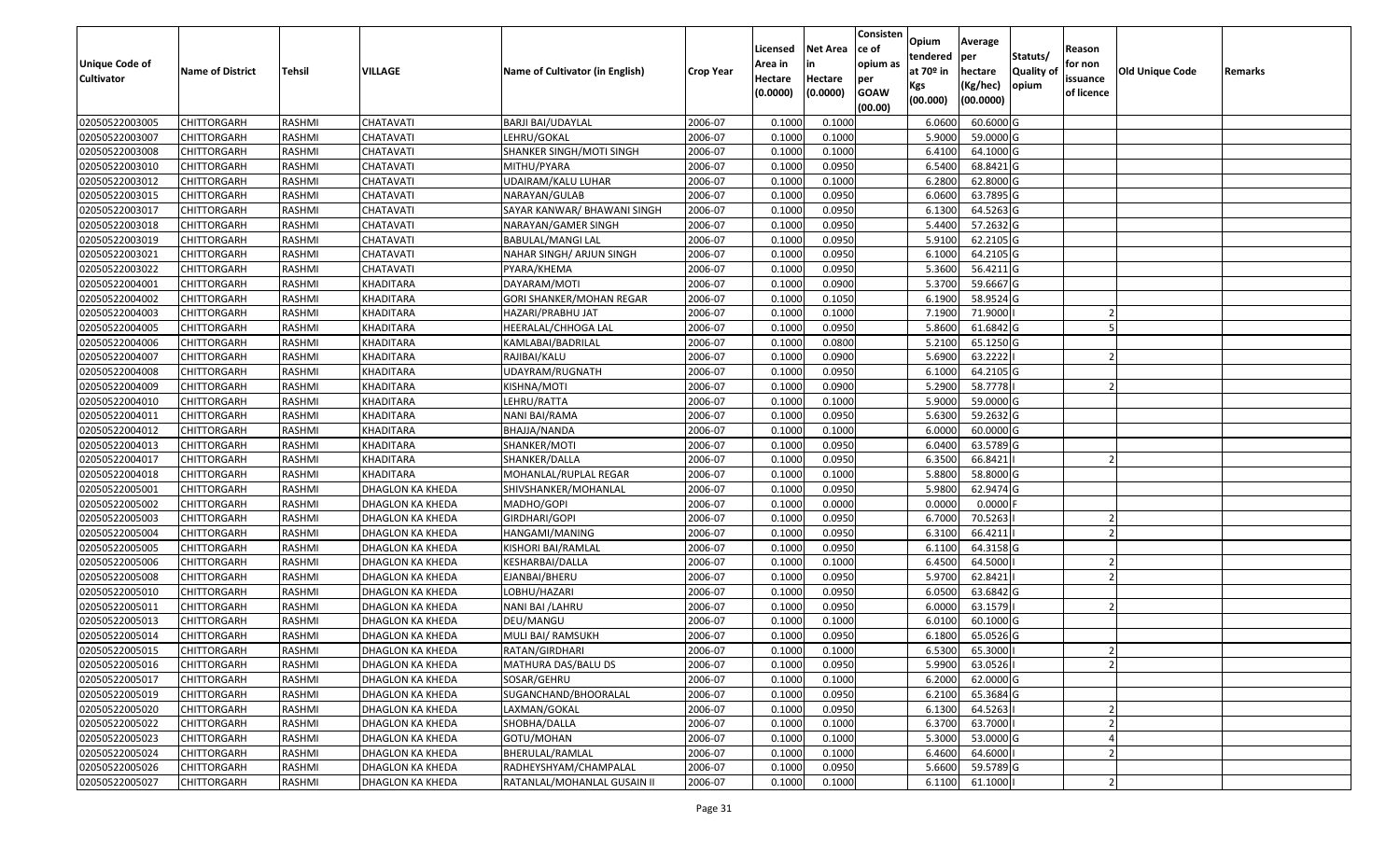| <b>Unique Code of</b><br><b>Cultivator</b> | <b>Name of District</b> | <b>Tehsil</b> | VILLAGE          | Name of Cultivator (in English) | <b>Crop Year</b> | Licensed<br>Area in<br>Hectare<br>(0.0000) | <b>Net Area</b><br>in<br>Hectare<br>(0.0000) | Consisten<br>ce of<br>opium as<br>per<br><b>GOAW</b><br>(00.00) | Opium<br>tendered<br>at 70º in<br>Kgs<br>(00.000) | Average<br>per<br>hectare<br>(Kg/hec)<br>(00.0000) | Statuts/<br><b>Quality of</b><br>opium | Reason<br>for non<br>issuance<br>of licence | Old Unique Code | Remarks            |
|--------------------------------------------|-------------------------|---------------|------------------|---------------------------------|------------------|--------------------------------------------|----------------------------------------------|-----------------------------------------------------------------|---------------------------------------------------|----------------------------------------------------|----------------------------------------|---------------------------------------------|-----------------|--------------------|
| 02050522005028                             | <b>CHITTORGARH</b>      | RASHMI        | DHAGLON KA KHEDA | RUPI BAI/LAHRU                  | 2006-07          | 0.1000                                     | 0.0000                                       |                                                                 | 0.0000                                            | $0.0000$ F                                         |                                        |                                             |                 |                    |
| 02050522005032                             | <b>CHITTORGARH</b>      | RASHMI        | DHAGLON KA KHEDA | SHANKAR/DALLA                   | 2006-07          | 0.1000                                     | 0.0950                                       |                                                                 | 5.8500                                            | 61.5789                                            |                                        |                                             |                 |                    |
| 02050522005034                             | <b>CHITTORGARH</b>      | RASHMI        | DHAGLON KA KHEDA | RATAN /LAXMAN/BHAJJA            | 2006-07          | 0.1000                                     | 0.0950                                       |                                                                 | 6.0000                                            | 63.1579                                            |                                        |                                             |                 |                    |
| 02050522005035                             | <b>CHITTORGARH</b>      | RASHMI        | DHAGLON KA KHEDA | GOVERDHAN/RAMA                  | 2006-07          | 0.1000                                     | 0.0950                                       |                                                                 | 5.9300                                            | 62.4211                                            |                                        |                                             | 202050522002135 | <b>TRANSFER</b>    |
| 02050522005036                             | <b>CHITTORGARH</b>      | RASHMI        | DHAGLON KA KHEDA | PRAHLAD/MOHAN                   | 2006-07          | 0.1000                                     | 0.0900                                       |                                                                 | 5.8600                                            | 65.1111 G                                          |                                        |                                             | 02050522002286  | <b>TRANSFER</b>    |
| 02050522005037                             | <b>CHITTORGARH</b>      | RASHMI        | DHAGLON KA KHEDA | KANA/BARDA PRAJAPAT             | 2006-07          | 0.1000                                     | 0.0950                                       |                                                                 | 5.6500                                            | 59.4737 G                                          |                                        |                                             | 02050522002310  | TRANSFER           |
| 02050522005038                             | <b>CHITTORGARH</b>      | RASHMI        | DHAGLON KA KHEDA | CHUNNILAL/RAMA                  | 2006-07          | 0.1000                                     | 0.1000                                       |                                                                 | 6.0600                                            | 60.6000                                            |                                        |                                             | 02050522002134  | TRANSFER           |
| 02050522005039                             | <b>CHITTORGARH</b>      | RASHMI        | DHAGLON KA KHEDA | PARTHU/RAMA PRAJAPAT            | 2006-07          | 0.1000                                     | 0.0950                                       |                                                                 | 5.8000                                            | 61.0526                                            |                                        |                                             | 202050522002136 | <b>TRANSFER</b>    |
| 02050522005040                             | <b>CHITTORGARH</b>      | RASHMI        | DHAGLON KA KHEDA | NANURAM/BARDA                   | 2006-07          | 0.1000                                     | 0.0950                                       |                                                                 | 6.2300                                            | 65.5789 G                                          |                                        |                                             | 02050522002174  | <b>TRANSFER</b>    |
| 02050522006001                             | <b>CHITTORGARH</b>      | RASHMI        | RUD -A           | RAMESHCHANDRA/NATHULAL          | 2006-07          | 0.1000                                     | 0.0950                                       |                                                                 | 6.4100                                            | 67.4737 G                                          |                                        |                                             |                 |                    |
| 02050522006002                             | <b>CHITTORGARH</b>      | RASHMI        | RUD-A            | jeetu/gopi                      | 2006-07          | 0.1000                                     | 0.1000                                       |                                                                 | 6.1800                                            | 61.8000 G                                          |                                        |                                             |                 |                    |
| 02050522006003                             | <b>CHITTORGARH</b>      | RASHMI        | RUD-A            | PRABHU/UDAIRAM                  | 2006-07          | 0.1000                                     | 0.1000                                       |                                                                 | 6.1000                                            | 61.0000 G                                          |                                        |                                             |                 |                    |
| 02050522006004                             | <b>CHITTORGARH</b>      | RASHMI        | RUD-A            | BALURAM/MANGUJEE                | 2006-07          | 0.1000                                     | 0.1000                                       |                                                                 | 6.0600                                            | 60.6000 G                                          |                                        |                                             |                 |                    |
| 02050522006005                             | <b>CHITTORGARH</b>      | RASHMI        | RUD-A            | NANIBAI/MANGU                   | 2006-07          | 0.1000                                     | 0.1050                                       |                                                                 | 6.1300                                            | 58.3810 G                                          |                                        |                                             |                 |                    |
| 02050522006006                             | <b>CHITTORGARH</b>      | RASHMI        | RUD -A           | KALULAL/DEEPLAL                 | 2006-07          | 0.1000                                     | 0.0950                                       |                                                                 | 6.6900                                            | 70.4211G                                           |                                        |                                             |                 | <b>NAME CHANGE</b> |
| 02050522006007                             | <b>CHITTORGARH</b>      | RASHMI        | RUD-A            | LEHRU/MADHO TELI                | 2006-07          | 0.1000                                     | 0.0950                                       |                                                                 | 6.2500                                            | 65.7895 G                                          |                                        |                                             |                 |                    |
| 02050522006008                             | <b>CHITTORGARH</b>      | RASHMI        | RUD-A            | <b>BANSHILAL/HEERA TELI</b>     | 2006-07          | 0.1000                                     | 0.1000                                       |                                                                 | 6.3900                                            | 63.9000 G                                          |                                        |                                             |                 |                    |
| 02050522006009                             | <b>CHITTORGARH</b>      | RASHMI        | RUD-A            | LAHRIBAI/MANA TELI              | 2006-07          | 0.1000                                     | 0.1000                                       |                                                                 | 6.7700                                            | 67.7000 G                                          |                                        |                                             |                 | NAME CHANGE        |
| 02050522006010                             | <b>CHITTORGARH</b>      | RASHMI        | RUD -A           | GANESH/CHUNNA TELI              | 2006-07          | 0.1000                                     | 0.1000                                       |                                                                 | 6.8300                                            | 68.3000 G                                          |                                        |                                             |                 |                    |
| 02050522006011                             | <b>CHITTORGARH</b>      | RASHMI        | RUD-A            | MANGILAL/RAMA NAI               | 2006-07          | 0.1000                                     | 0.1000                                       |                                                                 | 6.0700                                            | 60.7000 G                                          |                                        |                                             |                 |                    |
| 02050522006012                             | <b>CHITTORGARH</b>      | RASHMI        | RUD-A            | HANSU RAM/NAGJI RAM LAKARA      | 2006-07          | 0.1000                                     | 0.1000                                       |                                                                 | 5.8100                                            | 58.1000 G                                          |                                        |                                             |                 |                    |
| 02050522006014                             | <b>CHITTORGARH</b>      | RASHMI        | RUD-A            | SHRIRAM/GORDHAN                 | 2006-07          | 0.1000                                     | 0.1000                                       |                                                                 | 6.6300                                            | 66.3000 G                                          |                                        |                                             |                 |                    |
| 02050522006015                             | <b>CHITTORGARH</b>      | RASHMI        | RUD -A           | RATANLAL/HAZARI                 | 2006-07          | 0.1000                                     | 0.1000                                       |                                                                 | 6.5900                                            | 65.9000 G                                          |                                        |                                             |                 |                    |
| 02050522006016                             | <b>CHITTORGARH</b>      | RASHMI        | RUD -A           | BHAGWAN/GULAB                   | 2006-07          | 0.1000                                     | 0.1000                                       |                                                                 | 6.9600                                            | 69.6000 G                                          |                                        |                                             |                 |                    |
| 02050522006018                             | <b>CHITTORGARH</b>      | RASHMI        | RUD-A            | CHHOGA/GOPI                     | 2006-07          | 0.1000                                     | 0.1000                                       |                                                                 | 6.4400                                            | 64.4000 G                                          |                                        |                                             |                 |                    |
| 02050522006019                             | <b>CHITTORGARH</b>      | RASHMI        | RUD -A           | BHAGWANIBAI/MANGIDAS            | 2006-07          | 0.1000                                     | 0.1000                                       |                                                                 | 6.5100                                            | 65.1000 G                                          |                                        |                                             |                 |                    |
| 02050522006020                             | <b>CHITTORGARH</b>      | RASHMI        | RUD-A            | JAMNALAL/GOPILAL                | 2006-07          | 0.1000                                     | 0.1000                                       |                                                                 | 5.8200                                            | 58.2000 G                                          |                                        |                                             |                 |                    |
| 02050522006021                             | <b>CHITTORGARH</b>      | RASHMI        | RUD -A           | HEERALAL/LALOORAM               | 2006-07          | 0.1000                                     | 0.0950                                       |                                                                 | 6.2300                                            | 65.5789 G                                          |                                        |                                             |                 |                    |
| 02050522006022                             | <b>CHITTORGARH</b>      | RASHMI        | RUD-A            | CHANDIBAI/MAGNA                 | 2006-07          | 0.1000                                     | 0.1000                                       |                                                                 | 5.8700                                            | 58.7000 G                                          |                                        |                                             |                 |                    |
| 02050522006023                             | <b>CHITTORGARH</b>      | RASHMI        | RUD-A            | KESIBAI/BALLURAM                | 2006-07          | 0.1000                                     | 0.0950                                       |                                                                 | 5.8800                                            | 61.8947 G                                          |                                        |                                             |                 |                    |
| 02050522006024                             | <b>CHITTORGARH</b>      | RASHMI        | RUD-A            | NARAYAN/HEMA                    | 2006-07          | 0.1000                                     | 0.1000                                       |                                                                 | 6.5800                                            | 65.8000 G                                          |                                        |                                             |                 |                    |
| 02050522006026                             | <b>CHITTORGARH</b>      | RASHMI        | RUD -A           | MANGILAL/RAMA BHEEL             | 2006-07          | 0.1000                                     | 0.1000                                       |                                                                 | 6.5700                                            | 65.7000 G                                          |                                        |                                             |                 |                    |
| 02050522006027                             | <b>CHITTORGARH</b>      | RASHMI        | RUD-A            | NATHULAL/HARLAL                 | 2006-07          | 0.1000                                     | 0.0950                                       |                                                                 | 5.5800                                            | 58.7368 G                                          |                                        |                                             |                 |                    |
| 02050522006028                             | <b>CHITTORGARH</b>      | RASHMI        | RUD -A           | MAGNIBAI/BALOORAM               | 2006-07          | 0.1000                                     | 0.1000                                       |                                                                 | 5.8400                                            | 58.4000 G                                          |                                        |                                             |                 |                    |
| 02050522006030                             | <b>CHITTORGARH</b>      | RASHMI        | RUD-A            | OMPRAKASH/MOHANLAL JASHI        | 2006-07          | 0.1000                                     | 0.0950                                       |                                                                 | 6.0000                                            | 63.1579 G                                          |                                        |                                             |                 |                    |
| 02050522006031                             | <b>CHITTORGARH</b>      | RASHMI        | RUD -A           | DINESHCHANDRA/JAMNA LAL         | 2006-07          | 0.1000                                     | 0.1000                                       |                                                                 | 5.9000                                            | 59.0000 G                                          |                                        |                                             |                 |                    |
| 02050522006032                             | CHITTORGARH             | RASHMI        | RUD-A            | HANSRAJ/MADHO JAT               | 2006-07          | 0.1000                                     | 0.0950                                       |                                                                 | 7.0000                                            | 73.6842 G                                          |                                        |                                             |                 |                    |
| 02050522006033                             | <b>CHITTORGARH</b>      | RASHMI        | RUD-A            | SHANKER/GULAB                   | 2006-07          | 0.1000                                     | 0.1000                                       |                                                                 | 6.5100                                            | 65.1000 G                                          |                                        |                                             |                 |                    |
| 02050522006034                             | <b>CHITTORGARH</b>      | RASHMI        | RUD-A            | PRABHOOLAL/PANNALAL             | 2006-07          | 0.1000                                     | 0.1000                                       |                                                                 | 6.1100                                            | 61.1000 G                                          |                                        |                                             |                 |                    |
| 02050522006035                             | <b>CHITTORGARH</b>      | RASHMI        | RUD-A            | MOHAN/GOKAL                     | 2006-07          | 0.1000                                     | 0.1000                                       |                                                                 | 6.6800                                            | 66.8000 G                                          |                                        |                                             |                 |                    |
| 02050522006036                             | <b>CHITTORGARH</b>      | RASHMI        | RUD-A            | MOHANLAL/DALCHAND SUKHWAL       | 2006-07          | 0.1000                                     | 0.0950                                       |                                                                 | 6.7500                                            | 71.0526 G                                          |                                        |                                             |                 |                    |
| 02050522006037                             | <b>CHITTORGARH</b>      | RASHMI        | RUD-A            | MOHANLAL/PANNALAL               | 2006-07          | 0.1000                                     | 0.1000                                       |                                                                 | 6.7200                                            | 67.2000 G                                          |                                        |                                             |                 |                    |
| 02050522006038                             | <b>CHITTORGARH</b>      | RASHMI        | RUD-A            | GOVERDHAN/ONKAR                 | 2006-07          | 0.1000                                     | 0.1000                                       |                                                                 | 5.8500                                            | 58.5000 G                                          |                                        |                                             |                 |                    |
| 02050522006039                             | <b>CHITTORGARH</b>      | RASHMI        | RUD-A            | BANSHILAL/PHOOLCHAND VYAS       | 2006-07          | 0.1000                                     | 0.1000                                       |                                                                 | 6.3100                                            | 63.1000 G                                          |                                        |                                             |                 |                    |
| 02050522006040                             | <b>CHITTORGARH</b>      | RASHMI        | RUD-A            | GIRDHARI/KALU                   | 2006-07          | 0.1000                                     | 0.1000                                       |                                                                 | 6.8500                                            | 68.5000 G                                          |                                        |                                             |                 |                    |
| 02050522006041                             | <b>CHITTORGARH</b>      | RASHMI        | RUD-A            | RAMESHWAR/PHOOLCHAND            | 2006-07          | 0.1000                                     | 0.0950                                       |                                                                 | 5.6100                                            | 59.0526 G                                          |                                        |                                             |                 |                    |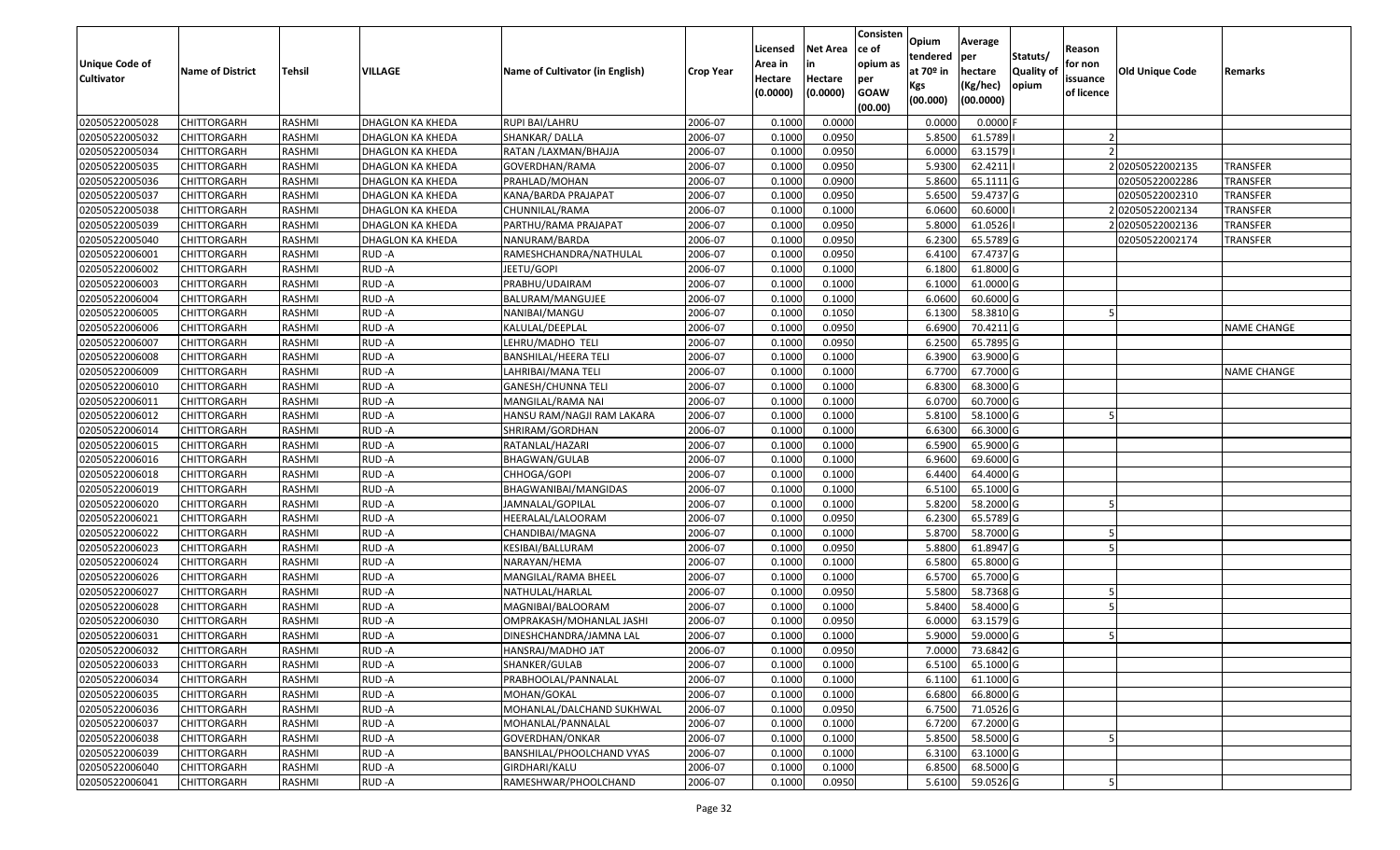| Unique Code of<br><b>Cultivator</b> | <b>Name of District</b> | Tehsil        | VILLAGE | Name of Cultivator (in English) | <b>Crop Year</b> | Licensed<br>Area in<br>Hectare<br>(0.0000) | <b>Net Area</b><br>in<br>Hectare<br>(0.0000) | Consisten<br>ce of<br>opium as<br>per<br><b>GOAW</b><br>(00.00) | Opium<br>tendered<br>at $70°$ in<br>Kgs<br>(00.000) | Average<br>per<br>hectare<br>(Kg/hec)<br>(00.0000) | Statuts/<br><b>Quality o</b><br>opium | Reason<br>for non<br>issuance<br>of licence | Old Unique Code | Remarks            |
|-------------------------------------|-------------------------|---------------|---------|---------------------------------|------------------|--------------------------------------------|----------------------------------------------|-----------------------------------------------------------------|-----------------------------------------------------|----------------------------------------------------|---------------------------------------|---------------------------------------------|-----------------|--------------------|
| 02050522006042                      | CHITTORGARH             | RASHMI        | RUD-A   | GOPAL/MOHAN                     | 2006-07          | 0.1000                                     | 0.1000                                       |                                                                 | 5.8700                                              | 58.7000G                                           |                                       |                                             |                 |                    |
| 02050522006043                      | CHITTORGARH             | RASHMI        | RUD-A   | KAILASHCHANDRA/RAMESHWARLAL     | 2006-07          | 0.1000                                     | 0.1000                                       |                                                                 | 6.5000                                              | 65.0000 G                                          |                                       |                                             |                 |                    |
| 02050522006044                      | CHITTORGARH             | RASHMI        | RUD-A   | HARLAL/JAIRAM                   | 2006-07          | 0.100                                      | 0.1000                                       |                                                                 | 6.4900                                              | 64.9000 G                                          |                                       |                                             |                 |                    |
| 02050522006045                      | <b>CHITTORGARH</b>      | RASHMI        | RUD-A   | SHANKERLAL/PYARCHAND            | 2006-07          | 0.1000                                     | 0.0950                                       |                                                                 | 5.8700                                              | 61.7895 G                                          |                                       |                                             |                 |                    |
| 02050522006046                      | CHITTORGARH             | RASHMI        | RUD-A   | NATHULAL/MAGNA                  | 2006-07          | 0.1000                                     | 0.0950                                       |                                                                 | 6.0300                                              | 63.4737 G                                          |                                       |                                             |                 |                    |
| 02050522006047                      | CHITTORGARH             | RASHMI        | RUD-A   | BARDA/MAGNA JAT                 | 2006-07          | 0.1000                                     | 0.0950                                       |                                                                 | 6.3600                                              | 66.9474 G                                          |                                       |                                             |                 |                    |
| 02050522006048                      | <b>CHITTORGARH</b>      | <b>RASHMI</b> | RUD-A   | MOHANLAL/GULABCHAND             | 2006-07          | 0.1000                                     | 0.1000                                       |                                                                 | 6.7200                                              | 67.2000G                                           |                                       |                                             |                 |                    |
| 02050522006049                      | CHITTORGARH             | RASHMI        | RUD-A   | LOBHU/GULABCHAND                | 2006-07          | 0.1000                                     | 0.1000                                       |                                                                 | 6.1100                                              | 61.1000 G                                          |                                       |                                             |                 |                    |
| 02050522006050                      | CHITTORGARH             | RASHMI        | RUD-A   | PRITHVIRAJ/LALU                 | 2006-07          | 0.1000                                     | 0.1000                                       |                                                                 | 5.8800                                              | 58.8000 G                                          |                                       |                                             |                 |                    |
| 02050522006051                      | <b>CHITTORGARH</b>      | RASHMI        | RUD-A   | SHANKERLAL/PANNA                | 2006-07          | 0.1000                                     | 0.1000                                       |                                                                 | 6.3000                                              | 63.0000G                                           |                                       |                                             |                 |                    |
| 02050522006052                      | <b>CHITTORGARH</b>      | RASHMI        | RUD-A   | DHAPUBAI/BOTH LAL               | 2006-07          | 0.1000                                     | 0.1000                                       |                                                                 | 6.5700                                              | 65.7000 G                                          |                                       |                                             |                 |                    |
| 02050522006054                      | <b>CHITTORGARH</b>      | RASHMI        | RUD-A   | RAMCHANDRA/PHOOLCHAND           | 2006-07          | 0.1000                                     | 0.1000                                       |                                                                 | 6.3500                                              | 63.5000G                                           |                                       |                                             |                 |                    |
| 02050522006056                      | CHITTORGARH             | RASHMI        | RUD-A   | JAMNALAL/BILASIRAM              | 2006-07          | 0.100                                      | 0.1000                                       |                                                                 | 6.1100                                              | 61.1000G                                           |                                       |                                             |                 |                    |
| 02050522006057                      | CHITTORGARH             | RASHMI        | RUD-A   | BHERULAL/RAMCHANDRA             | 2006-07          | 0.1000                                     | 0.0950                                       |                                                                 | 5.7800                                              | 60.8421G                                           |                                       |                                             |                 |                    |
| 02050522006059                      | CHITTORGARH             | RASHMI        | RUD-A   | BHAGIRATH/HAZARI NAYAK          | 2006-07          | 0.1000                                     | 0.0900                                       |                                                                 | 5.3400                                              | 59.3333 G                                          |                                       |                                             |                 |                    |
| 02050522006061                      | CHITTORGARH             | RASHMI        | RUD-A   | CHHOGALAL/KISHAN                | 2006-07          | 0.1000                                     | 0.1000                                       |                                                                 | 6.3900                                              | 63.9000G                                           |                                       |                                             |                 |                    |
| 02050522006062                      | CHITTORGARH             | RASHMI        | RUD-A   | BHAGWAN/DALU BHEEL              | 2006-07          | 0.100                                      | 0.1000                                       |                                                                 | 5.8600                                              | 58.6000 G                                          |                                       |                                             |                 |                    |
| 02050522006063                      | CHITTORGARH             | RASHMI        | RUD-A   | SHANKERLAL/SHOBHALAL            | 2006-07          | 0.1000                                     | 0.0950                                       |                                                                 | 6.2900                                              | 66.2105 G                                          |                                       |                                             |                 |                    |
| 02050522006064                      | CHITTORGARH             | RASHMI        | RUD-A   | PYARIBAI/HAZARI                 | 2006-07          | 0.1000                                     | 0.0950                                       |                                                                 | 5.8500                                              | 61.5789 G                                          |                                       |                                             |                 | <b>NAME CHANGE</b> |
| 02050522006065                      | CHITTORGARH             | RASHMI        | RUD-A   | HARCHAND/BHOORA GURJAR          | 2006-07          | 0.1000                                     | 0.1000                                       |                                                                 | 5.9900                                              | 59.9000G                                           |                                       |                                             |                 |                    |
| 02050522006067                      | CHITTORGARH             | RASHMI        | RUD-A   | NATHULAL/LALURAM                | 2006-07          | 0.1000                                     | 0.0900                                       |                                                                 | 6.8900                                              | 76.5556 G                                          |                                       |                                             |                 |                    |
| 02050522006069                      | CHITTORGARH             | RASHMI        | RUD-A   | BHERULAL/RAIMAL MALI            | 2006-07          | 0.1000                                     | 0.1000                                       |                                                                 | 6.0200                                              | 60.2000 G                                          |                                       |                                             |                 |                    |
| 02050522006070                      | CHITTORGARH             | RASHMI        | RUD-A   | BALU/JEETMAL                    | 2006-07          | 0.1000                                     | 0.0950                                       |                                                                 | 5.9800                                              | 62.9474 G                                          |                                       |                                             |                 |                    |
| 02050522006071                      | <b>CHITTORGARH</b>      | RASHMI        | RUD-A   | MAGNA/KALURAM JAT               | 2006-07          | 0.1000                                     | 0.1000                                       |                                                                 | 5.9800                                              | 59.8000 G                                          |                                       |                                             |                 |                    |
| 02050522006072                      | CHITTORGARH             | RASHMI        | RUD-A   | <b>GEETA DEVI/RAMCHANDRA</b>    | 2006-07          | 0.1000                                     | 0.1000                                       |                                                                 | 6.4700                                              | 64.7000 G                                          |                                       |                                             |                 |                    |
| 02050522006073                      | CHITTORGARH             | RASHMI        | RUD-A   | SONIBAI/SHANKERLAL              | 2006-07          | 0.1000                                     | 0.1000                                       |                                                                 | 6.4900                                              | 64.9000 G                                          |                                       |                                             |                 | <b>NAME CHANGE</b> |
| 02050522006074                      | CHITTORGARH             | RASHMI        | RUD-A   | PRABHULAL/MOHANLAL              | 2006-07          | 0.1000                                     | 0.1000                                       |                                                                 | 6.7700                                              | 67.7000 G                                          |                                       |                                             |                 |                    |
| 02050522006075                      | <b>CHITTORGARH</b>      | <b>RASHMI</b> | RUD-A   | KAMLABAI/BHERULAL               | 2006-07          | 0.1000                                     | 0.0950                                       |                                                                 | 6.1100                                              | 64.3158 G                                          |                                       |                                             |                 |                    |
| 02050522006076                      | CHITTORGARH             | RASHMI        | RUD-A   | DHANNA/NAGAJI SUTHAR            | 2006-07          | 0.1000                                     | 0.0950                                       |                                                                 | 6.3700                                              | 67.0526 G                                          |                                       |                                             |                 |                    |
| 02050522006078                      | CHITTORGARH             | RASHMI        | RUD-A   | MANGILAL/BARDICHAND             | 2006-07          | 0.1000                                     | 0.1000                                       |                                                                 | 6.3600                                              | 63.6000 G                                          |                                       |                                             |                 |                    |
| 02050522006079                      | CHITTORGARH             | RASHMI        | RUD-A   | RATANLAL/HEERA LAL              | 2006-07          | 0.1000                                     | 0.1000                                       |                                                                 | 6.8700                                              | 68.7000 G                                          |                                       |                                             |                 |                    |
| 02050522006080                      | CHITTORGARH             | RASHMI        | RUD-A   | RAJMAL/DALCHAND                 | 2006-07          | 0.1000                                     | 0.0950                                       |                                                                 | 6.5400                                              | 68.8421 G                                          |                                       |                                             |                 |                    |
| 02050522006081                      | <b>CHITTORGARH</b>      | RASHMI        | RUD-A   | ALLAHNUR/IBRAHIM                | 2006-07          | 0.1000                                     | 0.1000                                       |                                                                 | 5.9500                                              | 59.5000 G                                          |                                       |                                             |                 |                    |
| 02050522006082                      | CHITTORGARH             | RASHMI        | RUD-A   | GEETA BAI/BHANWARLAL            | 2006-07          | 0.1000                                     | 0.0950                                       |                                                                 | 6.6300                                              | 69.7895 G                                          |                                       |                                             |                 |                    |
| 02050522006083                      | CHITTORGARH             | RASHMI        | RUD-A   | BALURAM/CHUNA TELI              | 2006-07          | 0.1000                                     | 0.1000                                       |                                                                 | 6.7000                                              | 67.0000G                                           |                                       |                                             |                 |                    |
| 02050522006084                      | <b>CHITTORGARH</b>      | RASHMI        | RUD-A   | SHANTILAL/MANGILAL              | 2006-07          | 0.1000                                     | 0.0900                                       |                                                                 | 5.4100                                              | 60.1111G                                           |                                       | $\mathcal{P}$                               |                 |                    |
| 02050522006089                      | <b>CHITTORGARH</b>      | RASHMI        | RUD-A   | MITHHU SINGH/KAN SINGH          | 2006-07          | 0.1000                                     | 0.1000                                       |                                                                 | 5.9100                                              | 59.1000 G                                          |                                       | 5                                           |                 |                    |
| 02050522006090                      | <b>CHITTORGARH</b>      | RASHMI        | RUD-A   | SHANKERLAL/JEETMAL              | 2006-07          | 0.1000                                     | 0.1000                                       |                                                                 | 6.2400                                              | 62.4000 G                                          |                                       |                                             |                 |                    |
| 02050522006091                      | <b>CHITTORGARH</b>      | RASHMI        | RUD-A   | MANGILAL/HAZARI                 | 2006-07          | 0.1000                                     | 0.0950                                       |                                                                 | 5.9700                                              | 62.8421 G                                          |                                       |                                             |                 |                    |
| 02050522006092                      | CHITTORGARH             | RASHMI        | RUD-A   | DEVA/KELA BHEEL                 | 2006-07          | 0.1000                                     | 0.1000                                       |                                                                 | 6.3500                                              | 63.5000 G                                          |                                       |                                             |                 |                    |
| 02050522006094                      | <b>CHITTORGARH</b>      | RASHMI        | RUD-A   | MADANLAL/GIRDHARILAL SUKHWAL    | 2006-07          | 0.1000                                     | 0.0950                                       |                                                                 | 6.5600                                              | 69.0526 G                                          |                                       |                                             |                 |                    |
| 02050522006095                      | CHITTORGARH             | RASHMI        | RUD-A   | <b>GHISI BAI/BHERULAL</b>       | 2006-07          | 0.1000                                     | 0.1000                                       |                                                                 | 6.2100                                              | $62.1000$ G                                        |                                       |                                             |                 | <b>NAME CHANGE</b> |
| 02050522006096                      | <b>CHITTORGARH</b>      | RASHMI        | RUD-A   | RAMESHWARLAL/BARDA JAT          | 2006-07          | 0.1000                                     | 0.0950                                       |                                                                 | 6.0500                                              | 63.6842 G                                          |                                       |                                             |                 |                    |
| 02050522006098                      | <b>CHITTORGARH</b>      | RASHMI        | RUD-A   | GANESHLAL/BANSHILAL SUKHWAL     | 2006-07          | 0.1000                                     | 0.0950                                       |                                                                 | 5.8900                                              | 62.0000 G                                          |                                       |                                             |                 |                    |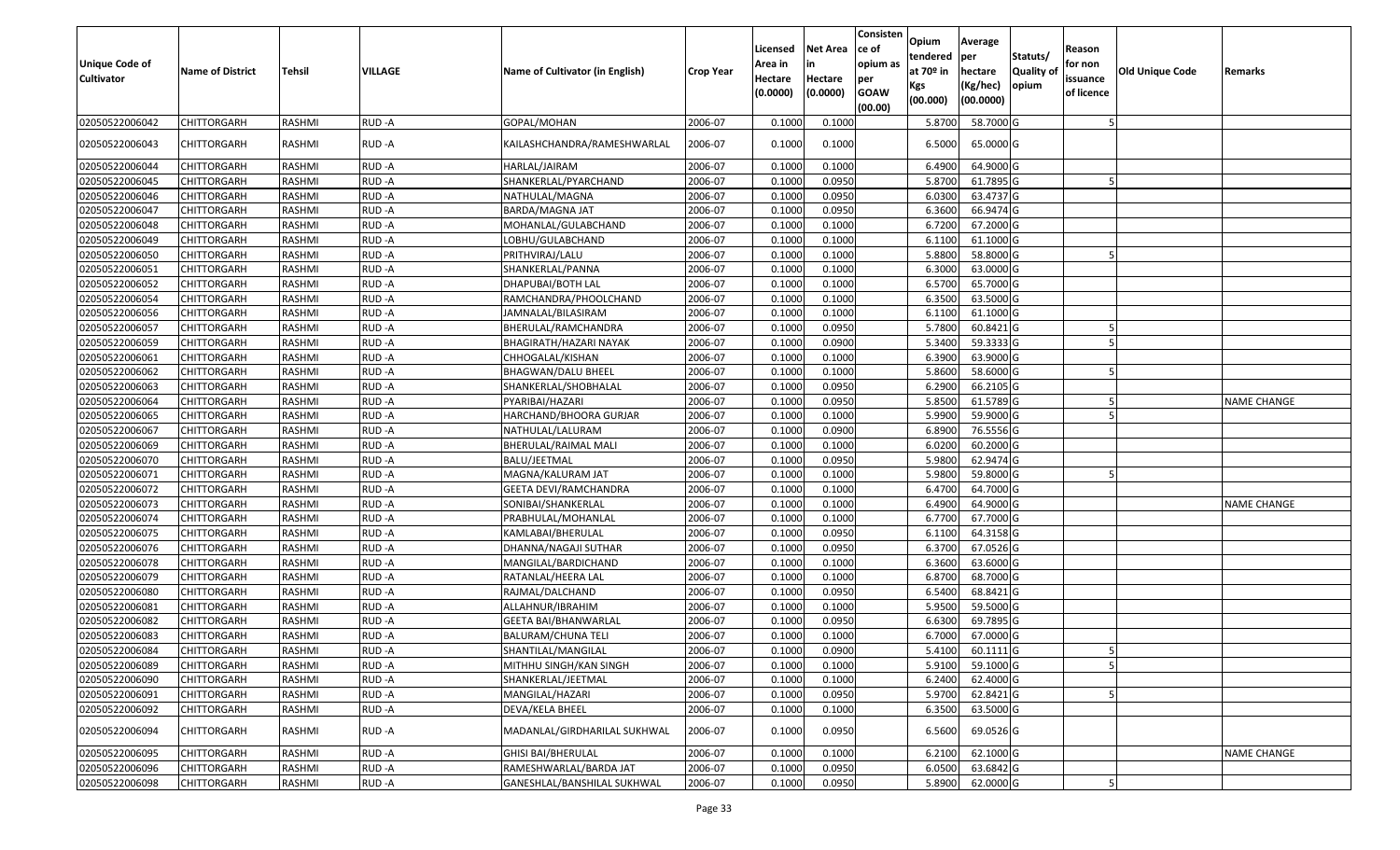| <b>Unique Code of</b><br><b>Cultivator</b> | <b>Name of District</b> | Tehsil | VILLAGE | Name of Cultivator (in English)     | <b>Crop Year</b> | Licensed<br>Area in<br>Hectare<br>(0.0000) | <b>Net Area</b><br>in<br>Hectare<br>(0.0000) | Consisten<br>ce of<br>opium as<br>per<br><b>GOAW</b><br>(00.00) | Opium<br>tendered<br>at $70°$ in<br>Kgs<br>(00.000) | Average<br>per<br>hectare<br>(Kg/hec)<br>(00.0000) | Statuts/<br><b>Quality o</b><br>opium | Reason<br>for non<br>issuance<br>of licence | <b>Old Unique Code</b> | Remarks     |
|--------------------------------------------|-------------------------|--------|---------|-------------------------------------|------------------|--------------------------------------------|----------------------------------------------|-----------------------------------------------------------------|-----------------------------------------------------|----------------------------------------------------|---------------------------------------|---------------------------------------------|------------------------|-------------|
| 02050522006099                             | CHITTORGARH             | RASHMI | RUD-A   | MUKESH KUMAR/ SHANKER SUKHWAL       | 2006-07          | 0.1000                                     | 0.0950                                       |                                                                 | 6.4700                                              | 68.1053 G                                          |                                       |                                             |                        |             |
| 02050522006101                             | CHITTORGARH             | RASHMI | RUD-A   | MADHU/KESHU RAM REGAR               | 2006-07          | 0.1000                                     | 0.1000                                       |                                                                 | 6.5400                                              | 65.4000 G                                          |                                       |                                             |                        |             |
| 02050522006102                             | CHITTORGARH             | RASHMI | RUD-A   | NARAYANLAL/BHANWAR LAL TELI         | 2006-07          | 0.1000                                     | 0.1000                                       |                                                                 | 6.1400                                              | 61.4000 G                                          |                                       |                                             |                        |             |
| 02050522006104                             | <b>CHITTORGARH</b>      | RASHMI | RUD-A   | MANJU BAI/LADULAL NAI               | 2006-07          | 0.1000                                     | 0.0950                                       |                                                                 | 6.3400                                              | 66.7368 G                                          |                                       |                                             |                        |             |
| 02050522006107                             | CHITTORGARH             | RASHMI | RUD-A   | SHANKERLAL/MAGANIRAM NAI            | 2006-07          | 0.1000                                     | 0.1000                                       |                                                                 | 5.8900                                              | 58.9000G                                           |                                       |                                             |                        |             |
| 02050522006111                             | CHITTORGARH             | RASHMI | RUD-A   | MOHANLAL/MANGU SUTHAR               | 2006-07          | 0.1000                                     | 0.1000                                       |                                                                 | 5.8400                                              | 58.4000 G                                          |                                       |                                             |                        |             |
| 02050522006113                             | <b>CHITTORGARH</b>      | RASHMI | RUD-A   | BHERULAL/MAGANIRAM GURJAR           | 2006-07          | 0.1000                                     | 0.0950                                       |                                                                 | 6.2500                                              | 65.7895 G                                          |                                       |                                             |                        |             |
| 02050522006114                             | <b>CHITTORGARH</b>      | RASHMI | RUD-A   | BOTHU/MOHANLAL SUKHWAL              | 2006-07          | 0.1000                                     | 0.0950                                       |                                                                 | 5.8400                                              | 61.4737 G                                          |                                       |                                             |                        |             |
| 02050522006115                             | CHITTORGARH             | RASHMI | RUD-A   | KASHIRAM/MITTU                      | 2006-07          | 0.1000                                     | 0.0950                                       |                                                                 | 5.8400                                              | 61.4737 G                                          |                                       |                                             |                        |             |
| 02050522006116                             | CHITTORGARH             | RASHMI | RUD-A   | SATYANARAYAN / MOHAN                | 2006-07          | 0.1000                                     | 0.1000                                       |                                                                 | 6.0500                                              | 60.5000 G                                          |                                       |                                             |                        |             |
| 02050522006118                             | CHITTORGARH             | RASHMI | RUD-B   | SOHANLAL/FOOLCHAND                  | 2006-07          | 0.1000                                     | 0.1000                                       |                                                                 | 6.4200                                              | 64.2000 G                                          |                                       |                                             |                        |             |
| 02050522006119                             | <b>CHITTORGARH</b>      | RASHMI | RUD-B   | <b>BHERU/GOKAL</b>                  | 2006-07          | 0.1000                                     | 0.1000                                       |                                                                 | 6.5100                                              | 65.1000G                                           |                                       |                                             |                        |             |
| 02050522006120                             | CHITTORGARH             | RASHMI | RUD-B   | BHERU/KALU LUHAR                    | 2006-07          | 0.100                                      | 0.1000                                       |                                                                 | 7.1500                                              | 71.5000G                                           |                                       |                                             |                        |             |
| 02050522006121                             | <b>CHITTORGARH</b>      | RASHMI | RUD-B   | MANGILAL/HARCHAND GURJAR            | 2006-07          | 0.1000                                     | 0.1000                                       |                                                                 | 6.4000                                              | 64.0000G                                           |                                       |                                             |                        |             |
| 02050522006122                             | CHITTORGARH             | RASHMI | RUD-B   | JAMKUBAI/KALURAM                    | 2006-07          | 0.100                                      | 0.0950                                       |                                                                 | 6.6400                                              | 69.8947 G                                          |                                       |                                             |                        |             |
| 02050522006123                             | CHITTORGARH             | RASHMI | RUD-B   | NARULAL/ONKAR                       | 2006-07          | 0.100                                      | 0.1000                                       |                                                                 | 6.0500                                              | 60.5000G                                           |                                       |                                             |                        |             |
| 02050522006124                             | CHITTORGARH             | RASHMI | RUD-B   | LAHRU/KALU                          | 2006-07          | 0.100                                      | 0.1000                                       |                                                                 | 6.3600                                              | 63.6000G                                           |                                       |                                             |                        |             |
| 02050522006126                             | CHITTORGARH             | RASHMI | RUD-B   | KISHANLAL/LAHRU                     | 2006-07          | 0.100                                      | 0.1000                                       |                                                                 | 6.2000                                              | 62.0000G                                           |                                       |                                             |                        |             |
| 02050522006127                             | CHITTORGARH             | RASHMI | RUD-B   | KISHANLAL/HAZAARI                   | 2006-07          | 0.1000                                     | 0.0950                                       |                                                                 | 6.5300                                              | 68.7368 G                                          |                                       |                                             |                        |             |
| 02050522006129                             | CHITTORGARH             | RASHMI | RUD-B   | AMARCHAND/BHERULAL                  | 2006-07          | 0.100                                      | 0.1000                                       |                                                                 | 6.2900                                              | 62.9000 G                                          |                                       |                                             |                        |             |
| 02050522006130                             | CHITTORGARH             | RASHMI | RUD-B   | CHHOGALAL/ NATHULAL                 | 2006-07          | 0.1000                                     | 0.1000                                       |                                                                 | 6.0900                                              | 60.9000 G                                          |                                       |                                             |                        |             |
| 02050522006131                             | CHITTORGARH             | RASHMI | RUD-B   | GANESH/ONKAR                        | 2006-07          | 0.1000                                     | 0.1000                                       |                                                                 | 6.6000                                              | 66.0000G                                           |                                       |                                             |                        |             |
| 02050522006132                             | CHITTORGARH             | RASHMI | RUD-B   | LALU/DEVJI                          | 2006-07          | 0.1000                                     | 0.0950                                       |                                                                 | 6.1900                                              | 65.1579 G                                          |                                       |                                             |                        |             |
| 02050522006133                             | <b>CHITTORGARH</b>      | RASHMI | RUD-B   | LADU/KALURAM                        | 2006-07          | 0.1000                                     | 0.1000                                       |                                                                 | 6.2100                                              | 62.1000G                                           |                                       |                                             |                        |             |
| 02050522006134                             | CHITTORGARH             | RASHMI | RUD-B   | BHAWANA/MAGANA                      | 2006-07          | 0.1000                                     | 0.0950                                       |                                                                 | 6.3900                                              | 67.2632 G                                          |                                       |                                             |                        |             |
| 02050522006135                             | CHITTORGARH             | RASHMI | RUD-B   | SHANKARLAL/SURAJMAL                 | 2006-07          | 0.1000                                     | 0.0950                                       |                                                                 | 5.2700                                              | 55.4737 G                                          |                                       |                                             |                        |             |
| 02050522006136                             | CHITTORGARH             | RASHMI | RUD-B   | MAYA/JAGDISHCHANDRA A/SDHAPU<br>BAI | 2006-07          | 0.1000                                     | 0.1000                                       |                                                                 | 6.4100                                              | 64.1000 G                                          |                                       |                                             |                        | NAME CHANGE |
| 02050522006137                             | <b>CHITTORGARH</b>      | RASHMI | RUD-B   | RAMSINGH/UDAYSINGH                  | 2006-07          | 0.1000                                     | 0.1000                                       |                                                                 | 6.1300                                              | 61.3000G                                           |                                       |                                             |                        |             |
| 02050522006138                             | CHITTORGARH             | RASHMI | RUD-B   | SHOBHALAL/KISHANLAL                 | 2006-07          | 0.1000                                     | 0.1000                                       |                                                                 | 6.3300                                              | 63.3000 G                                          |                                       |                                             |                        |             |
| 02050522006139                             | CHITTORGARH             | RASHMI | RUD-B   | SHANKARLAL/PYARA                    | 2006-07          | 0.1000                                     | 0.1000                                       |                                                                 | 6.1100                                              | 61.1000 G                                          |                                       |                                             |                        |             |
| 02050522006140                             | CHITTORGARH             | RASHMI | RUD-B   | BANSILAAL/MATHURALAL                | 2006-07          | 0.1000                                     | 0.1000                                       |                                                                 | 6.2600                                              | 62.6000G                                           |                                       |                                             |                        |             |
| 02050522006142                             | <b>CHITTORGARH</b>      | RASHMI | RUD-B   | KAILASHCHANDRA/DALU                 | 2006-07          | 0.1000                                     | 0.1000                                       |                                                                 | 6.4300                                              | 64.3000G                                           |                                       |                                             |                        |             |
| 02050522006143                             | CHITTORGARH             | RASHMI | RUD-B   | MOHAANLAL/GOPILAL                   | 2006-07          | 0.1000                                     | 0.1000                                       |                                                                 | 6.6200                                              | 66.2000 G                                          |                                       |                                             |                        |             |
| 02050522006144                             | CHITTORGARH             | RASHMI | RUD-B   | MANGILAL/SHRIRAM JAT                | 2006-07          | 0.1000                                     | 0.1000                                       |                                                                 | 7.2100                                              | 72.1000G                                           |                                       |                                             |                        |             |
| 02050522006145                             | <b>CHITTORGARH</b>      | RASHMI | RUD-B   | MAGNI BAI/BHANWARLAL                | 2006-07          | 0.1000                                     | 0.1000                                       |                                                                 | 6.4300                                              | 64.3000 G                                          |                                       |                                             |                        |             |
| 02050522006146                             | <b>CHITTORGARH</b>      | RASHMI | RUD-B   | NARENDRASINGH/ENDRASINGH            | 2006-07          | 0.1000                                     | 0.0950                                       |                                                                 | 6.3200                                              | 66.5263 G                                          |                                       |                                             |                        |             |
| 02050522006147                             | <b>CHITTORGARH</b>      | RASHMI | RUD-B   | PARBHULAL/CHATURBHUJ                | 2006-07          | 0.1000                                     | 0.0950                                       |                                                                 | 6.2000                                              | 65.2632 G                                          |                                       |                                             |                        |             |
| 02050522006148                             | <b>CHITTORGARH</b>      | RASHMI | RUD-B   | NOJI BAI/CHATRU                     | 2006-07          | 0.1000                                     | 0.0950                                       |                                                                 | 6.0800                                              | 64.0000 G                                          |                                       |                                             |                        |             |
| 02050522006149                             | <b>CHITTORGARH</b>      | RASHMI | RUD-B   | SURESHCHANDRA/GOPILAL               | 2006-07          | 0.1000                                     | 0.0950                                       |                                                                 | 6.3300                                              | 66.6316 G                                          |                                       |                                             |                        |             |
| 02050522006150                             | <b>CHITTORGARH</b>      | RASHMI | RUD-B   | GOPI/FOOLCHAND                      | 2006-07          | 0.1000                                     | 0.0950                                       |                                                                 | 6.4100                                              | 67.4737 G                                          |                                       |                                             |                        |             |
| 02050522006151                             | <b>CHITTORGARH</b>      | RASHMI | RUD-B   | MADHO/HAZARI                        | 2006-07          | 0.1000                                     | 0.1000                                       |                                                                 | 6.6200                                              | 66.2000 G                                          |                                       |                                             |                        |             |
| 02050522006152                             | <b>CHITTORGARH</b>      | RASHMI | RUD-B   | SAMPATLAL/KHOOBCHAND                | 2006-07          | 0.1000                                     | 0.1000                                       |                                                                 | 6.6400                                              | $66.4000$ G                                        |                                       |                                             |                        |             |
| 02050522006153                             | <b>CHITTORGARH</b>      | RASHMI | RUD-B   | RATANLAL/CHUNNILAL                  | 2006-07          | 0.1000                                     | 0.1000                                       |                                                                 | 5.4100                                              | 54.1000 G                                          |                                       |                                             |                        |             |
| 02050522006154                             | <b>CHITTORGARH</b>      | RASHMI | RUD-B   | LAKSHMILAL/SAGARMAL                 | 2006-07          | 0.1000                                     | 0.1000                                       |                                                                 | 6.4000                                              | 64.0000 G                                          |                                       |                                             |                        |             |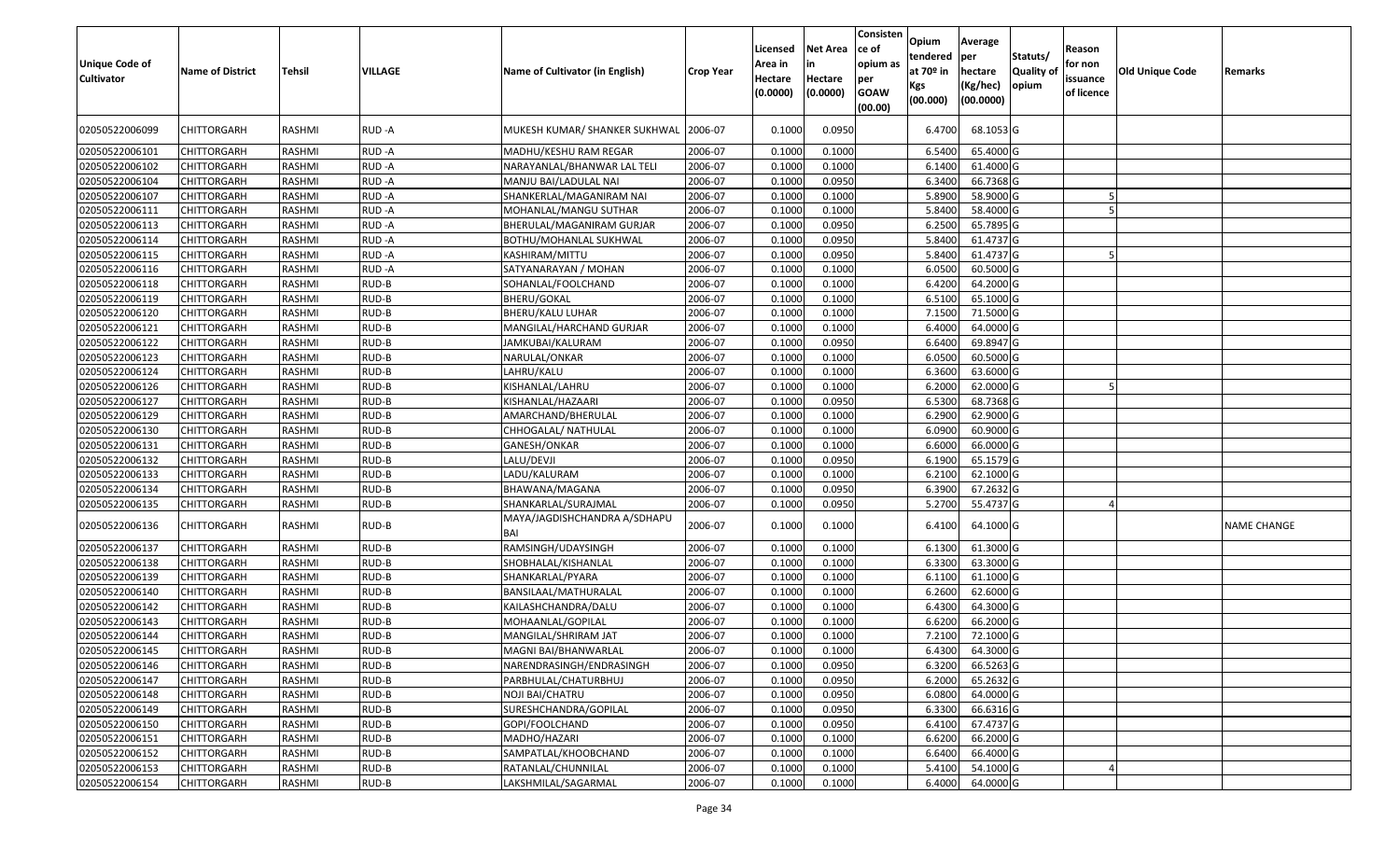| <b>Unique Code of</b><br><b>Cultivator</b> | <b>Name of District</b> | Tehsil | VILLAGE | Name of Cultivator (in English) | <b>Crop Year</b> | Licensed<br>Area in<br>Hectare<br>(0.0000) | <b>Net Area</b><br>in<br>Hectare<br>(0.0000) | Consisten<br>ce of<br>opium as<br>per<br><b>GOAW</b> | Opium<br>tendered<br>at $70°$ in<br>Kgs<br>(00.000) | Average<br>per<br>hectare<br>(Kg/hec)<br>(00.0000) | Statuts/<br>Quality o<br>opium | Reason<br>for non<br>issuance<br>of licence | Old Unique Code | Remarks                   |
|--------------------------------------------|-------------------------|--------|---------|---------------------------------|------------------|--------------------------------------------|----------------------------------------------|------------------------------------------------------|-----------------------------------------------------|----------------------------------------------------|--------------------------------|---------------------------------------------|-----------------|---------------------------|
|                                            |                         |        |         |                                 |                  |                                            |                                              | (00.00)                                              |                                                     |                                                    |                                |                                             |                 |                           |
| 02050522006155                             | CHITTORGARH             | RASHMI | RUD-B   | MOHANLAL/PYARA                  | 2006-07          | 0.1000                                     | 0.1000                                       |                                                      | 6.1500                                              | 61.5000G                                           |                                |                                             |                 |                           |
| 02050522006156                             | CHITTORGARH             | RASHMI | RUD-B   | MITHULAL/KHOOBCHAND             | 2006-07          | 0.1000                                     | 0.1000                                       |                                                      | 6.5800                                              | 65.8000 G                                          |                                |                                             |                 |                           |
| 02050522006158                             | CHITTORGARH             | RASHMI | RUD-B   | MANGU/NANDA                     | 2006-07          | 0.1000                                     | 0.1000                                       |                                                      | 6.2600                                              | 62.6000G                                           |                                |                                             |                 |                           |
| 02050522006160                             | <b>CHITTORGARH</b>      | RASHMI | RUD-B   | MOHANLAL/LAKSHMAN               | 2006-07          | 0.1000                                     | 0.0950                                       |                                                      | 6.2300                                              | 65.5789 G                                          |                                |                                             |                 |                           |
| 02050522006161                             | CHITTORGARH             | RASHMI | RUD-B   | <b>BHURA/BHERU</b>              | 2006-07          | 0.1000                                     | 0.0900                                       |                                                      | 6.3600                                              | 70.6667 G                                          |                                |                                             |                 |                           |
| 02050522006162                             | <b>CHITTORGARH</b>      | RASHMI | RUD-B   | BHERULAL/RAMCHANRA              | 2006-07          | 0.1000                                     | 0.1000                                       |                                                      | 6.3700                                              | 63.7000 G                                          |                                |                                             |                 |                           |
| 02050522006163                             | CHITTORGARH             | RASHMI | RUD-B   | RAMESHCHANDRA/MANGU             | 2006-07          | 0.1000                                     | 0.0950                                       |                                                      | 6.2800                                              | 66.1053 G                                          |                                |                                             |                 |                           |
| 02050522006164                             | CHITTORGARH             | RASHMI | RUD-B   | MOHANI BAI/HAZARI               | 2006-07          | 0.1000                                     | 0.0950                                       |                                                      | 6.5600                                              | 69.0526 G                                          |                                |                                             |                 |                           |
| 02050522006165                             | CHITTORGARH             | RASHMI | RUD-B   | PYARA/UDA                       | 2006-07          | 0.1000                                     | 0.0950                                       |                                                      | 6.4400                                              | 67.7895 G                                          |                                |                                             |                 |                           |
| 02050522006166                             | CHITTORGARH             | RASHMI | RUD-B   | JANKILAL/KALURAM                | 2006-07          | 0.1000                                     | 0.1000                                       |                                                      | 6.4000                                              | 64.0000 G                                          |                                |                                             |                 |                           |
| 02050522006167                             | CHITTORGARH             | RASHMI | RUD-B   | BHANWARLAL/MOHANLAL MUNDRA      | 2006-07          | 0.1000                                     | 0.1000                                       |                                                      | 6.3200                                              | 63.2000 G                                          |                                |                                             |                 |                           |
| 02050522006169                             | <b>CHITTORGARH</b>      | RASHMI | RUD-B   | SHOBHADEVI/HEMRAJ               | 2006-07          | 0.1000                                     | 0.1000                                       |                                                      | 6.8300                                              | 68.3000 G                                          |                                |                                             |                 |                           |
| 02050522006171                             | <b>CHITTORGARH</b>      | RASHMI | RUD-B   | MADHO/MEGA                      | 2006-07          | 0.1000                                     | 0.1000                                       |                                                      | 6.1300                                              | 61.3000G                                           |                                |                                             |                 |                           |
| 02050522006172                             | CHITTORGARH             | RASHMI | RUD-B   | JAMNA/HEERALAL                  | 2006-07          | 0.1000                                     | 0.1000                                       |                                                      | 6.6800                                              | 66.8000G                                           |                                |                                             |                 |                           |
| 02050522006173                             | CHITTORGARH             | RASHMI | RUD-B   | SUKHI BAI/KANHAIYALAL           | 2006-07          | 0.100                                      | 0.1000                                       |                                                      | 6.1000                                              | 61.0000G                                           |                                |                                             |                 |                           |
| 02050522006175                             | CHITTORGARH             | RASHMI | RUD-B   | JAMNA/JAGNATH                   | 2006-07          | 0.100                                      | 0.0950                                       |                                                      | 6.3900                                              | 67.2632 G                                          |                                |                                             |                 |                           |
| 02050522006176                             | CHITTORGARH             | RASHMI | RUD-B   | RAMLAL/NANURAM                  | 2006-07          | 0.100                                      | 0.0950                                       |                                                      | 7.1800                                              | 75.5789 G                                          |                                |                                             |                 |                           |
| 02050522006177                             | CHITTORGARH             | RASHMI | RUD-B   | GANSHYAMSINGH/INDER SINGH       | 2006-07          | 0.100                                      | 0.0950                                       |                                                      | 6.7000                                              | 70.5263 G                                          |                                |                                             |                 |                           |
| 02050522006182                             | CHITTORGARH             | RASHMI | RUD-B   | RATANLAL/GODHU PUROHIT          | 2006-07          | 0.1000                                     | 0.0000                                       |                                                      | 0.0000                                              | 0.0000                                             |                                |                                             |                 |                           |
| 02050522006183                             | CHITTORGARH             | RASHMI | RUD-B   | MITHULAL/RAMCHANDRA             | 2006-07          | 0.1000                                     | 0.0950                                       |                                                      | 6.2800                                              | 66.1053 G                                          |                                |                                             |                 |                           |
| 02050522006184                             | CHITTORGARH             | RASHMI | RUD-B   | BHANWARLAL/BHAGVANLAL GURJAR    | 2006-07          | 0.1000                                     | 0.0950                                       |                                                      | 6.4900                                              | 68.3158                                            |                                |                                             |                 |                           |
| 02050522006185                             | CHITTORGARH             | RASHMI | RUD-B   | BHAGWANLAL/GANESH TELI          | 2006-07          | 0.1000                                     | 0.0950                                       |                                                      | 6.0700                                              | 63.8947 G                                          |                                |                                             |                 |                           |
| 02050522006187                             | CHITTORGARH             | RASHMI | RUD-B   | GOPALLAL/MOHANLAL SUKHWAL       | 2006-07          | 0.1000                                     | 0.1000                                       |                                                      | 6.8300                                              | 68.3000                                            |                                |                                             |                 |                           |
| 02050522006188                             | CHITTORGARH             | RASHMI | RUD-B   | LAD KANVAR/LAXMAN SINGH         | 2006-07          | 0.1000                                     | 0.0950                                       |                                                      | 6.0200                                              | 63.3684 G                                          |                                |                                             |                 |                           |
| 02050522006190                             | <b>CHITTORGARH</b>      | RASHMI | RUD-B   | RAMCHANDRA/BHERU                | 2006-07          | 0.100                                      | 0.1000                                       |                                                      | 6.4400                                              | 64.4000 G                                          |                                |                                             |                 |                           |
| 02050522006191                             | CHITTORGARH             | RASHMI | RUD-B   | RAMESHWARLAL/PARBHULAL          | 2006-07          | 0.1000                                     | 0.0950                                       |                                                      | 6.6300                                              | 69.7895 G                                          |                                |                                             |                 |                           |
| 02050522006192                             | CHITTORGARH             | RASHMI | RUD-B   | JAMANALAL/RAGUNATH              | 2006-07          | 0.1000                                     | 0.0900                                       |                                                      | 7.3400                                              | 81.5556 G                                          |                                |                                             |                 |                           |
| 02050522006193                             | CHITTORGARH             | RASHMI | RUD-B   | KISHANLAL/MOHANLAL              | 2006-07          | 0.1000                                     | 0.0950                                       |                                                      | 6.2600                                              | 65.8947 G                                          |                                |                                             |                 |                           |
| 02050522006195                             | CHITTORGARH             | RASHMI | RUD-B   | BADRILAL/NANDRAM                | 2006-07          | 0.1000                                     | 0.1000                                       |                                                      | 5.9300                                              | 59.3000 G                                          |                                |                                             |                 |                           |
| 02050522006196                             | CHITTORGARH             | RASHMI | RUD-B   | SURENDAR PRATAP / VIJAY PRATP   | 2006-07          | 0.1000                                     | 0.0950                                       |                                                      | 6.5300                                              | 68.7368 G                                          |                                |                                             |                 |                           |
| 02050522006197                             | CHITTORGARH             | RASHMI | RUD-B   | NILESH KUMAR / SOHAN LAL        | 2006-07          | 0.100                                      | 0.1000                                       |                                                      | 6.3700                                              | 63.7000 G                                          |                                |                                             |                 |                           |
| 02050522006198                             | CHITTORGARH             | RASHMI | RUD-B   | MAHIPAL SINGH / GANSHYAM SINGH  | 2006-07          | 0.1000                                     | 0.1000                                       |                                                      | 8.0900                                              | 80.9000                                            |                                |                                             |                 |                           |
| 02050522006199                             | <b>CHITTORGARH</b>      | RASHMI | RUD-B   | BANISHI LAL / KHUB CHAND        | 2006-07          | 0.1000                                     | 0.1000                                       |                                                      | 6.9500                                              | 69.5000 G                                          |                                |                                             |                 |                           |
| 02050522006200                             | <b>CHITTORGARH</b>      | RASHMI | $RUD-B$ | <b>BALU RAM/ DHANNA</b>         | 2006-07          | 0.1000                                     | 0.1000                                       |                                                      | 6.9000                                              | 69.0000G                                           |                                |                                             |                 |                           |
| 02050522006202                             | <b>CHITTORGARH</b>      | RASHMI | RUD-B   | PRABHU LAL/ MAGNI RAM           | 2006-07          | 0.1000                                     | 0.1000                                       |                                                      | 6.7000                                              | 67.0000 G                                          |                                |                                             |                 |                           |
| 02050522006205                             | <b>CHITTORGARH</b>      | RASHMI | RUD-B   | SHANKAR LAL/ MOHAN LAL          | 2006-07          | 0.1000                                     | 0.1000                                       |                                                      | 6.2100                                              | 62.1000 G                                          |                                |                                             |                 |                           |
| 02050522006209                             | <b>CHITTORGARH</b>      | RASHMI | RUD-B   | <b>BHURA/KISHAN</b>             | 2006-07          | 0.1000                                     | 0.1050                                       |                                                      | 6.6300                                              | 63.1429 G                                          |                                |                                             |                 |                           |
| 02050522006210                             | <b>CHITTORGARH</b>      | RASHMI | RUD-B   | PRABHU LAL /MAGNI RAM           | 2006-07          | 0.1000                                     | 0.1000                                       |                                                      | 6.6800                                              | 66.8000 G                                          |                                |                                             |                 |                           |
| 02050522006212                             | <b>CHITTORGARH</b>      | RASHMI | RUD-B   | JAMNA LAL/ KALU                 | 2006-07          | 0.1000                                     | 0.1000                                       |                                                      | 6.3900                                              | 63.9000 G                                          |                                |                                             |                 |                           |
| 02050522006214                             | <b>CHITTORGARH</b>      | RASHMI | RUD-B   | CHANDMAL / DALCHAND             | 2006-07          | 0.1000                                     | 0.1000                                       |                                                      | 6.3800                                              | 63.8000 G                                          |                                |                                             |                 |                           |
| 02050522006216                             | <b>CHITTORGARH</b>      | RASHMI | RUD-B   | LADULAL/ BHERU JI               | 2006-07          | 0.1000                                     | 0.1000                                       |                                                      | 5.8100                                              | 58.1000 G                                          |                                |                                             |                 |                           |
| 02050522006218                             | CHITTORGARH             | RASHMI | RUD-B   | GISHI BAI/ KELA RAM             | 2006-07          | 0.1000                                     | 0.0950                                       |                                                      | 5.8400                                              | 61.4737 G                                          |                                |                                             |                 | TRANSFER /<br>NARAYANPURA |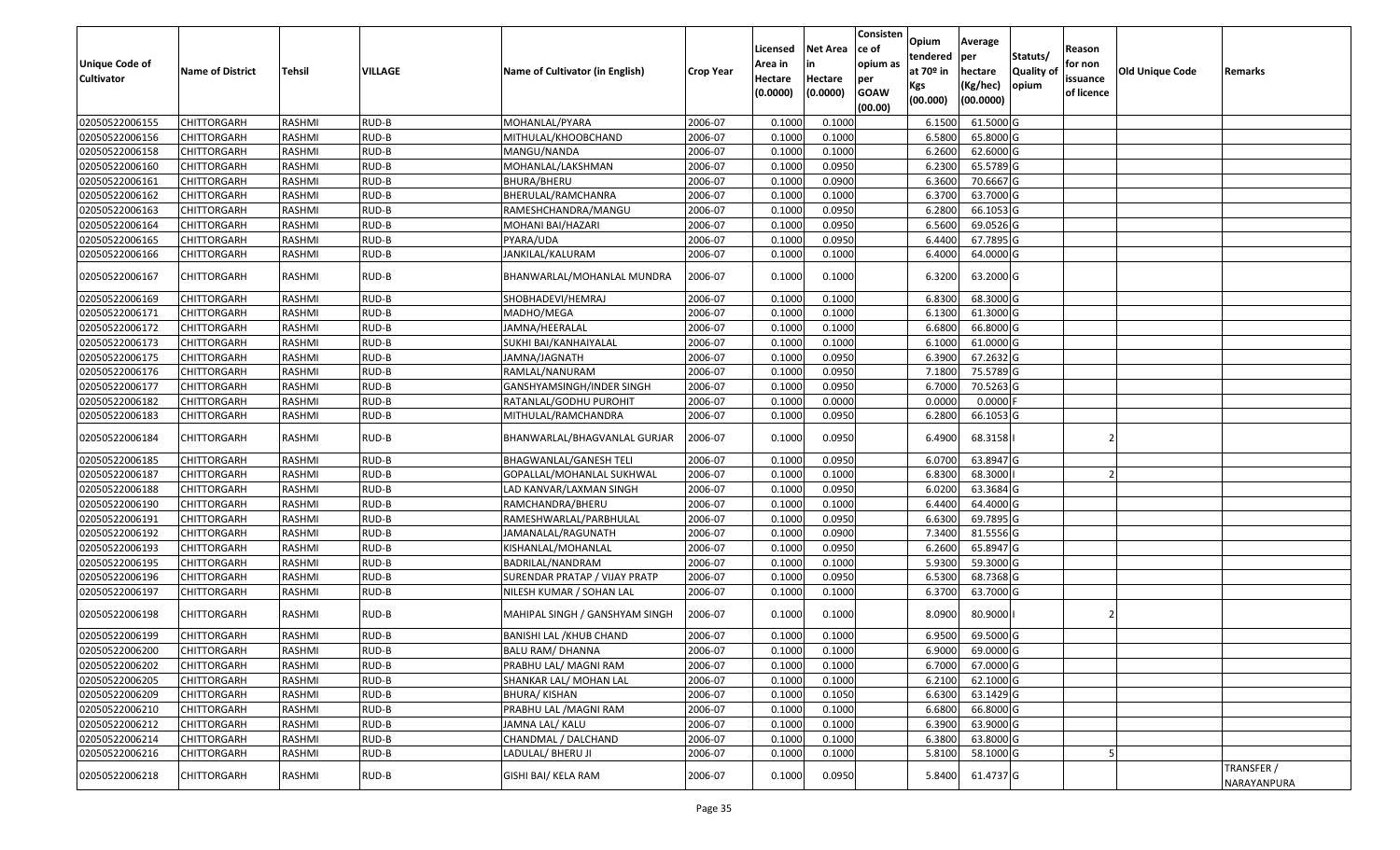| <b>Unique Code of</b><br><b>Cultivator</b> | <b>Name of District</b> | Tehsil | VILLAGE | Name of Cultivator (in English) | <b>Crop Year</b> | Licensed<br>Area in<br>Hectare | <b>Net Area</b><br>in<br>Hectare | Consisten<br>ce of<br>opium as<br>per | Opium<br>tendered<br>at $70°$ in | Average<br>per<br>hectare | Statuts/<br>Quality o | Reason<br>for non<br>issuance | <b>Old Unique Code</b> | Remarks            |
|--------------------------------------------|-------------------------|--------|---------|---------------------------------|------------------|--------------------------------|----------------------------------|---------------------------------------|----------------------------------|---------------------------|-----------------------|-------------------------------|------------------------|--------------------|
|                                            |                         |        |         |                                 |                  | (0.0000)                       | (0.0000)                         | <b>GOAW</b><br>(00.00)                | Kgs<br>(00.000)                  | (Kg/hec)<br>(00.0000)     | opium                 | of licence                    |                        |                    |
| 02050522006220                             | CHITTORGARH             | RASHMI | RUD-C   | NANA/ BHAGWAN LAL               | 2006-07          | 0.1000                         | 0.1000                           |                                       | 6.3400                           | 63.4000 G                 |                       |                               |                        |                    |
| 02050522006221                             | CHITTORGARH             | RASHMI | RUD-C   | SOHAN LAL/ KALU                 | 2006-07          | 0.1000                         | 0.1050                           |                                       | 6.6500                           | 63.3333 G                 |                       |                               |                        |                    |
| 02050522006227                             | CHITTORGARH             | RASHMI | RUD-C   | MADAN / MOHANLAL MALI           | 2006-07          | 0.1000                         | 0.1000                           |                                       | 6.4900                           | 64.9000 G                 |                       |                               |                        |                    |
| 02050522006230                             | <b>CHITTORGARH</b>      | RASHMI | RUD-C   | LAXMAN LAL / GANGA RAM          | 2006-07          | 0.1000                         | 0.1000                           |                                       | 6.2500                           | 62.5000                   |                       |                               |                        |                    |
| 02050522006231                             | CHITTORGARH             | RASHMI | RUD-C   | HAJARI LAL/ BHURA               | 2006-07          | 0.1000                         | 0.1000                           |                                       | 6.4700                           | 64.7000 G                 |                       |                               |                        |                    |
| 02050522006232                             | CHITTORGARH             | RASHMI | RUD-C   | UDAY RAM /MOHAN LAL             | 2006-07          | 0.1000                         | 0.1000                           |                                       | 7.0100                           | 70.1000                   |                       |                               |                        |                    |
| 02050522006233                             | CHITTORGARH             | RASHMI | RUD-C   | DALU/ ONKAR                     | 2006-07          | 0.1000                         | 0.1050                           |                                       | 7.4400                           | 70.8571                   |                       |                               |                        |                    |
| 02050522006235                             | <b>CHITTORGARH</b>      | RASHMI | RUD-C   | BANSHI LAL/ NOLA RAM            | 2006-07          | 0.1000                         | 0.1000                           |                                       | 7.4300                           | 74.3000                   |                       |                               |                        |                    |
| 02050522006236                             | CHITTORGARH             | RASHMI | RUD-C   | MADHAV LAL/ MAGNA               | 2006-07          | 0.1000                         | 0.1000                           |                                       | 6.1500                           | 61.5000                   |                       |                               |                        |                    |
| 02050522006238                             | CHITTORGARH             | RASHMI | RUD-C   | SUKHI BAI/ MADAN LAL            | 2006-07          | 0.1000                         | 0.1000                           |                                       | 6.8200                           | 68.2000                   |                       |                               |                        |                    |
| 02050522006240                             | CHITTORGARH             | RASHMI | RUD-C   | MADHU / RUPA BALAI              | 2006-07          | 0.1000                         | 0.1000                           |                                       | 6.3600                           | 63.6000                   |                       |                               |                        |                    |
| 02050522006242                             | <b>CHITTORGARH</b>      | RASHMI | RUD-C   | RAMESHWAR / BHERU               | 2006-07          | 0.1000                         | 0.1000                           |                                       | 6.6700                           | 66.7000                   |                       |                               |                        |                    |
| 02050522006243                             | <b>CHITTORGARH</b>      | RASHMI | RUD-C   | NANDUBAI/GOPI                   | 2006-07          | 0.1000                         | 0.1000                           |                                       | 6.2300                           | 62.3000                   |                       |                               |                        | <b>NAME CHANGE</b> |
| 02050522006244                             | <b>CHITTORGARH</b>      | RASHMI | RUD-C   | SHANKAR LAL/ GOPILAL TELI       | 2006-07          | 0.100                          | 0.1000                           |                                       | 6.1000                           | 61.0000 G                 |                       |                               |                        |                    |
| 02050522006245                             | CHITTORGARH             | RASHMI | RUD-C   | KISHAN LAL/ GANESH TELI         | 2006-07          | 0.1000                         | 0.0950                           |                                       | 6.3100                           | 66.4211                   |                       |                               |                        |                    |
| 02050522006246                             | <b>CHITTORGARH</b>      | RASHMI | RUD-C   | <b>BALU RAM/ GOPI TELI</b>      | 2006-07          | 0.1000                         | 0.1000                           |                                       | 6.1600                           | 61.6000G                  |                       |                               |                        |                    |
| 02050522006247                             | CHITTORGARH             | RASHMI | RUD-C   | RAKESH KUMAR/ SOHAN LAL         | 2006-07          | 0.1000                         | 0.1000                           |                                       | 6.3700                           | 63.7000 G                 |                       |                               |                        |                    |
| 02050522006248                             | CHITTORGARH             | RASHMI | RUD-C   | KALYAN SINGH / MITHU SINGH      | 2006-07          | 0.1000                         | 0.0950                           |                                       | 6.2800                           | 66.1053                   |                       |                               |                        |                    |
| 02050522006249                             | CHITTORGARH             | RASHMI | RUD-C   | NATHU LAL/ MITHU LAL            | 2006-07          | 0.100                          | 0.1000                           |                                       | 6.4000                           | 64.0000                   |                       |                               |                        |                    |
| 02050522006251                             | CHITTORGARH             | RASHMI | RUD-C   | BADRI LAL/NANURAM               | 2006-07          | 0.1000                         | 0.0950                           |                                       | 6.4000                           | 67.3684 G                 |                       |                               |                        |                    |
| 02050522006252                             | CHITTORGARH             | RASHMI | RUD-C   | NIRU KANWAR/PREMSINGH           | 2006-07          | 0.100                          | 0.1000                           |                                       | 6.0200                           | 60.2000G                  |                       |                               |                        |                    |
| 02050522006255                             | CHITTORGARH             | RASHMI | RUD-C   | BHAGWAN LAL/ NANU RAM           | 2006-07          | 0.100                          | 0.1000                           |                                       | 7.1700                           | 71.7000                   |                       |                               |                        |                    |
| 02050522006257                             | CHITTORGARH             | RASHMI | RUD-C   | NANA LAL/ CHOGA LAL             | 2006-07          | 0.1000                         | 0.0900                           |                                       | 5.9500                           | 66.1111                   |                       |                               |                        |                    |
| 02050522006259                             | CHITTORGARH             | RASHMI | RUD-C   | MADAN LAL/ MATHURA LAL          | 2006-07          | 0.100                          | 0.1000                           |                                       | 6.6100                           | 66.1000 G                 |                       |                               |                        |                    |
| 02050522006260                             | CHITTORGARH             | RASHMI | RUD-C   | NANDRAM/ BALU RAM               | 2006-07          | 0.1000                         | 0.1000                           |                                       | 7.0400                           | 70.4000                   |                       |                               |                        |                    |
| 02050522006262                             | CHITTORGARH             | RASHMI | RUD-C   | PRABHU LAL/ PYAR CHAND          | 2006-07          | 0.1000                         | 0.1000                           |                                       | 5.9900                           | 59.9000                   |                       |                               |                        |                    |
| 02050522006263                             | CHITTORGARH             | RASHMI | RUD-C   | MADAN LAL/ GANESH TELI          | 2006-07          | 0.1000                         | 0.1000                           |                                       | 6.6900                           | 66.9000 G                 |                       |                               |                        |                    |
| 02050522006265                             | CHITTORGARH             | RASHMI | RUD-C   | NANA LAL/ RAMESHWAR             | 2006-07          | 0.1000                         | 0.1000                           |                                       | 5.8600                           | 58.6000 G                 |                       |                               |                        |                    |
| 02050522006267                             | CHITTORGARH             | RASHMI | RUD-C   | SATYNARAYAN/RAMA                | 2006-07          | 0.1000                         | 0.1000                           |                                       | 7.0300                           | 70.3000                   |                       |                               |                        |                    |
| 02050522006268                             | CHITTORGARH             | RASHMI | RUD-C   | PRABHU LAL / HARIKISHAN         | 2006-07          | 0.1000                         | 0.1000                           |                                       | 6.8300                           | 68.3000                   |                       |                               |                        |                    |
| 02050522006269                             | CHITTORGARH             | RASHMI | RUD-C   | PRATAP SINGH / INDAR SINGH      | 2006-07          | 0.1000                         | 0.0950                           |                                       | 6.8900                           | 72.5263 G                 |                       |                               |                        |                    |
| 02050522006270                             | CHITTORGARH             | RASHMI | RUD-C   | BHERU SINGH / BHURA SINGH       | 2006-07          | 0.1000                         | 0.1000                           |                                       | 6.8400                           | 68.4000                   |                       |                               |                        |                    |
| 02050522006271                             | CHITTORGARH             | RASHMI | RUD-C   | GIRDHARI / ONKAR                | 2006-07          | 0.100                          | 0.1000                           |                                       | 6.8400                           | 68.4000                   |                       |                               |                        |                    |
| 02050522006272                             | CHITTORGARH             | RASHMI | RUD-C   | RATAN LAL/ BALU RAM             | 2006-07          | 0.1000                         | 0.1000                           |                                       | 7.0300                           | 70.3000                   |                       |                               |                        |                    |
| 02050522006274                             | CHITTORGARH             | RASHMI | RUD-C   | BHERU LAL/ RAM CHANDAR          | 2006-07          | 0.1000                         | 0.1000                           |                                       | 6.8700                           | 68.7000                   |                       |                               |                        |                    |
| 02050522006275                             | CHITTORGARH             | RASHMI | RUD-C   | BALU RAM/ HEERA LAL             | 2006-07          | 0.1000                         | 0.1000                           |                                       | 6.8400                           | 68.4000 G                 |                       |                               |                        |                    |
| 02050522006276                             | CHITTORGARH             | RASHMI | RUD-C   | BANSHI LAL/ NANU RAM            | 2006-07          | 0.1000                         | 0.1000                           |                                       | 5.9600                           | 59.6000                   |                       |                               |                        |                    |
| 02050522006277                             | <b>CHITTORGARH</b>      | RASHMI | RUD-C   | HANSU/MOTI                      | 2006-07          | 0.1000                         | 0.0950                           |                                       | 6.4000                           | 67.3684 G                 |                       |                               |                        |                    |
| 02050522006280                             | <b>CHITTORGARH</b>      | RASHMI | RUD-C   | KHYALI DAS/ MAGAN DAS           | 2006-07          | 0.1000                         | 0.1000                           |                                       | 6.3900                           | 63.9000                   |                       |                               |                        |                    |
| 02050522006281                             | <b>CHITTORGARH</b>      | RASHMI | RUD-C   | GASHIRAM / HAJARI               | 2006-07          | 0.1000                         | 0.1000                           |                                       | 6.7100                           | 67.1000 G                 |                       |                               |                        |                    |
| 02050522006282                             | CHITTORGARH             | RASHMI | RUD-C   | JAYKISHAN/ NARAYAN GUJAR        | 2006-07          | 0.1000                         | 0.0950                           |                                       | 5.9300                           | 62.4211                   |                       |                               |                        |                    |
| 02050522006283                             | <b>CHITTORGARH</b>      | RASHMI | RUD-C   | MADAN LAL/ HAJARI               | 2006-07          | 0.1000                         | 0.1000                           |                                       | 7.2800                           | 72.8000                   |                       |                               |                        |                    |
| 02050522006284                             | <b>CHITTORGARH</b>      | RASHMI | RUD-C   | RATAN LAL/ LADU LAL             | 2006-07          | 0.1000                         | 0.0950                           |                                       | 6.2600                           | 65.8947                   |                       |                               |                        |                    |
| 02050522006285                             | CHITTORGARH             | RASHMI | RUD-C   | BHURA LAL/ NANDRAM              | 2006-07          | 0.1000                         | 0.1000                           |                                       | 5.9300                           | 59.3000 G                 |                       |                               |                        |                    |
| 02050522006287                             | CHITTORGARH             | RASHMI | RUD-C   | CHATRU/ UDA                     | 2006-07          | 0.1000                         | 0.0950                           |                                       | 7.0700                           | 74.4211                   |                       |                               |                        |                    |
| 02050522006288                             | <b>CHITTORGARH</b>      | RASHMI | RUD-C   | LADU LAL/ MOHAN LAL             | 2006-07          | 0.1000                         | 0.1000                           |                                       | 6.3100                           | 63.1000 G                 |                       |                               |                        |                    |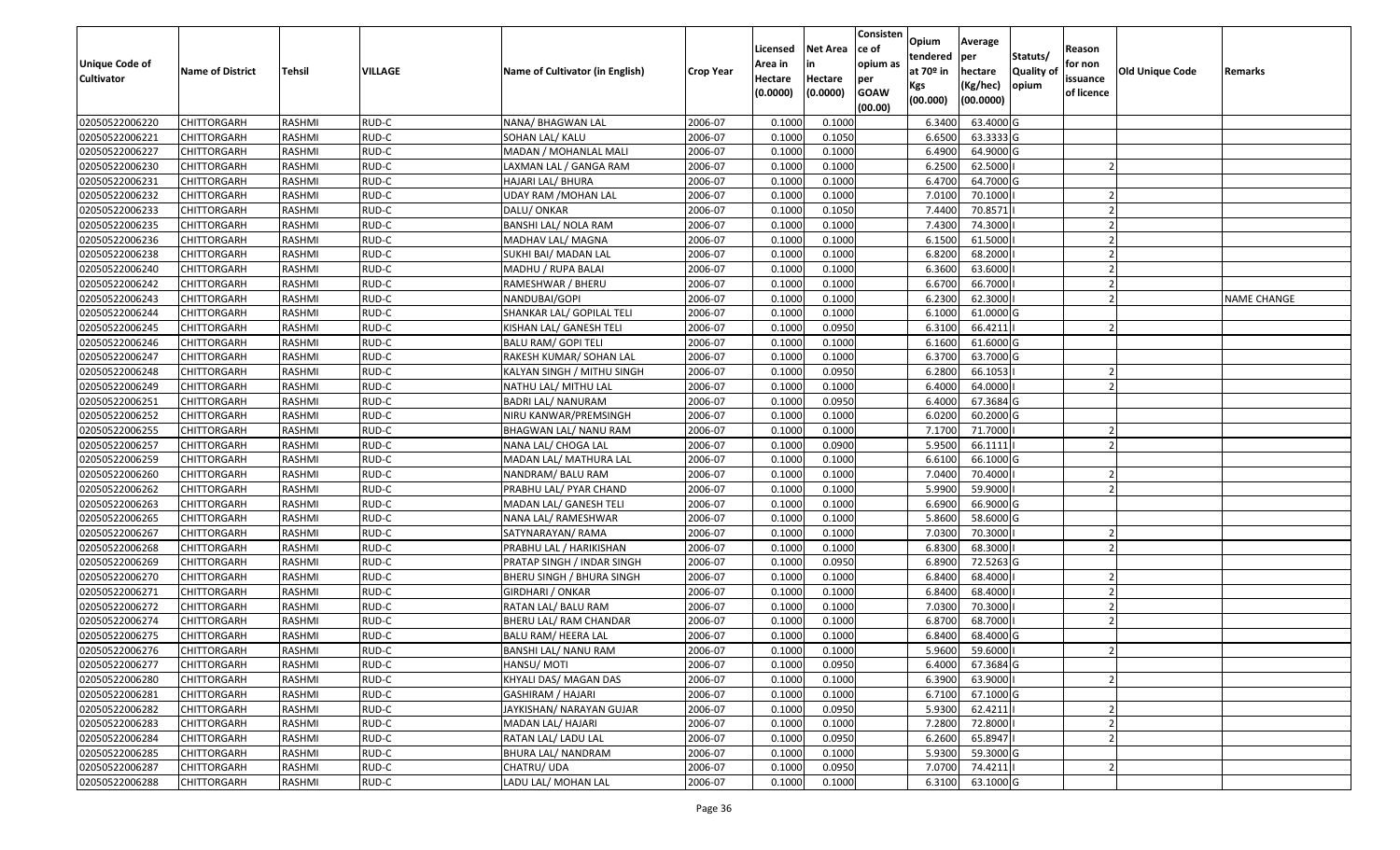| Unique Code of<br><b>Cultivator</b> | <b>Name of District</b> | Tehsil        | VILLAGE | Name of Cultivator (in English) | <b>Crop Year</b> | Licensed<br>Area in<br>Hectare | <b>Net Area</b><br>in<br>Hectare | Consisten<br>ce of<br>opium as<br>per | Opium<br>tendered<br>at $70°$ in | Average<br>per<br>hectare | Statuts/<br>Quality o | Reason<br>for non<br>issuance | <b>Old Unique Code</b> | Remarks |
|-------------------------------------|-------------------------|---------------|---------|---------------------------------|------------------|--------------------------------|----------------------------------|---------------------------------------|----------------------------------|---------------------------|-----------------------|-------------------------------|------------------------|---------|
|                                     |                         |               |         |                                 |                  | (0.0000)                       | (0.0000)                         | <b>GOAW</b><br>(00.00)                | Kgs<br>(00.000)                  | (Kg/hec)<br>(00.0000)     | opium                 | of licence                    |                        |         |
| 02050522006289                      | CHITTORGARH             | RASHMI        | RUD-C   | RADHESHYAM/ PYAR CHAND          | 2006-07          | 0.1000                         | 0.1050                           |                                       | 6.3700                           | 60.6667                   |                       |                               |                        |         |
| 02050522006290                      | CHITTORGARH             | RASHMI        | RUD-C   | MITHU LAL/ PYAR CHAND           | 2006-07          | 0.1000                         | 0.1000                           |                                       | 6.4700                           | 64.7000                   |                       |                               |                        |         |
| 02050522006292                      | CHITTORGARH             | RASHMI        | RUD-C   | HEERA LAL/ RAMLAL (MANGILAL)    | 2006-07          | 0.1000                         | 0.1000                           |                                       | 6.3700                           | 63.7000 G                 |                       |                               |                        |         |
| 02050522006302                      | <b>CHITTORGARH</b>      | RASHMI        | RUD-C   | NARAYAN LAL/ UDAY RAM           | 2006-07          | 0.1000                         | 0.1000                           |                                       | 6.1900                           | 61.9000G                  |                       |                               |                        |         |
| 02050522006303                      | CHITTORGARH             | RASHMI        | RUD-C   | MUKESH KUMAR / SOHA LAL         | 2006-07          | 0.1000                         | 0.1000                           |                                       | 6.3400                           | 63.4000 G                 |                       |                               |                        |         |
| 02050522006309                      | <b>CHITTORGARH</b>      | RASHMI        | RUD-C   | SHYAM LAL/ MOHAN LAL            | 2006-07          | 0.1000                         | 0.1000                           |                                       | 6.2200                           | 62.2000                   |                       |                               |                        |         |
| 02050522006310                      | CHITTORGARH             | RASHMI        | RUD-C   | OM PRAKASH / AMAR CHAND         | 2006-07          | 0.1000                         | 0.1000                           |                                       | 6.7800                           | 67.8000 G                 |                       |                               |                        |         |
| 02050522006311                      | <b>CHITTORGARH</b>      | RASHMI        | RUD-C   | PRABHU DAS/ BHURA DAS           | 2006-07          | 0.1000                         | 0.0950                           |                                       | 6.2900                           | 66.2105 G                 |                       |                               |                        |         |
| 02050522006312                      | CHITTORGARH             | RASHMI        | RUD-C   | ANCHIBAI/ NARAYAN               | 2006-07          | 0.1000                         | 0.1050                           |                                       | 6.2400                           | 59.4286 G                 |                       |                               |                        |         |
| 02050522006313                      | CHITTORGARH             | RASHMI        | RUD-C   | SOHAN LAL/ BANSHI LAL           | 2006-07          | 0.1000                         | 0.1000                           |                                       | 6.6600                           | 66.6000                   |                       |                               |                        |         |
| 02050522006314                      | CHITTORGARH             | RASHMI        | RUD-C   | CHANDIBAI/MADHU                 | 2006-07          | 0.1000                         | 0.1000                           |                                       | 6.8200                           | 68.2000                   |                       |                               |                        |         |
| 02050522006315                      | <b>CHITTORGARH</b>      | RASHMI        | RUD-C   | BHERU / KELA                    | 2006-07          | 0.1000                         | 0.1000                           |                                       | 5.9600                           | 59.6000                   |                       |                               |                        |         |
| 02050522006316                      | <b>CHITTORGARH</b>      | RASHMI        | RUD-C   | MADHO SINGH/ DEVI SINGH         | 2006-07          | 0.1000                         | 0.1000                           |                                       | 6.3300                           | 63.3000                   |                       |                               |                        |         |
| 02050522006318                      | <b>CHITTORGARH</b>      | RASHMI        | RUD-C   | PRABHU LAL / MANGI LAL          | 2006-07          | 0.1000                         | 0.1000                           |                                       | 6.0200                           | 60.2000                   |                       |                               |                        |         |
| 02050522006319                      | CHITTORGARH             | RASHMI        | RUD-C   | KANKU BAI/BANSHILAL             | 2006-07          | 0.1000                         | 0.1000                           |                                       | 6.6900                           | 66.9000 G                 |                       |                               |                        |         |
| 02050522006320                      | <b>CHITTORGARH</b>      | RASHMI        | RUD-C   | UDAY LAL/ MANGILAL              | 2006-07          | 0.1000                         | 0.1000                           |                                       | 7.1300                           | 71.3000G                  |                       |                               |                        |         |
| 02050522006323                      | CHITTORGARH             | RASHMI        | RUD-C   | UGMI BAI/ NANU RAM              | 2006-07          | 0.1000                         | 0.1000                           |                                       | 6.0700                           | 60.7000 G                 |                       |                               |                        |         |
| 02050522006328                      | CHITTORGARH             | RASHMI        | RUD-C   | BANSHI LAL/ RAMA                | 2006-07          | 0.1000                         | 0.1000                           |                                       | 6.3900                           | 63.9000G                  |                       |                               |                        |         |
| 02050522006330                      | CHITTORGARH             | RASHMI        | RUD-C   | HEERA LAL/ UDA                  | 2006-07          | 0.1000                         | 0.1000                           |                                       | 6.4500                           | 64.5000 G                 |                       |                               |                        |         |
| 02050522006333                      | CHITTORGARH             | RASHMI        | RUD-C   | CHUNA / BHERA                   | 2006-07          | 0.1000                         | 0.1000                           |                                       | 6.5800                           | 65.8000 G                 |                       |                               |                        |         |
| 02050522006336                      | CHITTORGARH             | RASHMI        | RUD-C   | SHANU BAI/UDAYLAL               | 2006-07          | 0.1000                         | 0.1000                           |                                       | 5.9300                           | 59.3000                   |                       |                               |                        |         |
| 02050522006337                      | CHITTORGARH             | RASHMI        | RUD-C   | SHANKAR LAL/ NATHU LAL          | 2006-07          | 0.1000                         | 0.0950                           |                                       | 6.2200                           | 65.4737 G                 |                       |                               |                        |         |
| 02050522006338                      | CHITTORGARH             | RASHMI        | RUD-C   | SHYAMA DEVI/ RATAN LAL SUKHWAL  | 2006-07          | 0.1000                         | 0.1000                           |                                       | 6.5400                           | 65.4000 G                 |                       |                               |                        |         |
| 02050522006339                      | <b>CHITTORGARH</b>      | RASHMI        | RUD-C   | KARAN SINGH / MADAN SINGH       | 2006-07          | 0.1000                         | 0.0000                           |                                       | 0.0000                           | $0.0000$ F                |                       |                               |                        |         |
| 02050522006340                      | CHITTORGARH             | RASHMI        | RUD-D   | AMAR CHAND/ LALU                | 2006-07          | 0.1000                         | 0.1000                           |                                       | 5.2900                           | 52.9000G                  |                       |                               |                        |         |
| 02050522006341                      | CHITTORGARH             | RASHMI        | RUD-D   | BHERU LAL/ RAM LAL              | 2006-07          | 0.1000                         | 0.0950                           |                                       | 6.7300                           | 70.8421G                  |                       |                               |                        |         |
| 02050522006342                      | CHITTORGARH             | RASHMI        | RUD-D   | HEMRAJ / GOPI                   | 2006-07          | 0.1000                         | 0.1000                           |                                       | 6.5100                           | 65.1000G                  |                       |                               |                        |         |
| 02050522006343                      | <b>CHITTORGARH</b>      | <b>RASHMI</b> | RUD-D   | SURESH CHANDRA/ UDAI RAM        | 2006-07          | 0.1000                         | 0.1000                           |                                       | 6.4000                           | 64.0000 G                 |                       |                               |                        |         |
| 02050522006344                      | CHITTORGARH             | RASHMI        | RUD-D   | RATAN DAS/ GANESH               | 2006-07          | 0.1000                         | 0.1000                           |                                       | 6.2100                           | 62.1000G                  |                       |                               |                        |         |
| 02050522006345                      | CHITTORGARH             | RASHMI        | RUD-D   | GIRDHARI/ NATHU                 | 2006-07          | 0.1000                         | 0.0950                           |                                       | 5.9300                           | $62.4211$ G               |                       |                               |                        |         |
| 02050522006346                      | CHITTORGARH             | RASHMI        | RUD-D   | JDI BAI/BHAWANIDAS              | 2006-07          | 0.1000                         | 0.1000                           |                                       | 6.3900                           | 63.9000 G                 |                       |                               |                        |         |
| 02050522006348                      | <b>CHITTORGARH</b>      | RASHMI        | RUD-D   | TULSI BAI/ GHIRDHARI            | 2006-07          | 0.1000                         | 0.1000                           |                                       | 6.8300                           | 68.3000 G                 |                       |                               |                        |         |
| 02050522006349                      | <b>CHITTORGARH</b>      | RASHMI        | RUD-D   | JAGANATH/ GOKAL                 | 2006-07          | 0.1000                         | 0.0000                           |                                       | 0.0000                           | $0.0000$ F                |                       |                               |                        |         |
| 02050522006351                      | CHITTORGARH             | RASHMI        | RUD-D   | JITU / DEV JI                   | 2006-07          | 0.1000                         | 0.0950                           |                                       | 6.1900                           | 65.1579 G                 |                       |                               |                        |         |
| 02050522006352                      | CHITTORGARH             | RASHMI        | RUD-D   | MITHU / CHAMNA                  | 2006-07          | 0.1000                         | 0.0950                           |                                       | 5.9600                           | 62.7368 G                 |                       |                               |                        |         |
| 02050522006354                      | <b>CHITTORGARH</b>      | RASHMI        | RUD-D   | RAMI BAI/ HAR LAL               | 2006-07          | 0.1000                         | 0.0950                           |                                       | 5.9300                           | 62.4211 G                 |                       |                               |                        |         |
| 02050522006355                      | <b>CHITTORGARH</b>      | RASHMI        | RUD-D   | KALYAN SINGH/SOHAN SINGH        | 2006-07          | 0.1000                         | 0.0950                           |                                       | 6.5400                           | 68.8421 G                 |                       |                               |                        |         |
| 02050522006356                      | <b>CHITTORGARH</b>      | RASHMI        | RUD-D   | DEU BAI/ CHAMPA LAL             | 2006-07          | 0.1000                         | 0.1000                           |                                       | 6.2100                           | 62.1000 G                 |                       |                               |                        |         |
| 02050522006358                      | <b>CHITTORGARH</b>      | RASHMI        | RUD-D   | <b>SUDI BAI/ MANGU</b>          | 2006-07          | 0.1000                         | 0.1000                           |                                       | 5.7700                           | 57.7000 G                 |                       |                               |                        |         |
| 02050522006359                      | <b>CHITTORGARH</b>      | RASHMI        | RUD-D   | LOBHU/ JAYKISHAN                | 2006-07          | 0.1000                         | 0.1000                           |                                       | 6.6200                           | 66.2000 G                 |                       |                               |                        |         |
| 02050522006360                      | <b>CHITTORGARH</b>      | RASHMI        | RUD-D   | CHAMNA BAI/ RAMA                | 2006-07          | 0.1000                         | 0.1000                           |                                       | 6.4400                           | 64.4000 G                 |                       |                               |                        |         |
| 02050522006361                      | <b>CHITTORGARH</b>      | RASHMI        | RUD-D   | GOKAL/ UDA                      | 2006-07          | 0.1000                         | 0.1000                           |                                       | 5.7900                           | 57.9000 G                 |                       |                               |                        |         |
| 02050522006362                      | <b>CHITTORGARH</b>      | RASHMI        | RUD-D   | RATAN LAL/ MANGU                | 2006-07          | 0.1000                         | 0.1050                           |                                       | 6.4400                           | 61.3333 G                 |                       |                               |                        |         |
| 02050522006363                      | <b>CHITTORGARH</b>      | RASHMI        | RUD-D   | NANI BAI/ BARDI CHAND           | 2006-07          | 0.1000                         | 0.1000                           |                                       | 6.3000                           | 63.0000 G                 |                       |                               |                        |         |
| 02050522006364                      | <b>CHITTORGARH</b>      | RASHMI        | RUD-D   | <b>SUKHI BAI/ RUGNATH</b>       | 2006-07          | 0.1000                         | 0.0950                           |                                       | 6.4900                           | 68.3158 G                 |                       |                               |                        |         |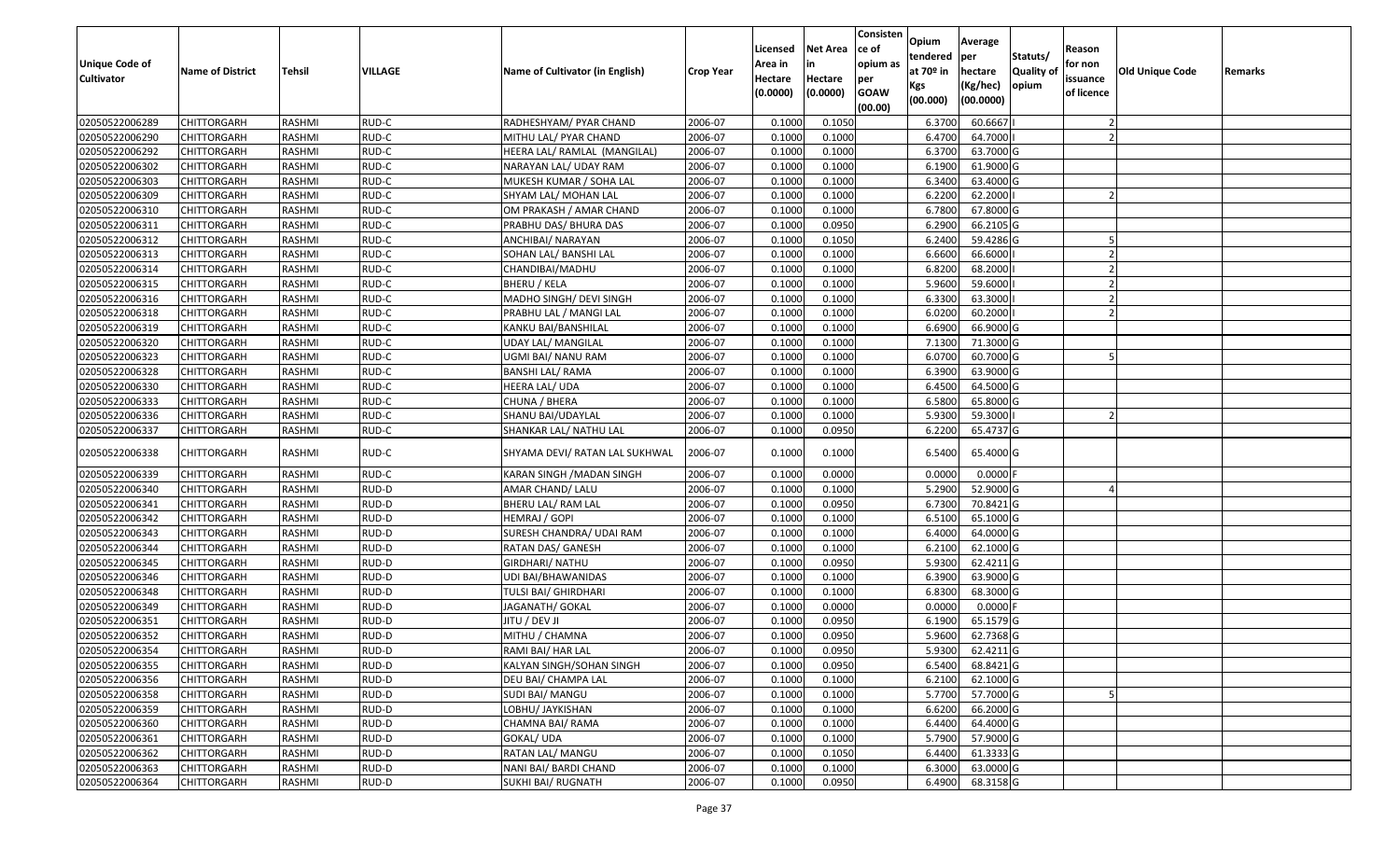| Unique Code of<br><b>Cultivator</b> | <b>Name of District</b> | Tehsil        | VILLAGE | Name of Cultivator (in English)             | Crop Year | Licensed<br>Area in<br>Hectare<br>(0.0000) | Net Area<br>in<br>Hectare<br>(0.0000) | Consisten<br>ce of<br>opium as<br>per<br><b>GOAW</b><br>(00.00) | Opium<br>tendered<br>at 70º in<br>Kgs<br>(00.000) | Average<br> per<br>hectare<br>(Kg/hec)<br>(00.0000) | Statuts/<br><b>Quality of</b><br>opium | Reason<br>for non<br>issuance<br>of licence | <b>Old Unique Code</b> | Remarks                   |
|-------------------------------------|-------------------------|---------------|---------|---------------------------------------------|-----------|--------------------------------------------|---------------------------------------|-----------------------------------------------------------------|---------------------------------------------------|-----------------------------------------------------|----------------------------------------|---------------------------------------------|------------------------|---------------------------|
| 02050522006366                      | <b>CHITTORGARH</b>      | RASHMI        | RUD-D   | RATAN LAL/ HARIKISHAN                       | 2006-07   | 0.1000                                     | 0.0950                                |                                                                 | 6.4200                                            | 67.5789 G                                           |                                        |                                             |                        |                           |
| 02050522006367                      | CHITTORGARH             | RASHMI        | RUD-D   | SHANKAR/ CHOGA                              | 2006-07   | 0.1000                                     | 0.1050                                |                                                                 | 6.3500                                            | 60.4762 G                                           |                                        |                                             |                        |                           |
| 02050522006368                      | CHITTORGARH             | RASHMI        | RUD-D   | MANOHAR SINGH/ UDAY SINGH                   | 2006-07   | 0.1000                                     | 0.1000                                |                                                                 | 6.1600                                            | 61.6000 G                                           |                                        |                                             |                        |                           |
| 02050522006369                      | <b>CHITTORGARH</b>      | RASHMI        | RUD-D   | BHAWANA / UDAY RAM                          | 2006-07   | 0.1000                                     | 0.0950                                |                                                                 | 5.6300                                            | 59.2632 G                                           |                                        |                                             |                        |                           |
| 02050522006370                      | CHITTORGARH             | RASHMI        | RUD-D   | <b>BHERA/ CHATRA</b>                        | 2006-07   | 0.1000                                     | 0.1000                                |                                                                 | 6.7300                                            | 67.3000 G                                           |                                        |                                             |                        |                           |
| 02050522006373                      | <b>CHITTORGARH</b>      | RASHMI        | RUD-D   | NATHU/ GOPI                                 | 2006-07   | 0.1000                                     | 0.0950                                |                                                                 | 6.0200                                            | 63.3684 G                                           |                                        |                                             |                        |                           |
| 02050522006374                      | CHITTORGARH             | RASHMI        | RUD-D   | RAM LAL/ HARLAL                             | 2006-07   | 0.1000                                     | 0.1000                                |                                                                 | 6.3100                                            | 63.1000 G                                           |                                        |                                             |                        |                           |
| 02050522006375                      | <b>CHITTORGARH</b>      | <b>RASHMI</b> | RUD-D   | AMAR CHAND / PANNA LAL                      | 2006-07   | 0.1000                                     | 0.1000                                |                                                                 | 5.8600                                            | 58.6000 G                                           |                                        |                                             |                        |                           |
| 02050522006376                      | CHITTORGARH             | RASHMI        | RUD-D   | PRATHVI RAJ/ BHURA SUTHAR                   | 2006-07   | 0.1000                                     | 0.1000                                |                                                                 | 6.4500                                            | 64.5000 G                                           |                                        |                                             |                        |                           |
| 02050522006377                      | CHITTORGARH             | RASHMI        | RUD-D   | BALU RAM / MATHURA LAL                      | 2006-07   | 0.1000                                     | 0.1000                                |                                                                 | 6.1300                                            | 61.3000 G                                           |                                        |                                             |                        |                           |
| 02050522006378                      | CHITTORGARH             | RASHMI        | RUD-D   | RAMESHWAR/ LALU RAM                         | 2006-07   | 0.1000                                     | 0.1000                                |                                                                 | 6.1400                                            | 61.4000 G                                           |                                        |                                             |                        |                           |
| 02050522006379                      | <b>CHITTORGARH</b>      | RASHMI        | RUD-D   | NANDRAM/ MADHU JAT                          | 2006-07   | 0.1000                                     | 0.0950                                |                                                                 | 5.6600                                            | 59.5789 G                                           |                                        |                                             |                        |                           |
| 02050522006380                      | <b>CHITTORGARH</b>      | RASHMI        | RUD-D   | NARAYAN LAL/ EKLING DHOBI                   | 2006-07   | 0.1000                                     | 0.1000                                |                                                                 | 6.6300                                            | 66.3000 G                                           |                                        |                                             |                        |                           |
| 02050522006383                      | <b>CHITTORGARH</b>      | RASHMI        | RUD-D   | BHANWAR LAL/ RAM CHANDAR                    | 2006-07   | 0.1000                                     | 0.1000                                |                                                                 | 5.5100                                            | 55.1000 G                                           |                                        |                                             |                        |                           |
| 02050522006387                      | CHITTORGARH             | RASHMI        | RUD-D   | MADHU / LALU JAT                            | 2006-07   | 0.1000                                     | 0.0950                                |                                                                 | 5.9100                                            | 62.2105 G                                           |                                        |                                             |                        |                           |
| 02050522006389                      | <b>CHITTORGARH</b>      | RASHMI        | RUD-D   | GISHI BAI/ MITHU LAL                        | 2006-07   | 0.1000                                     | 0.0950                                |                                                                 | 6.9600                                            | 73.2632 G                                           |                                        |                                             |                        |                           |
| 02050522006391                      | <b>CHITTORGARH</b>      | RASHMI        | RUD-D   | HARLAL/ PEMA GUJAR                          | 2006-07   | 0.1000                                     | 0.1000                                |                                                                 | 5.7700                                            | 57.7000 G                                           |                                        |                                             |                        |                           |
| 02050522006392                      | CHITTORGARH             | RASHMI        | RUD-D   | PRABHULAL / ONKAR                           | 2006-07   | 0.1000                                     | 0.1000                                |                                                                 | 6.2600                                            | 62.6000 G                                           |                                        |                                             |                        |                           |
| 02050522006393                      | CHITTORGARH             | RASHMI        | RUD-D   | <b>GOPI LAL/ KISHOR</b>                     | 2006-07   | 0.1000                                     | 0.1000                                |                                                                 | 6.0400                                            | 60.4000 G                                           |                                        |                                             |                        |                           |
| 02050522006394                      | CHITTORGARH             | RASHMI        | RUD-D   | SHANGARI BAI/ NANDA                         | 2006-07   | 0.1000                                     | 0.1000                                |                                                                 | 6.5200                                            | 65.2000 G                                           |                                        |                                             |                        |                           |
| 02050522006395                      | CHITTORGARH             | RASHMI        | RUD-D   | DALU / MADHU                                | 2006-07   | 0.1000                                     | 0.1000                                |                                                                 | 5.8200                                            | 58.2000 G                                           |                                        |                                             |                        |                           |
| 02050522006398                      | CHITTORGARH             | RASHMI        | RUD-D   | JAMANALAL/HABUDA                            | 2006-07   | 0.1000                                     | 0.1000                                |                                                                 | 6.5100                                            | 65.1000 G                                           |                                        |                                             |                        | NAME CHANGE               |
| 02050522006401                      | CHITTORGARH             | RASHMI        | RUD-D   | NARAYAN LAL/ MITHU                          | 2006-07   | 0.1000                                     | 0.1000                                |                                                                 | 6.0400                                            | 60.4000 G                                           |                                        |                                             |                        |                           |
| 02050522006404                      | CHITTORGARH             | RASHMI        | RUD-D   | MOHAN / BANSI LAL                           | 2006-07   | 0.1000                                     | 0.1000                                |                                                                 | 6.2200                                            | 62.2000 G                                           |                                        |                                             |                        |                           |
| 02050522006405                      | <b>CHITTORGARH</b>      | RASHMI        | RUD-D   | RATAN LAL/ GOPI JAT                         | 2006-07   | 0.1000                                     | 0.0950                                |                                                                 | 7.0500                                            | 74.2105 G                                           |                                        |                                             |                        |                           |
| 02050522006406                      | CHITTORGARH             | RASHMI        | RUD-D   | PRATHVIRAJ/ GIRDHARI                        | 2006-07   | 0.1000                                     | 0.1050                                |                                                                 | 6.8400                                            | 65.1429 G                                           |                                        |                                             |                        |                           |
| 02050522006408                      | CHITTORGARH             | RASHMI        | RUD-D   | <b>BANSHI/ KISHOR BALAI</b>                 | 2006-07   | 0.1000                                     | 0.1000                                |                                                                 | 6.4400                                            | 64.4000 G                                           |                                        |                                             |                        |                           |
| 02050522006409                      | CHITTORGARH             | RASHMI        | RUD-D   | DHANRAJ / BHUWANA JAT                       | 2006-07   | 0.1000                                     | 0.1000                                |                                                                 | 6.2700                                            | 62.7000 G                                           |                                        |                                             |                        |                           |
| 02050522006410                      | <b>CHITTORGARH</b>      | RASHMI        | RUD-D   | NAND RAM/ GOPI                              | 2006-07   | 0.1000                                     | 0.0950                                |                                                                 | 5.8100                                            | 61.1579 G                                           |                                        |                                             |                        |                           |
| 02050522006411                      | CHITTORGARH             | RASHMI        | RUD-D   | BALURAM/ BHAGU @ BHAGIRATH<br><b>PARIKH</b> | 2006-07   | 0.1000                                     | 0.1000                                |                                                                 | 6.0800                                            | 60.8000 G                                           |                                        |                                             |                        |                           |
| 02050522006413                      | CHITTORGARH             | RASHMI        | RUD-D   | SHANKAR LAL/ BALURAM                        | 2006-07   | 0.1000                                     | 0.0950                                |                                                                 | 6.1900                                            | 65.1579 G                                           |                                        |                                             |                        |                           |
| 02050522006414                      | <b>CHITTORGARH</b>      | RASHMI        | RUD-D   | DHAPU BAI/ PRATAP                           | 2006-07   | 0.1000                                     | 0.1000                                |                                                                 | 5.9000                                            | 59.0000 G                                           |                                        |                                             |                        |                           |
| 02050522006415                      | <b>CHITTORGARH</b>      | RASHMI        | RUD-D   | NARAYAN / GISHA                             | 2006-07   | 0.1000                                     | 0.1000                                |                                                                 | 6.4600                                            | 64.6000 G                                           |                                        |                                             |                        |                           |
| 02050522006419                      | CHITTORGARH             | RASHMI        | RUD-D   | CHAMPA/MEGA                                 | 2006-07   | 0.1000                                     | 0.1000                                |                                                                 | 6.3400                                            | 63.4000 G                                           |                                        |                                             |                        |                           |
| 02050522006425                      | CHITTORGARH             | RASHMI        | RUD-D   | BHERU LAL/ RUPA                             | 2006-07   | 0.1000                                     | 0.0950                                |                                                                 | 6.6200                                            | 69.6842 G                                           |                                        |                                             |                        |                           |
| 02050522006426                      | <b>CHITTORGARH</b>      | RASHMI        | RUD-D   | MANGI LAL/ DEVA GUJAR                       | 2006-07   | 0.1000                                     | 0.1000                                |                                                                 | 5.6200                                            | 56.2000 G                                           |                                        | 5                                           |                        | TRANSFER /<br>NARAYANPURA |
| 02050522006428                      | <b>CHITTORGARH</b>      | RASHMI        | RUD-D   | NANU RAM/ HARKU NAI                         | 2006-07   | 0.1000                                     | 0.1050                                |                                                                 | 6.7000                                            | 63.8095 G                                           |                                        |                                             |                        |                           |
| 02050522006430                      | <b>CHITTORGARH</b>      | RASHMI        | RUD-D   | LEHARU LAL/ MANGI LAL GUJAR                 | 2006-07   | 0.1000                                     | 0.1000                                |                                                                 | 6.0700                                            | 60.7000 G                                           |                                        |                                             |                        |                           |
| 02050522006432                      | <b>CHITTORGARH</b>      | RASHMI        | RUD-D   | DHAPU BAI/ MAGNA BALAI                      | 2006-07   | 0.1000                                     | 0.1000                                |                                                                 | 5.8600                                            | 58.6000 G                                           |                                        |                                             |                        |                           |
| 02050522006434                      | <b>CHITTORGARH</b>      | RASHMI        | RUD-D   | MANGI LAL/ PYAR CHAND-1                     | 2006-07   | 0.1000                                     | 0.0950                                |                                                                 | 5.7800                                            | 60.8421 G                                           |                                        |                                             |                        |                           |
| 02050522006435                      | <b>CHITTORGARH</b>      | RASHMI        | RUD-D   | MANGI LAL/ PYAR CHAND-2                     | 2006-07   | 0.1000                                     | 0.1000                                |                                                                 | 6.7200                                            | 67.2000 G                                           |                                        |                                             |                        |                           |
| 02050522006436                      | CHITTORGARH             | RASHMI        | RUD-D   | GANSHYAM/UDAYLAL                            | 2006-07   | 0.1000                                     | 0.1000                                |                                                                 | 5.8100                                            | 58.1000 G                                           |                                        |                                             |                        | TRANSFER /<br>NARAYANPURA |
| 02050522006437                      | <b>CHITTORGARH</b>      | RASHMI        | RUD-D   | NARAYAN/ BARDA                              | 2006-07   | 0.1000                                     | 0.1000                                |                                                                 | 6.2400                                            | 62.4000 G                                           |                                        |                                             |                        |                           |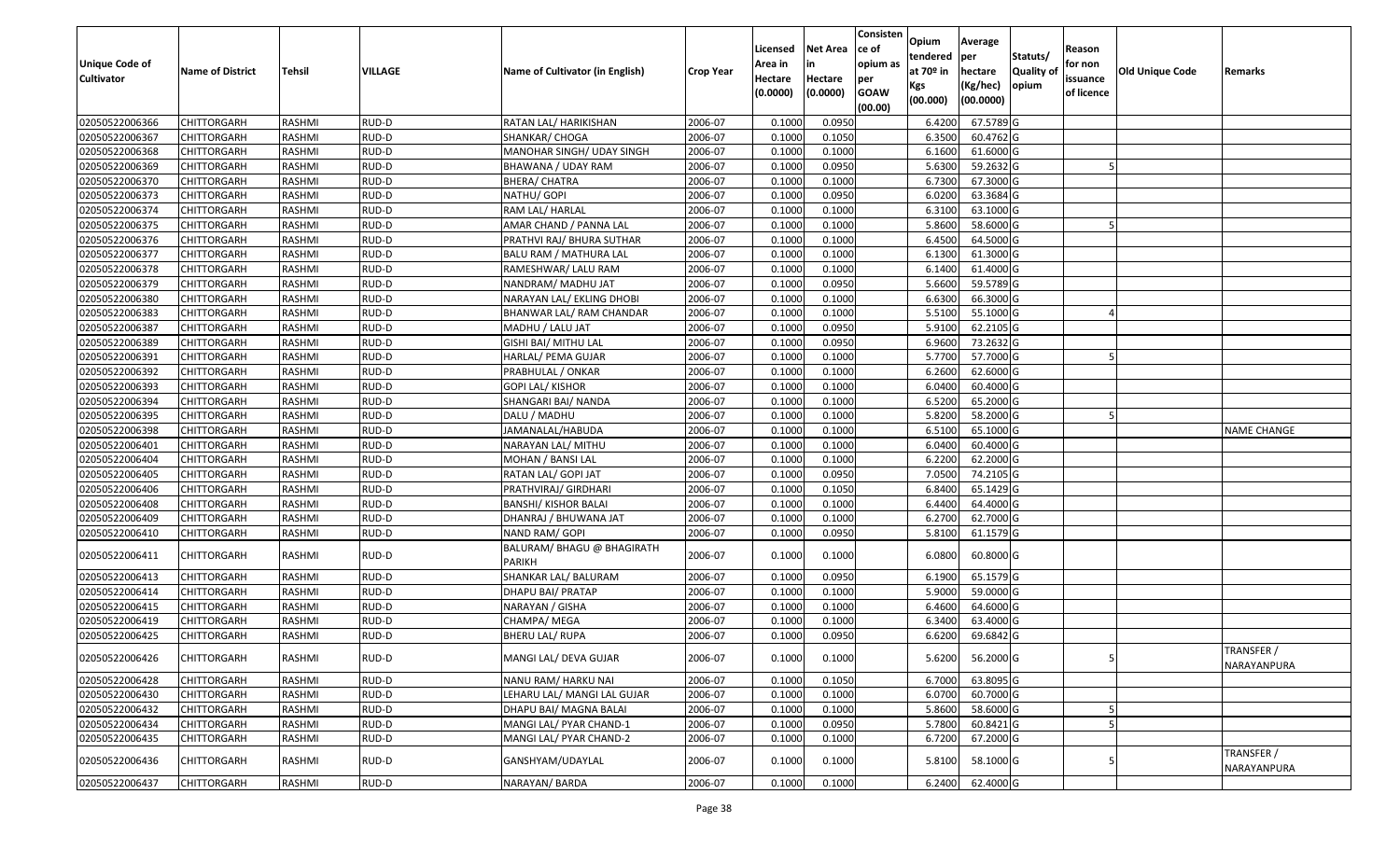| <b>Unique Code of</b><br><b>Cultivator</b> | <b>Name of District</b> | Tehsil        | VILLAGE     | Name of Cultivator (in English)         | Crop Year | Licensed<br>Area in<br>Hectare<br>(0.0000) | Net Area<br>in<br>Hectare<br>(0.0000) | Consisten<br>ce of<br>opium as<br>per<br><b>GOAW</b><br>(00.00) | Opium<br>tendered<br>at 70º in<br>Kgs<br>(00.000) | Average<br>per<br>hectare<br>(Kg/hec)<br>(00.0000) | Statuts/<br><b>Quality of</b><br>opium | Reason<br>for non<br>issuance<br>of licence | Old Unique Code | Remarks |
|--------------------------------------------|-------------------------|---------------|-------------|-----------------------------------------|-----------|--------------------------------------------|---------------------------------------|-----------------------------------------------------------------|---------------------------------------------------|----------------------------------------------------|----------------------------------------|---------------------------------------------|-----------------|---------|
| 02050522006438                             | <b>CHITTORGARH</b>      | RASHMI        | RUD-D       | SAMPATLAL / SHANKAR LAL                 | 2006-07   | 0.1000                                     | 0.1000                                |                                                                 | 6.2700                                            | 62.7000 G                                          |                                        |                                             |                 |         |
| 02050522006439                             | CHITTORGARH             | RASHMI        | RUD-D       | NATHU / MAGNA NAI                       | 2006-07   | 0.1000                                     | 0.1000                                |                                                                 | 5.8500                                            | 58.5000 G                                          |                                        |                                             |                 |         |
| 02050522006441                             | CHITTORGARH             | RASHMI        | RUD-D       | RATAN LAL/ GIRDHARI SUTHAR              | 2006-07   | 0.1000                                     | 0.0950                                |                                                                 | 6.1200                                            | 64.4211 G                                          |                                        |                                             |                 |         |
| 02050522006442                             | <b>CHITTORGARH</b>      | RASHMI        | RUD-D       | MADHU/ HAJARI BHIL                      | 2006-07   | 0.1000                                     | 0.1000                                |                                                                 | 5.8600                                            | 58.6000 G                                          |                                        |                                             |                 |         |
| 02050522006443                             | CHITTORGARH             | RASHMI        | RUD-D       | NARAYANI BAI/MOHAN LAL                  | 2006-07   | 0.1000                                     | 0.1000                                |                                                                 | 6.5300                                            | 65.3000 G                                          |                                        |                                             |                 |         |
| 02050522006446                             | CHITTORGARH             | RASHMI        | RUD-D       | KESAR BAI/ KISHNA JAT                   | 2006-07   | 0.1000                                     | 0.0950                                |                                                                 | 5.6900                                            | 59.8947 G                                          |                                        |                                             |                 |         |
| 02050522006447                             | CHITTORGARH             | RASHMI        | RUD-D       | HIRA LAL/ UDA RAM VYAS                  | 2006-07   | 0.1000                                     | 0.1000                                |                                                                 | 6.7800                                            | 67.8000 G                                          |                                        |                                             |                 |         |
| 02050522006448                             | <b>CHITTORGARH</b>      | <b>RASHMI</b> | RUD-D       | GOPAL LAL/ BALU RAM                     | 2006-07   | 0.1000                                     | 0.0950                                |                                                                 | 6.3000                                            | 66.3158 G                                          |                                        |                                             |                 |         |
| 02050522006451                             | CHITTORGARH             | RASHMI        | RUD-D       | UDAYRAM/ KALU                           | 2006-07   | 0.1000                                     | 0.1000                                |                                                                 | 6.0400                                            | 60.4000 G                                          |                                        |                                             |                 |         |
| 02050522006452                             | CHITTORGARH             | RASHMI        | RUD-D       | SHANKAR LAL/ NANURAM                    | 2006-07   | 0.1000                                     | 0.1000                                |                                                                 | 6.1600                                            | 61.6000 G                                          |                                        |                                             |                 |         |
| 02050522006454                             | CHITTORGARH             | RASHMI        | RUD-D       | HAJARI LAL/ NANURAM                     | 2006-07   | 0.1000                                     | 0.1000                                |                                                                 | 6.6100                                            | 66.1000 G                                          |                                        |                                             |                 |         |
| 02050522006455                             | <b>CHITTORGARH</b>      | RASHMI        | RUD-D       | BHURA LAL/ LOBHU JAT                    | 2006-07   | 0.1000                                     | 0.1000                                |                                                                 | 6.2200                                            | 62.2000 G                                          |                                        |                                             |                 |         |
| 02050522006456                             | <b>CHITTORGARH</b>      | RASHMI        | RUD-D       | CHAMPALAL/ KALU RAM                     | 2006-07   | 0.1000                                     | 0.1000                                |                                                                 | 6.0800                                            | 60.8000 G                                          |                                        |                                             |                 |         |
| 02050522006457                             | CHITTORGARH             | RASHMI        | RUD-D       | BHAGWAN LAL/ UDAYRAM SUKHWAL            | 2006-07   | 0.1000                                     | 0.1000                                |                                                                 | 6.0600                                            | 60.6000 G                                          |                                        |                                             |                 |         |
| 02050522006458                             | <b>CHITTORGARH</b>      | RASHMI        | RUD-D       | LAL CHAND/ NARU LAL                     | 2006-07   | 0.1000                                     | 0.1000                                |                                                                 | 7.0900                                            | 70.9000 G                                          |                                        |                                             |                 |         |
| 02050522006462                             | CHITTORGARH             | RASHMI        | RUD-D       | RATAN LAL/ HEERA LAL                    | 2006-07   | 0.1000                                     | 0.1000                                |                                                                 | 6.3600                                            | 63.6000 G                                          |                                        |                                             |                 |         |
| 02050522006463                             | CHITTORGARH             | RASHMI        | RUD-D       | MANGI LAL / KALU                        | 2006-07   | 0.1000                                     | 0.1000                                |                                                                 | 6.1600                                            | 61.6000 G                                          |                                        |                                             |                 |         |
| 02050522006464                             | CHITTORGARH             | RASHMI        | RUD-D       | SURESH CHANDAR/ CHAMPA LAL              | 2006-07   | 0.1000                                     | 0.1000                                |                                                                 | 6.2600                                            | 62.6000 G                                          |                                        |                                             |                 |         |
| 02050522006465                             | CHITTORGARH             | RASHMI        | RUD-D       | JAMNA LAL/ CHOGALAL                     | 2006-07   | 0.1000                                     | 0.1000                                |                                                                 | 6.8900                                            | 68.9000 G                                          |                                        |                                             |                 |         |
| 02050522006466                             | <b>CHITTORGARH</b>      | RASHMI        | RUD-D       | <b>BADRI LAL/ CHOGALAL</b>              | 2006-07   | 0.1000                                     | 0.1000                                |                                                                 | 6.7000                                            | 67.0000 G                                          |                                        |                                             |                 |         |
| 02050522006468                             | <b>CHITTORGARH</b>      | RASHMI        | RUD-D       | RAM PRASAD/ CHAMPA LAL                  | 2006-07   | 0.1000                                     | 0.0950                                |                                                                 | 5.9100                                            | 62.2105 G                                          |                                        |                                             |                 |         |
| 02050522006469                             | CHITTORGARH             | RASHMI        | RUD-D       | NANA LAL/ PYAR CHAND                    | 2006-07   | 0.1000                                     | 0.0950                                |                                                                 | 5.7200                                            | 60.2105 G                                          |                                        |                                             |                 |         |
| 02050522006470                             | CHITTORGARH             | RASHMI        | RUD-D       | BANSHI LAL/ CHUNNI LAL                  | 2006-07   | 0.1000                                     | 0.0950                                |                                                                 | 6.1200                                            | 64.4211 G                                          |                                        |                                             |                 |         |
| 02050522006472                             | <b>CHITTORGARH</b>      | RASHMI        | RUD-D       | RAMESHWAR LAL/ PYAR CHAND               | 2006-07   | 0.1000                                     | 0.0950                                |                                                                 | 5.6900                                            | 59.8947 G                                          |                                        |                                             |                 |         |
| 02050522006476                             | CHITTORGARH             | RASHMI        | RUD-D       | BHANWAR LAL/ CHAMPA LAL                 | 2006-07   | 0.1000                                     | 0.0950                                |                                                                 | 5.8400                                            | 61.4737 G                                          |                                        |                                             |                 |         |
| 02050522006477                             | CHITTORGARH             | RASHMI        | RUD-D       | SAMPAT LAL/ BARDI CHAND SUKHWAL 2006-07 |           | 0.1000                                     | 0.0950                                |                                                                 | 6.3600                                            | 66.9474 G                                          |                                        |                                             |                 |         |
| 02050522006481                             | <b>CHITTORGARH</b>      | RASHMI        | RUD-D       | PARSURAM / RAGUNATH                     | 2006-07   | 0.1000                                     | 0.0950                                |                                                                 | 6.2300                                            | 65.5789 G                                          |                                        |                                             |                 |         |
| 02050522006482                             | CHITTORGARH             | RASHMI        | RUD-D       | UDAIRAM/ PYRACHAND                      | 2006-07   | 0.1000                                     | 0.0950                                |                                                                 | 5.8300                                            | 61.3684 G                                          |                                        |                                             |                 |         |
| 02050522006483                             | CHITTORGARH             | RASHMI        | RUD-D       | KALU/ SUKKHA                            | 2006-07   | 0.1000                                     | 0.0950                                |                                                                 | 5.6700                                            | 59.6842 G                                          |                                        |                                             |                 |         |
| 02050522006484                             | CHITTORGARH             | RASHMI        | RUD-D       | DHAPU/ NARU                             | 2006-07   | 0.1000                                     | 0.0950                                |                                                                 | 6.1500                                            | 64.7368 G                                          |                                        |                                             |                 |         |
| 02050522006485                             | <b>CHITTORGARH</b>      | RASHMI        | RUD-D       | DALCHAND/ KHUBCHAND                     | 2006-07   | 0.1000                                     | 0.1000                                |                                                                 | 6.5700                                            | 65.7000 G                                          |                                        |                                             |                 |         |
| 02050522006486                             | <b>CHITTORGARH</b>      | RASHMI        | RUD-D       | KANKUBAI/ MADHO                         | 2006-07   | 0.1000                                     | 0.1000                                |                                                                 | 6.0600                                            | 60.6000 G                                          |                                        |                                             |                 |         |
| 02050522007001                             | CHITTORGARH             | RASHMI        | NARAYANPURA | RATAN LAL/ MANGI LAL                    | 2006-07   | 0.1000                                     | 0.0950                                |                                                                 | 5.8800                                            | 61.8947 G                                          |                                        |                                             |                 |         |
| 02050522007002                             | <b>CHITTORGARH</b>      | RASHMI        | NARAYANPURA | TEJMAL/ PRATAP                          | 2006-07   | 0.1000                                     | 0.0000                                |                                                                 | 0.0000                                            | $0.0000$ F                                         |                                        |                                             |                 |         |
| 02050522007003                             | <b>CHITTORGARH</b>      | RASHMI        | NARAYANPURA | <b>UDAIRAM / BHAWANI RAM</b>            | 2006-07   | 0.1000                                     | 0.1000                                |                                                                 | 6.0600                                            | $60.6000$ G                                        |                                        |                                             |                 |         |
| 02050522007004                             | <b>CHITTORGARH</b>      | RASHMI        | NARAYANPURA | <b>BARDI BAI/ SOHAN</b>                 | 2006-07   | 0.1000                                     | 0.1000                                |                                                                 | 5.8300                                            | 58.3000 G                                          |                                        |                                             |                 |         |
| 02050522007005                             | <b>CHITTORGARH</b>      | RASHMI        | NARAYANPURA | TULCHHI BAI / MANGU                     | 2006-07   | 0.1000                                     | 0.1000                                |                                                                 | 6.1200                                            | 61.2000 G                                          |                                        |                                             |                 |         |
| 02050522007006                             | <b>CHITTORGARH</b>      | RASHMI        | NARAYANPURA | DAKHI BAI/ DHOKAL                       | 2006-07   | 0.1000                                     | 0.1000                                |                                                                 | 5.8100                                            | 58.1000 G                                          |                                        |                                             |                 |         |
| 02050522007007                             | <b>CHITTORGARH</b>      | RASHMI        | NARAYANPURA | MADHU / HAJARI                          | 2006-07   | 0.1000                                     | 0.1000                                |                                                                 | 6.2400                                            | 62.4000 G                                          |                                        |                                             |                 |         |
| 02050522007008                             | <b>CHITTORGARH</b>      | RASHMI        | NARAYANPURA | RAM CHANDAR/ DEVI LAL                   | 2006-07   | 0.1000                                     | 0.0950                                |                                                                 | 5.8700                                            | 61.7895 G                                          |                                        |                                             |                 |         |
| 02050522007009                             | <b>CHITTORGARH</b>      | RASHMI        | NARAYANPURA | SHANKAR LAL/ JAGANNATH                  | 2006-07   | 0.1000                                     | 0.1000                                |                                                                 | 6.5100                                            | 65.1000 G                                          |                                        |                                             |                 |         |
| 02050522007010                             | <b>CHITTORGARH</b>      | RASHMI        | NARAYANPURA | <b>BHAGIRATH/ KELA</b>                  | 2006-07   | 0.1000                                     | 0.1000                                |                                                                 | 6.0300                                            | 60.3000 G                                          |                                        |                                             |                 |         |
| 02050522007011                             | <b>CHITTORGARH</b>      | RASHMI        | NARAYANPURA | CHAMPA BAI/ GOPI                        | 2006-07   | 0.1000                                     | 0.1000                                |                                                                 | 5.9300                                            | 59.3000 G                                          |                                        |                                             |                 |         |
| 02050522007012                             | <b>CHITTORGARH</b>      | RASHMI        | NARAYANPURA | HEERA / KHURAJ                          | 2006-07   | 0.1000                                     | 0.1000                                |                                                                 |                                                   | 6.3300 63.3000 G                                   |                                        |                                             |                 |         |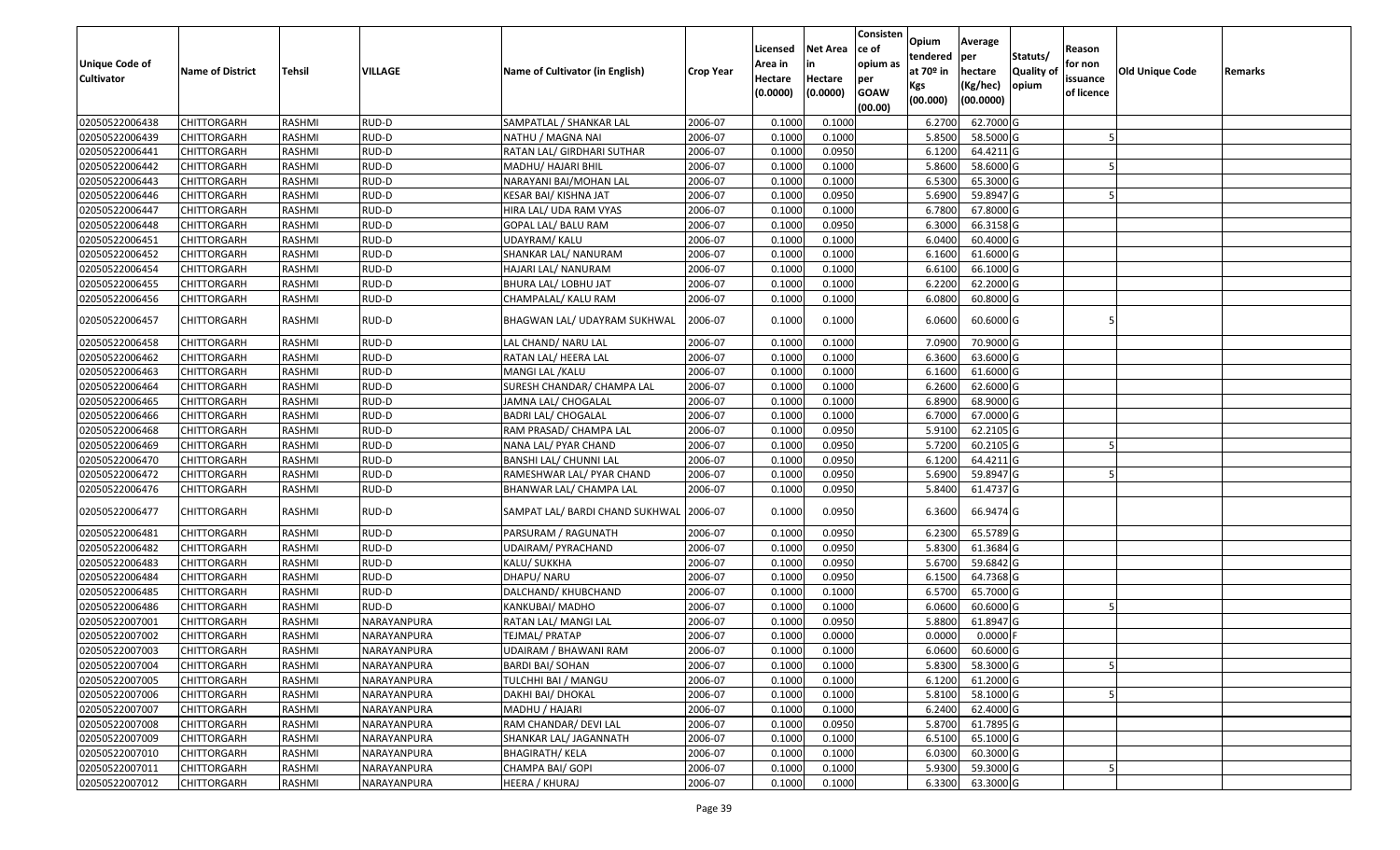| <b>Unique Code of</b><br><b>Cultivator</b> | <b>Name of District</b> | <b>Tehsil</b> | VILLAGE     | Name of Cultivator (in English) | <b>Crop Year</b> | Licensed<br>Area in<br>Hectare<br>(0.0000) | <b>Net Area</b><br>in<br>Hectare<br>(0.0000) | Consisten<br>ce of<br>opium as<br>per<br><b>GOAW</b><br>(00.00) | Opium<br>tendered<br>at $70°$ in<br>Kgs<br>(00.000) | Average<br>per<br>hectare<br>(Kg/hec)<br>(00.0000) | Statuts/<br>Quality of<br>opium | Reason<br>for non<br>issuance<br>of licence | <b>Old Unique Code</b> | Remarks            |
|--------------------------------------------|-------------------------|---------------|-------------|---------------------------------|------------------|--------------------------------------------|----------------------------------------------|-----------------------------------------------------------------|-----------------------------------------------------|----------------------------------------------------|---------------------------------|---------------------------------------------|------------------------|--------------------|
| 02050522007013                             | <b>CHITTORGARH</b>      | RASHMI        | NARAYANPURA | KAILASHGIR/ KESHUGIR            | 2006-07          | 0.1000                                     | 0.0900                                       |                                                                 | 6.0500                                              | 67.2222 G                                          |                                 |                                             |                        |                    |
| 02050522007014                             | CHITTORGARH             | RASHMI        | NARAYANPURA | BHURALAL/DEVILAL                | 2006-07          | 0.1000                                     | 0.1000                                       |                                                                 | 6.7300                                              | 67.3000 G                                          |                                 |                                             |                        |                    |
| 02050522007015                             | CHITTORGARH             | RASHMI        | NARAYANPURA | BHERU LAL/ PRATAP               | 2006-07          | 0.1000                                     | 0.0950                                       |                                                                 | 5.8400                                              | 61.4737 G                                          |                                 |                                             |                        |                    |
| 02050522007016                             | <b>CHITTORGARH</b>      | RASHMI        | NARAYANPURA | PRABHU LAL/ DALU JAT            | 2006-07          | 0.1000                                     | 0.0950                                       |                                                                 | 6.3200                                              | 66.5263 G                                          |                                 |                                             |                        |                    |
| 02050522007018                             | <b>CHITTORGARH</b>      | RASHMI        | NARAYANPURA | DAL CHAND/ BALURAM              | 2006-07          | 0.1000                                     | 0.1000                                       |                                                                 | 6.2600                                              | 62.6000 G                                          |                                 |                                             |                        |                    |
| 02050522007019                             | CHITTORGARH             | RASHMI        | NARAYANPURA | AMBA LAL/ GANESH                | 2006-07          | 0.1000                                     | 0.1000                                       |                                                                 | 6.1100                                              | 61.1000G                                           |                                 |                                             |                        |                    |
| 02050522007020                             | CHITTORGARH             | RASHMI        | NARAYANPURA | HEERA LAL/ JAWAHAR              | 2006-07          | 0.1000                                     | 0.1000                                       |                                                                 | 6.4300                                              | 64.3000 G                                          |                                 |                                             |                        |                    |
| 02050522007021                             | <b>CHITTORGARH</b>      | RASHMI        | NARAYANPURA | UDAY LAL/ DEVI LAL              | 2006-07          | 0.1000                                     | 0.0900                                       |                                                                 | 5.7000                                              | 63.3333 G                                          |                                 |                                             |                        |                    |
| 02050522007022                             | <b>CHITTORGARH</b>      | RASHMI        | NARAYANPURA | NANA LAL/ DEVI LAL              | 2006-07          | 0.1000                                     | 0.0950                                       |                                                                 | 6.1200                                              | 64.4211 G                                          |                                 |                                             |                        |                    |
| 02050522007023                             | <b>CHITTORGARH</b>      | RASHMI        | NARAYANPURA | <b>BANSI LAL/ NARAYAN</b>       | 2006-07          | 0.1000                                     | 0.1000                                       |                                                                 | 6.3400                                              | 63.4000 G                                          |                                 |                                             |                        |                    |
| 02050522007024                             | CHITTORGARH             | RASHMI        | NARAYANPURA | <b>BAKSHU / GULAB</b>           | 2006-07          | 0.1000                                     | 0.1000                                       |                                                                 | 6.3500                                              | 63.5000 G                                          |                                 |                                             |                        |                    |
| 02050522007026                             | <b>CHITTORGARH</b>      | RASHMI        | NARAYANPURA | MADHO LAL/ JAWAHAR              | 2006-07          | 0.1000                                     | 0.1000                                       |                                                                 | 6.3800                                              | 63.8000 G                                          |                                 |                                             |                        |                    |
| 02050522007028                             | <b>CHITTORGARH</b>      | RASHMI        | NARAYANPURA | SOHANI BAI /PRABHULAL           | 2006-07          | 0.1000                                     | 0.1000                                       |                                                                 | 6.1800                                              | 61.8000 G                                          |                                 |                                             |                        |                    |
| 02050522007030                             | CHITTORGARH             | RASHMI        | NARAYANPURA | GANESHI BAI/RAM LAL             | 2006-07          | 0.1000                                     | 0.1000                                       |                                                                 | 6.0600                                              | 60.6000 G                                          |                                 |                                             |                        |                    |
| 02050522007031                             | CHITTORGARH             | RASHMI        | NARAYANPURA | BHABHUT /DHOKAL NAYAK           | 2006-07          | 0.1000                                     | 0.0950                                       |                                                                 | 5.8800                                              | 61.8947 G                                          |                                 |                                             |                        |                    |
| 02050522007032                             | CHITTORGARH             | RASHMI        | NARAYANPURA | NAGJI/ HAJARI                   | 2006-07          | 0.1000                                     | 0.1000                                       |                                                                 | 6.3400                                              | 63.4000 G                                          |                                 |                                             |                        |                    |
| 02050522007035                             | CHITTORGARH             | RASHMI        | NARAYANPURA | NANDRAM/ BHAWANI RAM            | 2006-07          | 0.1000                                     | 0.0950                                       |                                                                 | 5.9500                                              | 62.6316 G                                          |                                 |                                             |                        |                    |
| 02050522007036                             | <b>CHITTORGARH</b>      | RASHMI        | NARAYANPURA | MANGI BAI/ GANESH               | 2006-07          | 0.1000                                     | 0.0950                                       |                                                                 | 6.1900                                              | 65.1579 G                                          |                                 |                                             |                        |                    |
| 02050522007037                             | <b>CHITTORGARH</b>      | RASHMI        | NARAYANPURA | MADHO LAL/ RUP LAL              | 2006-07          | 0.1000                                     | 0.0900                                       |                                                                 | 5.6300                                              | 62.5556 G                                          |                                 |                                             |                        |                    |
| 02050522007038                             | CHITTORGARH             | RASHMI        | NARAYANPURA | LEHARU BAI/ NATHU               | 2006-07          | 0.1000                                     | 0.1000                                       |                                                                 | 6.0400                                              | 60.4000 G                                          |                                 |                                             |                        |                    |
| 02050522007039                             | <b>CHITTORGARH</b>      | RASHMI        | NARAYANPURA | SHAKAR LAL/ RUP LAL             | 2006-07          | 0.1000                                     | 0.1000                                       |                                                                 | 6.0300                                              | 60.3000 G                                          |                                 |                                             |                        |                    |
| 02050522007040                             | <b>CHITTORGARH</b>      | RASHMI        | NARAYANPURA | JADAV BAI/ RUPA                 | 2006-07          | 0.1000                                     | 0.1000                                       |                                                                 | 6.0500                                              | 60.5000 G                                          |                                 |                                             |                        |                    |
| 02050522007041                             | <b>CHITTORGARH</b>      | RASHMI        | NARAYANPURA | AMBA LAL/ DEVI LAL              | 2006-07          | 0.1000                                     | 0.1000                                       |                                                                 | 6.1900                                              | 61.9000 G                                          |                                 |                                             |                        |                    |
| 02050522007042                             | CHITTORGARH             | RASHMI        | NARAYANPURA | GOPI LAL/ NAGJI                 | 2006-07          | 0.1000                                     | 0.1000                                       |                                                                 | 6.3700                                              | 63.7000 G                                          |                                 |                                             |                        |                    |
| 02050522007043                             | <b>CHITTORGARH</b>      | RASHMI        | NARAYANPURA | NATHU / HEERA                   | 2006-07          | 0.1000                                     | 0.1000                                       |                                                                 | 6.0400                                              | 60.4000 G                                          |                                 |                                             |                        |                    |
| 02050522007044                             | <b>CHITTORGARH</b>      | RASHMI        | NARAYANPURA | PREM SHANKAR/ DAYA SHANKAR      | 2006-07          | 0.1000                                     | 0.0950                                       |                                                                 | 6.2300                                              | 65.5789 G                                          |                                 |                                             |                        |                    |
| 02050522007045                             | CHITTORGARH             | RASHMI        | NARAYANPURA | KALU / MANGU                    | 2006-07          | 0.1000                                     | 0.1000                                       |                                                                 | 5.8800                                              | 58.8000 G                                          |                                 |                                             |                        |                    |
| 02050522007046                             | <b>CHITTORGARH</b>      | RASHMI        | NARAYANPURA | SOHAN / NATHU                   | 2006-07          | 0.1000                                     | 0.0950                                       |                                                                 | 5.8700                                              | 61.7895 G                                          |                                 |                                             |                        |                    |
| 02050522007047                             | <b>CHITTORGARH</b>      | RASHMI        | NARAYANPURA | SHANTI / MITTU GIRI             | 2006-07          | 0.1000                                     | 0.0950                                       |                                                                 | 5.7300                                              | 60.3158 G                                          |                                 |                                             |                        |                    |
| 02050522007048                             | <b>CHITTORGARH</b>      | RASHMI        | NARAYANPURA | AMBALAL/BHAWANIRAM              | 2006-07          | 0.1000                                     | 0.0950                                       |                                                                 | 6.2000                                              | 65.2632 G                                          |                                 |                                             |                        |                    |
| 02050522007049                             | <b>CHITTORGARH</b>      | RASHMI        | NARAYANPURA | BALURAM/BHABHUT NAYAK           | 2006-07          | 0.1000                                     | 0.1000                                       |                                                                 | 6.1000                                              | 61.0000G                                           |                                 |                                             |                        |                    |
| 02050522007050                             | <b>CHITTORGARH</b>      | RASHMI        | NARAYANPURA | MANGILAL/BHAGIRATH              | 2006-07          | 0.1000                                     | 0.1000                                       |                                                                 | 6.3700                                              | 63.7000 G                                          |                                 |                                             |                        |                    |
| 02050522007051                             | <b>CHITTORGARH</b>      | RASHMI        | NARAYANPURA | NARAYAN/JODHA                   | 2006-07          | 0.1000                                     | 0.1000                                       |                                                                 | 6.2000                                              | 62.0000G                                           |                                 |                                             |                        |                    |
| 02050522007052                             | CHITTORGARH             | RASHMI        | NARAYANPURA | PYARA/JODHA                     | 2006-07          | 0.1000                                     | 0.1000                                       |                                                                 | 5.8300                                              | 58.3000 G                                          |                                 |                                             |                        |                    |
| 02050522007053                             | CHITTORGARH             | RASHMI        | NARAYANPURA | GEETABAI/HEERALAL               | 2006-07          | 0.1000                                     | 0.0950                                       |                                                                 | 6.4200                                              | 67.5789 G                                          |                                 |                                             |                        | <b>NAME CHANGE</b> |
| 02050522007054                             | <b>CHITTORGARH</b>      | RASHMI        | NARAYANPURA | MITHULAL/PRATAP                 | 2006-07          | 0.1000                                     | 0.0950                                       |                                                                 | 6.1100                                              | 64.3158 G                                          |                                 |                                             |                        |                    |
| 02050522007055                             | <b>CHITTORGARH</b>      | RASHMI        | NARAYANPURA | NARAYANGIRI/SURAJGIRI           | 2006-07          | 0.1000                                     | 0.0950                                       |                                                                 | 6.0600                                              | 63.7895 G                                          |                                 |                                             |                        |                    |
| 02050522007057                             | <b>CHITTORGARH</b>      | RASHMI        | NARAYANPURA | SHAMBHU/NANA                    | 2006-07          | 0.1000                                     | 0.1000                                       |                                                                 | 6.1000                                              | 61.0000 G                                          |                                 |                                             |                        |                    |
| 02050522007058                             | <b>CHITTORGARH</b>      | RASHMI        | NARAYANPURA | BHEEMA/LALU BHIL                | 2006-07          | 0.1000                                     | 0.1000                                       |                                                                 | 6.2500                                              | 62.5000 G                                          |                                 |                                             |                        |                    |
| 02050522007063                             | <b>CHITTORGARH</b>      | RASHMI        | NARAYANPURA | MANGILAL/UDAYRAM                | 2006-07          | 0.1000                                     | 0.1000                                       |                                                                 | 6.1900                                              | 61.9000 G                                          |                                 |                                             |                        |                    |
| 02050522007064                             | <b>CHITTORGARH</b>      | RASHMI        | NARAYANPURA | RATANLAL/MANGILAL GURJAR --2    | 2006-07          | 0.1000                                     | 0.1050                                       |                                                                 | 7.6100                                              | 72.4762 G                                          |                                 |                                             |                        |                    |
| 02050522007065                             | <b>CHITTORGARH</b>      | RASHMI        | NARAYANPURA | NARAYAN/NATHU                   | 2006-07          | 0.1000                                     | 0.0950                                       |                                                                 | 5.7000                                              | 60.0000 G                                          |                                 |                                             |                        |                    |
| 02050522007066                             | <b>CHITTORGARH</b>      | RASHMI        | NARAYANPURA | <b>BHERU/ROOPA BHIL</b>         | 2006-07          | 0.1000                                     | 0.1050                                       |                                                                 | 6.4100                                              | 61.0476 G                                          |                                 |                                             |                        |                    |
| 02050522007068                             | <b>CHITTORGARH</b>      | RASHMI        | NARAYANPURA | PANNA/LALU BHIL                 | 2006-07          | 0.1000                                     | 0.1000                                       |                                                                 | 6.3200                                              | 63.2000 G                                          |                                 |                                             |                        |                    |
| 02050522007069                             | <b>CHITTORGARH</b>      | RASHMI        | NARAYANPURA | MADHULAL/GISHA CHAMAR           | 2006-07          | 0.1000                                     | 0.1000                                       |                                                                 | 6.3300                                              | 63.3000 G                                          |                                 |                                             |                        |                    |
| 02050522007070                             | <b>CHITTORGARH</b>      | RASHMI        | NARAYANPURA | <b>JADAVBAI/ RAMLAL</b>         | 2006-07          | 0.1000                                     | 0.1000                                       |                                                                 | 6.2000                                              | 62.0000 G                                          |                                 |                                             |                        |                    |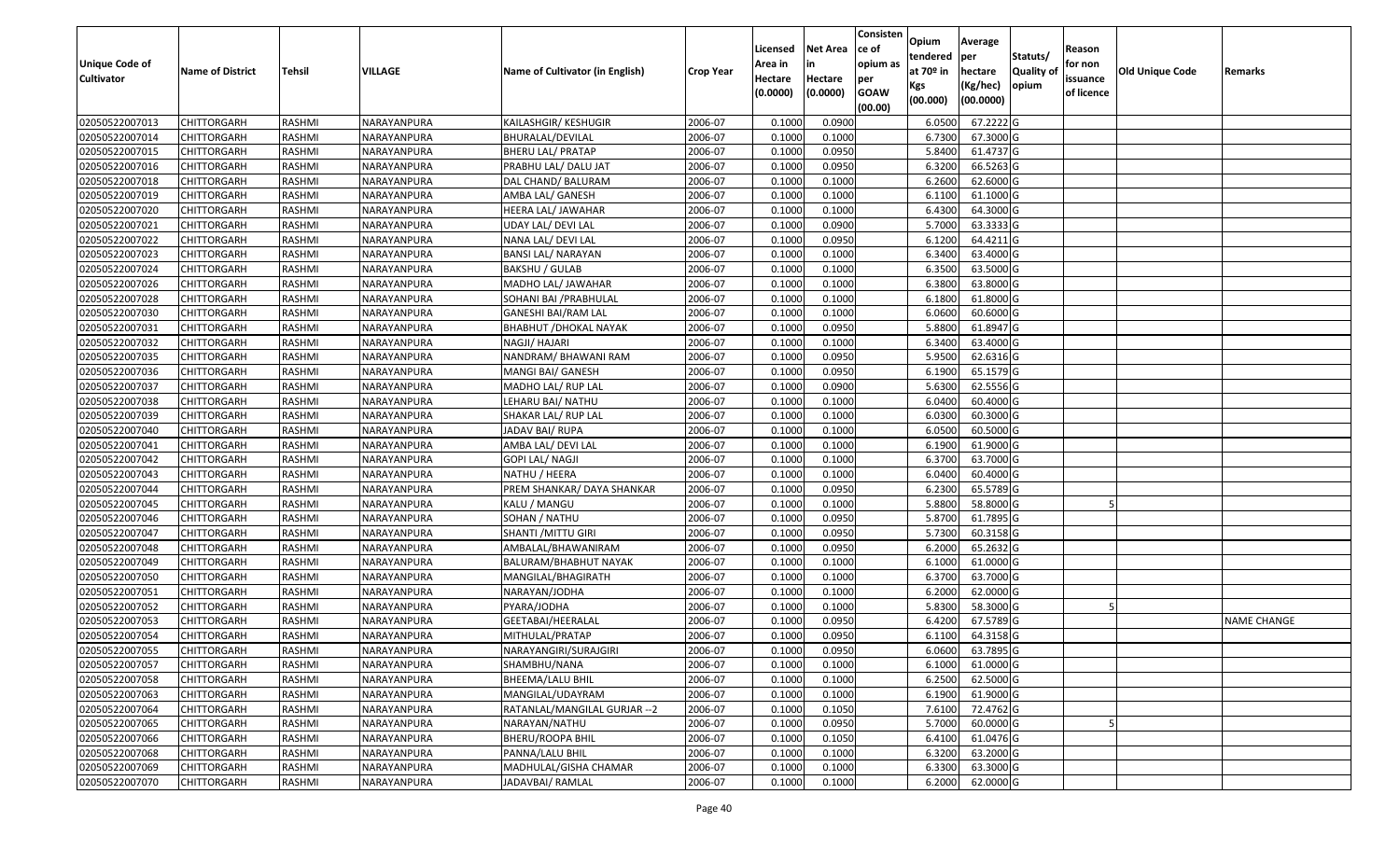| Unique Code of    | <b>Name of District</b> | <b>Tehsil</b> | VILLAGE           | Name of Cultivator (in English)   | <b>Crop Year</b> | Licensed<br>Area in | <b>Net Area</b><br>in | Consisten<br>ce of<br>opium as | Opium<br>tendered<br>at $70°$ in | Average<br>per<br>hectare | Statuts/<br><b>Quality o</b> | Reason<br>for non      | Old Unique Code | Remarks            |
|-------------------|-------------------------|---------------|-------------------|-----------------------------------|------------------|---------------------|-----------------------|--------------------------------|----------------------------------|---------------------------|------------------------------|------------------------|-----------------|--------------------|
| <b>Cultivator</b> |                         |               |                   |                                   |                  | Hectare<br>(0.0000) | Hectare<br>(0.0000)   | per<br><b>GOAW</b><br>(00.00)  | Kgs<br>(00.000)                  | (Kg/hec)<br>(00.0000)     | opium                        | issuance<br>of licence |                 |                    |
| 02050522007071    | CHITTORGARH             | RASHMI        | NARAYANPURA       | CHANDI BAI/CHUNA                  | 2006-07          | 0.1000              | 0.1000                |                                | 6.5400                           | 65.4000 G                 |                              |                        |                 |                    |
| 02050522007072    | CHITTORGARH             | RASHMI        | NARAYANPURA       | BHAGIRATH/MATHURA                 | 2006-07          | 0.1000              | 0.1000                |                                | 5.8300                           | 58.3000 G                 |                              |                        |                 |                    |
| 02050522007074    | CHITTORGARH             | RASHMI        | NARAYANPURA       | NANA LAL/DEVA BHIL                | 2006-07          | 0.1000              | 0.1000                |                                | 6.1100                           | 61.1000G                  |                              |                        |                 |                    |
| 02050522007075    | <b>CHITTORGARH</b>      | RASHMI        | NARAYANPURA       | MEHTABI BAI/MANGU BHIL            | 2006-07          | 0.1000              | 0.1000                |                                | 5.8700                           | 58.7000G                  |                              |                        |                 |                    |
| 02050522007076    | CHITTORGARH             | RASHMI        | NARAYANPURA       | SHANKARGIRI/HEERAGIRI             | 2006-07          | 0.1000              | 0.0900                |                                | 5.9600                           | 66.2222 G                 |                              |                        |                 |                    |
| 02050522007077    | CHITTORGARH             | RASHMI        | NARAYANPURA       | BALU/KESHARGIR                    | 2006-07          | 0.1000              | 0.0950                |                                | 5.6300                           | $\overline{59.2632}$ G    |                              |                        |                 |                    |
| 02050522007078    | CHITTORGARH             | RASHMI        | NARAYANPURA       | SHAMBHU/KESHUGIR                  | 2006-07          | 0.1000              | 0.0950                |                                | 6.0300                           | 63.4737 G                 |                              |                        |                 |                    |
| 02050522007080    | <b>CHITTORGARH</b>      | <b>RASHMI</b> | NARAYANPURA       | MOHANI BAI/CHATRA                 | 2006-07          | 0.1000              | 0.1000                |                                | 6.7900                           | 67.9000G                  |                              |                        |                 |                    |
| 02050522007081    | CHITTORGARH             | RASHMI        | NARAYANPURA       | AMBALAL/MOHANLAL                  | 2006-07          | 0.1000              | 0.1000                |                                | 5.9000                           | 59.0000G                  |                              |                        |                 |                    |
| 02050522007083    | CHITTORGARH             | RASHMI        | NARAYANPURA       | RATANLAL/UDAYRAM                  | 2006-07          | 0.1000              | 0.0950                |                                | 6.1500                           | 64.7368 G                 |                              |                        |                 |                    |
| 02050522007084    | CHITTORGARH             | RASHMI        | NARAYANPURA       | JAMNI BAI/RADHESHYAM              | 2006-07          | 0.1000              | 0.1000                |                                | 6.2500                           | 62.5000G                  |                              |                        |                 |                    |
| 02050522007085    | <b>CHITTORGARH</b>      | RASHMI        | NARAYANPURA       | BALURAM/MOHANLAL                  | 2006-07          | 0.1000              | 0.0950                |                                | 6.1000                           | 64.2105 G                 |                              |                        |                 |                    |
| 02050522007089    | <b>CHITTORGARH</b>      | RASHMI        | NARAYANPURA       | BHERULAL/AMARCHAND                | 2006-07          | 0.1000              | 0.0950                |                                | 5.6500                           | 59.4737 G                 |                              |                        |                 |                    |
| 02050522007090    | CHITTORGARH             | RASHMI        | NARAYANPURA       | SARJU/MANGU                       | 2006-07          | 0.1000              | 0.1000                |                                | 5.8200                           | 58.2000 G                 |                              |                        |                 |                    |
| 02050522007091    | <b>CHITTORGARH</b>      | RASHMI        | NARAYANPURA       | DEVICHAND/GOKAL                   | 2006-07          | 0.1000              | 0.0950                |                                | 5.9500                           | 62.6316 G                 |                              |                        |                 |                    |
| 02050522007093    | <b>CHITTORGARH</b>      | RASHMI        | NARAYANPURA       | PUKHRAJ/BALU/MOHAN                | 2006-07          | 0.1000              | 0.1000                |                                | 6.4500                           | 64.5000 G                 |                              |                        |                 |                    |
| 02050522007094    | <b>CHITTORGARH</b>      | RASHMI        | NARAYANPURA       | BHURALAL/NARAYNLAL                | 2006-07          | 0.1000              | 0.0950                |                                | 5.9900                           | 63.0526 G                 |                              |                        |                 |                    |
| 02050522007095    | CHITTORGARH             | RASHMI        | NARAYANPURA       | BHERULAL/NATHU                    | 2006-07          | 0.1000              | 0.0950                |                                | 5.9500                           | 62.6316 G                 |                              |                        |                 | <b>NAME CHANGE</b> |
| 02050522007096    | CHITTORGARH             | RASHMI        | NARAYANPURA       | JAGDISH / BALU RAM                | 2006-07          | 0.1000              | 0.1000                |                                | 6.2600                           | 62.6000 G                 |                              |                        |                 |                    |
| 02050522007097    | CHITTORGARH             | RASHMI        | NARAYANPURA       | DEU BAI/ RUPA                     | 2006-07          | 0.1000              | 0.1000                |                                | 6.4100                           | 64.1000G                  |                              |                        |                 |                    |
| 02050522007098    | CHITTORGARH             | RASHMI        | NARAYANPURA       | PARVATSINGH/INDARSINGH            | 2006-07          | 0.1000              | 0.0950                |                                | 6.4400                           | 67.7895 G                 |                              |                        | 02050522006178  | <b>TRANSFER</b>    |
| 02050522008002    | CHITTORGARH             | RASHMI        | GANESHPURA        | MOHAN / PRATAP                    | 2006-07          | 0.1000              | 0.1000                |                                | 5.3500                           | 53.5000G                  |                              |                        |                 |                    |
| 02050522008004    | CHITTORGARH             | RASHMI        | GANESHPURA        | UDA/ JODHA                        | 2006-07          | 0.1000              | 0.1000                |                                | 6.1700                           | 61.7000G                  |                              |                        |                 |                    |
| 02050522008006    | <b>CHITTORGARH</b>      | RASHMI        | GANESHPURA        | BALU SINGH/ MOTI SINGH            | 2006-07          | 0.1000              | 0.1000                |                                | 5.9300                           | 59.3000G                  |                              |                        |                 |                    |
| 02050522008007    | <b>CHITTORGARH</b>      | RASHMI        | <b>GANESHPURA</b> | SOHAN / KHEMA GAYARI              | 2006-07          | 0.1000              | 0.1000                |                                | 6.8400                           | 68.4000 G                 |                              |                        |                 |                    |
| 02050522008008    | CHITTORGARH             | RASHMI        | GANESHPURA        | KALU/ GISHA                       | 2006-07          | 0.1000              | 0.1000                |                                | 6.0800                           | 60.8000 G                 |                              |                        |                 |                    |
| 02050522008012    | CHITTORGARH             | RASHMI        | GANESHPURA        | KAMLA DEVI/ NANA LAL              | 2006-07          | 0.1000              | 0.1000                |                                | 6.2100                           | 62.1000G                  |                              |                        |                 |                    |
| 02050522008014    | CHITTORGARH             | RASHMI        | GANESHPURA        | HARI SINGH/ TEJ SINGH             | 2006-07          | 0.1000              | 0.1000                |                                | 6.3600                           | 63.6000 G                 |                              |                        |                 |                    |
| 02050522008016    | CHITTORGARH             | RASHMI        | <b>GANESHPURA</b> | RAGUNATH/ KHEMA                   | 2006-07          | 0.1000              | 0.1000                |                                | 5.6500                           | 56.5000 G                 |                              |                        |                 |                    |
| 02050522008017    | CHITTORGARH             | RASHMI        | GANESHPURA        | PRATHU/ KHEMA                     | 2006-07          | 0.1000              | 0.1000                |                                | 5.4000                           | 54.0000G                  |                              |                        |                 |                    |
| 02050522008019    | CHITTORGARH             | RASHMI        | GANESHPURA        | MADHO/ KELA                       | 2006-07          | 0.1000              | 0.1000                |                                | 6.1500                           | 61.5000G                  |                              |                        |                 |                    |
| 02050522008023    | CHITTORGARH             | RASHMI        | GANESHPURA        | MANGU / SHRI RAM                  | 2006-07          | 0.1000              | 0.1000                |                                | 5.1600                           | 51.6000 G                 |                              |                        |                 |                    |
| 02050522008024    | CHITTORGARH             | RASHMI        | <b>GANESHPURA</b> | CHANDIBAI/BHERULAL                | 2006-07          | 0.1000              | 0.1000                |                                | 6.0700                           | 60.7000 G                 |                              |                        |                 | <b>NAME CHANGE</b> |
| 02050522008028    | <b>CHITTORGARH</b>      | RASHMI        | <b>GANESHPURA</b> | KENSAR BAI/BHERU                  | 2006-07          | 0.1000              | 0.1000                |                                | 6.2300                           | 62.3000 G                 |                              |                        |                 |                    |
| 02050522008029    | CHITTORGARH             | RASHMI        | GANESHPURA        | NATHU / DHANNA BHIL               | 2006-07          | 0.1000              | 0.1000                |                                | 6.1700                           | 61.7000G                  |                              |                        |                 |                    |
| 02050522009003    | CHITTORGARH             | RASHMI        | <b>NEVRIYA</b>    | RAMLAL/JAVARA                     | 2006-07          | 0.1000              | 0.1000                |                                | 6.5200                           | 65.2000 G                 |                              |                        |                 |                    |
| 02050522009007    | <b>CHITTORGARH</b>      | RASHMI        | NEVRIYA           | SHANTILAL/LALCHAND                | 2006-07          | 0.1000              | 0.1000                |                                | 5.6000                           | 56.0000G                  |                              |                        |                 |                    |
| 02050522009020    | <b>CHITTORGARH</b>      | RASHMI        | <b>NEVRIYA</b>    | GULABI /HAZARI                    | 2006-07          | 0.1000              | 0.1000                |                                | 6.1300                           | 61.3000 G                 |                              |                        |                 | <b>NAME CHANGE</b> |
| 02050522009033    | <b>CHITTORGARH</b>      | RASHMI        | <b>NEVRIYA</b>    | MOHANLAL/BHERULAL                 | 2006-07          | 0.1000              | 0.1000                |                                | 5.8000                           | 58.0000 G                 |                              |                        |                 |                    |
| 02050522009048    | <b>CHITTORGARH</b>      | RASHMI        | <b>NEVRIYA</b>    | RAMLAL/JODHA                      | 2006-07          | 0.1000              | 0.0950                |                                | 6.3400                           | 66.7368 G                 |                              |                        |                 |                    |
| 02050522009064    | CHITTORGARH             | RASHMI        | NEVRIYA           | NARAYAN/SHANKAR JAT               | 2006-07          | 0.1000              | 0.0950                |                                | 6.3600                           | 66.9474 G                 |                              |                        |                 |                    |
| 02050522010001    | <b>CHITTORGARH</b>      | RASHMI        | <b>CHITORIYA</b>  | BALURAM/GOVERDHAN A/S<br>MOHANLAL | 2006-07          | 0.1000              | 0.1000                |                                | 6.3200                           | 63.2000 G                 |                              |                        |                 | <b>NAME CHANGE</b> |
| 02050522010002    | CHITTORGARH             | RASHMI        | <b>CHITORIYA</b>  | RAMLAL/BHURAJI                    | 2006-07          | 0.1000              | 0.1000                |                                | 5.9400                           | 59.4000 G                 |                              |                        |                 |                    |
| 02050522010003    | CHITTORGARH             | RASHMI        | <b>CHITORIYA</b>  | GAVARDHAN/JAVAHAR                 | 2006-07          | 0.1000              | 0.1000                |                                | 5.9900                           | 59.9000 G                 |                              |                        |                 |                    |
| 02050522010004    | <b>CHITTORGARH</b>      | RASHMI        | <b>CHITORIYA</b>  | SHOBHALAL/ JAWAHAR                | 2006-07          | 0.1000              | 0.1000                |                                | 6.6100                           | 66.1000 G                 |                              |                        |                 |                    |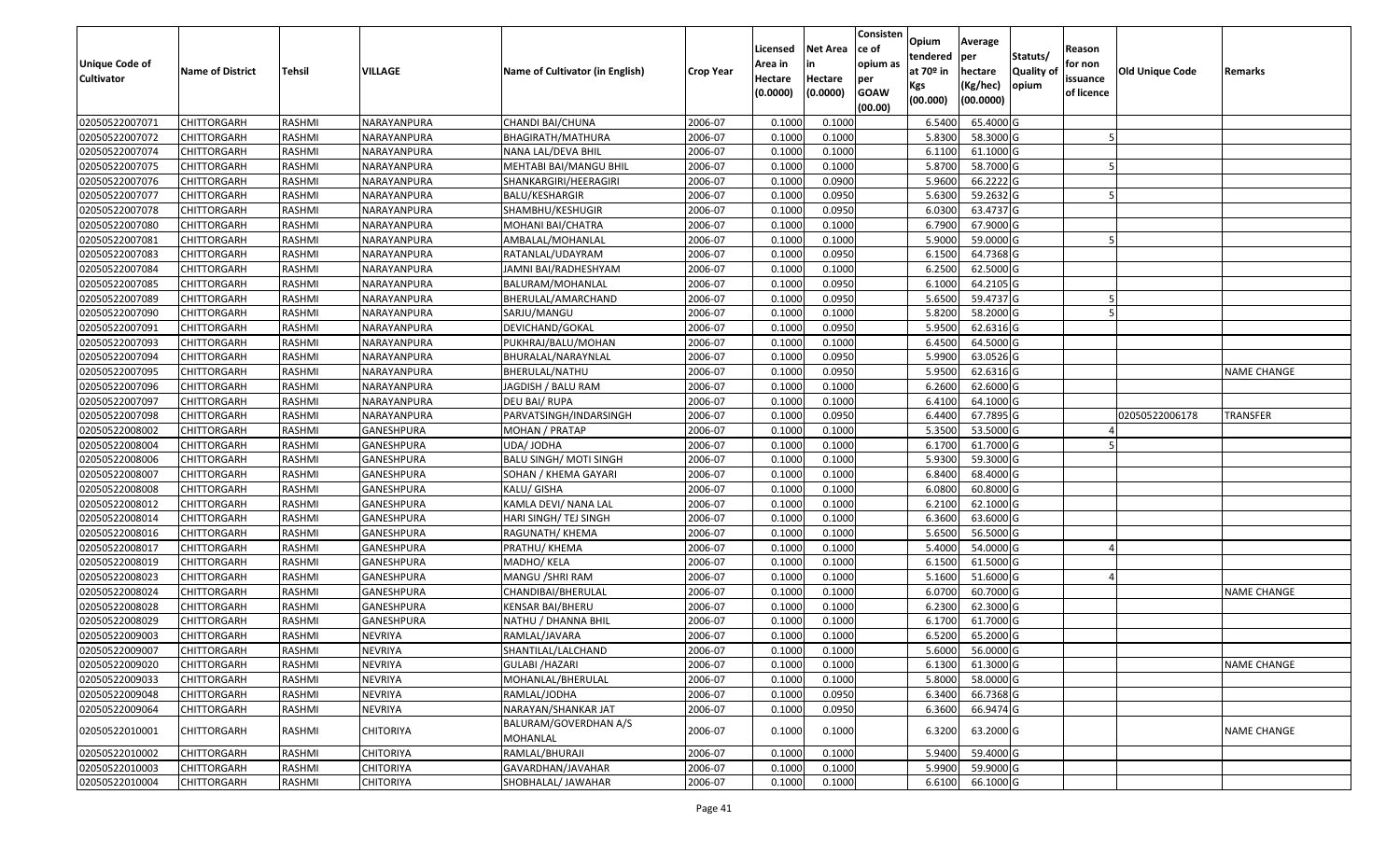| <b>Unique Code of</b><br><b>Cultivator</b> | <b>Name of District</b> | <b>Tehsil</b> | VILLAGE           | Name of Cultivator (in English) | <b>Crop Year</b> | Licensed<br>Area in<br>Hectare | <b>Net Area</b><br>in<br>Hectare | Consisten<br>ce of<br>opium as<br>per | Opium<br>tendered<br>at $70°$ in | Average<br>per<br>hectare | Statuts/<br><b>Quality o</b><br>opium | Reason<br>for non<br>issuance | <b>Old Unique Code</b> | Remarks            |
|--------------------------------------------|-------------------------|---------------|-------------------|---------------------------------|------------------|--------------------------------|----------------------------------|---------------------------------------|----------------------------------|---------------------------|---------------------------------------|-------------------------------|------------------------|--------------------|
|                                            |                         |               |                   |                                 |                  | (0.0000)                       | (0.0000)                         | <b>GOAW</b><br>(00.00)                | Kgs<br>(00.000)                  | (Kg/hec)<br>(00.0000)     |                                       | of licence                    |                        |                    |
| 02050522010005                             | CHITTORGARH             | RASHMI        | <b>CHITORIYA</b>  | PARTHVIRAJ /HEERA               | 2006-07          | 0.1000                         | 0.1000                           |                                       | 6.4300                           | 64.3000 G                 |                                       |                               |                        |                    |
| 02050522010006                             | CHITTORGARH             | RASHMI        | <b>CHITORIYA</b>  | BHUWANA/GOKAL                   | 2006-07          | 0.1000                         | 0.1000                           |                                       | 5.3500                           | 53.5000 G                 |                                       |                               |                        |                    |
| 02050522010007                             | CHITTORGARH             | RASHMI        | CHITORIYA         | GOVARDHANGIRI/LAXMANGIRI        | 2006-07          | 0.1000                         | 0.1000                           |                                       | 5.1300                           | 51.3000 G                 |                                       |                               |                        |                    |
| 02050522010008                             | <b>CHITTORGARH</b>      | RASHMI        | <b>CHITORIYA</b>  | HEERALAL/LAXMAN                 | 2006-07          | 0.1000                         | 0.1000                           |                                       | 5.4600                           | 54.6000 G                 |                                       |                               |                        |                    |
| 02050522010009                             | CHITTORGARH             | RASHMI        | <b>CHITORIYA</b>  | KAILASH GIRI/MAHADEV GIRI       | 2006-07          | 0.1000                         | 0.1000                           |                                       | 6.1000                           | 61.0000G                  |                                       |                               |                        |                    |
| 02050522010010                             | <b>CHITTORGARH</b>      | RASHMI        | <b>CHITORIYA</b>  | VENIRAM/JAWAHAR                 | 2006-07          | 0.1000                         | 0.1000                           |                                       | 5.8900                           | 58.9000G                  |                                       |                               |                        |                    |
| 02050522010011                             | CHITTORGARH             | RASHMI        | CHITORIYA         | NOJI BAI/TULSIRAM               | 2006-07          | 0.1000                         | 0.1000                           |                                       | 6.6600                           | 66.6000 G                 |                                       |                               |                        |                    |
| 02050522010015                             | <b>CHITTORGARH</b>      | <b>RASHMI</b> | <b>CHITORIYA</b>  | RATANI BAI/RAMA BHIL            | 2006-07          | 0.1000                         | 0.1000                           |                                       | 5.9000                           | 59.0000G                  |                                       |                               |                        |                    |
| 02050522010016                             | CHITTORGARH             | RASHMI        | <b>CHITORIYA</b>  | GANGA BAI/MOHAN                 | 2006-07          | 0.1000                         | 0.1000                           |                                       | 6.2600                           | 62.6000G                  |                                       |                               |                        |                    |
| 02050522010017                             | <b>CHITTORGARH</b>      | RASHMI        | <b>CHITORIYA</b>  | RATANLAL/NANURAM                | 2006-07          | 0.1000                         | 0.1000                           |                                       | 5.8900                           | 58.9000 G                 |                                       |                               |                        |                    |
| 02050522010019                             | CHITTORGARH             | RASHMI        | <b>CHITORIYA</b>  | BADRILAL/DALCHAND               | 2006-07          | 0.1000                         | 0.0950                           |                                       | 6.3500                           | 66.8421G                  |                                       |                               |                        |                    |
| 02050522011001                             | <b>CHITTORGARH</b>      | RASHMI        | <b>DAULATPURA</b> | SHRIRAM/PRITHVIRAJ              | 2006-07          | 0.1000                         | 0.0950                           |                                       | 5.7400                           | 60.4211 G                 |                                       |                               |                        |                    |
| 02050522011002                             | <b>CHITTORGARH</b>      | RASHMI        | DAULATPURA        | LAHRU/MANGU                     | 2006-07          | 0.1000                         | 0.0950                           |                                       | 5.8700                           | 61.7895 G                 |                                       |                               |                        |                    |
| 02050522011003                             | <b>CHITTORGARH</b>      | RASHMI        | <b>DAULATPURA</b> | RATTA/DHOKAL                    | 2006-07          | 0.1000                         | 0.1000                           |                                       | 6.3200                           | 63.2000 G                 |                                       |                               |                        |                    |
| 02050522011004                             | CHITTORGARH             | RASHMI        | DAULATPURA        | HEERALAL/HAZARI                 | 2006-07          | 0.1000                         | 0.0950                           |                                       | 6.4200                           | 67.5789 G                 |                                       |                               |                        |                    |
| 02050522011006                             | CHITTORGARH             | RASHMI        | <b>DAULATPURA</b> | BHAGWAN DAS/BHERU DAAS          | 2006-07          | 0.1000                         | 0.0950                           |                                       | 6.4900                           | 68.3158 G                 |                                       |                               |                        |                    |
| 02050522011007                             | CHITTORGARH             | RASHMI        | <b>DAULATPURA</b> | UDAYRAM/GOMA                    | 2006-07          | 0.1000                         | 0.1000                           |                                       | 6.1500                           | 61.5000G                  |                                       |                               |                        |                    |
| 02050522011011                             | CHITTORGARH             | RASHMI        | <b>DAULATPURA</b> | UDAYRAM/HEERAJI                 | 2006-07          | 0.1000                         | 0.1000                           |                                       | 5.5400                           | 55.4000 G                 |                                       |                               |                        |                    |
| 02050522011013                             | CHITTORGARH             | RASHMI        | DAULATPURA        | KALURAM/NARAYAN                 | 2006-07          | 0.1000                         | 0.0950                           |                                       | 6.2400                           | 65.6842 G                 |                                       |                               |                        |                    |
| 02050522011015                             | CHITTORGARH             | RASHMI        | <b>DAULATPURA</b> | GOPILAL/GANESH                  | 2006-07          | 0.1000                         | 0.1050                           |                                       | 6.3200                           | 60.1905 G                 |                                       |                               |                        |                    |
| 02050522011016                             | CHITTORGARH             | RASHMI        | DAULATPURA        | MOTIRAM /BHAGIRATH              | 2006-07          | 0.1000                         | 0.1000                           |                                       | 5.7700                           | 57.7000 G                 |                                       |                               |                        |                    |
| 02050522011017                             | CHITTORGARH             | RASHMI        | <b>DAULATPURA</b> | KESAR BAI/MODA                  | 2006-07          | 0.1000                         | 0.0950                           |                                       | 6.4000                           | 67.3684 G                 |                                       |                               |                        |                    |
| 02050522011018                             | CHITTORGARH             | RASHMI        | DAULATPURA        | PYARIBAI/CHUNNALAL              | 2006-07          | 0.1000                         | 0.0900                           |                                       | 5.6200                           | 62.4444 G                 |                                       |                               |                        | <b>NAME CHANGE</b> |
| 02050522011019                             | CHITTORGARH             | RASHMI        | DAULATPURA        | HEERALAL/NARAYAN                | 2006-07          | 0.1000                         | 0.0950                           |                                       | 5.7800                           | 60.8421G                  |                                       |                               |                        |                    |
| 02050522011020                             | <b>CHITTORGARH</b>      | RASHMI        | DAULATPURA        | DEVJI/PYARA                     | 2006-07          | 0.1000                         | 0.1000                           |                                       | 5.8000                           | 58.0000 G                 |                                       |                               |                        |                    |
| 02050522011021                             | CHITTORGARH             | <b>RASHMI</b> | <b>DAULATPURA</b> | UDAYLAL/NARAYAN                 | 2006-07          | 0.1000                         | 0.1000                           |                                       | 6.8300                           | 68.3000 G                 |                                       |                               |                        |                    |
| 02050522011024                             | CHITTORGARH             | RASHMI        | <b>DAULATPURA</b> | DALLA/CHOONA                    | 2006-07          | 0.1000                         | 0.1000                           |                                       | 5.6500                           | 56.5000G                  |                                       |                               |                        |                    |
| 02050522011027                             | CHITTORGARH             | RASHMI        | DAULATPURA        | MOHANI BAI/DALLICHAND           | 2006-07          | 0.1000                         | 0.1000                           |                                       | 6.0200                           | 60.2000 G                 |                                       |                               |                        |                    |
| 02050522011028                             | CHITTORGARH             | RASHMI        | <b>DAULATPURA</b> | NATHULAL/KANA                   | 2006-07          | 0.1000                         | 0.0950                           |                                       | 5.6200                           | 59.1579 G                 |                                       |                               |                        |                    |
| 02050522012001                             | <b>CHITTORGARH</b>      | RASHMI        | <b>BHATKHERI</b>  | NARAYAN/CHUNNILAL               | 2006-07          | 0.1000                         | 0.0950                           |                                       | 6.9700                           | 73.3684 G                 |                                       |                               |                        |                    |
| 02050522012002                             | CHITTORGARH             | RASHMI        | <b>BHATKHERI</b>  | LAXMAN/RAMA                     | 2006-07          | 0.1000                         | 0.0950                           |                                       | 6.2500                           | 65.7895 G                 |                                       |                               |                        |                    |
| 02050522012003                             | CHITTORGARH             | RASHMI        | <b>BHATKHERI</b>  | AMBALAL/NATHULAL                | 2006-07          | 0.1000                         | 0.1000                           |                                       | 6.1200                           | 61.2000 G                 |                                       |                               |                        |                    |
| 02050522012004                             | CHITTORGARH             | <b>RASHMI</b> | <b>BHATKHERI</b>  | BHERU/DAYARAM                   | 2006-07          | 0.1000                         | 0.1000                           |                                       | 6.8000                           | 68.0000G                  |                                       |                               |                        |                    |
| 02050522012007                             | CHITTORGARH             | RASHMI        | <b>BHATKHERI</b>  | MOHAN/CHHOGA                    | 2006-07          | 0.1000                         | 0.1000                           |                                       | 5.9700                           | 59.7000G                  |                                       |                               |                        |                    |
| 02050522012008                             | CHITTORGARH             | RASHMI        | <b>BHATKHERI</b>  | RAMLAL/CHUNNA                   | 2006-07          | 0.1000                         | 0.0000                           |                                       | 0.0000                           | 0.0000F                   |                                       |                               |                        |                    |
| 02050522012009                             | CHITTORGARH             | RASHMI        | <b>BHATKHERI</b>  | BALU/RAMA                       | 2006-07          | 0.1000                         | 0.0950                           |                                       | 7.4500                           | 78.4211                   |                                       |                               |                        |                    |
| 02050522012010                             | <b>CHITTORGARH</b>      | RASHMI        | <b>BHATKHERI</b>  | ONKARLAL/HUKMA                  | 2006-07          | 0.1000                         | 0.1000                           |                                       | 6.5600                           | 65.6000 G                 |                                       |                               |                        |                    |
| 02050522012011                             | <b>CHITTORGARH</b>      | RASHMI        | <b>BHATKHERI</b>  | PYARA /HUKMA                    | 2006-07          | 0.1000                         | 0.1000                           |                                       | 6.7900                           | 67.9000 G                 |                                       |                               |                        |                    |
| 02050522012012                             | <b>CHITTORGARH</b>      | RASHMI        | <b>BHATKHERI</b>  | HAKARBAI/CHUNILAL               | 2006-07          | 0.1000                         | 0.1000                           |                                       | 6.0300                           | 60.3000 G                 |                                       |                               |                        | <b>NAME CHANGE</b> |
| 02050522012013                             | <b>CHITTORGARH</b>      | RASHMI        | <b>BHATKHERI</b>  | NARAYAN/DUNGA                   | 2006-07          | 0.1000                         | 0.0950                           |                                       | 5.4500                           | 57.3684 G                 |                                       |                               |                        |                    |
| 02050522012015                             | CHITTORGARH             | RASHMI        | <b>BHATKHERI</b>  | UDA/BHERU                       | 2006-07          | 0.1000                         | 0.1000                           |                                       | 6.6500                           | 66.5000 G                 |                                       |                               |                        |                    |
| 02050522012016                             | <b>CHITTORGARH</b>      | RASHMI        | <b>BHATKHERI</b>  | SHANKAR/NARU                    | 2006-07          | 0.1000                         | 0.1000                           |                                       | 6.4100                           | 64.1000 G                 |                                       |                               |                        |                    |
| 02050522012017                             | <b>CHITTORGARH</b>      | RASHMI        | <b>BHATKHERI</b>  | NARAYANAL/JAIRAM                | 2006-07          | 0.1000                         | 0.1000                           |                                       | 6.3700                           | 63.7000 G                 |                                       |                               |                        |                    |
| 02050522012018                             | CHITTORGARH             | RASHMI        | <b>BHATKHERI</b>  | HARKU BAI / BANSI               | 2006-07          | 0.1000                         | 0.0950                           |                                       | 6.6800                           | 70.3158 G                 |                                       |                               |                        |                    |
| 02050522012019                             | CHITTORGARH             | RASHMI        | BHATKHERI         | RAMLAL/NANDA AHIR               | 2006-07          | 0.1000                         | 0.1000                           |                                       | 6.1400                           | 61.4000 G                 |                                       |                               |                        |                    |
| 02050522012020                             | <b>CHITTORGARH</b>      | RASHMI        | <b>BHATKHERI</b>  | MANGILAL/BARDA                  | 2006-07          | 0.1000                         | 0.1000                           |                                       | 5.8700                           | 58.7000 G                 |                                       |                               |                        |                    |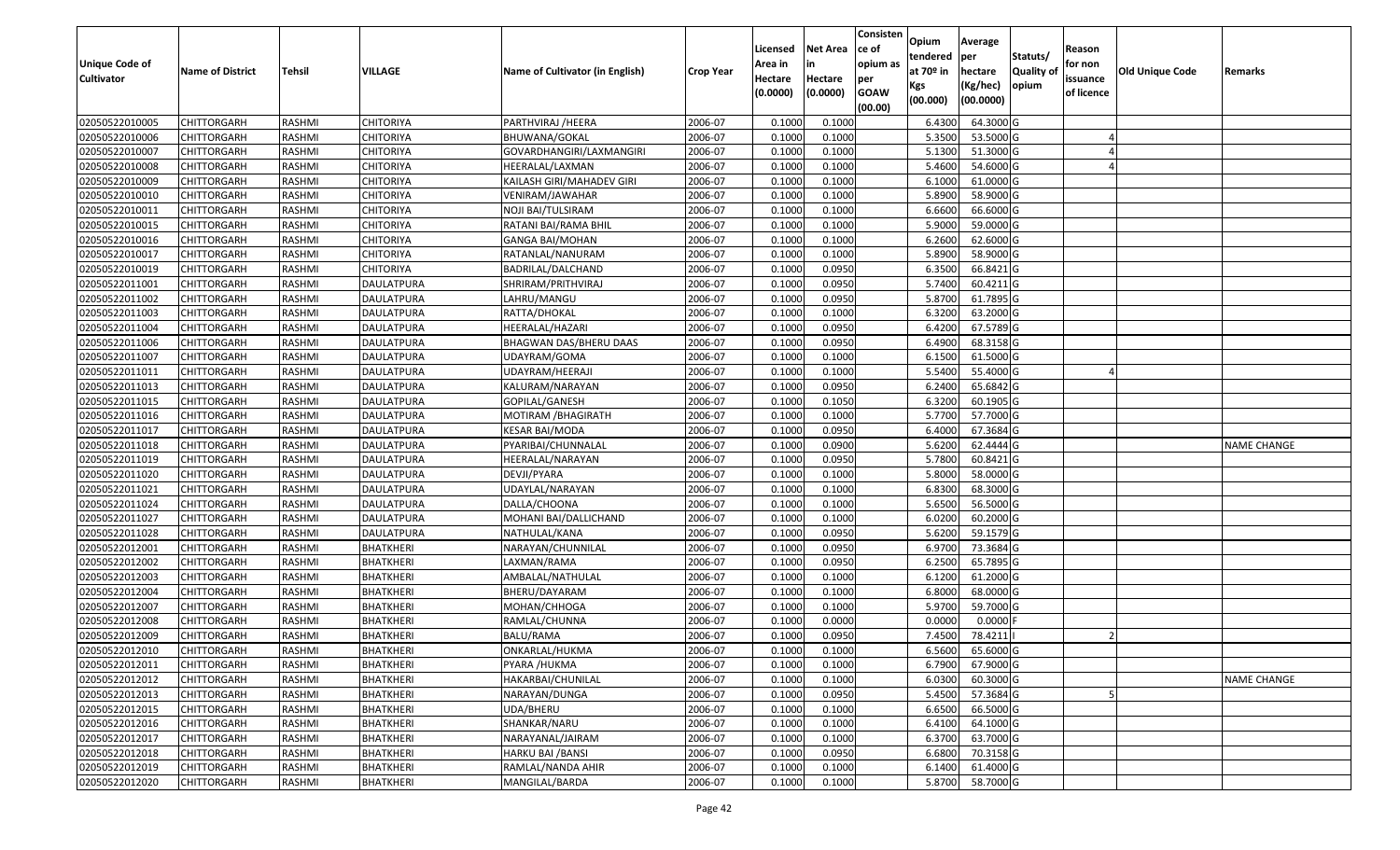| <b>Unique Code of</b> | <b>Name of District</b> | Tehsil        | VILLAGE          | Name of Cultivator (in English) | <b>Crop Year</b> | Licensed<br>Area in | <b>Net Area</b><br>in | Consisten<br>ce of<br>opium as | Opium<br>tendered<br>at $70°$ in | Average<br>per<br>hectare | Statuts/<br><b>Quality o</b> | Reason<br>for non      | Old Unique Code | Remarks |
|-----------------------|-------------------------|---------------|------------------|---------------------------------|------------------|---------------------|-----------------------|--------------------------------|----------------------------------|---------------------------|------------------------------|------------------------|-----------------|---------|
| <b>Cultivator</b>     |                         |               |                  |                                 |                  | Hectare<br>(0.0000) | Hectare<br>(0.0000)   | per<br><b>GOAW</b><br>(00.00)  | Kgs<br>(00.000)                  | (Kg/hec)<br>(00.0000)     | opium                        | issuance<br>of licence |                 |         |
| 02050522012021        | CHITTORGARH             | RASHMI        | <b>BHATKHERI</b> | BANSHILAL/DEVA                  | 2006-07          | 0.1000              | 0.1000                |                                | 6.3500                           | 63.5000G                  |                              |                        |                 |         |
| 02050522012022        | CHITTORGARH             | RASHMI        | <b>BHATKHERI</b> | KALU/BOTHU MALI                 | 2006-07          | 0.1000              | 0.1000                |                                | 6.2900                           | 62.9000 G                 |                              |                        |                 |         |
| 02050522012023        | CHITTORGARH             | RASHMI        | BHATKHERI        | HAZARI/CHHOGA AHIR              | 2006-07          | 0.1000              | 0.1000                |                                | 6.1800                           | 61.8000G                  |                              |                        |                 |         |
| 02050522012024        | CHITTORGARH             | RASHMI        | <b>BHATKHERI</b> | KISHANLAL/ROOPA                 | 2006-07          | 0.1000              | 0.1000                |                                | 6.4500                           | 64.5000 G                 |                              |                        |                 |         |
| 02050522012025        | CHITTORGARH             | RASHMI        | BHATKHERI        | RAMLAL/DALU                     | 2006-07          | 0.1000              | 0.1000                |                                | 5.9300                           | 59.3000G                  |                              |                        |                 |         |
| 02050522012027        | CHITTORGARH             | RASHMI        | <b>BHATKHERI</b> | JHUMA BAI/NARAYANLAL            | 2006-07          | 0.1000              | 0.1000                |                                | 6.5900                           | 65.9000 G                 |                              |                        |                 |         |
| 02050522012028        | CHITTORGARH             | RASHMI        | BHATKHERI        | LOBHCHAND/KISNA                 | 2006-07          | 0.1000              | 0.1000                |                                | 5.5100                           | 55.1000G                  |                              |                        |                 |         |
| 02050522012029        | <b>CHITTORGARH</b>      | <b>RASHMI</b> | <b>BHATKHERI</b> | CHAMPALAL/JAIRAM MALI           | 2006-07          | 0.1000              | 0.0950                |                                | 6.1600                           | 64.8421 G                 |                              |                        |                 |         |
| 02050522012030        | CHITTORGARH             | RASHMI        | <b>BHATKHERI</b> | HEERALAL/BHAGIRATH              | 2006-07          | 0.1000              | 0.1000                |                                | 5.9800                           | 59.8000 G                 |                              |                        |                 |         |
| 02050522012031        | CHITTORGARH             | RASHMI        | <b>BHATKHERI</b> | LAXMAN /DEVA                    | 2006-07          | 0.1000              | 0.1000                |                                | 6.2300                           | 62.3000G                  |                              |                        |                 |         |
| 02050522012033        | CHITTORGARH             | RASHMI        | <b>BHATKHERI</b> | KISHANLAL/GOKAL                 | 2006-07          | 0.1000              | 0.0950                |                                | 6.8100                           | 71.6842 G                 |                              |                        |                 |         |
| 02050522012034        | CHITTORGARH             | RASHMI        | <b>BHATKHERI</b> | SITARAM/CHUNNILAL               | 2006-07          | 0.1000              | 0.0000                |                                | 0.0000                           | $0.0000$ F                |                              |                        |                 |         |
| 02050522012037        | <b>CHITTORGARH</b>      | RASHMI        | <b>BHATKHERI</b> | KALURAM/NATHU                   | 2006-07          | 0.1000              | 0.1000                |                                | 5.9300                           | 59.3000 G                 |                              |                        |                 |         |
| 02050522012039        | CHITTORGARH             | RASHMI        | BHATKHERI        | NARAYANLAL/NANDA                | 2006-07          | 0.1000              | 0.0950                |                                | 6.3800                           | 67.1579 G                 |                              |                        |                 |         |
| 02050522012040        | CHITTORGARH             | RASHMI        | BHATKHERI        | MADHULAL/JAIRAM                 | 2006-07          | 0.1000              | 0.1000                |                                | 6.2100                           | 62.1000G                  |                              |                        |                 |         |
| 02050522012041        | CHITTORGARH             | RASHMI        | <b>BHATKHERI</b> | JAMANALAL/LOBHA                 | 2006-07          | 0.1000              | 0.1000                |                                | 7.4600                           | 74.6000G                  |                              |                        |                 |         |
| 02050522012042        | CHITTORGARH             | RASHMI        | <b>BHATKHERI</b> | HEERI BAI/ NANU RAM             | 2006-07          | 0.1000              | 0.1000                |                                | 5.3000                           | 53.0000 G                 |                              |                        |                 |         |
| 02050522012044        | CHITTORGARH             | RASHMI        | BHATKHERI        | UDAYRAM/BOTHU                   | 2006-07          | 0.1000              | 0.0900                |                                | 5.4800                           | 60.8889 G                 |                              |                        |                 |         |
| 02050522012045        | CHITTORGARH             | RASHMI        | BHATKHERI        | MEGA/KHEMA                      | 2006-07          | 0.1000              | 0.0950                |                                | 7.0000                           | 73.6842 G                 |                              |                        |                 |         |
| 02050522012046        | CHITTORGARH             | RASHMI        | BHATKHERI        | MANGU/PYARA                     | 2006-07          | 0.1000              | 0.0950                |                                | 6.6200                           | 69.6842 G                 |                              |                        |                 |         |
| 02050522012047        | CHITTORGARH             | RASHMI        | <b>BHATKHERI</b> | BHONDAS/SAVAIRAM DAS            | 2006-07          | 0.1000              | 0.1000                |                                | 5.9200                           | 59.2000 G                 |                              |                        |                 |         |
| 02050522012048        | CHITTORGARH             | RASHMI        | BHATKHERI        | RAMLAL/ROOPA                    | 2006-07          | 0.1000              | 0.1000                |                                | 6.250                            | 62.5000 G                 |                              |                        |                 |         |
| 02050522012049        | CHITTORGARH             | RASHMI        | BHATKHERI        | LALU/LELA                       | 2006-07          | 0.1000              | 0.1000                |                                | 6.1900                           | 61.9000G                  |                              |                        |                 |         |
| 02050522012050        | CHITTORGARH             | RASHMI        | BHATKHERI        | GODHA/LELA                      | 2006-07          | 0.1000              | 0.1000                |                                | 6.2400                           | 62.4000 G                 |                              |                        |                 |         |
| 02050522012053        | <b>CHITTORGARH</b>      | RASHMI        | <b>BHATKHERI</b> | NARAYN/KISHANLAL                | 2006-07          | 0.1000              | 0.1000                |                                | 6.0300                           | 60.3000 G                 |                              |                        |                 |         |
| 02050522012054        | CHITTORGARH             | RASHMI        | BHATKHERI        | CHUNNI BAI / BHERA              | 2006-07          | 0.1000              | 0.1000                |                                | 5.4700                           | 54.7000 G                 |                              |                        |                 |         |
| 02050522012057        | CHITTORGARH             | RASHMI        | <b>BHATKHERI</b> | SHANKRLAL/GOKAL                 | 2006-07          | 0.1000              | 0.1000                |                                | 6.1000                           | 61.0000G                  |                              |                        |                 |         |
| 02050522012058        | CHITTORGARH             | RASHMI        | BHATKHERI        | MANI BAI/GOPI                   | 2006-07          | 0.1000              | 0.1000                |                                | 6.1000                           | 61.0000G                  |                              |                        |                 |         |
| 02050522012059        | CHITTORGARH             | RASHMI        | <b>BHATKHERI</b> | KHUMA/BHURA                     | 2006-07          | 0.1000              | 0.1000                |                                | 6.4000                           | 64.0000 G                 |                              |                        |                 |         |
| 02050522012060        | CHITTORGARH             | RASHMI        | <b>BHATKHERI</b> | BHAGWANLAL/HAZARI               | 2006-07          | 0.1000              | 0.1000                |                                | 5.8600                           | 58.6000 G                 |                              |                        |                 |         |
| 02050522012062        | CHITTORGARH             | RASHMI        | <b>BHATKHERI</b> | MADHU / SAVAIRAM                | 2006-07          | 0.1000              | 0.0950                |                                | 5.8900                           | 62.0000G                  |                              |                        |                 |         |
| 02050522012063        | CHITTORGARH             | RASHMI        | BHATKHERI        | KELA/SAVAIRAM                   | 2006-07          | 0.1000              | 0.1000                |                                | 6.2400                           | 62.4000 G                 |                              |                        |                 |         |
| 02050522012064        | CHITTORGARH             | RASHMI        | <b>BHATKHERI</b> | NANDA/SAVAIRAM                  | 2006-07          | 0.1000              | 0.1000                |                                | 6.3600                           | 63.6000 G                 |                              |                        |                 |         |
| 02050522012065        | CHITTORGARH             | RASHMI        | BHATKHERI        | KISHANLAL/MODA                  | 2006-07          | 0.1000              | 0.1000                |                                | 6.8600                           | 68.6000 G                 |                              |                        |                 |         |
| 02050522012067        | CHITTORGARH             | RASHMI        | <b>BHATKHERI</b> | BHERULAL/SITARAM                | 2006-07          | 0.1000              | 0.1000                |                                | 6.9300                           | 69.3000 G                 |                              |                        |                 |         |
| 02050522013001        | CHITTORGARH             | RASHMI        | PAAVALI          | UDAYLAL/JAVAHAR                 | 2006-07          | 0.1000              | 0.0950                |                                | 5.5600                           | 58.5263 G                 |                              |                        |                 |         |
| 02050522013002        | <b>CHITTORGARH</b>      | RASHMI        | PAAVALI          | SHANKAR/RAMLAL                  | 2006-07          | 0.1000              | 0.1000                |                                | 6.4800                           | 64.8000                   |                              |                        |                 |         |
| 02050522013003        | <b>CHITTORGARH</b>      | RASHMI        | PAAVALI          | RUKMANI/GOVERDHAN               | 2006-07          | 0.1000              | 0.0950                |                                | 6.5900                           | 69.3684                   |                              |                        |                 |         |
| 02050522013004        | <b>CHITTORGARH</b>      | RASHMI        | PAAVALI          | PANNALAL/GULAB                  | 2006-07          | 0.1000              | 0.0950                |                                | 6.4300                           | 67.6842                   |                              |                        |                 |         |
| 02050522013005        | <b>CHITTORGARH</b>      | RASHMI        | PAAVALI          | KISHNA/NATHU TELI               | 2006-07          | 0.1000              | 0.0950                |                                | 4.3000                           | 45.2632                   |                              |                        |                 |         |
| 02050522013007        | CHITTORGARH             | RASHMI        | PAAVALI          | HANSU / PANNA JAT               | 2006-07          | 0.1000              | 0.1000                |                                | 6.3700                           | 63.7000 G                 |                              |                        |                 |         |
| 02050522013008        | <b>CHITTORGARH</b>      | RASHMI        | PAAVALI          | GOVARDHAN/GOPI                  | 2006-07          | 0.1000              | 0.1000                |                                | 6.6300                           | 66.3000                   |                              |                        |                 |         |
| 02050522013009        | <b>CHITTORGARH</b>      | RASHMI        | PAAVALI          | NATHU/GOPI                      | 2006-07          | 0.1000              | 0.0950                |                                | 5.8100                           | 61.1579 G                 |                              |                        |                 |         |
| 02050522013011        | CHITTORGARH             | RASHMI        | PAAVALI          | SHANKARLAL/BRIJLAL              | 2006-07          | 0.1000              | 0.1000                |                                | 6.4900                           | 64.9000                   |                              |                        |                 |         |
| 02050522013012        | <b>CHITTORGARH</b>      | RASHMI        | PAAVALI          | JEETU/UDAYRAM                   | 2006-07          | 0.1000              | 0.1000                |                                | 6.6000                           | 66.0000G                  |                              |                        |                 |         |
| 02050522013014        | <b>CHITTORGARH</b>      | RASHMI        | PAAVALI          | MADHO DAS/GOPIDAS               | 2006-07          | 0.1000              | 0.1000                |                                | 6.5100                           | 65.1000                   |                              |                        |                 |         |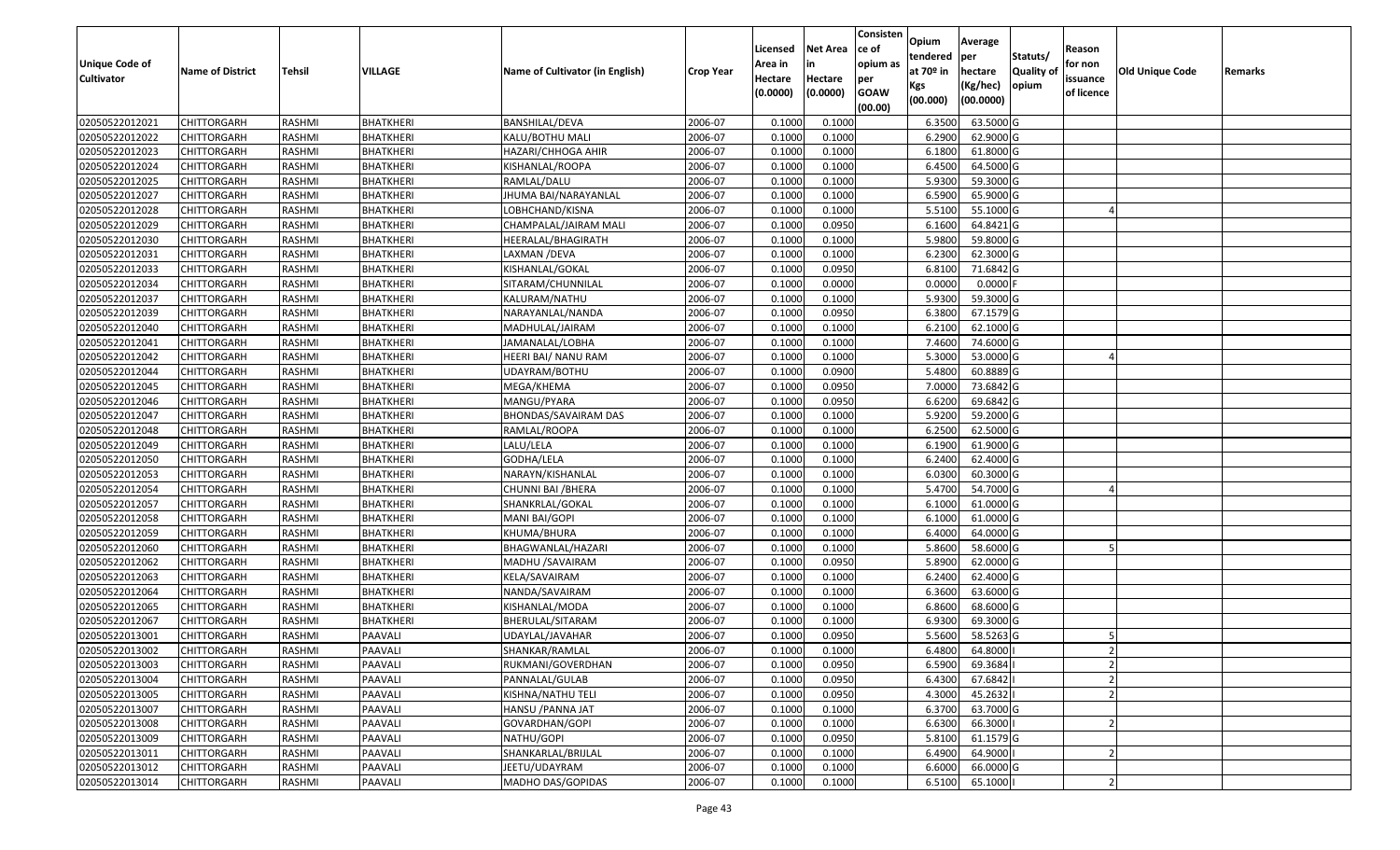| Unique Code of<br><b>Cultivator</b> | <b>Name of District</b> | <b>Tehsil</b> | VILLAGE | Name of Cultivator (in English)     | <b>Crop Year</b> | Licensed<br>Area in<br>Hectare | <b>Net Area</b><br>in<br>Hectare | Consisten<br>ce of<br>opium as<br>per | Opium<br>tendered<br>at $70°$ in | Average<br>per<br>hectare | Statuts/<br><b>Quality o</b> | Reason<br>for non<br>issuance | <b>Old Unique Code</b> | Remarks            |
|-------------------------------------|-------------------------|---------------|---------|-------------------------------------|------------------|--------------------------------|----------------------------------|---------------------------------------|----------------------------------|---------------------------|------------------------------|-------------------------------|------------------------|--------------------|
|                                     |                         |               |         |                                     |                  | (0.0000)                       | (0.0000)                         | <b>GOAW</b><br>(00.00)                | Kgs<br>(00.000)                  | (Kg/hec)<br>(00.0000)     | opium                        | of licence                    |                        |                    |
| 02050522013016                      | CHITTORGARH             | RASHMI        | PAAVALI | NATHUGIR/HARIGIR                    | 2006-07          | 0.1000                         | 0.0950                           |                                       | 5.1000                           | 53.6842                   |                              |                               |                        |                    |
| 02050522013017                      | CHITTORGARH             | RASHMI        | PAAVALI | CHHOGA /NARU                        | 2006-07          | 0.1000                         | 0.0950                           |                                       | 6.3000                           | 66.3158 G                 |                              |                               |                        |                    |
| 02050522013018                      | CHITTORGARH             | RASHMI        | PAAVALI | KESAR BAI/LOBHA                     | 2006-07          | 0.1000                         | 0.0950                           |                                       | 6.6300                           | 69.7895                   |                              |                               |                        |                    |
| 02050522013019                      | <b>CHITTORGARH</b>      | RASHMI        | PAAVALI | PANNA/NAVALA                        | 2006-07          | 0.1000                         | 0.1000                           |                                       | 6.6100                           | 66.1000                   |                              |                               |                        |                    |
| 02050522013020                      | CHITTORGARH             | RASHMI        | PAAVALI | NAHARGIR/BHAWANI GIRI               | 2006-07          | 0.1000                         | 0.0950                           |                                       | 6.0000                           | 63.1579                   |                              |                               |                        |                    |
| 02050522013021                      | CHITTORGARH             | RASHMI        | PAAVALI | BHEERU/PANNA                        | 2006-07          | 0.1000                         | 0.1000                           |                                       | 7.0200                           | 70.2000                   |                              |                               |                        |                    |
| 02050522013022                      | CHITTORGARH             | RASHMI        | PAAVALI | SHANKAR/ROOPA                       | 2006-07          | 0.1000                         | 0.0950                           |                                       | 6.5000                           | 68.4211                   |                              |                               |                        |                    |
| 02050522013024                      | CHITTORGARH             | <b>RASHMI</b> | PAAVALI | MOHANI DEVI/RAGUNATH                | 2006-07          | 0.1000                         | 0.0950                           |                                       | 6.0700                           | 63.8947                   |                              |                               |                        |                    |
| 02050522013025                      | CHITTORGARH             | RASHMI        | PAAVALI | SHIVGIR/BHAWANIGIR                  | 2006-07          | 0.1000                         | 0.1000                           |                                       | 6.2800                           | 62.8000                   |                              |                               |                        |                    |
| 02050522013027                      | CHITTORGARH             | RASHMI        | PAAVALI | HAGAMIBAI/CHHOGA                    | 2006-07          | 0.1000                         | 0.0950                           |                                       | 6.3000                           | 66.3158                   |                              |                               |                        |                    |
| 02050522013028                      | CHITTORGARH             | RASHMI        | PAAVALI | BALU/NARU                           | 2006-07          | 0.1000                         | 0.0950                           |                                       | 5.6800                           | 59.7895 G                 |                              |                               |                        |                    |
| 02050522013029                      | CHITTORGARH             | RASHMI        | PAAVALI | BHERU/ROOPA                         | 2006-07          | 0.1000                         | 0.1000                           |                                       | 6.1800                           | 61.8000                   |                              |                               |                        |                    |
| 02050522013030                      | <b>CHITTORGARH</b>      | RASHMI        | PAAVALI | <b>GANESH/RAMA SUTHAR</b>           | 2006-07          | 0.1000                         | 0.1000                           |                                       | 5.5900                           | 55.9000 G                 |                              |                               |                        |                    |
| 02050522013031                      | <b>CHITTORGARH</b>      | RASHMI        | PAAVALI | BAKTAVARI BAI/MADHO                 | 2006-07          | 0.1000                         | 0.0500                           |                                       | 3.1700                           | 63.4000                   |                              |                               |                        |                    |
| 02050522013032                      | CHITTORGARH             | RASHMI        | PAAVALI | AMBALAL/KASTOORCHAND                | 2006-07          | 0.1000                         | 0.1000                           |                                       | 6.5600                           | 65.6000G                  |                              |                               |                        |                    |
| 02050522013033                      | CHITTORGARH             | RASHMI        | PAAVALI | PREMSHNKAR/CHHOGALAL                | 2006-07          | 0.1000                         | 0.1000                           |                                       | 6.9000                           | 69.0000                   |                              |                               |                        |                    |
| 02050522013034                      | CHITTORGARH             | RASHMI        | PAAVALI | RADHI BAI/NARU                      | 2006-07          | 0.1000                         | 0.1000                           |                                       | 6.1800                           | 61.8000                   |                              |                               |                        |                    |
| 02050522013035                      | CHITTORGARH             | RASHMI        | PAAVALI | NANALAL/KASHIRAM                    | 2006-07          | 0.1000                         | 0.0000                           |                                       | 0.0000                           | 0.0000                    |                              |                               |                        |                    |
| 02050522013036                      | CHITTORGARH             | RASHMI        | PAAVALI | <b>BALU /GOPI</b>                   | 2006-07          | 0.1000                         | 0.1000                           |                                       | 6.2500                           | 62.5000G                  |                              |                               |                        |                    |
| 02050522013037                      | CHITTORGARH             | RASHMI        | PAAVALI | BALU/PYARA                          | 2006-07          | 0.1000                         | 0.0950                           |                                       | 6.1200                           | 64.4211                   |                              |                               |                        |                    |
| 02050522013038                      | CHITTORGARH             | RASHMI        | PAAVALI | SURTA/BAGA                          | 2006-07          | 0.1000                         | 0.1000                           |                                       | 7.0200                           | 70.2000 G                 |                              |                               |                        |                    |
| 02050522013039                      | CHITTORGARH             | RASHMI        | PAAVALI | NANALAL/KASTOORCHAND                | 2006-07          | 0.1000                         | 0.0950                           |                                       | 6.4600                           | 68.0000 G                 |                              |                               |                        |                    |
| 02050522013040                      | CHITTORGARH             | RASHMI        | PAAVALI | MANGU/PANNA                         | 2006-07          | 0.1000                         | 0.0950                           |                                       | 6.5700                           | 69.1579                   |                              |                               |                        |                    |
| 02050522013041                      | CHITTORGARH             | RASHMI        | PAAVALI | MANGI BAI/GOPI                      | 2006-07          | 0.1000                         | 0.1000                           |                                       | 5.9400                           | 59.4000                   |                              |                               |                        |                    |
| 02050522013042                      | <b>CHITTORGARH</b>      | RASHMI        | PAAVALI | JEETMAL/CHHOGA                      | 2006-07          | 0.1000                         | 0.0900                           |                                       | 6.1400                           | 68.2222                   |                              |                               |                        |                    |
| 02050522013043                      | CHITTORGARH             | RASHMI        | PAAVALI | RAJI BAI/MADHOGIRI                  | 2006-07          | 0.1000                         | 0.0950                           |                                       | 6.0200                           | 63.3684                   |                              |                               |                        |                    |
| 02050522013044                      | CHITTORGARH             | RASHMI        | PAAVALI | KASHIRAM/KISHNA                     | 2006-07          | 0.1000                         | 0.1000                           |                                       | 6.0600                           | 60.6000                   |                              |                               |                        |                    |
| 02050522013045                      | CHITTORGARH             | RASHMI        | PAAVALI | KALULAL/ JITMAL                     | 2006-07          | 0.1000                         | 0.0900                           |                                       | 5.3600                           | 59.5556 G                 |                              |                               |                        |                    |
| 02050522013046                      | CHITTORGARH             | RASHMI        | PAAVALI | MADHO/EKLING                        | 2006-07          | 0.1000                         | 0.0900                           |                                       | 5.4500                           | 60.5556 G                 |                              |                               |                        |                    |
| 02050522013048                      | CHITTORGARH             | RASHMI        | PAAVALI | DEVJI/RAGUNATH                      | 2006-07          | 0.1000                         | 0.1000                           |                                       | 5.8900                           | 58.9000                   |                              |                               |                        |                    |
| 02050522013051                      | CHITTORGARH             | RASHMI        | PAAVALI | SOHANLAL/MIYARAM                    | 2006-07          | 0.1000                         | 0.0950                           |                                       | 6.8200                           | 71.7895                   |                              |                               |                        |                    |
| 02050522013052                      | CHITTORGARH             | RASHMI        | PAAVALI | SAFI NILGAR/LALU NILGAR             | 2006-07          | 0.1000                         | 0.1000                           |                                       | 5.8100                           | 58.1000 G                 |                              |                               |                        |                    |
| 02050522013053                      | CHITTORGARH             | <b>RASHMI</b> | PAAVALI | SAYARA BAI/NOOR KHAN                | 2006-07          | 0.1000                         | 0.0950                           |                                       | 5.9100                           | 62.2105                   |                              |                               |                        |                    |
| 02050522013055                      | CHITTORGARH             | RASHMI        | PAAVALI | AZAD KHAN/KALU KHAN                 | 2006-07          | 0.1000                         | 0.0950                           |                                       | 6.4100                           | 67.4737                   |                              |                               |                        |                    |
| 02050522013056                      | CHITTORGARH             | RASHMI        | PAAVALI | RAMLAL/POKHAR                       | 2006-07          | 0.1000                         | 0.1000                           |                                       | 6.1300                           | 61.3000                   |                              |                               |                        |                    |
| 02050522013057                      | CHITTORGARH             | RASHMI        | PAAVALI | BALURAM/JAIKISHAN                   | 2006-07          | 0.1000                         | 0.1000                           |                                       | 6.1500                           | 61.5000                   |                              |                               |                        |                    |
| 02050522013058                      | <b>CHITTORGARH</b>      | RASHMI        | PAAVALI | CHHOGA / NARU BHIL--2               | 2006-07          | 0.1000                         | 0.1000                           |                                       | 6.0300                           | 60.3000                   |                              |                               |                        |                    |
| 02050522013059                      | <b>CHITTORGARH</b>      | RASHMI        | PAAVALI | RATANLAL/MADHOLAL JAT               | 2006-07          | 0.1000                         | 0.0900                           |                                       | 6.3200                           | 70.2222                   |                              |                               |                        |                    |
| 02050522013060                      | <b>CHITTORGARH</b>      | RASHMI        | PAAVALI | RAMESHWARLAL / CHATURBHUJ<br>SHARMA | 2006-07          | 0.1000                         | 0.1000                           |                                       | 6.5400                           | 65.4000                   |                              |                               |                        |                    |
| 02050522013061                      | <b>CHITTORGARH</b>      | RASHMI        | PAAVALI | DHAPUDEVI/SHANTILAL SHARMA          | 2006-07          | 0.1000                         | 0.0950                           |                                       | 6.2400                           | 65.6842                   |                              |                               |                        |                    |
| 02050522013063                      | <b>CHITTORGARH</b>      | RASHMI        | PAAVALI | NOORA / NATHU PINARA                | 2006-07          | 0.1000                         | 0.0950                           |                                       | 5.9700                           | 62.8421                   |                              |                               |                        |                    |
| 02050522013064                      | <b>CHITTORGARH</b>      | RASHMI        | PAAVALI | TULSIRAM / NARU                     | 2006-07          | 0.1000                         | 0.1000                           |                                       | 6.1300                           | 61.3000                   |                              |                               |                        |                    |
| 02050522013065                      | <b>CHITTORGARH</b>      | RASHMI        | PAAVALI | DALU/DEVA                           | 2006-07          | 0.1000                         | 0.1000                           |                                       | 7.0500                           | 70.5000                   |                              |                               |                        |                    |
| 02050522013066                      | <b>CHITTORGARH</b>      | RASHMI        | PAAVALI | LAHRIBAI/CHAMPA                     | 2006-07          | 0.1000                         | 0.0900                           |                                       | 5.8500                           | 65.0000                   |                              |                               |                        | <b>NAME CHANGE</b> |
| 02050522013067                      | <b>CHITTORGARH</b>      | RASHMI        | PAAVALI | BANSILAL/AMBALAL                    | 2006-07          | 0.1000                         | 0.0900                           |                                       | 6.1800                           | 68.6667                   |                              |                               |                        |                    |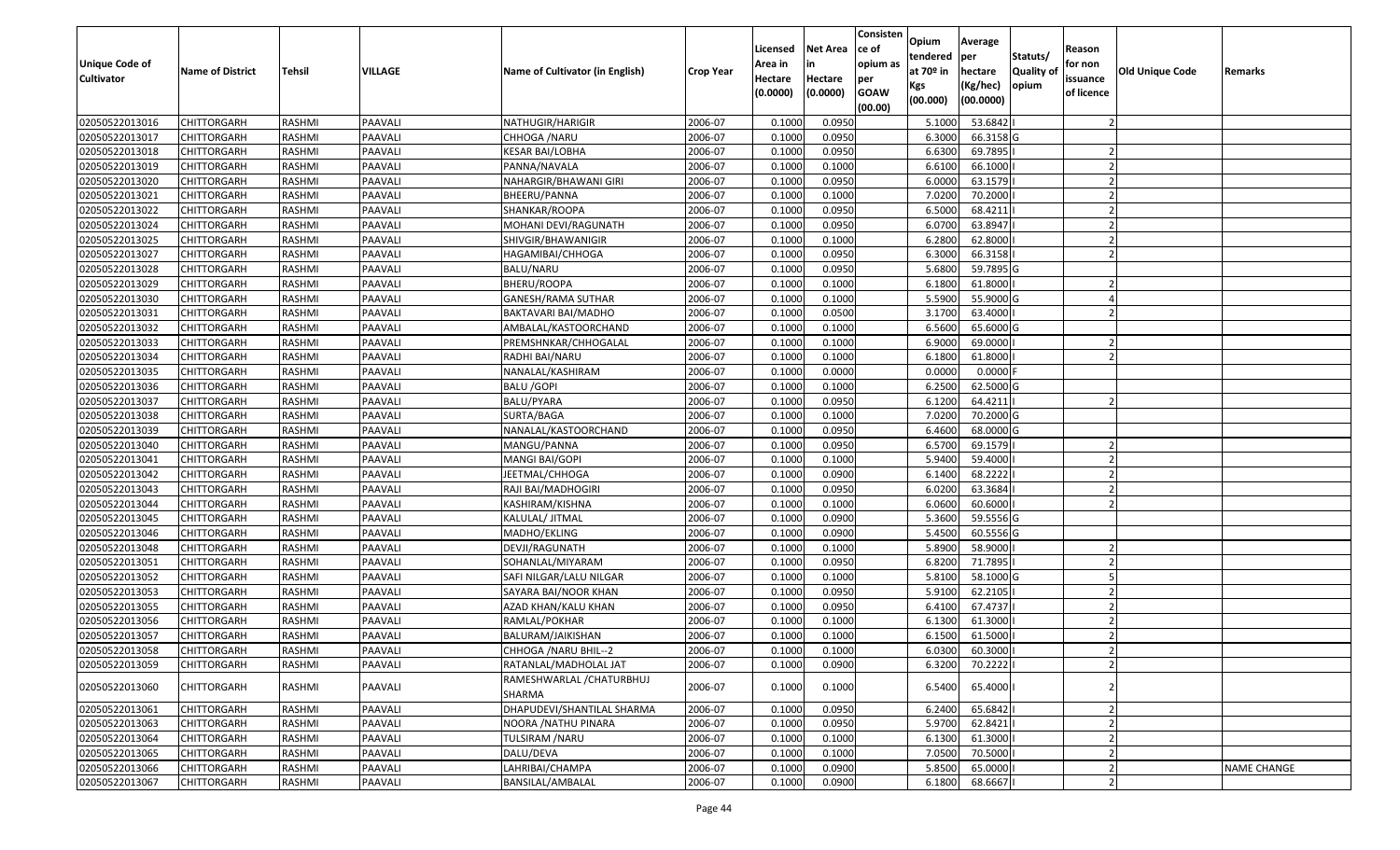| <b>Unique Code of</b> | <b>Name of District</b> | <b>Tehsil</b> | VILLAGE | Name of Cultivator (in English) | <b>Crop Year</b> | Licensed<br>Area in | <b>Net Area</b><br>in | Consisten<br>ce of<br>opium as | Opium<br>tendered<br>at $70°$ in | Average<br>per<br>hectare | Statuts/<br><b>Quality o</b> | Reason<br>for non      | Old Unique Code | Remarks |
|-----------------------|-------------------------|---------------|---------|---------------------------------|------------------|---------------------|-----------------------|--------------------------------|----------------------------------|---------------------------|------------------------------|------------------------|-----------------|---------|
| <b>Cultivator</b>     |                         |               |         |                                 |                  | Hectare<br>(0.0000) | Hectare<br>(0.0000)   | per<br><b>GOAW</b><br>(00.00)  | Kgs<br>(00.000)                  | (Kg/hec)<br>(00.0000)     | opium                        | issuance<br>of licence |                 |         |
| 02050522013068        | CHITTORGARH             | RASHMI        | PAAVALI | SHAMBHUGIRI/NATHUGIRI           | 2006-07          | 0.1000              | 0.0900                |                                | 5.5700                           | 61.8889                   |                              |                        |                 |         |
| 02050522013069        | CHITTORGARH             | RASHMI        | PAAVALI | DEVILAL/NARU                    | 2006-07          | 0.1000              | 0.1000                |                                | 6.1000                           | 61.0000                   |                              |                        |                 |         |
| 02050522013070        | CHITTORGARH             | RASHMI        | PAAVALI | RATANLAL/RUGNATH                | 2006-07          | 0.1000              | 0.0950                |                                | 5.9700                           | 62.8421                   |                              |                        |                 |         |
| 02050522013071        | <b>CHITTORGARH</b>      | RASHMI        | PAAVALI | CHOGA / ROOPA                   | 2006-07          | 0.1000              | 0.0950                |                                | 5.9500                           | 62.6316 G                 |                              |                        |                 |         |
| 02050522013073        | CHITTORGARH             | RASHMI        | PAAVALI | BHERULAL/MADHU                  | 2006-07          | 0.1000              | 0.1000                |                                | 7.1600                           | 71.6000 G                 |                              |                        |                 |         |
| 02050522013074        | CHITTORGARH             | RASHMI        | PAAVALI | RATANLAL/CHHOGA JAT             | 2006-07          | 0.1000              | 0.0950                |                                | 6.6500                           | 70.0000 G                 |                              |                        |                 |         |
| 02050522013075        | CHITTORGARH             | RASHMI        | PAAVALI | MANGU/CHHOGA JAT                | 2006-07          | 0.1000              | 0.1000                |                                | 6.7500                           | 67.5000G                  |                              |                        |                 |         |
| 02050522013078        | <b>CHITTORGARH</b>      | <b>RASHMI</b> | PAAVALI | SUKHI BAI /GANESH               | 2006-07          | 0.1000              | 0.1000                |                                | 6.9400                           | 69.4000 G                 |                              |                        |                 |         |
| 02050522013080        | CHITTORGARH             | RASHMI        | PAAVALI | KESHAR/GOPI JAT                 | 2006-07          | 0.1000              | 0.1000                |                                | 6.1900                           | 61.9000G                  |                              |                        |                 |         |
| 02050522013081        | CHITTORGARH             | RASHMI        | PAAVALI | GIRDHARI/BHERU JAT              | 2006-07          | 0.1000              | 0.1000                |                                | 6.4300                           | 64.3000 G                 |                              |                        |                 |         |
| 02050522013082        | CHITTORGARH             | RASHMI        | PAAVALI | BHERULAL/GOKAL CHAMAR           | 2006-07          | 0.1000              | 0.1000                |                                | 6.1700                           | 61.7000 G                 |                              |                        |                 |         |
| 02050522013089        | <b>CHITTORGARH</b>      | RASHMI        | PAAVALI | JEETULAL/PYARA                  | 2006-07          | 0.1000              | 0.1000                |                                | 6.3900                           | 63.9000 G                 |                              |                        |                 |         |
| 02050522013091        | <b>CHITTORGARH</b>      | RASHMI        | PAAVALI | <b>GULABI/UDA BHIL</b>          | 2006-07          | 0.1000              | 0.0950                |                                | 6.4100                           | 67.4737                   |                              |                        |                 |         |
| 02050522013092        | <b>CHITTORGARH</b>      | RASHMI        | PAAVALI | CHANDI BAI /DEEPCHAND           | 2006-07          | 0.1000              | 0.1000                |                                | 5.9800                           | 59.8000G                  |                              |                        |                 |         |
| 02050522013094        | CHITTORGARH             | RASHMI        | PAAVALI | DEVJI/KALU BHIL                 | 2006-07          | 0.1000              | 0.0950                |                                | 6.9200                           | 72.8421G                  |                              |                        |                 |         |
| 02050522013095        | CHITTORGARH             | RASHMI        | PAAVALI | MAGANIRAM/MANING BHIL           | 2006-07          | 0.1000              | 0.0950                |                                | 5.9100                           | 62.2105 G                 |                              |                        |                 |         |
| 02050522013096        | CHITTORGARH             | RASHMI        | PAAVALI | DEVJI /BHERULAL                 | 2006-07          | 0.1000              | 0.0950                |                                | 6.6100                           | 69.5789 G                 |                              |                        |                 |         |
| 02050522013097        | CHITTORGARH             | RASHMI        | PAAVALI | GANGARAM/PRATAP JAT             | 2006-07          | 0.1000              | 0.0950                |                                | 6.1700                           | 64.9474                   |                              |                        |                 |         |
| 02050522013098        | CHITTORGARH             | RASHMI        | PAAVALI | MANGI BAI /BADRILAL             | 2006-07          | 0.1000              | 0.0900                |                                | 6.8900                           | 76.5556 G                 |                              |                        |                 |         |
| 02050522013099        | CHITTORGARH             | RASHMI        | PAAVALI | MITHULAL/SURAT RAM              | 2006-07          | 0.1000              | 0.1000                |                                | 7.5700                           | 75.7000                   |                              |                        |                 |         |
| 02050522013100        | CHITTORGARH             | RASHMI        | PAAVALI | KALURAM/UDAYRAM                 | 2006-07          | 0.1000              | 0.0950                |                                | 5.7500                           | 60.5263 G                 |                              |                        |                 |         |
| 02050522013102        | CHITTORGARH             | RASHMI        | PAAVALI | HANSU/ONKAR                     | 2006-07          | 0.1000              | 0.1000                |                                | 5.9500                           | 59.5000G                  |                              |                        |                 |         |
| 02050522013103        | CHITTORGARH             | RASHMI        | PAAVALI | AMBALAL/SURATRAM JAT            | 2006-07          | 0.1000              | 0.0950                |                                | 6.3000                           | 66.3158 G                 |                              |                        |                 |         |
| 02050522013104        | CHITTORGARH             | RASHMI        | PAAVALI | SHNKAR LAL/MADHO JAT            | 2006-07          | 0.100               | 0.0950                |                                | 6.0700                           | 63.8947 G                 |                              |                        |                 |         |
| 02050522013105        | <b>CHITTORGARH</b>      | RASHMI        | PAAVALI | NARAYAN LAL/LOBHCHAND           | 2006-07          | 0.1000              | 0.0900                |                                | 6.0400                           | 67.1111G                  |                              |                        |                 |         |
| 02050522013106        | CHITTORGARH             | RASHMI        | PAAVALI | RAMESHWAR LAL/MADHO JAT         | 2006-07          | 0.1000              | 0.0950                |                                | 6.2600                           | 65.8947 G                 |                              |                        |                 |         |
| 02050522013107        | CHITTORGARH             | RASHMI        | PAAVALI | SHOBHA LAL/PANNALAL             | 2006-07          | 0.1000              | 0.0950                |                                | 6.2900                           | 66.2105 G                 |                              |                        |                 |         |
| 02050522013110        | CHITTORGARH             | RASHMI        | PAAVALI | GOPAL /BHERU JAT                | 2006-07          | 0.1000              | 0.0950                |                                | 5.7200                           | 60.2105 G                 |                              |                        |                 |         |
| 02050522013111        | CHITTORGARH             | RASHMI        | PAAVALI | GOPI LAL/BRIJLAL                | 2006-07          | 0.1000              | 0.0950                |                                | 6.2300                           | 65.5789 G                 |                              |                        |                 |         |
| 02050522013112        | CHITTORGARH             | RASHMI        | PAAVALI | LAHARI BAI / PARTHU             | 2006-07          | 0.1000              | 0.0950                |                                | 6.5900                           | 69.3684                   |                              |                        |                 |         |
| 02050522013114        | CHITTORGARH             | RASHMI        | PAAVALI | ONKAR /MIYARAM NAYAK            | 2006-07          | 0.1000              | 0.0950                |                                | 6.0100                           | 63.2632                   |                              |                        |                 |         |
| 02050522013115        | CHITTORGARH             | RASHMI        | PAAVALI | SURESH KUMAR/LAKSHMILAL         | 2006-07          | 0.1000              | 0.0900                |                                | 6.1700                           | 68.5556 G                 |                              |                        |                 |         |
| 02050522013116        | CHITTORGARH             | <b>RASHMI</b> | PAAVALI | RAMDAS/GOKALDAS                 | 2006-07          | 0.100               | 0.1000                |                                | 4.6300                           | 46.3000G                  |                              |                        |                 |         |
| 02050522013118        | CHITTORGARH             | RASHMI        | PAAVALI | GOTAM GIRI/MADHAV GIRI          | 2006-07          | 0.1000              | 0.1000                |                                | 6.2200                           | 62.2000 G                 |                              |                        |                 |         |
| 02050522013119        | CHITTORGARH             | RASHMI        | PAAVALI | NARULAL/KALULAL                 | 2006-07          | 0.1000              | 0.1000                |                                | 6.2300                           | 62.3000                   |                              |                        |                 |         |
| 02050522013120        | CHITTORGARH             | RASHMI        | PAAVALI | MADHU /DALU JAT                 | 2006-07          | 0.1000              | 0.0900                |                                | 5.9600                           | 66.2222 G                 |                              |                        |                 |         |
| 02050522013121        | <b>CHITTORGARH</b>      | RASHMI        | PAAVALI | SAMPAT LAL / MADAN LAL JAIN     | 2006-07          | 0.1000              | 0.0950                |                                | 5.8300                           | 61.3684 G                 |                              |                        |                 |         |
| 02050522013122        | <b>CHITTORGARH</b>      | RASHMI        | PAAVALI | MADHAV LAL/MANGI RAM JAT        | 2006-07          | 0.1000              | 0.1000                |                                | 5.9000                           | 59.0000 G                 |                              |                        |                 |         |
| 02050522013124        | <b>CHITTORGARH</b>      | RASHMI        | PAAVALI | KANCHAN BAI/MADAN LAL           | 2006-07          | 0.1000              | 0.0950                |                                | 5.9100                           | 62.2105 G                 |                              |                        |                 |         |
| 02050522013125        | <b>CHITTORGARH</b>      | RASHMI        | PAAVALI | RATTA / GANESH BHIL             | 2006-07          | 0.1000              | 0.0950                |                                | 5.7900                           | 60.9474 G                 |                              |                        |                 |         |
| 02050522013126        | CHITTORGARH             | RASHMI        | PAAVALI | RATAN GIRI /SHIVGIRI            | 2006-07          | 0.1000              | 0.1000                |                                | 6.3100                           | 63.1000 G                 |                              |                        |                 |         |
| 02050522013127        | <b>CHITTORGARH</b>      | RASHMI        | PAAVALI | SANTOSH GARG/PRATAP             | 2006-07          | 0.1000              | 0.0900                |                                | 6.0900                           | 67.6667                   |                              |                        |                 |         |
| 02050522013131        | <b>CHITTORGARH</b>      | RASHMI        | PAAVALI | SHANKARLAL/DALU JAT             | 2006-07          | 0.1000              | 0.1000                |                                | 6.6700                           | 66.7000 G                 |                              |                        |                 |         |
| 02050522013133        | <b>CHITTORGARH</b>      | RASHMI        | PAAVALI | LOBHI BAI/RATANLAL              | 2006-07          | 0.1000              | 0.1000                |                                | 6.2100                           | 62.1000 G                 |                              |                        |                 |         |
| 02050522013137        | CHITTORGARH             | RASHMI        | PAAVALI | BADRILAL/DALLA GARG             | 2006-07          | 0.1000              | 0.0950                |                                | 6.1100                           | 64.3158                   |                              |                        |                 |         |
| 02050522013138        | <b>CHITTORGARH</b>      | RASHMI        | PAAVALI | BHERU LAL/ RAMLAL JAT           | 2006-07          | 0.1000              | 0.1000                |                                | 6.2100                           | 62.1000 G                 |                              |                        |                 |         |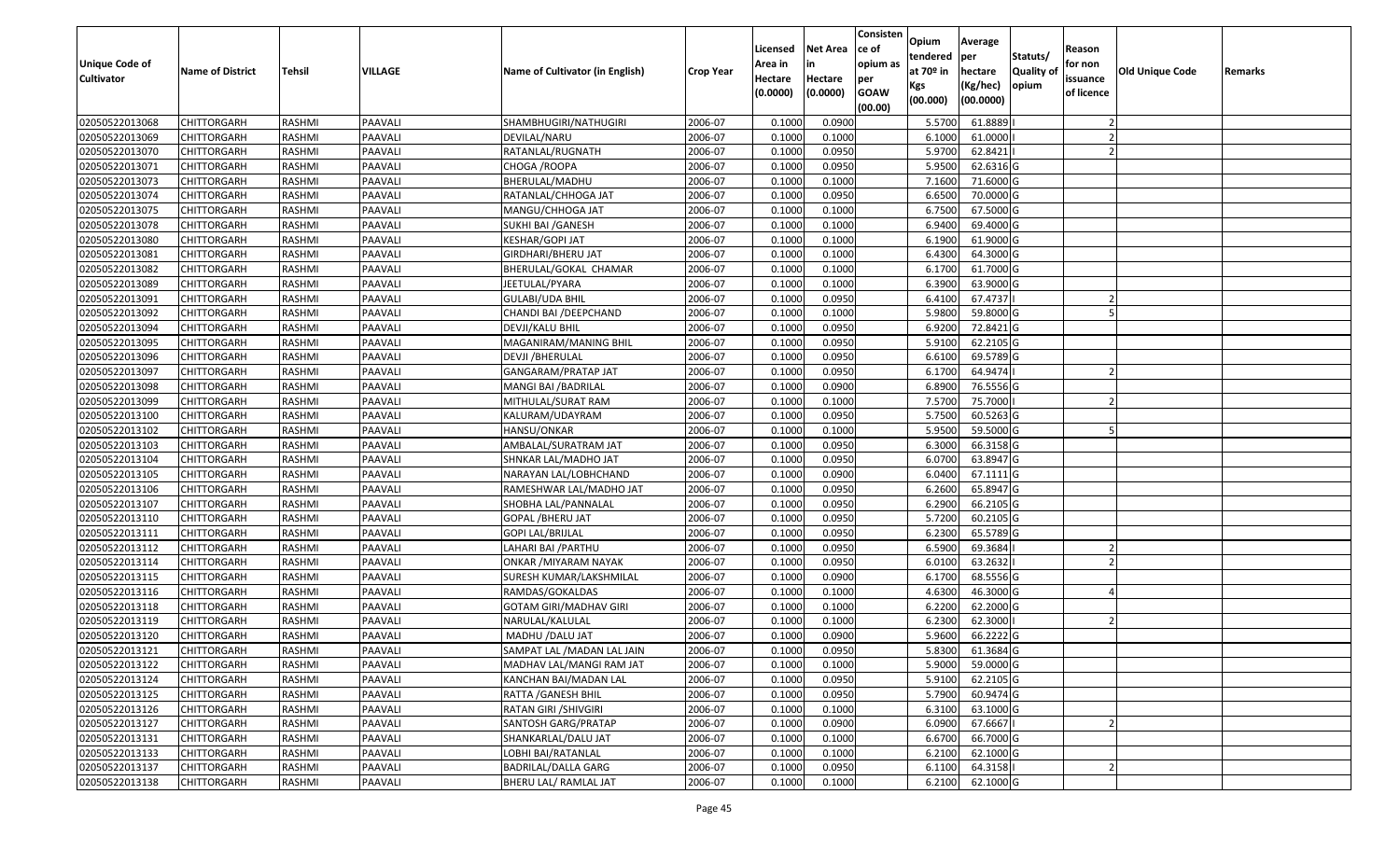| <b>Unique Code of</b><br><b>Cultivator</b> | <b>Name of District</b> | <b>Tehsil</b> | VILLAGE            | Name of Cultivator (in English)     | <b>Crop Year</b> | Licensed<br>Area in<br>Hectare<br>(0.0000) | <b>Net Area</b><br>in<br>Hectare<br>(0.0000) | Consisten<br>ce of<br>opium as<br>per<br><b>GOAW</b><br>(00.00) | Opium<br>tendered<br>at $70°$ in<br>Kgs<br>(00.000) | Average<br>per<br>hectare<br>(Kg/hec)<br>(00.0000) | Statuts/<br>Quality of<br>opium | Reason<br>for non<br>issuance<br>of licence | Old Unique Code | Remarks            |
|--------------------------------------------|-------------------------|---------------|--------------------|-------------------------------------|------------------|--------------------------------------------|----------------------------------------------|-----------------------------------------------------------------|-----------------------------------------------------|----------------------------------------------------|---------------------------------|---------------------------------------------|-----------------|--------------------|
| 02050522013139                             | <b>CHITTORGARH</b>      | RASHMI        | <b>PAAVALI</b>     | NANDRAM/DEVJI JAT                   | 2006-07          | 0.1000                                     | 0.0950                                       |                                                                 | 6.2300                                              | 65.5789                                            |                                 |                                             |                 |                    |
| 02050522013140                             | CHITTORGARH             | RASHMI        | <b>PAAVALI</b>     | HEERA /DEICHAND JAT                 | 2006-07          | 0.1000                                     | 0.0900                                       |                                                                 | 6.7500                                              | 75.0000                                            |                                 |                                             |                 |                    |
| 02050522013142                             | <b>CHITTORGARH</b>      | RASHMI        | PAAVALI            | GOVARDHAN/UDAYRAM JAT               | 2006-07          | 0.1000                                     | 0.0900                                       |                                                                 | 6.1300                                              | 68.1111 G                                          |                                 |                                             |                 |                    |
| 02050522013143                             | <b>CHITTORGARH</b>      | <b>RASHMI</b> | <b>PAAVALI</b>     | <b>GOVARDHAN / DALU BHIL</b>        | 2006-07          | 0.1000                                     | 0.1000                                       |                                                                 | 6.1800                                              | 61.8000 G                                          |                                 |                                             |                 |                    |
| 02050522013144                             | <b>CHITTORGARH</b>      | <b>RASHMI</b> | <b>PAAVALI</b>     | KALU / MANING BHIL                  | 2006-07          | 0.1000                                     | 0.1000                                       |                                                                 | 6.7400                                              | 67.4000                                            |                                 |                                             |                 |                    |
| 02050522013145                             | CHITTORGARH             | RASHMI        | PAAVALI            | MOHAN /NARU CHAMAR                  | 2006-07          | 0.1000                                     | 0.0950                                       |                                                                 | 5.8100                                              | 61.1579                                            |                                 |                                             |                 |                    |
| 02050522013146                             | CHITTORGARH             | RASHMI        | PAAVALI            | MADHU /NARU CHAMAR                  | 2006-07          | 0.1000                                     | 0.1000                                       |                                                                 | 6.0500                                              | 60.5000                                            |                                 |                                             |                 |                    |
| 02050522013147                             | <b>CHITTORGARH</b>      | <b>RASHMI</b> | PAAVALI            | PUSHPA BAI /RAMI BAI                | 2006-07          | 0.1000                                     | 0.1000                                       |                                                                 | 5.9800                                              | 59.8000 G                                          |                                 |                                             |                 |                    |
| 02050522013149                             | CHITTORGARH             | RASHMI        | PAAVALI            | LAKSHMINARAYAN/PITHVIRAJ<br>SUKHVAL | 2006-07          | 0.1000                                     | 0.1000                                       |                                                                 | 6.3300                                              | 63.3000 G                                          |                                 |                                             |                 |                    |
| 02050522013150                             | <b>CHITTORGARH</b>      | RASHMI        | PAAVALI            | LAHRULAL/RAMLAL SUKHVAL             | 2006-07          | 0.1000                                     | 0.1000                                       |                                                                 | 5.9500                                              | 59.5000 G                                          |                                 |                                             |                 |                    |
| 02050522013151                             | <b>CHITTORGARH</b>      | RASHMI        | PAAVALI            | RATANLAL/BHANWARLAL                 | 2006-07          | 0.1000                                     | 0.0000                                       |                                                                 | 0.0000                                              | 0.0000                                             |                                 |                                             |                 | TRANSFER / RUD     |
| 02050522013152                             | <b>CHITTORGARH</b>      | RASHMI        | <b>PAAVALI</b>     | NARAYAN / HEERA                     | 2006-07          | 0.1000                                     | 0.0950                                       |                                                                 | 5.8000                                              | 61.0526 G                                          |                                 |                                             |                 |                    |
| 02050522014002                             | <b>CHITTORGARH</b>      | RASHMI        | SOMARVALO KA KHEDA | NATHURAM/PRATAP RAVAT               | 2006-07          | 0.1000                                     | 0.1000                                       |                                                                 | 6.4100                                              | 64.1000 G                                          |                                 |                                             |                 |                    |
| 02050522014004                             | CHITTORGARH             | RASHMI        | SOMARVALO KA KHEDA | KISHANA/DEVI JAT                    | 2006-07          | 0.1000                                     | 0.1000                                       |                                                                 | 6.1400                                              | 61.4000 G                                          |                                 |                                             |                 |                    |
| 02050522014005                             | <b>CHITTORGARH</b>      | <b>RASHMI</b> | SOMARVALO KA KHEDA | <b>BARDICHAND / GOKAL JAT</b>       | 2006-07          | 0.1000                                     | 0.1000                                       |                                                                 | 6.1600                                              | 61.6000 G                                          |                                 |                                             |                 |                    |
| 02050522014006                             | <b>CHITTORGARH</b>      | <b>RASHMI</b> | SOMARVALO KA KHEDA | KISHNA/EKLING                       | 2006-07          | 0.1000                                     | 0.1000                                       |                                                                 | 5.9600                                              | 59.6000 G                                          |                                 |                                             |                 |                    |
| 02050522014008                             | <b>CHITTORGARH</b>      | <b>RASHMI</b> | SOMARVALO KA KHEDA | NANDRAM / UDAYRAM                   | 2006-07          | 0.1000                                     | 0.1000                                       |                                                                 | 5.4600                                              | 54.6000 G                                          |                                 |                                             |                 |                    |
| 02050522014010                             | <b>CHITTORGARH</b>      | RASHMI        | SOMARVALO KA KHEDA | MITHULAL/RAMA                       | 2006-07          | 0.1000                                     | 0.1000                                       |                                                                 | 6.4100                                              | 64.1000                                            |                                 |                                             |                 |                    |
| 02050522014013                             | <b>CHITTORGARH</b>      | <b>RASHMI</b> | SOMARVALO KA KHEDA | BHURA/KALU                          | 2006-07          | 0.1000                                     | 0.1000                                       |                                                                 | 6.3100                                              | 63.1000 G                                          |                                 |                                             |                 |                    |
| 02050522014016                             | <b>CHITTORGARH</b>      | <b>RASHMI</b> | SOMARVALO KA KHEDA | PYARCHAND/PARASRAM                  | 2006-07          | 0.1000                                     | 0.1000                                       |                                                                 | 6.2800                                              | 62.8000 G                                          |                                 |                                             |                 |                    |
| 02050523001001                             | <b>CHITTORGARH</b>      | <b>BEGUN</b>  | <b>BARNIYAS</b>    | NATHIBAI/BHAGWANLAL                 | 2006-07          | 0.1000                                     | 0.1000                                       |                                                                 | 5.9300                                              | 59.3000 G                                          |                                 |                                             |                 |                    |
| 02050523001002                             | CHITTORGARH             | <b>BEGUN</b>  | <b>BARNIYAS</b>    | HEERALAL/DALU                       | 2006-07          | 0.1000                                     | 0.1000                                       |                                                                 | 6.2000                                              | 62.0000 G                                          |                                 |                                             |                 |                    |
| 02050523001004                             | <b>CHITTORGARH</b>      | <b>BEGUN</b>  | <b>BARNIYAS</b>    | GORDHAN/PYARCHAND                   | 2006-07          | 0.1000                                     | 0.1000                                       |                                                                 | 5.5700                                              | 55.7000 G                                          |                                 |                                             |                 |                    |
| 02050523001013                             | <b>CHITTORGARH</b>      | <b>BEGUN</b>  | <b>BARNIYAS</b>    | RAMLAL/BAKSHA KUMAWAT               | 2006-07          | 0.1000                                     | 0.1000                                       |                                                                 | 4.4200                                              | 44.2000                                            |                                 |                                             |                 |                    |
| 02050523001014                             | <b>CHITTORGARH</b>      | <b>BEGUN</b>  | <b>BARNIYAS</b>    | BHERU/DALU KUMAWAT                  | 2006-07          | 0.1000                                     | 0.1000                                       |                                                                 | 6.1200                                              | 61.2000 G                                          |                                 |                                             |                 |                    |
| 02050523001017                             | <b>CHITTORGARH</b>      | <b>BEGUN</b>  | <b>BARNIYAS</b>    | BHERULAL/PYARCHAND                  | 2006-07          | 0.1000                                     | 0.0950                                       |                                                                 | 6.6500                                              | 70.0000 G                                          |                                 |                                             |                 |                    |
| 02050523001019                             | <b>CHITTORGARH</b>      | <b>BEGUN</b>  | <b>BARNIYAS</b>    | DHAPUBAI/RUPA                       | 2006-07          | 0.1000                                     | 0.1000                                       |                                                                 | 5.8400                                              | 58.4000 G                                          |                                 |                                             |                 |                    |
| 02050523001025                             | <b>CHITTORGARH</b>      | <b>BEGUN</b>  | <b>BARNIYAS</b>    | RAMLAL/KALU                         | 2006-07          | 0.1000                                     | 0.1000                                       |                                                                 | 5.3600                                              | 53.6000 G                                          |                                 |                                             |                 |                    |
| 02050523001026                             | <b>CHITTORGARH</b>      | <b>BEGUN</b>  | <b>BARNIYAS</b>    | KALU/DALU                           | 2006-07          | 0.1000                                     | 0.1000                                       |                                                                 | 5.9500                                              | 59.5000 G                                          |                                 |                                             |                 |                    |
| 02050523001029                             | CHITTORGARH             | <b>BEGUN</b>  | <b>BARNIYAS</b>    | KALU/GOPI                           | 2006-07          | 0.1000                                     | 0.1000                                       |                                                                 | 5.2100                                              | 52.1000 G                                          |                                 |                                             |                 |                    |
| 02050523001033                             | CHITTORGARH             | <b>BEGUN</b>  | <b>BARNIYAS</b>    | BADRILAL/NATHU                      | 2006-07          | 0.100                                      | 0.0950                                       |                                                                 | 5.8600                                              | 61.6840 G                                          |                                 |                                             |                 |                    |
| 02050523001034                             | <b>CHITTORGARH</b>      | <b>BEGUN</b>  | <b>BARNIYAS</b>    | UDAILAL/MATHURALAL                  | 2006-07          | 0.1000                                     | 0.1000                                       |                                                                 | 5.9200                                              | 59.2000 G                                          |                                 |                                             |                 |                    |
| 02050523001035                             | CHITTORGARH             | <b>BEGUN</b>  | <b>BARNIYAS</b>    | BALU/KISHNA                         | 2006-07          | 0.1000                                     | 0.0950                                       |                                                                 | 6.0900                                              | 64.1050 G                                          |                                 |                                             | 02050523041017  | <b>TRANSFER</b>    |
| 02050523001036                             | CHITTORGARH             | <b>BEGUN</b>  | <b>BARNIYAS</b>    | BHERU/SURAJMAL                      | 2006-07          | 0.1000                                     | 0.1000                                       |                                                                 | 6.7300                                              | 67.3000 G                                          |                                 |                                             | 02050523041008  | <b>TRANSFER</b>    |
| 02050523001037                             | <b>CHITTORGARH</b>      | <b>BEGUN</b>  | <b>BARNIYAS</b>    | KANHA/MOHAN                         | 2006-07          | 0.1000                                     | 0.1000                                       |                                                                 | 6.6100                                              | 66.1000 G                                          |                                 |                                             | 02050523043016  | TRANSFER           |
| 02050523002001                             | <b>CHITTORGARH</b>      | <b>BEGUN</b>  | <b>KHERPURA</b>    | MOHAN/JAIKISHAN                     | 2006-07          | 0.1000                                     | 0.1000                                       |                                                                 | 4.9100                                              | 49.1000G                                           |                                 |                                             |                 |                    |
| 02050523002004                             | <b>CHITTORGARH</b>      | <b>BEGUN</b>  | <b>KHERPURA</b>    | BHERU/PARTHU                        | 2006-07          | 0.1000                                     | 0.1000                                       |                                                                 | 6.0100                                              | 60.1000 G                                          |                                 |                                             |                 |                    |
| 02050523002006                             | <b>CHITTORGARH</b>      | <b>BEGUN</b>  | <b>KHERPURA</b>    | CHHOGA/BHARMAL                      | 2006-07          | 0.1000                                     | 0.0950                                       |                                                                 | 5.3200                                              | 56.0000 G                                          |                                 |                                             |                 |                    |
| 02050523002007                             | <b>CHITTORGARH</b>      | <b>BEGUN</b>  | <b>KHERPURA</b>    | MOHAN/MODA                          | 2006-07          | 0.1000                                     | 0.0900                                       |                                                                 | 5.1000                                              | 56.6670 G                                          |                                 |                                             |                 |                    |
| 02050523002009                             | <b>CHITTORGARH</b>      | <b>BEGUN</b>  | <b>KHERPURA</b>    | ARJUN/MOHAN                         | 2006-07          | 0.1000                                     | 0.0950                                       |                                                                 | 6.4200                                              | 67.5790 G                                          |                                 |                                             |                 |                    |
| 02050523002010                             | <b>CHITTORGARH</b>      | <b>BEGUN</b>  | <b>KHERPURA</b>    | BHERULAL/BALU                       | 2006-07          | 0.1000                                     | 0.0950                                       |                                                                 | 5.8500                                              | 61.5790 G                                          |                                 |                                             |                 | <b>NAME CHANGE</b> |
| 02050523002011                             | <b>CHITTORGARH</b>      | <b>BEGUN</b>  | <b>KHERPURA</b>    | LABHCHAND/KISHOR                    | 2006-07          | 0.1000                                     | 0.1000                                       |                                                                 | 5.8200                                              | 58.2000 G                                          |                                 |                                             |                 |                    |
| 02050523002012                             | <b>CHITTORGARH</b>      | <b>BEGUN</b>  | <b>KHERPURA</b>    | DAULA/BHERU                         | 2006-07          | 0.1000                                     | 0.0900                                       |                                                                 | 5.3000                                              | 58.8890 G                                          |                                 |                                             |                 |                    |
| 02050523002014                             | <b>CHITTORGARH</b>      | <b>BEGUN</b>  | <b>KHERPURA</b>    | KAJOD/BARDA                         | 2006-07          | 0.1000                                     | 0.0950                                       |                                                                 | 2.2500                                              | 23.6840 G                                          |                                 |                                             |                 |                    |
| 02050523002015                             | <b>CHITTORGARH</b>      | <b>BEGUN</b>  | <b>KHERPURA</b>    | SOHAN/PARTHU                        | 2006-07          | 0.1000                                     | 0.1000                                       |                                                                 | 5.3100                                              | 53.1000 G                                          |                                 |                                             |                 |                    |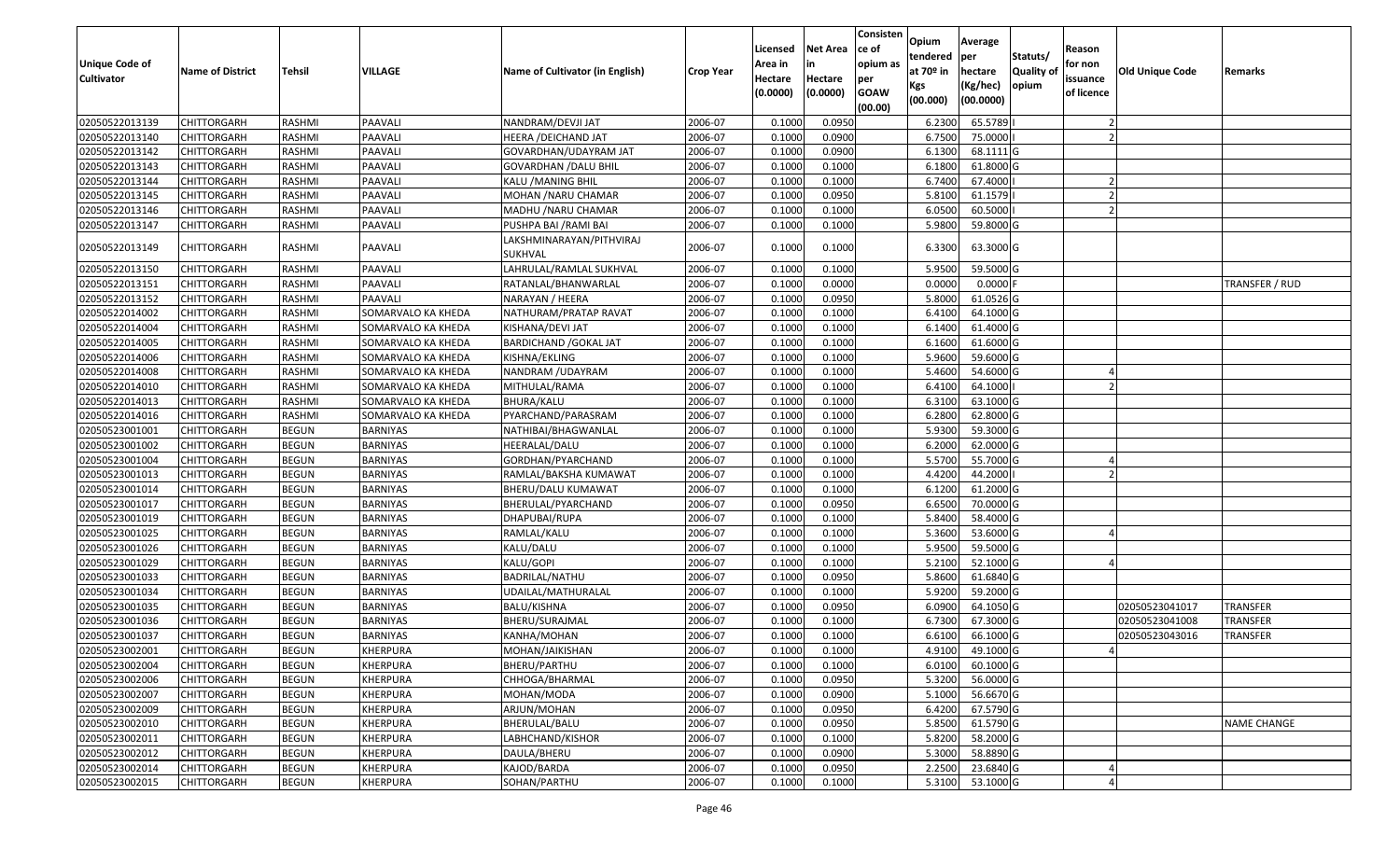| <b>Unique Code of</b><br><b>Cultivator</b> | <b>Name of District</b> | <b>Tehsil</b> | VILLAGE          | Name of Cultivator (in English) | <b>Crop Year</b> | Licensed<br>Area in<br>Hectare<br>(0.0000) | <b>Net Area</b><br>in<br>Hectare<br>(0.0000) | Consisten<br>ce of<br>opium as<br>per<br><b>GOAW</b><br>(00.00) | Opium<br>tendered<br>at $70°$ in<br>Kgs<br>(00.000) | Average<br>per<br>hectare<br>(Kg/hec)<br>(00.0000) | Statuts/<br>Quality of<br>opium | Reason<br>for non<br>issuance<br>of licence | <b>Old Unique Code</b> | Remarks                                          |
|--------------------------------------------|-------------------------|---------------|------------------|---------------------------------|------------------|--------------------------------------------|----------------------------------------------|-----------------------------------------------------------------|-----------------------------------------------------|----------------------------------------------------|---------------------------------|---------------------------------------------|------------------------|--------------------------------------------------|
| 02050523002016                             | <b>CHITTORGARH</b>      | <b>BEGUN</b>  | KHERPURA         | BHERU/BARDA                     | 2006-07          | 0.1000                                     | 0.0950                                       |                                                                 | 5.2500                                              | 55.2630 G                                          |                                 |                                             |                        |                                                  |
| 02050523003002                             | CHITTORGARH             | <b>BEGUN</b>  | <b>BHICHOR-A</b> | PYARA/JEEVAN                    | 2006-07          | 0.1000                                     | 0.1050                                       |                                                                 | 5.9300                                              | 56.4760 G                                          |                                 |                                             |                        |                                                  |
| 02050523003004                             | CHITTORGARH             | <b>BEGUN</b>  | <b>BHICHOR-A</b> | NANDUBAI/BHURALAL               | 2006-07          | 0.1000                                     | 0.1000                                       |                                                                 | 5.8500                                              | 58.5000 G                                          |                                 |                                             |                        |                                                  |
| 02050523003007                             | <b>CHITTORGARH</b>      | <b>BEGUN</b>  | <b>BHICHOR-A</b> | BHURALAL/MODA KUMAWAT           | 2006-07          | 0.1000                                     | 0.1000                                       |                                                                 | 6.3000                                              | 63.0000 G                                          |                                 |                                             |                        |                                                  |
| 02050523003009                             | <b>CHITTORGARH</b>      | <b>BEGUN</b>  | <b>BHICHOR-A</b> | GOPI/NARAYAN                    | 2006-07          | 0.1000                                     | 0.1000                                       |                                                                 | 6.6900                                              | 66.9000 G                                          |                                 |                                             |                        |                                                  |
| 02050523003010                             | CHITTORGARH             | <b>BEGUN</b>  | <b>BHICHOR-A</b> | SHANKARRAO/VINAYAK              | 2006-07          | 0.100                                      | 0.1000                                       |                                                                 | 5.9400                                              | 59.4000 G                                          |                                 |                                             |                        |                                                  |
| 02050523003011                             | <b>CHITTORGARH</b>      | <b>BEGUN</b>  | <b>BHICHOR-A</b> | RUKMABAI/RAMCHANDRA             | 2006-07          | 0.1000                                     | 0.1000                                       |                                                                 | 4.8900                                              | 48.9000 G                                          |                                 |                                             |                        |                                                  |
| 02050523003012                             | CHITTORGARH             | <b>BEGUN</b>  | <b>BHICHOR-A</b> | NATHULAL/BHURA                  | 2006-07          | 0.1000                                     | 0.1000                                       |                                                                 | 5.2500                                              | 52.5000G                                           |                                 |                                             |                        |                                                  |
| 02050523003015                             | CHITTORGARH             | <b>BEGUN</b>  | <b>BHICHOR-A</b> | PYARIBAI/LAXMAN                 | 2006-07          | 0.1000                                     | 0.1000                                       |                                                                 | 5.7600                                              | 57.6000 G                                          |                                 |                                             |                        |                                                  |
| 02050523003019                             | CHITTORGARH             | <b>BEGUN</b>  | <b>BHICHOR-A</b> | SHANKARLAL/RAMCHANDRA           | 2006-07          | 0.100                                      | 0.0950                                       |                                                                 | 5.8000                                              | 61.0530 G                                          |                                 |                                             |                        |                                                  |
| 02050523003021                             | <b>CHITTORGARH</b>      | <b>BEGUN</b>  | <b>BHICHOR-A</b> | DAYARAM/BHARMAL                 | 2006-07          | 0.1000                                     | 0.0950                                       |                                                                 | 6.5100                                              | 68.5260 G                                          |                                 |                                             |                        |                                                  |
| 02050523003022                             | CHITTORGARH             | <b>BEGUN</b>  | <b>BHICHOR-A</b> | MATHURALAL/RUPA                 | 2006-07          | 0.1000                                     | 0.0950                                       |                                                                 | 5.8400                                              | 61.4740 G                                          |                                 |                                             |                        |                                                  |
| 02050523003024                             | CHITTORGARH             | <b>BEGUN</b>  | <b>BHICHOR-A</b> | NAGJIRAM/GOKAL                  | 2006-07          | 0.1000                                     | 0.1000                                       |                                                                 | 4.4100                                              | 44.1000 G                                          |                                 |                                             |                        |                                                  |
| 02050523003025                             | CHITTORGARH             | <b>BEGUN</b>  | <b>BHICHOR-A</b> | GANESH/PYARA                    | 2006-07          | 0.1000                                     | 0.1000                                       |                                                                 | 6.3400                                              | 63.4000 G                                          |                                 |                                             |                        |                                                  |
| 02050523003026                             | CHITTORGARH             | <b>BEGUN</b>  | <b>BHICHOR-A</b> | LAKHMICHAND/MODA                | 2006-07          | 0.100                                      | 0.1000                                       |                                                                 | 5.8700                                              | 58.7000 G                                          |                                 |                                             |                        |                                                  |
| 02050523003028                             | CHITTORGARH             | <b>BEGUN</b>  | <b>BHICHOR-A</b> | DEVLAL/DALLA                    | 2006-07          | 0.1000                                     | 0.1000                                       |                                                                 | 5.4100                                              | 54.1000G                                           |                                 |                                             |                        |                                                  |
| 02050523003029                             | CHITTORGARH             | <b>BEGUN</b>  | <b>BHICHOR-A</b> | MOHAN/KASHIRAM                  | 2006-07          | 0.1000                                     | 0.1000                                       |                                                                 | 6.7400                                              | 67.4000 G                                          |                                 |                                             |                        |                                                  |
| 02050523003030                             | CHITTORGARH             | <b>BEGUN</b>  | <b>BHICHOR-A</b> | GANESH/BHUDHAR KUMAWAT          | 2006-07          | 0.100                                      | 0.1000                                       |                                                                 | 5.5400                                              | 55.4000 G                                          |                                 |                                             |                        |                                                  |
| 02050523003031                             | <b>CHITTORGARH</b>      | <b>BEGUN</b>  | <b>BHICHOR-A</b> | BHERU/RAMCHANDRA                | 2006-07          | 0.1000                                     | 0.1000                                       |                                                                 | 6.9000                                              | 69.0000G                                           |                                 |                                             |                        |                                                  |
| 02050523003033                             | CHITTORGARH             | <b>BEGUN</b>  | <b>BHICHOR-A</b> | GEETABAI/BALCHAND               | 2006-07          | 0.1000                                     | 0.1000                                       |                                                                 | 5.7300                                              | 57.3000 G                                          |                                 |                                             |                        |                                                  |
| 02050523003034                             | CHITTORGARH             | <b>BEGUN</b>  | <b>BHICHOR-A</b> | HEERALAL/KISHOR                 | 2006-07          | 0.1000                                     | 0.1000                                       |                                                                 | 2.6500                                              | 26.5000 G                                          |                                 |                                             |                        |                                                  |
| 02050523003036                             | CHITTORGARH             | <b>BEGUN</b>  | <b>BHICHOR-A</b> | MOTILAL/HAJARI                  | 2006-07          | 0.1000                                     | 0.1000                                       |                                                                 | 6.1500                                              | 61.5000 G                                          |                                 |                                             |                        |                                                  |
| 02050523003038                             | CHITTORGARH             | <b>BEGUN</b>  | <b>BHICHOR-A</b> | ONKAR/CHHOGA                    | 2006-07          | 0.1000                                     | 0.1000                                       |                                                                 | 5.4800                                              | 54.8000 G                                          |                                 |                                             |                        |                                                  |
| 02050523003040                             | CHITTORGARH             | <b>BEGUN</b>  | <b>BHICHOR-A</b> | MODA/DEVA                       | 2006-07          | 0.1000                                     | 0.1000                                       |                                                                 | 6.2400                                              | 62.4000 G                                          |                                 |                                             |                        |                                                  |
| 02050523003041                             | CHITTORGARH             | <b>BEGUN</b>  | <b>BHICHOR-A</b> | GHEESA/RUPA GAMERIYA            | 2006-07          | 0.1000                                     | 0.0950                                       |                                                                 | 6.3500                                              | 66.8420 G                                          |                                 |                                             |                        |                                                  |
| 02050523003044                             | CHITTORGARH             | <b>BEGUN</b>  | <b>BHICHOR-A</b> | MAGNIBAI/MANGILAL               | 2006-07          | 0.1000                                     | 0.1000                                       |                                                                 | 5.7300                                              | 57.3000G                                           |                                 |                                             |                        |                                                  |
| 02050523003045                             | CHITTORGARH             | <b>BEGUN</b>  | <b>BHICHOR-A</b> | DEVILAL/RAGUNATH                | 2006-07          | 0.1000                                     | 0.1050                                       |                                                                 | 6.1700                                              | 58.7620 G                                          |                                 |                                             |                        |                                                  |
| 02050523003046                             | CHITTORGARH             | <b>BEGUN</b>  | <b>BHICHOR-A</b> | GOKAL/UDA                       | 2006-07          | 0.1000                                     | 0.0950                                       |                                                                 | 4.6500                                              | 48.9470 G                                          |                                 |                                             |                        |                                                  |
| 02050523003049                             | <b>CHITTORGARH</b>      | <b>BEGUN</b>  | <b>BHICHOR-A</b> | KANHA/RUPA                      | 2006-07          | 0.1000                                     | 0.1000                                       |                                                                 | 5.3700                                              | 53.7000 G                                          |                                 |                                             |                        |                                                  |
| 02050523003050                             | <b>CHITTORGARH</b>      | <b>BEGUN</b>  | <b>BHICHOR-A</b> | MANGILAL/KAJOD                  | 2006-07          | 0.1000                                     | 0.1000                                       |                                                                 | 6.2300                                              | 62.3000 G                                          |                                 |                                             |                        |                                                  |
| 02050523003051                             | CHITTORGARH             | <b>BEGUN</b>  | <b>BHICHOR-A</b> | HAJARI/MODA GAMERIYA            | 2006-07          | 0.1000                                     | 0.1000                                       |                                                                 | 6.0900                                              | 60.9000 G                                          |                                 |                                             |                        |                                                  |
| 02050523003053                             | <b>CHITTORGARH</b>      | <b>BEGUN</b>  | <b>BHICHOR-A</b> | BHARMAL/BARDA                   | 2006-07          | 0.1000                                     | 0.1000                                       |                                                                 | 5.5900                                              | 55.9000 G                                          |                                 |                                             |                        |                                                  |
| 02050523003054                             | CHITTORGARH             | <b>BEGUN</b>  | <b>BHICHOR-A</b> | MAHAVIR/BHERULAL                | 2006-07          | 0.100                                      | 0.1000                                       |                                                                 | 5.8100                                              | 58.1000G                                           |                                 |                                             |                        |                                                  |
| 02050523003055                             | CHITTORGARH             | <b>BEGUN</b>  | <b>BHICHOR-A</b> | KANHA/JEETU                     | 2006-07          | 0.1000                                     | 0.0950                                       |                                                                 | 6.2600                                              | 65.8950 G                                          |                                 |                                             |                        |                                                  |
| 02050523003056                             | CHITTORGARH             | <b>BEGUN</b>  | <b>BHICHOR-A</b> | IETIBAI/MODA                    | 2006-07          | 0.1000                                     | 0.0950                                       |                                                                 | 5.4800                                              | 57.6840 G                                          |                                 |                                             |                        |                                                  |
| 02050523003057                             | CHITTORGARH             | <b>BEGUN</b>  | <b>BHICHOR-A</b> | KALU/RUPA                       | 2006-07          | 0.1000                                     | 0.1000                                       |                                                                 | 6.1700                                              | 61.7000G                                           |                                 |                                             |                        |                                                  |
| 02050523003058                             | <b>CHITTORGARH</b>      | <b>BEGUN</b>  | BHICHOR-A        | BHOLA/CHOGA                     | 2006-07          | 0.1000                                     | 0.0950                                       |                                                                 | 6.0400                                              | 63.5790 G                                          |                                 |                                             |                        |                                                  |
| 02050523003061                             | <b>CHITTORGARH</b>      | <b>BEGUN</b>  | <b>BHICHOR-A</b> | SHANKAR/UDA                     | 2006-07          | 0.1000                                     | 0.1000                                       |                                                                 | 4.8500                                              | 48.5000 G                                          |                                 |                                             |                        |                                                  |
| 02050523003062                             | <b>CHITTORGARH</b>      | <b>BEGUN</b>  | <b>BHICHOR-A</b> | DHANNALAL/HAJARI                | 2006-07          | 0.1000                                     | 0.0950                                       |                                                                 | 5.5000                                              | 57.8950 G                                          |                                 |                                             |                        |                                                  |
| 02050523003066                             | CHITTORGARH             | <b>BEGUN</b>  | <b>BHICHOR-A</b> | SOHANLAL/NANURAM                | 2006-07          | 0.1000                                     | 0.0950                                       |                                                                 | 6.4800                                              | 68.2110 G                                          |                                 |                                             |                        |                                                  |
| 02050523003067                             | CHITTORGARH             | <b>BEGUN</b>  | <b>BHICHOR-A</b> | BHANWARLAL/PYARA                | 2006-07          | 0.1000                                     | 0.1000                                       |                                                                 | 5.8700                                              | 58.7000 G                                          |                                 |                                             |                        |                                                  |
| 02050523003068                             | <b>CHITTORGARH</b>      | <b>BEGUN</b>  | <b>BHICHOR-A</b> | DEVILAL/CHUNNILAL               | 2006-07          | 0.1000                                     | 0.1000                                       |                                                                 | 5.4500                                              | 54.5000G                                           |                                 |                                             | 402050523046010        | <b>TRANSFER</b><br>/TRANSFER/POHPURA<br>(BENGUN) |
| 02050523003069                             | <b>CHITTORGARH</b>      | <b>BEGUN</b>  | BHICHOR-A        | BHOLU/HEMA                      | 2006-07          | 0.1000                                     | 0.1000                                       |                                                                 | 3.4100                                              | 34.1000 G                                          |                                 |                                             | 4 02050523046013       | TRANSFER                                         |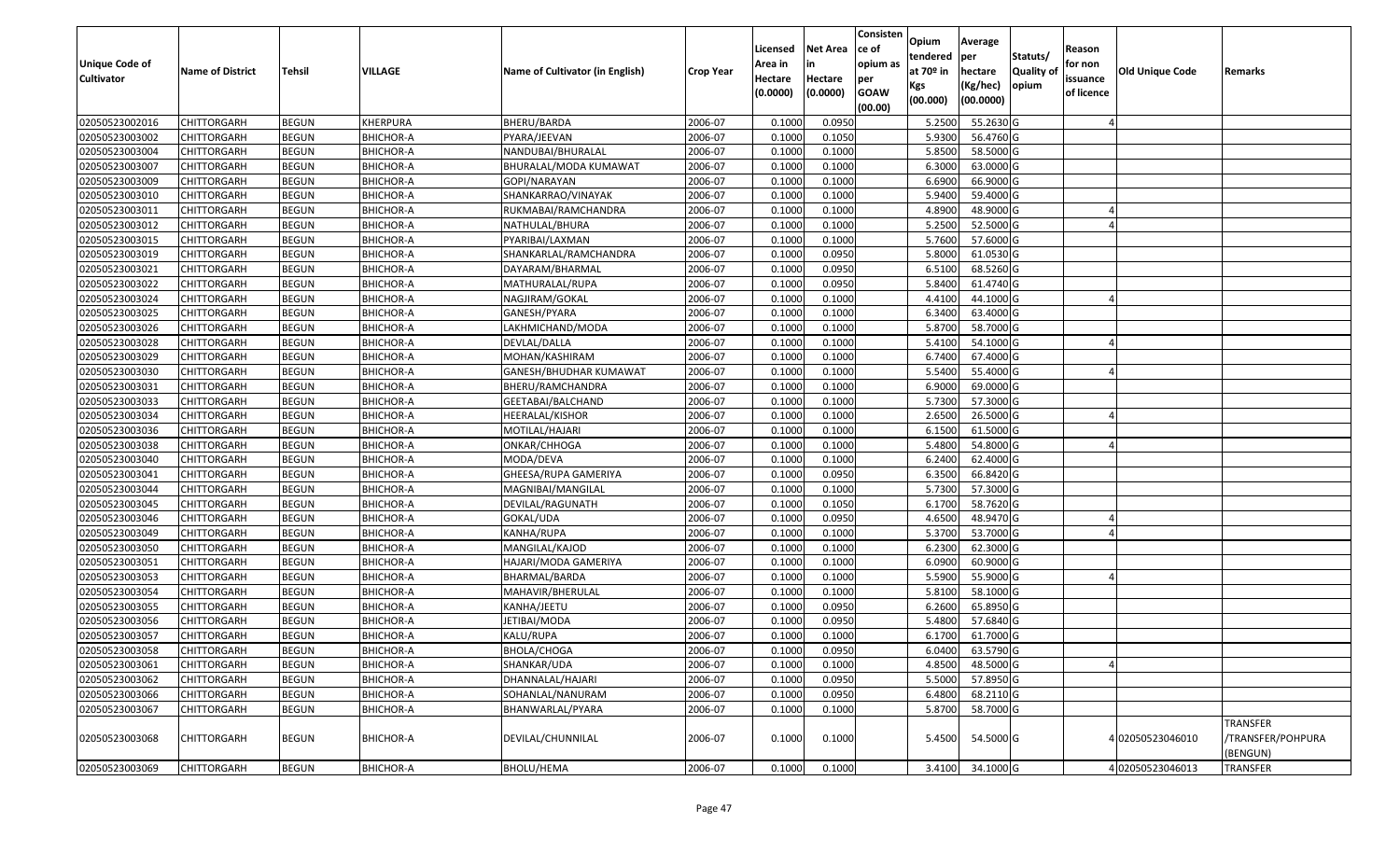| Unique Code of<br><b>Cultivator</b> | <b>Name of District</b> | <b>Tehsil</b> | VILLAGE          | Name of Cultivator (in English) | <b>Crop Year</b> | Licensed<br>Area in<br>Hectare<br>(0.0000) | <b>Net Area</b><br>in<br>Hectare<br>(0.0000) | Consisten<br>ce of<br>opium as<br>per<br><b>GOAW</b><br>(00.00) | Opium<br>tendered<br>at 70º in<br>Kgs<br>(00.000) | Average<br> per<br>hectare<br>(Kg/hec)<br>(00.0000) | Statuts/<br>Quality of<br>opium | Reason<br>for non<br>issuance<br>of licence | Old Unique Code  | Remarks                                   |
|-------------------------------------|-------------------------|---------------|------------------|---------------------------------|------------------|--------------------------------------------|----------------------------------------------|-----------------------------------------------------------------|---------------------------------------------------|-----------------------------------------------------|---------------------------------|---------------------------------------------|------------------|-------------------------------------------|
| 02050523003070                      | CHITTORGARH             | <b>BEGUN</b>  | <b>BHICHOR-A</b> | MOTILAL/DHANNA                  | 2006-07          | 0.1000                                     | 0.1000                                       |                                                                 | 5.4300                                            | 54.3000 G                                           |                                 |                                             | 4 02050523046014 | TRANSFER<br>/TRANSFER/POHPURA<br>(BENGUN) |
| 02050523003071                      | CHITTORGARH             | <b>BEGUN</b>  | <b>BHICHOR-A</b> | BHERULAL/NANDA                  | 2006-07          | 0.1000                                     | 0.0000                                       |                                                                 | 0.0000                                            | 0.0000                                              |                                 |                                             | 02050523046012   | <b>TRANSFER</b>                           |
| 02050523003074                      | CHITTORGARH             | <b>BEGUN</b>  | <b>BHICHOR-B</b> | DEVILAL/ONKAR                   | 2006-07          | 0.1000                                     | 0.0950                                       |                                                                 | 6.2000                                            | 65.2630 G                                           |                                 |                                             |                  |                                           |
| 02050523003077                      | CHITTORGARH             | <b>BEGUN</b>  | <b>BHICHOR-B</b> | MOTI/RAGHUNATH                  | 2006-07          | 0.1000                                     | 0.1000                                       |                                                                 | 5.8700                                            | 58.7000 G                                           |                                 |                                             |                  |                                           |
| 02050523003086                      | CHITTORGARH             | <b>BEGUN</b>  | <b>BHICHOR-B</b> | GORDHAN/RAMCHANDRA              | 2006-07          | 0.1000                                     | 0.0950                                       |                                                                 | 6.2600                                            | 65.8950 G                                           |                                 |                                             |                  |                                           |
| 02050523003087                      | CHITTORGARH             | <b>BEGUN</b>  | <b>BHICHOR-B</b> | RAMLAL/RUPA                     | 2006-07          | 0.1000                                     | 0.1000                                       |                                                                 | 5.9100                                            | 59.1000 G                                           |                                 |                                             |                  |                                           |
| 02050523003089                      | CHITTORGARH             | <b>BEGUN</b>  | <b>BHICHOR-B</b> | DHANNADAS/NATHUDAS              | 2006-07          | 0.1000                                     | 0.1000                                       |                                                                 | 6.2600                                            | 62.6000 G                                           |                                 |                                             |                  |                                           |
| 02050523003091                      | CHITTORGARH             | <b>BEGUN</b>  | <b>BHICHOR-B</b> | BHARMAL/LAXMAN                  | 2006-07          | 0.1000                                     | 0.0950                                       |                                                                 | 5.9800                                            | 62.9470 G                                           |                                 |                                             |                  |                                           |
| 02050523003093                      | CHITTORGARH             | <b>BEGUN</b>  | <b>BHICHOR-B</b> | NAGJI/KALU                      | 2006-07          | 0.1000                                     | 0.1000                                       |                                                                 | 4.7200                                            | 47.2000 G                                           |                                 |                                             |                  |                                           |
| 02050523003097                      | CHITTORGARH             | <b>BEGUN</b>  | <b>BHICHOR-B</b> | GHEESIBAI/KALU                  | 2006-07          | 0.1000                                     | 0.0950                                       |                                                                 | 5.6000                                            | 58.9470 G                                           |                                 |                                             |                  |                                           |
| 02050523003098                      | CHITTORGARH             | <b>BEGUN</b>  | <b>BHICHOR-B</b> | SUDIBAI/DEVILAL                 | 2006-07          | 0.1000                                     | 0.1000                                       |                                                                 | 5.5100                                            | 55.1000 G                                           |                                 |                                             |                  |                                           |
| 02050523003099                      | CHITTORGARH             | <b>BEGUN</b>  | <b>BHICHOR-B</b> | MODA/GHEESA                     | 2006-07          | 0.1000                                     | 0.0950                                       |                                                                 | 6.6000                                            | 69.4740 G                                           |                                 |                                             |                  |                                           |
| 02050523003101                      | CHITTORGARH             | <b>BEGUN</b>  | <b>BHICHOR-B</b> | SOHANBAI/BHERUGIR               | 2006-07          | 0.1000                                     | 0.1000                                       |                                                                 | 6.2100                                            | 62.1000 G                                           |                                 |                                             |                  |                                           |
| 02050523003102                      | CHITTORGARH             | <b>BEGUN</b>  | <b>BHICHOR-B</b> | DEVILAL/HUKMA                   | 2006-07          | 0.1000                                     | 0.1000                                       |                                                                 | 6.3300                                            | 63.3000 G                                           |                                 |                                             |                  |                                           |
| 02050523003104                      | <b>CHITTORGARH</b>      | <b>BEGUN</b>  | <b>BHICHOR-B</b> | DALU/KANHA                      | 2006-07          | 0.1000                                     | 0.1000                                       |                                                                 | 2.9500                                            | 29.5000 G                                           |                                 |                                             |                  |                                           |
| 02050523003105                      | CHITTORGARH             | <b>BEGUN</b>  | <b>BHICHOR-B</b> | LADULAL/UDAILAL                 | 2006-07          | 0.1000                                     | 0.1000                                       |                                                                 | 6.0400                                            | 60.4000 G                                           |                                 |                                             |                  |                                           |
| 02050523003107                      | <b>CHITTORGARH</b>      | <b>BEGUN</b>  | <b>BHICHOR-B</b> | BANSHILAL/BHAGIRATH             | 2006-07          | 0.1000                                     | 0.0950                                       |                                                                 | 6.1200                                            | 64.4210 G                                           |                                 |                                             |                  |                                           |
| 02050523003109                      | <b>CHITTORGARH</b>      | <b>BEGUN</b>  | <b>BHICHOR-B</b> | KISHOR/RUPA                     | 2006-07          | 0.1000                                     | 0.0950                                       |                                                                 | 4.5400                                            | 47.7890 G                                           |                                 |                                             |                  |                                           |
| 02050523003111                      | CHITTORGARH             | <b>BEGUN</b>  | <b>BHICHOR-B</b> | GHEESA/MANGU                    | 2006-07          | 0.1000                                     | 0.1000                                       |                                                                 | 5.6100                                            | 56.1000 G                                           |                                 |                                             |                  |                                           |
| 02050523003116                      | CHITTORGARH             | <b>BEGUN</b>  | <b>BHICHOR-B</b> | RAMCHANDRA/UDAILAL              | 2006-07          | 0.1000                                     | 0.1000                                       |                                                                 | 6.1000                                            | 61.0000 G                                           |                                 |                                             |                  |                                           |
| 02050523003118                      | CHITTORGARH             | <b>BEGUN</b>  | <b>BHICHOR-B</b> | SHANTIBAI D/O NANDA W/O DEVA    | 2006-07          | 0.1000                                     | 0.1000                                       |                                                                 | 4.6400                                            | 46.4000 G                                           |                                 |                                             |                  |                                           |
| 02050523003123                      | CHITTORGARH             | <b>BEGUN</b>  | <b>BHICHOR-B</b> | MOHANLAL/NANA                   | 2006-07          | 0.1000                                     | 0.1000                                       |                                                                 | 5.9500                                            | 59.5000 G                                           |                                 |                                             |                  |                                           |
| 02050523003126                      | CHITTORGARH             | <b>BEGUN</b>  | <b>BHICHOR-B</b> | NATHUDAS/LALUDAS                | 2006-07          | 0.1000                                     | 0.1000                                       |                                                                 | 5.9900                                            | 59.9000 G                                           |                                 |                                             |                  |                                           |
| 02050523003127                      | CHITTORGARH             | <b>BEGUN</b>  | <b>BHICHOR-B</b> | BHURA/ONAD                      | 2006-07          | 0.1000                                     | 0.1050                                       |                                                                 | 5.5300                                            | 52.6670 G                                           |                                 |                                             |                  |                                           |
| 02050523003131                      | CHITTORGARH             | <b>BEGUN</b>  | <b>BHICHOR-B</b> | GORDHANLAL/MANGILAL             | 2006-07          | 0.1000                                     | 0.0950                                       |                                                                 | 6.2500                                            | 65.7890 G                                           |                                 |                                             |                  |                                           |
| 02050523003135                      | <b>CHITTORGARH</b>      | <b>BEGUN</b>  | <b>BHICHOR-B</b> | EJANBAI/MODHOGIR                | 2006-07          | 0.1000                                     | 0.1000                                       |                                                                 | 5.8600                                            | 58.6000 G                                           |                                 |                                             |                  |                                           |
| 02050523004001                      | CHITTORGARH             | <b>BEGUN</b>  | NAL-A            | DHAPUBAI/UDA                    | 2006-07          | 0.1000                                     | 0.1000                                       |                                                                 | 7.0200                                            | 70.2000 G                                           |                                 |                                             |                  |                                           |
| 02050523004002                      | CHITTORGARH             | <b>BEGUN</b>  | NAL-A            | HEERA/KAJOD                     | 2006-07          | 0.1000                                     | 0.0950                                       |                                                                 | 5.4800                                            | 57.6840 G                                           |                                 |                                             |                  |                                           |
| 02050523004003                      | CHITTORGARH             | <b>BEGUN</b>  | NAL-A            | BALU/KAJOD                      | 2006-07          | 0.1000                                     | 0.0950                                       |                                                                 | 6.1900                                            | 65.1580 G                                           |                                 |                                             |                  |                                           |
| 02050523004004                      | CHITTORGARH             | <b>BEGUN</b>  | NAL-A            | NATHU/BHAWANA                   | 2006-07          | 0.1000                                     | 0.0950                                       |                                                                 | 6.4300                                            | 67.6840 G                                           |                                 |                                             |                  |                                           |
| 02050523004005                      | CHITTORGARH             | <b>BEGUN</b>  | NAL-A            | CHOTULAL/NANDA                  | 2006-07          | 0.1000                                     | 0.1000                                       |                                                                 | 6.3900                                            | 63.9000 G                                           |                                 |                                             |                  |                                           |
| 02050523004006                      | CHITTORGARH             | <b>BEGUN</b>  | NAL-A            | GOPI/UDA                        | 2006-07          | 0.1000                                     | 0.1000                                       |                                                                 | 5.3400                                            | 53.4000 G                                           |                                 |                                             |                  |                                           |
| 02050523004007                      | CHITTORGARH             | <b>BEGUN</b>  | NAL-A            | JODHRAJ/RAMCHANDRA              | 2006-07          | 0.1000                                     | 0.1000                                       |                                                                 | 6.5100                                            | 65.1000 G                                           |                                 |                                             |                  |                                           |
| 02050523004008                      | CHITTORGARH             | <b>BEGUN</b>  | NAL-A            | DEVILAL/HEERALAL                | 2006-07          | 0.1000                                     | 0.0950                                       |                                                                 | 6.1400                                            | 64.6320 G                                           |                                 |                                             |                  |                                           |
| 02050523004009                      | <b>CHITTORGARH</b>      | <b>BEGUN</b>  | NAL-A            | UDAILAL/PYARALAL                | 2006-07          | 0.1000                                     | 0.1000                                       |                                                                 | 6.9200                                            | 69.2000 G                                           |                                 |                                             |                  |                                           |
| 02050523004010                      | <b>CHITTORGARH</b>      | <b>BEGUN</b>  | NAL-A            | RAMCHANDRA/HAJARI               | 2006-07          | 0.1000                                     | 0.0900                                       |                                                                 | 5.7600                                            | 64.0000 G                                           |                                 |                                             |                  |                                           |
| 02050523004011                      | <b>CHITTORGARH</b>      | <b>BEGUN</b>  | NAL-A            | RAMCHANDRA/KISHNA               | 2006-07          | 0.1000                                     | 0.1000                                       |                                                                 | 6.5100                                            | 65.1000 G                                           |                                 |                                             |                  |                                           |
| 02050523004012                      | <b>CHITTORGARH</b>      | <b>BEGUN</b>  | NAL-A            | PRAHLAD/RAMCHANDRA              | 2006-07          | 0.1000                                     | 0.1000                                       |                                                                 | 6.3400                                            | 63.4000 G                                           |                                 |                                             |                  |                                           |
| 02050523004013                      | CHITTORGARH             | <b>BEGUN</b>  | NAL-A            | MADHU/TULSIRAM                  | 2006-07          | 0.1000                                     | 0.1000                                       |                                                                 | 6.1600                                            | 61.6000 G                                           |                                 |                                             |                  |                                           |
| 02050523004014                      | <b>CHITTORGARH</b>      | <b>BEGUN</b>  | NAL-A            | RAMSINGH/LALSINGH               | 2006-07          | 0.1000                                     | 0.0950                                       |                                                                 | 5.8600                                            | 61.6840 G                                           |                                 |                                             |                  |                                           |
| 02050523004015                      | <b>CHITTORGARH</b>      | <b>BEGUN</b>  | NAL-A            | HAJARILAL/HEERALAL              | 2006-07          | 0.1000                                     | 0.1000                                       |                                                                 | 5.9000                                            | 59.0000 G                                           |                                 |                                             |                  |                                           |
| 02050523004016                      | <b>CHITTORGARH</b>      | <b>BEGUN</b>  | NAL-A            | RUPA/KALU                       | 2006-07          | 0.1000                                     | 0.1000                                       |                                                                 | 6.8100                                            | 68.1000 G                                           |                                 |                                             |                  |                                           |
| 02050523004017                      | <b>CHITTORGARH</b>      | <b>BEGUN</b>  | NAL-A            | PYARA/GHEESA                    | 2006-07          | 0.1000                                     | 0.1000                                       |                                                                 | 5.7600                                            | 57.6000 G                                           |                                 |                                             |                  |                                           |
| 02050523004018                      | <b>CHITTORGARH</b>      | <b>BEGUN</b>  | NAL-A            | GHEESALAL/BHAGIRATH             | 2006-07          | 0.1000                                     | 0.0950                                       |                                                                 | 5.8400                                            | 61.4740 G                                           |                                 |                                             |                  |                                           |
|                                     |                         |               |                  |                                 |                  |                                            |                                              |                                                                 |                                                   |                                                     |                                 |                                             |                  |                                           |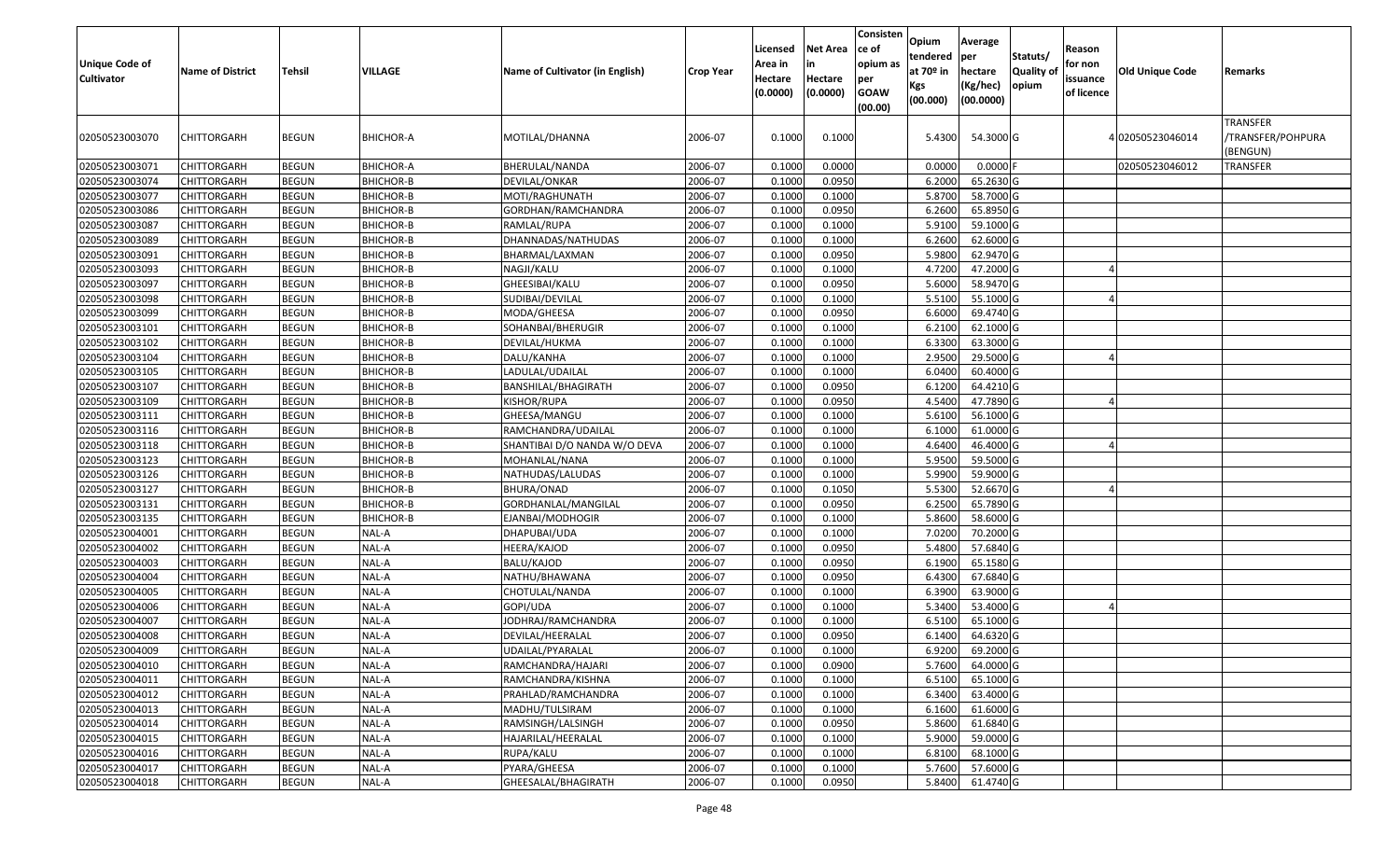|                       |                         |               |         |                                 |                  | Licensed | <b>Net Area</b> | Consisten<br>ce of | Opium<br>tendered | Average<br>per | Statuts/         | Reason     |                        |                    |
|-----------------------|-------------------------|---------------|---------|---------------------------------|------------------|----------|-----------------|--------------------|-------------------|----------------|------------------|------------|------------------------|--------------------|
| <b>Unique Code of</b> | <b>Name of District</b> | <b>Tehsil</b> | VILLAGE | Name of Cultivator (in English) | <b>Crop Year</b> | Area in  | in              | opium as           | at $70°$ in       | hectare        | <b>Quality o</b> | for non    | <b>Old Unique Code</b> | Remarks            |
| <b>Cultivator</b>     |                         |               |         |                                 |                  | Hectare  | Hectare         | per                | Kgs               | (Kg/hec)       | opium            | issuance   |                        |                    |
|                       |                         |               |         |                                 |                  | (0.0000) | (0.0000)        | <b>GOAW</b>        | (00.000)          | (00.0000)      |                  | of licence |                        |                    |
| 02050523004019        | CHITTORGARH             | <b>BEGUN</b>  | NAL-A   | DEVILAL/CHUNNILAL               | 2006-07          | 0.1000   | 0.0950          | (00.00)            | 5.9000            | 62.1050 G      |                  |            |                        |                    |
| 02050523004020        | CHITTORGARH             | <b>BEGUN</b>  | NAL-A   | BALIBAI/MODIRAM                 | 2006-07          | 0.1000   | 0.1000          |                    | 6.1900            | 61.9000 G      |                  |            |                        |                    |
| 02050523004021        | CHITTORGARH             | <b>BEGUN</b>  | NAL-A   | RAMAJI/DEVAJI                   | 2006-07          | 0.1000   | 0.1000          |                    | 5.3900            | 53.9000 G      |                  |            |                        |                    |
| 02050523004022        | <b>CHITTORGARH</b>      | <b>BEGUN</b>  | NAL-A   | ONKAR/KANHA                     | 2006-07          | 0.1000   | 0.0900          |                    | 5.0600            | 56.2220 G      |                  |            |                        |                    |
| 02050523004024        | CHITTORGARH             | <b>BEGUN</b>  | NAL-A   | BHERU/BALU                      | 2006-07          | 0.1000   | 0.1000          |                    | 5.7100            | 57.1000G       |                  |            |                        |                    |
| 02050523004025        | CHITTORGARH             | <b>BEGUN</b>  | NAL-A   | MODA/NARAYAN                    | 2006-07          | 0.1000   | 0.0900          |                    | 5.3700            | 59.6670 G      |                  |            |                        |                    |
| 02050523004026        | CHITTORGARH             | <b>BEGUN</b>  | NAL-A   | MODA/GHASI                      | 2006-07          | 0.1000   | 0.0950          |                    | 6.2200            | 65.4740 G      |                  |            |                        |                    |
| 02050523004027        | CHITTORGARH             | <b>BEGUN</b>  | NAL-A   | GATTUBAI/BHERU                  | 2006-07          | 0.1000   | 0.0950          |                    | 5.5300            | 58.2110 G      |                  |            |                        |                    |
| 02050523004028        | CHITTORGARH             | <b>BEGUN</b>  | NAL-A   | JODHA/MODA                      | 2006-07          | 0.1000   | 0.1000          |                    | 6.5700            | 65.7000 G      |                  |            |                        |                    |
| 02050523004029        | <b>CHITTORGARH</b>      | <b>BEGUN</b>  | NAL-A   | JODHA/KALU                      | 2006-07          | 0.1000   | 0.0950          |                    | 6.5100            | 68.5260 G      |                  |            |                        |                    |
| 02050523004030        | CHITTORGARH             | <b>BEGUN</b>  | NAL-A   | KAJODBAI/PYARCHAND              | 2006-07          | 0.1000   | 0.0950          |                    | 6.6000            | 69.4740 G      |                  |            |                        |                    |
|                       |                         |               |         | KAILASHCHANDRA/GHEESAJI A.S.    |                  |          |                 |                    |                   |                |                  |            |                        |                    |
| 02050523004031        | CHITTORGARH             | <b>BEGUN</b>  | NAL-A   | <b>NANIBAI</b>                  | 2006-07          | 0.1000   | 0.1000          |                    | 6.8200            | 68.2000 G      |                  |            |                        | <b>NAME CHANGE</b> |
| 02050523004032        | CHITTORGARH             | <b>BEGUN</b>  | NAL-A   | NARAYAN/SITARAM                 | 2006-07          | 0.1000   | 0.0950          |                    | 6.7100            | 70.6320 G      |                  |            |                        |                    |
| 02050523004033        | CHITTORGARH             | <b>BEGUN</b>  | NAL-A   | KANHALAL/RUPA                   | 2006-07          | 0.1000   | 0.1000          |                    | 5.8700            | 58.7000G       |                  |            |                        |                    |
| 02050523004034        | CHITTORGARH             | <b>BEGUN</b>  | NAL-A   | LALU/SEWA                       | 2006-07          | 0.1000   | 0.1000          |                    | 6.3200            | 63.2000 G      |                  |            |                        |                    |
| 02050523004036        | CHITTORGARH             | <b>BEGUN</b>  | NAL-A   | GOPI/KAJOD                      | 2006-07          | 0.1000   | 0.1000          |                    | 6.0800            | 60.8000 G      |                  |            |                        |                    |
| 02050523004037        | CHITTORGARH             | <b>BEGUN</b>  | NAL-A   | MANGILAL/JITMAL                 | 2006-07          | 0.1000   | 0.0950          |                    | 5.7700            | 60.7370 G      |                  |            |                        |                    |
| 02050523004038        | CHITTORGARH             | <b>BEGUN</b>  | NAL-A   | DEVILAL/PYARA                   | 2006-07          | 0.1000   | 0.1000          |                    | 5.9800            | 59.8000 G      |                  |            |                        |                    |
| 02050523004040        | CHITTORGARH             | <b>BEGUN</b>  | NAL-A   | NANDLAL/BARDA                   | 2006-07          | 0.1000   | 0.1000          |                    | 6.5000            | 65.0000G       |                  |            |                        |                    |
| 02050523004043        | CHITTORGARH             | <b>BEGUN</b>  | NAL-A   | MANJU/KESHRIMAL                 | 2006-07          | 0.1000   | 0.1000          |                    | 7.0700            | 70.7000 G      |                  |            |                        |                    |
| 02050523004045        | CHITTORGARH             | <b>BEGUN</b>  | NAL-A   | GHEESA/BHUWANA                  | 2006-07          | 0.1000   | 0.0950          |                    | 6.3200            | $66.5260$ G    |                  |            |                        |                    |
| 02050523004046        | CHITTORGARH             | <b>BEGUN</b>  | NAL-A   | NANDA/HAJARI                    | 2006-07          | 0.1000   | 0.1050          |                    | 6.0900            | 58.0000G       |                  |            |                        |                    |
| 02050523004047        | CHITTORGARH             | <b>BEGUN</b>  | NAL-A   | RAMA/BALU                       | 2006-07          | 0.1000   | 0.1000          |                    | 6.5300            | 65.3000G       |                  |            |                        |                    |
| 02050523004048        | <b>CHITTORGARH</b>      | <b>BEGUN</b>  | NAL-A   | <b>BHURA/CHAMPA</b>             | 2006-07          | 0.1000   | 0.1000          |                    | 6.1300            | 61.3000G       |                  |            |                        |                    |
| 02050523004049        | CHITTORGARH             | <b>BEGUN</b>  | NAL-A   | SHANTILAL/MANGILAL              | 2006-07          | 0.1000   | 0.1000          |                    | 6.7800            | 67.8000 G      |                  |            |                        |                    |
| 02050523004050        | CHITTORGARH             | <b>BEGUN</b>  | NAL-A   | PYARA/NARAYAN                   | 2006-07          | 0.1000   | 0.1000          |                    | 6.5700            | 65.7000 G      |                  |            |                        |                    |
| 02050523004052        | CHITTORGARH             | <b>BEGUN</b>  | NAL-A   | GHEESA/MIYACHAND                | 2006-07          | 0.1000   | 0.1000          |                    | 6.5900            | 65.9000 G      |                  |            |                        |                    |
| 02050523004053        | CHITTORGARH             | <b>BEGUN</b>  | NAL-A   | BHEEMRAJ/DEVA                   | 2006-07          | 0.1000   | 0.1000          |                    | 0.0000            | 0.0000         |                  |            |                        |                    |
| 02050523004054        | <b>CHITTORGARH</b>      | <b>BEGUN</b>  | NAL-A   | RAMCHANDRA/BARDA                | 2006-07          | 0.1000   | 0.1050          |                    | 6.7300            | 64.0950 G      |                  |            |                        |                    |
| 02050523004057        | CHITTORGARH             | <b>BEGUN</b>  | NAL-A   | HEERA/TULCHA                    | 2006-07          | 0.1000   | 0.1000          |                    | 5.9500            | 59.5000G       |                  |            |                        |                    |
| 02050523004058        | CHITTORGARH             | <b>BEGUN</b>  | NAL-A   | KALU/BHANWARLAL                 | 2006-07          | 0.1000   | 0.1000          |                    | 6.2200            | 62.2000 G      |                  |            |                        |                    |
| 02050523004059        | <b>CHITTORGARH</b>      | <b>BEGUN</b>  | NAL-A   | KAJOD/MOTI                      | 2006-07          | 0.1000   | 0.1000          |                    | 6.5700            | 65.7000G       |                  |            |                        |                    |
| 02050523004060        | <b>CHITTORGARH</b>      | <b>BEGUN</b>  | NAL-A   | MEGHA/DEVA                      | 2006-07          | 0.1000   | 0.1000          |                    | 5.7500            | 57.5000 G      |                  |            |                        |                    |
| 02050523004061        | CHITTORGARH             | <b>BEGUN</b>  | NAL-A   | CHUNNILAL/SHOLAL                | 2006-07          | 0.1000   | 0.1000          |                    | 5.9500            | 59.5000G       |                  |            |                        |                    |
| 02050523004062        | CHITTORGARH             | <b>BEGUN</b>  | NAL-A   | JAMKUBAI/DAULA                  | 2006-07          | 0.1000   | 0.1000          |                    | 4.8800            | 48.8000 G      |                  |            |                        |                    |
| 02050523004063        | <b>CHITTORGARH</b>      | <b>BEGUN</b>  | NAL-B   | SHAMBHU/NARAYAN                 | 2006-07          | 0.1000   | 0.0950          |                    | 5.5500            | 58.4210 G      |                  |            |                        |                    |
| 02050523004064        | <b>CHITTORGARH</b>      | <b>BEGUN</b>  | NAL-B   | SITABAI/BHERULAL                | 2006-07          | 0.1000   | 0.1000          |                    | 5.9200            | 59.2000 G      |                  |            |                        |                    |
| 02050523004065        | <b>CHITTORGARH</b>      | <b>BEGUN</b>  | NAL-B   | NANDLAL/RAMCHANDRA              | 2006-07          | 0.1000   | 0.1000          |                    | 6.3100            | 63.1000 G      |                  |            |                        |                    |
| 02050523004066        | <b>CHITTORGARH</b>      | <b>BEGUN</b>  | NAL-B   | PUSHPABAI/SUNDARLAL             | 2006-07          | 0.1000   | 0.1000          |                    | 6.1400            | 61.4000 G      |                  |            |                        |                    |
| 02050523004067        | CHITTORGARH             | <b>BEGUN</b>  | NAL-B   | NANDLAL/KESRIMAL                | 2006-07          | 0.1000   | 0.0950          |                    | 5.3200            | 56.0000 G      |                  |            |                        |                    |
| 02050523004069        | <b>CHITTORGARH</b>      | <b>BEGUN</b>  | NAL-B   | <b>BANSHILAL/GOPI</b>           | 2006-07          | 0.1000   | 0.0950          |                    | 6.3500            | 66.8420 G      |                  |            |                        |                    |
| 02050523004070        | <b>CHITTORGARH</b>      | <b>BEGUN</b>  | NAL-B   | BALU/DEVILAL                    | 2006-07          | 0.1000   | 0.1000          |                    | 6.2500            | 62.5000 G      |                  |            |                        |                    |
| 02050523004072        | CHITTORGARH             | <b>BEGUN</b>  | NAL-B   | BABULAL/RAMCHANDRA              | 2006-07          | 0.1000   | 0.1000          |                    | 5.7600            | 57.6000 G      |                  |            |                        |                    |
| 02050523004074        | <b>CHITTORGARH</b>      | <b>BEGUN</b>  | NAL-B   | DHANNA/MEGHA                    | 2006-07          | 0.1000   | 0.0950          |                    | 6.4800            | 68.2110 G      |                  |            |                        |                    |
| 02050523004075        | <b>CHITTORGARH</b>      | <b>BEGUN</b>  | $NAL-B$ | PANNA/KALU SUTHAR               | 2006-07          | 0.1000   | 0.0950          |                    | 5.9400            | 62.5260 G      |                  |            |                        |                    |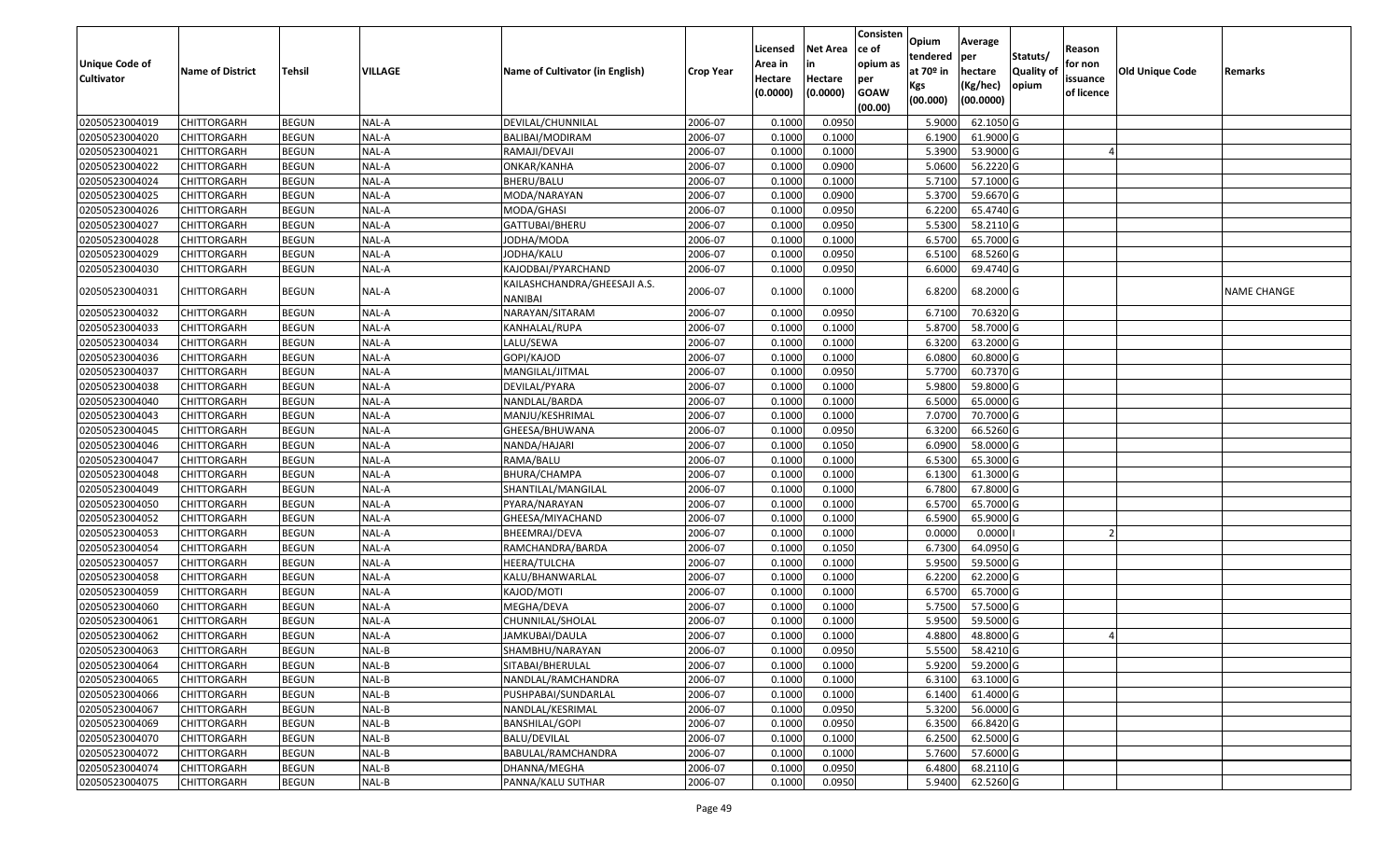| Unique Code of    |                         |               |         |                                 |                  | Licensed<br>Area in | <b>Net Area</b><br>in | Consisten<br>ce of<br>opium as | Opium<br>tendered | Average<br>per        | Statuts/         | Reason<br>for non |                        |                    |
|-------------------|-------------------------|---------------|---------|---------------------------------|------------------|---------------------|-----------------------|--------------------------------|-------------------|-----------------------|------------------|-------------------|------------------------|--------------------|
| <b>Cultivator</b> | <b>Name of District</b> | <b>Tehsil</b> | VILLAGE | Name of Cultivator (in English) | <b>Crop Year</b> | Hectare             | Hectare               | per                            | at $70°$ in       | hectare               | <b>Quality o</b> | issuance          | <b>Old Unique Code</b> | Remarks            |
|                   |                         |               |         |                                 |                  | (0.0000)            | (0.0000)              | <b>GOAW</b><br>(00.00)         | Kgs<br>(00.000)   | (Kg/hec)<br>(00.0000) | opium            | of licence        |                        |                    |
| 02050523004076    | <b>CHITTORGARH</b>      | <b>BEGUN</b>  | NAL-B   | HEERIBAI/PYARA                  | 2006-07          | 0.1000              | 0.1000                |                                | 5.7900            | 57.9000 G             |                  |                   |                        |                    |
| 02050523004077    | CHITTORGARH             | <b>BEGUN</b>  | NAL-B   | CHUNA/BALU                      | 2006-07          | 0.1000              | 0.1000                |                                | 6.2200            | 62.2000 G             |                  |                   |                        |                    |
| 02050523004078    | CHITTORGARH             | <b>BEGUN</b>  | NAL-B   | BHOLA/KALU                      | 2006-07          | 0.1000              | 0.0900                |                                | 5.5600            | 61.7780 G             |                  |                   |                        |                    |
| 02050523004079    | CHITTORGARH             | <b>BEGUN</b>  | NAL-B   | BHAGIRATH/NANDA                 | 2006-07          | 0.1000              | 0.1000                |                                | 6.4900            | 64.9000G              |                  |                   |                        |                    |
| 02050523004081    | CHITTORGARH             | <b>BEGUN</b>  | NAL-B   | TULCHA/NANDA                    | 2006-07          | 0.1000              | 0.0950                |                                | 5.7100            | 60.1050 G             |                  |                   |                        |                    |
| 02050523004083    | <b>CHITTORGARH</b>      | <b>BEGUN</b>  | NAL-B   | KAILASH/JANKILAL                | 2006-07          | 0.1000              | 0.1000                |                                | 5.9900            | 59.9000G              |                  |                   |                        |                    |
| 02050523004084    | CHITTORGARH             | <b>BEGUN</b>  | NAL-B   | RAMIBAI/DEEPA                   | 2006-07          | 0.1000              | 0.1000                |                                | 5.5400            | 55.4000 G             |                  |                   |                        |                    |
| 02050523004085    | CHITTORGARH             | <b>BEGUN</b>  | NAL-B   | KAILASHKUWAR/LAXMANSINGH        | 2006-07          | 0.1000              | 0.0900                |                                | 5.8900            | 65.4440 G             |                  |                   |                        |                    |
| 02050523004087    | CHITTORGARH             | <b>BEGUN</b>  | NAL-B   | BANSHI/NANDA                    | 2006-07          | 0.1000              | 0.1000                |                                | 5.5000            | 55.0000G              |                  |                   |                        |                    |
| 02050523004088    | <b>CHITTORGARH</b>      | <b>BEGUN</b>  | NAL-B   | BHAGWANLAL/MIYACHAND            | 2006-07          | 0.1000              | 0.0950                |                                | 5.7200            | 60.2110G              |                  |                   |                        |                    |
| 02050523004089    | CHITTORGARH             | <b>BEGUN</b>  | NAL-B   | UDA/PYARA MEENA                 | 2006-07          | 0.1000              | 0.0950                |                                | 6.7100            | 70.6320 G             |                  |                   |                        |                    |
| 02050523004090    | <b>CHITTORGARH</b>      | <b>BEGUN</b>  | NAL-B   | JAGDISH/KESRIMAL                | 2006-07          | 0.1000              | 0.0950                |                                | 5.2600            | 55.3680 G             |                  |                   |                        |                    |
| 02050523004091    | <b>CHITTORGARH</b>      | <b>BEGUN</b>  | NAL-B   | PINKY/MANGILAL                  | 2006-07          | 0.1000              | 0.0950                |                                | 5.8500            | 61.5790 G             |                  |                   |                        |                    |
| 02050523004092    | <b>CHITTORGARH</b>      | <b>BEGUN</b>  | NAL-B   | KEHSARBAI/JAGDISH               | 2006-07          | 0.1000              | 0.0950                |                                | 6.8200            | 71.7890 G             |                  |                   |                        |                    |
| 02050523004093    | CHITTORGARH             | <b>BEGUN</b>  | NAL-B   | SHAMBHU/GANGARAM                | 2006-07          | 0.1000              | 0.1000                |                                | 5.5800            | 55.8000 G             |                  |                   |                        |                    |
| 02050523004094    | CHITTORGARH             | <b>BEGUN</b>  | NAL-B   | SHYAMLAL/SHANKARLAL             | 2006-07          | 0.1000              | 0.0950                |                                | 6.0100            | 63.2630 G             |                  |                   |                        |                    |
| 02050523004095    | CHITTORGARH             | <b>BEGUN</b>  | NAL-B   | MANGILAL/RAMA                   | 2006-07          | 0.1000              | 0.1000                |                                | 6.4300            | 64.3000 G             |                  |                   |                        |                    |
| 02050523004096    | CHITTORGARH             | <b>BEGUN</b>  | NAL-B   | MOHANLAL/GOPI                   | 2006-07          | 0.1000              | 0.0950                |                                | 6.9300            | 72.9470 G             |                  |                   |                        |                    |
| 02050523004097    | CHITTORGARH             | <b>BEGUN</b>  | NAL-B   | DEVALAL/MANGILAL                | 2006-07          | 0.1000              | 0.0500                |                                | 3.6600            | 73.2000 G             |                  |                   |                        |                    |
| 02050523004098    | CHITTORGARH             | <b>BEGUN</b>  | NAL-B   | LADULAL/UDA                     | 2006-07          | 0.1000              | 0.0950                |                                | 5.9400            | 62.5260 G             |                  |                   |                        |                    |
| 02050523004099    | CHITTORGARH             | <b>BEGUN</b>  | NAL-B   | GHEESA/BHURA                    | 2006-07          | 0.1000              | 0.0950                |                                | 6.4400            | 67.7890 G             |                  |                   |                        |                    |
| 02050523004100    | CHITTORGARH             | <b>BEGUN</b>  | NAL-B   | DAULA/CHAMPA                    | 2006-07          | 0.1000              | 0.1000                |                                | 6.5400            | 65.4000 G             |                  |                   |                        |                    |
| 02050523004101    | CHITTORGARH             | <b>BEGUN</b>  | NAL-B   | RAMCHANDRA/NANDA                | 2006-07          | 0.1000              | 0.1000                |                                | 6.1900            | 61.9000 G             |                  |                   |                        |                    |
| 02050523004102    | CHITTORGARH             | <b>BEGUN</b>  | NAL-B   | MANGILAL/BARDA                  | 2006-07          | 0.1000              | 0.1050                |                                | 6.5900            | 62.7620 G             |                  |                   |                        |                    |
| 02050523004103    | CHITTORGARH             | <b>BEGUN</b>  | NAL-B   | MODA/NARAYAN NADA KA            | 2006-07          | 0.1000              | 0.1000                |                                | 6.0700            | 60.7000 G             |                  |                   |                        |                    |
| 02050523004104    | CHITTORGARH             | <b>BEGUN</b>  | NAL-B   | <b>BHOLA/MOTI</b>               | 2006-07          | 0.1000              | 0.1000                |                                | 6.6100            | 66.1000G              |                  |                   |                        |                    |
| 02050523004105    | CHITTORGARH             | <b>BEGUN</b>  | NAL-B   | BHERULAL/NANDA                  | 2006-07          | 0.1000              | 0.0950                |                                | 5.4400            | 57.2630 G             |                  |                   |                        | <b>NAME CHANGE</b> |
| 02050523004106    | CHITTORGARH             | <b>BEGUN</b>  | NAL-B   | PYARA/HEERA                     | 2006-07          | 0.1000              | 0.0950                |                                | 6.1600            | 64.8420 G             |                  |                   |                        |                    |
| 02050523004107    | CHITTORGARH             | <b>BEGUN</b>  | NAL-B   | MADANLAL/BHANWARLAL             | 2006-07          | 0.1000              | 0.1000                |                                | 7.0200            | 70.2000 G             |                  |                   |                        |                    |
| 02050523004108    | <b>CHITTORGARH</b>      | <b>BEGUN</b>  | NAL-B   | KHANIBAI/MODIRAM                | 2006-07          | 0.1000              | 0.0950                |                                | 5.5900            | 58.8420 G             |                  |                   |                        | <b>NAME CHANGE</b> |
| 02050523004109    | CHITTORGARH             | <b>BEGUN</b>  | NAL-B   | BAPULAL/KESHARMAL               | 2006-07          | 0.1000              | 0.1000                |                                | 6.4400            | 64.4000 G             |                  |                   |                        |                    |
| 02050523004110    | CHITTORGARH             | <b>BEGUN</b>  | NAL-B   | RAMCHANDAR/MANGILAL             | 2006-07          | 0.1000              | 0.1000                |                                | 6.5800            | 65.8000 G             |                  |                   |                        |                    |
| 02050523004111    | CHITTORGARH             | <b>BEGUN</b>  | NAL-B   | NARAYAN/GOPI                    | 2006-07          | 0.1000              | 0.1050                |                                | 6.7500            | 64.2860 G             |                  |                   |                        |                    |
| 02050523004112    | CHITTORGARH             | <b>BEGUN</b>  | NAL-B   | BHERULAL/CHUNA                  | 2006-07          | 0.1000              | 0.0950                |                                | 6.7100            | 70.6320 G             |                  |                   |                        |                    |
| 02050523004113    | CHITTORGARH             | <b>BEGUN</b>  | NAL-B   | RAMLAL/DEVA                     | 2006-07          | 0.1000              | 0.0950                |                                | 6.4900            | 68.3160 G             |                  |                   |                        |                    |
| 02050523004114    | CHITTORGARH             | <b>BEGUN</b>  | NAL-B   | RADHESHYAM/MANGILAL             | 2006-07          | 0.1000              | 0.1000                |                                | 7.6100            | 76.1000G              |                  |                   |                        | <b>NAME CHANGE</b> |
| 02050523004115    | <b>CHITTORGARH</b>      | <b>BEGUN</b>  | NAL-B   | TULCHA/NARAYAN                  | 2006-07          | 0.1000              | 0.1000                |                                | 5.5100            | 55.1000 G             |                  |                   |                        |                    |
| 02050523004117    | <b>CHITTORGARH</b>      | <b>BEGUN</b>  | NAL-B   | MANGILAL/KAJOD                  | 2006-07          | 0.1000              | 0.1000                |                                | 6.9400            | 69.4000 G             |                  |                   |                        |                    |
| 02050523004120    | <b>CHITTORGARH</b>      | <b>BEGUN</b>  | NAL-B   | BHANWARLAL/DEVI                 | 2006-07          | 0.1000              | 0.1000                |                                | 5.1300            | 51.3000 G             |                  |                   |                        |                    |
| 02050523004121    | <b>CHITTORGARH</b>      | <b>BEGUN</b>  | NAL-B   | PYARCHAND/BHUWANA               | 2006-07          | 0.1000              | 0.0950                |                                | 6.2100            | 65.3680 G             |                  |                   |                        |                    |
| 02050523004122    | <b>CHITTORGARH</b>      | <b>BEGUN</b>  | NAL-B   | LADURAM/MODIRAM                 | 2006-07          | 0.1000              | 0.1000                |                                | 6.3500            | 63.5000 G             |                  |                   |                        |                    |
| 02050523004123    | <b>CHITTORGARH</b>      | <b>BEGUN</b>  | NAL-B   | KALULAL/BHANWARLAL              | 2006-07          | 0.1000              | 0.0950                |                                | 4.9200            | 51.7890 G             |                  |                   |                        |                    |
| 02050523004124    | <b>CHITTORGARH</b>      | <b>BEGUN</b>  | NAL-B   | NATHU/LALA                      | 2006-07          | 0.1000              | 0.1000                |                                | 6.5400            | 65.4000 G             |                  |                   |                        |                    |
| 02050523004126    | CHITTORGARH             | <b>BEGUN</b>  | NAL-B   | BALU/BHURA                      | 2006-07          | 0.1000              | 0.1000                |                                | 6.5900            | 65.9000 G             |                  |                   |                        |                    |
| 02050523004127    | CHITTORGARH             | <b>BEGUN</b>  | $NAL-B$ | UDAILAL/DEVILAL                 | 2006-07          | 0.1000              | 0.1000                |                                | 5.7300            | 57.3000 G             |                  |                   |                        |                    |
| 02050523004129    | <b>CHITTORGARH</b>      | <b>BEGUN</b>  | $NAL-B$ | HEERA/KALU                      | 2006-07          | 0.1000              | 0.0950                |                                | 6.6800            | 70.3160 G             |                  |                   |                        |                    |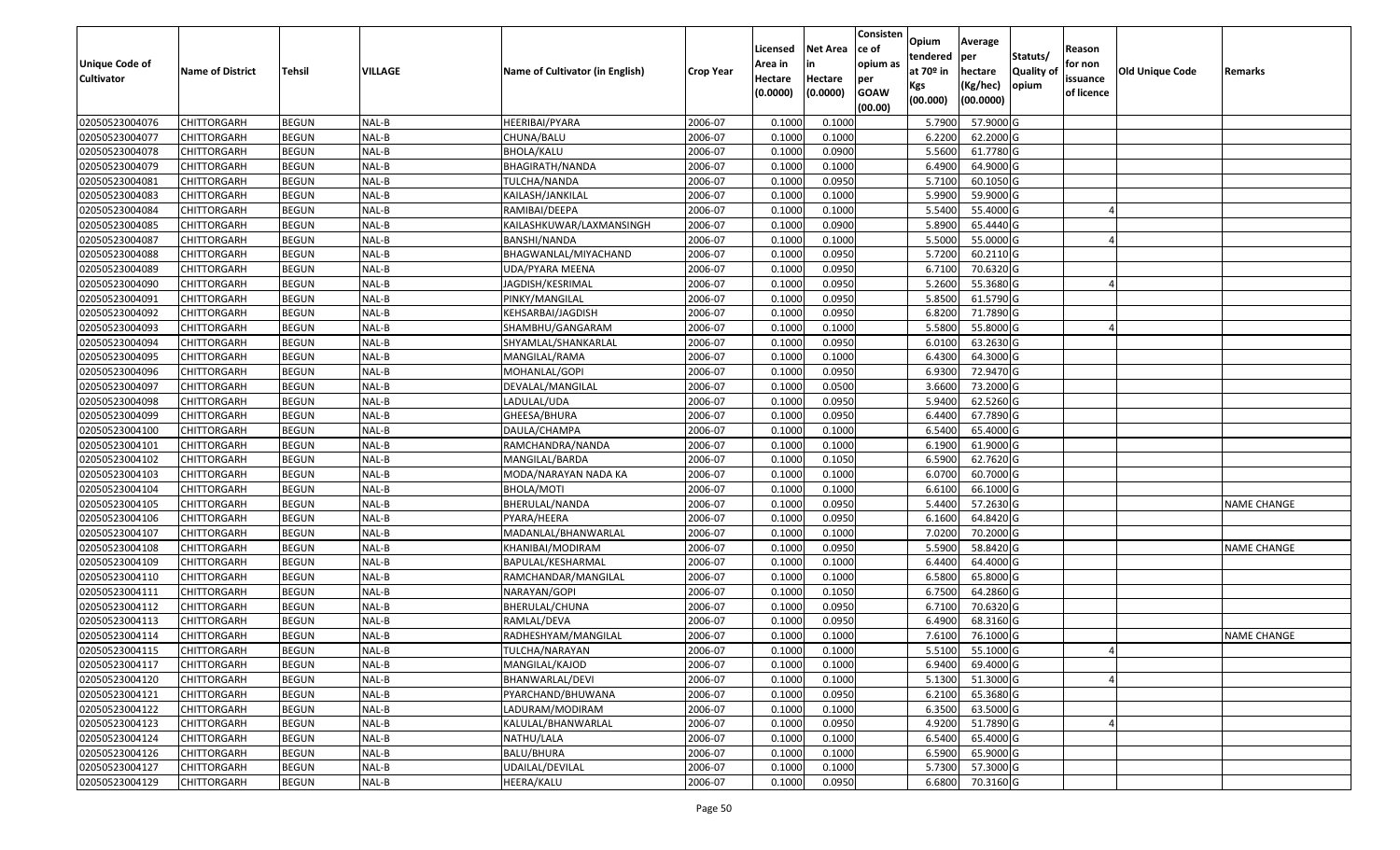| Unique Code of<br><b>Cultivator</b> | <b>Name of District</b> | <b>Tehsil</b> | VILLAGE  | Name of Cultivator (in English) | <b>Crop Year</b> | Licensed<br>Area in<br>Hectare<br>(0.0000) | <b>Net Area</b><br>in<br>Hectare<br>(0.0000) | Consisten<br>ce of<br>opium as<br>per<br><b>GOAW</b><br>(00.00) | Opium<br>tendered<br>at $70°$ in<br>Kgs<br>(00.000) | Average<br>per<br>hectare<br>(Kg/hec)<br>(00.0000) | Statuts/<br>Quality of<br>opium | Reason<br>for non<br>issuance<br>of licence | <b>Old Unique Code</b> | Remarks                        |
|-------------------------------------|-------------------------|---------------|----------|---------------------------------|------------------|--------------------------------------------|----------------------------------------------|-----------------------------------------------------------------|-----------------------------------------------------|----------------------------------------------------|---------------------------------|---------------------------------------------|------------------------|--------------------------------|
| 02050523004130                      | CHITTORGARH             | <b>BEGUN</b>  | NAL-B    | HEERA/NARAYAN                   | 2006-07          | 0.1000                                     | 0.1000                                       |                                                                 | 6.4000                                              | 64.0000 G                                          |                                 |                                             |                        |                                |
| 02050523004131                      | CHITTORGARH             | <b>BEGUN</b>  | NAL-B    | KAJOD/MOTI SANGITALA            | 2006-07          | 0.1000                                     | 0.1000                                       |                                                                 | 6.7200                                              | 67.2000 G                                          |                                 |                                             |                        |                                |
| 02050523004132                      | CHITTORGARH             | <b>BEGUN</b>  | NAL-B    | JAIRAM/NARAYAN                  | 2006-07          | 0.1000                                     | 0.0950                                       |                                                                 | 5.9000                                              | 62.1050 G                                          |                                 |                                             |                        |                                |
| 02050523004133                      | CHITTORGARH             | <b>BEGUN</b>  | NAL-B    | GHEESA/HAJARI                   | 2006-07          | 0.1000                                     | 0.1000                                       |                                                                 | 6.1600                                              | 61.6000 G                                          |                                 |                                             |                        |                                |
| 02050523004134                      | CHITTORGARH             | <b>BEGUN</b>  | NAL-B    | SHANKARI/GHEESA                 | 2006-07          | 0.1000                                     | 0.1000                                       |                                                                 | 6.1200                                              | 61.2000 G                                          |                                 |                                             |                        |                                |
| 02050523004135                      | CHITTORGARH             | <b>BEGUN</b>  | NAL-B    | BANSILAL/VARDA                  | 2006-07          | 0.1000                                     | 0.0950                                       |                                                                 | 5.2200                                              | 54.9470 G                                          |                                 |                                             |                        |                                |
| 02050523004136                      | CHITTORGARH             | <b>BEGUN</b>  | NAL-B    | NATHULAL/SEWA                   | 2006-07          | 0.1000                                     | 0.1000                                       |                                                                 | 6.6600                                              | 66.6000 G                                          |                                 |                                             |                        |                                |
| 02050523004137                      | CHITTORGARH             | <b>BEGUN</b>  | NAL-B    | GHEESALAL/BALU                  | 2006-07          | 0.1000                                     | 0.0950                                       |                                                                 | 6.2500                                              | 65.7890 G                                          |                                 |                                             |                        |                                |
| 02050523004138                      | CHITTORGARH             | <b>BEGUN</b>  | NAL-B    | RATANLAL/GHEESALAL              | 2006-07          | 0.1000                                     | 0.1000                                       |                                                                 | 7.1800                                              | 71.8000 G                                          |                                 |                                             |                        |                                |
| 02050523004139                      | CHITTORGARH             | <b>BEGUN</b>  | NAL-B    | RATANLAL/MODIRAM                | 2006-07          | 0.1000                                     | 0.0900                                       |                                                                 | 6.4800                                              | 72.0000 G                                          |                                 |                                             |                        |                                |
| 02050523004140                      | CHITTORGARH             | <b>BEGUN</b>  | NAL-B    | KHEMA/RUPAJI                    | 2006-07          | 0.1000                                     | 0.1000                                       |                                                                 | 5.3600                                              | 53.6000 G                                          |                                 |                                             |                        |                                |
| 02050523004141                      | <b>CHITTORGARH</b>      | <b>BEGUN</b>  | NAL-B    | SHANKARLAL/HAJARI               | 2006-07          | 0.1000                                     | 0.0950                                       |                                                                 | 5.8200                                              | 61.2630 G                                          |                                 |                                             |                        |                                |
| 02050523004142                      | CHITTORGARH             | <b>BEGUN</b>  | NAL-B    | RAMPAL/NANDA                    | 2006-07          | 0.1000                                     | 0.1000                                       |                                                                 | 5.500                                               | 55.0000G                                           |                                 |                                             |                        |                                |
| 02050523004143                      | CHITTORGARH             | <b>BEGUN</b>  | NAL-B    | JANKINATH/MODIRAM               | 2006-07          | 0.1000                                     | 0.1000                                       |                                                                 | 6.3800                                              | 63.8000 G                                          |                                 |                                             |                        |                                |
| 02050523004145                      | CHITTORGARH             | <b>BEGUN</b>  | NAL-B    | MODA/GHEESA                     | 2006-07          | 0.1000                                     | 0.1000                                       |                                                                 | 6.1000                                              | 61.0000 G                                          |                                 |                                             |                        | TRANSFER/KHEDI NAL<br>(BENGUN) |
| 02050523004146                      | CHITTORGARH             | <b>BEGUN</b>  | NAL-B    | KAJODIBAI/UDA                   | 2006-07          | 0.1000                                     | 0.1000                                       |                                                                 | 5.2100                                              | 52.1000 G                                          |                                 |                                             | 402050523018013        | <b>TRANSFER</b>                |
| 02050523005001                      | CHITTORGARH             | <b>BEGUN</b>  | KHEDINAL | MANGILAL/NARAYAN                | 2006-07          | 0.1000                                     | 0.0950                                       |                                                                 | 6.2000                                              | 65.2630 G                                          |                                 |                                             |                        |                                |
| 02050523005003                      | CHITTORGARH             | <b>BEGUN</b>  | KHEDINAL | BHANWARLAL/RAMCHANDRA           | 2006-07          | 0.1000                                     | 0.1000                                       |                                                                 | 6.7200                                              | 67.2000 G                                          |                                 |                                             |                        |                                |
| 02050523005004                      | CHITTORGARH             | <b>BEGUN</b>  | KHEDINAL | GHEESA/MODA                     | 2006-07          | 0.1000                                     | 0.1050                                       |                                                                 | 5.7300                                              | 54.5710 G                                          |                                 |                                             |                        |                                |
| 02050523005005                      | CHITTORGARH             | <b>BEGUN</b>  | KHEDINAL | DEVLAL/RUPA                     | 2006-07          | 0.1000                                     | 0.1000                                       |                                                                 | 6.8800                                              | 68.8000 G                                          |                                 |                                             |                        |                                |
| 02050523005006                      | CHITTORGARH             | <b>BEGUN</b>  | KHEDINAL | BHURA/PYARCHAND                 | 2006-07          | 0.1000                                     | 0.1000                                       |                                                                 | 6.9600                                              | 69.6000 G                                          |                                 |                                             |                        |                                |
| 02050523005007                      | CHITTORGARH             | <b>BEGUN</b>  | KHEDINAL | PYARCHAND/TULSIRAM              | 2006-07          | 0.1000                                     | 0.0950                                       |                                                                 | 6.1400                                              | 64.6320 G                                          |                                 |                                             |                        |                                |
| 02050523005008                      | CHITTORGARH             | <b>BEGUN</b>  | KHEDINAL | HARLAL/CHATURBHUJ               | 2006-07          | 0.100                                      | 0.1050                                       |                                                                 | 6.3300                                              | 60.2860 G                                          |                                 |                                             |                        |                                |
| 02050523005009                      | CHITTORGARH             | <b>BEGUN</b>  | KHEDINAL | BHERULAL/LALU                   | 2006-07          | 0.100                                      | 0.1050                                       |                                                                 | 5.6000                                              | 53.3330 G                                          |                                 |                                             |                        |                                |
| 02050523005010                      | CHITTORGARH             | <b>BEGUN</b>  | KHEDINAL | TULSIRAM/SHOCHAND               | 2006-07          | 0.1000                                     | 0.0000                                       |                                                                 | 0.0000                                              | 0.0000N                                            |                                 |                                             |                        |                                |
| 02050523005011                      | CHITTORGARH             | <b>BEGUN</b>  | KHEDINAL | NARAYAN/RUPA                    | 2006-07          | 0.1000                                     | 0.1000                                       |                                                                 | 6.8000                                              | 68.0000G                                           |                                 |                                             |                        |                                |
| 02050523005012                      | CHITTORGARH             | <b>BEGUN</b>  | KHEDINAL | DEVILAL/KAJOD                   | 2006-07          | 0.1000                                     | 0.1000                                       |                                                                 | 6.6000                                              | 66.0000G                                           |                                 |                                             |                        |                                |
| 02050523005013                      | CHITTORGARH             | <b>BEGUN</b>  | KHEDINAL | BHURA/MODA                      | 2006-07          | 0.1000                                     | 0.1000                                       |                                                                 | 6.5600                                              | 65.6000G                                           |                                 |                                             |                        |                                |
| 02050523005014                      | CHITTORGARH             | <b>BEGUN</b>  | KHEDINAL | KHEMRAJ/DAULA                   | 2006-07          | 0.1000                                     | 0.1000                                       |                                                                 | 6.6400                                              | 66.4000 G                                          |                                 |                                             |                        |                                |
| 02050523005015                      | <b>CHITTORGARH</b>      | <b>BEGUN</b>  | KHEDINAL | МАDНО/НЕМА                      | 2006-07          | 0.1000                                     | 0.1000                                       |                                                                 | 6.9200                                              | 69.2000 G                                          |                                 |                                             |                        |                                |
| 02050523005016                      | CHITTORGARH             | <b>BEGUN</b>  | KHEDINAL | HEERALAL/BALU                   | 2006-07          | 0.1000                                     | 0.1000                                       |                                                                 | 7.2500                                              | 72.5000G                                           |                                 |                                             |                        |                                |
| 02050523005017                      | CHITTORGARH             | <b>BEGUN</b>  | KHEDINAL | SALAGARAM/NARAYAN               | 2006-07          | 0.100                                      | 0.1000                                       |                                                                 | 6.9900                                              | 69.9000 G                                          |                                 |                                             |                        |                                |
| 02050523005018                      | CHITTORGARH             | <b>BEGUN</b>  | KHEDINAL | NANALAL/DEVA                    | 2006-07          | 0.1000                                     | 0.1000                                       |                                                                 | 6.9000                                              | 69.0000G                                           |                                 |                                             |                        |                                |
| 02050523005019                      | CHITTORGARH             | <b>BEGUN</b>  | KHEDINAL | HIRALAL/RUPA A.S. PYARIBAI      | 2006-07          | 0.1000                                     | 0.1000                                       |                                                                 | 6.2100                                              | 62.1000G                                           |                                 |                                             |                        |                                |
| 02050523005020                      | CHITTORGARH             | <b>BEGUN</b>  | KHEDINAL | CHUNNILAL/DEVA                  | 2006-07          | 0.1000                                     | 0.1050                                       |                                                                 | 6.6400                                              | 63.2380 G                                          |                                 |                                             |                        |                                |
| 02050523005021                      | <b>CHITTORGARH</b>      | <b>BEGUN</b>  | KHEDINAL | GHEESA/JAISINGH                 | 2006-07          | 0.1000                                     | 0.1000                                       |                                                                 | 5.6800                                              | 56.8000G                                           |                                 |                                             |                        |                                |
| 02050523005022                      | <b>CHITTORGARH</b>      | <b>BEGUN</b>  | KHEDINAL | GOPI/BHAWANA                    | 2006-07          | 0.1000                                     | 0.1000                                       |                                                                 | 6.5100                                              | 65.1000 G                                          |                                 |                                             |                        |                                |
| 02050523005023                      | CHITTORGARH             | <b>BEGUN</b>  | KHEDINAL | ANIBAI/MEGHA                    | 2006-07          | 0.1000                                     | 0.1000                                       |                                                                 | 6.8000                                              | 68.0000 G                                          |                                 |                                             |                        |                                |
| 02050523005024                      | <b>CHITTORGARH</b>      | <b>BEGUN</b>  | KHEDINAL | NANDA/KERING                    | 2006-07          | 0.1000                                     | 0.0950                                       |                                                                 | 6.9100                                              | 72.7370 G                                          |                                 |                                             |                        |                                |
| 02050523005025                      | CHITTORGARH             | <b>BEGUN</b>  | KHEDINAL | LAXMIBAI/ONKAR                  | 2006-07          | 0.1000                                     | 0.1000                                       |                                                                 | 6.2800                                              | 62.8000 G                                          |                                 |                                             |                        |                                |
| 02050523005027                      | <b>CHITTORGARH</b>      | <b>BEGUN</b>  | KHEDINAL | NANDA/HEERA                     | 2006-07          | 0.1000                                     | 0.1000                                       |                                                                 | 6.2500                                              | 62.5000 G                                          |                                 |                                             |                        |                                |
| 02050523005028                      | <b>CHITTORGARH</b>      | <b>BEGUN</b>  | KHEDINAL | MANGILAL/CHAMNA                 | 2006-07          | 0.1000                                     | 0.1000                                       |                                                                 | 6.0000                                              | 60.0000 G                                          |                                 |                                             |                        |                                |
| 02050523005029                      | <b>CHITTORGARH</b>      | <b>BEGUN</b>  | KHEDINAL | NARAYAN/JODHA                   | 2006-07          | 0.1000                                     | 0.1000                                       |                                                                 | 6.2200                                              | 62.2000 G                                          |                                 |                                             |                        |                                |
| 02050523005031                      | <b>CHITTORGARH</b>      | <b>BEGUN</b>  | KHEDINAL | MANGILAL/NANDA                  | 2006-07          | 0.1000                                     | 0.1000                                       |                                                                 | 6.9200                                              | 69.2000 G                                          |                                 |                                             |                        |                                |
| 02050523005032                      | <b>CHITTORGARH</b>      | <b>BEGUN</b>  | KHEDINAL | CHANDIBAI/BALU                  | 2006-07          | 0.1000                                     | 0.1000                                       |                                                                 | 5.5500                                              | 55.5000 G                                          |                                 |                                             |                        |                                |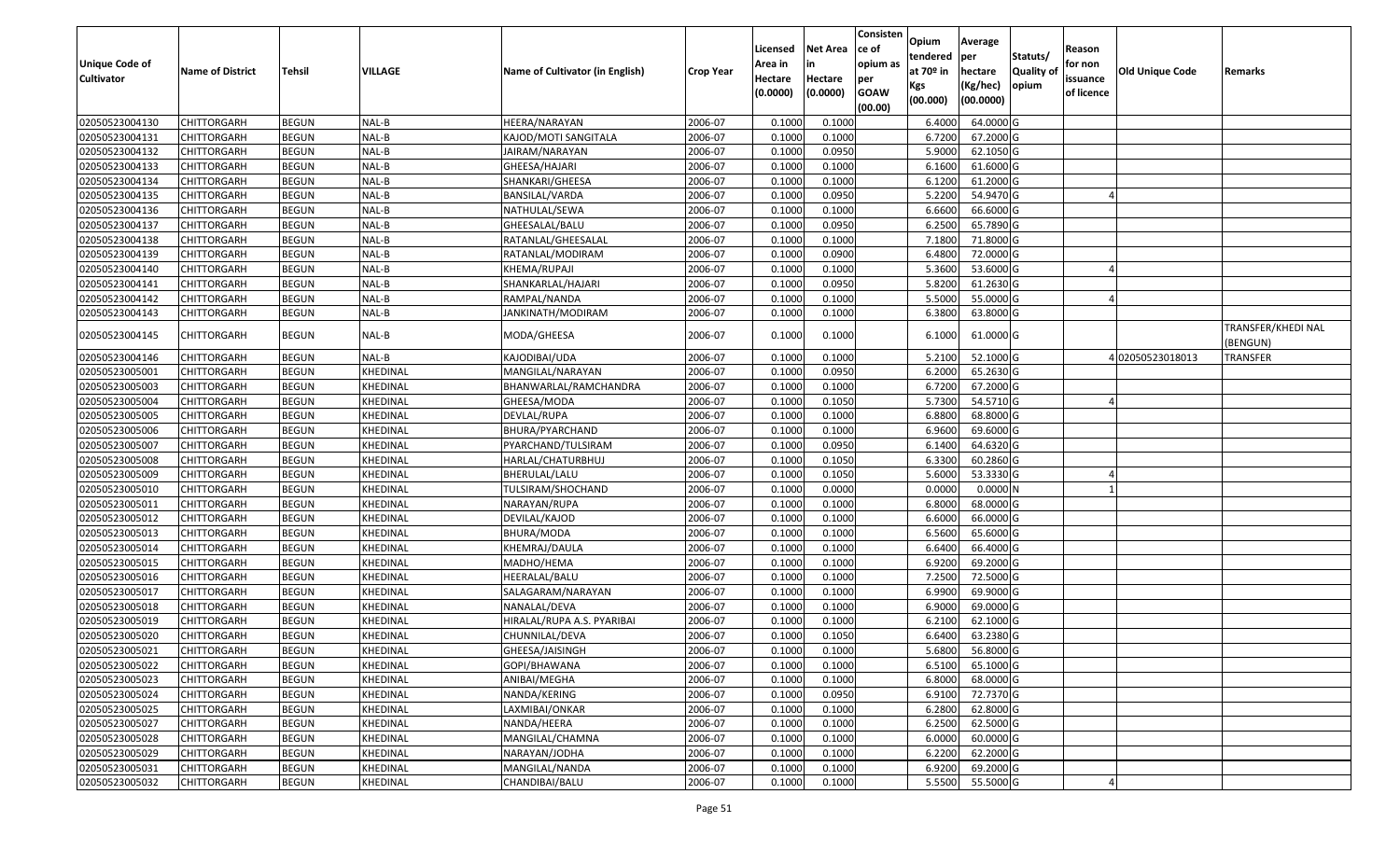| <b>Unique Code of</b> | <b>Name of District</b> | <b>Tehsil</b> | <b>VILLAGE</b>    | Name of Cultivator (in English) | <b>Crop Year</b> | Licensed<br>Area in | <b>Net Area</b><br>in | Consisten<br>ce of<br>opium as | Opium<br>tendered<br>at $70°$ in | Average<br>per<br>hectare | Statuts/<br><b>Quality o</b> | Reason<br>for non      | Old Unique Code | Remarks            |
|-----------------------|-------------------------|---------------|-------------------|---------------------------------|------------------|---------------------|-----------------------|--------------------------------|----------------------------------|---------------------------|------------------------------|------------------------|-----------------|--------------------|
| <b>Cultivator</b>     |                         |               |                   |                                 |                  | Hectare<br>(0.0000) | Hectare<br>(0.0000)   | per<br><b>GOAW</b><br>(00.00)  | Kgs<br>(00.000)                  | (Kg/hec)<br>(00.0000)     | opium                        | issuance<br>of licence |                 |                    |
| 02050523005035        | CHITTORGARH             | <b>BEGUN</b>  | KHEDINAL          | LADU/RUPA                       | 2006-07          | 0.1000              | 0.0950                |                                | 5.7900                           | 60.9470 G                 |                              |                        |                 |                    |
| 02050523005036        | CHITTORGARH             | <b>BEGUN</b>  | KHEDINAL          | DEVILAL/MADHU                   | 2006-07          | 0.1000              | 0.1000                |                                | 5.6400                           | 56.4000 G                 |                              |                        |                 |                    |
| 02050523005037        | CHITTORGARH             | <b>BEGUN</b>  | KHEDINAL          | JDAILAL/BARDA                   | 2006-07          | 0.1000              | 0.1000                |                                | 6.9600                           | 69.6000 G                 |                              |                        |                 |                    |
| 02050523005038        | <b>CHITTORGARH</b>      | <b>BEGUN</b>  | KHEDINAL          | CHUNNILAL/HAJARI                | 2006-07          | 0.1000              | 0.1000                |                                | 6.0200                           | 60.2000 G                 |                              |                        |                 |                    |
| 02050523005039        | CHITTORGARH             | <b>BEGUN</b>  | KHEDINAL          | NANDLAL/GHEESA                  | 2006-07          | 0.1000              | 0.1000                |                                | 7.0000                           | 70.0000G                  |                              |                        |                 |                    |
| 02050523005040        | CHITTORGARH             | <b>BEGUN</b>  | KHEDINAL          | MADHU/NARAYAN                   | 2006-07          | 0.1000              | 0.1000                |                                | 6.9500                           | 69.5000 G                 |                              |                        |                 |                    |
| 02050523005041        | CHITTORGARH             | <b>BEGUN</b>  | KHEDINAL          | GOPILAL/CHATURBHUJ              | 2006-07          | 0.1000              | 0.1000                |                                | 6.3800                           | 63.8000 G                 |                              |                        |                 |                    |
| 02050523005042        | CHITTORGARH             | <b>BEGUN</b>  | KHEDINAL          | MANGILAL/RATIRAM                | 2006-07          | 0.1000              | 0.1000                |                                | 6.5900                           | 65.9000G                  |                              |                        |                 |                    |
| 02050523005043        | CHITTORGARH             | <b>BEGUN</b>  | KHEDINAL          | KANHAIYALAL/NARAYAN             | 2006-07          | 0.1000              | 0.1000                |                                | 5.8700                           | 58.7000 G                 |                              |                        |                 |                    |
| 02050523005044        | CHITTORGARH             | <b>BEGUN</b>  | KHEDINAL          | KUKA/DAULA                      | 2006-07          | 0.1000              | 0.1000                |                                | 6.0300                           | 60.3000 G                 |                              |                        |                 |                    |
| 02050523005045        | CHITTORGARH             | <b>BEGUN</b>  | KHEDINAL          | LAXMICHAND/RAMCHANDRA           | 2006-07          | 0.1000              | 0.1000                |                                | 6.5900                           | 65.9000 G                 |                              |                        |                 |                    |
| 02050523005046        | CHITTORGARH             | <b>BEGUN</b>  | KHEDINAL          | KANHAIYALAL/TARACHAND           | 2006-07          | 0.1000              | 0.0950                |                                | 6.6100                           | 69.5790 G                 |                              |                        |                 |                    |
| 02050523005047        | <b>CHITTORGARH</b>      | <b>BEGUN</b>  | KHEDINAL          | GHEESA/PEMA                     | 2006-07          | 0.1000              | 0.1000                |                                | 6.6200                           | 66.2000 G                 |                              |                        |                 |                    |
| 02050523005048        | CHITTORGARH             | <b>BEGUN</b>  | KHEDINAL          | MANGILAL/RUPA                   | 2006-07          | 0.100               | 0.1050                |                                | 6.5600                           | 62.4760 G                 |                              |                        |                 |                    |
| 02050523005049        | CHITTORGARH             | <b>BEGUN</b>  | KHEDINAL          | NATHU/PEMA                      | 2006-07          | 0.1000              | 0.1000                |                                | 7.1700                           | 71.7000 G                 |                              |                        |                 |                    |
| 02050523005051        | CHITTORGARH             | <b>BEGUN</b>  | KHEDINAL          | MANIGLAL/ONKAR                  | 2006-07          | 0.1000              | 0.1000                |                                | 6.2500                           | 62.5000 G                 |                              |                        |                 |                    |
| 02050523005052        | CHITTORGARH             | <b>BEGUN</b>  | KHEDINAL          | GANGARAM/RUPA                   | 2006-07          | 0.1000              | 0.0950                |                                | 6.8900                           | 72.5260 G                 |                              |                        |                 |                    |
| 02050523005053        | CHITTORGARH             | <b>BEGUN</b>  | KHEDINAL          | GHEESA/NARAYAN                  | 2006-07          | 0.1000              | 0.1000                |                                | 6.1500                           | 61.5000 G                 |                              |                        |                 |                    |
| 02050523005054        | CHITTORGARH             | <b>BEGUN</b>  | KHEDINAL          | SHANKARLAL/NARAYAN              | 2006-07          | 0.100               | 0.1050                |                                | 6.3700                           | 60.6670 G                 |                              |                        |                 |                    |
| 02050523005055        | CHITTORGARH             | <b>BEGUN</b>  | KHEDINAL          | MADHU/PEETHU                    | 2006-07          | 0.1000              | 0.1000                |                                | 6.4400                           | 64.4000 G                 |                              |                        |                 |                    |
| 02050523005057        | CHITTORGARH             | <b>BEGUN</b>  | KHEDINAL          | MOTYABAI/BHURA                  | 2006-07          | 0.100               | 0.0500                |                                | 2.9500                           | 59.0000 G                 |                              |                        |                 | <b>NAME CHANGE</b> |
| 02050523005058        | CHITTORGARH             | <b>BEGUN</b>  | KHEDINAL          | DEVA/KASHIRAM                   | 2006-07          | 0.100               | 0.1000                |                                | 5.1200                           | 51.2000 G                 |                              |                        |                 |                    |
| 02050523005059        | CHITTORGARH             | <b>BEGUN</b>  | KHEDINAL          | HEERALAL/BARDA                  | 2006-07          | 0.1000              | 0.1000                |                                | 6.7400                           | 67.4000 G                 |                              |                        |                 |                    |
| 02050523005060        | CHITTORGARH             | <b>BEGUN</b>  | KHEDINAL          | GOPI/MODA                       | 2006-07          | 0.100               | 0.1000                |                                | 7.1600                           | 71.6000 G                 |                              |                        |                 |                    |
| 02050523005061        | <b>CHITTORGARH</b>      | <b>BEGUN</b>  | KHEDINAL          | KANHAIYALAL/PYARCHAND           | 2006-07          | 0.100               | 0.0950                |                                | 5.6100                           | 59.0530 G                 |                              |                        |                 |                    |
| 02050523005062        | CHITTORGARH             | <b>BEGUN</b>  | KHEDINAL          | BHERULAL/HEMA                   | 2006-07          | 0.1000              | 0.1000                |                                | 6.5800                           | 65.8000 G                 |                              |                        |                 |                    |
| 02050523005063        | CHITTORGARH             | <b>BEGUN</b>  | KHEDINAL          | SHAMBHU/PRATAP                  | 2006-07          | 0.1000              | 0.1000                |                                | 5.4000                           | 54.0000G                  |                              |                        |                 |                    |
| 02050523005065        | CHITTORGARH             | <b>BEGUN</b>  | KHEDINAL          | BALU/CHAMNA                     | 2006-07          | 0.1000              | 0.1050                |                                | 6.7400                           | 64.1900 G                 |                              |                        |                 |                    |
| 02050523005066        | CHITTORGARH             | <b>BEGUN</b>  | KHEDINAL          | MOHAN/NANDA                     | 2006-07          | 0.1000              | 0.1050                |                                | 5.8000                           | 55.2380 G                 |                              |                        |                 |                    |
| 02050523005067        | CHITTORGARH             | <b>BEGUN</b>  | KHEDINAL          | MODIRAM/PRABHU                  | 2006-07          | 0.1000              | 0.1000                |                                | 5.3300                           | 53.3000 G                 |                              |                        |                 |                    |
| 02050523005068        | CHITTORGARH             | <b>BEGUN</b>  | KHEDINAL          | KANHAIYALAL/LAXMAN              | 2006-07          | 0.100               | 0.1000                |                                | 7.3400                           | 73.4000G                  |                              |                        |                 |                    |
| 02050523005070        | CHITTORGARH             | <b>BEGUN</b>  | KHEDINAL          | KAJOD/BHAWANA                   | 2006-07          | 0.1000              | 0.1000                |                                | 5.3300                           | 53.3000 G                 |                              |                        |                 |                    |
| 02050523005071        | CHITTORGARH             | <b>BEGUN</b>  | KHEDINAL          | GANGARAM/SHOCHAND               | 2006-07          | 0.100               | 0.1000                |                                | 6.4000                           | 64.0000G                  |                              |                        |                 |                    |
| 02050523005072        | CHITTORGARH             | <b>BEGUN</b>  | KHEDINAL          | MADHOLAL/DEVA                   | 2006-07          | 0.1000              | 0.1050                |                                | 6.8600                           | 65.3330 G                 |                              |                        |                 |                    |
| 02050523005073        | CHITTORGARH             | <b>BEGUN</b>  | KHEDINAL          | PRAKASHCHAND/MANGILAL           | 2006-07          | 0.1000              | 0.0950                |                                | 6.0400                           | 63.5790 G                 |                              |                        |                 |                    |
| 02050523005074        | CHITTORGARH             | <b>BEGUN</b>  | KHEDINAL          | RATANLAL/MADHO                  | 2006-07          | 0.1000              | 0.1000                |                                | 6.2100                           | 62.1000 G                 |                              |                        |                 |                    |
| 02050523005075        | <b>CHITTORGARH</b>      | <b>BEGUN</b>  | KHEDINAL          | GIRDHARILAL/GOPILAL             | 2006-07          | 0.1000              | 0.1000                |                                | 5.3900                           | 53.9000 G                 |                              |                        |                 |                    |
| 02050523005076        | <b>CHITTORGARH</b>      | <b>BEGUN</b>  | KHEDINAL          | MOHANLAL/MEGHA                  | 2006-07          | 0.1000              | 0.1000                |                                | 6.5500                           | 65.5000 G                 |                              |                        |                 |                    |
| 02050523005077        | <b>CHITTORGARH</b>      | <b>BEGUN</b>  | KHEDINAL          | RAMCHANDRA/ONKAR                | 2006-07          | 0.1000              | 0.1000                |                                | 6.5300                           | 65.3000 G                 |                              |                        |                 |                    |
| 02050523005078        | <b>CHITTORGARH</b>      | <b>BEGUN</b>  | KHEDINAL          | HARIRAM/PRATAP                  | 2006-07          | 0.1000              | 0.1000                |                                | 4.7700                           | 47.7000 G                 |                              |                        |                 |                    |
| 02050523005079        | CHITTORGARH             | <b>BEGUN</b>  | KHEDINAL          | PANNA/GHEESA                    | 2006-07          | 0.1000              | 0.1000                |                                | 6.0700                           | 60.7000 G                 |                              |                        |                 |                    |
| 02050523005080        | <b>CHITTORGARH</b>      | <b>BEGUN</b>  | KHEDINAL          | LAXMAN/BALU                     | 2006-07          | 0.1000              | 0.1000                |                                | 6.4500                           | 64.5000 G                 |                              |                        |                 |                    |
| 02050523005081        | <b>CHITTORGARH</b>      | <b>BEGUN</b>  | KHEDINAL          | DEVILAL/MODA                    | 2006-07          | 0.1000              | 0.1000                |                                | 6.1100                           | 61.1000 G                 |                              |                        |                 |                    |
| 02050523006001        | CHITTORGARH             | <b>BEGUN</b>  | MEGHNIWAS KHURD-A | BANSHILAL/PYARCHAND             | 2006-07          | 0.1000              | 0.1000                |                                | 7.4800                           | 74.8000 G                 |                              |                        |                 |                    |
| 02050523006002        | <b>CHITTORGARH</b>      | <b>BEGUN</b>  | MEGHNIWAS KHURD-A | NANDA/SITARAM                   | 2006-07          | 0.1000              | 0.1000                |                                | 6.5200                           | 65.2000 G                 |                              |                        |                 |                    |
| 02050523006003        | <b>CHITTORGARH</b>      | <b>BEGUN</b>  | MEGHNIWAS KHURD-A | MOHANLAL/GIRDHARI               | 2006-07          | 0.1000              | 0.1000                |                                | 6.7300                           | 67.3000 G                 |                              |                        |                 |                    |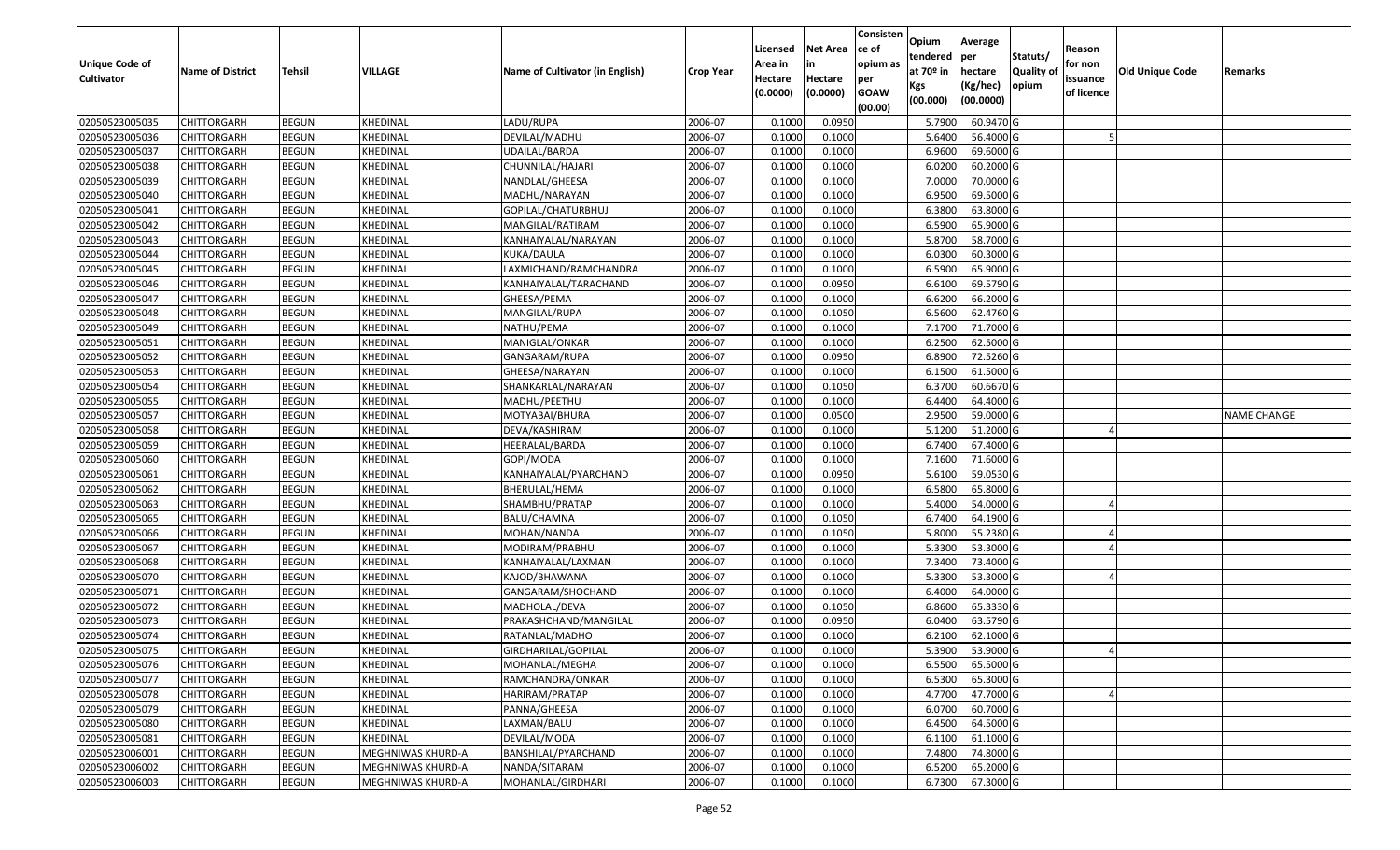| <b>Unique Code of</b> | <b>Name of District</b> | Tehsil       | VILLAGE           | Name of Cultivator (in English) | <b>Crop Year</b> | Licensed<br>Area in | <b>Net Area</b><br>in | Consisten<br>ce of<br>opium as | Opium<br>tendered<br>at $70°$ in | Average<br>per<br>hectare | Statuts/<br><b>Quality o</b> | Reason<br>for non      | Old Unique Code | Remarks            |
|-----------------------|-------------------------|--------------|-------------------|---------------------------------|------------------|---------------------|-----------------------|--------------------------------|----------------------------------|---------------------------|------------------------------|------------------------|-----------------|--------------------|
| <b>Cultivator</b>     |                         |              |                   |                                 |                  | Hectare<br>(0.0000) | Hectare<br>(0.0000)   | per<br><b>GOAW</b><br>(00.00)  | Kgs<br>(00.000)                  | (Kg/hec)<br>(00.0000)     | opium                        | issuance<br>of licence |                 |                    |
| 02050523006004        | CHITTORGARH             | <b>BEGUN</b> | MEGHNIWAS KHURD-A | SHANTILAL/BHANWARLAL            | 2006-07          | 0.1000              | 0.0950                |                                | 6.6300                           | 69.7890 G                 |                              |                        |                 |                    |
| 02050523006005        | CHITTORGARH             | <b>BEGUN</b> | MEGHNIWAS KHURD-A | KHEMRAJ/MEGHA                   | 2006-07          | 0.1000              | 0.0950                |                                | 6.9200                           | 72.8420 G                 |                              |                        |                 |                    |
| 02050523006006        | CHITTORGARH             | <b>BEGUN</b> | MEGHNIWAS KHURD-A | JODHA/MEGHA                     | 2006-07          | 0.1000              | 0.1000                |                                | 6.7900                           | 67.9000 G                 |                              |                        |                 |                    |
| 02050523006007        | <b>CHITTORGARH</b>      | <b>BEGUN</b> | MEGHNIWAS KHURD-A | BHOJA/KHEMRAJ                   | 2006-07          | 0.1000              | 0.1000                |                                | 5.8900                           | 58.9000 G                 |                              |                        |                 |                    |
| 02050523006008        | CHITTORGARH             | <b>BEGUN</b> | MEGHNIWAS KHURD-A | BHAWANA/DEVA                    | 2006-07          | 0.1000              | 0.0950                |                                | 6.5200                           | 68.6320 G                 |                              |                        |                 |                    |
| 02050523006009        | CHITTORGARH             | <b>BEGUN</b> | MEGHNIWAS KHURD-A | PREMCHAND/BALU                  | 2006-07          | 0.1000              | 0.0950                |                                | 6.2400                           | 65.6840 G                 |                              |                        |                 |                    |
| 02050523006010        | CHITTORGARH             | <b>BEGUN</b> | MEGHNIWAS KHURD-A | GOPI/DEVILAL GURJAR             | 2006-07          | 0.1000              | 0.1000                |                                | 6.3800                           | 63.8000 G                 |                              |                        |                 |                    |
| 02050523006011        | <b>CHITTORGARH</b>      | <b>BEGUN</b> | MEGHNIWAS KHURD-A | SURESH/MOHAN A.S. DHAPUBAI      | 2006-07          | 0.1000              | 0.0950                |                                | 6.4800                           | 68.2100G                  |                              |                        |                 | <b>NAME CHANGE</b> |
| 02050523006012        | CHITTORGARH             | <b>BEGUN</b> | MEGHNIWAS KHURD-A | GOPI/DEVILAL DHAKAD             | 2006-07          | 0.1000              | 0.1000                |                                | 6.4400                           | 64.4000 G                 |                              |                        |                 |                    |
| 02050523006013        | CHITTORGARH             | <b>BEGUN</b> | MEGHNIWAS KHURD-A | DAULIBAI/HEERALAL               | 2006-07          | 0.1000              | 0.1000                |                                | 6.5000                           | 65.0000 G                 |                              |                        |                 |                    |
| 02050523006014        | CHITTORGARH             | <b>BEGUN</b> | MEGHNIWAS KHURD-A | CHUNNILAL/MEGHA                 | 2006-07          | 0.1000              | 0.1000                |                                | 7.2800                           | 72.8000G                  |                              |                        |                 |                    |
| 02050523006015        | <b>CHITTORGARH</b>      | <b>BEGUN</b> | MEGHNIWAS KHURD-A | MOHANLAL/DEVA                   | 2006-07          | 0.1000              | 0.0950                |                                | 6.5400                           | 68.8420 G                 |                              |                        |                 |                    |
| 02050523006016        | <b>CHITTORGARH</b>      | <b>BEGUN</b> | MEGHNIWAS KHURD-A | HEERALAL/BHANA                  | 2006-07          | 0.1000              | 0.1000                |                                | 6.0200                           | 60.2000 G                 |                              |                        |                 |                    |
| 02050523006017        | <b>CHITTORGARH</b>      | <b>BEGUN</b> | MEGHNIWAS KHURD-A | MANGILAL/DEVA                   | 2006-07          | 0.1000              | 0.1000                |                                | 6.3600                           | 63.6000 G                 |                              |                        |                 |                    |
| 02050523006018        | CHITTORGARH             | <b>BEGUN</b> | MEGHNIWAS KHURD-A | CHEETARLAL/MANGILAL             | 2006-07          | 0.1000              | 0.1000                |                                | 6.6400                           | 66.4000G                  |                              |                        |                 |                    |
| 02050523006019        | CHITTORGARH             | <b>BEGUN</b> | MEGHNIWAS KHURD-A | MANGILAL/KANHAIYALAL            | 2006-07          | 0.1000              | 0.1000                |                                | 6.5500                           | 65.5000G                  |                              |                        |                 |                    |
| 02050523006020        | CHITTORGARH             | <b>BEGUN</b> | MEGHNIWAS KHURD-A | NANIRAM/HARCHAND                | 2006-07          | 0.1000              | 0.0950                |                                | 6.5000                           | 68.4210 G                 |                              |                        |                 |                    |
| 02050523006021        | CHITTORGARH             | <b>BEGUN</b> | MEGHNIWAS KHURD-A | RAMLAL/NANDLAL                  | 2006-07          | 0.1000              | 0.0950                |                                | 6.3100                           | 66.4210G                  |                              |                        |                 |                    |
| 02050523006022        | CHITTORGARH             | <b>BEGUN</b> | MEGHNIWAS KHURD-A | RUPALAL/RAGUNATH                | 2006-07          | 0.1000              | 0.1000                |                                | 6.4000                           | 64.0000G                  |                              |                        |                 |                    |
| 02050523006023        | CHITTORGARH             | <b>BEGUN</b> | MEGHNIWAS KHURD-A | HARKUBAI/HEERALAL               | 2006-07          | 0.1000              | 0.1000                |                                | 6.8200                           | 68.2000 G                 |                              |                        |                 |                    |
| 02050523006025        | CHITTORGARH             | <b>BEGUN</b> | MEGHNIWAS KHURD-A | SHIVLAL/KALU                    | 2006-07          | 0.1000              | 0.1000                |                                | 6.7300                           | 67.3000 G                 |                              |                        |                 |                    |
| 02050523006026        | CHITTORGARH             | <b>BEGUN</b> | MEGHNIWAS KHURD-A | RAMCHANDRA/SITARAM              | 2006-07          | 0.1000              | 0.1000                |                                | 6.9400                           | 69.4000 G                 |                              |                        |                 |                    |
| 02050523006028        | CHITTORGARH             | <b>BEGUN</b> | MEGHNIWAS KHURD-A | DHAPUBAI/KANHAIYALAL            | 2006-07          | 0.1000              | 0.1000                |                                | 6.3600                           | 63.6000 G                 |                              |                        |                 |                    |
| 02050523006029        | CHITTORGARH             | <b>BEGUN</b> | MEGHNIWAS KHURD-A | SHANKARLAL/KANHA                | 2006-07          | 0.1000              | 0.0950                |                                | 6.8300                           | 71.8950 G                 |                              |                        |                 |                    |
| 02050523006030        | CHITTORGARH             | <b>BEGUN</b> | MEGHNIWAS KHURD-A | GYARSIBAI/LADU                  | 2006-07          | 0.1000              | 0.1000                |                                | 6.5500                           | 65.5000G                  |                              |                        |                 |                    |
| 02050523006031        | CHITTORGARH             | <b>BEGUN</b> | MEGHNIWAS KHURD-A | TULSIBAI/LALU                   | 2006-07          | 0.1000              | 0.1000                |                                | 6.7700                           | 67.7000 G                 |                              |                        |                 |                    |
| 02050523006032        | CHITTORGARH             | <b>BEGUN</b> | MEGHNIWAS KHURD-A | KALIBAI/MOOLCHAND DAROGA        | 2006-07          | 0.1000              | 0.1000                |                                | 6.0600                           | 60.6000 G                 |                              |                        |                 |                    |
| 02050523006033        | CHITTORGARH             | <b>BEGUN</b> | MEGHNIWAS KHURD-A | NATHULAL/BHANWARLAL             | 2006-07          | 0.1000              | 0.1000                |                                | 6.4800                           | 64.8000 G                 |                              |                        |                 |                    |
| 02050523006034        | CHITTORGARH             | <b>BEGUN</b> | MEGHNIWAS KHURD-A | JAMNIBAI/RUPA                   | 2006-07          | 0.1000              | 0.1000                |                                | 5.9600                           | 59.6000 G                 |                              |                        |                 |                    |
| 02050523006035        | CHITTORGARH             | <b>BEGUN</b> | MEGHNIWAS KHURD-A | GHISIBAI/KAJOD BALAI            | 2006-07          | 0.1000              | 0.0950                |                                | 5.7000                           | 60.0000G                  |                              |                        |                 |                    |
| 02050523006036        | CHITTORGARH             | <b>BEGUN</b> | MEGHNIWAS KHURD-A | SITABAI/GORDHAN                 | 2006-07          | 0.1000              | 0.1000                |                                | 6.0600                           | 60.6000 G                 |                              |                        |                 |                    |
| 02050523006037        | CHITTORGARH             | <b>BEGUN</b> | MEGHNIWAS KHURD-A | GHEESALAL/KALU                  | 2006-07          | 0.1000              | 0.1000                |                                | 7.1400                           | 71.4000G                  |                              |                        |                 |                    |
| 02050523006038        | CHITTORGARH             | <b>BEGUN</b> | MEGHNIWAS KHURD-A | DALLA/KASHIRAM                  | 2006-07          | 0.1000              | 0.1000                |                                | 6.0000                           | 60.0000G                  |                              |                        |                 |                    |
| 02050523006041        | CHITTORGARH             | <b>BEGUN</b> | MEGHNIWAS KHURD-A | SHORAM/ONKAR                    | 2006-07          | 0.1000              | 0.0950                |                                | 6.4100                           | 67.4740 G                 |                              |                        |                 |                    |
| 02050523006042        | CHITTORGARH             | <b>BEGUN</b> | MEGHNIWAS KHURD-A | DEVILAL/PEMA GAWAR              | 2006-07          | 0.1000              | 0.1000                |                                | 6.6800                           | 66.8000 G                 |                              |                        |                 |                    |
| 02050523006043        | CHITTORGARH             | <b>BEGUN</b> | MEGHNIWAS KHURD-A | SHANKARLAL/BHERU                | 2006-07          | 0.1000              | 0.1000                |                                | 5.9100                           | 59.1000 G                 |                              |                        |                 |                    |
| 02050523006044        | <b>CHITTORGARH</b>      | <b>BEGUN</b> | MEGHNIWAS KHURD-A | <b>CHAGNA PRABHU</b>            | 2006-07          | 0.1000              | 0.1000                |                                | 6.4800                           | 64.8000 G                 |                              |                        |                 |                    |
| 02050523006045        | <b>CHITTORGARH</b>      | <b>BEGUN</b> | MEGHNIWAS KHURD-A | JAIRAM/KASHIRAM                 | 2006-07          | 0.1000              | 0.1000                |                                | 5.8800                           | 58.8000 G                 |                              |                        |                 |                    |
| 02050523006046        | <b>CHITTORGARH</b>      | <b>BEGUN</b> | MEGHNIWAS KHURD-A | GHEESA/RATIRAM                  | 2006-07          | 0.1000              | 0.1000                |                                | 6.4500                           | 64.5000 G                 |                              |                        |                 |                    |
| 02050523006047        | <b>CHITTORGARH</b>      | <b>BEGUN</b> | MEGHNIWAS KHURD-A | MANGILAL/KALU                   | 2006-07          | 0.1000              | 0.0950                |                                | 6.6300                           | 69.7890 G                 |                              |                        |                 |                    |
| 02050523006048        | <b>CHITTORGARH</b>      | <b>BEGUN</b> | MEGHNIWAS KHURD-A | MADANLAL/BALU                   | 2006-07          | 0.1000              | 0.1000                |                                | 5.8700                           | 58.7000 G                 |                              |                        |                 |                    |
| 02050523006049        | <b>CHITTORGARH</b>      | <b>BEGUN</b> | MEGHNIWAS KHURD-A | BARJIBAI/BHOGU                  | 2006-07          | 0.1000              | 0.1000                |                                | 6.3300                           | 63.3000 G                 |                              |                        |                 |                    |
| 02050523006050        | <b>CHITTORGARH</b>      | <b>BEGUN</b> | MEGHNIWAS KHURD-A | SHANTIBAI/CHATURBHUJ            | 2006-07          | 0.1000              | 0.1000                |                                | 6.0700                           | 60.7000 G                 |                              |                        |                 |                    |
| 02050523006051        | CHITTORGARH             | <b>BEGUN</b> | MEGHNIWAS KHURD-A | UDAILAL/NARAYAN                 | 2006-07          | 0.1000              | 0.1000                |                                | 6.2300                           | 62.3000 G                 |                              |                        |                 |                    |
| 02050523006052        | <b>CHITTORGARH</b>      | <b>BEGUN</b> | MEGHNIWAS KHURD-A | SHANKARLAL/DHANNA               | 2006-07          | 0.1000              | 0.0950                |                                | 6.7400                           | 70.9470 G                 |                              |                        |                 |                    |
| 02050523006053        | <b>CHITTORGARH</b>      | <b>BEGUN</b> | MEGHNIWAS KHURD-A | RAMA/UDA DHAKAD                 | 2006-07          | 0.1000              | 0.0950                |                                | 6.0700                           | 63.8950 G                 |                              |                        |                 |                    |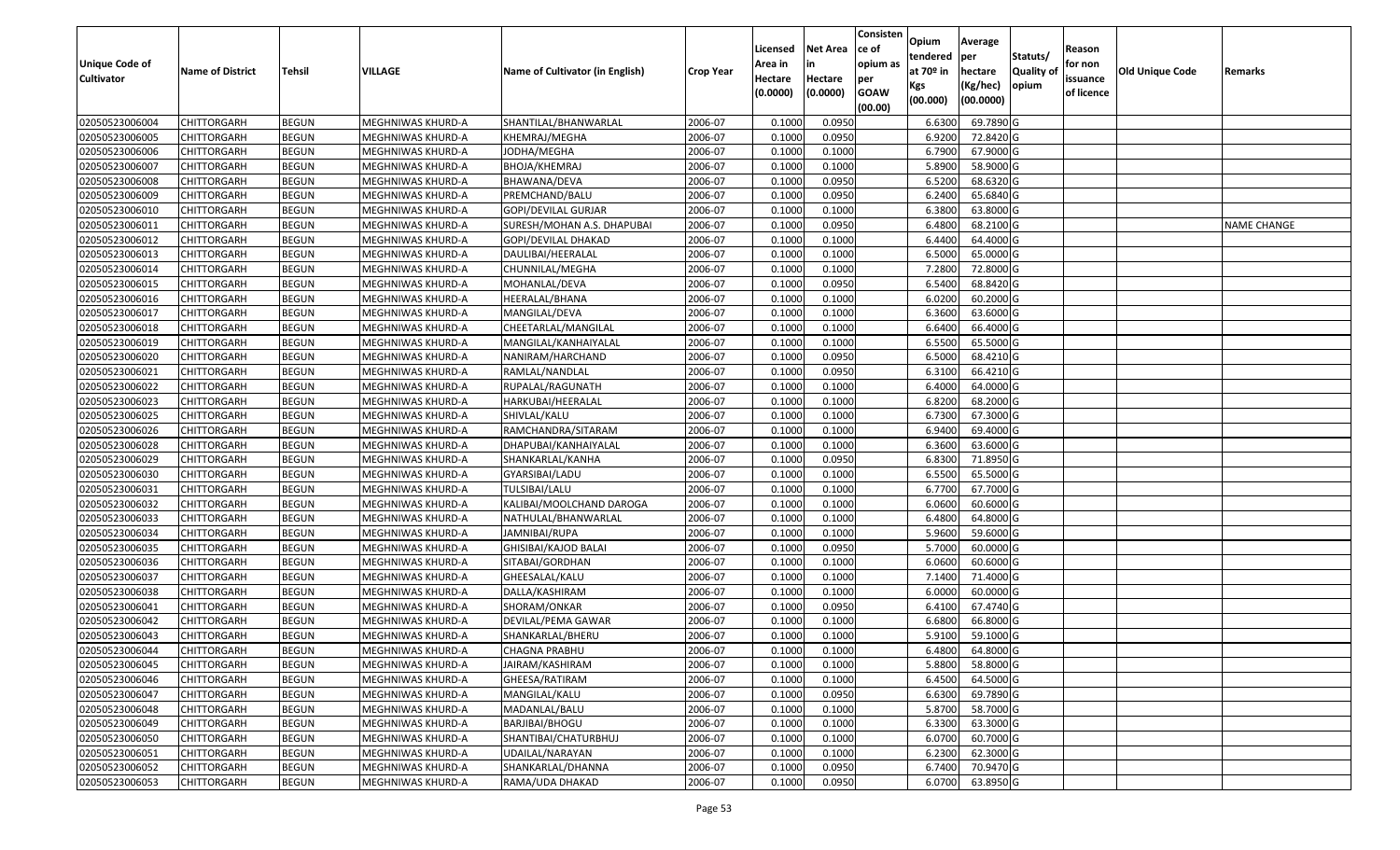| <b>Unique Code of</b><br><b>Cultivator</b> | <b>Name of District</b> | <b>Tehsil</b> | VILLAGE           | Name of Cultivator (in English) | <b>Crop Year</b> | Licensed<br>Area in<br>Hectare<br>(0.0000) | <b>Net Area</b><br>in<br>Hectare<br>(0.0000) | Consisten<br>ce of<br>opium as<br>per<br><b>GOAW</b><br>(00.00) | Opium<br>tendered<br>at $70°$ in<br>Kgs<br>(00.000) | Average<br>per<br>hectare<br>(Kg/hec)<br>(00.0000) | Statuts/<br>Quality of<br>opium | Reason<br>for non<br>issuance<br>of licence | <b>Old Unique Code</b> | Remarks                               |
|--------------------------------------------|-------------------------|---------------|-------------------|---------------------------------|------------------|--------------------------------------------|----------------------------------------------|-----------------------------------------------------------------|-----------------------------------------------------|----------------------------------------------------|---------------------------------|---------------------------------------------|------------------------|---------------------------------------|
| 02050523006054                             | <b>CHITTORGARH</b>      | <b>BEGUN</b>  | MEGHNIWAS KHURD-A | SHANKARLAL/GIRDHARILAL          | 2006-07          | 0.1000                                     | 0.0950                                       |                                                                 | 6.1300                                              | 64.5260 G                                          |                                 |                                             |                        |                                       |
| 02050523006055                             | CHITTORGARH             | <b>BEGUN</b>  | MEGHNIWAS KHURD-A | GIRDHARI/KAJOD                  | 2006-07          | 0.1000                                     | 0.1000                                       |                                                                 | 5.8700                                              | 58.7000 G                                          |                                 |                                             |                        |                                       |
| 02050523006059                             | CHITTORGARH             | <b>BEGUN</b>  | MEGHNIWAS KHURD-A | DHULIBAI/RAMSINGH               | 2006-07          | 0.1000                                     | 0.1000                                       |                                                                 | 6.1000                                              | 61.0000 G                                          |                                 |                                             |                        |                                       |
| 02050523006060                             | <b>CHITTORGARH</b>      | <b>BEGUN</b>  | MEGHNIWAS KHURD-A | THAKRIYA/MANGU                  | 2006-07          | 0.1000                                     | 0.1000                                       |                                                                 | 5.8400                                              | 58.4000 G                                          |                                 |                                             |                        |                                       |
| 02050523006061                             | <b>CHITTORGARH</b>      | <b>BEGUN</b>  | MEGHNIWAS KHURD-A | PEEPLIBAI/HARCHAND              | 2006-07          | 0.1000                                     | 0.1000                                       |                                                                 | 6.0800                                              | 60.8000 G                                          |                                 |                                             |                        |                                       |
| 02050523006062                             | <b>CHITTORGARH</b>      | <b>BEGUN</b>  | MEGHNIWAS KHURD-A | AASHARAM/HARCHAND               | 2006-07          | 0.1000                                     | 0.0950                                       |                                                                 | 6.0300                                              | 63.4740 G                                          |                                 |                                             |                        |                                       |
| 02050523006063                             | CHITTORGARH             | <b>BEGUN</b>  | MEGHNIWAS KHURD-A | KHANA/MANIGILAL                 | 2006-07          | 0.1000                                     | 0.1000                                       |                                                                 | 6.0400                                              | 60.4000 G                                          |                                 |                                             |                        |                                       |
| 02050523006064                             | <b>CHITTORGARH</b>      | <b>BEGUN</b>  | MEGHNIWAS KHURD-A | HAJARILAL/NANA                  | 2006-07          | 0.1000                                     | 0.1000                                       |                                                                 | 6.0800                                              | 60.8000 G                                          |                                 |                                             |                        |                                       |
| 02050523006065                             | CHITTORGARH             | <b>BEGUN</b>  | MEGHNIWAS KHURD-A | BHERU/RAMA GAWAR                | 2006-07          | 0.1000                                     | 0.1000                                       |                                                                 | 6.7500                                              | 67.5000 G                                          |                                 |                                             |                        |                                       |
| 02050523006066                             | CHITTORGARH             | <b>BEGUN</b>  | MEGHNIWAS KHURD-A | NARAYAN/KHEMRAJ                 | 2006-07          | 0.1000                                     | 0.1000                                       |                                                                 | 7.0700                                              | 70.7000 G                                          |                                 |                                             |                        |                                       |
| 02050523006068                             | CHITTORGARH             | <b>BEGUN</b>  | MEGHNIWAS KHURD-A | DEVILAL/BHANWARLAL HAJURI       | 2006-07          | 0.1000                                     | 0.1000                                       |                                                                 | 6.3200                                              | 63.2000 G                                          |                                 |                                             |                        |                                       |
| 02050523006069                             | CHITTORGARH             | <b>BEGUN</b>  | MEGHNIWAS KHURD-A | BHURA/BHAWANA GAWAR             | 2006-07          | 0.1000                                     | 0.1000                                       |                                                                 | 6.8900                                              | 68.9000 G                                          |                                 |                                             |                        |                                       |
| 02050523006070                             | CHITTORGARH             | <b>BEGUN</b>  | MEGHNIWAS KHURD-A | GHEESA/BHANA GAWAR              | 2006-07          | 0.1000                                     | 0.0950                                       |                                                                 | 6.1800                                              | 65.0530 G                                          |                                 |                                             |                        |                                       |
| 02050523006071                             | CHITTORGARH             | <b>BEGUN</b>  | MEGHNIWAS KHURD-A | HAJARILAL/MANGILAL DHAKAD       | 2006-07          | 0.1000                                     | 0.1000                                       |                                                                 | 6.0600                                              | 60.6000 G                                          |                                 |                                             |                        |                                       |
| 02050523006073                             | CHITTORGARH             | <b>BEGUN</b>  | MEGHNIWAS KHURD-A | DUDHA/RAMA GAWAR                | 2006-07          | 0.1000                                     | 0.1000                                       |                                                                 | 6.6000                                              | 66.0000G                                           |                                 |                                             |                        |                                       |
| 02050523006074                             | CHITTORGARH             | <b>BEGUN</b>  | MEGHNIWAS KHURD-A | JAGDISH/MANGILAL GAWAR          | 2006-07          | 0.1000                                     | 0.0950                                       |                                                                 | 6.6800                                              | 70.3160 G                                          |                                 |                                             |                        |                                       |
| 02050523006075                             | CHITTORGARH             | <b>BEGUN</b>  | MEGHNIWAS KHURD-A | NARAYANIBAI/DEVILAL             | 2006-07          | 0.1000                                     | 0.0950                                       |                                                                 | 6.0400                                              | 63.5790 G                                          |                                 |                                             |                        |                                       |
| 02050523006076                             | CHITTORGARH             | <b>BEGUN</b>  | MEGHNIWAS KHURD-A | RUGANATHLAL/KANHAIYALAL GUJAR   | 2006-07          | 0.1000                                     | 0.1000                                       |                                                                 | 6.6600                                              | 66.6000 G                                          |                                 |                                             |                        |                                       |
| 02050523006077                             | CHITTORGARH             | <b>BEGUN</b>  | MEGHNIWAS KHURD-A | DEUBAI/BANSHILAL                | 2006-07          | 0.1000                                     | 0.1000                                       |                                                                 | 6.5000                                              | 65.0000G                                           |                                 |                                             |                        |                                       |
| 02050523006078                             | CHITTORGARH             | <b>BEGUN</b>  | MEGHNIWAS KHURD-A | BARDICHAND/DEVILAL              | 2006-07          | 0.1000                                     | 0.1000                                       |                                                                 | 5.8700                                              | 58.7000 G                                          |                                 |                                             |                        |                                       |
| 02050523006079                             | CHITTORGARH             | <b>BEGUN</b>  | MEGHNIWAS KHURD-A | KHANA/NATHU KANJAR              | 2006-07          | 0.1000                                     | 0.1000                                       |                                                                 | 6.1600                                              | 61.6000G                                           |                                 |                                             |                        |                                       |
| 02050523006080                             | CHITTORGARH             | <b>BEGUN</b>  | MEGHNIWAS KHURD-A | NANA/KISHNA DHAKAD              | 2006-07          | 0.1000                                     | 0.1000                                       |                                                                 | 6.8400                                              | 68.4000 G                                          |                                 |                                             |                        |                                       |
| 02050523006081                             | CHITTORGARH             | <b>BEGUN</b>  | MEGHNIWAS KHURD-A | NATHULAL/MEGHA                  | 2006-07          | 0.1000                                     | 0.1000                                       |                                                                 | 6.6100                                              | 66.1000 G                                          |                                 |                                             |                        |                                       |
| 02050523006082                             | CHITTORGARH             | <b>BEGUN</b>  | MEGHNIWAS KHURD-A | KALU/DEVA                       | 2006-07          | 0.1000                                     | 0.1000                                       |                                                                 | 6.4800                                              | 64.8000 G                                          |                                 |                                             |                        |                                       |
| 02050523006083                             | CHITTORGARH             | <b>BEGUN</b>  | MEGHNIWAS KHURD-A | KISHANLAL/RAMCHANDRA            | 2006-07          | 0.1000                                     | 0.1000                                       |                                                                 | 5.6800                                              | 56.8000 G                                          |                                 |                                             |                        | <b>TRANSFER / KATUNDA</b><br>(BENGUN) |
| 02050523006084                             | CHITTORGARH             | <b>BEGUN</b>  | MEGHNIWAS KHURD-A | DEVISINGH/NAHARSINGH            | 2006-07          | 0.1000                                     | 0.1000                                       |                                                                 | 6.5200                                              | 65.2000 G                                          |                                 |                                             |                        |                                       |
| 02050523006085                             | CHITTORGARH             | <b>BEGUN</b>  | MEGHNIWAS KHURD-A | RAMESHWAR/MOHANLAL              | 2006-07          | 0.1000                                     | 0.1000                                       |                                                                 | 6.6400                                              | 66.4000 G                                          |                                 |                                             |                        |                                       |
| 02050523006086                             | <b>CHITTORGARH</b>      | <b>BEGUN</b>  | MEGHNIWAS KHURD-A | AMRCHAND/HARDEV                 | 2006-07          | 0.1000                                     | 0.1000                                       |                                                                 | 6.6700                                              | 66.7000 G                                          |                                 |                                             |                        |                                       |
| 02050523006087                             | CHITTORGARH             | <b>BEGUN</b>  | MEGHNIWAS KHURD-A | HAGAMIBAI/DEVI                  | 2006-07          | 0.100                                      | 0.1000                                       |                                                                 | 6.5900                                              | 65.9000 G                                          |                                 |                                             |                        |                                       |
| 02050523006088                             | CHITTORGARH             | <b>BEGUN</b>  | MEGHNIWAS KHURD-A | ONKARLAL/NANURAM                | 2006-07          | 0.1000                                     | 0.1000                                       |                                                                 | 6.2400                                              | 62.4000 G                                          |                                 |                                             |                        |                                       |
| 02050523006089                             | CHITTORGARH             | <b>BEGUN</b>  | MEGHNIWAS KHURD-B | MIYACHAND/DEVA DHAKAD           | 2006-07          | 0.100                                      | 0.1000                                       |                                                                 | 6.8200                                              | 68.2000 G                                          |                                 |                                             |                        |                                       |
| 02050523006090                             | CHITTORGARH             | <b>BEGUN</b>  | MEGHNIWAS KHURD-B | BHURA/RAMA                      | 2006-07          | 0.100                                      | 0.1000                                       |                                                                 | 6.5000                                              | 65.0000G                                           |                                 |                                             |                        |                                       |
| 02050523006091                             | CHITTORGARH             | <b>BEGUN</b>  | MEGHNIWAS KHURD-B | MEHTAB/BHANA GAWAR              | 2006-07          | 0.1000                                     | 0.1000                                       |                                                                 | 6.4800                                              | 64.8000 G                                          |                                 |                                             |                        |                                       |
| 02050523006092                             | CHITTORGARH             | <b>BEGUN</b>  | MEGHNIWAS KHURD-B | RAMLAL/MOHANLAL HAJURI          | 2006-07          | 0.100                                      | 0.1000                                       |                                                                 | 6.9800                                              | 69.8000 G                                          |                                 |                                             |                        |                                       |
| 02050523006093                             | <b>CHITTORGARH</b>      | <b>BEGUN</b>  | MEGHNIWAS KHURD-B | HAJARILAL/HARCHAND DHAKAD       | 2006-07          | 0.1000                                     | 0.1000                                       |                                                                 | 6.6600                                              | 66.6000 G                                          |                                 |                                             |                        |                                       |
| 02050523006094                             | <b>CHITTORGARH</b>      | <b>BEGUN</b>  | MEGHNIWAS KHURD-B | SUNDARLAL/CHENA GAWAR           | 2006-07          | 0.1000                                     | 0.0950                                       |                                                                 | 6.2300                                              | 65.5790 G                                          |                                 |                                             |                        |                                       |
| 02050523006095                             | <b>CHITTORGARH</b>      | <b>BEGUN</b>  | MEGHNIWAS KHURD-B | BANSHILAL/HEERA DHAKAD DORIYA   | 2006-07          | 0.1000                                     | 0.0950                                       |                                                                 | 6.2300                                              | 65.5790 G                                          |                                 |                                             |                        |                                       |
| 02050523006096                             | <b>CHITTORGARH</b>      | <b>BEGUN</b>  | MEGHNIWAS KHURD-B | KHEMRAJ/HEERALAL                | 2006-07          | 0.1000                                     | 0.0950                                       |                                                                 | 6.4000                                              | 67.3680 G                                          |                                 |                                             |                        |                                       |
| 02050523006097                             | <b>CHITTORGARH</b>      | <b>BEGUN</b>  | MEGHNIWAS KHURD-B | GHASI/TARACHAND GWAR            | 2006-07          | 0.1000                                     | 0.0950                                       |                                                                 | 5.9900                                              | 63.0530 G                                          |                                 |                                             |                        |                                       |
| 02050523006098                             | <b>CHITTORGARH</b>      | <b>BEGUN</b>  | MEGHNIWAS KHURD-B | PYRACHAND/KUKA                  | 2006-07          | 0.1000                                     | 0.0950                                       |                                                                 | 6.6500                                              | 70.0000G                                           |                                 |                                             |                        |                                       |
| 02050523006099                             | <b>CHITTORGARH</b>      | <b>BEGUN</b>  | MEGHNIWAS KHURD-B | ARJUN/DEEPA GWAR                | 2006-07          | 0.1000                                     | 0.0950                                       |                                                                 | 6.8700                                              | 72.3160 G                                          |                                 |                                             |                        |                                       |
| 02050523006100                             | CHITTORGARH             | <b>BEGUN</b>  | MEGHNIWAS KHURD-B | DUDHA/PRITHVIRAJ                | 2006-07          | 0.1000                                     | 0.1000                                       |                                                                 | 5.8800                                              | 58.8000 G                                          |                                 |                                             |                        |                                       |
| 02050523006101                             | CHITTORGARH             | <b>BEGUN</b>  | MEGHNIWAS KHURD-B | CHEETAR/RATIRAM BALAI           | 2006-07          | 0.1000                                     | 0.0950                                       |                                                                 | 6.1500                                              | 64.7370 G                                          |                                 |                                             |                        |                                       |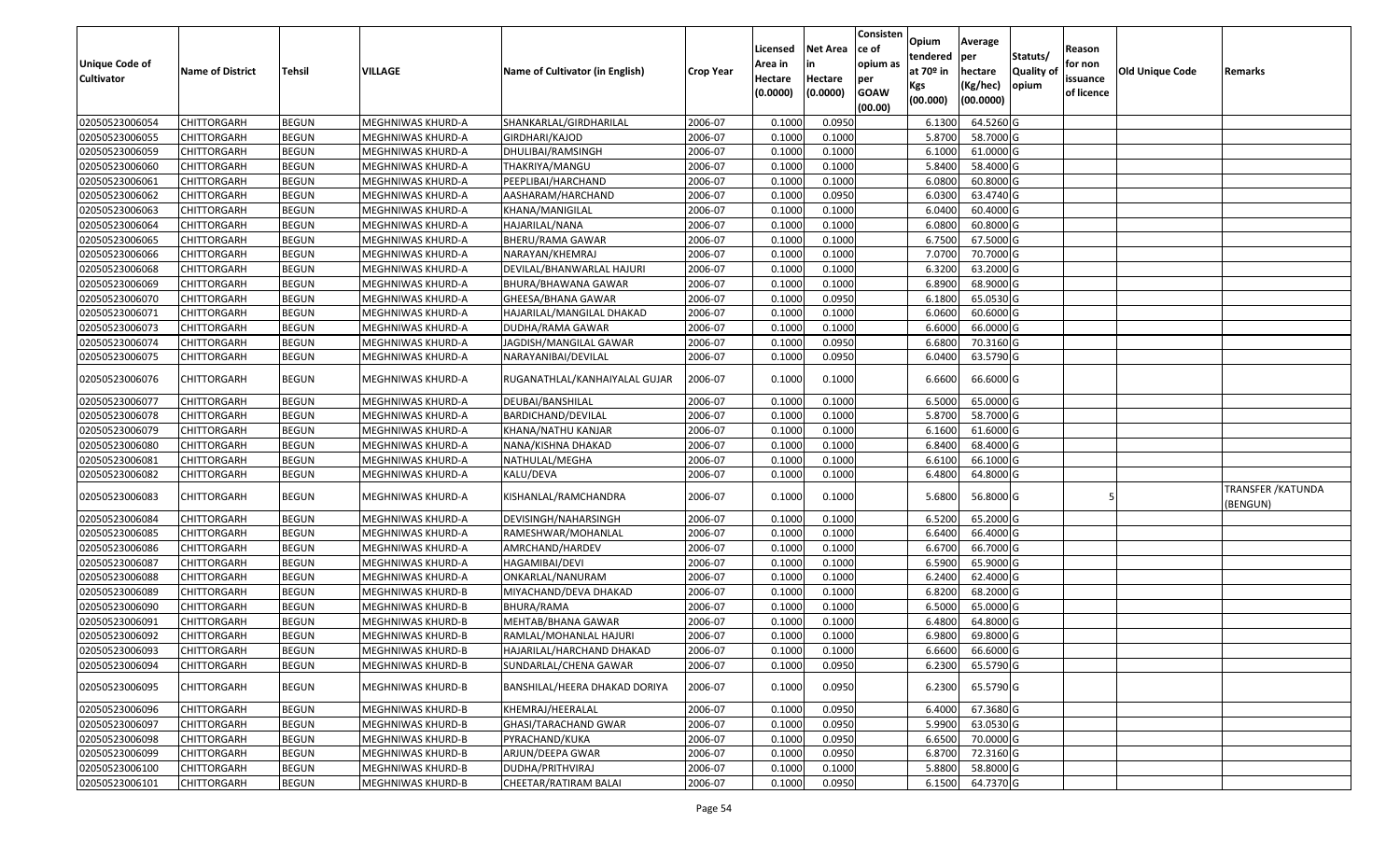| <b>Unique Code of</b><br><b>Cultivator</b> | <b>Name of District</b> | <b>Tehsil</b> | VILLAGE           | Name of Cultivator (in English) | <b>Crop Year</b> | Licensed<br>Area in<br>Hectare<br>(0.0000) | <b>Net Area</b><br>in<br>Hectare<br>(0.0000) | Consisten<br>ce of<br>opium as<br>per<br><b>GOAW</b><br>(00.00) | Opium<br>tendered<br>at $70°$ in<br>Kgs<br>(00.000) | Average<br>per<br>hectare<br>(Kg/hec)<br>(00.0000) | Statuts/<br>Quality of<br>opium | Reason<br>for non<br>issuance<br>of licence | <b>Old Unique Code</b> | Remarks                           |
|--------------------------------------------|-------------------------|---------------|-------------------|---------------------------------|------------------|--------------------------------------------|----------------------------------------------|-----------------------------------------------------------------|-----------------------------------------------------|----------------------------------------------------|---------------------------------|---------------------------------------------|------------------------|-----------------------------------|
| 02050523006103                             | <b>CHITTORGARH</b>      | <b>BEGUN</b>  | MEGHNIWAS KHURD-B | GOPI/TARACHAND GAWAR            | 2006-07          | 0.1000                                     | 0.1000                                       |                                                                 | 7.1500                                              | 71.5000 G                                          |                                 |                                             |                        |                                   |
| 02050523006104                             | CHITTORGARH             | <b>BEGUN</b>  | MEGHNIWAS KHURD-B | PRATAP/ONKAR GAWAR              | 2006-07          | 0.1000                                     | 0.0950                                       |                                                                 | 6.3900                                              | 67.2630 G                                          |                                 |                                             |                        |                                   |
| 02050523006105                             | CHITTORGARH             | <b>BEGUN</b>  | MEGHNIWAS KHURD-B | GOKAL/MUNSHI GAWAR              | 2006-07          | 0.1000                                     | 0.1000                                       |                                                                 | 7.1200                                              | 71.2000 G                                          |                                 |                                             |                        |                                   |
| 02050523006106                             | <b>CHITTORGARH</b>      | <b>BEGUN</b>  | MEGHNIWAS KHURD-B | THAKRI/SUKHA GAWAR              | 2006-07          | 0.1000                                     | 0.1000                                       |                                                                 | 6.2700                                              | 62.7000 G                                          |                                 |                                             |                        |                                   |
| 02050523006107                             | <b>CHITTORGARH</b>      | <b>BEGUN</b>  | MEGHNIWAS KHURD-B | CHANDANIBAI/PRATAP              | 2006-07          | 0.1000                                     | 0.1000                                       |                                                                 | 6.8200                                              | 68.2000 G                                          |                                 |                                             |                        |                                   |
| 02050523006108                             | <b>CHITTORGARH</b>      | <b>BEGUN</b>  | MEGHNIWAS KHURD-B | NATHULAL/BALUJI BALAI           | 2006-07          | 0.1000                                     | 0.1000                                       |                                                                 | 6.9500                                              | 69.5000 G                                          |                                 |                                             |                        |                                   |
| 02050523006109                             | <b>CHITTORGARH</b>      | <b>BEGUN</b>  | MEGHNIWAS KHURD-B | SHANTILAL/BALU DAROGA           | 2006-07          | 0.1000                                     | 0.1000                                       |                                                                 | 6.6400                                              | 66.4000 G                                          |                                 |                                             |                        |                                   |
| 02050523006110                             | <b>CHITTORGARH</b>      | <b>BEGUN</b>  | MEGHNIWAS KHURD-B | RAMDAYAL/SULTAN GAWAR           | 2006-07          | 0.1000                                     | 0.1000                                       |                                                                 | 6.4400                                              | 64.4000 G                                          |                                 |                                             |                        |                                   |
| 02050523006111                             | <b>CHITTORGARH</b>      | <b>BEGUN</b>  | MEGHNIWAS KHURD-B | MOHANLAL/RAMA DHAKAD            | 2006-07          | 0.1000                                     | 0.1000                                       |                                                                 | 7.0100                                              | 70.1000G                                           |                                 |                                             |                        |                                   |
| 02050523006113                             | CHITTORGARH             | <b>BEGUN</b>  | MEGHNIWAS KHURD-B | MODIRAM/HEERAJI DAROGA          | 2006-07          | 0.100                                      | 0.1000                                       |                                                                 | 5.8400                                              | 58.4000 G                                          |                                 |                                             |                        |                                   |
| 02050523006114                             | <b>CHITTORGARH</b>      | <b>BEGUN</b>  | MEGHNIWAS KHURD-B | BHERU/HARIKISHAN DAROGA         | 2006-07          | 0.1000                                     | 0.1000                                       |                                                                 | 6.6100                                              | 66.1000 G                                          |                                 |                                             |                        |                                   |
| 02050523006115                             | CHITTORGARH             | <b>BEGUN</b>  | MEGHNIWAS KHURD-B | PRITHVIRAJ/MOHAN HAJURI         | 2006-07          | 0.1000                                     | 0.1000                                       |                                                                 | 7.0400                                              | 70.4000 G                                          |                                 |                                             |                        |                                   |
| 02050523006116                             | CHITTORGARH             | <b>BEGUN</b>  | MEGHNIWAS KHURD-B | CHUNNILAL/HAJARI BHEEL          | 2006-07          | 0.1000                                     | 0.1000                                       |                                                                 | 6.6900                                              | 66.9000 G                                          |                                 |                                             |                        |                                   |
| 02050523006117                             | CHITTORGARH             | <b>BEGUN</b>  | MEGHNIWAS KHURD-B | RAMESHWAR/RATIRAM BALAI         | 2006-07          | 0.1000                                     | 0.0950                                       |                                                                 | 6.3300                                              | 66.6320G                                           |                                 |                                             |                        |                                   |
| 02050523006119                             | CHITTORGARH             | <b>BEGUN</b>  | MEGHNIWAS KHURD-B | KANHAIYALAL/MANGILAL HAJURI     | 2006-07          | 0.1000                                     | 0.0950                                       |                                                                 | 6.3900                                              | 67.2630 G                                          |                                 |                                             |                        |                                   |
| 02050523006120                             | CHITTORGARH             | <b>BEGUN</b>  | MEGHNIWAS KHURD-B | HEERA/BHAV SINGH                | 2006-07          | 0.1000                                     | 0.1000                                       |                                                                 | 5.5300                                              | 55.3000 G                                          |                                 |                                             |                        | TRANSFER / SUWANIYA<br>(BENGUN)TO |
| 02050523006121                             | CHITTORGARH             | <b>BEGUN</b>  | MEGHNIWAS KHURD-B | JAIRAM/KISHNA DHAKAD            | 2006-07          | 0.100                                      | 0.0950                                       |                                                                 | 6.2600                                              | 65.8950 G                                          |                                 |                                             |                        |                                   |
| 02050523006122                             | <b>CHITTORGARH</b>      | <b>BEGUN</b>  | MEGHNIWAS KHURD-B | JADAAVBAI/GOKAL                 | 2006-07          | 0.1000                                     | 0.1000                                       |                                                                 | 6.4700                                              | 64.7000G                                           |                                 |                                             |                        | <b>NAME CHANGE</b>                |
| 02050523006123                             | CHITTORGARH             | <b>BEGUN</b>  | MEGHNIWAS KHURD-B | MOHANLAL/CHUNNILAL              | 2006-07          | 0.1000                                     | 0.0950                                       |                                                                 | 6.1500                                              | 64.7370 G                                          |                                 |                                             |                        |                                   |
| 02050523006124                             | <b>CHITTORGARH</b>      | <b>BEGUN</b>  | MEGHNIWAS KHURD-B | RAMDAYAL /VENA                  | 2006-07          | 0.1000                                     | 0.0950                                       |                                                                 | 5.9400                                              | 62.5260 G                                          |                                 |                                             |                        |                                   |
| 02050523006125                             | CHITTORGARH             | <b>BEGUN</b>  | MEGHNIWAS KHURD-B | HARISINGH/JADU GWAR             | 2006-07          | 0.1000                                     | 0.1000                                       |                                                                 | 6.4600                                              | 64.6000 G                                          |                                 |                                             |                        |                                   |
| 02050523006126                             | CHITTORGARH             | <b>BEGUN</b>  | MEGHNIWAS KHURD-B | JEETMAL/RUPLAL BALAI            | 2006-07          | 0.1000                                     | 0.0950                                       |                                                                 | 5.8100                                              | 61.1580 G                                          |                                 |                                             |                        |                                   |
| 02050523006127                             | CHITTORGARH             | <b>BEGUN</b>  | MEGHNIWAS KHURD-B | PANNALAL/BHAVSINGH              | 2006-07          | 0.1000                                     | 0.1050                                       |                                                                 | 6.8900                                              | 65.6190 G                                          |                                 |                                             |                        |                                   |
| 02050523006128                             | CHITTORGARH             | <b>BEGUN</b>  | MEGHNIWAS KHURD-B | LADU/MAYRAM                     | 2006-07          | 0.1000                                     | 0.1000                                       |                                                                 | 5.8900                                              | 58.9000 G                                          |                                 |                                             |                        |                                   |
| 02050523006129                             | <b>CHITTORGARH</b>      | <b>BEGUN</b>  | MEGHNIWAS KHURD-B | MUNSHI/RASHAL GWAR              | 2006-07          | 0.1000                                     | 0.1000                                       |                                                                 | 6.0700                                              | 60.7000 G                                          |                                 |                                             |                        |                                   |
| 02050523006131                             | CHITTORGARH             | <b>BEGUN</b>  | MEGHNIWAS KHURD-B | SURAJMAL/ISHAR GAWAR            | 2006-07          | 0.1000                                     | 0.1000                                       |                                                                 | 6.3300                                              | 63.3000 G                                          |                                 |                                             |                        |                                   |
| 02050523006132                             | <b>CHITTORGARH</b>      | <b>BEGUN</b>  | MEGHNIWAS KHURD-B | GHEESA/CHENAJI GAWAR            | 2006-07          | 0.1000                                     | 0.0950                                       |                                                                 | 6.6100                                              | 69.5790 G                                          |                                 |                                             |                        |                                   |
| 02050523006133                             | CHITTORGARH             | <b>BEGUN</b>  | MEGHNIWAS KHURD-B | DEVILAL/MEGHA GAWAR             | 2006-07          | 0.1000                                     | 0.1000                                       |                                                                 | 5.5200                                              | 55.2000 G                                          |                                 |                                             |                        | TRANSFER / SUWANIYA<br>(BENGUN)TO |
| 02050523006134                             | CHITTORGARH             | <b>BEGUN</b>  | MEGHNIWAS KHURD-B | MEGHA/BHAVSINGH                 | 2006-07          | 0.100                                      | 0.1000                                       |                                                                 | 6.1900                                              | 61.9000G                                           |                                 |                                             |                        |                                   |
| 02050523006135                             | CHITTORGARH             | <b>BEGUN</b>  | MEGHNIWAS KHURD-B | GHUMA/MUNSHI                    | 2006-07          | 0.1000                                     | 0.1000                                       |                                                                 | 6.0200                                              | 60.2000 G                                          |                                 |                                             |                        |                                   |
| 02050523006136                             | CHITTORGARH             | <b>BEGUN</b>  | MEGHNIWAS KHURD-B | MANGILAL/RUPA                   | 2006-07          | 0.1000                                     | 0.1000                                       |                                                                 | 6.7400                                              | 67.4000 G                                          |                                 |                                             |                        |                                   |
| 02050523006137                             | CHITTORGARH             | <b>BEGUN</b>  | MEGHNIWAS KHURD-B | RAJIBAI/RAYSINGH                | 2006-07          | 0.100                                      | 0.1000                                       |                                                                 | 6.7000                                              | 67.0000G                                           |                                 |                                             |                        |                                   |
| 02050523006138                             | CHITTORGARH             | <b>BEGUN</b>  | MEGHNIWAS KHURD-B | BHERU/NARAYAN BALAI             | 2006-07          | 0.1000                                     | 0.1000                                       |                                                                 | 6.4300                                              | 64.3000 G                                          |                                 |                                             |                        |                                   |
| 02050523006139                             | CHITTORGARH             | <b>BEGUN</b>  | MEGHNIWAS KHURD-B | RAMA/HEMA GAWAR                 | 2006-07          | 0.100                                      | 0.1000                                       |                                                                 | 5.7300                                              | 57.3000 G                                          |                                 |                                             |                        |                                   |
| 02050523006140                             | <b>CHITTORGARH</b>      | <b>BEGUN</b>  | MEGHNIWAS KHURD-B | <b>BHEEMA/MUNSHI GAWAR</b>      | 2006-07          | 0.1000                                     | 0.1000                                       |                                                                 | 6.3500                                              | 63.5000 G                                          |                                 |                                             |                        |                                   |
| 02050523006141                             | <b>CHITTORGARH</b>      | <b>BEGUN</b>  | MEGHNIWAS KHURD-B | MITTHU/MANGU                    | 2006-07          | 0.1000                                     | 0.1000                                       |                                                                 | 6.4000                                              | 64.0000 G                                          |                                 |                                             |                        |                                   |
| 02050523006142                             | <b>CHITTORGARH</b>      | <b>BEGUN</b>  | MEGHNIWAS KHURD-B | DASU/HARCHAND GAWAR             | 2006-07          | 0.1000                                     | 0.1000                                       |                                                                 | 5.2900                                              | 52.9000 G                                          |                                 |                                             |                        |                                   |
| 02050523006143                             | <b>CHITTORGARH</b>      | <b>BEGUN</b>  | MEGHNIWAS KHURD-B | BARDICHAND/SUKHA GAWAR          | 2006-07          | 0.1000                                     | 0.1000                                       |                                                                 | 6.8700                                              | 68.7000 G                                          |                                 |                                             |                        |                                   |
| 02050523006145                             | CHITTORGARH             | <b>BEGUN</b>  | MEGHNIWAS KHURD-B | HARJI/NARAYAN GAWAR             | 2006-07          | 0.1000                                     | 0.1000                                       |                                                                 | 6.1600                                              | 61.6000 G                                          |                                 |                                             |                        |                                   |
| 02050523006146                             | <b>CHITTORGARH</b>      | <b>BEGUN</b>  | MEGHNIWAS KHURD-B | AASU/HARCHAND GAWAR             | 2006-07          | 0.1000                                     | 0.1000                                       |                                                                 | 6.0600                                              | 60.6000 G                                          |                                 |                                             |                        |                                   |
| 02050523006147                             | <b>CHITTORGARH</b>      | <b>BEGUN</b>  | MEGHNIWAS KHURD-B | PEMA/KASHIRAM                   | 2006-07          | 0.1000                                     | 0.1000                                       |                                                                 | 6.0400                                              | 60.4000 G                                          |                                 |                                             |                        |                                   |
| 02050523006148                             | <b>CHITTORGARH</b>      | <b>BEGUN</b>  | MEGHNIWAS KHURD-B | HARJI/LALU GAWAR                | 2006-07          | 0.1000                                     | 0.1000                                       |                                                                 | 6.6400                                              | 66.4000 G                                          |                                 |                                             |                        |                                   |
| 02050523006149                             | CHITTORGARH             | <b>BEGUN</b>  | MEGHNIWAS KHURD-B | JODHA/PRATHVI GAWAR             | 2006-07          | 0.1000                                     | 0.0950                                       |                                                                 | 5.7800                                              | 60.8420 G                                          |                                 |                                             |                        |                                   |
| 02050523006150                             | <b>CHITTORGARH</b>      | <b>BEGUN</b>  | MEGHNIWAS KHURD-B | SARDAR/HARCHAND                 | 2006-07          | 0.1000                                     | 0.1000                                       |                                                                 | 6.6100                                              | 66.1000 G                                          |                                 |                                             |                        |                                   |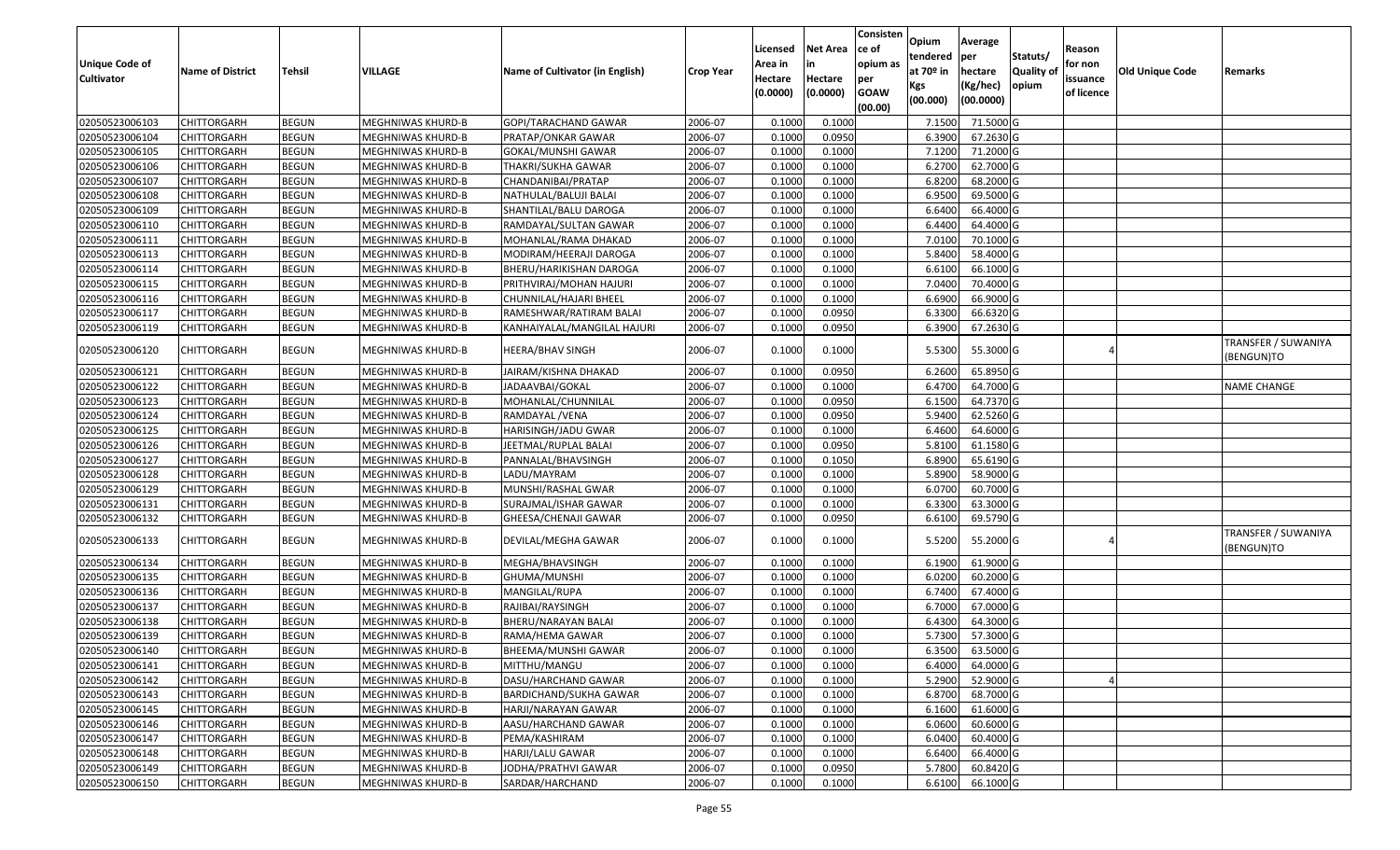| <b>Unique Code of</b><br><b>Cultivator</b> | <b>Name of District</b> | <b>Tehsil</b> | <b>VILLAGE</b>           | Name of Cultivator (in English) | <b>Crop Year</b> | Licensed<br>Area in<br>Hectare<br>(0.0000) | <b>Net Area</b><br>in<br>Hectare<br>(0.0000) | Consisten<br>ce of<br>opium as<br>per<br><b>GOAW</b><br>(00.00) | Opium<br>tendered<br>at $70°$ in<br>Kgs<br>(00.000) | Average<br>per<br>hectare<br>(Kg/hec)<br>(00.0000) | Statuts/<br>Quality of<br>opium | Reason<br>for non<br>issuance<br>of licence | <b>Old Unique Code</b> | Remarks            |
|--------------------------------------------|-------------------------|---------------|--------------------------|---------------------------------|------------------|--------------------------------------------|----------------------------------------------|-----------------------------------------------------------------|-----------------------------------------------------|----------------------------------------------------|---------------------------------|---------------------------------------------|------------------------|--------------------|
| 02050523006151                             | <b>CHITTORGARH</b>      | <b>BEGUN</b>  | <b>MEGHNIWAS KHURD-B</b> | DERAM/BHAVSINGH GAWAR           | 2006-07          | 0.1000                                     | 0.1000                                       |                                                                 | 6.6300                                              | 66.3000 G                                          |                                 |                                             |                        |                    |
| 02050523006152                             | CHITTORGARH             | <b>BEGUN</b>  | MEGHNIWAS KHURD-B        | BASRAM/HARRAM GAWAR             | 2006-07          | 0.1000                                     | 0.1000                                       |                                                                 | 6.0600                                              | 60.6000 G                                          |                                 |                                             |                        |                    |
| 02050523006153                             | <b>CHITTORGARH</b>      | <b>BEGUN</b>  | MEGHNIWAS KHURD-B        | BAPULAL/BHAVSINGH GAWAR         | 2006-07          | 0.1000                                     | 0.1000                                       |                                                                 | 6.2400                                              | 62.4000 G                                          |                                 |                                             |                        |                    |
| 02050523006154                             | <b>CHITTORGARH</b>      | <b>BEGUN</b>  | <b>MEGHNIWAS KHURD-B</b> | DERAM/RUPA                      | 2006-07          | 0.1000                                     | 0.1000                                       |                                                                 | 7.2200                                              | 72.2000 G                                          |                                 |                                             |                        |                    |
| 02050523006155                             | <b>CHITTORGARH</b>      | <b>BEGUN</b>  | <b>MEGHNIWAS KHURD-B</b> | GOKAL/HARCHAND                  | 2006-07          | 0.1000                                     | 0.1000                                       |                                                                 | 6.6400                                              | 66.4000 G                                          |                                 |                                             |                        |                    |
| 02050523006156                             | CHITTORGARH             | <b>BEGUN</b>  | MEGHNIWAS KHURD-B        | BALU/NARAYAN BALAI              | 2006-07          | 0.1000                                     | 0.1000                                       |                                                                 | 6.4100                                              | 64.1000 G                                          |                                 |                                             |                        |                    |
| 02050523006157                             | CHITTORGARH             | <b>BEGUN</b>  | MEGHNIWAS KHURD-B        | UDAILAL/MANGILAL HAJURI         | 2006-07          | 0.1000                                     | 0.1000                                       |                                                                 | 5.9100                                              | 59.1000 G                                          |                                 |                                             |                        |                    |
| 02050523006158                             | <b>CHITTORGARH</b>      | <b>BEGUN</b>  | MEGHNIWAS KHURD-B        | <b>BHERULAL/ MOHAN</b>          | 2006-07          | 0.1000                                     | 0.1000                                       |                                                                 | 6.7600                                              | 67.6000 G                                          |                                 |                                             |                        |                    |
| 02050523006159                             | <b>CHITTORGARH</b>      | <b>BEGUN</b>  | <b>MEGHNIWAS KHURD-B</b> | SETHANI/UGMA                    | 2006-07          | 0.1000                                     | 0.1000                                       |                                                                 | 6.0400                                              | 60.4000 G                                          |                                 |                                             |                        |                    |
| 02050523006161                             | CHITTORGARH             | <b>BEGUN</b>  | MEGHNIWAS KHURD-B        | SHAMBHULAL/GOPI HAJURI          | 2006-07          | 0.1000                                     | 0.1000                                       |                                                                 | 6.7100                                              | 67.1000 G                                          |                                 |                                             |                        |                    |
| 02050523006162                             | <b>CHITTORGARH</b>      | <b>BEGUN</b>  | <b>MEGHNIWAS KHURD-B</b> | LADUBAI/NANALAL                 | 2006-07          | 0.1000                                     | 0.1000                                       |                                                                 | 7.1100                                              | 71.1000 G                                          |                                 |                                             |                        | <b>NAME CHANGE</b> |
| 02050523006163                             | <b>CHITTORGARH</b>      | <b>BEGUN</b>  | MEGHNIWAS KHURD-B        | PASHMABAI/GANGARAM              | 2006-07          | 0.1000                                     | 0.1000                                       |                                                                 | 6.5100                                              | 65.1000 G                                          |                                 |                                             |                        |                    |
| 02050523006164                             | <b>CHITTORGARH</b>      | <b>BEGUN</b>  | <b>MEGHNIWAS KHURD-B</b> | PANNA/BHAVSINGH GAWAR           | 2006-07          | 0.1000                                     | 0.1000                                       |                                                                 | 6.3800                                              | 63.8000 G                                          |                                 |                                             |                        |                    |
| 02050523006165                             | <b>CHITTORGARH</b>      | <b>BEGUN</b>  | <b>MEGHNIWAS KHURD-B</b> | BHOJA/RAGHUNATH KALAL           | 2006-07          | 0.1000                                     | 0.1000                                       |                                                                 | 6.4300                                              | 64.3000 G                                          |                                 |                                             |                        |                    |
| 02050523006166                             | <b>CHITTORGARH</b>      | <b>BEGUN</b>  | <b>MEGHNIWAS KHURD-B</b> | HAJARI/PEMA A.S. MOOLCHAND      | 2006-07          | 0.1000                                     | 0.1000                                       |                                                                 | 6.7200                                              | 67.2000 G                                          |                                 |                                             |                        | <b>NAME CHANGE</b> |
| 02050523006168                             | <b>CHITTORGARH</b>      | <b>BEGUN</b>  | <b>MEGHNIWAS KHURD-B</b> | GHEESIBAI/KANA                  | 2006-07          | 0.1000                                     | 0.0950                                       |                                                                 | 5.8600                                              | 61.6840 G                                          |                                 |                                             |                        |                    |
| 02050523006169                             | <b>CHITTORGARH</b>      | <b>BEGUN</b>  | <b>MEGHNIWAS KHURD-B</b> | BARDA/DEVI                      | 2006-07          | 0.1000                                     | 0.1000                                       |                                                                 | 6.3300                                              | 63.3000 G                                          |                                 |                                             |                        |                    |
| 02050523006170                             | <b>CHITTORGARH</b>      | <b>BEGUN</b>  | MEGHNIWAS KHURD-B        | DALIBAI/GOPI                    | 2006-07          | 0.1000                                     | 0.1000                                       |                                                                 | 6.4500                                              | 64.5000 G                                          |                                 |                                             | 02050427011003         | TRANSFER           |
| 02050523007001                             | CHITTORGARH             | <b>BEGUN</b>  | <b>JADOL TUMBA</b>       | BAJESINGH/KESARSINGH            | 2006-07          | 0.1000                                     | 0.1050                                       |                                                                 | 5.9800                                              | 56.9520 G                                          |                                 |                                             |                        |                    |
| 02050523007002                             | <b>CHITTORGARH</b>      | <b>BEGUN</b>  | <b>JADOL TUMBA</b>       | DEUBAI/BHURA                    | 2006-07          | 0.1000                                     | 0.1000                                       |                                                                 | 6.1800                                              | 61.8000 G                                          |                                 |                                             |                        |                    |
| 02050523007003                             | <b>CHITTORGARH</b>      | <b>BEGUN</b>  | <b>JADOL TUMBA</b>       | BARJIBAI/NARAYAN                | 2006-07          | 0.1000                                     | 0.1000                                       |                                                                 | 6.2000                                              | 62.0000 G                                          |                                 |                                             |                        |                    |
| 02050523007005                             | CHITTORGARH             | <b>BEGUN</b>  | <b>JADOL TUMBA</b>       | BHOJA/NANDA                     | 2006-07          | 0.100                                      | 0.0950                                       |                                                                 | 5.8700                                              | 61.7890 G                                          |                                 |                                             |                        |                    |
| 02050523007006                             | CHITTORGARH             | <b>BEGUN</b>  | <b>JADOL TUMBA</b>       | PABU/GHEESA REBARI              | 2006-07          | 0.1000                                     | 0.0950                                       |                                                                 | 5.5000                                              | 57.8950 G                                          |                                 |                                             |                        |                    |
| 02050523007007                             | <b>CHITTORGARH</b>      | <b>BEGUN</b>  | <b>JADOL TUMBA</b>       | BHURA/KUKA                      | 2006-07          | 0.1000                                     | 0.1000                                       |                                                                 | 5.8200                                              | 58.2000 G                                          |                                 |                                             |                        |                    |
| 02050523007009                             | <b>CHITTORGARH</b>      | <b>BEGUN</b>  | <b>JADOL TUMBA</b>       | GHEESULAL/KISHNA                | 2006-07          | 0.1000                                     | 0.1000                                       |                                                                 | 6.8000                                              | 68.0000 G                                          |                                 |                                             |                        |                    |
| 02050523007011                             | <b>CHITTORGARH</b>      | <b>BEGUN</b>  | <b>JADOL TUMBA</b>       | DHANNA/BHAWANA                  | 2006-07          | 0.1000                                     | 0.1000                                       |                                                                 | 6.0700                                              | 60.7000 G                                          |                                 |                                             |                        |                    |
| 02050523007012                             | <b>CHITTORGARH</b>      | <b>BEGUN</b>  | <b>JADOL TUMBA</b>       | CHEETAR/KISHNA                  | 2006-07          | 0.1000                                     | 0.0950                                       |                                                                 | 5.9500                                              | 62.6320 G                                          |                                 |                                             |                        |                    |
| 02050523008001                             | <b>CHITTORGARH</b>      | <b>BEGUN</b>  | SURATPURA                | NARAYAN/BALU                    | 2006-07          | 0.1000                                     | 0.1000                                       |                                                                 | 6.6200                                              | 66.2000 G                                          |                                 |                                             |                        |                    |
| 02050523008002                             | <b>CHITTORGARH</b>      | <b>BEGUN</b>  | <b>SURATPURA</b>         | UDA/KAJOD                       | 2006-07          | 0.1000                                     | 0.1000                                       |                                                                 | 6.2900                                              | 62.9000 G                                          |                                 |                                             |                        | NAME CHANGE        |
| 02050523008004                             | <b>CHITTORGARH</b>      | <b>BEGUN</b>  | SURATPURA                | UDA/GOKUL                       | 2006-07          | 0.1000                                     | 0.0950                                       |                                                                 | 5.8300                                              | 61.3680 G                                          |                                 |                                             |                        |                    |
| 02050523008005                             | CHITTORGARH             | <b>BEGUN</b>  | SURATPURA                | RAMLAL/NARAYAN                  | 2006-07          | 0.100                                      | 0.1050                                       |                                                                 | 5.9100                                              | 56.2860 G                                          |                                 |                                             |                        |                    |
| 02050523008007                             | CHITTORGARH             | <b>BEGUN</b>  | <b>SURATPURA</b>         | KANIYA/RATIRAM                  | 2006-07          | 0.100                                      | 0.1000                                       |                                                                 | 5.5900                                              | 55.9000 G                                          |                                 |                                             |                        |                    |
| 02050523008011                             | <b>CHITTORGARH</b>      | <b>BEGUN</b>  | <b>SURATPURA</b>         | BALU/GANGARAM                   | 2006-07          | 0.1000                                     | 0.1000                                       |                                                                 | 6.1100                                              | 61.1000 G                                          |                                 |                                             |                        |                    |
| 02050523008012                             | <b>CHITTORGARH</b>      | <b>BEGUN</b>  | <b>SURATPURA</b>         | NANA/GANGARAM                   | 2006-07          | 0.100                                      | 0.0950                                       |                                                                 | 5.1300                                              | 54.0000 G                                          |                                 |                                             |                        |                    |
| 02050523008015                             | CHITTORGARH             | <b>BEGUN</b>  | SURATPURA                | LADU/RUPA                       | 2006-07          | 0.1000                                     | 0.0950                                       |                                                                 | 5.4300                                              | 57.1580 G                                          |                                 |                                             |                        |                    |
| 02050523008019                             | <b>CHITTORGARH</b>      | <b>BEGUN</b>  | <b>SURATPURA</b>         | LADIBAI/SANWATA                 | 2006-07          | 0.1000                                     | 0.0950                                       |                                                                 | 6.5300                                              | 68.7370 G                                          |                                 |                                             |                        |                    |
| 02050523008020                             | <b>CHITTORGARH</b>      | <b>BEGUN</b>  | <b>SURATPURA</b>         | MOHAN/KHANA                     | 2006-07          | 0.1000                                     | 0.0950                                       |                                                                 | 5.9600                                              | 62.7370 G                                          |                                 |                                             |                        |                    |
| 02050523008022                             | <b>CHITTORGARH</b>      | <b>BEGUN</b>  | <b>SURATPURA</b>         | DERAM/MADHO                     | 2006-07          | 0.1000                                     | 0.1000                                       |                                                                 | 5.8100                                              | 58.1000 G                                          |                                 |                                             |                        |                    |
| 02050523009001                             | <b>CHITTORGARH</b>      | <b>BEGUN</b>  | SAMRIYA KALA             | PANNA/NAULA                     | 2006-07          | 0.1000                                     | 0.0950                                       |                                                                 | 6.6600                                              | 70.1050 G                                          |                                 |                                             |                        |                    |
| 02050523009002                             | <b>CHITTORGARH</b>      | <b>BEGUN</b>  | SAMRIYA KALA             | PYARCHAND/KAJOD                 | 2006-07          | 0.1000                                     | 0.1000                                       |                                                                 | 6.8000                                              | 68.0000 G                                          |                                 |                                             |                        |                    |
| 02050523009003                             | CHITTORGARH             | <b>BEGUN</b>  | SAMRIYA KALA             | KALYAN/NANDRAM                  | 2006-07          | 0.1000                                     | 0.0950                                       |                                                                 | 6.0800                                              | 64.0000 G                                          |                                 |                                             |                        |                    |
| 02050523009004                             | <b>CHITTORGARH</b>      | <b>BEGUN</b>  | <b>SAMRIYA KALA</b>      | LALUSINGH/UDAISINGH             | 2006-07          | 0.1000                                     | 0.0950                                       |                                                                 | 6.7000                                              | 70.5260 G                                          |                                 |                                             |                        |                    |
| 02050523009005                             | <b>CHITTORGARH</b>      | <b>BEGUN</b>  | SAMRIYA KALA             | RAMSUKHIBAI/BAJRANGLAL          | 2006-07          | 0.1000                                     | 0.1000                                       |                                                                 | 6.4800                                              | 64.8000 G                                          |                                 |                                             |                        |                    |
| 02050523009006                             | <b>CHITTORGARH</b>      | <b>BEGUN</b>  | SAMRIYA KALA             | KALIBAI/KANA                    | 2006-07          | 0.1000                                     | 0.0950                                       |                                                                 | 5.4300                                              | 57.1580 G                                          |                                 |                                             |                        |                    |
| 02050523009007                             | <b>CHITTORGARH</b>      | <b>BEGUN</b>  | SAMRIYA KALA             | GHEESA/SALAG                    | 2006-07          | 0.1000                                     | 0.0950                                       |                                                                 | 5.7300                                              | 60.3160 G                                          |                                 |                                             |                        |                    |
| 02050523009008                             | <b>CHITTORGARH</b>      | <b>BEGUN</b>  | SAMRIYA KALA             | KANHA/DEVA                      | 2006-07          | 0.1000                                     | 0.1000                                       |                                                                 | 6.6400                                              | 66.4000 G                                          |                                 |                                             |                        |                    |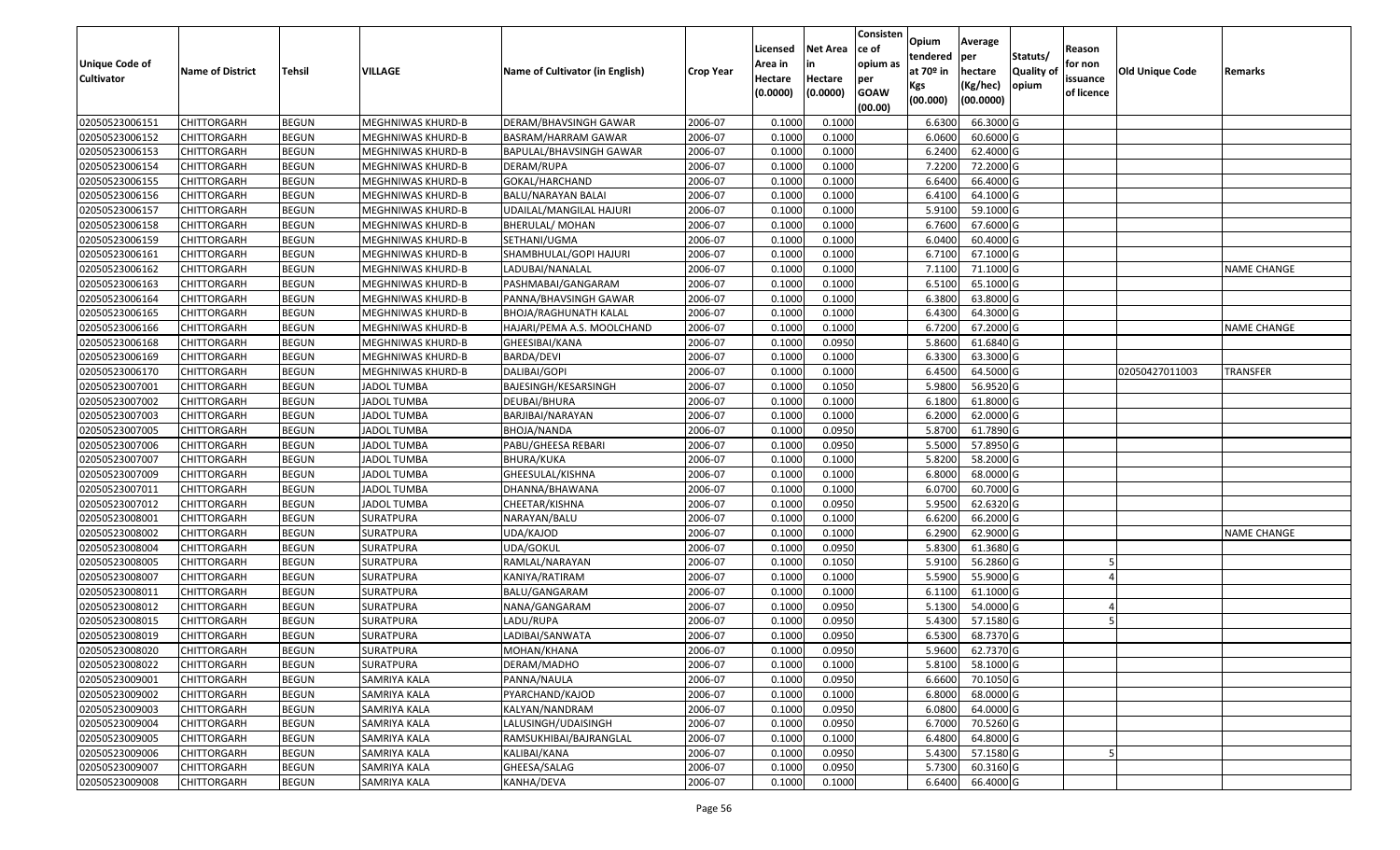| <b>Unique Code of</b><br><b>Cultivator</b> | <b>Name of District</b> | <b>Tehsil</b> | VILLAGE           | Name of Cultivator (in English) | <b>Crop Year</b> | Licensed<br>Area in<br>Hectare<br>(0.0000) | <b>Net Area</b><br>in<br>Hectare<br>(0.0000) | Consisten<br>ce of<br>opium as<br>per<br><b>GOAW</b><br>(00.00) | Opium<br>tendered<br>at $70°$ in<br>Kgs<br>(00.000) | Average<br>per<br>hectare<br>(Kg/hec)<br>(00.0000) | Statuts/<br>Quality of<br>opium | Reason<br>for non<br>issuance<br>of licence | <b>Old Unique Code</b> | Remarks            |
|--------------------------------------------|-------------------------|---------------|-------------------|---------------------------------|------------------|--------------------------------------------|----------------------------------------------|-----------------------------------------------------------------|-----------------------------------------------------|----------------------------------------------------|---------------------------------|---------------------------------------------|------------------------|--------------------|
| 02050523009009                             | <b>CHITTORGARH</b>      | <b>BEGUN</b>  | SAMRIYA KALA      | ONKARDAS/KALUDAS                | 2006-07          | 0.1000                                     | 0.0950                                       |                                                                 | 6.0500                                              | 63.6840 G                                          |                                 |                                             |                        |                    |
| 02050523009010                             | CHITTORGARH             | <b>BEGUN</b>  | SAMRIYA KALA      | MADANDAS/MADHODAS               | 2006-07          | 0.1000                                     | 0.0950                                       |                                                                 | 6.2600                                              | 65.8950 G                                          |                                 |                                             |                        |                    |
| 02050523009012                             | CHITTORGARH             | <b>BEGUN</b>  | SAMRIYA KALA      | CHUNNILAL/MIYACHAND             | 2006-07          | 0.1000                                     | 0.1000                                       |                                                                 | 6.8100                                              | 68.1000 G                                          |                                 |                                             | 02050523077032         | <b>TRANSFER</b>    |
| 02050523010001                             | <b>CHITTORGARH</b>      | <b>BEGUN</b>  | SAMRIYA KHURD     | HARKUBAI/SURAJMAL               | 2006-07          | 0.1000                                     | 0.0500                                       |                                                                 | 3.2700                                              | 65.4000 G                                          |                                 |                                             |                        |                    |
| 02050523010002                             | <b>CHITTORGARH</b>      | <b>BEGUN</b>  | SAMRIYA KHURD     | RAGHUNATH/HAJARI                | 2006-07          | 0.1000                                     | 0.1000                                       |                                                                 | 7.1300                                              | 71.3000 G                                          |                                 |                                             |                        |                    |
| 02050523010004                             | CHITTORGARH             | <b>BEGUN</b>  | SAMRIYA KHURD     | PRAKASHCHNAD/BALURAM            | 2006-07          | 0.1000                                     | 0.0950                                       |                                                                 | 6.5700                                              | 69.1580 G                                          |                                 |                                             |                        |                    |
| 02050523010005                             | CHITTORGARH             | <b>BEGUN</b>  | SAMRIYA KHURD     | LAXMIBAI/BALURAM                | 2006-07          | 0.1000                                     | 0.1000                                       |                                                                 | 6.8200                                              | 68.2000 G                                          |                                 |                                             |                        |                    |
| 02050523010007                             | CHITTORGARH             | <b>BEGUN</b>  | SAMRIYA KHURD     | GHEESALAL/DEVILAL               | 2006-07          | 0.1000                                     | 0.0950                                       |                                                                 | 6.8300                                              | 71.8950 G                                          |                                 |                                             |                        |                    |
| 02050523010008                             | CHITTORGARH             | <b>BEGUN</b>  | SAMRIYA KHURD     | KISHANLAL/DEVILAL               | 2006-07          | 0.1000                                     | 0.1000                                       |                                                                 | 6.4400                                              | 64.4000 G                                          |                                 |                                             |                        |                    |
| 02050523010009                             | CHITTORGARH             | <b>BEGUN</b>  | SAMRIYA KHURD     | JAMNALAL/CHAMNA                 | 2006-07          | 0.100                                      | 0.1000                                       |                                                                 | 6.7900                                              | 67.9000 G                                          |                                 |                                             |                        |                    |
| 02050523011001                             | CHITTORGARH             | <b>BEGUN</b>  | CHAWANDIYA        | LAXMAN/HUKMA                    | 2006-07          | 0.1000                                     | 0.1000                                       |                                                                 | 5.6000                                              | 56.0000G                                           |                                 |                                             |                        |                    |
| 02050523011002                             | CHITTORGARH             | <b>BEGUN</b>  | CHAWANDIYA        | PANNALAL/HOKAMA                 | 2006-07          | 0.1000                                     | 0.1050                                       |                                                                 | 5.8800                                              | 56.0000G                                           |                                 |                                             |                        |                    |
| 02050523011003                             | CHITTORGARH             | <b>BEGUN</b>  | CHAWANDIYA        | DEVILAL/MODA                    | 2006-07          | 0.1000                                     | 0.1000                                       |                                                                 | 6.0900                                              | 60.9000 G                                          |                                 |                                             |                        |                    |
| 02050523011004                             | CHITTORGARH             | <b>BEGUN</b>  | CHAWANDIYA        | JAIRAM/KALU                     | 2006-07          | 0.1000                                     | 0.1000                                       |                                                                 | 6.6300                                              | 66.3000 G                                          |                                 |                                             |                        |                    |
| 02050523011006                             | CHITTORGARH             | <b>BEGUN</b>  | CHAWANDIYA        | ONKAR/GOPI                      | 2006-07          | 0.100                                      | 0.1000                                       |                                                                 | 6.2800                                              | 62.8000 G                                          |                                 |                                             |                        |                    |
| 02050523011007                             | CHITTORGARH             | <b>BEGUN</b>  | CHAWANDIYA        | NATHU/BHURA                     | 2006-07          | 0.1000                                     | 0.1050                                       |                                                                 | 6.550                                               | 62.3810 G                                          |                                 |                                             |                        |                    |
| 02050523011008                             | CHITTORGARH             | <b>BEGUN</b>  | CHAWANDIYA        | SHANTILAL/BARDICHAND            | 2006-07          | 0.1000                                     | 0.1000                                       |                                                                 | 5.4600                                              | 54.6000 G                                          |                                 |                                             |                        |                    |
| 02050523011009                             | CHITTORGARH             | <b>BEGUN</b>  | CHAWANDIYA        | MOHANLAL/BHANWARLAL             | 2006-07          | 0.100                                      | 0.1000                                       |                                                                 | 6.8300                                              | 68.3000 G                                          |                                 |                                             |                        |                    |
| 02050523011010                             | <b>CHITTORGARH</b>      | <b>BEGUN</b>  | CHAWANDIYA        | JUMABAI/MEGHA                   | 2006-07          | 0.1000                                     | 0.1000                                       |                                                                 | 5.9600                                              | 59.6000G                                           |                                 |                                             |                        | <b>NAME CHANGE</b> |
| 02050523011011                             | CHITTORGARH             | <b>BEGUN</b>  | CHAWANDIYA        | HAZARI/GOPI                     | 2006-07          | 0.1000                                     | 0.1000                                       |                                                                 | 6.6600                                              | 66.6000 G                                          |                                 |                                             |                        |                    |
| 02050523011012                             | <b>CHITTORGARH</b>      | <b>BEGUN</b>  | CHAWANDIYA        | BHANWARLAL/VENA                 | 2006-07          | 0.1000                                     | 0.1000                                       |                                                                 | 5.5200                                              | 55.2000 G                                          |                                 |                                             |                        |                    |
| 02050523011013                             | CHITTORGARH             | <b>BEGUN</b>  | CHAWANDIYA        | SUNDARBAI/KUKA                  | 2006-07          | 0.1000                                     | 0.1000                                       |                                                                 | 5.4600                                              | 54.6000 G                                          |                                 |                                             |                        | <b>NAME CHANGE</b> |
| 02050523011014                             | CHITTORGARH             | <b>BEGUN</b>  | CHAWANDIYA        | MOTI/LALU                       | 2006-07          | 0.1000                                     | 0.1000                                       |                                                                 | 5.9300                                              | 59.3000G                                           |                                 |                                             |                        |                    |
| 02050523011015                             | CHITTORGARH             | <b>BEGUN</b>  | CHAWANDIYA        | NANDA/MOTI                      | 2006-07          | 0.1000                                     | 0.1000                                       |                                                                 | 5.9200                                              | 59.2000 G                                          |                                 |                                             |                        |                    |
| 02050523011016                             | CHITTORGARH             | <b>BEGUN</b>  | CHAWANDIYA        | NARAYAN/DEVA                    | 2006-07          | 0.1000                                     | 0.1000                                       |                                                                 | 6.1500                                              | 61.5000 G                                          |                                 |                                             |                        |                    |
| 02050523011017                             | <b>CHITTORGARH</b>      | <b>BEGUN</b>  | CHAWANDIYA        | BHANWARLAL/BHAWANA              | 2006-07          | 0.1000                                     | 0.0950                                       |                                                                 | 5.7700                                              | 60.7370 G                                          |                                 |                                             |                        |                    |
| 02050523011018                             | CHITTORGARH             | <b>BEGUN</b>  | CHAWANDIYA        | MANGILAL/GOKAL                  | 2006-07          | 0.1000                                     | 0.1000                                       |                                                                 | 6.2300                                              | 62.3000G                                           |                                 |                                             |                        |                    |
| 02050523011021                             | CHITTORGARH             | <b>BEGUN</b>  | CHAWANDIYA        | GHEESANATH/DAULA                | 2006-07          | 0.1000                                     | 0.1000                                       |                                                                 | 5.4900                                              | 54.9000 G                                          |                                 |                                             |                        |                    |
| 02050523011023                             | <b>CHITTORGARH</b>      | <b>BEGUN</b>  | CHAWANDIYA        | KANHEYALAL/BHUWANA              | 2006-07          | 0.1000                                     | 0.1000                                       |                                                                 | 5.9800                                              | 59.8000 G                                          |                                 |                                             |                        |                    |
| 02050523011024                             | <b>CHITTORGARH</b>      | <b>BEGUN</b>  | CHAWANDIYA        | CHUNNILAL/GHISA                 | 2006-07          | 0.1000                                     | 0.0950                                       |                                                                 | 6.2500                                              | 65.7890 G                                          |                                 |                                             |                        |                    |
| 02050523011025                             | <b>CHITTORGARH</b>      | <b>BEGUN</b>  | CHAWANDIYA        | KESHIBAI/MOHANLAL               | 2006-07          | 0.1000                                     | 0.0950                                       |                                                                 | 6.3900                                              | 67.2630 G                                          |                                 |                                             |                        |                    |
| 02050523011026                             | CHITTORGARH             | <b>BEGUN</b>  | CHAWANDIYA        | RATANSINGH/SHIVSINGH            | 2006-07          | 0.1000                                     | 0.1000                                       |                                                                 | 5.4600                                              | 54.6000 G                                          |                                 |                                             |                        |                    |
| 02050523011028                             | <b>CHITTORGARH</b>      | <b>BEGUN</b>  | CHAWANDIYA        | UDAYLAL/RUPA                    | 2006-07          | 0.100                                      | 0.1000                                       |                                                                 | 5.6400                                              | 56.4000 G                                          |                                 |                                             |                        |                    |
| 02050523011030                             | CHITTORGARH             | <b>BEGUN</b>  | CHAWANDIYA        | NARAYAN/UDA                     | 2006-07          | 0.1000                                     | 0.1000                                       |                                                                 | 5.4100                                              | 54.1000 G                                          |                                 |                                             |                        |                    |
| 02050523011033                             | CHITTORGARH             | <b>BEGUN</b>  | CHAWANDIYA        | NANDUBAI/NARAYAN                | 2006-07          | 0.1000                                     | 0.1000                                       |                                                                 | 5.5700                                              | 55.7000G                                           |                                 |                                             |                        |                    |
| 02050523011035                             | <b>CHITTORGARH</b>      | <b>BEGUN</b>  | CHAWANDIYA        | MANGILAL/BHAWANA                | 2006-07          | 0.1000                                     | 0.1000                                       |                                                                 | 5.4800                                              | 54.8000 G                                          |                                 |                                             |                        |                    |
| 02050523011037                             | <b>CHITTORGARH</b>      | <b>BEGUN</b>  | <b>CHAWANDIYA</b> | KANA/MODA                       | 2006-07          | 0.1000                                     | 0.1000                                       |                                                                 | 5.4400                                              | 54.4000 G                                          |                                 |                                             |                        |                    |
| 02050523011038                             | <b>CHITTORGARH</b>      | <b>BEGUN</b>  | CHAWANDIYA        | KAJODIBAI/GOPI                  | 2006-07          | 0.1000                                     | 0.1000                                       |                                                                 | 5.8900                                              | 58.9000 G                                          |                                 |                                             |                        |                    |
| 02050523012001                             | <b>CHITTORGARH</b>      | <b>BEGUN</b>  | AMARTIYA          | NANDA/NARAYAN                   | 2006-07          | 0.1000                                     | 0.0950                                       |                                                                 | 6.6100                                              | 69.5790 G                                          |                                 |                                             |                        |                    |
| 02050523012002                             | <b>CHITTORGARH</b>      | <b>BEGUN</b>  | AMARTIYA          | DEVI/DAULA                      | 2006-07          | 0.1000                                     | 0.1000                                       |                                                                 | 6.2500                                              | 62.5000 G                                          |                                 |                                             |                        |                    |
| 02050523012003                             | <b>CHITTORGARH</b>      | <b>BEGUN</b>  | AMARTIYA          | MODA/UDA                        | 2006-07          | 0.1000                                     | 0.1000                                       |                                                                 | 6.0700                                              | 60.7000 G                                          |                                 |                                             |                        |                    |
| 02050523012004                             | <b>CHITTORGARH</b>      | <b>BEGUN</b>  | <b>AMARTIYA</b>   | MANGILAL/JAGRUP                 | 2006-07          | 0.1000                                     | 0.1000                                       |                                                                 | 6.6200                                              | 66.2000 G                                          |                                 |                                             |                        |                    |
| 02050523012005                             | <b>CHITTORGARH</b>      | <b>BEGUN</b>  | AMARTIYA          | KASHIRAM/LAXMAN                 | 2006-07          | 0.1000                                     | 0.1000                                       |                                                                 | 6.7000                                              | 67.0000 G                                          |                                 |                                             |                        |                    |
| 02050523012006                             | <b>CHITTORGARH</b>      | <b>BEGUN</b>  | AMARTIYA          | UDA/KHUMA                       | 2006-07          | 0.1000                                     | 0.0950                                       |                                                                 | 6.3900                                              | 67.2630 G                                          |                                 |                                             |                        |                    |
| 02050523012007                             | <b>CHITTORGARH</b>      | <b>BEGUN</b>  | AMARTIYA          | BHERU/PEETHA                    | 2006-07          | 0.1000                                     | 0.1000                                       |                                                                 | 6.1400                                              | 61.4000 G                                          |                                 |                                             |                        |                    |
| 02050523012008                             | <b>CHITTORGARH</b>      | <b>BEGUN</b>  | AMARTIYA          | DEVILAL/HEMA                    | 2006-07          | 0.1000                                     | 0.1000                                       |                                                                 | 6.9500                                              | 69.5000 G                                          |                                 |                                             |                        |                    |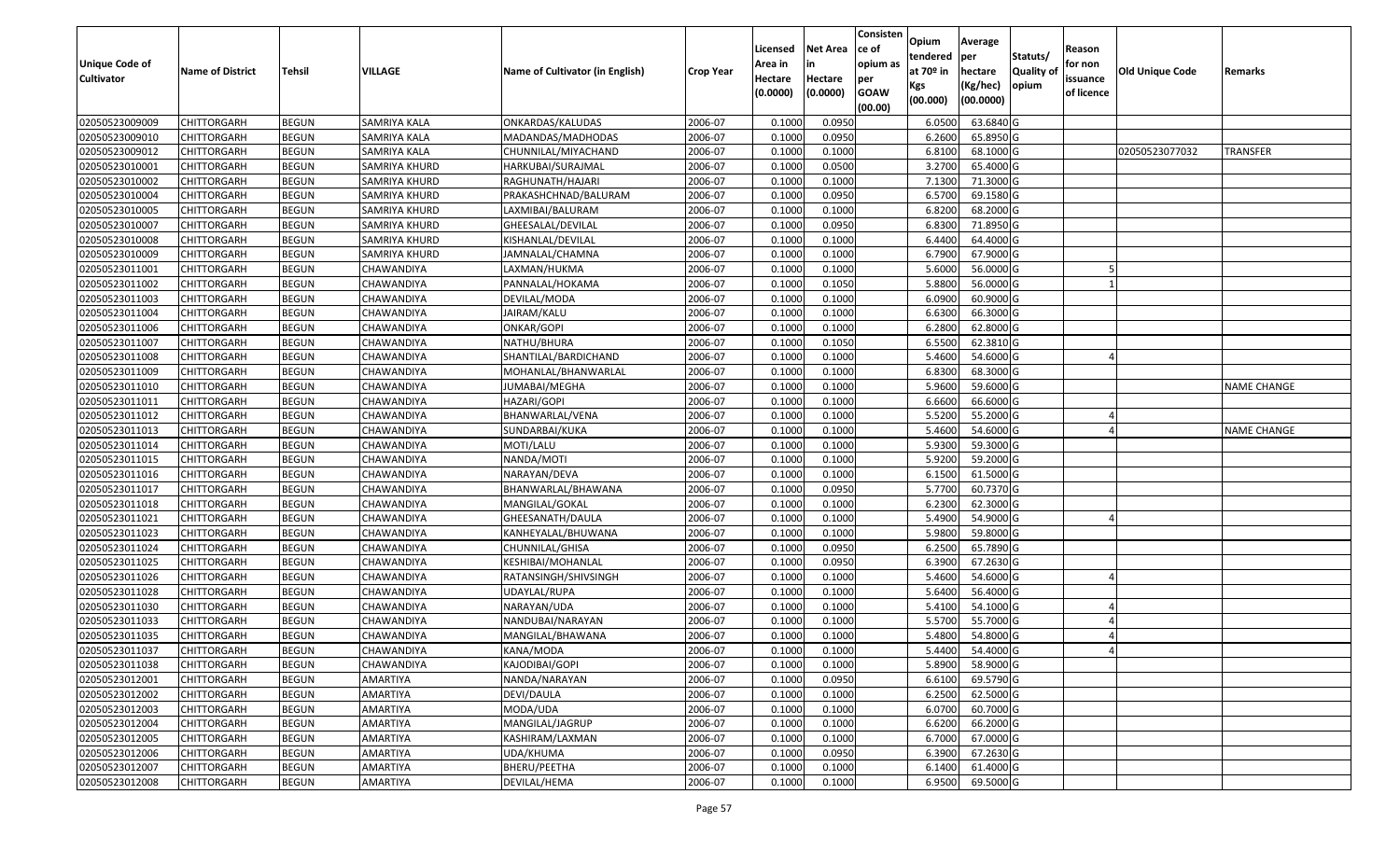| <b>Unique Code of</b> | <b>Name of District</b> | Tehsil       | VILLAGE          | Name of Cultivator (in English) | <b>Crop Year</b> | Licensed<br>Area in | <b>Net Area</b><br>in | Consisten<br>ce of<br>opium as | Opium<br>tendered<br>at $70°$ in | Average<br>per<br>hectare | Statuts/<br><b>Quality o</b> | Reason<br>for non      | Old Unique Code | Remarks |
|-----------------------|-------------------------|--------------|------------------|---------------------------------|------------------|---------------------|-----------------------|--------------------------------|----------------------------------|---------------------------|------------------------------|------------------------|-----------------|---------|
| <b>Cultivator</b>     |                         |              |                  |                                 |                  | Hectare<br>(0.0000) | Hectare<br>(0.0000)   | per<br><b>GOAW</b><br>(00.00)  | Kgs<br>(00.000)                  | (Kg/hec)<br>(00.0000)     | opium                        | issuance<br>of licence |                 |         |
| 02050523012009        | CHITTORGARH             | <b>BEGUN</b> | AMARTIYA         | ONKAR/KESHA                     | 2006-07          | 0.1000              | 0.0950                |                                | 6.4900                           | 68.3160 G                 |                              |                        |                 |         |
| 02050523012010        | CHITTORGARH             | <b>BEGUN</b> | AMARTIYA         | RAMCHANDRA/BALU                 | 2006-07          | 0.1000              | 0.1000                |                                | 6.6500                           | 66.5000 G                 |                              |                        |                 |         |
| 02050523012011        | CHITTORGARH             | <b>BEGUN</b> | AMARTIYA         | MOTYABAI/CHUNNILAL              | 2006-07          | 0.1000              | 0.1000                |                                | 6.6600                           | 66.6000 G                 |                              |                        |                 |         |
| 02050523012013        | <b>CHITTORGARH</b>      | <b>BEGUN</b> | <b>AMARTIYA</b>  | SHAMBHULAL/NARAYAN              | 2006-07          | 0.1000              | 0.0950                |                                | 5.8000                           | 61.0530G                  |                              |                        |                 |         |
| 02050523012015        | CHITTORGARH             | <b>BEGUN</b> | AMARTIYA         | MANGILAL/MOTI                   | 2006-07          | 0.1000              | 0.0950                |                                | 6.1300                           | 64.5260 G                 |                              |                        |                 |         |
| 02050523012016        | CHITTORGARH             | <b>BEGUN</b> | AMARTIYA         | LAXMANDAS/MOHANDAS              | 2006-07          | 0.1000              | 0.0900                |                                | 5.6500                           | $62.7780$ G               |                              |                        |                 |         |
| 02050523012017        | CHITTORGARH             | <b>BEGUN</b> | AMARTIYA         | RAMESHWARLAL/ONKAR              | 2006-07          | 0.1000              | 0.1000                |                                | 5.9300                           | 59.3000G                  |                              |                        |                 |         |
| 02050523012018        | <b>CHITTORGARH</b>      | <b>BEGUN</b> | AMARTIYA         | BANSHIDAS/MOHANDAS              | 2006-07          | 0.1000              | 0.1000                |                                | 6.4100                           | 64.1000 G                 |                              |                        |                 |         |
| 02050523012019        | CHITTORGARH             | <b>BEGUN</b> | AMARTIYA         | RATANSINGH/BALUSINGH            | 2006-07          | 0.1000              | 0.0950                |                                | 5.9800                           | 62.9470 G                 |                              |                        |                 |         |
| 02050523012021        | CHITTORGARH             | <b>BEGUN</b> | AMARTIYA         | NATHU/MYALA                     | 2006-07          | 0.1000              | 0.0950                |                                | 6.0300                           | 63.4740 G                 |                              |                        |                 |         |
| 02050523012022        | CHITTORGARH             | <b>BEGUN</b> | AMARTIYA         | ONKAR/JAGRUP                    | 2006-07          | 0.1000              | 0.1000                |                                | 6.4200                           | 64.2000 G                 |                              |                        |                 |         |
| 02050523012024        | <b>CHITTORGARH</b>      | <b>BEGUN</b> | AMARTIYA         | SHAMBHULAL/ONKAR                | 2006-07          | 0.100               | 0.1000                |                                | 6.7800                           | 67.8000 G                 |                              |                        |                 |         |
| 02050523012025        | <b>CHITTORGARH</b>      | <b>BEGUN</b> | AMARTIYA         | JAGDISH/HEERALAL                | 2006-07          | 0.1000              | 0.1000                |                                | 6.2500                           | 62.5000G                  |                              |                        |                 |         |
| 02050523012026        | <b>CHITTORGARH</b>      | <b>BEGUN</b> | AMARTIYA         | PRABHU/MYALA                    | 2006-07          | 0.100               | 0.0950                |                                | 5.4100                           | 56.9470 G                 |                              |                        |                 |         |
| 02050523012027        | CHITTORGARH             | <b>BEGUN</b> | AMARTIYA         | MOHANSINGH/NARAYANSINGH         | 2006-07          | 0.1000              | 0.1000                |                                | 7.1000                           | 71.0000 G                 |                              |                        |                 |         |
| 02050523012028        | CHITTORGARH             | <b>BEGUN</b> | AMARTIYA         | ONKAR/GOPI                      | 2006-07          | 0.1000              | 0.1000                |                                | 6.8400                           | 68.4000 G                 |                              |                        |                 |         |
| 02050523012030        | <b>CHITTORGARH</b>      | <b>BEGUN</b> | AMARTIYA         | KESHARKUWAR/GIRDHARISINGH       | 2006-07          | 0.100               | 0.1000                |                                | 6.8500                           | 68.5000 G                 |                              |                        |                 |         |
| 02050523012031        | CHITTORGARH             | <b>BEGUN</b> | AMARTIYA         | GOPI/MANGILAL                   | 2006-07          | 0.100               | 0.0950                |                                | 6.4400                           | 67.7890 G                 |                              |                        |                 |         |
| 02050523012032        | CHITTORGARH             | <b>BEGUN</b> | AMARTIYA         | MOTISINGH/NAHARSINGH            | 2006-07          | 0.1000              | 0.1000                |                                | 6.3200                           | 63.2000 G                 |                              |                        |                 |         |
| 02050523012033        | CHITTORGARH             | <b>BEGUN</b> | AMARTIYA         | JAWAANSINGH/MOTISINGH           | 2006-07          | 0.1000              | 0.1000                |                                | 6.4200                           | 64.2000 G                 |                              |                        |                 |         |
| 02050523012034        | CHITTORGARH             | <b>BEGUN</b> | AMARTIYA         | MADANSINGH/DAULATSINGH          | 2006-07          | 0.100               | 0.1000                |                                | 6.4300                           | 64.3000G                  |                              |                        |                 |         |
| 02050523012035        | CHITTORGARH             | <b>BEGUN</b> | AMARTIYA         | BHANWARLAL/MANGILAL             | 2006-07          | 0.100               | 0.1000                |                                | 6.8700                           | 68.7000 G                 |                              |                        |                 |         |
| 02050523012036        | CHITTORGARH             | <b>BEGUN</b> | AMARTIYA         | DEBINATH/RUPNATH                | 2006-07          | 0.1000              | 0.1000                |                                | 6.6300                           | 66.3000 G                 |                              |                        |                 |         |
| 02050523012037        | CHITTORGARH             | <b>BEGUN</b> | AMARTIYA         | SARJUBAI/LAXMICHAND             | 2006-07          | 0.100               | 0.0950                |                                | 5.8400                           | 61.4740 G                 |                              |                        |                 |         |
| 02050523012038        | CHITTORGARH             | <b>BEGUN</b> | <b>AMARTIYA</b>  | RUPDAS/MOHANDAS                 | 2006-07          | 0.1000              | 0.0950                |                                | 6.0100                           | 63.2630 G                 |                              |                        |                 |         |
| 02050523012039        | CHITTORGARH             | <b>BEGUN</b> | AMARTIYA         | JODHRAJ/DEVA                    | 2006-07          | 0.1000              | 0.0950                |                                | 6.4400                           | 67.7890 G                 |                              |                        |                 |         |
| 02050523012041        | CHITTORGARH             | <b>BEGUN</b> | AMARTIYA         | BHERUSINGH/CHAGANSINGH          | 2006-07          | 0.1000              | 0.1000                |                                | 7.0000                           | 70.0000G                  |                              |                        |                 |         |
| 02050523012042        | CHITTORGARH             | <b>BEGUN</b> | AMARTIYA         | VENA/NARAYAN                    | 2006-07          | 0.1000              | 0.1000                |                                | 6.9200                           | 69.2000 G                 |                              |                        |                 |         |
| 02050523012043        | CHITTORGARH             | <b>BEGUN</b> | AMARTIYA         | KALUSINGH/NARAYANSINGH          | 2006-07          | 0.1000              | 0.1000                |                                | 6.4500                           | 64.5000 G                 |                              |                        |                 |         |
| 02050523012044        | CHITTORGARH             | <b>BEGUN</b> | AMARTIYA         | DAULA/DEVA                      | 2006-07          | 0.1000              | 0.0950                |                                | 6.1000                           | 64.2110 G                 |                              |                        |                 |         |
| 02050523012046        | CHITTORGARH             | <b>BEGUN</b> | AMARTIYA         | ONKAR/TULCHA                    | 2006-07          | 0.100               | 0.1000                |                                | 6.8700                           | 68.7000 G                 |                              |                        |                 |         |
| 02050523013001        | CHITTORGARH             | <b>BEGUN</b> | KANAKPURA        | CHUNNIBAI/KASHIRAM              | 2006-07          | 0.100               | 0.1000                |                                | 5.4200                           | 54.2000 G                 |                              |                        |                 |         |
| 02050523013002        | CHITTORGARH             | <b>BEGUN</b> | <b>KANAKPURA</b> | JAMKUBAI/SITARAM                | 2006-07          | 0.100               | 0.0950                |                                | 7.2300                           | 76.1050 G                 |                              |                        |                 |         |
| 02050523013003        | CHITTORGARH             | <b>BEGUN</b> | KANAKPURA        | BHUWANA/KALU                    | 2006-07          | 0.1000              | 0.1000                |                                | 6.3200                           | 63.2000 G                 |                              |                        |                 |         |
| 02050523013004        | CHITTORGARH             | <b>BEGUN</b> | KANAKPURA        | GANGABAI/LAKHMA                 | 2006-07          | 0.1000              | 0.1000                |                                | 5.6600                           | 56.6000G                  |                              |                        |                 |         |
| 02050523013005        | CHITTORGARH             | <b>BEGUN</b> | KANAKPURA        | MANGILAL/RODA                   | 2006-07          | 0.1000              | 0.1000                |                                | 6.5800                           | 65.8000 G                 |                              |                        |                 |         |
| 02050523013006        | <b>CHITTORGARH</b>      | <b>BEGUN</b> | <b>KANAKPURA</b> | RADHABAI/DAULA                  | 2006-07          | 0.1000              | 0.0950                |                                | 5.7400                           | 60.4210 G                 |                              |                        |                 |         |
| 02050523013007        | <b>CHITTORGARH</b>      | <b>BEGUN</b> | KANAKPURA        | SHAMBHULAL/ONKAR                | 2006-07          | 0.1000              | 0.1000                |                                | 6.9900                           | 69.9000 G                 |                              |                        |                 |         |
| 02050523013008        | <b>CHITTORGARH</b>      | <b>BEGUN</b> | KANAKPURA        | RATNA/KISHNA                    | 2006-07          | 0.1000              | 0.1000                |                                | 6.6000                           | 66.0000 G                 |                              |                        |                 |         |
| 02050523013009        | <b>CHITTORGARH</b>      | <b>BEGUN</b> | KANAKPURA        | HEERA/KALU                      | 2006-07          | 0.1000              | 0.1000                |                                | 6.9800                           | 69.8000 G                 |                              |                        |                 |         |
| 02050523013010        | <b>CHITTORGARH</b>      | <b>BEGUN</b> | KANAKPURA        | JETA/LALU                       | 2006-07          | 0.1000              | 0.1000                |                                | 7.0700                           | 70.7000 G                 |                              |                        |                 |         |
| 02050523013012        | <b>CHITTORGARH</b>      | <b>BEGUN</b> | <b>KANAKPURA</b> | UDA/NANJI                       | 2006-07          | 0.1000              | 0.1000                |                                | 5.6300                           | 56.3000 G                 |                              |                        |                 |         |
| 02050523013013        | <b>CHITTORGARH</b>      | <b>BEGUN</b> | KANAKPURA        | RAMSUKH/LALU                    | 2006-07          | 0.1000              | 0.1000                |                                | 6.1200                           | 61.2000 G                 |                              |                        |                 |         |
| 02050523013014        | <b>CHITTORGARH</b>      | <b>BEGUN</b> | KANAKPURA        | NATHU/DEVA                      | 2006-07          | 0.1000              | 0.1000                |                                | 5.1700                           | 51.7000 G                 |                              |                        |                 |         |
| 02050523013015        | <b>CHITTORGARH</b>      | <b>BEGUN</b> | KANAKPURA        | DEVBAI/RUPA                     | 2006-07          | 0.1000              | 0.1000                |                                | 5.2600                           | 52.6000 G                 |                              |                        |                 |         |
| 02050523013019        | <b>CHITTORGARH</b>      | <b>BEGUN</b> | KANAKPURA        | KUKIBAI/HEERA                   | 2006-07          | 0.1000              | 0.1050                |                                | 5.3800                           | 51.2380 G                 |                              |                        |                 |         |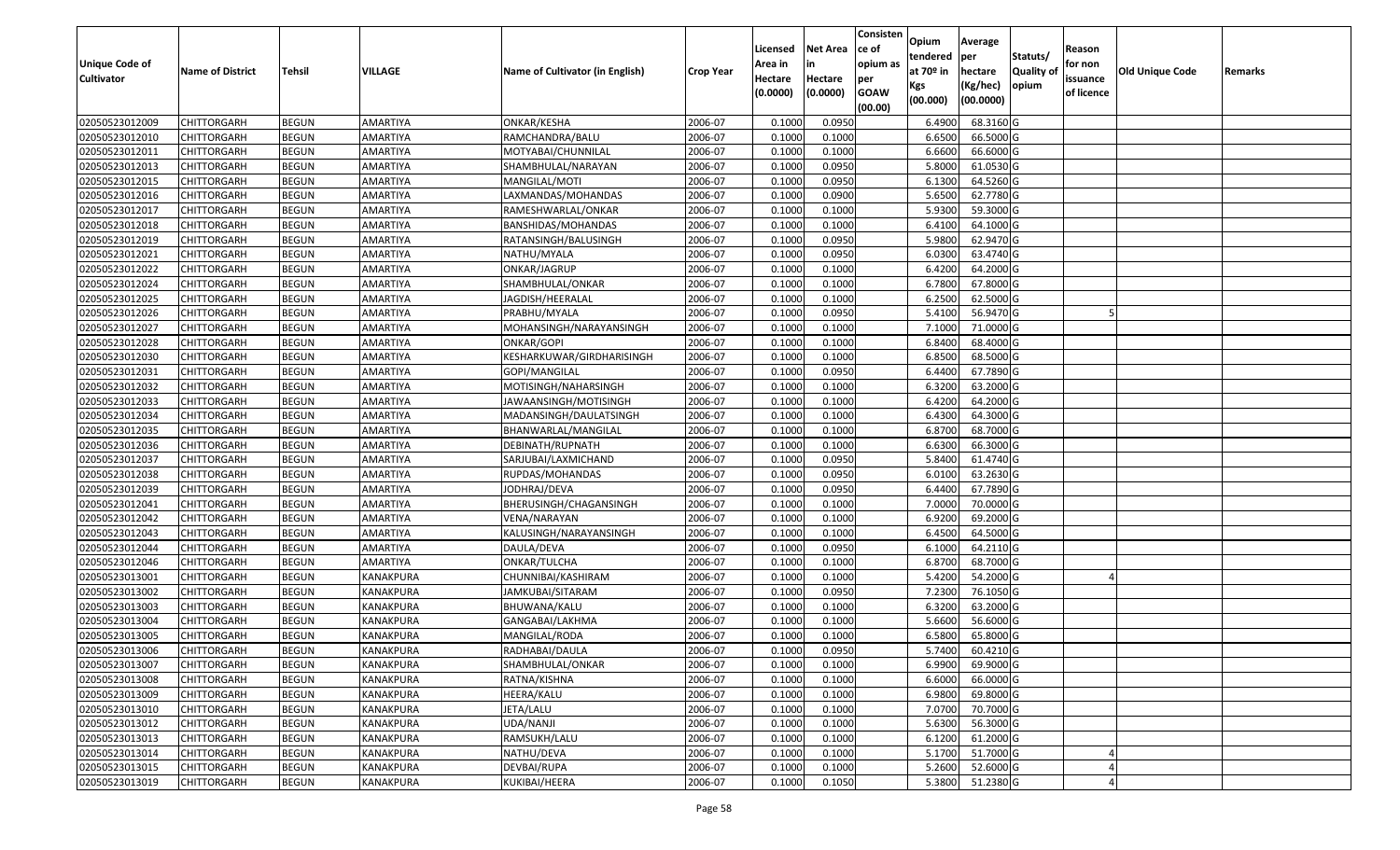| <b>Unique Code of</b><br><b>Cultivator</b> | <b>Name of District</b> | Tehsil       | VILLAGE       | Name of Cultivator (in English) | <b>Crop Year</b> | Licensed<br>Area in<br>Hectare<br>(0.0000) | Net Area<br>in<br>Hectare<br>(0.0000) | Consisten<br>ce of<br>opium as<br>per<br><b>GOAW</b><br>(00.00) | Opium<br>tendered<br>at 70º in<br>Kgs<br>(00.000) | Average<br>per<br>hectare<br>(Kg/hec)<br>(00.0000) | Statuts/<br><b>Quality of</b><br>opium | Reason<br>for non<br>issuance<br>of licence | Old Unique Code | Remarks            |
|--------------------------------------------|-------------------------|--------------|---------------|---------------------------------|------------------|--------------------------------------------|---------------------------------------|-----------------------------------------------------------------|---------------------------------------------------|----------------------------------------------------|----------------------------------------|---------------------------------------------|-----------------|--------------------|
| 02050523013020                             | <b>CHITTORGARH</b>      | <b>BEGUN</b> | KANAKPURA     | RAMLAL/HEERAJI                  | 2006-07          | 0.1000                                     | 0.1000                                |                                                                 | 6.3100                                            | 63.1000 G                                          |                                        |                                             |                 |                    |
| 02050523013021                             | CHITTORGARH             | <b>BEGUN</b> | KANAKPURA     | BHERU/NANDA                     | 2006-07          | 0.1000                                     | 0.1000                                |                                                                 | 6.4700                                            | 64.7000 G                                          |                                        |                                             |                 |                    |
| 02050523013022                             | CHITTORGARH             | <b>BEGUN</b> | KANAKPURA     | HAJARI/HEMA                     | 2006-07          | 0.1000                                     | 0.0950                                |                                                                 | 5.6000                                            | 58.9470 G                                          |                                        |                                             |                 |                    |
| 02050523013023                             | <b>CHITTORGARH</b>      | <b>BEGUN</b> | KANAKPURA     | NANDLAL/BALU                    | 2006-07          | 0.1000                                     | 0.1050                                |                                                                 | 5.7300                                            | 54.5710 G                                          |                                        |                                             |                 | <b>NAME CHANGE</b> |
| 02050523013024                             | CHITTORGARH             | <b>BEGUN</b> | KANAKPURA     | MADHU/BALU                      | 2006-07          | 0.1000                                     | 0.1000                                |                                                                 | 6.1200                                            | 61.2000 G                                          |                                        |                                             |                 |                    |
| 02050523013025                             | CHITTORGARH             | <b>BEGUN</b> | KANAKPURA     | CHAGANLAL/UDA                   | 2006-07          | 0.1000                                     | 0.1000                                |                                                                 | 5.3100                                            | 53.1000 G                                          |                                        |                                             |                 |                    |
| 02050523013026                             | CHITTORGARH             | <b>BEGUN</b> | KANAKPURA     | BALU/DAULA                      | 2006-07          | 0.1000                                     | 0.0950                                |                                                                 | 6.1600                                            | 64.8420 G                                          |                                        |                                             |                 |                    |
| 02050523013027                             | <b>CHITTORGARH</b>      | <b>BEGUN</b> | KANAKPURA     | AMARSINGH/BHAGWATSINGH          | 2006-07          | 0.1000                                     | 0.0950                                |                                                                 | 6.4800                                            | 68.2110 G                                          |                                        |                                             |                 |                    |
| 02050523013028                             | CHITTORGARH             | <b>BEGUN</b> | KANAKPURA     | PABUDAN/JAGGA                   | 2006-07          | 0.1000                                     | 0.1000                                |                                                                 | 5.8900                                            | 58.9000 G                                          |                                        |                                             |                 |                    |
| 02050523013030                             | CHITTORGARH             | <b>BEGUN</b> | KANAKPURA     | <b>BADRI/MEGHA</b>              | 2006-07          | 0.1000                                     | 0.0950                                |                                                                 | 5.2900                                            | 55.6840 G                                          |                                        |                                             |                 |                    |
| 02050523013031                             | CHITTORGARH             | <b>BEGUN</b> | KANAKPURA     | KUKA/DAULA                      | 2006-07          | 0.1000                                     | 0.1000                                |                                                                 | 6.3200                                            | 63.2000 G                                          |                                        |                                             |                 |                    |
| 02050523013032                             | <b>CHITTORGARH</b>      | <b>BEGUN</b> | KANAKPURA     | KANHA/LAKKHA                    | 2006-07          | 0.1000                                     | 0.0950                                |                                                                 | 6.2600                                            | 65.8950 G                                          |                                        |                                             |                 |                    |
| 02050523013033                             | <b>CHITTORGARH</b>      | <b>BEGUN</b> | KANAKPURA     | PRABHULAL/HEERA                 | 2006-07          | 0.1000                                     | 0.0950                                |                                                                 | 5.8800                                            | 61.8950 G                                          |                                        |                                             |                 |                    |
| 02050523013034                             | <b>CHITTORGARH</b>      | <b>BEGUN</b> | KANAKPURA     | KASHNA/HEERA                    | 2006-07          | 0.1000                                     | 0.1000                                |                                                                 | 6.7700                                            | 67.7000 G                                          |                                        |                                             |                 |                    |
| 02050523013035                             | CHITTORGARH             | <b>BEGUN</b> | KANAKPURA     | NANDALAL/BHAWANA                | 2006-07          | 0.1000                                     | 0.0950                                |                                                                 | 6.1100                                            | 64.3160 G                                          |                                        |                                             |                 |                    |
| 02050523013036                             | <b>CHITTORGARH</b>      | <b>BEGUN</b> | KANAKPURA     | BARDA/RUPA                      | 2006-07          | 0.1000                                     | 0.1000                                |                                                                 | 5.1900                                            | 51.9000 G                                          |                                        |                                             |                 |                    |
| 02050523013037                             | <b>CHITTORGARH</b>      | <b>BEGUN</b> | KANAKPURA     | BHAWARLAL/DEVA                  | 2006-07          | 0.1000                                     | 0.0950                                |                                                                 | 4.9000                                            | 51.5790 G                                          |                                        |                                             |                 |                    |
| 02050523013038                             | CHITTORGARH             | <b>BEGUN</b> | KANAKPURA     | BHAWAR/KISHNA                   | 2006-07          | 0.1000                                     | 0.1000                                |                                                                 | 7.1100                                            | 71.1000 G                                          |                                        |                                             |                 |                    |
| 02050523013039                             | CHITTORGARH             | <b>BEGUN</b> | KANAKPURA     | GOMANSINGH/NARWARSINGH          | 2006-07          | 0.1000                                     | 0.1000                                |                                                                 | 6.0000                                            | 60.0000 G                                          |                                        |                                             |                 |                    |
| 02050523013040                             | CHITTORGARH             | <b>BEGUN</b> | KANAKPURA     | HARJI/NANGA                     | 2006-07          | 0.1000                                     | 0.1000                                |                                                                 | 5.3800                                            | 53.8000 G                                          |                                        |                                             |                 |                    |
| 02050523013041                             | CHITTORGARH             | <b>BEGUN</b> | KANAKPURA     | HAJARI/CHANDA                   | 2006-07          | 0.1000                                     | 0.1000                                |                                                                 | 6.4200                                            | 64.2000 G                                          |                                        |                                             |                 |                    |
| 02050523013042                             | CHITTORGARH             | <b>BEGUN</b> | KANAKPURA     | UDAILAL/KALU                    | 2006-07          | 0.1000                                     | 0.1000                                |                                                                 | 6.4300                                            | 64.3000                                            |                                        |                                             |                 |                    |
| 02050523013043                             | CHITTORGARH             | <b>BEGUN</b> | KANAKPURA     | KAJOD/DEVA                      | 2006-07          | 0.1000                                     | 0.0950                                |                                                                 | 5.7400                                            | 60.4210 G                                          |                                        |                                             |                 |                    |
| 02050523013044                             | CHITTORGARH             | <b>BEGUN</b> | KANAKPURA     | BHERU/DEVA                      | 2006-07          | 0.1000                                     | 0.1000                                |                                                                 | 6.2400                                            | 62.4000 G                                          |                                        |                                             |                 |                    |
| 02050523013045                             | CHITTORGARH             | <b>BEGUN</b> | KANAKPURA     | GOPI/DEVA                       | 2006-07          | 0.1000                                     | 0.1000                                |                                                                 | 4.7700                                            | 47.7000 G                                          |                                        |                                             |                 |                    |
| 02050523013049                             | CHITTORGARH             | <b>BEGUN</b> | KANAKPURA     | DEVILAL/RATANA                  | 2006-07          | 0.1000                                     | 0.1000                                |                                                                 | 6.5800                                            | 65.8000 G                                          |                                        |                                             |                 |                    |
| 02050523013050                             | CHITTORGARH             | <b>BEGUN</b> | KANAKPURA     | ONKAR/HEERANATH                 | 2006-07          | 0.1000                                     | 0.1000                                |                                                                 | 5.0000                                            | 50.0000 G                                          |                                        |                                             |                 |                    |
| 02050523013051                             | CHITTORGARH             | <b>BEGUN</b> | KANAKPURA     | CHEETARSINGH/NARWARSINGH        | 2006-07          | 0.1000                                     | 0.0950                                |                                                                 | 6.1400                                            | 64.6320 G                                          |                                        |                                             |                 |                    |
| 02050523013052                             | CHITTORGARH             | <b>BEGUN</b> | KANAKPURA     | TANWARSINGH/KALUSINGH           | 2006-07          | 0.1000                                     | 0.1000                                |                                                                 | 6.2900                                            | 62.9000 G                                          |                                        |                                             |                 |                    |
| 02050523013053                             | CHITTORGARH             | <b>BEGUN</b> | KANAKPURA     | GYANSINGH/BHAGWATSINGH          | 2006-07          | 0.1000                                     | 0.1000                                |                                                                 | 5.7600                                            | 57.6000 G                                          |                                        |                                             |                 |                    |
| 02050523013056                             | CHITTORGARH             | <b>BEGUN</b> | KANAKPURA     | MANGILAL/CHOGA                  | 2006-07          | 0.1000                                     | 0.1000                                |                                                                 | 5.3500                                            | 53.5000 G                                          |                                        |                                             |                 |                    |
| 02050523013058                             | CHITTORGARH             | <b>BEGUN</b> | KANAKPURA     | SHODANSINGH/KALYANSINGH         | 2006-07          | 0.1000                                     | 0.1000                                |                                                                 | 4.8400                                            | 48.4000 G                                          |                                        |                                             |                 |                    |
| 02050523013059                             | CHITTORGARH             | <b>BEGUN</b> | KANAKPURA     | ONKARNATH/NANDUBAI              | 2006-07          | 0.1000                                     | 0.1000                                |                                                                 | 5.7300                                            | 57.3000 G                                          |                                        |                                             |                 |                    |
| 02050523013060                             | <b>CHITTORGARH</b>      | <b>BEGUN</b> | KANAKPURA     | PYARNATH/DEEPANATH              | 2006-07          | 0.1000                                     | 0.1000                                |                                                                 | 5.0100                                            | 50.1000 G                                          |                                        |                                             |                 |                    |
| 02050523014001                             | CHITTORGARH             | <b>BEGUN</b> | TEJPUR        | NANDA/DHANNA SUTHAR             | 2006-07          | 0.1000                                     | 0.0950                                |                                                                 | 6.2200                                            | 65.4740 G                                          |                                        |                                             |                 |                    |
| 02050523014002                             | CHITTORGARH             | <b>BEGUN</b> | <b>TEJPUR</b> | BHERULAL/BHAGIRATH              | 2006-07          | 0.1000                                     | 0.1000                                |                                                                 | 6.6700                                            | 66.7000 G                                          |                                        |                                             |                 |                    |
| 02050523014003                             | <b>CHITTORGARH</b>      | <b>BEGUN</b> | <b>TEJPUR</b> | MANGILAL/MOHANLAL               | 2006-07          | 0.1000                                     | 0.1000                                |                                                                 |                                                   | 7.0900 70.9000 G                                   |                                        |                                             |                 |                    |
| 02050523014006                             | <b>CHITTORGARH</b>      | <b>BEGUN</b> | <b>TEJPUR</b> | GHEESA/SITARAM                  | 2006-07          | 0.1000                                     | 0.1000                                |                                                                 | 6.8000                                            | 68.0000 G                                          |                                        |                                             |                 |                    |
| 02050523014007                             | <b>CHITTORGARH</b>      | <b>BEGUN</b> | <b>TEJPUR</b> | DEVILAL/BHUWANA                 | 2006-07          | 0.1000                                     | 0.1000                                |                                                                 | 6.4900                                            | 64.9000 G                                          |                                        |                                             |                 |                    |
| 02050523014008                             | <b>CHITTORGARH</b>      | <b>BEGUN</b> | <b>TEJPUR</b> | RAMPAL/ONKAR                    | 2006-07          | 0.1000                                     | 0.1000                                |                                                                 | 6.4900                                            | 64.9000 G                                          |                                        |                                             |                 |                    |
| 02050523014009                             | <b>CHITTORGARH</b>      | <b>BEGUN</b> | <b>TEJPUR</b> | SHYAMLAL/LAKHMA                 | 2006-07          | 0.1000                                     | 0.1000                                |                                                                 | 6.7100                                            | 67.1000 G                                          |                                        |                                             |                 |                    |
| 02050523014010                             | <b>CHITTORGARH</b>      | <b>BEGUN</b> | <b>TEJPUR</b> | KANHA/HEMA                      | 2006-07          | 0.1000                                     | 0.1000                                |                                                                 | 6.6100                                            | 66.1000 G                                          |                                        |                                             |                 |                    |
| 02050523014012                             | <b>CHITTORGARH</b>      | <b>BEGUN</b> | <b>TEJPUR</b> | BANSHILAL/LAKHMA                | 2006-07          | 0.1000                                     | 0.1000                                |                                                                 | 6.5800                                            | 65.8000 G                                          |                                        |                                             |                 |                    |
| 02050523014013                             | <b>CHITTORGARH</b>      | <b>BEGUN</b> | <b>TEJPUR</b> | BHUWANA/ONKAR                   | 2006-07          | 0.1000                                     | 0.0950                                |                                                                 | 6.3300                                            | 66.6320 G                                          |                                        |                                             |                 |                    |
| 02050523014014                             | <b>CHITTORGARH</b>      | <b>BEGUN</b> | <b>TEJPUR</b> | PYARCHAND/MEGHA                 | 2006-07          | 0.1000                                     | 0.1000                                |                                                                 | 5.8200                                            | 58.2000 G                                          |                                        |                                             |                 |                    |
| 02050523014015                             | <b>CHITTORGARH</b>      | <b>BEGUN</b> | <b>TEJPUR</b> | DEVILAL/MANGILAL                | 2006-07          | 0.1000                                     | 0.1000                                |                                                                 | 6.6700                                            | 66.7000 G                                          |                                        |                                             |                 |                    |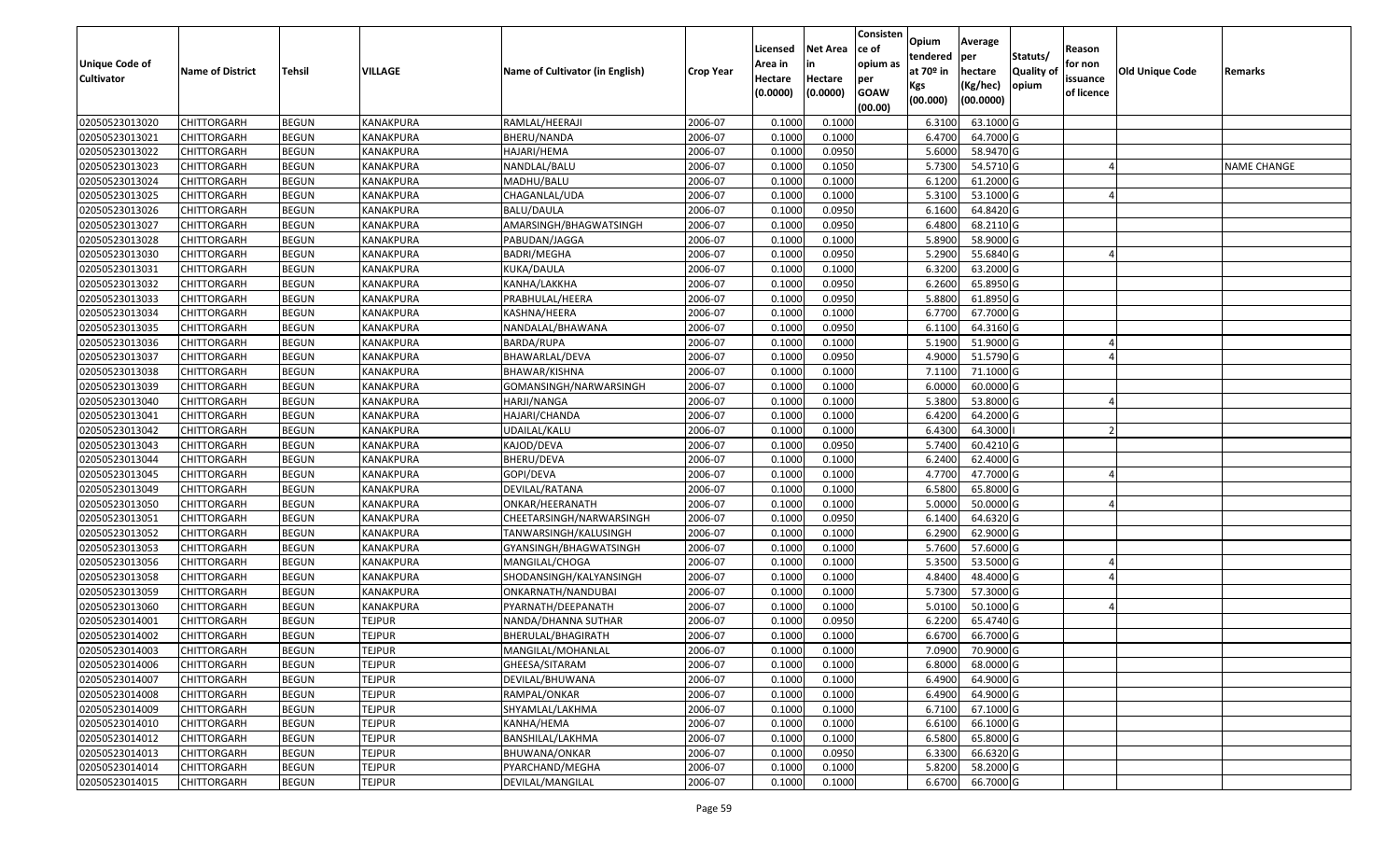| Unique Code of<br><b>Cultivator</b> | <b>Name of District</b> | Tehsil       | VILLAGE                  | Name of Cultivator (in English) | <b>Crop Year</b> | Licensed<br>Area in<br>Hectare | <b>Net Area</b><br>in<br>Hectare | Consisten<br>ce of<br>opium as<br>per | Opium<br>tendered<br>at $70°$ in | Average<br>per<br>hectare | Statuts/<br><b>Quality o</b> | Reason<br>for non<br>issuance | Old Unique Code | Remarks            |
|-------------------------------------|-------------------------|--------------|--------------------------|---------------------------------|------------------|--------------------------------|----------------------------------|---------------------------------------|----------------------------------|---------------------------|------------------------------|-------------------------------|-----------------|--------------------|
|                                     |                         |              |                          |                                 |                  | (0.0000)                       | (0.0000)                         | <b>GOAW</b><br>(00.00)                | Kgs<br>(00.000)                  | (Kg/hec)<br>(00.0000)     | opium                        | of licence                    |                 |                    |
| 02050523014016                      | CHITTORGARH             | <b>BEGUN</b> | <b>TEJPUR</b>            | DEVILAL/HARJI                   | 2006-07          | 0.1000                         | 0.0950                           |                                       | 6.3400                           | 66.7370 G                 |                              |                               |                 |                    |
| 02050523014017                      | CHITTORGARH             | <b>BEGUN</b> | <b>TEJPUR</b>            | LAXMICHAND/GHEESALAL            | 2006-07          | 0.1000                         | 0.1000                           |                                       | 5.8600                           | 58.6000 G                 |                              |                               |                 |                    |
| 02050523014018                      | CHITTORGARH             | <b>BEGUN</b> | <b>TEJPUR</b>            | KANHA/PEETHA                    | 2006-07          | 0.1000                         | 0.1000                           |                                       | 6.5800                           | 65.8000 G                 |                              |                               |                 |                    |
| 02050523014019                      | <b>CHITTORGARH</b>      | <b>BEGUN</b> | <b>TEJPUR</b>            | NANA/LAKHMA                     | 2006-07          | 0.1000                         | 0.1000                           |                                       | 6.6300                           | 66.3000 G                 |                              |                               |                 |                    |
| 02050523014020                      | CHITTORGARH             | <b>BEGUN</b> | <b>TEJPUR</b>            | JAGDISH/KALU KUMHAR             | 2006-07          | 0.1000                         | 0.1000                           |                                       | 6.500                            | 65.0000G                  |                              |                               |                 |                    |
| 02050523014021                      | CHITTORGARH             | <b>BEGUN</b> | <b>TEJPUR</b>            | PYARCHAND/SHORAM                | 2006-07          | 0.1000                         | 0.0950                           |                                       | 1.3800                           | 14.5260                   |                              |                               |                 |                    |
| 02050523014022                      | CHITTORGARH             | <b>BEGUN</b> | <b>TEJPUR</b>            | KUKA / NANDA                    | 2006-07          | 0.1000                         | 0.1000                           |                                       | 6.2600                           | 62.6000 G                 |                              |                               |                 |                    |
| 02050523014023                      | <b>CHITTORGARH</b>      | <b>BEGUN</b> | <b>TEJPUR</b>            | BHANWARLAL/HEMA                 | 2006-07          | 0.1000                         | 0.1000                           |                                       | 6.6500                           | 66.5000 G                 |                              |                               |                 |                    |
| 02050523014024                      | CHITTORGARH             | <b>BEGUN</b> | <b>TEJPUR</b>            | KESHYA/KALU                     | 2006-07          | 0.1000                         | 0.0950                           |                                       | 5.1000                           | 53.6840 G                 |                              |                               |                 |                    |
| 02050523014025                      | CHITTORGARH             | <b>BEGUN</b> | <b>TEJPUR</b>            | KESHIBAI/PYARCHAND              | 2006-07          | 0.1000                         | 0.0950                           |                                       | 6.4000                           | 67.3680 G                 |                              |                               |                 |                    |
| 02050523014026                      | CHITTORGARH             | <b>BEGUN</b> | <b>TEJPUR</b>            | SHYAMLAL/MOHANLAL               | 2006-07          | 0.1000                         | 0.0950                           |                                       | 6.8000                           | 71.5790 G                 |                              |                               |                 |                    |
| 02050523014027                      | CHITTORGARH             | <b>BEGUN</b> | <b>TEJPUR</b>            | GHEESALAL/GOPI                  | 2006-07          | 0.1000                         | 0.1000                           |                                       | 6.7600                           | 67.6000 G                 |                              |                               |                 |                    |
| 02050523014028                      | <b>CHITTORGARH</b>      | <b>BEGUN</b> | <b>TEJPUR</b>            | BHERULAL/JODHAJI                | 2006-07          | 0.1000                         | 0.1000                           |                                       | 6.3000                           | 63.0000G                  |                              |                               |                 |                    |
| 02050523014029                      | CHITTORGARH             | <b>BEGUN</b> | <b>TEJPUR</b>            | MANGILAL/HARJI                  | 2006-07          | 0.100                          | 0.0950                           |                                       | 5.5700                           | 58.6320 G                 |                              |                               |                 |                    |
| 02050523014031                      | CHITTORGARH             | <b>BEGUN</b> | <b>TEJPUR</b>            | KHANA/RAMA MEENA                | 2006-07          | 0.1000                         | 0.0950                           |                                       | 4.6600                           | 49.0530 G                 |                              |                               |                 |                    |
| 02050523014032                      | CHITTORGARH             | <b>BEGUN</b> | <b>TEJPUR</b>            | NATHU/NARAYAN                   | 2006-07          | 0.1000                         | 0.0950                           |                                       | 6.0400                           | 63.5790 G                 |                              |                               |                 |                    |
| 02050523014033                      | CHITTORGARH             | <b>BEGUN</b> | <b>TEJPUR</b>            | SITARAM/JEETMAL TELI            | 2006-07          | 0.1000                         | 0.0950                           |                                       | 5.9400                           | 62.5260 G                 |                              |                               |                 |                    |
| 02050523014034                      | CHITTORGARH             | <b>BEGUN</b> | <b>TEJPUR</b>            | DEVALAL/RAMA MEENA              | 2006-07          | 0.1000                         | 0.1000                           |                                       | 2.8600                           | 28.6000                   |                              |                               |                 |                    |
| 02050523014037                      | CHITTORGARH             | <b>BEGUN</b> | <b>TEJPUR</b>            | SHAMBHULAL/BALU TELI            | 2006-07          | 0.1000                         | 0.1000                           |                                       | 6.0500                           | 60.5000 G                 |                              |                               |                 |                    |
| 02050523014038                      | CHITTORGARH             | <b>BEGUN</b> | <b>TEJPUR</b>            | KHANA/NANDA REGAR               | 2006-07          | 0.1000                         | 0.1000                           |                                       | 4.8500                           | 48.5000G                  |                              |                               |                 |                    |
| 02050523014039                      | CHITTORGARH             | <b>BEGUN</b> | <b>TEJPUR</b>            | <b>GULABCHAND/JODHA TELI</b>    | 2006-07          | 0.1000                         | 0.0950                           |                                       | 5.7800                           | 60.8420 G                 |                              |                               |                 |                    |
| 02050523014040                      | CHITTORGARH             | <b>BEGUN</b> | <b>TEJPUR</b>            | DEVILAL/KALU                    | 2006-07          | 0.1000                         | 0.0950                           |                                       | 6.850                            | 72.1050 G                 |                              |                               |                 |                    |
| 02050523014041                      | CHITTORGARH             | <b>BEGUN</b> | <b>TEJPUR</b>            | KALURAM/JEETMAL TELI            | 2006-07          | 0.1000                         | 0.1000                           |                                       | 6.0500                           | 60.5000 G                 |                              |                               |                 |                    |
| 02050523014043                      | CHITTORGARH             | <b>BEGUN</b> | <b>TEJPUR</b>            | BANSHILAL/DAULA                 | 2006-07          | 0.1000                         | 0.0950                           |                                       | 5.5500                           | 58.4210 G                 |                              |                               |                 |                    |
| 02050523014044                      | <b>CHITTORGARH</b>      | <b>BEGUN</b> | <b>TEJPUR</b>            | MANGILAL/DAULA MEGHWAL          | 2006-07          | 0.1000                         | 0.1000                           |                                       | 6.0600                           | 60.6000 G                 |                              |                               |                 |                    |
| 02050523014045                      | CHITTORGARH             | <b>BEGUN</b> | <b>TEJPUR</b>            | DAULIBAI/RAMCHANDRA             | 2006-07          | 0.1000                         | 0.1000                           |                                       | 6.6100                           | 66.1000G                  |                              |                               |                 | <b>NAME CHANGE</b> |
| 02050523014046                      | CHITTORGARH             | <b>BEGUN</b> | <b>TEJPUR</b>            | CHEETARMAL/KASHIRAM             | 2006-07          | 0.1000                         | 0.1000                           |                                       | 6.4100                           | 64.1000 G                 |                              |                               |                 |                    |
| 02050523014047                      | CHITTORGARH             | <b>BEGUN</b> | <b>TEJPUR</b>            | RAMLAL/UDA                      | 2006-07          | 0.1000                         | 0.1000                           |                                       | 6.3300                           | 63.3000 G                 |                              |                               |                 |                    |
| 02050523014050                      | CHITTORGARH             | <b>BEGUN</b> | <b>TEJPUR</b>            | NAULA/JODHA                     | 2006-07          | 0.1000                         | 0.1000                           |                                       | 6.6900                           | 66.9000 G                 |                              |                               |                 |                    |
| 02050523014051                      | CHITTORGARH             | <b>BEGUN</b> | <b>TEJPUR</b>            | DERAM/JODHA                     | 2006-07          | 0.1000                         | 0.1000                           |                                       | 6.6300                           | 66.3000 G                 |                              |                               |                 |                    |
| 02050523015003                      | CHITTORGARH             | <b>BEGUN</b> | <b>KURATIYA RAMNAGAR</b> | BHEEMRAJ/KHEMA                  | 2006-07          | 0.1000                         | 0.0950                           |                                       | 6.0800                           | 64.0000G                  |                              |                               |                 |                    |
| 02050523015004                      | CHITTORGARH             | <b>BEGUN</b> | KURATIYA RAMNAGAR        | NANDA/KUKA                      | 2006-07          | 0.1000                         | 0.1000                           |                                       | 6.3100                           | 63.1000G                  |                              |                               |                 |                    |
| 02050523015005                      | CHITTORGARH             | <b>BEGUN</b> | KURATIYA RAMNAGAR        | KAILASH/BARDICHAND              | 2006-07          | 0.1000                         | 0.1000                           |                                       | 6.3900                           | 63.9000G                  |                              |                               |                 |                    |
| 02050523015007                      | CHITTORGARH             | <b>BEGUN</b> | KURATIYA RAMNAGAR        | GHEESA/UDA                      | 2006-07          | 0.1000                         | 0.1000                           |                                       | 6.6600                           | 66.6000 G                 |                              |                               |                 |                    |
| 02050523015008                      | CHITTORGARH             | <b>BEGUN</b> | KURATIYA RAMNAGAR        | BHURA/JAICHAND                  | 2006-07          | 0.1000                         | 0.1000                           |                                       | 6.6600                           | 66.6000 G                 |                              |                               |                 |                    |
| 02050523015009                      | CHITTORGARH             | <b>BEGUN</b> | KURATIYA RAMNAGAR        | HAJARI/TODU                     | 2006-07          | 0.1000                         | 0.0900                           |                                       | 6.0300                           | 67.0000G                  |                              |                               |                 |                    |
| 02050523015010                      | CHITTORGARH             | <b>BEGUN</b> | KURATIYA RAMNAGAR        | CHUNNILAL/MODA                  | 2006-07          | 0.1000                         | 0.1000                           |                                       | 5.7800                           | 57.8000G                  |                              |                               |                 |                    |
| 02050523015011                      | <b>CHITTORGARH</b>      | <b>BEGUN</b> | KURATIYA RAMNAGAR        | MADHO/KERING                    | 2006-07          | 0.1000                         | 0.1000                           |                                       | 6.9600                           | 69.6000 G                 |                              |                               |                 |                    |
| 02050523015012                      | <b>CHITTORGARH</b>      | <b>BEGUN</b> | KURATIYA RAMNAGAR        | DEVA/DEVI                       | 2006-07          | 0.1000                         | 0.1000                           |                                       | 6.2200                           | 62.2000 G                 |                              |                               |                 |                    |
| 02050523015013                      | <b>CHITTORGARH</b>      | <b>BEGUN</b> | KURATIYA RAMNAGAR        | ONKARLAL/DEVI                   | 2006-07          | 0.1000                         | 0.1000                           |                                       | 6.7600                           | 67.6000 G                 |                              |                               |                 |                    |
| 02050523015014                      | CHITTORGARH             | <b>BEGUN</b> | KURATIYA RAMNAGAR        | GOPI/NARAYAN                    | 2006-07          | 0.1000                         | 0.1000                           |                                       | 6.1900                           | 61.9000 G                 |                              |                               |                 |                    |
| 02050523015016                      | <b>CHITTORGARH</b>      | <b>BEGUN</b> | KURATIYA RAMNAGAR        | SHANTIBAI/DAULA RAMESHWARLAL    | 2006-07          | 0.1000                         | 0.0950                           |                                       | 6.2400                           | 65.6840 G                 |                              |                               |                 |                    |
| 02050523015017                      | CHITTORGARH             | <b>BEGUN</b> | KURATIYA RAMNAGAR        | HUKMA/JAICHAND                  | 2006-07          | 0.1000                         | 0.1000                           |                                       | 6.8800                           | 68.8000 G                 |                              |                               |                 |                    |
| 02050523015018                      | CHITTORGARH             | <b>BEGUN</b> | KURATIYA RAMNAGAR        | GULABIBAI/DAULA                 | 2006-07          | 0.1000                         | 0.0950                           |                                       | 6.3300                           | 66.6320 G                 |                              |                               |                 | <b>NAME CHANGE</b> |
| 02050523015019                      | <b>CHITTORGARH</b>      | <b>BEGUN</b> | <b>KURATIYA RAMNAGAR</b> | MOHAN/KASHIRAM                  | 2006-07          | 0.1000                         | 0.1050                           |                                       | 6.7000                           | 63.8100 G                 |                              |                               |                 |                    |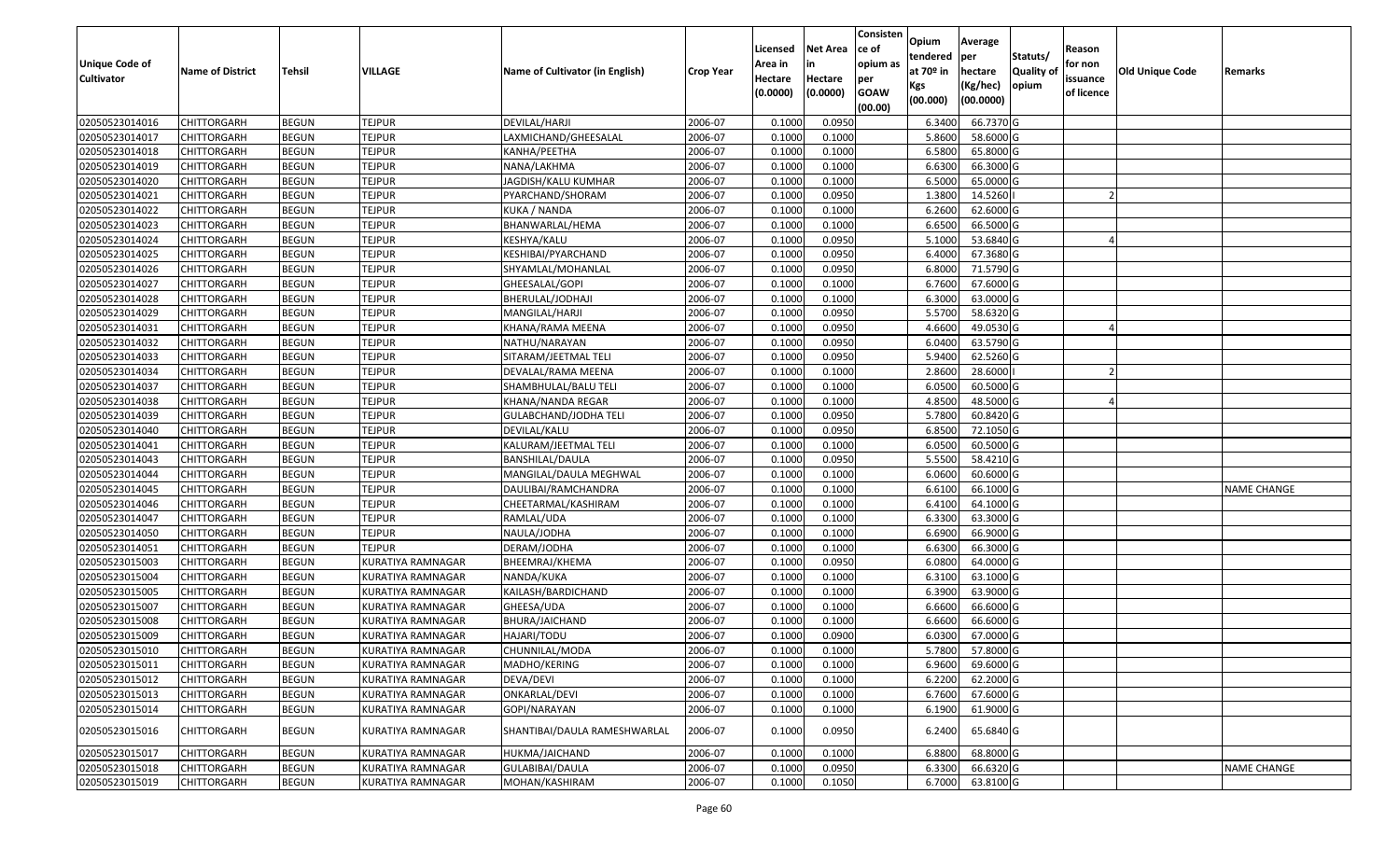| <b>Unique Code of</b> | <b>Name of District</b> | <b>Tehsil</b> | VILLAGE        | Name of Cultivator (in English) | <b>Crop Year</b> | Licensed<br>Area in | <b>Net Area</b><br>in | Consisten<br>ce of<br>opium as | Opium<br>tendered<br>at $70°$ in | Average<br>per<br>hectare | Statuts/<br><b>Quality o</b> | Reason<br>for non      | Old Unique Code | Remarks |
|-----------------------|-------------------------|---------------|----------------|---------------------------------|------------------|---------------------|-----------------------|--------------------------------|----------------------------------|---------------------------|------------------------------|------------------------|-----------------|---------|
| <b>Cultivator</b>     |                         |               |                |                                 |                  | Hectare<br>(0.0000) | Hectare<br>(0.0000)   | per<br><b>GOAW</b><br>(00.00)  | Kgs<br>(00.000)                  | (Kg/hec)<br>(00.0000)     | opium                        | issuance<br>of licence |                 |         |
| 02050523016001        | CHITTORGARH             | <b>BEGUN</b>  | <b>GUDHA</b>   | BHUWANA/KASHIRAM                | 2006-07          | 0.1000              | 0.1000                |                                | 5.5800                           | 55.8000 G                 |                              |                        |                 |         |
| 02050523016003        | CHITTORGARH             | <b>BEGUN</b>  | <b>GUDHA</b>   | LALIBAI/HEERALAL                | 2006-07          | 0.1000              | 0.1000                |                                | 5.6500                           | 56.5000 G                 |                              |                        |                 |         |
| 02050523016004        | CHITTORGARH             | <b>BEGUN</b>  | <b>GUDHA</b>   | KELA/BHURA                      | 2006-07          | 0.1000              | 0.0950                |                                | 6.3700                           | 67.0530 G                 |                              |                        |                 |         |
| 02050523016006        | <b>CHITTORGARH</b>      | <b>BEGUN</b>  | <b>GUDHA</b>   | DWARKADAS/KALUDAS               | 2006-07          | 0.1000              | 0.1000                |                                | 6.1500                           | 61.5000G                  |                              |                        |                 |         |
| 02050523016007        | CHITTORGARH             | <b>BEGUN</b>  | <b>GUDHA</b>   | <b>BALU/BHURA</b>               | 2006-07          | 0.1000              | 0.1000                |                                | 6.1600                           | 61.6000G                  |                              |                        |                 |         |
| 02050523016008        | CHITTORGARH             | <b>BEGUN</b>  | <b>GUDHA</b>   | NARAYAN/BHUWANA                 | 2006-07          | 0.1000              | 0.1000                |                                | 6.5700                           | 65.7000G                  |                              |                        |                 |         |
| 02050523016010        | CHITTORGARH             | <b>BEGUN</b>  | <b>GUDHA</b>   | KISHOR/DHANNA                   | 2006-07          | 0.1000              | 0.1000                |                                | 5.2400                           | 52.4000 G                 |                              |                        |                 |         |
| 02050523016012        | CHITTORGARH             | <b>BEGUN</b>  | <b>GUDHA</b>   | DEVILAL/BHURA                   | 2006-07          | 0.1000              | 0.1000                |                                | 6.9100                           | 69.1000G                  |                              |                        |                 |         |
| 02050523016015        | CHITTORGARH             | <b>BEGUN</b>  | <b>GUDHA</b>   | BALU/HEERA                      | 2006-07          | 0.1000              | 0.0950                |                                | 5.9300                           | 62.4210 G                 |                              |                        |                 |         |
| 02050523016016        | CHITTORGARH             | <b>BEGUN</b>  | <b>GUDHA</b>   | MADAN/DUNGA                     | 2006-07          | 0.1000              | 0.0950                |                                | 4.8900                           | 51.4740 G                 |                              |                        |                 |         |
| 02050523016018        | CHITTORGARH             | <b>BEGUN</b>  | <b>GUDHA</b>   | MEGHA/GOPI                      | 2006-07          | 0.1000              | 0.1050                |                                | 7.0370                           | 67.0190 G                 |                              |                        |                 |         |
| 02050523017001        | <b>CHITTORGARH</b>      | <b>BEGUN</b>  | <b>BANDORA</b> | DUNGA/DEVJI                     | 2006-07          | 0.1000              | 0.1000                |                                | 5.9100                           | 59.1000 G                 |                              |                        |                 |         |
| 02050523017002        | <b>CHITTORGARH</b>      | <b>BEGUN</b>  | <b>BANDORA</b> | RAMESHWAR/GOKAL                 | 2006-07          | 0.1000              | 0.0950                |                                | 6.3400                           | 66.7370 G                 |                              |                        |                 |         |
| 02050523017003        | <b>CHITTORGARH</b>      | <b>BEGUN</b>  | <b>BANDORA</b> | BHANWARLAL/MODA                 | 2006-07          | 0.1000              | 0.1000                |                                | 6.6600                           | 66.6000 G                 |                              |                        |                 |         |
| 02050523017007        | <b>CHITTORGARH</b>      | <b>BEGUN</b>  | <b>BANDORA</b> | LADULAL/NARAYAN                 | 2006-07          | 0.1000              | 0.1000                |                                | 5.9000                           | 59.0000G                  |                              |                        |                 |         |
| 02050523017008        | CHITTORGARH             | <b>BEGUN</b>  | <b>BANDORA</b> | BHOJA/CHOGA                     | 2006-07          | 0.1000              | 0.0950                |                                | 6.3500                           | 66.8420 G                 |                              |                        |                 |         |
| 02050523017010        | CHITTORGARH             | <b>BEGUN</b>  | <b>BANDORA</b> | HAJARI/HARIRAM MALI             | 2006-07          | 0.1000              | 0.0950                |                                | 6.6000                           | 69.4740 G                 |                              |                        |                 |         |
| 02050523017011        | CHITTORGARH             | <b>BEGUN</b>  | <b>BANDORA</b> | KASHIRAM/RUPA                   | 2006-07          | 0.1000              | 0.1000                |                                | 6.7900                           | 67.9000 G                 |                              |                        |                 |         |
| 02050523017012        | CHITTORGARH             | <b>BEGUN</b>  | <b>BANDORA</b> | MOHAN/BHURA                     | 2006-07          | 0.100               | 0.1000                |                                | 5.7700                           | 57.7000 G                 |                              |                        |                 |         |
| 02050523017014        | CHITTORGARH             | <b>BEGUN</b>  | <b>BANDORA</b> | HEERA/DHULA                     | 2006-07          | 0.1000              | 0.1000                |                                | 5.8800                           | 58.8000 G                 |                              |                        |                 |         |
| 02050523017015        | CHITTORGARH             | <b>BEGUN</b>  | <b>BANDORA</b> | KHANA/CHANDAN                   | 2006-07          | 0.100               | 0.1000                |                                | 5.9700                           | 59.7000 G                 |                              |                        |                 |         |
| 02050523017016        | CHITTORGARH             | <b>BEGUN</b>  | <b>BANDORA</b> | KHANA/CHOGA                     | 2006-07          | 0.100               | 0.0950                |                                | 6.1900                           | 65.1580 G                 |                              |                        |                 |         |
| 02050523017017        | CHITTORGARH             | <b>BEGUN</b>  | <b>BANDORA</b> | BHOJA/BHAWANA                   | 2006-07          | 0.1000              | 0.1000                |                                | 6.6900                           | 66.9000 G                 |                              |                        |                 |         |
| 02050523017018        | <b>CHITTORGARH</b>      | <b>BEGUN</b>  | <b>BANDORA</b> | GOPI/HARIRAM                    | 2006-07          | 0.100               | 0.1000                |                                | 6.8600                           | 68.6000 G                 |                              |                        |                 |         |
| 02050523017019        | <b>CHITTORGARH</b>      | <b>BEGUN</b>  | <b>BANDORA</b> | KHANA/JAIRAM                    | 2006-07          | 0.1000              | 0.1000                |                                | 5.4600                           | 54.6000 G                 |                              |                        |                 |         |
| 02050523017020        | CHITTORGARH             | <b>BEGUN</b>  | <b>BANDORA</b> | BALU/RAMA                       | 2006-07          | 0.1000              | 0.0950                |                                | 6.4500                           | 67.8950 G                 |                              |                        |                 |         |
| 02050523017022        | CHITTORGARH             | <b>BEGUN</b>  | <b>BANDORA</b> | CHUNNILAL/GOVIND                | 2006-07          | 0.1000              | 0.1000                |                                | 5.8500                           | 58.5000 G                 |                              |                        |                 |         |
| 02050523017023        | CHITTORGARH             | <b>BEGUN</b>  | <b>BANDORA</b> | KALU/GYANA                      | 2006-07          | 0.1000              | 0.1000                |                                | 6.6800                           | 66.8000 G                 |                              |                        |                 |         |
| 02050523017024        | CHITTORGARH             | <b>BEGUN</b>  | <b>BANDORA</b> | DHANNI/GOKUL                    | 2006-07          | 0.1000              | 0.0950                |                                | 6.6600                           | 70.1050 G                 |                              |                        |                 |         |
| 02050523017028        | CHITTORGARH             | <b>BEGUN</b>  | <b>BANDORA</b> | DEVA/GOKAL                      | 2006-07          | 0.1000              | 0.1000                |                                | 7.0700                           | 70.7000 G                 |                              |                        |                 |         |
| 02050523017029        | CHITTORGARH             | <b>BEGUN</b>  | <b>BANDORA</b> | BHOLU/DEVJI                     | 2006-07          | 0.1000              | 0.1000                |                                | 5.9700                           | 59.7000G                  |                              |                        |                 |         |
| 02050523017030        | CHITTORGARH             | <b>BEGUN</b>  | <b>BANDORA</b> | NANDA/NARAYAN                   | 2006-07          | 0.1000              | 0.1000                |                                | 6.3300                           | 63.3000 G                 |                              |                        |                 |         |
| 02050523017031        | CHITTORGARH             | <b>BEGUN</b>  | <b>BANDORA</b> | MANGIBAI/BHURA                  | 2006-07          | 0.100               | 0.1000                |                                | 6.4100                           | 64.1000 G                 |                              |                        |                 |         |
| 02050523017032        | CHITTORGARH             | <b>BEGUN</b>  | <b>BANDORA</b> | RAMLAL/CHUNNILAL                | 2006-07          | 0.1000              | 0.1000                |                                | 6.5700                           | 65.7000G                  |                              |                        |                 |         |
| 02050523017033        | CHITTORGARH             | <b>BEGUN</b>  | <b>BANDORA</b> | CHUNNILAL/BHWANA MALI           | 2006-07          | 0.1000              | 0.1000                |                                | 6.5000                           | 65.0000 G                 |                              |                        |                 |         |
| 02050523017034        | CHITTORGARH             | <b>BEGUN</b>  | <b>BANDORA</b> | JAGANNATH/CHOGA                 | 2006-07          | 0.1000              | 0.0950                |                                | 6.7900                           | 71.4740 G                 |                              |                        |                 |         |
| 02050523017035        | <b>CHITTORGARH</b>      | <b>BEGUN</b>  | <b>BANDORA</b> | BHOJA/HARLAL                    | 2006-07          | 0.1000              | 0.1000                |                                |                                  | 5.1400 51.4000 G          |                              |                        |                 |         |
| 02050523017036        | <b>CHITTORGARH</b>      | <b>BEGUN</b>  | <b>BANDORA</b> | UDA/BARDA                       | 2006-07          | 0.1000              | 0.0950                |                                | 6.9200                           | 72.8420 G                 |                              |                        |                 |         |
| 02050523017038        | <b>CHITTORGARH</b>      | <b>BEGUN</b>  | <b>BANDORA</b> | MANGILAL/GOKAL                  | 2006-07          | 0.1000              | 0.0950                |                                | 6.5300                           | 68.7370 G                 |                              |                        |                 |         |
| 02050523017039        | <b>CHITTORGARH</b>      | <b>BEGUN</b>  | <b>BANDORA</b> | HEERALAL/CHUNNILAL              | 2006-07          | 0.1000              | 0.1000                |                                | 6.7200                           | 67.2000 G                 |                              |                        |                 |         |
| 02050523017040        | <b>CHITTORGARH</b>      | <b>BEGUN</b>  | <b>BANDORA</b> | BHEEMRAJ/MODA                   | 2006-07          | 0.1000              | 0.1000                |                                | 7.1100                           | 71.1000 G                 |                              |                        |                 |         |
| 02050523017041        | <b>CHITTORGARH</b>      | <b>BEGUN</b>  | <b>BANDORA</b> | BHANWARLAL/CHOGA                | 2006-07          | 0.1000              | 0.1000                |                                | 6.0500                           | 60.5000 G                 |                              |                        |                 |         |
| 02050523017043        | <b>CHITTORGARH</b>      | <b>BEGUN</b>  | <b>BANDORA</b> | KANHAIYALAL/CHOGA               | 2006-07          | 0.1000              | 0.0950                |                                | 6.4200                           | 67.5790 G                 |                              |                        |                 |         |
| 02050523017045        | <b>CHITTORGARH</b>      | <b>BEGUN</b>  | <b>BANDORA</b> | HARLAL/MODA                     | 2006-07          | 0.1000              | 0.1000                |                                | 6.8200                           | 68.2000 G                 |                              |                        |                 |         |
| 02050523017046        | <b>CHITTORGARH</b>      | <b>BEGUN</b>  | <b>BANDORA</b> | NATHULAL/DEVILAL                | 2006-07          | 0.1000              | 0.1000                |                                | 5.6200                           | 56.2000 G                 |                              |                        |                 |         |
| 02050523017047        | <b>CHITTORGARH</b>      | <b>BEGUN</b>  | <b>BANDORA</b> | UDA/CHOGA                       | 2006-07          | 0.1000              | 0.1000                |                                | 7.0900                           | 70.9000 G                 |                              |                        |                 |         |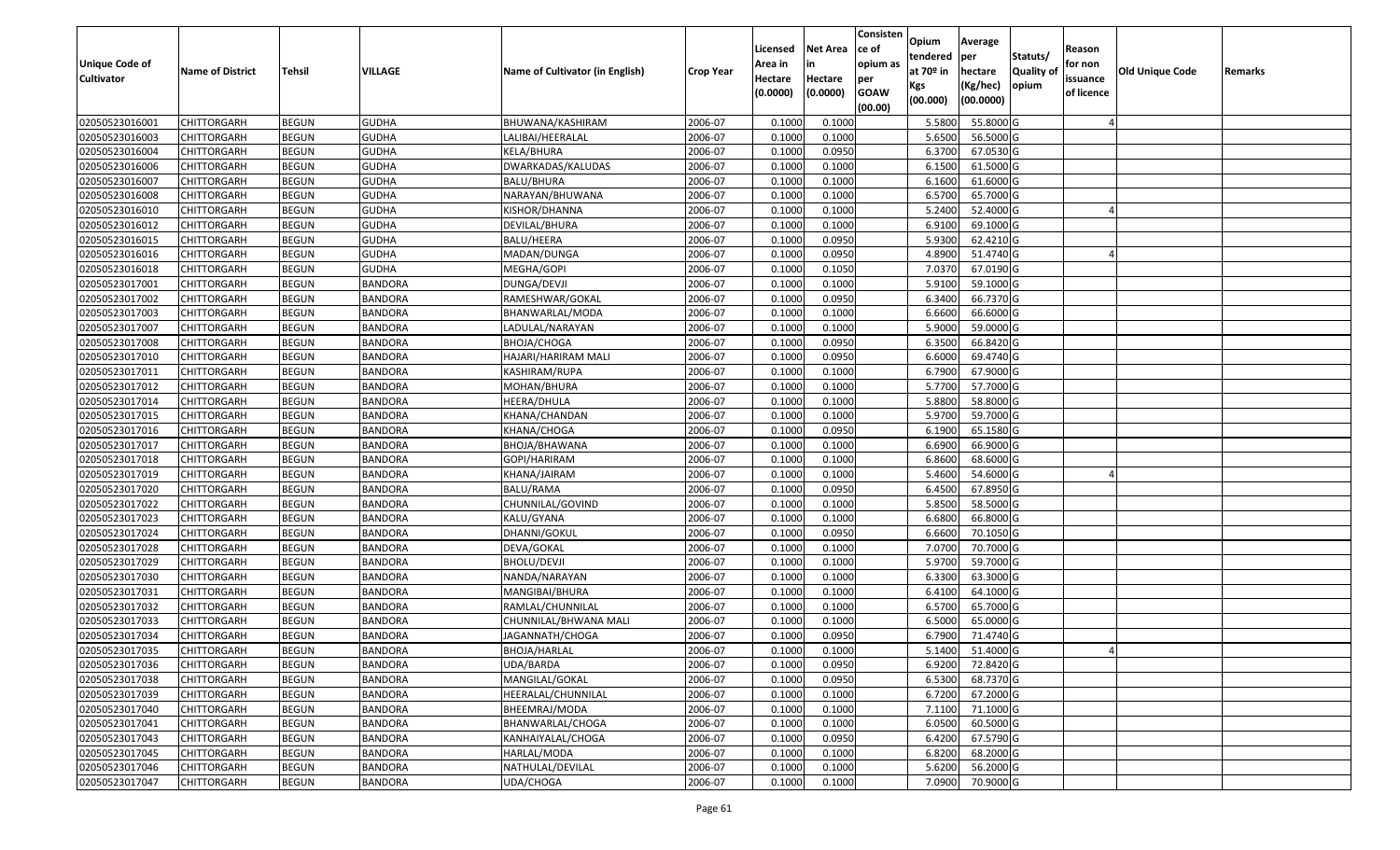| <b>Unique Code of</b> | <b>Name of District</b> | <b>Tehsil</b> | <b>VILLAGE</b>  | Name of Cultivator (in English) | <b>Crop Year</b> | Licensed<br>Area in | <b>Net Area</b><br>in | Consisten<br>ce of<br>opium as | Opium<br>tendered<br>at $70°$ in | Average<br>per<br>hectare | Statuts/<br><b>Quality o</b> | Reason<br>for non      | Old Unique Code | Remarks            |
|-----------------------|-------------------------|---------------|-----------------|---------------------------------|------------------|---------------------|-----------------------|--------------------------------|----------------------------------|---------------------------|------------------------------|------------------------|-----------------|--------------------|
| <b>Cultivator</b>     |                         |               |                 |                                 |                  | Hectare<br>(0.0000) | Hectare<br>(0.0000)   | per<br><b>GOAW</b><br>(00.00)  | Kgs<br>(00.000)                  | (Kg/hec)<br>(00.0000)     | opium                        | issuance<br>of licence |                 |                    |
| 02050523017048        | CHITTORGARH             | <b>BEGUN</b>  | <b>BANDORA</b>  | RAMIBAI/DUDHA                   | 2006-07          | 0.1000              | 0.0950                |                                | 4.7300                           | 49.7890 G                 |                              |                        |                 |                    |
| 02050523017049        | CHITTORGARH             | <b>BEGUN</b>  | <b>BANDORA</b>  | NARAYAN/POKHAR                  | 2006-07          | 0.1000              | 0.1000                |                                | 6.7900                           | 67.9000 G                 |                              |                        |                 |                    |
| 02050523017050        | CHITTORGARH             | <b>BEGUN</b>  | <b>BANDORA</b>  | HARDEV/BHAWANA                  | 2006-07          | 0.1000              | 0.1000                |                                | 5.8300                           | 58.3000 G                 |                              |                        |                 |                    |
| 02050523017051        | <b>CHITTORGARH</b>      | <b>BEGUN</b>  | <b>BANDORA</b>  | MANGILAL/KALU                   | 2006-07          | 0.1000              | 0.0950                |                                | 5.8200                           | 61.2630 G                 |                              |                        |                 |                    |
| 02050523017052        | CHITTORGARH             | <b>BEGUN</b>  | <b>BANDORA</b>  | KHANA/BARDA                     | 2006-07          | 0.1000              | 0.1000                |                                | 6.5400                           | 65.4000G                  |                              |                        |                 |                    |
| 02050523017053        | CHITTORGARH             | <b>BEGUN</b>  | <b>BANDORA</b>  | SARWAN/CHOGA                    | 2006-07          | 0.1000              | 0.1000                |                                | 6.6900                           | 66.9000G                  |                              |                        |                 |                    |
| 02050523017054        | CHITTORGARH             | <b>BEGUN</b>  | BANDORA         | MOOLCHAND/TULSIRAM              | 2006-07          | 0.1000              | 0.1000                |                                | 6.1800                           | 61.8000G                  |                              |                        |                 |                    |
| 02050523017055        | <b>CHITTORGARH</b>      | <b>BEGUN</b>  | <b>BANDORA</b>  | GOPAL/BALUJI                    | 2006-07          | 0.1000              | 0.1000                |                                | 6.7000                           | 67.0000G                  |                              |                        |                 |                    |
| 02050523017056        | CHITTORGARH             | <b>BEGUN</b>  | <b>BANDORA</b>  | MANGIBAI/BHOJA                  | 2006-07          | 0.1000              | 0.1000                |                                | 5.9400                           | 59.4000 G                 |                              |                        |                 |                    |
| 02050523017057        | CHITTORGARH             | <b>BEGUN</b>  | <b>BANDORA</b>  | JODHA/CHUNNILAL                 | 2006-07          | 0.1000              | 0.0950                |                                | 6.7400                           | 70.9470 G                 |                              |                        |                 |                    |
| 02050523017058        | CHITTORGARH             | <b>BEGUN</b>  | <b>BANDORA</b>  | VIJAYSINGH/LALSINGH             | 2006-07          | 0.1000              | 0.1000                |                                | 6.4100                           | 64.1000 G                 |                              |                        |                 |                    |
| 02050523017061        | <b>CHITTORGARH</b>      | <b>BEGUN</b>  | <b>BANDORA</b>  | MANGIDAS/MOTIDAS                | 2006-07          | 0.1000              | 0.1000                |                                | 5.9900                           | 59.9000 G                 |                              |                        |                 |                    |
| 02050523017062        | <b>CHITTORGARH</b>      | <b>BEGUN</b>  | <b>BANDORA</b>  | SEWARAM/KISHNA                  | 2006-07          | 0.1000              | 0.1000                |                                | 6.9000                           | 69.0000G                  |                              |                        |                 |                    |
| 02050523017063        | <b>CHITTORGARH</b>      | <b>BEGUN</b>  | <b>BANDORA</b>  | JAIKISHAN/RAMLAL                | 2006-07          | 0.100               | 0.0950                |                                | 6.4100                           | 67.4740 G                 |                              |                        | 02050523047014  | TRANSFER           |
| 02050523018001        | <b>CHITTORGARH</b>      | <b>BEGUN</b>  | <b>MUROLI</b>   | PYARA/KALU                      | 2006-07          | 0.1000              | 0.0950                |                                | 6.4500                           | 67.8950 G                 |                              |                        |                 |                    |
| 02050523018004        | <b>CHITTORGARH</b>      | <b>BEGUN</b>  | <b>MUROLI</b>   | DEVI/RUPA                       | 2006-07          | 0.1000              | 0.1000                |                                | 6.2400                           | 62.4000 G                 |                              |                        |                 |                    |
| 02050523018005        | <b>CHITTORGARH</b>      | <b>BEGUN</b>  | <b>MUROLI</b>   | MODA/HEMA                       | 2006-07          | 0.1000              | 0.1000                |                                | 6.6700                           | 66.7000G                  |                              |                        |                 |                    |
| 02050523018006        | CHITTORGARH             | <b>BEGUN</b>  | <b>MUROLI</b>   | PARTHU/DAULA                    | 2006-07          | 0.1000              | 0.0950                |                                | 5.5400                           | 58.3160 G                 |                              |                        |                 |                    |
| 02050523018007        | CHITTORGARH             | <b>BEGUN</b>  | <b>MUROLI</b>   | BHOLIRAM/RATNA                  | 2006-07          | 0.100               | 0.1000                |                                | 6.9000                           | 69.0000G                  |                              |                        |                 |                    |
| 02050523018008        | CHITTORGARH             | <b>BEGUN</b>  | <b>MUROLI</b>   | KANHAIYALAL/KUKA                | 2006-07          | 0.1000              | 0.1000                |                                | 6.9200                           | 69.2000 G                 |                              |                        |                 |                    |
| 02050523018009        | CHITTORGARH             | <b>BEGUN</b>  | <b>MUROLI</b>   | GHEESALAL/RATNA                 | 2006-07          | 0.1000              | 0.1000                |                                | 6.1800                           | 61.8000G                  |                              |                        |                 |                    |
| 02050523018010        | CHITTORGARH             | <b>BEGUN</b>  | <b>MUROLI</b>   | KANHA/MANGILAL                  | 2006-07          | 0.100               | 0.1000                |                                | 5.6100                           | 56.1000G                  |                              |                        |                 |                    |
| 02050523018011        | CHITTORGARH             | <b>BEGUN</b>  | <b>MUROLI</b>   | PYRAA/KALU-B                    | 2006-07          | 0.1000              | 0.1000                |                                | 5.1700                           | 51.7000 G                 |                              |                        |                 |                    |
| 02050523019001        | <b>CHITTORGARH</b>      | <b>BEGUN</b>  | MADHOPUR (M.P.) | HEERALAL/LAXMAN                 | 2006-07          | 0.100               | 0.1000                |                                | 6.1100                           | 61.1000G                  |                              |                        |                 |                    |
| 02050523019003        | <b>CHITTORGARH</b>      | <b>BEGUN</b>  | MADHOPUR (M.P.) | <b>BALU/ONKAR</b>               | 2006-07          | 0.1000              | 0.1000                |                                | 5.4900                           | 54.9000 G                 |                              |                        |                 |                    |
| 02050523019004        | CHITTORGARH             | <b>BEGUN</b>  | MADHOPUR (M.P.) | PYARCHAND/BHANWARLAL            | 2006-07          | 0.1000              | 0.1000                |                                | 5.3400                           | 53.4000 G                 |                              |                        |                 |                    |
| 02050523019005        | CHITTORGARH             | <b>BEGUN</b>  | MADHOPUR (M.P.) | NARAYAN/GANGARAM                | 2006-07          | 0.1000              | 0.1000                |                                | 6.1900                           | 61.9000 G                 |                              |                        |                 |                    |
| 02050523019007        | CHITTORGARH             | <b>BEGUN</b>  | MADHOPUR (M.P.) | GHEESALAL/ONKAR                 | 2006-07          | 0.1000              | 0.1000                |                                | 7.1500                           | 71.5000 G                 |                              |                        |                 |                    |
| 02050523019008        | CHITTORGARH             | <b>BEGUN</b>  | MADHOPUR (M.P.) | LALU/GOKAL                      | 2006-07          | 0.1000              | 0.1000                |                                | 5.9200                           | 59.2000 G                 |                              |                        |                 |                    |
| 02050523019009        | CHITTORGARH             | <b>BEGUN</b>  | MADHOPUR (M.P.) | BHANWARLAL/LAKHMA               | 2006-07          | 0.1000              | 0.1000                |                                | 6.1000                           | 61.0000G                  |                              |                        |                 |                    |
| 02050523019010        | CHITTORGARH             | <b>BEGUN</b>  | MADHOPUR (M.P.) | NANDUBAI/RUPLAL                 | 2006-07          | 0.1000              | 0.1050                |                                | 5.3300                           | 50.7620 G                 |                              |                        |                 |                    |
| 02050523019011        | CHITTORGARH             | <b>BEGUN</b>  | MADHOPUR (M.P.) | BARDICHAND/LAKHMA               | 2006-07          | 0.1000              | 0.1000                |                                | 6.7000                           | 67.0000G                  |                              |                        |                 |                    |
| 02050523019012        | CHITTORGARH             | <b>BEGUN</b>  | MADHOPUR (M.P.) | BALU/DAULA                      | 2006-07          | 0.1000              | 0.1000                |                                | 6.0400                           | 60.4000 G                 |                              |                        |                 | <b>NAME CHANGE</b> |
| 02050523019013        | <b>CHITTORGARH</b>      | <b>BEGUN</b>  | MADHOPUR (M.P.) | KANHAIYALAL/A.S. SHOCHAND       | 2006-07          | 0.1000              | 0.1000                |                                | 6.5700                           | 65.7000G                  |                              |                        |                 |                    |
| 02050523019014        | CHITTORGARH             | <b>BEGUN</b>  | MADHOPUR (M.P.) | BALURAM/DEVILAL                 | 2006-07          | 0.1000              | 0.1000                |                                | 5.5200                           | 55.2000 G                 |                              |                        |                 | <b>NAME CHANGE</b> |
| 02050523019016        | CHITTORGARH             | <b>BEGUN</b>  | MADHOPUR (M.P.) | MADHO/TARACHAND                 | 2006-07          | 0.1000              | 0.1000                |                                | 5.4200                           | 54.2000 G                 |                              |                        |                 |                    |
| 02050523019017        | <b>CHITTORGARH</b>      | <b>BEGUN</b>  | MADHOPUR (M.P.) | HAJARI/NANDA                    | 2006-07          | 0.1000              | 0.1000                |                                | 6.9900                           | 69.9000G                  |                              |                        |                 |                    |
| 02050523019019        | <b>CHITTORGARH</b>      | <b>BEGUN</b>  | MADHOPUR (M.P.) | HAJARI/LALU                     | 2006-07          | 0.1000              | 0.1000                |                                | 6.4800                           | 64.8000 G                 |                              |                        |                 |                    |
| 02050523019020        | <b>CHITTORGARH</b>      | <b>BEGUN</b>  | MADHOPUR (M.P.) | RAICHAND/RAMNATH                | 2006-07          | 0.1000              | 0.1000                |                                | 6.6700                           | 66.7000 G                 |                              |                        |                 |                    |
| 02050523019021        | <b>CHITTORGARH</b>      | <b>BEGUN</b>  | MADHOPUR (M.P.) | ONKAR/GHASI                     | 2006-07          | 0.1000              | 0.1000                |                                | 5.9500                           | 59.5000 G                 |                              |                        |                 |                    |
| 02050523019024        | CHITTORGARH             | <b>BEGUN</b>  | MADHOPUR (M.P.) | MANGILAL/NATHU                  | 2006-07          | 0.1000              | 0.1000                |                                | 4.7200                           | 47.2000 G                 |                              |                        |                 |                    |
| 02050523019025        | <b>CHITTORGARH</b>      | <b>BEGUN</b>  | MADHOPUR (M.P.) | PYARCHAND/BHUWANA               | 2006-07          | 0.1000              | 0.1000                |                                | 5.9600                           | 59.6000 G                 |                              |                        |                 |                    |
| 02050523019027        | <b>CHITTORGARH</b>      | <b>BEGUN</b>  | MADHOPUR (M.P.) | NANDA/VENA                      | 2006-07          | 0.1000              | 0.1000                |                                | 6.6400                           | 66.4000 G                 |                              |                        | 02050523005026  | <b>TRANSFER</b>    |
| 02050523020001        | CHITTORGARH             | <b>BEGUN</b>  | NARSINGHPURA    | ONKAR/BHUWANA                   | 2006-07          | 0.1000              | 0.1000                |                                | 6.5600                           | 65.6000 G                 |                              |                        |                 |                    |
| 02050523020002        | <b>CHITTORGARH</b>      | <b>BEGUN</b>  | NARSINGHPURA    | KHEMRAJ/DAULA                   | 2006-07          | 0.1000              | 0.1000                |                                | 6.4700                           | 64.7000 G                 |                              |                        |                 |                    |
| 02050523020003        | <b>CHITTORGARH</b>      | <b>BEGUN</b>  | NARSINGHPURA    | BHURA/ONKAR                     | 2006-07          | 0.1000              | 0.1000                |                                | 6.0800                           | 60.8000 G                 |                              |                        |                 |                    |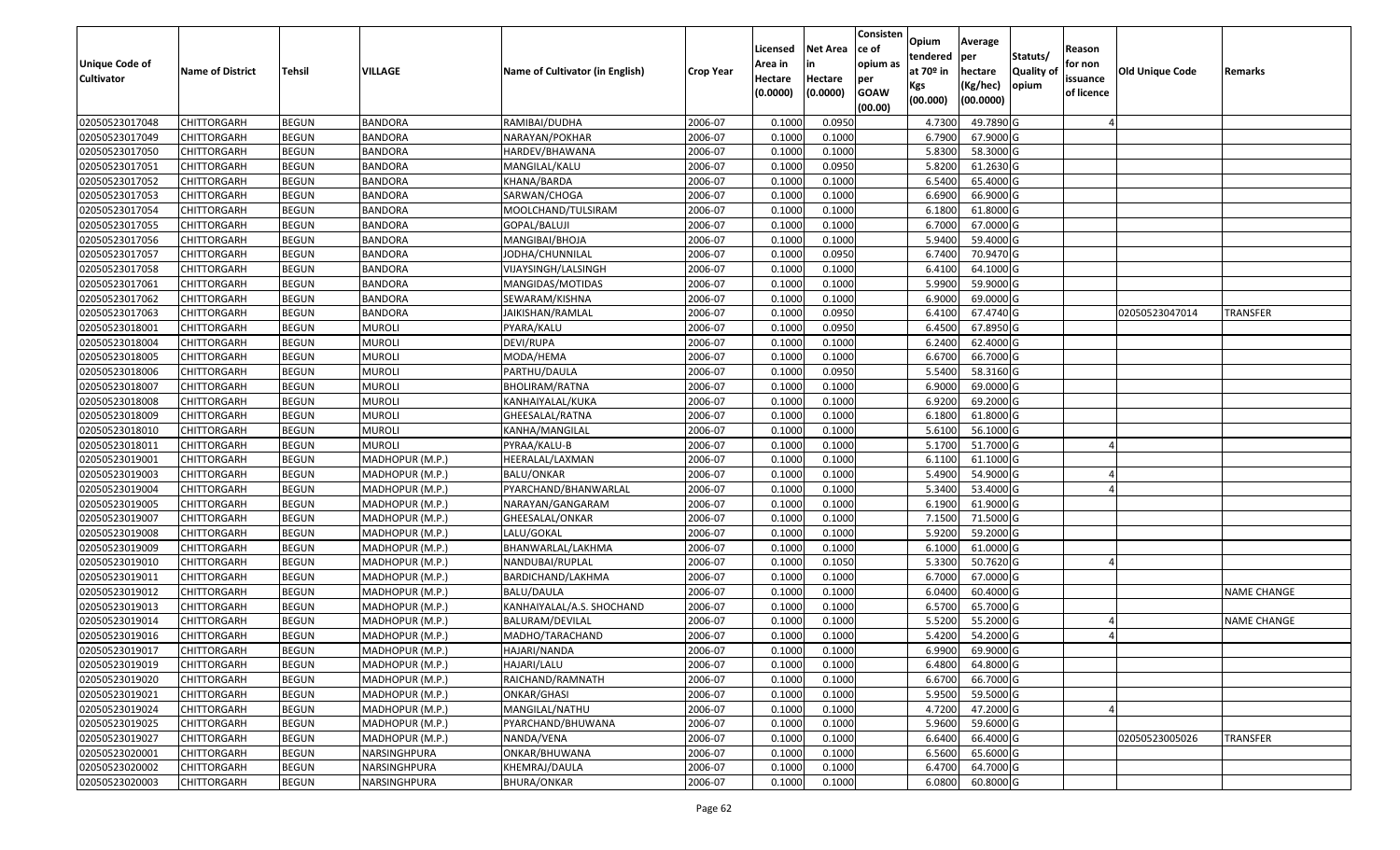| Unique Code of<br><b>Cultivator</b> | <b>Name of District</b> | Tehsil       | VILLAGE         | Name of Cultivator (in English) | <b>Crop Year</b> | Licensed<br>Area in<br>Hectare<br>(0.0000) | <b>Net Area</b><br>in<br>Hectare<br>(0.0000) | Consisten<br>ce of<br>opium as<br>per<br><b>GOAW</b> | Opium<br>tendered<br>at $70°$ in<br>Kgs | Average<br>per<br>hectare<br>(Kg/hec) | Statuts/<br><b>Quality o</b><br>opium | Reason<br>for non<br>issuance<br>of licence | Old Unique Code | Remarks            |
|-------------------------------------|-------------------------|--------------|-----------------|---------------------------------|------------------|--------------------------------------------|----------------------------------------------|------------------------------------------------------|-----------------------------------------|---------------------------------------|---------------------------------------|---------------------------------------------|-----------------|--------------------|
|                                     |                         |              |                 |                                 |                  |                                            |                                              | (00.00)                                              | (00.000)                                | (00.0000)                             |                                       |                                             |                 |                    |
| 02050523020004                      | CHITTORGARH             | <b>BEGUN</b> | NARSINGHPURA    | BHURIBAI/BALU                   | 2006-07          | 0.1000                                     | 0.1000                                       |                                                      | 6.4100                                  | 64.1000 G                             |                                       |                                             |                 |                    |
| 02050523020009                      | CHITTORGARH             | <b>BEGUN</b> | NARSINGHPURA    | GHEESIBAI/DAULA                 | 2006-07          | 0.1000                                     | 0.1000                                       |                                                      | 6.8300                                  | 68.3000 G                             |                                       |                                             |                 |                    |
| 02050523020010                      | CHITTORGARH             | <b>BEGUN</b> | NARSINGHPURA    | PREMBAI/RAMESHWAR               | 2006-07          | 0.1000                                     | 0.1000                                       |                                                      | 6.8800                                  | 68.8000 G                             |                                       |                                             |                 | <b>NAME CHANGE</b> |
| 02050523020011                      | <b>CHITTORGARH</b>      | <b>BEGUN</b> | NARSINGHPURA    | KAJOD/NANDA                     | 2006-07          | 0.1000                                     | 0.1000                                       |                                                      | 6.2900                                  | 62.9000 G                             |                                       |                                             |                 |                    |
| 02050523020012                      | CHITTORGARH             | <b>BEGUN</b> | NARSINGHPURA    | KASHNI/BHUWANA                  | 2006-07          | 0.1000                                     | 0.1000                                       |                                                      | 6.5700                                  | 65.7000G                              |                                       |                                             |                 |                    |
| 02050523021001                      | CHITTORGARH             | <b>BEGUN</b> | NANDBAI         | MADHO/PYARA                     | 2006-07          | 0.1000                                     | 0.1000                                       |                                                      | 6.3700                                  | 63.7000 G                             |                                       |                                             |                 |                    |
| 02050523021003                      | CHITTORGARH             | <b>BEGUN</b> | NANDBAI         | MANGILAL/KHEMRAJ                | 2006-07          | 0.1000                                     | 0.1000                                       |                                                      | 6.3000                                  | 63.0000G                              |                                       |                                             |                 |                    |
| 02050523021006                      | CHITTORGARH             | <b>BEGUN</b> | NANDBAI         | TULSIRAM/CHAGANLAL              | 2006-07          | 0.1000                                     | 0.0950                                       |                                                      | 6.2500                                  | 65.7890 G                             |                                       |                                             |                 |                    |
| 02050523021008                      | CHITTORGARH             | <b>BEGUN</b> | <b>NANDBAI</b>  | BHAGWANLAL/HARPAL KUMHAR        | 2006-07          | 0.1000                                     | 0.0950                                       |                                                      | 6.1400                                  | 64.6320 G                             |                                       |                                             |                 |                    |
| 02050523021010                      | CHITTORGARH             | <b>BEGUN</b> | <b>NANDBAI</b>  | NANALAL/BHANWARLAL              | 2006-07          | 0.1000                                     | 0.1000                                       |                                                      | 5.0300                                  | 50.3000 G                             |                                       |                                             |                 |                    |
| 02050523021011                      | CHITTORGARH             | <b>BEGUN</b> | <b>NANDBAI</b>  | BALU/CHAGANLAL                  | 2006-07          | 0.1000                                     | 0.1000                                       |                                                      | 4.9200                                  | 49.2000 G                             |                                       |                                             |                 |                    |
| 02050523021012                      | <b>CHITTORGARH</b>      | <b>BEGUN</b> | <b>NANDBAI</b>  | MANGIBAI/ONKARLAL               | 2006-07          | 0.1000                                     | 0.1050                                       |                                                      | 6.3000                                  | 60.0000 G                             |                                       |                                             |                 |                    |
| 02050523021013                      | <b>CHITTORGARH</b>      | <b>BEGUN</b> | <b>NANDBAI</b>  | SURESHCHAND/HEERALAL            | 2006-07          | 0.1000                                     | 0.1000                                       |                                                      | 6.1100                                  | 61.1000 G                             |                                       |                                             |                 |                    |
| 02050523021015                      | CHITTORGARH             | <b>BEGUN</b> | <b>NANDBAI</b>  | HAGAMIBAI/DEVILAL               | 2006-07          | 0.100                                      | 0.1050                                       |                                                      | 6.5900                                  | 62.7610 G                             |                                       |                                             |                 |                    |
| 02050523021017                      | <b>CHITTORGARH</b>      | <b>BEGUN</b> | <b>NANDBAI</b>  | TULSIBAI/HUKMA                  | 2006-07          | 0.1000                                     | 0.1000                                       |                                                      | 6.6600                                  | 66.6000 G                             |                                       |                                             |                 |                    |
| 02050523021018                      | <b>CHITTORGARH</b>      | <b>BEGUN</b> | <b>NANDBAI</b>  | MADHO/CHAGAN                    | 2006-07          | 0.1000                                     | 0.1000                                       |                                                      | 6.0900                                  | 60.9000 G                             |                                       |                                             |                 |                    |
| 02050523021019                      | <b>CHITTORGARH</b>      | <b>BEGUN</b> | <b>NANDBAI</b>  | DEBILAL/JAICHAND                | 2006-07          | 0.1000                                     | 0.1000                                       |                                                      | 5.9200                                  | 59.2000 G                             |                                       |                                             |                 |                    |
| 02050523021020                      | CHITTORGARH             | <b>BEGUN</b> | <b>NANDBAI</b>  | NANDKISHOR/GOPI                 | 2006-07          | 0.100                                      | 0.0950                                       |                                                      | 6.3700                                  | 67.0530G                              |                                       |                                             |                 |                    |
| 02050523021021                      | CHITTORGARH             | <b>BEGUN</b> | <b>NANDBAI</b>  | MANGILAL/GANESH                 | 2006-07          | 0.100                                      | 0.1000                                       |                                                      | 5.9200                                  | 59.2000 G                             |                                       |                                             |                 |                    |
| 02050523021022                      | CHITTORGARH             | <b>BEGUN</b> | <b>NANDBAI</b>  | PRITHVIRAJ/KAJOD                | 2006-07          | 0.1000                                     | 0.0950                                       |                                                      | 6.3500                                  | 66.8420 G                             |                                       |                                             |                 |                    |
| 02050523021023                      | CHITTORGARH             | <b>BEGUN</b> | <b>NANDBAI</b>  | BHANWARLAL/BHAWANA              | 2006-07          | 0.1000                                     | 0.1000                                       |                                                      | 6.1200                                  | 61.2000 G                             |                                       |                                             |                 |                    |
| 02050523021024                      | CHITTORGARH             | <b>BEGUN</b> | <b>NANDBAI</b>  | MANGILAL/GOKAL                  | 2006-07          | 0.100                                      | 0.1000                                       |                                                      | 4.7500                                  | 47.5000 G                             |                                       |                                             |                 |                    |
| 02050523021025                      | CHITTORGARH             | <b>BEGUN</b> | <b>NANDBAI</b>  | JAMNIBAI/PYARCHAND              | 2006-07          | 0.1000                                     | 0.0950                                       |                                                      | 6.1800                                  | 65.0530 G                             |                                       |                                             |                 |                    |
| 02050523021027                      | <b>CHITTORGARH</b>      | <b>BEGUN</b> | NANDBAI         | RADHESHYAM/KAJODDAS             | 2006-07          | 0.100                                      | 0.1050                                       |                                                      | 5.6200                                  | 53.5240 G                             |                                       |                                             |                 |                    |
| 02050523021029                      | <b>CHITTORGARH</b>      | <b>BEGUN</b> | <b>NANDBAI</b>  | DEBILAL/KAJOD                   | 2006-07          | 0.1000                                     | 0.1000                                       |                                                      | 5.8600                                  | 58.6000 G                             |                                       |                                             |                 |                    |
| 02050523022001                      | CHITTORGARH             | <b>BEGUN</b> | NEELIYO KA MAAL | KALU/BARDA                      | 2006-07          | 0.1000                                     | 0.0950                                       |                                                      | 7.0900                                  | 74.6320 G                             |                                       |                                             |                 |                    |
| 02050523022002                      | CHITTORGARH             | <b>BEGUN</b> | NEELIYO KA MAAL | RUPA/PRITHVIRAJ                 | 2006-07          | 0.1000                                     | 0.1000                                       |                                                      | 6.5100                                  | 65.1000G                              |                                       |                                             |                 |                    |
| 02050523022003                      | CHITTORGARH             | <b>BEGUN</b> | NEELIYO KA MAAL | TEKUBAI/BHERU                   | 2006-07          | 0.1000                                     | 0.1000                                       |                                                      | 6.7200                                  | 67.2000 G                             |                                       |                                             |                 |                    |
| 02050523022004                      | CHITTORGARH             | <b>BEGUN</b> | NEELIYO KA MAAL | BAAGA/LAXMAN                    | 2006-07          | 0.1000                                     | 0.1000                                       |                                                      | 6.7700                                  | 67.7000 G                             |                                       |                                             |                 |                    |
| 02050523022005                      | CHITTORGARH             | <b>BEGUN</b> | NEELIYO KA MAAL | DHANNA/KISHNA                   | 2006-07          | 0.1000                                     | 0.1000                                       |                                                      | 6.7300                                  | 67.3000 G                             |                                       |                                             |                 |                    |
| 02050523022006                      | CHITTORGARH             | <b>BEGUN</b> | NEELIYO KA MAAL | JAMKUBAI/HEERA                  | 2006-07          | 0.100                                      | 0.1000                                       |                                                      | 6.9200                                  | 69.2000 G                             |                                       |                                             |                 |                    |
| 02050523022007                      | CHITTORGARH             | <b>BEGUN</b> | NEELIYO KA MAAL | KUKA/KISHNA                     | 2006-07          | 0.1000                                     | 0.1000                                       |                                                      | 6.5900                                  | 65.9000 G                             |                                       |                                             |                 |                    |
| 02050523022008                      | CHITTORGARH             | <b>BEGUN</b> | NEELIYO KA MAAL | GHEESA/BALU DHAKAD              | 2006-07          | 0.1000                                     | 0.1000                                       |                                                      | 6.5100                                  | 65.1000G                              |                                       |                                             |                 |                    |
| 02050523022009                      | <b>CHITTORGARH</b>      | <b>BEGUN</b> | NEELIYO KA MAAL | CHUNNILAL/KISHNA                | 2006-07          | 0.1000                                     | 0.0950                                       |                                                      | 6.2300                                  | 65.5790 G                             |                                       |                                             |                 |                    |
| 02050523022010                      | CHITTORGARH             | <b>BEGUN</b> | NEELIYO KA MAAL | SHANKARLAL/NANDA                | 2006-07          | 0.1000                                     | 0.1000                                       |                                                      | 6.7800                                  | 67.8000G                              |                                       |                                             |                 |                    |
| 02050523022011                      | CHITTORGARH             | <b>BEGUN</b> | NEELIYO KA MAAL | DHAPUBAI/HEMA                   | 2006-07          | 0.1000                                     | 0.0950                                       |                                                      | 6.4600                                  | 68.0000 G                             |                                       |                                             |                 |                    |
| 02050523022012                      | <b>CHITTORGARH</b>      | <b>BEGUN</b> | NEELIYO KA MAAL | NARAYAN/GOPI                    | 2006-07          | 0.1000                                     | 0.0950                                       |                                                      | 6.5400                                  | 68.8420 G                             |                                       |                                             |                 |                    |
| 02050523022013                      | <b>CHITTORGARH</b>      | <b>BEGUN</b> | NEELIYO KA MAAL | SUGNABAI/PRABHULAL              | 2006-07          | 0.1000                                     | 0.1000                                       |                                                      | 6.7400                                  | 67.4000 G                             |                                       |                                             |                 |                    |
| 02050523022014                      | <b>CHITTORGARH</b>      | <b>BEGUN</b> | NEELIYO KA MAAL | NANDA/BHOLA                     | 2006-07          | 0.1000                                     | 0.1000                                       |                                                      | 6.7100                                  | 67.1000 G                             |                                       |                                             |                 |                    |
| 02050523022015                      | <b>CHITTORGARH</b>      | <b>BEGUN</b> | NEELIYO KA MAAL | HAJARI/KISHNA                   | 2006-07          | 0.1000                                     | 0.0950                                       |                                                      | 6.3900                                  | 67.2630 G                             |                                       |                                             |                 |                    |
| 02050523022016                      | <b>CHITTORGARH</b>      | <b>BEGUN</b> | NEELIYO KA MAAL | HAJARI/BALUJI                   | 2006-07          | 0.1000                                     | 0.1000                                       |                                                      | 6.6700                                  | 66.7000 G                             |                                       |                                             |                 |                    |
| 02050523022017                      | <b>CHITTORGARH</b>      | <b>BEGUN</b> | NEELIYO KA MAAL | HEERA/NOLA                      | 2006-07          | 0.1000                                     | 0.1000                                       |                                                      | 5.4100                                  | 54.1000 G                             |                                       |                                             |                 |                    |
| 02050523022018                      | <b>CHITTORGARH</b>      | <b>BEGUN</b> | NEELIYO KA MAAL | BHANWARLAL/KALU                 | 2006-07          | 0.1000                                     | 0.1000                                       |                                                      | 6.7100                                  | 67.1000 G                             |                                       |                                             |                 |                    |
| 02050523022019                      | <b>CHITTORGARH</b>      | <b>BEGUN</b> | NEELIYO KA MAAL | PREMBAI/BHERULAL                | 2006-07          | 0.1000                                     | 0.1000                                       |                                                      | 6.6000                                  | 66.0000 G                             |                                       |                                             |                 |                    |
| 02050523022020                      | <b>CHITTORGARH</b>      | <b>BEGUN</b> | NEELIYO KA MAAL | <b>BALIBAI/GHEESA</b>           | 2006-07          | 0.1000                                     | 0.1000                                       |                                                      | 6.4700                                  | 64.7000 G                             |                                       |                                             |                 |                    |
| 02050523022021                      | <b>CHITTORGARH</b>      | <b>BEGUN</b> | NEELIYO KA MAAL | MADHO/A.S. NARAYAN              | 2006-07          | 0.1000                                     | 0.1000                                       |                                                      | 5.5500                                  | 55.5000 G                             |                                       |                                             |                 |                    |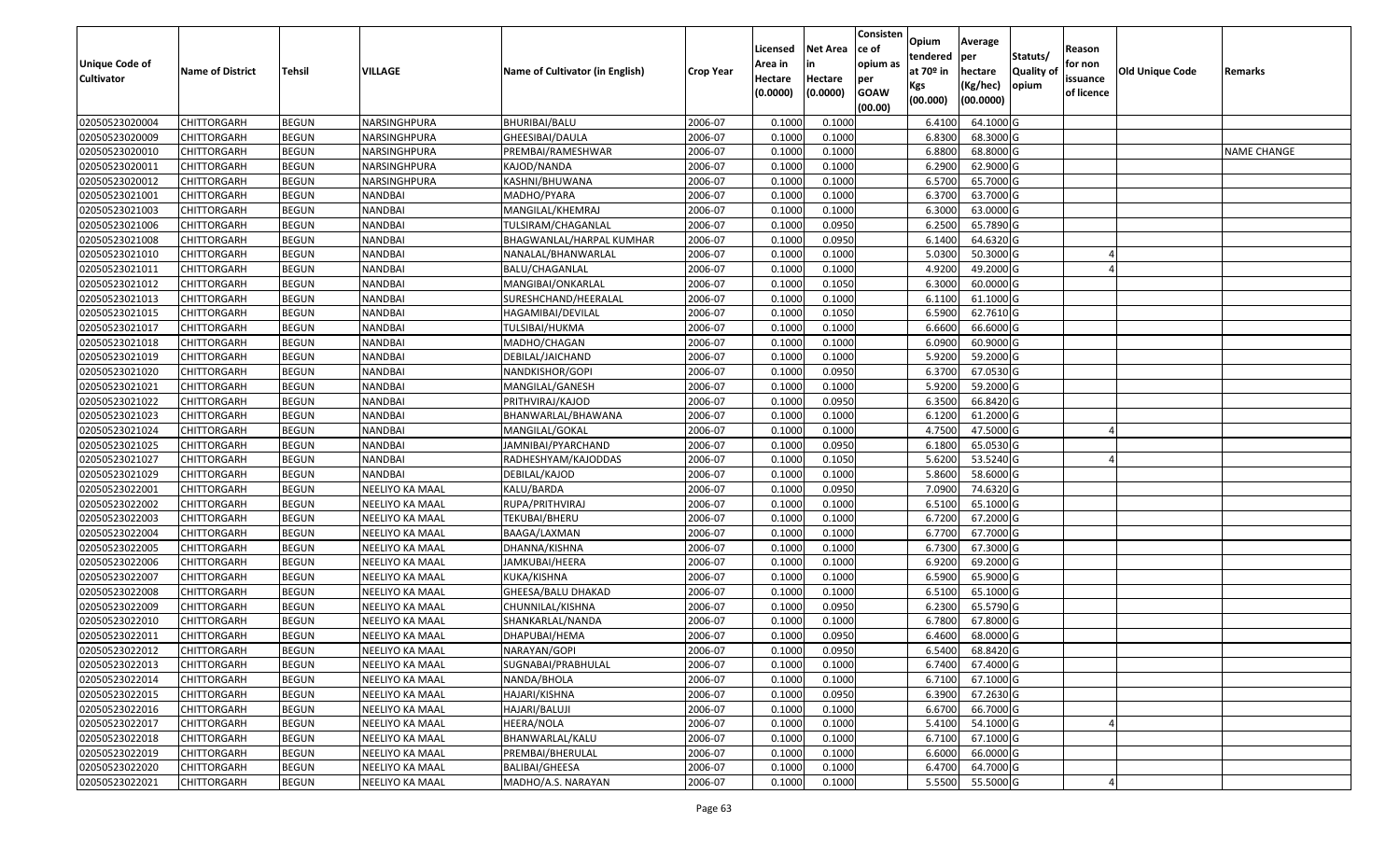| Unique Code of    | <b>Name of District</b> | <b>Tehsil</b> | <b>VILLAGE</b> | Name of Cultivator (in English) | <b>Crop Year</b> | Licensed<br>Area in | <b>Net Area</b><br>in | Consisten<br>ce of<br>opium as | Opium<br>tendered<br>at $70°$ in | Average<br>per<br>hectare | Statuts/<br><b>Quality o</b> | Reason<br>for non      | <b>Old Unique Code</b> | Remarks            |
|-------------------|-------------------------|---------------|----------------|---------------------------------|------------------|---------------------|-----------------------|--------------------------------|----------------------------------|---------------------------|------------------------------|------------------------|------------------------|--------------------|
| <b>Cultivator</b> |                         |               |                |                                 |                  | Hectare<br>(0.0000) | Hectare<br>(0.0000)   | per<br><b>GOAW</b><br>(00.00)  | Kgs<br>(00.000)                  | (Kg/hec)<br>(00.0000)     | opium                        | issuance<br>of licence |                        |                    |
| 02050523023001    | CHITTORGARH             | <b>BEGUN</b>  | <b>SHOPURA</b> | RAMCHANDRA/DEVILAL              | 2006-07          | 0.1000              | 0.1000                |                                | 6.3900                           | 63.9000 G                 |                              |                        |                        |                    |
| 02050523023002    | CHITTORGARH             | <b>BEGUN</b>  | SHOPURA        | HEERA/BHURA                     | 2006-07          | 0.1000              | 0.0950                |                                | 6.5200                           | 68.6320 G                 |                              |                        |                        |                    |
| 02050523023003    | CHITTORGARH             | <b>BEGUN</b>  | <b>SHOPURA</b> | JAICHAND/GHASI                  | 2006-07          | 0.1000              | 0.1000                |                                | 6.7900                           | 67.9000 G                 |                              |                        |                        |                    |
| 02050523023004    | <b>CHITTORGARH</b>      | <b>BEGUN</b>  | SHOPURA        | KANHAIYALAL/NARAYAN             | 2006-07          | 0.1000              | 0.1000                |                                | 6.8500                           | 68.5000 G                 |                              |                        |                        |                    |
| 02050523023005    | CHITTORGARH             | <b>BEGUN</b>  | <b>SHOPURA</b> | TULSIBAI/PEMA                   | 2006-07          | 0.1000              | 0.1000                |                                | 6.3300                           | 63.3000 G                 |                              |                        |                        |                    |
| 02050523023006    | CHITTORGARH             | <b>BEGUN</b>  | SHOPURA        | NANDUBAI/BALU                   | 2006-07          | 0.1000              | 0.1000                |                                | 5.9800                           | 59.8000 G                 |                              |                        |                        |                    |
| 02050523023008    | CHITTORGARH             | <b>BEGUN</b>  | SHOPURA        | BHURALAL/HAJARI                 | 2006-07          | 0.1000              | 0.1000                |                                | 6.4200                           | 64.2000 G                 |                              |                        |                        |                    |
| 02050523023009    | CHITTORGARH             | <b>BEGUN</b>  | SHOPURA        | PYARA/BHURA                     | 2006-07          | 0.1000              | 0.1000                |                                | 6.3800                           | 63.8000 G                 |                              |                        |                        |                    |
| 02050523023010    | CHITTORGARH             | <b>BEGUN</b>  | <b>SHOPURA</b> | PYARCHAND/HEMRAJ                | 2006-07          | 0.1000              | 0.1000                |                                | 6.4400                           | 64.4000 G                 |                              |                        |                        |                    |
| 02050523023011    | CHITTORGARH             | <b>BEGUN</b>  | SHOPURA        | NAGJIRAM/CHUNNILAL              | 2006-07          | 0.1000              | 0.0950                |                                | 5.7400                           | 60.4210 G                 |                              |                        |                        |                    |
| 02050523023012    | CHITTORGARH             | <b>BEGUN</b>  | <b>SHOPURA</b> | GHEESA/NANALAL                  | 2006-07          | 0.1000              | 0.1050                |                                | 6.3000                           | 60.0000G                  |                              |                        |                        |                    |
| 02050523023013    | <b>CHITTORGARH</b>      | <b>BEGUN</b>  | <b>SHOPURA</b> | SOHANLAL/MODA                   | 2006-07          | 0.1000              | 0.0950                |                                | 5.7000                           | 60.0000 G                 |                              |                        |                        |                    |
| 02050523023014    | <b>CHITTORGARH</b>      | <b>BEGUN</b>  | <b>SHOPURA</b> | HEMRAJ/BHUWANA                  | 2006-07          | 0.1000              | 0.0950                |                                | 6.2400                           | 65.6840 G                 |                              |                        |                        |                    |
| 02050523023015    | CHITTORGARH             | <b>BEGUN</b>  | <b>SHOPURA</b> | BALURAM/DEVILAL                 | 2006-07          | 0.1000              | 0.1000                |                                | 5.9600                           | 59.6000G                  |                              |                        |                        |                    |
| 02050523023016    | <b>CHITTORGARH</b>      | <b>BEGUN</b>  | <b>SHOPURA</b> | DEUBAI/KALU                     | 2006-07          | 0.1000              | 0.1000                |                                | 6.2800                           | 62.8000 G                 |                              |                        |                        |                    |
| 02050523023017    | CHITTORGARH             | <b>BEGUN</b>  | <b>SHOPURA</b> | PRITHVIRAJ/BHERU                | 2006-07          | 0.1000              | 0.1000                |                                | 6.4200                           | 64.2000 G                 |                              |                        |                        |                    |
| 02050523023019    | CHITTORGARH             | <b>BEGUN</b>  | <b>SHOPURA</b> | DEVILAL/TULSIRAM                | 2006-07          | 0.100               | 0.1000                |                                | 6.5100                           | 65.1000G                  |                              |                        |                        |                    |
| 02050523023020    | CHITTORGARH             | <b>BEGUN</b>  | <b>SHOPURA</b> | SUKHLAL/GOKUL                   | 2006-07          | 0.100               | 0.1000                |                                | 5.9200                           | 59.2000 G                 |                              |                        |                        |                    |
| 02050523023021    | CHITTORGARH             | <b>BEGUN</b>  | <b>SHOPURA</b> | BHANWARLAL/RUPA                 | 2006-07          | 0.1000              | 0.0950                |                                | 6.1700                           | 64.9470 G                 |                              |                        |                        |                    |
| 02050523023023    | CHITTORGARH             | <b>BEGUN</b>  | <b>SHOPURA</b> | SITARAM/NARAYAN                 | 2006-07          | 0.1000              | 0.1000                |                                | 6.4500                           | 64.5000 G                 |                              |                        |                        |                    |
| 02050523023025    | CHITTORGARH             | <b>BEGUN</b>  | <b>SHOPURA</b> | NANIBAI/GOPI                    | 2006-07          | 0.100               | 0.1000                |                                | 7.0700                           | 70.7000G                  |                              |                        |                        |                    |
| 02050523023026    | CHITTORGARH             | <b>BEGUN</b>  | <b>SHOPURA</b> | KANHAIYALAL/GHASIRAM            | 2006-07          | 0.100               | 0.1000                |                                | 6.8600                           | 68.6000 G                 |                              |                        |                        |                    |
| 02050523023027    | CHITTORGARH             | <b>BEGUN</b>  | <b>SHOPURA</b> | HARIRAM/RAMCHANDRA              | 2006-07          | 0.1000              | 0.0950                |                                | 6.3100                           | 66.4210 G                 |                              |                        |                        |                    |
| 02050523023028    | CHITTORGARH             | <b>BEGUN</b>  | <b>SHOPURA</b> | NANDLAL/RAMAJI                  | 2006-07          | 0.100               | 0.1000                |                                | 5.9300                           | 59.3000G                  |                              |                        |                        |                    |
| 02050523023029    | <b>CHITTORGARH</b>      | <b>BEGUN</b>  | SHOPURA        | MEGHRAJ/RUPA                    | 2006-07          | 0.1000              | 0.0950                |                                | 6.8800                           | 72.4210 G                 |                              |                        |                        | <b>NAME CHANGE</b> |
| 02050523023030    | CHITTORGARH             | <b>BEGUN</b>  | <b>SHOPURA</b> | KUKALAL/MOJIRAM                 | 2006-07          | 0.1000              | 0.1000                |                                | 6.0600                           | 60.6000 G                 |                              |                        |                        |                    |
| 02050523023031    | CHITTORGARH             | <b>BEGUN</b>  | SHOPURA        | BHERULAL/GHASIRAM               | 2006-07          | 0.1000              | 0.1000                |                                | 6.8000                           | 68.0000G                  |                              |                        |                        |                    |
| 02050523023032    | CHITTORGARH             | <b>BEGUN</b>  | <b>SHOPURA</b> | GOTU/NARAYAN                    | 2006-07          | 0.1000              | 0.0950                |                                | 6.7500                           | 71.0530 G                 |                              |                        |                        |                    |
| 02050523023033    | CHITTORGARH             | <b>BEGUN</b>  | <b>SHOPURA</b> | NARAYAN/BABURAM                 | 2006-07          | 0.1000              | 0.1000                |                                | 6.3400                           | 63.4000 G                 |                              |                        |                        |                    |
| 02050523023035    | CHITTORGARH             | <b>BEGUN</b>  | <b>SHOPURA</b> | NARAYANLAL/TULSIRAM             | 2006-07          | 0.1000              | 0.1000                |                                | 6.7700                           | 67.7000 G                 |                              |                        |                        |                    |
| 02050523023036    | CHITTORGARH             | <b>BEGUN</b>  | SHOPURA        | CHAGNA/KUKA                     | 2006-07          | 0.100               | 0.1000                |                                | 6.3000                           | 63.0000G                  |                              |                        |                        |                    |
| 02050523023038    | CHITTORGARH             | <b>BEGUN</b>  | SHOPURA        | PRABHU/HAJARI                   | 2006-07          | 0.1000              | 0.1050                |                                | 7.0500                           | 67.1430 G                 |                              |                        |                        |                    |
| 02050523023039    | CHITTORGARH             | <b>BEGUN</b>  | <b>SHOPURA</b> | NAULARAM/BHURA                  | 2006-07          | 0.100               | 0.1000                |                                | 6.3800                           | 63.8000G                  |                              |                        |                        |                    |
| 02050523023040    | CHITTORGARH             | <b>BEGUN</b>  | <b>SHOPURA</b> | KHANA/NARAYAN                   | 2006-07          | 0.1000              | 0.0950                |                                | 5.9200                           | 62.3160G                  |                              |                        |                        |                    |
| 02050523023041    | CHITTORGARH             | <b>BEGUN</b>  | SHOPURA        | GHEESA/DEVA                     | 2006-07          | 0.1000              | 0.1000                |                                | 6.4600                           | 64.6000 G                 |                              |                        |                        |                    |
| 02050523023042    | CHITTORGARH             | <b>BEGUN</b>  | SHOPURA        | RUPA/UDA                        | 2006-07          | 0.1000              | 0.0950                |                                | 5.9400                           | 62.5260 G                 |                              |                        |                        |                    |
| 02050523023043    | <b>CHITTORGARH</b>      | <b>BEGUN</b>  | <b>SHOPURA</b> | MOHANLAL/KUKA                   | 2006-07          | 0.1000              | 0.1000                |                                | 6.3700                           | 63.7000G                  |                              |                        |                        |                    |
| 02050523023045    | <b>CHITTORGARH</b>      | <b>BEGUN</b>  | <b>SHOPURA</b> | TARACHAND/GOMALAL               | 2006-07          | 0.1000              | 0.1000                |                                | 5.9900                           | 59.9000 G                 |                              |                        |                        |                    |
| 02050523023046    | <b>CHITTORGARH</b>      | <b>BEGUN</b>  | <b>SHOPURA</b> | BHERULAL/GOKAL                  | 2006-07          | 0.1000              | 0.1000                |                                | 6.4500                           | 64.5000 G                 |                              |                        |                        |                    |
| 02050523023048    | <b>CHITTORGARH</b>      | <b>BEGUN</b>  | <b>SHOPURA</b> | KALURAM/LAKHMA                  | 2006-07          | 0.1000              | 0.1000                |                                | 5.9700                           | 59.7000 G                 |                              |                        |                        |                    |
| 02050523023049    | <b>CHITTORGARH</b>      | <b>BEGUN</b>  | <b>SHOPURA</b> | PRABHULAL/DEVILAL               | 2006-07          | 0.1000              | 0.1050                |                                | 6.5800                           | 62.6670 G                 |                              |                        |                        |                    |
| 02050523023050    | <b>CHITTORGARH</b>      | <b>BEGUN</b>  | <b>SHOPURA</b> | BHANWARLAL/MODA                 | 2006-07          | 0.1000              | 0.1000                |                                | 6.4600                           | 64.6000 G                 |                              |                        |                        |                    |
| 02050523023051    | <b>CHITTORGARH</b>      | <b>BEGUN</b>  | <b>SHOPURA</b> | MOTYABAI/CHUNNILAL              | 2006-07          | 0.1000              | 0.0950                |                                | 5.6800                           | 59.7890 G                 |                              |                        |                        |                    |
| 02050523023052    | <b>CHITTORGARH</b>      | <b>BEGUN</b>  | <b>SHOPURA</b> | DEVILAL/HEMRAJ                  | 2006-07          | 0.1000              | 0.1000                |                                | 6.0600                           | 60.6000 G                 |                              |                        |                        |                    |
| 02050523023053    | <b>CHITTORGARH</b>      | <b>BEGUN</b>  | SHOPURA        | NARAYANIBAI/MYARAM              | 2006-07          | 0.1000              | 0.1000                |                                | 6.1800                           | 61.8000 G                 |                              |                        |                        | <b>NAME CHANGE</b> |
| 02050523023054    | <b>CHITTORGARH</b>      | <b>BEGUN</b>  | SHOPURA        | RAMESHWAR/DEVILAL               | 2006-07          | 0.1000              | 0.0950                |                                | 5.9600                           | 62.7370 G                 |                              |                        |                        |                    |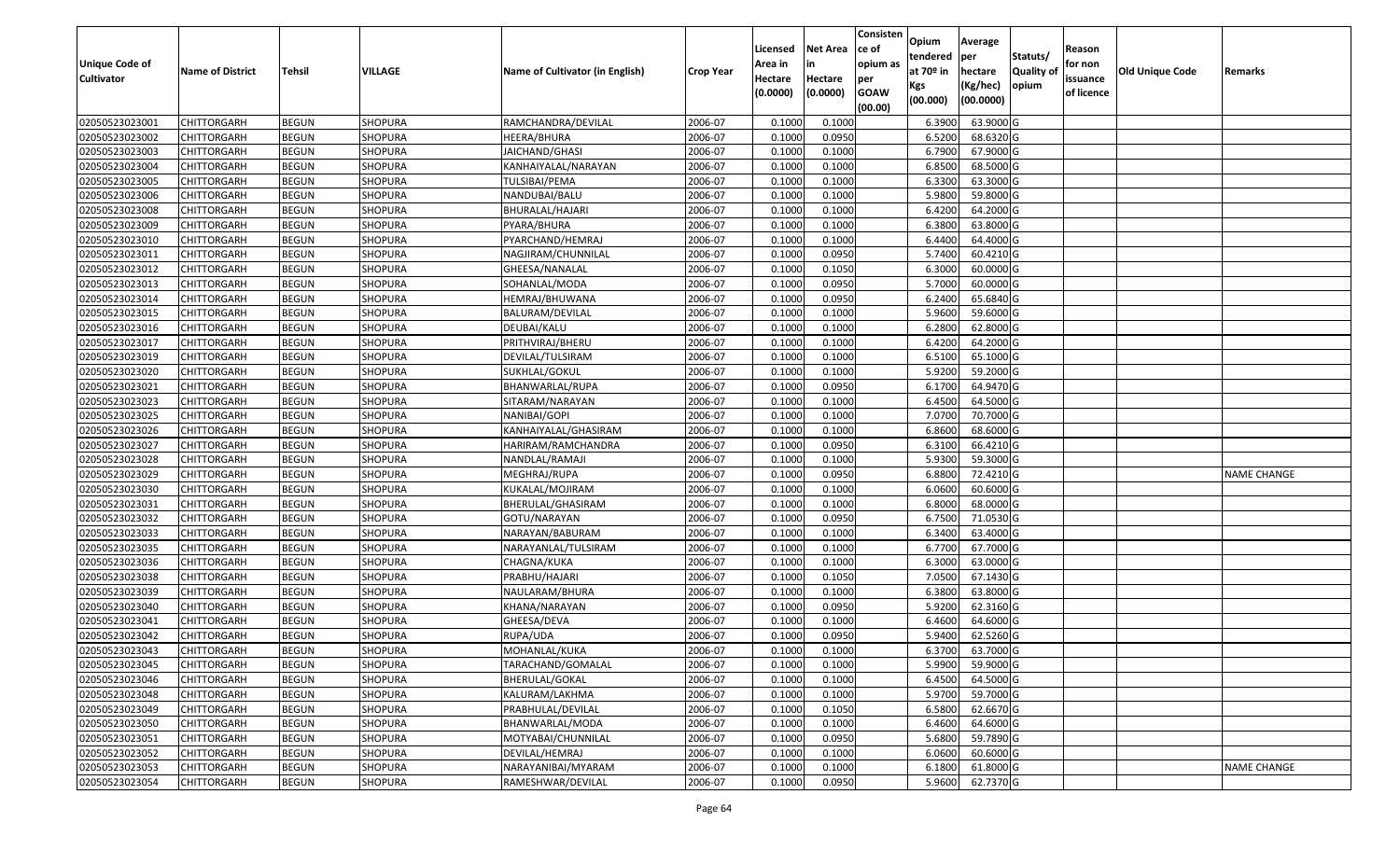| <b>Unique Code of</b><br><b>Cultivator</b> | <b>Name of District</b> | <b>Tehsil</b> | VILLAGE          | Name of Cultivator (in English) | <b>Crop Year</b> | Licensed<br>Area in<br>Hectare | <b>Net Area</b><br>in<br>Hectare | Consisten<br>ce of<br>opium as<br>per | Opium<br>tendered<br>at $70°$ in | Average<br>per<br>hectare | Statuts/<br><b>Quality o</b> | Reason<br>for non<br>issuance | Old Unique Code | Remarks |
|--------------------------------------------|-------------------------|---------------|------------------|---------------------------------|------------------|--------------------------------|----------------------------------|---------------------------------------|----------------------------------|---------------------------|------------------------------|-------------------------------|-----------------|---------|
|                                            |                         |               |                  |                                 |                  | (0.0000)                       | (0.0000)                         | <b>GOAW</b><br>(00.00)                | Kgs<br>(00.000)                  | (Kg/hec)<br>(00.0000)     | opium                        | of licence                    |                 |         |
| 02050523023055                             | CHITTORGARH             | <b>BEGUN</b>  | <b>SHOPURA</b>   | CHUNNILAL/NARAYAN               | 2006-07          | 0.1000                         | 0.1050                           |                                       | 7.0200                           | 66.8570 G                 |                              |                               |                 |         |
| 02050523023056                             | CHITTORGARH             | <b>BEGUN</b>  | SHOPURA          | PREMRAJ/RUPARAM                 | 2006-07          | 0.1000                         | 0.1000                           |                                       | 6.6100                           | 66.1000G                  |                              |                               |                 |         |
| 02050523023057                             | CHITTORGARH             | <b>BEGUN</b>  | <b>SHOPURA</b>   | NANDUBAI/DUNGARAM               | 2006-07          | 0.1000                         | 0.0950                           |                                       | 6.2400                           | 65.6840 G                 |                              |                               |                 |         |
| 02050523023058                             | <b>CHITTORGARH</b>      | <b>BEGUN</b>  | SHOPURA          | MODIRAM/TULSIRAM                | 2006-07          | 0.1000                         | 0.1000                           |                                       | 6.8500                           | 68.5000 G                 |                              |                               |                 |         |
| 02050523024001                             | CHITTORGARH             | <b>BEGUN</b>  | AAMALDA          | DUDHARAM/GULAB                  | 2006-07          | 0.1000                         | 0.1000                           |                                       | 5.8300                           | 58.3000 G                 |                              |                               |                 |         |
| 02050523024003                             | CHITTORGARH             | <b>BEGUN</b>  | AAMALDA          | SHAMBHURAM/MODIRAM              | 2006-07          | 0.1000                         | 0.1000                           |                                       | 5.4000                           | 54.0000 G                 |                              |                               |                 |         |
| 02050523024005                             | CHITTORGARH             | <b>BEGUN</b>  | AAMALDA          | RAMCHANDRA/BHAGIRATH            | 2006-07          | 0.1000                         | 0.1000                           |                                       | 5.7100                           | 57.1000 G                 |                              |                               |                 |         |
| 02050523024007                             | CHITTORGARH             | <b>BEGUN</b>  | AAMALDA          | SHANTILAL/MADHULAL              | 2006-07          | 0.1000                         | 0.1000                           |                                       | 5.3900                           | 53.9000G                  |                              |                               |                 |         |
| 02050523024008                             | CHITTORGARH             | <b>BEGUN</b>  | AAMALDA          | SITARAM/NARAYAN                 | 2006-07          | 0.1000                         | 0.1000                           |                                       | 6.1600                           | 61.6000 G                 |                              |                               |                 |         |
| 02050523024009                             | CHITTORGARH             | <b>BEGUN</b>  | AAMALDA          | OMPRAKASH/RAMDAYAL              | 2006-07          | 0.1000                         | 0.1000                           |                                       | 5.2100                           | 52.1000G                  |                              |                               |                 |         |
| 02050523024010                             | CHITTORGARH             | <b>BEGUN</b>  | AAMALDA          | NARAYAN/KALU                    | 2006-07          | 0.1000                         | 0.1000                           |                                       | 6.6500                           | 66.5000 G                 |                              |                               |                 |         |
| 02050523024011                             | <b>CHITTORGARH</b>      | <b>BEGUN</b>  | AAMALDA          | DEVLAL/NARAYAN                  | 2006-07          | 0.1000                         | 0.0950                           |                                       | 5.7800                           | 60.8420 G                 |                              |                               |                 |         |
| 02050523024012                             | <b>CHITTORGARH</b>      | <b>BEGUN</b>  | AAMALDA          | NANA/NARAYAN                    | 2006-07          | 0.1000                         | 0.1000                           |                                       | 5.4400                           | 54.4000 G                 |                              |                               |                 |         |
| 02050523024013                             | CHITTORGARH             | <b>BEGUN</b>  | AAMALDA          | GOPALLAL/MADHOLAL               | 2006-07          | 0.1000                         | 0.1000                           |                                       | 5.3400                           | 53.4000 G                 |                              |                               |                 |         |
| 02050523024015                             | CHITTORGARH             | <b>BEGUN</b>  | AAMALDA          | UGMA/NARAYAN                    | 2006-07          | 0.1000                         | 0.1000                           |                                       | 5.7200                           | 57.2000 G                 |                              |                               |                 |         |
| 02050523024016                             | CHITTORGARH             | <b>BEGUN</b>  | AAMALDA          | HAJARI/NARAYAN                  | 2006-07          | 0.1000                         | 0.1000                           |                                       | 5.5100                           | 55.1000G                  |                              |                               |                 |         |
| 02050523024017                             | CHITTORGARH             | <b>BEGUN</b>  | AAMALDA          | GHEESALAL/NARU                  | 2006-07          | 0.1000                         | 0.1000                           |                                       | 6.0000                           | 60.0000G                  |                              |                               |                 |         |
| 02050523024019                             | CHITTORGARH             | <b>BEGUN</b>  | AAMALDA          | KANHAIYALAL/AMMALAL             | 2006-07          | 0.1000                         | 0.1000                           |                                       | 5.9500                           | 59.5000G                  |                              |                               |                 |         |
| 02050523024020                             | CHITTORGARH             | <b>BEGUN</b>  | AAMALDA          | JAWAHARLAL/JAGANNATH            | 2006-07          | 0.1000                         | 0.1000                           |                                       | 5.8100                           | 58.1000 G                 |                              |                               |                 |         |
| 02050523024023                             | CHITTORGARH             | <b>BEGUN</b>  | AAMALDA          | RATIRAM/ANJA                    | 2006-07          | 0.1000                         | 0.1000                           |                                       | 5.0300                           | 50.3000G                  |                              |                               |                 |         |
| 02050523024025                             | CHITTORGARH             | <b>BEGUN</b>  | AAMALDA          | SURESHCHAND/AMBALAL             | 2006-07          | 0.1000                         | 0.1000                           |                                       | 6.2100                           | 62.1000G                  |                              |                               |                 |         |
| 02050523024026                             | CHITTORGARH             | <b>BEGUN</b>  | AAMALDA          | BADRILAL/NARAYANDAS             | 2006-07          | 0.1000                         | 0.1000                           |                                       | 5.1900                           | 51.9000G                  |                              |                               |                 |         |
| 02050523024029                             | CHITTORGARH             | <b>BEGUN</b>  | AAMALDA          | KAILAS/MANGILAL                 | 2006-07          | 0.1000                         | 0.0950                           |                                       | 5.6300                           | 59.2630 G                 |                              |                               |                 |         |
| 02050523024030                             | CHITTORGARH             | <b>BEGUN</b>  | AAMALDA          | KUKA/NAGGA                      | 2006-07          | 0.1000                         | 0.1000                           |                                       | 5.7600                           | 57.6000 G                 |                              |                               |                 |         |
| 02050523024031                             | CHITTORGARH             | <b>BEGUN</b>  | AAMALDA          | PYARA/KISHNA                    | 2006-07          | 0.1000                         | 0.0950                           |                                       | 5.2000                           | 54.7370 G                 |                              |                               |                 |         |
| 02050523024033                             | CHITTORGARH             | <b>BEGUN</b>  | AAMALDA          | DEVLAL/KALU                     | 2006-07          | 0.1000                         | 0.1000                           |                                       | 5.2700                           | 52.7000G                  |                              |                               |                 |         |
| 02050523024035                             | CHITTORGARH             | <b>BEGUN</b>  | AAMALDA          | MANGILAL/PARMANAND              | 2006-07          | 0.100                          | 0.1000                           |                                       | 6.4600                           | 64.6000 G                 |                              |                               |                 |         |
| 02050523024036                             | CHITTORGARH             | <b>BEGUN</b>  | AAMALDA          | RAMCHANDRA/BHURALAL             | 2006-07          | 0.1000                         | 0.0950                           |                                       | 5.4900                           | 57.7890 G                 |                              |                               |                 |         |
| 02050523024037                             | CHITTORGARH             | <b>BEGUN</b>  | AAMALDA          | BHAGWATIPRASAD/SHANTILAL        | 2006-07          | 0.1000                         | 0.0950                           |                                       | 5.9500                           | 62.6320 G                 |                              |                               |                 |         |
| 02050523024038                             | CHITTORGARH             | <b>BEGUN</b>  | AAMALDA          | LADULAL/BHERULAL                | 2006-07          | 0.1000                         | 0.0950                           |                                       | 5.5100                           | 58.0000G                  |                              |                               |                 |         |
| 02050523024040                             | CHITTORGARH             | <b>BEGUN</b>  | AAMALDA          | MANGILAL/CHUNNA                 | 2006-07          | 0.100                          | 0.1000                           |                                       | 5.5400                           | 55.4000 G                 |                              |                               |                 |         |
| 02050523024041                             | CHITTORGARH             | <b>BEGUN</b>  | AAMALDA          | KALYAN/JAGANNATH                | 2006-07          | 0.100                          | 0.1000                           |                                       | 5.9300                           | 59.3000G                  |                              |                               |                 |         |
| 02050523024044                             | CHITTORGARH             | <b>BEGUN</b>  | AAMALDA          | RAMSUKHIBAI/LABHCHAND           | 2006-07          | 0.100                          | 0.0950                           |                                       | 6.1300                           | 64.5260 G                 |                              |                               |                 |         |
| 02050523024047                             | CHITTORGARH             | <b>BEGUN</b>  | AAMALDA          | HARIRAM/BHURA                   | 2006-07          | 0.1000                         | 0.1000                           |                                       | 5.7200                           | 57.2000 G                 |                              |                               |                 |         |
| 02050523024048                             | CHITTORGARH             | <b>BEGUN</b>  | AAMALDA          | SHAMBHURAM/DUDHARAM             | 2006-07          | 0.1000                         | 0.0950                           |                                       | 5.6200                           | 59.1580 G                 |                              |                               |                 |         |
| 02050523024050                             | CHITTORGARH             | <b>BEGUN</b>  | AAMALDA          | SADANPRASAD/MADHAVPRASAD        | 2006-07          | 0.1000                         | 0.1000                           |                                       | 5.6100                           | 56.1000 G                 |                              |                               |                 |         |
| 02050523024051                             | <b>CHITTORGARH</b>      | <b>BEGUN</b>  | AAMALDA          | CHEETARLAL/KUKA                 | 2006-07          | 0.1000                         | 0.1000                           |                                       | 6.9000                           | 69.0000 G                 |                              |                               |                 |         |
| 02050523024056                             | <b>CHITTORGARH</b>      | <b>BEGUN</b>  | AAMALDA          | KAJOD/MODA                      | 2006-07          | 0.1000                         | 0.1000                           |                                       | 6.1800                           | 61.8000 G                 |                              |                               |                 |         |
| 02050523025001                             | <b>CHITTORGARH</b>      | <b>BEGUN</b>  | <b>JALAMPURA</b> | KASHIRAM/MEGHA                  | 2006-07          | 0.1000                         | 0.1000                           |                                       | 6.6100                           | 66.1000 G                 |                              |                               |                 |         |
| 02050523025002                             | <b>CHITTORGARH</b>      | <b>BEGUN</b>  | JALAMPURA        | RUPLAL/MODA                     | 2006-07          | 0.1000                         | 0.1000                           |                                       | 6.0200                           | 60.2000 G                 |                              |                               |                 |         |
| 02050523025003                             | <b>CHITTORGARH</b>      | <b>BEGUN</b>  | <b>JALAMPURA</b> | LABHCHAND/GOKAL                 | 2006-07          | 0.1000                         | 0.1000                           |                                       | 6.6300                           | 66.3000 G                 |                              |                               |                 |         |
| 02050523025004                             | <b>CHITTORGARH</b>      | <b>BEGUN</b>  | <b>JALAMPURA</b> | BHURIBAI/JAIKISHAN              | 2006-07          | 0.1000                         | 0.1000                           |                                       | 5.6100                           | 56.1000 G                 |                              |                               |                 |         |
| 02050523025005                             | <b>CHITTORGARH</b>      | <b>BEGUN</b>  | <b>JALAMPURA</b> | DHAPUBAI/HAJARI                 | 2006-07          | 0.1000                         | 0.1000                           |                                       | 6.7500                           | 67.5000 G                 |                              |                               |                 |         |
| 02050523025006                             | CHITTORGARH             | <b>BEGUN</b>  | JALAMPURA        | BHANWARIBAI/SHRAWAN             | 2006-07          | 0.1000                         | 0.1000                           |                                       | 6.3700                           | 63.7000 G                 |                              |                               |                 |         |
| 02050523025007                             | <b>CHITTORGARH</b>      | <b>BEGUN</b>  | <b>JALAMPURA</b> | MOHANLAL/DEVILAL TELI           | 2006-07          | 0.1000                         | 0.1000                           |                                       | 6.8200                           | 68.2000 G                 |                              |                               |                 |         |
| 02050523025008                             | <b>CHITTORGARH</b>      | <b>BEGUN</b>  | JALAMPURA        | CHEETAR/LAKHMA                  | 2006-07          | 0.1000                         | 0.1000                           |                                       | 6.6500                           | 66.5000 G                 |                              |                               |                 |         |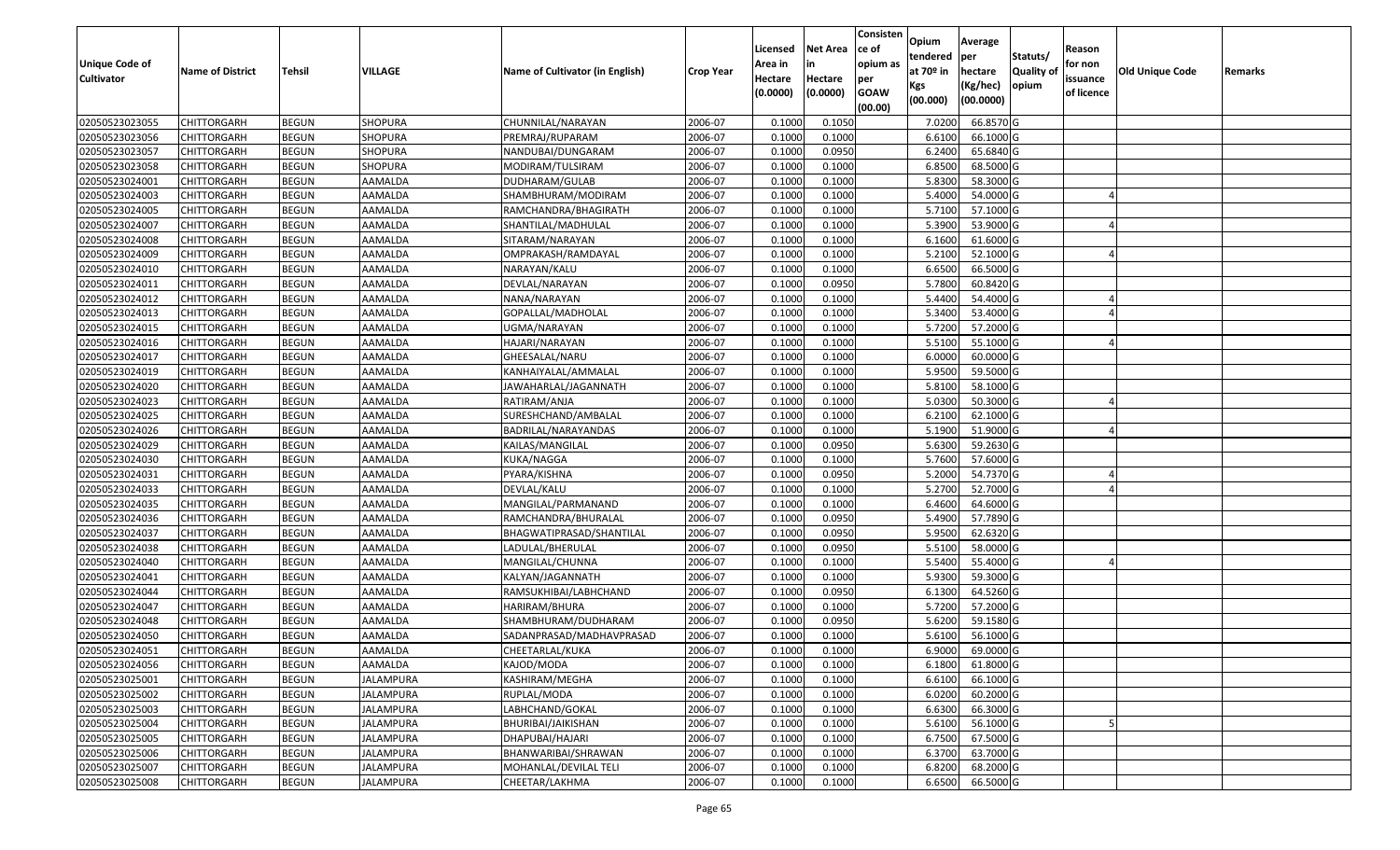| <b>Unique Code of</b> | <b>Name of District</b> | <b>Tehsil</b> | VILLAGE         | Name of Cultivator (in English) | <b>Crop Year</b> | Licensed<br>Area in | <b>Net Area</b><br>in | Consisten<br>lce of<br>opium as | Opium<br>tendered<br>at 70º in | Average<br>per<br>hectare | Statuts/<br>Quality of | Reason<br>for non      | Old Unique Code | Remarks            |
|-----------------------|-------------------------|---------------|-----------------|---------------------------------|------------------|---------------------|-----------------------|---------------------------------|--------------------------------|---------------------------|------------------------|------------------------|-----------------|--------------------|
| <b>Cultivator</b>     |                         |               |                 |                                 |                  | Hectare<br>(0.0000) | Hectare<br>(0.0000)   | per<br><b>GOAW</b><br>(00.00)   | Kgs<br>(00.000)                | (Kg/hec)<br>(00.0000)     | opium                  | issuance<br>of licence |                 |                    |
| 02050523026002        | <b>CHITTORGARH</b>      | <b>BEGUN</b>  | ANOPPURA KAKAJI | LAXMAN/JEETMAL                  | 2006-07          | 0.1000              | 0.1050                |                                 | 6.5900                         | 62.7620 G                 |                        |                        |                 |                    |
| 02050523026003        | <b>CHITTORGARH</b>      | <b>BEGUN</b>  | ANOPPURA KAKAJI | DEVILAL/BHOLA                   | 2006-07          | 0.1000              | 0.1000                |                                 | 6.1200                         | 61.2000 G                 |                        |                        |                 |                    |
| 02050523026005        | <b>CHITTORGARH</b>      | <b>BEGUN</b>  | ANOPPURA KAKAJI | DUNGALAL/DEVA DHAKAD            | 2006-07          | 0.1000              | 0.1000                |                                 | 7.0200                         | 70.2000 G                 |                        |                        |                 |                    |
| 02050523026006        | <b>CHITTORGARH</b>      | <b>BEGUN</b>  | ANOPPURA KAKAJI | SHOCHAND/DHANNA                 | 2006-07          | 0.1000              | 0.1000                |                                 | 6.2300                         | 62.3000 G                 |                        |                        |                 |                    |
| 02050523026007        | <b>CHITTORGARH</b>      | <b>BEGUN</b>  | ANOPPURA KAKAJI | HARKUBAI/MOHAN                  | 2006-07          | 0.1000              | 0.1000                |                                 | 6.1700                         | 61.7000 G                 |                        |                        |                 |                    |
| 02050523026008        | <b>CHITTORGARH</b>      | <b>BEGUN</b>  | ANOPPURA KAKAJI | <b>BHURA/RATNA</b>              | 2006-07          | 0.1000              | 0.1000                |                                 | 6.3500                         | 63.5000 G                 |                        |                        |                 |                    |
| 02050523026010        | CHITTORGARH             | <b>BEGUN</b>  | ANOPPURA KAKAJI | KAJOD/BHAGIRATH                 | 2006-07          | 0.1000              | 0.1000                |                                 | 6.2700                         | 62.7000 G                 |                        |                        |                 |                    |
| 02050523026011        | <b>CHITTORGARH</b>      | <b>BEGUN</b>  | ANOPPURA KAKAJI | PANNALAL/BHUWANA                | 2006-07          | 0.1000              | 0.1000                |                                 | 6.2800                         | 62.8000 G                 |                        |                        |                 |                    |
| 02050523026012        | <b>CHITTORGARH</b>      | <b>BEGUN</b>  | ANOPPURA KAKAJI | JETIBAI/PANNALAL                | 2006-07          | 0.1000              | 0.0500                |                                 | 3.0700                         | 61.4000 G                 |                        |                        |                 |                    |
| 02050523026015        | <b>CHITTORGARH</b>      | <b>BEGUN</b>  | ANOPPURA KAKAJI | CHUNNILAL/DEVA SUTHAR           | 2006-07          | 0.1000              | 0.1000                |                                 | 6.3200                         | 63.2000 G                 |                        |                        |                 |                    |
| 02050523027001        | <b>CHITTORGARH</b>      | <b>BEGUN</b>  | CHARCHHA        | TULSIRAM/MOTI                   | 2006-07          | 0.1000              | 0.0950                |                                 | 6.4800                         | 68.2110 G                 |                        |                        |                 |                    |
| 02050523027002        | <b>CHITTORGARH</b>      | <b>BEGUN</b>  | CHARCHHA        | NANDA/HEERA                     | 2006-07          | 0.1000              | 0.0950                |                                 | 6.3400                         | 66.7370 G                 |                        |                        |                 |                    |
| 02050523027003        | <b>CHITTORGARH</b>      | <b>BEGUN</b>  | CHARCHHA        | DEVILAL/NANJI                   | 2006-07          | 0.1000              | 0.1000                |                                 | 6.3800                         | 63.8000 G                 |                        |                        |                 |                    |
| 02050523027004        | <b>CHITTORGARH</b>      | <b>BEGUN</b>  | CHARCHHA        | NANDA/PYARA                     | 2006-07          | 0.1000              | 0.1000                |                                 | 6.7200                         | 67.2000 G                 |                        |                        |                 |                    |
| 02050523027005        | <b>CHITTORGARH</b>      | <b>BEGUN</b>  | CHARCHHA        | TULSIRAM/BHOLA                  | 2006-07          | 0.1000              | 0.0950                |                                 | 6.4100                         | 67.4740 G                 |                        |                        |                 |                    |
| 02050523027006        | <b>CHITTORGARH</b>      | <b>BEGUN</b>  | CHARCHHA        | KERING/LAXMAN                   | 2006-07          | 0.1000              | 0.1000                |                                 | 6.6100                         | 66.1000 G                 |                        |                        |                 |                    |
| 02050523027008        | <b>CHITTORGARH</b>      | <b>BEGUN</b>  | CHARCHHA        | HAJARI/ONKAR                    | 2006-07          | 0.1000              | 0.1000                |                                 | 7.2400                         | 72.4000 G                 |                        |                        |                 |                    |
| 02050523027009        | <b>CHITTORGARH</b>      | <b>BEGUN</b>  | CHARCHHA        | HEERA/CHUNNILAL                 | 2006-07          | 0.1000              | 0.0950                |                                 | 7.4400                         | 78.3160 G                 |                        |                        |                 |                    |
| 02050523027011        | <b>CHITTORGARH</b>      | <b>BEGUN</b>  | CHARCHHA        | AMARCHAND/BHERULAL              | 2006-07          | 0.1000              | 0.1000                |                                 | 6.4400                         | 64.4000 G                 |                        |                        |                 |                    |
| 02050523027012        | <b>CHITTORGARH</b>      | <b>BEGUN</b>  | CHARCHHA        | KHEMRAJ/NANJI                   | 2006-07          | 0.1000              | 0.1000                |                                 | 5.9000                         | 59.0000 G                 |                        |                        |                 |                    |
| 02050523027013        | <b>CHITTORGARH</b>      | <b>BEGUN</b>  | CHARCHHA        | JAGANNATH/DEVILAL               | 2006-07          | 0.1000              | 0.0950                |                                 | 6.3000                         | 66.3160 G                 |                        |                        |                 |                    |
| 02050523028001        | <b>CHITTORGARH</b>      | <b>BEGUN</b>  | PIPALDA BEGU    | RAMCHANDRA/ONKARLAL             | 2006-07          | 0.1000              | 0.1000                |                                 | 7.2200                         | 72.2000 G                 |                        |                        |                 |                    |
| 02050523028002        | <b>CHITTORGARH</b>      | <b>BEGUN</b>  | PIPALDA BEGU    | MATHURA/ONKAR                   | 2006-07          | 0.1000              | 0.1000                |                                 | 7.3300                         | 73.3000 G                 |                        |                        |                 |                    |
| 02050523028006        | <b>CHITTORGARH</b>      | <b>BEGUN</b>  | PIPALDA BEGU    | KUKALAL/TEKCHAND                | 2006-07          | 0.1000              | 0.1000                |                                 | 6.6700                         | 66.7000 G                 |                        |                        |                 |                    |
| 02050523028007        | <b>CHITTORGARH</b>      | <b>BEGUN</b>  | PIPALDA BEGU    | SHYAMLAL/AASHARAM               | 2006-07          | 0.1000              | 0.1050                |                                 | 7.1500                         | 68.0950 G                 |                        |                        |                 |                    |
| 02050523028008        | <b>CHITTORGARH</b>      | <b>BEGUN</b>  | PIPALDA BEGU    | MADANLAL/AASHARAM               | 2006-07          | 0.1000              | 0.1000                |                                 | 7.1700                         | 71.7000 G                 |                        |                        |                 |                    |
| 02050523028009        | <b>CHITTORGARH</b>      | <b>BEGUN</b>  | PIPALDA BEGU    | RATNA/SURJA                     | 2006-07          | 0.1000              | 0.1000                |                                 | 6.6600                         | 66.6000 G                 |                        |                        |                 |                    |
| 02050523028010        | <b>CHITTORGARH</b>      | <b>BEGUN</b>  | PIPALDA BEGU    | MOHAN/KUKA/REGAR                | 2006-07          | 0.1000              | 0.1000                |                                 | 6.8500                         | 68.5000 G                 |                        |                        |                 |                    |
| 02050523028012        | <b>CHITTORGARH</b>      | <b>BEGUN</b>  | PIPALDA BEGU    | PRABHULAL/RAMCHANDRA            | 2006-07          | 0.1000              | 0.1000                |                                 | 7.1300                         | 71.3000 G                 |                        |                        |                 |                    |
| 02050523028013        | <b>CHITTORGARH</b>      | <b>BEGUN</b>  | PIPALDA BEGU    | BHURALAL/RAMLAL                 | 2006-07          | 0.1000              | 0.1000                |                                 | 6.9000                         | 69.0000 G                 |                        |                        |                 |                    |
| 02050523028015        | <b>CHITTORGARH</b>      | <b>BEGUN</b>  | PIPALDA BEGU    | RAMCHANDRA/UDAIRAM              | 2006-07          | 0.1000              | 0.1000                |                                 | 6.4800                         | 64.8000 G                 |                        |                        |                 |                    |
| 02050523028016        | CHITTORGARH             | <b>BEGUN</b>  | PIPALDA BEGU    | RAMESHCHANDRA/MITTHULAL         | 2006-07          | 0.1000              | 0.1000                |                                 | 6.3200                         | 63.2000 G                 |                        |                        |                 |                    |
| 02050523028017        | <b>CHITTORGARH</b>      | <b>BEGUN</b>  | PIPALDA BEGU    | MITTHULAL/HAJARI                | 2006-07          | 0.1000              | 0.0950                |                                 | 6.7500                         | 71.0530 G                 |                        |                        |                 |                    |
| 02050523028019        | CHITTORGARH             | <b>BEGUN</b>  | PIPALDA BEGU    | SHAMBHULAL/MADHOLAL             | 2006-07          | 0.1000              | 0.1000                |                                 | 7.0600                         | 70.6000 G                 |                        |                        |                 |                    |
| 02050523028020        | CHITTORGARH             | <b>BEGUN</b>  | PIPALDA BEGU    | JAMNALAL/AASHARAM               | 2006-07          | 0.1000              | 0.1000                |                                 | 6.8800                         | 68.8000 G                 |                        |                        |                 |                    |
| 02050523028021        | <b>CHITTORGARH</b>      | <b>BEGUN</b>  | PIPALDA BEGU    | MEGHRAJ/AASHARAM                | 2006-07          | 0.1000              | 0.1000                |                                 | 6.8800                         | 68.8000 G                 |                        |                        |                 |                    |
| 02050523028022        | CHITTORGARH             | <b>BEGUN</b>  | PIPALDA BEGU    | HARDEV/TOLU GURJAR              | 2006-07          | 0.1000              | 0.1000                |                                 |                                | 7.1900 71.9000 G          |                        |                        |                 |                    |
| 02050523028024        | <b>CHITTORGARH</b>      | <b>BEGUN</b>  | PIPALDA BEGU    | BADRI/NANALAL DHAKAD            | 2006-07          | 0.1000              | 0.1000                |                                 | 7.2900                         | 72.9000 G                 |                        |                        |                 |                    |
| 02050523028025        | <b>CHITTORGARH</b>      | <b>BEGUN</b>  | PIPALDA BEGU    | HEERA/CHAMPA                    | 2006-07          | 0.1000              | 0.1000                |                                 | 7.0900                         | 70.9000 G                 |                        |                        |                 |                    |
| 02050523028026        | <b>CHITTORGARH</b>      | <b>BEGUN</b>  | PIPALDA BEGU    | DAULATRAM/DHANNALAL             | 2006-07          | 0.1000              | 0.1000                |                                 | 7.0500                         | 70.5000 G                 |                        |                        |                 |                    |
| 02050523029001        | <b>CHITTORGARH</b>      | <b>BEGUN</b>  | <b>DORAI</b>    | MEGHRAJ/MODA                    | 2006-07          | 0.1000              | 0.1000                |                                 | 7.3700                         | 73.7000 G                 |                        |                        |                 |                    |
| 02050523029002        | <b>CHITTORGARH</b>      | <b>BEGUN</b>  | <b>DORAI</b>    | HABU/NARAYAN                    | 2006-07          | 0.1000              | 0.0950                |                                 | 5.5700                         | 58.6320 G                 |                        |                        |                 |                    |
| 02050523029004        | <b>CHITTORGARH</b>      | <b>BEGUN</b>  | <b>DORAI</b>    | MODA/KHEMA                      | 2006-07          | 0.1000              | 0.1000                |                                 | 6.1400                         | 61.4000 G                 |                        |                        |                 |                    |
| 02050523029005        | <b>CHITTORGARH</b>      | <b>BEGUN</b>  | <b>DORAI</b>    | KASHIRAM/NARAYAN                | 2006-07          | 0.1000              | 0.0950                |                                 | 5.8300                         | 61.3680 G                 |                        |                        |                 | <b>NAME CHANGE</b> |
| 02050523029006        | <b>CHITTORGARH</b>      | <b>BEGUN</b>  | <b>DORAI</b>    | CHUNNIBAI/RUPLAL                | 2006-07          | 0.1000              | 0.1000                |                                 | 6.3200                         | 63.2000 G                 |                        |                        |                 |                    |
| 02050523029007        | <b>CHITTORGARH</b>      | <b>BEGUN</b>  | <b>DORAI</b>    | KASHIRAM/UDA                    | 2006-07          | 0.1000              | 0.0950                |                                 |                                | 5.2400 55.1580 G          |                        |                        |                 |                    |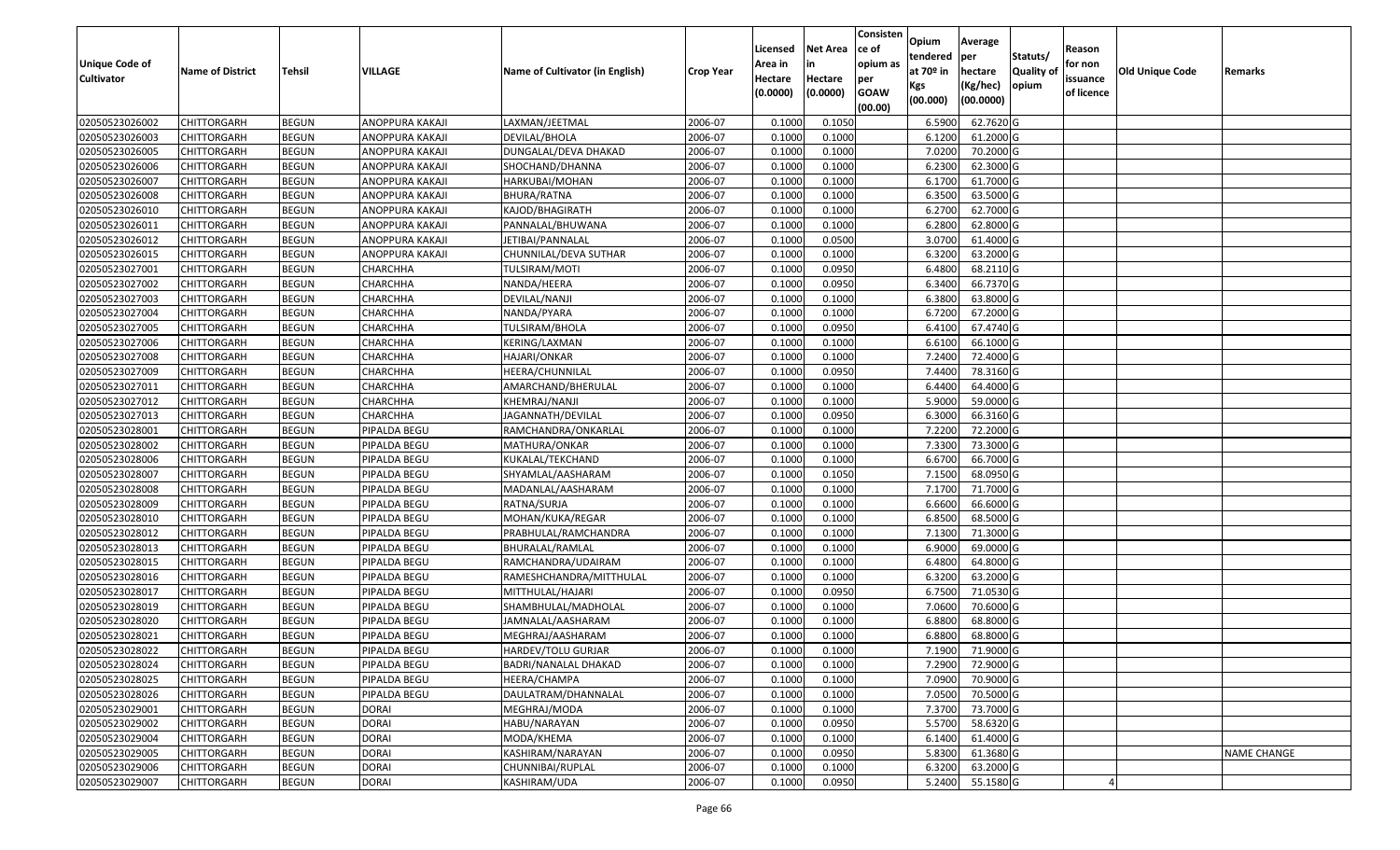| Unique Code of    | <b>Name of District</b> | <b>Tehsil</b> | <b>VILLAGE</b>  | Name of Cultivator (in English) | <b>Crop Year</b> | Licensed<br>Area in | <b>Net Area</b><br>in | Consisten<br>ce of<br>opium as | Opium<br>tendered<br>at $70°$ in | Average<br>per<br>hectare | Statuts/<br><b>Quality o</b> | Reason<br>for non      | Old Unique Code | Remarks            |
|-------------------|-------------------------|---------------|-----------------|---------------------------------|------------------|---------------------|-----------------------|--------------------------------|----------------------------------|---------------------------|------------------------------|------------------------|-----------------|--------------------|
| <b>Cultivator</b> |                         |               |                 |                                 |                  | Hectare<br>(0.0000) | Hectare<br>(0.0000)   | per<br><b>GOAW</b><br>(00.00)  | Kgs<br>(00.000)                  | (Kg/hec)<br>(00.0000)     | opium                        | issuance<br>of licence |                 |                    |
| 02050523029008    | CHITTORGARH             | <b>BEGUN</b>  | <b>DORAI</b>    | GODA/ONKAR                      | 2006-07          | 0.1000              | 0.1000                |                                | 6.3700                           | 63.7000 G                 |                              |                        |                 |                    |
| 02050523029010    | CHITTORGARH             | <b>BEGUN</b>  | <b>DORAI</b>    | RAMLAL/MADHO                    | 2006-07          | 0.1000              | 0.1000                |                                | 6.6300                           | 66.3000 G                 |                              |                        |                 |                    |
| 02050523029012    | CHITTORGARH             | <b>BEGUN</b>  | <b>DORAI</b>    | RADHIBAI/HAJARI                 | 2006-07          | 0.1000              | 0.1000                |                                | 6.4700                           | 64.7000 G                 |                              |                        |                 |                    |
| 02050523029013    | <b>CHITTORGARH</b>      | <b>BEGUN</b>  | <b>DORAI</b>    | JAIRAM/GOKAL                    | 2006-07          | 0.1000              | 0.0950                |                                | 6.6600                           | 70.1050 G                 |                              |                        |                 |                    |
| 02050523029015    | CHITTORGARH             | <b>BEGUN</b>  | <b>DORAI</b>    | BALIBAI/BHURA                   | 2006-07          | 0.1000              | 0.1000                |                                | 6.3700                           | 63.7000 G                 |                              |                        |                 |                    |
| 02050523029016    | CHITTORGARH             | <b>BEGUN</b>  | <b>DORAI</b>    | DUNGA/MODA                      | 2006-07          | 0.1000              | 0.1000                |                                | 5.2100                           | 52.1000G                  |                              |                        |                 |                    |
| 02050523029018    | CHITTORGARH             | <b>BEGUN</b>  | <b>DORAI</b>    | CHAMPABAI/KAJOD                 | 2006-07          | 0.1000              | 0.1000                |                                | 6.0200                           | 60.2000 G                 |                              |                        |                 | <b>NAME CHANGE</b> |
| 02050523029020    | CHITTORGARH             | <b>BEGUN</b>  | <b>DORAI</b>    | KANA/MODA                       | 2006-07          | 0.1000              | 0.1000                |                                | 6.4900                           | 64.9000 G                 |                              |                        |                 |                    |
| 02050523029025    | CHITTORGARH             | <b>BEGUN</b>  | <b>DORAI</b>    | BHAGWAN/UDA                     | 2006-07          | 0.1000              | 0.1000                |                                | 6.4400                           | 64.4000 G                 |                              |                        |                 |                    |
| 02050523029026    | CHITTORGARH             | <b>BEGUN</b>  | <b>DORAI</b>    | BALU/MOTI                       | 2006-07          | 0.1000              | 0.1050                |                                | 6.3500                           | 60.4760 G                 |                              |                        |                 |                    |
| 02050523030001    | CHITTORGARH             | <b>BEGUN</b>  | <b>MEGHPURA</b> | MANGILAL/HEERALAL               | 2006-07          | 0.1000              | 0.1000                |                                | 5.9000                           | 59.0000 G                 |                              |                        |                 |                    |
| 02050523030002    | CHITTORGARH             | <b>BEGUN</b>  | <b>MEGHPURA</b> | BHURIBAI/MADHOLAL               | 2006-07          | 0.1000              | 0.0950                |                                | 6.9800                           | 73.4740 G                 |                              |                        |                 |                    |
| 02050523030004    | <b>CHITTORGARH</b>      | <b>BEGUN</b>  | <b>MEGHPURA</b> | BHANWARLAL/BHARMAL              | 2006-07          | 0.1000              | 0.1000                |                                | 5.3200                           | 53.2000 G                 |                              |                        |                 |                    |
| 02050523030006    | CHITTORGARH             | <b>BEGUN</b>  | MEGHPURA        | KASTURIBAI/NANDLAL              | 2006-07          | 0.1000              | 0.1000                |                                | 5.5100                           | 55.1000G                  |                              |                        |                 |                    |
| 02050523030007    | CHITTORGARH             | <b>BEGUN</b>  | MEGHPURA        | CHUNNILAL/KUKA                  | 2006-07          | 0.1000              | 0.0950                |                                | 5.4000                           | 56.8420 G                 |                              |                        |                 |                    |
| 02050523030008    | CHITTORGARH             | <b>BEGUN</b>  | <b>MEGHPURA</b> | BHAGWANLAL/RUPA                 | 2006-07          | 0.1000              | 0.0950                |                                | 5.8200                           | 61.2630 G                 |                              |                        |                 | NAME CHANGE        |
| 02050523030009    | CHITTORGARH             | <b>BEGUN</b>  | MEGHPURA        | PYARCHAND/BARDICHAND            | 2006-07          | 0.1000              | 0.0950                |                                | 6.2500                           | 65.7890 G                 |                              |                        |                 |                    |
| 02050523030010    | CHITTORGARH             | <b>BEGUN</b>  | <b>MEGHPURA</b> | RAMCHANDRA/BHAGWAN              | 2006-07          | 0.1000              | 0.1000                |                                | 6.5100                           | 65.1000G                  |                              |                        |                 |                    |
| 02050523030011    | CHITTORGARH             | <b>BEGUN</b>  | MEGHPURA        | SUNDARBAI/PARMANAND             | 2006-07          | 0.1000              | 0.0950                |                                | 6.2300                           | 65.5790 G                 |                              |                        |                 |                    |
| 02050523030013    | CHITTORGARH             | <b>BEGUN</b>  | MEGHPURA        | DAULIBAI/RAMLAL                 | 2006-07          | 0.1000              | 0.0950                |                                | 6.4800                           | 68.2110 G                 |                              |                        |                 |                    |
| 02050523030015    | CHITTORGARH             | <b>BEGUN</b>  | <b>MEGHPURA</b> | CHUNNILAL/DHULA                 | 2006-07          | 0.1000              | 0.1000                |                                | 6.5600                           | 65.6000G                  |                              |                        |                 |                    |
| 02050523030016    | CHITTORGARH             | <b>BEGUN</b>  | MEGHPURA        | KANHAIYALAL/SHANKARLAL          | 2006-07          | 0.1000              | 0.0950                |                                | 6.2000                           | 65.2630 G                 |                              |                        |                 |                    |
| 02050523030017    | CHITTORGARH             | <b>BEGUN</b>  | MEGHPURA        | MOTYABAI/KISHNA                 | 2006-07          | 0.1000              | 0.1000                |                                | 6.7300                           | 67.3000 G                 |                              |                        |                 |                    |
| 02050523030019    | CHITTORGARH             | <b>BEGUN</b>  | MEGHPURA        | BHAGIRATH/NARAYAN               | 2006-07          | 0.1000              | 0.0950                |                                | 5.8900                           | 62.0000G                  |                              |                        |                 |                    |
| 02050523030020    | <b>CHITTORGARH</b>      | <b>BEGUN</b>  | <b>MEGHPURA</b> | JAGDISH/MADHO                   | 2006-07          | 0.1000              | 0.1000                |                                | 6.8600                           | 68.6000 G                 |                              |                        |                 |                    |
| 02050523030022    | CHITTORGARH             | <b>BEGUN</b>  | MEGHPURA        | CHUNNILAL/KHEMA                 | 2006-07          | 0.1000              | 0.0900                |                                | 5.9500                           | 66.1110G                  |                              |                        |                 |                    |
| 02050523030024    | CHITTORGARH             | <b>BEGUN</b>  | <b>MEGHPURA</b> | CHATRA/GULAB                    | 2006-07          | 0.1000              | 0.1000                |                                | 5.5400                           | 55.4000 G                 |                              |                        |                 |                    |
| 02050523030025    | CHITTORGARH             | <b>BEGUN</b>  | MEGHPURA        | DEVILAL/BALU                    | 2006-07          | 0.1000              | 0.0950                |                                | 5.9800                           | 62.9470 G                 |                              |                        |                 |                    |
| 02050523031002    | CHITTORGARH             | <b>BEGUN</b>  | MANDAWARI       | BHEEMRAJ/LAKHMA                 | 2006-07          | 0.1000              | 0.1000                |                                | 6.7900                           | 67.9000 G                 |                              |                        |                 |                    |
| 02050523031003    | CHITTORGARH             | <b>BEGUN</b>  | MANDAWARI       | ONKARLAL/DUNGA                  | 2006-07          | 0.1000              | 0.1000                |                                | 5.9800                           | 59.8000G                  |                              |                        |                 |                    |
| 02050523031006    | CHITTORGARH             | <b>BEGUN</b>  | MANDAWARI       | HEERA/RUPA                      | 2006-07          | 0.1000              | 0.1000                |                                | 6.0200                           | 60.2000 G                 |                              |                        |                 |                    |
| 02050523031009    | CHITTORGARH             | <b>BEGUN</b>  | MANDAWARI       | DEVILAL/GOKAL                   | 2006-07          | 0.1000              | 0.1000                |                                | 6.0800                           | 60.8000 G                 |                              |                        |                 |                    |
| 02050523031010    | CHITTORGARH             | <b>BEGUN</b>  | MANDAWARI       | HAJARI/NARAYAN                  | 2006-07          | 0.1000              | 0.0950                |                                | 5.8500                           | 61.5790 G                 |                              |                        |                 |                    |
| 02050523031011    | CHITTORGARH             | <b>BEGUN</b>  | MANDAWARI       | KASTURIBAI/DEVILAL              | 2006-07          | 0.1000              | 0.1000                |                                | 6.3400                           | 63.4000 G                 |                              |                        |                 |                    |
| 02050523031012    | CHITTORGARH             | <b>BEGUN</b>  | MANDAWARI       | <b>BOTHLAL/SEWAJI</b>           | 2006-07          | 0.1000              | 0.1000                |                                | 6.3600                           | 63.6000 G                 |                              |                        |                 |                    |
| 02050523031013    | CHITTORGARH             | <b>BEGUN</b>  | MANDAWARI       | KANHAIYALAL/BHURAJI             | 2006-07          | 0.1000              | 0.0950                |                                | 6.2900                           | 66.2110 G                 |                              |                        |                 |                    |
| 02050523031014    | <b>CHITTORGARH</b>      | <b>BEGUN</b>  | MANDAWARI       | KAJODIBAI/KASHIRAM              | 2006-07          | 0.1000              | 0.1000                |                                | 6.6400                           | 66.4000 G                 |                              |                        |                 |                    |
| 02050523031016    | <b>CHITTORGARH</b>      | <b>BEGUN</b>  | MANDAWARI       | RAMLAL/CHUNNILAL                | 2006-07          | 0.1000              | 0.0950                |                                | 5.6200                           | 59.1580 G                 |                              |                        |                 | <b>NAME CHANGE</b> |
| 02050523031017    | <b>CHITTORGARH</b>      | <b>BEGUN</b>  | MANDAWARI       | MANGILAL/BALU                   | 2006-07          | 0.1000              | 0.1000                |                                | 5.4500                           | 54.5000 G                 |                              |                        |                 |                    |
| 02050523031033    | <b>CHITTORGARH</b>      | <b>BEGUN</b>  | MANDAWARI       | DHAPUBAI/KHEMA                  | 2006-07          | 0.1000              | 0.1000                |                                | 6.4600                           | 64.6000 G                 |                              |                        |                 |                    |
| 02050523032001    | CHITTORGARH             | <b>BEGUN</b>  | PADAWAS         | GHEESA/KUKA DHAKAD              | 2006-07          | 0.1000              | 0.1000                |                                | 5.4300                           | 54.3000 G                 |                              |                        |                 |                    |
| 02050523032002    | <b>CHITTORGARH</b>      | <b>BEGUN</b>  | PADAWAS         | HAJARI/ONKAR                    | 2006-07          | 0.1000              | 0.1000                |                                | 6.2200                           | 62.2000 G                 |                              |                        |                 |                    |
| 02050523032003    | <b>CHITTORGARH</b>      | <b>BEGUN</b>  | PADAWAS         | GULAB/CHATURBHUJ                | 2006-07          | 0.1000              | 0.0900                |                                | 5.9100                           | 65.6670 G                 |                              |                        |                 |                    |
| 02050523032004    | CHITTORGARH             | <b>BEGUN</b>  | PADAWAS         | RAJIBAI/RODA                    | 2006-07          | 0.1000              | 0.1000                |                                | 6.7600                           | 67.6000 G                 |                              |                        |                 |                    |
| 02050523032005    | CHITTORGARH             | <b>BEGUN</b>  | PADAWAS         | ONKARLAL/HUKMA                  | 2006-07          | 0.1000              | 0.1000                |                                | 6.6000                           | 66.0000 G                 |                              |                        |                 |                    |
| 02050523032006    | <b>CHITTORGARH</b>      | <b>BEGUN</b>  | PADAWAS         | HEERA/DUNGA                     | 2006-07          | 0.1000              | 0.1000                |                                | 4.7800                           | 47.8000 G                 |                              |                        |                 |                    |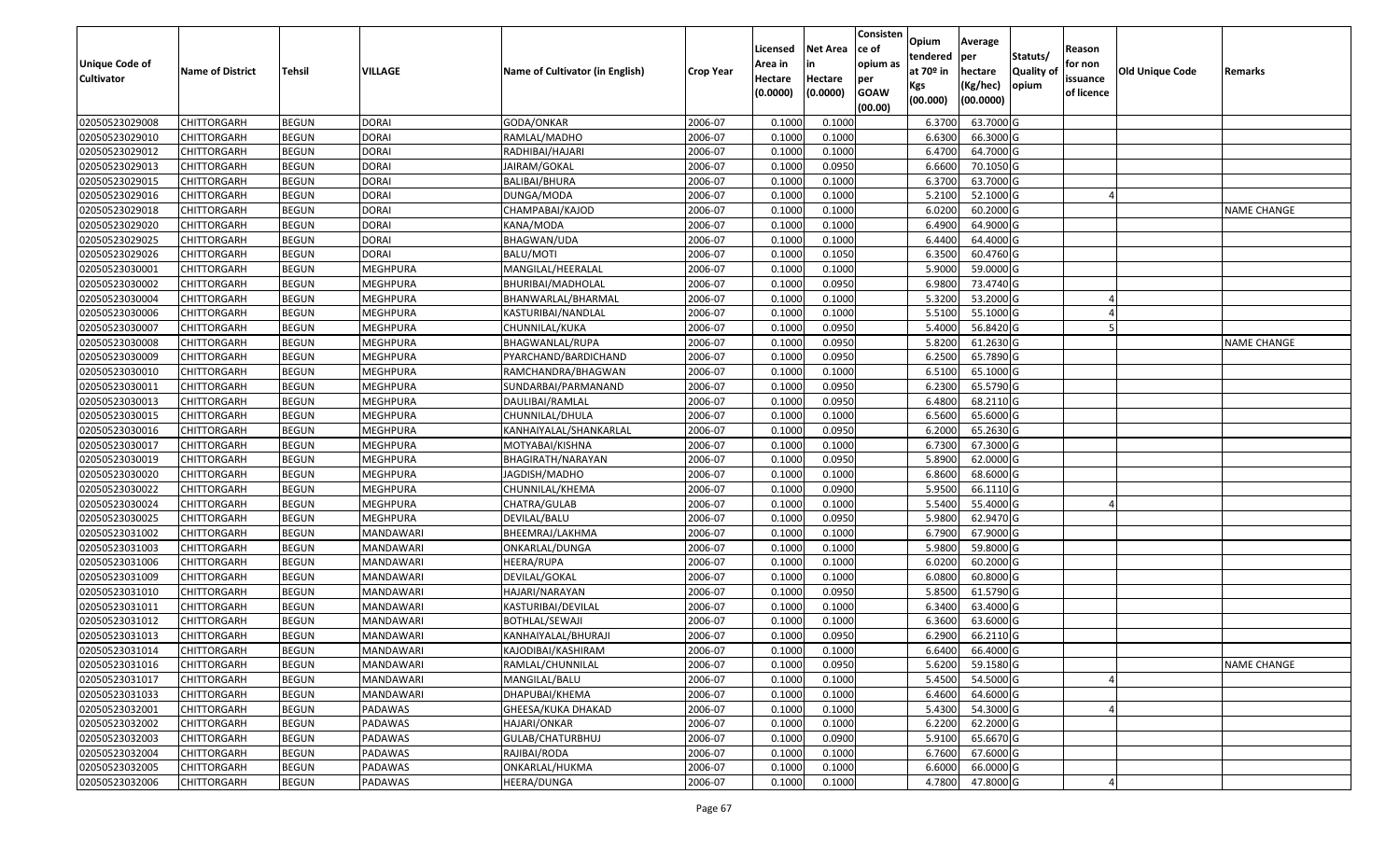| <b>Unique Code of</b><br><b>Cultivator</b> | <b>Name of District</b> | <b>Tehsil</b> | VILLAGE              | Name of Cultivator (in English) | <b>Crop Year</b> | Licensed<br>Area in<br>Hectare<br>(0.0000) | <b>Net Area</b><br>in<br>Hectare<br>(0.0000) | Consisten<br>ce of<br>opium as<br>per<br><b>GOAW</b><br>(00.00) | Opium<br>tendered<br>at 70º in<br>Kgs<br>(00.000) | Average<br>per<br>hectare<br>(Kg/hec)<br>(00.0000) | Statuts/<br>Quality of<br>opium | Reason<br>for non<br>issuance<br>of licence | Old Unique Code | Remarks            |
|--------------------------------------------|-------------------------|---------------|----------------------|---------------------------------|------------------|--------------------------------------------|----------------------------------------------|-----------------------------------------------------------------|---------------------------------------------------|----------------------------------------------------|---------------------------------|---------------------------------------------|-----------------|--------------------|
| 02050523032007                             | <b>CHITTORGARH</b>      | <b>BEGUN</b>  | PADAWAS              | BALU/GANGARAM                   | 2006-07          | 0.1000                                     | 0.0950                                       |                                                                 | 5.1100                                            | 53.7890 G                                          |                                 |                                             |                 |                    |
| 02050523032008                             | <b>CHITTORGARH</b>      | <b>BEGUN</b>  | PADAWAS              | KESHARBAI/DEVILAL               | 2006-07          | 0.1000                                     | 0.1000                                       |                                                                 | 6.4900                                            | 64.9000 G                                          |                                 |                                             |                 | <b>NAME CHANGE</b> |
| 02050523032009                             | <b>CHITTORGARH</b>      | <b>BEGUN</b>  | PADAWAS              | BALU/CHIMANA                    | 2006-07          | 0.1000                                     | 0.1000                                       |                                                                 | 6.1500                                            | 61.5000 G                                          |                                 |                                             |                 |                    |
| 02050523032010                             | <b>CHITTORGARH</b>      | <b>BEGUN</b>  | PADAWAS              | RUPA/PARTHU                     | 2006-07          | 0.1000                                     | 0.0900                                       |                                                                 | 5.2800                                            | 58.6670 G                                          |                                 |                                             |                 |                    |
| 02050523032011                             | <b>CHITTORGARH</b>      | <b>BEGUN</b>  | PADAWAS              | MOHAN/UDA KHATI                 | 2006-07          | 0.1000                                     | 0.1000                                       |                                                                 | 5.7700                                            | 57.7000 G                                          |                                 |                                             |                 |                    |
| 02050523032012                             | <b>CHITTORGARH</b>      | <b>BEGUN</b>  | PADAWAS              | SHANKARLAL/UDAILAL              | 2006-07          | 0.1000                                     | 0.1000                                       |                                                                 | 6.0600                                            | 60.6000 G                                          |                                 |                                             |                 |                    |
| 02050523032013                             | CHITTORGARH             | <b>BEGUN</b>  | PADAWAS              | KAJODLAL/KESHA                  | 2006-07          | 0.1000                                     | 0.1000                                       |                                                                 | 6.0500                                            | 60.5000 G                                          |                                 |                                             |                 |                    |
| 02050523032014                             | <b>CHITTORGARH</b>      | <b>BEGUN</b>  | PADAWAS              | KAJODIBAI/BHURA                 | 2006-07          | 0.1000                                     | 0.1000                                       |                                                                 | 6.4700                                            | 64.7000 G                                          |                                 |                                             |                 |                    |
| 02050523032015                             | <b>CHITTORGARH</b>      | <b>BEGUN</b>  | PADAWAS              | GHEESIBAI/NARAYAN               | 2006-07          | 0.1000                                     | 0.1000                                       |                                                                 | 6.3500                                            | 63.5000 G                                          |                                 |                                             |                 |                    |
| 02050523032016                             | <b>CHITTORGARH</b>      | <b>BEGUN</b>  | PADAWAS              | MADHOLAL/HEERALAL               | 2006-07          | 0.1000                                     | 0.1000                                       |                                                                 | 6.5300                                            | 65.3000 G                                          |                                 |                                             |                 |                    |
| 02050523032017                             | <b>CHITTORGARH</b>      | <b>BEGUN</b>  | PADAWAS              | KANAHAIYALAL/HEMA               | 2006-07          | 0.1000                                     | 0.1000                                       |                                                                 | 5.1700                                            | 51.7000 G                                          |                                 |                                             |                 |                    |
| 02050523032018                             | <b>CHITTORGARH</b>      | <b>BEGUN</b>  | PADAWAS              | BHUWANA/PANNA                   | 2006-07          | 0.1000                                     | 0.1000                                       |                                                                 | 6.3400                                            | 63.4000 G                                          |                                 |                                             |                 |                    |
| 02050523032019                             | <b>CHITTORGARH</b>      | <b>BEGUN</b>  | PADAWAS              | AASHARAM/DALLA                  | 2006-07          | 0.1000                                     | 0.1000                                       |                                                                 | 6.4500                                            | 64.5000 G                                          |                                 |                                             |                 |                    |
| 02050523032020                             | <b>CHITTORGARH</b>      | <b>BEGUN</b>  | PADAWAS              | BHANWARSINGH/TEJSINGH           | 2006-07          | 0.1000                                     | 0.0950                                       |                                                                 | 5.8800                                            | 61.8950 G                                          |                                 |                                             |                 |                    |
| 02050523032021                             | CHITTORGARH             | <b>BEGUN</b>  | PADAWAS              | KALUSINGH/GOPALSINGH            | 2006-07          | 0.1000                                     | 0.1000                                       |                                                                 | 5.4900                                            | 54.9000 G                                          |                                 |                                             |                 |                    |
| 02050523032022                             | <b>CHITTORGARH</b>      | <b>BEGUN</b>  | PADAWAS              | DEVLAL/HUKMA                    | 2006-07          | 0.1000                                     | 0.1000                                       |                                                                 | 6.4400                                            | 64.4000 G                                          |                                 |                                             |                 |                    |
| 02050523032023                             | <b>CHITTORGARH</b>      | <b>BEGUN</b>  | PADAWAS              | KISHANLAL/PYARA                 | 2006-07          | 0.1000                                     | 0.1000                                       |                                                                 | 6.0300                                            | 60.3000 G                                          |                                 |                                             |                 |                    |
| 02050523032024                             | <b>CHITTORGARH</b>      | <b>BEGUN</b>  | PADAWAS              | SHANKAR/PYARA                   | 2006-07          | 0.1000                                     | 0.1000                                       |                                                                 | 6.5800                                            | 65.8000 G                                          |                                 |                                             |                 |                    |
| 02050523032025                             | <b>CHITTORGARH</b>      | <b>BEGUN</b>  | PADAWAS              | KAILASHIBAI/SHYAMLAL            | 2006-07          | 0.1000                                     | 0.0950                                       |                                                                 | 5.0400                                            | 53.0520 G                                          |                                 |                                             |                 |                    |
| 02050523032026                             | <b>CHITTORGARH</b>      | <b>BEGUN</b>  | PADAWAS              | JAMKUBAI/NANDA                  | 2006-07          | 0.1000                                     | 0.1000                                       |                                                                 | 5.2900                                            | 52.9000 G                                          |                                 |                                             |                 |                    |
| 02050523033001                             | <b>CHITTORGARH</b>      | <b>BEGUN</b>  | JODHA PATEL KI KHERI | NANDA/RAMA                      | 2006-07          | 0.1000                                     | 0.0950                                       |                                                                 | 5.8900                                            | 62.0000 G                                          |                                 |                                             |                 |                    |
| 02050523033002                             | <b>CHITTORGARH</b>      | <b>BEGUN</b>  | JODHA PATEL KI KHERI | JAGANNATH/SALAG                 | 2006-07          | 0.1000                                     | 0.1000                                       |                                                                 | 6.5500                                            | 65.5000 G                                          |                                 |                                             |                 |                    |
| 02050523033003                             | <b>CHITTORGARH</b>      | <b>BEGUN</b>  | JODHA PATEL KI KHERI | SUKHRAM/BHERU                   | 2006-07          | 0.1000                                     | 0.1000                                       |                                                                 | 6.3100                                            | 63.1000 G                                          |                                 |                                             |                 |                    |
| 02050523033004                             | <b>CHITTORGARH</b>      | <b>BEGUN</b>  | JODHA PATEL KI KHERI | MANGILAL/UDA                    | 2006-07          | 0.1000                                     | 0.0950                                       |                                                                 | 6.9300                                            | 72.9470 G                                          |                                 |                                             |                 |                    |
| 02050523033005                             | <b>CHITTORGARH</b>      | <b>BEGUN</b>  | JODHA PATEL KI KHERI | MOHANLAL/DUNGA                  | 2006-07          | 0.1000                                     | 0.1000                                       |                                                                 | 6.2300                                            | 62.3000 G                                          |                                 |                                             |                 |                    |
| 02050523033006                             | <b>CHITTORGARH</b>      | <b>BEGUN</b>  | JODHA PATEL KI KHERI | DAULIBAI/BALU                   | 2006-07          | 0.1000                                     | 0.0950                                       |                                                                 | 6.6800                                            | 70.3160 G                                          |                                 |                                             |                 |                    |
| 02050523033007                             | CHITTORGARH             | <b>BEGUN</b>  | JODHA PATEL KI KHERI | DEVILAL/MOTILAL                 | 2006-07          | 0.1000                                     | 0.1000                                       |                                                                 | 7.3500                                            | 73.5000 G                                          |                                 |                                             |                 |                    |
| 02050523033008                             | <b>CHITTORGARH</b>      | <b>BEGUN</b>  | JODHA PATEL KI KHERI | SHOCHAND/KALU                   | 2006-07          | 0.1000                                     | 0.0900                                       |                                                                 | 6.3300                                            | 70.3330 G                                          |                                 |                                             |                 |                    |
| 02050523033009                             | <b>CHITTORGARH</b>      | <b>BEGUN</b>  | JODHA PATEL KI KHERI | NARAYANI/HEERALAL D/O KASHIRAM  | 2006-07          | 0.1000                                     | 0.1000                                       |                                                                 | 5.3900                                            | 53.9000 G                                          |                                 |                                             |                 |                    |
| 02050523033011                             | CHITTORGARH             | <b>BEGUN</b>  | JODHA PATEL KI KHERI | DEVILAL/BHURA                   | 2006-07          | 0.100                                      | 0.1000                                       |                                                                 | 6.2000                                            | 62.0000 G                                          |                                 |                                             |                 |                    |
| 02050523033012                             | CHITTORGARH             | <b>BEGUN</b>  | JODHA PATEL KI KHERI | BALU/LAKHMA                     | 2006-07          | 0.1000                                     | 0.0950                                       |                                                                 | 5.8600                                            | 61.6840 G                                          |                                 |                                             |                 |                    |
| 02050523033013                             | <b>CHITTORGARH</b>      | <b>BEGUN</b>  | JODHA PATEL KI KHERI | BANSHILAL/UDA                   | 2006-07          | 0.1000                                     | 0.0950                                       |                                                                 | 6.2300                                            | 65.5790 G                                          |                                 |                                             |                 |                    |
| 02050523033014                             | <b>CHITTORGARH</b>      | <b>BEGUN</b>  | JODHA PATEL KI KHERI | MANGILAL/MADHU                  | 2006-07          | 0.1000                                     | 0.1000                                       |                                                                 | 6.2800                                            | 62.8000 G                                          |                                 |                                             |                 |                    |
| 02050523033015                             | <b>CHITTORGARH</b>      | <b>BEGUN</b>  | JODHA PATEL KI KHERI | RAMESHWARLAL/MADHU              | 2006-07          | 0.1000                                     | 0.1000                                       |                                                                 | 6.4600                                            | 64.6000 G                                          |                                 |                                             |                 |                    |
| 02050523033016                             | <b>CHITTORGARH</b>      | <b>BEGUN</b>  | JODHA PATEL KI KHERI | MANGILAL/GOKAL                  | 2006-07          | 0.1000                                     | 0.0950                                       |                                                                 | 6.7000                                            | 70.5260 G                                          |                                 |                                             |                 |                    |
| 02050523033017                             | <b>CHITTORGARH</b>      | <b>BEGUN</b>  | JODHA PATEL KI KHERI | DHANNA/SALAG                    | 2006-07          | 0.1000                                     | 0.0950                                       |                                                                 |                                                   | 6.7500 71.0530 G                                   |                                 |                                             |                 |                    |
| 02050523033018                             | <b>CHITTORGARH</b>      | <b>BEGUN</b>  | JODHA PATEL KI KHERI | DEVILAL/CHUNNILAL               | 2006-07          | 0.1000                                     | 0.0950                                       |                                                                 | 6.4300                                            | 67.6840 G                                          |                                 |                                             |                 |                    |
| 02050523033019                             | <b>CHITTORGARH</b>      | <b>BEGUN</b>  | JODHA PATEL KI KHERI | PYARCHAND/MIYACHAND             | 2006-07          | 0.1000                                     | 0.1000                                       |                                                                 | 6.0600                                            | 60.6000 G                                          |                                 |                                             |                 |                    |
| 02050523033021                             | <b>CHITTORGARH</b>      | <b>BEGUN</b>  | JODHA PATEL KI KHERI | KANHAIYALAL/SHOCHANDRA          | 2006-07          | 0.1000                                     | 0.1000                                       |                                                                 | 6.5700                                            | 65.7000 G                                          |                                 |                                             |                 |                    |
| 02050523033022                             | <b>CHITTORGARH</b>      | <b>BEGUN</b>  | JODHA PATEL KI KHERI | KANAHAIYALAL/UDA                | 2006-07          | 0.1000                                     | 0.1000                                       |                                                                 | 6.3600                                            | 63.6000 G                                          |                                 |                                             |                 |                    |
| 02050523033023                             | <b>CHITTORGARH</b>      | <b>BEGUN</b>  | JODHA PATEL KI KHERI | MEGHA/DUNGA                     | 2006-07          | 0.1000                                     | 0.1000                                       |                                                                 | 5.8900                                            | 58.9000 G                                          |                                 |                                             |                 |                    |
| 02050523033024                             | <b>CHITTORGARH</b>      | <b>BEGUN</b>  | JODHA PATEL KI KHERI | LAXMANKANWAR/SHYAMSINGH         | 2006-07          | 0.1000                                     | 0.0950                                       |                                                                 | 6.2200                                            | 65.4740 G                                          |                                 |                                             |                 |                    |
| 02050523033025                             | <b>CHITTORGARH</b>      | <b>BEGUN</b>  | JODHA PATEL KI KHERI | GHEESALAL/RAMA                  | 2006-07          | 0.1000                                     | 0.1000                                       |                                                                 | 5.4700                                            | 54.7000 G                                          |                                 |                                             |                 |                    |
| 02050523033027                             | <b>CHITTORGARH</b>      | <b>BEGUN</b>  | JODHA PATEL KI KHERI | NARU/DALU                       | 2006-07          | 0.1000                                     | 0.1000                                       |                                                                 | 1.5000                                            | 15.0000G                                           |                                 |                                             |                 |                    |
| 02050523033028                             | <b>CHITTORGARH</b>      | <b>BEGUN</b>  | JODHA PATEL KI KHERI | KISNIBAI/VENA                   | 2006-07          | 0.1000                                     | 0.1000                                       |                                                                 | 5.8500                                            | 58.5000 G                                          |                                 |                                             |                 |                    |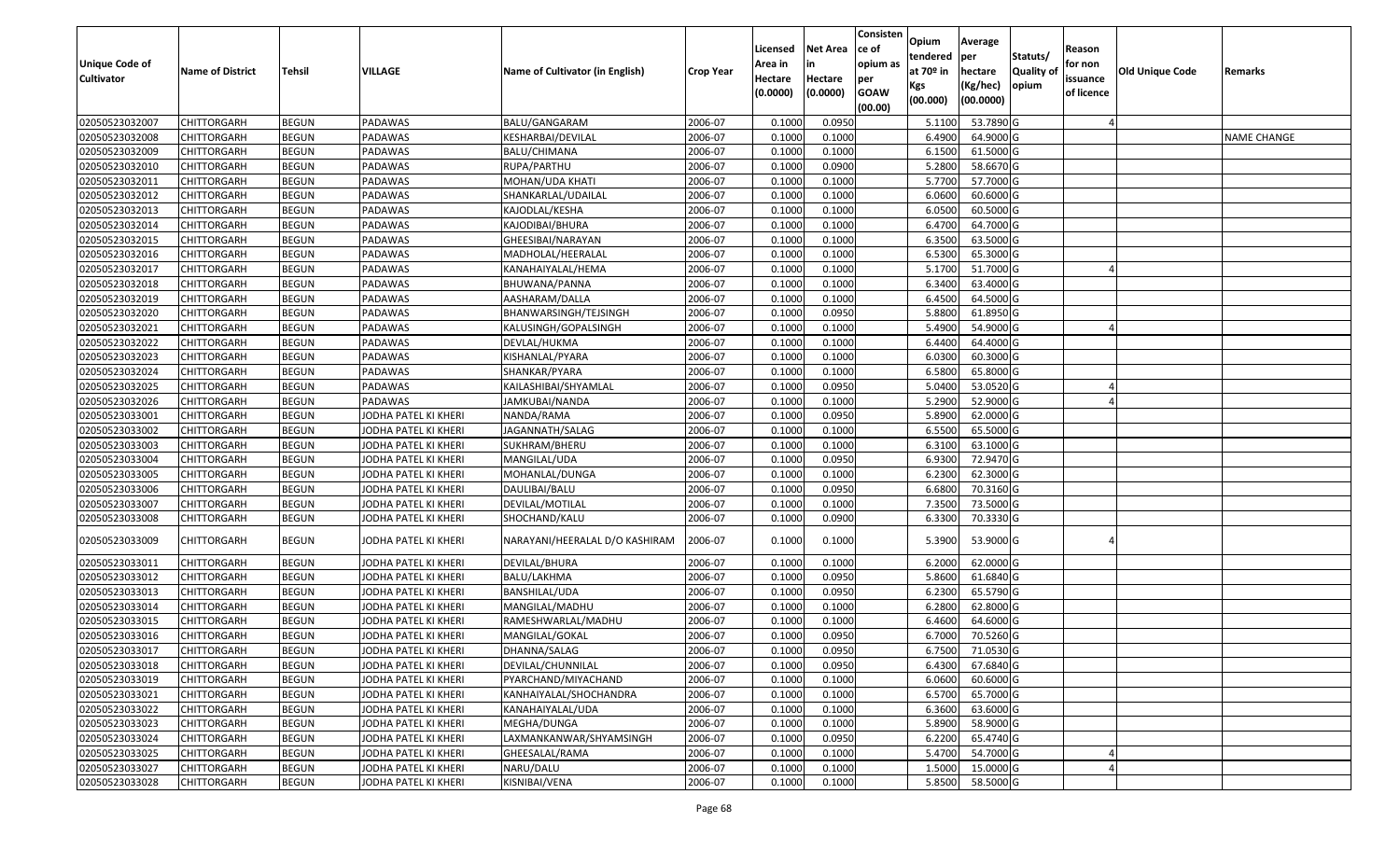| <b>Unique Code of</b><br><b>Cultivator</b> | <b>Name of District</b> | <b>Tehsil</b> | VILLAGE              | Name of Cultivator (in English) | <b>Crop Year</b> | Licensed<br>Area in<br>Hectare | <b>Net Area</b><br>in<br>Hectare | Consisten<br>ce of<br>opium as<br>per | Opium<br>tendered<br>at $70°$ in | Average<br>per<br>hectare | Statuts/<br><b>Quality o</b> | Reason<br>for non<br>issuance | Old Unique Code | Remarks            |
|--------------------------------------------|-------------------------|---------------|----------------------|---------------------------------|------------------|--------------------------------|----------------------------------|---------------------------------------|----------------------------------|---------------------------|------------------------------|-------------------------------|-----------------|--------------------|
|                                            |                         |               |                      |                                 |                  | (0.0000)                       | (0.0000)                         | <b>GOAW</b><br>(00.00)                | Kgs<br>(00.000)                  | (Kg/hec)<br>(00.0000)     | opium                        | of licence                    |                 |                    |
| 02050523034001                             | CHITTORGARH             | <b>BEGUN</b>  | NAYA GAAV MALKA      | CHUNNILAL/ONKAR                 | 2006-07          | 0.1000                         | 0.0950                           |                                       | 6.7200                           | 70.7370 G                 |                              |                               |                 |                    |
| 02050523034002                             | CHITTORGARH             | <b>BEGUN</b>  | NAYA GAAV MALKA      | JAMKUBAI/RUPA                   | 2006-07          | 0.1000                         | 0.1000                           |                                       | 6.8700                           | 68.7000 G                 |                              |                               |                 |                    |
| 02050523034003                             | CHITTORGARH             | <b>BEGUN</b>  | NAYA GAAV MALKA      | HUKMA/BHEEMA                    | 2006-07          | 0.1000                         | 0.0950                           |                                       | 6.0700                           | 63.8950 G                 |                              |                               |                 |                    |
| 02050523034004                             | <b>CHITTORGARH</b>      | <b>BEGUN</b>  | NAYA GAAV MALKA      | KUKA/PEMA                       | 2006-07          | 0.1000                         | 0.0950                           |                                       | 6.4700                           | 68.1050G                  |                              |                               |                 |                    |
| 02050523034005                             | CHITTORGARH             | <b>BEGUN</b>  | NAYA GAAV MALKA      | GHEESIBAI/KISHNA                | 2006-07          | 0.1000                         | 0.1000                           |                                       | 6.7500                           | 67.5000 G                 |                              |                               |                 |                    |
| 02050523034006                             | CHITTORGARH             | <b>BEGUN</b>  | NAYA GAAV MALKA      | NANDUBAI/DHULICHAND             | 2006-07          | 0.1000                         | 0.0950                           |                                       | 6.3800                           | 67.1580 G                 |                              |                               |                 |                    |
| 02050523034007                             | CHITTORGARH             | <b>BEGUN</b>  | NAYA GAAV MALKA      | DEVILAL/GOKAL                   | 2006-07          | 0.1000                         | 0.1000                           |                                       | 6.2300                           | 62.3000G                  |                              |                               |                 |                    |
| 02050523034008                             | CHITTORGARH             | <b>BEGUN</b>  | NAYA GAAV MALKA      | PYARA/PEMA                      | 2006-07          | 0.1000                         | 0.1000                           |                                       | 6.2900                           | 62.9000 G                 |                              |                               |                 |                    |
| 02050523035001                             | CHITTORGARH             | <b>BEGUN</b>  | RAJPURA CHENSINGH KA | RATANLAL/MOTI                   | 2006-07          | 0.1000                         | 0.1000                           |                                       | 5.5100                           | 55.1000G                  |                              |                               |                 |                    |
| 02050523035002                             | CHITTORGARH             | <b>BEGUN</b>  | RAJPURA CHENSINGH KA | JEETU/KERING                    | 2006-07          | 0.1000                         | 0.1000                           |                                       | 6.4200                           | 64.2000 G                 |                              |                               |                 |                    |
| 02050523035003                             | CHITTORGARH             | <b>BEGUN</b>  | RAJPURA CHENSINGH KA | MOHANLAL/PYARCHAND              | 2006-07          | 0.1000                         | 0.1050                           |                                       | 6.5200                           | 62.0950 G                 |                              |                               |                 |                    |
| 02050523035005                             | CHITTORGARH             | <b>BEGUN</b>  | RAJPURA CHENSINGH KA | JAMKUBAI/SHANKARLAL             | 2006-07          | 0.1000                         | 0.1050                           |                                       | 5.2000                           | 49.5240 G                 |                              |                               |                 | <b>NAME CHANGE</b> |
| 02050523035006                             | <b>CHITTORGARH</b>      | <b>BEGUN</b>  | RAJPURA CHENSINGH KA | CHUNNIBAI/BHANWARLAL            | 2006-07          | 0.1000                         | 0.0000                           |                                       | 0.0000                           | $0.0000$ F                |                              |                               |                 |                    |
| 02050523035008                             | CHITTORGARH             | <b>BEGUN</b>  | RAJPURA CHENSINGH KA | GOPI/DALLA                      | 2006-07          | 0.1000                         | 0.1050                           |                                       | 5.4600                           | 52.0000G                  |                              |                               |                 |                    |
| 02050523035009                             | CHITTORGARH             | <b>BEGUN</b>  | RAJPURA CHENSINGH KA | KUSHAL/PANNA                    | 2006-07          | 0.1000                         | 0.0950                           |                                       | 5.8200                           | 61.2630 G                 |                              |                               |                 |                    |
| 02050523035011                             | <b>CHITTORGARH</b>      | <b>BEGUN</b>  | RAJPURA CHENSINGH KA | RAMLAL/HARIRAM                  | 2006-07          | 0.1000                         | 0.1000                           |                                       | 6.4100                           | 64.1000 G                 |                              |                               |                 |                    |
| 02050523035012                             | <b>CHITTORGARH</b>      | <b>BEGUN</b>  | RAJPURA CHENSINGH KA | DAULIBAI/UDA                    | 2006-07          | 0.1000                         | 0.1000                           |                                       | 5.8600                           | 58.6000 G                 |                              |                               |                 |                    |
| 02050523035014                             | CHITTORGARH             | <b>BEGUN</b>  | RAJPURA CHENSINGH KA | MANGILAL/MYACHAND               | 2006-07          | 0.1000                         | 0.1000                           |                                       | 6.3000                           | 63.0000 G                 |                              |                               |                 |                    |
| 02050523035017                             | CHITTORGARH             | <b>BEGUN</b>  | RAJPURA CHENSINGH KA | GHEESA/NARAYAN                  | 2006-07          | 0.100                          | 0.1000                           |                                       | 6.8700                           | 68.7000 G                 |                              |                               |                 |                    |
| 02050523035018                             | CHITTORGARH             | <b>BEGUN</b>  | RAJPURA CHENSINGH KA | HEERA/MOTI                      | 2006-07          | 0.1000                         | 0.1050                           |                                       | 5.6800                           | 54.0950 G                 |                              |                               |                 |                    |
| 02050523035019                             | CHITTORGARH             | <b>BEGUN</b>  | RAJPURA CHENSINGH KA | GHEESA/TODU                     | 2006-07          | 0.100                          | 0.0950                           |                                       | 6.1300                           | 64.5260 G                 |                              |                               | 02050523054006  | <b>TRANSFER</b>    |
| 02050523036001                             | CHITTORGARH             | <b>BEGUN</b>  | SHONAGAR             | MADHO/RUPA                      | 2006-07          | 0.100                          | 0.1000                           |                                       | 5.4600                           | 54.6000 G                 |                              |                               |                 |                    |
| 02050523036002                             | CHITTORGARH             | <b>BEGUN</b>  | SHONAGAR             | DEVILAL/HEERA                   | 2006-07          | 0.1000                         | 0.1000                           |                                       | 6.0300                           | 60.3000 G                 |                              |                               |                 |                    |
| 02050523036003                             | <b>CHITTORGARH</b>      | <b>BEGUN</b>  | SHONAGAR             | GOKALCHAND/NANDA                | 2006-07          | 0.100                          | 0.1000                           |                                       | 5.4800                           | 54.8000 G                 |                              |                               |                 |                    |
| 02050523036004                             | <b>CHITTORGARH</b>      | <b>BEGUN</b>  | SHONAGAR             | HUKMA/MODA                      | 2006-07          | 0.100                          | 0.1000                           |                                       | 4.8900                           | 48.9000 G                 |                              |                               |                 |                    |
| 02050523036006                             | CHITTORGARH             | <b>BEGUN</b>  | SHONAGAR             | KALU/NARAYAN                    | 2006-07          | 0.1000                         | 0.1000                           |                                       | 5.7400                           | 57.4000G                  |                              |                               |                 |                    |
| 02050523036008                             | CHITTORGARH             | <b>BEGUN</b>  | SHONAGAR             | BHURA/MIYACHAND                 | 2006-07          | 0.100                          | 0.1000                           |                                       | 5.6700                           | 56.7000 G                 |                              |                               |                 |                    |
| 02050523036010                             | CHITTORGARH             | <b>BEGUN</b>  | SHONAGAR             | KASHIRAM/NANDA                  | 2006-07          | 0.1000                         | 0.0000                           |                                       | 0.0000                           | $0.0000$ F                |                              |                               |                 |                    |
| 02050523036013                             | CHITTORGARH             | <b>BEGUN</b>  | SHONAGAR             | AMARTIBAI/DAULA                 | 2006-07          | 0.1000                         | 0.1050                           |                                       | 4.9100                           | 46.7620 G                 |                              |                               |                 |                    |
| 02050523036014                             | CHITTORGARH             | <b>BEGUN</b>  | SHONAGAR             | BALULAL/PANNA                   | 2006-07          | 0.1000                         | 0.1000                           |                                       | 5.8400                           | 58.4000 G                 |                              |                               |                 |                    |
| 02050523036015                             | CHITTORGARH             | <b>BEGUN</b>  | SHONAGAR             | CHATURBHUJ/PANNA                | 2006-07          | 0.100                          | 0.1000                           |                                       | 5.8700                           | 58.7000 G                 |                              |                               |                 |                    |
| 02050523036016                             | CHITTORGARH             | <b>BEGUN</b>  | SHONAGAR             | GOPILAL/PANNALAL                | 2006-07          | 0.1000                         | 0.1000                           |                                       | 5.7400                           | 57.4000 G                 |                              |                               |                 |                    |
| 02050523036017                             | CHITTORGARH             | <b>BEGUN</b>  | SHONAGAR             | GOKAL/CHAGNA                    | 2006-07          | 0.100                          | 0.1050                           |                                       | 6.1700                           | 58.7620G                  |                              |                               |                 |                    |
| 02050523036018                             | <b>CHITTORGARH</b>      | <b>BEGUN</b>  | SHONAGAR             | HARLAL/BARDA BADA               | 2006-07          | 0.1000                         | 0.1000                           |                                       | 5.9300                           | 59.3000 G                 |                              |                               |                 |                    |
| 02050523036019                             | CHITTORGARH             | <b>BEGUN</b>  | SHONAGAR             | NANDA/PYARA                     | 2006-07          | 0.1000                         | 0.1000                           |                                       | 6.0100                           | 60.1000 G                 |                              |                               |                 |                    |
| 02050523036023                             | CHITTORGARH             | <b>BEGUN</b>  | SHONAGAR             | AMARCHAND/UDA                   | 2006-07          | 0.1000                         | 0.1000                           |                                       | 4.3900                           | 43.9000G                  |                              |                               |                 |                    |
| 02050523036024                             | <b>CHITTORGARH</b>      | <b>BEGUN</b>  | SHONAGAR             | ONKAR/JAGANNATH                 | 2006-07          | 0.1000                         | 0.1050                           |                                       | 7.0700                           | 67.3330 G                 |                              |                               |                 |                    |
| 02050523036030                             | <b>CHITTORGARH</b>      | <b>BEGUN</b>  | SHONAGAR             | MOJI/BALU                       | 2006-07          | 0.1000                         | 0.1000                           |                                       | 6.6000                           | 66.0000 G                 |                              |                               |                 |                    |
| 02050523036031                             | <b>CHITTORGARH</b>      | <b>BEGUN</b>  | SHONAGAR             | SHAMBHU/DEVILAL                 | 2006-07          | 0.1000                         | 0.1000                           |                                       | 6.1200                           | 61.2000 G                 |                              |                               |                 |                    |
| 02050523036032                             | <b>CHITTORGARH</b>      | <b>BEGUN</b>  | SHONAGAR             | JEETMAL/BHERU                   | 2006-07          | 0.1000                         | 0.1000                           |                                       | 6.0200                           | 60.2000 G                 |                              |                               |                 |                    |
| 02050523036034                             | CHITTORGARH             | <b>BEGUN</b>  | SHONAGAR             | BADRIBAI/DAULATRAM              | 2006-07          | 0.1000                         | 0.0950                           |                                       | 5.1700                           | 54.4210 G                 |                              |                               |                 |                    |
| 02050523036035                             | <b>CHITTORGARH</b>      | <b>BEGUN</b>  | SHONAGAR             | ONKARLAL/HARLAL                 | 2006-07          | 0.1000                         | 0.1000                           |                                       | 7.1500                           | 71.5000 G                 |                              |                               |                 |                    |
| 02050523036037                             | <b>CHITTORGARH</b>      | <b>BEGUN</b>  | SHONAGAR             | DUNGA/DEVILAL                   | 2006-07          | 0.1000                         | 0.1000                           |                                       | 4.8300                           | 48.3000 G                 |                              |                               |                 |                    |
| 02050523036039                             | CHITTORGARH             | <b>BEGUN</b>  | SHONAGAR             | HEERA/CHAGNA                    | 2006-07          | 0.1000                         | 0.1000                           |                                       | 3.3000                           | 33.0000 G                 |                              |                               |                 |                    |
| 02050523036040                             | <b>CHITTORGARH</b>      | <b>BEGUN</b>  | SHONAGAR             | BHERU/LAKHMA                    | 2006-07          | 0.1000                         | 0.1000                           |                                       | 5.8900                           | 58.9000 G                 |                              |                               |                 |                    |
| 02050523036043                             | <b>CHITTORGARH</b>      | <b>BEGUN</b>  | SHONAGAR             | SEWA/KAJOD                      | 2006-07          | 0.1000                         | 0.1000                           |                                       | 4.5000                           | 45.0000 G                 |                              |                               |                 |                    |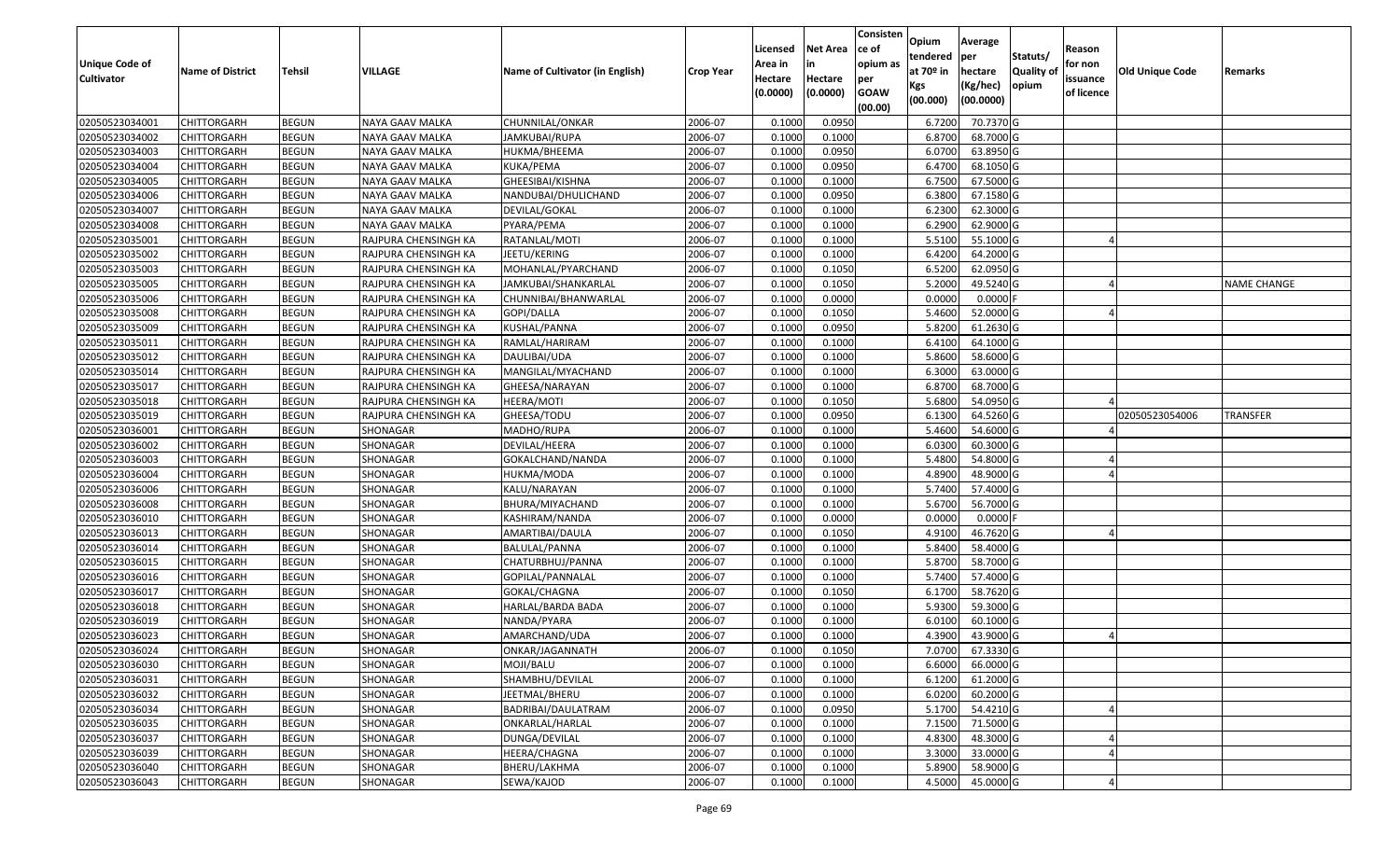| <b>Unique Code of</b> | <b>Name of District</b> | <b>Tehsil</b> | VILLAGE         | Name of Cultivator (in English) | <b>Crop Year</b> | Licensed<br>Area in | <b>Net Area</b><br>in | Consisten<br>ce of<br>opium as | Opium<br>tendered<br>at $70°$ in | Average<br>per<br>hectare | Statuts/<br><b>Quality o</b> | Reason<br>for non      | <b>Old Unique Code</b> | Remarks            |
|-----------------------|-------------------------|---------------|-----------------|---------------------------------|------------------|---------------------|-----------------------|--------------------------------|----------------------------------|---------------------------|------------------------------|------------------------|------------------------|--------------------|
| <b>Cultivator</b>     |                         |               |                 |                                 |                  | Hectare<br>(0.0000) | Hectare<br>(0.0000)   | per<br><b>GOAW</b><br>(00.00)  | Kgs<br>(00.000)                  | (Kg/hec)<br>(00.0000)     | opium                        | issuance<br>of licence |                        |                    |
| 02050523036044        | CHITTORGARH             | <b>BEGUN</b>  | SHONAGAR        | KANA/LAXMAN                     | 2006-07          | 0.1000              | 0.1000                |                                | 5.9100                           | 59.1000G                  |                              |                        |                        |                    |
| 02050523036045        | CHITTORGARH             | <b>BEGUN</b>  | SHONAGAR        | BHANWARLAL/HEERALAL             | 2006-07          | 0.1000              | 0.1000                |                                | 5.2300                           | 52.3000G                  |                              |                        |                        |                    |
| 02050523037001        | CHITTORGARH             | <b>BEGUN</b>  | JAINAGAR        | BHANWARLAL/PYARCHAND            | 2006-07          | 0.1000              | 0.1000                |                                | 6.3200                           | 63.2000 G                 |                              |                        |                        |                    |
| 02050523037002        | <b>CHITTORGARH</b>      | <b>BEGUN</b>  | <b>JAINAGAR</b> | HEERA/PEMA                      | 2006-07          | 0.1000              | 0.1000                |                                | 6.5100                           | 65.1000G                  |                              |                        |                        |                    |
| 02050523037003        | CHITTORGARH             | <b>BEGUN</b>  | <b>JAINAGAR</b> | ONKAR/CHATURBHUJ                | 2006-07          | 0.1000              | 0.1000                |                                | 6.0900                           | 60.9000G                  |                              |                        |                        |                    |
| 02050523037004        | <b>CHITTORGARH</b>      | <b>BEGUN</b>  | <b>JAINAGAR</b> | MADHO/SALAGRAM                  | 2006-07          | 0.1000              | 0.1000                |                                | 6.5700                           | 65.7000 G                 |                              |                        |                        |                    |
| 02050523037005        | CHITTORGARH             | <b>BEGUN</b>  | JAINAGAR        | PRITHVIRAJ/KANA                 | 2006-07          | 0.1000              | 0.1000                |                                | 6.6200                           | 66.2000 G                 |                              |                        |                        |                    |
| 02050523037006        | CHITTORGARH             | <b>BEGUN</b>  | JAINAGAR        | PANNA/NARAYAN                   | 2006-07          | 0.1000              | 0.0950                |                                | 5.9500                           | 62.6320 G                 |                              |                        |                        |                    |
| 02050523037007        | CHITTORGARH             | <b>BEGUN</b>  | <b>JAINAGAR</b> | PYARCHAND/JAGANNATH             | 2006-07          | 0.1000              | 0.1050                |                                | 6.6600                           | 63.4290 G                 |                              |                        |                        |                    |
| 02050523037008        | <b>CHITTORGARH</b>      | <b>BEGUN</b>  | <b>JAINAGAR</b> | KAJOD/GOKAL                     | 2006-07          | 0.1000              | 0.1000                |                                | 7.4100                           | 74.1000 G                 |                              |                        |                        |                    |
| 02050523037009        | CHITTORGARH             | <b>BEGUN</b>  | <b>JAINAGAR</b> | DEVILAL/UDA                     | 2006-07          | 0.1000              | 0.1000                |                                | 6.2500                           | 62.5000 G                 |                              |                        |                        |                    |
| 02050523037010        | <b>CHITTORGARH</b>      | <b>BEGUN</b>  | <b>JAINAGAR</b> | NANDUBAI/CHUNNILAL              | 2006-07          | 0.1000              | 0.1000                |                                | 6.6100                           | 66.1000G                  |                              |                        |                        |                    |
| 02050523037011        | <b>CHITTORGARH</b>      | <b>BEGUN</b>  | <b>JAINAGAR</b> | GHEESA/NAULA                    | 2006-07          | 0.1000              | 0.0950                |                                | 5.6900                           | 59.8950 G                 |                              |                        |                        |                    |
| 02050523037014        | <b>CHITTORGARH</b>      | <b>BEGUN</b>  | <b>JAINAGAR</b> | KASHIRAM/BHAGIRATH              | 2006-07          | 0.1000              | 0.0950                |                                | 5.9700                           | 62.8420 G                 |                              |                        |                        |                    |
| 02050523037015        | <b>CHITTORGARH</b>      | <b>BEGUN</b>  | <b>JAINAGAR</b> | BANSHILAL/KAJOD                 | 2006-07          | 0.1000              | 0.1000                |                                | 5.6200                           | 56.2000 G                 |                              |                        |                        |                    |
| 02050523037016        | CHITTORGARH             | <b>BEGUN</b>  | <b>JAINAGAR</b> | PYARA/MOTI BADA                 | 2006-07          | 0.1000              | 0.1000                |                                | 5.7000                           | 57.0000G                  |                              |                        |                        |                    |
| 02050523037019        | CHITTORGARH             | <b>BEGUN</b>  | <b>JAINAGAR</b> | MANGILAL/HEERALAL               | 2006-07          | 0.1000              | 0.1000                |                                | 6.0400                           | 60.4000 G                 |                              |                        |                        |                    |
| 02050523037020        | CHITTORGARH             | <b>BEGUN</b>  | <b>JAINAGAR</b> | PYARIBAI/DEVRAM                 | 2006-07          | 0.100               | 0.1000                |                                | 6.2400                           | 62.4000 G                 |                              |                        |                        |                    |
| 02050523037023        | CHITTORGARH             | <b>BEGUN</b>  | <b>JAINAGAR</b> | MANGILAL/MADHO                  | 2006-07          | 0.100               | 0.0950                |                                | 6.0600                           | 63.7890 G                 |                              |                        |                        |                    |
| 02050523037024        | CHITTORGARH             | <b>BEGUN</b>  | <b>JAINAGAR</b> | GHEESALAL/PYARA                 | 2006-07          | 0.1000              | 0.1000                |                                | 6.7800                           | 67.8000 G                 |                              |                        |                        |                    |
| 02050523037025        | CHITTORGARH             | <b>BEGUN</b>  | <b>JAINAGAR</b> | KANHAIYALAL/HARLAL              | 2006-07          | 0.1000              | 0.1000                |                                | 6.8500                           | 68.5000G                  |                              |                        |                        |                    |
| 02050523037026        | CHITTORGARH             | <b>BEGUN</b>  | <b>JAINAGAR</b> | BHURA/NARAYAN                   | 2006-07          | 0.1000              | 0.1000                |                                | 6.650                            | 66.5000 G                 |                              |                        |                        |                    |
| 02050523037027        | CHITTORGARH             | <b>BEGUN</b>  | <b>JAINAGAR</b> | NANALAL/BOTHLAL                 | 2006-07          | 0.1000              | 0.1000                |                                | 6.0400                           | 60.4000 G                 |                              |                        |                        |                    |
| 02050523037028        | CHITTORGARH             | <b>BEGUN</b>  | <b>JAINAGAR</b> | CHAGANLAL/PYARA                 | 2006-07          | 0.1000              | 0.1000                |                                | 7.3700                           | 73.7000G                  |                              |                        |                        |                    |
| 02050523037029        | <b>CHITTORGARH</b>      | <b>BEGUN</b>  | <b>JAINAGAR</b> | BHANWARLAL/RUPA                 | 2006-07          | 0.1000              | 0.1000                |                                | 6.4100                           | 64.1000 G                 |                              |                        |                        |                    |
| 02050523037030        | CHITTORGARH             | <b>BEGUN</b>  | <b>JAINAGAR</b> | PRABHU/UDA                      | 2006-07          | 0.1000              | 0.1000                |                                | 5.7300                           | 57.3000G                  |                              |                        |                        |                    |
| 02050523037031        | CHITTORGARH             | <b>BEGUN</b>  | <b>JAINAGAR</b> | NANDLAL/HEERALAL                | 2006-07          | 0.1000              | 0.1000                |                                | 6.1300                           | 61.3000G                  |                              |                        |                        |                    |
| 02050523037032        | CHITTORGARH             | <b>BEGUN</b>  | <b>JAINAGAR</b> | BHANWARLAL/KUKA                 | 2006-07          | 0.1000              | 0.1000                |                                | 6.0800                           | 60.8000 G                 |                              |                        |                        |                    |
| 02050523037034        | CHITTORGARH             | <b>BEGUN</b>  | <b>JAINAGAR</b> | PYARA/DEVRAM                    | 2006-07          | 0.1000              | 0.1000                |                                | 6.7600                           | 67.6000 G                 |                              |                        |                        |                    |
| 02050523037035        | <b>CHITTORGARH</b>      | <b>BEGUN</b>  | <b>JAINAGAR</b> | PYARA/JEETMAL                   | 2006-07          | 0.1000              | 0.1050                |                                | 5.8400                           | 55.6190 G                 |                              |                        |                        |                    |
| 02050523037038        | CHITTORGARH             | <b>BEGUN</b>  | JAINAGAR        | MANGIBAI/TODURAM                | 2006-07          | 0.1000              | 0.1050                |                                | 5.9050                           | 56.2380 G                 |                              |                        |                        |                    |
| 02050523037039        | CHITTORGARH             | <b>BEGUN</b>  | JAINAGAR        | KASHIRAM/PYARA                  | 2006-07          | 0.1000              | 0.1000                |                                | 5.6600                           | 56.6000 G                 |                              |                        |                        |                    |
| 02050523037040        | CHITTORGARH             | <b>BEGUN</b>  | JAINAGAR        | HAJARI/DEYRAM                   | 2006-07          | 0.1000              | 0.1000                |                                | 5.6000                           | 56.0000G                  |                              |                        |                        |                    |
| 02050523037043        | CHITTORGARH             | <b>BEGUN</b>  | JAINAGAR        | JAGANNATH/DEVILAL               | 2006-07          | 0.1000              | 0.1000                |                                | 6.1500                           | 61.5000G                  |                              |                        |                        |                    |
| 02050523037044        | CHITTORGARH             | <b>BEGUN</b>  | JAINAGAR        | HEERADAS/MATHURADAS             | 2006-07          | 0.1000              | 0.1000                |                                | 6.1400                           | 61.4000 G                 |                              |                        |                        |                    |
| 02050523037046        | CHITTORGARH             | <b>BEGUN</b>  | JAINAGAR        | SOHANLAL/GOKAL                  | 2006-07          | 0.1000              | 0.0950                |                                | 5.8300                           | 61.3680 G                 |                              |                        |                        | <b>NAME CHANGE</b> |
| 02050523037047        | <b>CHITTORGARH</b>      | <b>BEGUN</b>  | <b>JAINAGAR</b> | MOHANLAL/UDA                    | 2006-07          | 0.1000              | 0.0950                |                                | 6.4200                           | 67.5790 G                 |                              |                        |                        |                    |
| 02050523037048        | <b>CHITTORGARH</b>      | <b>BEGUN</b>  | JAINAGAR        | DUNGA/RAMA                      | 2006-07          | 0.1000              | 0.1000                |                                | 6.3800                           | 63.8000 G                 |                              |                        |                        |                    |
| 02050523037049        | <b>CHITTORGARH</b>      | <b>BEGUN</b>  | JAINAGAR        | ONKARLAL/KASHIRAM               | 2006-07          | 0.1000              | 0.1000                |                                | 6.4500                           | 64.5000 G                 |                              |                        |                        |                    |
| 02050523037050        | <b>CHITTORGARH</b>      | <b>BEGUN</b>  | JAINAGAR        | HEERALAL/DAULA                  | 2006-07          | 0.1000              | 0.1000                |                                | 6.2100                           | 62.1000 G                 |                              |                        |                        |                    |
| 02050523037051        | CHITTORGARH             | <b>BEGUN</b>  | JAINAGAR        | BHANWARLAL/BHAGIRATH            | 2006-07          | 0.1000              | 0.1000                |                                | 4.7900                           | 47.9000 G                 |                              |                        |                        |                    |
| 02050523037052        | <b>CHITTORGARH</b>      | <b>BEGUN</b>  | JAINAGAR        | GHEESALAL/BARDA                 | 2006-07          | 0.1000              | 0.1000                |                                | 6.0800                           | 60.8000 G                 |                              |                        |                        |                    |
| 02050523037053        | <b>CHITTORGARH</b>      | <b>BEGUN</b>  | JAINAGAR        | BHANWARLAL/KAJOD                | 2006-07          | 0.1000              | 0.1000                |                                | 7.3200                           | 73.2000 G                 |                              |                        |                        |                    |
| 02050523037056        | <b>CHITTORGARH</b>      | <b>BEGUN</b>  | JAINAGAR        | BHANWARLAL/TARACHAND            | 2006-07          | 0.1000              | 0.1000                |                                | 6.2300                           | 62.3000 G                 |                              |                        |                        |                    |
| 02050523037058        | <b>CHITTORGARH</b>      | <b>BEGUN</b>  | JAINAGAR        | MANGILAL/KAJOD                  | 2006-07          | 0.1000              | 0.1000                |                                | 6.1200                           | 61.2000 G                 |                              |                        |                        | <b>NAME CHANGE</b> |
| 02050523037059        | <b>CHITTORGARH</b>      | <b>BEGUN</b>  | JAINAGAR        | MOHNIBAI/CHAGANLAL              | 2006-07          | 0.1000              | 0.1000                |                                | 6.3800                           | 63.8000 G                 |                              |                        | 02050523054009         | <b>TRANSFER</b>    |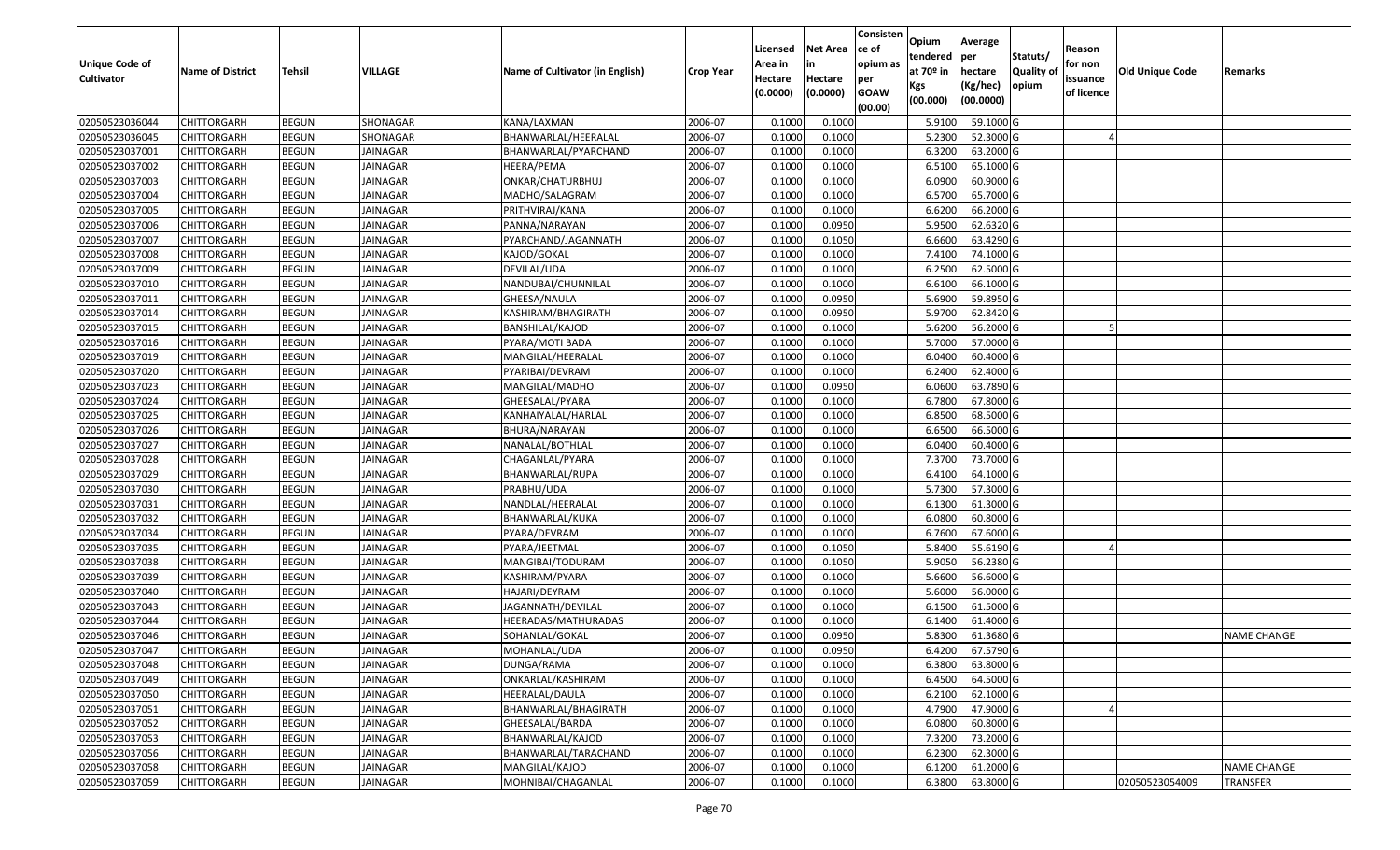| <b>Unique Code of</b><br><b>Cultivator</b> | <b>Name of District</b> | Tehsil       | VILLAGE                | Name of Cultivator (in English) | <b>Crop Year</b> | Licensed<br>Area in<br>Hectare<br>(0.0000) | Net Area<br>in<br>Hectare<br>(0.0000) | Consisten<br>ce of<br>opium as<br>per<br><b>GOAW</b><br>(00.00) | Opium<br>tendered<br>at 70º in<br>Kgs<br>(00.000) | Average<br> per<br>hectare<br>(Kg/hec)<br>(00.0000) | Statuts/<br><b>Quality of</b><br>opium | Reason<br>for non<br>issuance<br>of licence | <b>Old Unique Code</b> | Remarks                                     |
|--------------------------------------------|-------------------------|--------------|------------------------|---------------------------------|------------------|--------------------------------------------|---------------------------------------|-----------------------------------------------------------------|---------------------------------------------------|-----------------------------------------------------|----------------------------------------|---------------------------------------------|------------------------|---------------------------------------------|
| 02050523038001                             | <b>CHITTORGARH</b>      | <b>BEGUN</b> | KHERMALIYA             | BHANWARLAL/KANHA                | 2006-07          | 0.1000                                     | 0.1000                                |                                                                 | 6.1600                                            | 61.6000 G                                           |                                        |                                             |                        |                                             |
| 02050523038002                             | CHITTORGARH             | <b>BEGUN</b> | KHERMALIYA             | RUKMANIBAI/RAMCHANDRA           | 2006-07          | 0.1000                                     | 0.1000                                |                                                                 | 6.4800                                            | 64.8000 G                                           |                                        |                                             |                        |                                             |
| 02050523038003                             | CHITTORGARH             | <b>BEGUN</b> | KHERMALIYA             | CHATURBHUJ/MANGILAL             | 2006-07          | 0.1000                                     | 0.1000                                |                                                                 | 6.2600                                            | 62.6000 G                                           |                                        |                                             |                        |                                             |
| 02050523038004                             | <b>CHITTORGARH</b>      | <b>BEGUN</b> | KHERMALIYA             | RUPLAL/BHURA                    | 2006-07          | 0.1000                                     | 0.1000                                |                                                                 | 6.4100                                            | 64.1000 G                                           |                                        |                                             |                        |                                             |
| 02050523038005                             | <b>CHITTORGARH</b>      | <b>BEGUN</b> | KHERMALIYA             | KANHAIYALAL/ONKAR               | 2006-07          | 0.1000                                     | 0.1000                                |                                                                 | 6.9600                                            | 69.6000 G                                           |                                        |                                             |                        |                                             |
| 02050523038006                             | <b>CHITTORGARH</b>      | <b>BEGUN</b> | KHERMALIYA             | SITARAM/KANHA                   | 2006-07          | 0.1000                                     | 0.1000                                |                                                                 | 6.0700                                            | 60.7000 G                                           |                                        |                                             |                        |                                             |
| 02050523038008                             | CHITTORGARH             | <b>BEGUN</b> | KHERMALIYA             | GHEESA/HEERA                    | 2006-07          | 0.1000                                     | 0.1000                                |                                                                 | 5.8700                                            | 58.7000 G                                           |                                        |                                             |                        |                                             |
| 02050523038010                             | <b>CHITTORGARH</b>      | <b>BEGUN</b> | KHERMALIYA             | HARLAL/KANHA                    | 2006-07          | 0.1000                                     | 0.1000                                |                                                                 | 6.5200                                            | 65.2000 G                                           |                                        |                                             |                        |                                             |
| 02050523038011                             | <b>CHITTORGARH</b>      | <b>BEGUN</b> | KHERMALIYA             | BHANWARLAL/HEERA                | 2006-07          | 0.1000                                     | 0.1000                                |                                                                 | 6.7000                                            | 67.0000 G                                           |                                        |                                             |                        |                                             |
| 02050523038012                             | CHITTORGARH             | <b>BEGUN</b> | KHERMALIYA             | MANGILAL/NARAYAN                | 2006-07          | 0.1000                                     | 0.1000                                |                                                                 | 5.1900                                            | 51.9000 G                                           |                                        |                                             |                        |                                             |
| 02050523038013                             | CHITTORGARH             | <b>BEGUN</b> | KHERMALIYA             | DEVILAL/HEERA                   | 2006-07          | 0.1000                                     | 0.0950                                |                                                                 | 6.2000                                            | 65.2630 G                                           |                                        |                                             |                        |                                             |
| 02050523038014                             | CHITTORGARH             | <b>BEGUN</b> | KHERMALIYA             | PYARBAI/DEVA                    | 2006-07          | 0.1000                                     | 0.1050                                |                                                                 | 6.3800                                            | 60.7620 G                                           |                                        |                                             |                        |                                             |
| 02050523038015                             | CHITTORGARH             | <b>BEGUN</b> | KHERMALIYA             | DEVALAL/GOKAL                   | 2006-07          | 0.1000                                     | 0.1000                                |                                                                 | 6.2300                                            | 62.3000 G                                           |                                        |                                             |                        |                                             |
| 02050523038016                             | CHITTORGARH             | <b>BEGUN</b> | KHERMALIYA             | KANHAIYALAL/SALAG               | 2006-07          | 0.1000                                     | 0.1000                                |                                                                 | 6.4100                                            | 64.1000 G                                           |                                        |                                             |                        |                                             |
| 02050523038017                             | CHITTORGARH             | <b>BEGUN</b> | KHERMALIYA             | KANHAIYALAL/TULSIRAM            | 2006-07          | 0.1000                                     | 0.1000                                |                                                                 | 6.1300                                            | 61.3000 G                                           |                                        |                                             |                        |                                             |
| 02050523038020                             | CHITTORGARH             | <b>BEGUN</b> | KHERMALIYA             | HAJARILAL/SALAGRAM              | 2006-07          | 0.1000                                     | 0.1000                                |                                                                 | 6.2700                                            | 62.7000 G                                           |                                        |                                             |                        |                                             |
| 02050523038022                             | CHITTORGARH             | <b>BEGUN</b> | KHERMALIYA             | KASTURIBAI/CHAMPALAL            | 2006-07          | 0.1000                                     | 0.1000                                |                                                                 | 6.8200                                            | 68.2000 G                                           |                                        |                                             |                        |                                             |
| 02050523038024                             | CHITTORGARH             | <b>BEGUN</b> | KHERMALIYA             | BALURAM/SALAGRAM                | 2006-07          | 0.1000                                     | 0.1000                                |                                                                 | 6.6700                                            | 66.7000 G                                           |                                        |                                             |                        |                                             |
| 02050523038026                             | CHITTORGARH             | <b>BEGUN</b> | KHERMALIYA             | UDAILAL/KANA                    | 2006-07          | 0.1000                                     | 0.1000                                |                                                                 | 6.9000                                            | 69.0000 G                                           |                                        |                                             |                        |                                             |
| 02050523038027                             | CHITTORGARH             | <b>BEGUN</b> | KHERMALIYA             | SALAGRAM/RUPAJI                 | 2006-07          | 0.1000                                     | 0.0950                                |                                                                 | 5.8200                                            | 61.2630 G                                           |                                        |                                             |                        |                                             |
| 02050523038028                             | <b>CHITTORGARH</b>      | <b>BEGUN</b> | KHERMALIYA             | LALU/NANALAL                    | 2006-07          | 0.1000                                     | 0.1000                                |                                                                 | 6.2000                                            | 62.0000 G                                           |                                        |                                             |                        |                                             |
| 02050523038029                             | CHITTORGARH             | <b>BEGUN</b> | KHERMALIYA             | SHAMBHULAL/TULSIRAM             | 2006-07          | 0.1000                                     | 0.1000                                |                                                                 | 6.3200                                            | 63.2000 G                                           |                                        |                                             |                        |                                             |
| 02050523038032                             | CHITTORGARH             | <b>BEGUN</b> | KHERMALIYA             | NAGJIRAM/HEERAJI                | 2006-07          | 0.1000                                     | 0.1000                                |                                                                 | 5.5600                                            | 55.6000 G                                           |                                        |                                             |                        |                                             |
| 02050523038033                             | CHITTORGARH             | <b>BEGUN</b> | KHERMALIYA             | MADANLAL/MOOLCHAND              | 2006-07          | 0.1000                                     | 0.1000                                |                                                                 | 5.9200                                            | 59.2000 G                                           |                                        |                                             |                        |                                             |
| 02050523039001                             | <b>CHITTORGARH</b>      | <b>BEGUN</b> | TEEKHI KA KHERA        | BHAGIRATH/SITARAM               | 2006-07          | 0.1000                                     | 0.1000                                |                                                                 | 7.1400                                            | 71.4000 G                                           |                                        |                                             |                        |                                             |
| 02050523039002                             | CHITTORGARH             | <b>BEGUN</b> | TEEKHI KA KHERA        | JAMNALAL/AMARCHAND              | 2006-07          | 0.1000                                     | 0.0950                                |                                                                 | 6.7400                                            | 70.9470 G                                           |                                        |                                             |                        |                                             |
| 02050523039003                             | CHITTORGARH             | <b>BEGUN</b> | TEEKHI KA KHERA        | MADHOLAL/UDAIRAM                | 2006-07          | 0.1000                                     | 0.0000                                |                                                                 | 0.0000                                            | $0.0000$ F                                          |                                        |                                             |                        |                                             |
| 02050523039004                             | CHITTORGARH             | <b>BEGUN</b> | TEEKHI KA KHERA        | ANOPIBAI/BHANWARLAL             | 2006-07          | 0.1000                                     | 0.1000                                |                                                                 | 6.0800                                            | 60.8000 G                                           |                                        |                                             |                        | <b>NAME CHANGE</b>                          |
| 02050523039005                             | <b>CHITTORGARH</b>      | <b>BEGUN</b> | <b>TEEKHI KA KHERA</b> | NANALAL/GANGARAM                | 2006-07          | 0.1000                                     | 0.1000                                |                                                                 | 6.2300                                            | 62.3000 G                                           |                                        |                                             |                        |                                             |
| 02050523039006                             | <b>CHITTORGARH</b>      | <b>BEGUN</b> | TEEKHI KA KHERA        | NANIBAI/BALU                    | 2006-07          | 0.1000                                     | 0.1000                                |                                                                 | 5.9400                                            | 59.4000 G                                           |                                        |                                             |                        | <b>NAME CHANGE</b>                          |
| 02050523039007                             | <b>CHITTORGARH</b>      | <b>BEGUN</b> | TEEKHI KA KHERA        | SHANKARLAL/SITARAM              | 2006-07          | 0.1000                                     | 0.1000                                |                                                                 | 6.3900                                            | 63.9000 G                                           |                                        |                                             |                        |                                             |
| 02050523039009                             | CHITTORGARH             | <b>BEGUN</b> | TEEKHI KA KHERA        | DEVILAL/CHUNNILAL               | 2006-07          | 0.1000                                     | 0.1000                                |                                                                 | 6.4800                                            | 64.8000 G                                           |                                        |                                             |                        |                                             |
| 02050523039010                             | <b>CHITTORGARH</b>      | <b>BEGUN</b> | TEEKHI KA KHERA        | HEERIBAI/MADANLAL               | 2006-07          | 0.1000                                     | 0.1000                                |                                                                 | 6.1400                                            | 61.4000 G                                           |                                        |                                             |                        |                                             |
| 02050523039012                             | <b>CHITTORGARH</b>      | <b>BEGUN</b> | TEEKHI KA KHERA        | BALULAL/MIYACHAND               | 2006-07          | 0.1000                                     | 0.1000                                |                                                                 | 5.9200                                            | 59.2000 G                                           |                                        |                                             |                        |                                             |
| 02050523040003                             | CHITTORGARH             | <b>BEGUN</b> | GOPALPURA RAJGARH      | MOHAN/MODA DHAKAD               | 2006-07          | 0.1000                                     | 0.1000                                |                                                                 | 6.0200                                            | 60.2000 G                                           |                                        |                                             |                        | TRANSFER /KHERPURA<br>(BENGUN)              |
| 02050523040006                             | <b>CHITTORGARH</b>      | <b>BEGUN</b> | GOPALPURA RAJGARH      | GHEESALAL/GULAB                 | 2006-07          | 0.1000                                     | 0.1000                                |                                                                 | 4.9500                                            | 49.5000 G                                           |                                        |                                             |                        |                                             |
| 02050523040007                             | <b>CHITTORGARH</b>      | <b>BEGUN</b> | GOPALPURA RAJGARH      | KALU/MOTI (MOTA)                | 2006-07          | 0.1000                                     | 0.1000                                |                                                                 | 5.7100                                            | 57.1000 G                                           |                                        |                                             |                        | <b>TRANSFER / NILION KA</b><br>MAL (BENGUN) |
| 02050523040009                             | <b>CHITTORGARH</b>      | <b>BEGUN</b> | GOPALPURA RAJGARH      | BHAGWANLAL/GULAB                | 2006-07          | 0.1000                                     | 0.1000                                |                                                                 | 4.8100                                            | 48.1000 G                                           |                                        | $\overline{a}$                              |                        |                                             |
| 02050523040010                             | CHITTORGARH             | <b>BEGUN</b> | GOPALPURA RAJGARH      | NANDA/DEVA                      | 2006-07          | 0.1000                                     | 0.0950                                |                                                                 | 5.8900                                            | 62.0000 G                                           |                                        |                                             |                        | <b>TRANSFER / BARNIYAS</b><br>(BENGUN)      |
| 02050523040016                             | <b>CHITTORGARH</b>      | <b>BEGUN</b> | GOPALPURA RAJGARH      | RATANLAL/BALU                   | 2006-07          | 0.1000                                     | 0.0800                                |                                                                 | 3.6800                                            | 46.0000 G                                           |                                        |                                             |                        |                                             |
| 02050523040017                             | <b>CHITTORGARH</b>      | <b>BEGUN</b> | GOPALPURA RAJGARH      | NARAYAN/NANDA                   | 2006-07          | 0.1000                                     | 0.0950                                |                                                                 | 5.3100                                            | 55.8950 G                                           |                                        |                                             |                        |                                             |
| 02050523042001                             | CHITTORGARH             | <b>BEGUN</b> | <b>UMAR KI KHAL</b>    | GHEESALAL/HARIRAM               | 2006-07          | 0.1000                                     | 0.1000                                |                                                                 | 6.3700                                            | 63.7000 G                                           |                                        |                                             |                        |                                             |
| 02050523042002                             | <b>CHITTORGARH</b>      | <b>BEGUN</b> | UMAR KI KHAL           | MADHO/LALU                      | 2006-07          | 0.1000                                     | 0.1000                                |                                                                 | 6.6700                                            | 66.7000 G                                           |                                        |                                             |                        |                                             |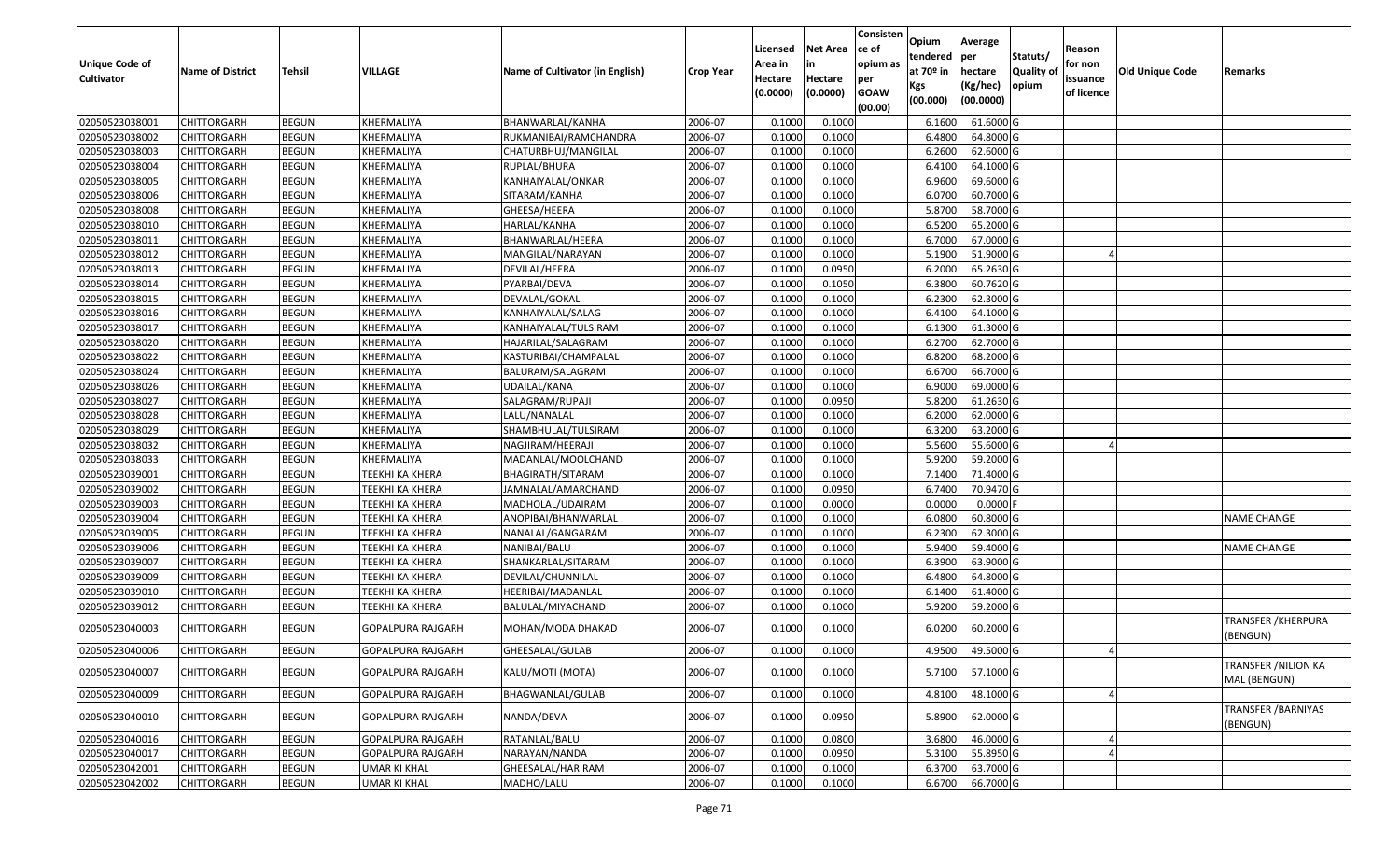| <b>Unique Code of</b><br><b>Cultivator</b> | <b>Name of District</b> | Tehsil       | VILLAGE             | Name of Cultivator (in English) | <b>Crop Year</b> | Licensed<br>Area in<br>Hectare<br>(0.0000) | Net Area<br>in<br>Hectare<br>(0.0000) | Consisten<br>ce of<br>opium as<br>per<br><b>GOAW</b><br>(00.00) | Opium<br>tendered<br>at 70º in<br>Kgs<br>(00.000) | Average<br> per<br>hectare<br>(Kg/hec)<br>(00.0000) | Statuts/<br><b>Quality of</b><br>opium | Reason<br>for non<br>issuance<br>of licence | <b>Old Unique Code</b> | Remarks                                  |
|--------------------------------------------|-------------------------|--------------|---------------------|---------------------------------|------------------|--------------------------------------------|---------------------------------------|-----------------------------------------------------------------|---------------------------------------------------|-----------------------------------------------------|----------------------------------------|---------------------------------------------|------------------------|------------------------------------------|
| 02050523042003                             | <b>CHITTORGARH</b>      | <b>BEGUN</b> | <b>UMAR KI KHAL</b> | DHAPUBAI/JAGDISH                | 2006-07          | 0.1000                                     | 0.1000                                |                                                                 | 6.1800                                            | 61.8000 G                                           |                                        |                                             |                        |                                          |
| 02050523042004                             | CHITTORGARH             | <b>BEGUN</b> | <b>UMAR KI KHAL</b> | BARDICHAND/SITARAM              | 2006-07          | 0.1000                                     | 0.1000                                |                                                                 | 5.3300                                            | 53.3000 G                                           |                                        |                                             |                        |                                          |
| 02050523042005                             | CHITTORGARH             | <b>BEGUN</b> | UMAR KI KHAL        | PRITHVIRAJ/NARAYAN              | 2006-07          | 0.1000                                     | 0.0000                                |                                                                 | 0.0000                                            | $0.0000$ F                                          |                                        |                                             |                        |                                          |
| 02050523042006                             | <b>CHITTORGARH</b>      | <b>BEGUN</b> | <b>UMAR KI KHAL</b> | UDAILAL/NANDA                   | 2006-07          | 0.1000                                     | 0.1000                                |                                                                 | 5.4000                                            | 54.0000 G                                           |                                        |                                             |                        |                                          |
| 02050523042007                             | <b>CHITTORGARH</b>      | <b>BEGUN</b> | UMAR KI KHAL        | NANDA/KALU                      | 2006-07          | 0.1000                                     | 0.0950                                |                                                                 | 6.2000                                            | 65.2630 G                                           |                                        |                                             |                        |                                          |
| 02050523042008                             | <b>CHITTORGARH</b>      | <b>BEGUN</b> | <b>UMAR KI KHAL</b> | THAKARLAL/KUKA                  | 2006-07          | 0.1000                                     | 0.1000                                |                                                                 | 5.2800                                            | 52.8000 G                                           |                                        |                                             |                        |                                          |
| 02050523042010                             | CHITTORGARH             | <b>BEGUN</b> | UMAR KI KHAL        | CHAGANLAL/KUKA                  | 2006-07          | 0.1000                                     | 0.0950                                |                                                                 | 4.9100                                            | 51.6840 G                                           |                                        |                                             |                        |                                          |
| 02050523042011                             | <b>CHITTORGARH</b>      | <b>BEGUN</b> | UMAR KI KHAL        | DEVILAL/HUKMA                   | 2006-07          | 0.1000                                     | 0.1000                                |                                                                 | 5.3000                                            | 53.0000 G                                           |                                        |                                             |                        |                                          |
| 02050523042012                             | <b>CHITTORGARH</b>      | <b>BEGUN</b> | UMAR KI KHAL        | BHANWARLAL/DEVA                 | 2006-07          | 0.1000                                     | 0.1000                                |                                                                 | 6.1900                                            | 61.9000 G                                           |                                        |                                             |                        |                                          |
| 02050523042013                             | <b>CHITTORGARH</b>      | <b>BEGUN</b> | <b>UMAR KI KHAL</b> | MODA/PARSA REGAR                | 2006-07          | 0.1000                                     | 0.1000                                |                                                                 | 5.3100                                            | 53.1000 G                                           |                                        |                                             |                        |                                          |
| 02050523042014                             | CHITTORGARH             | <b>BEGUN</b> | UMAR KI KHAL        | RAMCHANDRA / GHEESA             | 2006-07          | 0.1000                                     | 0.1000                                |                                                                 | 5.4700                                            | 54.7000 G                                           |                                        |                                             |                        |                                          |
| 02050523042015                             | CHITTORGARH             | <b>BEGUN</b> | <b>UMAR KI KHAL</b> | KASHIRAM/DEVA                   | 2006-07          | 0.1000                                     | 0.0600                                |                                                                 | 3.3200                                            | 55.3330 G                                           |                                        |                                             |                        |                                          |
| 02050523044001                             | CHITTORGARH             | <b>BEGUN</b> | <b>HARDEVPURA</b>   | MODA/LALU                       | 2006-07          | 0.1000                                     | 0.1050                                |                                                                 | 6.2400                                            | 59.4290 G                                           |                                        |                                             |                        |                                          |
| 02050523044002                             | CHITTORGARH             | <b>BEGUN</b> | HARDEVPURA          | DEVA/NANA                       | 2006-07          | 0.1000                                     | 0.1000                                |                                                                 | 6.0400                                            | 60.4000 G                                           |                                        |                                             |                        |                                          |
| 02050523044005                             | CHITTORGARH             | <b>BEGUN</b> | HARDEVPURA          | GOPI/NANDA                      | 2006-07          | 0.1000                                     | 0.1000                                |                                                                 | 6.5900                                            | 65.9000 G                                           |                                        |                                             |                        |                                          |
| 02050523044006                             | CHITTORGARH             | <b>BEGUN</b> | HARDEVPURA          | NATHULAL/NARAYAN                | 2006-07          | 0.1000                                     | 0.1000                                |                                                                 | 5.2100                                            | 52.1000 G                                           |                                        |                                             |                        |                                          |
| 02050523044007                             | CHITTORGARH             | <b>BEGUN</b> | HARDEVPURA          | <b>BARJIBAI/POKHAR</b>          | 2006-07          | 0.1000                                     | 0.1000                                |                                                                 | 3.4500                                            | 34.5000 G                                           |                                        |                                             |                        |                                          |
| 02050523044009                             | <b>CHITTORGARH</b>      | <b>BEGUN</b> | HARDEVPURA          | LADU/CHAMPA                     | 2006-07          | 0.1000                                     | 0.0950                                |                                                                 | 5.8300                                            | 61.3680 G                                           |                                        |                                             |                        |                                          |
| 02050523044011                             | <b>CHITTORGARH</b>      | <b>BEGUN</b> | HARDEVPURA          | RAMLAL/NANDA                    | 2006-07          | 0.1000                                     | 0.1000                                |                                                                 | 5.2500                                            | 52.5000 G                                           |                                        |                                             |                        |                                          |
| 02050523044012                             | CHITTORGARH             | <b>BEGUN</b> | HARDEVPURA          | BARDA/DAYARAM                   | 2006-07          | 0.1000                                     | 0.1000                                |                                                                 | 6.1000                                            | 61.0000 G                                           |                                        |                                             |                        |                                          |
| 02050523044013                             | <b>CHITTORGARH</b>      | <b>BEGUN</b> | HARDEVPURA          | NAULA/NANDA                     | 2006-07          | 0.1000                                     | 0.1000                                |                                                                 | 6.0700                                            | 60.7000 G                                           |                                        |                                             |                        |                                          |
| 02050523044014                             | CHITTORGARH             | <b>BEGUN</b> | HARDEVPURA          | KAMLIBAI/UDA                    | 2006-07          | 0.1000                                     | 0.0950                                |                                                                 | 5.7400                                            | 60.4210 G                                           |                                        |                                             |                        |                                          |
| 02050523045001                             | CHITTORGARH             | <b>BEGUN</b> | AMARPURA PARSOLI    | DEVCHAND/SWARUP                 | 2006-07          | 0.1000                                     | 0.1000                                |                                                                 | 6.2200                                            | 62.2000 G                                           |                                        |                                             |                        |                                          |
| 02050523045005                             | CHITTORGARH             | <b>BEGUN</b> | AMARPURA PARSOLI    | KANHAIYALAL/SHRAWAN             | 2006-07          | 0.1000                                     | 0.1000                                |                                                                 | 6.4600                                            | 64.6000                                             |                                        |                                             |                        |                                          |
| 02050523045006                             | <b>CHITTORGARH</b>      | <b>BEGUN</b> | AMARPURA PARSOLI    | DEVILAL/GOKAL                   | 2006-07          | 0.1000                                     | 0.1000                                |                                                                 | 6.1800                                            | 61.8000 G                                           |                                        |                                             |                        |                                          |
| 02050523045008                             | CHITTORGARH             | <b>BEGUN</b> | AMARPURA PARSOLI    | KELIBAI/JODHA                   | 2006-07          | 0.1000                                     | 0.0900                                |                                                                 | 6.1700                                            | 68.5560 G                                           |                                        |                                             |                        |                                          |
| 02050523045010                             | <b>CHITTORGARH</b>      | <b>BEGUN</b> | AMARPURA PARSOLI    | HARLAL/BARDA                    | 2006-07          | 0.1000                                     | 0.1000                                |                                                                 | 6.9100                                            | 69.1000 G                                           |                                        |                                             |                        |                                          |
| 02050523045011                             | CHITTORGARH             | <b>BEGUN</b> | AMARPURA PARSOLI    | BHANWARLAL/DHANNA               | 2006-07          | 0.1000                                     | 0.1000                                |                                                                 | 7.1500                                            | 71.5000 G                                           |                                        |                                             |                        |                                          |
| 02050523045012                             | <b>CHITTORGARH</b>      | <b>BEGUN</b> | AMARPURA PARSOLI    | <b>KERING/LALU</b>              | 2006-07          | 0.1000                                     | 0.1000                                |                                                                 | 6.2100                                            | 62.1000 G                                           |                                        |                                             |                        |                                          |
| 02050523045013                             | CHITTORGARH             | <b>BEGUN</b> | AMARPURA PARSOLI    | RAMCHANDRA/HEERA                | 2006-07          | 0.1000                                     | 0.1000                                |                                                                 | 6.6900                                            | 66.9000                                             |                                        |                                             |                        | TRANSFER / NAHARGARH<br>PARSOLI (BENGUN) |
| 02050523045014                             | CHITTORGARH             | <b>BEGUN</b> | AMARPURA PARSOLI    | MADHO/JODHA                     | 2006-07          | 0.1000                                     | 0.1000                                |                                                                 | 6.9700                                            | 69.7000 G                                           |                                        |                                             |                        |                                          |
| 02050523045015                             | CHITTORGARH             | <b>BEGUN</b> | AMARPURA PARSOLI    | SHAMBHULAL/MANGILAL             | 2006-07          | 0.1000                                     | 0.0950                                |                                                                 | 5.4400                                            | 57.2630 G                                           |                                        |                                             |                        | <b>NAME CHANGE</b>                       |
| 02050523045019                             | CHITTORGARH             | <b>BEGUN</b> | AMARPURA PARSOLI    | HEMA/DEVI                       | 2006-07          | 0.1000                                     | 0.1000                                |                                                                 | 6.030                                             | 60.3000 G                                           |                                        |                                             |                        |                                          |
| 02050523045020                             | <b>CHITTORGARH</b>      | <b>BEGUN</b> | AMARPURA PARSOLI    | HARICHAND/DEVA                  | 2006-07          | 0.1000                                     | 0.0950                                |                                                                 | 6.8900                                            | 72.5260                                             |                                        |                                             |                        |                                          |
| 02050523045026                             | <b>CHITTORGARH</b>      | <b>BEGUN</b> | AMARPURA PARSOLI    | MANGILAL/MOTI                   | 2006-07          | 0.1000                                     | 0.1000                                |                                                                 | 6.3700                                            | 63.7000                                             |                                        |                                             |                        |                                          |
| 02050523045031                             | <b>CHITTORGARH</b>      | <b>BEGUN</b> | AMARPURA PARSOLI    | GOPI/BHAGIRATH                  | 2006-07          | 0.1000                                     | 0.0950                                |                                                                 | 6.5200                                            | 68.6320                                             |                                        |                                             | 202050523047004        | <b>TRANSFER</b>                          |
| 02050523052002                             | CHITTORGARH             | <b>BEGUN</b> | GORLA               | DEUBAI/JAIRAM                   | 2006-07          | 0.1000                                     | 0.0950                                |                                                                 | 5.7500                                            | 60.5260 G                                           |                                        |                                             |                        | <b>TRANSFER / KATUNDA</b><br>(BENGUN)    |
| 02050523052003                             | <b>CHITTORGARH</b>      | <b>BEGUN</b> | <b>GORLA</b>        | NARAYAN/BHOLA                   | 2006-07          | 0.1000                                     | 0.1000                                |                                                                 | 5.5500                                            | 55.5000 G                                           |                                        |                                             |                        | TRANSFER PALANPUR<br>(BENGUN)            |
| 02050523052004                             | CHITTORGARH             | <b>BEGUN</b> | GORLA               | BHANWARLAL/DEVILAL              | 2006-07          | 0.1000                                     | 0.0950                                |                                                                 | 5.8400                                            | 61.4740 G                                           |                                        |                                             |                        | TRANSFER / SAMARIYA<br>KHURD (BENGUN)    |
| 02050523052005                             | CHITTORGARH             | <b>BEGUN</b> | <b>GORLA</b>        | RUGHNATH/SURJA                  | 2006-07          | 0.1000                                     | 0.1000                                |                                                                 | 6.1700                                            | 61.7000 G                                           |                                        |                                             |                        | <b>TRANSFER / KATUNDA</b><br>(BENGUN)    |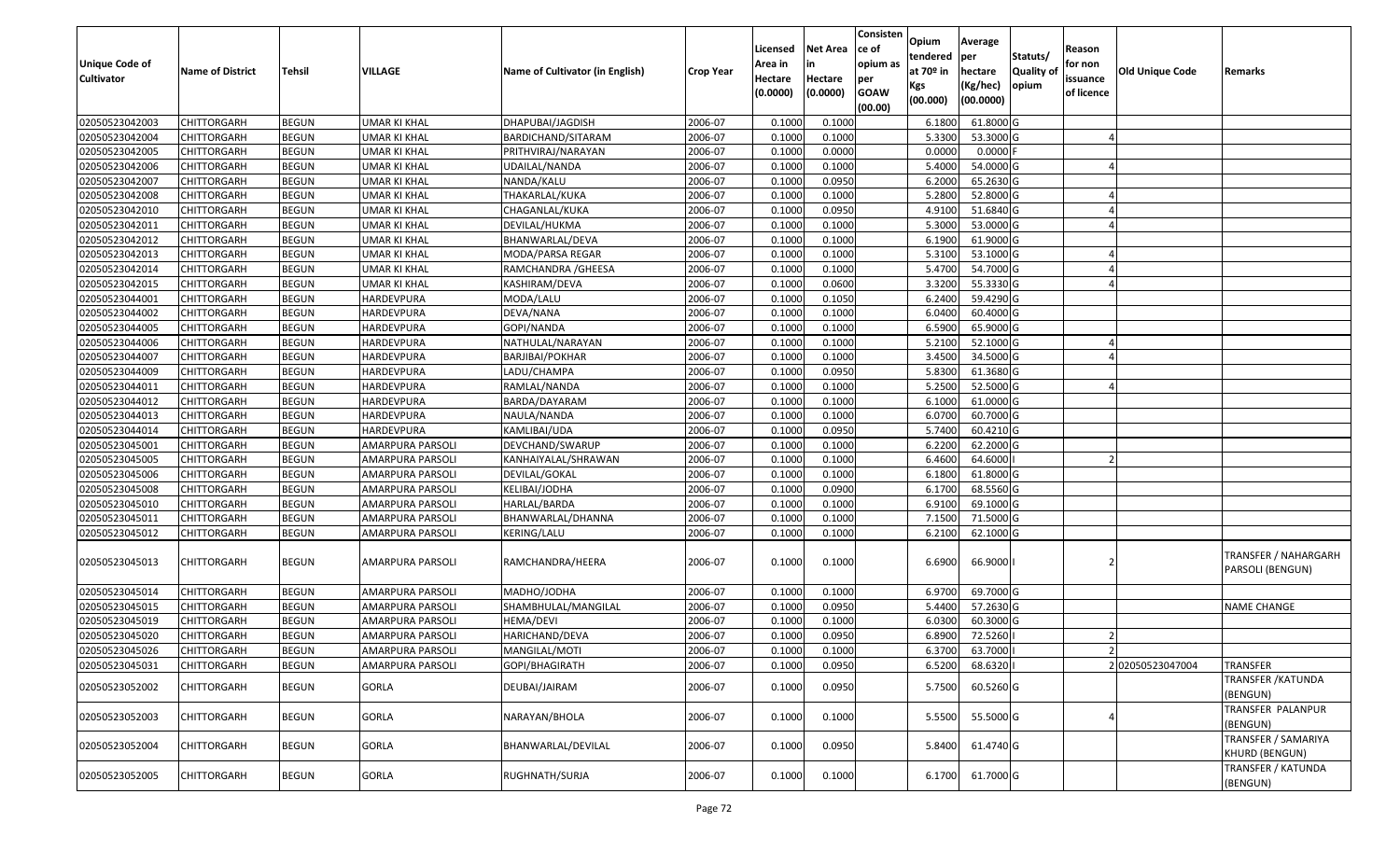| <b>Unique Code of</b><br><b>Cultivator</b> | <b>Name of District</b> | <b>Tehsil</b> | VILLAGE        | Name of Cultivator (in English) | <b>Crop Year</b> | Licensed<br>Area in<br>Hectare<br>(0.0000) | <b>Net Area</b><br>in<br>Hectare<br>(0.0000) | Consisten<br>ce of<br>opium as<br>per<br><b>GOAW</b><br>(00.00) | Opium<br>tendered<br>at $70°$ in<br>Kgs<br>(00.000) | Average<br>per<br>hectare<br>(Kg/hec)<br>(00.0000) | Statuts/<br><b>Quality o</b><br>opium | Reason<br>for non<br>issuance<br>of licence | Old Unique Code | Remarks                                 |
|--------------------------------------------|-------------------------|---------------|----------------|---------------------------------|------------------|--------------------------------------------|----------------------------------------------|-----------------------------------------------------------------|-----------------------------------------------------|----------------------------------------------------|---------------------------------------|---------------------------------------------|-----------------|-----------------------------------------|
| 02050523052008                             | CHITTORGARH             | <b>BEGUN</b>  | <b>GORLA</b>   | BAJERAM/SURAJMAL                | 2006-07          | 0.1000                                     | 0.0950                                       |                                                                 | 5.3000                                              | 55.7890 G                                          |                                       |                                             |                 |                                         |
| 02050523052011                             | CHITTORGARH             | <b>BEGUN</b>  | <b>GORLA</b>   | CHUNNILAL/KHANA                 | 2006-07          | 0.1000                                     | 0.0950                                       |                                                                 | 4.4700                                              | 47.0530 G                                          |                                       |                                             |                 |                                         |
| 02050523052013                             | CHITTORGARH             | <b>BEGUN</b>  | <b>GORLA</b>   | MANGIBAI/NANDLAL                | 2006-07          | 0.1000                                     | 0.0950                                       |                                                                 | 5.7200                                              | 60.2110 G                                          |                                       |                                             |                 | <b>TRANSFER / SURATPURA</b><br>(BENGUN) |
| 02050523064001                             | <b>CHITTORGARH</b>      | <b>BEGUN</b>  | <b>DHANORA</b> | <b>BALU/ KANHAIYALAL</b>        | 2006-07          | 0.1000                                     | 0.0950                                       |                                                                 | 6.6500                                              | 70.0000 G                                          |                                       |                                             |                 |                                         |
| 02050523064003                             | CHITTORGARH             | <b>BEGUN</b>  | <b>DHANORA</b> | RAMKARAN/ HAZARI                | 2006-07          | 0.1000                                     | 0.0950                                       |                                                                 | 6.2800                                              | 66.1053 G                                          |                                       |                                             |                 |                                         |
| 02050523064004                             | CHITTORGARH             | <b>BEGUN</b>  | <b>DHANORA</b> | AASHARAM/ UDELAL                | 2006-07          | 0.1000                                     | 0.1000                                       |                                                                 | 6.2200                                              | 62.2000 G                                          |                                       |                                             |                 |                                         |
| 02050523064005                             | <b>CHITTORGARH</b>      | <b>BEGUN</b>  | <b>DHANORA</b> | MADANLAL/ TULSIRAM              | 2006-07          | 0.1000                                     | 0.1000                                       |                                                                 | 6.1700                                              | 61.7000G                                           |                                       |                                             |                 |                                         |
| 02050523064006                             | CHITTORGARH             | <b>BEGUN</b>  | DHANORA        | SHANKERLAL/ DUNGA               | 2006-07          | 0.1000                                     | 0.0950                                       |                                                                 | 6.1600                                              | 64.8421 G                                          |                                       |                                             |                 |                                         |
| 02050523064008                             | CHITTORGARH             | <b>BEGUN</b>  | DHANORA        | BHANWARIBAI/ RAMLAL             | 2006-07          | 0.1000                                     | 0.0950                                       |                                                                 | 5.5900                                              | 58.8421 G                                          |                                       |                                             |                 |                                         |
| 02050523064009                             | CHITTORGARH             | <b>BEGUN</b>  | <b>DHANORA</b> | NARAYAN/ DUNGA                  | 2006-07          | 0.1000                                     | 0.0950                                       |                                                                 | 6.1000                                              | 64.2105 G                                          |                                       |                                             |                 |                                         |
| 02050523064010                             | CHITTORGARH             | <b>BEGUN</b>  | DHANORA        | KANADAS/ GHEESANATH             | 2006-07          | 0.1000                                     | 0.1000                                       |                                                                 | 4.8500                                              | 48.5000 G                                          |                                       |                                             |                 |                                         |
| 02050523064011                             | <b>CHITTORGARH</b>      | <b>BEGUN</b>  | <b>DHANORA</b> | BANSHILAL/ LALU                 | 2006-07          | 0.1000                                     | 0.0950                                       |                                                                 | 6.3100                                              | 66.4211 G                                          |                                       |                                             |                 |                                         |
| 02050523064012                             | CHITTORGARH             | <b>BEGUN</b>  | DHANORA        | BARJIBAI/ MOHANLAL              | 2006-07          | 0.1000                                     | 0.1000                                       |                                                                 | 5.0500                                              | 50.5000 G                                          |                                       |                                             |                 | <b>NAME CHANGE</b>                      |
| 02050523064015                             | CHITTORGARH             | <b>BEGUN</b>  | <b>DHANORA</b> | MANGIBAI/ TULSIRAM              | 2006-07          | 0.1000                                     | 0.1000                                       |                                                                 | 5.6400                                              | 56.4000 G                                          |                                       |                                             |                 |                                         |
| 02050523064016                             | CHITTORGARH             | <b>BEGUN</b>  | <b>DHANORA</b> | LADULAL/ GANPAT                 | 2006-07          | 0.1000                                     | 0.0950                                       |                                                                 | 6.1300                                              | 64.5263 G                                          |                                       |                                             |                 |                                         |
| 02050523064017                             | CHITTORGARH             | <b>BEGUN</b>  | <b>DHANORA</b> | NARAYAN/BADRI                   | 2006-07          | 0.1000                                     | 0.0950                                       |                                                                 | 6.3600                                              | 66.9474 G                                          |                                       |                                             |                 |                                         |
| 02050523064018                             | CHITTORGARH             | <b>BEGUN</b>  | DHANORA        | ANOPBAI/RAMA                    | 2006-07          | 0.1000                                     | 0.0950                                       |                                                                 | 5.3400                                              | 56.2105 G                                          |                                       |                                             |                 |                                         |
| 02050523064019                             | CHITTORGARH             | <b>BEGUN</b>  | <b>DHANORA</b> | SHANKERLAL/ TULSIRAM            | 2006-07          | 0.1000                                     | 0.0950                                       |                                                                 | 5.4500                                              | 57.3684 G                                          |                                       |                                             |                 |                                         |
| 02050523064020                             | CHITTORGARH             | <b>BEGUN</b>  | <b>DHANORA</b> | GHEESALAL/ KUKA                 | 2006-07          | 0.1000                                     | 0.0950                                       |                                                                 | 5.3200                                              | 56.0000G                                           |                                       |                                             |                 |                                         |
| 02050523064022                             | CHITTORGARH             | <b>BEGUN</b>  | <b>DHANORA</b> | MOTILAL/ DUNGA                  | 2006-07          | 0.1000                                     | 0.0950                                       |                                                                 | 5.2800                                              | 55.5789 G                                          |                                       |                                             |                 |                                         |
| 02050523064023                             | CHITTORGARH             | <b>BEGUN</b>  | <b>DHANORA</b> | RAMUBAI/ DEVILAL                | 2006-07          | 0.1000                                     | 0.0900                                       |                                                                 | 6.3200                                              | 70.2222 G                                          |                                       |                                             |                 |                                         |
| 02050523064024                             | CHITTORGARH             | <b>BEGUN</b>  | <b>DHANORA</b> | <b>BALULAL/ DEVILAL</b>         | 2006-07          | 0.1000                                     | 0.1000                                       |                                                                 | 5.2000                                              | 52.0000G                                           |                                       |                                             |                 |                                         |
| 02050523064028                             | CHITTORGARH             | <b>BEGUN</b>  | <b>DHANORA</b> | SHYAMLAL/ KASHIRAM              | 2006-07          | 0.1000                                     | 0.1000                                       |                                                                 | 7.2600                                              | 72.6000G                                           |                                       |                                             |                 |                                         |
| 02050523064029                             | <b>CHITTORGARH</b>      | <b>BEGUN</b>  | <b>DHANORA</b> | MADANLAL/ DEVILAL               | 2006-07          | 0.1000                                     | 0.1000                                       |                                                                 | 5.8800                                              | 58.8000 G                                          |                                       |                                             |                 |                                         |
| 02050523064030                             | CHITTORGARH             | <b>BEGUN</b>  | <b>DHANORA</b> | RAMESHWAR/RUPA                  | 2006-07          | 0.1000                                     | 0.0950                                       |                                                                 | 5.5000                                              | 57.8947 G                                          |                                       |                                             |                 |                                         |
| 02050523064031                             | CHITTORGARH             | <b>BEGUN</b>  | <b>DHANORA</b> | MOHANLAL/ KASHIRAM              | 2006-07          | 0.1000                                     | 0.1000                                       |                                                                 | 4.8500                                              | 48.5000 G                                          |                                       |                                             |                 |                                         |
| 02050523064034                             | CHITTORGARH             | <b>BEGUN</b>  | <b>DHANORA</b> | RATANLAL/ RAMLAL                | 2006-07          | 0.1000                                     | 0.0950                                       |                                                                 | 6.0900                                              | 64.1053 G                                          |                                       |                                             |                 |                                         |
| 02050523064035                             | CHITTORGARH             | <b>BEGUN</b>  | <b>DHANORA</b> | SHAMBHULAL/ BANSHILAL           | 2006-07          | 0.1000                                     | 0.1000                                       |                                                                 | 6.0700                                              | 60.7000 G                                          |                                       |                                             |                 |                                         |
| 02050523064037                             | CHITTORGARH             | <b>BEGUN</b>  | <b>DHANORA</b> | BANSILAL/ PRATHVIRAJ            | 2006-07          | 0.1000                                     | 0.0950                                       |                                                                 | 6.3300                                              | 66.6316 G                                          |                                       |                                             |                 |                                         |
| 02050523064038                             | CHITTORGARH             | <b>BEGUN</b>  | DHANORA        | SITARAM/ LALU                   | 2006-07          | 0.1000                                     | 0.1000                                       |                                                                 | 5.1600                                              | 51.6000G                                           |                                       |                                             |                 |                                         |
| 02050523064044                             | CHITTORGARH             | <b>BEGUN</b>  | <b>DHANORA</b> | DEVILAL/ BHOLA SUTHAR           | 2006-07          | 0.1000                                     | 0.1000                                       |                                                                 | 6.2900                                              | 62.9000 G                                          |                                       |                                             |                 |                                         |
| 02050523064047                             | CHITTORGARH             | <b>BEGUN</b>  | <b>DHANORA</b> | LADU/ DUNGA SHARMA              | 2006-07          | 0.1000                                     | 0.1000                                       |                                                                 | 6.0700                                              | 60.7000 G                                          |                                       |                                             |                 |                                         |
| 02050523064049                             | <b>CHITTORGARH</b>      | <b>BEGUN</b>  | DHANORA        | KAILASHCHANDRA/ GOKUL           | 2006-07          | 0.1000                                     | 0.0950                                       |                                                                 | 5.6400                                              | 59.3684 G                                          |                                       |                                             |                 |                                         |
| 02050523064050                             | CHITTORGARH             | <b>BEGUN</b>  | <b>DHANORA</b> | <b>BABULAL/ ONKAR</b>           | 2006-07          | 0.1000                                     | 0.1000                                       |                                                                 | 5.8100                                              | 58.1000G                                           |                                       |                                             |                 |                                         |
| 02050523064051                             | CHITTORGARH             | <b>BEGUN</b>  | <b>DHANORA</b> | NANDKISHORE/DEVILAL             | 2006-07          | 0.1000                                     | 0.0950                                       |                                                                 | 6.7600                                              | 71.1579 G                                          |                                       |                                             |                 |                                         |
| 02050523064052                             | <b>CHITTORGARH</b>      | <b>BEGUN</b>  | <b>DHANORA</b> | JAMNALAL/ DEVILAL               | 2006-07          | 0.1000                                     | 0.1000                                       |                                                                 | 6.4100                                              | 64.1000G                                           |                                       |                                             |                 |                                         |
| 02050523064058                             | <b>CHITTORGARH</b>      | <b>BEGUN</b>  | <b>DHANORA</b> | RAMSWROOP/BANSHILAL             | 2006-07          | 0.1000                                     | 0.0950                                       |                                                                 | 5.2000                                              | 54.7368 G                                          |                                       | 5                                           |                 |                                         |
| 02050523064059                             | <b>CHITTORGARH</b>      | <b>BEGUN</b>  | <b>DHANORA</b> | JAMNIBAI/ LAXMAN                | 2006-07          | 0.1000                                     | 0.0950                                       |                                                                 | 5.8500                                              | 61.5789 G                                          |                                       |                                             |                 |                                         |
| 02050523064060                             | <b>CHITTORGARH</b>      | <b>BEGUN</b>  | <b>DHANORA</b> | SHIVLAL/ BHANWARLAL             | 2006-07          | 0.1000                                     | 0.0950                                       |                                                                 | 5.3900                                              | $\overline{56.7368}$ G                             |                                       |                                             |                 |                                         |
| 02050523064061                             | CHITTORGARH             | <b>BEGUN</b>  | <b>DHANORA</b> | MOHANLAL/ DHANNA                | 2006-07          | 0.1000                                     | 0.0950                                       |                                                                 | 5.2800                                              | 55.5789 G                                          |                                       |                                             |                 |                                         |
| 02050523064062                             | <b>CHITTORGARH</b>      | <b>BEGUN</b>  | <b>DHANORA</b> | NANDKISHORE/ DUNGA              | 2006-07          | 0.1000                                     | 0.0950                                       |                                                                 | 6.3200                                              | 66.5263 G                                          |                                       |                                             |                 |                                         |
| 02050523064069                             | <b>CHITTORGARH</b>      | <b>BEGUN</b>  | <b>DHANORA</b> | KUKA/ BHANWARLAL                | 2006-07          | 0.1000                                     | 0.0950                                       |                                                                 | 5.9900                                              | 63.0526 G                                          |                                       |                                             |                 |                                         |
| 02050523064070                             | CHITTORGARH             | <b>BEGUN</b>  | <b>DHANORA</b> | KANHAIYALAL/ JEETMAL            | 2006-07          | 0.1000                                     | 0.1000                                       |                                                                 | 6.3500                                              | 63.5000 G                                          |                                       |                                             | 02050523074025  | <b>TRANSFER</b>                         |
| 02050523064071                             | CHITTORGARH             | <b>BEGUN</b>  | <b>DHANORA</b> | NANDUBAI/ BHANWARLAL            | 2006-07          | 0.1000                                     | 0.1000                                       |                                                                 | 6.2500                                              | 62.5000 G                                          |                                       |                                             | 02050523074026  | <b>TRANSFER</b>                         |
| 02050523065002                             | <b>CHITTORGARH</b>      | <b>BEGUN</b>  | <b>RUPPURA</b> | DEVILAL/ MADHO                  | 2006-07          | 0.1000                                     | 0.0950                                       |                                                                 | 5.5900                                              | 58.8421 G                                          |                                       |                                             |                 |                                         |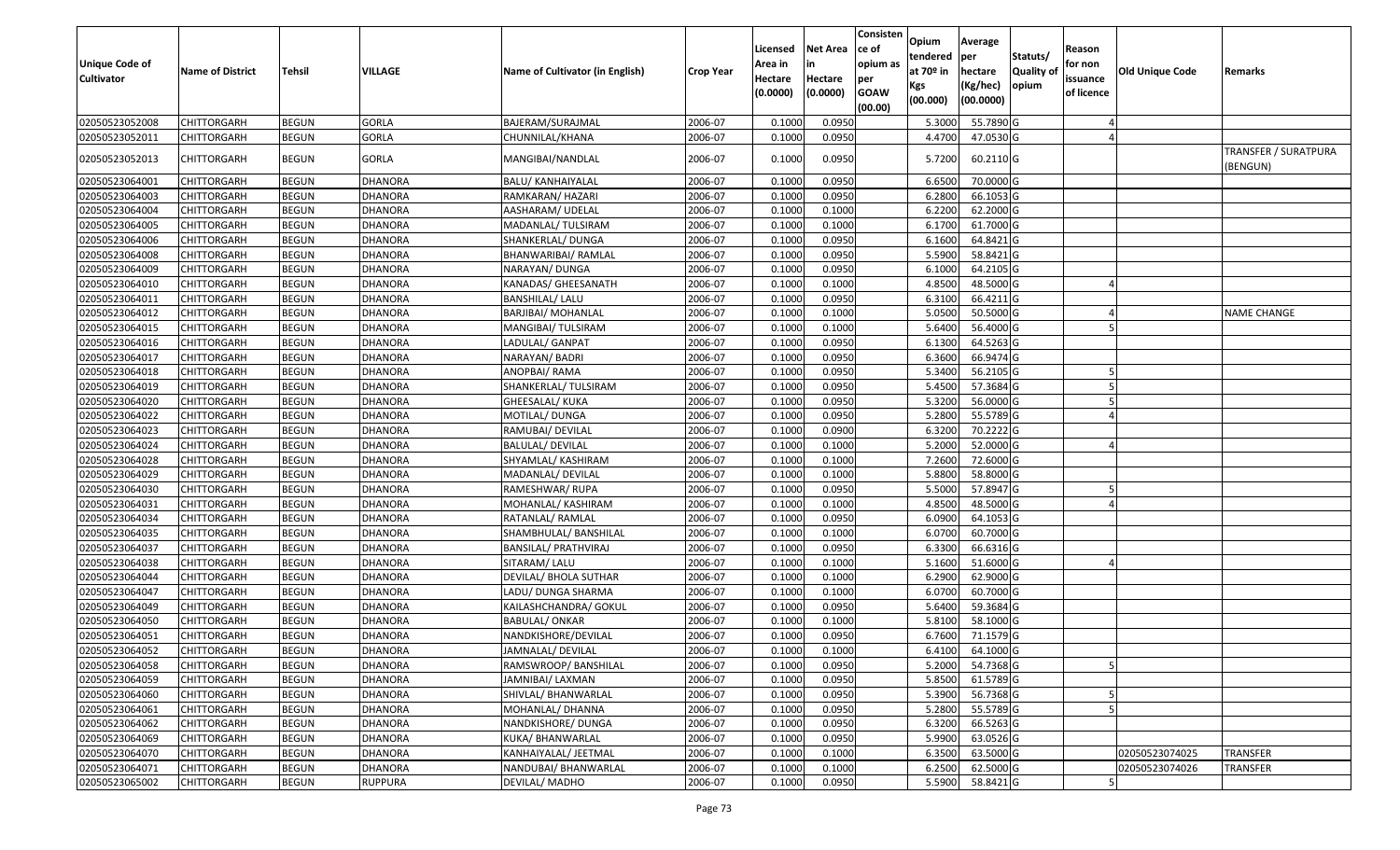| <b>Unique Code of</b><br><b>Cultivator</b> | <b>Name of District</b> | Tehsil       | VILLAGE        | Name of Cultivator (in English) | <b>Crop Year</b> | Licensed<br>Area in<br>Hectare<br>(0.0000) | Net Area<br>in<br>Hectare<br>(0.0000) | Consisten<br>ce of<br>opium as<br>per<br><b>GOAW</b><br>(00.00) | Opium<br>tendered<br>at 70º in<br>Kgs<br>(00.000) | Average<br>per<br>hectare<br>(Kg/hec)<br>(00.0000) | Statuts/<br><b>Quality of</b><br>opium | Reason<br>for non<br>issuance<br>of licence | Old Unique Code | Remarks            |
|--------------------------------------------|-------------------------|--------------|----------------|---------------------------------|------------------|--------------------------------------------|---------------------------------------|-----------------------------------------------------------------|---------------------------------------------------|----------------------------------------------------|----------------------------------------|---------------------------------------------|-----------------|--------------------|
| 02050523065003                             | <b>CHITTORGARH</b>      | <b>BEGUN</b> | <b>RUPPURA</b> | MOTYABAI/ ONKAR                 | 2006-07          | 0.1000                                     | 0.1000                                |                                                                 | 4.6800                                            | 46.8000 G                                          |                                        |                                             |                 |                    |
| 02050523065005                             | CHITTORGARH             | <b>BEGUN</b> | <b>RUPPURA</b> | NARAYAN/ PARTHU                 | 2006-07          | 0.1000                                     | 0.0950                                |                                                                 | 6.6300                                            | 69.7895 G                                          |                                        |                                             |                 |                    |
| 02050523065007                             | CHITTORGARH             | <b>BEGUN</b> | RUPPURA        | BHANWARLAL/ SHOCHAND            | 2006-07          | 0.1000                                     | 0.0950                                |                                                                 | 6.4400                                            | 67.7895 G                                          |                                        |                                             |                 |                    |
| 02050523065008                             | <b>CHITTORGARH</b>      | <b>BEGUN</b> | <b>RUPPURA</b> | NANDUBAI/ CHAMPA                | 2006-07          | 0.1000                                     | 0.1000                                |                                                                 | 6.5400                                            | 65.4000 G                                          |                                        |                                             |                 |                    |
| 02050523065009                             | CHITTORGARH             | <b>BEGUN</b> | <b>RUPPURA</b> | MOHANLAL/RUPA                   | 2006-07          | 0.1000                                     | 0.1000                                |                                                                 | 4.9700                                            | 49.7000 G                                          |                                        |                                             |                 |                    |
| 02050523065010                             | CHITTORGARH             | <b>BEGUN</b> | <b>RUPPURA</b> | KASHIRAM/UDA                    | 2006-07          | 0.1000                                     | 0.0950                                |                                                                 | 5.6600                                            | 59.5789 G                                          |                                        |                                             |                 |                    |
| 02050523065011                             | CHITTORGARH             | <b>BEGUN</b> | RUPPURA        | DEVILAL/ GHASI                  | 2006-07          | 0.1000                                     | 0.1000                                |                                                                 | 4.3200                                            | 43.2000 G                                          |                                        |                                             |                 |                    |
| 02050523065012                             | <b>CHITTORGARH</b>      | <b>BEGUN</b> | <b>RUPPURA</b> | KHEMA/ KALU                     | 2006-07          | 0.1000                                     | 0.0950                                |                                                                 | 2.7300                                            | 28.7368 G                                          |                                        |                                             |                 |                    |
| 02050523065013                             | CHITTORGARH             | <b>BEGUN</b> | <b>RUPPURA</b> | HEERA/ CHHOGA                   | 2006-07          | 0.1000                                     | 0.0950                                |                                                                 | 5.3800                                            | 56.6316 G                                          |                                        |                                             |                 |                    |
| 02050523065014                             | CHITTORGARH             | <b>BEGUN</b> | <b>RUPPURA</b> | TULSIRAM/ GHEESA                | 2006-07          | 0.1000                                     | 0.1000                                |                                                                 | 4.7200                                            | 47.2000 G                                          |                                        |                                             |                 |                    |
| 02050523065015                             | CHITTORGARH             | <b>BEGUN</b> | <b>RUPPURA</b> | <b>BALU/RUPA</b>                | 2006-07          | 0.1000                                     | 0.0000                                |                                                                 | 0.0000                                            | $0.0000$ F                                         |                                        |                                             |                 |                    |
| 02050523065016                             | <b>CHITTORGARH</b>      | <b>BEGUN</b> | <b>RUPPURA</b> | HEERALAL/ SALAGRAM              | 2006-07          | 0.1000                                     | 0.0950                                |                                                                 | 4.6400                                            | 48.8421 G                                          |                                        |                                             |                 |                    |
| 02050523065017                             | <b>CHITTORGARH</b>      | <b>BEGUN</b> | <b>RUPPURA</b> | MEGHRAJ/ LALU                   | 2006-07          | 0.1000                                     | 0.0950                                |                                                                 | 4.5900                                            | 48.3158 G                                          |                                        |                                             |                 |                    |
| 02050523065018                             | <b>CHITTORGARH</b>      | <b>BEGUN</b> | <b>RUPPURA</b> | DEVILAL/ CHETRAM                | 2006-07          | 0.1000                                     | 0.0950                                |                                                                 | 5.4000                                            | 56.8421 G                                          |                                        |                                             |                 |                    |
| 02050523065019                             | CHITTORGARH             | <b>BEGUN</b> | <b>RUPPURA</b> | <b>BOTHLAL/ SHOCHAND</b>        | 2006-07          | 0.1000                                     | 0.1000                                |                                                                 | 5.0700                                            | 50.7000 G                                          |                                        |                                             |                 |                    |
| 02050523065020                             | <b>CHITTORGARH</b>      | <b>BEGUN</b> | <b>RUPPURA</b> | JAGRAM/ SHOCHAND                | 2006-07          | 0.1000                                     | 0.0950                                |                                                                 | 5.4500                                            | 57.3684 G                                          |                                        |                                             |                 |                    |
| 02050523065022                             | CHITTORGARH             | <b>BEGUN</b> | <b>RUPPURA</b> | NANALAL/ PANNA                  | 2006-07          | 0.1000                                     | 0.0950                                |                                                                 | 4.6900                                            | 49.3684 G                                          |                                        |                                             |                 |                    |
| 02050523065023                             | CHITTORGARH             | <b>BEGUN</b> | RUPPURA        | RAMA/KISHNA                     | 2006-07          | 0.1000                                     | 0.1000                                |                                                                 | 5.6700                                            | 56.7000 G                                          |                                        |                                             |                 |                    |
| 02050523065024                             | CHITTORGARH             | <b>BEGUN</b> | <b>RUPPURA</b> | RAMCHANDRA/ MADHODAS            | 2006-07          | 0.1000                                     | 0.1000                                |                                                                 | 5.6600                                            | 56.6000 G                                          |                                        |                                             |                 |                    |
| 02050523065025                             | CHITTORGARH             | <b>BEGUN</b> | <b>RUPPURA</b> | SHOCHAND/ TULCHA                | 2006-07          | 0.1000                                     | 0.1000                                |                                                                 | 5.0100                                            | 50.1000 G                                          |                                        |                                             |                 |                    |
| 02050523065026                             | CHITTORGARH             | <b>BEGUN</b> | <b>RUPPURA</b> | KASTURIBAI/ HAZARI              | 2006-07          | 0.1000                                     | 0.0950                                |                                                                 | 4.6700                                            | 49.1579 G                                          |                                        |                                             |                 | <b>NAME CHANGE</b> |
| 02050523065027                             | CHITTORGARH             | <b>BEGUN</b> | <b>RUPPURA</b> | <b>GULABBAI/ HARKU</b>          | 2006-07          | 0.1000                                     | 0.1000                                |                                                                 | 5.1800                                            | 51.8000 G                                          |                                        |                                             |                 |                    |
| 02050523065029                             | CHITTORGARH             | <b>BEGUN</b> | <b>RUPPURA</b> | UDAILAL/ PRATHVIRAJ             | 2006-07          | 0.1000                                     | 0.0950                                |                                                                 | 5.5100                                            | 58.0000 G                                          |                                        |                                             |                 |                    |
| 02050523065030                             | CHITTORGARH             | <b>BEGUN</b> | RUPPURA        | KERING/ DUNGA                   | 2006-07          | 0.1000                                     | 0.0950                                |                                                                 | 4.5700                                            | 48.1053 G                                          |                                        |                                             |                 |                    |
| 02050523065033                             | <b>CHITTORGARH</b>      | <b>BEGUN</b> | <b>RUPPURA</b> | GHESSALAL/ PRATHVIRAJ           | 2006-07          | 0.1000                                     | 0.0950                                |                                                                 | 6.1800                                            | 65.0526 G                                          |                                        |                                             |                 |                    |
| 02050523065034                             | CHITTORGARH             | <b>BEGUN</b> | <b>RUPPURA</b> | SOHANLAL/ HEERA                 | 2006-07          | 0.1000                                     | 0.0950                                |                                                                 | 5.1000                                            | 53.6842 G                                          |                                        |                                             |                 |                    |
| 02050523065035                             | CHITTORGARH             | <b>BEGUN</b> | <b>RUPPURA</b> | MOTYABAI/ ONKAR                 | 2006-07          | 0.1000                                     | 0.1000                                |                                                                 | 5.7600                                            | 57.6000 G                                          |                                        |                                             |                 |                    |
| 02050523065038                             | CHITTORGARH             | <b>BEGUN</b> | <b>RUPPURA</b> | BALU/ PRATHVIRAJ                | 2006-07          | 0.1000                                     | 0.1000                                |                                                                 | 5.2900                                            | 52.9000 G                                          |                                        |                                             |                 |                    |
| 02050523065039                             | CHITTORGARH             | <b>BEGUN</b> | <b>RUPPURA</b> | SHANKERLAL/ MIYACHAND           | 2006-07          | 0.1000                                     | 0.0950                                |                                                                 | 6.6400                                            | 69.8947 G                                          |                                        |                                             |                 |                    |
| 02050523065040                             | CHITTORGARH             | <b>BEGUN</b> | <b>RUPPURA</b> | BHANWARLAL/ CHHOGA              | 2006-07          | 0.1000                                     | 0.0950                                |                                                                 | 5.0900                                            | 53.5789 G                                          |                                        |                                             |                 |                    |
| 02050523065043                             | CHITTORGARH             | <b>BEGUN</b> | <b>RUPPURA</b> | DHANRAJ/ BHOLA                  | 2006-07          | 0.1000                                     | 0.0950                                |                                                                 | 5.3700                                            | 56.5263 G                                          |                                        |                                             |                 |                    |
| 02050523065044                             | CHITTORGARH             | <b>BEGUN</b> | RUPPURA        | GHEESALAL/ NANALAL              | 2006-07          | 0.1000                                     | 0.0950                                |                                                                 | 5.7400                                            | 60.4211 G                                          |                                        |                                             |                 |                    |
| 02050523065047                             | CHITTORGARH             | <b>BEGUN</b> | <b>RUPPURA</b> | MADHOLAL/ TULSIRAM              | 2006-07          | 0.1000                                     | 0.1000                                |                                                                 | 5.1700                                            | 51.7000 G                                          |                                        |                                             |                 |                    |
| 02050523065048                             | <b>CHITTORGARH</b>      | <b>BEGUN</b> | <b>RUPPURA</b> | PRABHULAL/ TULSIRAM             | 2006-07          | 0.1000                                     | 0.0950                                |                                                                 | 5.5600                                            | 58.5263 G                                          |                                        |                                             |                 |                    |
| 02050523065049                             | CHITTORGARH             | <b>BEGUN</b> | <b>RUPPURA</b> | ONKARLAL/ TULSIRAM              | 2006-07          | 0.1000                                     | 0.0950                                |                                                                 | 6.4200                                            | 67.5789 G                                          |                                        |                                             |                 |                    |
| 02050523065050                             | CHITTORGARH             | <b>BEGUN</b> | <b>RUPPURA</b> | UDAILAL/ DEVILAL                | 2006-07          | 0.1000                                     | 0.1000                                |                                                                 | 5.7100                                            | 57.1000 G                                          |                                        |                                             |                 |                    |
| 02050523065052                             | <b>CHITTORGARH</b>      | <b>BEGUN</b> | <b>RUPPURA</b> | KUKA/ MIYACHAND                 | 2006-07          | 0.1000                                     | 0.0950                                |                                                                 | 6.2900                                            | 66.2105 G                                          |                                        |                                             |                 |                    |
| 02050523066001                             | <b>CHITTORGARH</b>      | <b>BEGUN</b> | THUKRAI        | DEBILAL/ BHUWANA                | 2006-07          | 0.1000                                     | 0.1000                                |                                                                 | 6.6900                                            | 66.9000 G                                          |                                        |                                             |                 |                    |
| 02050523066002                             | <b>CHITTORGARH</b>      | <b>BEGUN</b> | <b>THUKRAI</b> | CHHITERLAL/ MANGILAL            | 2006-07          | 0.1000                                     | 0.0950                                |                                                                 | 5.6900                                            | 59.8947 G                                          |                                        |                                             |                 |                    |
| 02050523066003                             | <b>CHITTORGARH</b>      | <b>BEGUN</b> | <b>THUKRAI</b> | BAJERAM/ BHUWANA                | 2006-07          | 0.1000                                     | 0.1000                                |                                                                 | 5.7000                                            | 57.0000 G                                          |                                        |                                             |                 |                    |
| 02050523066004                             | <b>CHITTORGARH</b>      | <b>BEGUN</b> | <b>THUKRAI</b> | NANALAL/ BARDICHAND             | 2006-07          | 0.1000                                     | 0.1000                                |                                                                 | 6.1400                                            | 61.4000 G                                          |                                        |                                             |                 |                    |
| 02050523066005                             | <b>CHITTORGARH</b>      | <b>BEGUN</b> | <b>THUKRAI</b> | TULSIRAM/ KASHIRAM              | 2006-07          | 0.1000                                     | 0.1000                                |                                                                 | 6.4300                                            | 64.3000 G                                          |                                        |                                             |                 |                    |
| 02050523066006                             | <b>CHITTORGARH</b>      | <b>BEGUN</b> | <b>THUKRAI</b> | NOLIBAI/ DEVILAL                | 2006-07          | 0.1000                                     | 0.1050                                |                                                                 | 6.3700                                            | 60.6667 G                                          |                                        |                                             |                 |                    |
| 02050523066007                             | <b>CHITTORGARH</b>      | <b>BEGUN</b> | <b>THUKRAI</b> | HEERA/ DEVA                     | 2006-07          | 0.1000                                     | 0.0950                                |                                                                 | 6.0700                                            | 63.8947 G                                          |                                        |                                             |                 |                    |
| 02050523066009                             | <b>CHITTORGARH</b>      | <b>BEGUN</b> | <b>THUKRAI</b> | SHANTILAL/ BALU                 | 2006-07          | 0.1000                                     | 0.1000                                |                                                                 | 5.9400                                            | 59.4000 G                                          |                                        |                                             |                 | <b>NAME CHANGE</b> |
| 02050523066010                             | <b>CHITTORGARH</b>      | <b>BEGUN</b> | <b>THUKRAI</b> | MANGILAL/ MOTI                  | 2006-07          | 0.1000                                     | 0.1000                                |                                                                 | 6.8100                                            | 68.1000 G                                          |                                        |                                             |                 |                    |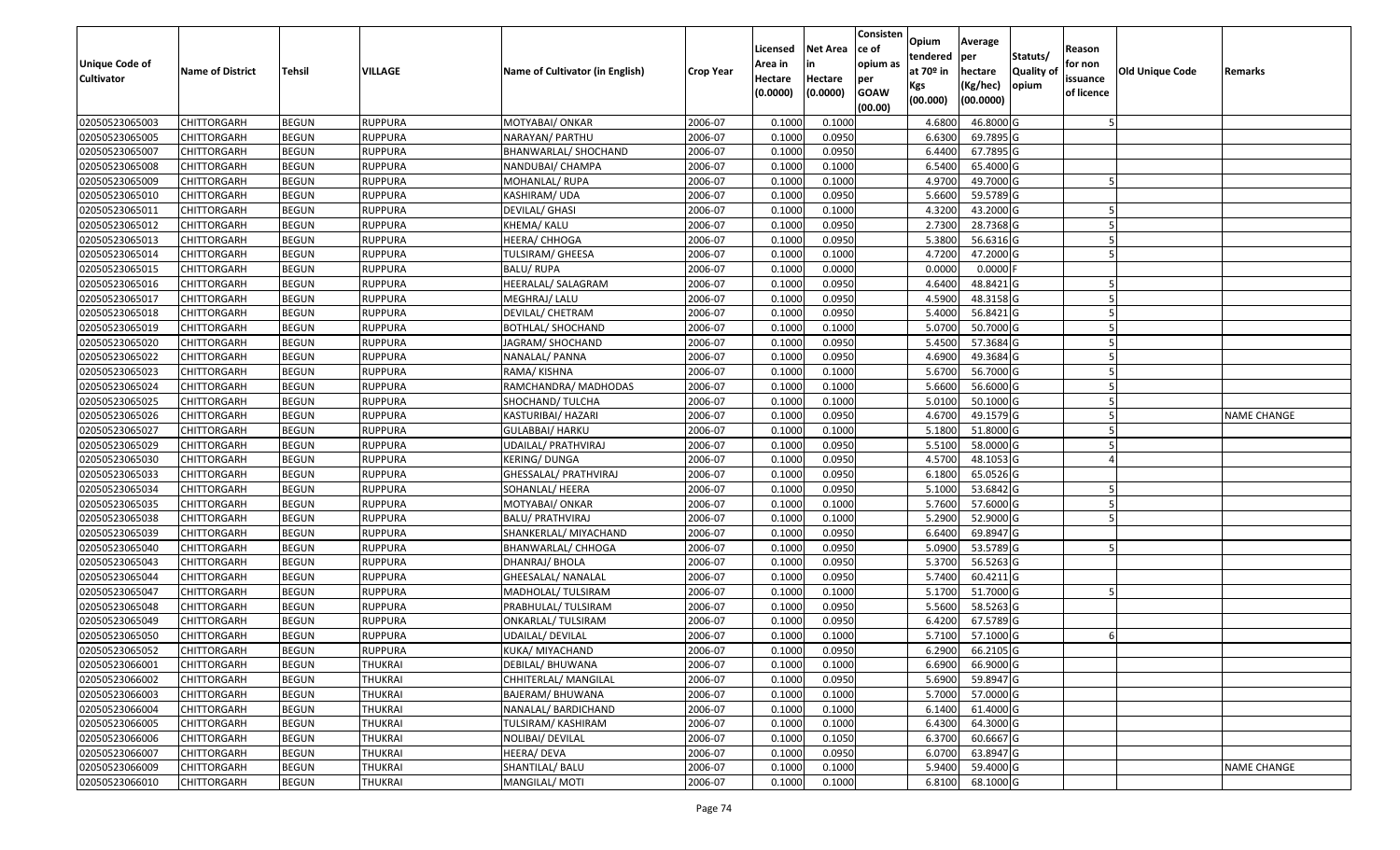| <b>Unique Code of</b><br><b>Cultivator</b> | <b>Name of District</b> | Tehsil       | VILLAGE        | Name of Cultivator (in English) | <b>Crop Year</b> | Licensed<br>Area in<br>Hectare<br>(0.0000) | Net Area<br>in<br>Hectare<br>(0.0000) | Consisten<br>ce of<br>opium as<br>per<br><b>GOAW</b><br>(00.00) | Opium<br>tendered<br>at 70º in<br>Kgs<br>(00.000) | Average<br>per<br>hectare<br>(Kg/hec)<br>(00.0000) | Statuts/<br><b>Quality of</b><br>opium | Reason<br>for non<br>issuance<br>of licence | Old Unique Code | Remarks     |
|--------------------------------------------|-------------------------|--------------|----------------|---------------------------------|------------------|--------------------------------------------|---------------------------------------|-----------------------------------------------------------------|---------------------------------------------------|----------------------------------------------------|----------------------------------------|---------------------------------------------|-----------------|-------------|
| 02050523066011                             | <b>CHITTORGARH</b>      | <b>BEGUN</b> | <b>THUKRAI</b> | KAJOD/ DUNGA (SANGITALA)        | 2006-07          | 0.1000                                     | 0.0950                                |                                                                 | 7.1800                                            | 75.5789 G                                          |                                        |                                             |                 |             |
| 02050523066012                             | CHITTORGARH             | <b>BEGUN</b> | <b>THUKRAI</b> | NANALAL A/S KUKA                | 2006-07          | 0.1000                                     | 0.1000                                |                                                                 | 6.5500                                            | 65.5000 G                                          |                                        |                                             |                 |             |
| 02050523066013                             | CHITTORGARH             | <b>BEGUN</b> | <b>THUKRAI</b> | HEERALAL/ NANDA                 | 2006-07          | 0.1000                                     | 0.1000                                |                                                                 | 6.0900                                            | 60.9000 G                                          |                                        |                                             |                 |             |
| 02050523066015                             | <b>CHITTORGARH</b>      | <b>BEGUN</b> | <b>THUKRAI</b> | NATHU/DOLA                      | 2006-07          | 0.1000                                     | 0.0950                                |                                                                 | 6.1800                                            | 65.0526 G                                          |                                        |                                             |                 |             |
| 02050523066016                             | CHITTORGARH             | <b>BEGUN</b> | <b>THUKRAI</b> | NARAYAN/BARDA                   | 2006-07          | 0.1000                                     | 0.1000                                |                                                                 | 6.6600                                            | 66.6000 G                                          |                                        |                                             |                 | NAME CHANGE |
| 02050523066017                             | CHITTORGARH             | <b>BEGUN</b> | THUKRAI        | KALU/ NARAYAN                   | 2006-07          | 0.1000                                     | 0.0950                                |                                                                 | 6.2600                                            | 65.8947 G                                          |                                        |                                             |                 |             |
| 02050523066018                             | CHITTORGARH             | <b>BEGUN</b> | THUKRAI        | MODIRAM/ LAKHMA                 | 2006-07          | 0.1000                                     | 0.1000                                |                                                                 | 6.1000                                            | 61.0000 G                                          |                                        |                                             |                 |             |
| 02050523066019                             | <b>CHITTORGARH</b>      | <b>BEGUN</b> | <b>THUKRAI</b> | <b>UDELAL/ NARAYAN</b>          | 2006-07          | 0.1000                                     | 0.1000                                |                                                                 | 5.8900                                            | 58.9000 G                                          |                                        |                                             |                 |             |
| 02050523066020                             | CHITTORGARH             | <b>BEGUN</b> | <b>THUKRAI</b> | KANA/ HAZARI                    | 2006-07          | 0.1000                                     | 0.1000                                |                                                                 | 5.6900                                            | 56.9000 G                                          |                                        |                                             |                 |             |
| 02050523066021                             | CHITTORGARH             | <b>BEGUN</b> | <b>THUKRAI</b> | <b>BARJIBAI/ BHAGIRATH</b>      | 2006-07          | 0.1000                                     | 0.0950                                |                                                                 | 6.4700                                            | 68.1053 G                                          |                                        |                                             |                 |             |
| 02050523066022                             | CHITTORGARH             | <b>BEGUN</b> | <b>THUKRAI</b> | NARAYAN/ HUKMA                  | 2006-07          | 0.1000                                     | 0.1000                                |                                                                 | 5.9200                                            | 59.2000 G                                          |                                        |                                             |                 |             |
| 02050523066023                             | <b>CHITTORGARH</b>      | <b>BEGUN</b> | <b>THUKRAI</b> | KASTURIBAI/ KASHIRAM            | 2006-07          | 0.1000                                     | 0.0950                                |                                                                 | 5.9500                                            | 62.6316 G                                          |                                        |                                             |                 |             |
| 02050523066025                             | <b>CHITTORGARH</b>      | <b>BEGUN</b> | <b>THUKRAI</b> | KANHAIYALAL/ BHUWANA            | 2006-07          | 0.1000                                     | 0.1000                                |                                                                 | 6.9300                                            | 69.3000 G                                          |                                        |                                             |                 |             |
| 02050523066026                             | <b>CHITTORGARH</b>      | <b>BEGUN</b> | <b>THUKRAI</b> | GHEESIBAI/ MEGHA                | 2006-07          | 0.1000                                     | 0.1000                                |                                                                 | 6.5800                                            | 65.8000 G                                          |                                        |                                             |                 |             |
| 02050523066027                             | CHITTORGARH             | <b>BEGUN</b> | <b>THUKRAI</b> | <b>BANSHILAL/ GHEESA</b>        | 2006-07          | 0.1000                                     | 0.1000                                |                                                                 | 5.9500                                            | 59.5000 G                                          |                                        |                                             |                 |             |
| 02050523066028                             | <b>CHITTORGARH</b>      | <b>BEGUN</b> | <b>THUKRAI</b> | DALURAM/ DUNGA                  | 2006-07          | 0.1000                                     | 0.0950                                |                                                                 | 5.8200                                            | 61.2632 G                                          |                                        |                                             |                 |             |
| 02050523066029                             | CHITTORGARH             | <b>BEGUN</b> | <b>THUKRAI</b> | NANDLAL/ BHANWARLAL             | 2006-07          | 0.1000                                     | 0.0950                                |                                                                 | 5.8700                                            | 61.7895 G                                          |                                        |                                             |                 |             |
| 02050523066030                             | CHITTORGARH             | <b>BEGUN</b> | THUKRAI        | LAXMINARAYAN/ MOHANLAL          | 2006-07          | 0.1000                                     | 0.1000                                |                                                                 | 4.5600                                            | 45.6000 G                                          |                                        |                                             |                 |             |
| 02050523066031                             | CHITTORGARH             | <b>BEGUN</b> | <b>THUKRAI</b> | MAGNIBAI/ HEERALAL              | 2006-07          | 0.1000                                     | 0.0950                                |                                                                 | 5.8600                                            | 61.6842 G                                          |                                        |                                             |                 |             |
| 02050523066032                             | CHITTORGARH             | <b>BEGUN</b> | <b>THUKRAI</b> | GHEESA/ PYARA                   | 2006-07          | 0.1000                                     | 0.1000                                |                                                                 | 6.0000                                            | 60.0000 G                                          |                                        |                                             |                 |             |
| 02050523066033                             | CHITTORGARH             | <b>BEGUN</b> | <b>THUKRAI</b> | BANSHILAL/ BHANWARLAL           | 2006-07          | 0.1000                                     | 0.1000                                |                                                                 | 6.4400                                            | 64.4000 G                                          |                                        |                                             |                 |             |
| 02050523066034                             | CHITTORGARH             | <b>BEGUN</b> | <b>THUKRAI</b> | DEBILAL/ KHEMA                  | 2006-07          | 0.1000                                     | 0.1000                                |                                                                 | 5.8500                                            | 58.5000 G                                          |                                        |                                             |                 |             |
| 02050523066035                             | CHITTORGARH             | <b>BEGUN</b> | THUKRAI        | KANHAIYALAL/ ONKAR              | 2006-07          | 0.1000                                     | 0.0950                                |                                                                 | 6.1800                                            | 65.0526 G                                          |                                        |                                             |                 |             |
| 02050523066036                             | CHITTORGARH             | <b>BEGUN</b> | <b>THUKRAI</b> | SEWARAM/ BALU                   | 2006-07          | 0.1000                                     | 0.1000                                |                                                                 | 6.5200                                            | 65.2000 G                                          |                                        |                                             |                 |             |
| 02050523066037                             | <b>CHITTORGARH</b>      | <b>BEGUN</b> | <b>THUKRAI</b> | GHEESA/ DUNGA                   | 2006-07          | 0.1000                                     | 0.0950                                |                                                                 | 6.8300                                            | 71.8947 G                                          |                                        |                                             |                 |             |
| 02050523066039                             | CHITTORGARH             | <b>BEGUN</b> | <b>THUKRAI</b> | NANALAL/RATIRAM                 | 2006-07          | 0.1000                                     | 0.0950                                |                                                                 | 6.0100                                            | 63.2632 G                                          |                                        |                                             |                 |             |
| 02050523066040                             | CHITTORGARH             | <b>BEGUN</b> | <b>THUKRAI</b> | SHAMBHULAL/ KANA                | 2006-07          | 0.1000                                     | 0.1000                                |                                                                 | 5.8900                                            | 58.9000 G                                          |                                        |                                             |                 |             |
| 02050523066041                             | CHITTORGARH             | <b>BEGUN</b> | <b>THUKRAI</b> | NARAYANIBAI/ MODA               | 2006-07          | 0.1000                                     | 0.1000                                |                                                                 | 6.2500                                            | 62.5000 G                                          |                                        |                                             |                 |             |
| 02050523066042                             | CHITTORGARH             | <b>BEGUN</b> | <b>THUKRAI</b> | PYARA/ AMRA                     | 2006-07          | 0.1000                                     | 0.1000                                |                                                                 | 6.0300                                            | 60.3000 G                                          |                                        |                                             |                 |             |
| 02050523066043                             | CHITTORGARH             | <b>BEGUN</b> | <b>THUKRAI</b> | KAJOD/ NARAYAN                  | 2006-07          | 0.1000                                     | 0.1000                                |                                                                 | 6.2100                                            | 62.1000 G                                          |                                        |                                             |                 |             |
| 02050523066044                             | CHITTORGARH             | <b>BEGUN</b> | <b>THUKRAI</b> | DEBILAL/ NARAYAN                | 2006-07          | 0.1000                                     | 0.1000                                |                                                                 | 6.4900                                            | 64.9000 G                                          |                                        |                                             |                 |             |
| 02050523066045                             | CHITTORGARH             | <b>BEGUN</b> | <b>THUKRAI</b> | MANGILAL/ GHEESA                | 2006-07          | 0.1000                                     | 0.0950                                |                                                                 | 5.9000                                            | 62.1053 G                                          |                                        |                                             |                 |             |
| 02050523066046                             | CHITTORGARH             | <b>BEGUN</b> | <b>THUKRAI</b> | GOPI/ PYARA                     | 2006-07          | 0.1000                                     | 0.0950                                |                                                                 | 7.1900                                            | 75.6842 G                                          |                                        |                                             |                 |             |
| 02050523066048                             | <b>CHITTORGARH</b>      | <b>BEGUN</b> | <b>THUKRAI</b> | KANHAIYALAL/ BALU               | 2006-07          | 0.1000                                     | 0.1000                                |                                                                 | 6.6600                                            | 66.6000 G                                          |                                        |                                             |                 |             |
| 02050523066049                             | CHITTORGARH             | <b>BEGUN</b> | <b>THUKRAI</b> | EAJENBAI/MANGILAL               | 2006-07          | 0.1000                                     | 0.0950                                |                                                                 | 6.8900                                            | 72.5263 G                                          |                                        |                                             |                 |             |
| 02050523066050                             | CHITTORGARH             | <b>BEGUN</b> | <b>THUKRAI</b> | KASHIRAM/ BHUWANA               | 2006-07          | 0.1000                                     | 0.1000                                |                                                                 | 5.9500                                            | 59.5000 G                                          |                                        |                                             |                 |             |
| 02050523066051                             | <b>CHITTORGARH</b>      | <b>BEGUN</b> | <b>THUKRAI</b> | RAMCHANDRA/MANGILAL             | 2006-07          | 0.1000                                     | 0.0950                                |                                                                 |                                                   | 5.2700 55.4737 G                                   |                                        |                                             |                 |             |
| 02050523066052                             | <b>CHITTORGARH</b>      | <b>BEGUN</b> | THUKRAI        | KANHAIYALAL/ LAKHMA             | 2006-07          | 0.1000                                     | 0.0950                                |                                                                 | 6.1200                                            | 64.4211 G                                          |                                        |                                             |                 |             |
| 02050523066053                             | <b>CHITTORGARH</b>      | <b>BEGUN</b> | <b>THUKRAI</b> | RAMCHANDRA/ SEWARAM             | 2006-07          | 0.1000                                     | 0.0950                                |                                                                 | 6.3700                                            | 67.0526 G                                          |                                        |                                             |                 |             |
| 02050523066055                             | <b>CHITTORGARH</b>      | <b>BEGUN</b> | <b>THUKRAI</b> | DEBILAL/ NARAYAN                | 2006-07          | 0.1000                                     | 0.0950                                |                                                                 | 5.9300                                            | 62.4211 G                                          |                                        |                                             |                 |             |
| 02050523066056                             | <b>CHITTORGARH</b>      | <b>BEGUN</b> | <b>THUKRAI</b> | NANALAL/ KHEMA                  | 2006-07          | 0.1000                                     | 0.1000                                |                                                                 | 6.3200                                            | 63.2000 G                                          |                                        |                                             |                 | NAME CHANGE |
| 02050523066057                             | <b>CHITTORGARH</b>      | <b>BEGUN</b> | <b>THUKRAI</b> | SOHANLAL/ MANGILAL              | 2006-07          | 0.1000                                     | 0.1000                                |                                                                 | 5.8500                                            | 58.5000 G                                          |                                        |                                             |                 |             |
| 02050523066058                             | <b>CHITTORGARH</b>      | <b>BEGUN</b> | <b>THUKRAI</b> | MANGILAL/ BARDA                 | 2006-07          | 0.1000                                     | 0.0950                                |                                                                 | 6.6300                                            | 69.7895 G                                          |                                        |                                             |                 |             |
| 02050523066059                             | <b>CHITTORGARH</b>      | <b>BEGUN</b> | <b>THUKRAI</b> | SURESH/ SEWARAM                 | 2006-07          | 0.1000                                     | 0.1000                                |                                                                 | 5.9800                                            | 59.8000 G                                          |                                        |                                             |                 |             |
| 02050523066060                             | <b>CHITTORGARH</b>      | <b>BEGUN</b> | <b>THUKRAI</b> | MOTI/ RUPA                      | 2006-07          | 0.1000                                     | 0.1000                                |                                                                 | 6.2400                                            | 62.4000 G                                          |                                        |                                             |                 |             |
| 02050523066061                             | <b>CHITTORGARH</b>      | <b>BEGUN</b> | <b>THUKRAI</b> | MANGILAL/ KASHIRAM              | 2006-07          | 0.1000                                     | 0.1000                                |                                                                 | 6.9000                                            | 69.0000 G                                          |                                        |                                             |                 |             |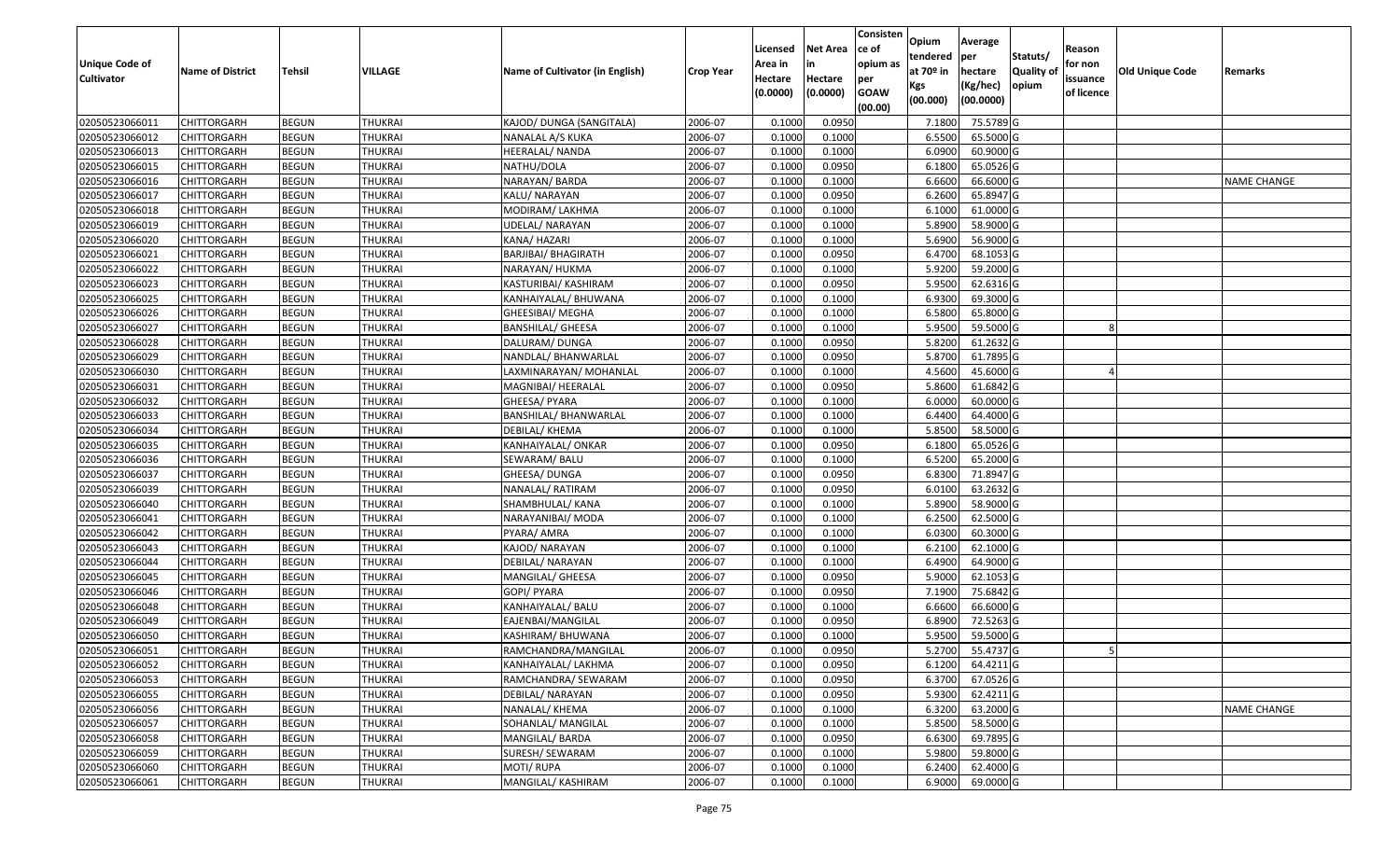| Unique Code of    | <b>Name of District</b> | <b>Tehsil</b> | VILLAGE        | Name of Cultivator (in English) | <b>Crop Year</b> | Licensed<br>Area in | <b>Net Area</b><br>in | Consisten<br>ce of<br>opium as | Opium<br>tendered<br>at $70°$ in | Average<br>per<br>hectare | Statuts/<br><b>Quality o</b> | Reason<br>for non      | Old Unique Code | Remarks            |
|-------------------|-------------------------|---------------|----------------|---------------------------------|------------------|---------------------|-----------------------|--------------------------------|----------------------------------|---------------------------|------------------------------|------------------------|-----------------|--------------------|
| <b>Cultivator</b> |                         |               |                |                                 |                  | Hectare<br>(0.0000) | Hectare<br>(0.0000)   | per<br><b>GOAW</b><br>(00.00)  | Kgs<br>(00.000)                  | (Kg/hec)<br>(00.0000)     | opium                        | issuance<br>of licence |                 |                    |
| 02050523066062    | CHITTORGARH             | <b>BEGUN</b>  | <b>THUKRAI</b> | MANGILAL/ BALU                  | 2006-07          | 0.1000              | 0.1000                |                                | 6.3600                           | 63.6000 G                 |                              |                        |                 |                    |
| 02050523066063    | CHITTORGARH             | <b>BEGUN</b>  | <b>THUKRAI</b> | KAJOD/ DUNGA                    | 2006-07          | 0.1000              | 0.1000                |                                | 5.7900                           | 57.9000 G                 |                              |                        |                 |                    |
| 02050523066066    | CHITTORGARH             | <b>BEGUN</b>  | <b>THUKRAI</b> | SURAJMAL/ BALU                  | 2006-07          | 0.1000              | 0.0950                |                                | 6.9700                           | 73.3684 G                 |                              |                        |                 |                    |
| 02050523066067    | <b>CHITTORGARH</b>      | <b>BEGUN</b>  | <b>THUKRAI</b> | KUKIBAI/ RAMLAL                 | 2006-07          | 0.1000              | 0.1000                |                                | 6.0100                           | 60.1000G                  |                              |                        |                 |                    |
| 02050523066068    | CHITTORGARH             | <b>BEGUN</b>  | <b>THUKRAI</b> | MADANLAL/RODA                   | 2006-07          | 0.1000              | 0.1000                |                                | 5.8400                           | 58.4000 G                 |                              |                        |                 |                    |
| 02050523066070    | CHITTORGARH             | <b>BEGUN</b>  | THUKRAI        | PEMA/ KISHNA                    | 2006-07          | 0.1000              | 0.1000                |                                | 6.5400                           | 65.4000 G                 |                              |                        |                 |                    |
| 02050523066071    | CHITTORGARH             | <b>BEGUN</b>  | THUKRAI        | SHAMBHUPURI/ BHANWARPURI        | 2006-07          | 0.1000              | 0.1000                |                                | 5.7600                           | 57.6000 G                 |                              |                        |                 |                    |
| 02050523066075    | CHITTORGARH             | <b>BEGUN</b>  | <b>THUKRAI</b> | CHUNNILAL/ BHAWANA              | 2006-07          | 0.1000              | 0.1000                |                                | 5.8100                           | 58.1000G                  |                              |                        |                 |                    |
| 02050523066076    | CHITTORGARH             | <b>BEGUN</b>  | <b>THUKRAI</b> | NARAYAN/ GOKAL                  | 2006-07          | 0.1000              | 0.1000                |                                | 6.2300                           | 62.3000G                  |                              |                        |                 |                    |
| 02050523066078    | CHITTORGARH             | <b>BEGUN</b>  | <b>THUKRAI</b> | RAMLAL/ GHEESA                  | 2006-07          | 0.1000              | 0.1000                |                                | 6.1600                           | 61.6000 G                 |                              |                        |                 |                    |
| 02050523066081    | CHITTORGARH             | <b>BEGUN</b>  | <b>THUKRAI</b> | MADANLAL/ NARAYAN               | 2006-07          | 0.1000              | 0.1000                |                                | 6.1500                           | 61.5000 G                 |                              |                        |                 |                    |
| 02050523066083    | CHITTORGARH             | <b>BEGUN</b>  | <b>THUKRAI</b> | BHANWARLAL/ HEERA               | 2006-07          | 0.1000              | 0.0950                |                                | 5.5300                           | 58.2105 G                 |                              |                        |                 |                    |
| 02050523066084    | <b>CHITTORGARH</b>      | <b>BEGUN</b>  | <b>THUKRAI</b> | ABDUL KAREEM/ KALEKHA           | 2006-07          | 0.1000              | 0.0950                |                                | 6.6200                           | 69.6842 G                 |                              |                        |                 |                    |
| 02050523066085    | CHITTORGARH             | <b>BEGUN</b>  | <b>THUKRAI</b> | RADHESHYAM/ KANHAIYALAL         | 2006-07          | 0.1000              | 0.0950                |                                | 6.0500                           | 63.6842 G                 |                              |                        |                 |                    |
| 02050523066086    | CHITTORGARH             | <b>BEGUN</b>  | <b>THUKRAI</b> | LALU/ NARAYAN                   | 2006-07          | 0.1000              | 0.1000                |                                | 6.9100                           | 69.1000G                  |                              |                        |                 |                    |
| 02050523066088    | CHITTORGARH             | <b>BEGUN</b>  | <b>THUKRAI</b> | TODU/ GHEESA                    | 2006-07          | 0.1000              | 0.1000                |                                | 5.8000                           | 58.0000G                  |                              |                        |                 |                    |
| 02050523066089    | CHITTORGARH             | <b>BEGUN</b>  | <b>THUKRAI</b> | DEVA/BARDA                      | 2006-07          | 0.1000              | 0.1000                |                                | 5.8400                           | 58.4000 G                 |                              |                        |                 |                    |
| 02050523066090    | CHITTORGARH             | <b>BEGUN</b>  | <b>THUKRAI</b> | SALAGRAM/ MOHANLAL              | 2006-07          | 0.1000              | 0.1000                |                                | 6.0600                           | 60.6000 G                 |                              |                        |                 |                    |
| 02050523066092    | CHITTORGARH             | <b>BEGUN</b>  | <b>THUKRAI</b> | SHAMBHULAL/ KASHIRAM            | 2006-07          | 0.1000              | 0.0950                |                                | 6.2900                           | 66.2105 G                 |                              |                        |                 |                    |
| 02050523066093    | CHITTORGARH             | <b>BEGUN</b>  | <b>THUKRAI</b> | PRATHVIRAJ/UDA                  | 2006-07          | 0.1000              | 0.0950                |                                | 6.7300                           | 70.8421G                  |                              |                        |                 |                    |
| 02050523066095    | CHITTORGARH             | <b>BEGUN</b>  | <b>THUKRAI</b> | SHANKERLAL/ MANGILAL            | 2006-07          | 0.1000              | 0.1000                |                                | 5.9800                           | 59.8000G                  |                              |                        |                 |                    |
| 02050523066097    | CHITTORGARH             | <b>BEGUN</b>  | <b>THUKRAI</b> | MANGILAL/ BHURA                 | 2006-07          | 0.1000              | 0.1050                |                                | 6.6700                           | 63.5238 G                 |                              |                        |                 |                    |
| 02050523066099    | CHITTORGARH             | <b>BEGUN</b>  | <b>THUKRAI</b> | MOHANLAL/ AMARCHAND             | 2006-07          | 0.1000              | 0.1000                |                                | 5.8800                           | 58.8000 G                 |                              |                        |                 |                    |
| 02050523066100    | CHITTORGARH             | <b>BEGUN</b>  | <b>THUKRAI</b> | DEBILAL/ LAKHMA                 | 2006-07          | 0.100               | 0.1000                |                                | 6.4500                           | 64.5000 G                 |                              |                        |                 |                    |
| 02050523066101    | <b>CHITTORGARH</b>      | <b>BEGUN</b>  | <b>THUKRAI</b> | DEBILAL/ RAMLAL                 | 2006-07          | 0.100               | 0.0950                |                                | 5.7500                           | 60.5263 G                 |                              |                        |                 |                    |
| 02050523066102    | CHITTORGARH             | <b>BEGUN</b>  | <b>THUKRAI</b> | RUPLAL/ NARAYAN                 | 2006-07          | 0.1000              | 0.1000                |                                | 6.0300                           | 60.3000 G                 |                              |                        |                 |                    |
| 02050523066103    | CHITTORGARH             | <b>BEGUN</b>  | <b>THUKRAI</b> | HANGAMIBAI/ RAMLAL              | 2006-07          | 0.1000              | 0.1000                |                                | 5.9300                           | 59.3000G                  |                              |                        |                 | <b>NAME CHANGE</b> |
| 02050523066105    | CHITTORGARH             | <b>BEGUN</b>  | <b>THUKRAI</b> | SHAMBHULAL/ KASHIRAM            | 2006-07          | 0.1000              | 0.1000                |                                | 6.7600                           | 67.6000 G                 |                              |                        |                 |                    |
| 02050523066107    | CHITTORGARH             | <b>BEGUN</b>  | <b>THUKRAI</b> | HEERA/ GHEESA                   | 2006-07          | 0.1000              | 0.1000                |                                | 6.2100                           | 62.1000 G                 |                              |                        |                 |                    |
| 02050523066108    | CHITTORGARH             | <b>BEGUN</b>  | <b>THUKRAI</b> | <b>BARDICHAND/ RUPA</b>         | 2006-07          | 0.1000              | 0.0950                |                                | 6.4200                           | 67.5789 G                 |                              |                        |                 |                    |
| 02050523066109    | CHITTORGARH             | <b>BEGUN</b>  | <b>THUKRAI</b> | NOLA/ NANDA                     | 2006-07          | 0.1000              | 0.0950                |                                | 6.2700                           | 66.0000G                  |                              |                        |                 |                    |
| 02050523066110    | CHITTORGARH             | <b>BEGUN</b>  | <b>THUKRAI</b> | DALU/ UDA                       | 2006-07          | 0.1000              | 0.0950                |                                | 6.1600                           | 64.8421G                  |                              |                        |                 |                    |
| 02050523066114    | CHITTORGARH             | <b>BEGUN</b>  | <b>THUKRAI</b> | <b>BHOLARAM/ CHHAGANLAL</b>     | 2006-07          | 0.1000              | 0.1000                |                                | 5.6400                           | 56.4000 G                 |                              |                        |                 |                    |
| 02050523066115    | CHITTORGARH             | <b>BEGUN</b>  | <b>THUKRAI</b> | BARDA/ HEERA                    | 2006-07          | 0.1000              | 0.1000                |                                | 6.3100                           | 63.1000 G                 |                              |                        |                 |                    |
| 02050523066116    | CHITTORGARH             | <b>BEGUN</b>  | <b>THUKRAI</b> | JAGDISHPURI/ BHANWARPURI        | 2006-07          | 0.1000              | 0.1000                |                                | 6.5900                           | 65.9000 G                 |                              |                        |                 |                    |
| 02050523066117    | CHITTORGARH             | <b>BEGUN</b>  | <b>THUKRAI</b> | SHAMBHULAL/ KASHIRAM            | 2006-07          | 0.1000              | 0.0950                |                                | 6.2200                           | 65.4737 G                 |                              |                        |                 |                    |
| 02050523066118    | <b>CHITTORGARH</b>      | <b>BEGUN</b>  | <b>THUKRAI</b> | SOHANLAL/ RUPLAL                | 2006-07          | 0.1000              | 0.1000                |                                | 6.1300                           | 61.3000 G                 |                              |                        |                 |                    |
| 02050523066119    | <b>CHITTORGARH</b>      | <b>BEGUN</b>  | <b>THUKRAI</b> | JAGDISH/ BALU                   | 2006-07          | 0.1000              | 0.1000                |                                | 6.0100                           | 60.1000 G                 |                              |                        |                 |                    |
| 02050523066120    | <b>CHITTORGARH</b>      | <b>BEGUN</b>  | <b>THUKRAI</b> | SHAMBHULAL/ NARAYAN             | 2006-07          | 0.1000              | 0.1000                |                                | 5.9600                           | 59.6000 G                 |                              |                        |                 |                    |
| 02050523066121    | <b>CHITTORGARH</b>      | <b>BEGUN</b>  | <b>THUKRAI</b> | SUGANLAL/ BHERULAL              | 2006-07          | 0.1000              | 0.1000                |                                | 5.6100                           | 56.1000 G                 |                              |                        |                 |                    |
| 02050523066122    | <b>CHITTORGARH</b>      | <b>BEGUN</b>  | <b>THUKRAI</b> | UDIBAI/ BALU                    | 2006-07          | 0.1000              | 0.1000                |                                | 6.2400                           | 62.4000 G                 |                              |                        |                 |                    |
| 02050523066124    | <b>CHITTORGARH</b>      | <b>BEGUN</b>  | <b>THUKRAI</b> | SHANTILAL/ MOHANLAL             | 2006-07          | 0.1000              | 0.0950                |                                | 6.5600                           | 69.0526 G                 |                              |                        |                 |                    |
| 02050523066126    | <b>CHITTORGARH</b>      | <b>BEGUN</b>  | <b>THUKRAI</b> | MOHANLAL/ KHEMA                 | 2006-07          | 0.1000              | 0.1000                |                                | 6.5900                           | 65.9000 G                 |                              |                        |                 |                    |
| 02050523066127    | <b>CHITTORGARH</b>      | <b>BEGUN</b>  | <b>THUKRAI</b> | GOPI/ LAXMAN                    | 2006-07          | 0.1000              | 0.1000                |                                | 5.8600                           | 58.6000 G                 |                              |                        |                 |                    |
| 02050523066128    | CHITTORGARH             | <b>BEGUN</b>  | <b>THUKRAI</b> | <b>KESHRIMAL/ DEBILAL</b>       | 2006-07          | 0.1000              | 0.1050                |                                | 6.4600                           | 61.5238 G                 |                              |                        |                 |                    |
| 02050523066130    | <b>CHITTORGARH</b>      | <b>BEGUN</b>  | <b>THUKRAI</b> | ABUL LATIF/ KALEKHA             | 2006-07          | 0.1000              | 0.0950                |                                | 6.2800                           | 66.1053 G                 |                              |                        |                 |                    |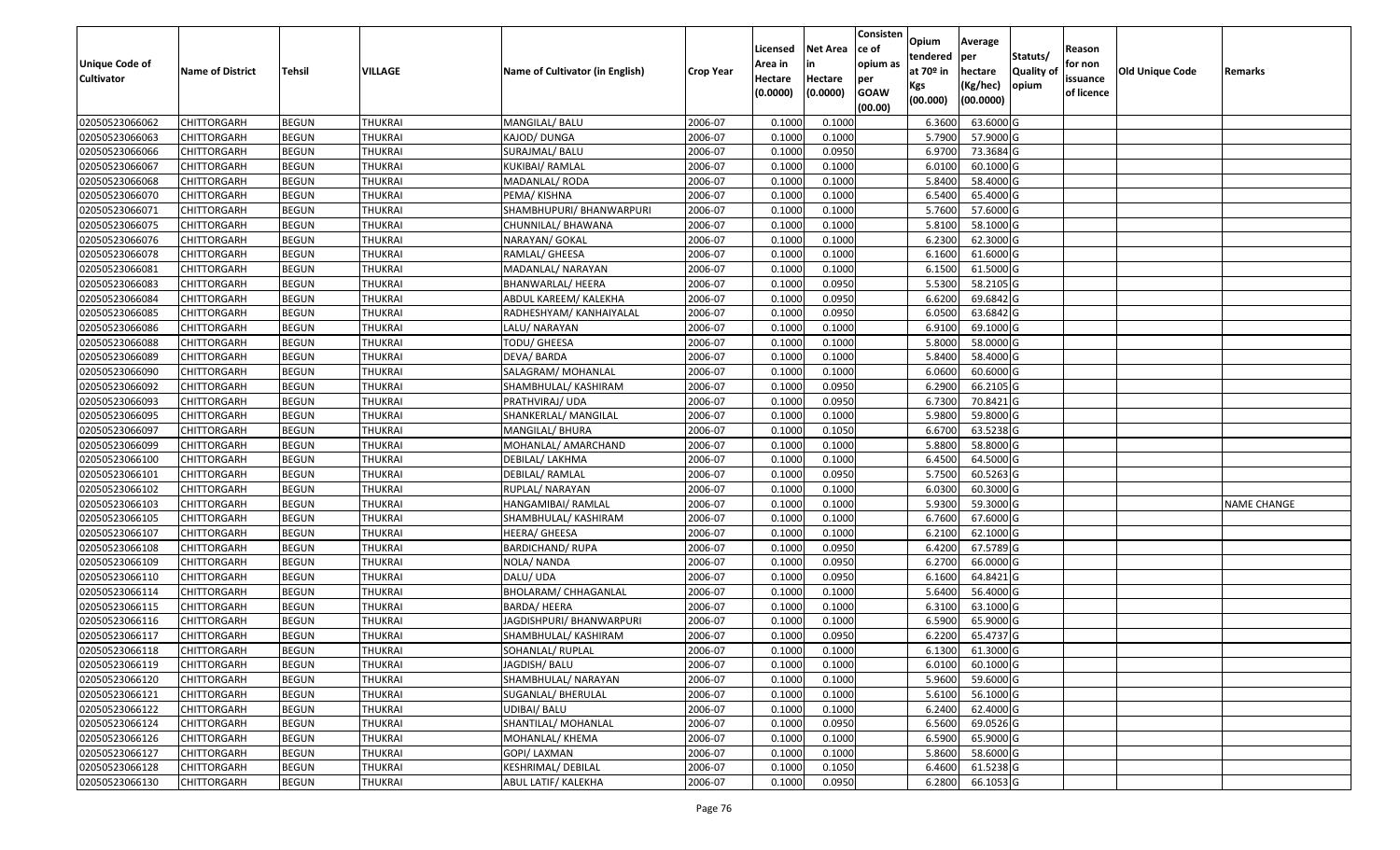| <b>Unique Code of</b><br><b>Cultivator</b> | <b>Name of District</b> | <b>Tehsil</b> | VILLAGE                      | Name of Cultivator (in English) | Crop Year | Licensed<br>Area in<br>Hectare<br>(0.0000) | <b>Net Area</b><br>in<br>Hectare<br>(0.0000) | Consisten<br>ce of<br>opium as<br>per<br><b>GOAW</b><br>(00.00) | Opium<br>tendered<br>at 70º in<br>Kgs<br>(00.000) | Average<br>per<br>hectare<br>(Kg/hec)<br>(00.0000) | Statuts/<br><b>Quality of</b><br>opium | Reason<br>for non<br>issuance<br>of licence | <b>Old Unique Code</b> | Remarks                          |
|--------------------------------------------|-------------------------|---------------|------------------------------|---------------------------------|-----------|--------------------------------------------|----------------------------------------------|-----------------------------------------------------------------|---------------------------------------------------|----------------------------------------------------|----------------------------------------|---------------------------------------------|------------------------|----------------------------------|
| 02050523066131                             | <b>CHITTORGARH</b>      | <b>BEGUN</b>  | THUKRAI                      | RAMPAL/ KASHIRAM                | 2006-07   | 0.1000                                     | 0.1050                                       |                                                                 | 5.1400                                            | 48.9524 G                                          |                                        |                                             |                        |                                  |
| 02050523066132                             | <b>CHITTORGARH</b>      | <b>BEGUN</b>  | THUKRAI                      | DEVILAL/ MOTI                   | 2006-07   | 0.1000                                     | 0.0950                                       |                                                                 | 5.8900                                            | 62.0000 G                                          |                                        |                                             |                        |                                  |
| 02050523066136                             | <b>CHITTORGARH</b>      | <b>BEGUN</b>  | THUKRAI                      | GHEESA/ MANGILAL                | 2006-07   | 0.1000                                     | 0.1000                                       |                                                                 | 6.0300                                            | 60.3000 G                                          |                                        |                                             |                        |                                  |
| 02050523066137                             | <b>CHITTORGARH</b>      | <b>BEGUN</b>  | <b>THUKRAI</b>               | KASTURIBAI/GYANMAL              | 2006-07   | 0.1000                                     | 0.0950                                       |                                                                 | 6.0700                                            | 63.8947 G                                          |                                        |                                             |                        |                                  |
| 02050523066138                             | <b>CHITTORGARH</b>      | <b>BEGUN</b>  | THUKRAI                      | <b>GORIBAI/ MANGILAL</b>        | 2006-07   | 0.1000                                     | 0.1000                                       |                                                                 | 6.5100                                            | 65.1000 G                                          |                                        |                                             |                        |                                  |
| 02050523066139                             | <b>CHITTORGARH</b>      | <b>BEGUN</b>  | THUKRAI                      | GULABBAI/RUPA                   | 2006-07   | 0.1000                                     | 0.0950                                       |                                                                 | 6.6400                                            | 69.8947 G                                          |                                        |                                             |                        |                                  |
| 02050523066140                             | <b>CHITTORGARH</b>      | <b>BEGUN</b>  | THUKRAI                      | SHANTILAL/ RAMLAL               | 2006-07   | 0.1000                                     | 0.1000                                       |                                                                 | 6.2800                                            | 62.8000 G                                          |                                        |                                             |                        |                                  |
| 02050523066141                             | <b>CHITTORGARH</b>      | <b>BEGUN</b>  | THUKRAI                      | <b>ONKAR/ DHANNA</b>            | 2006-07   | 0.1000                                     | 0.1000                                       |                                                                 | 5.9700                                            | 59.7000 G                                          |                                        |                                             |                        |                                  |
| 02050523067002                             | <b>CHITTORGARH</b>      | <b>BEGUN</b>  | BAMANHEDA                    | MANGILAL/ MADHO                 | 2006-07   | 0.1000                                     | 0.0950                                       |                                                                 | 6.5600                                            | 69.0526 G                                          |                                        |                                             |                        |                                  |
| 02050523067003                             | <b>CHITTORGARH</b>      | <b>BEGUN</b>  | BAMANHEDA                    | SOHANLAL/ MOHANLAL              | 2006-07   | 0.1000                                     | 0.0950                                       |                                                                 | 6.4400                                            | 67.7895 G                                          |                                        |                                             |                        |                                  |
| 02050523067004                             | <b>CHITTORGARH</b>      | <b>BEGUN</b>  | BAMANHEDA                    | CHUNNILAL/ MOHANLAL             | 2006-07   | 0.1000                                     | 0.0950                                       |                                                                 | 6.3300                                            | 66.6316 G                                          |                                        |                                             |                        |                                  |
| 02050523067005                             | <b>CHITTORGARH</b>      | <b>BEGUN</b>  | BAMANHEDA                    | SHANKERLAL/ TULSIRAM            | 2006-07   | 0.1000                                     | 0.0950                                       |                                                                 | 6.4400                                            | 67.7895 G                                          |                                        |                                             |                        |                                  |
| 02050523067006                             | <b>CHITTORGARH</b>      | <b>BEGUN</b>  | BAMANHEDA                    | NANALAL/ CHAMPA                 | 2006-07   | 0.1000                                     | 0.0950                                       |                                                                 | 6.2500                                            | 65.7895 G                                          |                                        |                                             |                        |                                  |
| 02050523067007                             | <b>CHITTORGARH</b>      | <b>BEGUN</b>  | BAMANHEDA                    | KAMLIBAI/ RAMCHANDRA            | 2006-07   | 0.1000                                     | 0.0950                                       |                                                                 | 5.4800                                            | 57.6842 G                                          |                                        |                                             |                        |                                  |
| 02050523067008                             | <b>CHITTORGARH</b>      | <b>BEGUN</b>  | BAMANHEDA                    | RAGHUNATH/ RUPA                 | 2006-07   | 0.1000                                     | 0.0950                                       |                                                                 | 5.9300                                            | 62.4211 G                                          |                                        |                                             |                        |                                  |
| 02050523067010                             | <b>CHITTORGARH</b>      | <b>BEGUN</b>  | BAMANHEDA                    | PEMA/ BHOLA                     | 2006-07   | 0.1000                                     | 0.0950                                       |                                                                 | 4.5000                                            | 47.3684 G                                          |                                        |                                             |                        |                                  |
| 02050523067011                             | <b>CHITTORGARH</b>      | <b>BEGUN</b>  | BAMANHEDA                    | TULSIBAI/ VENA                  | 2006-07   | 0.1000                                     | 0.0950                                       |                                                                 | 5.9700                                            | 62.8421 G                                          |                                        |                                             |                        |                                  |
| 02050523067012                             | <b>CHITTORGARH</b>      | <b>BEGUN</b>  | BAMANHEDA                    | KISHANLAL/ NANDA                | 2006-07   | 0.1000                                     | 0.0950                                       |                                                                 | 6.2800                                            | 66.1053 G                                          |                                        |                                             |                        |                                  |
| 02050523067013                             | <b>CHITTORGARH</b>      | <b>BEGUN</b>  | BAMANHEDA                    | CHATERIBAI/ DEVI                | 2006-07   | 0.1000                                     | 0.0950                                       |                                                                 | 6.0600                                            | 63.7895 G                                          |                                        |                                             |                        |                                  |
| 02050523067014                             | <b>CHITTORGARH</b>      | <b>BEGUN</b>  | BAMANHEDA                    | JITMAL A/S NARAYAN              | 2006-07   | 0.1000                                     | 0.0950                                       |                                                                 | 6.0300                                            | 63.4737 G                                          |                                        |                                             |                        |                                  |
| 02050523067015                             | <b>CHITTORGARH</b>      | <b>BEGUN</b>  | BAMANHEDA                    | NOJIBAI/ JAISINGH               | 2006-07   | 0.1000                                     | 0.0950                                       |                                                                 | 6.4500                                            | 67.8947 G                                          |                                        |                                             |                        |                                  |
| 02050523067019                             | <b>CHITTORGARH</b>      | <b>BEGUN</b>  | BAMANHEDA                    | KAMLIBAI/ MODA                  | 2006-07   | 0.1000                                     | 0.0950                                       |                                                                 | 6.2500                                            | 65.7895 G                                          |                                        |                                             |                        |                                  |
| 02050523067021                             | <b>CHITTORGARH</b>      | <b>BEGUN</b>  | BAMANHEDA                    | DAULATRAM/ LALU                 | 2006-07   | 0.1000                                     | 0.0950                                       |                                                                 | 6.5400                                            | 68.8421 G                                          |                                        |                                             |                        |                                  |
| 02050523067022                             | <b>CHITTORGARH</b>      | <b>BEGUN</b>  | BAMANHEDA                    | NANDRAM/LAXMAN                  | 2006-07   | 0.1000                                     | 0.0950                                       |                                                                 | 6.0400                                            | 63.5789 G                                          |                                        |                                             |                        |                                  |
| 02050523067023                             | <b>CHITTORGARH</b>      | <b>BEGUN</b>  | BAMANHEDA                    | GHEESIBAI/ PEMA                 | 2006-07   | 0.1000                                     | 0.0950                                       |                                                                 | 6.3400                                            | 66.7368 G                                          |                                        |                                             |                        |                                  |
| 02050523067024                             | <b>CHITTORGARH</b>      | <b>BEGUN</b>  | BAMANHEDA                    | ONKAR/ LAKHMICHAND              | 2006-07   | 0.1000                                     | 0.0950                                       |                                                                 | 6.1400                                            | 64.6316 G                                          |                                        |                                             |                        | <b>NAME CHANGE</b>               |
| 02050523067025                             | <b>CHITTORGARH</b>      | <b>BEGUN</b>  | BAMANHEDA                    | CHUNNIBAI/ UDA                  | 2006-07   | 0.1000                                     | 0.0950                                       |                                                                 | 5.7700                                            | 60.7368 G                                          |                                        |                                             |                        |                                  |
| 02050523067027                             | <b>CHITTORGARH</b>      | <b>BEGUN</b>  | BAMANHEDA                    | BHANWARDAS/ MOTIDAS             | 2006-07   | 0.1000                                     | 0.0950                                       |                                                                 | 5.9700                                            | $62.8421$ G                                        |                                        |                                             |                        |                                  |
| 02050523067029                             | <b>CHITTORGARH</b>      | <b>BEGUN</b>  | BAMANHEDA                    | SHANTIBAI/ DEVILAL              | 2006-07   | 0.1000                                     | 0.0950                                       |                                                                 | 6.0300                                            | 63.4737 G                                          |                                        |                                             |                        |                                  |
| 02050523067032                             | <b>CHITTORGARH</b>      | <b>BEGUN</b>  | BAMANHEDA                    | RAMESHWAR/ JAICHAND             | 2006-07   | 0.1000                                     | 0.0950                                       |                                                                 | 5.9400                                            | 62.5263 G                                          |                                        |                                             |                        | <b>NAME CHANGE</b>               |
| 02050523067033                             | <b>CHITTORGARH</b>      | <b>BEGUN</b>  | BAMANHEDA                    | GHEESIBAI/ KHEMRAJ              | 2006-07   | 0.1000                                     | 0.0900                                       |                                                                 | 4.7100                                            | 52.3333 G                                          |                                        |                                             |                        |                                  |
| 02050523068001                             | <b>CHITTORGARH</b>      | <b>BEGUN</b>  | BORBAVDI                     | MODIRAM/DEEPA                   | 2006-07   | 0.1000                                     | 0.1000                                       |                                                                 | 5.6400                                            | 56.4000 G                                          |                                        |                                             |                        | TRANSFER / SURATPURA<br>(BENGUN) |
| 02050523068002                             | <b>CHITTORGARH</b>      | BEGUN         | BORBAVDI                     | TULSIBAI/ MODIRAM               | 2006-07   | 0.1000                                     | 0.0950                                       |                                                                 | 5.6000                                            | 58.9474 G                                          |                                        |                                             |                        | TRANSFER / SURATPURA<br>(BENGUN) |
| 02050523068003                             | <b>CHITTORGARH</b>      | <b>BEGUN</b>  | BORBAVDI                     | JAGANNATH/ VENA                 | 2006-07   | 0.1000                                     | 0.0950                                       |                                                                 | 5.4800                                            | 57.6842 G                                          |                                        |                                             |                        | <b>TRANSFER / TURAKDI</b>        |
| 02050523068004                             | <b>CHITTORGARH</b>      | <b>BEGUN</b>  | <b>BORBAVDI</b>              | BHANWARLAL/DALU                 | 2006-07   | 0.1000                                     | 0.0950                                       |                                                                 | 5.5500                                            | 58.4211 G                                          |                                        |                                             |                        |                                  |
| 02050523068008                             | <b>CHITTORGARH</b>      | <b>BEGUN</b>  | <b>BORBAVDI</b>              | SHANKARIBAI/ HEERA              | 2006-07   | 0.1000                                     | 0.1000                                       |                                                                 | 5.5300                                            | 55.3000 G                                          |                                        |                                             |                        |                                  |
| 02050523068009                             | <b>CHITTORGARH</b>      | <b>BEGUN</b>  | <b>BORBAVDI</b>              | BHANWARLAL/ NAWLA               | 2006-07   | 0.1000                                     | 0.0900                                       |                                                                 | 4.3500                                            | 48.3333 G                                          |                                        |                                             |                        |                                  |
| 02050523068010                             | <b>CHITTORGARH</b>      | <b>BEGUN</b>  | BORBAVDI                     | CHATERBHUJ/ BALU                | 2006-07   | 0.1000                                     | 0.0950                                       |                                                                 | 5.6400                                            | 59.3684 G                                          |                                        |                                             |                        | <b>TRANSFER / RAITA</b>          |
| 02050523068011                             | <b>CHITTORGARH</b>      | <b>BEGUN</b>  | <b>BORBAVDI</b>              | JHAMKUBAI/ RUPA                 | 2006-07   | 0.1000                                     | 0.1000                                       |                                                                 | 4.7900                                            | 47.9000 G                                          |                                        |                                             |                        |                                  |
| 02050523069001                             | <b>CHITTORGARH</b>      | <b>BEGUN</b>  | <b>BAGH PACHHLI KI KHEDI</b> | CHHOGA/ JODHA                   | 2006-07   | 0.1000                                     | 0.1000                                       |                                                                 | 6.7000                                            | 67.0000 G                                          |                                        |                                             |                        |                                  |
| 02050523069002                             | <b>CHITTORGARH</b>      | <b>BEGUN</b>  | BAGH PACHHLI KI KHEDI        | PRATHVIRAJ/ TEJA                | 2006-07   | 0.1000                                     | 0.0950                                       |                                                                 | 6.2600                                            | 65.8947 G                                          |                                        |                                             |                        |                                  |
| 02050523069003                             | <b>CHITTORGARH</b>      | <b>BEGUN</b>  | BAGH PACHHLI KI KHEDI        | DEVILAL/ AMARCHAND              | 2006-07   | 0.1000                                     | 0.1000                                       |                                                                 | 6.1500                                            | 61.5000 G                                          |                                        |                                             |                        |                                  |
| 02050523069004                             | <b>CHITTORGARH</b>      | <b>BEGUN</b>  | BAGH PACHHLI KI KHEDI        | GHEESA/ CHUNNILAL               | 2006-07   | 0.1000                                     | 0.0950                                       |                                                                 | 6.0800                                            | 64.0000 G                                          |                                        |                                             |                        |                                  |
| 02050523069005                             | <b>CHITTORGARH</b>      | <b>BEGUN</b>  | <b>BAGH PACHHLI KI KHEDI</b> | <b>KANA/ CHAMPALAL</b>          | 2006-07   | 0.1000                                     | 0.0950                                       |                                                                 | 6.2500                                            | 65.7895 G                                          |                                        |                                             |                        |                                  |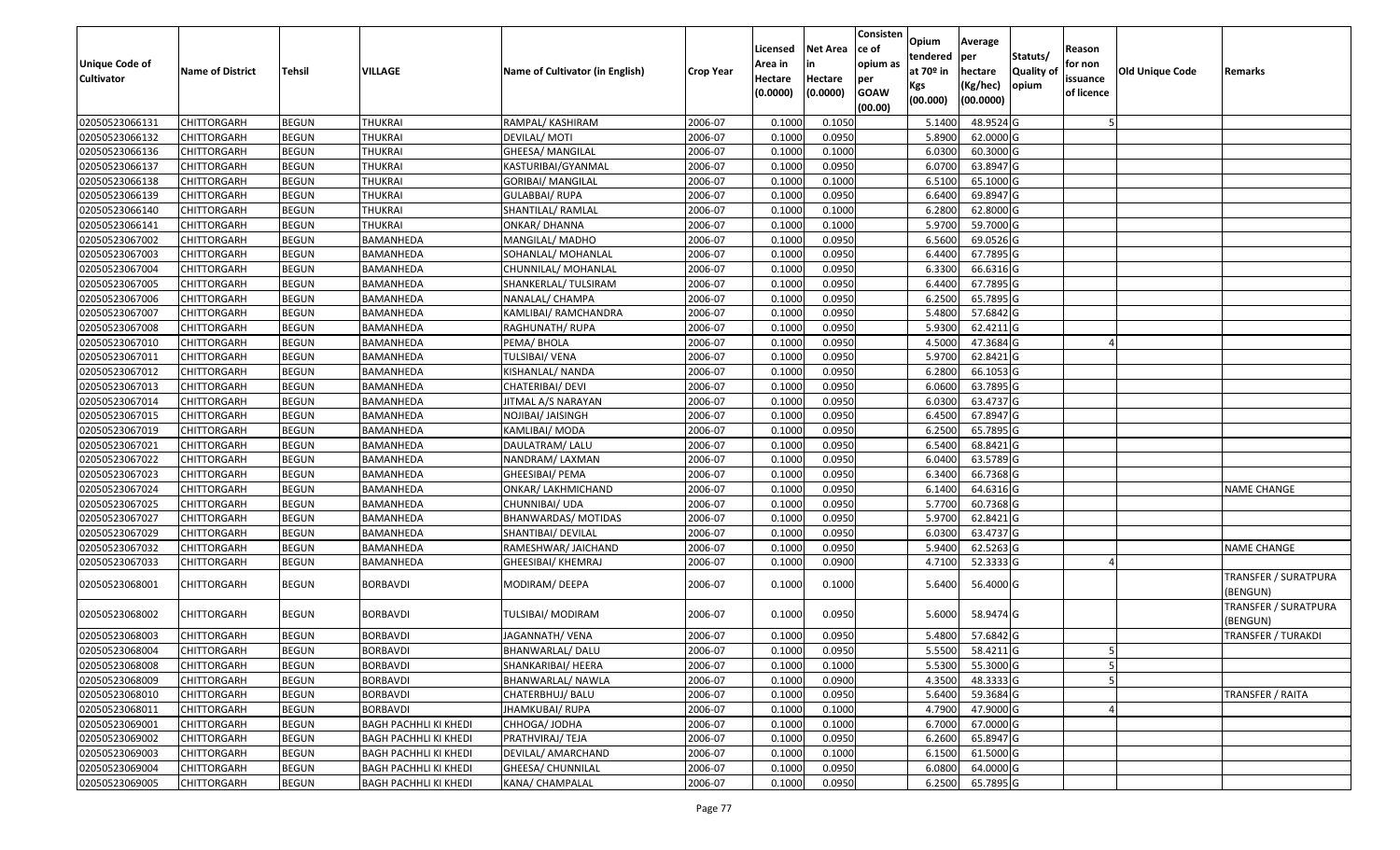| <b>Unique Code of</b><br><b>Cultivator</b> | <b>Name of District</b>    | Tehsil                       | <b>VILLAGE</b>                                        | Name of Cultivator (in English)    | <b>Crop Year</b>   | Licensed<br>Area in<br>Hectare<br>(0.0000) | <b>Net Area</b><br>in<br>Hectare<br>(0.0000) | Consisten<br>ce of<br>opium as<br>per<br><b>GOAW</b> | Opium<br>tendered<br>at $70°$ in<br>Kgs<br>(00.000) | Average<br>per<br>hectare<br>(Kg/hec)<br>(00.0000) | Statuts/<br>Quality o<br>opium | Reason<br>for non<br>issuance<br>of licence | <b>Old Unique Code</b> | Remarks                              |
|--------------------------------------------|----------------------------|------------------------------|-------------------------------------------------------|------------------------------------|--------------------|--------------------------------------------|----------------------------------------------|------------------------------------------------------|-----------------------------------------------------|----------------------------------------------------|--------------------------------|---------------------------------------------|------------------------|--------------------------------------|
| 02050523069006                             |                            |                              |                                                       |                                    |                    |                                            | 0.1000                                       | (00.00)                                              |                                                     | 67.6000 G                                          |                                |                                             |                        |                                      |
| 02050523069007                             | CHITTORGARH                | <b>BEGUN</b>                 | BAGH PACHHLI KI KHEDI                                 | SHORAM/ AMARCHAND                  | 2006-07            | 0.1000<br>0.1000                           | 0.0950                                       |                                                      | 6.7600<br>6.8300                                    | 71.8947 G                                          |                                |                                             |                        |                                      |
| 02050523069009                             | CHITTORGARH                | <b>BEGUN</b><br><b>BEGUN</b> | <b>BAGH PACHHLI KI KHEDI</b>                          | JAGANNATH/ DUNGA                   | 2006-07<br>2006-07 | 0.1000                                     | 0.0900                                       |                                                      | 5.9700                                              | 66.3333 G                                          |                                |                                             |                        |                                      |
| 02050523069010                             | CHITTORGARH<br>CHITTORGARH | <b>BEGUN</b>                 | BAGH PACHHLI KI KHEDI<br><b>BAGH PACHHLI KI KHEDI</b> | PREMCHAND/ UDA<br>MODIRAM/ NARAYAN | 2006-07            | 0.1000                                     | 0.1000                                       |                                                      | 7.1700                                              | 71.7000G                                           |                                |                                             |                        |                                      |
| 02050523069011                             | CHITTORGARH                | <b>BEGUN</b>                 | BAGH PACHHLI KI KHEDI                                 | <b>BALU/ GOPI</b>                  | 2006-07            | 0.1000                                     | 0.1000                                       |                                                      | 6.4100                                              | 64.1000 G                                          |                                |                                             |                        |                                      |
| 02050523069012                             | CHITTORGARH                | <b>BEGUN</b>                 | BAGH PACHHLI KI KHEDI                                 | DEVILAL/ KALU                      | 2006-07            | 0.1000                                     | 0.1000                                       |                                                      | 5.9900                                              | 59.9000 G                                          |                                |                                             |                        |                                      |
| 02050523069013                             | CHITTORGARH                | <b>BEGUN</b>                 | BAGH PACHHLI KI KHEDI                                 | RAMLAL/ MADHO                      | 2006-07            | 0.1000                                     | 0.0950                                       |                                                      | 6.4600                                              | 68.0000 G                                          |                                |                                             |                        |                                      |
| 02050523069015                             | <b>CHITTORGARH</b>         | <b>BEGUN</b>                 | <b>BAGH PACHHLI KI KHEDI</b>                          | JANIBAI/ SHIVLAL                   | 2006-07            | 0.1000                                     | 0.1000                                       |                                                      | 6.7000                                              | 67.0000G                                           |                                |                                             |                        |                                      |
| 02050523069016                             | <b>CHITTORGARH</b>         | <b>BEGUN</b>                 | BAGH PACHHLI KI KHEDI                                 | GHEESA/ UDA                        | 2006-07            | 0.1000                                     | 0.0950                                       |                                                      | 6.9600                                              | 73.2632 G                                          |                                |                                             |                        |                                      |
| 02050523069017                             | <b>CHITTORGARH</b>         | <b>BEGUN</b>                 | BAGH PACHHLI KI KHEDI                                 | PYARCHAND/ NOLA                    | 2006-07            | 0.1000                                     | 0.0950                                       |                                                      | 6.5100                                              | 68.5263 G                                          |                                |                                             |                        |                                      |
| 02050523069018                             | CHITTORGARH                | <b>BEGUN</b>                 | <b>BAGH PACHHLI KI KHEDI</b>                          | HEERA/ NATHU                       | 2006-07            | 0.1000                                     | 0.1000                                       |                                                      | 5.8600                                              | 58.6000 G                                          |                                |                                             |                        |                                      |
| 02050523069019                             | CHITTORGARH                | <b>BEGUN</b>                 | BAGH PACHHLI KI KHEDI                                 | JAISINGH/DOLA                      | 2006-07            | 0.1000                                     | 0.1000                                       |                                                      | 6.5700                                              | 65.7000 G                                          |                                |                                             |                        |                                      |
| 02050523069021                             | <b>CHITTORGARH</b>         | <b>BEGUN</b>                 | <b>BAGH PACHHLI KI KHEDI</b>                          | MANGILAL/ HARLAL                   | 2006-07            | 0.1000                                     | 0.1000                                       |                                                      | 5.4900                                              | 54.9000 G                                          |                                | 5                                           |                        |                                      |
| 02050523069023                             | <b>CHITTORGARH</b>         | <b>BEGUN</b>                 | <b>BAGH PACHHLI KI KHEDI</b>                          | MOHANLAL/ PANNALAL                 | 2006-07            | 0.1000                                     | 0.1000                                       |                                                      | 6.4600                                              | 64.6000 G                                          |                                |                                             |                        |                                      |
| 02050523069024                             | CHITTORGARH                | <b>BEGUN</b>                 |                                                       |                                    | 2006-07            | 0.1000                                     | 0.0950                                       |                                                      | 5.7300                                              | 60.3158 G                                          |                                |                                             |                        |                                      |
| 02050523069025                             | <b>CHITTORGARH</b>         | <b>BEGUN</b>                 | BAGH PACHHLI KI KHEDI<br><b>BAGH PACHHLI KI KHEDI</b> | HEERALAL/KANA<br>LAXMAN/ MAGNIRAM  | 2006-07            | 0.1000                                     | 0.0950                                       |                                                      | 6.5900                                              | 69.3684 G                                          |                                |                                             | 02050523089024         | <b>TRANSFER</b>                      |
| 02050523069026                             | <b>CHITTORGARH</b>         | <b>BEGUN</b>                 | <b>BAGH PACHHLI KI KHEDI</b>                          | CHUNNILAL/ HIRALAL                 | 2006-07            | 0.1000                                     | 0.1000                                       |                                                      | 5.5900                                              | 55.9000 G                                          |                                |                                             | 502050523074036        | <b>TRANSFER</b>                      |
| 02050523070001                             | CHITTORGARH                | <b>BEGUN</b>                 | <b>BANDO KA RAJPURIA</b>                              | PYARCHAND/ LAKHMA                  | 2006-07            | 0.1000                                     | 0.0950                                       |                                                      | 5.8500                                              | 61.5789 G                                          |                                |                                             |                        | TRANSFER / GORAI                     |
| 02050523070002                             | CHITTORGARH                | <b>BEGUN</b>                 | <b>BANDO KA RAJPURIA</b>                              | DEVILAL/ ONKAR                     | 2006-07            | 0.1000                                     | 0.0950                                       |                                                      | 5.2200                                              | 54.9474 G                                          |                                |                                             |                        |                                      |
|                                            |                            |                              |                                                       |                                    |                    |                                            |                                              |                                                      |                                                     |                                                    |                                |                                             |                        | TRANSFER / RAMNAGAR                  |
| 02050523070004                             | CHITTORGARH                | <b>BEGUN</b>                 | <b>BANDO KA RAJPURIA</b>                              | LALURAM/ KASHIRAM                  | 2006-07            | 0.1000                                     | 0.1000                                       |                                                      | 5.8000                                              | 58.0000G                                           |                                |                                             |                        | <b>BANOKA</b>                        |
| 02050523070006                             | CHITTORGARH                | <b>BEGUN</b>                 | <b>BANDO KA RAJPURIA</b>                              | DEVA/ MOTI                         | 2006-07            | 0.1000                                     | 0.0950                                       |                                                      | 5.2900                                              | 55.6842 G                                          |                                |                                             |                        | <b>TRANSFER / MEGHPURA</b>           |
| 02050523070008                             | CHITTORGARH                | <b>BEGUN</b>                 | BANDO KA RAJPURIA                                     | KUKIBAI/ MODA                      | 2006-07            | 0.1000                                     | 0.1000                                       |                                                      | 5.5900                                              | 55.9000 G                                          |                                |                                             |                        | TRANSFER / RAMNAGAR<br><b>BANOKA</b> |
| 02050523070010                             | CHITTORGARH                | <b>BEGUN</b>                 | <b>BANDO KA RAJPURIA</b>                              | HARLAL/ KANA                       | 2006-07            | 0.1000                                     | 0.1000                                       |                                                      | 6.1200                                              | 61.2000 G                                          |                                |                                             |                        | TRANSFER / RAMNAGAR<br><b>BANOKA</b> |
| 02050523070011                             | CHITTORGARH                | <b>BEGUN</b>                 | <b>BANDO KA RAJPURIA</b>                              | HEERALAL/ MOTI                     | 2006-07            | 0.100                                      | 0.0950                                       |                                                      | 5.6900                                              | 59.8947 G                                          |                                |                                             |                        | TRANSFER / KANKPURA                  |
| 02050523070015                             | CHITTORGARH                | <b>BEGUN</b>                 | <b>BANDO KA RAJPURIA</b>                              | KANHAIYALAL/ MODA                  | 2006-07            | 0.1000                                     | 0.1000                                       |                                                      | 5.2000                                              | 52.0000 G                                          |                                |                                             |                        |                                      |
| 02050523071001                             | <b>CHITTORGARH</b>         | <b>BEGUN</b>                 | BALWANTNAGAR                                          | DEVILAL/ BARDICHAND                | 2006-07            | 0.1000                                     | 0.1000                                       |                                                      | 6.3500                                              | 63.5000 G                                          |                                |                                             |                        |                                      |
| 02050523071002                             | <b>CHITTORGARH</b>         | <b>BEGUN</b>                 | BALWANTNAGAR                                          | SHANTIDEVI/ KANHAIYALAL            | 2006-07            | 0.1000                                     | 0.1000                                       |                                                      | 6.2600                                              | 62.6000 G                                          |                                |                                             |                        |                                      |
| 02050523071003                             | <b>CHITTORGARH</b>         | <b>BEGUN</b>                 | BALWANTNAGAR                                          | NANDUBAI/ HARIRAM                  | 2006-07            | 0.1000                                     | 0.1000                                       |                                                      | 5.7300                                              | 57.3000G                                           |                                |                                             |                        |                                      |
| 02050523071004                             | CHITTORGARH                | <b>BEGUN</b>                 | BALWANTNAGAR                                          | GENDMAL /PRABHU                    | 2006-07            | 0.1000                                     | 0.1050                                       |                                                      | 5.8400                                              | 55.6190 G                                          |                                |                                             |                        |                                      |
| 02050523071005                             | <b>CHITTORGARH</b>         | <b>BEGUN</b>                 | BALWANTNAGAR                                          | SHANTILAL/ HAZARI                  | 2006-07            | 0.1000                                     | 0.1000                                       |                                                      | 6.4800                                              | 64.8000 G                                          |                                |                                             |                        |                                      |
| 02050523071006                             | <b>CHITTORGARH</b>         | <b>BEGUN</b>                 | BALWANTNAGAR                                          | BALU/ LAXMAN                       | 2006-07            | 0.1000                                     | 0.1000                                       |                                                      | 6.5800                                              | 65.8000 G                                          |                                |                                             |                        |                                      |
| 02050523071007                             | CHITTORGARH                | <b>BEGUN</b>                 | BALWANTNAGAR                                          | TRILOKCHAND/ GULAB                 | 2006-07            | 0.100                                      | 0.1000                                       |                                                      | 5.7800                                              | 57.8000 G                                          |                                |                                             |                        |                                      |
| 02050523071008                             | CHITTORGARH                | <b>BEGUN</b>                 | <b>BALWANTNAGAR</b>                                   | MOHANLAL/ PRATHVIRAJ               | 2006-07            | 0.1000                                     | 0.1000                                       |                                                      | 7.1700                                              | 71.7000 G                                          |                                |                                             |                        |                                      |
| 02050523071009                             | <b>CHITTORGARH</b>         | <b>BEGUN</b>                 | BALWANTNAGAR                                          | MADHOLAL/ HEMRAJ                   | 2006-07            | 0.1000                                     | 0.1000                                       |                                                      | 5.7900                                              | 57.9000G                                           |                                |                                             |                        |                                      |
| 02050523071010                             | <b>CHITTORGARH</b>         | <b>BEGUN</b>                 | <b>BALWANTNAGAR</b>                                   | NANDA/ BADRILAL                    | 2006-07            | 0.1000                                     | 0.1000                                       |                                                      | 6.5600                                              | 65.6000 G                                          |                                |                                             |                        |                                      |
| 02050523071011                             | <b>CHITTORGARH</b>         | <b>BEGUN</b>                 | BALWANTNAGAR                                          | MANGILAL/ KALU                     | 2006-07            | 0.1000                                     | 0.1050                                       |                                                      | 6.0600                                              | 57.7143 G                                          |                                |                                             |                        |                                      |
| 02050523071012                             | <b>CHITTORGARH</b>         | <b>BEGUN</b>                 | <b>BALWANTNAGAR</b>                                   | <b>BADRILAL/ AKLING</b>            | 2006-07            | 0.1000                                     | 0.1000                                       |                                                      | 6.3500                                              | 63.5000 G                                          |                                |                                             |                        |                                      |
| 02050523071013                             | <b>CHITTORGARH</b>         | <b>BEGUN</b>                 | BALWANTNAGAR                                          | MOHANLAL/ AKLING                   | 2006-07            | 0.1000                                     | 0.1000                                       |                                                      | 6.6300                                              | 66.3000 G                                          |                                |                                             |                        |                                      |
| 02050523071014                             | <b>CHITTORGARH</b>         | <b>BEGUN</b>                 | BALWANTNAGAR                                          | <b>BHANWARLAL/ AKLING</b>          | 2006-07            | 0.1000                                     | 0.1000                                       |                                                      | 6.6400                                              | 66.4000 G                                          |                                |                                             |                        |                                      |
| 02050523071015                             | <b>CHITTORGARH</b>         | <b>BEGUN</b>                 | BALWANTNAGAR                                          | KANHAIYALAL/ TULSIRAM              | 2006-07            | 0.1000                                     | 0.1000                                       |                                                      | 6.2900                                              | 62.9000 G                                          |                                |                                             |                        |                                      |
| 02050523071016                             | <b>CHITTORGARH</b>         | <b>BEGUN</b>                 | BALWANTNAGAR                                          | DHANNIBAI/ BHURA                   | 2006-07            | 0.1000                                     | 0.1000                                       |                                                      | 6.5100                                              | 65.1000 G                                          |                                |                                             |                        |                                      |
| 02050523071017                             | CHITTORGARH                | <b>BEGUN</b>                 | BALWANTNAGAR                                          | DEVA/ KALU                         | 2006-07            | 0.1000                                     | 0.1000                                       |                                                      | 6.3800                                              | 63.8000 G                                          |                                |                                             |                        |                                      |
| 02050523071018                             | <b>CHITTORGARH</b>         | <b>BEGUN</b>                 | BALWANTNAGAR                                          | <b>BALU/ PANNA</b>                 | 2006-07            | 0.1000                                     | 0.1000                                       |                                                      | 5.7400                                              | 57.4000 G                                          |                                |                                             |                        |                                      |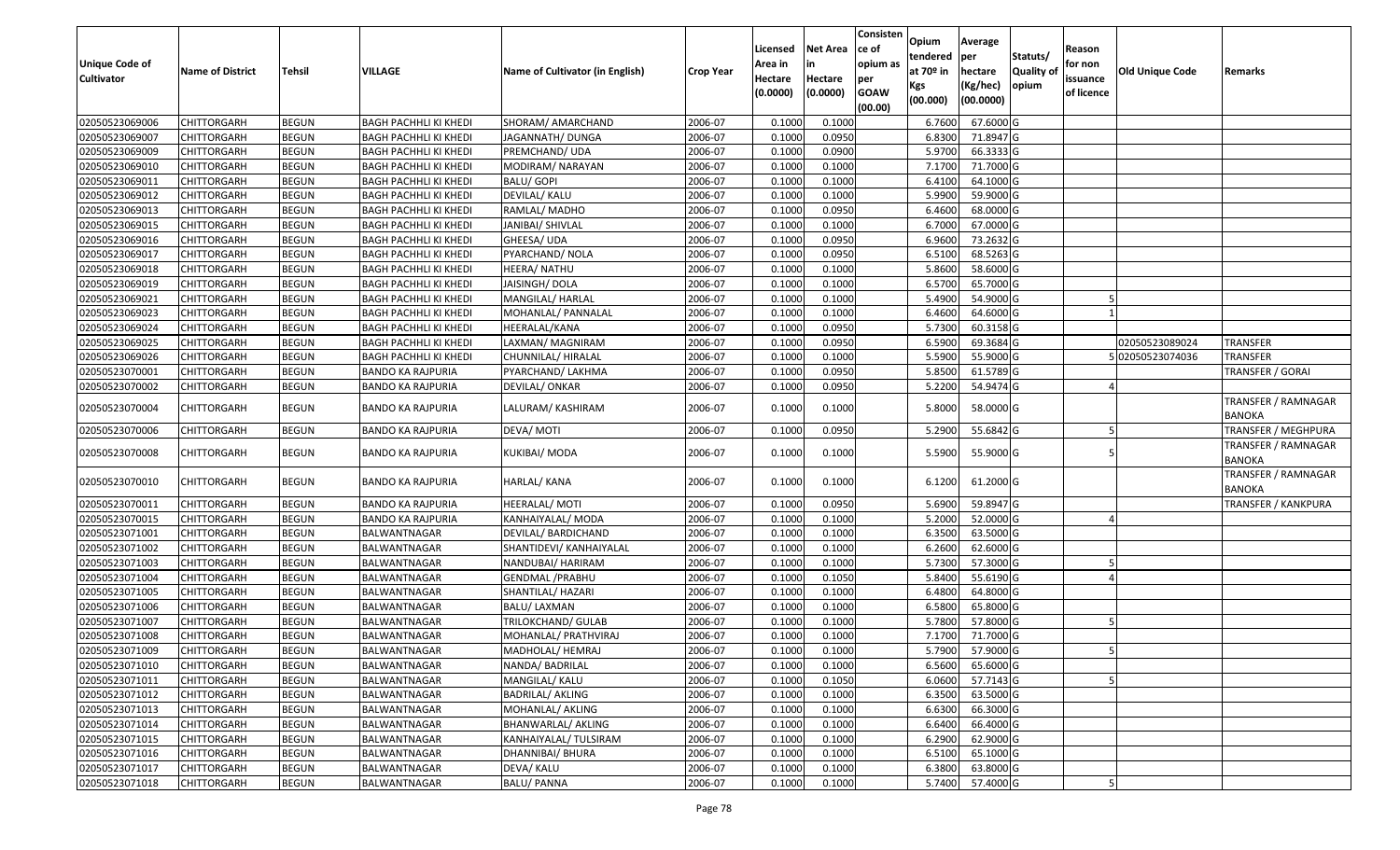| <b>Unique Code of</b><br><b>Cultivator</b> | <b>Name of District</b> | <b>Tehsil</b> | VILLAGE        | Name of Cultivator (in English) | Crop Year | Licensed<br>Area in<br>Hectare<br>(0.0000) | <b>Net Area</b><br>in<br>Hectare<br>(0.0000) | Consisten<br>ce of<br>opium as<br>per<br><b>GOAW</b><br>(00.00) | Opium<br>tendered<br>at 70º in<br>Kgs<br>(00.000) | Average<br>per<br>hectare<br>(Kg/hec)<br>(00.0000) | Statuts/<br><b>Quality of</b><br>opium | Reason<br>for non<br>issuance<br>of licence | <b>Old Unique Code</b> | Remarks            |
|--------------------------------------------|-------------------------|---------------|----------------|---------------------------------|-----------|--------------------------------------------|----------------------------------------------|-----------------------------------------------------------------|---------------------------------------------------|----------------------------------------------------|----------------------------------------|---------------------------------------------|------------------------|--------------------|
| 02050523071019                             | <b>CHITTORGARH</b>      | <b>BEGUN</b>  | BALWANTNAGAR   | GANGABAI/ MOHAN                 | 2006-07   | 0.1000                                     | 0.1000                                       |                                                                 | 6.7000                                            | 67.0000 G                                          |                                        |                                             |                        | <b>NAME CHANGE</b> |
| 02050523071020                             | <b>CHITTORGARH</b>      | <b>BEGUN</b>  | BALWANTNAGAR   | <b>BALU/ GOPI</b>               | 2006-07   | 0.1000                                     | 0.0950                                       |                                                                 | 6.7100                                            | 70.6316 G                                          |                                        |                                             |                        |                    |
| 02050523071021                             | <b>CHITTORGARH</b>      | <b>BEGUN</b>  | BALWANTNAGAR   | CHUNNILAL/ ONKAR                | 2006-07   | 0.1000                                     | 0.1000                                       |                                                                 | 6.7300                                            | 67.3000 G                                          |                                        |                                             |                        |                    |
| 02050523071022                             | <b>CHITTORGARH</b>      | <b>BEGUN</b>  | BALWANTNAGAR   | DALU/ NOLA                      | 2006-07   | 0.1000                                     | 0.1000                                       |                                                                 | 5.9000                                            | 59.0000 G                                          |                                        |                                             |                        |                    |
| 02050523071024                             | <b>CHITTORGARH</b>      | <b>BEGUN</b>  | BALWANTNAGAR   | RAMCHANDRA/ RUPA                | 2006-07   | 0.1000                                     | 0.1000                                       |                                                                 | 6.4100                                            | 64.1000 G                                          |                                        |                                             |                        |                    |
| 02050523071025                             | <b>CHITTORGARH</b>      | <b>BEGUN</b>  | BALWANTNAGAR   | RAMESHWAR/MOHAN                 | 2006-07   | 0.1000                                     | 0.1000                                       |                                                                 | 6.6700                                            | 66.7000 G                                          |                                        |                                             |                        |                    |
| 02050523071029                             | <b>CHITTORGARH</b>      | <b>BEGUN</b>  | BALWANTNAGAR   | MANGIBAI/ PYARCHAND             | 2006-07   | 0.1000                                     | 0.0950                                       |                                                                 | 6.7100                                            | 70.6316 G                                          |                                        |                                             |                        |                    |
| 02050523071031                             | <b>CHITTORGARH</b>      | <b>BEGUN</b>  | BALWANTNAGAR   | JODHA/ LAKHA                    | 2006-07   | 0.1000                                     | 0.1000                                       |                                                                 | 6.3100                                            | 63.1000 G                                          |                                        |                                             |                        |                    |
| 02050523071033                             | <b>CHITTORGARH</b>      | <b>BEGUN</b>  | BALWANTNAGAR   | MOHANSINGH/ KISHANSINGH         | 2006-07   | 0.1000                                     | 0.1000                                       |                                                                 | 5.5900                                            | 55.9000 G                                          |                                        |                                             |                        |                    |
| 02050523071034                             | <b>CHITTORGARH</b>      | <b>BEGUN</b>  | BALWANTNAGAR   | SAJNIBAI/ MOTILAL               | 2006-07   | 0.1000                                     | 0.1050                                       |                                                                 | 6.4500                                            | 61.4286 G                                          |                                        |                                             | 02050427053005         | TRANSFER           |
| 02050523072001                             | <b>CHITTORGARH</b>      | <b>BEGUN</b>  | KATUNDA        | NANALAL/ LAKHMA                 | 2006-07   | 0.1000                                     | 0.1000                                       |                                                                 | 6.4400                                            | 64.4000 G                                          |                                        |                                             |                        |                    |
| 02050523072002                             | <b>CHITTORGARH</b>      | <b>BEGUN</b>  | KATUNDA        | CHUNNILAL/ KHEMA                | 2006-07   | 0.1000                                     | 0.1000                                       |                                                                 | 7.1300                                            | 71.3000 G                                          |                                        |                                             |                        |                    |
| 02050523072003                             | <b>CHITTORGARH</b>      | <b>BEGUN</b>  | <b>KATUNDA</b> | BHAWANILAL/ CHUNNILAL           | 2006-07   | 0.1000                                     | 0.1000                                       |                                                                 | 6.8700                                            | 68.7000 G                                          |                                        |                                             |                        |                    |
| 02050523072004                             | <b>CHITTORGARH</b>      | <b>BEGUN</b>  | KATUNDA        | KANHAIYALAL/BARDA               | 2006-07   | 0.1000                                     | 0.1000                                       |                                                                 | 6.2100                                            | 62.1000 G                                          |                                        |                                             |                        |                    |
| 02050523072006                             | <b>CHITTORGARH</b>      | <b>BEGUN</b>  | KATUNDA        | BHANWARLAL/ CHUNNILAL           | 2006-07   | 0.1000                                     | 0.1000                                       |                                                                 | 6.2500                                            | 62.5000 G                                          |                                        |                                             |                        |                    |
| 02050523072007                             | <b>CHITTORGARH</b>      | <b>BEGUN</b>  | KATUNDA        | GIRDHARI/ LAKHMA                | 2006-07   | 0.1000                                     | 0.1050                                       |                                                                 | 6.6600                                            | 63.4286 G                                          |                                        |                                             |                        |                    |
| 02050523072008                             | <b>CHITTORGARH</b>      | <b>BEGUN</b>  | KATUNDA        | NARAYAN/ NATHU                  | 2006-07   | 0.1000                                     | 0.1000                                       |                                                                 | 5.9900                                            | 59.9000 G                                          |                                        |                                             |                        |                    |
| 02050523072009                             | <b>CHITTORGARH</b>      | <b>BEGUN</b>  | KATUNDA        | RAMESHWAR/ BHANWARLAL           | 2006-07   | 0.1000                                     | 0.1050                                       |                                                                 | 6.4500                                            | 61.4286 G                                          |                                        |                                             |                        |                    |
| 02050523072011                             | <b>CHITTORGARH</b>      | <b>BEGUN</b>  | KATUNDA        | PYARCHAND/ CHUNNILAL            | 2006-07   | 0.1000                                     | 0.1000                                       |                                                                 | 6.2200                                            | 62.2000 G                                          |                                        |                                             |                        |                    |
| 02050523072012                             | <b>CHITTORGARH</b>      | <b>BEGUN</b>  | KATUNDA        | KALIBAI/ BHERU                  | 2006-07   | 0.1000                                     | 0.1050                                       |                                                                 | 5.8300                                            | 55.5238 G                                          |                                        |                                             |                        |                    |
| 02050523072013                             | <b>CHITTORGARH</b>      | <b>BEGUN</b>  | <b>KATUNDA</b> | SHAMBHU/ NARAYAN                | 2006-07   | 0.1000                                     | 0.1000                                       |                                                                 | 6.4700                                            | 64.7000 G                                          |                                        |                                             |                        |                    |
| 02050523072015                             | <b>CHITTORGARH</b>      | <b>BEGUN</b>  | KATUNDA        | KISHNA/ DHANNA                  | 2006-07   | 0.1000                                     | 0.1050                                       |                                                                 | 5.8400                                            | 55.6190 G                                          |                                        |                                             |                        |                    |
| 02050523072016                             | <b>CHITTORGARH</b>      | <b>BEGUN</b>  | KATUNDA        | CHUNNILAL/ HAZARI               | 2006-07   | 0.1000                                     | 0.1000                                       |                                                                 | 5.4600                                            | 54.6000 G                                          |                                        |                                             |                        |                    |
| 02050523072017                             | <b>CHITTORGARH</b>      | <b>BEGUN</b>  | KATUNDA        | KHEMIBAI/ DHANNA                | 2006-07   | 0.1000                                     | 0.1000                                       |                                                                 | 6.1500                                            | 61.5000 G                                          |                                        |                                             |                        |                    |
| 02050523072018                             | <b>CHITTORGARH</b>      | <b>BEGUN</b>  | KATUNDA        | SHANKERLAL/ KISHORE             | 2006-07   | 0.1000                                     | 0.1000                                       |                                                                 | 6.0300                                            | 60.3000 G                                          |                                        |                                             |                        |                    |
| 02050523072019                             | <b>CHITTORGARH</b>      | <b>BEGUN</b>  | KATUNDA        | KAMLIBAI/ MOTI                  | 2006-07   | 0.1000                                     | 0.1000                                       |                                                                 | 5.6500                                            | 56.5000 G                                          |                                        |                                             |                        |                    |
| 02050523072020                             | <b>CHITTORGARH</b>      | <b>BEGUN</b>  | KATUNDA        | NANDA/KISHNA                    | 2006-07   | 0.1000                                     | 0.1000                                       |                                                                 | 6.2800                                            | 62.8000 G                                          |                                        |                                             |                        |                    |
| 02050523072021                             | <b>CHITTORGARH</b>      | <b>BEGUN</b>  | KATUNDA        | KANHAIYALAL/ KHEMA              | 2006-07   | 0.1000                                     | 0.1000                                       |                                                                 | 6.3400                                            | 63.4000 G                                          |                                        |                                             |                        |                    |
| 02050523072022                             | <b>CHITTORGARH</b>      | <b>BEGUN</b>  | KATUNDA        | PYARCHAND/ KHEMA                | 2006-07   | 0.1000                                     | 0.1000                                       |                                                                 | 5.5100                                            | 55.1000 G                                          |                                        |                                             |                        |                    |
| 02050523072023                             | <b>CHITTORGARH</b>      | <b>BEGUN</b>  | <b>KATUNDA</b> | CHHAGAN/UDA                     | 2006-07   | 0.1000                                     | 0.1000                                       |                                                                 | 6.7300                                            | 67.3000 G                                          |                                        |                                             |                        |                    |
| 02050523072024                             | <b>CHITTORGARH</b>      | <b>BEGUN</b>  | KATUNDA        | KANHAIYALAL/ BADRILAL           | 2006-07   | 0.1000                                     | 0.1000                                       |                                                                 | 5.5000                                            | 55.0000 G                                          |                                        |                                             |                        |                    |
| 02050523072025                             | <b>CHITTORGARH</b>      | <b>BEGUN</b>  | KATUNDA        | GOPILAL/ LAXMICHAND             | 2006-07   | 0.1000                                     | 0.1000                                       |                                                                 | 6.2200                                            | 62.2000 G                                          |                                        |                                             |                        |                    |
| 02050523072026                             | <b>CHITTORGARH</b>      | <b>BEGUN</b>  | KATUNDA        | ONKAR/ HARLAL                   | 2006-07   | 0.1000                                     | 0.1000                                       |                                                                 | 5.9000                                            | 59.0000 G                                          |                                        |                                             |                        |                    |
| 02050523072027                             | <b>CHITTORGARH</b>      | <b>BEGUN</b>  | KATUNDA        | PEMA/ HEERA                     | 2006-07   | 0.1000                                     | 0.1000                                       |                                                                 | 5.7900                                            | 57.9000 G                                          |                                        |                                             |                        |                    |
| 02050523072028                             | <b>CHITTORGARH</b>      | <b>BEGUN</b>  | KATUNDA        | BHANWARLAL/ KHEMA               | 2006-07   | 0.1000                                     | 0.1000                                       |                                                                 | 6.3700                                            | 63.7000 G                                          |                                        |                                             |                        |                    |
| 02050523072029                             | <b>CHITTORGARH</b>      | <b>BEGUN</b>  | KATUNDA        | BHAGWANLAL/RAM                  | 2006-07   | 0.1000                                     | 0.1050                                       |                                                                 | 5.7200                                            | 54.4762 G                                          |                                        |                                             |                        |                    |
| 02050523072030                             | CHITTORGARH             | <b>BEGUN</b>  | <b>KATUNDA</b> | UDA/ KAJOD                      | 2006-07   | 0.1000                                     | 0.1000                                       |                                                                 | 6.0800                                            | 60.8000 G                                          |                                        |                                             |                        |                    |
| 02050523072031                             | <b>CHITTORGARH</b>      | <b>BEGUN</b>  | KATUNDA        | <b>DEVI/ BHURA</b>              | 2006-07   | 0.1000                                     | 0.1050                                       |                                                                 | 6.0800                                            | 57.9048 G                                          |                                        |                                             |                        |                    |
| 02050523072032                             | CHITTORGARH             | <b>BEGUN</b>  | KATUNDA        | PEMA/ NARAYAN                   | 2006-07   | 0.1000                                     | 0.1050                                       |                                                                 | 6.5000                                            | 61.9048 G                                          |                                        |                                             |                        |                    |
| 02050523072033                             | <b>CHITTORGARH</b>      | <b>BEGUN</b>  | KATUNDA        | MOHANLAL/ DEVILAL               | 2006-07   | 0.1000                                     | 0.1050                                       |                                                                 | 6.1200                                            | 58.2857 G                                          |                                        |                                             |                        |                    |
| 02050523072034                             | <b>CHITTORGARH</b>      | <b>BEGUN</b>  | KATUNDA        | BARDICHANDRA/ DEBILAL           | 2006-07   | 0.1000                                     | 0.1050                                       |                                                                 | 6.6100                                            | 62.9524 G                                          |                                        |                                             |                        |                    |
| 02050523072035                             | <b>CHITTORGARH</b>      | <b>BEGUN</b>  | <b>KATUNDA</b> | KANHAIYALAL/ LALA               | 2006-07   | 0.1000                                     | 0.1000                                       |                                                                 | 5.4400                                            | 54.4000 G                                          |                                        |                                             |                        |                    |
| 02050523072036                             | <b>CHITTORGARH</b>      | <b>BEGUN</b>  | KATUNDA        | <b>BARDICHAND/ MODA</b>         | 2006-07   | 0.1000                                     | 0.1050                                       |                                                                 | 6.6100                                            | 62.9524 G                                          |                                        |                                             |                        |                    |
| 02050523072037                             | <b>CHITTORGARH</b>      | <b>BEGUN</b>  | KATUNDA        | NARAYAN/ BHURA                  | 2006-07   | 0.1000                                     | 0.1000                                       |                                                                 | 6.5200                                            | 65.2000 G                                          |                                        |                                             |                        |                    |
| 02050523072038                             | <b>CHITTORGARH</b>      | <b>BEGUN</b>  | KATUNDA        | KISHANLAL/ MOTI                 | 2006-07   | 0.1000                                     | 0.1050                                       |                                                                 | 6.7400                                            | 64.1905 G                                          |                                        |                                             |                        |                    |
| 02050523072039                             | <b>CHITTORGARH</b>      | <b>BEGUN</b>  | KATUNDA        | KAILASH/ NARAYAN                | 2006-07   | 0.1000                                     | 0.0950                                       |                                                                 | 5.3500                                            | 56.3158 G                                          |                                        |                                             |                        |                    |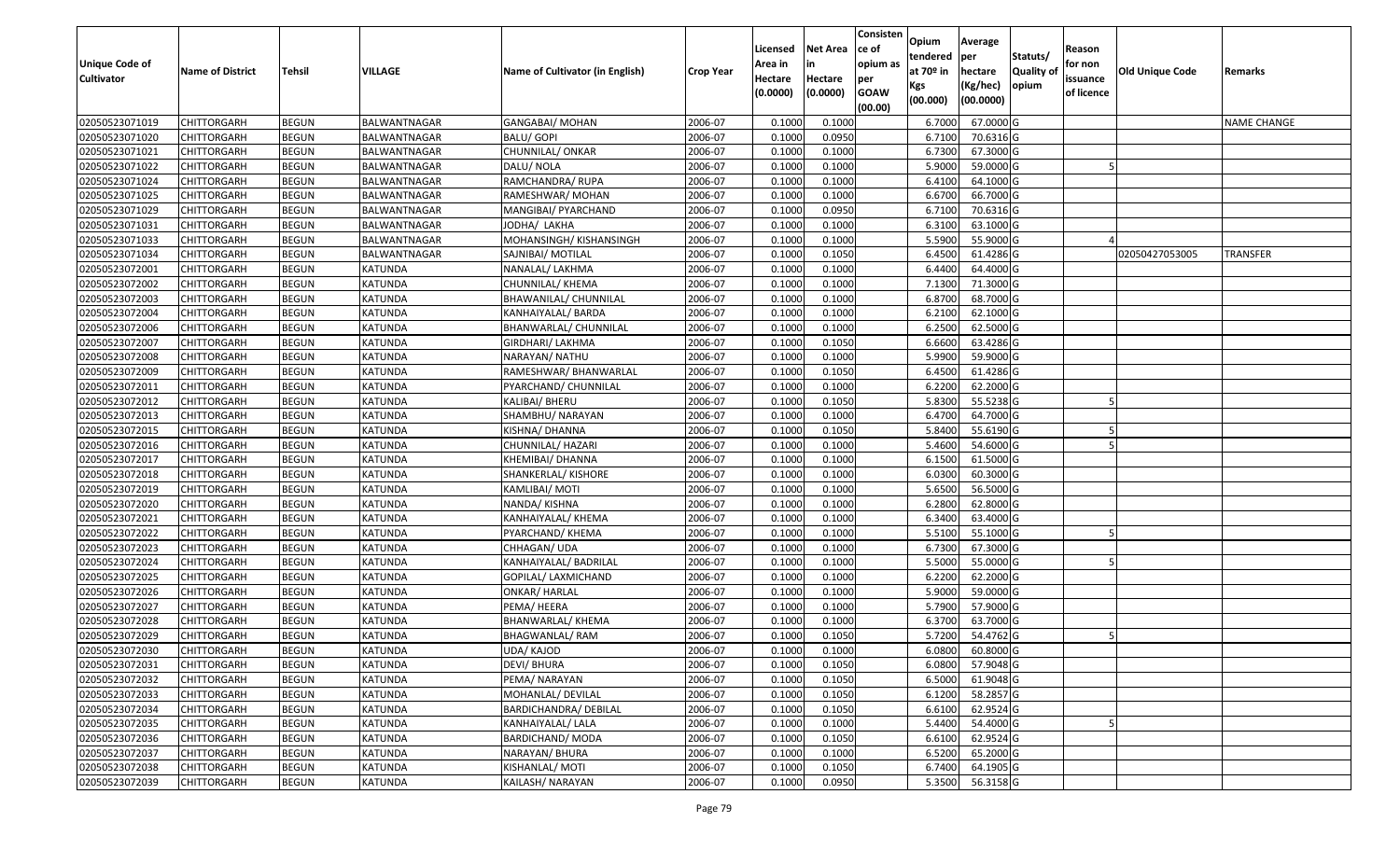| <b>Unique Code of</b><br><b>Cultivator</b> | <b>Name of District</b> | <b>Tehsil</b> | VILLAGE       | Name of Cultivator (in English) | <b>Crop Year</b> | Licensed<br>Area in<br>Hectare<br>(0.0000) | <b>Net Area</b><br>in<br>Hectare<br>(0.0000) | Consisten<br>ce of<br>opium as<br>per<br><b>GOAW</b><br>(00.00) | Opium<br>tendered<br>at 70º in<br>Kgs<br>(00.000) | Average<br>per<br>hectare<br>(Kg/hec)<br>(00.0000) | Statuts/<br><b>Quality of</b><br>opium | Reason<br>for non<br>issuance<br>of licence | Old Unique Code  | Remarks                              |
|--------------------------------------------|-------------------------|---------------|---------------|---------------------------------|------------------|--------------------------------------------|----------------------------------------------|-----------------------------------------------------------------|---------------------------------------------------|----------------------------------------------------|----------------------------------------|---------------------------------------------|------------------|--------------------------------------|
| 02050523072040                             | <b>CHITTORGARH</b>      | <b>BEGUN</b>  | KATUNDA       | BHERULAL/ KANHAIYALAL           | 2006-07          | 0.1000                                     | 0.1000                                       |                                                                 | 5.8500                                            | 58.5000 G                                          |                                        |                                             |                  |                                      |
| 02050523072041                             | <b>CHITTORGARH</b>      | <b>BEGUN</b>  | KATUNDA       | GHEESA/ BALU                    | 2006-07          | 0.1000                                     | 0.1000                                       |                                                                 | 6.3800                                            | 63.8000 G                                          |                                        |                                             |                  |                                      |
| 02050523072042                             | <b>CHITTORGARH</b>      | <b>BEGUN</b>  | KATUNDA       | MANGILAL/ UDA                   | 2006-07          | 0.1000                                     | 0.1000                                       |                                                                 | 6.5700                                            | 65.7000 G                                          |                                        |                                             |                  |                                      |
| 02050523072043                             | <b>CHITTORGARH</b>      | <b>BEGUN</b>  | KATUNDA       | PYARCHAND/ DEVA                 | 2006-07          | 0.1000                                     | 0.0950                                       |                                                                 | 6.1300                                            | 64.5263 G                                          |                                        |                                             |                  |                                      |
| 02050523072044                             | <b>CHITTORGARH</b>      | <b>BEGUN</b>  | KATUNDA       | BARDICHAND/ HARIRAM             | 2006-07          | 0.1000                                     | 0.1000                                       |                                                                 | 5.6600                                            | 56.6000 G                                          |                                        |                                             |                  |                                      |
| 02050523072046                             | <b>CHITTORGARH</b>      | <b>BEGUN</b>  | KATUNDA       | SHAMBHULAL/ PYARCHAND           | 2006-07          | 0.1000                                     | 0.1050                                       |                                                                 | 4.8600                                            | 46.2857 G                                          |                                        |                                             |                  | <b>NAME CHANGE</b>                   |
| 02050523072047                             | <b>CHITTORGARH</b>      | <b>BEGUN</b>  | KATUNDA       | MOTIBAI/ SURJA                  | 2006-07          | 0.1000                                     | 0.1000                                       |                                                                 | 5.7700                                            | 57.7000 G                                          |                                        |                                             |                  |                                      |
| 02050523072048                             | <b>CHITTORGARH</b>      | <b>BEGUN</b>  | KATUNDA       | MANGILAL/ GOPI                  | 2006-07          | 0.1000                                     | 0.1050                                       |                                                                 | 6.1600                                            | 58.6667 G                                          |                                        |                                             |                  |                                      |
| 02050523072049                             | <b>CHITTORGARH</b>      | <b>BEGUN</b>  | KATUNDA       | MOHANLAL/ NATHU                 | 2006-07          | 0.1000                                     | 0.1000                                       |                                                                 | 6.1900                                            | 61.9000 G                                          |                                        |                                             |                  |                                      |
| 02050523072050                             | <b>CHITTORGARH</b>      | <b>BEGUN</b>  | KATUNDA       | SHANTILAL/ HEERALAL             | 2006-07          | 0.1000                                     | 0.1000                                       |                                                                 | 6.2700                                            | 62.7000 G                                          |                                        |                                             |                  |                                      |
| 02050523072052                             | <b>CHITTORGARH</b>      | <b>BEGUN</b>  | KATUNDA       | BHOJA/ UGMA                     | 2006-07          | 0.1000                                     | 0.1050                                       |                                                                 | 6.5500                                            | 62.3810 G                                          |                                        |                                             |                  |                                      |
| 02050523072055                             | <b>CHITTORGARH</b>      | <b>BEGUN</b>  | KATUNDA       | PREMDEVI/MOHANCHAND             | 2006-07          | 0.1000                                     | 0.1000                                       |                                                                 | 5.7600                                            | 57.6000 G                                          |                                        |                                             |                  |                                      |
| 02050523073003                             | <b>CHITTORGARH</b>      | <b>BEGUN</b>  | KASBA (BEGUN) | KAILASHCHANDRA/ KANHAIYALAL     | 2006-07          | 0.1000                                     | 0.1000                                       |                                                                 | 5.3800                                            | 53.8000 G                                          |                                        |                                             |                  |                                      |
| 02050523073010                             | <b>CHITTORGARH</b>      | <b>BEGUN</b>  | KASBA (BEGUN) | GOPALLAL / KAILASHCHANDRA       | 2006-07          | 0.1000                                     | 0.0950                                       |                                                                 | 4.3800                                            | 46.1053 G                                          |                                        |                                             |                  |                                      |
| 02050523073014                             | <b>CHITTORGARH</b>      | <b>BEGUN</b>  | KASBA (BEGUN) | RAMUBAI/ JAGANNNATH             | 2006-07          | 0.1000                                     | 0.1000                                       |                                                                 | 4.4000                                            | 44.0000 G                                          |                                        |                                             |                  |                                      |
| 02050523073016                             | <b>CHITTORGARH</b>      | <b>BEGUN</b>  | KASBA (BEGUN) | SUWANATH/ HEERANATH             | 2006-07          | 0.1000                                     | 0.0950                                       |                                                                 | 4.9300                                            | 51.8947 G                                          |                                        |                                             |                  |                                      |
| 02050523073025                             | <b>CHITTORGARH</b>      | <b>BEGUN</b>  | KASBA (BEGUN) | RAMCHANDRA/ KHEMA               | 2006-07          | 0.1000                                     | 0.1000                                       |                                                                 | 4.2900                                            | 42.9000 G                                          |                                        |                                             |                  |                                      |
| 02050523073026                             | <b>CHITTORGARH</b>      | <b>BEGUN</b>  | KASBA (BEGUN) | RODIBAI/ SHAMBHULAL             | 2006-07          | 0.1000                                     | 0.1000                                       |                                                                 | 5.3700                                            | 53.7000 G                                          |                                        |                                             |                  |                                      |
| 02050523073027                             | <b>CHITTORGARH</b>      | <b>BEGUN</b>  | KASBA (BEGUN) | NOORDIN / ALLABAKSHA            | 2006-07          | 0.1000                                     | 0.1050                                       |                                                                 | 5.1800                                            | 49.3333 G                                          |                                        |                                             |                  |                                      |
| 02050523073031                             | <b>CHITTORGARH</b>      | <b>BEGUN</b>  | KASBA (BEGUN) | DEVILAL/RUPA                    | 2006-07          | 0.1000                                     | 0.0000                                       |                                                                 | 0.0000                                            | $0.0000$ F                                         |                                        |                                             |                  | <b>TRANSFER / GOPALPURA</b><br>BEGUN |
| 02050523073032                             | <b>CHITTORGARH</b>      | <b>BEGUN</b>  | KASBA (BEGUN) | <b>UDAILAL/ KISHORE</b>         | 2006-07          | 0.100                                      | 0.1000                                       |                                                                 | 5.0600                                            | 50.6000 G                                          |                                        |                                             | 402050523054007  | <b>TRANSFER</b>                      |
| 02050523073033                             | <b>CHITTORGARH</b>      | <b>BEGUN</b>  | KASBA (BEGUN) | SHYAMLAL/ RAMLAL                | 2006-07          | 0.1000                                     | 0.1000                                       |                                                                 | 4.9700                                            | 49.7000 G                                          |                                        |                                             | 4 02050523054004 | TRANSFER                             |
| 02050523074001                             | <b>CHITTORGARH</b>      | <b>BEGUN</b>  | KALYANPURA    | NANALAL/ PYARCHAND              | 2006-07          | 0.1000                                     | 0.0950                                       |                                                                 | 6.8600                                            | 72.2105 G                                          |                                        |                                             |                  |                                      |
| 02050523074002                             | <b>CHITTORGARH</b>      | <b>BEGUN</b>  | KALYANPURA    | KHEMRAJ/ PYARCHAND              | 2006-07          | 0.1000                                     | 0.0950                                       |                                                                 | 6.2200                                            | 65.4737 G                                          |                                        |                                             |                  |                                      |
| 02050523074003                             | <b>CHITTORGARH</b>      | <b>BEGUN</b>  | KALYANPURA    | DEVILAL/ NARAYAN                | 2006-07          | 0.1000                                     | 0.1000                                       |                                                                 | 6.2200                                            | 62.2000 G                                          |                                        |                                             |                  |                                      |
| 02050523074004                             | <b>CHITTORGARH</b>      | <b>BEGUN</b>  | KALYANPURA    | PRATHVIRAJ/ NAGGA               | 2006-07          | 0.1000                                     | 0.0950                                       |                                                                 | 6.2500                                            | 65.7895 G                                          |                                        |                                             |                  |                                      |
| 02050523074005                             | <b>CHITTORGARH</b>      | <b>BEGUN</b>  | KALYANPURA    | AMARCHAND / PYARCHAND           | 2006-07          | 0.1000                                     | 0.1000                                       |                                                                 | 6.0300                                            | 60.3000 G                                          |                                        |                                             |                  |                                      |
| 02050523074006                             | <b>CHITTORGARH</b>      | <b>BEGUN</b>  | KALYANPURA    | KALURAM/ SEWARAM                | 2006-07          | 0.1000                                     | 0.1000                                       |                                                                 | 6.1900                                            | 61.9000 G                                          |                                        |                                             |                  |                                      |
| 02050523074007                             | <b>CHITTORGARH</b>      | <b>BEGUN</b>  | KALYANPURA    | DEVILAL/ TARACHAND              | 2006-07          | 0.1000                                     | 0.1000                                       |                                                                 | 6.1900                                            | 61.9000 G                                          |                                        |                                             |                  |                                      |
| 02050523074008                             | <b>CHITTORGARH</b>      | <b>BEGUN</b>  | KALYANPURA    | AASHARAM/ NARAYAN               | 2006-07          | 0.1000                                     | 0.1000                                       |                                                                 | 6.1900                                            | 61.9000 G                                          |                                        |                                             |                  |                                      |
| 02050523074009                             | <b>CHITTORGARH</b>      | <b>BEGUN</b>  | KALYANPURA    | CHHOGA/RUPA                     | 2006-07          | 0.1000                                     | 0.1000                                       |                                                                 | 6.7800                                            | 67.8000 G                                          |                                        |                                             |                  |                                      |
| 02050523074010                             | <b>CHITTORGARH</b>      | <b>BEGUN</b>  | KALYANPURA    | <b>BALU/DOLA</b>                | 2006-07          | 0.1000                                     | 0.0950                                       |                                                                 | 6.0400                                            | 63.5789 G                                          |                                        |                                             |                  |                                      |
| 02050523074011                             | <b>CHITTORGARH</b>      | <b>BEGUN</b>  | KALYANPURA    | GATTUBAI/ DEVILAL               | 2006-07          | 0.1000                                     | 0.0950                                       |                                                                 | 5.9800                                            | 62.9474 G                                          |                                        |                                             |                  |                                      |
| 02050523074013                             | <b>CHITTORGARH</b>      | <b>BEGUN</b>  | KALYANPURA    | DHANNA/ NARAYAN                 | 2006-07          | 0.1000                                     | 0.1000                                       |                                                                 | 6.4900                                            | 64.9000 G                                          |                                        |                                             |                  |                                      |
| 02050523074014                             | <b>CHITTORGARH</b>      | BEGUN         | KALYANPURA    | GHEESALAL/ TARACHAND            | 2006-07          | 0.1000                                     | 0.1000                                       |                                                                 | 5.4500                                            | 54.5000 G                                          |                                        |                                             |                  |                                      |
| 02050523074015                             | <b>CHITTORGARH</b>      | <b>BEGUN</b>  | KALYANPURA    | MOHANLAL/ PYARCHAND             | 2006-07          | 0.1000                                     | 0.1000                                       |                                                                 | 5.2300                                            | 52.3000 G                                          |                                        |                                             |                  | <b>NAME CHANGE</b>                   |
| 02050523074016                             | <b>CHITTORGARH</b>      | <b>BEGUN</b>  | KALYANPURA    | JHAMKUBAI/ SITARAM              | 2006-07          | 0.1000                                     | 0.0950                                       |                                                                 | 5.6300                                            | 59.2632 G                                          |                                        |                                             |                  |                                      |
| 02050523074017                             | <b>CHITTORGARH</b>      | <b>BEGUN</b>  | KALYANPURA    | <b>BHIMRAJ/DOLA</b>             | 2006-07          | 0.1000                                     | 0.1000                                       |                                                                 | 6.1400                                            | 61.4000 G                                          |                                        |                                             |                  |                                      |
| 02050523074018                             | <b>CHITTORGARH</b>      | <b>BEGUN</b>  | KALYANPURA    | BALULAL/ LALURAM                | 2006-07          | 0.1000                                     | 0.1000                                       |                                                                 | 6.1400                                            | 61.4000 G                                          |                                        |                                             |                  |                                      |
| 02050523074019                             | <b>CHITTORGARH</b>      | <b>BEGUN</b>  | KALYANPURA    | MANGILAL/ JEETMAL               | 2006-07          | 0.1000                                     | 0.1000                                       |                                                                 | 6.0100                                            | $60.1000$ G                                        |                                        |                                             |                  |                                      |
| 02050523074021                             | <b>CHITTORGARH</b>      | <b>BEGUN</b>  | KALYANPURA    | SHAMBHULAL/ MADHOLAL            | 2006-07          | 0.1000                                     | 0.1000                                       |                                                                 | 4.9300                                            | 49.3000 G                                          |                                        |                                             |                  | <b>NAME CHANGE</b>                   |
| 02050523074022                             | <b>CHITTORGARH</b>      | <b>BEGUN</b>  | KALYANPURA    | CHUNNILAL/ LAKHMICHAND          | 2006-07          | 0.1000                                     | 0.1000                                       |                                                                 | 6.7300                                            | 67.3000 G                                          |                                        |                                             |                  |                                      |
| 02050523074023                             | <b>CHITTORGARH</b>      | <b>BEGUN</b>  | KALYANPURA    | JAMNALAL/ HEERALAL              | 2006-07          | 0.1000                                     | 0.1000                                       |                                                                 | 6.1000                                            | 61.0000 G                                          |                                        |                                             |                  |                                      |
| 02050523074027                             | <b>CHITTORGARH</b>      | <b>BEGUN</b>  | KALYANPURA    | HIRALAL/ GHEESA                 | 2006-07          | 0.1000                                     | 0.1000                                       |                                                                 | 6.2300                                            | 62.3000 G                                          |                                        |                                             |                  |                                      |
| 02050523074028                             | <b>CHITTORGARH</b>      | <b>BEGUN</b>  | KALYANPURA    | PRABHU/ GIRDHARI                | 2006-07          | 0.1000                                     | 0.0950                                       |                                                                 | 5.9800                                            | 62.9474 G                                          |                                        |                                             |                  |                                      |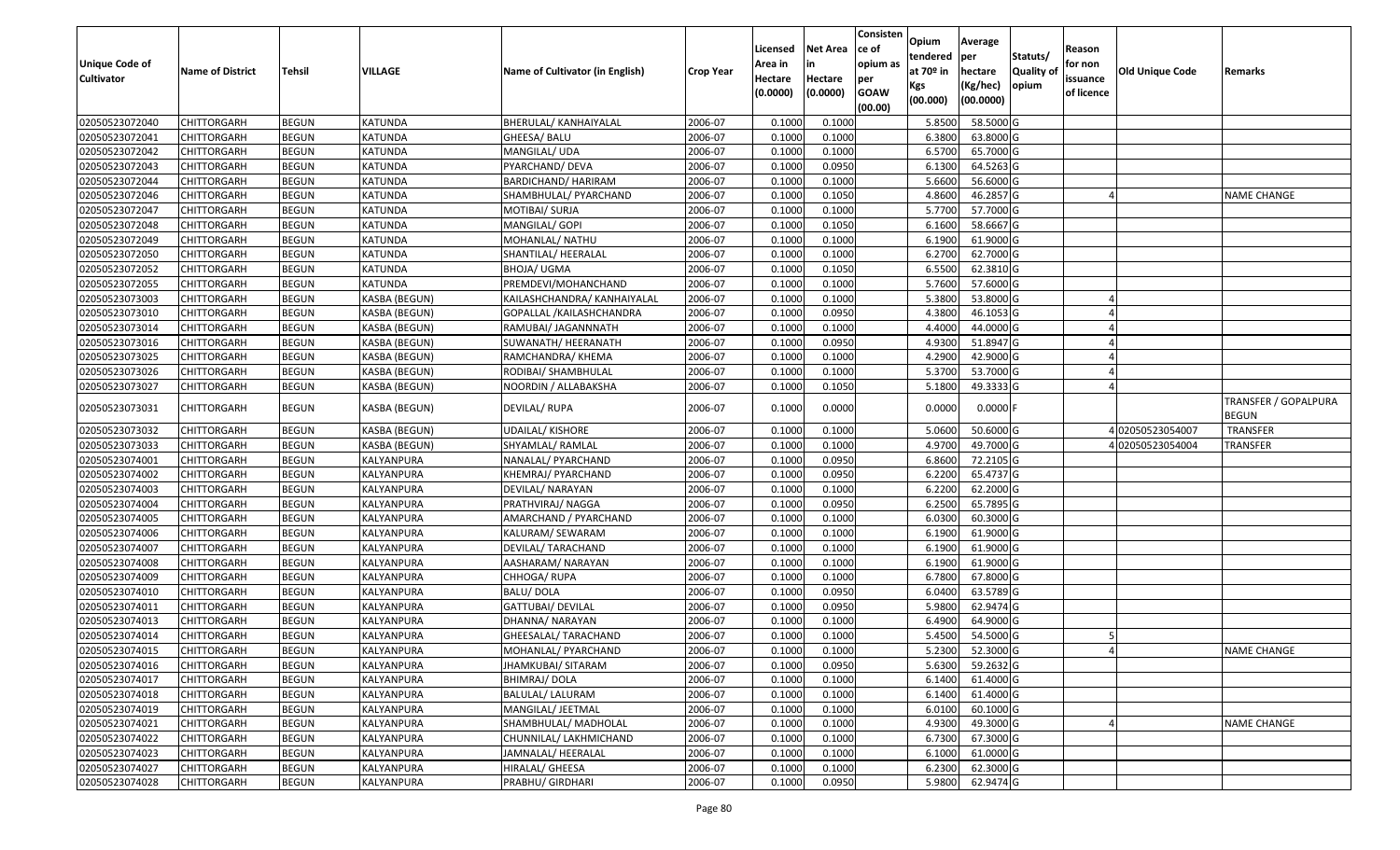| <b>Unique Code of</b><br><b>Cultivator</b> | <b>Name of District</b> | Tehsil       | VILLAGE                 | Name of Cultivator (in English)      | <b>Crop Year</b> | Licensed<br>Area in<br>Hectare<br>(0.0000) | Net Area<br>in<br>Hectare<br>(0.0000) | Consisten<br>ce of<br>opium as<br>per<br><b>GOAW</b><br>(00.00) | Opium<br>tendered<br>at 70 <sup>o</sup> in<br>Kgs<br>(00.000) | Average<br>per<br>hectare<br>(Kg/hec)<br>(00.0000) | Statuts/<br><b>Quality of</b><br>opium | Reason<br>for non<br>issuance<br>of licence | Old Unique Code | Remarks                        |
|--------------------------------------------|-------------------------|--------------|-------------------------|--------------------------------------|------------------|--------------------------------------------|---------------------------------------|-----------------------------------------------------------------|---------------------------------------------------------------|----------------------------------------------------|----------------------------------------|---------------------------------------------|-----------------|--------------------------------|
| 02050523074029                             | <b>CHITTORGARH</b>      | <b>BEGUN</b> | KALYANPURA              | GULABCHAND/ HARIRAM                  | 2006-07          | 0.1000                                     | 0.0950                                |                                                                 | 5.7700                                                        | 60.7368 G                                          |                                        |                                             |                 |                                |
| 02050523074030                             | CHITTORGARH             | <b>BEGUN</b> | KALYANPURA              | KUKA/ MEGHA                          | 2006-07          | 0.1000                                     | 0.1000                                |                                                                 | 6.3400                                                        | 63.4000 G                                          |                                        |                                             |                 |                                |
| 02050523074031                             | CHITTORGARH             | <b>BEGUN</b> | KALYANPURA              | NANDPRAKASH/ CHUNNILAL               | 2006-07          | 0.1000                                     | 0.1000                                |                                                                 | 6.6600                                                        | 66.6000 G                                          |                                        |                                             |                 |                                |
| 02050523074033                             | <b>CHITTORGARH</b>      | <b>BEGUN</b> | KALYANPURA              | SOHANBAI/ ONKAR                      | 2006-07          | 0.1000                                     | 0.0950                                |                                                                 | 5.9100                                                        | 62.2105 G                                          |                                        |                                             |                 |                                |
| 02050523074040                             | CHITTORGARH             | <b>BEGUN</b> | KALYANPURA              | NANALAL/ DEVA                        | 2006-07          | 0.1000                                     | 0.1000                                |                                                                 | 6.2700                                                        | 62.7000 G                                          |                                        |                                             |                 | <b>NAME CHANGE</b>             |
| 02050523074041                             | CHITTORGARH             | <b>BEGUN</b> | KALYANPURA              | BARJIBAI/ BHUWANA                    | 2006-07          | 0.1000                                     | 0.1000                                |                                                                 | 6.5400                                                        | 65.4000 G                                          |                                        |                                             |                 |                                |
| 02050523074043                             | CHITTORGARH             | <b>BEGUN</b> | KALYANPURA              | SHANKER/ DULICHAND                   | 2006-07          | 0.1000                                     | 0.0950                                |                                                                 | 4.7200                                                        | 49.6842 G                                          |                                        |                                             |                 |                                |
| 02050523074044                             | <b>CHITTORGARH</b>      | <b>BEGUN</b> | KALYANPURA              | NATHU/ BHURA                         | 2006-07          | 0.1000                                     | 0.0950                                |                                                                 | 6.1400                                                        | 64.6316 G                                          |                                        |                                             |                 |                                |
| 02050523075001                             | CHITTORGARH             | <b>BEGUN</b> | MADHOPUR (BEGUN)        | CHATERBHUJ/ NANDA                    | 2006-07          | 0.1000                                     | 0.0950                                |                                                                 | 6.7500                                                        | 71.0526 G                                          |                                        |                                             |                 |                                |
| 02050523075002                             | CHITTORGARH             | <b>BEGUN</b> | MADHOPUR (BEGUN)        | ONKAR/ PARMANAND                     | 2006-07          | 0.1000                                     | 0.0950                                |                                                                 | 6.0200                                                        | 63.3684 G                                          |                                        |                                             |                 |                                |
| 02050523075004                             | CHITTORGARH             | <b>BEGUN</b> | <b>MADHOPUR (BEGUN)</b> | DEVILAL/HEERA                        | 2006-07          | 0.1000                                     | 0.1000                                |                                                                 | 5.7200                                                        | 57.2000 G                                          |                                        |                                             |                 |                                |
| 02050523075005                             | <b>CHITTORGARH</b>      | <b>BEGUN</b> | MADHOPUR (BEGUN)        | <b>ONKARLAL/ RUPA</b>                | 2006-07          | 0.1000                                     | 0.0500                                |                                                                 | 3.2800                                                        | 65.6000 G                                          |                                        |                                             |                 |                                |
| 02050523075006                             | <b>CHITTORGARH</b>      | <b>BEGUN</b> | MADHOPUR (BEGUN)        | KHEMRAJ/ DEVA                        | 2006-07          | 0.1000                                     | 0.1000                                |                                                                 | 6.6000                                                        | 66.0000 G                                          |                                        |                                             |                 |                                |
| 02050523075007                             | <b>CHITTORGARH</b>      | <b>BEGUN</b> | MADHOPUR (BEGUN)        | MEGHRAJ/ BALU                        | 2006-07          | 0.1000                                     | 0.0950                                |                                                                 | 6.0900                                                        | 64.1053 G                                          |                                        |                                             |                 |                                |
| 02050523075008                             | CHITTORGARH             | <b>BEGUN</b> | MADHOPUR (BEGUN)        | <b>BHERULAL/ HARLAL</b>              | 2006-07          | 0.1000                                     | 0.0950                                |                                                                 | 5.9700                                                        | 62.8421 G                                          |                                        |                                             |                 |                                |
| 02050523075009                             | <b>CHITTORGARH</b>      | <b>BEGUN</b> | MADHOPUR (BEGUN)        | <b>BOTHLAL/ GANGARAM</b>             | 2006-07          | 0.1000                                     | 0.0950                                |                                                                 | 6.3300                                                        | 66.6316 G                                          |                                        |                                             |                 |                                |
| 02050523075010                             | <b>CHITTORGARH</b>      | <b>BEGUN</b> | MADHOPUR (BEGUN)        | RAMESHWAR/ DUNGA                     | 2006-07          | 0.1000                                     | 0.1000                                |                                                                 | 4.4900                                                        | 44.9000 G                                          |                                        |                                             |                 |                                |
| 02050523075012                             | CHITTORGARH             | <b>BEGUN</b> | MADHOPUR (BEGUN)        | TULSIRAM/ KANA                       | 2006-07          | 0.1000                                     | 0.1000                                |                                                                 | 5.6500                                                        | 56.5000 G                                          |                                        |                                             |                 |                                |
| 02050523075013                             | CHITTORGARH             | <b>BEGUN</b> | MADHOPUR (BEGUN)        | NATHU/ BARDICHAND                    | 2006-07          | 0.1000                                     | 0.1000                                |                                                                 | 5.1700                                                        | 51.7000 G                                          |                                        |                                             |                 |                                |
| 02050523075015                             | CHITTORGARH             | <b>BEGUN</b> | MADHOPUR (BEGUN)        | KACHRIBAI/ MOTILAL W/O<br>SHAMBHULAL | 2006-07          | 0.1000                                     | 0.0950                                |                                                                 | 6.0900                                                        | 64.1053 G                                          |                                        |                                             |                 |                                |
| 02050523075016                             | CHITTORGARH             | <b>BEGUN</b> | MADHOPUR (BEGUN)        | NANDA/ GOPI                          | 2006-07          | 0.1000                                     | 0.0950                                |                                                                 | 4.5000                                                        | 47.3684 G                                          |                                        | $\Delta$                                    |                 |                                |
| 02050523075017                             | CHITTORGARH             | <b>BEGUN</b> | MADHOPUR (BEGUN)        | KISHNA/ NARAYAN                      | 2006-07          | 0.1000                                     | 0.1000                                |                                                                 | 5.6600                                                        | 56.6000 G                                          |                                        |                                             |                 |                                |
| 02050523075018                             | CHITTORGARH             | <b>BEGUN</b> | MADHOPUR (BEGUN)        | BHUDHAR/ UDA                         | 2006-07          | 0.1000                                     | 0.0950                                |                                                                 | 5.7900                                                        | 60.9474 G                                          |                                        |                                             |                 |                                |
| 02050523076001                             | CHITTORGARH             | <b>BEGUN</b> | MADAWADA                | MANGILAL/ KALU                       | 2006-07          | 0.1000                                     | 0.0950                                |                                                                 | 4.8500                                                        | 51.0526 G                                          |                                        |                                             |                 |                                |
| 02050523076003                             | CHITTORGARH             | <b>BEGUN</b> | MADAWADA                | RAMCHANDRA/ FULIBAI                  | 2006-07          | 0.1000                                     | 0.1000                                |                                                                 | 4.8800                                                        | 48.8000 G                                          |                                        |                                             |                 |                                |
| 02050523076004                             | CHITTORGARH             | <b>BEGUN</b> | MADAWADA                | LILABAI/ KANHAIYALAL                 | 2006-07          | 0.1000                                     | 0.1000                                |                                                                 | 6.6400                                                        | 66.4000 G                                          |                                        |                                             |                 | TRANSFER / GANESHPURA          |
| 02050523076007                             | <b>CHITTORGARH</b>      | <b>BEGUN</b> | MADAWADA                | KAMLIBAI/ MEGHRAJ                    | 2006-07          | 0.1000                                     | 0.1000                                |                                                                 | 4.7880                                                        | 47.8800 G                                          |                                        |                                             |                 |                                |
| 02050523076008                             | CHITTORGARH             | <b>BEGUN</b> | MADAWADA                | LALIBAI/ DEVILAL                     | 2006-07          | 0.1000                                     | 0.1000                                |                                                                 | 4.9900                                                        | 49.9000 G                                          |                                        |                                             |                 |                                |
| 02050523076009                             | CHITTORGARH             | <b>BEGUN</b> | MADAWADA                | GHEESALAL/ DOLA                      | 2006-07          | 0.1000                                     | 0.1000                                |                                                                 | 4.8200                                                        | 48.2000 G                                          |                                        |                                             |                 |                                |
| 02050523076011                             | CHITTORGARH             | <b>BEGUN</b> | MADAWADA                | DEVILAL/ MADHO (PANDOLIYA)           | 2006-07          | 0.1000                                     | 0.1000                                |                                                                 | 6.6700                                                        | 66.7000 G                                          |                                        |                                             |                 | TRANSFER / GANESHPURA          |
| 02050523076012                             | CHITTORGARH             | <b>BEGUN</b> | MADAWADA                | KISHANATH/ BHAWANINATH               | 2006-07          | 0.1000                                     | 0.1000                                |                                                                 | 4.5400                                                        | 45.4000 G                                          |                                        |                                             |                 |                                |
| 02050523076013                             | CHITTORGARH             | <b>BEGUN</b> | MADAWADA                | GOPI/ RAMA                           | 2006-07          | 0.1000                                     | 0.1000                                |                                                                 | 4.0500                                                        | 40.5000 G                                          |                                        |                                             |                 |                                |
| 02050523076015                             | CHITTORGARH             | <b>BEGUN</b> | MADAWADA                | NANDA/ PANNA                         | 2006-07          | 0.1000                                     | 0.1000                                |                                                                 | 4.8500                                                        | 48.5000 G                                          |                                        |                                             |                 |                                |
| 02050523076016                             | <b>CHITTORGARH</b>      | <b>BEGUN</b> | MADAWADA                | DEVILAL/ MADHO                       | 2006-07          | 0.1000                                     | 0.1000                                |                                                                 | 4.9100                                                        | 49.1000G                                           |                                        |                                             |                 |                                |
| 02050523076017                             | <b>CHITTORGARH</b>      | <b>BEGUN</b> | MADAWADA                | BHANWANLAL/ BHERULAL                 | 2006-07          | 0.1000                                     | 0.1000                                |                                                                 | 4.6200                                                        | 46.2000 G                                          |                                        |                                             |                 |                                |
| 02050523076018                             | <b>CHITTORGARH</b>      | <b>BEGUN</b> | MADAWADA                | <b>BHURA/ GOKAL</b>                  | 2006-07          | 0.1000                                     | 0.0950                                |                                                                 | 5.5800                                                        | 58.7368 G                                          |                                        |                                             |                 |                                |
| 02050523076019                             | CHITTORGARH             | <b>BEGUN</b> | MADAWADA                | NARAYAN/ DOLA                        | 2006-07          | 0.1000                                     | 0.1000                                |                                                                 | 6.7500                                                        | 67.5000 G                                          |                                        |                                             |                 | TRANSFER / BAG PACHLI<br>KHEDI |
| 02050523076020                             | <b>CHITTORGARH</b>      | <b>BEGUN</b> | MADAWADA                | LALIBAI/ KHEMA                       | 2006-07          | 0.1000                                     | 0.1000                                |                                                                 | 4.4300                                                        | 44.3000 G                                          |                                        |                                             |                 |                                |
| 02050523076022                             | <b>CHITTORGARH</b>      | <b>BEGUN</b> | MADAWADA                | LAXMICHAND/ HEERA                    | 2006-07          | 0.1000                                     | 0.1000                                |                                                                 | 4.9400                                                        | 49.4000 G                                          |                                        |                                             |                 |                                |
| 02050523076023                             | <b>CHITTORGARH</b>      | <b>BEGUN</b> | MADAWADA                | MANGILAL/ JAICHAND                   | 2006-07          | 0.1000                                     | 0.1000                                |                                                                 | 5.7300                                                        | 57.3000 G                                          |                                        |                                             |                 |                                |
| 02050523076024                             | CHITTORGARH             | <b>BEGUN</b> | MADAWADA                | KANA/ BALU                           | 2006-07          | 0.1000                                     | 0.0950                                |                                                                 | 4.6600                                                        | 49.0526 G                                          |                                        |                                             |                 |                                |
| 02050523076026                             | <b>CHITTORGARH</b>      | <b>BEGUN</b> | MADAWADA                | PYARA/ GOKAL                         | 2006-07          | 0.1000                                     | 0.1000                                |                                                                 | 4.4700                                                        | 44.7000 G                                          |                                        |                                             |                 |                                |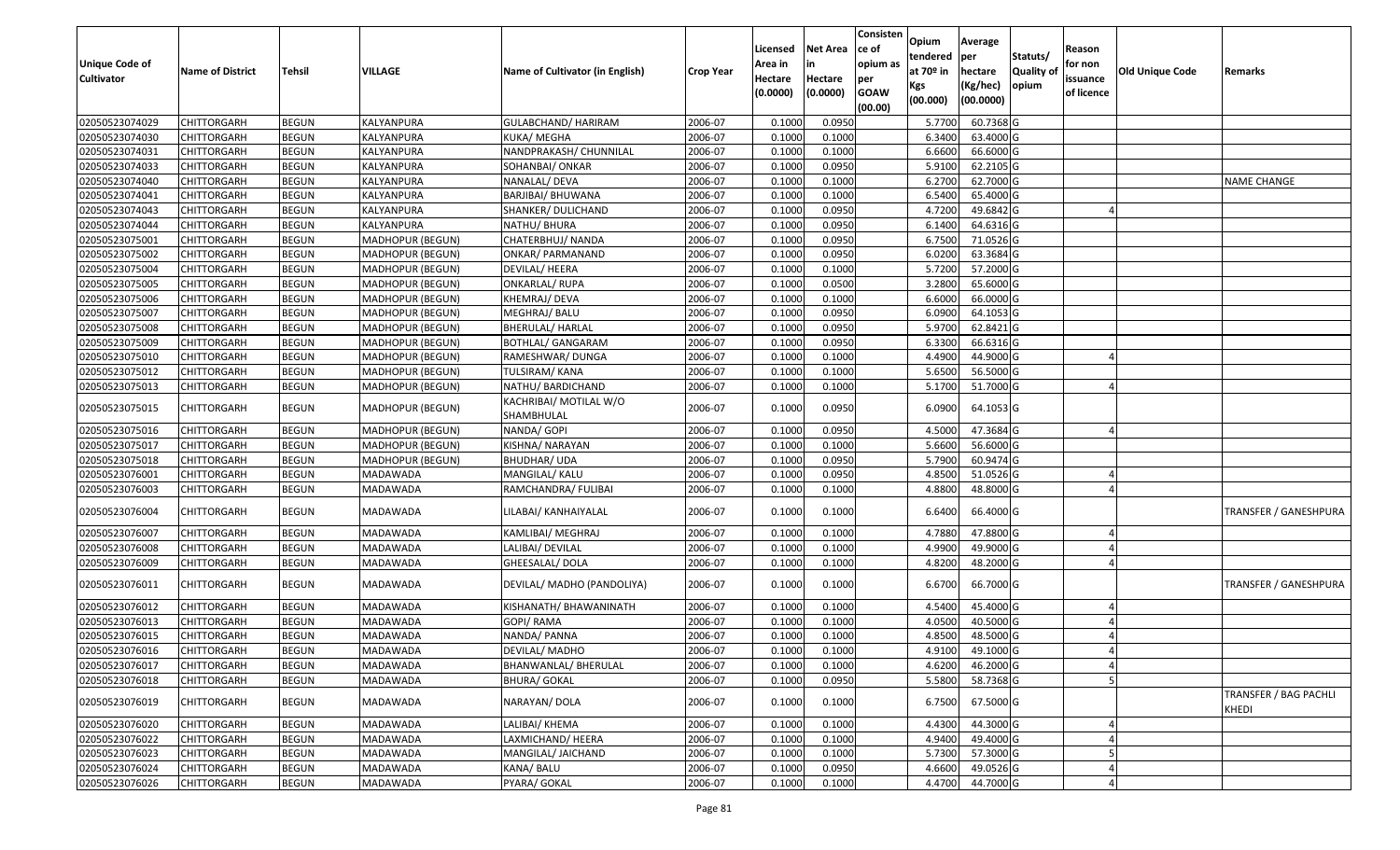| <b>Unique Code of</b><br><b>Cultivator</b> | <b>Name of District</b> | <b>Tehsil</b> | VILLAGE         | Name of Cultivator (in English) | <b>Crop Year</b> | Licensed<br>Area in<br>Hectare<br>(0.0000) | <b>Net Area</b><br>in<br>Hectare<br>(0.0000) | Consisten<br>ce of<br>opium as<br>per<br><b>GOAW</b><br>(00.00) | Opium<br>tendered<br>at $70°$ in<br>Kgs<br>(00.000) | Average<br>per<br>hectare<br>(Kg/hec)<br>(00.0000) | Statuts/<br>Quality of<br>opium | Reason<br>for non<br>issuance<br>of licence | <b>Old Unique Code</b> | Remarks |
|--------------------------------------------|-------------------------|---------------|-----------------|---------------------------------|------------------|--------------------------------------------|----------------------------------------------|-----------------------------------------------------------------|-----------------------------------------------------|----------------------------------------------------|---------------------------------|---------------------------------------------|------------------------|---------|
| 02050523076027                             | <b>CHITTORGARH</b>      | <b>BEGUN</b>  | MADAWADA        | CHUNNIBAI/ AMARCHAND            | 2006-07          | 0.1000                                     | 0.1000                                       |                                                                 | 4.7100                                              | 47.1000 G                                          |                                 |                                             |                        |         |
| 02050523076028                             | CHITTORGARH             | <b>BEGUN</b>  | MADAWADA        | CHUNNILAL/ NANDA                | 2006-07          | 0.1000                                     | 0.1000                                       |                                                                 | 5.0600                                              | 50.6000 G                                          |                                 |                                             |                        |         |
| 02050523076029                             | CHITTORGARH             | <b>BEGUN</b>  | MADAWADA        | HARKUBAI/ KANA                  | 2006-07          | 0.1000                                     | 0.0950                                       |                                                                 | 5.3800                                              | 56.6316 G                                          |                                 |                                             |                        |         |
| 02050523076030                             | <b>CHITTORGARH</b>      | <b>BEGUN</b>  | MADAWADA        | DEVILAL/ MODA                   | 2006-07          | 0.1000                                     | 0.1000                                       |                                                                 | 4.5800                                              | 45.8000 G                                          |                                 |                                             |                        |         |
| 02050523076031                             | <b>CHITTORGARH</b>      | <b>BEGUN</b>  | MADAWADA        | DOLA/ SALAG                     | 2006-07          | 0.1000                                     | 0.1000                                       |                                                                 | 4.6400                                              | 46.4000 G                                          |                                 |                                             |                        |         |
| 02050523076034                             | <b>CHITTORGARH</b>      | <b>BEGUN</b>  | MADAWADA        | MOHANDAS/ BALUDAS               | 2006-07          | 0.1000                                     | 0.1000                                       |                                                                 | 4.6000                                              | 46.0000 G                                          |                                 |                                             |                        |         |
| 02050523076035                             | CHITTORGARH             | <b>BEGUN</b>  | MADAWADA        | KASTURIBAI/ HEERALAL            | 2006-07          | 0.1000                                     | 0.1000                                       |                                                                 | 4.5400                                              | 45.4000G                                           |                                 |                                             |                        |         |
| 02050523076036                             | <b>CHITTORGARH</b>      | <b>BEGUN</b>  | MADAWADA        | KAILASHCHANDRA/ RAMNARAYAN      | 2006-07          | 0.1000                                     | 0.0950                                       |                                                                 | 4.6300                                              | 48.7368 G                                          |                                 |                                             |                        |         |
| 02050523076037                             | CHITTORGARH             | <b>BEGUN</b>  | MADAWADA        | HARLAL/ KALU                    | 2006-07          | 0.1000                                     | 0.1000                                       |                                                                 | 4.7100                                              | 47.1000 G                                          |                                 |                                             |                        |         |
| 02050523076039                             | CHITTORGARH             | <b>BEGUN</b>  | MADAWADA        | SHYAMNATH/ BHAWANINATH          | 2006-07          | 0.1000                                     | 0.1000                                       |                                                                 | 4.5000                                              | 45.0000G                                           |                                 |                                             |                        |         |
| 02050523076041                             | CHITTORGARH             | <b>BEGUN</b>  | MADAWADA        | BHURA/ DALLA                    | 2006-07          | 0.1000                                     | 0.1000                                       |                                                                 | 4.5400                                              | 45.4000G                                           |                                 |                                             |                        |         |
| 02050523076045                             | CHITTORGARH             | <b>BEGUN</b>  | MADAWADA        | MADHONATH/ BHAWANINATH          | 2006-07          | 0.1000                                     | 0.1000                                       |                                                                 | 3.9800                                              | 39.8000 G                                          |                                 |                                             |                        |         |
| 02050523076047                             | CHITTORGARH             | <b>BEGUN</b>  | MADAWADA        | RATANLAL/ BHERULAL              | 2006-07          | 0.1000                                     | 0.0950                                       |                                                                 | 4.6600                                              | 49.0526 G                                          |                                 |                                             |                        |         |
| 02050523076048                             | CHITTORGARH             | <b>BEGUN</b>  | MADAWADA        | BHANWARLAL/ KHANA GURJAR        | 2006-07          | 0.1000                                     | 0.1000                                       |                                                                 | 5.8700                                              | 58.7000 G                                          |                                 |                                             |                        |         |
| 02050523076051                             | CHITTORGARH             | <b>BEGUN</b>  | MADAWADA        | RAMCHANDRA/ DOLA                | 2006-07          | 0.100                                      | 0.0950                                       |                                                                 | 4.4500                                              | 46.8421 G                                          |                                 |                                             |                        |         |
| 02050523076052                             | CHITTORGARH             | <b>BEGUN</b>  | MADAWADA        | DEVILAL/ NANDA                  | 2006-07          | 0.1000                                     | 0.1000                                       |                                                                 | 4.5900                                              | 45.9000G                                           |                                 |                                             |                        |         |
| 02050523076053                             | CHITTORGARH             | <b>BEGUN</b>  | <b>MADAWADA</b> | <b>ONKAR/ BHURA</b>             | 2006-07          | 0.1000                                     | 0.0950                                       |                                                                 | 4.5800                                              | 48.2105 G                                          |                                 |                                             |                        |         |
| 02050523076054                             | CHITTORGARH             | <b>BEGUN</b>  | MADAWADA        | PRATHVIRAJ/ BHURA DHAKAD        | 2006-07          | 0.1000                                     | 0.1000                                       |                                                                 | 4.6100                                              | 46.1000 G                                          |                                 |                                             |                        |         |
| 02050523076055                             | <b>CHITTORGARH</b>      | <b>BEGUN</b>  | MADAWADA        | KACHRULAL/ KHEMA                | 2006-07          | 0.1000                                     | 0.1050                                       |                                                                 | 4.7700                                              | 45.4286 G                                          |                                 |                                             |                        |         |
| 02050523076056                             | CHITTORGARH             | <b>BEGUN</b>  | MADAWADA        | BHANWARLAL/ BALU SHARMA         | 2006-07          | 0.1000                                     | 0.0950                                       |                                                                 | 4.6900                                              | 49.3684 G                                          |                                 |                                             |                        |         |
| 02050523076058                             | <b>CHITTORGARH</b>      | <b>BEGUN</b>  | MADAWADA        | SITARAM/ NANDLAL                | 2006-07          | 0.1000                                     | 0.0950                                       |                                                                 | 4.3600                                              | 45.8947 G                                          |                                 |                                             |                        |         |
| 02050523076059                             | CHITTORGARH             | <b>BEGUN</b>  | MADAWADA        | MANGILAL/ MODA                  | 2006-07          | 0.1000                                     | 0.1000                                       |                                                                 | 4.8700                                              | 48.7000 G                                          |                                 |                                             |                        |         |
| 02050523076060                             | CHITTORGARH             | <b>BEGUN</b>  | MADAWADA        | BHERULAL/ MODIRAM               | 2006-07          | 0.1000                                     | 0.0950                                       |                                                                 | 4.5100                                              | 47.4737 G                                          |                                 |                                             |                        |         |
| 02050523076061                             | CHITTORGARH             | <b>BEGUN</b>  | MADAWADA        | BHAWANIRAM/ MADHO               | 2006-07          | 0.1000                                     | 0.1000                                       |                                                                 | 4.5900                                              | 45.9000G                                           |                                 |                                             |                        |         |
| 02050523076062                             | CHITTORGARH             | <b>BEGUN</b>  | MADAWADA        | KACHCHRU/ RUPA                  | 2006-07          | 0.1000                                     | 0.1000                                       |                                                                 | 3.8800                                              | 38.8000 G                                          |                                 |                                             |                        |         |
| 02050523076063                             | CHITTORGARH             | <b>BEGUN</b>  | MADAWADA        | CHHITERLAL/ BALU GURJAR         | 2006-07          | 0.1000                                     | 0.1050                                       |                                                                 | 4.1400                                              | 39.4286 G                                          |                                 |                                             |                        |         |
| 02050523076065                             | CHITTORGARH             | <b>BEGUN</b>  | MADAWADA        | RUPA/ SALAG                     | 2006-07          | 0.1000                                     | 0.1000                                       |                                                                 | 4.5600                                              | 45.6000 G                                          |                                 |                                             |                        |         |
| 02050523076067                             | CHITTORGARH             | <b>BEGUN</b>  | MADAWADA        | DOLA/ NANDA                     | 2006-07          | 0.1000                                     | 0.1000                                       |                                                                 | 4.6500                                              | 46.5000G                                           |                                 |                                             |                        |         |
| 02050523076068                             | <b>CHITTORGARH</b>      | <b>BEGUN</b>  | MADAWADA        | PRABHULAL/ PANNALAL             | 2006-07          | 0.1000                                     | 0.0950                                       |                                                                 | 4.3100                                              | 45.3684 G                                          |                                 |                                             |                        |         |
| 02050523076070                             | <b>CHITTORGARH</b>      | <b>BEGUN</b>  | MADAWADA        | BHERULAL/ MYACHAND              | 2006-07          | 0.1000                                     | 0.1000                                       |                                                                 | 4.4900                                              | 44.9000 G                                          |                                 |                                             |                        |         |
| 02050523076071                             | <b>CHITTORGARH</b>      | <b>BEGUN</b>  | MADAWADA        | PYARCHAND/ HEERA                | 2006-07          | 0.1000                                     | 0.1000                                       |                                                                 | 4.8600                                              | 48.6000 G                                          |                                 |                                             |                        |         |
| 02050523076072                             | CHITTORGARH             | <b>BEGUN</b>  | MADAWADA        | GOPI/ HEERA                     | 2006-07          | 0.1000                                     | 0.1000                                       |                                                                 | 4.4000                                              | 44.0000G                                           |                                 |                                             |                        |         |
| 02050523076076                             | <b>CHITTORGARH</b>      | <b>BEGUN</b>  | MADAWADA        | PANNALAL/ BHAWANA               | 2006-07          | 0.100                                      | 0.1050                                       |                                                                 | 5.0000                                              | 47.6190 G                                          |                                 |                                             |                        |         |
| 02050523076077                             | CHITTORGARH             | <b>BEGUN</b>  | MADAWADA        | SHANKERLAL/ NANDA               | 2006-07          | 0.1000                                     | 0.0950                                       |                                                                 | 4.5600                                              | 48.0000G                                           |                                 |                                             |                        |         |
| 02050523076078                             | CHITTORGARH             | <b>BEGUN</b>  | MADAWADA        | GOPI/ BHOLA                     | 2006-07          | 0.1000                                     | 0.1000                                       |                                                                 | 4.7600                                              | 47.6000G                                           |                                 |                                             |                        |         |
| 02050523076079                             | CHITTORGARH             | <b>BEGUN</b>  | MADAWADA        | DERAM/ NANDA                    | 2006-07          | 0.1000                                     | 0.0950                                       |                                                                 | 4.7700                                              | 50.2105 G                                          |                                 |                                             |                        |         |
| 02050523076080                             | <b>CHITTORGARH</b>      | <b>BEGUN</b>  | MADAWADA        | KALU/ BHOLA                     | 2006-07          | 0.1000                                     | 0.1050                                       |                                                                 | 4.6000                                              | 43.8095 G                                          |                                 |                                             |                        |         |
| 02050523076081                             | <b>CHITTORGARH</b>      | <b>BEGUN</b>  | MADAWADA        | PRABHU/ BHURA                   | 2006-07          | 0.1000                                     | 0.1000                                       |                                                                 | 4.9100                                              | 49.1000 G                                          |                                 |                                             |                        |         |
| 02050523076084                             | <b>CHITTORGARH</b>      | <b>BEGUN</b>  | MADAWADA        | KHEMRAJ/MADHO                   | 2006-07          | 0.1000                                     | 0.1050                                       |                                                                 | 5.0000                                              | 47.6190 G                                          |                                 |                                             |                        |         |
| 02050523076085                             | <b>CHITTORGARH</b>      | <b>BEGUN</b>  | MADAWADA        | RAMESHWAR/ MODA                 | 2006-07          | 0.1000                                     | 0.1000                                       |                                                                 | 4.7200                                              | 47.2000 G                                          |                                 |                                             |                        |         |
| 02050523076087                             | <b>CHITTORGARH</b>      | <b>BEGUN</b>  | MADAWADA        | HEERA/ DOLA GUJAR               | 2006-07          | 0.1000                                     | 0.1000                                       |                                                                 | 4.7900                                              | 47.9000 G                                          |                                 |                                             |                        |         |
| 02050523076088                             | <b>CHITTORGARH</b>      | <b>BEGUN</b>  | MADAWADA        | MANGILAL/ RUPA                  | 2006-07          | 0.1000                                     | 0.1000                                       |                                                                 | 5.3700                                              | 53.7000 G                                          |                                 |                                             |                        |         |
| 02050523076089                             | <b>CHITTORGARH</b>      | <b>BEGUN</b>  | MADAWADA        | PYARCHAND/ DEVILAL              | 2006-07          | 0.1000                                     | 0.1000                                       |                                                                 | 5.4300                                              | 54.3000 G                                          |                                 |                                             |                        |         |
| 02050523076090                             | <b>CHITTORGARH</b>      | <b>BEGUN</b>  | MADAWADA        | <b>BAJERAM/ PANNA</b>           | 2006-07          | 0.1000                                     | 0.0950                                       |                                                                 | 4.7000                                              | 49.4737 G                                          |                                 |                                             |                        |         |
| 02050523076091                             | CHITTORGARH             | <b>BEGUN</b>  | MADAWADA        | DEVILAL/ TULSIRAM               | 2006-07          | 0.1000                                     | 0.1000                                       |                                                                 | 4.9200                                              | 49.2000 G                                          |                                 |                                             |                        |         |
| 02050523076093                             | <b>CHITTORGARH</b>      | <b>BEGUN</b>  | MADAWADA        | PYARA/ SEWA                     | 2006-07          | 0.1000                                     | 0.1000                                       |                                                                 | 5.4700                                              | 54.7000 G                                          |                                 |                                             |                        |         |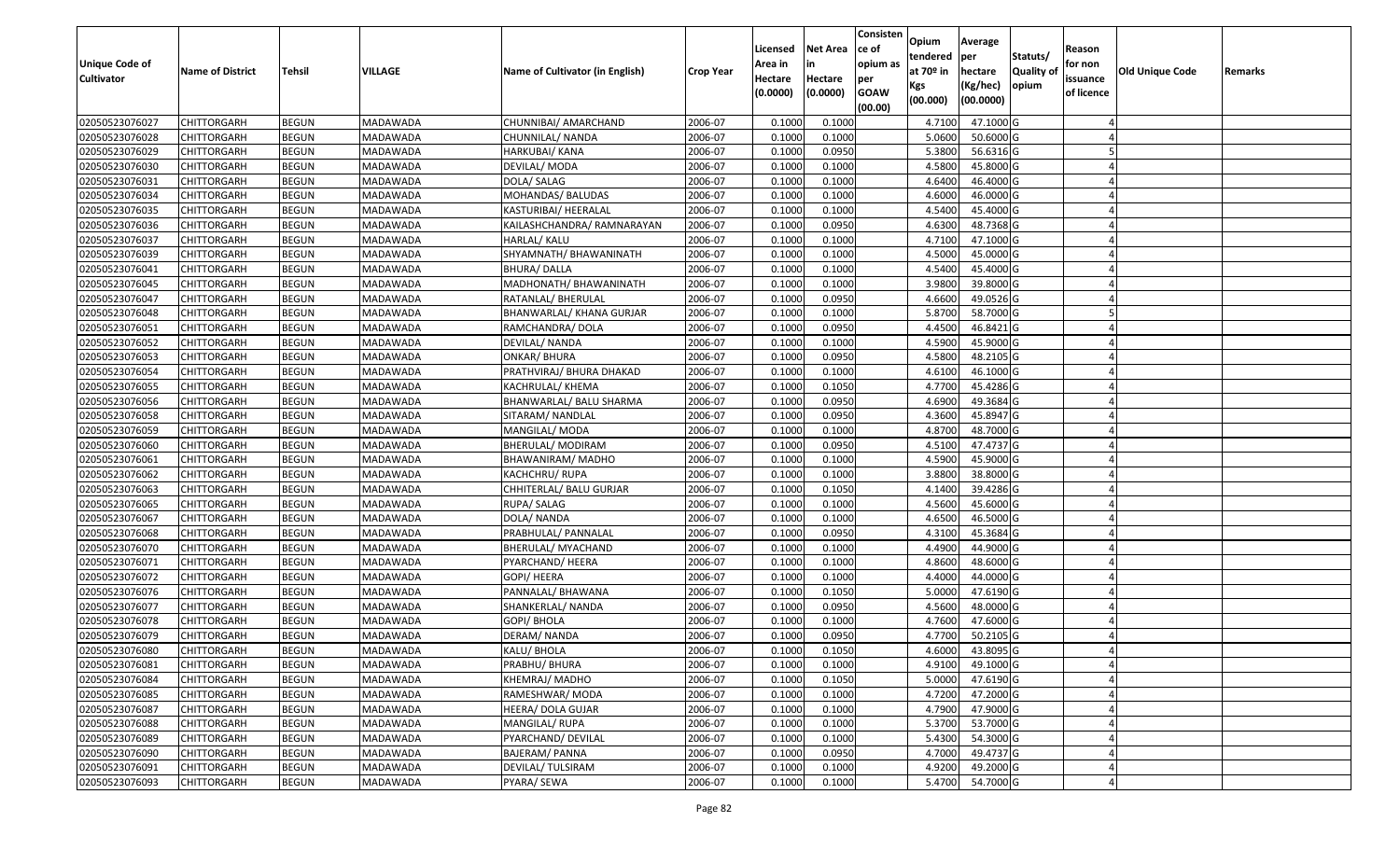| Unique Code of<br><b>Cultivator</b> | <b>Name of District</b> | <b>Tehsil</b> | VILLAGE                 | Name of Cultivator (in English) | <b>Crop Year</b> | Licensed<br>Area in<br>Hectare<br>(0.0000) | <b>Net Area</b><br>in<br>Hectare<br>(0.0000) | Consisten<br>ce of<br>opium as<br>per<br><b>GOAW</b> | Opium<br>tendered<br>at $70°$ in<br>Kgs<br>(00.000) | Average<br>per<br>hectare<br>(Kg/hec)<br>(00.0000) | Statuts/<br><b>Quality o</b><br>opium | Reason<br>for non<br>issuance<br>of licence | <b>Old Unique Code</b> | Remarks                    |
|-------------------------------------|-------------------------|---------------|-------------------------|---------------------------------|------------------|--------------------------------------------|----------------------------------------------|------------------------------------------------------|-----------------------------------------------------|----------------------------------------------------|---------------------------------------|---------------------------------------------|------------------------|----------------------------|
|                                     |                         |               |                         |                                 |                  |                                            |                                              | (00.00)                                              |                                                     |                                                    |                                       |                                             |                        |                            |
| 02050523076094                      | CHITTORGARH             | <b>BEGUN</b>  | MADAWADA                | DAYASHANKER/ NANDLAL            | 2006-07          | 0.1000                                     | 0.1000                                       |                                                      | 5.5400                                              | 55.4000 G                                          |                                       |                                             |                        | <b>TRANSFER / MEGHPURA</b> |
| 02050523076095                      | CHITTORGARH             | <b>BEGUN</b>  | MADAWADA                | NANDA/BARDA                     | 2006-07          | 0.1000                                     | 0.1000                                       |                                                      | 4.7900                                              | 47.9000 G                                          |                                       |                                             |                        |                            |
| 02050523076096                      | CHITTORGARH             | <b>BEGUN</b>  | MADAWADA                | DEVINATH/ DAUNATH               | 2006-07          | 0.1000                                     | 0.0950                                       |                                                      | 5.1200                                              | 53.8947 G                                          |                                       |                                             | 402050523110002        | TRANSFER                   |
| 02050523077001                      | <b>CHITTORGARH</b>      | <b>BEGUN</b>  | KISHOREPURA             | PYARCHAND/ KESHURAM             | 2006-07          | 0.1000                                     | 0.1000                                       |                                                      | 6.8200                                              | 68.2000 G                                          |                                       |                                             |                        |                            |
| 02050523077003                      | CHITTORGARH             | <b>BEGUN</b>  | KISHOREPURA             | <b>ONKAR/ KHEMA</b>             | 2006-07          | 0.1000                                     | 0.1000                                       |                                                      | 6.1600                                              | 61.6000G                                           |                                       |                                             |                        |                            |
| 02050523077006                      | CHITTORGARH             | <b>BEGUN</b>  | KISHOREPURA             | MODA/ KISHORE                   | 2006-07          | 0.1000                                     | 0.1000                                       |                                                      | 7.0200                                              | 70.2000 G                                          |                                       |                                             |                        |                            |
| 02050523077007                      | CHITTORGARH             | <b>BEGUN</b>  | KISHOREPURA             | GHEESALAL/ LAXMICHAND           | 2006-07          | 0.1000                                     | 0.0500                                       |                                                      | 2.9900                                              | 59.8000 G                                          |                                       |                                             |                        |                            |
| 02050523077008                      | CHITTORGARH             | <b>BEGUN</b>  | KISHOREPURA             | NANDLAL/ PYARCHAND              | 2006-07          | 0.1000                                     | 0.1000                                       |                                                      | 6.0300                                              | 60.3000 G                                          |                                       |                                             |                        |                            |
| 02050523077009                      | CHITTORGARH             | <b>BEGUN</b>  | KISHOREPURA             | SHAMBHULAL/ NAGJIRAM            | 2006-07          | 0.1000                                     | 0.1000                                       |                                                      | 5.8700                                              | 58.7000 G                                          |                                       |                                             |                        |                            |
| 02050523077010                      | CHITTORGARH             | <b>BEGUN</b>  | KISHOREPURA             | KAILASHCHANDRA/ JAMNALAL        | 2006-07          | 0.1000                                     | 0.1000                                       |                                                      | 5.1000                                              | 51.0000 G                                          |                                       |                                             |                        |                            |
| 02050523077011                      | CHITTORGARH             | <b>BEGUN</b>  | KISHOREPURA             | HEERALAL/ BALU                  | 2006-07          | 0.1000                                     | 0.1000                                       |                                                      | 6.3500                                              | 63.5000G                                           |                                       |                                             |                        |                            |
| 02050523077012                      | <b>CHITTORGARH</b>      | <b>BEGUN</b>  | KISHOREPURA             | RAMLAL/ KISHORE                 | 2006-07          | 0.1000                                     | 0.1000                                       |                                                      | 5.6700                                              | 56.7000 G                                          |                                       |                                             |                        |                            |
| 02050523077014                      | <b>CHITTORGARH</b>      | <b>BEGUN</b>  | KISHOREPURA             | <b>BHANWARLAL/ BALU</b>         | 2006-07          | 0.1000                                     | 0.1000                                       |                                                      | 6.0700                                              | 60.7000 G                                          |                                       |                                             |                        |                            |
| 02050523077015                      | <b>CHITTORGARH</b>      | <b>BEGUN</b>  | KISHOREPURA             | <b>BHAGIRATH/RUPA</b>           | 2006-07          | 0.100                                      | 0.1000                                       |                                                      | 5.8100                                              | 58.1000G                                           |                                       |                                             |                        |                            |
| 02050523077017                      | CHITTORGARH             | <b>BEGUN</b>  | KISHOREPURA             | HEERA/ PYARA                    | 2006-07          | 0.1000                                     | 0.1000                                       |                                                      | 5.7900                                              | 57.9000 G                                          |                                       |                                             |                        |                            |
| 02050523077019                      | CHITTORGARH             | <b>BEGUN</b>  | KISHOREPURA             | NANALAL/ KISHORE                | 2006-07          | 0.1000                                     | 0.0950                                       |                                                      | 5.5000                                              | 57.8947 G                                          |                                       |                                             |                        |                            |
| 02050523077021                      | CHITTORGARH             | <b>BEGUN</b>  | KISHOREPURA             | MEGHA/ KHEMA                    | 2006-07          | 0.1000                                     | 0.1050                                       |                                                      | 7.3800                                              | 70.2857 G                                          |                                       |                                             |                        |                            |
| 02050523077022                      | CHITTORGARH             | <b>BEGUN</b>  | KISHOREPURA             | NEMICHAND/ PYARCHAND            | 2006-07          | 0.100                                      | 0.1000                                       |                                                      | 6.5400                                              | 65.4000 G                                          |                                       |                                             |                        |                            |
| 02050523077023                      | CHITTORGARH             | <b>BEGUN</b>  | KISHOREPURA             | CHAMELIBAI/ BHANWARLAL          | 2006-07          | 0.1000                                     | 0.1050                                       |                                                      | 7.4900                                              | 71.3333 G                                          |                                       |                                             |                        |                            |
| 02050523077029                      | CHITTORGARH             | <b>BEGUN</b>  | KISHOREPURA             | AMRA/ MODA                      | 2006-07          | 0.1000                                     | 0.0950                                       |                                                      | 4.6700                                              | 49.1579 G                                          |                                       |                                             |                        |                            |
| 02050523077033                      | CHITTORGARH             | <b>BEGUN</b>  | KISHOREPURA             | PYARCHAND/ KISHNA               | 2006-07          | 0.100                                      | 0.1000                                       |                                                      | 3.1000                                              | 31.0000 G                                          |                                       |                                             |                        |                            |
| 02050523078001                      | CHITTORGARH             | <b>BEGUN</b>  | HARIPURA (BEGUN)        | <b>BHURIBAI/ KUKA</b>           | 2006-07          | 0.100                                      | 0.0950                                       |                                                      | 7.1500                                              | 75.2632 G                                          |                                       |                                             |                        | <b>NAME CHANGE</b>         |
| 02050523078003                      | CHITTORGARH             | <b>BEGUN</b>  | HARIPURA (BEGUN)        | MANGILAL/ PYARA                 | 2006-07          | 0.1000                                     | 0.0950                                       |                                                      | 5.9900                                              | 63.0526 G                                          |                                       |                                             |                        |                            |
| 02050523078006                      | CHITTORGARH             | <b>BEGUN</b>  | HARIPURA (BEGUN)        | KUKA/ LAXMAN                    | 2006-07          | 0.100                                      | 0.1000                                       |                                                      | 5.9900                                              | 59.9000G                                           |                                       |                                             |                        |                            |
| 02050523078007                      | <b>CHITTORGARH</b>      | <b>BEGUN</b>  | HARIPURA (BEGUN)        | NANDA/ LAKHMA                   | 2006-07          | 0.1000                                     | 0.0950                                       |                                                      | 6.1600                                              | 64.8421 G                                          |                                       |                                             |                        |                            |
| 02050523078008                      | CHITTORGARH             | <b>BEGUN</b>  | <b>HARIPURA (BEGUN)</b> | JAGANNATH/TEKCHAND              | 2006-07          | 0.1000                                     | 0.1000                                       |                                                      | 5.8900                                              | 58.9000 G                                          |                                       |                                             |                        |                            |
| 02050523078010                      | CHITTORGARH             | <b>BEGUN</b>  | HARIPURA (BEGUN)        | KANA/ MADHO BHARTI              | 2006-07          | 0.1000                                     | 0.0950                                       |                                                      | 5.4500                                              | 57.3684 G                                          |                                       |                                             |                        |                            |
| 02050523078011                      | CHITTORGARH             | <b>BEGUN</b>  | <b>HARIPURA (BEGUN)</b> | GORDHAN/ DAYAL                  | 2006-07          | 0.1000                                     | 0.1000                                       |                                                      | 5.5800                                              | 55.8000 G                                          |                                       |                                             |                        |                            |
| 02050523078012                      | CHITTORGARH             | <b>BEGUN</b>  | <b>HARIPURA (BEGUN)</b> | GOPI/ KHEMA                     | 2006-07          | 0.1000                                     | 0.1000                                       |                                                      | 6.3800                                              | 63.8000 G                                          |                                       |                                             |                        |                            |
| 02050523078013                      | CHITTORGARH             | <b>BEGUN</b>  | HARIPURA (BEGUN)        | DEVILAL/ LALU                   | 2006-07          | 0.1000                                     | 0.1000                                       |                                                      | 6.0100                                              | 60.1000 G                                          |                                       |                                             |                        |                            |
| 02050523078015                      | CHITTORGARH             | <b>BEGUN</b>  | HARIPURA (BEGUN)        | SURAJMAL/ BHANWARLAL            | 2006-07          | 0.100                                      | 0.1000                                       |                                                      | 5.4700                                              | 54.7000 G                                          |                                       |                                             |                        |                            |
| 02050523078017                      | CHITTORGARH             | <b>BEGUN</b>  | HARIPURA (BEGUN)        | <b>DEVILAL/MOTI</b>             | 2006-07          | 0.1000                                     | 0.0950                                       |                                                      | 5.8400                                              | 61.4737 G                                          |                                       |                                             |                        |                            |
| 02050523078019                      | CHITTORGARH             | <b>BEGUN</b>  | <b>HARIPURA (BEGUN)</b> | MANGILAL/ LAXMICHAND            | 2006-07          | 0.1000                                     | 0.1000                                       |                                                      | 5.9000                                              | 59.0000G                                           |                                       |                                             |                        |                            |
| 02050523078020                      | CHITTORGARH             | <b>BEGUN</b>  | HARIPURA (BEGUN)        | DEVILAL/ PYARA                  | 2006-07          | 0.1000                                     | 0.1000                                       |                                                      | 5.8800                                              | 58.8000 G                                          |                                       |                                             |                        |                            |
| 02050523078021                      | CHITTORGARH             | <b>BEGUN</b>  | HARIPURA (BEGUN)        | MOHAN/ PYARA                    | 2006-07          | 0.1000                                     | 0.0950                                       |                                                      | 6.5200                                              | 68.6316 G                                          |                                       |                                             |                        |                            |
| 02050523078022                      | CHITTORGARH             | <b>BEGUN</b>  | HARIPURA (BEGUN)        | MANGILAL/ PRATHU                | 2006-07          | 0.1000                                     | 0.0950                                       |                                                      | 7.0200                                              | 73.8947 G                                          |                                       |                                             |                        |                            |
| 02050523078023                      | CHITTORGARH             | <b>BEGUN</b>  | HARIPURA (BEGUN)        | GHEESALAL/ PYARJI               | 2006-07          | 0.1000                                     | 0.1000                                       |                                                      |                                                     | 5.7900 57.9000 G                                   |                                       |                                             |                        |                            |
| 02050523078024                      | <b>CHITTORGARH</b>      | <b>BEGUN</b>  | <b>HARIPURA (BEGUN)</b> | CHANDMAL/ JODHA                 | 2006-07          | 0.1000                                     | 0.0950                                       |                                                      | 5.7800                                              | 60.8421 G                                          |                                       |                                             |                        |                            |
| 02050523078025                      | <b>CHITTORGARH</b>      | <b>BEGUN</b>  | HARIPURA (BEGUN)        | <b>BHAWANILAL/ PYARA</b>        | 2006-07          | 0.1000                                     | 0.0950                                       |                                                      | 6.9800                                              | 73.4737 G                                          |                                       |                                             |                        |                            |
| 02050523078028                      | <b>CHITTORGARH</b>      | <b>BEGUN</b>  | <b>HARIPURA (BEGUN)</b> | HEERA/ PYARA                    | 2006-07          | 0.1000                                     | 0.1000                                       |                                                      | 6.4800                                              | 64.8000 G                                          |                                       |                                             |                        |                            |
| 02050523078029                      | CHITTORGARH             | <b>BEGUN</b>  | <b>HARIPURA (BEGUN)</b> | DEVILAL/ PRABHU                 | 2006-07          | 0.1000                                     | 0.1000                                       |                                                      | 6.2600                                              | 62.6000 G                                          |                                       |                                             |                        |                            |
| 02050523078030                      | <b>CHITTORGARH</b>      | <b>BEGUN</b>  | HARIPURA (BEGUN)        | NATHIBAI/ JAICHAND              | 2006-07          | 0.1000                                     | 0.1000                                       |                                                      | 6.4300                                              | 64.3000 G                                          |                                       |                                             |                        |                            |
| 02050523078031                      | <b>CHITTORGARH</b>      | <b>BEGUN</b>  | HARIPURA (BEGUN)        | <b>UDAILAL/ PYARA</b>           | 2006-07          | 0.1000                                     | 0.1000                                       |                                                      | 4.8200                                              | 48.2000                                            |                                       |                                             |                        |                            |
| 02050523078032                      | <b>CHITTORGARH</b>      | <b>BEGUN</b>  | HARIPURA (BEGUN)        | BALIBAI/GOKAL                   | 2006-07          | 0.1000                                     | 0.1000                                       |                                                      | 6.0100                                              | 60.1000 G                                          |                                       |                                             |                        |                            |
| 02050523078034                      | <b>CHITTORGARH</b>      | <b>BEGUN</b>  | <b>HARIPURA (BEGUN)</b> | LEHARIBAI/ NANDA                | 2006-07          | 0.1000                                     | 0.0950                                       |                                                      | 5.5000                                              | 57.8947 G                                          |                                       |                                             |                        |                            |
| 02050523078035                      | <b>CHITTORGARH</b>      | <b>BEGUN</b>  | HARIPURA (BEGUN)        | CHUNNIBAI/ KANA                 | 2006-07          | 0.1000                                     | 0.1000                                       |                                                      | 4.7600                                              | 47.6000                                            |                                       |                                             |                        |                            |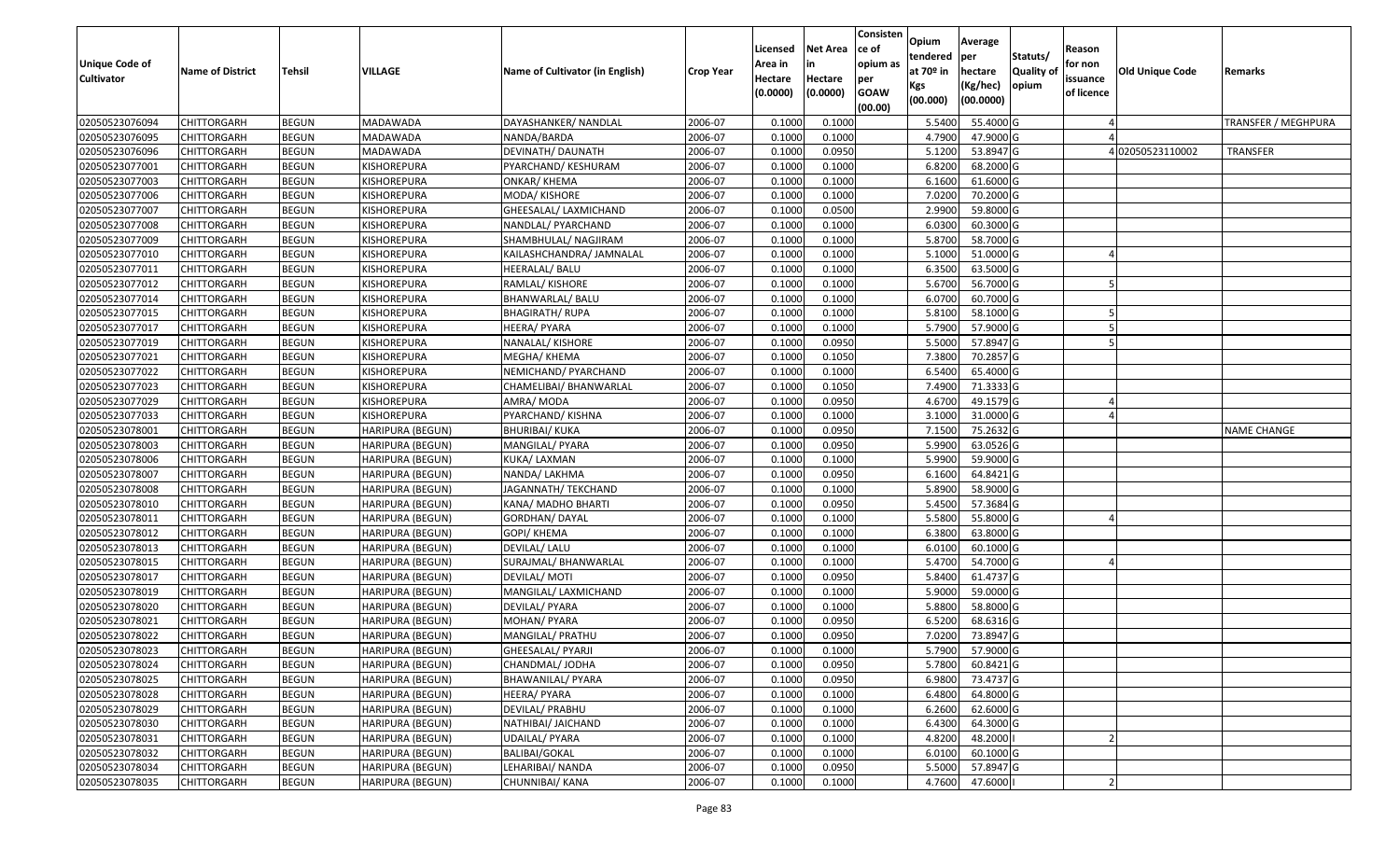| Unique Code of    |                         |               |                         |                                 |                  | Licensed<br>Area in | <b>Net Area</b><br>in | Consisten<br>ce of<br>opium as | Opium<br>tendered  | Average<br>per         | Statuts/                  | Reason<br>for non |                 |         |
|-------------------|-------------------------|---------------|-------------------------|---------------------------------|------------------|---------------------|-----------------------|--------------------------------|--------------------|------------------------|---------------------------|-------------------|-----------------|---------|
| <b>Cultivator</b> | <b>Name of District</b> | <b>Tehsil</b> | VILLAGE                 | Name of Cultivator (in English) | <b>Crop Year</b> | Hectare             | Hectare               | per                            | at $70°$ in<br>Kgs | hectare<br>(Kg/hec)    | <b>Quality o</b><br>opium | issuance          | Old Unique Code | Remarks |
|                   |                         |               |                         |                                 |                  | (0.0000)            | (0.0000)              | <b>GOAW</b><br>(00.00)         | (00.000)           | (00.0000)              |                           | of licence        |                 |         |
| 02050523078037    | CHITTORGARH             | <b>BEGUN</b>  | HARIPURA (BEGUN)        | MODA/ DHULA                     | 2006-07          | 0.1000              | 0.1050                |                                | 5.7300             | 54.5714 G              |                           |                   |                 |         |
| 02050523078039    | CHITTORGARH             | <b>BEGUN</b>  | HARIPURA (BEGUN)        | MOHANLAL/ MIYACHAND             | 2006-07          | 0.1000              | 0.1000                |                                | 4.3000             | 43.0000G               |                           |                   |                 |         |
| 02050523078040    | CHITTORGARH             | <b>BEGUN</b>  | HARIPURA (BEGUN)        | RADHIBAI/ MEGHA                 | 2006-07          | 0.1000              | 0.1000                |                                | 5.6000             | 56.0000G               |                           |                   |                 |         |
| 02050523078041    | <b>CHITTORGARH</b>      | <b>BEGUN</b>  | <b>HARIPURA (BEGUN)</b> | <b>BANSHILAL/ DEVA</b>          | 2006-07          | 0.1000              | 0.0950                |                                | 5.8400             | 61.4737 G              |                           |                   |                 |         |
| 02050523079001    | CHITTORGARH             | <b>BEGUN</b>  | BHANWARIYA              | NAHARSINGH/ JASSA               | 2006-07          | 0.1000              | 0.1000                |                                | 7.0300             | 70.3000 G              |                           |                   |                 |         |
| 02050523079002    | CHITTORGARH             | <b>BEGUN</b>  | BHANWARIYA              | HEERA/ GULAB                    | 2006-07          | 0.1000              | 0.1000                |                                | 6.5800             | 65.8000 G              |                           |                   |                 |         |
| 02050523079003    | CHITTORGARH             | <b>BEGUN</b>  | BHANWARIYA              | DHANNA/ SHORAM                  | 2006-07          | 0.1000              | 0.1000                |                                | 6.4800             | 64.8000 G              |                           |                   |                 |         |
| 02050523079004    | CHITTORGARH             | <b>BEGUN</b>  | BHANWARIYA              | MANGILAL/ CHATRA                | 2006-07          | 0.1000              | 0.1050                |                                | 7.3700             | 70.1905 G              |                           |                   |                 |         |
| 02050523079005    | CHITTORGARH             | <b>BEGUN</b>  | BHANWARIYA              | RAMIBAI/ JETA                   | 2006-07          | 0.1000              | 0.1000                |                                | 6.3500             | 63.5000G               |                           |                   |                 |         |
| 02050523079006    | CHITTORGARH             | <b>BEGUN</b>  | BHANWARIYA              | MANGILAL/ AKLING                | 2006-07          | 0.1000              | 0.1000                |                                | 6.7800             | 67.8000 G              |                           |                   |                 |         |
| 02050523079007    | CHITTORGARH             | <b>BEGUN</b>  | BHANWARIYA              | UDA/ JEETA                      | 2006-07          | 0.1000              | 0.1000                |                                | 6.7100             | 67.1000 G              |                           |                   |                 |         |
| 02050523079008    | CHITTORGARH             | <b>BEGUN</b>  | BHANWARIYA              | RAMLAL/ DERAM                   | 2006-07          | 0.1000              | 0.1000                |                                | 6.6900             | 66.9000 G              |                           |                   |                 |         |
| 02050523079009    | <b>CHITTORGARH</b>      | <b>BEGUN</b>  | BHANWARIYA              | PYARA/ GANPAT                   | 2006-07          | 0.1000              | 0.1000                |                                | 6.5700             | 65.7000 G              |                           |                   |                 |         |
| 02050523079010    | <b>CHITTORGARH</b>      | <b>BEGUN</b>  | BHANWARIYA              | MANGILAL/ MERAM                 | 2006-07          | 0.1000              | 0.1000                |                                | 6.6500             | 66.5000G               |                           |                   |                 |         |
| 02050523079011    | <b>CHITTORGARH</b>      | <b>BEGUN</b>  | BHANWARIYA              | NATHIBAI/ KASHYA                | 2006-07          | 0.1000              | 0.1000                |                                | 6.2500             | 62.5000G               |                           |                   |                 |         |
| 02050523079012    | <b>CHITTORGARH</b>      | <b>BEGUN</b>  | BHANWARIYA              | RAMDAYAL/ AMRA                  | 2006-07          | 0.1000              | 0.1000                |                                | 6.9900             | 69.9000 G              |                           |                   |                 |         |
| 02050523079013    | <b>CHITTORGARH</b>      | <b>BEGUN</b>  | BHANWARIYA              | VIRBHAN/ KASHIRAM               | 2006-07          | 0.1000              | 0.1000                |                                | 6.5200             | 65.2000G               |                           |                   |                 |         |
| 02050523079014    | CHITTORGARH             | <b>BEGUN</b>  | BHANWARIYA              | SAGARBAI/ DEVA                  | 2006-07          | 0.1000              | 0.1000                |                                | 6.9900             | 69.9000G               |                           |                   |                 |         |
| 02050523079015    | CHITTORGARH             | <b>BEGUN</b>  | BHANWARIYA              | NANDA/ KISHNA                   | 2006-07          | 0.100               | 0.1000                |                                | 6.4400             | 64.4000 G              |                           |                   |                 |         |
| 02050523079016    | CHITTORGARH             | <b>BEGUN</b>  | BHANWARIYA              | KANHAIYALAL/ DEVI               | 2006-07          | 0.1000              | 0.1050                |                                | 6.9600             | 66.2857 G              |                           |                   |                 |         |
| 02050523079017    | CHITTORGARH             | <b>BEGUN</b>  | <b>BHANWARIYA</b>       | HEMA/FATTA                      | 2006-07          | 0.1000              | 0.1000                |                                | 6.4000             | 64.0000G               |                           |                   |                 |         |
| 02050523079018    | CHITTORGARH             | <b>BEGUN</b>  | BHANWARIYA              | DERAM/ SUKKHA                   | 2006-07          | 0.1000              | 0.0950                |                                | 6.700              | 70.5263 G              |                           |                   |                 |         |
| 02050523079019    | CHITTORGARH             | <b>BEGUN</b>  | BHANWARIYA              | PARTHU/ HEMA                    | 2006-07          | 0.1000              | 0.0950                |                                | 6.6000             | 69.4737 G              |                           |                   |                 |         |
| 02050523079020    | <b>CHITTORGARH</b>      | <b>BEGUN</b>  | BHANWARIYA              | BHURA/ SHORAM                   | 2006-07          | 0.1000              | 0.1000                |                                | 6.8200             | 68.2000 G              |                           |                   |                 |         |
| 02050523079021    | <b>CHITTORGARH</b>      | <b>BEGUN</b>  | <b>BHANWARIYA</b>       | <b>BHAWANILAL/ RUPA</b>         | 2006-07          | 0.1000              | 0.1000                |                                | 6.5100             | 65.1000G               |                           |                   |                 |         |
| 02050523079022    | CHITTORGARH             | <b>BEGUN</b>  | BHANWARIYA              | MOHAN/FATTA                     | 2006-07          | 0.1000              | 0.1000                |                                | 7.1100             | 71.1000G               |                           |                   |                 |         |
| 02050523079023    | CHITTORGARH             | <b>BEGUN</b>  | BHANWARIYA              | GHEESALAL/ MANGILAL             | 2006-07          | 0.1000              | 0.1000                |                                | 6.4900             | 64.9000 G              |                           |                   |                 |         |
| 02050523079024    | CHITTORGARH             | <b>BEGUN</b>  | BHANWARIYA              | FORU/ PRATAP                    | 2006-07          | 0.1000              | 0.1000                |                                | 6.3800             | 63.8000 G              |                           |                   |                 |         |
| 02050523079025    | CHITTORGARH             | <b>BEGUN</b>  | <b>BHANWARIYA</b>       | HARJI/ KASHIRAM                 | 2006-07          | 0.1000              | 0.1000                |                                | 6.5800             | 65.8000 G              |                           |                   |                 |         |
| 02050523079026    | CHITTORGARH             | <b>BEGUN</b>  | BHANWARIYA              | MOHAN/ HARJI                    | 2006-07          | 0.1000              | 0.1000                |                                | 6.6900             | 66.9000 G              |                           |                   |                 |         |
| 02050523079027    | CHITTORGARH             | <b>BEGUN</b>  | BHANWARIYA              | PYARA/ DERAM                    | 2006-07          | 0.1000              | 0.0950                |                                | 6.6800             | 70.3158 G              |                           |                   |                 |         |
| 02050523079028    | CHITTORGARH             | <b>BEGUN</b>  | BHANWARIYA              | AASHARAM/ DERAM                 | 2006-07          | 0.1000              | 0.1000                |                                | 6.6500             | 66.5000G               |                           |                   |                 |         |
| 02050523079029    | CHITTORGARH             | <b>BEGUN</b>  | BHANWARIYA              | MEGHRAJ/ SUKKHA                 | 2006-07          | 0.1000              | 0.1000                |                                | 7.0500             | 70.5000 G              |                           |                   |                 |         |
| 02050523079030    | CHITTORGARH             | <b>BEGUN</b>  | BHANWARIYA              | GANGARAM/ DEVI                  | 2006-07          | 0.1000              | 0.1000                |                                | 6.1100             | 61.1000 G              |                           |                   |                 |         |
| 02050523079031    | CHITTORGARH             | <b>BEGUN</b>  | BHANWARIYA              | CHUNNILAL/ LAKHMA               | 2006-07          | 0.1000              | 0.1000                |                                | 6.9200             | 69.2000 G              |                           |                   |                 |         |
| 02050523079033    | CHITTORGARH             | <b>BEGUN</b>  | BHANWARIYA              | LADU/ DEVA                      | 2006-07          | 0.1000              | 0.1000                |                                | 6.9800             | 69.8000 G              |                           |                   |                 |         |
| 02050523079034    | <b>CHITTORGARH</b>      | <b>BEGUN</b>  | BHANWARIYA              | DEVILAL/ JETA                   | 2006-07          | 0.1000              | 0.1000                |                                | 6.8400             | 68.4000G               |                           |                   |                 |         |
| 02050523079035    | <b>CHITTORGARH</b>      | <b>BEGUN</b>  | BHANWARIYA              | KHANA/ JASSA                    | 2006-07          | 0.1000              | 0.1000                |                                | 6.0400             | 60.4000 G              |                           |                   |                 |         |
| 02050523079037    | <b>CHITTORGARH</b>      | <b>BEGUN</b>  | BHANWARIYA              | HEERA/ PABU                     | 2006-07          | 0.1000              | 0.1000                |                                | 6.6800             | 66.8000 G              |                           |                   |                 |         |
| 02050523079038    | <b>CHITTORGARH</b>      | <b>BEGUN</b>  | BHANWARIYA              | LALIBAI/ DOLA                   | 2006-07          | 0.1000              | 0.1000                |                                | 6.6700             | 66.7000 G              |                           |                   |                 |         |
| 02050523079039    | CHITTORGARH             | <b>BEGUN</b>  | <b>BHANWARIYA</b>       | LADULAL/ BHAGIRATH              | 2006-07          | 0.1000              | 0.1000                |                                | 6.6500             | 66.5000 G              |                           |                   |                 |         |
| 02050523079040    | <b>CHITTORGARH</b>      | <b>BEGUN</b>  | BHANWARIYA              | LALU/ FATTA                     | 2006-07          | 0.1000              | 0.1000                |                                | 6.9600             | 69.6000 G              |                           |                   |                 |         |
| 02050523079042    | <b>CHITTORGARH</b>      | <b>BEGUN</b>  | BHANWARIYA              | <b>GIRDHARI/ PARTHA</b>         | 2006-07          | 0.1000              | 0.1000                |                                | 7.0500             | 70.5000 G              |                           |                   |                 |         |
| 02050523079043    | <b>CHITTORGARH</b>      | <b>BEGUN</b>  | BHANWARIYA              | ONKAR/TEJA                      | 2006-07          | 0.1000              | 0.1000                |                                | 6.0000             | $\overline{60.0000}$ G |                           |                   |                 |         |
| 02050523079044    | <b>CHITTORGARH</b>      | <b>BEGUN</b>  | BHANWARIYA              | KASHIRAM/ SHOJI                 | 2006-07          | 0.1000              | 0.1000                |                                | 6.7700             | 67.7000 G              |                           |                   |                 |         |
| 02050523079045    | <b>CHITTORGARH</b>      | <b>BEGUN</b>  | BHANWARIYA              | SHANTILAL/ BALU                 | 2006-07          | 0.1000              | 0.1000                |                                | 6.3400             | 63.4000 G              |                           |                   |                 |         |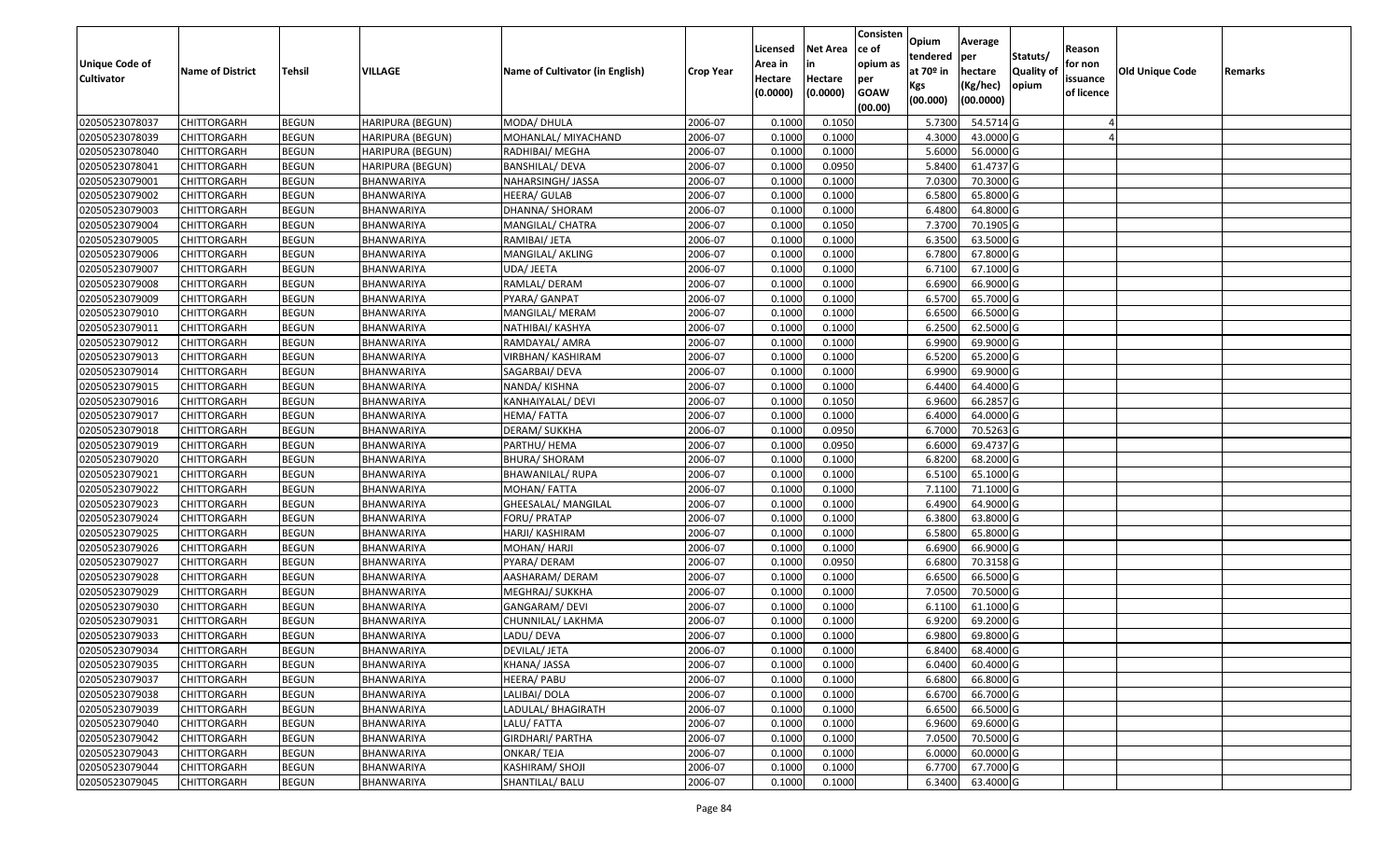| <b>Unique Code of</b><br><b>Cultivator</b> | <b>Name of District</b> | <b>Tehsil</b> | VILLAGE      | Name of Cultivator (in English) | <b>Crop Year</b> | Licensed<br>Area in<br>Hectare | <b>Net Area</b><br>in<br>Hectare | Consisten<br>ce of<br>opium as<br>per | Opium<br>tendered<br>at $70°$ in | Average<br>per<br>hectare | Statuts/<br><b>Quality o</b> | Reason<br>for non<br>issuance | <b>Old Unique Code</b> | Remarks          |
|--------------------------------------------|-------------------------|---------------|--------------|---------------------------------|------------------|--------------------------------|----------------------------------|---------------------------------------|----------------------------------|---------------------------|------------------------------|-------------------------------|------------------------|------------------|
|                                            |                         |               |              |                                 |                  | (0.0000)                       | (0.0000)                         | <b>GOAW</b><br>(00.00)                | Kgs<br>(00.000)                  | (Kg/hec)<br>(00.0000)     | opium                        | of licence                    |                        |                  |
| 02050523079046                             | CHITTORGARH             | <b>BEGUN</b>  | BHANWARIYA   | DEVILAL/ KAJOD                  | 2006-07          | 0.1000                         | 0.1000                           |                                       | 6.4800                           | 64.8000 G                 |                              |                               |                        |                  |
| 02050523079047                             | CHITTORGARH             | <b>BEGUN</b>  | BHANWARIYA   | CHHAGANLAL/ SHOCHAND            | 2006-07          | 0.1000                         | 0.1000                           |                                       | 6.5000                           | 65.0000G                  |                              |                               |                        |                  |
| 02050523079048                             | CHITTORGARH             | <b>BEGUN</b>  | BHANWARIYA   | MANGILAL/ BALU                  | 2006-07          | 0.1000                         | 0.1000                           |                                       | 6.0000                           | 60.0000G                  |                              |                               |                        |                  |
| 02050523079049                             | <b>CHITTORGARH</b>      | <b>BEGUN</b>  | BHANWARIYA   | SHOCHAND/ PANNA                 | 2006-07          | 0.1000                         | 0.1000                           |                                       | 6.9400                           | 69.4000 G                 |                              |                               |                        |                  |
| 02050523079050                             | CHITTORGARH             | <b>BEGUN</b>  | BHANWARIYA   | GHISALAL/KAJOD                  | 2006-07          | 0.1000                         | 0.1000                           |                                       | 6.4700                           | 64.7000 G                 |                              |                               |                        |                  |
| 02050523079051                             | CHITTORGARH             | <b>BEGUN</b>  | BHANWARIYA   | DEVILAL/ MIYACHAND              | 2006-07          | 0.1000                         | 0.1000                           |                                       | 3.4500                           | 34.5000 G                 |                              |                               | 4 02050523082032       | TRANSFER         |
| 02050523080001                             | CHITTORGARH             | <b>BEGUN</b>  | PALKA        | SITABAI/ NANDLAL                | 2006-07          | 0.1000                         | 0.1000                           |                                       | 6.9800                           | 69.8000 G                 |                              |                               |                        |                  |
| 02050523080002                             | CHITTORGARH             | <b>BEGUN</b>  | <b>PALKA</b> | PYARA/TEKA                      | 2006-07          | 0.1000                         | 0.1000                           |                                       | 6.4600                           | 64.6000 G                 |                              |                               |                        |                  |
| 02050523080003                             | CHITTORGARH             | <b>BEGUN</b>  | PALKA        | MOTI/ RATNA                     | 2006-07          | 0.1000                         | 0.1000                           |                                       | 6.3800                           | 63.8000 G                 |                              |                               |                        |                  |
| 02050523080004                             | CHITTORGARH             | <b>BEGUN</b>  | PALKA        | DEBILAL/ SEWA                   | 2006-07          | 0.1000                         | 0.0950                           |                                       | 6.8800                           | 72.4211G                  |                              |                               |                        |                  |
| 02050523080005                             | CHITTORGARH             | <b>BEGUN</b>  | PALKA        | BHUWANA/ TULSIRAM               | 2006-07          | 0.1000                         | 0.1000                           |                                       | 6.8300                           | 68.3000 G                 |                              |                               |                        |                  |
| 02050523080007                             | CHITTORGARH             | <b>BEGUN</b>  | <b>PALKA</b> | PYARA/ GOPI                     | 2006-07          | 0.1000                         | 0.0950                           |                                       | 6.4200                           | 67.5789 G                 |                              |                               |                        |                  |
| 02050523080008                             | <b>CHITTORGARH</b>      | <b>BEGUN</b>  | <b>PALKA</b> | UDAILAL/ SURAJMAL               | 2006-07          | 0.1000                         | 0.1000                           |                                       | 7.2800                           | 72.8000G                  |                              |                               |                        |                  |
| 02050523080009                             | CHITTORGARH             | <b>BEGUN</b>  | <b>PALKA</b> | <b>BHURA/ RATNA</b>             | 2006-07          | 0.1000                         | 0.0950                           |                                       | 6.7200                           | 70.7368 G                 |                              |                               |                        |                  |
| 02050523080010                             | <b>CHITTORGARH</b>      | <b>BEGUN</b>  | PALKA        | NANDLAL/BALU                    | 2006-07          | 0.1000                         | 0.0950                           |                                       | 6.7600                           | 71.1579 G                 |                              |                               |                        |                  |
| 02050523080011                             | CHITTORGARH             | <b>BEGUN</b>  | <b>PALKA</b> | KALU/ LAXMAN                    | 2006-07          | 0.1000                         | 0.0950                           |                                       | 5.6800                           | 59.7895 G                 |                              |                               |                        |                  |
| 02050523080012                             | CHITTORGARH             | <b>BEGUN</b>  | <b>PALKA</b> | PYARCHAND/ BALU                 | 2006-07          | 0.1000                         | 0.1000                           |                                       | 7.0900                           | 70.9000G                  |                              |                               |                        |                  |
| 02050523080013                             | CHITTORGARH             | <b>BEGUN</b>  | <b>PALKA</b> | REVALAL/ DOLA                   | 2006-07          | 0.100                          | 0.1000                           |                                       | 7.1200                           | 71.2000 G                 |                              |                               |                        |                  |
| 02050523080014                             | CHITTORGARH             | <b>BEGUN</b>  | <b>PALKA</b> | JEETMAL/ TAKA                   | 2006-07          | 0.100                          | 0.0950                           |                                       | 7.2600                           | 76.4211G                  |                              |                               |                        |                  |
| 02050523080015                             | CHITTORGARH             | <b>BEGUN</b>  | <b>PALKA</b> | HARLAL/ NARAYAN                 | 2006-07          | 0.1000                         | 0.1000                           |                                       | 6.6800                           | 66.8000 G                 |                              |                               |                        |                  |
| 02050523080016                             | CHITTORGARH             | <b>BEGUN</b>  | <b>PALKA</b> | KHEMRAJ/BARDA                   | 2006-07          | 0.100                          | 0.0950                           |                                       | 6.5700                           | 69.1579 G                 |                              |                               |                        |                  |
| 02050523080018                             | CHITTORGARH             | <b>BEGUN</b>  | <b>PALKA</b> | PYARCHAND/ LAXMAN               | 2006-07          | 0.100                          | 0.0950                           |                                       | 6.030                            | 63.4737 G                 |                              |                               |                        |                  |
| 02050523080019                             | CHITTORGARH             | <b>BEGUN</b>  | PALKA        | HEERALAL/ BALU                  | 2006-07          | 0.1000                         | 0.0950                           |                                       | 6.9000                           | 72.6316 G                 |                              |                               |                        |                  |
| 02050523080020                             | <b>CHITTORGARH</b>      | <b>BEGUN</b>  | <b>PALKA</b> | HEERALAL/ KANHAIYALAL           | 2006-07          | 0.100                          | 0.1000                           |                                       | 7.0000                           | 70.0000 G                 |                              |                               |                        |                  |
| 02050523080021                             | <b>CHITTORGARH</b>      | <b>BEGUN</b>  | <b>PALKA</b> | AMBALAL/ BHURA                  | 2006-07          | 0.1000                         | 0.0950                           |                                       | 6.6300                           | 69.7895 G                 |                              |                               |                        |                  |
| 02050523080022                             | CHITTORGARH             | <b>BEGUN</b>  | <b>PALKA</b> | SHIVLAL/ KANHAIYALAL            | 2006-07          | 0.1000                         | 0.1000                           |                                       | 5.8700                           | 58.7000 G                 |                              |                               |                        |                  |
| 02050523080023                             | CHITTORGARH             | <b>BEGUN</b>  | PALKA        | SHANKERLAL/ KANHAIYALAL         | 2006-07          | 0.100                          | 0.0950                           |                                       | 6.0500                           | 63.6842 G                 |                              |                               |                        |                  |
| 02050523080026                             | CHITTORGARH             | <b>BEGUN</b>  | <b>PALKA</b> | MANGILAL/ JODHA MEENA           | 2006-07          | 0.1000                         | 0.1000                           |                                       | 5.3700                           | 53.7000 G                 |                              |                               |                        |                  |
| 02050523080028                             | CHITTORGARH             | <b>BEGUN</b>  | <b>PALKA</b> | MANGILAL/ MEGHA DHAKAD          | 2006-07          | 0.1000                         | 0.0950                           |                                       | 6.3300                           | 66.6316 G                 |                              |                               |                        |                  |
| 02050523080029                             | CHITTORGARH             | <b>BEGUN</b>  | <b>PALKA</b> | DUNGA/ MODA                     | 2006-07          | 0.1000                         | 0.1000                           |                                       | 6.4600                           | 64.6000 G                 |                              |                               |                        |                  |
| 02050523080031                             | CHITTORGARH             | <b>BEGUN</b>  | PALKA        | RUPLAL/ NARAYAN                 | 2006-07          | 0.100                          | 0.1000                           |                                       | 6.7200                           | 67.2000 G                 |                              |                               |                        |                  |
| 02050523080032                             | CHITTORGARH             | <b>BEGUN</b>  | PALKA        | PANNALAL/ DOLA                  | 2006-07          | 0.1000                         | 0.1000                           |                                       | 6.9000                           | 69.0000G                  |                              |                               |                        | TRANSFER / SHADI |
| 02050523080033                             | CHITTORGARH             | <b>BEGUN</b>  | PALKA        | MADANDAS/ PRABHUDAS             | 2006-07          | 0.100                          | 0.1000                           |                                       | 5.1500                           | 51.5000 G                 |                              |                               |                        |                  |
| 02050523080035                             | CHITTORGARH             | <b>BEGUN</b>  | PALKA        | JHAMKUBAI/ HAZARI               | 2006-07          | 0.1000                         | 0.1000                           |                                       | 6.2200                           | 62.2000 G                 |                              |                               |                        |                  |
| 02050523080037                             | CHITTORGARH             | <b>BEGUN</b>  | PALKA        | BHANWARLAL/ BARDICHAND          | 2006-07          | 0.1000                         | 0.1000                           |                                       | 6.8900                           | 68.9000 G                 |                              |                               |                        |                  |
| 02050523080038                             | CHITTORGARH             | <b>BEGUN</b>  | <b>PALKA</b> | KAJODIBAI/ GOPI                 | 2006-07          | 0.1000                         | 0.1000                           |                                       | 6.7200                           | 67.2000G                  |                              |                               |                        |                  |
| 02050523080039                             | <b>CHITTORGARH</b>      | <b>BEGUN</b>  | PALKA        | PANNALAL/ MEGHA                 | 2006-07          | 0.1000                         | 0.0950                           |                                       | 6.3500                           | 66.8421 G                 |                              |                               |                        |                  |
| 02050523080040                             | <b>CHITTORGARH</b>      | <b>BEGUN</b>  | PALKA        | GHEESALAL/ NARAYAN              | 2006-07          | 0.1000                         | 0.0950                           |                                       | 6.5100                           | 68.5263 G                 |                              |                               |                        |                  |
| 02050523080041                             | <b>CHITTORGARH</b>      | <b>BEGUN</b>  | PALKA        | GOPI/ TEKA                      | 2006-07          | 0.1000                         | 0.0950                           |                                       | 6.5300                           | 68.7368 G                 |                              |                               |                        |                  |
| 02050523080042                             | <b>CHITTORGARH</b>      | <b>BEGUN</b>  | PALKA        | <b>BARDIBAI/ CHHOGA</b>         | 2006-07          | 0.1000                         | 0.1000                           |                                       | 7.0300                           | 70.3000 G                 |                              |                               |                        |                  |
| 02050523081001                             | CHITTORGARH             | <b>BEGUN</b>  | PALANPUR     | SUKHLAL/ MEGHA                  | 2006-07          | 0.1000                         | 0.1000                           |                                       | 6.5500                           | 65.5000 G                 |                              |                               |                        |                  |
| 02050523081002                             | <b>CHITTORGARH</b>      | <b>BEGUN</b>  | PALANPUR     | <b>BHANWARLAL/ GOPI</b>         | 2006-07          | 0.1000                         | 0.1000                           |                                       | 7.1400                           | 71.4000 G                 |                              |                               |                        |                  |
| 02050523081004                             | <b>CHITTORGARH</b>      | <b>BEGUN</b>  | PALANPUR     | MANGILAL/ TULSIRAM              | 2006-07          | 0.1000                         | 0.1000                           |                                       | 5.5400                           | 55.4000 G                 |                              |                               |                        |                  |
| 02050523081005                             | <b>CHITTORGARH</b>      | <b>BEGUN</b>  | PALANPUR     | RAGHUNATH/ ONKAR                | 2006-07          | 0.1000                         | 0.1000                           |                                       | 5.6600                           | 56.6000 G                 |                              |                               |                        |                  |
| 02050523081006                             | <b>CHITTORGARH</b>      | <b>BEGUN</b>  | PALANPUR     | UDAILAL/ BHURA                  | 2006-07          | 0.1000                         | 0.1000                           |                                       | 5.3100                           | 53.1000 G                 |                              |                               |                        |                  |
| 02050523081007                             | <b>CHITTORGARH</b>      | <b>BEGUN</b>  | PALANPUR     | TULSIRAM/ NARAYAN               | 2006-07          | 0.1000                         | 0.1000                           |                                       | 7.0300                           | 70.3000 G                 |                              |                               |                        |                  |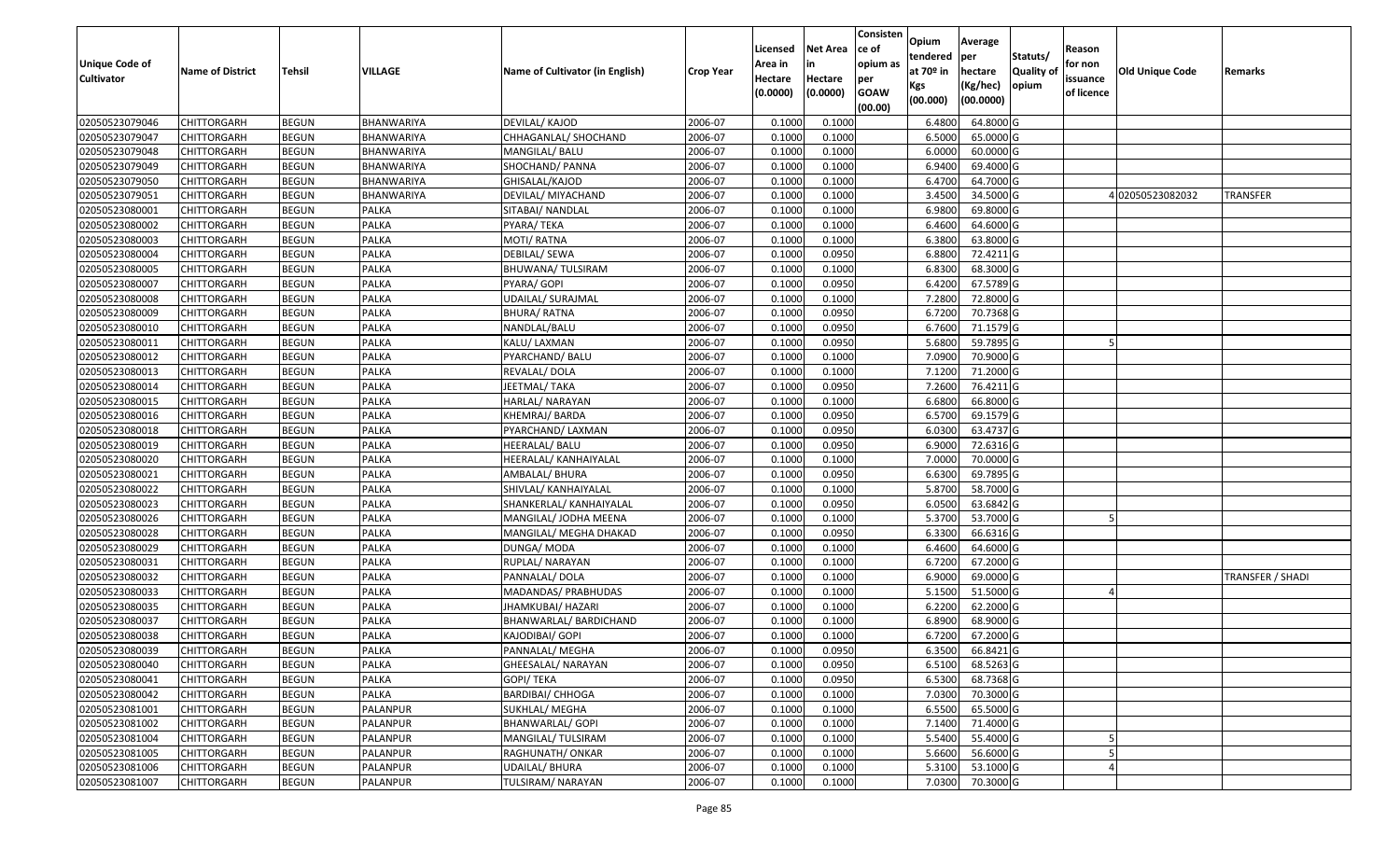| <b>Unique Code of</b> |                         |               |                |                                 |                  | Licensed<br>Area in | <b>Net Area</b><br>in | Consisten<br>ce of<br>opium as | Opium<br>tendered | Average<br>per        | Statuts/         | Reason<br>for non |                        |                    |
|-----------------------|-------------------------|---------------|----------------|---------------------------------|------------------|---------------------|-----------------------|--------------------------------|-------------------|-----------------------|------------------|-------------------|------------------------|--------------------|
| <b>Cultivator</b>     | <b>Name of District</b> | <b>Tehsil</b> | <b>VILLAGE</b> | Name of Cultivator (in English) | <b>Crop Year</b> | Hectare             | Hectare               | per                            | at $70°$ in       | hectare               | <b>Quality o</b> | issuance          | <b>Old Unique Code</b> | Remarks            |
|                       |                         |               |                |                                 |                  | (0.0000)            | (0.0000)              | <b>GOAW</b><br>(00.00)         | Kgs<br>(00.000)   | (Kg/hec)<br>(00.0000) | opium            | of licence        |                        |                    |
| 02050523081009        | <b>CHITTORGARH</b>      | <b>BEGUN</b>  | PALANPUR       | <b>BALU/ HAZARI</b>             | 2006-07          | 0.1000              | 0.1050                |                                | 6.9600            | 66.2857 G             |                  |                   |                        |                    |
| 02050523081010        | CHITTORGARH             | <b>BEGUN</b>  | PALANPUR       | DEVILAL/ SEWA                   | 2006-07          | 0.1000              | 0.1000                |                                | 6.0700            | 60.7000 G             |                  |                   |                        |                    |
| 02050523081011        | CHITTORGARH             | <b>BEGUN</b>  | PALANPUR       | HAZARI/ PEMA                    | 2006-07          | 0.1000              | 0.0950                |                                | 5.2400            | 55.1579 G             |                  |                   |                        |                    |
| 02050523081012        | <b>CHITTORGARH</b>      | <b>BEGUN</b>  | PALANPUR       | RUPA/ NARAYAN                   | 2006-07          | 0.1000              | 0.1000                |                                | 6.1800            | 61.8000G              |                  |                   |                        |                    |
| 02050523081014        | CHITTORGARH             | <b>BEGUN</b>  | PALANPUR       | MOHANLAL/TULSIRAM               | 2006-07          | 0.1000              | 0.1050                |                                | 7.0200            | 66.8571 G             |                  |                   |                        |                    |
| 02050523081015        | <b>CHITTORGARH</b>      | <b>BEGUN</b>  | PALANPUR       | NARAYAN/ PANNA                  | 2006-07          | 0.1000              | 0.1050                |                                | 6.2100            | 59.1429 G             |                  |                   |                        |                    |
| 02050523082001        | CHITTORGARH             | <b>BEGUN</b>  | SRINAGAR       | BHANWARLAL/ BARDA               | 2006-07          | 0.1000              | 0.1000                |                                | 6.0700            | 60.7000 G             |                  |                   |                        |                    |
| 02050523082002        | CHITTORGARH             | <b>BEGUN</b>  | SRINAGAR       | DEVA/ LALU                      | 2006-07          | 0.1000              | 0.1000                |                                | 7.1800            | 71.8000 G             |                  |                   |                        |                    |
| 02050523082003        | CHITTORGARH             | <b>BEGUN</b>  | SRINAGAR       | RAMCHANDRA/ DEVILAL             | 2006-07          | 0.1000              | 0.1000                |                                | 6.6400            | 66.4000 G             |                  |                   |                        |                    |
| 02050523082004        | <b>CHITTORGARH</b>      | <b>BEGUN</b>  | SRINAGAR       | DEVA/ SHOCHAND                  | 2006-07          | 0.1000              | 0.1000                |                                | 7.1500            | 71.5000 G             |                  |                   |                        |                    |
| 02050523082005        | CHITTORGARH             | <b>BEGUN</b>  | SRINAGAR       | KANHAIYALAL/ HEERALAL           | 2006-07          | 0.1000              | 0.1000                |                                | 6.9300            | 69.3000G              |                  |                   |                        |                    |
| 02050523082006        | <b>CHITTORGARH</b>      | <b>BEGUN</b>  | SRINAGAR       | MANGILAL/ UDA                   | 2006-07          | 0.1000              | 0.1000                |                                | 7.0000            | 70.0000 G             |                  |                   |                        |                    |
| 02050523082007        | <b>CHITTORGARH</b>      | <b>BEGUN</b>  | SRINAGAR       | <b>ONKAR/DALLA</b>              | 2006-07          | 0.1000              | 0.1000                |                                | 6.4800            | 64.8000 G             |                  |                   |                        |                    |
| 02050523082008        | <b>CHITTORGARH</b>      | <b>BEGUN</b>  | SRINAGAR       | MOTI/ PANNA                     | 2006-07          | 0.1000              | 0.1000                |                                | 6.6300            | 66.3000 G             |                  |                   |                        |                    |
| 02050523082010        | <b>CHITTORGARH</b>      | <b>BEGUN</b>  | SRINAGAR       | NANDLAL/ BHAWANA                | 2006-07          | 0.1000              | 0.1000                |                                | 6.8000            | 68.0000G              |                  |                   |                        |                    |
| 02050523082011        | <b>CHITTORGARH</b>      | <b>BEGUN</b>  | SRINAGAR       | NANDA/ KHEMA                    | 2006-07          | 0.1000              | 0.1000                |                                | 6.6200            | 66.2000 G             |                  |                   |                        |                    |
| 02050523082012        | CHITTORGARH             | <b>BEGUN</b>  | SRINAGAR       | DEVILAL/ CHHOGA                 | 2006-07          | 0.1000              | 0.1000                |                                | 6.5800            | 65.8000G              |                  |                   |                        |                    |
| 02050523082014        | CHITTORGARH             | <b>BEGUN</b>  | SRINAGAR       | JAMNALAL/NARAYAN                | 2006-07          | 0.1000              | 0.1000                |                                | 6.1900            | 61.9000G              |                  |                   |                        |                    |
| 02050523082015        | CHITTORGARH             | <b>BEGUN</b>  | SRINAGAR       | MOTI/ RODA                      | 2006-07          | 0.100               | 0.1000                |                                | 6.5100            | 65.1000G              |                  |                   |                        |                    |
| 02050523082016        | CHITTORGARH             | <b>BEGUN</b>  | SRINAGAR       | DEVA/ GHEESA                    | 2006-07          | 0.1000              | 0.1000                |                                | 6.7800            | 67.8000 G             |                  |                   |                        |                    |
| 02050523082017        | CHITTORGARH             | <b>BEGUN</b>  | SRINAGAR       | NANDA/ LAXMAN                   | 2006-07          | 0.1000              | 0.1000                |                                | 7.1400            | 71.4000 G             |                  |                   |                        |                    |
| 02050523082018        | CHITTORGARH             | <b>BEGUN</b>  | SRINAGAR       | <b>KUKA/ CHUNA</b>              | 2006-07          | 0.100               | 0.1000                |                                | 6.9800            | 69.8000 G             |                  |                   |                        |                    |
| 02050523082019        | CHITTORGARH             | <b>BEGUN</b>  | SRINAGAR       | JAGDISH/ NARAYAN                | 2006-07          | 0.1000              | 0.1000                |                                | 6.4200            | 64.2000 G             |                  |                   |                        |                    |
| 02050523082020        | <b>CHITTORGARH</b>      | <b>BEGUN</b>  | SRINAGAR       | GOKAL/ KALU                     | 2006-07          | 0.100               | 0.1000                |                                | 6.5600            | 65.6000G              |                  |                   |                        |                    |
| 02050523082021        | <b>CHITTORGARH</b>      | <b>BEGUN</b>  | SRINAGAR       | <b>BHUWANA/ LALA</b>            | 2006-07          | 0.1000              | 0.1000                |                                | 6.8700            | 68.7000 G             |                  |                   |                        |                    |
| 02050523082022        | CHITTORGARH             | <b>BEGUN</b>  | SRINAGAR       | PRAKASH/ BALU                   | 2006-07          | 0.1000              | 0.1000                |                                | 7.1200            | 71.2000 G             |                  |                   |                        |                    |
| 02050523082023        | <b>CHITTORGARH</b>      | <b>BEGUN</b>  | SRINAGAR       | LALU/ MODA                      | 2006-07          | 0.1000              | 0.0950                |                                | 6.2600            | 65.8947 G             |                  |                   |                        |                    |
| 02050523082024        | CHITTORGARH             | <b>BEGUN</b>  | SRINAGAR       | BALU/ HEERA (PANDU)             | 2006-07          | 0.1000              | 0.1000                |                                | 7.2100            | 72.1000G              |                  |                   |                        |                    |
| 02050523082025        | <b>CHITTORGARH</b>      | <b>BEGUN</b>  | SRINAGAR       | SHAMBHULAL/ RUPA                | 2006-07          | 0.1000              | 0.1000                |                                | 6.4300            | 64.3000 G             |                  |                   |                        |                    |
| 02050523082026        | <b>CHITTORGARH</b>      | <b>BEGUN</b>  | SRINAGAR       | MANGILAL/ NARAYAN               | 2006-07          | 0.1000              | 0.1000                |                                | 7.1600            | 71.6000 G             |                  |                   |                        |                    |
| 02050523082027        | CHITTORGARH             | <b>BEGUN</b>  | SRINAGAR       | BHURA/ NARAYAN                  | 2006-07          | 0.1000              | 0.1000                |                                | 6.8200            | 68.2000 G             |                  |                   |                        |                    |
| 02050523082028        | CHITTORGARH             | <b>BEGUN</b>  | SRINAGAR       | PYARCHAND/ GHEESA               | 2006-07          | 0.1000              | 0.1000                |                                | 7.1300            | 71.3000G              |                  |                   |                        |                    |
| 02050523082029        | CHITTORGARH             | <b>BEGUN</b>  | SRINAGAR       | <b>GOPILAL/ CHUNA</b>           | 2006-07          | 0.1000              | 0.1000                |                                | 6.8300            | 68.3000 G             |                  |                   |                        |                    |
| 02050523082030        | CHITTORGARH             | <b>BEGUN</b>  | SRINAGAR       | MOTI/ KHEMA                     | 2006-07          | 0.1000              | 0.1000                |                                | 6.3400            | 63.4000 G             |                  |                   |                        |                    |
| 02050523082033        | CHITTORGARH             | <b>BEGUN</b>  | SRINAGAR       | JHAMKUBAI/DEVA                  | 2006-07          | 0.1000              | 0.1000                |                                | 6.3800            | 63.8000G              |                  |                   |                        | <b>NAME CHANGE</b> |
| 02050523082034        | CHITTORGARH             | <b>BEGUN</b>  | SRINAGAR       | PARTHU/ GOKAL                   | 2006-07          | 0.1000              | 0.1000                |                                | 7.3400            | 73.4000G              |                  |                   |                        |                    |
| 02050523082035        | <b>CHITTORGARH</b>      | <b>BEGUN</b>  | SRINAGAR       | ANCHIBAI/ GOKAL                 | 2006-07          | 0.1000              | 0.1000                |                                | 6.7900            | 67.9000 G             |                  |                   |                        |                    |
| 02050523082036        | <b>CHITTORGARH</b>      | <b>BEGUN</b>  | SRINAGAR       | KANA/KALU                       | 2006-07          | 0.1000              | 0.1000                |                                | 6.4900            | 64.9000 G             |                  |                   |                        |                    |
| 02050523082037        | <b>CHITTORGARH</b>      | <b>BEGUN</b>  | SRINAGAR       | LALU/ GOKAL                     | 2006-07          | 0.1000              | 0.1000                |                                | 6.8300            | 68.3000 G             |                  |                   |                        |                    |
| 02050523082038        | <b>CHITTORGARH</b>      | <b>BEGUN</b>  | SRINAGAR       | <b>BALU/ HEERA</b>              | 2006-07          | 0.1000              | 0.1000                |                                | 6.7000            | 67.0000 G             |                  |                   |                        |                    |
| 02050523082040        | <b>CHITTORGARH</b>      | <b>BEGUN</b>  | SRINAGAR       | JAGDISH/ GHASI                  | 2006-07          | 0.1000              | 0.1000                |                                | 6.0700            | 60.7000 G             |                  |                   |                        |                    |
| 02050523082041        | <b>CHITTORGARH</b>      | <b>BEGUN</b>  | SRINAGAR       | CHUNNILAL/ KALU                 | 2006-07          | 0.1000              | 0.1000                |                                | 6.7700            | 67.7000 G             |                  |                   |                        |                    |
| 02050523082042        | <b>CHITTORGARH</b>      | <b>BEGUN</b>  | SRINAGAR       | SATYANARAYAN/ GHEESA            | 2006-07          | 0.1000              | 0.1000                |                                | 6.4700            | 64.7000 G             |                  |                   |                        |                    |
| 02050523082044        | CHITTORGARH             | <b>BEGUN</b>  | SRINAGAR       | PYARA/ DUNGA                    | 2006-07          | 0.1000              | 0.1000                |                                | 5.3200            | 53.2000 G             |                  |                   |                        |                    |
| 02050523082045        | <b>CHITTORGARH</b>      | <b>BEGUN</b>  | SRINAGAR       | GHEESA/ BHAWANA                 | 2006-07          | 0.1000              | 0.1000                |                                | 7.2900            | 72.9000 G             |                  |                   |                        |                    |
| 02050523082046        | <b>CHITTORGARH</b>      | <b>BEGUN</b>  | SRINAGAR       | MEGHRAJ/ DUNGA                  | 2006-07          | 0.1000              | 0.1050                |                                | 7.0000            | 66.6667 G             |                  |                   |                        |                    |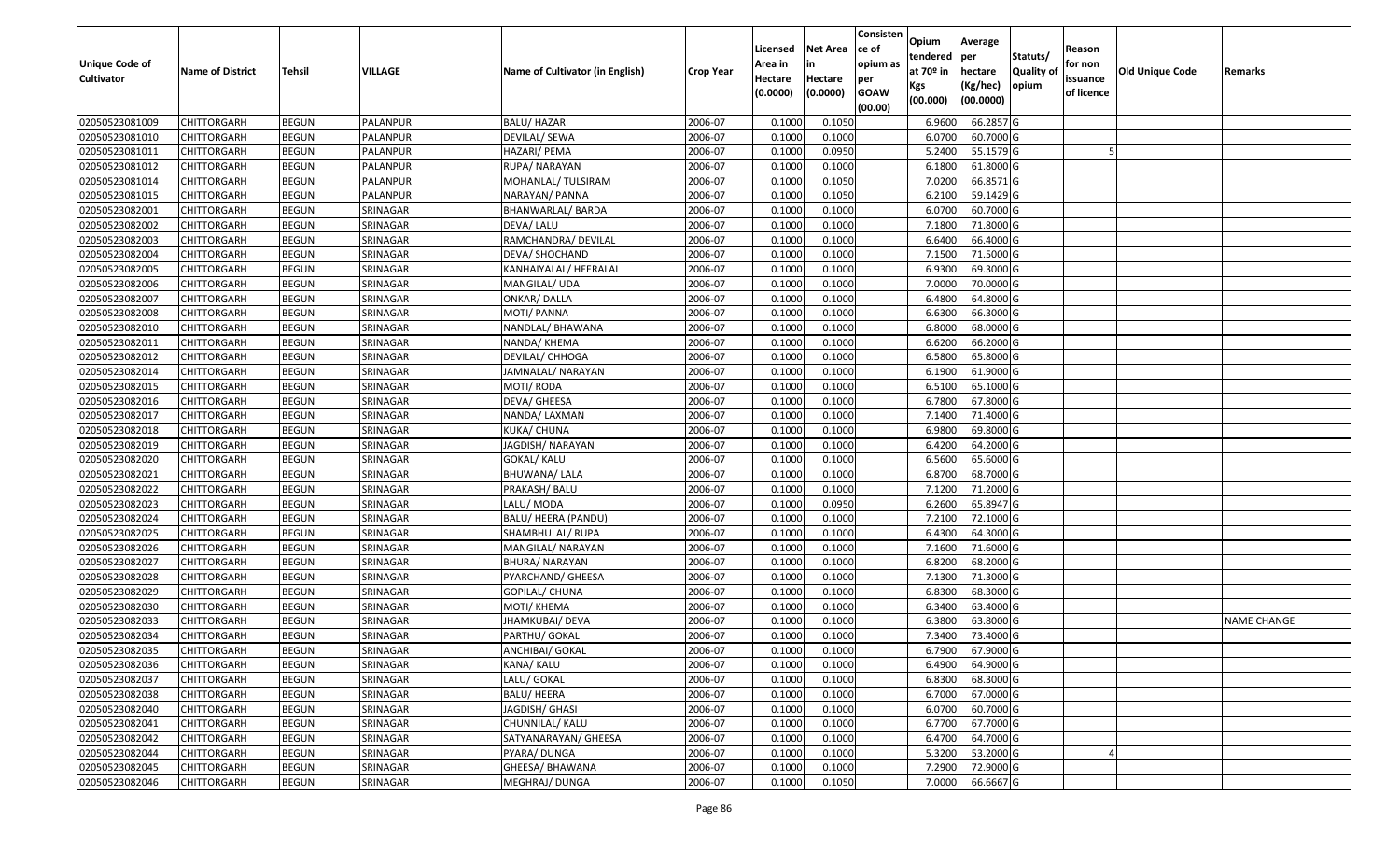| <b>Unique Code of</b> | <b>Name of District</b> | <b>Tehsil</b> | VILLAGE  | Name of Cultivator (in English) | <b>Crop Year</b> | Licensed<br>Area in | <b>Net Area</b><br>in | Consisten<br>ce of<br>opium as | Opium<br>tendered<br>at $70°$ in | Average<br>per<br>hectare | Statuts/<br><b>Quality o</b> | Reason<br>for non      | Old Unique Code | Remarks            |
|-----------------------|-------------------------|---------------|----------|---------------------------------|------------------|---------------------|-----------------------|--------------------------------|----------------------------------|---------------------------|------------------------------|------------------------|-----------------|--------------------|
| <b>Cultivator</b>     |                         |               |          |                                 |                  | Hectare<br>(0.0000) | Hectare<br>(0.0000)   | per<br><b>GOAW</b><br>(00.00)  | Kgs<br>(00.000)                  | (Kg/hec)<br>(00.0000)     | opium                        | issuance<br>of licence |                 |                    |
| 02050523082047        | CHITTORGARH             | <b>BEGUN</b>  | SRINAGAR | SHANKERLAL/ NANDA               | 2006-07          | 0.1000              | 0.1000                |                                | 7.1000                           | 71.0000 G                 |                              |                        |                 |                    |
| 02050523082050        | CHITTORGARH             | <b>BEGUN</b>  | SRINAGAR | RAMCHANDRA/ DHANNA              | 2006-07          | 0.1000              | 0.1000                |                                | 6.9100                           | 69.1000G                  |                              |                        |                 |                    |
| 02050523082051        | CHITTORGARH             | <b>BEGUN</b>  | SRINAGAR | SOHANLAL/ BARDA                 | 2006-07          | 0.1000              | 0.1000                |                                | 7.2400                           | 72.4000G                  |                              |                        |                 |                    |
| 02050523082052        | <b>CHITTORGARH</b>      | <b>BEGUN</b>  | SRINAGAR | <b>BARDA/LALA</b>               | 2006-07          | 0.1000              | 0.1000                |                                | 7.1100                           | 71.1000 G                 |                              |                        |                 |                    |
| 02050523082054        | CHITTORGARH             | <b>BEGUN</b>  | SRINAGAR | DHANNA/ UDA                     | 2006-07          | 0.1000              | 0.1000                |                                | 6.6500                           | 66.5000 G                 |                              |                        |                 |                    |
| 02050523082055        | CHITTORGARH             | <b>BEGUN</b>  | SRINAGAR | KAILASH/ JETA                   | 2006-07          | 0.1000              | 0.1000                |                                | 6.8100                           | 68.1000 G                 |                              |                        |                 |                    |
| 02050523082056        | CHITTORGARH             | <b>BEGUN</b>  | SRINAGAR | SUGANLAL/ HARLAL                | 2006-07          | 0.1000              | 0.1000                |                                | 6.6600                           | 66.6000 G                 |                              |                        |                 |                    |
| 02050523082057        | CHITTORGARH             | <b>BEGUN</b>  | SRINAGAR | <b>BARDA/ PEETHA</b>            | 2006-07          | 0.1000              | 0.1000                |                                | 6.7500                           | 67.5000 G                 |                              |                        |                 |                    |
| 02050523082058        | CHITTORGARH             | <b>BEGUN</b>  | SRINAGAR | BHANWARDAS/ BANSHIDAS           | 2006-07          | 0.1000              | 0.1050                |                                | 6.7200                           | 64.0000G                  |                              |                        |                 |                    |
| 02050523082061        | CHITTORGARH             | <b>BEGUN</b>  | SRINAGAR | HAZARI/ GHEESA                  | 2006-07          | 0.1000              | 0.1000                |                                | 6.9700                           | 69.7000 G                 |                              |                        |                 |                    |
| 02050523082062        | CHITTORGARH             | <b>BEGUN</b>  | SRINAGAR | HARKUBAI/ MOTILAL               | 2006-07          | 0.1000              | 0.1000                |                                | 6.5900                           | 65.9000G                  |                              |                        |                 |                    |
| 02050523082063        | <b>CHITTORGARH</b>      | <b>BEGUN</b>  | SRINAGAR | PYARCHAND/ BHUWANA              | 2006-07          | 0.1000              | 0.1000                |                                | 6.1600                           | 61.6000 G                 |                              |                        |                 |                    |
| 02050523082064        | <b>CHITTORGARH</b>      | <b>BEGUN</b>  | SRINAGAR | MOHANLAL/ HEERA                 | 2006-07          | 0.1000              | 0.1000                |                                | 7.1200                           | 71.2000 G                 |                              |                        |                 |                    |
| 02050523082065        | <b>CHITTORGARH</b>      | <b>BEGUN</b>  | SRINAGAR | MADHOLAL/ CHHOGA                | 2006-07          | 0.1000              | 0.1000                |                                | 7.5900                           | 75.9000G                  |                              |                        |                 |                    |
| 02050523082066        | <b>CHITTORGARH</b>      | <b>BEGUN</b>  | SRINAGAR | PYARA/ UDA                      | 2006-07          | 0.1000              | 0.1000                |                                | 6.5300                           | 65.3000G                  |                              |                        |                 |                    |
| 02050523082067        | CHITTORGARH             | <b>BEGUN</b>  | SRINAGAR | <b>ONKAR/ BARDA</b>             | 2006-07          | 0.1000              | 0.1000                |                                | 6.8000                           | 68.0000 G                 |                              |                        |                 |                    |
| 02050523082068        | CHITTORGARH             | <b>BEGUN</b>  | SRINAGAR | MANGILAL/ KAJOD                 | 2006-07          | 0.1000              | 0.1050                |                                | 7.2200                           | 68.7619 G                 |                              |                        |                 |                    |
| 02050523082069        | CHITTORGARH             | <b>BEGUN</b>  | SRINAGAR | BARDA/ PRABHULAL                | 2006-07          | 0.100               | 0.1000                |                                | 6.4900                           | 64.9000 G                 |                              |                        |                 |                    |
| 02050523082070        | CHITTORGARH             | <b>BEGUN</b>  | SRINAGAR | SHANTILAL/ DEVILAL              | 2006-07          | 0.100               | 0.1000                |                                | 6.8900                           | 68.9000 G                 |                              |                        |                 |                    |
| 02050523082071        | CHITTORGARH             | <b>BEGUN</b>  | SRINAGAR | ONKARLAL/ GOPI                  | 2006-07          | 0.1000              | 0.1000                |                                | 7.1900                           | 71.9000G                  |                              |                        |                 |                    |
| 02050523082072        | CHITTORGARH             | <b>BEGUN</b>  | SRINAGAR | <b>DEVILAL/RUPA</b>             | 2006-07          | 0.1000              | 0.1000                |                                | 6.5200                           | 65.2000G                  |                              |                        |                 |                    |
| 02050523082073        | CHITTORGARH             | <b>BEGUN</b>  | SRINAGAR | RATANLAL/RAMA                   | 2006-07          | 0.1000              | 0.1000                |                                | 4.8900                           | 48.9000 G                 |                              |                        |                 |                    |
| 02050523082074        | CHITTORGARH             | <b>BEGUN</b>  | SRINAGAR | PRABHULAL/ BHUWANA              | 2006-07          | 0.1000              | 0.0950                |                                | 4.5900                           | 48.3158 G                 |                              |                        |                 |                    |
| 02050523082076        | <b>CHITTORGARH</b>      | <b>BEGUN</b>  | SRINAGAR | KAILASH/ HEERA                  | 2006-07          | 0.1000              | 0.1000                |                                | 5.7400                           | 57.4000 G                 |                              |                        |                 |                    |
| 02050523082078        | <b>CHITTORGARH</b>      | <b>BEGUN</b>  | SRINAGAR | <b>DUDHA/PITHA</b>              | 2006-07          | 0.1000              | 0.1000                |                                | 5.0500                           | 50.5000G                  |                              |                        |                 |                    |
| 02050523082079        | CHITTORGARH             | <b>BEGUN</b>  | SRINAGAR | GITABAI/ NARAYAN                | 2006-07          | 0.1000              | 0.1050                |                                | 5.9400                           | 56.5714 G                 |                              |                        |                 |                    |
| 02050523082081        | CHITTORGARH             | <b>BEGUN</b>  | SRINAGAR | <b>BAPULAL/ CHHOGALAL</b>       | 2006-07          | 0.1000              | 0.1000                |                                | 4.8900                           | 48.9000 G                 |                              |                        |                 |                    |
| 02050523082082        | CHITTORGARH             | <b>BEGUN</b>  | SRINAGAR | DEVILAL/ MANGILAL               | 2006-07          | 0.1000              | 0.1000                |                                | 5.7900                           | 57.9000 G                 |                              |                        |                 |                    |
| 02050523082083        | CHITTORGARH             | <b>BEGUN</b>  | SRINAGAR | ONKAR/RAMA                      | 2006-07          | 0.1000              | 0.1000                |                                | 4.8900                           | 48.9000 G                 |                              |                        |                 |                    |
| 02050523082084        | CHITTORGARH             | <b>BEGUN</b>  | SRINAGAR | DEVILAL/ HEERA                  | 2006-07          | 0.1000              | 0.1000                |                                | 5.1700                           | 51.7000G                  |                              |                        |                 |                    |
| 02050523082085        | CHITTORGARH             | <b>BEGUN</b>  | SRINAGAR | AASHARAM/ NARAYAN               | 2006-07          | 0.1000              | 0.1050                |                                | 4.7900                           | 45.6190G                  |                              |                        |                 |                    |
| 02050523082086        | CHITTORGARH             | <b>BEGUN</b>  | SRINAGAR | RAMCHANDRA/ HEERA -I            | 2006-07          | 0.1000              | 0.1000                |                                | 4.8800                           | 48.8000 G                 |                              |                        |                 |                    |
| 02050523082087        | CHITTORGARH             | <b>BEGUN</b>  | SRINAGAR | KALU/ HEERA                     | 2006-07          | 0.1000              | 0.1000                |                                | 4.7800                           | 47.8000 G                 |                              |                        |                 |                    |
| 02050523082088        | CHITTORGARH             | <b>BEGUN</b>  | SRINAGAR | RAMESHWAR/ GOPI                 | 2006-07          | 0.1000              | 0.1000                |                                | 4.9000                           | 49.0000G                  |                              |                        |                 |                    |
| 02050523082090        | CHITTORGARH             | <b>BEGUN</b>  | SRINAGAR | <b>BALU/ GOKAL</b>              | 2006-07          | 0.1000              | 0.1000                |                                | 5.1200                           | 51.2000 G                 |                              |                        |                 |                    |
| 02050523082091        | CHITTORGARH             | <b>BEGUN</b>  | SRINAGAR | MOHANLAL/ GHEESA                | 2006-07          | 0.1000              | 0.1000                |                                | 5.8700                           | 58.7000 G                 |                              |                        |                 |                    |
| 02050523082092        | <b>CHITTORGARH</b>      | <b>BEGUN</b>  | SRINAGAR | NATHULAL/ GHEESA                | 2006-07          | 0.1000              | 0.1000                |                                |                                  | 5.7100 57.1000 G          |                              |                        |                 |                    |
| 02050523082095        | <b>CHITTORGARH</b>      | <b>BEGUN</b>  | SRINAGAR | DHANNALAL/ LAXMAN BALAI         | 2006-07          | 0.1000              | 0.1000                |                                | 5.8000                           | 58.0000 G                 |                              | 5                      |                 |                    |
| 02050523082096        | <b>CHITTORGARH</b>      | <b>BEGUN</b>  | SRINAGAR | PANNA/ ONKAR                    | 2006-07          | 0.1000              | 0.1000                |                                | 5.4900                           | 54.9000 G                 |                              |                        |                 |                    |
| 02050523082097        | <b>CHITTORGARH</b>      | <b>BEGUN</b>  | SRINAGAR | PRAKASH/ PRABHULAL              | 2006-07          | 0.1000              | 0.1000                |                                | 5.1000                           | 51.0000 G                 |                              |                        |                 |                    |
| 02050523082098        | <b>CHITTORGARH</b>      | <b>BEGUN</b>  | SRINAGAR | NANIBAI/ PRABHUDAS              | 2006-07          | 0.1000              | 0.1000                |                                | 5.1700                           | 51.7000 G                 |                              |                        |                 | <b>NAME CHANGE</b> |
| 02050523082100        | <b>CHITTORGARH</b>      | <b>BEGUN</b>  | SRINAGAR | BHANWARLAL/ DEVILAL             | 2006-07          | 0.1000              | 0.1000                |                                | 4.9200                           | 49.2000 G                 |                              |                        |                 |                    |
| 02050523082102        | <b>CHITTORGARH</b>      | <b>BEGUN</b>  | SRINAGAR | KAILASH/DERAM                   | 2006-07          | 0.1000              | 0.1000                |                                | 5.5800                           | 55.8000 G                 |                              |                        |                 |                    |
| 02050523082103        | <b>CHITTORGARH</b>      | <b>BEGUN</b>  | SRINAGAR | GOPILAL/ PANNA                  | 2006-07          | 0.1000              | 0.1000                |                                | 4.8400                           | 48.4000 G                 |                              |                        |                 |                    |
| 02050523082106        | <b>CHITTORGARH</b>      | <b>BEGUN</b>  | SRINAGAR | RAMESHWAR/ HEERA                | 2006-07          | 0.1000              | 0.1000                |                                | 4.9500                           | 49.5000 G                 |                              |                        |                 |                    |
| 02050523082107        | <b>CHITTORGARH</b>      | <b>BEGUN</b>  | SRINAGAR | MANGILAL/ KAJOD (KHANORIA)      | 2006-07          | 0.1000              | 0.1000                |                                | 4.8800                           | 48.8000 G                 |                              |                        |                 |                    |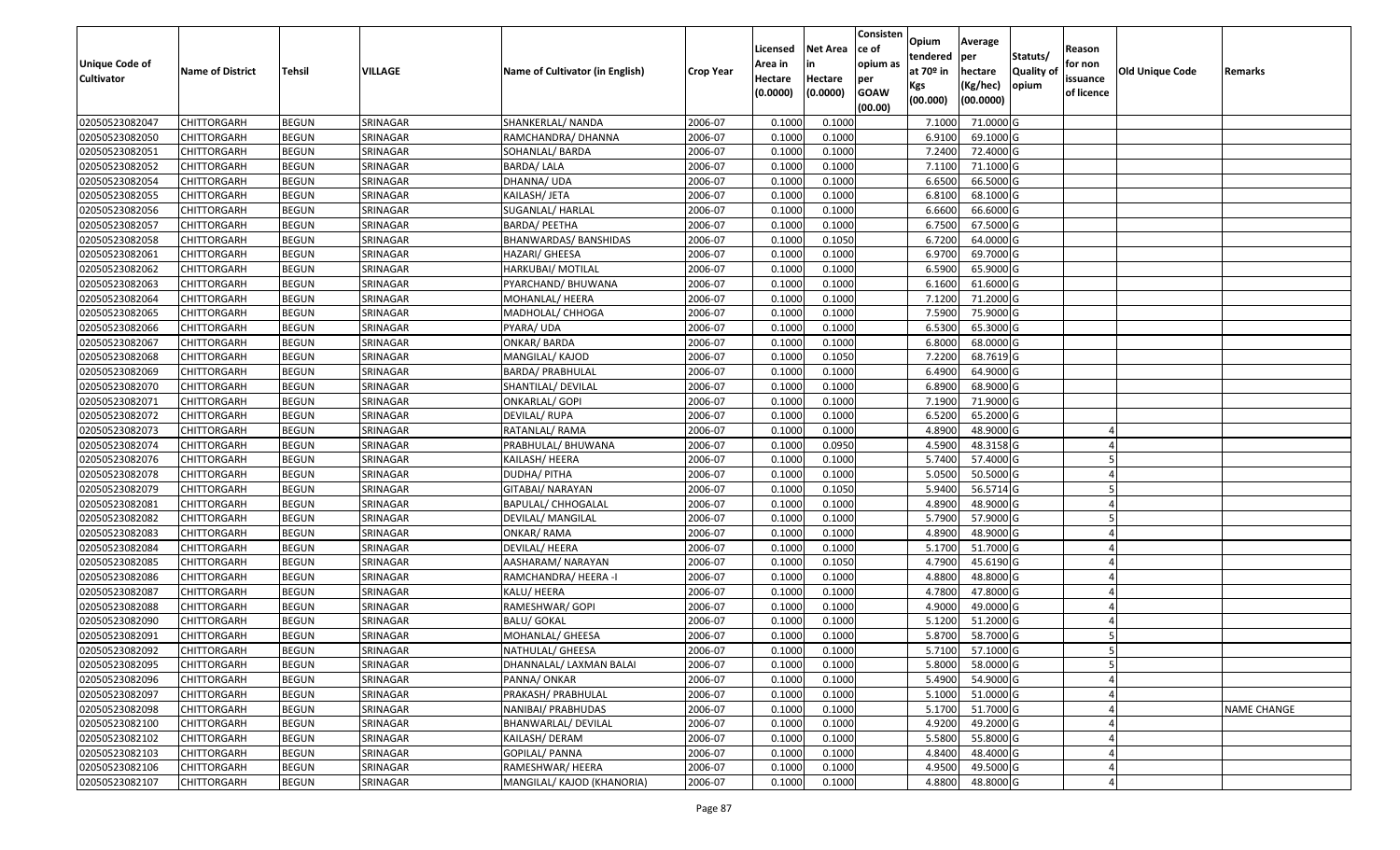| Unique Code of<br><b>Cultivator</b> | <b>Name of District</b> | Tehsil       | <b>VILLAGE</b> | Name of Cultivator (in English) | <b>Crop Year</b> | Licensed<br>Area in<br>Hectare | <b>Net Area</b><br>in<br>Hectare | Consisten<br>ce of<br>opium as<br>per | Opium<br>tendered<br>at $70°$ in | Average<br>per<br>hectare | Statuts/<br><b>Quality o</b> | Reason<br>for non<br>issuance | Old Unique Code | Remarks         |
|-------------------------------------|-------------------------|--------------|----------------|---------------------------------|------------------|--------------------------------|----------------------------------|---------------------------------------|----------------------------------|---------------------------|------------------------------|-------------------------------|-----------------|-----------------|
|                                     |                         |              |                |                                 |                  | (0.0000)                       | (0.0000)                         | <b>GOAW</b><br>(00.00)                | Kgs<br>(00.000)                  | (Kg/hec)<br>(00.0000)     | opium                        | of licence                    |                 |                 |
| 02050523082109                      | CHITTORGARH             | <b>BEGUN</b> | SRINAGAR       | <b>DEVILAL/ GOKAL</b>           | 2006-07          | 0.1000                         | 0.1000                           |                                       | 5.3100                           | 53.1000G                  |                              |                               |                 |                 |
| 02050523082112                      | CHITTORGARH             | <b>BEGUN</b> | SRINAGAR       | MANGILAL/ KUKA                  | 2006-07          | 0.1000                         | 0.1000                           |                                       | 4.9100                           | 49.1000G                  |                              |                               |                 |                 |
| 02050523082113                      | CHITTORGARH             | <b>BEGUN</b> | SRINAGAR       | MANGILAL/ BARDA                 | 2006-07          | 0.1000                         | 0.1000                           |                                       | 5.8000                           | 58.0000G                  |                              |                               |                 |                 |
| 02050523082114                      | <b>CHITTORGARH</b>      | <b>BEGUN</b> | SRINAGAR       | <b>BHURA/ KANA</b>              | 2006-07          | 0.1000                         | 0.1000                           |                                       | 4.8400                           | 48.4000 G                 |                              |                               |                 |                 |
| 02050523082115                      | CHITTORGARH             | <b>BEGUN</b> | SRINAGAR       | LAKHMA/ BHIMA                   | 2006-07          | 0.1000                         | 0.0950                           |                                       | 4.7500                           | 50.0000G                  |                              |                               |                 |                 |
| 02050523082116                      | CHITTORGARH             | <b>BEGUN</b> | SRINAGAR       | RATIRAM/ HEERA                  | 2006-07          | 0.1000                         | 0.1000                           |                                       | 6.0100                           | 60.1000 G                 |                              |                               |                 |                 |
| 02050523082117                      | CHITTORGARH             | <b>BEGUN</b> | SRINAGAR       | ONKAR/ BHOLA                    | 2006-07          | 0.1000                         | 0.1000                           |                                       | 4.9900                           | 49.9000 G                 |                              |                               |                 |                 |
| 02050523082119                      | <b>CHITTORGARH</b>      | <b>BEGUN</b> | SRINAGAR       | ONKAR/ BHUWANA                  | 2006-07          | 0.1000                         | 0.1000                           |                                       | 5.2700                           | 52.7000G                  |                              |                               |                 |                 |
| 02050523082121                      | CHITTORGARH             | <b>BEGUN</b> | SRINAGAR       | DHAPUBAI/ RAMCHANDRA            | 2006-07          | 0.1000                         | 0.1000                           |                                       | 5.3300                           | 53.3000 G                 |                              |                               |                 |                 |
| 02050523082122                      | CHITTORGARH             | <b>BEGUN</b> | SRINAGAR       | RADHESHYAM/ BADRILAL            | 2006-07          | 0.1000                         | 0.1000                           |                                       | 5.5100                           | 55.1000G                  |                              |                               |                 |                 |
| 02050523082123                      | CHITTORGARH             | <b>BEGUN</b> | SRINAGAR       | DEVILAL/ GHEESA                 | 2006-07          | 0.1000                         | 0.1000                           |                                       | 5.5900                           | 55.9000 G                 |                              |                               |                 |                 |
| 02050523082124                      | CHITTORGARH             | <b>BEGUN</b> | SRINAGAR       | BARDA/ GHEESA                   | 2006-07          | 0.1000                         | 0.1000                           |                                       | 5.9100                           | 59.1000 G                 |                              |                               |                 |                 |
| 02050523082125                      | <b>CHITTORGARH</b>      | <b>BEGUN</b> | SRINAGAR       | KANHAIYALAL/ BHURA KUMHAR       | 2006-07          | 0.1000                         | 0.1000                           |                                       | 4.8900                           | 48.9000 G                 |                              |                               |                 |                 |
| 02050523082126                      | CHITTORGARH             | <b>BEGUN</b> | SRINAGAR       | RADHADEVI/ CHUNNILAL            | 2006-07          | 0.1000                         | 0.1000                           |                                       | 5.3500                           | 53.5000G                  |                              |                               |                 |                 |
| 02050523082127                      | CHITTORGARH             | <b>BEGUN</b> | SRINAGAR       | KANHAIYALAL/ PYARA              | 2006-07          | 0.1000                         | 0.1000                           |                                       | 5.8900                           | 58.9000 G                 |                              |                               |                 |                 |
| 02050523082128                      | CHITTORGARH             | <b>BEGUN</b> | SRINAGAR       | DEVILAL/ DEVALAL                | 2006-07          | 0.1000                         | 0.1000                           |                                       | 5.7800                           | 57.8000 G                 |                              |                               |                 |                 |
| 02050523082129                      | CHITTORGARH             | <b>BEGUN</b> | SRINAGAR       | GOPI/ BHAWANA                   | 2006-07          | 0.1000                         | 0.1000                           |                                       | 5.7300                           | 57.3000 G                 |                              |                               |                 |                 |
| 02050523082130                      | CHITTORGARH             | <b>BEGUN</b> | SRINAGAR       | NEMICHAND/ DHANNA               | 2006-07          | 0.1000                         | 0.1000                           |                                       | 4.9800                           | 49.8000 G                 |                              |                               |                 |                 |
| 02050523082132                      | CHITTORGARH             | <b>BEGUN</b> | SRINAGAR       | PRABHULAL/ CHUNNILAL            | 2006-07          | 0.1000                         | 0.1000                           |                                       | 5.1300                           | 51.3000 G                 |                              |                               |                 |                 |
| 02050523082133                      | CHITTORGARH             | <b>BEGUN</b> | SRINAGAR       | DEVAJI/ KISHNA                  | 2006-07          | 0.1000                         | 0.1000                           |                                       | 5.1800                           | 51.8000 G                 |                              |                               |                 |                 |
| 02050523082134                      | CHITTORGARH             | <b>BEGUN</b> | SRINAGAR       | KAILASHCHANDRA/ CHUNNILAL       | 2006-07          | 0.1000                         | 0.0950                           |                                       | 4.9800                           | 52.4211 G                 |                              |                               |                 |                 |
| 02050523082135                      | CHITTORGARH             | <b>BEGUN</b> | SRINAGAR       | LADULAL/ BHURA                  | 2006-07          | 0.1000                         | 0.1000                           |                                       | 4.8100                           | 48.1000G                  |                              |                               |                 |                 |
| 02050523082136                      | CHITTORGARH             | <b>BEGUN</b> | SRINAGAR       | KANHAIYALAL/ BHERU              | 2006-07          | 0.1000                         | 0.1000                           |                                       | 5.3800                           | 53.8000 G                 |                              |                               |                 |                 |
| 02050523082137                      | CHITTORGARH             | <b>BEGUN</b> | SRINAGAR       | RAMCHANDRA/ HEERA-II            | 2006-07          | 0.1000                         | 0.1000                           |                                       | 5.8400                           | 58.4000 G                 |                              |                               |                 |                 |
| 02050523082138                      | <b>CHITTORGARH</b>      | <b>BEGUN</b> | SRINAGAR       | KAILASHIBAI/ DEVILAL            | 2006-07          | 0.1000                         | 0.1000                           |                                       | 5.1900                           | 51.9000 G                 |                              |                               |                 |                 |
| 02050523082139                      | CHITTORGARH             | <b>BEGUN</b> | SRINAGAR       | MOTI/ DERAM                     | 2006-07          | 0.1000                         | 0.1000                           |                                       | 5.0500                           | 50.5000G                  |                              |                               |                 |                 |
| 02050523082140                      | CHITTORGARH             | <b>BEGUN</b> | SRINAGAR       | PYARCHAND/ KALU                 | 2006-07          | 0.1000                         | 0.1000                           |                                       | 5.2900                           | 52.9000G                  |                              |                               |                 |                 |
| 02050523082141                      | CHITTORGARH             | <b>BEGUN</b> | SRINAGAR       | BALULAL/ONKAR                   | 2006-07          | 0.1000                         | 0.0950                           |                                       | 6.7500                           | 71.0526 G                 |                              |                               |                 |                 |
| 02050523082142                      | CHITTORGARH             | <b>BEGUN</b> | SRINAGAR       | MANGILAL/ CHUNNILAL             | 2006-07          | 0.1000                         | 0.1000                           |                                       | 5.6100                           | 56.1000 G                 |                              |                               |                 |                 |
| 02050523082143                      | CHITTORGARH             | <b>BEGUN</b> | SRINAGAR       | MOHANLAL/ PITHA                 | 2006-07          | 0.1000                         | 0.1000                           |                                       | 5.8300                           | 58.3000 G                 |                              |                               |                 |                 |
| 02050523082144                      | CHITTORGARH             | <b>BEGUN</b> | SRINAGAR       | KHEMRAJ/ HARLAL                 | 2006-07          | 0.1000                         | 0.1000                           |                                       | 4.9900                           | 49.9000 G                 |                              |                               |                 |                 |
| 02050523082145                      | CHITTORGARH             | <b>BEGUN</b> | SRINAGAR       | GHEESA/ HARLAL                  | 2006-07          | 0.1000                         | 0.1000                           |                                       | 4.8200                           | 48.2000 G                 |                              |                               |                 |                 |
| 02050523082146                      | CHITTORGARH             | <b>BEGUN</b> | SRINAGAR       | DHAPUBAI/ MOHANLAL              | 2006-07          | 0.1000                         | 0.1000                           |                                       | 4.7800                           | 47.8000 G                 |                              |                               |                 |                 |
| 02050523082148                      | CHITTORGARH             | <b>BEGUN</b> | SRINAGAR       | GIRDHARI/BALU                   | 2006-07          | 0.1000                         | 0.1000                           |                                       | 5.7600                           | 57.6000 G                 |                              |                               |                 |                 |
| 02050523082150                      | CHITTORGARH             | <b>BEGUN</b> | SRINAGAR       | GHEESA/ NARAYAN                 | 2006-07          | 0.1000                         | 0.1000                           |                                       | 5.8900                           | 58.9000 G                 |                              |                               |                 |                 |
| 02050523082152                      | CHITTORGARH             | <b>BEGUN</b> | SRINAGAR       | CHUNNILAL/ DUNGA                | 2006-07          | 0.1000                         | 0.1050                           |                                       | 5.9100                           | 56.2857 G                 |                              |                               |                 |                 |
| 02050523082153                      | <b>CHITTORGARH</b>      | <b>BEGUN</b> | SRINAGAR       | CHHITER/ LAKHMA                 | 2006-07          | 0.1000                         | 0.1000                           |                                       |                                  | 6.1400 61.4000 G          |                              |                               |                 |                 |
| 02050523082154                      | <b>CHITTORGARH</b>      | <b>BEGUN</b> | SRINAGAR       | RAMCHANDRA/ BALU                | 2006-07          | 0.1000                         | 0.1000                           |                                       | 5.2500                           | 52.5000 G                 |                              |                               |                 |                 |
| 02050523082155                      | <b>CHITTORGARH</b>      | <b>BEGUN</b> | SRINAGAR       | DEVILAL/ KASHIRAM               | 2006-07          | 0.1000                         | 0.1000                           |                                       | 5.1700                           | 51.7000 G                 |                              |                               | 402050523066038 | <b>TRANSFER</b> |
| 02050523083001                      | <b>CHITTORGARH</b>      | <b>BEGUN</b> | RAITI          | DHAPUBAI/ PRAKASHCHANDRA        | 2006-07          | 0.1000                         | 0.1000                           |                                       | 6.9700                           | 69.7000 G                 |                              |                               |                 |                 |
| 02050523083002                      | <b>CHITTORGARH</b>      | <b>BEGUN</b> | RAITI          | NANDKISHORE/ SRIKISHAN          | 2006-07          | 0.1000                         | 0.1000                           |                                       | 7.6300                           | 76.3000 G                 |                              |                               |                 |                 |
| 02050523083003                      | <b>CHITTORGARH</b>      | <b>BEGUN</b> | RAITI          | RAMLAL/ KUKA                    | 2006-07          | 0.1000                         | 0.1050                           |                                       | 6.2300                           | 59.3333 G                 |                              |                               |                 |                 |
| 02050523083004                      | <b>CHITTORGARH</b>      | <b>BEGUN</b> | RAITI          | KANHAIYALAL/ BHURA              | 2006-07          | 0.1000                         | 0.1000                           |                                       | 6.2500                           | 62.5000 G                 |                              |                               |                 |                 |
| 02050523083005                      | CHITTORGARH             | <b>BEGUN</b> | RAITI          | BHANWARLAL/ UDA                 | 2006-07          | 0.1000                         | 0.0950                           |                                       | 6.7300                           | 70.8421 G                 |                              |                               |                 |                 |
| 02050523083007                      | CHITTORGARH             | <b>BEGUN</b> | RAITI          | DEVILAL/ SHOCHAND               | 2006-07          | 0.1000                         | 0.0950                           |                                       | 6.3100                           | 66.4211 G                 |                              |                               |                 |                 |
| 02050523083008                      | <b>CHITTORGARH</b>      | <b>BEGUN</b> | RAITI          | <b>UDA/ BHERU</b>               | 2006-07          | 0.1000                         | 0.1050                           |                                       | 6.9100                           | 65.8095 G                 |                              |                               |                 |                 |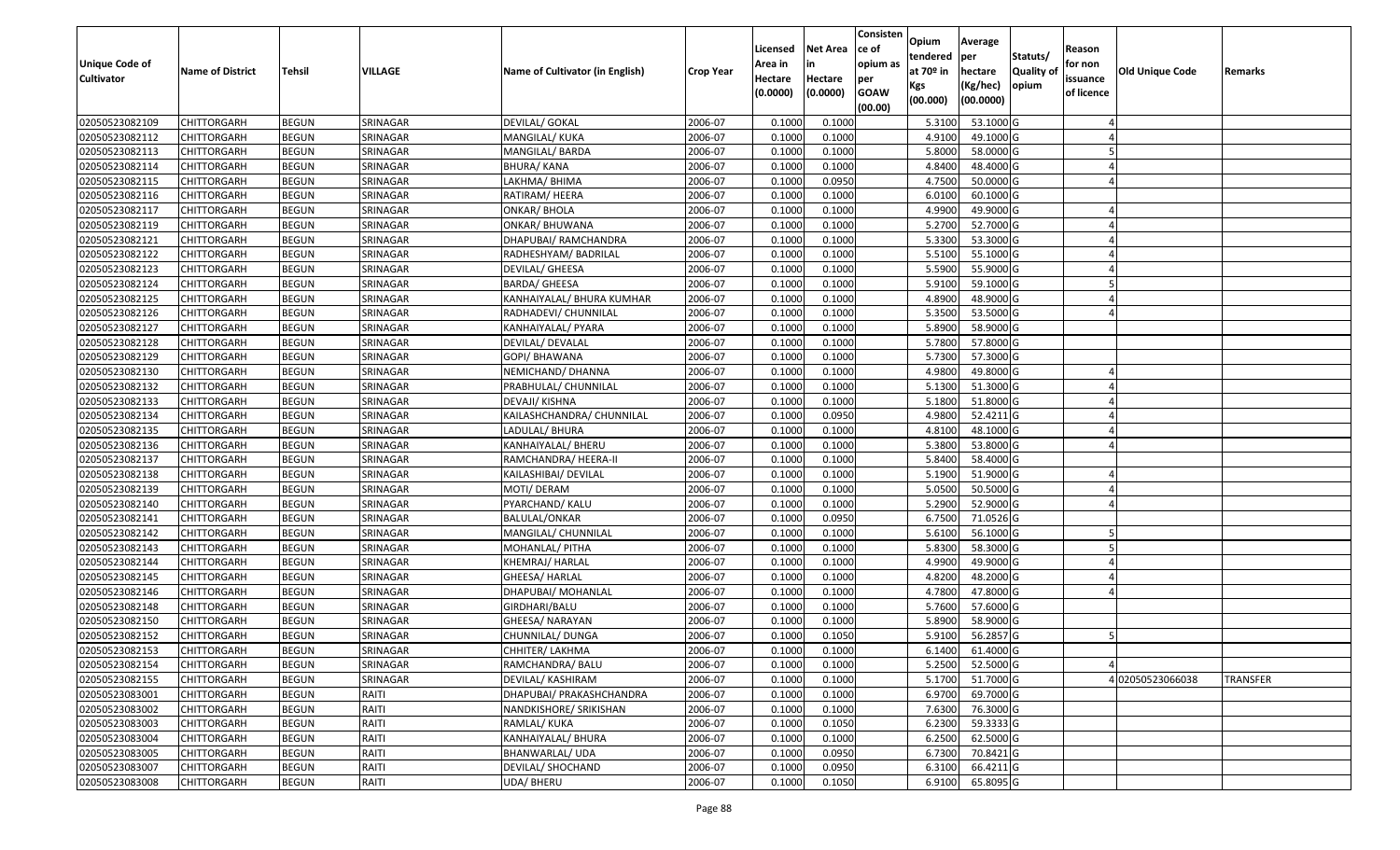|                       |                         |              |         |                                 |                  | Licensed | <b>Net Area</b> | Consisten<br>ce of | Opium<br>tendered | Average<br>per   | Statuts/         | Reason     |                        |                    |
|-----------------------|-------------------------|--------------|---------|---------------------------------|------------------|----------|-----------------|--------------------|-------------------|------------------|------------------|------------|------------------------|--------------------|
| <b>Unique Code of</b> | <b>Name of District</b> | Tehsil       | VILLAGE | Name of Cultivator (in English) | <b>Crop Year</b> | Area in  | in              | opium as           | at $70°$ in       | hectare          | <b>Quality o</b> | for non    | <b>Old Unique Code</b> | Remarks            |
| <b>Cultivator</b>     |                         |              |         |                                 |                  | Hectare  | Hectare         | per                | Kgs               | (Kg/hec)         | opium            | issuance   |                        |                    |
|                       |                         |              |         |                                 |                  | (0.0000) | (0.0000)        | <b>GOAW</b>        | (00.000)          | (00.0000)        |                  | of licence |                        |                    |
| 02050523083009        | CHITTORGARH             | <b>BEGUN</b> | RAITI   | BHAWANA/ DEVILAL                | 2006-07          | 0.1000   | 0.0950          | (00.00)            | 5.5500            | 58.4211G         |                  |            |                        |                    |
| 02050523083010        | CHITTORGARH             | <b>BEGUN</b> | RAITI   | KHEMRAJ/ GHASI                  | 2006-07          | 0.1000   | 0.1000          |                    | 6.6500            | 66.5000G         |                  |            |                        |                    |
| 02050523083011        | CHITTORGARH             | <b>BEGUN</b> | RAITI   | BHERU/ HEERA                    | 2006-07          | 0.1000   | 0.1000          |                    | 6.0300            | 60.3000 G        |                  |            |                        |                    |
| 02050523083012        | <b>CHITTORGARH</b>      | <b>BEGUN</b> | RAITI   | LALU/ NARAYAN                   | 2006-07          | 0.1000   | 0.1000          |                    | 6.7700            | 67.7000 G        |                  |            |                        |                    |
| 02050523083014        | CHITTORGARH             | <b>BEGUN</b> | RAITI   | HEERALAL/ KHEMA                 | 2006-07          | 0.1000   | 0.1050          |                    | 5.2600            | 50.0952 G        |                  |            |                        |                    |
| 02050523083015        | CHITTORGARH             | <b>BEGUN</b> | RAITI   | BHURA/ PEMA                     | 2006-07          | 0.1000   | 0.1000          |                    | 6.3100            | 63.1000 G        |                  |            |                        |                    |
| 02050523083018        | CHITTORGARH             | <b>BEGUN</b> | RAITI   | CHAMPALAL/ DALU                 | 2006-07          | 0.1000   | 0.0950          |                    | 6.3900            | 67.2632 G        |                  |            |                        |                    |
| 02050523083019        | <b>CHITTORGARH</b>      | <b>BEGUN</b> | RAITI   | KISHNIBAI/ AASHARAM             | 2006-07          | 0.1000   | 0.1000          |                    | 6.3700            | 63.7000 G        |                  |            |                        |                    |
| 02050523083021        | CHITTORGARH             | <b>BEGUN</b> | RAITI   | NARAYAN/ LAXMAN                 | 2006-07          | 0.1000   | 0.0950          |                    | 6.3700            | 67.0526 G        |                  |            |                        |                    |
| 02050523083022        | CHITTORGARH             | <b>BEGUN</b> | RAITI   | MODIRAM/ MIYACHAND              | 2006-07          | 0.1000   | 0.1000          |                    | 6.3900            | 63.9000 G        |                  |            |                        |                    |
| 02050523083023        | CHITTORGARH             | <b>BEGUN</b> | RAITI   | PYARA/ BALU                     | 2006-07          | 0.1000   | 0.1000          |                    | 5.4600            | 54.6000 G        |                  |            |                        |                    |
| 02050523083024        | CHITTORGARH             | <b>BEGUN</b> | RAITI   | KAJOD/ BALU                     | 2006-07          | 0.1000   | 0.1050          |                    | 6.2400            | 59.4286 G        |                  |            |                        |                    |
| 02050523083025        | <b>CHITTORGARH</b>      | <b>BEGUN</b> | RAITI   | RAMCHANDRA A/S KHEMA            | 2006-07          | 0.1000   | 0.1000          |                    | 6.3300            | 63.3000 G        |                  |            |                        |                    |
| 02050523083026        | CHITTORGARH             | <b>BEGUN</b> | RAITI   | PYARIBAI/ KHEMA                 | 2006-07          | 0.1000   | 0.1000          |                    | 5.9500            | 59.5000G         |                  |            |                        |                    |
| 02050523083027        | CHITTORGARH             | <b>BEGUN</b> | RAITI   | BHERULAL/ DUNGA                 | 2006-07          | 0.1000   | 0.1000          |                    | 6.3500            | 63.5000G         |                  |            |                        |                    |
| 02050523083029        | CHITTORGARH             | <b>BEGUN</b> | RAITI   | <b>BHOLIBAI/ DEVILAL</b>        | 2006-07          | 0.1000   | 0.0950          |                    | 6.6400            | 69.8947 G        |                  |            |                        |                    |
| 02050523083032        | CHITTORGARH             | <b>BEGUN</b> | RAITI   | SHOCHAND/ DEVILAL               | 2006-07          | 0.1000   | 0.0950          |                    | 6.1400            | 64.6316 G        |                  |            |                        |                    |
| 02050523083033        | CHITTORGARH             | <b>BEGUN</b> | RAITI   | BHANWARLAL/ HEERALAL            | 2006-07          | 0.1000   | 0.1000          |                    | 5.8800            | 58.8000 G        |                  |            |                        |                    |
| 02050523083034        | CHITTORGARH             | <b>BEGUN</b> | RAITI   | NATHU/TARACHAND                 | 2006-07          | 0.1000   | 0.0950          |                    | 5.1500            | 54.2105 G        |                  |            |                        |                    |
| 02050523083036        | CHITTORGARH             | <b>BEGUN</b> | RAITI   | MODA/ MOTI                      | 2006-07          | 0.1000   | 0.1000          |                    | 6.7600            | 67.6000 G        |                  |            |                        |                    |
| 02050523083037        | CHITTORGARH             | <b>BEGUN</b> | RAITI   | KASHIRAM/ KUKA                  | 2006-07          | 0.1000   | 0.1000          |                    | 6.1700            | 61.7000 G        |                  |            |                        |                    |
| 02050523083038        | CHITTORGARH             | <b>BEGUN</b> | RAITI   | MODIRAM/ NARAYAN                | 2006-07          | 0.1000   | 0.1000          |                    | 6.1600            | 61.6000G         |                  |            |                        |                    |
| 02050523083039        | CHITTORGARH             | <b>BEGUN</b> | RAITI   | NOJIBAI/ NANDA                  | 2006-07          | 0.1000   | 0.1000          |                    | 5.7200            | 57.2000 G        |                  |            |                        |                    |
| 02050523083040        | CHITTORGARH             | <b>BEGUN</b> | RAITI   | SHANKERLAL/ KUKA                | 2006-07          | 0.1000   | 0.1000          |                    | 6.0800            | 60.8000 G        |                  |            |                        |                    |
| 02050523083046        | <b>CHITTORGARH</b>      | <b>BEGUN</b> | RAITI   | JAGANNATH/ JAICHAND             | 2006-07          | 0.1000   | 0.0950          |                    | 6.5900            | 69.3684 G        |                  |            |                        |                    |
| 02050523083047        | CHITTORGARH             | <b>BEGUN</b> | RAITI   | JAGANNATH/ BHUWANA              | 2006-07          | 0.1000   | 0.1000          |                    | 4.8200            | 48.2000 G        |                  |            |                        |                    |
| 02050523083049        | CHITTORGARH             | <b>BEGUN</b> | RAITI   | ONKAR/ KASHIRAM                 | 2006-07          | 0.1000   | 0.1000          |                    | 6.2000            | 62.0000G         |                  |            |                        |                    |
| 02050523083050        | CHITTORGARH             | <b>BEGUN</b> | RAITI   | KALURAM/ MIYACHAND              | 2006-07          | 0.1000   | 0.1000          |                    | 5.9500            | 59.5000G         |                  |            |                        |                    |
| 02050523083051        | CHITTORGARH             | <b>BEGUN</b> | RAITI   | <b>BHURA/ NOLA</b>              | 2006-07          | 0.1000   | 0.1000          |                    | 5.8000            | 58.0000 G        |                  |            |                        |                    |
| 02050523083052        | CHITTORGARH             | <b>BEGUN</b> | RAITI   | GOPILAL/ DEVA/ DHAKAD           | 2006-07          | 0.1000   | 0.1000          |                    | 6.3300            | 63.3000 G        |                  |            |                        |                    |
| 02050523083053        | CHITTORGARH             | <b>BEGUN</b> | RAITI   | <b>BANSHILAL/ NANDA</b>         | 2006-07          | 0.1000   | 0.1000          |                    | 7.0900            | 70.9000 G        |                  |            |                        |                    |
| 02050523083054        | CHITTORGARH             | <b>BEGUN</b> | RAITI   | JAGANNATH/ BHERU                | 2006-07          | 0.1000   | 0.1000          |                    | 6.2900            | 62.9000 G        |                  |            |                        |                    |
| 02050523083055        | CHITTORGARH             | <b>BEGUN</b> | RAITI   | HEERALAL/ UDA                   | 2006-07          | 0.1000   | 0.1050          |                    | 6.5900            | 62.7619 G        |                  |            |                        |                    |
| 02050523083056        | CHITTORGARH             | <b>BEGUN</b> | RAITI   | KAILASHCHANDRA/TEJPAL           | 2006-07          | 0.1000   | 0.1000          |                    | 6.3500            | 63.5000 G        |                  |            |                        |                    |
| 02050523083058        | CHITTORGARH             | <b>BEGUN</b> | RAITI   | BANSHILAL/ SHYAMJI              | 2006-07          | 0.1000   | 0.1050          |                    | 6.7100            | 63.9048 G        |                  |            |                        |                    |
| 02050523083060        | CHITTORGARH             | <b>BEGUN</b> | RAITI   | CHITTER/ DEVA PRAJAPAT          | 2006-07          | 0.1000   | 0.1050          |                    | 5.5400            | 52.7619 G        |                  |            |                        |                    |
| 02050523083061        | <b>CHITTORGARH</b>      | <b>BEGUN</b> | RAITI   | RAMLAL/ BHANWARLAL              | 2006-07          | 0.1000   | 0.0950          |                    |                   | 6.8800 72.4211 G |                  |            |                        |                    |
| 02050523083062        | <b>CHITTORGARH</b>      | <b>BEGUN</b> | RAITI   | MANGILAL/RAMA                   | 2006-07          | 0.1000   | 0.0950          |                    | 5.7800            | 60.8421 G        |                  |            |                        |                    |
| 02050523083063        | <b>CHITTORGARH</b>      | <b>BEGUN</b> | RAITI   | BHANWARLAL/ BHURA               | 2006-07          | 0.1000   | 0.1000          |                    | 6.3100            | 63.1000 G        |                  |            |                        |                    |
| 02050523083064        | <b>CHITTORGARH</b>      | <b>BEGUN</b> | RAITI   | BALIBAI/NANDA                   | 2006-07          | 0.1000   | 0.0950          |                    | 2.5300            | 26.6316 G        |                  |            |                        | <b>NAME CHANGE</b> |
| 02050523083066        | CHITTORGARH             | <b>BEGUN</b> | RAITI   | RAMESHWARLAL/ SHANKERLAL        | 2006-07          | 0.1000   | 0.1000          |                    | 6.1700            | 61.7000 G        |                  |            |                        |                    |
| 02050523083067        | <b>CHITTORGARH</b>      | <b>BEGUN</b> | RAITI   | GHEESALAL/ SRICHAND             | 2006-07          | 0.1000   | 0.1000          |                    | 6.9600            | 69.6000 G        |                  |            |                        |                    |
| 02050523083071        | <b>CHITTORGARH</b>      | <b>BEGUN</b> | RAITI   | CHUNNILAL/ SITARAM              | 2006-07          | 0.1000   | 0.1000          |                    | 6.7200            | 67.2000 G        |                  |            |                        |                    |
| 02050523083072        | <b>CHITTORGARH</b>      | <b>BEGUN</b> | RAITI   | <b>BHURA/DOLA</b>               | 2006-07          | 0.1000   | 0.1050          |                    | 7.0600            | $67.2381$ G      |                  |            |                        |                    |
| 02050523083073        | <b>CHITTORGARH</b>      | <b>BEGUN</b> | RAITI   | PRAHLAD/ KALU                   | 2006-07          | 0.1000   | 0.1000          |                    | 5.4200            | 54.2000 G        |                  |            |                        |                    |
| 02050523083074        | <b>CHITTORGARH</b>      | <b>BEGUN</b> | RAITI   | JHAMKUBAI/ KALU                 | 2006-07          | 0.1000   | 0.1000          |                    | 5.5100            | 55.1000G         |                  |            |                        |                    |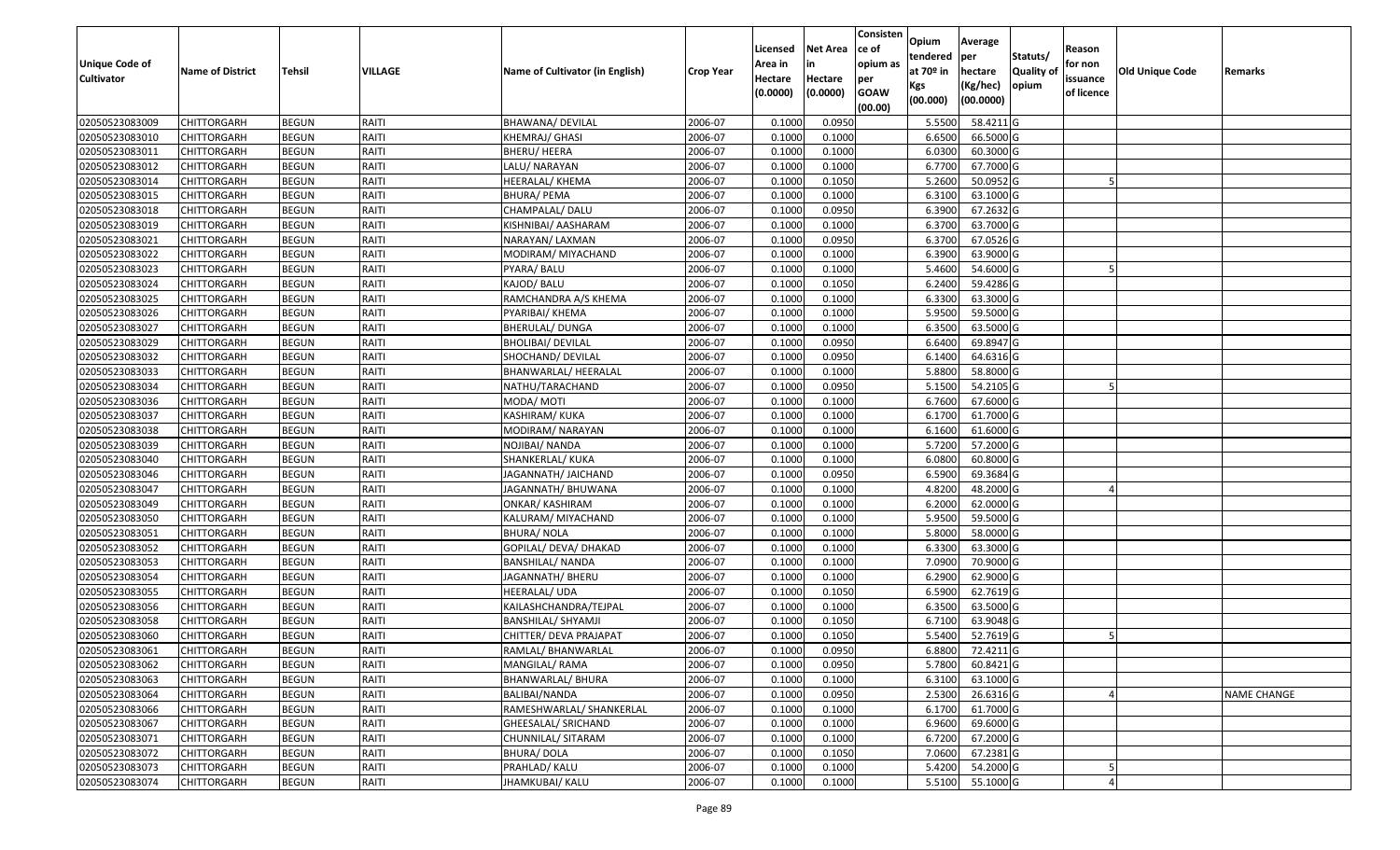| Unique Code of<br><b>Cultivator</b> | <b>Name of District</b> | <b>Tehsil</b> | VILLAGE      | Name of Cultivator (in English) | <b>Crop Year</b> | Licensed<br>Area in<br>Hectare<br>(0.0000) | Net Area<br>in<br>Hectare<br>(0.0000) | Consisten<br>ce of<br>opium as<br>per<br><b>GOAW</b><br>(00.00) | Opium<br>tendered<br>at 70º in<br>Kgs<br>(00.000) | Average<br><b>lper</b><br>hectare<br>(Kg/hec)<br>(00.0000) | Statuts/<br><b>Quality of</b><br>opium | Reason<br>for non<br>issuance<br>of licence | <b>Old Unique Code</b> | Remarks |
|-------------------------------------|-------------------------|---------------|--------------|---------------------------------|------------------|--------------------------------------------|---------------------------------------|-----------------------------------------------------------------|---------------------------------------------------|------------------------------------------------------------|----------------------------------------|---------------------------------------------|------------------------|---------|
| 02050523083076                      | <b>CHITTORGARH</b>      | <b>BEGUN</b>  | RAITI        | <b>AKLING/ VENA</b>             | 2006-07          | 0.1000                                     | 0.1050                                |                                                                 | 5.7500                                            | 54.7619 G                                                  |                                        |                                             |                        |         |
| 02050523083077                      | CHITTORGARH             | <b>BEGUN</b>  | RAITI        | CHATERSINGH/ RUPSINGH           | 2006-07          | 0.1000                                     | 0.1000                                |                                                                 | 5.8000                                            | 58.0000 G                                                  |                                        |                                             |                        |         |
| 02050523083078                      | CHITTORGARH             | <b>BEGUN</b>  | RAITI        | PRATAPSINGH/ RAGHUNATH SINGH    | 2006-07          | 0.1000                                     | 0.1000                                |                                                                 | 5.6500                                            | 56.5000 G                                                  |                                        |                                             |                        |         |
| 02050523083079                      | CHITTORGARH             | <b>BEGUN</b>  | RAITI        | KALYANSINGH/RAJSINGH            | 2006-07          | 0.1000                                     | 0.1000                                |                                                                 | 5.1600                                            | 51.6000 G                                                  |                                        |                                             |                        |         |
| 02050523084002                      | CHITTORGARH             | <b>BEGUN</b>  | RAITA        | ONKAR/VENA                      | 2006-07          | 0.1000                                     | 0.1000                                |                                                                 | 5.0000                                            | 50.0000 G                                                  |                                        |                                             |                        |         |
| 02050523084003                      | CHITTORGARH             | <b>BEGUN</b>  | RAITA        | RAMLAL/NANDLAL                  | 2006-07          | 0.1000                                     | 0.1000                                |                                                                 | 6.3600                                            | 63.6000 G                                                  |                                        |                                             |                        |         |
| 02050523084004                      | CHITTORGARH             | <b>BEGUN</b>  | RAITA        | DOLA/BHUWANA                    | 2006-07          | 0.1000                                     | 0.1050                                |                                                                 | 6.0200                                            | 57.3333 G                                                  |                                        |                                             |                        |         |
| 02050523084006                      | CHITTORGARH             | <b>BEGUN</b>  | RAITA        | PRABHULAL/ RAMCHANDRA           | 2006-07          | 0.1000                                     | 0.1000                                |                                                                 | 6.0800                                            | 60.8000 G                                                  |                                        |                                             |                        |         |
| 02050523084007                      | CHITTORGARH             | <b>BEGUN</b>  | RAITA        | KUKIBAI/ TARACHAND              | 2006-07          | 0.1000                                     | 0.1000                                |                                                                 | 5.5100                                            | 55.1000 G                                                  |                                        |                                             |                        |         |
| 02050523084008                      | CHITTORGARH             | <b>BEGUN</b>  | RAITA        | MODIRAM/TARACHAND               | 2006-07          | 0.1000                                     | 0.1000                                |                                                                 | 6.0500                                            | 60.5000 G                                                  |                                        |                                             |                        |         |
| 02050523084010                      | <b>CHITTORGARH</b>      | <b>BEGUN</b>  | RAITA        | BALIBAI/BALU                    | 2006-07          | 0.1000                                     | 0.1000                                |                                                                 | 5.3200                                            | 53.2000 G                                                  |                                        |                                             |                        |         |
| 02050523084011                      | CHITTORGARH             | <b>BEGUN</b>  | RAITA        | PYARCHAND/SHOCHAND              | 2006-07          | 0.1000                                     | 0.1000                                |                                                                 | 5.0200                                            | 50.2000 G                                                  |                                        |                                             |                        |         |
| 02050523084013                      | <b>CHITTORGARH</b>      | <b>BEGUN</b>  | RAITA        | JAMNIBAI/ DEVILAL               | 2006-07          | 0.1000                                     | 0.1000                                |                                                                 | 6.1800                                            | 61.8000 G                                                  |                                        |                                             |                        |         |
| 02050523084014                      | CHITTORGARH             | <b>BEGUN</b>  | RAITA        | BALU/ JAGANNATH                 | 2006-07          | 0.1000                                     | 0.1050                                |                                                                 | 5.3800                                            | 51.2381 G                                                  |                                        |                                             |                        |         |
| 02050523084015                      | <b>CHITTORGARH</b>      | <b>BEGUN</b>  | RAITA        | CHHOGALAL/ JEETMAL              | 2006-07          | 0.1000                                     | 0.1000                                |                                                                 | 6.7000                                            | 67.0000 G                                                  |                                        |                                             |                        |         |
| 02050523084017                      | <b>CHITTORGARH</b>      | <b>BEGUN</b>  | RAITA        | DEBILAL/ DEVRAM                 | 2006-07          | 0.1000                                     | 0.1000                                |                                                                 | 5.8200                                            | 58.2000 G                                                  |                                        |                                             |                        |         |
| 02050523084018                      | CHITTORGARH             | <b>BEGUN</b>  | RAITA        | BHANWARLAL/ CHATERBHUJ          | 2006-07          | 0.1000                                     | 0.1000                                |                                                                 | 6.5100                                            | 65.1000 G                                                  |                                        |                                             |                        |         |
| 02050523084019                      | CHITTORGARH             | <b>BEGUN</b>  | RAITA        | BAPURAM/ GOMA                   | 2006-07          | 0.1000                                     | 0.1000                                |                                                                 | 5.6200                                            | 56.2000 G                                                  |                                        |                                             |                        |         |
| 02050523084020                      | <b>CHITTORGARH</b>      | <b>BEGUN</b>  | RAITA        | CHUNNILAL/ KISHNA               | 2006-07          | 0.1000                                     | 0.1000                                |                                                                 | 5.8600                                            | 58.6000 G                                                  |                                        |                                             |                        |         |
| 02050523084021                      | <b>CHITTORGARH</b>      | <b>BEGUN</b>  | RAITA        | <b>KHEMRAJ/ KUKA</b>            | 2006-07          | 0.1000                                     | 0.1000                                |                                                                 | 5.5500                                            | 55.5000 G                                                  |                                        |                                             |                        |         |
| 02050523084023                      | CHITTORGARH             | <b>BEGUN</b>  | RAITA        | MADHO/ MANAK                    | 2006-07          | 0.1000                                     | 0.1000                                |                                                                 | 5.8600                                            | 58.6000 G                                                  |                                        |                                             |                        |         |
| 02050523084024                      | CHITTORGARH             | <b>BEGUN</b>  | RAITA        | DEBILAL/ BHAGIRATH              | 2006-07          | 0.1000                                     | 0.1000                                |                                                                 | 6.0000                                            | 60.0000 G                                                  |                                        |                                             |                        |         |
| 02050523084025                      | CHITTORGARH             | <b>BEGUN</b>  | RAITA        | DOLA/ JAGANNATH                 | 2006-07          | 0.1000                                     | 0.0950                                |                                                                 | 5.0900                                            | 53.5789 G                                                  |                                        |                                             |                        |         |
| 02050523084026                      | CHITTORGARH             | <b>BEGUN</b>  | RAITA        | SITARAM/DOLA                    | 2006-07          | 0.1000                                     | 0.0950                                |                                                                 | 5.1600                                            | 54.3150 G                                                  |                                        |                                             |                        |         |
| 02050523084027                      | CHITTORGARH             | <b>BEGUN</b>  | RAITA        | DAULATRAM/KAJOD                 | 2006-07          | 0.1000                                     | 0.1000                                |                                                                 | 5.4700                                            | 54.7000 G                                                  |                                        |                                             |                        |         |
| 02050523084028                      | CHITTORGARH             | <b>BEGUN</b>  | RAITA        | NANDLAL/ DEBILAL                | 2006-07          | 0.1000                                     | 0.1000                                |                                                                 | 5.9000                                            | 59.0000 G                                                  |                                        |                                             |                        |         |
| 02050523084030                      | CHITTORGARH             | <b>BEGUN</b>  | RAITA        | TODARMAL/ NARAYAN               | 2006-07          | 0.1000                                     | 0.1000                                |                                                                 | 5.2600                                            | 52.6000 G                                                  |                                        |                                             |                        |         |
| 02050523084031                      | <b>CHITTORGARH</b>      | <b>BEGUN</b>  | RAITA        | <b>BANSHILAL/ BHURALAL</b>      | 2006-07          | 0.1000                                     | 0.1000                                |                                                                 | 5.8900                                            | 58.9000 G                                                  |                                        |                                             |                        |         |
| 02050523084032                      | CHITTORGARH             | <b>BEGUN</b>  | RAITA        | MOHANLAL/KAJOD                  | 2006-07          | 0.1000                                     | 0.1050                                |                                                                 | 6.1500                                            | 58.5714 G                                                  |                                        |                                             |                        |         |
| 02050523084033                      | CHITTORGARH             | <b>BEGUN</b>  | RAITA        | HIRALAL/ DEVILAL                | 2006-07          | 0.1000                                     | 0.1000                                |                                                                 | 6.0500                                            | 60.5000 G                                                  |                                        |                                             |                        |         |
| 02050523084034                      | CHITTORGARH             | <b>BEGUN</b>  | RAITA        | LAXMAN/ NARAYAN                 | 2006-07          | 0.1000                                     | 0.1000                                |                                                                 | 5.5600                                            | 55.6000 G                                                  |                                        |                                             |                        |         |
| 02050523084035                      | CHITTORGARH             | <b>BEGUN</b>  | RAITA        | MODIRAM/RUPA                    | 2006-07          | 0.1000                                     | 0.1000                                |                                                                 | 6.0800                                            | 60.8000 G                                                  |                                        |                                             |                        |         |
| 02050523084036                      | CHITTORGARH             | <b>BEGUN</b>  | RAITA        | GHEESALAL/ RUPLAL               | 2006-07          | 0.1000                                     | 0.1000                                |                                                                 | 5.2000                                            | 52.0000 G                                                  |                                        |                                             |                        |         |
| 02050523084038                      | CHITTORGARH             | <b>BEGUN</b>  | RAITA        | RAMLAL/ KHEMA                   | 2006-07          | 0.1000                                     | 0.1000                                |                                                                 | 5.2400                                            | 52.4000 G                                                  |                                        |                                             |                        |         |
| 02050523084039                      | CHITTORGARH             | <b>BEGUN</b>  | RAITA        | HIRALAL/ DALLA                  | 2006-07          | 0.1000                                     | 0.1000                                |                                                                 | 5.9100                                            | 59.1000 G                                                  |                                        |                                             |                        |         |
| 02050523084040                      | <b>CHITTORGARH</b>      | <b>BEGUN</b>  | <b>RAITA</b> | DOLA/ MOTI                      | 2006-07          | 0.1000                                     | 0.1050                                |                                                                 |                                                   | 4.8100 45.8095 G                                           |                                        |                                             |                        |         |
| 02050523084041                      | <b>CHITTORGARH</b>      | <b>BEGUN</b>  | RAITA        | JEETIBAI/ RAMLAL                | 2006-07          | 0.1000                                     | 0.1000                                |                                                                 | 5.2400                                            | 52.4000 G                                                  |                                        |                                             |                        |         |
| 02050523084043                      | <b>CHITTORGARH</b>      | <b>BEGUN</b>  | RAITA        | NANDLAL/ HARLAL                 | 2006-07          | 0.1000                                     | 0.1000                                |                                                                 | 5.4800                                            | 54.8000 G                                                  |                                        |                                             |                        |         |
| 02050523084044                      | <b>CHITTORGARH</b>      | <b>BEGUN</b>  | RAITA        | SUBHANKHA/ PIRUKHA              | 2006-07          | 0.1000                                     | 0.1050                                |                                                                 | 5.4400                                            | 51.8095 G                                                  |                                        |                                             |                        |         |
| 02050523084045                      | <b>CHITTORGARH</b>      | <b>BEGUN</b>  | <b>RAITA</b> | <b>BHAGIRTH/ UDA</b>            | 2006-07          | 0.1000                                     | 0.1000                                |                                                                 | 6.1800                                            | 61.8000 G                                                  |                                        |                                             |                        |         |
| 02050523084046                      | <b>CHITTORGARH</b>      | <b>BEGUN</b>  | <b>RAITA</b> | HARKUBAI/ RAMA                  | 2006-07          | 0.1000                                     | 0.1000                                |                                                                 | 5.3700                                            | 53.7000G                                                   |                                        |                                             |                        |         |
| 02050523084047                      | <b>CHITTORGARH</b>      | <b>BEGUN</b>  | RAITA        | HEERALAL/ BARDA                 | 2006-07          | 0.1000                                     | 0.1000                                |                                                                 | 5.7000                                            | 57.0000G                                                   |                                        |                                             |                        |         |
| 02050523084048                      | <b>CHITTORGARH</b>      | <b>BEGUN</b>  | RAITA        | NARAYAN/ KUKA                   | 2006-07          | 0.1000                                     | 0.1000                                |                                                                 | 6.0200                                            | 60.2000 G                                                  |                                        |                                             |                        |         |
| 02050523084050                      | <b>CHITTORGARH</b>      | <b>BEGUN</b>  | RAITA        | LALU/ BARDA                     | 2006-07          | 0.1000                                     | 0.1000                                |                                                                 | 5.9800                                            | 59.8000 G                                                  |                                        |                                             |                        |         |
| 02050523084051                      | <b>CHITTORGARH</b>      | <b>BEGUN</b>  | RAITA        | HARIRAM/ NANDA                  | 2006-07          | 0.1000                                     | 0.1000                                |                                                                 | 6.1300                                            | 61.3000 G                                                  |                                        |                                             |                        |         |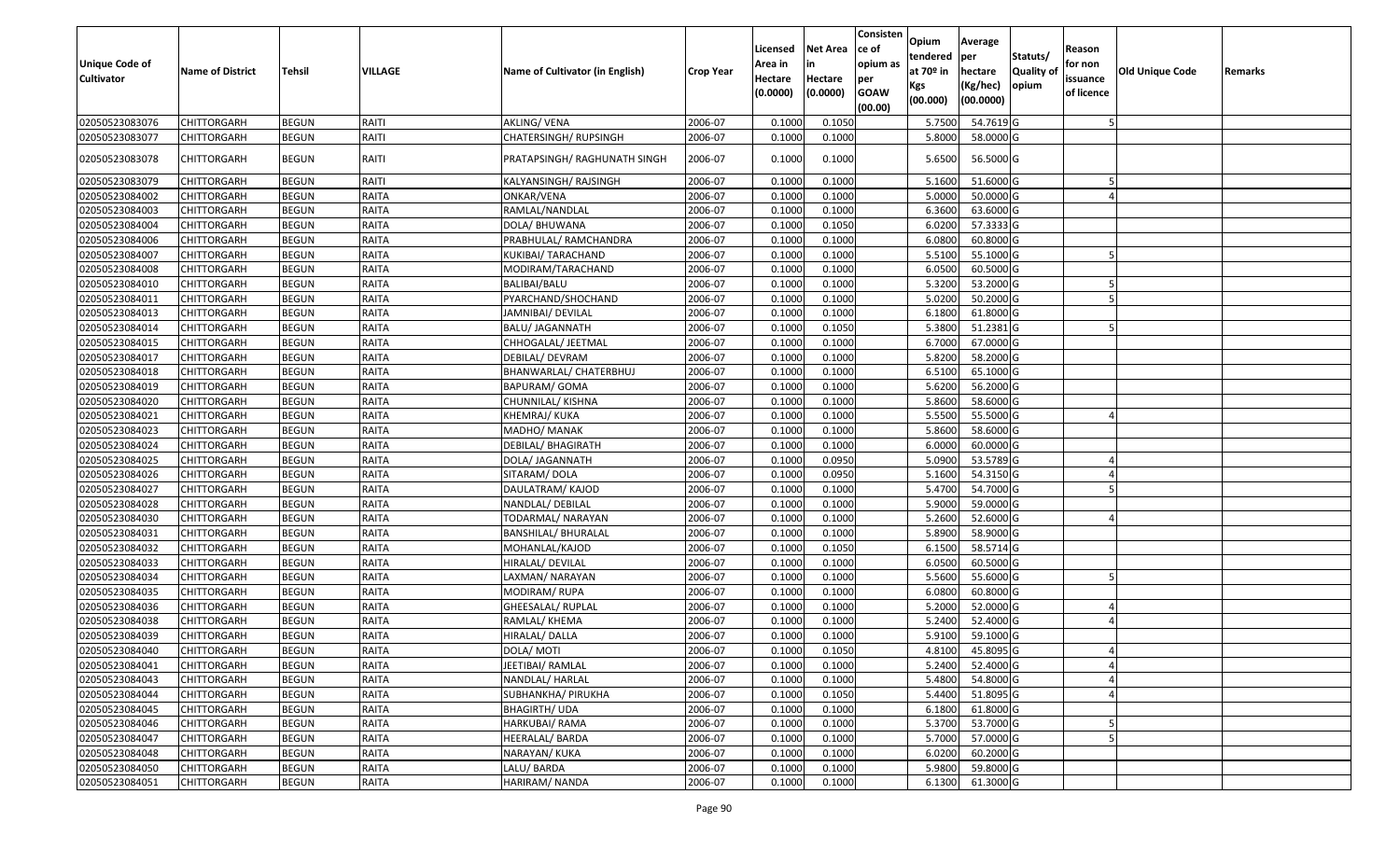| <b>Unique Code of</b><br><b>Cultivator</b> | <b>Name of District</b>    | Tehsil                       | <b>VILLAGE</b>               | Name of Cultivator (in English)    | <b>Crop Year</b>   | Licensed<br>Area in<br>Hectare | <b>Net Area</b><br>Hectare | Consisten<br>ce of<br>opium as<br>per | Opium<br>tendered<br>at $70°$ in<br>Kgs | Average<br>per<br>hectare<br>(Kg/hec) | Statuts/<br><b>Quality o</b><br>opium | Reason<br>for non<br>issuance | <b>Old Unique Code</b> | Remarks              |
|--------------------------------------------|----------------------------|------------------------------|------------------------------|------------------------------------|--------------------|--------------------------------|----------------------------|---------------------------------------|-----------------------------------------|---------------------------------------|---------------------------------------|-------------------------------|------------------------|----------------------|
|                                            |                            |                              |                              |                                    |                    | (0.0000)                       | (0.0000)                   | <b>GOAW</b><br>(00.00)                | (00.000)                                | (00.0000)                             |                                       | of licence                    |                        |                      |
| 02050523084052                             | CHITTORGARH                | <b>BEGUN</b>                 | RAITA                        | RUPLAL/ DEBILAL                    | 2006-07            | 0.1000                         | 0.1000                     |                                       | 5.9400                                  | 59.4000 G                             |                                       |                               |                        |                      |
| 02050523084053                             | CHITTORGARH                | <b>BEGUN</b>                 | RAITA                        | SHIVRAM/ NANDRAM                   | 2006-07            | 0.1000                         | 0.1000                     |                                       | 6.5700                                  | 65.7000G                              |                                       |                               |                        |                      |
| 02050523084054                             | CHITTORGARH                | <b>BEGUN</b>                 | <b>RAITA</b>                 | SHANKERLAL/ JAIRAM                 | 2006-07            | 0.1000                         | 0.1000                     |                                       | 5.9300                                  | 59.3000G                              |                                       |                               |                        |                      |
| 02050523084057                             | <b>CHITTORGARH</b>         | <b>BEGUN</b>                 | RAITA                        | NARAYANLAL/ KISHNA                 | 2006-07            | 0.1000                         | 0.1050                     |                                       | 6.3700                                  | 60.6667 G                             |                                       |                               |                        |                      |
| 02050523084058                             | CHITTORGARH                | <b>BEGUN</b>                 | <b>RAITA</b>                 | KANHAIYALAL/NANDLAL                | 2006-07            | 0.1000                         | 0.1000                     |                                       | 6.7600                                  | 67.6000 G                             |                                       |                               |                        |                      |
| 02050523084059                             | CHITTORGARH                | <b>BEGUN</b>                 | RAITA                        | HEERALAL/ UDAIRAM                  | 2006-07            | 0.1000                         | 0.1000                     |                                       | 5.0800                                  | 50.8000 G                             |                                       |                               |                        |                      |
| 02050523084060                             | CHITTORGARH                | <b>BEGUN</b>                 | RAITA                        | MOHANLAL/ DEBILAL                  | 2006-07            | 0.1000                         | 0.1050                     |                                       | 6.1000                                  | 58.0952G                              |                                       |                               |                        |                      |
| 02050523084062                             | CHITTORGARH                | <b>BEGUN</b>                 | RAITA                        | RAMLAL/ BHURA                      | 2006-07            | 0.1000                         | 0.1000                     |                                       | 5.0700                                  | 50.7000G                              |                                       |                               |                        |                      |
| 02050523084064                             | CHITTORGARH                | <b>BEGUN</b>                 | RAITA                        | GHEESALAL/ DEVA                    | 2006-07            | 0.1000                         | 0.1000                     |                                       | 6.2000                                  | 62.0000 G                             |                                       |                               |                        |                      |
| 02050523084065                             | CHITTORGARH                | <b>BEGUN</b>                 | RAITA                        | GANGARAM/ UDAJI                    | 2006-07            | 0.1000                         | 0.1050                     |                                       | 6.2400                                  | 59.4286 G                             |                                       |                               |                        |                      |
| 02050523084066                             | CHITTORGARH                | <b>BEGUN</b>                 | <b>RAITA</b>                 | KANHAIYALAL/ SHANKERLAL            | 2006-07            | 0.1000                         | 0.1000                     |                                       | 4.2900                                  | 42.9000G                              |                                       |                               |                        |                      |
| 02050523084067                             | CHITTORGARH                | <b>BEGUN</b>                 | <b>RAITA</b>                 | GHEESALAL/ UDAILAL                 | 2006-07            | 0.1000                         | 0.1050                     |                                       | 6.2400                                  | 59.4286 G                             |                                       |                               |                        |                      |
| 02050523084068                             | <b>CHITTORGARH</b>         | <b>BEGUN</b>                 | <b>RAITA</b>                 | MANGILAL/ BALU NAI                 | 2006-07            | 0.1000                         | 0.1000                     |                                       | 4.0300                                  | 40.3000                               |                                       |                               |                        |                      |
| 02050523084069                             | CHITTORGARH                | <b>BEGUN</b>                 | <b>RAITA</b>                 | <b>GEETABAI/ GHEESALAL</b>         | 2006-07            | 0.1000                         | 0.1050                     |                                       | 4.5000                                  | 42.8571 G                             |                                       |                               |                        |                      |
| 02050523084070                             | CHITTORGARH                | <b>BEGUN</b>                 | <b>RAITA</b>                 | RATANLAL/ JAIRAM                   | 2006-07            | 0.1000                         | 0.1000                     |                                       | 6.0300                                  | 60.3000G                              |                                       |                               |                        |                      |
| 02050523084071<br>02050523084073           | CHITTORGARH                | <b>BEGUN</b>                 | <b>RAITA</b>                 | MANGILAL/ JAIRAM                   | 2006-07            | 0.1000                         | 0.1000                     |                                       | 5.3400                                  | 53.4000 G                             |                                       |                               |                        |                      |
| 02050523084074                             | CHITTORGARH<br>CHITTORGARH | <b>BEGUN</b>                 | <b>RAITA</b><br>RAITA        | JAGANNATH/ MEGHA<br>JAISINGH/RUPA  | 2006-07            | 0.1000<br>0.1000               | 0.1000                     |                                       | 5.7900                                  | 57.9000 G                             |                                       |                               |                        |                      |
|                                            |                            | <b>BEGUN</b>                 |                              |                                    | 2006-07            |                                | 0.1000                     |                                       | 6.0400                                  | 60.4000 G                             |                                       |                               |                        |                      |
| 02050523084075                             | CHITTORGARH                | <b>BEGUN</b>                 | RAITA                        | JAGANNATH/ KUKA                    | 2006-07            | 0.1000                         | 0.1000                     |                                       | 5.4900                                  | 54.9000 G                             |                                       |                               |                        | TRANSFER / UTHENKALA |
| 02050523084077                             | CHITTORGARH                | <b>BEGUN</b>                 | RAITA                        | MOHANLAL/ JEETMAL                  | 2006-07            | 0.1000                         | 0.1050                     |                                       | 6.4600                                  | 61.5238 G                             |                                       |                               |                        |                      |
| 02050523084079                             | CHITTORGARH                | <b>BEGUN</b>                 | <b>RAITA</b>                 | GHEESALAL/ MOTI                    | 2006-07            | 0.1000                         | 0.1000                     |                                       | 5.8300                                  | 58.3000 G                             |                                       |                               |                        |                      |
| 02050523084080                             | CHITTORGARH                | <b>BEGUN</b>                 | RAITA                        | KESHARBAI/ MANGILAL                | 2006-07            | 0.1000                         | 0.1050                     |                                       | 6.4200                                  | 61.1429 G                             |                                       |                               |                        |                      |
| 02050523084081                             | CHITTORGARH                | <b>BEGUN</b>                 | <b>RAITA</b>                 | BHANWARLAL/ KAJOD                  | 2006-07            | 0.1000                         | 0.1000                     |                                       | 6.0800                                  | 60.8000 G                             |                                       |                               |                        |                      |
| 02050523084082                             | <b>CHITTORGARH</b>         | <b>BEGUN</b>                 | RAITA                        | RAMSUKH/MOTI                       | 2006-07            | 0.1000                         | 0.1050                     |                                       | 6.1200                                  | 58.2857 G                             |                                       |                               |                        |                      |
| 02050523084084                             | CHITTORGARH                | <b>BEGUN</b>                 | RAITA                        | JAGANNATH/ BARDA                   | 2006-07            | 0.1000                         | 0.1000                     |                                       | 6.0200                                  | 60.2000 G                             |                                       |                               |                        |                      |
| 02050523084085                             | CHITTORGARH                | <b>BEGUN</b>                 | RAITA                        | KHEMRAJ/ JEETMAL                   | 2006-07            | 0.1000                         | 0.1000                     |                                       | 6.2700                                  | 62.7000 G                             |                                       |                               |                        |                      |
| 02050523084086                             | CHITTORGARH                | <b>BEGUN</b>                 | <b>RAITA</b>                 | MADANLAL/ LAXMAN                   | 2006-07            | 0.1000                         | 0.1000                     |                                       | 5.3500                                  | 53.5000 G                             |                                       |                               |                        |                      |
| 02050523084087                             | CHITTORGARH                | <b>BEGUN</b>                 | <b>RAITA</b><br><b>RAITA</b> | CHHITERMAL/ DEVILAL                | 2006-07            | 0.1000<br>0.1000               | 0.1000                     |                                       | 5.3400<br>5.5000                        | 53.4000 G<br>52.3810 G                |                                       |                               |                        |                      |
| 02050523084088<br>02050523084090           | CHITTORGARH<br>CHITTORGARH | <b>BEGUN</b><br><b>BEGUN</b> | <b>RAITA</b>                 | BHERULAL/ NARAYAN<br>RUPLAL/ GOKAL | 2006-07<br>2006-07 | 0.1000                         | 0.1050<br>0.1000           |                                       | 6.1200                                  | 61.2000 G                             |                                       |                               |                        |                      |
| 02050523084091                             |                            | <b>BEGUN</b>                 | <b>RAITA</b>                 | HEERALAL/DEBILAL                   | 2006-07            | 0.1000                         | 0.0950                     |                                       | 5.2800                                  | 55.5789 G                             |                                       |                               |                        |                      |
| 02050523084093                             | CHITTORGARH<br>CHITTORGARH | <b>BEGUN</b>                 | <b>RAITA</b>                 | GHEESALAL/ ONKAR                   | 2006-07            | 0.1000                         | 0.1050                     |                                       | 6.0300                                  | 57.4286 G                             |                                       |                               |                        |                      |
| 02050523084094                             | <b>CHITTORGARH</b>         | <b>BEGUN</b>                 | <b>RAITA</b>                 | <b>BALU/ ONKAR</b>                 | 2006-07            | 0.1000                         | 0.1000                     |                                       | 6.1200                                  | 61.2000 G                             |                                       |                               |                        |                      |
| 02050523084095                             | CHITTORGARH                | <b>BEGUN</b>                 | <b>RAITA</b>                 | <b>BADAMBAI/ MADHOLAL</b>          | 2006-07            | 0.1000                         | 0.1000                     |                                       | 6.1300                                  | 61.3000G                              |                                       |                               |                        |                      |
| 02050523084096                             | CHITTORGARH                | <b>BEGUN</b>                 | RAITA                        | KAMLIBAI/ RAMCHANDRA               | 2006-07            | 0.1000                         | 0.0950                     |                                       | 5.5600                                  | 58.5263 G                             |                                       |                               |                        |                      |
| 02050523084097                             | <b>CHITTORGARH</b>         | <b>BEGUN</b>                 | RAITA                        | SURESH KUMAR/ RUPLAL               | 2006-07            | 0.1000                         | 0.0950                     |                                       | 5.9000                                  | 62.1053 G                             |                                       |                               |                        |                      |
| 02050523084098                             | <b>CHITTORGARH</b>         | <b>BEGUN</b>                 | RAITA                        | UDAIRAM/ RUPA                      | 2006-07            | 0.1000                         | 0.1050                     |                                       | 6.3800                                  | 60.7619 G                             |                                       |                               |                        |                      |
| 02050523084099                             | <b>CHITTORGARH</b>         | <b>BEGUN</b>                 | <b>RAITA</b>                 | RAMCHANDRA/ MADHO                  | 2006-07            | 0.1000                         | 0.1000                     |                                       | 5.2500                                  | 52.5000 G                             |                                       |                               |                        |                      |
| 02050523084100                             | <b>CHITTORGARH</b>         | <b>BEGUN</b>                 | <b>RAITA</b>                 | GHEESIBAI/ NANDLAL                 | 2006-07            | 0.1000                         | 0.0000                     |                                       | 0.0000                                  | $0.0000$ F                            |                                       |                               |                        |                      |
| 02050523084101                             | CHITTORGARH                | <b>BEGUN</b>                 | RAITA                        | MOHANLAL/ CHUNNILAL                | 2006-07            | 0.1000                         | 0.1000                     |                                       | 5.1500                                  | 51.5000 G                             |                                       |                               |                        |                      |
| 02050523084102                             | <b>CHITTORGARH</b>         | <b>BEGUN</b>                 | <b>RAITA</b>                 | DEVA/RAMA                          | 2006-07            | 0.1000                         | 0.1000                     |                                       | 5.8600                                  | 58.6000 G                             |                                       |                               |                        |                      |
| 02050523084103                             | <b>CHITTORGARH</b>         | <b>BEGUN</b>                 | <b>RAITA</b>                 | SHAMBHULAL/ RATIRAM                | 2006-07            | 0.1000                         | 0.1000                     |                                       | 5.1900                                  | 51.9000 G                             |                                       |                               |                        |                      |
| 02050523084104                             | CHITTORGARH                | <b>BEGUN</b>                 | <b>RAITA</b>                 | NANDLAL/ PANNALAL                  | 2006-07            | 0.1000                         | 0.1050                     |                                       | 5.7400                                  | 54.6667 G                             |                                       |                               |                        |                      |
| 02050523084105                             | CHITTORGARH                | <b>BEGUN</b>                 | <b>RAITA</b>                 | DHAPUBAI/ MANA                     | 2006-07            | 0.1000                         | 0.1050                     |                                       | 5.4700                                  | 52.0952 G                             |                                       |                               |                        |                      |
| 02050523084106                             | <b>CHITTORGARH</b>         | <b>BEGUN</b>                 | RAITA                        | JAMNADEVI/ KAILASHCHANDRA          | 2006-07            | 0.1000                         | 0.1050                     |                                       | 4.3100                                  | 41.0476 G                             |                                       |                               |                        |                      |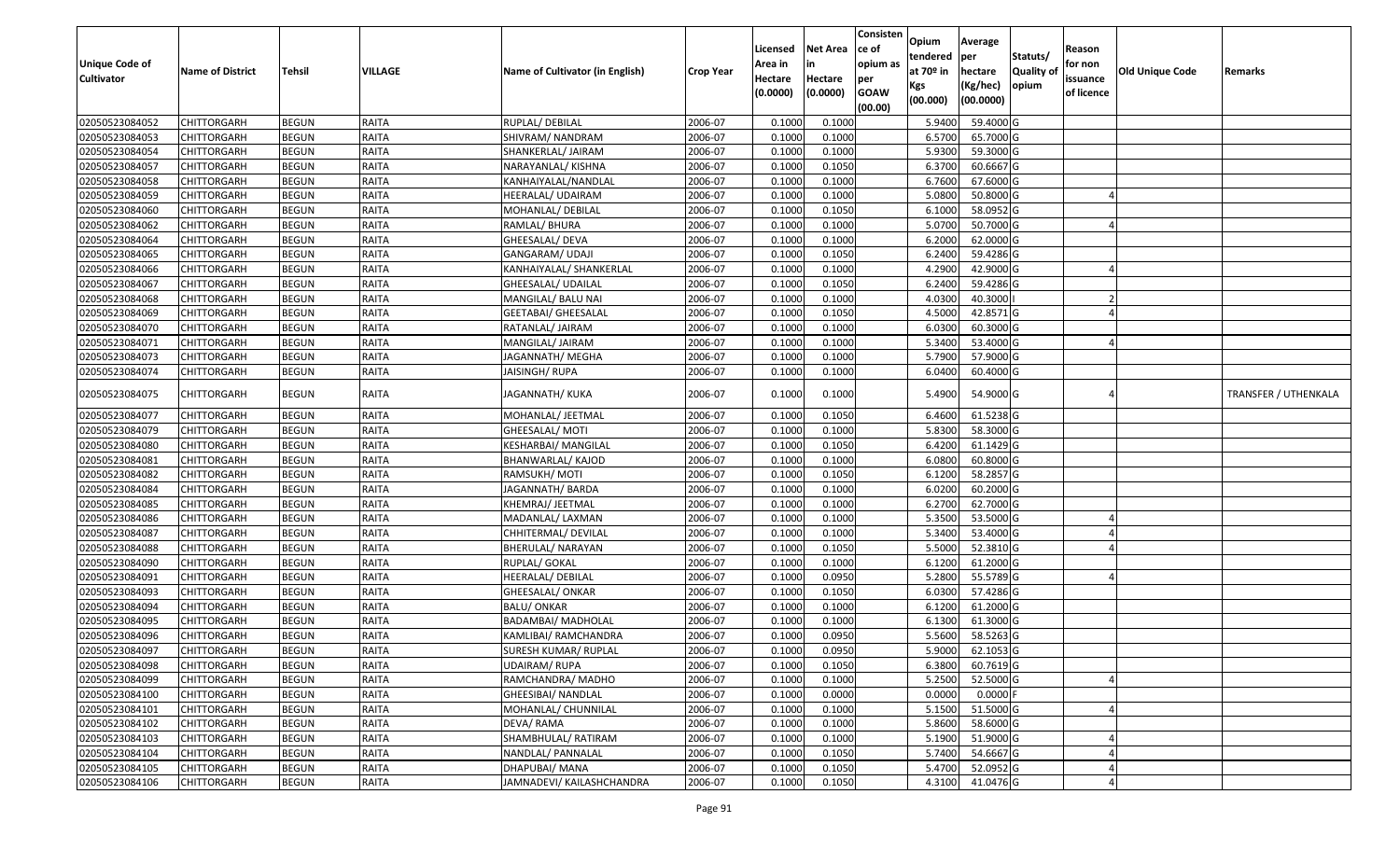| <b>Unique Code of</b> |                         |              |                   |                                       |                  | Licensed<br>Area in | <b>Net Area</b><br>in | Consisten<br>ce of<br>opium as | Opium<br>tendered              | Average<br>per                   | Statuts/                  | Reason<br>for non      |                 |                    |
|-----------------------|-------------------------|--------------|-------------------|---------------------------------------|------------------|---------------------|-----------------------|--------------------------------|--------------------------------|----------------------------------|---------------------------|------------------------|-----------------|--------------------|
| <b>Cultivator</b>     | <b>Name of District</b> | Tehsil       | VILLAGE           | Name of Cultivator (in English)       | <b>Crop Year</b> | Hectare<br>(0.0000) | Hectare<br>(0.0000)   | per<br><b>GOAW</b><br>(00.00)  | at $70°$ in<br>Kgs<br>(00.000) | hectare<br>(Kg/hec)<br>(00.0000) | <b>Quality o</b><br>opium | issuance<br>of licence | Old Unique Code | Remarks            |
| 02050523084107        | CHITTORGARH             | <b>BEGUN</b> | RAITA             | BHANWARLAL/ MOHANLAL                  | 2006-07          | 0.1000              | 0.1000                |                                | 5.5500                         | 55.5000G                         |                           |                        |                 |                    |
| 02050523084108        | CHITTORGARH             | <b>BEGUN</b> | RAITA             | <b>BADRILAL/ TARACHAND</b>            | 2006-07          | 0.1000              | 0.1000                |                                | 5.6500                         | 56.5000G                         |                           |                        |                 |                    |
| 02050523084109        | CHITTORGARH             | <b>BEGUN</b> | <b>RAITA</b>      | SAMPATBAI/ RADHESHYAM                 | 2006-07          | 0.1000              | 0.1050                |                                | 5.5500                         | 52.8571G                         |                           |                        |                 |                    |
| 02050523084110        | <b>CHITTORGARH</b>      | <b>BEGUN</b> | RAITA             | RATNIBAI/ PRATHVIRAJ                  | 2006-07          | 0.1000              | 0.1000                |                                | 5.5400                         | 55.4000 G                        |                           |                        |                 |                    |
| 02050523084111        | CHITTORGARH             | <b>BEGUN</b> | RAITA             | MOTILAL/ BHAGIRATH                    | 2006-07          | 0.1000              | 0.1000                |                                | 5.5900                         | 55.9000G                         |                           |                        |                 |                    |
| 02050523084112        | CHITTORGARH             | <b>BEGUN</b> | RAITA             | NANDUBAI/DAYARAM                      | 2006-07          | 0.1000              | 0.1050                |                                | 5.8200                         | $\overline{55.4286}$ G           |                           |                        |                 |                    |
| 02050523085001        | CHITTORGARH             | <b>BEGUN</b> | RABARDA           | GOPILAL/TULSIRAM                      | 2006-07          | 0.1000              | 0.0950                |                                | 6.4700                         | 68.1053 G                        |                           |                        |                 |                    |
| 02050523085002        | CHITTORGARH             | <b>BEGUN</b> | RABARDA           | MOOLCHAND/BOTHLAL                     | 2006-07          | 0.1000              | 0.0950                |                                | 5.9200                         | 62.3158 G                        |                           |                        |                 |                    |
| 02050523085003        | CHITTORGARH             | <b>BEGUN</b> | RABARDA           | GHEESALAL/ LAXMAN                     | 2006-07          | 0.1000              | 0.0950                |                                | 5.7000                         | 60.0000G                         |                           |                        |                 |                    |
| 02050523085004        | CHITTORGARH             | <b>BEGUN</b> | RABARDA           | <b>BALULAL/ PRABHULAL</b>             | 2006-07          | 0.1000              | 0.0950                |                                | 6.4300                         | 67.6842 G                        |                           |                        |                 |                    |
| 02050523085005        | CHITTORGARH             | <b>BEGUN</b> | RABARDA           | PRAHLAD/ DEVILAL                      | 2006-07          | 0.1000              | 0.0950                |                                | 5.2900                         | 55.6842 G                        |                           |                        |                 |                    |
| 02050523085006        | <b>CHITTORGARH</b>      | <b>BEGUN</b> | RABARDA           | KASHIRAM/ GULAB                       | 2006-07          | 0.1000              | 0.0950                |                                | 5.7600                         | 60.6316 G                        |                           |                        |                 |                    |
| 02050523085007        | <b>CHITTORGARH</b>      | <b>BEGUN</b> | RABARDA           | HEERA/ GHEESA                         | 2006-07          | 0.1000              | 0.0950                |                                | 6.0500                         | 63.6842 G                        |                           |                        |                 |                    |
| 02050523085008        | <b>CHITTORGARH</b>      | <b>BEGUN</b> | RABARDA           | BOTHLAL/GULAB                         | 2006-07          | 0.1000              | 0.0950                |                                | 6.1200                         | 64.4211 G                        |                           |                        |                 |                    |
| 02050523085009        | CHITTORGARH             | <b>BEGUN</b> | RABARDA           | SHANKER/ GULABCHANDRA                 | 2006-07          | 0.1000              | 0.1000                |                                | 6.0300                         | 60.3000 G                        |                           |                        |                 |                    |
| 02050523085010        | CHITTORGARH             | <b>BEGUN</b> | RABARDA           | ONKAR/ PYARA                          | 2006-07          | 0.1000              | 0.0950                |                                | 4.3500                         | 45.7895                          |                           |                        |                 |                    |
| 02050523085012        | CHITTORGARH             | <b>BEGUN</b> | RABARDA           | HEERALAL/ TULSIRAM                    | 2006-07          | 0.1000              | 0.0950                |                                | 5.5700                         | 58.6316 G                        |                           |                        |                 |                    |
| 02050523085014        | CHITTORGARH             | <b>BEGUN</b> | RABARDA           | BALU/ JAISINGH                        | 2006-07          | 0.1000              | 0.0950                |                                | 6.5700                         | 69.1579 G                        |                           |                        |                 |                    |
| 02050523085016        | CHITTORGARH             | <b>BEGUN</b> | RABARDA           | DAULATRAM/ BHANWARLAL                 | 2006-07          | 0.1000              | 0.1000                |                                | 5.5400                         | 55.4000 G                        |                           |                        |                 |                    |
| 02050523085017        | CHITTORGARH             | <b>BEGUN</b> | RABARDA           | RATANLAL/ KASHIRAM                    | 2006-07          | 0.1000              | 0.0950                |                                | 5.9000                         | 62.1053 G                        |                           |                        |                 |                    |
| 02050523085018        | CHITTORGARH             | <b>BEGUN</b> | <b>RABARDA</b>    | DEBILAL/MADHO                         | 2006-07          | 0.1000              | 0.0950                |                                | 6.3100                         | 66.4211G                         |                           |                        |                 |                    |
| 02050523085019        | CHITTORGARH             | <b>BEGUN</b> | RABARDA           | RAMSUKH/ KASHIRAM                     | 2006-07          | 0.1000              | 0.0950                |                                | 6.4000                         | 67.3684 G                        |                           |                        |                 |                    |
| 02050523085020        | CHITTORGARH             | <b>BEGUN</b> | <b>RABARDA</b>    | RUPLAL/ NARAYANLAL                    | 2006-07          | 0.1000              | 0.0950                |                                | 6.7400                         | 70.9474 G                        |                           |                        |                 |                    |
| 02050523085021        | CHITTORGARH             | <b>BEGUN</b> | RABARDA           | DEBILAL/RAMLAL                        | 2006-07          | 0.1000              | 0.0950                |                                | 5.8800                         | 61.8947 G                        |                           |                        |                 |                    |
| 02050523085022        | <b>CHITTORGARH</b>      | <b>BEGUN</b> | RABARDA           | DEBILAL/ BARDA                        | 2006-07          | 0.1000              | 0.0950                |                                | 6.6100                         | 69.5789 G                        |                           |                        |                 |                    |
| 02050523085023        | CHITTORGARH             | <b>BEGUN</b> | RABARDA           | NANALAL/ KHEMA                        | 2006-07          | 0.1000              | 0.1000                |                                | 5.4800                         | 54.8000 G                        |                           |                        |                 |                    |
| 02050523085031        | CHITTORGARH             | <b>BEGUN</b> | <b>RABARDA</b>    | BALULAL/ AMARCHAND                    | 2006-07          | 0.1000              | 0.0950                |                                | 6.1100                         | 64.3158 G                        |                           |                        |                 |                    |
| 02050523085032        | CHITTORGARH             | <b>BEGUN</b> | RABARDA           | HEMA/ NARAYAN                         | 2006-07          | 0.1000              | 0.0950                |                                | 5.8800                         | 61.8947 G                        |                           |                        |                 |                    |
| 02050523085033        | CHITTORGARH             | <b>BEGUN</b> | <b>RABARDA</b>    | RAJENDRASINGH/ BHOPAL SINGH           | 2006-07          | 0.1000              | 0.1000                |                                | 5.7800                         | 57.8000 G                        |                           |                        |                 |                    |
| 02050523085034        | CHITTORGARH             | <b>BEGUN</b> | RABARDA           | BALURAM/ MADHOLAL                     | 2006-07          | 0.1000              | 0.1000                |                                | 6.8600                         | 68.6000 G                        |                           |                        |                 |                    |
| 02050523085035        | CHITTORGARH             | <b>BEGUN</b> | RABARDA           | <b>BALULAL/ HEERA</b>                 | 2006-07          | 0.1000              | 0.0950                |                                | 6.1400                         | 64.6316 G                        |                           |                        |                 |                    |
| 02050523085037        | CHITTORGARH             | <b>BEGUN</b> | RABARDA           | FULIBAI/ BALULAL                      | 2006-07          | 0.1000              | 0.1000                |                                | 6.8100                         | 68.1000 G                        |                           |                        |                 |                    |
| 02050523085038        | CHITTORGARH             | <b>BEGUN</b> | RABARDA           | MANGILAL/ BHURA                       | 2006-07          | 0.1000              | 0.0950                |                                | 6.2300                         | 65.5789 G                        |                           |                        |                 |                    |
| 02050523085039        | CHITTORGARH             | <b>BEGUN</b> | RABARDA           | KANA/ KALU                            | 2006-07          | 0.1000              | 0.0950                |                                | 6.6100                         | 69.5789 G                        |                           |                        |                 |                    |
| 02050523085042        | CHITTORGARH             | <b>BEGUN</b> | RABARDA           | MOHANLAL/ BALU                        | 2006-07          | 0.1000              | 0.0950                |                                | 6.5800                         | 69.2632 G                        |                           |                        |                 |                    |
| 02050523085045        | CHITTORGARH             | <b>BEGUN</b> | RABARDA           | KANIRAM/ HEERA                        | 2006-07          | 0.1000              | 0.0950                |                                | 5.9200                         | 62.3158 G                        |                           |                        |                 |                    |
| 02050523085048        | <b>CHITTORGARH</b>      | <b>BEGUN</b> | RABARDA           | NOJIBAI/ MANGILAL                     | 2006-07          | 0.1000              | 0.1000                |                                | 6.1600                         | 61.6000 G                        |                           |                        |                 | <b>NAME CHANGE</b> |
| 02050523085051        | <b>CHITTORGARH</b>      | <b>BEGUN</b> | RABARDA           | MIYACHAND/ BHOLA                      | 2006-07          | 0.1000              | 0.0950                |                                | 5.9500                         | 62.6316 G                        |                           |                        |                 |                    |
| 02050523086001        | <b>CHITTORGARH</b>      | <b>BEGUN</b> | RAMNAGAR BANDO KA | NANDA/ PYARA                          | 2006-07          | 0.1000              | 0.1000                |                                | 5.2000                         | 52.0000 G                        |                           |                        |                 |                    |
| 02050523086002        | <b>CHITTORGARH</b>      | <b>BEGUN</b> | RAMNAGAR BANDO KA | LALURAM/ BHOLA                        | 2006-07          | 0.1000              | 0.0950                |                                | 5.5200                         | 58.1053 G                        |                           |                        |                 |                    |
| 02050523086003        | <b>CHITTORGARH</b>      | <b>BEGUN</b> | RAMNAGAR BANDO KA | GHEESIBAI D/O HAZARI W/O<br>RAMESHWAR | 2006-07          | 0.1000              | 0.1000                |                                | 2.5600                         | 25.6000                          |                           |                        |                 |                    |
| 02050523086004        | <b>CHITTORGARH</b>      | <b>BEGUN</b> | RAMNAGAR BANDO KA | CHHOGALAL/ NARAYAN                    | 2006-07          | 0.1000              | 0.0950                |                                | 5.3100                         | 55.8947 G                        |                           |                        |                 |                    |
| 02050523086006        | CHITTORGARH             | <b>BEGUN</b> | RAMNAGAR BANDO KA | <b>BANSHILAL/ RAMLAL</b>              | 2006-07          | 0.1000              | 0.0950                |                                | 5.7800                         | 60.8421 G                        |                           |                        |                 |                    |
| 02050523086007        | CHITTORGARH             | <b>BEGUN</b> | RAMNAGAR BANDO KA | DAULATRAM/ NARAYAN                    | 2006-07          | 0.1000              | 0.0950                |                                | 5.9200                         | 62.3158 G                        |                           |                        |                 |                    |
| 02050523086008        | <b>CHITTORGARH</b>      | <b>BEGUN</b> | RAMNAGAR BANDO KA | SITARAM / MANGILAL                    | 2006-07          | 0.1000              | 0.0950                |                                | 5.8900                         | 62.0000 G                        |                           |                        |                 |                    |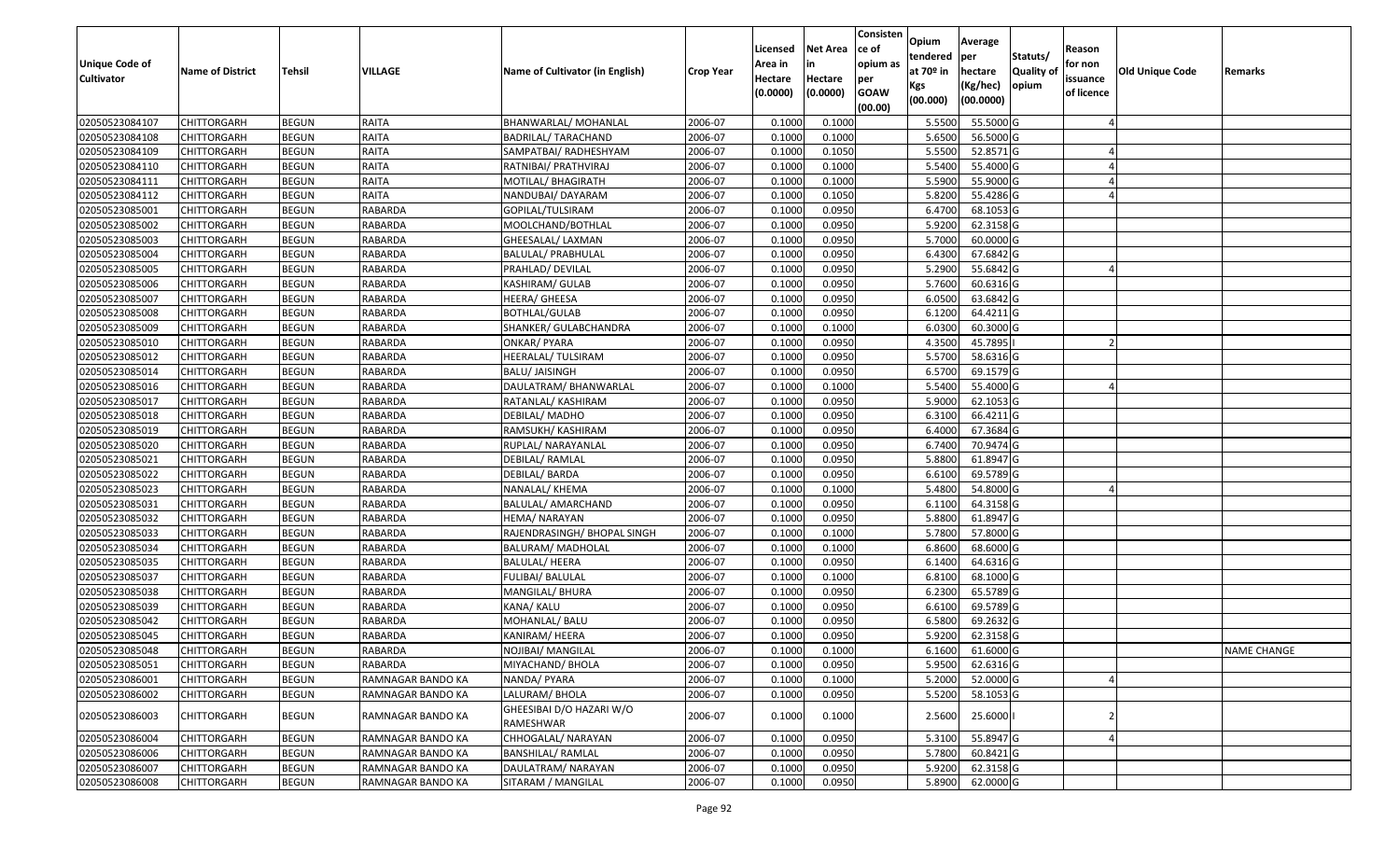| <b>Unique Code of</b><br><b>Cultivator</b> | <b>Name of District</b> | <b>Tehsil</b> | VILLAGE             | Name of Cultivator (in English) | <b>Crop Year</b> | Licensed<br>Area in<br>Hectare<br>(0.0000) | <b>Net Area</b><br>in<br>Hectare<br>(0.0000) | Consisten<br>ce of<br>opium as<br>per<br><b>GOAW</b><br>(00.00) | Opium<br>tendered<br>at $70°$ in<br>Kgs<br>(00.000) | Average<br>per<br>hectare<br>(Kg/hec)<br>(00.0000) | Statuts/<br>Quality of<br>opium | Reason<br>for non<br>issuance<br>of licence | <b>Old Unique Code</b> | Remarks            |
|--------------------------------------------|-------------------------|---------------|---------------------|---------------------------------|------------------|--------------------------------------------|----------------------------------------------|-----------------------------------------------------------------|-----------------------------------------------------|----------------------------------------------------|---------------------------------|---------------------------------------------|------------------------|--------------------|
| 02050523086009                             | <b>CHITTORGARH</b>      | <b>BEGUN</b>  | RAMNAGAR BANDO KA   | BHANWARLAL/ KALU                | 2006-07          | 0.1000                                     | 0.0950                                       |                                                                 | 5.1300                                              | 54.0000G                                           |                                 |                                             |                        |                    |
| 02050523086010                             | CHITTORGARH             | <b>BEGUN</b>  | RAMNAGAR BANDO KA   | GANESH/ KANA                    | 2006-07          | 0.1000                                     | 0.0950                                       |                                                                 | 6.0200                                              | 63.3684 G                                          |                                 |                                             |                        |                    |
| 02050523086011                             | CHITTORGARH             | <b>BEGUN</b>  | RAMNAGAR BANDO KA   | NANDLAL/ BHAGIRATH              | 2006-07          | 0.1000                                     | 0.1000                                       |                                                                 | 6.3500                                              | 63.5000G                                           |                                 |                                             |                        |                    |
| 02050523086012                             | <b>CHITTORGARH</b>      | <b>BEGUN</b>  | RAMNAGAR BANDO KA   | <b>BALU/ LOBHIRAM</b>           | 2006-07          | 0.1000                                     | 0.1000                                       |                                                                 | 5.8400                                              | 58.4000 G                                          |                                 |                                             |                        |                    |
| 02050523086013                             | <b>CHITTORGARH</b>      | <b>BEGUN</b>  | RAMNAGAR BANDO KA   | MOHANLAL/ MANGILAL              | 2006-07          | 0.1000                                     | 0.0950                                       |                                                                 | 5.5500                                              | 58.4211 G                                          |                                 |                                             |                        |                    |
| 02050523086015                             | CHITTORGARH             | <b>BEGUN</b>  | RAMNAGAR BANDO KA   | SHOCHAND/ PRABHU                | 2006-07          | 0.1000                                     | 0.0950                                       |                                                                 | 5.6500                                              | 59.4737 G                                          |                                 |                                             |                        |                    |
| 02050523086016                             | CHITTORGARH             | <b>BEGUN</b>  | RAMNAGAR BANDO KA   | BHANWARLAL/ DOLA                | 2006-07          | 0.1000                                     | 0.1000                                       |                                                                 | 5.8200                                              | 58.2000 G                                          |                                 |                                             |                        |                    |
| 02050523086017                             | CHITTORGARH             | <b>BEGUN</b>  | RAMNAGAR BANDO KA   | RAMPRASAD/ LOBHIRAM             | 2006-07          | 0.1000                                     | 0.0950                                       |                                                                 | 5.7200                                              | 60.2105 G                                          |                                 |                                             |                        |                    |
| 02050523086018                             | CHITTORGARH             | <b>BEGUN</b>  | RAMNAGAR BANDO KA   | GHEESA/ DEVILAL                 | 2006-07          | 0.1000                                     | 0.0950                                       |                                                                 | 6.0700                                              | 63.8947 G                                          |                                 |                                             |                        |                    |
| 02050523086019                             | CHITTORGARH             | <b>BEGUN</b>  | RAMNAGAR BANDO KA   | NARAYAN/ HEERALAL               | 2006-07          | 0.1000                                     | 0.0950                                       |                                                                 | 5.4500                                              | 57.3684 G                                          |                                 |                                             |                        |                    |
| 02050523086020                             | CHITTORGARH             | <b>BEGUN</b>  | RAMNAGAR BANDO KA   | RAMCHANDRA/ BHAGIRATH           | 2006-07          | 0.1000                                     | 0.0950                                       |                                                                 | 6.1300                                              | $\overline{64.5263}$ G                             |                                 |                                             |                        |                    |
| 02050523086022                             | CHITTORGARH             | <b>BEGUN</b>  | RAMNAGAR BANDO KA   | <b>BALU/MOTI</b>                | 2006-07          | 0.1000                                     | 0.0950                                       |                                                                 | 5.3800                                              | 56.6316 G                                          |                                 |                                             |                        |                    |
| 02050523086023                             | CHITTORGARH             | <b>BEGUN</b>  | RAMNAGAR BANDO KA   | PYARIBAI/ TULSIRAM              | 2006-07          | 0.1000                                     | 0.0950                                       |                                                                 | 5.5500                                              | 58.4211 G                                          |                                 |                                             |                        |                    |
| 02050523086024                             | CHITTORGARH             | <b>BEGUN</b>  | RAMNAGAR BANDO KA   | HEERALAL/ DAULATRAM             | 2006-07          | 0.1000                                     | 0.0950                                       |                                                                 | 5.7700                                              | 60.7368 G                                          |                                 |                                             |                        |                    |
| 02050523086025                             | CHITTORGARH             | <b>BEGUN</b>  | RAMNAGAR BANDO KA   | JAGDISH/ CHHOGA                 | 2006-07          | 0.1000                                     | 0.1000                                       |                                                                 | 6.3600                                              | 63.6000 G                                          |                                 |                                             |                        |                    |
| 02050523087001                             | CHITTORGARH             | <b>BEGUN</b>  | RAMNAGAR TARA PIPLI | DEVILAL/ BARDICHAND             | 2006-07          | 0.1000                                     | 0.1000                                       |                                                                 | 7.0400                                              | 70.4000 G                                          |                                 |                                             |                        | <b>NAME CHANGE</b> |
| 02050523087002                             | CHITTORGARH             | <b>BEGUN</b>  | RAMNAGAR TARA PIPLI | <b>BHURA/ KUKA</b>              | 2006-07          | 0.1000                                     | 0.1000                                       |                                                                 | 6.8400                                              | 68.4000 G                                          |                                 |                                             |                        |                    |
| 02050523087003                             | CHITTORGARH             | <b>BEGUN</b>  | RAMNAGAR TARA PIPLI | GOPI/ NARAYAN                   | 2006-07          | 0.1000                                     | 0.0900                                       |                                                                 | 5.5100                                              | $61.2222$ G                                        |                                 |                                             |                        |                    |
| 02050523087004                             | <b>CHITTORGARH</b>      | <b>BEGUN</b>  | RAMNAGAR TARA PIPLI | <b>KERING / BHAJJA</b>          | 2006-07          | 0.1000                                     | 0.1000                                       |                                                                 | 6.2200                                              | 62.2000 G                                          |                                 |                                             |                        |                    |
| 02050523087005                             | CHITTORGARH             | <b>BEGUN</b>  | RAMNAGAR TARA PIPLI | LALU/RUPA                       | 2006-07          | 0.1000                                     | 0.1000                                       |                                                                 | 6.5400                                              | 65.4000 G                                          |                                 |                                             |                        |                    |
| 02050523087006                             | <b>CHITTORGARH</b>      | <b>BEGUN</b>  | RAMNAGAR TARA PIPLI | <b>BARDA/ BHARMAL</b>           | 2006-07          | 0.1000                                     | 0.0950                                       |                                                                 | 6.3700                                              | 67.0526 G                                          |                                 |                                             |                        |                    |
| 02050523087007                             | CHITTORGARH             | <b>BEGUN</b>  | RAMNAGAR TARA PIPLI | PREMCHAND/ CHHAGANLAL           | 2006-07          | 0.1000                                     | 0.1000                                       |                                                                 | 5.9700                                              | 59.7000G                                           |                                 |                                             |                        |                    |
| 02050523087008                             | CHITTORGARH             | <b>BEGUN</b>  | RAMNAGAR TARA PIPLI | GHEESALAL/ KISHNA               | 2006-07          | 0.1000                                     | 0.0950                                       |                                                                 | 5.8700                                              | 61.7895 G                                          |                                 |                                             |                        |                    |
| 02050523087009                             | CHITTORGARH             | <b>BEGUN</b>  | RAMNAGAR TARA PIPLI | KUKIBAI/ KUKA                   | 2006-07          | 0.1000                                     | 0.0950                                       |                                                                 | 6.3400                                              | 66.7368 G                                          |                                 |                                             |                        |                    |
| 02050523087010                             | <b>CHITTORGARH</b>      | <b>BEGUN</b>  | RAMNAGAR TARA PIPLI | HAZARI/ DEVA                    | 2006-07          | 0.1000                                     | 0.1000                                       |                                                                 | 6.6000                                              | 66.0000G                                           |                                 |                                             |                        |                    |
| 02050523087011                             | CHITTORGARH             | <b>BEGUN</b>  | RAMNAGAR TARA PIPLI | SURESH/ BHANWARLAL              | 2006-07          | 0.1000                                     | 0.0950                                       |                                                                 | 6.4500                                              | 67.8947 G                                          |                                 |                                             |                        |                    |
| 02050523087012                             | CHITTORGARH             | <b>BEGUN</b>  | RAMNAGAR TARA PIPLI | SHANTILAL/ GOPI                 | 2006-07          | 0.1000                                     | 0.0950                                       |                                                                 | 5.3000                                              | 55.7895 G                                          |                                 |                                             |                        |                    |
| 02050523087014                             | CHITTORGARH             | <b>BEGUN</b>  | RAMNAGAR TARA PIPLI | HARLAL/ JEETMAL                 | 2006-07          | 0.1000                                     | 0.0950                                       |                                                                 | 6.5000                                              | 68.4211 G                                          |                                 |                                             |                        |                    |
| 02050523087015                             | <b>CHITTORGARH</b>      | <b>BEGUN</b>  | RAMNAGAR TARA PIPLI | DHANNA/ MANGILAL                | 2006-07          | 0.1000                                     | 0.0950                                       |                                                                 | 5.7700                                              | 60.7368 G                                          |                                 |                                             |                        |                    |
| 02050523087016                             | <b>CHITTORGARH</b>      | <b>BEGUN</b>  | RAMNAGAR TARA PIPLI | MOHANLAL/ MODIRAM               | 2006-07          | 0.1000                                     | 0.0950                                       |                                                                 | 6.5200                                              | 68.6316 G                                          |                                 |                                             |                        |                    |
| 02050523087018                             | <b>CHITTORGARH</b>      | <b>BEGUN</b>  | RAMNAGAR TARA PIPLI | <b>BHANWARLAL/ MANGILAL</b>     | 2006-07          | 0.1000                                     | 0.0950                                       |                                                                 | 6.5000                                              | 68.4211 G                                          |                                 |                                             |                        |                    |
| 02050523087019                             | CHITTORGARH             | <b>BEGUN</b>  | RAMNAGAR TARA PIPLI | CHUNNILAL/ KANA                 | 2006-07          | 0.1000                                     | 0.0950                                       |                                                                 | 6.0200                                              | 63.3684 G                                          |                                 |                                             |                        |                    |
| 02050523087020                             | <b>CHITTORGARH</b>      | <b>BEGUN</b>  | RAMNAGAR TARA PIPLI | KALU/ HEERA                     | 2006-07          | 0.1000                                     | 0.0950                                       |                                                                 | 6.2400                                              | 65.6842 G                                          |                                 |                                             |                        |                    |
| 02050523087021                             | CHITTORGARH             | <b>BEGUN</b>  | RAMNAGAR TARA PIPLI | GHEESA/ BHAWANA                 | 2006-07          | 0.1000                                     | 0.0950                                       |                                                                 | 6.5400                                              | 68.8421 G                                          |                                 |                                             |                        |                    |
| 02050523087022                             | CHITTORGARH             | <b>BEGUN</b>  | RAMNAGAR TARA PIPLI | HEERA/ BHAWANA                  | 2006-07          | 0.1000                                     | 0.0950                                       |                                                                 | 6.5400                                              | 68.8421 G                                          |                                 |                                             |                        |                    |
| 02050523087023                             | CHITTORGARH             | <b>BEGUN</b>  | RAMNAGAR TARA PIPLI | DAKHIBAI/ CHUNNILAL             | 2006-07          | 0.1000                                     | 0.0950                                       |                                                                 | 6.1000                                              | 64.2105 G                                          |                                 |                                             |                        |                    |
| 02050523088001                             | <b>CHITTORGARH</b>      | <b>BEGUN</b>  | SHADI               | MOHANLAL/ NATHULAL              | 2006-07          | 0.1000                                     | 0.1000                                       |                                                                 | 6.3700                                              | 63.7000 G                                          |                                 |                                             |                        |                    |
| 02050523088002                             | <b>CHITTORGARH</b>      | <b>BEGUN</b>  | <b>SHADI</b>        | BHEEMA/ DEVA                    | 2006-07          | 0.1000                                     | 0.0950                                       |                                                                 | 6.3400                                              | 66.7368 G                                          |                                 |                                             |                        |                    |
| 02050523088003                             | <b>CHITTORGARH</b>      | <b>BEGUN</b>  | SHADI               | MANGILAL/PYARA                  | 2006-07          | 0.1000                                     | 0.0950                                       |                                                                 | 6.2400                                              | 65.6842 G                                          |                                 |                                             |                        |                    |
| 02050523088004                             | <b>CHITTORGARH</b>      | <b>BEGUN</b>  | SHADI               | GHEESALAL/RUPA                  | 2006-07          | 0.1000                                     | 0.0950                                       |                                                                 | 6.4100                                              | 67.4737 G                                          |                                 |                                             |                        |                    |
| 02050523088005                             | <b>CHITTORGARH</b>      | <b>BEGUN</b>  | SHADI               | KANHAIYALAL/ BHANWARLAL         | 2006-07          | 0.1000                                     | 0.0950                                       |                                                                 | 6.4500                                              | 67.8947 G                                          |                                 |                                             |                        |                    |
| 02050523088006                             | <b>CHITTORGARH</b>      | <b>BEGUN</b>  | <b>SHADI</b>        | DHANNIBAI/ BHURA                | 2006-07          | 0.1000                                     | 0.1000                                       |                                                                 | 7.0300                                              | 70.3000 G                                          |                                 |                                             |                        |                    |
| 02050523088007                             | <b>CHITTORGARH</b>      | <b>BEGUN</b>  | <b>SHADI</b>        | JAMNALAL/ BHURA                 | 2006-07          | 0.1000                                     | 0.1000                                       |                                                                 | 6.3000                                              | 63.0000 G                                          |                                 |                                             |                        |                    |
| 02050523088008                             | <b>CHITTORGARH</b>      | <b>BEGUN</b>  | SHADI               | PANNALAL/ LAXMICHAND            | 2006-07          | 0.1000                                     | 0.1000                                       |                                                                 | 6.2900                                              | 62.9000 G                                          |                                 |                                             |                        |                    |
| 02050523088009                             | <b>CHITTORGARH</b>      | <b>BEGUN</b>  | SHADI               | RUPLAL/HEERA                    | 2006-07          | 0.1000                                     | 0.1000                                       |                                                                 | 6.2500                                              | 62.5000 G                                          |                                 |                                             |                        |                    |
| 02050523088010                             | <b>CHITTORGARH</b>      | <b>BEGUN</b>  | SHADI               | HAZARI/ ONKAR                   | 2006-07          | 0.1000                                     | 0.1000                                       |                                                                 | 7.2700                                              | 72.7000 G                                          |                                 |                                             |                        |                    |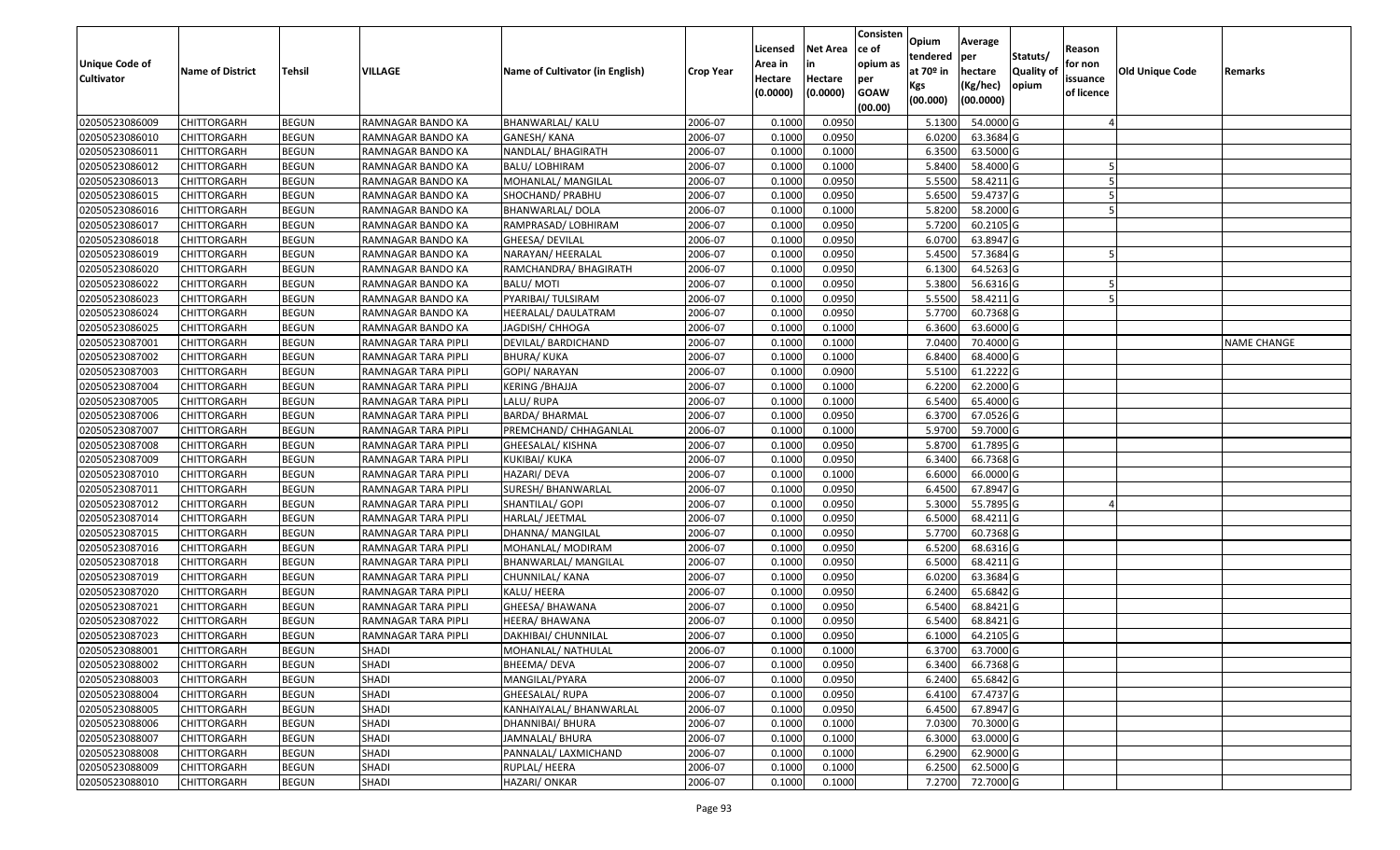| Unique Code of    |                         |               |                |                                 |                  | Licensed<br>Area in | <b>Net Area</b><br>in | Consisten<br>ce of<br>opium as | Opium<br>tendered  | Average<br>per      | Statuts/                  | Reason<br>for non |                        |                    |
|-------------------|-------------------------|---------------|----------------|---------------------------------|------------------|---------------------|-----------------------|--------------------------------|--------------------|---------------------|---------------------------|-------------------|------------------------|--------------------|
| <b>Cultivator</b> | <b>Name of District</b> | <b>Tehsil</b> | <b>VILLAGE</b> | Name of Cultivator (in English) | <b>Crop Year</b> | Hectare             | Hectare               | per                            | at $70°$ in<br>Kgs | hectare<br>(Kg/hec) | <b>Quality o</b><br>opium | issuance          | <b>Old Unique Code</b> | Remarks            |
|                   |                         |               |                |                                 |                  | (0.0000)            | (0.0000)              | <b>GOAW</b><br>(00.00)         | (00.000)           | (00.0000)           |                           | of licence        |                        |                    |
| 02050523088011    | CHITTORGARH             | <b>BEGUN</b>  | <b>SHADI</b>   | <b>BARJIBAI/ GHEESALAL</b>      | 2006-07          | 0.1000              | 0.0950                |                                | 6.8900             | 72.5263 G           |                           |                   |                        |                    |
| 02050523088013    | CHITTORGARH             | <b>BEGUN</b>  | SHADI          | DEVILAL/ CHUNNILAL              | 2006-07          | 0.1000              | 0.0950                |                                | 6.7000             | 70.5263 G           |                           |                   |                        |                    |
| 02050523088014    | CHITTORGARH             | <b>BEGUN</b>  | <b>SHADI</b>   | DHAPUBAI/ SHANKERLAL            | 2006-07          | 0.1000              | 0.1000                |                                | 6.0900             | 60.9000 G           |                           |                   |                        |                    |
| 02050523088015    | <b>CHITTORGARH</b>      | <b>BEGUN</b>  | <b>SHADI</b>   | MEGHA/ DALU                     | 2006-07          | 0.1000              | 0.1000                |                                | 6.5000             | 65.0000G            |                           |                   |                        |                    |
| 02050523088017    | CHITTORGARH             | <b>BEGUN</b>  | SHADI          | HEERALAL/ TULSIRAM              | 2006-07          | 0.1000              | 0.0950                |                                | 6.4200             | 67.5789 G           |                           |                   |                        |                    |
| 02050523088018    | <b>CHITTORGARH</b>      | <b>BEGUN</b>  | SHADI          | RAMIBAI/ BALU                   | 2006-07          | 0.1000              | 0.0950                |                                | 6.8200             | 71.7895 G           |                           |                   |                        |                    |
| 02050523088020    | CHITTORGARH             | <b>BEGUN</b>  | <b>SHADI</b>   | BALU/ LALU                      | 2006-07          | 0.1000              | 0.1000                |                                | 6.9200             | 69.2000 G           |                           |                   |                        |                    |
| 02050523088021    | CHITTORGARH             | <b>BEGUN</b>  | <b>SHADI</b>   | MANGILAL/ NANDLAL               | 2006-07          | 0.1000              | 0.1000                |                                | 6.8000             | 68.0000 G           |                           |                   |                        |                    |
| 02050523088023    | CHITTORGARH             | <b>BEGUN</b>  | <b>SHADI</b>   | HAZARI/ HEERA                   | 2006-07          | 0.1000              | 0.1000                |                                | 6.7400             | 67.4000 G           |                           |                   |                        |                    |
| 02050523088024    | <b>CHITTORGARH</b>      | <b>BEGUN</b>  | <b>SHADI</b>   | HEERALAL/ NARAYAN               | 2006-07          | 0.1000              | 0.1000                |                                | 5.9900             | 59.9000 G           |                           |                   |                        |                    |
| 02050523088025    | CHITTORGARH             | <b>BEGUN</b>  | SHADI          | MANGILAL/DALU                   | 2006-07          | 0.1000              | 0.0950                |                                | 6.3000             | 66.3158 G           |                           |                   |                        |                    |
| 02050523088026    | <b>CHITTORGARH</b>      | <b>BEGUN</b>  | <b>SHADI</b>   | RAMIBAI/ TODU                   | 2006-07          | 0.1000              | 0.1000                |                                | 6.8800             | 68.8000 G           |                           |                   |                        | <b>NAME CHANGE</b> |
| 02050523088027    | <b>CHITTORGARH</b>      | <b>BEGUN</b>  | SHADI          | GHEESALAL/ KANIRAM              | 2006-07          | 0.1000              | 0.0950                |                                | 6.8600             | 72.2105 G           |                           |                   |                        |                    |
| 02050523088032    | <b>CHITTORGARH</b>      | <b>BEGUN</b>  | <b>SHADI</b>   | DEVILAL/ BHURA                  | 2006-07          | 0.1000              | 0.0950                |                                | 6.5600             | 69.0526 G           |                           |                   |                        |                    |
| 02050523088033    | CHITTORGARH             | <b>BEGUN</b>  | SHADI          | RAMIBAI/ NANURAM                | 2006-07          | 0.1000              | 0.1000                |                                | 6.2500             | 62.5000 G           |                           |                   |                        |                    |
| 02050523088035    | CHITTORGARH             | <b>BEGUN</b>  | <b>SHADI</b>   | LEELASHANKER/ PANNANAL          | 2006-07          | 0.1000              | 0.1000                |                                | 6.5200             | 65.2000 G           |                           |                   |                        |                    |
| 02050523088036    | CHITTORGARH             | <b>BEGUN</b>  | SHADI          | SUNDERLAL/ CHAMPALAL            | 2006-07          | 0.1000              | 0.0950                |                                | 6.9200             | 72.8421G            |                           |                   |                        |                    |
| 02050523088037    | CHITTORGARH             | <b>BEGUN</b>  | SHADI          | DEVILAL/ NARAYAN                | 2006-07          | 0.1000              | 0.0950                |                                | 6.4100             | 67.4737 G           |                           |                   |                        |                    |
| 02050523088038    | CHITTORGARH             | <b>BEGUN</b>  | SHADI          | CHUNNILAL A/S DAULATRAM         | 2006-07          | 0.1000              | 0.0950                |                                | 6.5400             | 68.8421G            |                           |                   |                        | <b>NAME CHANGE</b> |
| 02050523088039    | CHITTORGARH             | <b>BEGUN</b>  | <b>SHADI</b>   | KANHAIYALAL/ MEGHA              | 2006-07          | 0.1000              | 0.1000                |                                | 6.4300             | 64.3000 G           |                           |                   |                        |                    |
| 02050523088041    | CHITTORGARH             | <b>BEGUN</b>  | <b>SHADI</b>   | NARAYAN/ MODA                   | 2006-07          | 0.100               | 0.0950                |                                | 6.2300             | 65.5789 G           |                           |                   |                        |                    |
| 02050523088042    | CHITTORGARH             | <b>BEGUN</b>  | <b>SHADI</b>   | LABHCHANDRA/ SHIVLAL            | 2006-07          | 0.100               | 0.1000                |                                | 6.5400             | 65.4000 G           |                           |                   |                        |                    |
| 02050523088043    | CHITTORGARH             | <b>BEGUN</b>  | SHADI          | GOVINDLAL/ SHANKERLAL           | 2006-07          | 0.1000              | 0.0950                |                                | 6.6100             | 69.5789 G           |                           |                   |                        |                    |
| 02050523088044    | CHITTORGARH             | <b>BEGUN</b>  | <b>SHADI</b>   | MAGNIBAI/ MEGHRAJ               | 2006-07          | 0.100               | 0.1000                |                                | 7.0300             | 70.3000G            |                           |                   |                        |                    |
| 02050523088045    | CHITTORGARH             | <b>BEGUN</b>  | <b>SHADI</b>   | GHEESA/ UDA                     | 2006-07          | 0.1000              | 0.0950                |                                | 5.9100             | 62.2105 G           |                           |                   |                        |                    |
| 02050523088046    | CHITTORGARH             | <b>BEGUN</b>  | SHADI          | LADULAL/ UDA                    | 2006-07          | 0.1000              | 0.0950                |                                | 6.3300             | 66.6316 G           |                           |                   |                        |                    |
| 02050523088047    | CHITTORGARH             | <b>BEGUN</b>  | SHADI          | SHANKER/ NATHU                  | 2006-07          | 0.1000              | 0.0950                |                                | 6.1600             | 64.8421G            |                           |                   |                        |                    |
| 02050523088048    | CHITTORGARH             | <b>BEGUN</b>  | <b>SHADI</b>   | TEJPAL/ BHARMAL                 | 2006-07          | 0.1000              | 0.1000                |                                | 6.1700             | 61.7000G            |                           |                   |                        |                    |
| 02050523088049    | CHITTORGARH             | <b>BEGUN</b>  | SHADI          | NANALAL/ TEJPAL                 | 2006-07          | 0.1000              | 0.1000                |                                | 6.0900             | 60.9000 G           |                           |                   |                        |                    |
| 02050523088050    | <b>CHITTORGARH</b>      | <b>BEGUN</b>  | SHADI          | KANHAIYALAL/ TEJPAL             | 2006-07          | 0.1000              | 0.1000                |                                | 6.7700             | 67.7000 G           |                           |                   |                        |                    |
| 02050523089001    | CHITTORGARH             | <b>BEGUN</b>  | SEMLIYA        | DHAPUBAI/MANGILAL               | 2006-07          | 0.1000              | 0.0950                |                                | 5.8400             | 61.4737 G           |                           |                   |                        |                    |
| 02050523089002    | CHITTORGARH             | <b>BEGUN</b>  | <b>SEMLIYA</b> | NARAYAN/ UDA                    | 2006-07          | 0.1000              | 0.0950                |                                | 5.8500             | 61.5789 G           |                           |                   |                        |                    |
| 02050523089003    | CHITTORGARH             | <b>BEGUN</b>  | <b>SEMLIYA</b> | DEVILAL/ BHERU                  | 2006-07          | 0.1000              | 0.0950                |                                | 5.9300             | $62.4211$ G         |                           |                   |                        |                    |
| 02050523089004    | CHITTORGARH             | <b>BEGUN</b>  | SEMLIYA        | MOHANLAL/ KAJODIMAL             | 2006-07          | 0.1000              | 0.0950                |                                | 5.7200             | 60.2105 G           |                           |                   |                        |                    |
| 02050523089005    | CHITTORGARH             | <b>BEGUN</b>  | SEMLIYA        | DEVILAL/ MOTI                   | 2006-07          | 0.1000              | 0.0950                |                                | 6.0400             | 63.5789 G           |                           |                   |                        |                    |
| 02050523089006    | CHITTORGARH             | <b>BEGUN</b>  | <b>SEMLIYA</b> | HEERA/ KELA                     | 2006-07          | 0.1000              | 0.0950                |                                | 5.0200             | 52.8421G            |                           |                   |                        |                    |
| 02050523089009    | <b>CHITTORGARH</b>      | <b>BEGUN</b>  | SEMLIYA        | UDA/ KALU                       | 2006-07          | 0.1000              | 0.0950                |                                | 6.1300             | 64.5263 G           |                           |                   |                        |                    |
| 02050523089010    | <b>CHITTORGARH</b>      | <b>BEGUN</b>  | SEMLIYA        | KANHAIYALAL/ PYARCHANDRA        | 2006-07          | 0.1000              | 0.0950                |                                | 6.1250             | 64.4737 G           |                           |                   |                        |                    |
| 02050523089012    | <b>CHITTORGARH</b>      | <b>BEGUN</b>  | SEMLIYA        | PANNALAL/ MOTI                  | 2006-07          | 0.1000              | 0.0950                |                                | 5.8500             | 61.5789 G           |                           |                   |                        |                    |
| 02050523089013    | <b>CHITTORGARH</b>      | <b>BEGUN</b>  | SEMLIYA        | RAMLAL/ GOPI                    | 2006-07          | 0.1000              | 0.0950                |                                | 5.5100             | 58.0000 G           |                           |                   |                        |                    |
| 02050523089015    | <b>CHITTORGARH</b>      | <b>BEGUN</b>  | SEMLIYA        | LALU/ GOPI                      | 2006-07          | 0.1000              | 0.0950                |                                | 5.1300             | 54.0000 G           |                           |                   |                        |                    |
| 02050523089016    | <b>CHITTORGARH</b>      | <b>BEGUN</b>  | SEMLIYA        | MOTYABAI/ BHERU                 | 2006-07          | 0.1000              | 0.0950                |                                | 5.8000             | 61.0526 G           |                           |                   |                        |                    |
| 02050523089017    | <b>CHITTORGARH</b>      | <b>BEGUN</b>  | SEMLIYA        | BHANWARLAL/ NARAYAN             | 2006-07          | 0.1000              | 0.0950                |                                | 5.5900             | 58.8421 G           |                           |                   |                        |                    |
| 02050523089018    | <b>CHITTORGARH</b>      | <b>BEGUN</b>  | SEMLIYA        | MOHANDAS/ NARAYAN               | 2006-07          | 0.1000              | 0.0950                |                                | 6.0000             | 63.1579 G           |                           |                   |                        |                    |
| 02050523089019    | <b>CHITTORGARH</b>      | <b>BEGUN</b>  | SEMLIYA        | ONKARLAL/ SHOCHANDRA            | 2006-07          | 0.1000              | 0.0950                |                                | 5.6900             | 59.8947 G           |                           |                   |                        |                    |
| 02050523089021    | <b>CHITTORGARH</b>      | <b>BEGUN</b>  | SEMLIYA        | <b>ONKAR/ MANGILAL</b>          | 2006-07          | 0.1000              | 0.1000                |                                | 5.7700             | 57.7000G            |                           |                   |                        |                    |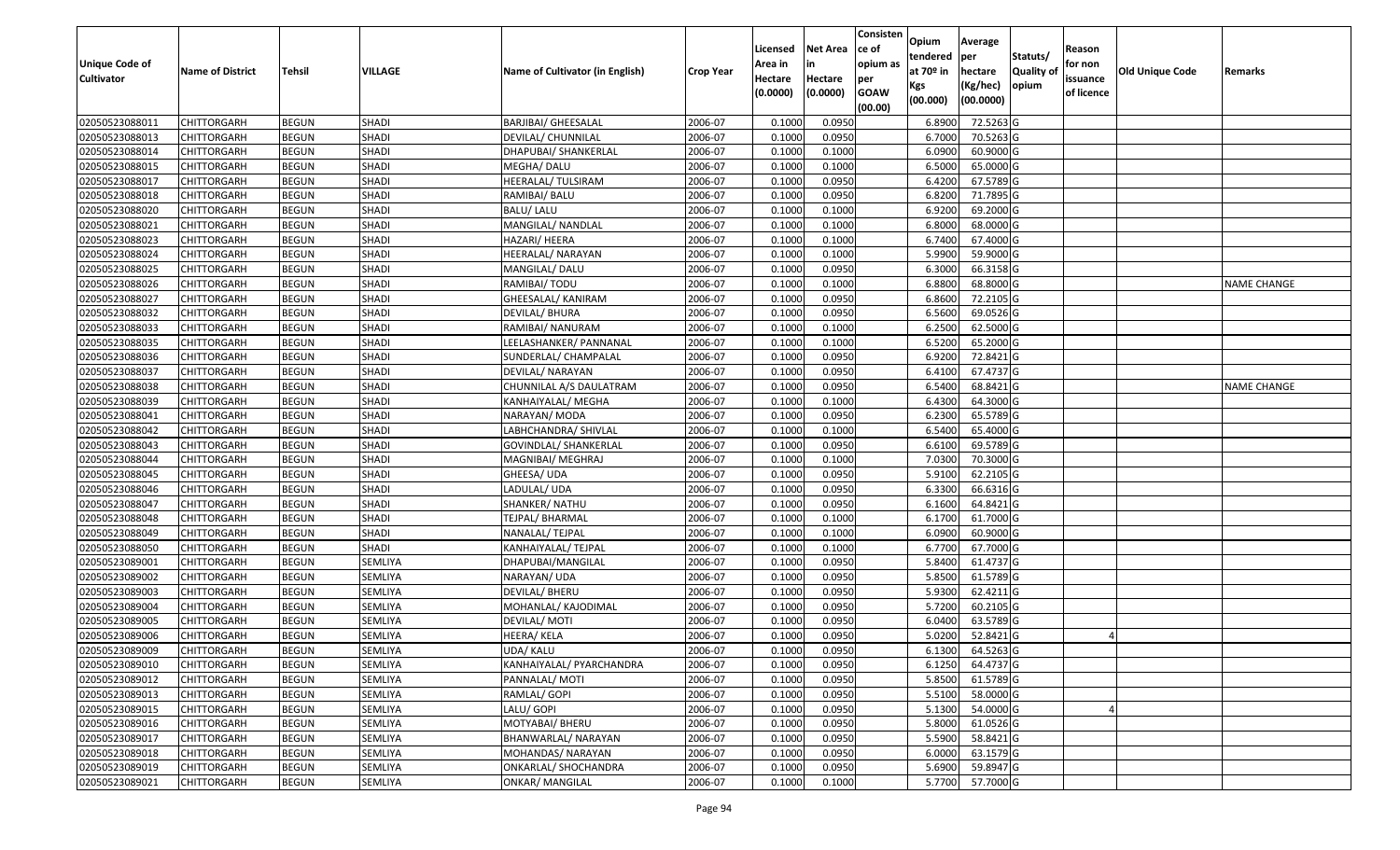| <b>Unique Code of</b><br><b>Cultivator</b> | <b>Name of District</b> | Tehsil       | VILLAGE            | Name of Cultivator (in English) | <b>Crop Year</b> | Licensed<br>Area in<br>Hectare | <b>Net Area</b><br>in<br>Hectare | Consisten<br>ce of<br>opium as<br>per | Opium<br>tendered<br>at $70°$ in | Average<br>per<br>hectare | Statuts/<br><b>Quality o</b> | Reason<br>for non<br>issuance | Old Unique Code | Remarks            |
|--------------------------------------------|-------------------------|--------------|--------------------|---------------------------------|------------------|--------------------------------|----------------------------------|---------------------------------------|----------------------------------|---------------------------|------------------------------|-------------------------------|-----------------|--------------------|
|                                            |                         |              |                    |                                 |                  | (0.0000)                       | (0.0000)                         | <b>GOAW</b><br>(00.00)                | Kgs<br>(00.000)                  | (Kg/hec)<br>(00.0000)     | opium                        | of licence                    |                 |                    |
| 02050523089027                             | CHITTORGARH             | <b>BEGUN</b> | SEMLIYA            | NATHULAL/ CHUNNILAL             | 2006-07          | 0.1000                         | 0.0950                           |                                       | 5.8800                           | 61.8947 G                 |                              |                               |                 |                    |
| 02050523089029                             | CHITTORGARH             | <b>BEGUN</b> | SEMLIYA            | PYARCHANDRA/ DEVILAL            | 2006-07          | 0.1000                         | 0.0950                           |                                       | 6.0700                           | 63.8947 G                 |                              |                               |                 |                    |
| 02050523089030                             | CHITTORGARH             | <b>BEGUN</b> | SEMLIYA            | GORDHAN/ CHUNNILAL              | 2006-07          | 0.1000                         | 0.0950                           |                                       | 6.0300                           | 63.4737 G                 |                              |                               |                 |                    |
| 02050523089031                             | <b>CHITTORGARH</b>      | <b>BEGUN</b> | SEMLIYA            | JAGDISH/ NATHU                  | 2006-07          | 0.1000                         | 0.0950                           |                                       | 5.7900                           | 60.9474 G                 |                              |                               |                 |                    |
| 02050523089032                             | CHITTORGARH             | <b>BEGUN</b> | <b>SEMLIYA</b>     | KALU/DOLA                       | 2006-07          | 0.1000                         | 0.0950                           |                                       | 6.3100                           | 66.4211 G                 |                              |                               |                 |                    |
| 02050523089033                             | CHITTORGARH             | <b>BEGUN</b> | SEMLIYA            | KALU/ KISHNA                    | 2006-07          | 0.1000                         | 0.1000                           |                                       | 5.1100                           | 51.1000G                  |                              |                               |                 |                    |
| 02050523089036                             | CHITTORGARH             | <b>BEGUN</b> | SEMLIYA            | BHUWANISINGH/ VIJAYSINGH        | 2006-07          | 0.1000                         | 0.1000                           |                                       | 4.6900                           | 46.9000G                  |                              |                               |                 |                    |
| 02050523089037                             | CHITTORGARH             | <b>BEGUN</b> | SEMLIYA            | RADHESHYAM/ KALU                | 2006-07          | 0.1000                         | 0.1000                           |                                       | 6.0900                           | 60.9000 G                 |                              |                               |                 |                    |
| 02050523089038                             | CHITTORGARH             | <b>BEGUN</b> | SEMLIYA            | DEVILAL/ MODA                   | 2006-07          | 0.1000                         | 0.0950                           |                                       | 5.5300                           | 58.2105 G                 |                              |                               |                 |                    |
| 02050523090001                             | CHITTORGARH             | <b>BEGUN</b> | <b>UTHEN KALAN</b> | JATASHANKER/KAJOD               | 2006-07          | 0.1000                         | 0.1000                           |                                       | 5.5100                           | 55.1000G                  |                              |                               |                 |                    |
| 02050523090002                             | CHITTORGARH             | <b>BEGUN</b> | UTHEN KALAN        | MEGHRAJ/ NANALAL                | 2006-07          | 0.1000                         | 0.0950                           |                                       | 5.7200                           | 60.2105 G                 |                              |                               |                 |                    |
| 02050523090003                             | <b>CHITTORGARH</b>      | <b>BEGUN</b> | <b>UTHEN KALAN</b> | NANDLAL/ AKLING                 | 2006-07          | 0.1000                         | 0.1000                           |                                       | 5.4800                           | 54.8000 G                 |                              |                               |                 |                    |
| 02050523090004                             | <b>CHITTORGARH</b>      | <b>BEGUN</b> | UTHEN KALAN        | SHOBHALAL/MOHANLAL              | 2006-07          | 0.1000                         | 0.0950                           |                                       | 4.9600                           | 52.2105 G                 |                              |                               |                 | <b>NAME CHANGE</b> |
| 02050523090005                             | CHITTORGARH             | <b>BEGUN</b> | UTHEN KALAN        | MANGIBAI/ KAILASH               | 2006-07          | 0.1000                         | 0.1000                           |                                       | 5.8100                           | 58.1000 G                 |                              |                               |                 |                    |
| 02050523090006                             | <b>CHITTORGARH</b>      | <b>BEGUN</b> | UTHEN KALAN        | NATHULAL/ TEKA                  | 2006-07          | 0.1000                         | 0.0950                           |                                       | 5.6600                           | 59.5789 G                 |                              |                               |                 |                    |
| 02050523090007                             | CHITTORGARH             | <b>BEGUN</b> | UTHEN KALAN        | BHAGWATI/ BOTLAL                | 2006-07          | 0.1000                         | 0.0950                           |                                       | 4.9900                           | 52.5263 G                 |                              |                               |                 |                    |
| 02050523090008                             | CHITTORGARH             | <b>BEGUN</b> | UTHEN KALAN        | BHERU/ PREMA                    | 2006-07          | 0.1000                         | 0.1000                           |                                       | 5.3100                           | 53.1000 G                 |                              |                               |                 |                    |
| 02050523090009                             | CHITTORGARH             | <b>BEGUN</b> | UTHEN KALAN        | <b>BHOLA/BALU</b>               | 2006-07          | 0.100                          | 0.1000                           |                                       | 5.3100                           | 53.1000 G                 |                              |                               |                 |                    |
| 02050523090010                             | CHITTORGARH             | <b>BEGUN</b> | UTHEN KALAN        | BARJIBAI/ NARAYAN               | 2006-07          | 0.100                          | 0.1000                           |                                       | 5.2500                           | 52.5000 G                 |                              |                               |                 |                    |
| 02050523090011                             | CHITTORGARH             | <b>BEGUN</b> | UTHEN KALAN        | LADURAM/KISHAN                  | 2006-07          | 0.1000                         | 0.1000                           |                                       | 5.3900                           | 53.9000 G                 |                              |                               |                 |                    |
| 02050523090012                             | CHITTORGARH             | <b>BEGUN</b> | UTHEN KALAN        | PARVATIBAI/ RAMCHANDRA          | 2006-07          | 0.100                          | 0.0950                           |                                       | 5.9400                           | 62.5263 G                 |                              |                               |                 |                    |
| 02050523090013                             | CHITTORGARH             | <b>BEGUN</b> | UTHEN KALAN        | SHANTILAL/ KHYALIRAM            | 2006-07          | 0.100                          | 0.1000                           |                                       | 5.9100                           | 59.1000G                  |                              |                               |                 |                    |
| 02050523090014                             | CHITTORGARH             | <b>BEGUN</b> | UTHEN KALAN        | HEERALAL/ RUPA                  | 2006-07          | 0.1000                         | 0.1000                           |                                       | 4.8400                           | 48.4000 G                 |                              |                               |                 |                    |
| 02050523090015                             | CHITTORGARH             | <b>BEGUN</b> | UTHEN KALAN        | HIMMATRAM/ GORILAL              | 2006-07          | 0.100                          | 0.0950                           |                                       | 6.2300                           | 65.5789 G                 |                              |                               |                 |                    |
| 02050523090016                             | <b>CHITTORGARH</b>      | <b>BEGUN</b> | <b>UTHEN KALAN</b> | NANALAL/ JODHRAJ                | 2006-07          | 0.1000                         | 0.0950                           |                                       | 5.0700                           | 53.3684 G                 |                              |                               |                 |                    |
| 02050523090018                             | CHITTORGARH             | <b>BEGUN</b> | UTHEN KALAN        | PRATHVIRAJ/ BHAWANISHANKER      | 2006-07          | 0.1000                         | 0.0950                           |                                       | 4.9900                           | 52.5263 G                 |                              |                               |                 |                    |
| 02050523090019                             | CHITTORGARH             | <b>BEGUN</b> | UTHEN KALAN        | JAMNALAL/KHEMA                  | 2006-07          | 0.1000                         | 0.1000                           |                                       | 5.5800                           | 55.8000 G                 |                              |                               |                 |                    |
| 02050523090020                             | CHITTORGARH             | <b>BEGUN</b> | UTHEN KALAN        | LAXMINARAYAN/ JEETMAL           | 2006-07          | 0.1000                         | 0.0950                           |                                       | 5.9500                           | 62.6316 G                 |                              |                               |                 |                    |
| 02050523090021                             | CHITTORGARH             | <b>BEGUN</b> | <b>UTHEN KALAN</b> | AMRITLAL/ LAXMINARAYAN          | 2006-07          | 0.1000                         | 0.0950                           |                                       | 5.5700                           | 58.6316 G                 |                              |                               |                 |                    |
| 02050523090022                             | CHITTORGARH             | <b>BEGUN</b> | UTHEN KALAN        | REJENDRAKUMAR/ MEGHRAJ          | 2006-07          | 0.1000                         | 0.0950                           |                                       | 5.7300                           | 60.3158 G                 |                              |                               |                 |                    |
| 02050523090023                             | CHITTORGARH             | <b>BEGUN</b> | UTHEN KALAN        | BHERULAL/ DHANRAJ               | 2006-07          | 0.1000                         | 0.1000                           |                                       | 5.3100                           | 53.1000G                  |                              |                               |                 |                    |
| 02050523090024                             | CHITTORGARH             | <b>BEGUN</b> | UTHEN KALAN        | JAGANNATH/ KAJODIMAL            | 2006-07          | 0.1000                         | 0.1000                           |                                       | 5.4500                           | 54.5000G                  |                              |                               |                 |                    |
| 02050523090025                             | CHITTORGARH             | <b>BEGUN</b> | <b>UTHEN KALAN</b> | HAZARI/ MOTI                    | 2006-07          | 0.1000                         | 0.1000                           |                                       | 6.1700                           | 61.7000G                  |                              |                               |                 |                    |
| 02050523090028                             | CHITTORGARH             | <b>BEGUN</b> | UTHEN KALAN        | <b>BAKTAWAR/ GULAB</b>          | 2006-07          | 0.1000                         | 0.0950                           |                                       | 5.8900                           | 62.0000G                  |                              |                               |                 |                    |
| 02050523090029                             | CHITTORGARH             | <b>BEGUN</b> | UTHEN KALAN        | KANHAIYALAL/JODHRAJ             | 2006-07          | 0.1000                         | 0.0950                           |                                       | 4.8100                           | $50.6316$ G               |                              |                               |                 |                    |
| 02050523090030                             | CHITTORGARH             | <b>BEGUN</b> | UTHEN KALAN        | DEVILAL/ NARAYAN                | 2006-07          | 0.1000                         | 0.0950                           |                                       | 3.9200                           | 41.2632G                  |                              |                               |                 |                    |
| 02050523090031                             | <b>CHITTORGARH</b>      | <b>BEGUN</b> | <b>UTHEN KALAN</b> | JAGGANATH/CHHOGA                | 2006-07          | 0.1000                         | 0.0950                           |                                       | 5.9000                           | 62.1053 G                 |                              |                               |                 |                    |
| 02050523090032                             | <b>CHITTORGARH</b>      | <b>BEGUN</b> | UTHEN KALAN        | KALU/MADHO                      | 2006-07          | 0.1000                         | 0.0950                           |                                       | 5.6600                           | 59.5789 G                 |                              |                               |                 |                    |
| 02050523090034                             | <b>CHITTORGARH</b>      | <b>BEGUN</b> | UTHEN KALAN        | BALMUKUND/CHAGANLAL             | 2006-07          | 0.1000                         | 0.1000                           |                                       | 5.8400                           | 58.4000 G                 |                              |                               |                 |                    |
| 02050523091001                             | <b>CHITTORGARH</b>      | <b>BEGUN</b> | <b>UMAR</b>        | BARDICHAND/ NARAYAN             | 2006-07          | 0.1000                         | 0.0950                           |                                       | 6.6200                           | 69.6842 G                 |                              |                               |                 |                    |
| 02050523091002                             | <b>CHITTORGARH</b>      | <b>BEGUN</b> | <b>UMAR</b>        | HEERA/ KALU                     | 2006-07          | 0.1000                         | 0.0950                           |                                       | 6.9300                           | 72.9474 G                 |                              |                               |                 |                    |
| 02050523091005                             | <b>CHITTORGARH</b>      | <b>BEGUN</b> | <b>UMAR</b>        | ONKAR/ UDA                      | 2006-07          | 0.1000                         | 0.1000                           |                                       | 6.5600                           | 65.6000 G                 |                              |                               |                 |                    |
| 02050523091006                             | <b>CHITTORGARH</b>      | <b>BEGUN</b> | UMAR               | DEBILAL/ BHUWANA                | 2006-07          | 0.1000                         | 0.0950                           |                                       | 5.8800                           | 61.8947 G                 |                              |                               |                 |                    |
| 02050523091007                             | <b>CHITTORGARH</b>      | <b>BEGUN</b> | <b>UMAR</b>        | MOHANLAL/ GOVIND                | 2006-07          | 0.1000                         | 0.0950                           |                                       | 6.6400                           | 69.8947 G                 |                              |                               |                 |                    |
| 02050523091008                             | <b>CHITTORGARH</b>      | <b>BEGUN</b> | UMAR               | GHEESA/ KISHNA                  | 2006-07          | 0.1000                         | 0.0950                           |                                       | 6.0400                           | 63.5789 G                 |                              |                               |                 |                    |
| 02050523091009                             | <b>CHITTORGARH</b>      | <b>BEGUN</b> | <b>UMAR</b>        | NANDLAL/ MANGILAL               | 2006-07          | 0.1000                         | 0.0950                           |                                       | 6.5400                           | 68.8421 G                 |                              |                               |                 |                    |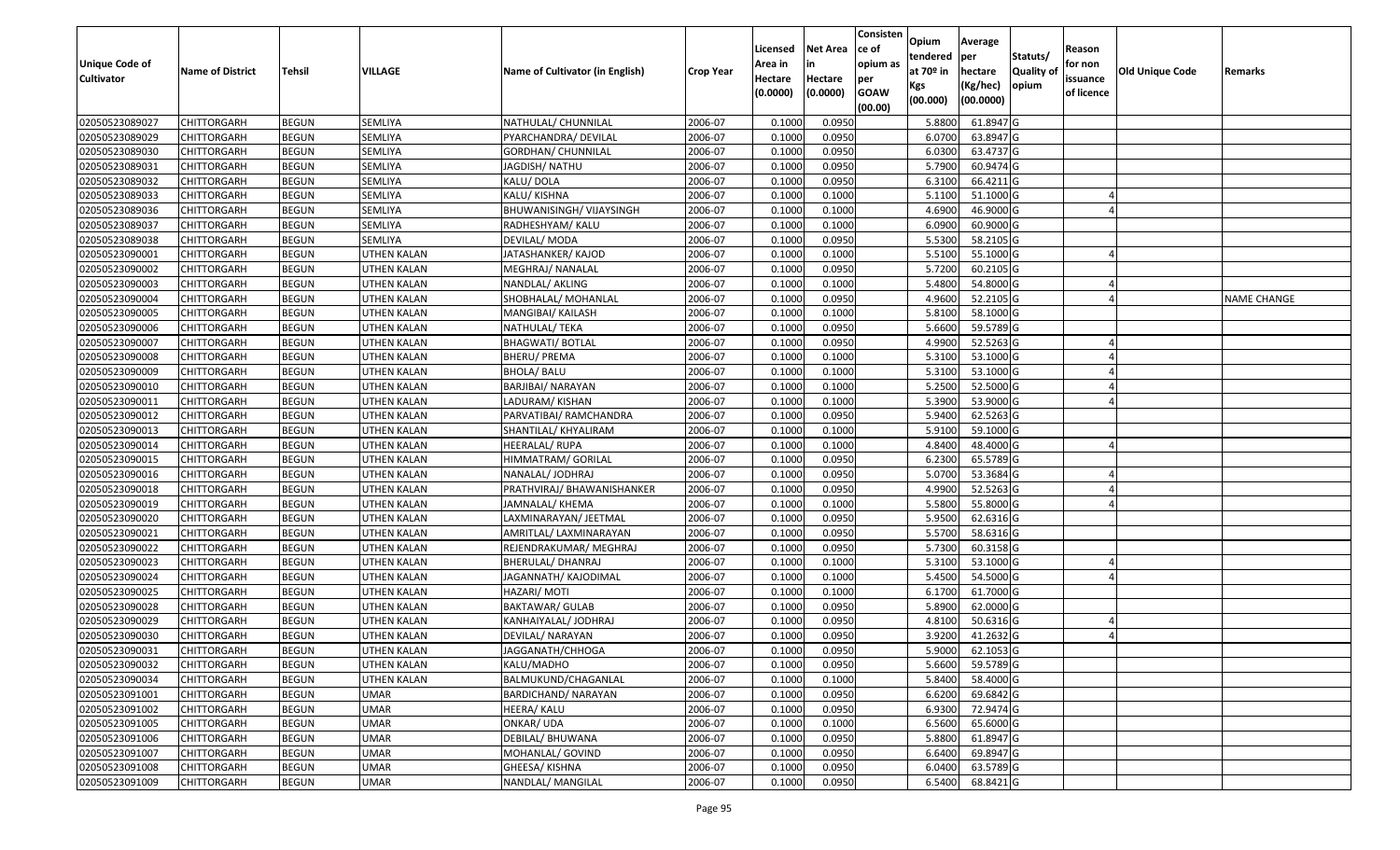| <b>Unique Code of</b> |                         |              |                   |                                 |                  | Licensed<br>Area in | <b>Net Area</b><br>in | Consisten<br>ce of<br>opium as | Opium<br>tendered              | Average<br>per                   | Statuts/                  | Reason<br>for non      |                 |                             |
|-----------------------|-------------------------|--------------|-------------------|---------------------------------|------------------|---------------------|-----------------------|--------------------------------|--------------------------------|----------------------------------|---------------------------|------------------------|-----------------|-----------------------------|
| <b>Cultivator</b>     | <b>Name of District</b> | Tehsil       | <b>VILLAGE</b>    | Name of Cultivator (in English) | <b>Crop Year</b> | Hectare<br>(0.0000) | Hectare<br>(0.0000)   | per<br><b>GOAW</b><br>(00.00)  | at $70°$ in<br>Kgs<br>(00.000) | hectare<br>(Kg/hec)<br>(00.0000) | <b>Quality o</b><br>opium | issuance<br>of licence | Old Unique Code | Remarks                     |
| 02050523091010        | <b>CHITTORGARH</b>      | <b>BEGUN</b> | <b>UMAR</b>       | GHEESALAL/ PYARCHAND            | 2006-07          | 0.1000              | 0.1000                |                                | 6.8400                         | 68.4000 G                        |                           |                        |                 |                             |
| 02050523091011        | CHITTORGARH             | <b>BEGUN</b> | <b>UMAR</b>       | RUPLAL/ NARAYAN                 | 2006-07          | 0.1000              | 0.1000                |                                | 6.1600                         | 61.6000G                         |                           |                        |                 |                             |
| 02050523091013        | CHITTORGARH             | <b>BEGUN</b> | <b>UMAR</b>       | GHEESALAL/ BHUWANA              | 2006-07          | 0.1000              | 0.1000                |                                | 6.8900                         | 68.9000 G                        |                           |                        |                 |                             |
| 02050523091014        | <b>CHITTORGARH</b>      | <b>BEGUN</b> | <b>UMAR</b>       | <b>BHURALAL/ KANA</b>           | 2006-07          | 0.1000              | 0.1000                |                                | 6.6000                         | 66.0000G                         |                           |                        |                 |                             |
| 02050523091015        | CHITTORGARH             | <b>BEGUN</b> | <b>UMAR</b>       | PYARA/ BHUWANA                  | 2006-07          | 0.1000              | 0.1000                |                                | 6.4200                         | 64.2000 G                        |                           |                        |                 |                             |
| 02050523091017        | <b>CHITTORGARH</b>      | <b>BEGUN</b> | <b>UMAR</b>       | HARLAL/ PYARCHAND               | 2006-07          | 0.1000              | 0.0950                |                                | 6.2700                         | 66.0000G                         |                           |                        |                 |                             |
| 02050523091020        | CHITTORGARH             | <b>BEGUN</b> | <b>UMAR</b>       | MEGHRAJ/ NARAYAN                | 2006-07          | 0.1000              | 0.1000                |                                | 6.1600                         | 61.6000G                         |                           |                        |                 |                             |
| 02050523091021        | <b>CHITTORGARH</b>      | <b>BEGUN</b> | <b>UMAR</b>       | MOHANLAL/ DEVILAL               | 2006-07          | 0.1000              | 0.0950                |                                | 6.0000                         | 63.1579 G                        |                           |                        |                 |                             |
| 02050523091023        | CHITTORGARH             | <b>BEGUN</b> | <b>UMAR</b>       | TULSIRAM/ MIYACHAND             | 2006-07          | 0.1000              | 0.0950                |                                | 6.0400                         | 63.5789 G                        |                           |                        |                 |                             |
| 02050523091028        | <b>CHITTORGARH</b>      | <b>BEGUN</b> | <b>UMAR</b>       | BALU/ UDA                       | 2006-07          | 0.1000              | 0.1000                |                                | 6.1400                         | 61.4000 G                        |                           |                        |                 |                             |
| 02050523091029        | CHITTORGARH             | <b>BEGUN</b> | <b>UMAR</b>       | RAMLAL/ VENA                    | 2006-07          | 0.1000              | 0.1000                |                                | 6.6700                         | 66.7000 G                        |                           |                        |                 |                             |
| 02050523091030        | <b>CHITTORGARH</b>      | <b>BEGUN</b> | <b>UMAR</b>       | HAZARI/ SHOCHAND                | 2006-07          | 0.1000              | 0.0950                |                                | 6.7200                         | 70.7368 G                        |                           |                        |                 |                             |
| 02050523091031        | <b>CHITTORGARH</b>      | <b>BEGUN</b> | <b>UMAR</b>       | NANDA/NARAYAN                   | 2006-07          | 0.1000              | 0.1000                |                                | 6.9700                         | 69.7000 G                        |                           |                        |                 |                             |
| 02050523091032        | <b>CHITTORGARH</b>      | <b>BEGUN</b> | UMAR              | MOTI/NARAYAN                    | 2006-07          | 0.1000              | 0.0950                |                                | 6.5900                         | 69.3684 G                        |                           |                        |                 |                             |
| 02050523091033        | <b>CHITTORGARH</b>      | <b>BEGUN</b> | <b>UMAR</b>       | SHANGARIBAI/ MANGILAL           | 2006-07          | 0.1000              | 0.1000                |                                | 6.6300                         | 66.3000 G                        |                           |                        |                 |                             |
| 02050523091036        | CHITTORGARH             | <b>BEGUN</b> | <b>UMAR</b>       | NANU/GHISA                      | 2006-07          | 0.1000              | 0.0950                |                                | 6.5900                         | 69.3684 G                        |                           |                        |                 |                             |
| 02050523091038        | CHITTORGARH             | <b>BEGUN</b> | <b>UMAR</b>       | LAXMAN/NANJI                    | 2006-07          | 0.1000              | 0.0950                |                                | 6.5000                         | 68.4211G                         |                           |                        |                 |                             |
| 02050523091041        | CHITTORGARH             | <b>BEGUN</b> | UMAR              | <b>BHERULAL/ GHEESA</b>         | 2006-07          | 0.1000              | 0.0950                |                                | 6.1100                         | 64.3158 G                        |                           |                        | 02050523085030  | <b>TRANSFER</b>             |
| 02050523091042        | CHITTORGARH             | <b>BEGUN</b> | <b>UMAR</b>       | MOHANIBAI/ MODILAL              | 2006-07          | 0.100               | 0.1000                |                                | 5.7400                         | 57.4000 G                        |                           |                        | 02050523094044  | <b>TRANSFER</b>             |
| 02050523092001        | CHITTORGARH             | <b>BEGUN</b> | <b>DAULATPURA</b> | DOLIBAI\BHURA                   | 2006-07          | 0.1000              | 0.0950                |                                | 6.3900                         | 67.2632 G                        |                           |                        |                 |                             |
| 02050523092002        | CHITTORGARH             | <b>BEGUN</b> | <b>DAULATPURA</b> | MOTYABAI/RUPA                   | 2006-07          | 0.1000              | 0.1000                |                                | 5.7900                         | 57.9000 G                        |                           |                        |                 |                             |
| 02050523092003        | CHITTORGARH             | <b>BEGUN</b> | <b>DAULATPURA</b> | NANDA/ KISHNA                   | 2006-07          | 0.100               | 0.0950                |                                | 5.8300                         | 61.3684 G                        |                           |                        |                 |                             |
| 02050523092004        | CHITTORGARH             | <b>BEGUN</b> | <b>DAULATPURA</b> | JAMNALAL/ LAXMICHAND            | 2006-07          | 0.1000              | 0.1000                |                                | 6.0400                         | 60.4000 G                        |                           |                        |                 |                             |
| 02050523092005        | CHITTORGARH             | <b>BEGUN</b> | DAULATPURA        | JAIRAM/ NANDA                   | 2006-07          | 0.1000              | 0.0950                |                                | 6.0200                         | 63.3684 G                        |                           |                        |                 |                             |
| 02050523092006        | <b>CHITTORGARH</b>      | <b>BEGUN</b> | DAULATPURA        | INDRAMAL/ PYARA                 | 2006-07          | 0.1000              | 0.0950                |                                | 6.3300                         | 66.6316 G                        |                           |                        |                 |                             |
| 02050523092007        | CHITTORGARH             | <b>BEGUN</b> | <b>DAULATPURA</b> | DEVILAL/ DEVA                   | 2006-07          | 0.1000              | 0.0950                |                                | 6.2100                         | 65.3684 G                        |                           |                        |                 |                             |
| 02050523092008        | CHITTORGARH             | <b>BEGUN</b> | <b>DAULATPURA</b> | SUKKHA/ KAJOD                   | 2006-07          | 0.1000              | 0.0950                |                                | 4.9900                         | 52.5263 G                        |                           |                        |                 |                             |
| 02050523092009        | CHITTORGARH             | <b>BEGUN</b> | DAULATPURA        | DEBILAL/ KAJOD                  | 2006-07          | 0.1000              | 0.0950                |                                | 5.3000                         | 55.7895 G                        |                           |                        |                 |                             |
| 02050523092010        | CHITTORGARH             | <b>BEGUN</b> | <b>DAULATPURA</b> | BHAWANILAL/ HARIRAM             | 2006-07          | 0.1000              | 0.0900                |                                | 4.9500                         | 55.0000G                         |                           |                        |                 |                             |
| 02050523092011        | <b>CHITTORGARH</b>      | <b>BEGUN</b> | <b>DAULATPURA</b> | MANGILAL/NANDA                  | 2006-07          | 0.1000              | 0.0950                |                                | 6.0600                         | 63.7895 G                        |                           |                        |                 |                             |
| 02050523092012        | CHITTORGARH             | <b>BEGUN</b> | DAULATPURA        | NANALAL/ GOKAL                  | 2006-07          | 0.1000              | 0.0950                |                                | 6.0000                         | 63.1579 G                        |                           |                        |                 |                             |
| 02050523092013        | CHITTORGARH             | <b>BEGUN</b> | DAULATPURA        | GIRDHARI/ PARTHU                | 2006-07          | 0.1000              | 0.1000                |                                | 5.6000                         | 56.0000G                         |                           |                        |                 |                             |
| 02050523092014        | CHITTORGARH             | <b>BEGUN</b> | DAULATPURA        | ONKAR/ CHUNNILAL                | 2006-07          | 0.1000              | 0.0950                |                                | 5.4600                         | 57.4737 G                        |                           |                        |                 | TRANSFER /<br>ANOPPURAKHEDI |
| 02050523092017        | CHITTORGARH             | <b>BEGUN</b> | DAULATPURA        | RAMCHANDRA/HEERA                | 2006-07          | 0.1000              | 0.0950                |                                | 6.2500                         | 65.7895 G                        |                           |                        |                 |                             |
| 02050523092018        | CHITTORGARH             | <b>BEGUN</b> | DAULATPURA        | ONKAR/ GOPI                     | 2006-07          | 0.1000              | 0.1000                |                                | 5.3300                         | 53.3000 G                        |                           |                        |                 |                             |
| 02050523093001        | <b>CHITTORGARH</b>      | <b>BEGUN</b> | CHANDAKHEDI       | SOHANLAL/ NANDRAM               | 2006-07          | 0.1000              | 0.1000                |                                | 6.2600                         | 62.6000 G                        |                           |                        |                 |                             |
| 02050523093002        | <b>CHITTORGARH</b>      | <b>BEGUN</b> | CHANDAKHEDI       | DEBILAL/ PYARCHAND              | 2006-07          | 0.1000              | 0.0900                |                                | 6.2700                         | 69.6667 G                        |                           |                        |                 |                             |
| 02050523093003        | <b>CHITTORGARH</b>      | <b>BEGUN</b> | CHANDAKHEDI       | PRATHVIRAJ/ KHEMRAJ             | 2006-07          | 0.1000              | 0.0950                |                                | 6.5100                         | 68.5263 G                        |                           |                        |                 |                             |
| 02050523093004        | <b>CHITTORGARH</b>      | <b>BEGUN</b> | CHANDAKHEDI       | MIYACHAND/ MOTI DHAKAD          | 2006-07          | 0.1000              | 0.1000                |                                | 5.6400                         | 56.4000 G                        |                           |                        |                 |                             |
| 02050523093005        | <b>CHITTORGARH</b>      | <b>BEGUN</b> | CHANDAKHEDI       | BALURAM/ NANDRAM                | 2006-07          | 0.1000              | 0.0900                |                                | 6.3700                         | 70.7778 G                        |                           |                        |                 |                             |
| 02050523093006        | <b>CHITTORGARH</b>      | <b>BEGUN</b> | CHANDAKHEDI       | NARAYAN/ BHANWARLAL             | 2006-07          | 0.1000              | 0.0950                |                                | 6.1000                         | 64.2105 G                        |                           |                        |                 |                             |
| 02050523093007        | <b>CHITTORGARH</b>      | <b>BEGUN</b> | CHANDAKHEDI       | <b>GULABCHAND/ RATTIRAM</b>     | 2006-07          | 0.1000              | 0.0950                |                                | 6.1200                         | 64.4211 G                        |                           |                        |                 |                             |
| 02050523093008        | CHITTORGARH             | <b>BEGUN</b> | CHANDAKHEDI       | SHAMBHULAL/ BHUWANA             | 2006-07          | 0.1000              | 0.1000                |                                | 7.2100                         | 72.1000 G                        |                           |                        |                 |                             |
| 02050523093009        | <b>CHITTORGARH</b>      | <b>BEGUN</b> | CHANDAKHEDI       | NANDA/TULSIRAM                  | 2006-07          | 0.1000              | 0.0900                |                                | 6.2600                         | 69.5556 G                        |                           |                        |                 |                             |
| 02050523093010        | <b>CHITTORGARH</b>      | <b>BEGUN</b> | CHANDAKHEDI       | DEVLIBAI/ DUNGA                 | 2006-07          | 0.1000              | 0.0950                |                                | 6.4100                         | 67.4737 G                        |                           |                        |                 |                             |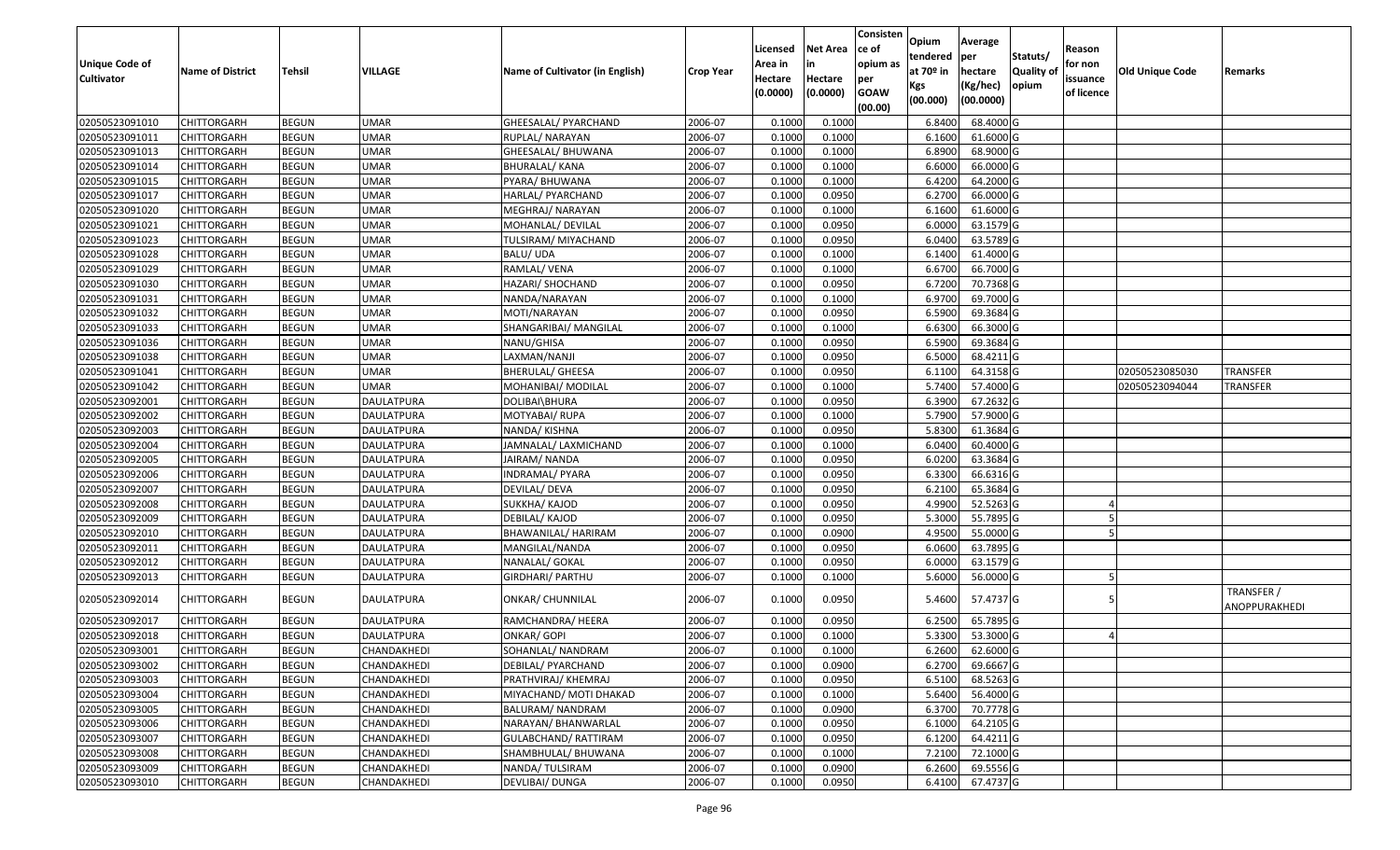| Unique Code of    |                         |              | VILLAGE     |                                 |                  | Licensed<br>Area in | <b>Net Area</b><br>in | Consisten<br>ce of<br>opium as | Opium<br>tendered<br>at $70°$ in | Average<br>per                   | Statuts/<br><b>Quality o</b> | Reason<br>for non      | Old Unique Code |          |
|-------------------|-------------------------|--------------|-------------|---------------------------------|------------------|---------------------|-----------------------|--------------------------------|----------------------------------|----------------------------------|------------------------------|------------------------|-----------------|----------|
| <b>Cultivator</b> | <b>Name of District</b> | Tehsil       |             | Name of Cultivator (in English) | <b>Crop Year</b> | Hectare<br>(0.0000) | Hectare<br>(0.0000)   | per<br><b>GOAW</b><br>(00.00)  | Kgs<br>(00.000)                  | hectare<br>(Kg/hec)<br>(00.0000) | opium                        | issuance<br>of licence |                 | Remarks  |
| 02050523093011    | CHITTORGARH             | <b>BEGUN</b> | CHANDAKHEDI | NARAYAN/ SITARAM                | 2006-07          | 0.1000              | 0.0950                |                                | 6.0200                           | 63.3684 G                        |                              |                        |                 |          |
| 02050523093012    | CHITTORGARH             | <b>BEGUN</b> | CHANDAKHEDI | HARKUBAI/ NANDRAM               | 2006-07          | 0.1000              | 0.0950                |                                | 6.3400                           | 66.7368 G                        |                              |                        |                 |          |
| 02050523093014    | CHITTORGARH             | <b>BEGUN</b> | CHANDAKHEDI | NARAYAN/ RUPA                   | 2006-07          | 0.1000              | 0.0950                |                                | 6.4800                           | 68.2105 G                        |                              |                        |                 |          |
| 02050523093015    | <b>CHITTORGARH</b>      | <b>BEGUN</b> | CHANDAKHEDI | TARACHAND/ JAGANNATH            | 2006-07          | 0.1000              | 0.0950                |                                | 6.7900                           | 71.4737 G                        |                              |                        |                 |          |
| 02050523093016    | CHITTORGARH             | <b>BEGUN</b> | CHANDAKHEDI | SHOCHAND/ HEERA                 | 2006-07          | 0.1000              | 0.1000                |                                | 6.1700                           | 61.7000 G                        |                              |                        |                 |          |
| 02050523093017    | CHITTORGARH             | <b>BEGUN</b> | CHANDAKHEDI | HARLAL/ DHULA                   | 2006-07          | 0.1000              | 0.0950                |                                | 6.1700                           | 64.9474 G                        |                              |                        |                 |          |
| 02050523093018    | CHITTORGARH             | <b>BEGUN</b> | CHANDAKHEDI | MOTYABAI/ BARDA                 | 2006-07          | 0.1000              | 0.0950                |                                | 6.5600                           | 69.0526 G                        |                              |                        |                 |          |
| 02050523093019    | <b>CHITTORGARH</b>      | <b>BEGUN</b> | CHANDAKHEDI | MANGILAL/RATNA                  | 2006-07          | 0.1000              | 0.0950                |                                | 5.9500                           | 62.6316 G                        |                              |                        |                 |          |
| 02050523093020    | CHITTORGARH             | <b>BEGUN</b> | CHANDAKHEDI | HEERA/ DHULA                    | 2006-07          | 0.1000              | 0.0950                |                                | 5.9400                           | 62.5263 G                        |                              |                        |                 |          |
| 02050523093021    | CHITTORGARH             | <b>BEGUN</b> | CHANDAKHEDI | HEERA/ DEVA                     | 2006-07          | 0.1000              | 0.1000                |                                | 4.3100                           | 43.1000 G                        |                              |                        |                 |          |
| 02050523093022    | CHITTORGARH             | <b>BEGUN</b> | CHANDAKHEDI | BALURAM/ UDA                    | 2006-07          | 0.1000              | 0.1000                |                                | 6.2300                           | 62.3000G                         |                              |                        |                 |          |
| 02050523093023    | <b>CHITTORGARH</b>      | <b>BEGUN</b> | CHANDAKHEDI | DEVA/ BALU                      | 2006-07          | 0.1000              | 0.0950                |                                | 6.8100                           | 71.6842 G                        |                              |                        |                 |          |
| 02050523093024    | <b>CHITTORGARH</b>      | <b>BEGUN</b> | CHANDAKHEDI | HANGAMIBAI/ NOLA                | 2006-07          | 0.1000              | 0.1000                |                                | 5.8700                           | 58.7000 G                        |                              |                        |                 |          |
| 02050523093025    | CHITTORGARH             | <b>BEGUN</b> | CHANDAKHEDI | <b>BANSHILAL/ LALU</b>          | 2006-07          | 0.1000              | 0.0950                |                                | 6.4700                           | 68.1053 G                        |                              |                        | 02050523088041  | TRANSFER |
| 02050523093026    | CHITTORGARH             | <b>BEGUN</b> | CHANDAKHEDI | CHUNNILAL/ BHAJJA               | 2006-07          | 0.1000              | 0.1000                |                                | 6.6000                           | 66.0000G                         |                              |                        |                 |          |
| 02050523093027    | CHITTORGARH             | <b>BEGUN</b> | CHANDAKHEDI | KASHIRAM/ NANDA                 | 2006-07          | 0.1000              | 0.1000                |                                | 6.6900                           | 66.9000 G                        |                              |                        |                 |          |
| 02050523093028    | CHITTORGARH             | <b>BEGUN</b> | CHANDAKHEDI | MANGILAL/ GHASI                 | 2006-07          | 0.1000              | 0.1000                |                                | 6.6400                           | 66.4000G                         |                              |                        |                 |          |
| 02050523093030    | CHITTORGARH             | <b>BEGUN</b> | CHANDAKHEDI | KAILASH/ CHUNNILAL              | 2006-07          | 0.1000              | 0.1000                |                                | 6.0900                           | 60.9000 G                        |                              |                        |                 |          |
| 02050523093031    | CHITTORGARH             | <b>BEGUN</b> | CHANDAKHEDI | <b>BALU/ GOKAL</b>              | 2006-07          | 0.1000              | 0.1000                |                                | 6.2700                           | 62.7000 G                        |                              |                        |                 |          |
| 02050523093032    | CHITTORGARH             | <b>BEGUN</b> | CHANDAKHEDI | MANGILAL/ JALAM                 | 2006-07          | 0.1000              | 0.1050                |                                | 6.5200                           | 62.0952 G                        |                              |                        |                 |          |
| 02050523093033    | CHITTORGARH             | <b>BEGUN</b> | CHANDAKHEDI | CHUNNILAL/ GOKAL                | 2006-07          | 0.1000              | 0.1000                |                                | 6.3800                           | 63.8000G                         |                              |                        |                 |          |
| 02050523093034    | CHITTORGARH             | <b>BEGUN</b> | CHANDAKHEDI | KUKIBAI/ MANGILAL               | 2006-07          | 0.1000              | 0.1000                |                                | 6.6100                           | 66.1000 G                        |                              |                        |                 |          |
| 02050523093035    | CHITTORGARH             | <b>BEGUN</b> | CHANDAKHEDI | KANHAIYALAL/ DOLA               | 2006-07          | 0.1000              | 0.0900                |                                | 6.1300                           | 68.1111G                         |                              |                        |                 |          |
| 02050523093036    | CHITTORGARH             | <b>BEGUN</b> | CHANDAKHEDI | <b>BALU/ JALAM</b>              | 2006-07          | 0.1000              | 0.0900                |                                | 5.8500                           | 65.0000 G                        |                              |                        |                 |          |
| 02050523093037    | <b>CHITTORGARH</b>      | <b>BEGUN</b> | CHANDAKHEDI | LEHARIBAI/ MODA                 | 2006-07          | 0.1000              | 0.0900                |                                | 5.5500                           | 61.6667 G                        |                              |                        |                 |          |
| 02050523093038    | CHITTORGARH             | <b>BEGUN</b> | CHANDAKHEDI | NATHU/ NARAYAN                  | 2006-07          | 0.1000              | 0.1000                |                                | 6.1300                           | 61.3000G                         |                              |                        |                 |          |
| 02050523093039    | CHITTORGARH             | <b>BEGUN</b> | CHANDAKHEDI | PRABHULAL/ JAGANNATH            | 2006-07          | 0.1000              | 0.0950                |                                | 5.7000                           | 60.0000G                         |                              |                        |                 |          |
| 02050523093040    | CHITTORGARH             | <b>BEGUN</b> | CHANDAKHEDI | ONKARLAL/ GOKAL                 | 2006-07          | 0.1000              | 0.1000                |                                | 6.0300                           | 60.3000 G                        |                              |                        |                 |          |
| 02050523093041    | CHITTORGARH             | <b>BEGUN</b> | CHANDAKHEDI | LALU/ BARDA                     | 2006-07          | 0.1000              | 0.1000                |                                | 6.4100                           | 64.1000 G                        |                              |                        |                 |          |
| 02050523093042    | CHITTORGARH             | <b>BEGUN</b> | CHANDAKHEDI | LAXMAN/ BARDA                   | 2006-07          | 0.1000              | 0.0950                |                                | 5.8700                           | $61.7895$ G                      |                              |                        |                 |          |
| 02050523093044    | CHITTORGARH             | <b>BEGUN</b> | CHANDAKHEDI | PANNALAL/ ONKAR                 | 2006-07          | 0.1000              | 0.1000                |                                | 5.7600                           | 57.6000 G                        |                              |                        |                 |          |
| 02050523093045    | CHITTORGARH             | <b>BEGUN</b> | CHANDAKHEDI | MOTYABAI/ MOHANLAL              | 2006-07          | 0.1000              | 0.0900                |                                | 5.9900                           | 66.5556 G                        |                              |                        |                 |          |
| 02050523093046    | CHITTORGARH             | <b>BEGUN</b> | CHANDAKHEDI | NARAYAN/ GULAB                  | 2006-07          | 0.1000              | 0.0950                |                                | 6.3800                           | 67.1579 G                        |                              |                        |                 |          |
| 02050523093048    | CHITTORGARH             | <b>BEGUN</b> | CHANDAKHEDI | KASTURIBAI/ BALU                | 2006-07          | 0.1000              | 0.0950                |                                | 6.0800                           | 64.0000 G                        |                              |                        |                 |          |
| 02050523093050    | CHITTORGARH             | <b>BEGUN</b> | CHANDAKHEDI | SHANTILAL/ BALURAM              | 2006-07          | 0.1000              | 0.0900                |                                | 5.9600                           | 66.2222 G                        |                              |                        |                 |          |
| 02050523093051    | CHITTORGARH             | <b>BEGUN</b> | CHANDAKHEDI | JAGANNATH/ NANDA                | 2006-07          | 0.1000              | 0.0950                |                                | 6.2300                           | 65.5789 G                        |                              |                        |                 |          |
| 02050523093052    | <b>CHITTORGARH</b>      | <b>BEGUN</b> | CHANDAKHEDI | NANALAL/ BARDA                  | 2006-07          | 0.1000              | 0.0950                |                                | 6.4000                           | 67.3684 G                        |                              |                        |                 |          |
| 02050523093053    | <b>CHITTORGARH</b>      | <b>BEGUN</b> | CHANDAKHEDI | PRATHVIRAJ/ DHANNA              | 2006-07          | 0.1000              | 0.0950                |                                | 6.4500                           | 67.8947 G                        |                              |                        |                 |          |
| 02050523093055    | <b>CHITTORGARH</b>      | <b>BEGUN</b> | CHANDAKHEDI | KESHARBAI/ HARLAL               | 2006-07          | 0.1000              | 0.0950                |                                | 6.5100                           | 68.5263 G                        |                              |                        |                 |          |
| 02050523093058    | <b>CHITTORGARH</b>      | <b>BEGUN</b> | CHANDAKHEDI | KASHIRAM/ MUNNALAL              | 2006-07          | 0.1000              | 0.1000                |                                | 6.2100                           | 62.1000 G                        |                              |                        |                 |          |
| 02050523093059    | CHITTORGARH             | <b>BEGUN</b> | CHANDAKHEDI | SHANKERLAL/ BALU                | 2006-07          | 0.1000              | 0.0950                |                                | 6.0200                           | 63.3684 G                        |                              |                        |                 |          |
| 02050523093060    | <b>CHITTORGARH</b>      | <b>BEGUN</b> | CHANDAKHEDI | LALURAM/ BALURAM                | 2006-07          | 0.1000              | 0.1000                |                                | 6.2600                           | 62.6000 G                        |                              |                        |                 |          |
| 02050523093061    | <b>CHITTORGARH</b>      | <b>BEGUN</b> | CHANDAKHEDI | <b>ONKARLAL/ HEERA</b>          | 2006-07          | 0.1000              | 0.0950                |                                | 6.6500                           | 70.0000 G                        |                              |                        |                 |          |
| 02050523093066    | CHITTORGARH             | <b>BEGUN</b> | CHANDAKHEDI | KANHAIYALAL/ BARDA              | 2006-07          | 0.1000              | 0.0950                |                                | 6.3500                           | 66.8421 G                        |                              |                        |                 |          |
| 02050523093067    | CHITTORGARH             | <b>BEGUN</b> | CHANDAKHEDI | JAMNALAL/ PYARCHAND             | 2006-07          | 0.1000              | 0.1000                |                                | 6.8900                           | 68.9000 G                        |                              |                        |                 |          |
| 02050523093069    | <b>CHITTORGARH</b>      | <b>BEGUN</b> | CHANDAKHEDI | <b>BHURIBAI/ SHANKER</b>        | 2006-07          | 0.1000              | 0.0950                |                                | 6.4000                           | 67.3684 G                        |                              |                        |                 |          |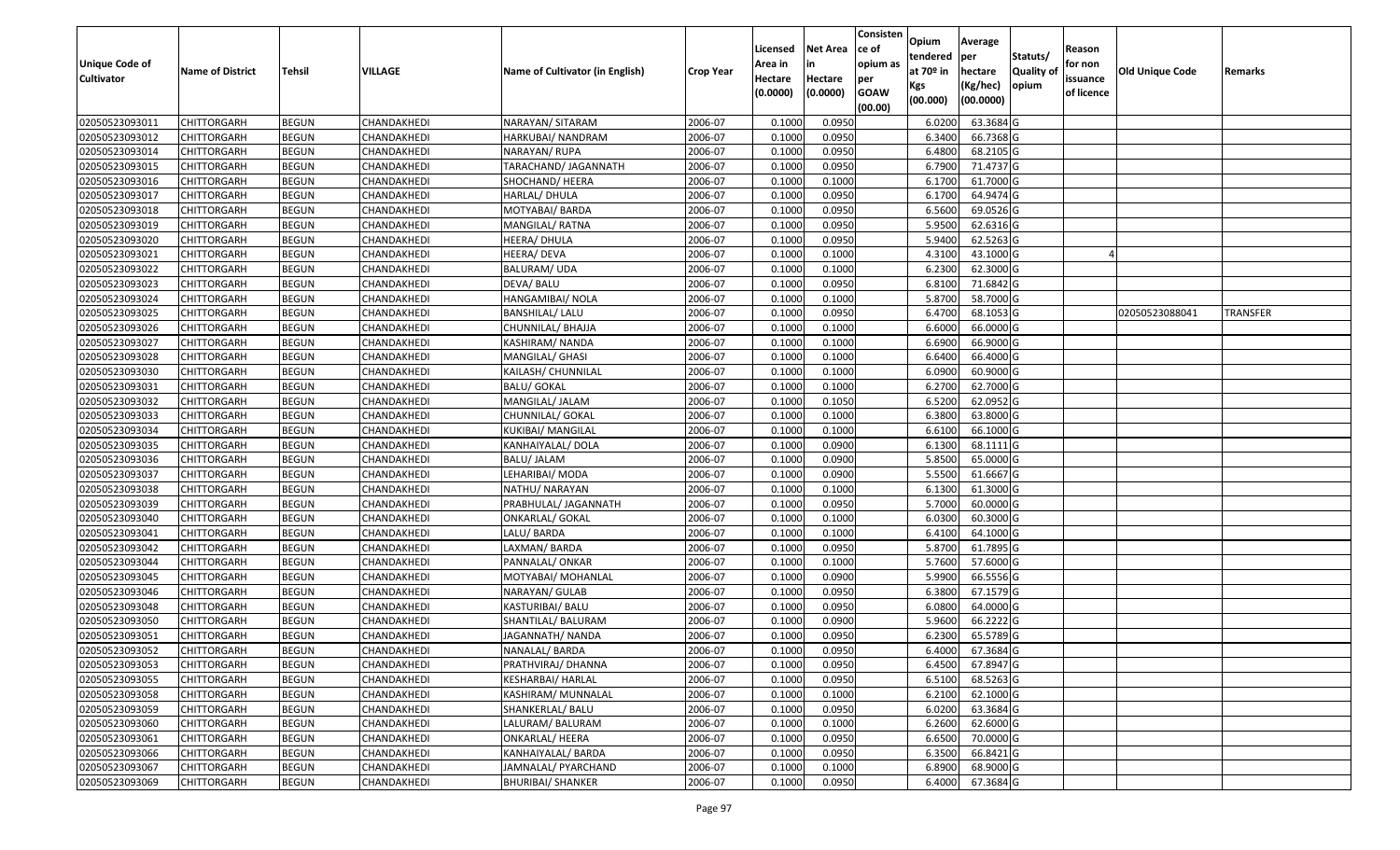|                                     |                         |               |                    |                                 |                  | Licensed           | <b>Net Area</b><br>in | Consisten<br>ce of<br>opium as | Opium<br>tendered | Average<br>per        | Statuts/         | Reason<br>for non |                        |                    |
|-------------------------------------|-------------------------|---------------|--------------------|---------------------------------|------------------|--------------------|-----------------------|--------------------------------|-------------------|-----------------------|------------------|-------------------|------------------------|--------------------|
| Unique Code of<br><b>Cultivator</b> | <b>Name of District</b> | <b>Tehsil</b> | <b>VILLAGE</b>     | Name of Cultivator (in English) | <b>Crop Year</b> | Area in<br>Hectare | Hectare               | per                            | at $70°$ in       | hectare               | <b>Quality o</b> | issuance          | <b>Old Unique Code</b> | Remarks            |
|                                     |                         |               |                    |                                 |                  | (0.0000)           | (0.0000)              | <b>GOAW</b><br>(00.00)         | Kgs<br>(00.000)   | (Kg/hec)<br>(00.0000) | opium            | of licence        |                        |                    |
| 02050523093070                      | CHITTORGARH             | <b>BEGUN</b>  | CHANDAKHEDI        | <b>BALU/ GULAB</b>              | 2006-07          | 0.1000             | 0.0950                |                                | 6.1300            | 64.5263 G             |                  |                   |                        |                    |
| 02050523093071                      | CHITTORGARH             | <b>BEGUN</b>  | CHANDAKHEDI        | RADHESHYAM/ DEVLAL              | 2006-07          | 0.1000             | 0.0950                |                                | 6.2200            | 65.4737 G             |                  |                   |                        |                    |
| 02050523093072                      | CHITTORGARH             | <b>BEGUN</b>  | CHANDAKHEDI        | JAIRAM/ RATANLAL                | 2006-07          | 0.1000             | 0.0950                |                                | 6.0200            | 63.3684 G             |                  |                   |                        |                    |
| 02050523093073                      | <b>CHITTORGARH</b>      | <b>BEGUN</b>  | CHANDAKHEDI        | BHUWANA/ HEERA                  | 2006-07          | 0.1000             | 0.1000                |                                | 6.3200            | 63.2000 G             |                  |                   |                        |                    |
| 02050523093074                      | CHITTORGARH             | <b>BEGUN</b>  | CHANDAKHEDI        | JEETMAL/ TULSIRAM               | 2006-07          | 0.1000             | 0.0950                |                                | 6.5800            | 69.2632 G             |                  |                   |                        |                    |
| 02050523093076                      | CHITTORGARH             | <b>BEGUN</b>  | <b>CHANDAKHEDI</b> | KERING/ NARAYAN                 | 2006-07          | 0.1000             | 0.0950                |                                | 6.2000            | 65.2632 G             |                  |                   |                        |                    |
| 02050523093077                      | CHITTORGARH             | <b>BEGUN</b>  | CHANDAKHEDI        | PYARCHAND/ KHEMA                | 2006-07          | 0.1000             | 0.1000                |                                | 6.5200            | 65.2000 G             |                  |                   |                        |                    |
| 02050523093078                      | CHITTORGARH             | <b>BEGUN</b>  | CHANDAKHEDI        | MOHANLAL/ ONKAR                 | 2006-07          | 0.1000             | 0.1000                |                                | 6.3700            | 63.7000 G             |                  |                   |                        |                    |
| 02050523093079                      | CHITTORGARH             | <b>BEGUN</b>  | CHANDAKHEDI        | LADU/HAZARI RAMESHWAR           | 2006-07          | 0.1000             | 0.0500                |                                | 2.8600            | 57.2000 G             |                  |                   |                        |                    |
| 02050523093084                      | CHITTORGARH             | <b>BEGUN</b>  | CHANDAKHEDI        | GHEESA/ DHANNA                  | 2006-07          | 0.1000             | 0.0900                |                                | 6.4400            | 71.5556 G             |                  |                   |                        |                    |
| 02050523094002                      | CHITTORGARH             | <b>BEGUN</b>  | <b>TURKADI</b>     | ONKAR/LAKHMA                    | 2006-07          | 0.1000             | 0.0950                |                                | 5.4200            | 57.0526 G             |                  |                   |                        |                    |
| 02050523094003                      | CHITTORGARH             | <b>BEGUN</b>  | <b>TURKADI</b>     | MANGILAL/BALU                   | 2006-07          | 0.1000             | 0.0950                |                                | 5.4500            | 57.3684 G             |                  |                   |                        |                    |
| 02050523094004                      | <b>CHITTORGARH</b>      | <b>BEGUN</b>  | <b>TURKADI</b>     | DEVILAL/PYARCHAND               | 2006-07          | 0.1000             | 0.1000                |                                | 5.3600            | 53.6000 G             |                  |                   |                        |                    |
| 02050523094006                      | CHITTORGARH             | <b>BEGUN</b>  | <b>TURKADI</b>     | LADULAL/RUPA                    | 2006-07          | 0.1000             | 0.1000                |                                | 4.4400            | 44.4000 G             |                  |                   |                        |                    |
| 02050523094008                      | CHITTORGARH             | <b>BEGUN</b>  | <b>TURKADI</b>     | DAULATRAM/RUPA                  | 2006-07          | 0.1000             | 0.0950                |                                | 5.5200            | 58.1053 G             |                  |                   |                        |                    |
| 02050523094009                      | CHITTORGARH             | <b>BEGUN</b>  | <b>TURKADI</b>     | UDA/DEVI                        | 2006-07          | 0.1000             | 0.0950                |                                | 4.5500            | 47.8947 G             |                  |                   |                        |                    |
| 02050523094010                      | CHITTORGARH             | <b>BEGUN</b>  | <b>TURKADI</b>     | DEVBAI/ BHANWARLAL              | 2006-07          | 0.1000             | 0.0950                |                                | 4.5400            | 47.7895 G             |                  |                   |                        |                    |
| 02050523094011                      | CHITTORGARH             | <b>BEGUN</b>  | <b>TURKADI</b>     | CHUNNILAL/AMARCHAND             | 2006-07          | 0.1000             | 0.0950                |                                | 5.8000            | 61.0526 G             |                  |                   |                        |                    |
| 02050523094012                      | CHITTORGARH             | <b>BEGUN</b>  | <b>TURKADI</b>     | RUPIBAI/ BHOLU                  | 2006-07          | 0.1000             | 0.0950                |                                | 4.4300            | 46.6316 G             |                  |                   |                        | <b>NAME CHANGE</b> |
| 02050523094013                      | CHITTORGARH             | <b>BEGUN</b>  | <b>TURKADI</b>     | SHANKERLAL/VENA                 | 2006-07          | 0.1000             | 0.0950                |                                | 5.8000            | 61.0526 G             |                  |                   |                        |                    |
| 02050523094016                      | CHITTORGARH             | <b>BEGUN</b>  | <b>TURKADI</b>     | NANDUBAI/ HEERA                 | 2006-07          | 0.1000             | 0.1000                |                                | 5.4600            | 54.6000 G             |                  |                   |                        |                    |
| 02050523094019                      | CHITTORGARH             | <b>BEGUN</b>  | <b>TURKADI</b>     | GHEESA/MOTI                     | 2006-07          | 0.1000             | 0.0950                |                                | 4.8200            | 50.7368 G             |                  |                   |                        |                    |
| 02050523094020                      | CHITTORGARH             | <b>BEGUN</b>  | <b>TURKADI</b>     | GHEESALAL/ONKAR                 | 2006-07          | 0.1000             | 0.0950                |                                | 5.4600            | 57.4737 G             |                  |                   |                        |                    |
| 02050523094021                      | CHITTORGARH             | <b>BEGUN</b>  | <b>TURKADI</b>     | BALU/GANGARAM                   | 2006-07          | 0.1000             | 0.0950                |                                | 6.0300            | 63.4737 G             |                  |                   |                        |                    |
| 02050523094022                      | <b>CHITTORGARH</b>      | <b>BEGUN</b>  | <b>TURKADI</b>     | <b>DUNGALAL/ KERING</b>         | 2006-07          | 0.1000             | 0.1000                |                                | 5.0400            | 50.4000 G             |                  |                   |                        |                    |
| 02050523094023                      | CHITTORGARH             | <b>BEGUN</b>  | <b>TURKADI</b>     | CHHAGANLAL/KASHIRAM             | 2006-07          | 0.1000             | 0.0950                |                                | 4.5700            | 48.1053 G             |                  |                   |                        |                    |
| 02050523094024                      | CHITTORGARH             | <b>BEGUN</b>  | <b>TURKADI</b>     | HEERALAL/ NATHU                 | 2006-07          | 0.1000             | 0.1000                |                                | 5.0100            | 50.1000G              |                  |                   |                        |                    |
| 02050523094025                      | CHITTORGARH             | <b>BEGUN</b>  | <b>TURKADI</b>     | VENA/KALU                       | 2006-07          | 0.1000             | 0.1000                |                                | 5.8000            | 58.0000G              |                  |                   |                        |                    |
| 02050523094026                      | CHITTORGARH             | <b>BEGUN</b>  | <b>TURKADI</b>     | HEERANATH/GHEESANATH            | 2006-07          | 0.1000             | 0.0950                |                                | 5.6000            | 58.9474 G             |                  |                   |                        |                    |
| 02050523094028                      | CHITTORGARH             | <b>BEGUN</b>  | <b>TURKADI</b>     | PYARCHAND/GHEESA                | 2006-07          | 0.1000             | 0.0900                |                                | 5.1900            | 57.6667 G             |                  |                   |                        |                    |
| 02050523094029                      | CHITTORGARH             | <b>BEGUN</b>  | <b>TURKADI</b>     | RAMCHANDRA / NARAYAN            | 2006-07          | 0.100              | 0.1000                |                                | 5.9800            | 59.8000 G             |                  |                   |                        |                    |
| 02050523094030                      | CHITTORGARH             | <b>BEGUN</b>  | <b>TURKADI</b>     | JEETMAL/JAISINGH                | 2006-07          | 0.1000             | 0.1000                |                                | 5.2900            | 52.9000G              |                  |                   |                        |                    |
| 02050523094031                      | CHITTORGARH             | <b>BEGUN</b>  | <b>TURKADI</b>     | MANGILAL/ LAKHMA                | 2006-07          | 0.100              | 0.1000                |                                | 5.2000            | 52.0000G              |                  |                   |                        | <b>NAME CHANGE</b> |
| 02050523094033                      | CHITTORGARH             | <b>BEGUN</b>  | TURKADI            | JAMNADAS/LAXMAN DAS             | 2006-07          | 0.1000             | 0.1000                |                                | 4.9000            | 49.0000G              |                  |                   |                        |                    |
| 02050523094034                      | CHITTORGARH             | <b>BEGUN</b>  | <b>TURKADI</b>     | DEVRAM/ NARAYAN                 | 2006-07          | 0.1000             | 0.0950                |                                | 4.7800            | 50.3158 G             |                  |                   |                        |                    |
| 02050523094035                      | CHITTORGARH             | <b>BEGUN</b>  | TURKADI            | MANGILAL/ BHERU                 | 2006-07          | 0.1000             | 0.1000                |                                | 5.9300            | 59.3000G              |                  |                   |                        |                    |
| 02050523094037                      | <b>CHITTORGARH</b>      | <b>BEGUN</b>  | <b>TURKADI</b>     | GHEESIBAI/NANDA                 | 2006-07          | 0.1000             | 0.1000                |                                | 4.9100            | 49.1000 G             |                  |                   |                        |                    |
| 02050523094039                      | <b>CHITTORGARH</b>      | <b>BEGUN</b>  | TURKADI            | KELIBAI/ DEVILAL                | 2006-07          | 0.1000             | 0.0950                |                                | 5.3600            | 56.4211 G             |                  |                   |                        |                    |
| 02050523094042                      | <b>CHITTORGARH</b>      | <b>BEGUN</b>  | <b>TURKADI</b>     | SHANTILAL/GHEESALAL             | 2006-07          | 0.1000             | 0.1000                |                                | 5.1100            | 51.1000 G             |                  |                   |                        |                    |
| 02050523094043                      | <b>CHITTORGARH</b>      | <b>BEGUN</b>  | <b>TURKADI</b>     | TULSIRAM/KELA                   | 2006-07          | 0.1000             | 0.0000                |                                | 0.0000            | 0.0000N               |                  |                   |                        | TRANSFER / RAITA   |
| 02050523095002                      | CHITTORGARH             | <b>BEGUN</b>  | AMARPURA           | KAMLIBAI/ SOHANLAL              | 2006-07          | 0.1000             | 0.1000                |                                | 5.0300            | 50.3000 G             |                  |                   |                        |                    |
| 02050523095003                      | <b>CHITTORGARH</b>      | <b>BEGUN</b>  | AMARPURA           | <b>BALULAL/ KUKA</b>            | 2006-07          | 0.1000             | 0.0950                |                                | 6.3800            | 67.1579 G             |                  |                   |                        |                    |
| 02050523095004                      | <b>CHITTORGARH</b>      | <b>BEGUN</b>  | AMARPURA           | DEVA/HEERA                      | 2006-07          | 0.1000             | 0.0950                |                                | 5.7300            | 60.3158 G             |                  |                   |                        |                    |
| 02050523095007                      | <b>CHITTORGARH</b>      | <b>BEGUN</b>  | AMARPURA           | DEVILAL/ BALU                   | 2006-07          | 0.1000             | 0.0950                |                                | 6.4300            | 67.6842 G             |                  |                   |                        |                    |
| 02050523095009                      | CHITTORGARH             | <b>BEGUN</b>  | AMARPURA           | HEERA/ KUKA                     | 2006-07          | 0.1000             | 0.0950                |                                | 6.0000            | 63.1579 G             |                  |                   |                        |                    |
| 02050523095010                      | <b>CHITTORGARH</b>      | <b>BEGUN</b>  | AMARPURA           | KAJODIBAI/ BHUWANA              | 2006-07          | 0.1000             | 0.1000                |                                | 6.3600            | 63.6000 G             |                  |                   |                        |                    |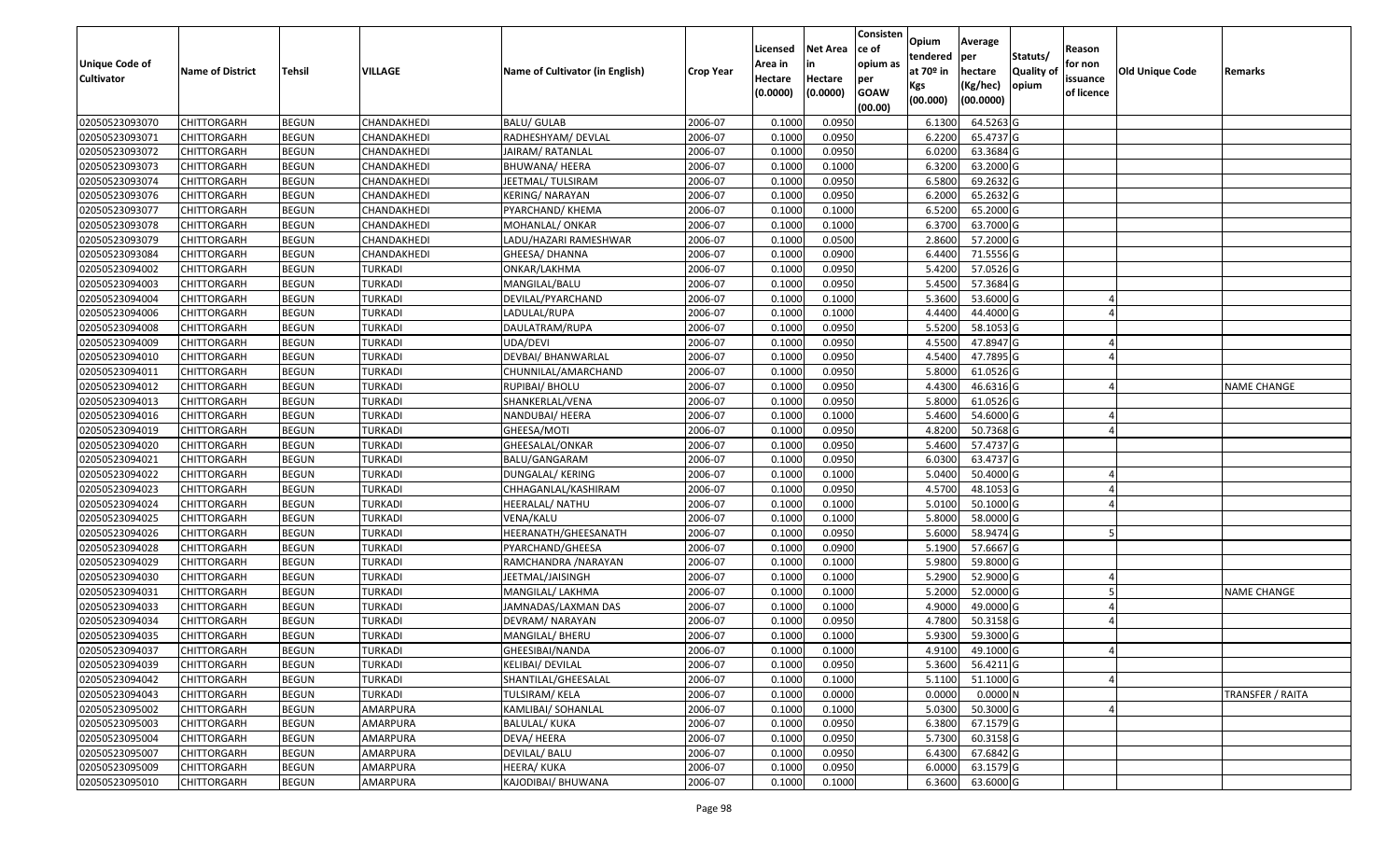| <b>Unique Code of</b><br><b>Cultivator</b> | <b>Name of District</b> | <b>Tehsil</b> | VILLAGE         | Name of Cultivator (in English) | <b>Crop Year</b> | Licensed<br>Area in<br>Hectare<br>(0.0000) | <b>Net Area</b><br>in<br>Hectare<br>(0.0000) | Consisten<br>lce of<br>opium as<br>per<br><b>GOAW</b> | Opium<br>tendered<br>at $70°$ in<br>Kgs<br>(00.000) | Average<br>per<br>hectare<br>(Kg/hec)<br>(00.0000) | Statuts/<br>Quality of<br>opium | Reason<br>for non<br>issuance<br>of licence | <b>Old Unique Code</b> | Remarks            |
|--------------------------------------------|-------------------------|---------------|-----------------|---------------------------------|------------------|--------------------------------------------|----------------------------------------------|-------------------------------------------------------|-----------------------------------------------------|----------------------------------------------------|---------------------------------|---------------------------------------------|------------------------|--------------------|
|                                            |                         |               |                 |                                 |                  |                                            |                                              | (00.00)                                               |                                                     |                                                    |                                 |                                             |                        |                    |
| 02050523095011                             | <b>CHITTORGARH</b>      | <b>BEGUN</b>  | AMARPURA        | BHANWARLAL/ DEVI                | 2006-07          | 0.100                                      | 0.0950                                       |                                                       | 5.3100                                              | 55.8947 G                                          |                                 |                                             |                        |                    |
| 02050523095012                             | CHITTORGARH             | <b>BEGUN</b>  | AMARPURA        | NANDUBAI/ GANGARAM              | 2006-07          | 0.1000                                     | 0.0950                                       |                                                       | 5.8500                                              | 61.5789 G                                          |                                 |                                             |                        |                    |
| 02050523095013                             | <b>CHITTORGARH</b>      | <b>BEGUN</b>  | AMARPURA        | MANGIBAI/ KASHIRAM              | 2006-07          | 0.1000                                     | 0.1000                                       |                                                       | 5.5700                                              | 55.7000 G                                          |                                 |                                             |                        |                    |
| 02050523095014                             | <b>CHITTORGARH</b>      | <b>BEGUN</b>  | <b>AMARPURA</b> | <b>BHERU/ HEERA</b>             | 2006-07          | 0.1000                                     | 0.0900                                       |                                                       | 5.6200                                              | 62.4444 G                                          |                                 |                                             |                        |                    |
| 02050523095015                             | <b>CHITTORGARH</b>      | <b>BEGUN</b>  | AMARPURA        | SHANKERLAL/ NARAYAN             | 2006-07          | 0.1000                                     | 0.0900                                       |                                                       | 5.2600                                              | 58.4444 G                                          |                                 |                                             |                        |                    |
| 02050523095017                             | <b>CHITTORGARH</b>      | <b>BEGUN</b>  | AMARPURA        | SITARAM/ TULSIRAM               | 2006-07          | 0.1000                                     | 0.0950                                       |                                                       | 6.2200                                              | 65.4737 G                                          |                                 |                                             |                        |                    |
| 02050523095018                             | CHITTORGARH             | <b>BEGUN</b>  | AMARPURA        | BHAGIRATH/ HUKMICHAND           | 2006-07          | 0.1000                                     | 0.1000                                       |                                                       | 6.3200                                              | 63.2000 G                                          |                                 |                                             |                        | NAME CHANGE        |
| 02050523095020                             | <b>CHITTORGARH</b>      | <b>BEGUN</b>  | AMARPURA        | RUKMANIBAI/ KALU                | 2006-07          | 0.1000                                     | 0.1000                                       |                                                       | 6.1600                                              | 61.6000 G                                          |                                 |                                             |                        |                    |
| 02050523095021                             | CHITTORGARH             | <b>BEGUN</b>  | AMARPURA        | RUPA/ BALU                      | 2006-07          | 0.1000                                     | 0.0900                                       |                                                       | 5.6600                                              | 62.8889 G                                          |                                 |                                             |                        |                    |
| 02050523095022                             | CHITTORGARH             | <b>BEGUN</b>  | AMARPURA        | <b>BHANWARIBAI/ KHEMA</b>       | 2006-07          | 0.1000                                     | 0.0950                                       |                                                       | 6.2600                                              | 65.8947 G                                          |                                 |                                             |                        |                    |
| 02050523095023                             | <b>CHITTORGARH</b>      | <b>BEGUN</b>  | AMARPURA        | CHHAGANLAL/ BHOLA               | 2006-07          | 0.1000                                     | 0.1000                                       |                                                       | 5.8100                                              | 58.1000 G                                          |                                 |                                             |                        |                    |
| 02050523095025                             | <b>CHITTORGARH</b>      | <b>BEGUN</b>  | AMARPURA        | AMABALAL/ PYARA                 | 2006-07          | 0.1000                                     | 0.0950                                       |                                                       | 4.8900                                              | 51.4737 G                                          |                                 |                                             |                        |                    |
| 02050523095026                             | <b>CHITTORGARH</b>      | <b>BEGUN</b>  | AMARPURA        | NANALAL/RUPA                    | 2006-07          | 0.1000                                     | 0.0900                                       |                                                       | 6.1200                                              | 68.0000 G                                          |                                 |                                             |                        |                    |
| 02050523095027                             | <b>CHITTORGARH</b>      | <b>BEGUN</b>  | AMARPURA        | MANGILAL/JODHA                  | 2006-07          | 0.1000                                     | 0.1000                                       |                                                       | 5.8400                                              | 58.4000 G                                          |                                 |                                             |                        |                    |
| 02050523095028                             | <b>CHITTORGARH</b>      | <b>BEGUN</b>  | AMARPURA        | MANGILAL/ KUKA                  | 2006-07          | 0.1000                                     | 0.0950                                       |                                                       | 6.2900                                              | 66.2105 G                                          |                                 |                                             |                        |                    |
| 02050523095030                             | <b>CHITTORGARH</b>      | <b>BEGUN</b>  | AMARPURA        | SHOBHALAL/ DEVILAL              | 2006-07          | 0.1000                                     | 0.0950                                       |                                                       | 6.3000                                              | 66.3158 G                                          |                                 |                                             |                        |                    |
| 02050523095032                             | <b>CHITTORGARH</b>      | <b>BEGUN</b>  | AMARPURA        | SARJUBAI/ NARAYAN               | 2006-07          | 0.1000                                     | 0.1000                                       |                                                       | 5.3500                                              | 53.5000 G                                          |                                 |                                             |                        |                    |
| 02050523095033                             | <b>CHITTORGARH</b>      | <b>BEGUN</b>  | AMARPURA        | LADUNATH/ BHANWARNATH           | 2006-07          | 0.1000                                     | 0.1000                                       |                                                       | 4.3000                                              | 43.0000                                            |                                 |                                             |                        |                    |
| 02050523095034                             | CHITTORGARH             | <b>BEGUN</b>  | AMARPURA        | NANDLAL/ PYARJI                 | 2006-07          | 0.1000                                     | 0.1000                                       |                                                       | 5.4600                                              | 54.6000 G                                          |                                 |                                             |                        |                    |
| 02050523095035                             | <b>CHITTORGARH</b>      | <b>BEGUN</b>  | AMARPURA        | MEGHA/ BALU                     | 2006-07          | 0.1000                                     | 0.0950                                       |                                                       | 6.2700                                              | 66.0000 G                                          |                                 |                                             |                        |                    |
| 02050523095036                             | <b>CHITTORGARH</b>      | <b>BEGUN</b>  | AMARPURA        | DAULATRAM/ PYARA                | 2006-07          | 0.1000                                     | 0.1000                                       |                                                       | 6.0800                                              | 60.8000 G                                          |                                 |                                             |                        |                    |
| 02050523095038                             | CHITTORGARH             | <b>BEGUN</b>  | AMARPURA        | JYANIBAI/ BALULAL               | 2006-07          | 0.100                                      | 0.1000                                       |                                                       | 6.3100                                              | 63.1000 G                                          |                                 |                                             |                        | <b>NAME CHANGE</b> |
| 02050523095040                             | CHITTORGARH             | <b>BEGUN</b>  | AMARPURA        | MANGILAL/ BHERU                 | 2006-07          | 0.1000                                     | 0.1000                                       |                                                       | 5.4400                                              | 54.4000 G                                          |                                 |                                             |                        |                    |
| 02050523095041                             | <b>CHITTORGARH</b>      | <b>BEGUN</b>  | AMARPURA        | MANGILAL/ KISHNA                | 2006-07          | 0.1000                                     | 0.1000                                       |                                                       | 5.6300                                              | 56.3000 G                                          |                                 |                                             |                        |                    |
| 02050523095042                             | <b>CHITTORGARH</b>      | <b>BEGUN</b>  | AMARPURA        | FORULAL/ HEERA                  | 2006-07          | 0.1000                                     | 0.0950                                       |                                                       | 5.6600                                              | 59.5789 G                                          |                                 |                                             |                        |                    |
| 02050523095045                             | <b>CHITTORGARH</b>      | <b>BEGUN</b>  | AMARPURA        | SHAMBHULAL/ KASHIRAM            | 2006-07          | 0.1000                                     | 0.0950                                       |                                                       | 5.9800                                              | 62.9474 G                                          |                                 |                                             |                        |                    |
| 02050523095046                             | <b>CHITTORGARH</b>      | <b>BEGUN</b>  | AMARPURA        | PANNALAL/ UDA                   | 2006-07          | 0.1000                                     | 0.1000                                       |                                                       | 5.6600                                              | 56.6000 G                                          |                                 |                                             |                        |                    |
| 02050523095047                             | <b>CHITTORGARH</b>      | <b>BEGUN</b>  | AMARPURA        | <b>BHERULAL/ CHHOGA</b>         | 2006-07          | 0.1000                                     | 0.0950                                       |                                                       | 4.7500                                              | 50.0000 G                                          |                                 |                                             |                        |                    |
| 02050523095048                             | <b>CHITTORGARH</b>      | <b>BEGUN</b>  | AMARPURA        | SHAMBHULAL/ CHHOGA              | 2006-07          | 0.1000                                     | 0.0950                                       |                                                       | 6.0800                                              | 64.0000 G                                          |                                 |                                             |                        |                    |
| 02050523095049                             | <b>CHITTORGARH</b>      | <b>BEGUN</b>  | AMARPURA        | SUGNABAI/ SHAMBHULAL            | 2006-07          | 0.1000                                     | 0.1000                                       |                                                       | 6.3500                                              | 63.5000 G                                          |                                 |                                             |                        |                    |
| 02050523095050                             | CHITTORGARH             | <b>BEGUN</b>  | AMARPURA        | RAMESHWAR/ GANGARAM             | 2006-07          | 0.100                                      | 0.1000                                       |                                                       | 5.5300                                              | 55.3000 G                                          |                                 |                                             |                        |                    |
| 02050523095051                             | CHITTORGARH             | <b>BEGUN</b>  | AMARPURA        | JAGANNATH/MANGILAL              | 2006-07          | 0.100                                      | 0.0950                                       |                                                       | 5.2200                                              | 54.9474 G                                          |                                 |                                             |                        |                    |
| 02050523095052                             | <b>CHITTORGARH</b>      | <b>BEGUN</b>  | AMARPURA        | PANNALAL/ BALU                  | 2006-07          | 0.1000                                     | 0.0900                                       |                                                       | 5.4400                                              | 60.4444 G                                          |                                 |                                             |                        |                    |
| 02050523095053                             | CHITTORGARH             | <b>BEGUN</b>  | AMARPURA        | RUPLAL/ BALA                    | 2006-07          | 0.1000                                     | 0.0950                                       |                                                       | 6.2500                                              | 65.7895 G                                          |                                 |                                             |                        |                    |
| 02050523095054                             | CHITTORGARH             | <b>BEGUN</b>  | AMARPURA        | <b>GIRDHARI/ KUKA</b>           | 2006-07          | 0.1000                                     | 0.1000                                       |                                                       | 6.0200                                              | 60.2000 G                                          |                                 |                                             |                        |                    |
| 02050523095055                             | <b>CHITTORGARH</b>      | <b>BEGUN</b>  | AMARPURA        | DEVILAL/ MANGILAL               | 2006-07          | 0.1000                                     | 0.1000                                       |                                                       | 5.5100                                              | 55.1000 G                                          |                                 |                                             |                        |                    |
| 02050523095056                             | <b>CHITTORGARH</b>      | <b>BEGUN</b>  | AMARPURA        | CHHAGANNATH/ BHANWARNATH        | 2006-07          | 0.1000                                     | 0.1000                                       |                                                       | 5.3800                                              | 53.8000 G                                          |                                 |                                             |                        |                    |
| 02050523096002                             | CHITTORGARH             | <b>BEGUN</b>  | ANWALHEDA       | NARAYAN/BARDA                   | 2006-07          | 0.1000                                     | 0.1000                                       |                                                       | 6.9100                                              | 69.1000 G                                          |                                 |                                             |                        |                    |
| 02050523096003                             | <b>CHITTORGARH</b>      | <b>BEGUN</b>  | ANWALHEDA       | GOPI/ RATNA                     | 2006-07          | 0.1000                                     | 0.1000                                       |                                                       | 6.2400                                              | 62.4000 G                                          |                                 |                                             |                        |                    |
| 02050523096004                             | <b>CHITTORGARH</b>      | <b>BEGUN</b>  | ANWALHEDA       | SITARAM/ BALU                   | 2006-07          | 0.1000                                     | 0.1000                                       |                                                       | 5.7800                                              | 57.8000 G                                          |                                 |                                             |                        |                    |
| 02050523096005                             | CHITTORGARH             | <b>BEGUN</b>  | ANWALHEDA       | PYARCHAND/ BALU                 | 2006-07          | 0.1000                                     | 0.0900                                       |                                                       | 5.4300                                              | $60.3333$ G                                        |                                 |                                             |                        |                    |
| 02050523096006                             | <b>CHITTORGARH</b>      | <b>BEGUN</b>  | ANWALHEDA       | <b>BARDICHAND/ BHEEMA</b>       | 2006-07          | 0.1000                                     | 0.1000                                       |                                                       | 5.9100                                              | 59.1000 G                                          |                                 |                                             |                        |                    |
| 02050523096007                             | <b>CHITTORGARH</b>      | <b>BEGUN</b>  | ANWALHEDA       | BALIBAI/ KANA                   | 2006-07          | 0.1000                                     | 0.1050                                       |                                                       | 5.3200                                              | 50.6667 G                                          |                                 |                                             |                        |                    |
| 02050523096008                             | <b>CHITTORGARH</b>      | <b>BEGUN</b>  | ANWALHEDA       | CHUNNIBAI/ CHUNNILAL            | 2006-07          | 0.1000                                     | 0.1050                                       |                                                       | 6.4000                                              | 60.9524 G                                          |                                 |                                             |                        |                    |
| 02050523096009                             | <b>CHITTORGARH</b>      | <b>BEGUN</b>  | ANWALHEDA       | JAGANNATH/KUKA                  | 2006-07          | 0.1000                                     | 0.1050                                       |                                                       | 5.5400                                              | 52.7619 G                                          |                                 |                                             |                        |                    |
| 02050523096011                             | <b>CHITTORGARH</b>      | <b>BEGUN</b>  | ANWALHEDA       | NARAYANIBAI/ CHUNNILAL          | 2006-07          | 0.1000                                     | 0.1000                                       |                                                       | 6.0200                                              | $60.2000$ G                                        |                                 |                                             |                        |                    |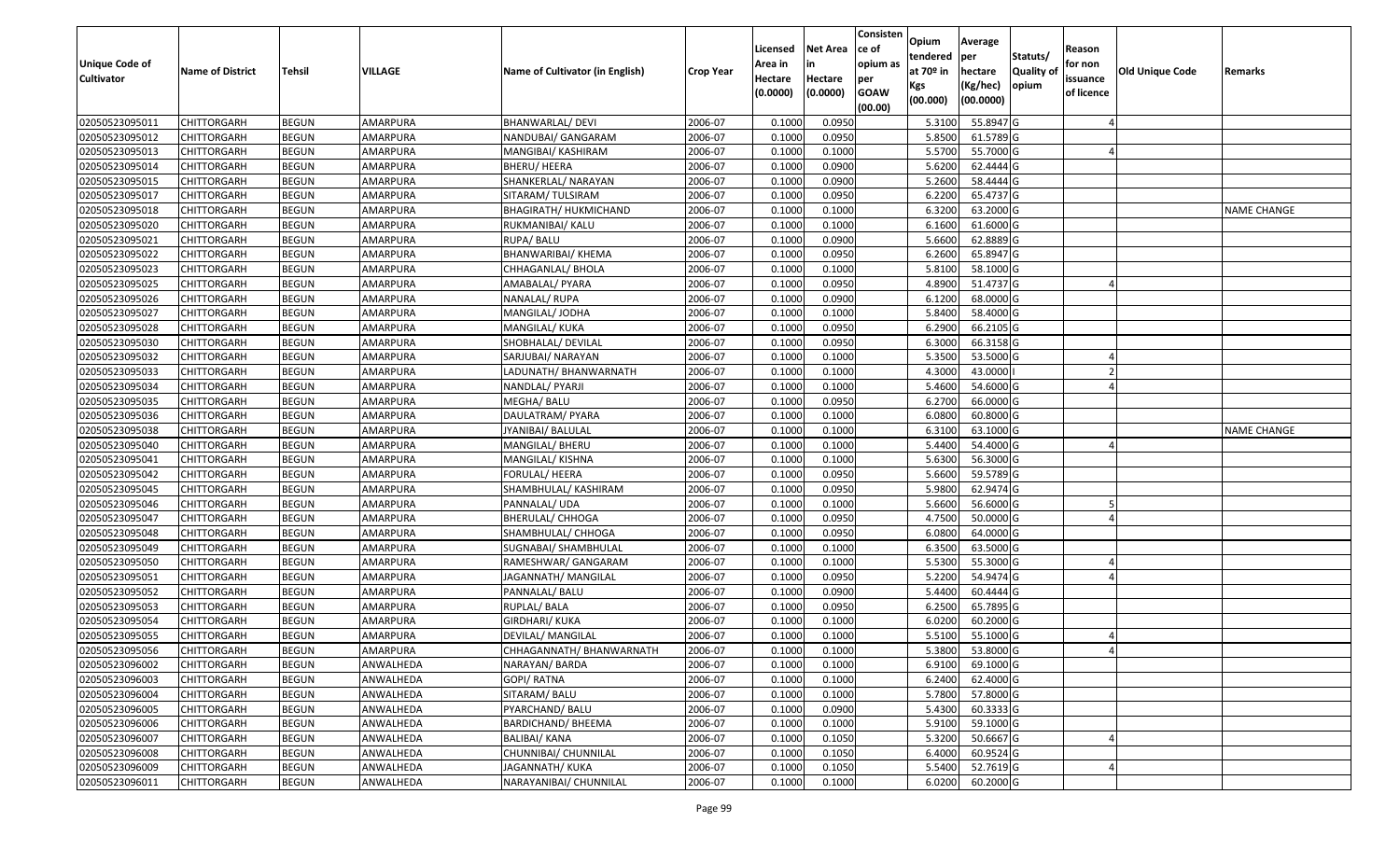| Unique Code of<br><b>Cultivator</b> | <b>Name of District</b> | <b>Tehsil</b> | VILLAGE   | Name of Cultivator (in English) | <b>Crop Year</b> | Licensed<br>Area in<br>Hectare | <b>Net Area</b><br>in<br>Hectare | Consisten<br>ce of<br>opium as | Opium<br>tendered<br>at $70°$ in | Average<br>per<br>hectare | Statuts/<br><b>Quality o</b> | Reason<br>for non<br>issuance | Old Unique Code | Remarks            |
|-------------------------------------|-------------------------|---------------|-----------|---------------------------------|------------------|--------------------------------|----------------------------------|--------------------------------|----------------------------------|---------------------------|------------------------------|-------------------------------|-----------------|--------------------|
|                                     |                         |               |           |                                 |                  | (0.0000)                       | (0.0000)                         | per<br><b>GOAW</b><br>(00.00)  | Kgs<br>(00.000)                  | (Kg/hec)<br>(00.0000)     | opium                        | of licence                    |                 |                    |
| 02050523096012                      | CHITTORGARH             | <b>BEGUN</b>  | ANWALHEDA | <b>BALU/ LAKHMA</b>             | 2006-07          | 0.1000                         | 0.1000                           |                                | 5.9500                           | 59.5000G                  |                              |                               |                 |                    |
| 02050523096013                      | CHITTORGARH             | <b>BEGUN</b>  | ANWALHEDA | MANGILAL/ LALU                  | 2006-07          | 0.1000                         | 0.1000                           |                                | 5.7000                           | 57.0000 G                 |                              |                               |                 |                    |
| 02050523096015                      | CHITTORGARH             | <b>BEGUN</b>  | ANWALHEDA | AMRITLAL/ CHATERBHUJ            | 2006-07          | 0.1000                         | 0.1000                           |                                | 5.5900                           | 55.9000 G                 |                              |                               |                 |                    |
| 02050523096016                      | <b>CHITTORGARH</b>      | <b>BEGUN</b>  | ANWALHEDA | SOHANIBAI/ CHATERBHUJ           | 2006-07          | 0.1000                         | 0.1000                           |                                | 5.8000                           | 58.0000G                  |                              |                               |                 |                    |
| 02050523096017                      | CHITTORGARH             | <b>BEGUN</b>  | ANWALHEDA | ONKARLAL/ BALU                  | 2006-07          | 0.1000                         | 0.1000                           |                                | 6.1100                           | 61.1000G                  |                              |                               |                 |                    |
| 02050523096020                      | CHITTORGARH             | <b>BEGUN</b>  | ANWALHEDA | GHEESA/ BALU                    | 2006-07          | 0.1000                         | 0.0950                           |                                | 5.6700                           | 59.6842 G                 |                              |                               |                 |                    |
| 02050523096022                      | CHITTORGARH             | <b>BEGUN</b>  | ANWALHEDA | <b>BHEEMA/ BARDA</b>            | 2006-07          | 0.1000                         | 0.1000                           |                                | 5.9600                           | 59.6000 G                 |                              |                               |                 |                    |
| 02050523096023                      | CHITTORGARH             | <b>BEGUN</b>  | ANWALHEDA | LALU/ HEMA                      | 2006-07          | 0.1000                         | 0.1000                           |                                | 5.0700                           | 50.7000G                  |                              |                               |                 |                    |
| 02050523096024                      | CHITTORGARH             | <b>BEGUN</b>  | ANWALHEDA | MOHANLAL/ BALU                  | 2006-07          | 0.1000                         | 0.1000                           |                                | 5.8000                           | 58.0000G                  |                              |                               |                 |                    |
| 02050523096025                      | CHITTORGARH             | <b>BEGUN</b>  | ANWALHEDA | PRABHU/ DUNGA                   | 2006-07          | 0.1000                         | 0.1000                           |                                | 5.9000                           | 59.0000 G                 |                              |                               |                 |                    |
| 02050523096026                      | CHITTORGARH             | <b>BEGUN</b>  | ANWALHEDA | CHETRAM/ MODA                   | 2006-07          | 0.1000                         | 0.1050                           |                                | 6.4900                           | 61.8095 G                 |                              |                               |                 |                    |
| 02050523096027                      | CHITTORGARH             | <b>BEGUN</b>  | ANWALHEDA | HEERALAL/ KAJOD                 | 2006-07          | 0.1000                         | 0.1050                           |                                | 5.9000                           | 56.1905 G                 |                              |                               |                 |                    |
| 02050523096028                      | <b>CHITTORGARH</b>      | <b>BEGUN</b>  | ANWALHEDA | PYARCHAND/ DUNGA                | 2006-07          | 0.1000                         | 0.1000                           |                                | 6.0600                           | 60.6000 G                 |                              |                               |                 |                    |
| 02050523096029                      | CHITTORGARH             | <b>BEGUN</b>  | ANWALHEDA | SHANTILAL/ MANGILAL             | 2006-07          | 0.1000                         | 0.1000                           |                                | 6.6900                           | 66.9000 G                 |                              |                               |                 |                    |
| 02050523096033                      | <b>CHITTORGARH</b>      | <b>BEGUN</b>  | ANWALHEDA | CHHHTER/ RUPA                   | 2006-07          | 0.1000                         | 0.1000                           |                                | 5.8500                           | 58.5000G                  |                              |                               |                 |                    |
| 02050523096034                      | <b>CHITTORGARH</b>      | <b>BEGUN</b>  | ANWALHEDA | BHAGWANLAL/ HEERA               | 2006-07          | 0.1000                         | 0.1000                           |                                | 5.3900                           | 53.9000 G                 |                              |                               |                 |                    |
| 02050523096037                      | CHITTORGARH             | <b>BEGUN</b>  | ANWALHEDA | MODIRAM/ MOJIRAM                | 2006-07          | 0.1000                         | 0.1000                           |                                | 5.9000                           | 59.0000 G                 |                              |                               |                 |                    |
| 02050523096040                      | CHITTORGARH             | <b>BEGUN</b>  | ANWALHEDA | RAMIBAI/ MEGHA                  | 2006-07          | 0.1000                         | 0.1000                           |                                | 5.0700                           | 50.7000 G                 |                              |                               |                 |                    |
| 02050523096041                      | CHITTORGARH             | <b>BEGUN</b>  | ANWALHEDA | KHEMA/ BHARMAL                  | 2006-07          | 0.1000                         | 0.1050                           |                                | 5.4300                           | 51.7143 G                 |                              |                               |                 |                    |
| 02050523096042                      | CHITTORGARH             | <b>BEGUN</b>  | ANWALHEDA | RAMESHWAR/ BHANWARLAL           | 2006-07          | 0.1000                         | 0.1000                           |                                | 5.1500                           | 51.5000 G                 |                              |                               |                 |                    |
| 02050523096043                      | CHITTORGARH             | <b>BEGUN</b>  | ANWALHEDA | KANA/DALU                       | 2006-07          | 0.1000                         | 0.1050                           |                                | 5.7700                           | 54.9524 G                 |                              |                               |                 |                    |
| 02050523096044                      | CHITTORGARH             | <b>BEGUN</b>  | ANWALHEDA | <b>BHURALAL/ DUNGA</b>          | 2006-07          | 0.1000                         | 0.1000                           |                                | 6.0400                           | 60.4000 G                 |                              |                               |                 |                    |
| 02050523096046                      | CHITTORGARH             | <b>BEGUN</b>  | ANWALHEDA | <b>BALU/ MEGHA</b>              | 2006-07          | 0.1000                         | 0.1000                           |                                | 5.0100                           | 50.1000G                  |                              |                               |                 |                    |
| 02050523096047                      | <b>CHITTORGARH</b>      | <b>BEGUN</b>  | ANWALHEDA | BHANWARLAL/ RUPALAL             | 2006-07          | 0.1000                         | 0.1000                           |                                | 4.7000                           | 47.0000G                  |                              |                               |                 |                    |
| 02050523096048                      | <b>CHITTORGARH</b>      | <b>BEGUN</b>  | ANWALHEDA | KAILASHCHANDRA/ BHANWARLAL      | 2006-07          | 0.1000                         | 0.1000                           |                                | 5.6400                           | 56.4000 G                 |                              |                               |                 |                    |
| 02050523096049                      | CHITTORGARH             | <b>BEGUN</b>  | ANWALHEDA | NARAYAN/RUPA                    | 2006-07          | 0.1000                         | 0.1000                           |                                | 5.1900                           | 51.9000G                  |                              |                               |                 |                    |
| 02050523096051                      | CHITTORGARH             | <b>BEGUN</b>  | ANWALHEDA | RAMCHANDRA/ RUPA                | 2006-07          | 0.1000                         | 0.1000                           |                                | 5.2000                           | 52.0000 G                 |                              |                               |                 |                    |
| 02050523096052                      | CHITTORGARH             | <b>BEGUN</b>  | ANWALHEDA | PREMCHANDRA/ KAJOD              | 2006-07          | 0.1000                         | 0.1000                           |                                | 6.1000                           | 61.0000G                  |                              |                               |                 |                    |
| 02050523096053                      | CHITTORGARH             | <b>BEGUN</b>  | ANWALHEDA | <b>BADRILAL/ SURAJMAL</b>       | 2006-07          | 0.1000                         | 0.1050                           |                                | 5.3300                           | 50.7619 G                 |                              |                               |                 |                    |
| 02050523096054                      | CHITTORGARH             | <b>BEGUN</b>  | ANWALHEDA | KASTURIBAI/ GHEESALAL           | 2006-07          | 0.1000                         | 0.1000                           |                                | 5.4600                           | 54.6000 G                 |                              |                               |                 |                    |
| 02050523096055                      | CHITTORGARH             | <b>BEGUN</b>  | ANWALHEDA | JAMNALAL/ BHURALAL              | 2006-07          | 0.1000                         | 0.1000                           |                                | 5.2800                           | 52.8000 G                 |                              |                               |                 |                    |
| 02050523096056                      | CHITTORGARH             | <b>BEGUN</b>  | ANWALHEDA | RAMSUKH/ CHUNNILAL              | 2006-07          | 0.1000                         | 0.1000                           |                                | 6.1400                           | 61.4000 G                 |                              |                               |                 |                    |
| 02050523096057                      | CHITTORGARH             | <b>BEGUN</b>  | ANWALHEDA | GORIBAI/ PYARCHAND              | 2006-07          | 0.1000                         | 0.1000                           |                                | 5.6800                           | 56.8000 G                 |                              |                               |                 |                    |
| 02050523096058                      | CHITTORGARH             | <b>BEGUN</b>  | ANWALHEDA | MOHANLAL/ CHUNNILAL             | 2006-07          | 0.1000                         | 0.1000                           |                                | 6.3900                           | 63.9000 G                 |                              |                               |                 |                    |
| 02050523096059                      | CHITTORGARH             | <b>BEGUN</b>  | ANWALHEDA | SOHAN/ MEGHA                    | 2006-07          | 0.1000                         | 0.0950                           |                                | 5.2600                           | 55.3684 G                 |                              |                               |                 |                    |
| 02050523096060                      | CHITTORGARH             | <b>BEGUN</b>  | ANWALHEDA | JAMNALAL/ RATANLAL              | 2006-07          | 0.1000                         | 0.1000                           |                                | 5.2000                           | 52.0000G                  |                              |                               |                 |                    |
| 02050523096062                      | <b>CHITTORGARH</b>      | <b>BEGUN</b>  | ANWALHEDA | <b>BANSHILAL/ PANNALAL</b>      | 2006-07          | 0.1000                         | 0.1050                           |                                |                                  | 5.8000 55.2381 G          |                              |                               |                 |                    |
| 02050523096063                      | <b>CHITTORGARH</b>      | <b>BEGUN</b>  | ANWALHEDA | SAMPATLAL/ BHURA                | 2006-07          | 0.1000                         | 0.1050                           |                                | 5.4300                           | 51.7143 G                 |                              |                               |                 | <b>NAME CHANGE</b> |
| 02050523096065                      | <b>CHITTORGARH</b>      | <b>BEGUN</b>  | ANWALHEDA | DHANNA/ KALU                    | 2006-07          | 0.1000                         | 0.1000                           |                                | 5.6800                           | 56.8000 G                 |                              |                               |                 |                    |
| 02050523096067                      | <b>CHITTORGARH</b>      | <b>BEGUN</b>  | ANWALHEDA | RAMLAL/ PARTHA                  | 2006-07          | 0.1000                         | 0.1000                           |                                | 5.1900                           | 51.9000 G                 |                              |                               |                 |                    |
| 02050523096068                      | CHITTORGARH             | <b>BEGUN</b>  | ANWALHEDA | JAGDISH/ BHANWARLAL             | 2006-07          | 0.1000                         | 0.1000                           |                                | 5.8000                           | 58.0000 G                 |                              |                               |                 |                    |
| 02050523096069                      | <b>CHITTORGARH</b>      | <b>BEGUN</b>  | ANWALHEDA | DHANNA/ LAXMAN                  | 2006-07          | 0.1000                         | 0.1000                           |                                | 5.5300                           | 55.3000 G                 |                              |                               |                 |                    |
| 02050523096070                      | <b>CHITTORGARH</b>      | <b>BEGUN</b>  | ANWALHEDA | MODIBAI/ JAMNALAL               | 2006-07          | 0.1000                         | 0.0950                           |                                | 5.6600                           | 59.5789 G                 |                              |                               |                 |                    |
| 02050523096071                      | <b>CHITTORGARH</b>      | <b>BEGUN</b>  | ANWALHEDA | RAMSUKH/ LALU                   | 2006-07          | 0.1000                         | 0.0950                           |                                | 5.8500                           | 61.5789 G                 |                              |                               |                 |                    |
| 02050523096072                      | CHITTORGARH             | <b>BEGUN</b>  | ANWALHEDA | KANA/ BHAWANA                   | 2006-07          | 0.1000                         | 0.0950                           |                                | 5.9400                           | 62.5263 G                 |                              |                               |                 |                    |
| 02050523096073                      | <b>CHITTORGARH</b>      | <b>BEGUN</b>  | ANWALHEDA | BALURAM/ KHEMRAJ                | 2006-07          | 0.1000                         | 0.0950                           |                                | 6.0400                           | 63.5789 G                 |                              |                               |                 |                    |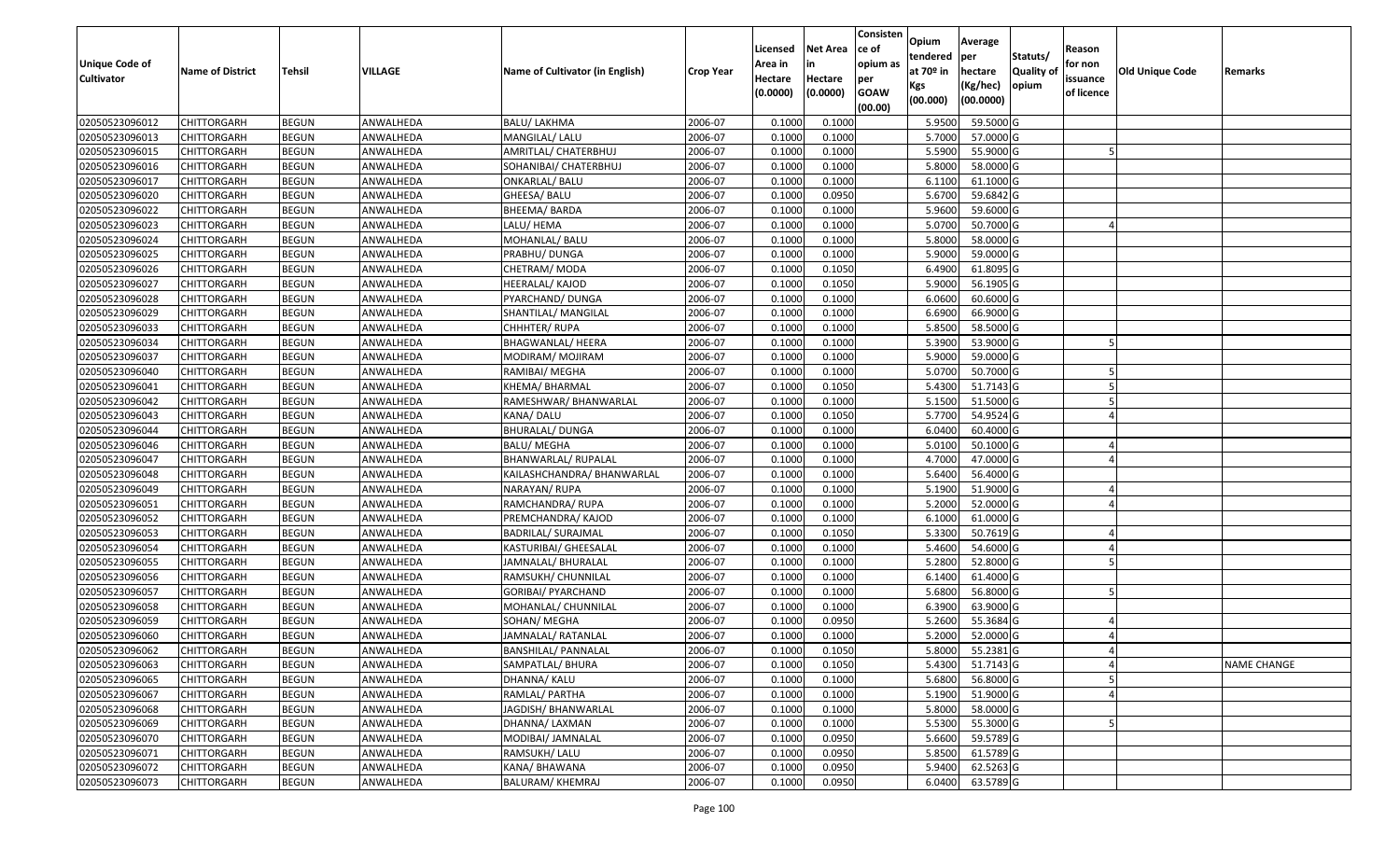| <b>Unique Code of</b> |                         |              |                        |                                 |                  | Licensed<br>Area in | <b>Net Area</b><br>in | Consisten<br>ce of<br>opium as | Opium<br>tendered              | Average<br>per                   | Statuts/                  | Reason<br>for non      |                 |                    |
|-----------------------|-------------------------|--------------|------------------------|---------------------------------|------------------|---------------------|-----------------------|--------------------------------|--------------------------------|----------------------------------|---------------------------|------------------------|-----------------|--------------------|
| <b>Cultivator</b>     | <b>Name of District</b> | Tehsil       | VILLAGE                | Name of Cultivator (in English) | <b>Crop Year</b> | Hectare<br>(0.0000) | Hectare<br>(0.0000)   | per<br><b>GOAW</b><br>(00.00)  | at $70°$ in<br>Kgs<br>(00.000) | hectare<br>(Kg/hec)<br>(00.0000) | <b>Quality o</b><br>opium | issuance<br>of licence | Old Unique Code | Remarks            |
| 02050523096074        | CHITTORGARH             | <b>BEGUN</b> | ANWALHEDA              | GHEESALAL/ PRATAP               | 2006-07          | 0.1000              | 0.1000                |                                | 6.1100                         | 61.1000G                         |                           |                        |                 |                    |
| 02050523096078        | CHITTORGARH             | <b>BEGUN</b> | ANWALHEDA              | GHISA/ KHEMA                    | 2006-07          | 0.1000              | 0.1000                |                                | 5.6800                         | 56.8000 G                        |                           |                        |                 |                    |
| 02050523096079        | CHITTORGARH             | <b>BEGUN</b> | ANWALHEDA              | NANDLAL/ CHETRAM                | 2006-07          | 0.1000              | 0.1000                |                                | 5.4500                         | 54.5000G                         |                           |                        |                 |                    |
| 02050523096080        | CHITTORGARH             | <b>BEGUN</b> | ANWALHEDA              | ARJUN/ MITHTHU                  | 2006-07          | 0.1000              | 0.1000                |                                | 5.0800                         | 50.8000 G                        |                           |                        |                 |                    |
| 02050523096081        | CHITTORGARH             | <b>BEGUN</b> | ANWALHEDA              | NATHULAL/ KANHAIYALAL           | 2006-07          | 0.1000              | 0.0950                |                                | 5.1000                         | 53.6842 G                        |                           |                        |                 |                    |
| 02050523096082        | CHITTORGARH             | <b>BEGUN</b> | ANWALHEDA              | ONKARLAL/ CHETRAM               | 2006-07          | 0.1000              | 0.1000                |                                | 5.9700                         | 59.7000 G                        |                           |                        |                 |                    |
| 02050523096084        | CHITTORGARH             | <b>BEGUN</b> | ANWALHEDA              | GOPILAL/ DUNGA                  | 2006-07          | 0.1000              | 0.1000                |                                | 6.1500                         | 61.5000G                         |                           |                        |                 |                    |
| 02050523096088        | CHITTORGARH             | <b>BEGUN</b> | ANWALHEDA              | DEVILAL/ HARIRAM                | 2006-07          | 0.1000              | 0.1000                |                                | 6.3700                         | 63.7000 G                        |                           |                        |                 |                    |
| 02050523096089        | CHITTORGARH             | <b>BEGUN</b> | ANWALHEDA              | BALURAM/ MOHANLAL               | 2006-07          | 0.1000              | 0.1000                |                                | 5.0300                         | 50.3000 G                        |                           |                        |                 |                    |
| 02050523096090        | CHITTORGARH             | <b>BEGUN</b> | ANWALHEDA              | SHYAMLAL/ KANA                  | 2006-07          | 0.1000              | 0.1000                |                                | 6.6000                         | 66.0000 G                        |                           |                        |                 |                    |
| 02050523096091        | CHITTORGARH             | <b>BEGUN</b> | ANWALHEDA              | CHATERBHUJ/ JAIRAM              | 2006-07          | 0.1000              | 0.1000                |                                | 5.4400                         | 54.4000 G                        |                           |                        |                 |                    |
| 02050523096092        | CHITTORGARH             | <b>BEGUN</b> | ANWALHEDA              | JAGANNATH/RODA                  | 2006-07          | 0.1000              | 0.1000                |                                | 5.7400                         | 57.4000 G                        |                           |                        |                 |                    |
| 02050523096093        | <b>CHITTORGARH</b>      | <b>BEGUN</b> | ANWALHEDA              | MANGILAL/ MEGHA                 | 2006-07          | 0.1000              | 0.1000                |                                | 5.0500                         | 50.5000 G                        |                           |                        |                 |                    |
| 02050523096094        | CHITTORGARH             | <b>BEGUN</b> | ANWALHEDA              | ONKAR/ JAICHAND                 | 2006-07          | 0.1000              | 0.1050                |                                | 5.8300                         | 55.5238 G                        |                           |                        |                 |                    |
| 02050523096098        | CHITTORGARH             | <b>BEGUN</b> | ANWALHEDA              | DEVILAL/ TARACHAND              | 2006-07          | 0.1000              | 0.1000                |                                | 6.9600                         | 69.6000 G                        |                           |                        |                 |                    |
| 02050523096102        | <b>CHITTORGARH</b>      | <b>BEGUN</b> | ANWALHEDA              | BHARMAL / BALU                  | 2006-07          | 0.1000              | 0.0950                |                                | 5.8200                         | 61.2632 G                        |                           |                        |                 |                    |
| 02050523096103        | CHITTORGARH             | <b>BEGUN</b> | ANWALHEDA              | MANGILAL/ MOHANLAL              | 2006-07          | 0.1000              | 0.1000                |                                | 4.3400                         | 43.4000 G                        |                           |                        |                 |                    |
| 02050523096104        | CHITTORGARH             | <b>BEGUN</b> | ANWALHEDA              | MANGIBAI/ BHAGIRATH             | 2006-07          | 0.1000              | 0.1000                |                                | 5.3700                         | 53.7000 G                        |                           |                        |                 |                    |
| 02050523097001        | CHITTORGARH             | <b>BEGUN</b> | ANOPPURA KHARDI        | MODIRAM/BALU                    | 2006-07          | 0.100               | 0.1000                |                                | 6.0300                         | 60.3000 G                        |                           |                        |                 |                    |
| 02050523097002        | CHITTORGARH             | <b>BEGUN</b> | ANOPPURA KHARDI        | MANGIBAI/ MANGILAL              | 2006-07          | 0.1000              | 0.1000                |                                | 6.4700                         | 64.7000 G                        |                           |                        |                 |                    |
| 02050523097003        | CHITTORGARH             | <b>BEGUN</b> | ANOPPURA KHARDI        | NANALAL/ MANGILAL               | 2006-07          | 0.1000              | 0.0950                |                                | 5.9600                         | 62.7368 G                        |                           |                        |                 |                    |
| 02050523097004        | CHITTORGARH             | <b>BEGUN</b> | ANOPPURA KHARDI        | MANGILAL/ KUKA                  | 2006-07          | 0.100               | 0.0950                |                                | 6.1000                         | 64.2105 G                        |                           |                        |                 |                    |
| 02050523097005        | CHITTORGARH             | <b>BEGUN</b> | ANOPPURA KHARDI        | BARJIBAI/ JAGANNATH             | 2006-07          | 0.1000              | 0.0950                |                                | 5.7200                         | 60.2105 G                        |                           |                        |                 |                    |
| 02050523097007        | CHITTORGARH             | <b>BEGUN</b> | ANOPPURA KHARDI        | CHUNNILAL/ JAIRAM               | 2006-07          | 0.1000              | 0.0950                |                                | 6.3600                         | 66.9474 G                        |                           |                        |                 |                    |
| 02050523097010        | CHITTORGARH             | <b>BEGUN</b> | ANOPPURA KHARDI        | MANGILAL/ GHEESU                | 2006-07          | 0.1000              | 0.0950                |                                | 5.5000                         | 57.8947 G                        |                           |                        |                 |                    |
| 02050523097011        | CHITTORGARH             | <b>BEGUN</b> | ANOPPURA KHARDI        | DEVRAM/DALLA                    | 2006-07          | 0.1000              | 0.1000                |                                | 5.9700                         | 59.7000G                         |                           |                        |                 |                    |
| 02050523097012        | CHITTORGARH             | <b>BEGUN</b> | ANOPPURA KHARDI        | PYARIBAI/ CHHOGA                | 2006-07          | 0.100               | 0.0950                |                                | 6.4300                         | 67.6842 G                        |                           |                        |                 |                    |
| 02050523097013        | CHITTORGARH             | <b>BEGUN</b> | ANOPPURA KHARDI        | MADANDAS/ BALUDAS               | 2006-07          | 0.1000              | 0.0950                |                                | 5.8300                         | 61.3684 G                        |                           |                        |                 |                    |
| 02050523097014        | CHITTORGARH             | <b>BEGUN</b> | ANOPPURA KHARDI        | RAMLAL/ BHEEMA                  | 2006-07          | 0.1000              | 0.0950                |                                | 5.6900                         | 59.8947 G                        |                           |                        |                 |                    |
| 02050523097015        | CHITTORGARH             | <b>BEGUN</b> | ANOPPURA KHARDI        | MADHO/ SUKKHA                   | 2006-07          | 0.1000              | 0.1000                |                                | 5.6900                         | 56.9000 G                        |                           |                        |                 |                    |
| 02050523097016        | CHITTORGARH             | <b>BEGUN</b> | ANOPPURA KHARDI        | RADHABAI/ DUNGA                 | 2006-07          | 0.1000              | 0.0950                |                                | 5.7600                         | 60.6316 G                        |                           |                        |                 |                    |
| 02050523097018        | CHITTORGARH             | <b>BEGUN</b> | ANOPPURA KHARDI        | KANHAIYALAL/ AMARCHAND          | 2006-07          | 0.1000              | 0.0950                |                                | 6.3600                         | 66.9474 G                        |                           |                        |                 |                    |
| 02050523097019        | CHITTORGARH             | <b>BEGUN</b> | ANOPPURA KHARDI        | NANA/ AMARCHAND                 | 2006-07          | 0.1000              | 0.0950                |                                | 6.5600                         | 69.0526 G                        |                           |                        |                 |                    |
| 02050523097021        | CHITTORGARH             | <b>BEGUN</b> | ANOPPURA KHARDI        | <b>UDA/ BHAGIRATH</b>           | 2006-07          | 0.1000              | 0.0950                |                                | 6.6200                         | 69.6842 G                        |                           |                        |                 |                    |
| 02050523097022        | CHITTORGARH             | <b>BEGUN</b> | ANOPPURA KHARDI        | BHANWARLAL/ CHUNNILAL           | 2006-07          | 0.1000              | 0.0950                |                                | 5.8600                         | 61.6842 G                        |                           |                        |                 |                    |
| 02050523097024        | CHITTORGARH             | <b>BEGUN</b> | ANOPPURA KHARDI        | PYARIBAI/ KERING                | 2006-07          | 0.1000              | 0.1000                |                                | 6.5300                         | 65.3000 G                        |                           |                        |                 |                    |
| 02050523097025        | <b>CHITTORGARH</b>      | <b>BEGUN</b> | <b>ANOPPURA KHARDI</b> | JAGANNATH/ KUKA                 | 2006-07          | 0.1000              | 0.1000                |                                |                                | 5.1600 51.6000 G                 |                           |                        |                 | <b>NAME CHANGE</b> |
| 02050523097026        | <b>CHITTORGARH</b>      | <b>BEGUN</b> | ANOPPURA KHARDI        | RODA/ PYARA                     | 2006-07          | 0.1000              | 0.1000                |                                | 6.3800                         | 63.8000 G                        |                           |                        |                 |                    |
| 02050523097027        | <b>CHITTORGARH</b>      | <b>BEGUN</b> | ANOPPURA KHARDI        | HEERABAI/ HIRA                  | 2006-07          | 0.1000              | 0.1000                |                                | 6.7600                         | 67.6000 G                        |                           |                        |                 |                    |
| 02050523097029        | <b>CHITTORGARH</b>      | <b>BEGUN</b> | ANOPPURA KHARDI        | BARJIBAI/ NARAYAN               | 2006-07          | 0.1000              | 0.1000                |                                | 6.2200                         | 62.2000 G                        |                           |                        |                 |                    |
| 02050523097030        | CHITTORGARH             | <b>BEGUN</b> | ANOPPURA KHARDI        | DHULIBAI/ BHOLA                 | 2006-07          | 0.1000              | 0.1000                |                                | 6.2200                         | 62.2000 G                        |                           |                        |                 |                    |
| 02050523098001        | <b>CHITTORGARH</b>      | <b>BEGUN</b> | <b>GANESHPURA</b>      | <b>BANSHILAL/ PYARA</b>         | 2006-07          | 0.1000              | 0.1000                |                                | 5.8400                         | 58.4000 G                        |                           |                        |                 |                    |
| 02050523098002        | <b>CHITTORGARH</b>      | <b>BEGUN</b> | GANESHPURA             | SHANKERLAL/ PYARA               | 2006-07          | 0.1000              | 0.1000                |                                | 1.8700                         | 18.7000 G                        |                           |                        |                 |                    |
| 02050523098004        | CHITTORGARH             | <b>BEGUN</b> | GANESHPURA             | KASHIRAM/ KAJOD                 | 2006-07          | 0.1000              | 0.1000                |                                | 7.0200                         | 70.2000 G                        |                           |                        |                 |                    |
| 02050523098005        | CHITTORGARH             | <b>BEGUN</b> | GANESHPURA             | SHSMBHULAL/ KAJOD               | 2006-07          | 0.1000              | 0.1050                |                                | 6.0300                         | 57.4286 G                        |                           |                        |                 |                    |
| 02050523098006        | <b>CHITTORGARH</b>      | <b>BEGUN</b> | GANESHPURA             | MOHANLAL/ BHANWARLAL            | 2006-07          | 0.1000              | 0.1000                |                                | 6.1100                         | 61.1000 G                        |                           |                        |                 |                    |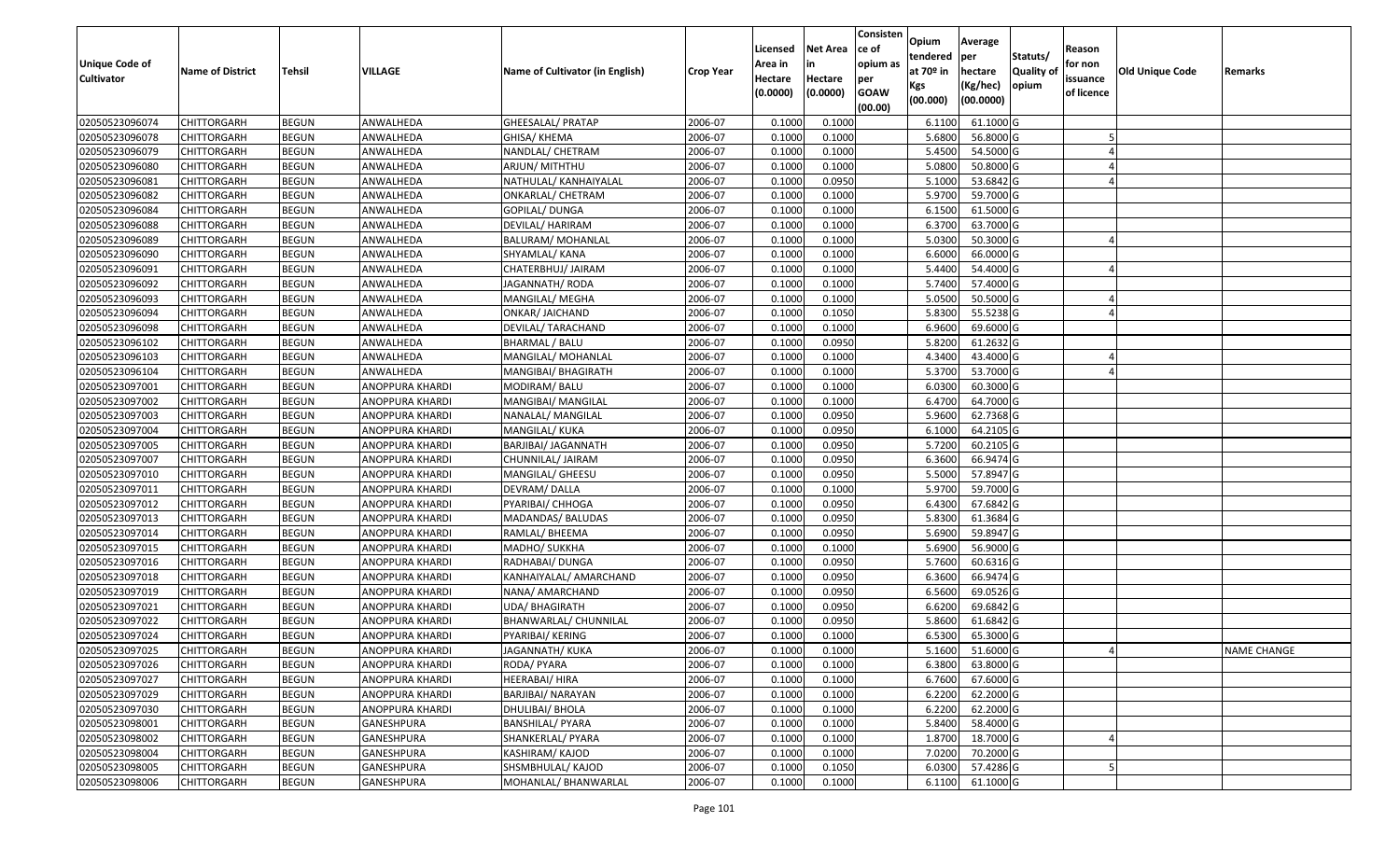| <b>Unique Code of</b><br><b>Cultivator</b> | <b>Name of District</b> | Tehsil       | VILLAGE                  | Name of Cultivator (in English) | <b>Crop Year</b> | Licensed<br>Area in<br>Hectare<br>(0.0000) | <b>Net Area</b><br>in<br>Hectare<br>(0.0000) | Consisten<br>ce of<br>opium as<br>per<br><b>GOAW</b><br>(00.00) | Opium<br>tendered<br>at 70º in<br>Kgs<br>(00.000) | Average<br>per<br>hectare<br>(Kg/hec)<br>(00.0000) | Statuts/<br>Quality of<br>opium | Reason<br>for non<br>issuance<br>of licence | <b>Old Unique Code</b> | Remarks              |
|--------------------------------------------|-------------------------|--------------|--------------------------|---------------------------------|------------------|--------------------------------------------|----------------------------------------------|-----------------------------------------------------------------|---------------------------------------------------|----------------------------------------------------|---------------------------------|---------------------------------------------|------------------------|----------------------|
| 02050523098007                             | <b>CHITTORGARH</b>      | <b>BEGUN</b> | GANESHPURA               | RAMCHANDRA/ SEWA                | 2006-07          | 0.1000                                     | 0.1000                                       |                                                                 | 6.5800                                            | 65.8000 G                                          |                                 |                                             |                        |                      |
| 02050523098009                             | CHITTORGARH             | <b>BEGUN</b> | GANESHPURA               | SHAMBHULAL/ MANGILAL            | 2006-07          | 0.1000                                     | 0.1000                                       |                                                                 | 5.5700                                            | 55.7000 G                                          |                                 |                                             |                        |                      |
| 02050523098010                             | CHITTORGARH             | <b>BEGUN</b> | GANESHPURA               | SOHANLAL/ BHANWARLAL            | 2006-07          | 0.1000                                     | 0.1000                                       |                                                                 | 6.9100                                            | 69.1000 G                                          |                                 |                                             |                        |                      |
| 02050523098011                             | <b>CHITTORGARH</b>      | <b>BEGUN</b> | GANESHPURA               | DEVILAL/ PYARA                  | 2006-07          | 0.1000                                     | 0.1050                                       |                                                                 | 7.2900                                            | 69.4286 G                                          |                                 |                                             |                        |                      |
| 02050523098013                             | <b>CHITTORGARH</b>      | <b>BEGUN</b> | <b>GANESHPURA</b>        | DUNGA/ NATHU                    | 2006-07          | 0.1000                                     | 0.1050                                       |                                                                 | 7.3600                                            | 70.0952 G                                          |                                 |                                             |                        |                      |
| 02050523098015                             | <b>CHITTORGARH</b>      | <b>BEGUN</b> | GANESHPURA               | TULSIRAM/MODA                   | 2006-07          | 0.1000                                     | 0.1000                                       |                                                                 | 6.8900                                            | 68.9000 G                                          |                                 |                                             |                        |                      |
| 02050523098016                             | CHITTORGARH             | <b>BEGUN</b> | GANESHPURA               | SHANKERLAL/ BHANWARLAL          | 2006-07          | 0.1000                                     | 0.1000                                       |                                                                 | 6.0600                                            | 60.6000 G                                          |                                 |                                             |                        |                      |
| 02050523098017                             | <b>CHITTORGARH</b>      | <b>BEGUN</b> | GANESHPURA               | AASHARAM/ JAILAL                | 2006-07          | 0.1000                                     | 0.1050                                       |                                                                 | 7.3200                                            | 69.7143 G                                          |                                 |                                             |                        |                      |
| 02050523098018                             | <b>CHITTORGARH</b>      | <b>BEGUN</b> | GANESHPURA               | <b>BHAGIRATH/ UDA</b>           | 2006-07          | 0.1000                                     | 0.0950                                       |                                                                 | 4.4500                                            | 46.8421 G                                          |                                 |                                             |                        |                      |
| 02050523098020                             | <b>CHITTORGARH</b>      | <b>BEGUN</b> | GANESHPURA               | KAILASH A/S SALAGRAM            | 2006-07          | 0.1000                                     | 0.1050                                       |                                                                 | 6.2400                                            | 59.4285 G                                          |                                 |                                             |                        |                      |
| 02050523098023                             | <b>CHITTORGARH</b>      | <b>BEGUN</b> | GANESHPURA               | <b>BADRILAL/ UDA</b>            | 2006-07          | 0.1000                                     | 0.0950                                       |                                                                 | 5.4400                                            | 57.2632 G                                          |                                 |                                             |                        |                      |
| 02050523098024                             | <b>CHITTORGARH</b>      | <b>BEGUN</b> | GANESHPURA               | MADANLAL/ UDA                   | 2006-07          | 0.1000                                     | 0.0950                                       |                                                                 | 5.6300                                            | 59.2632 G                                          |                                 |                                             |                        |                      |
| 02050523098026                             | <b>CHITTORGARH</b>      | <b>BEGUN</b> | GANESHPURA               | MANGILAL/ UDA                   | 2006-07          | 0.1000                                     | 0.1000                                       |                                                                 | 5.4500                                            | 54.5000 G                                          |                                 |                                             |                        |                      |
| 02050523099001                             | <b>CHITTORGARH</b>      | <b>BEGUN</b> | <b>GOPALPURA (BEGUN)</b> | PYARIBAI/ HEERA                 | 2006-07          | 0.1000                                     | 0.0950                                       |                                                                 | 5.6600                                            | 59.5789 G                                          |                                 |                                             |                        |                      |
| 02050523099002                             | <b>CHITTORGARH</b>      | <b>BEGUN</b> | <b>GOPALPURA (BEGUN)</b> | LAXMANPURI/ RATANPURI           | 2006-07          | 0.1000                                     | 0.1000                                       |                                                                 | 5.2100                                            | 52.1000 G                                          |                                 |                                             |                        |                      |
| 02050523099003                             | <b>CHITTORGARH</b>      | <b>BEGUN</b> | <b>GOPALPURA (BEGUN)</b> | MANGILAL/RAMA                   | 2006-07          | 0.1000                                     | 0.0950                                       |                                                                 | 5.6600                                            | 59.5789 G                                          |                                 |                                             |                        |                      |
| 02050523099004                             | <b>CHITTORGARH</b>      | <b>BEGUN</b> | <b>GOPALPURA (BEGUN)</b> | <b>BALU/ UDA DHAKAD</b>         | 2006-07          | 0.1000                                     | 0.1000                                       |                                                                 | 5.7600                                            | 57.6000 G                                          |                                 |                                             |                        |                      |
| 02050523099005                             | <b>CHITTORGARH</b>      | <b>BEGUN</b> | <b>GOPALPURA (BEGUN)</b> | BHANWARLAL/ NARAYAN             | 2006-07          | 0.1000                                     | 0.1000                                       |                                                                 | 5.6300                                            | 56.3000 G                                          |                                 |                                             |                        |                      |
| 02050523099006                             | <b>CHITTORGARH</b>      | <b>BEGUN</b> | GOPALPURA (BEGUN)        | HARLAL/ PARTHU                  | 2006-07          | 0.1000                                     | 0.0950                                       |                                                                 | 5.0800                                            | 53.4737 G                                          |                                 |                                             |                        |                      |
| 02050523099007                             | CHITTORGARH             | <b>BEGUN</b> | <b>GOPALPURA (BEGUN)</b> | GOPI/ RAMA                      | 2006-07          | 0.1000                                     | 0.0950                                       |                                                                 | 5.6900                                            | 59.8947 G                                          |                                 |                                             |                        |                      |
| 02050523099008                             | <b>CHITTORGARH</b>      | <b>BEGUN</b> | <b>GOPALPURA (BEGUN)</b> | <b>BALURAM/ GOPI</b>            | 2006-07          | 0.1000                                     | 0.1000                                       |                                                                 | 5.1500                                            | 51.5000 G                                          |                                 |                                             |                        |                      |
| 02050523099009                             | <b>CHITTORGARH</b>      | <b>BEGUN</b> | <b>GOPALPURA (BEGUN)</b> | HUKMICHAND/ JODHA               | 2006-07          | 0.1000                                     | 0.1050                                       |                                                                 | 5.8800                                            | 56.0000 G                                          |                                 |                                             |                        |                      |
| 02050523099010                             | <b>CHITTORGARH</b>      | <b>BEGUN</b> | <b>GOPALPURA (BEGUN)</b> | MOTILAL/ PARTHU                 | 2006-07          | 0.1000                                     | 0.1000                                       |                                                                 | 5.6600                                            | 56.6000 G                                          |                                 |                                             |                        |                      |
| 02050523099011                             | <b>CHITTORGARH</b>      | <b>BEGUN</b> | <b>GOPALPURA (BEGUN)</b> | HIRIBAI/ RATANLAL               | 2006-07          | 0.1000                                     | 0.1000                                       |                                                                 | 4.8700                                            | 48.7000 G                                          |                                 |                                             |                        |                      |
| 02050523099014                             | <b>CHITTORGARH</b>      | <b>BEGUN</b> | GOPALPURA (BEGUN)        | NANDLAL/ CHUNNILAL              | 2006-07          | 0.1000                                     | 0.0950                                       |                                                                 | 5.1200                                            | 53.8947 G                                          |                                 |                                             |                        |                      |
| 02050523099016                             | CHITTORGARH             | <b>BEGUN</b> | <b>GOPALPURA (BEGUN)</b> | GHEESALAL/ TULSIRAM             | 2006-07          | 0.1000                                     | 0.1000                                       |                                                                 | 5.4100                                            | 54.1000 G                                          |                                 |                                             |                        |                      |
| 02050523099017                             | <b>CHITTORGARH</b>      | <b>BEGUN</b> | <b>GOPALPURA (BEGUN)</b> | MADHO/ VENA                     | 2006-07          | 0.1000                                     | 0.0950                                       |                                                                 | 5.5600                                            | 58.5263 G                                          |                                 |                                             |                        |                      |
| 02050523099018                             | CHITTORGARH             | <b>BEGUN</b> | GOPALPURA (BEGUN)        | KHANA/ PEMA                     | 2006-07          | 0.1000                                     | 0.0950                                       |                                                                 | 5.1600                                            | 54.3158 G                                          |                                 |                                             |                        |                      |
| 02050523099019                             | <b>CHITTORGARH</b>      | <b>BEGUN</b> | GOPALPURA (BEGUN)        | KHUSHAL/ GIRDHARI               | 2006-07          | 0.1000                                     | 0.1000                                       |                                                                 | 5.6900                                            | 56.9000 G                                          |                                 |                                             |                        |                      |
| 02050523099020                             | <b>CHITTORGARH</b>      | <b>BEGUN</b> | <b>GOPALPURA (BEGUN)</b> | <b>BALIRAM/ RAMA</b>            | 2006-07          | 0.1000                                     | 0.1000                                       |                                                                 | 5.9800                                            | 59.8000 G                                          |                                 |                                             |                        |                      |
| 02050523099021                             | <b>CHITTORGARH</b>      | <b>BEGUN</b> | GOPALPURA (BEGUN)        | <b>BHURIBAI/ MEGHA</b>          | 2006-07          | 0.1000                                     | 0.1000                                       |                                                                 | 5.7000                                            | 57.0000 G                                          |                                 |                                             |                        | TRANSFER / DOLATPURA |
| 02050523099022                             | <b>CHITTORGARH</b>      | <b>BEGUN</b> | <b>GOPALPURA (BEGUN)</b> | DEVI/ KISHNA                    | 2006-07          | 0.1000                                     | 0.0950                                       |                                                                 | 5.0900                                            | 53.5789 G                                          |                                 |                                             |                        |                      |
| 02050523099023                             | <b>CHITTORGARH</b>      | <b>BEGUN</b> | <b>GOPALPURA (BEGUN)</b> | ONKAR/ MODA                     | 2006-07          | 0.1000                                     | 0.1050                                       |                                                                 | 5.5800                                            | 53.1429 G                                          |                                 |                                             |                        |                      |
| 02050523099025                             | CHITTORGARH             | <b>BEGUN</b> | <b>GOPALPURA (BEGUN)</b> | BHAGWANPURI/ KANWARPURI         | 2006-07          | 0.1000                                     | 0.1000                                       |                                                                 | 5.0700                                            | 50.7000 G                                          |                                 |                                             |                        |                      |
| 02050523099026                             | <b>CHITTORGARH</b>      | <b>BEGUN</b> | GOPALPURA (BEGUN)        | KAJOD/ RUPA                     | 2006-07          | 0.1000                                     | 0.1000                                       |                                                                 | 5.4700                                            | 54.7000 G                                          |                                 |                                             |                        |                      |
| 02050523099028                             | <b>CHITTORGARH</b>      | <b>BEGUN</b> | <b>GOPALPURA (BEGUN)</b> | RUPA/ CHATERBHUJ                | 2006-07          | 0.1000                                     | 0.1000                                       |                                                                 | 5.6100                                            | 56.1000G                                           |                                 |                                             |                        |                      |
| 02050523099030                             | <b>CHITTORGARH</b>      | <b>BEGUN</b> | <b>GOPALPURA (BEGUN)</b> | DEVILAL/ NOLA                   | 2006-07          | 0.1000                                     | 0.1000                                       |                                                                 | 6.0400                                            | 60.4000 G                                          |                                 |                                             |                        |                      |
| 02050523099031                             | <b>CHITTORGARH</b>      | <b>BEGUN</b> | <b>GOPALPURA (BEGUN)</b> | <b>BARDIBAI/ LAKHMA</b>         | 2006-07          | 0.1000                                     | 0.1000                                       |                                                                 | 5.8400                                            | 58.4000 G                                          |                                 |                                             |                        |                      |
| 02050523099033                             | <b>CHITTORGARH</b>      | <b>BEGUN</b> | <b>GOPALPURA (BEGUN)</b> | JEETMAL/ KHEMRAJ                | 2006-07          | 0.1000                                     | 0.1000                                       |                                                                 | 5.2700                                            | 52.7000 G                                          |                                 |                                             |                        |                      |
| 02050523099034                             | <b>CHITTORGARH</b>      | <b>BEGUN</b> | <b>GOPALPURA (BEGUN)</b> | TARACHAND/ NANDA                | 2006-07          | 0.1000                                     | 0.1000                                       |                                                                 | 5.4600                                            | 54.6000 G                                          |                                 |                                             |                        |                      |
| 02050523099035                             | <b>CHITTORGARH</b>      | <b>BEGUN</b> | <b>GOPALPURA (BEGUN)</b> | <b>GOKUL/ PARTHU</b>            | 2006-07          | 0.1000                                     | 0.1000                                       |                                                                 | 5.2700                                            | 52.7000 G                                          |                                 |                                             |                        |                      |
| 02050523099036                             | <b>CHITTORGARH</b>      | <b>BEGUN</b> | <b>GOPALPURA (BEGUN)</b> | BARJIBAI/NANDLAL                | 2006-07          | 0.1000                                     | 0.0950                                       |                                                                 | 5.8700                                            | 61.7895 G                                          |                                 |                                             |                        |                      |
| 02050523099037                             | <b>CHITTORGARH</b>      | <b>BEGUN</b> | <b>GOPALPURA (BEGUN)</b> | JAIRAM/ NANDA                   | 2006-07          | 0.1000                                     | 0.1050                                       |                                                                 | 5.5800                                            | 53.1429 G                                          |                                 |                                             |                        |                      |
| 02050523099038                             | <b>CHITTORGARH</b>      | <b>BEGUN</b> | <b>GOPALPURA (BEGUN)</b> | KASTUBAI/ SUKHPURI              | 2006-07          | 0.1000                                     | 0.0950                                       |                                                                 | 5.2100                                            | 54.8421 G                                          |                                 |                                             |                        |                      |
| 02050523099039                             | <b>CHITTORGARH</b>      | <b>BEGUN</b> | <b>GOPALPURA (BEGUN)</b> | HAZARILAL/ BHANWARLAL           | 2006-07          | 0.1000                                     | 0.0950                                       |                                                                 | 5.5000                                            | 57.8947 G                                          |                                 |                                             |                        |                      |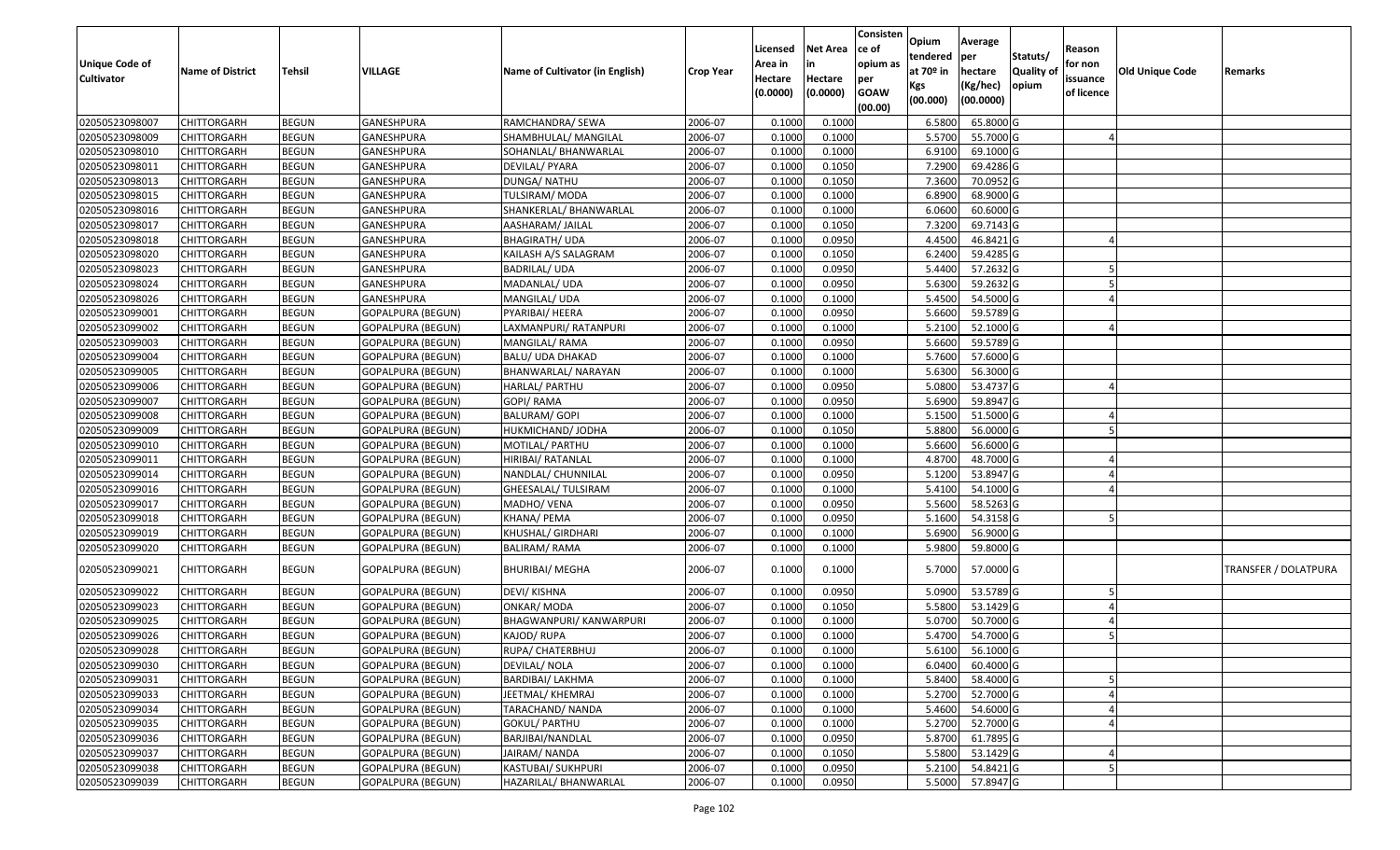| <b>Unique Code of</b><br><b>Cultivator</b> | <b>Name of District</b> | <b>Tehsil</b> | VILLAGE                  | Name of Cultivator (in English) | <b>Crop Year</b> | Licensed<br>Area in<br>Hectare<br>(0.0000) | <b>Net Area</b><br>Hectare<br>(0.0000) | Consisten<br>ce of<br>opium as<br>per<br><b>GOAW</b><br>(00.00) | Opium<br>tendered<br>at $70°$ in<br>Kgs<br>(00.000) | Average<br>per<br>hectare<br>(Kg/hec)<br>(00.0000) | Statuts/<br>Quality of<br>opium | Reason<br>for non<br>issuance<br>of licence | Old Unique Code | Remarks               |
|--------------------------------------------|-------------------------|---------------|--------------------------|---------------------------------|------------------|--------------------------------------------|----------------------------------------|-----------------------------------------------------------------|-----------------------------------------------------|----------------------------------------------------|---------------------------------|---------------------------------------------|-----------------|-----------------------|
| 02050523099040                             | <b>CHITTORGARH</b>      | <b>BEGUN</b>  | <b>GOPALPURA (BEGUN)</b> | NARAYAN/ PYARA                  | 2006-07          | 0.1000                                     | 0.0950                                 |                                                                 | 5.4700                                              | 57.5789 G                                          |                                 |                                             |                 |                       |
| 02050523099041                             | CHITTORGARH             | <b>BEGUN</b>  | <b>GOPALPURA (BEGUN)</b> | NANALAL/ KAJOD                  | 2006-07          | 0.1000                                     | 0.0950                                 |                                                                 | 5.8400                                              | 61.4737 G                                          |                                 |                                             |                 |                       |
| 02050523099042                             | <b>CHITTORGARH</b>      | <b>BEGUN</b>  | <b>GOPALPURA (BEGUN)</b> | <b>ONKAR/ HUKMA</b>             | 2006-07          | 0.1000                                     | 0.0950                                 |                                                                 | 5.2200                                              | 54.9474 G                                          |                                 |                                             |                 |                       |
| 02050523099043                             | <b>CHITTORGARH</b>      | <b>BEGUN</b>  | GOPALPURA (BEGUN)        | HIRIBAI/ SHIVNARAYAN            | 2006-07          | 0.1000                                     | 0.0950                                 |                                                                 | 5.4200                                              | 57.0526 G                                          |                                 |                                             |                 |                       |
| 02050523099044                             | <b>CHITTORGARH</b>      | <b>BEGUN</b>  | <b>GOPALPURA (BEGUN)</b> | KAJODPURI/ KANWARPURI           | 2006-07          | 0.1000                                     | 0.0950                                 |                                                                 | 5.1700                                              | 54.4211 G                                          |                                 |                                             |                 |                       |
| 02050523099045                             | <b>CHITTORGARH</b>      | <b>BEGUN</b>  | <b>GOPALPURA (BEGUN)</b> | HEMA/BARDA                      | 2006-07          | 0.1000                                     | 0.1000                                 |                                                                 | 5.6500                                              | 56.5000 G                                          |                                 |                                             |                 |                       |
| 02050523099046                             | CHITTORGARH             | <b>BEGUN</b>  | GOPALPURA (BEGUN)        | GHEESALAL/ CHUNNILAL            | 2006-07          | 0.1000                                     | 0.1000                                 |                                                                 | 5.7200                                              | 57.2000 G                                          |                                 |                                             |                 |                       |
| 02050523099047                             | <b>CHITTORGARH</b>      | <b>BEGUN</b>  | <b>GOPALPURA (BEGUN)</b> | BARDICHAND/ BHANWARLAL          | 2006-07          | 0.1000                                     | 0.1000                                 |                                                                 | 5.1700                                              | 51.7000 G                                          |                                 |                                             |                 |                       |
| 02050523099048                             | <b>CHITTORGARH</b>      | <b>BEGUN</b>  | GOPALPURA (BEGUN)        | HARLAL/ UDA                     | 2006-07          | 0.1000                                     | 0.1000                                 |                                                                 | 5.7300                                              | 57.3000 G                                          |                                 |                                             |                 |                       |
| 02050523099049                             | CHITTORGARH             | <b>BEGUN</b>  | <b>GOPALPURA (BEGUN)</b> | DEVILAL/ LAXMICHAND             | 2006-07          | 0.1000                                     | 0.0950                                 |                                                                 | 5.6500                                              | 59.4737 G                                          |                                 |                                             |                 |                       |
| 02050523099050                             | <b>CHITTORGARH</b>      | <b>BEGUN</b>  | GOPALPURA (BEGUN)        | LALU/ VENA                      | 2006-07          | 0.1000                                     | 0.0950                                 |                                                                 | 5.5400                                              | 58.3158 G                                          |                                 |                                             |                 |                       |
| 02050523099051                             | <b>CHITTORGARH</b>      | <b>BEGUN</b>  | <b>GOPALPURA (BEGUN)</b> | KISHANLAL/ ONKAR                | 2006-07          | 0.1000                                     | 0.1000                                 |                                                                 | 5.8100                                              | 58.1000 G                                          |                                 |                                             |                 |                       |
| 02050523099052                             | <b>CHITTORGARH</b>      | <b>BEGUN</b>  | GOPALPURA (BEGUN)        | <b>ONKAR/ PYARA</b>             | 2006-07          | 0.1000                                     | 0.1000                                 |                                                                 | 6.0700                                              | 60.7000 G                                          |                                 |                                             |                 |                       |
| 02050523099053                             | <b>CHITTORGARH</b>      | <b>BEGUN</b>  | <b>GOPALPURA (BEGUN)</b> | CHAGGANLAL/ PYARA               | 2006-07          | 0.1000                                     | 0.1000                                 |                                                                 | 5.1400                                              | 51.4000 G                                          |                                 |                                             |                 |                       |
| 02050523099054                             | <b>CHITTORGARH</b>      | <b>BEGUN</b>  | GOPALPURA (BEGUN)        | KHEMRAJ/ UDA                    | 2006-07          | 0.1000                                     | 0.1000                                 |                                                                 | 5.8500                                              | 58.5000 G                                          |                                 |                                             |                 |                       |
| 02050523099055                             | <b>CHITTORGARH</b>      | <b>BEGUN</b>  | <b>GOPALPURA (BEGUN)</b> | MOHAN/ GOPI                     | 2006-07          | 0.1000                                     | 0.1000                                 |                                                                 | 5.9200                                              | 59.2000 G                                          |                                 |                                             |                 |                       |
| 02050523099056                             | <b>CHITTORGARH</b>      | <b>BEGUN</b>  | <b>GOPALPURA (BEGUN)</b> | MADHOLAL/ BARDA                 | 2006-07          | 0.1000                                     | 0.0950                                 |                                                                 | 5.8700                                              | 61.7895 G                                          |                                 |                                             |                 |                       |
| 02050523099057                             | <b>CHITTORGARH</b>      | <b>BEGUN</b>  | GOPALPURA (BEGUN)        | BHOJRAJ/ AMARCHAND              | 2006-07          | 0.1000                                     | 0.1000                                 |                                                                 | 5.9200                                              | 59.2000 G                                          |                                 |                                             |                 |                       |
| 02050523099058                             | CHITTORGARH             | <b>BEGUN</b>  | <b>GOPALPURA (BEGUN)</b> | HIRA/ MISHRI                    | 2006-07          | 0.1000                                     | 0.1000                                 |                                                                 | 5.1500                                              | 51.5000 G                                          |                                 |                                             |                 |                       |
| 02050523099059                             | <b>CHITTORGARH</b>      | <b>BEGUN</b>  | <b>GOPALPURA (BEGUN)</b> | AMARCHAND/ SANWATA              | 2006-07          | 0.1000                                     | 0.1000                                 |                                                                 | 5.6000                                              | 56.0000 G                                          |                                 |                                             |                 |                       |
| 02050523100001                             | <b>CHITTORGARH</b>      | <b>BEGUN</b>  | <b>GULANA</b>            | CHATERBHUJ/ DALLA               | 2006-07          | 0.1000                                     | 0.1000                                 |                                                                 | 5.4200                                              | 54.2000 G                                          |                                 |                                             |                 |                       |
| 02050523100003                             | CHITTORGARH             | <b>BEGUN</b>  | <b>GULANA</b>            | JAGDISH/ JAGANNATH              | 2006-07          | 0.1000                                     | 0.1000                                 |                                                                 | 5.9400                                              | 59.4000 G                                          |                                 |                                             |                 | TRANSFER / BAMANDA    |
| 02050523100004                             | CHITTORGARH             | <b>BEGUN</b>  | <b>GULANA</b>            | CHHAGANLAL/ HARIRAM             | 2006-07          | 0.1000                                     | 0.1000                                 |                                                                 | 5.4800                                              | 54.8000 G                                          |                                 |                                             |                 |                       |
| 02050523100008                             | CHITTORGARH             | <b>BEGUN</b>  | <b>GULANA</b>            | BHERU/ KUKA                     | 2006-07          | 0.1000                                     | 0.1000                                 |                                                                 | 4.9400                                              | 49.4000 G                                          |                                 |                                             |                 |                       |
| 02050523100009                             | CHITTORGARH             | <b>BEGUN</b>  | <b>GULANA</b>            | RADHESHYAM/ BALU                | 2006-07          | 0.1000                                     | 0.0500                                 |                                                                 | 2.8500                                              | 57.0000 G                                          |                                 |                                             |                 | TRANSFER / GOVINDPURA |
| 02050523100010                             | CHITTORGARH             | <b>BEGUN</b>  | <b>GULANA</b>            | ACCHANBAI/ PRATHVIRAJ           | 2006-07          | 0.1000                                     | 0.1000                                 |                                                                 | 5.5900                                              | 55.9000 G                                          |                                 |                                             |                 |                       |
| 02050523100011                             | <b>CHITTORGARH</b>      | <b>BEGUN</b>  | <b>GULANA</b>            | GATTUBAI/ KISHANLAL             | 2006-07          | 0.1000                                     | 0.1000                                 |                                                                 | 6.2900                                              | 62.9000 G                                          |                                 |                                             |                 | TRANSFER / RATI       |
| 02050523100012                             | <b>CHITTORGARH</b>      | <b>BEGUN</b>  | <b>GULANA</b>            | HANSRAJ/KISHNA                  | 2006-07          | 0.1000                                     | 0.1050                                 |                                                                 | 5.0400                                              | 48.0000 G                                          |                                 |                                             |                 |                       |
| 02050523100013                             | <b>CHITTORGARH</b>      | <b>BEGUN</b>  | <b>GULANA</b>            | UDA/ MODA                       | 2006-07          | 0.1000                                     | 0.1000                                 |                                                                 | 5.3500                                              | 53.5000 G                                          |                                 |                                             |                 |                       |
| 02050523100014                             | <b>CHITTORGARH</b>      | <b>BEGUN</b>  | <b>GULANA</b>            | ANOPBAI/ TULSIRAM               | 2006-07          | 0.1000                                     | 0.1000                                 |                                                                 | 4.7500                                              | 47.5000 G                                          |                                 |                                             |                 |                       |
| 02050523100016                             | CHITTORGARH             | <b>BEGUN</b>  | <b>GULANA</b>            | IEETA/ RAMA                     | 2006-07          | 0.1000                                     | 0.0950                                 |                                                                 | 4.9300                                              | 51.8947 G                                          |                                 |                                             |                 |                       |
| 02050523100017                             | <b>CHITTORGARH</b>      | <b>BEGUN</b>  | <b>GULANA</b>            | KANHAIYALAL/ SHOLA              | 2006-07          | 0.1000                                     | 0.1000                                 |                                                                 | 5.4900                                              | 54.9000 G                                          |                                 |                                             |                 |                       |
| 02050523101002                             | <b>CHITTORGARH</b>      | <b>BEGUN</b>  | <b>KALABAD</b>           | <b>ONKAR/ GOKAL</b>             | 2006-07          | 0.1000                                     | 0.0950                                 |                                                                 | 6.0400                                              | 63.5789 G                                          |                                 |                                             |                 |                       |
| 02050523101003                             | <b>CHITTORGARH</b>      | <b>BEGUN</b>  | KALABAD                  | TULSIRAM/ KERING                | 2006-07          | 0.1000                                     | 0.1000                                 |                                                                 | 6.2500                                              | 62.5000 G                                          |                                 |                                             |                 |                       |
| 02050523101004                             | <b>CHITTORGARH</b>      | <b>BEGUN</b>  | KALABAD                  | DEVILAL/ SITARAM                | 2006-07          | 0.1000                                     | 0.0000                                 |                                                                 | 0.0000                                              | $0.0000$ F                                         |                                 |                                             |                 |                       |
| 02050523101005                             | <b>CHITTORGARH</b>      | <b>BEGUN</b>  | <b>KALABAD</b>           | DEVILAL/ HEERA                  | 2006-07          | 0.1000                                     | 0.0000                                 |                                                                 | 0.0000                                              | 0.0000 F                                           |                                 |                                             |                 |                       |
| 02050523101008                             | <b>CHITTORGARH</b>      | <b>BEGUN</b>  | KALABAD                  | UDA/ NATHU                      | 2006-07          | 0.1000                                     | 0.0950                                 |                                                                 | 6.1100                                              | 64.3158 G                                          |                                 |                                             |                 |                       |
| 02050523101009                             | <b>CHITTORGARH</b>      | <b>BEGUN</b>  | KALABAD                  | GHEESA/ KANA                    | 2006-07          | 0.1000                                     | 0.0950                                 |                                                                 | 5.6400                                              | 59.3684 G                                          |                                 |                                             |                 |                       |
| 02050523101011                             | <b>CHITTORGARH</b>      | <b>BEGUN</b>  | KALABAD                  | GOPI/ RAMA                      | 2006-07          | 0.1000                                     | 0.0950                                 |                                                                 | 6.4300                                              | 67.6842 G                                          |                                 |                                             |                 |                       |
| 02050523101012                             | <b>CHITTORGARH</b>      | <b>BEGUN</b>  | KALABAD                  | BHAWANILAL/ NANALAL             | 2006-07          | 0.1000                                     | 0.0950                                 |                                                                 | 5.9500                                              | 62.6316 G                                          |                                 |                                             |                 |                       |
| 02050523114001                             | <b>CHITTORGARH</b>      | <b>BEGUN</b>  | <b>GOVINDPURA</b>        | RATIRAM/BHAGIRATH               | 2006-07          | 0.1000                                     | 0.1000                                 |                                                                 | 5.9200                                              | 59.2000 G                                          |                                 |                                             |                 |                       |
| 02050523114002                             | <b>CHITTORGARH</b>      | <b>BEGUN</b>  | <b>GOVINDPURA</b>        | ONKAR/BALU                      | 2006-07          | 0.1000                                     | 0.0950                                 |                                                                 | 5.6300                                              | 59.2632 G                                          |                                 |                                             |                 |                       |
| 02050523114003                             | <b>CHITTORGARH</b>      | <b>BEGUN</b>  | <b>GOVINDPURA</b>        | PYARCHAND/SITARAM               | 2006-07          | 0.1000                                     | 0.0950                                 |                                                                 | 5.9100                                              | 62.2105 G                                          |                                 |                                             |                 |                       |
| 02050523114004                             | <b>CHITTORGARH</b>      | <b>BEGUN</b>  | <b>GOVINDPURA</b>        | MANGILAL/BHOJA JI               | 2006-07          | 0.1000                                     | 0.1000                                 |                                                                 | 5.3300                                              | 53.3000 G                                          |                                 |                                             |                 |                       |
| 02050523114005                             | <b>CHITTORGARH</b>      | <b>BEGUN</b>  | <b>GOVINDPURA</b>        | MANGILAL/CHAGNA                 | 2006-07          | 0.1000                                     | 0.0950                                 |                                                                 | 5.8100                                              | 61.1579 G                                          |                                 |                                             |                 |                       |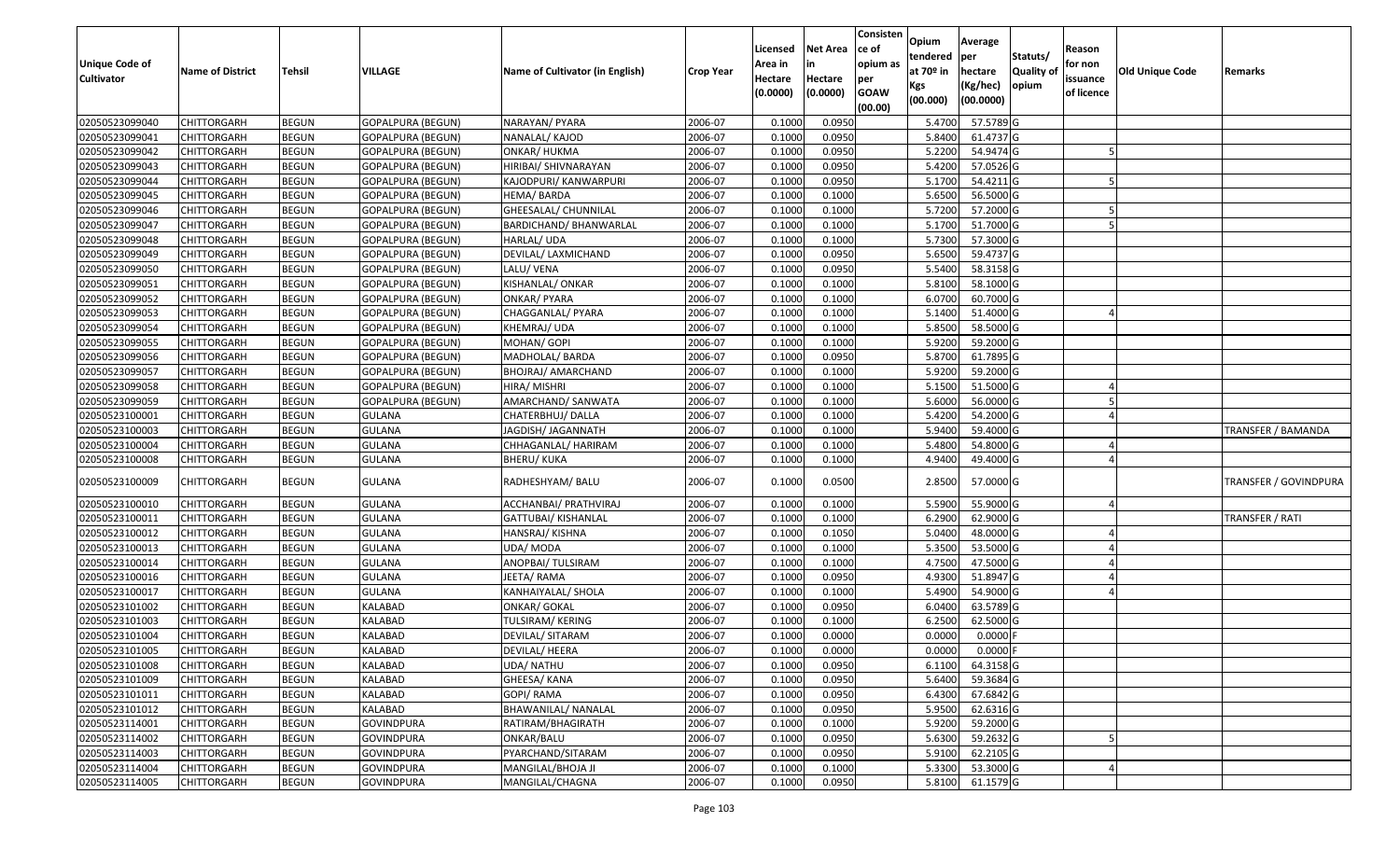| Unique Code of    |                         |               |                   |                                 |                  | Licensed<br>Area in | <b>Net Area</b><br>in | Consisten<br>ce of<br>opium as | Opium<br>tendered              | Average<br>per                   | Statuts/                  | Reason<br>for non      |                        |                                           |
|-------------------|-------------------------|---------------|-------------------|---------------------------------|------------------|---------------------|-----------------------|--------------------------------|--------------------------------|----------------------------------|---------------------------|------------------------|------------------------|-------------------------------------------|
| <b>Cultivator</b> | <b>Name of District</b> | <b>Tehsil</b> | <b>VILLAGE</b>    | Name of Cultivator (in English) | <b>Crop Year</b> | Hectare<br>(0.0000) | Hectare<br>(0.0000)   | per<br><b>GOAW</b><br>(00.00)  | at $70°$ in<br>Kgs<br>(00.000) | hectare<br>(Kg/hec)<br>(00.0000) | <b>Quality o</b><br>opium | issuance<br>of licence | <b>Old Unique Code</b> | Remarks                                   |
| 02050523114006    | CHITTORGARH             | <b>BEGUN</b>  | <b>GOVINDPURA</b> | SHOCHAND/MOTI                   | 2006-07          | 0.1000              | 0.1000                |                                | 6.1500                         | 61.5000G                         |                           |                        |                        |                                           |
| 02050523114007    | CHITTORGARH             | <b>BEGUN</b>  | <b>GOVINDPURA</b> | BHERU/DHULA                     | 2006-07          | 0.1000              | 0.0950                |                                | 5.8500                         | 61.5789 G                        |                           |                        |                        |                                           |
| 02050523114008    | CHITTORGARH             | <b>BEGUN</b>  | <b>GOVINDPURA</b> | SAJNIBAI/SALAGRAM               | 2006-07          | 0.1000              | 0.0950                |                                | 5.7100                         | 60.1053 G                        |                           |                        |                        |                                           |
| 02050523114012    | <b>CHITTORGARH</b>      | <b>BEGUN</b>  | <b>GOVINDPURA</b> | GHISALAL/DEVILAL                | 2006-07          | 0.1000              | 0.0950                |                                | 5.7200                         | 60.2105G                         |                           |                        |                        |                                           |
| 02050523114013    | CHITTORGARH             | <b>BEGUN</b>  | <b>GOVINDPURA</b> | DEVA/KAJOD                      | 2006-07          | 0.1000              | 0.0950                |                                | 5.5300                         | 58.2105 G                        |                           |                        |                        |                                           |
| 02050523114014    | <b>CHITTORGARH</b>      | <b>BEGUN</b>  | <b>GOVINDPURA</b> | UDA/DEVA                        | 2006-07          | 0.1000              | 0.0950                |                                | 5.5700                         | 58.6316 G                        |                           |                        |                        |                                           |
| 02050523114015    | CHITTORGARH             | <b>BEGUN</b>  | GOVINDPURA        | MADHO/BHARMAL                   | 2006-07          | 0.1000              | 0.1000                |                                | 6.3500                         | 63.5000                          |                           |                        |                        |                                           |
| 02050523114016    | CHITTORGARH             | <b>BEGUN</b>  | <b>GOVINDPURA</b> | AMRIBAI/PREMA                   | 2006-07          | 0.1000              | 0.0950                |                                | 5.5200                         | 58.1053 G                        |                           |                        |                        | TRANSFER / KALABAD/<br><b>NAME CHANGE</b> |
| 02050523114018    | <b>CHITTORGARH</b>      | <b>BEGUN</b>  | <b>GOVINDPURA</b> | NANDUBAI/ONKAR                  | 2006-07          | 0.100               | 0.1000                |                                | 5.8000                         | 58.0000G                         |                           |                        |                        | <b>TRANSFER / KALABAD</b>                 |
| 02050523114020    | <b>CHITTORGARH</b>      | <b>BEGUN</b>  | <b>GOVINDPURA</b> | KHANAIYALAL/BHAWARLAL           | 2006-07          | 0.1000              | 0.1000                |                                | 5.8600                         | 58.6000 G                        |                           |                        |                        |                                           |
| 02050523114021    | CHITTORGARH             | <b>BEGUN</b>  | <b>GOVINDPURA</b> | PRATAPIBAI/KISHNA               | 2006-07          | 0.1000              | 0.0950                |                                | 5.5900                         | 58.8421 G                        |                           |                        |                        |                                           |
| 02050523114022    | <b>CHITTORGARH</b>      | <b>BEGUN</b>  | <b>GOVINDPURA</b> | GISHA/DHOLA                     | 2006-07          | 0.1000              | 0.0950                |                                | 5.6200                         | 59.1579 G                        |                           |                        |                        |                                           |
| 02050523114023    | CHITTORGARH             | <b>BEGUN</b>  | <b>GOVINDPURA</b> | SHANTIBAI/UDA                   | 2006-07          | 0.1000              | 0.0950                |                                | 5.3300                         | 56.1053 G                        |                           |                        |                        |                                           |
| 02050523114024    | <b>CHITTORGARH</b>      | <b>BEGUN</b>  | <b>GOVINDPURA</b> | LALU/KALU SUTAR                 | 2006-07          | 0.1000              | 0.1000                |                                | 5.0600                         | 50.6000G                         |                           |                        |                        |                                           |
| 02050523114026    | CHITTORGARH             | <b>BEGUN</b>  | <b>GOVINDPURA</b> | NOLIBAI/NANDA                   | 2006-07          | 0.1000              | 0.1000                |                                | 5.8100                         | 58.1000G                         |                           |                        |                        |                                           |
| 02050523114029    | CHITTORGARH             | <b>BEGUN</b>  | <b>GOVINDPURA</b> | SUNDERBAI/BHANWARLAL            | 2006-07          | 0.1000              | 0.0950                |                                | 5.7400                         | 60.4211 G                        |                           |                        |                        |                                           |
| 02050523114030    | CHITTORGARH             | <b>BEGUN</b>  | GOVINDPURA        | NATHU/KISHNA                    | 2006-07          | 0.100               | 0.1000                |                                | 5.3400                         | 53.4000 G                        |                           |                        |                        |                                           |
| 02050523114031    | CHITTORGARH             | <b>BEGUN</b>  | <b>GOVINDPURA</b> | MODA/KAJOD                      | 2006-07          | 0.100               | 0.0950                |                                | 5.2300                         | 55.0526 G                        |                           |                        |                        |                                           |
| 02050523114032    | CHITTORGARH             | <b>BEGUN</b>  | <b>GOVINDPURA</b> | PARTHU/KALU                     | 2006-07          | 0.1000              | 0.1000                |                                | 5.7000                         | 57.0000 G                        |                           |                        |                        |                                           |
| 02050523114033    | CHITTORGARH             | <b>BEGUN</b>  | <b>GOVINDPURA</b> | DHULIBAI/DALU                   | 2006-07          | 0.1000              | 0.0950                |                                | 5.6500                         | 59.4737 G                        |                           |                        |                        |                                           |
| 02050523114034    | CHITTORGARH             | <b>BEGUN</b>  | <b>GOVINDPURA</b> | KALU/BHURA                      | 2006-07          | 0.1000              | 0.0000                |                                | 0.0000                         | 0.0000                           |                           |                        |                        |                                           |
| 02050523114036    | CHITTORGARH             | <b>BEGUN</b>  | <b>GOVINDPURA</b> | LALU/KALU DHAKAD                | 2006-07          | 0.1000              | 0.1000                |                                | 4.9400                         | 49.4000 G                        |                           |                        |                        |                                           |
| 02050523114037    | CHITTORGARH             | <b>BEGUN</b>  | <b>GOVINDPURA</b> | AMERCHAND/CHUNNILAL             | 2006-07          | 0.1000              | 0.1000                |                                | 6.1100                         | 61.1000G                         |                           |                        |                        |                                           |
| 02050523114038    | <b>CHITTORGARH</b>      | <b>BEGUN</b>  | <b>GOVINDPURA</b> | DEUBAI/KANHAIYALAL              | 2006-07          | 0.1000              | 0.0950                |                                | 5.7400                         | 60.4211 G                        |                           |                        |                        |                                           |
| 02050523114041    | CHITTORGARH             | <b>BEGUN</b>  | <b>GOVINDPURA</b> | BANSHILAL/NANDLAL               | 2006-07          | 0.1000              | 0.1000                |                                | 5.7600                         | 57.6000G                         |                           |                        |                        |                                           |
| 02050523114042    | CHITTORGARH             | <b>BEGUN</b>  | <b>GOVINDPURA</b> | MANGILAL/BHAGIRATH              | 2006-07          | 0.1000              | 0.1000                |                                | 4.6800                         | 46.8000 G                        |                           |                        |                        |                                           |
| 02050523114043    | CHITTORGARH             | <b>BEGUN</b>  | <b>GOVINDPURA</b> | HEERA/KUKA                      | 2006-07          | 0.1000              | 0.1000                |                                | 5.8200                         | 58.2000 G                        |                           |                        |                        |                                           |
| 02050523114046    | <b>CHITTORGARH</b>      | <b>BEGUN</b>  | <b>GOVINDPURA</b> | SOHANIBAI/GORU                  | 2006-07          | 0.1000              | 0.1000                |                                | 5.1200                         | 51.2000 G                        |                           |                        |                        | <b>NAME CHANGE</b>                        |
| 02050523114047    | <b>CHITTORGARH</b>      | <b>BEGUN</b>  | <b>GOVINDPURA</b> | JAGDISH/KAJOD                   | 2006-07          | 0.1000              | 0.1000                |                                | 5.0300                         | 50.3000 G                        |                           |                        |                        |                                           |
| 02050523114049    | CHITTORGARH             | <b>BEGUN</b>  | <b>GOVINDPURA</b> | NARAYAN/MOTI                    | 2006-07          | 0.1000              | 0.1000                |                                | 3.7900                         | 37.9000                          |                           |                        |                        |                                           |
| 02050523114050    | CHITTORGARH             | <b>BEGUN</b>  | <b>GOVINDPURA</b> | HEERALAL/HANSRAJ                | 2006-07          | 0.1000              | 0.0950                |                                | 5.5200                         | 58.1053 G                        |                           |                        |                        |                                           |
| 02050523114052    | <b>CHITTORGARH</b>      | <b>BEGUN</b>  | <b>GOVINDPURA</b> | MANGIBAI/LALU                   | 2006-07          | 0.1000              | 0.1000                |                                | 5.8100                         | 58.1000G                         |                           |                        |                        |                                           |
| 02050523114053    | <b>CHITTORGARH</b>      | <b>BEGUN</b>  | <b>GOVINDPURA</b> | NARAYANIBAI/RAMA                | 2006-07          | 0.1000              | 0.0950                |                                | 5.1800                         | 54.5263 G                        |                           |                        |                        |                                           |
| 02050523114055    | CHITTORGARH             | <b>BEGUN</b>  | <b>GOVINDPURA</b> | MADHO/MOTI                      | 2006-07          | 0.1000              | 0.0950                |                                | 5.6700                         | 59.6842 G                        |                           |                        |                        |                                           |
| 02050523114056    | CHITTORGARH             | <b>BEGUN</b>  | <b>GOVINDPURA</b> | PARVATI/UDA                     | 2006-07          | 0.1000              | 0.1000                |                                | 4.7800                         | 47.8000 G                        |                           |                        |                        |                                           |
| 02050523114058    | <b>CHITTORGARH</b>      | <b>BEGUN</b>  | GOVINDPURA        | LAXMIBAI/NARAYAN                | 2006-07          | 0.1000              | 0.1000                |                                |                                | 5.7800 57.8000 G                 |                           |                        |                        | <b>NAME CHANGE</b>                        |
| 02050523115001    | <b>CHITTORGARH</b>      | <b>BEGUN</b>  | SHODARSHANPURA    | DEVILAL/KALU                    | 2006-07          | 0.1000              | 0.1000                |                                | 5.5900                         | 55.9000 G                        |                           |                        |                        |                                           |
| 02050523115002    | <b>CHITTORGARH</b>      | <b>BEGUN</b>  | SHODARSHANPURA    | BARDICHAND/BHURA                | 2006-07          | 0.1000              | 0.1000                |                                | 4.3000                         | 43.0000 G                        |                           |                        |                        |                                           |
| 02050523115004    | <b>CHITTORGARH</b>      | <b>BEGUN</b>  | SHODARSHANPURA    | KASIRAM/BALU                    | 2006-07          | 0.1000              | 0.1000                |                                | 5.1800                         | 51.8000 G                        |                           |                        |                        |                                           |
| 02050523115005    | <b>CHITTORGARH</b>      | <b>BEGUN</b>  | SHODARSHANPURA    | KHEMRAJ/CHUNILAL                | 2006-07          | 0.1000              | 0.1000                |                                | 6.5600                         | 65.6000 G                        |                           |                        |                        |                                           |
| 02050523115007    | <b>CHITTORGARH</b>      | <b>BEGUN</b>  | SHODARSHANPURA    | SUGANCHAND/KAJOD                | 2006-07          | 0.1000              | 0.0950                |                                | 6.3200                         | 66.5263 G                        |                           |                        |                        |                                           |
| 02050523115008    | <b>CHITTORGARH</b>      | <b>BEGUN</b>  | SHODARSHANPURA    | GHEESA/MODA                     | 2006-07          | 0.1000              | 0.0950                |                                | 6.3600                         | 66.9474 G                        |                           |                        |                        |                                           |
| 02050523115009    | <b>CHITTORGARH</b>      | <b>BEGUN</b>  | SHODARSHANPURA    | BHURA/UDHA                      | 2006-07          | 0.1000              | 0.1000                |                                | 6.6100                         | $66.1000$ G                      |                           |                        |                        |                                           |
| 02050523115011    | <b>CHITTORGARH</b>      | <b>BEGUN</b>  | SHODARSHANPURA    | PYARCHAND/CHAMPA                | 2006-07          | 0.1000              | 0.0950                |                                | 6.3000                         | 66.3158 G                        |                           |                        |                        |                                           |
| 02050523115012    | <b>CHITTORGARH</b>      | <b>BEGUN</b>  | SHODARSHANPURA    | NANDLAL/GHOKUL                  | 2006-07          | 0.1000              | 0.1050                |                                | 5.8300                         | 55.5238 G                        |                           |                        |                        |                                           |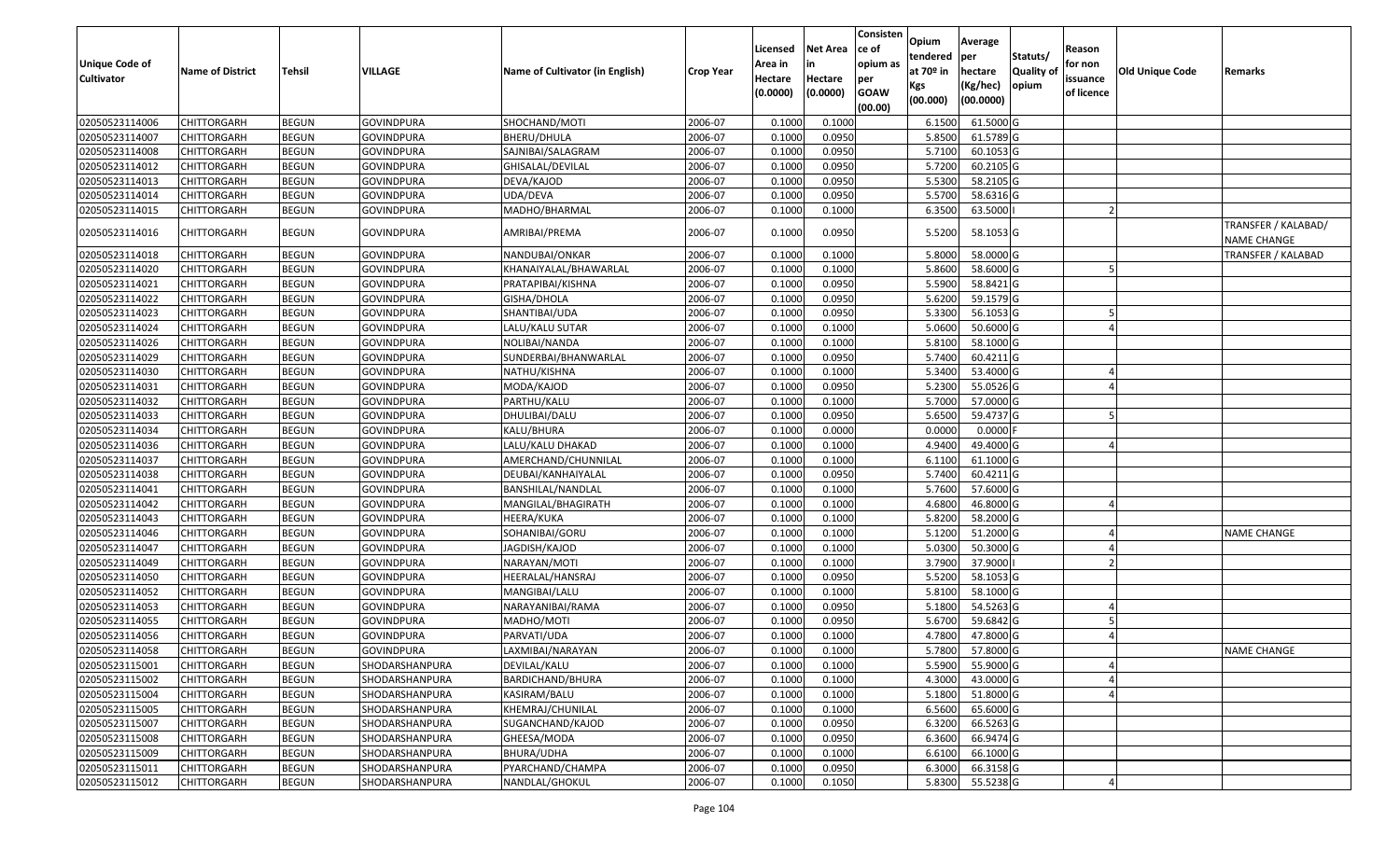| Unique Code of<br><b>Cultivator</b> | <b>Name of District</b> | <b>Tehsil</b> | VILLAGE          | Name of Cultivator (in English) | <b>Crop Year</b> | Licensed<br>Area in<br>Hectare<br>(0.0000) | <b>Net Area</b><br>in<br>Hectare<br>(0.0000) | Consisten<br>ce of<br>opium as<br>per<br><b>GOAW</b> | Opium<br>tendered<br>at $70°$ in<br>Kgs<br>(00.000) | Average<br>per<br>hectare<br>(Kg/hec)<br>(00.0000) | Statuts/<br><b>Quality o</b><br>opium | Reason<br>for non<br>issuance<br>of licence | Old Unique Code | Remarks            |
|-------------------------------------|-------------------------|---------------|------------------|---------------------------------|------------------|--------------------------------------------|----------------------------------------------|------------------------------------------------------|-----------------------------------------------------|----------------------------------------------------|---------------------------------------|---------------------------------------------|-----------------|--------------------|
|                                     |                         |               |                  |                                 |                  |                                            |                                              | (00.00)                                              |                                                     |                                                    |                                       |                                             |                 |                    |
| 02050523115013                      | CHITTORGARH             | <b>BEGUN</b>  | SHODARSHANPURA   | HEERA/HERLAL                    | 2006-07          | 0.1000                                     | 0.0950                                       |                                                      | 5.4000                                              | 56.8420 G                                          |                                       |                                             |                 |                    |
| 02050523115014                      | CHITTORGARH             | <b>BEGUN</b>  | SHODARSHANPURA   | SHAMBHULAL/BARDA                | 2006-07          | 0.1000                                     | 0.1000                                       |                                                      | 6.7200                                              | 67.2000 G                                          |                                       |                                             |                 |                    |
| 02050523115015                      | CHITTORGARH             | <b>BEGUN</b>  | SHODARSHANPURA   | KANA/MODA                       | 2006-07          | 0.1000                                     | 0.1000                                       |                                                      | 5.1500                                              | 51.5000G                                           |                                       |                                             |                 |                    |
| 02050523115016                      | <b>CHITTORGARH</b>      | <b>BEGUN</b>  | SHODARSHANPURA   | HEERA/JODHA                     | 2006-07          | 0.1000                                     | 0.1000                                       |                                                      | 6.5800                                              | 65.8000G                                           |                                       |                                             |                 |                    |
| 02050523115017                      | CHITTORGARH             | <b>BEGUN</b>  | SHODARSHANPURA   | KAJODIBAI/HEERA                 | 2006-07          | 0.1000                                     | 0.1000                                       |                                                      | 5.5300                                              | 55.3000 G                                          |                                       |                                             |                 |                    |
| 02050523115018                      | CHITTORGARH             | <b>BEGUN</b>  | SHODARSHANPURA   | MOTILAL/KESRIMAL                | 2006-07          | 0.1000                                     | 0.1000                                       |                                                      | 5.6700                                              | 56.7000 G                                          |                                       |                                             |                 |                    |
| 02050523115021                      | CHITTORGARH             | <b>BEGUN</b>  | SHODARSHANPURA   | JODHRAJ/BALULAL                 | 2006-07          | 0.1000                                     | 0.1000                                       |                                                      | 4.7200                                              | 47.2000 G                                          |                                       |                                             |                 |                    |
| 02050523115025                      | CHITTORGARH             | <b>BEGUN</b>  | SHODARSHANPURA   | GULABIBAI/DEVA                  | 2006-07          | 0.1000                                     | 0.1000                                       |                                                      | 4.9700                                              | 49.7000G                                           |                                       |                                             |                 |                    |
| 02050523115026                      | CHITTORGARH             | <b>BEGUN</b>  | SHODARSHANPURA   | MODIRAM/MAGNIRAM                | 2006-07          | 0.1000                                     | 0.1000                                       |                                                      | 4.9900                                              | 49.9000 G                                          |                                       |                                             |                 |                    |
| 02050523115027                      | CHITTORGARH             | <b>BEGUN</b>  | SHODARSHANPURA   | NARAYAN/GHOKUL                  | 2006-07          | 0.1000                                     | 0.1000                                       |                                                      | 5.4800                                              | 54.8000 G                                          |                                       |                                             |                 |                    |
| 02050523115028                      | CHITTORGARH             | <b>BEGUN</b>  | SHODARSHANPURA   | SEVA/KAJOD                      | 2006-07          | 0.1000                                     | 0.0950                                       |                                                      | 6.1600                                              | 64.8421G                                           |                                       |                                             |                 |                    |
| 02050523115030                      | <b>CHITTORGARH</b>      | <b>BEGUN</b>  | SHODARSHANPURA   | MANGILAL/NANA                   | 2006-07          | 0.1000                                     | 0.1000                                       |                                                      | 5.6500                                              | 56.5000 G                                          |                                       |                                             |                 |                    |
| 02050523115031                      | <b>CHITTORGARH</b>      | <b>BEGUN</b>  | SHODARSHANPURA   | BHANWARLAL/BALU                 | 2006-07          | 0.1000                                     | 0.0950                                       |                                                      | 6.1700                                              | 64.9474 G                                          |                                       |                                             | 02050523074037  | <b>TRANSFER</b>    |
| 02050523115032                      | <b>CHITTORGARH</b>      | <b>BEGUN</b>  | SHODARSHANPURA   | JAGDISHCHANDRA/GOKAL            | 2006-07          | 0.1000                                     | 0.1050                                       |                                                      | 4.9100                                              | 46.7619G                                           |                                       |                                             | 402050523074039 | <b>TRANSFER</b>    |
| 02050523116001                      | CHITTORGARH             | <b>BEGUN</b>  | BADANPURA        | KUKA/CHAMPA                     | 2006-07          | 0.1000                                     | 0.1000                                       |                                                      | 5.6400                                              | 56.4000 G                                          |                                       |                                             |                 |                    |
| 02050523116002                      | CHITTORGARH             | <b>BEGUN</b>  | BADANPURA        | GHEESALAL/VENA                  | 2006-07          | 0.1000                                     | 0.1000                                       |                                                      | 4.7700                                              | 47.7000G                                           |                                       |                                             |                 |                    |
| 02050523116003                      | CHITTORGARH             | <b>BEGUN</b>  | BADANPURA        | MOTI/RUPA                       | 2006-07          | 0.1000                                     | 0.1000                                       |                                                      | 6.0900                                              | 60.9000 G                                          |                                       |                                             |                 |                    |
| 02050523116004                      | CHITTORGARH             | <b>BEGUN</b>  | BADANPURA        | MODIRAM/KALU                    | 2006-07          | 0.100                                      | 0.1000                                       |                                                      | 5.8000                                              | 58.0000G                                           |                                       |                                             |                 |                    |
| 02050523116005                      | CHITTORGARH             | <b>BEGUN</b>  | BADANPURA        | HEERA/SEVA                      | 2006-07          | 0.100                                      | 0.1000                                       |                                                      | 5.9600                                              | 59.6000 G                                          |                                       |                                             |                 |                    |
| 02050523116007                      | CHITTORGARH             | <b>BEGUN</b>  | BADANPURA        | UDA/KALU                        | 2006-07          | 0.1000                                     | 0.1000                                       |                                                      | 5.6700                                              | 56.7000 G                                          |                                       |                                             |                 |                    |
| 02050523116008                      | CHITTORGARH             | <b>BEGUN</b>  | BADANPURA        | BHUWANA/GHEESA                  | 2006-07          | 0.100                                      | 0.1000                                       |                                                      | 4.9400                                              | 49.4000 G                                          |                                       |                                             |                 |                    |
| 02050523116011                      | CHITTORGARH             | <b>BEGUN</b>  | BADANPURA        | MEGHA/NARAYAN                   | 2006-07          | 0.100                                      | 0.1000                                       |                                                      | 5.6800                                              | 56.8000 G                                          |                                       |                                             |                 |                    |
| 02050523116012                      | CHITTORGARH             | <b>BEGUN</b>  | BADANPURA        | BHANWARLAL/KANHAIYALAL          | 2006-07          | 0.1000                                     | 0.1000                                       |                                                      | 5.8500                                              | 58.5000G                                           |                                       |                                             |                 |                    |
| 02050523116014                      | CHITTORGARH             | <b>BEGUN</b>  | BADANPURA        | BHAWANIRAM/BAJERAM              | 2006-07          | 0.100                                      | 0.1000                                       |                                                      | 6.3200                                              | 63.2000 G                                          |                                       |                                             |                 |                    |
| 02050523116017                      | <b>CHITTORGARH</b>      | <b>BEGUN</b>  | <b>BADANPURA</b> | NANALAL/DEVILAL                 | 2006-07          | 0.1000                                     | 0.1000                                       |                                                      | 6.7800                                              | 67.8000 G                                          |                                       |                                             |                 |                    |
| 02050523116019                      | CHITTORGARH             | <b>BEGUN</b>  | BADANPURA        | HEERADAS/ROOPPDAS               | 2006-07          | 0.1000                                     | 0.1000                                       |                                                      | 6.1500                                              | 61.5000G                                           |                                       |                                             |                 |                    |
| 02050523116021                      | CHITTORGARH             | <b>BEGUN</b>  | BADANPURA        | DALU/BHANWARLAL                 | 2006-07          | 0.1000                                     | 0.1000                                       |                                                      | 5.6600                                              | 56.6000 G                                          |                                       |                                             |                 |                    |
| 02050523117001                      | CHITTORGARH             | <b>BEGUN</b>  | <b>DEDIYA</b>    | GHEESULAL/KANA                  | 2006-07          | 0.1000                                     | 0.1000                                       |                                                      | 6.2100                                              | 62.1000G                                           |                                       |                                             |                 |                    |
| 02050523117002                      | CHITTORGARH             | <b>BEGUN</b>  | <b>DEDIYA</b>    | NANDA/DEBI DAROGA               | 2006-07          | 0.1000                                     | 0.1000                                       |                                                      | 6.4100                                              | 64.1000 G                                          |                                       |                                             |                 |                    |
| 02050523117003                      | CHITTORGARH             | <b>BEGUN</b>  | <b>DEDIYA</b>    | SHANKAR/BALU                    | 2006-07          | 0.1000                                     | 0.0950                                       |                                                      | 6.2100                                              | 65.3680 G                                          |                                       |                                             |                 |                    |
| 02050523117004                      | CHITTORGARH             | <b>BEGUN</b>  | <b>DEDIYA</b>    | KASTURIBAI/NANDA                | 2006-07          | 0.1000                                     | 0.1000                                       |                                                      | 6.2300                                              | 62.3000G                                           |                                       |                                             |                 |                    |
| 02050523117005                      | CHITTORGARH             | <b>BEGUN</b>  | <b>DEDIYA</b>    | RAMLAL/DEBILAL                  | 2006-07          | 0.1000                                     | 0.1000                                       |                                                      | 6.4300                                              | 64.3000 G                                          |                                       |                                             |                 |                    |
| 02050523117006                      | CHITTORGARH             | <b>BEGUN</b>  | <b>DEDIYA</b>    | UDA/DEVI                        | 2006-07          | 0.1000                                     | 0.0950                                       |                                                      | 6.2000                                              | 65.2632 G                                          |                                       |                                             |                 |                    |
| 02050523117007                      | CHITTORGARH             | <b>BEGUN</b>  | DEDIYA           | ONKAR/CHITAR                    | 2006-07          | 0.1000                                     | 0.1000                                       |                                                      | 6.7700                                              | 67.7000 G                                          |                                       |                                             |                 |                    |
| 02050523117008                      | CHITTORGARH             | <b>BEGUN</b>  | <b>DEDIYA</b>    | GANGARAM/KISHNA                 | 2006-07          | 0.1000                                     | 0.1000                                       |                                                      | 6.6800                                              | 66.8000 G                                          |                                       |                                             |                 |                    |
| 02050523117009                      | CHITTORGARH             | <b>BEGUN</b>  | <b>DEDIYA</b>    | POKHAR/KISHNA                   | 2006-07          | 0.1000                                     | 0.1000                                       |                                                      | 5.9700                                              | 59.7000G                                           |                                       |                                             |                 |                    |
| 02050523117010                      | <b>CHITTORGARH</b>      | <b>BEGUN</b>  | <b>DEDIYA</b>    | MANGU/NARAYAN                   | 2006-07          | 0.1000                                     | 0.1000                                       |                                                      | 6.4600                                              | 64.6000 G                                          |                                       |                                             |                 |                    |
| 02050523117012                      | <b>CHITTORGARH</b>      | <b>BEGUN</b>  | <b>DEDIYA</b>    | GISALAL/DEVILAL                 | 2006-07          | 0.1000                                     | 0.0900                                       |                                                      | 6.5000                                              | 72.2222 G                                          |                                       |                                             |                 |                    |
| 02050523117013                      | <b>CHITTORGARH</b>      | <b>BEGUN</b>  | <b>DEDIYA</b>    | SHANKARLAL/PYARA                | 2006-07          | 0.1000                                     | 0.1000                                       |                                                      | 5.8000                                              | 58.0000 G                                          |                                       |                                             |                 |                    |
| 02050523117014                      | <b>CHITTORGARH</b>      | <b>BEGUN</b>  | <b>DEDIYA</b>    | JODHA/NARAYAN                   | 2006-07          | 0.1000                                     | 0.1000                                       |                                                      | 6.0500                                              | 60.5000 G                                          |                                       |                                             |                 |                    |
| 02050523117015                      | <b>CHITTORGARH</b>      | <b>BEGUN</b>  | <b>DEDIYA</b>    | DANGUBAI/MANGILAL               | 2006-07          | 0.1000                                     | 0.0950                                       |                                                      | 5.3300                                              | 56.1053 G                                          |                                       |                                             |                 |                    |
| 02050523117016                      | <b>CHITTORGARH</b>      | <b>BEGUN</b>  | <b>DEDIYA</b>    | BHERULAL/DEVILAL                | 2006-07          | 0.1000                                     | 0.0950                                       |                                                      | 5.9000                                              | 62.1053 G                                          |                                       |                                             |                 |                    |
| 02050523117017                      | <b>CHITTORGARH</b>      | <b>BEGUN</b>  | <b>DEDIYA</b>    | BHUWANA/NANDA                   | 2006-07          | 0.1000                                     | 0.0950                                       |                                                      | 5.5300                                              | 58.2105 G                                          |                                       |                                             |                 |                    |
| 02050523117018                      | CHITTORGARH             | <b>BEGUN</b>  | <b>DEDIYA</b>    | SHYAMLAL/BALU                   | 2006-07          | 0.1000                                     | 0.1000                                       |                                                      | 6.4400                                              | 64.4000 G                                          |                                       |                                             |                 |                    |
| 02050523117023                      | CHITTORGARH             | <b>BEGUN</b>  | <b>DEDIYA</b>    | SHANTILAL/BHOJA                 | 2006-07          | 0.1000                                     | 0.1000                                       |                                                      | 5.7900                                              | 57.9000 G                                          |                                       |                                             |                 | <b>NAME CHANGE</b> |
| 02050523118001                      | <b>CHITTORGARH</b>      | <b>BEGUN</b>  | <b>CHEKLI</b>    | BABULAL/RAMESHWAR               | 2006-07          | 0.1000                                     | 0.1000                                       |                                                      | 6.7200                                              | 67.2000 G                                          |                                       |                                             |                 | <b>NAME CHANGE</b> |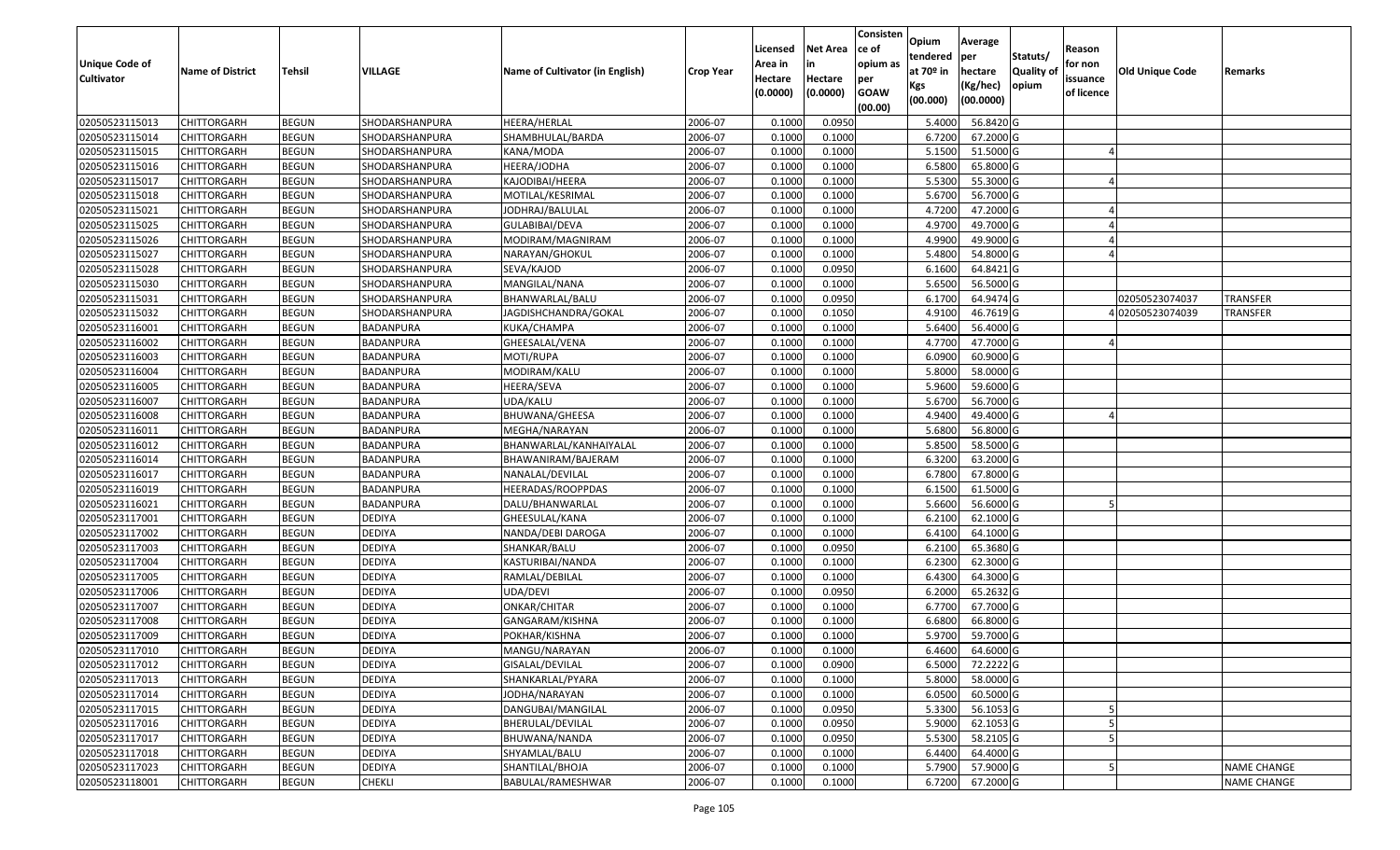| Unique Code of    |                         |               |                   |                                 |                  | Licensed<br>Area in | <b>Net Area</b><br>in | Consisten<br>ce of<br>opium as | Opium<br>tendered              | Average<br>per                   | Statuts/                  | Reason<br>for non      |                 |                          |
|-------------------|-------------------------|---------------|-------------------|---------------------------------|------------------|---------------------|-----------------------|--------------------------------|--------------------------------|----------------------------------|---------------------------|------------------------|-----------------|--------------------------|
| <b>Cultivator</b> | <b>Name of District</b> | <b>Tehsil</b> | VILLAGE           | Name of Cultivator (in English) | <b>Crop Year</b> | Hectare<br>(0.0000) | Hectare<br>(0.0000)   | per<br><b>GOAW</b><br>(00.00)  | at $70°$ in<br>Kgs<br>(00.000) | hectare<br>(Kg/hec)<br>(00.0000) | <b>Quality o</b><br>opium | issuance<br>of licence | Old Unique Code | Remarks                  |
| 02050523118002    | CHITTORGARH             | <b>BEGUN</b>  | <b>CHEKLI</b>     | <b>BADRILAL/RUPA</b>            | 2006-07          | 0.1000              | 0.1000                |                                | 6.4400                         | 64.4000 G                        |                           |                        |                 |                          |
| 02050523118004    | CHITTORGARH             | <b>BEGUN</b>  | <b>CHEKLI</b>     | BHANWARLAL/DEBILAL              | 2006-07          | 0.1000              | 0.1000                |                                | 6.9900                         | 69.9000 G                        |                           |                        |                 |                          |
| 02050523118005    | CHITTORGARH             | <b>BEGUN</b>  | <b>CHEKLI</b>     | SHAMBHULAL/RUPA                 | 2006-07          | 0.1000              | 0.1000                |                                | 6.0800                         | 60.8000 G                        |                           |                        |                 |                          |
| 02050523118006    | <b>CHITTORGARH</b>      | <b>BEGUN</b>  | <b>CHEKLI</b>     | BHANSHILAL/ASHARAM              | 2006-07          | 0.1000              | 0.1000                |                                | 6.2100                         | 62.1000G                         |                           |                        |                 |                          |
| 02050523118009    | CHITTORGARH             | <b>BEGUN</b>  | <b>CHEKLI</b>     | KANA/GHASI                      | 2006-07          | 0.1000              | 0.1000                |                                | 6.8800                         | 68.8000 G                        |                           |                        |                 |                          |
| 02050523118010    | <b>CHITTORGARH</b>      | <b>BEGUN</b>  | <b>CHEKLI</b>     | KALURAM/RUPA                    | 2006-07          | 0.1000              | 0.1000                |                                | 6.3600                         | 63.6000 G                        |                           |                        |                 |                          |
| 02050523118013    | CHITTORGARH             | <b>BEGUN</b>  | <b>CHEKLI</b>     | MODIRAM/DEVILAL                 | 2006-07          | 0.1000              | 0.1000                |                                | 6.4600                         | 64.6000 G                        |                           |                        |                 |                          |
| 02050523119002    | CHITTORGARH             | <b>BEGUN</b>  | DHAMANCHA         | DEUBAI/KANHAIYALAL              | 2006-07          | 0.1000              | 0.1000                |                                | 5.9400                         | 59.4000 G                        |                           |                        |                 |                          |
| 02050523119003    | CHITTORGARH             | <b>BEGUN</b>  | DHAMANCHA         | PYARA/RODA                      | 2006-07          | 0.1000              | 0.1000                |                                | 6.0100                         | 60.1000 G                        |                           |                        |                 |                          |
| 02050523119009    | <b>CHITTORGARH</b>      | <b>BEGUN</b>  | DHAMANCHA         | JETIBAI/LALU                    | 2006-07          | 0.1000              | 0.1000                |                                | 5.8900                         | 58.9000 G                        |                           |                        |                 |                          |
| 02050523119010    | CHITTORGARH             | <b>BEGUN</b>  | DHAMANCHA         | BARJIBAI/JEETA                  | 2006-07          | 0.1000              | 0.0950                |                                | 5.6100                         | 59.0526 G                        |                           |                        |                 |                          |
| 02050523119011    | <b>CHITTORGARH</b>      | <b>BEGUN</b>  | DHAMANCHA         | SUNDARBAI/MIYACHAND             | 2006-07          | 0.1000              | 0.1000                |                                | 6.0600                         | 60.6000 G                        |                           |                        |                 |                          |
| 02050523119013    | <b>CHITTORGARH</b>      | <b>BEGUN</b>  | DHAMANCHA         | CHATURBHUJ/BHURA                | 2006-07          | 0.1000              | 0.1000                |                                | 6.1000                         | 61.0000G                         |                           |                        |                 |                          |
| 02050523119014    | CHITTORGARH             | <b>BEGUN</b>  | DHAMANCHA         | BARJIBAI/GOKAL                  | 2006-07          | 0.100               | 0.1000                |                                | 6.0000                         | 60.0000G                         |                           |                        |                 |                          |
| 02050523119015    | CHITTORGARH             | <b>BEGUN</b>  | DHAMANCHA         | MANGILAL/NANA                   | 2006-07          | 0.1000              | 0.1000                |                                | 5.6300                         | 56.3000G                         |                           |                        |                 |                          |
| 02050523119017    | CHITTORGARH             | <b>BEGUN</b>  | DHAMANCHA         | SHAMBHULAL/DALU                 | 2006-07          | 0.1000              | 0.0950                |                                | 5.7600                         | 60.6316 G                        |                           |                        |                 |                          |
| 02050523119018    | CHITTORGARH             | <b>BEGUN</b>  | DHAMANCHA         | SUKHLAL/KELA                    | 2006-07          | 0.1000              | 0.1000                |                                | 5.8300                         | 58.3000 G                        |                           |                        |                 |                          |
| 02050523119022    | CHITTORGARH             | <b>BEGUN</b>  | DHAMANCHA         | PYARIBAI/JEETA                  | 2006-07          | 0.1000              | 0.0950                |                                | 5.5000                         | 57.8947 G                        |                           |                        |                 |                          |
| 02050523119025    | CHITTORGARH             | <b>BEGUN</b>  | DHAMANCHA         | RAMCHANDRA/SHOLAL               | 2006-07          | 0.100               | 0.1000                |                                | 5.9200                         | 59.2000 G                        |                           |                        |                 |                          |
| 02050523119026    | CHITTORGARH             | <b>BEGUN</b>  | DHAMANCHA         | MOHAN/MODA                      | 2006-07          | 0.1000              | 0.0950                |                                | 5.5300                         | 58.2105 G                        |                           |                        |                 |                          |
| 02050523119028    | CHITTORGARH             | <b>BEGUN</b>  | DHAMANCHA         | GHEESALAL/NANA                  | 2006-07          | 0.100               | 0.1000                |                                | 5.7600                         | 57.6000 G                        |                           |                        |                 |                          |
| 02050523119029    | CHITTORGARH             | <b>BEGUN</b>  | DHAMANCHA         | BHAGWANBAI/BHANWARLAL           | 2006-07          | 0.100               | 0.0950                |                                | 5.5400                         | 58.3158 G                        |                           |                        |                 |                          |
| 02050523119031    | CHITTORGARH             | <b>BEGUN</b>  | DHAMANCHA         | PRABHU/AMICHAND                 | 2006-07          | 0.1000              | 0.1000                |                                | 5.8300                         | 58.3000 G                        |                           |                        |                 |                          |
| 02050523119032    | CHITTORGARH             | <b>BEGUN</b>  | DHAMANCHA         | GOKUL/BHAWANA                   | 2006-07          | 0.1000              | 0.0950                |                                | 5.6700                         | 59.6842 G                        |                           |                        |                 |                          |
| 02050523119034    | <b>CHITTORGARH</b>      | <b>BEGUN</b>  | DHAMANCHA         | DEBILAL/PIYARA                  | 2006-07          | 0.1000              | 0.1000                |                                | 6.0900                         | 60.9000 G                        |                           |                        |                 |                          |
| 02050523119036    | CHITTORGARH             | <b>BEGUN</b>  | DHAMANCHA         | UDA/NARAYAN                     | 2006-07          | 0.1000              | 0.1000                |                                | 5.4800                         | 54.8000 G                        |                           |                        |                 |                          |
| 02050523119038    | CHITTORGARH             | <b>BEGUN</b>  | DHAMANCHA         | SHANKAR/BALU                    | 2006-07          | 0.1000              | 0.0950                |                                | 5.7300                         | 60.3158 G                        |                           |                        |                 |                          |
| 02050523119039    | CHITTORGARH             | <b>BEGUN</b>  | DHAMANCHA         | MODA/KESHURAM                   | 2006-07          | 0.1000              | 0.0950                |                                | 5.4800                         | 57.6842 G                        |                           |                        |                 |                          |
| 02050523119040    | CHITTORGARH             | <b>BEGUN</b>  | DHAMANCHA         | DOLA/BARDA                      | 2006-07          | 0.1000              | 0.1000                |                                | 5.5700                         | 55.7000 G                        |                           |                        |                 |                          |
| 02050523119041    | CHITTORGARH             | <b>BEGUN</b>  | DHAMANCHA         | BHAGIRATH/GANGARAM              | 2006-07          | 0.1000              | 0.0950                |                                | 5.4900                         | 57.7895 G                        |                           |                        |                 |                          |
| 02050523119044    | CHITTORGARH             | <b>BEGUN</b>  | DHAMANCHA         | HEERALAL/GOMA                   | 2006-07          | 0.1000              | 0.1000                |                                | 6.2300                         | 62.3000G                         |                           |                        |                 |                          |
| 02050523119047    | CHITTORGARH             | <b>BEGUN</b>  | DHAMANCHA         | MANGILAL/UDA                    | 2006-07          | 0.1000              | 0.1000                |                                | 6.0200                         | 60.2000 G                        |                           |                        |                 |                          |
| 02050523119048    | CHITTORGARH             | <b>BEGUN</b>  | DHAMANCHA         | JAGANNATH/PEMA                  | 2006-07          | 0.1000              | 0.1000                |                                | 6.0200                         | 60.2000 G                        |                           |                        |                 |                          |
| 02050523119049    | CHITTORGARH             | <b>BEGUN</b>  | DHAMANCHA         | BALU/CHUNA                      | 2006-07          | 0.1000              | 0.1000                |                                | 6.3700                         | 63.7000 G                        |                           |                        |                 |                          |
| 02050523119051    | CHITTORGARH             | <b>BEGUN</b>  | DHAMANCHA         | RUPLAL/NARAYAN                  | 2006-07          | 0.1000              | 0.1000                |                                | 5.7700                         | 57.7000G                         |                           |                        |                 |                          |
| 02050523119054    | CHITTORGARH             | <b>BEGUN</b>  | DHAMANCHA         | MOTYABAI/SITARAM                | 2006-07          | 0.1000              | 0.1000                |                                | 5.8000                         | 58.0000G                         |                           |                        |                 |                          |
| 02050523119059    | <b>CHITTORGARH</b>      | <b>BEGUN</b>  | DHAMANCHA         | PRAKASHCHANDRA/BHURA            | 2006-07          | 0.1000              | 0.0950                |                                | 6.0600                         | 63.7895 G                        |                           |                        |                 |                          |
| 02050523119060    | <b>CHITTORGARH</b>      | <b>BEGUN</b>  | DHAMANCHA         | ONKAR/RADHU                     | 2006-07          | 0.1000              | 0.0950                |                                | 5.9600                         | 62.7368 G                        |                           |                        |                 |                          |
| 02050523120001    | <b>CHITTORGARH</b>      | <b>BEGUN</b>  | DHAWLAKUDI        | DULICHAND/BHANWARLAL            | 2006-07          | 0.1000              | 0.1000                |                                | 7.4800                         | 74.8000 G                        |                           | 11                     |                 | <b>TRANSFER / CHEKLI</b> |
| 02050523120011    | <b>CHITTORGARH</b>      | <b>BEGUN</b>  | DHAWLAKUDI        | CHOTULAL/PANNA                  | 2006-07          | 0.1000              | 0.1000                |                                | 6.0500                         | 60.5000 G                        |                           |                        |                 |                          |
| 02050523120012    | CHITTORGARH             | <b>BEGUN</b>  | DHAWLAKUDI        | BHAWANI/NARAYAN                 | 2006-07          | 0.1000              | 0.1000                |                                | 5.5400                         | 55.4000 G                        |                           |                        |                 |                          |
| 02050523120014    | <b>CHITTORGARH</b>      | <b>BEGUN</b>  | <b>DHAWLAKUDI</b> | SHANKARLAL/BHANWARLAL           | 2006-07          | 0.1000              | 0.1000                |                                | 5.9200                         | 59.2000 G                        |                           |                        |                 |                          |
| 02050523120017    | <b>CHITTORGARH</b>      | <b>BEGUN</b>  | DHAWLAKUDI        | NANALAL/GHEESA                  | 2006-07          | 0.1000              | 0.0950                |                                | 5.6900                         | 59.8947 G                        |                           |                        |                 |                          |
| 02050523120018    | CHITTORGARH             | <b>BEGUN</b>  | DHAWLAKUDI        | LEELABAI/HEERANATH              | 2006-07          | 0.1000              | 0.0900                |                                | 5.2100                         | 57.8889 G                        |                           |                        |                 |                          |
| 02050523120022    | CHITTORGARH             | <b>BEGUN</b>  | DHAWLAKUDI        | HEERA/GHEESA                    | 2006-07          | 0.1000              | 0.1000                |                                | 6.0200                         | 60.2000 G                        |                           |                        |                 |                          |
| 02050523121006    | <b>CHITTORGARH</b>      | <b>BEGUN</b>  | KULATIYA          | KUKA/TULSHIRAM                  | 2006-07          | 0.1000              | 0.0900                |                                | 5.7000                         | 63.3333 G                        |                           |                        |                 | TRANSFER / DEDIYA        |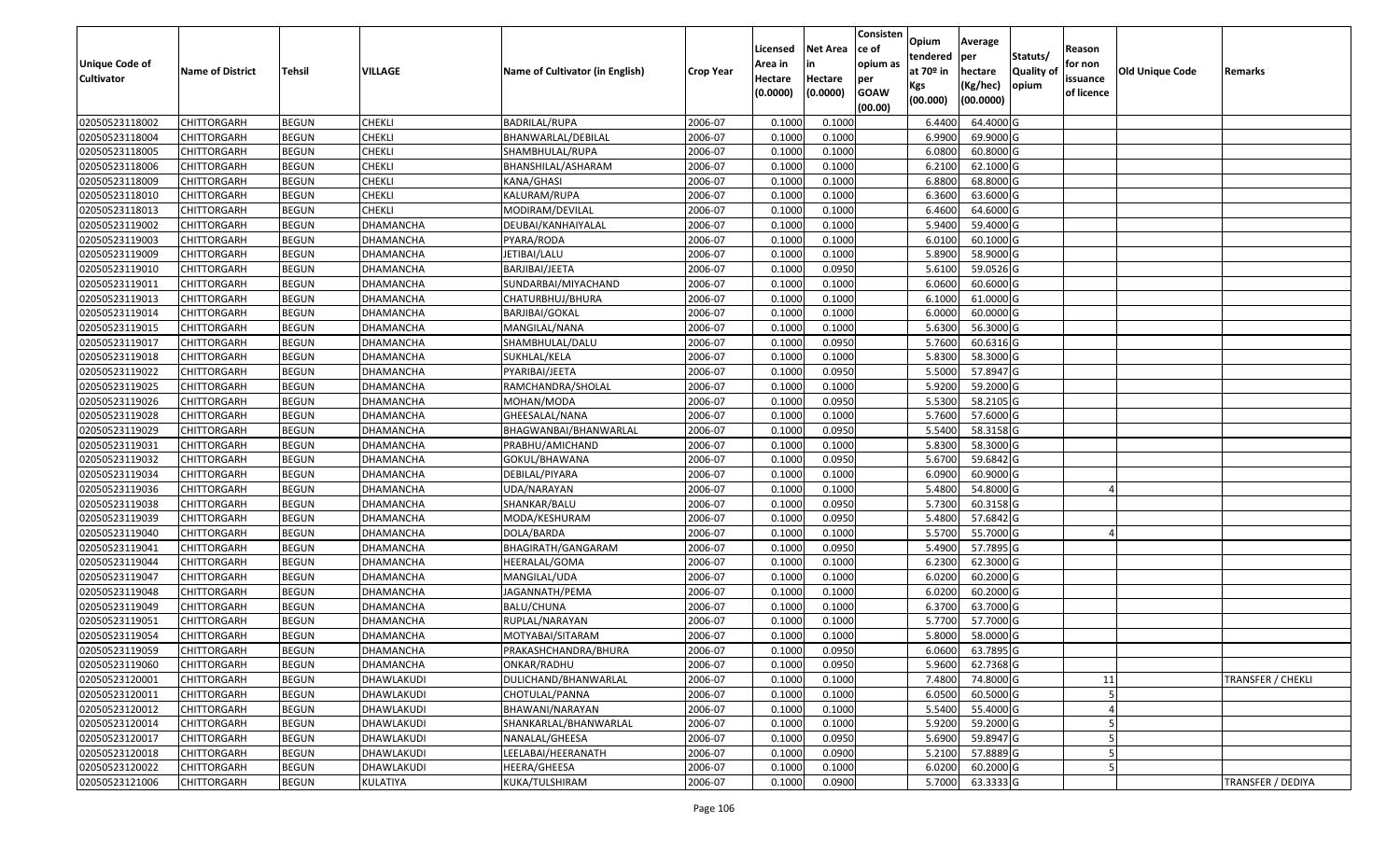| <b>Unique Code of</b><br><b>Cultivator</b> | <b>Name of District</b> | Tehsil       | VILLAGE         | Name of Cultivator (in English) | <b>Crop Year</b> | Licensed<br>Area in<br>Hectare<br>(0.0000) | Net Area<br>in<br>Hectare<br>(0.0000) | Consisten<br>ce of<br>opium as<br>per<br><b>GOAW</b><br>(00.00) | Opium<br>tendered<br>at 70º in<br>Kgs<br>(00.000) | Average<br>per<br>hectare<br>(Kg/hec)<br>(00.0000) | Statuts/<br><b>Quality of</b><br>opium | Reason<br>for non<br>issuance<br>of licence | Old Unique Code | Remarks            |
|--------------------------------------------|-------------------------|--------------|-----------------|---------------------------------|------------------|--------------------------------------------|---------------------------------------|-----------------------------------------------------------------|---------------------------------------------------|----------------------------------------------------|----------------------------------------|---------------------------------------------|-----------------|--------------------|
| 02050523121008                             | <b>CHITTORGARH</b>      | <b>BEGUN</b> | KULATIYA        | GHEESA/MEGA                     | 2006-07          | 0.1000                                     | 0.1000                                |                                                                 | 5.9900                                            | 59.9000 G                                          |                                        |                                             |                 |                    |
| 02050523121009                             | CHITTORGARH             | <b>BEGUN</b> | KULATIYA        | FHUMABAI/NANURAM                | 2006-07          | 0.1000                                     | 0.0900                                |                                                                 | 5.3600                                            | 59.5556 G                                          |                                        |                                             |                 |                    |
| 02050523121010                             | CHITTORGARH             | <b>BEGUN</b> | KULATIYA        | LADULAL/PRATHA                  | 2006-07          | 0.1000                                     | 0.1050                                |                                                                 | 5.4500                                            | 51.9048 G                                          |                                        |                                             |                 |                    |
| 02050523121011                             | <b>CHITTORGARH</b>      | <b>BEGUN</b> | KULATIYA        | SHAMBULAL/MANGILAL              | 2006-07          | 0.1000                                     | 0.0950                                |                                                                 | 5.1300                                            | 54.0000 G                                          |                                        |                                             |                 |                    |
| 02050523121012                             | CHITTORGARH             | <b>BEGUN</b> | KULATIYA        | NANDA/KANA                      | 2006-07          | 0.1000                                     | 0.1000                                |                                                                 | 5.6100                                            | 56.1000 G                                          |                                        |                                             |                 |                    |
| 02050523121013                             | CHITTORGARH             | <b>BEGUN</b> | KULATIYA        | KANHAIYALAL/GOKUL               | 2006-07          | 0.1000                                     | 0.1000                                |                                                                 | 6.1000                                            | 61.0000 G                                          |                                        |                                             |                 | TRANSFER / DEDIYA  |
| 02050523122001                             | CHITTORGARH             | <b>BEGUN</b> | JANDOLA         | HARISINGH/SHOSINGH              | 2006-07          | 0.1000                                     | 0.0950                                |                                                                 | 6.1700                                            | 64.9474 G                                          |                                        |                                             |                 |                    |
| 02050523122002                             | <b>CHITTORGARH</b>      | <b>BEGUN</b> | <b>JANDOLA</b>  | BARDA/BHAGIRATH                 | 2006-07          | 0.1000                                     | 0.1000                                |                                                                 | 6.5700                                            | 65.7000 G                                          |                                        |                                             |                 |                    |
| 02050523122003                             | CHITTORGARH             | <b>BEGUN</b> | JANDOLA         | MANGILAL/PRABHULAL              | 2006-07          | 0.1000                                     | 0.1000                                |                                                                 | 6.5400                                            | 65.4000 G                                          |                                        |                                             |                 |                    |
| 02050523122004                             | CHITTORGARH             | <b>BEGUN</b> | <b>JANDOLA</b>  | DALU/NARAYAN                    | 2006-07          | 0.1000                                     | 0.1000                                |                                                                 | 6.3300                                            | 63.3000 G                                          |                                        |                                             |                 |                    |
| 02050523122007                             | CHITTORGARH             | <b>BEGUN</b> | <b>JANDOLA</b>  | KESHRIMAL/NANKU                 | 2006-07          | 0.1000                                     | 0.1000                                |                                                                 | 5.7100                                            | 57.1000 G                                          |                                        |                                             |                 |                    |
| 02050523122008                             | <b>CHITTORGARH</b>      | <b>BEGUN</b> | <b>JANDOLA</b>  | SHANTIBAI/BARDA                 | 2006-07          | 0.1000                                     | 0.0950                                |                                                                 | 5.7600                                            | 60.6316 G                                          |                                        |                                             |                 |                    |
| 02050523122010                             | <b>CHITTORGARH</b>      | <b>BEGUN</b> | <b>JANDOLA</b>  | KISHORSINGH/KUMANSINGH          | 2006-07          | 0.1000                                     | 0.1000                                |                                                                 | 5.5600                                            | 55.6000 G                                          |                                        |                                             |                 |                    |
| 02050523122011                             | <b>CHITTORGARH</b>      | <b>BEGUN</b> | JANDOLA         | MOTISINGH/MOHANSINGH            | 2006-07          | 0.1000                                     | 0.1000                                |                                                                 | 5.7500                                            | 57.5000 G                                          |                                        |                                             |                 |                    |
| 02050523122012                             | CHITTORGARH             | <b>BEGUN</b> | JANDOLA         | BAHADURSINGH/DEBISINGH          | 2006-07          | 0.1000                                     | 0.1000                                |                                                                 | 6.1400                                            | 61.4000 G                                          |                                        |                                             |                 |                    |
| 02050523122014                             | <b>CHITTORGARH</b>      | <b>BEGUN</b> | <b>JANDOLA</b>  | MANSINGH/KANSINGH               | 2006-07          | 0.1000                                     | 0.1000                                |                                                                 | 5.4000                                            | 54.0000 G                                          |                                        |                                             |                 |                    |
| 02050523122015                             | <b>CHITTORGARH</b>      | <b>BEGUN</b> | JANDOLA         | GOVERDHANSINGH/KISHORSINGH      | 2006-07          | 0.1000                                     | 0.1000                                |                                                                 | 5.9800                                            | 59.8000 G                                          |                                        |                                             |                 |                    |
| 02050523123001                             | CHITTORGARH             | <b>BEGUN</b> | SAMRO KA LEVA   | CHAGANLAL/JAYRAM                | 2006-07          | 0.1000                                     | 0.0950                                |                                                                 | 6.6100                                            | 69.5789 G                                          |                                        |                                             |                 |                    |
| 02050523123002                             | CHITTORGARH             | <b>BEGUN</b> | SAMRO KA LEVA   | GOPILAL/LALU                    | 2006-07          | 0.1000                                     | 0.1000                                |                                                                 | 6.1000                                            | 61.0000 G                                          |                                        |                                             |                 |                    |
| 02050523123006                             | CHITTORGARH             | <b>BEGUN</b> | SAMRO KA LEVA   | PIYARA/ROOPA                    | 2006-07          | 0.1000                                     | 0.0950                                |                                                                 | 6.4700                                            | 68.1053 G                                          |                                        |                                             |                 |                    |
| 02050523123007                             | CHITTORGARH             | <b>BEGUN</b> | SAMRO KA LEVA   | NATHU/HAJARI                    | 2006-07          | 0.1000                                     | 0.0950                                |                                                                 | 5.2500                                            | 55.2632 G                                          |                                        |                                             |                 |                    |
| 02050523123008                             | CHITTORGARH             | <b>BEGUN</b> | SAMRO KA LEVA   | MOHANIBAI/NANDA                 | 2006-07          | 0.1000                                     | 0.0950                                |                                                                 | 5.7800                                            | 60.8421 G                                          |                                        |                                             |                 |                    |
| 02050523123009                             | CHITTORGARH             | <b>BEGUN</b> | SAMRO KA LEVA   | GHISALAL/KALU                   | 2006-07          | 0.1000                                     | 0.0900                                |                                                                 | 5.4200                                            | 60.2222 G                                          |                                        |                                             |                 |                    |
| 02050523123011                             | CHITTORGARH             | <b>BEGUN</b> | SAMRO KA LEVA   | RUKMABAI/KAJOD                  | 2006-07          | 0.1000                                     | 0.1000                                |                                                                 | 5.2600                                            | 52.6000 G                                          |                                        |                                             |                 |                    |
| 02050523123012                             | CHITTORGARH             | <b>BEGUN</b> | SAMRO KA LEVA   | <b>BALU/NAVLA</b>               | 2006-07          | 0.1000                                     | 0.1000                                |                                                                 | 5.0000                                            | 50.0000 G                                          |                                        |                                             |                 |                    |
| 02050523123014                             | CHITTORGARH             | <b>BEGUN</b> | SAMRO KA LEVA   | SHOLA/SURJA BHIL                | 2006-07          | 0.1000                                     | 0.0950                                |                                                                 | 5.0900                                            | 53.5789 G                                          |                                        |                                             |                 |                    |
| 02050523123015                             | CHITTORGARH             | <b>BEGUN</b> | SAMRO KA LEVA   | LALIBAI/HAJARINATH              | 2006-07          | 0.1000                                     | 0.0900                                |                                                                 | 5.6200                                            | 62.4444 G                                          |                                        |                                             |                 |                    |
| 02050523123017                             | CHITTORGARH             | <b>BEGUN</b> | SAMRO KA LEVA   | BHOJRAJ/NANDA                   | 2006-07          | 0.1000                                     | 0.0900                                |                                                                 | 4.7000                                            | 52.2222 G                                          |                                        |                                             |                 |                    |
| 02050523123018                             | <b>CHITTORGARH</b>      | <b>BEGUN</b> | SAMRO KA LEVA   | KAJOD/MEGHA                     | 2006-07          | 0.1000                                     | 0.0950                                |                                                                 | 4.9900                                            | 52.5263 G                                          |                                        |                                             |                 |                    |
| 02050523123019                             | CHITTORGARH             | <b>BEGUN</b> | SAMRO KA LEVA   | DEVILAL/ROOPA                   | 2006-07          | 0.1000                                     | 0.1050                                |                                                                 | 6.5600                                            | 62.4762 G                                          |                                        |                                             |                 |                    |
| 02050523123020                             | CHITTORGARH             | <b>BEGUN</b> | SAMRO KA LEVA   | HEERALAL/DEVA                   | 2006-07          | 0.1000                                     | 0.1000                                |                                                                 | 6.4700                                            | 64.7000 G                                          |                                        |                                             |                 |                    |
| 02050523124001                             | CHITTORGARH             | <b>BEGUN</b> | HANOTIYA        | MADHO/NATHU                     | 2006-07          | 0.1000                                     | 0.0950                                |                                                                 | 5.7100                                            | 60.1053 G                                          |                                        |                                             |                 |                    |
| 02050523124002                             | CHITTORGARH             | <b>BEGUN</b> | <b>HANOTIYA</b> | BHANWARLAL/LALU                 | 2006-07          | 0.1000                                     | 0.0950                                |                                                                 | 7.3900                                            | 77.7895 G                                          |                                        |                                             |                 |                    |
| 02050523124003                             | CHITTORGARH             | <b>BEGUN</b> | HANOTIYA        | UDAYRAM/SHOCHAND                | 2006-07          | 0.1000                                     | 0.1000                                |                                                                 | 6.0500                                            | 60.5000 G                                          |                                        |                                             |                 |                    |
| 02050523124004                             | CHITTORGARH             | <b>BEGUN</b> | HANOTIYA        | KAILASH/MEGHA                   | 2006-07          | 0.1000                                     | 0.1000                                |                                                                 | 6.1300                                            | 61.3000 G                                          |                                        |                                             |                 |                    |
| 02050523124005                             | CHITTORGARH             | <b>BEGUN</b> | HANOTIYA        | PYARCHAND/RUPA                  | 2006-07          | 0.1000                                     | 0.1000                                |                                                                 | 5.5200                                            | 55.2000 G                                          |                                        |                                             |                 |                    |
| 02050523124006                             | <b>CHITTORGARH</b>      | <b>BEGUN</b> | <b>HANOTIYA</b> | BALU/NARAYAN                    | 2006-07          | 0.1000                                     | 0.1000                                |                                                                 |                                                   | 5.9800 59.8000 G                                   |                                        |                                             |                 |                    |
| 02050523124007                             | <b>CHITTORGARH</b>      | <b>BEGUN</b> | <b>HANOTIYA</b> | BHUWANA/DEVRAM                  | 2006-07          | 0.1000                                     | 0.1000                                |                                                                 | 6.9100                                            | 69.1000 G                                          |                                        |                                             |                 |                    |
| 02050523124008                             | <b>CHITTORGARH</b>      | <b>BEGUN</b> | <b>HANOTIYA</b> | BHERU/LAKHMA                    | 2006-07          | 0.1000                                     | 0.0950                                |                                                                 | 5.8700                                            | 61.7895 G                                          |                                        |                                             |                 |                    |
| 02050523124009                             | <b>CHITTORGARH</b>      | <b>BEGUN</b> | <b>HANOTIYA</b> | NANDLAL/HARIRAM                 | 2006-07          | 0.1000                                     | 0.1000                                |                                                                 | 6.1800                                            | 61.8000 G                                          |                                        |                                             |                 | <b>NAME CHANGE</b> |
| 02050523124010                             | <b>CHITTORGARH</b>      | <b>BEGUN</b> | <b>HANOTIYA</b> | UDIBAI/RATANLAL                 | 2006-07          | 0.1000                                     | 0.1000                                |                                                                 | 6.1500                                            | 61.5000 G                                          |                                        |                                             |                 |                    |
| 02050523124011                             | <b>CHITTORGARH</b>      | <b>BEGUN</b> | <b>HANOTIYA</b> | RADHEYSHYAM/RAMLAL              | 2006-07          | 0.1000                                     | 0.1000                                |                                                                 | 6.2700                                            | 62.7000 G                                          |                                        |                                             |                 |                    |
| 02050523124012                             | <b>CHITTORGARH</b>      | <b>BEGUN</b> | <b>HANOTIYA</b> | NANDUBAI/ONKAR                  | 2006-07          | 0.1000                                     | 0.1000                                |                                                                 | 6.3700                                            | 63.7000 G                                          |                                        |                                             |                 |                    |
| 02050523124013                             | <b>CHITTORGARH</b>      | <b>BEGUN</b> | <b>HANOTIYA</b> | KUKLIBAI/BALU                   | 2006-07          | 0.1000                                     | 0.0950                                |                                                                 | 5.8300                                            | 61.3684 G                                          |                                        |                                             |                 |                    |
| 02050523124014                             | <b>CHITTORGARH</b>      | <b>BEGUN</b> | <b>HANOTIYA</b> | KAJOD/NATHU                     | 2006-07          | 0.1000                                     | 0.0950                                |                                                                 | 5.7400                                            | 60.4211 G                                          |                                        |                                             |                 |                    |
| 02050523124015                             | <b>CHITTORGARH</b>      | <b>BEGUN</b> | <b>HANOTIYA</b> | DEVA/KHEMA                      | 2006-07          | 0.1000                                     | 0.0950                                |                                                                 | 6.0400                                            | 63.5789 G                                          |                                        |                                             |                 |                    |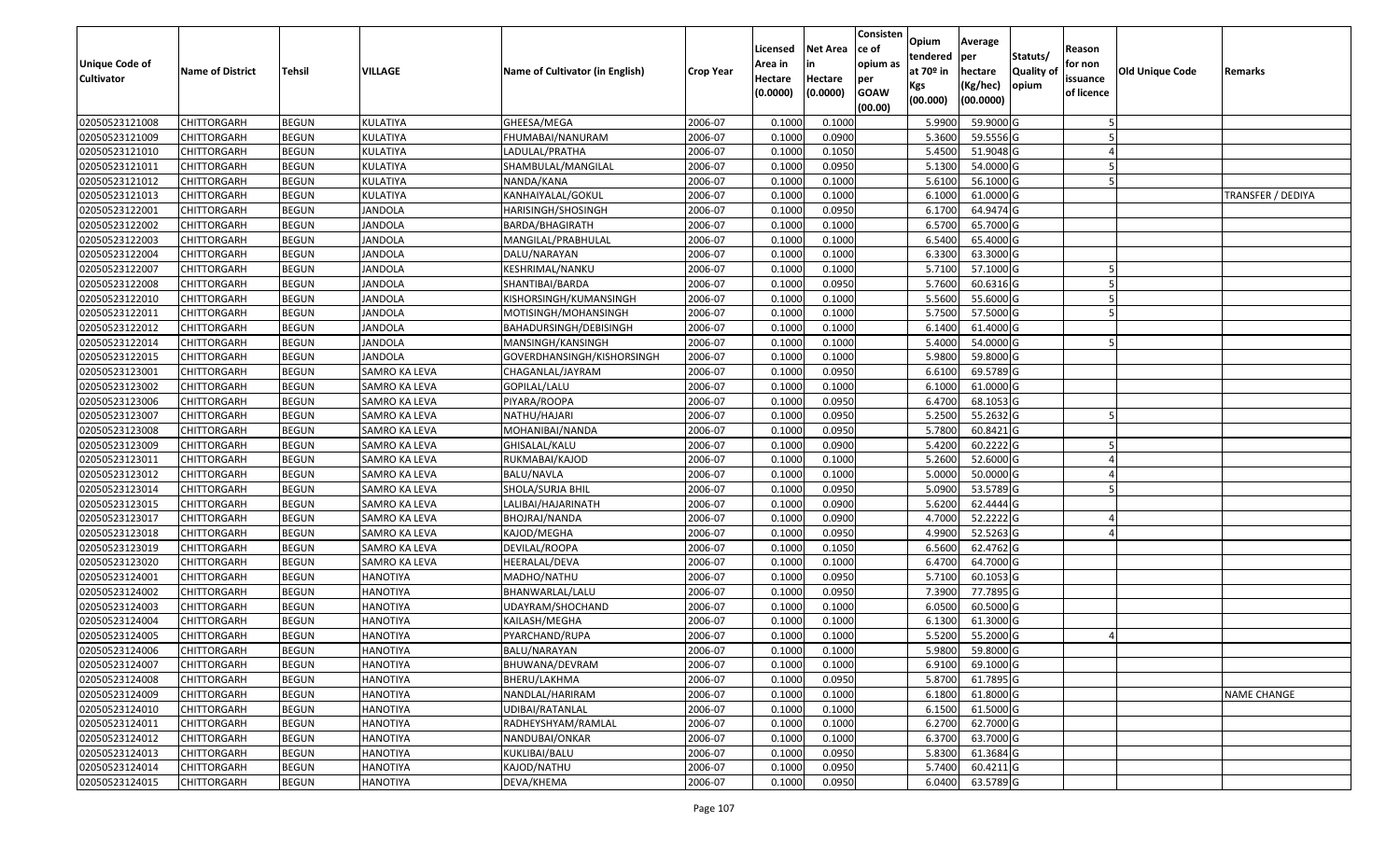| Unique Code of<br><b>Cultivator</b> | <b>Name of District</b> | <b>Tehsil</b> | VILLAGE           | Name of Cultivator (in English) | <b>Crop Year</b> | Licensed<br>Area in<br>Hectare | <b>Net Area</b><br>in<br>Hectare | Consisten<br>ce of<br>opium as<br>per | Opium<br>tendered<br>at $70°$ in<br>Kgs | Average<br>per<br>hectare<br>(Kg/hec) | Statuts/<br><b>Quality o</b><br>opium | Reason<br>for non<br>issuance | Old Unique Code | Remarks |
|-------------------------------------|-------------------------|---------------|-------------------|---------------------------------|------------------|--------------------------------|----------------------------------|---------------------------------------|-----------------------------------------|---------------------------------------|---------------------------------------|-------------------------------|-----------------|---------|
|                                     |                         |               |                   |                                 |                  | (0.0000)                       | (0.0000)                         | <b>GOAW</b><br>(00.00)                | (00.000)                                | (00.0000)                             |                                       | of licence                    |                 |         |
| 02050523124016                      | CHITTORGARH             | <b>BEGUN</b>  | <b>HANOTIYA</b>   | SITARAM/AMARCHAND               | 2006-07          | 0.1000                         | 0.1000                           |                                       | 5.7900                                  | 57.9000 G                             |                                       |                               |                 |         |
| 02050523124017                      | CHITTORGARH             | <b>BEGUN</b>  | <b>HANOTIYA</b>   | GHEESA/MOTILAL                  | 2006-07          | 0.1000                         | 0.0950                           |                                       | 5.8600                                  | 61.6842 G                             |                                       |                               |                 |         |
| 02050523124018                      | CHITTORGARH             | <b>BEGUN</b>  | <b>HANOTIYA</b>   | CHUNNILAL/ROOPA                 | 2006-07          | 0.1000                         | 0.1000                           |                                       | 6.0900                                  | 60.9000 G                             |                                       |                               |                 |         |
| 02050523124019                      | <b>CHITTORGARH</b>      | <b>BEGUN</b>  | <b>HANOTIYA</b>   | LAKHMICHAND/TARACHAND           | 2006-07          | 0.1000                         | 0.0950                           |                                       | 6.6900                                  | 70.4211 G                             |                                       |                               |                 |         |
| 02050523124020                      | CHITTORGARH             | <b>BEGUN</b>  | <b>HANOTIYA</b>   | PIYARCHAND/LAKHMA               | 2006-07          | 0.1000                         | 0.0950                           |                                       | 5.2800                                  | 55.5789 G                             |                                       |                               |                 |         |
| 02050523124021                      | CHITTORGARH             | <b>BEGUN</b>  | <b>HANOTIYA</b>   | SHOBHALAL/KASHIRAM              | 2006-07          | 0.1000                         | 0.1000                           |                                       | 5.7900                                  | 57.9000 G                             |                                       |                               |                 |         |
| 02050523124022                      | CHITTORGARH             | <b>BEGUN</b>  | <b>HANOTIYA</b>   | ROOPA/CHAMPA                    | 2006-07          | 0.1000                         | 0.0950                           |                                       | 6.0100                                  | 63.2632 G                             |                                       |                               |                 |         |
| 02050523124023                      | <b>CHITTORGARH</b>      | <b>BEGUN</b>  | <b>HANOTIYA</b>   | TODU/NARAYAN                    | 2006-07          | 0.1000                         | 0.0950                           |                                       | 6.2000                                  | 65.2632 G                             |                                       |                               |                 |         |
| 02050523124024                      | CHITTORGARH             | <b>BEGUN</b>  | <b>HANOTIYA</b>   | PRATHVIRAJ/KUKA                 | 2006-07          | 0.1000                         | 0.1000                           |                                       | 5.7900                                  | 57.9000 G                             |                                       |                               |                 |         |
| 02050523124025                      | CHITTORGARH             | <b>BEGUN</b>  | <b>HANOTIYA</b>   | UDAYRAM/PIYARCHAND              | 2006-07          | 0.1000                         | 0.0950                           |                                       | 5.3500                                  | 56.3158 G                             |                                       |                               |                 |         |
| 02050523124026                      | CHITTORGARH             | <b>BEGUN</b>  | <b>HANOTIYA</b>   | NANDLAL/DOLA                    | 2006-07          | 0.1000                         | 0.0950                           |                                       | 5.9500                                  | 62.6316 G                             |                                       |                               |                 |         |
| 02050523124027                      | <b>CHITTORGARH</b>      | <b>BEGUN</b>  | <b>HANOTIYA</b>   | RAMCHANDRA/LALU                 | 2006-07          | 0.1000                         | 0.0950                           |                                       | 6.1700                                  | 64.9474 G                             |                                       |                               |                 |         |
| 02050523124028                      | <b>CHITTORGARH</b>      | <b>BEGUN</b>  | <b>HANOTIYA</b>   | AMARCHAND/NARAYAN               | 2006-07          | 0.1000                         | 0.0950                           |                                       | 6.4900                                  | 68.3158 G                             |                                       |                               |                 |         |
| 02050523124030                      | CHITTORGARH             | <b>BEGUN</b>  | <b>HANOTIYA</b>   | LALURAM/KUKA                    | 2006-07          | 0.1000                         | 0.0950                           |                                       | 5.8500                                  | 61.5789 G                             |                                       |                               |                 |         |
| 02050523124031                      | <b>CHITTORGARH</b>      | <b>BEGUN</b>  | <b>HANOTIYA</b>   | DUNGA/MOJIRAM                   | 2006-07          | 0.1000                         | 0.1000                           |                                       | 5.6300                                  | 56.3000G                              |                                       |                               |                 |         |
| 02050523124032                      | CHITTORGARH             | <b>BEGUN</b>  | <b>HANOTIYA</b>   | RADHEYSHYAM/PIYARDAS            | 2006-07          | 0.1000                         | 0.0950                           |                                       | 5.7800                                  | 60.8421 G                             |                                       |                               |                 |         |
| 02050523124033                      | CHITTORGARH             | <b>BEGUN</b>  | <b>HANOTIYA</b>   | GHEESALAL/BHANWARLAL            | 2006-07          | 0.1000                         | 0.0950                           |                                       | 5.8400                                  | 61.4737 G                             |                                       |                               |                 |         |
| 02050523124035                      | CHITTORGARH             | <b>BEGUN</b>  | <b>HANOTIYA</b>   | NANDA/AMARCHAND                 | 2006-07          | 0.1000                         | 0.1000                           |                                       | 6.7500                                  | 67.5000 G                             |                                       |                               |                 |         |
| 02050523125001                      | CHITTORGARH             | <b>BEGUN</b>  | <b>KANTHARIYA</b> | KAILASHCHAND/KUKA               | 2006-07          | 0.1000                         | 0.0950                           |                                       | 6.7500                                  | 71.0526 G                             |                                       |                               |                 |         |
| 02050523125002                      | CHITTORGARH             | <b>BEGUN</b>  | KANTHARIYA        | KAILASHCHAND/NARAYAN            | 2006-07          | 0.1000                         | 0.0950                           |                                       | 5.1800                                  | 54.5263 G                             |                                       |                               |                 |         |
| 02050523125003                      | CHITTORGARH             | <b>BEGUN</b>  | KANTHARIYA        | MEGRAJ/BHURA                    | 2006-07          | 0.1000                         | 0.0950                           |                                       | 5.8300                                  | 61.3684G                              |                                       |                               |                 |         |
| 02050523125004                      | CHITTORGARH             | <b>BEGUN</b>  | KANTHARIYA        | GOPI/MODA                       | 2006-07          | 0.1000                         | 0.1000                           |                                       | 6.0900                                  | 60.9000 G                             |                                       |                               |                 |         |
| 02050523125005                      | CHITTORGARH             | <b>BEGUN</b>  | KANTHARIYA        | SHAMBHU/BHURA DHAKAD            | 2006-07          | 0.1000                         | 0.1000                           |                                       | 6.0600                                  | 60.6000 G                             |                                       |                               |                 |         |
| 02050523125006                      | CHITTORGARH             | <b>BEGUN</b>  | KANTHARIYA        | KUKA/RAMA DHAKAD                | 2006-07          | 0.1000                         | 0.0950                           |                                       | 5.9000                                  | 62.1053 G                             |                                       |                               |                 |         |
| 02050523125007                      | <b>CHITTORGARH</b>      | <b>BEGUN</b>  | KANTHARIYA        | HAJARILAL/NARAYAN REGAR         | 2006-07          | 0.1000                         | 0.0950                           |                                       | 6.2500                                  | 65.7895 G                             |                                       |                               |                 |         |
| 02050523125008                      | CHITTORGARH             | <b>BEGUN</b>  | KANTHARIYA        | RAMLAL/NANDA                    | 2006-07          | 0.1000                         | 0.0900                           |                                       | 4.8200                                  | 53.5556 G                             |                                       |                               |                 |         |
| 02050523125009                      | CHITTORGARH             | <b>BEGUN</b>  | KANTHARIYA        | BHERULAL/NANDA                  | 2006-07          | 0.1000                         | 0.0950                           |                                       | 4.6600                                  | 49.0526 G                             |                                       |                               |                 |         |
| 02050523125010                      | CHITTORGARH             | <b>BEGUN</b>  | KANTHARIYA        | BHANWARLAL/DEVA                 | 2006-07          | 0.1000                         | 0.0900                           |                                       | 5.2500                                  | 58.3333 G                             |                                       |                               |                 |         |
| 02050523125011                      | CHITTORGARH             | <b>BEGUN</b>  | KANTHARIYA        | NANIBAI/ROOPLAL                 | 2006-07          | 0.1000                         | 0.1000                           |                                       | 6.2400                                  | 62.4000 G                             |                                       |                               |                 |         |
| 02050523125012                      | CHITTORGARH             | <b>BEGUN</b>  | KANTHARIYA        | BHAWANILAL/DEVILAL              | 2006-07          | 0.1000                         | 0.0950                           |                                       | 5.4100                                  | 56.9474 G                             |                                       |                               |                 |         |
| 02050523125013                      | CHITTORGARH             | <b>BEGUN</b>  | KANTHARIYA        | RAMESHWARLAL/NARAYAN            | 2006-07          | 0.1000                         | 0.0950                           |                                       | 6.1000                                  | 64.2105 G                             |                                       |                               |                 |         |
| 02050523125014                      | CHITTORGARH             | <b>BEGUN</b>  | KANTHARIYA        | PANNALAL/NANDA                  | 2006-07          | 0.1000                         | 0.0950                           |                                       | 5.9400                                  | 62.5263 G                             |                                       |                               |                 |         |
| 02050523125015                      | CHITTORGARH             | <b>BEGUN</b>  | KANTHARIYA        | CHAMPALAL/MANGILAL              | 2006-07          | 0.1000                         | 0.1000                           |                                       | 6.4800                                  | 64.8000 G                             |                                       |                               |                 |         |
| 02050523125017                      | CHITTORGARH             | <b>BEGUN</b>  | KANTHARIYA        | BAJERAM/PEMA                    | 2006-07          | 0.1000                         | 0.1000                           |                                       | 5.8200                                  | 58.2000 G                             |                                       |                               |                 |         |
| 02050523125018                      | CHITTORGARH             | <b>BEGUN</b>  | KANTHARIYA        | SHANKARLAL/MIYACHAND            | 2006-07          | 0.1000                         | 0.0900                           |                                       | 5.7200                                  | 63.5556 G                             |                                       |                               |                 |         |
| 02050523125019                      | CHITTORGARH             | <b>BEGUN</b>  | KANTHARIYA        | DEVA/PEMA                       | 2006-07          | 0.1000                         | 0.1000                           |                                       | 6.9900                                  | 69.9000 G                             |                                       |                               |                 |         |
| 02050523125020                      | <b>CHITTORGARH</b>      | <b>BEGUN</b>  | KANTHARIYA        | BHAWANILAL/TARACHAND            | 2006-07          | 0.1000                         | 0.0950                           |                                       |                                         | 6.7000 70.5263 G                      |                                       |                               |                 |         |
| 02050523125021                      | <b>CHITTORGARH</b>      | <b>BEGUN</b>  | KANTHARIYA        | SHANKER/DEVILAL                 | 2006-07          | 0.1000                         | 0.0950                           |                                       | 5.7300                                  | 60.3158 G                             |                                       | 5                             |                 |         |
| 02050523125022                      | <b>CHITTORGARH</b>      | <b>BEGUN</b>  | KANTHARIYA        | MANGILAL/SHORAM                 | 2006-07          | 0.1000                         | 0.1000                           |                                       | 5.5200                                  | 55.2000 G                             |                                       |                               |                 |         |
| 02050523125023                      | <b>CHITTORGARH</b>      | <b>BEGUN</b>  | KANTHARIYA        | NARAYAN/UDA                     | 2006-07          | 0.1000                         | 0.0900                           |                                       | 5.5100                                  | 61.2222 G                             |                                       |                               |                 |         |
| 02050523125026                      | <b>CHITTORGARH</b>      | <b>BEGUN</b>  | KANTHARIYA        | LAKHMA/GOPI                     | 2006-07          | 0.1000                         | 0.0900                           |                                       | 5.9100                                  | 65.6667 G                             |                                       |                               |                 |         |
| 02050523125027                      | <b>CHITTORGARH</b>      | <b>BEGUN</b>  | KANTHARIYA        | DEVILAL/JAGANNATH               | 2006-07          | 0.1000                         | 0.1000                           |                                       | 5.5800                                  | 55.8000 G                             |                                       |                               |                 |         |
| 02050523125028                      | <b>CHITTORGARH</b>      | <b>BEGUN</b>  | KANTHARIYA        | KHEMRAJ/MANGILAL                | 2006-07          | 0.1000                         | 0.0950                           |                                       | 5.7700                                  | 60.7368 G                             |                                       |                               |                 |         |
| 02050523125030                      | <b>CHITTORGARH</b>      | <b>BEGUN</b>  | KANTHARIYA        | MADHOLAL/PEMA                   | 2006-07          | 0.1000                         | 0.0950                           |                                       | 5.8200                                  | 61.2632 G                             |                                       |                               |                 |         |
| 02050523125031                      | <b>CHITTORGARH</b>      | <b>BEGUN</b>  | KANTHARIYA        | GHISA/PEMA                      | 2006-07          | 0.1000                         | 0.0950                           |                                       | 6.3000                                  | 66.3158 G                             |                                       |                               |                 |         |
| 02050523125032                      | <b>CHITTORGARH</b>      | <b>BEGUN</b>  | KANTHARIYA        | PIYARCHAND/TODU                 | 2006-07          | 0.1000                         | 0.0950                           |                                       | 6.0800                                  | 64.0000 G                             |                                       |                               |                 |         |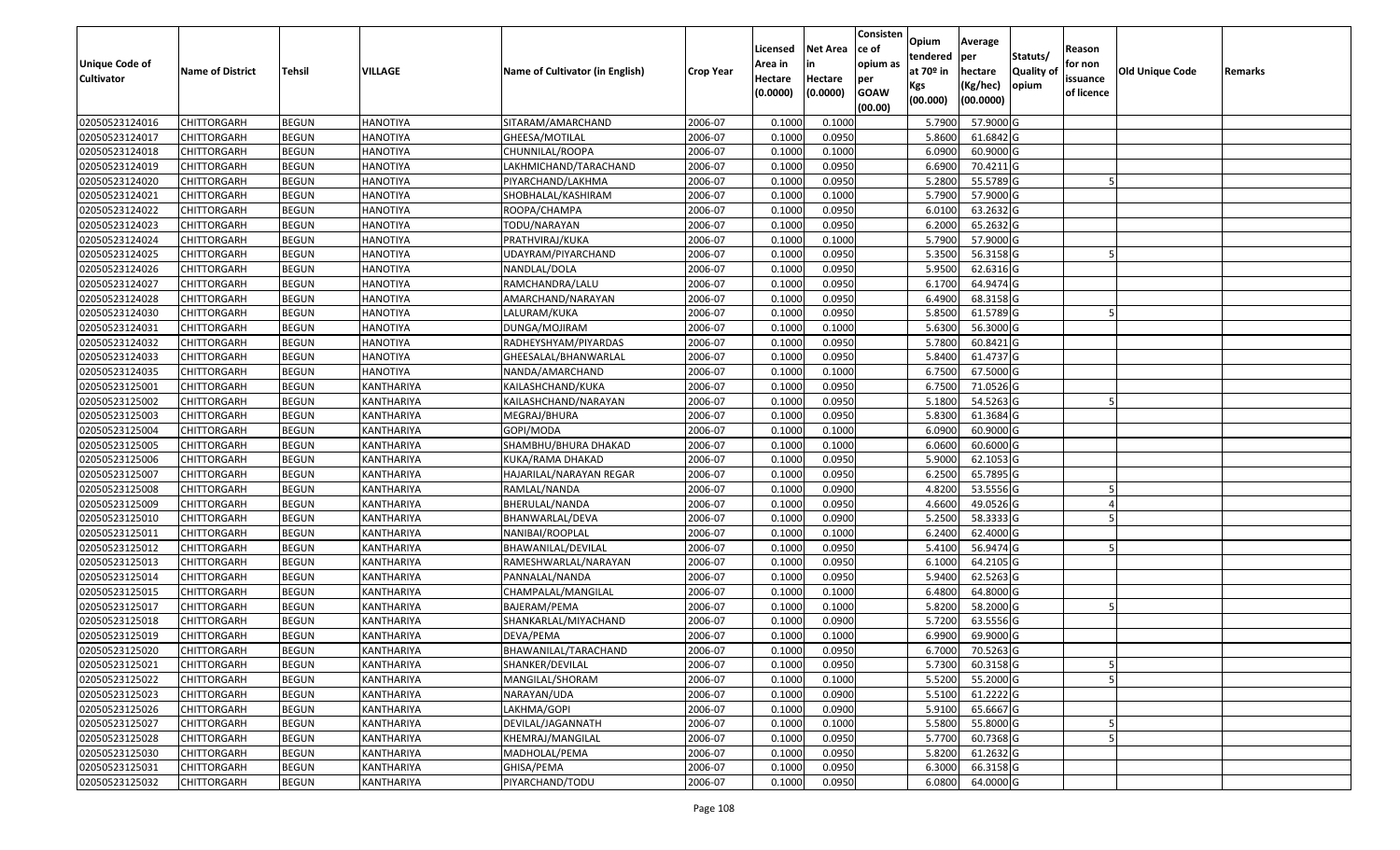| <b>Unique Code of</b> |                         |               |                   |                                 |                  | Licensed<br>Area in | <b>Net Area</b><br>in | Consisten<br>ce of<br>opium as | Opium<br>tendered              | Average<br>per                   | Statuts/                  | Reason<br>for non      |                 |         |
|-----------------------|-------------------------|---------------|-------------------|---------------------------------|------------------|---------------------|-----------------------|--------------------------------|--------------------------------|----------------------------------|---------------------------|------------------------|-----------------|---------|
| <b>Cultivator</b>     | <b>Name of District</b> | <b>Tehsil</b> | <b>VILLAGE</b>    | Name of Cultivator (in English) | <b>Crop Year</b> | Hectare<br>(0.0000) | Hectare<br>(0.0000)   | per<br><b>GOAW</b><br>(00.00)  | at $70°$ in<br>Kgs<br>(00.000) | hectare<br>(Kg/hec)<br>(00.0000) | <b>Quality o</b><br>opium | issuance<br>of licence | Old Unique Code | Remarks |
| 02050523125033        | CHITTORGARH             | <b>BEGUN</b>  | KANTHARIYA        | SHAMBHULAL/DEVILAL              | 2006-07          | 0.1000              | 0.1000                |                                | 5.6100                         | 56.1000G                         |                           |                        |                 |         |
| 02050523125036        | CHITTORGARH             | <b>BEGUN</b>  | KANTHARIYA        | MODIRAM/PIYARA                  | 2006-07          | 0.1000              | 0.0950                |                                | 5.7700                         | 60.7368 G                        |                           |                        |                 |         |
| 02050523125039        | CHITTORGARH             | <b>BEGUN</b>  | KANTHARIYA        | LOBHCHAND/BHURA                 | 2006-07          | 0.1000              | 0.0900                |                                | 5.4100                         | $60.1111$ G                      |                           |                        |                 |         |
| 02050523125041        | <b>CHITTORGARH</b>      | <b>BEGUN</b>  | KANTHARIYA        | SARJUBAI/NANDA                  | 2006-07          | 0.1000              | 0.0950                |                                | 5.3000                         | 55.7895 G                        |                           |                        |                 |         |
| 02050523125042        | CHITTORGARH             | <b>BEGUN</b>  | KANTHARIYA        | MOHAN/BHEEMA                    | 2006-07          | 0.1000              | 0.0950                |                                | 3.8800                         | 40.8421 G                        |                           |                        |                 |         |
| 02050523125043        | CHITTORGARH             | <b>BEGUN</b>  | KANTHARIYA        | HEERA/PIYARA                    | 2006-07          | 0.1000              | 0.1000                |                                | 6.7400                         | 67.4000 G                        |                           |                        |                 |         |
| 02050523125044        | CHITTORGARH             | <b>BEGUN</b>  | KANTHARIYA        | JAGDISH/SHANKAR                 | 2006-07          | 0.1000              | 0.0950                |                                | 6.1300                         | 64.5263 G                        |                           |                        |                 |         |
| 02050523125045        | CHITTORGARH             | <b>BEGUN</b>  | <b>KANTHARIYA</b> | SHOBHALAL/NARAYAN               | 2006-07          | 0.1000              | 0.1000                |                                | 6.3000                         | 63.0000G                         |                           |                        |                 |         |
| 02050523125047        | CHITTORGARH             | <b>BEGUN</b>  | KANTHARIYA        | DEVILAL/RAMA                    | 2006-07          | 0.1000              | 0.0950                |                                | 5.4200                         | 57.0526 G                        |                           |                        |                 |         |
| 02050523125048        | CHITTORGARH             | <b>BEGUN</b>  | KANTHARIYA        | CHAMPALAL/TARACHAND             | 2006-07          | 0.1000              | 0.0950                |                                | 6.0600                         | 63.7895 G                        |                           |                        |                 |         |
| 02050523125049        | CHITTORGARH             | <b>BEGUN</b>  | KANTHARIYA        | HAJARI/TARACHAND                | 2006-07          | 0.1000              | 0.0950                |                                | 5.4600                         | 57.4737 G                        |                           |                        |                 |         |
| 02050523125050        | <b>CHITTORGARH</b>      | <b>BEGUN</b>  | KANTHARIYA        | NARAYAN/JAYRAM                  | 2006-07          | 0.1000              | 0.0900                |                                | 6.0100                         | 66.7778 G                        |                           |                        |                 |         |
| 02050523125051        | <b>CHITTORGARH</b>      | <b>BEGUN</b>  | KANTHARIYA        | CHITTAR/KUKA                    | 2006-07          | 0.1000              | 0.0950                |                                | 5.9400                         | 62.5263 G                        |                           |                        |                 |         |
| 02050523125054        | CHITTORGARH             | <b>BEGUN</b>  | KANTHARIYA        | GOTULAL/KUKA                    | 2006-07          | 0.1000              | 0.0950                |                                | 5.4300                         | 57.1579 G                        |                           |                        |                 |         |
| 02050523125055        | CHITTORGARH             | <b>BEGUN</b>  | KANTHARIYA        | DHAPUBAI/JODHA                  | 2006-07          | 0.1000              | 0.1000                |                                | 6.5100                         | 65.1000G                         |                           |                        |                 |         |
| 02050523126001        | CHITTORGARH             | <b>BEGUN</b>  | <b>GALYABAVDI</b> | HEMA/MEGHA                      | 2006-07          | 0.1000              | 0.0950                |                                | 6.4400                         | 67.7895 G                        |                           |                        |                 |         |
| 02050523126002        | CHITTORGARH             | <b>BEGUN</b>  | <b>GALYABAVDI</b> | BHERULAL/PIYARA                 | 2006-07          | 0.1000              | 0.0950                |                                | 5.6800                         | 59.7894 G                        |                           |                        |                 |         |
| 02050523126004        | CHITTORGARH             | <b>BEGUN</b>  | GALYABAVDI        | NARAYAN/GHEESA                  | 2006-07          | 0.1000              | 0.0950                |                                | 6.4600                         | 68.0000G                         |                           |                        |                 |         |
| 02050523126005        | CHITTORGARH             | <b>BEGUN</b>  | GALYABAVDI        | KAJOD/NAVLA                     | 2006-07          | 0.1000              | 0.1000                |                                | 6.1100                         | 61.1000G                         |                           |                        |                 |         |
| 02050523126011        | CHITTORGARH             | <b>BEGUN</b>  | GALYABAVDI        | VENA/NAVLA                      | 2006-07          | 0.1000              | 0.1000                |                                | 5.5600                         | 55.6000G                         |                           |                        |                 |         |
| 02050523126012        | CHITTORGARH             | <b>BEGUN</b>  | <b>GALYABAVDI</b> | SHANKARLAL/MOHANLAL             | 2006-07          | 0.1000              | 0.0950                |                                | 5.8300                         | 61.3684 G                        |                           |                        |                 |         |
| 02050523126013        | CHITTORGARH             | <b>BEGUN</b>  | GALYABAVDI        | BHANWARLAL/HAJARI               | 2006-07          | 0.1000              | 0.1000                |                                | 5.7700                         | 57.7000G                         |                           |                        |                 |         |
| 02050523127001        | CHITTORGARH             | <b>BEGUN</b>  | RAMPURIYA - A     | KASHIRAM/KALU                   | 2006-07          | 0.1000              | 0.0950                |                                | 5.1400                         | 54.1053 G                        |                           |                        |                 |         |
| 02050523127002        | CHITTORGARH             | <b>BEGUN</b>  | RAMPURIYA - A     | JHAMKUBAI/KASHIRAM              | 2006-07          | 0.1000              | 0.0950                |                                | 5.3400                         | 56.2105 G                        |                           |                        |                 |         |
| 02050523127003        | <b>CHITTORGARH</b>      | <b>BEGUN</b>  | RAMPURIYA - A     | JAGANNATH/MOHAN                 | 2006-07          | 0.1000              | 0.1000                |                                | 5.9000                         | 59.0000G                         |                           |                        |                 |         |
| 02050523127004        | CHITTORGARH             | <b>BEGUN</b>  | RAMPURIYA - A     | UDA/BOTHLAL                     | 2006-07          | 0.1000              | 0.0950                |                                | 5.8400                         | 61.4737 G                        |                           |                        |                 |         |
| 02050523127005        | CHITTORGARH             | <b>BEGUN</b>  | RAMPURIYA - A     | SHANKARLAL/ROOPA                | 2006-07          | 0.1000              | 0.1000                |                                | 5.9200                         | 59.2000 G                        |                           |                        |                 |         |
| 02050523127006        | CHITTORGARH             | <b>BEGUN</b>  | RAMPURIYA - A     | DEVILAL/DEVA                    | 2006-07          | 0.1000              | 0.1000                |                                | 5.0700                         | 50.7000 G                        |                           |                        |                 |         |
| 02050523127007        | CHITTORGARH             | <b>BEGUN</b>  | RAMPURIYA - A     | <b>BALU/DHOLA</b>               | 2006-07          | 0.1000              | 0.0950                |                                | 5.7300                         | 60.3158 G                        |                           |                        |                 |         |
| 02050523127009        | CHITTORGARH             | <b>BEGUN</b>  | RAMPURIYA - A     | HARLAL/NARAYAN                  | 2006-07          | 0.1000              | 0.0950                |                                | 6.1800                         | 65.0526 G                        |                           |                        |                 |         |
| 02050523127010        | CHITTORGARH             | <b>BEGUN</b>  | RAMPURIYA - A     | BARDIBAI/NATHU                  | 2006-07          | 0.1000              | 0.0950                |                                | 5.9000                         | 62.1053 G                        |                           |                        |                 |         |
| 02050523127012        | CHITTORGARH             | <b>BEGUN</b>  | RAMPURIYA - A     | SITARAM/BHUWANA                 | 2006-07          | 0.1000              | 0.0950                |                                | 5.8800                         | 61.8947 G                        |                           |                        |                 |         |
| 02050523127013        | CHITTORGARH             | <b>BEGUN</b>  | RAMPURIYA - A     | SHAMBHULAL/ BHERULAL            | 2006-07          | 0.1000              | 0.0950                |                                | 5.8000                         | 61.0526 G                        |                           |                        |                 |         |
| 02050523127016        | CHITTORGARH             | <b>BEGUN</b>  | RAMPURIYA - A     | ASHOK/GOMA                      | 2006-07          | 0.1000              | 0.0950                |                                | 5.3100                         | 55.8947 G                        |                           |                        |                 |         |
| 02050523127018        | CHITTORGARH             | <b>BEGUN</b>  | RAMPURIYA - A     | NARAYAN/MODA                    | 2006-07          | 0.1000              | 0.0950                |                                | 5.3000                         | 55.7895 G                        |                           |                        |                 |         |
| 02050523127019        | CHITTORGARH             | <b>BEGUN</b>  | RAMPURIYA - A     | NATHULAL/DEVA                   | 2006-07          | 0.1000              | 0.1000                |                                | 5.7800                         | 57.8000 G                        |                           |                        |                 |         |
| 02050523127024        | <b>CHITTORGARH</b>      | <b>BEGUN</b>  | RAMPURIYA - A     | SHANKARLAL/EKLINGH              | 2006-07          | 0.1000              | 0.0950                |                                |                                | 5.4700 57.5789 G                 |                           |                        |                 |         |
| 02050523127025        | <b>CHITTORGARH</b>      | <b>BEGUN</b>  | RAMPURIYA - A     | NATHU/RUPA                      | 2006-07          | 0.1000              | 0.1000                |                                | 5.5100                         | 55.1000 G                        |                           |                        |                 |         |
| 02050523127027        | <b>CHITTORGARH</b>      | <b>BEGUN</b>  | RAMPURIYA - A     | MOHAN/CHANDA                    | 2006-07          | 0.1000              | 0.1000                |                                | 5.0300                         | 50.3000 G                        |                           |                        |                 |         |
| 02050523127028        | <b>CHITTORGARH</b>      | <b>BEGUN</b>  | RAMPURIYA - A     | BHAGIRATH/LAXMAN                | 2006-07          | 0.1000              | 0.0950                |                                | 4.6600                         | 49.0526 G                        |                           |                        |                 |         |
| 02050523127029        | <b>CHITTORGARH</b>      | <b>BEGUN</b>  | RAMPURIYA - A     | LADULAL/DUDHA                   | 2006-07          | 0.1000              | 0.0950                |                                | 5.5900                         | 58.8421 G                        |                           |                        |                 |         |
| 02050523127030        | <b>CHITTORGARH</b>      | <b>BEGUN</b>  | RAMPURIYA - A     | BHOLIRAM/SALAGRAM               | 2006-07          | 0.1000              | 0.1000                |                                | 5.6200                         | 56.2000 G                        |                           |                        |                 |         |
| 02050523127031        | <b>CHITTORGARH</b>      | <b>BEGUN</b>  | RAMPURIYA - A     | BARDIBAI/RAMCHANDRA             | 2006-07          | 0.1000              | 0.0950                |                                | 5.1700                         | 54.4211 G                        |                           |                        |                 |         |
| 02050523127032        | <b>CHITTORGARH</b>      | <b>BEGUN</b>  | RAMPURIYA - A     | RADHEYSHYAM/BALU                | 2006-07          | 0.1000              | 0.0950                |                                | 5.6800                         | 59.7895 G                        |                           |                        |                 |         |
| 02050523127033        | <b>CHITTORGARH</b>      | <b>BEGUN</b>  | RAMPURIYA - A     | MANGILAL/NANA                   | 2006-07          | 0.1000              | 0.1000                |                                | 6.1800                         | 61.8000 G                        |                           |                        |                 |         |
| 02050523127034        | <b>CHITTORGARH</b>      | <b>BEGUN</b>  | RAMPURIYA - A     | MOTI/PRATAP                     | 2006-07          | 0.1000              | 0.1000                |                                | 5.8400                         | 58.4000 G                        |                           |                        |                 |         |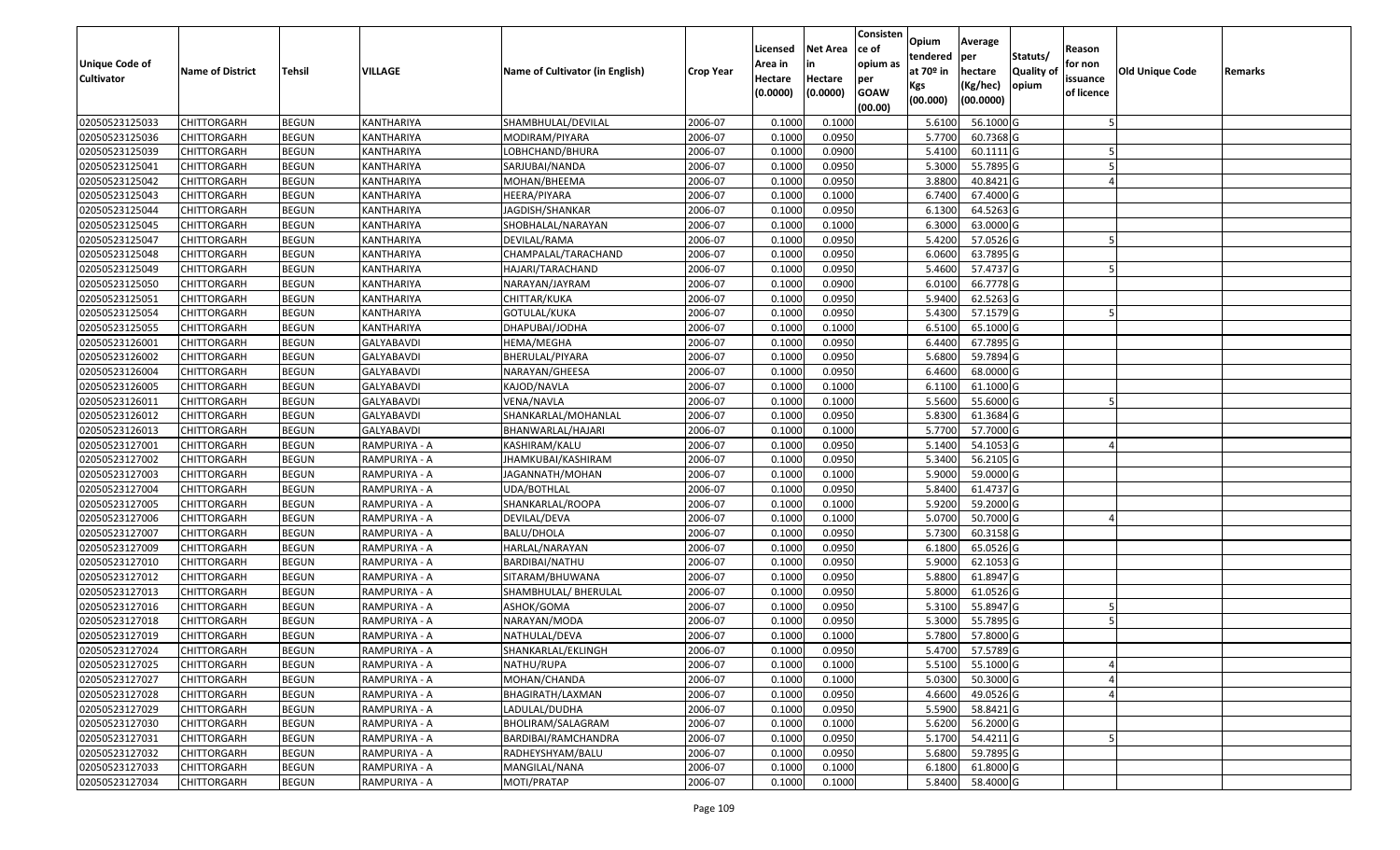| <b>Unique Code of</b> |                         |              |               |                                 |                  | Licensed<br>Area in | <b>Net Area</b><br>in | Consisten<br>ce of<br>opium as | Opium<br>tendered              | Average<br>per                   | Statuts/                  | Reason<br>for non      |                 |                    |
|-----------------------|-------------------------|--------------|---------------|---------------------------------|------------------|---------------------|-----------------------|--------------------------------|--------------------------------|----------------------------------|---------------------------|------------------------|-----------------|--------------------|
| <b>Cultivator</b>     | <b>Name of District</b> | Tehsil       | VILLAGE       | Name of Cultivator (in English) | <b>Crop Year</b> | Hectare<br>(0.0000) | Hectare<br>(0.0000)   | per<br><b>GOAW</b><br>(00.00)  | at $70°$ in<br>Kgs<br>(00.000) | hectare<br>(Kg/hec)<br>(00.0000) | <b>Quality o</b><br>opium | issuance<br>of licence | Old Unique Code | Remarks            |
| 02050523127035        | CHITTORGARH             | <b>BEGUN</b> | RAMPURIYA - A | JAGGANATH/NARAYAN               | 2006-07          | 0.1000              | 0.0950                |                                | 5.8200                         | 61.2632 G                        |                           |                        |                 |                    |
| 02050523127036        | CHITTORGARH             | <b>BEGUN</b> | RAMPURIYA - A | BALU/NARAYAN                    | 2006-07          | 0.1000              | 0.0900                |                                | 5.4100                         | 60.1111 G                        |                           |                        |                 |                    |
| 02050523127038        | CHITTORGARH             | <b>BEGUN</b> | RAMPURIYA - A | MEGRAJ/BHAGIRATH                | 2006-07          | 0.1000              | 0.1000                |                                | 5.8500                         | 58.5000G                         |                           |                        |                 |                    |
| 02050523127040        | <b>CHITTORGARH</b>      | <b>BEGUN</b> | RAMPURIYA - A | MADAN/KUKA                      | 2006-07          | 0.1000              | 0.0950                |                                | 5.3000                         | 55.7895 G                        |                           |                        |                 |                    |
| 02050523127041        | CHITTORGARH             | <b>BEGUN</b> | RAMPURIYA - A | KALULAL/BHOLA                   | 2006-07          | 0.1000              | 0.0950                |                                | 5.6300                         | 59.2632 G                        |                           |                        |                 |                    |
| 02050523127042        | CHITTORGARH             | <b>BEGUN</b> | RAMPURIYA - A | BHERU/UDA                       | 2006-07          | 0.1000              | 0.1000                |                                | 5.7500                         | 57.5000 G                        |                           |                        |                 |                    |
| 02050523127044        | CHITTORGARH             | <b>BEGUN</b> | RAMPURIYA - A | NANDRAM/DEVRAM                  | 2006-07          | 0.1000              | 0.1000                |                                | 5.0800                         | 50.8000 G                        |                           |                        |                 |                    |
| 02050523127045        | <b>CHITTORGARH</b>      | <b>BEGUN</b> | RAMPURIYA - A | DULICHAND/UDA                   | 2006-07          | 0.1000              | 0.0950                |                                | 5.9000                         | 62.1053 G                        |                           |                        |                 |                    |
| 02050523127046        | CHITTORGARH             | <b>BEGUN</b> | RAMPURIYA - A | ONKAR/SEVA                      | 2006-07          | 0.1000              | 0.0000                |                                | 0.0000                         | $0.0000$ F                       |                           |                        |                 |                    |
| 02050523127048        | CHITTORGARH             | <b>BEGUN</b> | RAMPURIYA - A | KUKA/GHOPAL                     | 2006-07          | 0.1000              | 0.1000                |                                | 6.0200                         | 60.2000 G                        |                           |                        |                 |                    |
| 02050523127052        | CHITTORGARH             | <b>BEGUN</b> | RAMPURIYA - A | KAJOD/GOKUL                     | 2006-07          | 0.1000              | 0.0900                |                                | 5.4700                         | 60.7778 G                        |                           |                        |                 |                    |
| 02050523127054        | CHITTORGARH             | <b>BEGUN</b> | RAMPURIYA - A | KEMRAJ/LAXMICHAND               | 2006-07          | 0.1000              | 0.1000                |                                | 5.7500                         | 57.5000 G                        |                           |                        |                 |                    |
| 02050523127055        | <b>CHITTORGARH</b>      | <b>BEGUN</b> | RAMPURIYA - A | PANNALAL/CHAMNA                 | 2006-07          | 0.1000              | 0.1050                |                                | 5.8300                         | 55.5238 G                        |                           |                        |                 |                    |
| 02050523127057        | <b>CHITTORGARH</b>      | <b>BEGUN</b> | RAMPURIYA - A | KANAHIYALAL/MODA                | 2006-07          | 0.1000              | 0.0950                |                                | 5.5100                         | 58.0000 G                        |                           |                        |                 |                    |
| 02050523127060        | CHITTORGARH             | <b>BEGUN</b> | RAMPURIYA - A | HOKMA/KAJOD                     | 2006-07          | 0.1000              | 0.1000                |                                | 5.7100                         | 57.1000 G                        |                           |                        |                 |                    |
| 02050523127061        | CHITTORGARH             | <b>BEGUN</b> | RAMPURIYA - A | NANDLAL/JODHRAJ                 | 2006-07          | 0.1000              | 0.0950                |                                | 5.4600                         | 57.4737 G                        |                           |                        |                 |                    |
| 02050523127062        | CHITTORGARH             | <b>BEGUN</b> | RAMPURIYA - A | KANHAIYALAL/NANDA               | 2006-07          | 0.1000              | 0.0950                |                                | 5.5400                         | 58.3158 G                        |                           |                        |                 |                    |
| 02050523127063        | CHITTORGARH             | <b>BEGUN</b> | RAMPURIYA - A | KHANA/ NARAYAN                  | 2006-07          | 0.1000              | 0.1000                |                                | 5.6900                         | 56.9000 G                        |                           |                        |                 |                    |
| 02050523127068        | CHITTORGARH             | <b>BEGUN</b> | RAMPURIYA - A | ONKAR/LAXMAN                    | 2006-07          | 0.1000              | 0.1000                |                                | 5.6600                         | 56.6000 G                        |                           |                        |                 |                    |
| 02050523127075        | CHITTORGARH             | <b>BEGUN</b> | RAMPURIYA - A | BHAGDIRAM/MANGILAL              | 2006-07          | 0.1000              | 0.0950                |                                | 5.7100                         | 60.1053 G                        |                           |                        |                 |                    |
| 02050523127077        | CHITTORGARH             | <b>BEGUN</b> | RAMPURIYA - A | <b>BOTHLAL/DEVA</b>             | 2006-07          | 0.1000              | 0.0900                |                                | 5.5300                         | 61.4444 G                        |                           |                        |                 |                    |
| 02050523127078        | CHITTORGARH             | <b>BEGUN</b> | RAMPURIYA - A | MOHANLAL/CHAMPHA                | 2006-07          | 0.1000              | 0.0950                |                                | 6.1500                         | 64.7368 G                        |                           |                        |                 |                    |
| 02050523127079        | CHITTORGARH             | <b>BEGUN</b> | RAMPURIYA - A | NANDA/BHIMACHAND                | 2006-07          | 0.1000              | 0.1000                |                                | 5.1100                         | 51.1000G                         |                           |                        |                 |                    |
| 02050523127080        | CHITTORGARH             | <b>BEGUN</b> | RAMPURIYA - A | LALURAM/KESRIMAL/BHANWARLAL     | 2006-07          | 0.1000              | 0.1000                |                                | 5.9300                         | 59.3000G                         |                           |                        |                 |                    |
| 02050523127082        | CHITTORGARH             | <b>BEGUN</b> | RAMPURIYA - A | MANGILAL/LALU                   | 2006-07          | 0.1000              | 0.1000                |                                | 5.3700                         | 53.7000 G                        |                           |                        |                 |                    |
| 02050523127086        | CHITTORGARH             | <b>BEGUN</b> | RAMPURIYA - A | BHOLIRAM/PIYARA                 | 2006-07          | 0.1000              | 0.0950                |                                | 5.4000                         | 56.8421 G                        |                           |                        |                 |                    |
| 02050523127089        | CHITTORGARH             | <b>BEGUN</b> | RAMPURIYA - A | BALULAL/BHOLA                   | 2006-07          | 0.1000              | 0.0950                |                                | 5.6800                         | 59.7895 G                        |                           |                        |                 |                    |
| 02050523127090        | <b>CHITTORGARH</b>      | <b>BEGUN</b> | RAMPURIYA - A | ISHWAR/GHEESA                   | 2006-07          | 0.1000              | 0.0950                |                                | 6.0500                         | 63.6842 G                        |                           |                        |                 |                    |
| 02050523127095        | CHITTORGARH             | <b>BEGUN</b> | RAMPURIYA - B | MANGILAL/RAMA                   | 2006-07          | 0.1000              | 0.0950                |                                | 5.4100                         | 56.9474 G                        |                           |                        |                 |                    |
| 02050523127096        | CHITTORGARH             | <b>BEGUN</b> | RAMPURIYA - B | BHANWARLAL/DEVILAL              | 2006-07          | 0.1000              | 0.1000                |                                | 5.6300                         | 56.3000G                         |                           |                        |                 |                    |
| 02050523127097        | CHITTORGARH             | <b>BEGUN</b> | RAMPURIYA - B | DEVILAL/DHANNA                  | 2006-07          | 0.1000              | 0.1000                |                                | 5.2500                         | 52.5000G                         |                           |                        |                 |                    |
| 02050523127098        | CHITTORGARH             | <b>BEGUN</b> | RAMPURIYA - B | ONKAR/GOPAL                     | 2006-07          | 0.1000              | 0.0950                |                                | 4.5200                         | 47.5789 G                        |                           |                        |                 |                    |
| 02050523127099        | <b>CHITTORGARH</b>      | <b>BEGUN</b> | RAMPURIYA - B | MODA/NATHU                      | 2006-07          | 0.1000              | 0.1000                |                                | 5.8900                         | 58.9000 G                        |                           |                        |                 |                    |
| 02050523127101        | CHITTORGARH             | <b>BEGUN</b> | RAMPURIYA - B | NATHU/KUKA                      | 2006-07          | 0.1000              | 0.0950                |                                | 6.4800                         | 68.2105 G                        |                           |                        |                 |                    |
| 02050523127102        | CHITTORGARH             | <b>BEGUN</b> | RAMPURIYA - B | MODA/HARLAL                     | 2006-07          | 0.1000              | 0.1000                |                                | 5.6900                         | 56.9000 G                        |                           |                        |                 |                    |
| 02050523127103        | <b>CHITTORGARH</b>      | <b>BEGUN</b> | RAMPURIYA - B | PANNALAL/LAKMICHAND             | 2006-07          | 0.1000              | 0.0950                |                                | 5.2200                         | 54.9474 G                        |                           |                        |                 |                    |
| 02050523127104        | <b>CHITTORGARH</b>      | <b>BEGUN</b> | RAMPURIYA - B | BHOLIBAI/ASHARAM                | 2006-07          | 0.1000              | 0.1000                |                                | 5.8800                         | 58.8000 G                        |                           |                        |                 |                    |
| 02050523127105        | <b>CHITTORGARH</b>      | <b>BEGUN</b> | RAMPURIYA - B | NARAYANIBAI/MOHAN               | 2006-07          | 0.1000              | 0.0950                |                                | 5.6000                         | 58.9474 G                        |                           |                        |                 |                    |
| 02050523127106        | <b>CHITTORGARH</b>      | <b>BEGUN</b> | RAMPURIYA - B | SHAMBHU/PRTAP                   | 2006-07          | 0.1000              | 0.1000                |                                | 0.3900                         | 3.9000                           |                           |                        |                 | <b>NAME CHANGE</b> |
| 02050523127107        | CHITTORGARH             | <b>BEGUN</b> | RAMPURIYA - B | GANGARAM/LAKHMICHAND            | 2006-07          | 0.1000              | 0.1000                |                                | 5.3800                         | 53.8000 G                        |                           |                        |                 |                    |
| 02050523127110        | <b>CHITTORGARH</b>      | <b>BEGUN</b> | RAMPURIYA - B | BALUNATH/MODANATH               | 2006-07          | 0.1000              | 0.1000                |                                | 4.7600                         | 47.6000 G                        |                           |                        |                 |                    |
| 02050523127111        | <b>CHITTORGARH</b>      | <b>BEGUN</b> | RAMPURIYA - B | UDIBAI/HEERA                    | 2006-07          | 0.1000              | 0.1000                |                                | 5.0500                         | 50.5000 G                        |                           |                        |                 |                    |
| 02050523127112        | <b>CHITTORGARH</b>      | <b>BEGUN</b> | RAMPURIYA - B | KAJODLAL/PIYARA                 | 2006-07          | 0.1000              | 0.1000                |                                | 6.1700                         | 61.7000 G                        |                           |                        |                 |                    |
| 02050523127115        | <b>CHITTORGARH</b>      | <b>BEGUN</b> | RAMPURIYA - B | LAKHMA/SEVA                     | 2006-07          | 0.1000              | 0.1050                |                                | 5.5300                         | 52.6667 G                        |                           |                        |                 |                    |
| 02050523127117        | <b>CHITTORGARH</b>      | <b>BEGUN</b> | RAMPURIYA - B | KESHRIMAL/BHANWARLAL            | 2006-07          | 0.1000              | 0.0950                |                                | 6.9400                         | 73.0526 G                        |                           |                        |                 |                    |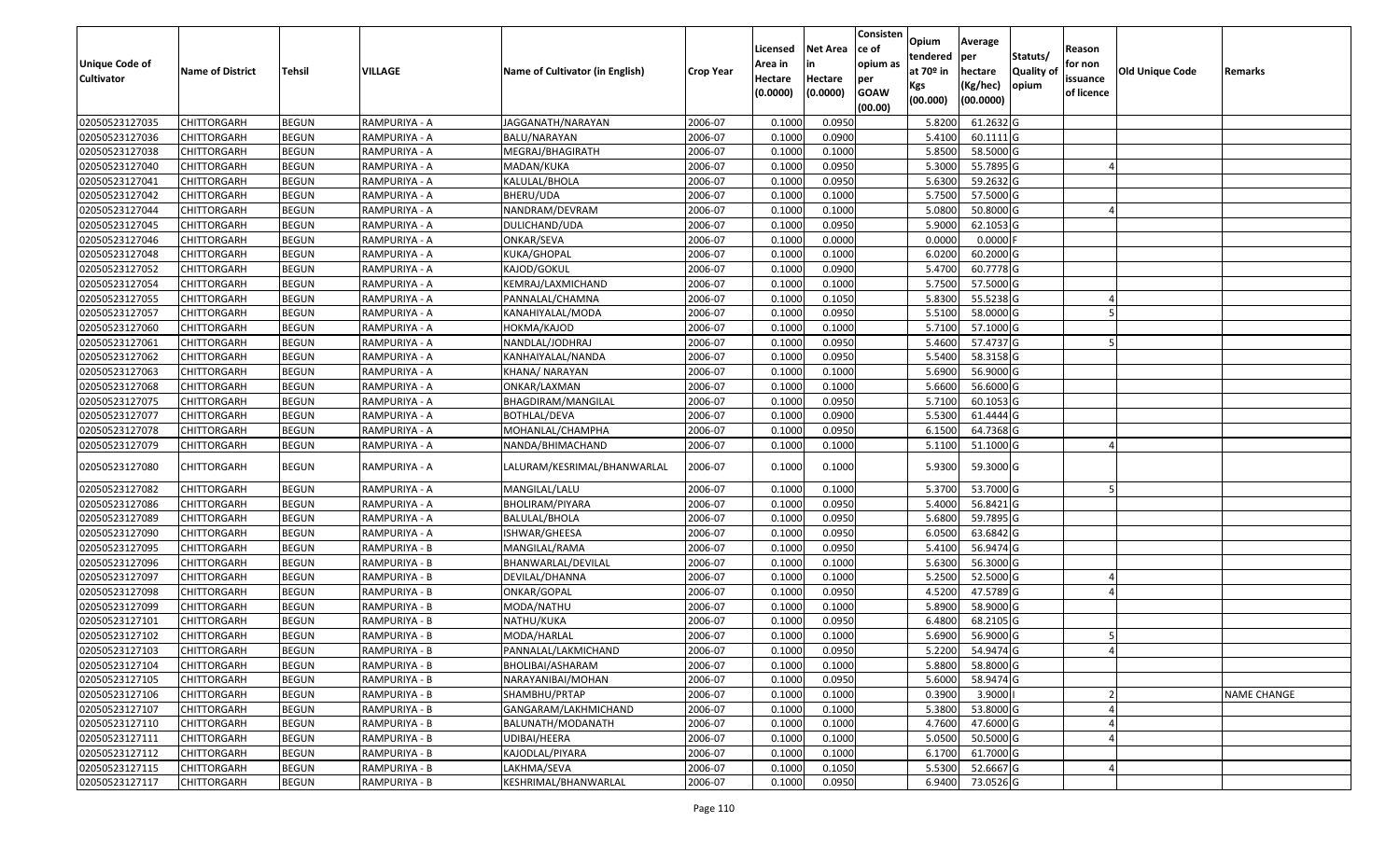| <b>Unique Code of</b><br><b>Cultivator</b> | <b>Name of District</b> | Tehsil       | VILLAGE          | Name of Cultivator (in English) | <b>Crop Year</b> | Licensed<br>Area in<br>Hectare<br>(0.0000) | <b>Net Area</b><br>in<br>Hectare<br>(0.0000) | Consisten<br>ce of<br>opium as<br>per<br><b>GOAW</b><br>(00.00) | Opium<br>tendered<br>at $70°$ in<br>Kgs<br>(00.000) | Average<br>per<br>hectare<br>(Kg/hec)<br>(00.0000) | Statuts/<br>Quality of<br>opium | Reason<br>for non<br>issuance<br>of licence | Old Unique Code | Remarks            |
|--------------------------------------------|-------------------------|--------------|------------------|---------------------------------|------------------|--------------------------------------------|----------------------------------------------|-----------------------------------------------------------------|-----------------------------------------------------|----------------------------------------------------|---------------------------------|---------------------------------------------|-----------------|--------------------|
| 02050523127118                             | <b>CHITTORGARH</b>      | <b>BEGUN</b> | RAMPURIYA - B    | UDAYLAL/DEVILAL                 | 2006-07          | 0.1000                                     | 0.1000                                       |                                                                 | 5.3500                                              | 53.5000 G                                          |                                 |                                             |                 |                    |
| 02050523127119                             | <b>CHITTORGARH</b>      | <b>BEGUN</b> | RAMPURIYA - B    | MATHURA/BHUWANA                 | 2006-07          | 0.1000                                     | 0.1000                                       |                                                                 | 6.8600                                              | 68.6000 G                                          |                                 |                                             |                 | <b>NAME CHANGE</b> |
| 02050523127120                             | <b>CHITTORGARH</b>      | <b>BEGUN</b> | RAMPURIYA - B    | BOTHLAL/BHUWANA/BHOLA           | 2006-07          | 0.1000                                     | 0.1000                                       |                                                                 | 5.6400                                              | 56.4000 G                                          |                                 |                                             |                 |                    |
| 02050523127121                             | <b>CHITTORGARH</b>      | <b>BEGUN</b> | RAMPURIYA - B    | MODA/MOTI                       | 2006-07          | 0.1000                                     | 0.0950                                       |                                                                 | 5.4500                                              | 57.3684 G                                          |                                 |                                             |                 |                    |
| 02050523127125                             | <b>CHITTORGARH</b>      | <b>BEGUN</b> | RAMPURIYA - B    | BANSHILAL/DUDHA                 | 2006-07          | 0.1000                                     | 0.1000                                       |                                                                 | 5.7000                                              | 57.0000 G                                          |                                 |                                             |                 |                    |
| 02050523127126                             | <b>CHITTORGARH</b>      | <b>BEGUN</b> | RAMPURIYA - B    | KASIRAM/BHANWARLAL              | 2006-07          | 0.1000                                     | 0.0950                                       |                                                                 | 5.9100                                              | 62.2105 G                                          |                                 |                                             |                 |                    |
| 02050523127127                             | CHITTORGARH             | <b>BEGUN</b> | RAMPURIYA - B    | NANDLAL/PRABHU                  | 2006-07          | 0.1000                                     | 0.0950                                       |                                                                 | 5.5500                                              | 58.4211 G                                          |                                 |                                             |                 |                    |
| 02050523127128                             | <b>CHITTORGARH</b>      | <b>BEGUN</b> | RAMPURIYA - B    | BHURALAL/NANDA                  | 2006-07          | 0.1000                                     | 0.0950                                       |                                                                 | 6.0200                                              | 63.3684 G                                          |                                 |                                             |                 |                    |
| 02050523127130                             | <b>CHITTORGARH</b>      | <b>BEGUN</b> | RAMPURIYA - B    | SHANKARLAL/MANGILAL             | 2006-07          | 0.1000                                     | 0.0950                                       |                                                                 | 4.7200                                              | 49.6842 G                                          |                                 |                                             |                 |                    |
| 02050523127131                             | <b>CHITTORGARH</b>      | <b>BEGUN</b> | RAMPURIYA - B    | HARIKISAN/BHANWARLAL            | 2006-07          | 0.1000                                     | 0.0950                                       |                                                                 | 5.7500                                              | 60.5263 G                                          |                                 |                                             |                 |                    |
| 02050523127132                             | <b>CHITTORGARH</b>      | <b>BEGUN</b> | RAMPURIYA - B    | SHIVLAL/NARAYAN                 | 2006-07          | 0.1000                                     | 0.1000                                       |                                                                 | 5.0300                                              | 50.3000 G                                          |                                 |                                             |                 |                    |
| 02050523127133                             | <b>CHITTORGARH</b>      | <b>BEGUN</b> | RAMPURIYA - B    | BABRULAL/GHEESA                 | 2006-07          | 0.1000                                     | 0.0950                                       |                                                                 | 5.5600                                              | 58.5263 G                                          |                                 |                                             |                 |                    |
| 02050523127135                             | <b>CHITTORGARH</b>      | <b>BEGUN</b> | RAMPURIYA - B    | PANNALAL/BHAGIRATH              | 2006-07          | 0.1000                                     | 0.0000                                       |                                                                 | 0.0000                                              | 0.0000                                             |                                 |                                             |                 |                    |
| 02050523127137                             | <b>CHITTORGARH</b>      | <b>BEGUN</b> | RAMPURIYA - B    | MANGILAL/RAMCHANDRA             | 2006-07          | 0.1000                                     | 0.1000                                       |                                                                 | 6.2400                                              | 62.4000 G                                          |                                 |                                             |                 |                    |
| 02050523127139                             | CHITTORGARH             | <b>BEGUN</b> | RAMPURIYA - B    | NARAYAN/DEVA                    | 2006-07          | 0.1000                                     | 0.0950                                       |                                                                 | 5.4000                                              | 56.8421 G                                          |                                 |                                             |                 |                    |
| 02050523127140                             | <b>CHITTORGARH</b>      | <b>BEGUN</b> | RAMPURIYA - B    | KANAHIYALAL/BALU                | 2006-07          | 0.1000                                     | 0.0900                                       |                                                                 | 4.5500                                              | 50.5556 G                                          |                                 |                                             |                 |                    |
| 02050523127141                             | <b>CHITTORGARH</b>      | <b>BEGUN</b> | RAMPURIYA - B    | GHEESA/RAMA                     | 2006-07          | 0.1000                                     | 0.0950                                       |                                                                 | 4.9800                                              | 52.4211 G                                          |                                 |                                             |                 |                    |
| 02050523127142                             | <b>CHITTORGARH</b>      | <b>BEGUN</b> | RAMPURIYA - B    | SHAMBHULAL/SOCHAND              | 2006-07          | 0.1000                                     | 0.0950                                       |                                                                 | 5.3100                                              | 55.8947 G                                          |                                 |                                             |                 |                    |
| 02050523127144                             | <b>CHITTORGARH</b>      | <b>BEGUN</b> | RAMPURIYA - B    | CHATURBHUJ/KHELA                | 2006-07          | 0.1000                                     | 0.0950                                       |                                                                 | 5.3300                                              | 56.1053 G                                          |                                 |                                             |                 |                    |
| 02050523127146                             | <b>CHITTORGARH</b>      | <b>BEGUN</b> | RAMPURIYA - B    | SAMBHU/BALU                     | 2006-07          | 0.1000                                     | 0.1000                                       |                                                                 | 5.5400                                              | 55.4000 G                                          |                                 |                                             |                 |                    |
| 02050523127149                             | <b>CHITTORGARH</b>      | <b>BEGUN</b> | RAMPURIYA - B    | PREMCHAND/NANDA                 | 2006-07          | 0.1000                                     | 0.1000                                       |                                                                 | 4.7600                                              | 47.6000 G                                          |                                 |                                             |                 |                    |
| 02050523127150                             | <b>CHITTORGARH</b>      | <b>BEGUN</b> | RAMPURIYA - B    | JADISHCHANDRA/KANA              | 2006-07          | 0.1000                                     | 0.1000                                       |                                                                 | 5.4300                                              | 54.3000 G                                          |                                 |                                             |                 |                    |
| 02050523127151                             | <b>CHITTORGARH</b>      | <b>BEGUN</b> | RAMPURIYA - B    | BHANWARLAL/GHULLA               | 2006-07          | 0.1000                                     | 0.0000                                       |                                                                 | 0.0000                                              | 0.0000                                             |                                 |                                             |                 |                    |
| 02050523127152                             | <b>CHITTORGARH</b>      | <b>BEGUN</b> | RAMPURIYA - B    | MANGHILAL/CHANDA                | 2006-07          | 0.1000                                     | 0.0000                                       |                                                                 | 0.0000                                              | 0.0000                                             |                                 |                                             |                 |                    |
| 02050523127154                             | <b>CHITTORGARH</b>      | <b>BEGUN</b> | RAMPURIYA - B    | KESURAM/DHUDHA                  | 2006-07          | 0.1000                                     | 0.1000                                       |                                                                 | 5.2400                                              | 52.4000 G                                          |                                 |                                             |                 |                    |
| 02050523127156                             | <b>CHITTORGARH</b>      | <b>BEGUN</b> | RAMPURIYA - B    | PARMANAND/MODANATH              | 2006-07          | 0.1000                                     | 0.0900                                       |                                                                 | 4.5500                                              | 50.5556 G                                          |                                 |                                             |                 |                    |
| 02050523127157                             | <b>CHITTORGARH</b>      | <b>BEGUN</b> | RAMPURIYA - B    | BHAGWANLAL/DULICHAND            | 2006-07          | 0.1000                                     | 0.0950                                       |                                                                 | 5.4400                                              | 57.2632 G                                          |                                 |                                             |                 |                    |
| 02050523127161                             | <b>CHITTORGARH</b>      | <b>BEGUN</b> | RAMPURIYA - B    | SHANKARLAL/MOHAN                | 2006-07          | 0.1000                                     | 0.0900                                       |                                                                 | 5.2000                                              | 57.7778 G                                          |                                 |                                             |                 |                    |
| 02050523127163                             | <b>CHITTORGARH</b>      | <b>BEGUN</b> | RAMPURIYA - B    | NANDLAL/PIYARA                  | 2006-07          | 0.1000                                     | 0.1000                                       |                                                                 | 5.3200                                              | 53.2000 G                                          |                                 |                                             |                 |                    |
| 02050523127165                             | <b>CHITTORGARH</b>      | <b>BEGUN</b> | RAMPURIYA - B    | BHUDHAR/NATHULAL                | 2006-07          | 0.1000                                     | 0.0950                                       |                                                                 | 5.1700                                              | 54.4211 G                                          |                                 |                                             |                 |                    |
| 02050523127166                             | <b>CHITTORGARH</b>      | <b>BEGUN</b> | RAMPURIYA - B    | SHAMBHULAL/BHUWANA              | 2006-07          | 0.1000                                     | 0.1000                                       |                                                                 | 5.6000                                              | 56.0000 G                                          |                                 |                                             |                 |                    |
| 02050523127169                             | CHITTORGARH             | <b>BEGUN</b> | RAMPURIYA - B    | SHANTILAL/RAMLAL                | 2006-07          | 0.1000                                     | 0.1000                                       |                                                                 | 6.1900                                              | 61.9000 G                                          |                                 |                                             |                 |                    |
| 02050523127175                             | <b>CHITTORGARH</b>      | <b>BEGUN</b> | RAMPURIYA - B    | SUNDARNATH/MODANATH             | 2006-07          | 0.1000                                     | 0.0950                                       |                                                                 | 4.6700                                              | 49.1579 G                                          |                                 |                                             |                 |                    |
| 02050523127177                             | CHITTORGARH             | <b>BEGUN</b> | RAMPURIYA - B    | BHERU/DEVA                      | 2006-07          | 0.1000                                     | 0.0950                                       |                                                                 | 5.3700                                              | 56.5263 G                                          |                                 |                                             |                 |                    |
| 02050523128001                             | CHITTORGARH             | <b>BEGUN</b> | NAYA GAON CHECHI | HARLAL/AMARCHAND                | 2006-07          | 0.1000                                     | 0.1000                                       |                                                                 | 5.9100                                              | 59.1000 G                                          |                                 |                                             |                 |                    |
| 02050523128002                             | <b>CHITTORGARH</b>      | <b>BEGUN</b> | NAYA GAON CHECHI | RADHESHYAM/JAGANNATH            | 2006-07          | 0.1000                                     | 0.0950                                       |                                                                 | 5.4400                                              | 57.2632 G                                          |                                 |                                             |                 |                    |
| 02050523128003                             | <b>CHITTORGARH</b>      | <b>BEGUN</b> | NAYA GAON CHECHI | LAKHMA/KALU                     | 2006-07          | 0.1000                                     | 0.1000                                       |                                                                 |                                                     | 5.5800 55.8000 G                                   |                                 |                                             |                 |                    |
| 02050523128004                             | <b>CHITTORGARH</b>      | <b>BEGUN</b> | NAYA GAON CHECHI | PRABHULAL/DEVA                  | 2006-07          | 0.1000                                     | 0.1000                                       |                                                                 | 6.7600                                              | 67.6000 G                                          |                                 |                                             |                 |                    |
| 02050523128005                             | CHITTORGARH             | <b>BEGUN</b> | NAYA GAON CHECHI | DEVILAL/MADHO                   | 2006-07          | 0.1000                                     | 0.1000                                       |                                                                 | 5.8100                                              | 58.1000 G                                          |                                 |                                             |                 |                    |
| 02050523128006                             | <b>CHITTORGARH</b>      | <b>BEGUN</b> | NAYA GAON CHECHI | ASHARAM/NARAYAN                 | 2006-07          | 0.1000                                     | 0.1000                                       |                                                                 | 5.6400                                              | 56.4000 G                                          |                                 |                                             |                 |                    |
| 02050523128007                             | <b>CHITTORGARH</b>      | <b>BEGUN</b> | NAYA GAON CHECHI | NARAYAN/BHUWANA                 | 2006-07          | 0.1000                                     | 0.1000                                       |                                                                 | 6.1200                                              | 61.2000 G                                          |                                 |                                             |                 |                    |
| 02050523128008                             | <b>CHITTORGARH</b>      | <b>BEGUN</b> | NAYA GAON CHECHI | MANGILAL/KHEMA                  | 2006-07          | 0.1000                                     | 0.1000                                       |                                                                 | 6.4900                                              | 64.9000 G                                          |                                 |                                             |                 |                    |
| 02050523128009                             | <b>CHITTORGARH</b>      | <b>BEGUN</b> | NAYA GAON CHECHI | KAJODIBAI/BALU                  | 2006-07          | 0.1000                                     | 0.1000                                       |                                                                 | 5.9300                                              | 59.3000 G                                          |                                 |                                             |                 |                    |
| 02050523128010                             | <b>CHITTORGARH</b>      | <b>BEGUN</b> | NAYA GAON CHECHI | SEUBAI/DEVA                     | 2006-07          | 0.1000                                     | 0.1000                                       |                                                                 | 5.5200                                              | 55.2000 G                                          |                                 |                                             |                 |                    |
| 02050523128011                             | <b>CHITTORGARH</b>      | <b>BEGUN</b> | NAYA GAON CHECHI | RAMLAL/LAXMAN                   | 2006-07          | 0.1000                                     | 0.1000                                       |                                                                 | 6.0700                                              | 60.7000 G                                          |                                 |                                             |                 |                    |
| 02050523128012                             | <b>CHITTORGARH</b>      | <b>BEGUN</b> | NAYA GAON CHECHI | MANGILAL/NANDA                  | 2006-07          | 0.1000                                     | 0.1000                                       |                                                                 | 6.0100                                              | 60.1000 G                                          |                                 |                                             |                 |                    |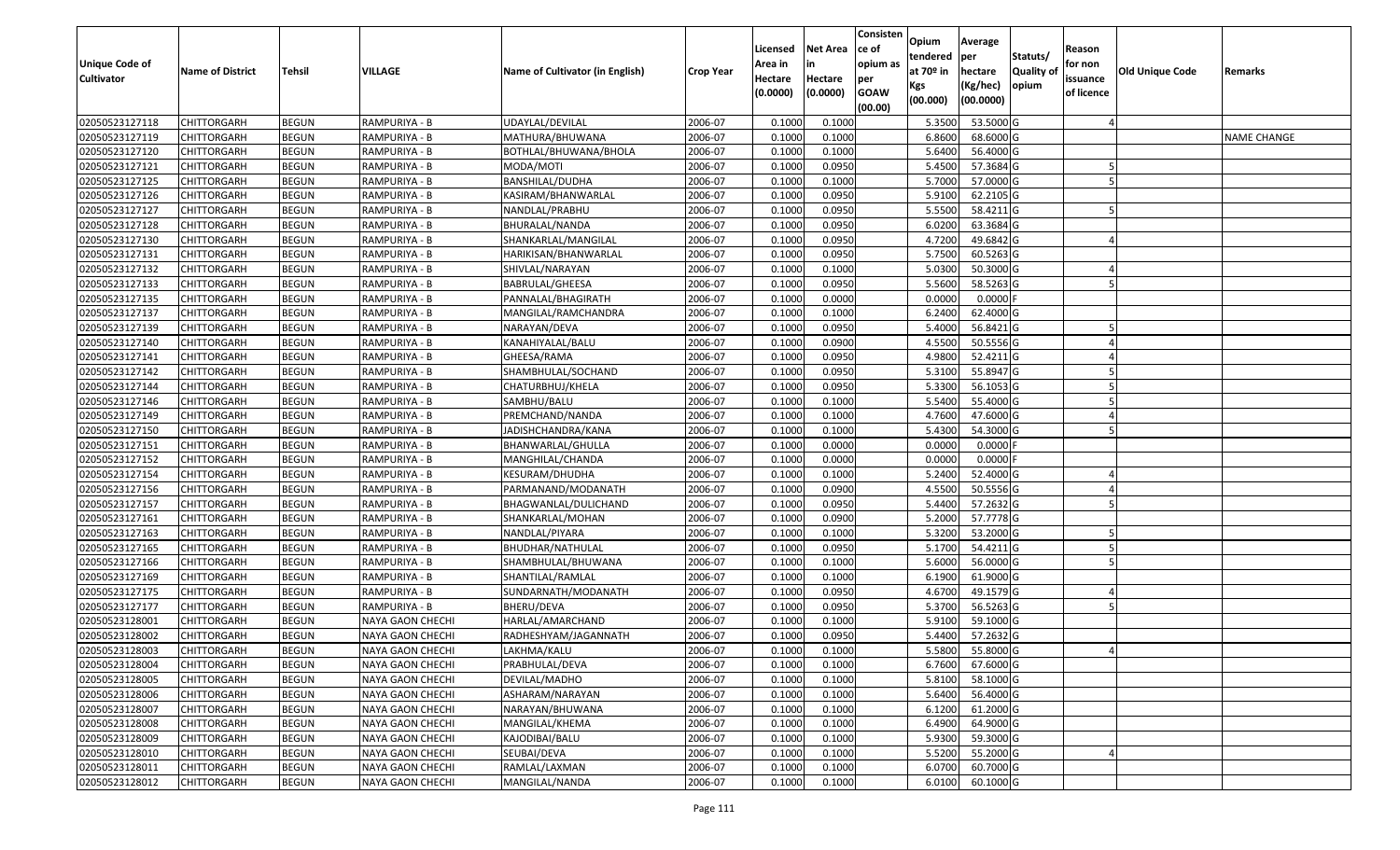| <b>Unique Code of</b> | <b>Name of District</b> | Tehsil       | VILLAGE                 | Name of Cultivator (in English) | <b>Crop Year</b> | Licensed<br>Area in | <b>Net Area</b><br>in | Consisten<br>ce of<br>opium as | Opium<br>tendered<br>at $70°$ in | Average<br>per<br>hectare | Statuts/<br><b>Quality o</b> | Reason<br>for non      | Old Unique Code | Remarks |
|-----------------------|-------------------------|--------------|-------------------------|---------------------------------|------------------|---------------------|-----------------------|--------------------------------|----------------------------------|---------------------------|------------------------------|------------------------|-----------------|---------|
| <b>Cultivator</b>     |                         |              |                         |                                 |                  | Hectare<br>(0.0000) | Hectare<br>(0.0000)   | per<br><b>GOAW</b><br>(00.00)  | Kgs<br>(00.000)                  | (Kg/hec)<br>(00.0000)     | opium                        | issuance<br>of licence |                 |         |
| 02050523128013        | CHITTORGARH             | <b>BEGUN</b> | NAYA GAON CHECHI        | UDAYRAM/KALU                    | 2006-07          | 0.1000              | 0.1000                |                                | 5.9700                           | 59.7000 G                 |                              |                        |                 |         |
| 02050523128014        | CHITTORGARH             | <b>BEGUN</b> | NAYA GAON CHECHI        | GHEESALAL/BHURA                 | 2006-07          | 0.1000              | 0.1000                |                                | 5.6300                           | 56.3000G                  |                              |                        |                 |         |
| 02050523128015        | CHITTORGARH             | <b>BEGUN</b> | NAYA GAON CHECHI        | CHOGALAL/ONKAR                  | 2006-07          | 0.1000              | 0.1000                |                                | 6.1000                           | 61.0000G                  |                              |                        |                 |         |
| 02050523128016        | <b>CHITTORGARH</b>      | <b>BEGUN</b> | NAYA GAON CHECHI        | JHAMKUBAI/RUPA                  | 2006-07          | 0.1000              | 0.1000                |                                | 4.9500                           | 49.5000G                  |                              |                        |                 |         |
| 02050523128017        | CHITTORGARH             | <b>BEGUN</b> | <b>NAYA GAON CHECHI</b> | KUKALAL/DEVA                    | 2006-07          | 0.1000              | 0.1000                |                                | 5.9700                           | 59.7000 G                 |                              |                        |                 |         |
| 02050523128019        | CHITTORGARH             | <b>BEGUN</b> | NAYA GAON CHECHI        | KASTURBAI/MANOHARLAL            | 2006-07          | 0.1000              | 0.0950                |                                | 5.5300                           | 58.2105 G                 |                              |                        |                 |         |
| 02050523128020        | CHITTORGARH             | <b>BEGUN</b> | NAYA GAON CHECHI        | RUPLAL/LALU                     | 2006-07          | 0.1000              | 0.1000                |                                | 5.5700                           | 55.7000G                  |                              |                        |                 |         |
| 02050523128021        | <b>CHITTORGARH</b>      | <b>BEGUN</b> | <b>NAYA GAON CHECHI</b> | DEVILAL/PIYARA                  | 2006-07          | 0.1000              | 0.1000                |                                | 6.0500                           | 60.5000 G                 |                              |                        |                 |         |
| 02050523128022        | <b>CHITTORGARH</b>      | <b>BEGUN</b> | NAYA GAON CHECHI        | CHAGANLAL/NARAYAN               | 2006-07          | 0.1000              | 0.1000                |                                | 5.1200                           | 51.2000 G                 |                              |                        |                 |         |
| 02050523128023        | CHITTORGARH             | <b>BEGUN</b> | NAYA GAON CHECHI        | CHITTARLAL/LALU                 | 2006-07          | 0.1000              | 0.1000                |                                | 5.5600                           | 55.6000 G                 |                              |                        |                 |         |
| 02050523128024        | CHITTORGARH             | <b>BEGUN</b> | NAYA GAON CHECHI        | NANALAL/NARAYAN                 | 2006-07          | 0.1000              | 0.1000                |                                | 5.6200                           | 56.2000 G                 |                              |                        |                 |         |
| 02050523128025        | CHITTORGARH             | <b>BEGUN</b> | NAYA GAON CHECHI        | HEERALAL/DUNGA                  | 2006-07          | 0.1000              | 0.0950                |                                | 4.6200                           | 48.6316 G                 |                              |                        |                 |         |
| 02050523128026        | <b>CHITTORGARH</b>      | <b>BEGUN</b> | NAYA GAON CHECHI        | UDAYLAL/NARAYAN                 | 2006-07          | 0.1000              | 0.1000                |                                | 5.0900                           | 50.9000 G                 |                              |                        |                 |         |
| 02050523128027        | <b>CHITTORGARH</b>      | <b>BEGUN</b> | NAYA GAON CHECHI        | KANHAIYALAL/MANGILAL            | 2006-07          | 0.1000              | 0.1000                |                                | 6.2200                           | 62.2000 G                 |                              |                        |                 |         |
| 02050523128029        | CHITTORGARH             | <b>BEGUN</b> | NAYA GAON CHECHI        | JAMNALAL/LAXMAN                 | 2006-07          | 0.1000              | 0.1000                |                                | 6.1600                           | 61.6000G                  |                              |                        |                 |         |
| 02050523128030        | <b>CHITTORGARH</b>      | <b>BEGUN</b> | NAYA GAON CHECHI        | LALU/SUKHA                      | 2006-07          | 0.1000              | 0.1000                |                                | 6.0700                           | 60.7000 G                 |                              |                        |                 |         |
| 02050523128031        | <b>CHITTORGARH</b>      | <b>BEGUN</b> | NAYA GAON CHECHI        | NARAYAN/SUKHA                   | 2006-07          | 0.1000              | 0.1000                |                                | 6.5600                           | 65.6000G                  |                              |                        |                 |         |
| 02050523128032        | CHITTORGARH             | <b>BEGUN</b> | NAYA GAON CHECHI        | SHAMBHULAL/HARLAL               | 2006-07          | 0.1000              | 0.0950                |                                | 5.9900                           | 63.0526 G                 |                              |                        |                 |         |
| 02050523128033        | CHITTORGARH             | <b>BEGUN</b> | <b>NAYA GAON CHECHI</b> | NANALAL/DEVA                    | 2006-07          | 0.1000              | 0.1000                |                                | 6.1600                           | 61.6000G                  |                              |                        |                 |         |
| 02050523128034        | CHITTORGARH             | <b>BEGUN</b> | NAYA GAON CHECHI        | ONKARLAL/PEMA                   | 2006-07          | 0.1000              | 0.1000                |                                | 5.5100                           | 55.1000G                  |                              |                        |                 |         |
| 02050523128035        | CHITTORGARH             | <b>BEGUN</b> | NAYA GAON CHECHI        | BADRILAL/KHEMA                  | 2006-07          | 0.1000              | 0.1000                |                                | 6.0900                           | 60.9000G                  |                              |                        |                 |         |
| 02050523128037        | CHITTORGARH             | <b>BEGUN</b> | NAYA GAON CHECHI        | BANSHILAL/MIYACHAND             | 2006-07          | 0.1000              | 0.1000                |                                | 5.5800                           | 55.8000 G                 |                              |                        |                 |         |
| 02050523129001        | CHITTORGARH             | <b>BEGUN</b> | CHECHI - A              | KANHAIYALAL/PRITHVIRAJ          | 2006-07          | 0.1000              | 0.1000                |                                | 5.6000                           | 56.0000G                  |                              |                        |                 |         |
| 02050523129003        | <b>CHITTORGARH</b>      | <b>BEGUN</b> | CHECHI - A              | NANDLAL/MANAK                   | 2006-07          | 0.100               | 0.1000                |                                | 6.3100                           | 63.1000 G                 |                              |                        |                 |         |
| 02050523129004        | CHITTORGARH             | <b>BEGUN</b> | CHECHI - A              | RAMCHANDRA/BALU                 | 2006-07          | 0.1000              | 0.1000                |                                | 5.1500                           | 51.5000 G                 |                              |                        |                 |         |
| 02050523129005        | CHITTORGARH             | <b>BEGUN</b> | CHECHI - A              | BHAWANILAL/BHOLA                | 2006-07          | 0.1000              | 0.1000                |                                | 5.0700                           | 50.7000G                  |                              |                        |                 |         |
| 02050523129006        | CHITTORGARH             | <b>BEGUN</b> | CHECHI - A              | BARDA/KUKA                      | 2006-07          | 0.100               | 0.1000                |                                | 4.7800                           | 47.8000 G                 |                              |                        |                 |         |
| 02050523129009        | CHITTORGARH             | <b>BEGUN</b> | CHECHI - A              | KAMLESH/BHANWAR LAL             | 2006-07          | 0.1000              | 0.1000                |                                | 5.0400                           | 50.4000 G                 |                              |                        |                 |         |
| 02050523129012        | CHITTORGARH             | <b>BEGUN</b> | CHECHI - A              | MOTILAL/HEMA                    | 2006-07          | 0.1000              | 0.1000                |                                | 5.1000                           | 51.0000 G                 |                              |                        |                 |         |
| 02050523129013        | CHITTORGARH             | <b>BEGUN</b> | CHECHI - A              | NANDA/GHISA                     | 2006-07          | 0.1000              | 0.1000                |                                | 5.7200                           | 57.2000 G                 |                              |                        |                 |         |
| 02050523129014        | CHITTORGARH             | <b>BEGUN</b> | CHECHI - A              | DEVA/TULSIRAM                   | 2006-07          | 0.1000              | 0.0950                |                                | 5.0600                           | 53.2632 G                 |                              |                        |                 |         |
| 02050523129015        | CHITTORGARH             | <b>BEGUN</b> | CHECHI - A              | KAJOD/RUPA                      | 2006-07          | 0.1000              | 0.1000                |                                | 5.6600                           | 56.6000 G                 |                              |                        |                 |         |
| 02050523129016        | CHITTORGARH             | <b>BEGUN</b> | CHECHI - A              | HUKMICHAND/KUKA                 | 2006-07          | 0.100               | 0.0000                |                                | 0.0000                           | $0.0000$ F                |                              |                        |                 |         |
| 02050523129017        | <b>CHITTORGARH</b>      | <b>BEGUN</b> | CHECHI - A              | VAGDIRAM/MODA                   | 2006-07          | 0.1000              | 0.1050                |                                | 6.2500                           | 59.5238 G                 |                              |                        |                 |         |
| 02050523129019        | CHITTORGARH             | <b>BEGUN</b> | CHECHI - A              | KAJODIBAI/SURAJMAL              | 2006-07          | 0.1000              | 0.1000                |                                | 5.4400                           | 54.4000 G                 |                              |                        |                 |         |
| 02050523129022        | CHITTORGARH             | <b>BEGUN</b> | CHECHI - A              | NAUJIBAI/CHHUNILAL              | 2006-07          | 0.1000              | 0.0950                |                                | 4.7500                           | 50.0000G                  |                              |                        |                 |         |
| 02050523129023        | <b>CHITTORGARH</b>      | <b>BEGUN</b> | CHECHI - A              | SOHANLAL/RODA                   | 2006-07          | 0.1000              | 0.1000                |                                |                                  | 2.6000 26.0000 G          |                              |                        |                 |         |
| 02050523129024        | <b>CHITTORGARH</b>      | <b>BEGUN</b> | CHECHI - A              | LALURAM/KUKA                    | 2006-07          | 0.1000              | 0.1000                |                                | 5.0800                           | 50.8000 G                 |                              |                        |                 |         |
| 02050523129025        | <b>CHITTORGARH</b>      | <b>BEGUN</b> | CHECHI - A              | MUNEERAHAMAD/PEER MOH.          | 2006-07          | 0.1000              | 0.1000                |                                | 5.9800                           | 59.8000 G                 |                              |                        |                 |         |
| 02050523129026        | <b>CHITTORGARH</b>      | <b>BEGUN</b> | CHECHI - A              | RAMSUKH/LALU                    | 2006-07          | 0.1000              | 0.1000                |                                | 4.9400                           | 49.4000 G                 |                              |                        |                 |         |
| 02050523129027        | <b>CHITTORGARH</b>      | <b>BEGUN</b> | CHECHI - A              | PIYARCHAND/BHOLA                | 2006-07          | 0.1000              | 0.1000                |                                | 5.8200                           | 58.2000 G                 |                              |                        |                 |         |
| 02050523129028        | <b>CHITTORGARH</b>      | <b>BEGUN</b> | CHECHI - A              | BALU/HEMA                       | 2006-07          | 0.1000              | 0.0950                |                                | 5.9300                           | 62.4211 G                 |                              |                        |                 |         |
| 02050523129030        | <b>CHITTORGARH</b>      | <b>BEGUN</b> | CHECHI - A              | PRATAP/SHOLA REGAR              | 2006-07          | 0.1000              | 0.1000                |                                | 6.1500                           | 61.5000                   |                              |                        |                 |         |
| 02050523129031        | <b>CHITTORGARH</b>      | <b>BEGUN</b> | CHECHI - A              | LAXMAN/KERING                   | 2006-07          | 0.1000              | 0.1000                |                                | 5.4900                           | 54.9000 G                 |                              |                        |                 |         |
| 02050523129032        | <b>CHITTORGARH</b>      | <b>BEGUN</b> | CHECHI - A              | GULABBAI/TULSIRAM               | 2006-07          | 0.1000              | 0.1000                |                                | 5.6600                           | 56.6000 G                 |                              |                        |                 |         |
| 02050523129033        | <b>CHITTORGARH</b>      | <b>BEGUN</b> | CHECHI - A              | GOKAL/LALU                      | 2006-07          | 0.1000              | 0.0500                |                                | 2.8300                           | 56.6000 G                 |                              |                        |                 |         |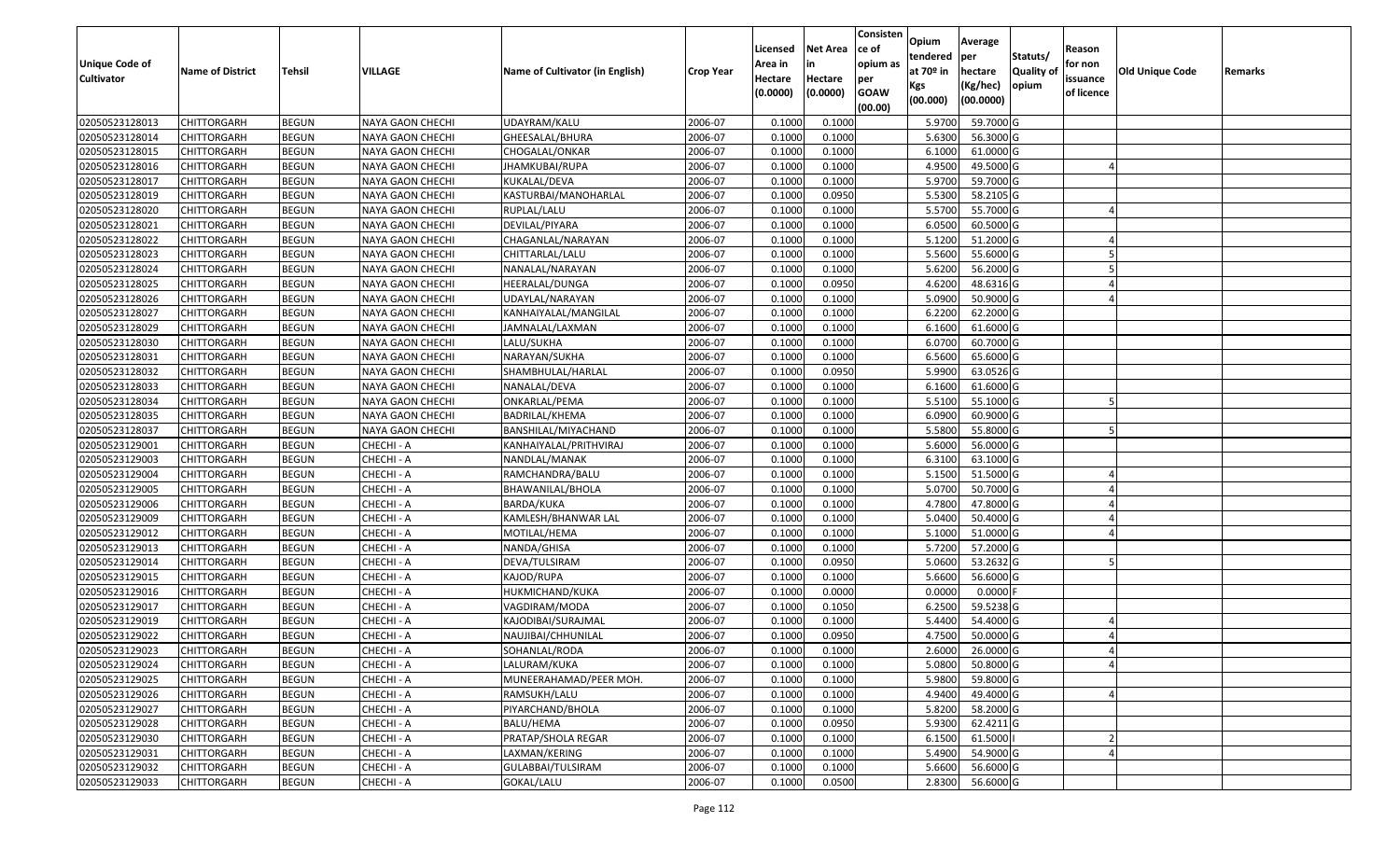| <b>Unique Code of</b><br><b>Cultivator</b> | <b>Name of District</b> | <b>Tehsil</b> | VILLAGE    | Name of Cultivator (in English) | <b>Crop Year</b> | Licensed<br>Area in<br>Hectare | <b>Net Area</b><br>in<br>Hectare | Consisten<br>ce of<br>opium as<br>per | Opium<br>tendered<br>at $70°$ in | Average<br>per<br>hectare | Statuts/<br><b>Quality o</b> | Reason<br>for non<br>issuance | Old Unique Code | Remarks |
|--------------------------------------------|-------------------------|---------------|------------|---------------------------------|------------------|--------------------------------|----------------------------------|---------------------------------------|----------------------------------|---------------------------|------------------------------|-------------------------------|-----------------|---------|
|                                            |                         |               |            |                                 |                  | (0.0000)                       | (0.0000)                         | <b>GOAW</b><br>(00.00)                | Kgs<br>(00.000)                  | (Kg/hec)<br>(00.0000)     | opium                        | of licence                    |                 |         |
| 02050523129034                             | CHITTORGARH             | <b>BEGUN</b>  | CHECHI - A | KELIBAI/JAICHAND                | 2006-07          | 0.1000                         | 0.1000                           |                                       | 4.4600                           | 44.6000 G                 |                              |                               |                 |         |
| 02050523129035                             | CHITTORGARH             | <b>BEGUN</b>  | CHECHI - A | GOPI/KALU                       | 2006-07          | 0.1000                         | 0.1000                           |                                       | 5.1900                           | 51.9000 G                 |                              |                               |                 |         |
| 02050523129039                             | CHITTORGARH             | <b>BEGUN</b>  | CHECHI - A | CHHUNIBAI/HEERA                 | 2006-07          | 0.1000                         | 0.1000                           |                                       | 5.5600                           | 55.6000G                  |                              |                               |                 |         |
| 02050523129042                             | <b>CHITTORGARH</b>      | <b>BEGUN</b>  | CHECHI - A | GANGARAM/PEMA                   | 2006-07          | 0.1000                         | 0.1000                           |                                       | 5.6700                           | 56.7000 G                 |                              |                               |                 |         |
| 02050523129043                             | CHITTORGARH             | <b>BEGUN</b>  | CHECHI - A | NANALAL/PRITHVIRAJ              | 2006-07          | 0.1000                         | 0.1000                           |                                       | 5.4400                           | 54.4000 G                 |                              |                               |                 |         |
| 02050523129046                             | CHITTORGARH             | <b>BEGUN</b>  | CHECHI - A | GOPILAL/RODU                    | 2006-07          | 0.1000                         | 0.1000                           |                                       | 5.7700                           | $\overline{57.7000}$ G    |                              |                               |                 |         |
| 02050523129047                             | CHITTORGARH             | <b>BEGUN</b>  | CHECHI - A | HARIRAM/VENA                    | 2006-07          | 0.1000                         | 0.0950                           |                                       | 4.1100                           | 43.2632 G                 |                              |                               |                 |         |
| 02050523129049                             | <b>CHITTORGARH</b>      | <b>BEGUN</b>  | CHECHI - A | NANDLAL/RUPA                    | 2006-07          | 0.1000                         | 0.1000                           |                                       | 5.8300                           | 58.3000 G                 |                              |                               |                 |         |
| 02050523129050                             | CHITTORGARH             | <b>BEGUN</b>  | CHECHI - A | KERING/LAKHMA                   | 2006-07          | 0.1000                         | 0.0950                           |                                       | 5.5000                           | 57.8947 G                 |                              |                               |                 |         |
| 02050523129053                             | CHITTORGARH             | <b>BEGUN</b>  | CHECHI - A | RUPIBAI/NANDA                   | 2006-07          | 0.1000                         | 0.1000                           |                                       | 5.1100                           | 51.1000G                  |                              |                               |                 |         |
| 02050523129054                             | CHITTORGARH             | <b>BEGUN</b>  | CHECHI - A | GEETABAI/DEVILAL                | 2006-07          | 0.1000                         | 0.1000                           |                                       | 4.7500                           | 47.5000 G                 |                              |                               |                 |         |
| 02050523129056                             | <b>CHITTORGARH</b>      | <b>BEGUN</b>  | CHECHI - A | BHANWARLAL/UDA                  | 2006-07          | 0.1000                         | 0.1000                           |                                       | 5.9000                           | 59.0000 G                 |                              |                               |                 |         |
| 02050523129057                             | <b>CHITTORGARH</b>      | <b>BEGUN</b>  | CHECHI - A | RODURAM/BALU                    | 2006-07          | 0.1000                         | 0.1000                           |                                       | 5.4300                           | 54.3000 G                 |                              |                               |                 |         |
| 02050523129058                             | <b>CHITTORGARH</b>      | <b>BEGUN</b>  | CHECHI - A | RAJMAL/MOTILAL                  | 2006-07          | 0.1000                         | 0.0950                           |                                       | 5.4700                           | 57.5789 G                 |                              |                               |                 |         |
| 02050523129059                             | <b>CHITTORGARH</b>      | <b>BEGUN</b>  | CHECHI - A | JAGDISH/LAXMAN                  | 2006-07          | 0.1000                         | 0.1000                           |                                       | 6.0100                           | 60.1000 G                 |                              |                               |                 |         |
| 02050523129060                             | <b>CHITTORGARH</b>      | <b>BEGUN</b>  | CHECHI - A | NARAYAN/MOTI                    | 2006-07          | 0.1000                         | 0.1000                           |                                       | 5.4000                           | 54.0000G                  |                              |                               |                 |         |
| 02050523129061                             | CHITTORGARH             | <b>BEGUN</b>  | CHECHI - A | MOHAN/SHOLA                     | 2006-07          | 0.1000                         | 0.1000                           |                                       | 5.7200                           | 57.2000 G                 |                              |                               |                 |         |
| 02050523129063                             | CHITTORGARH             | <b>BEGUN</b>  | CHECHI - B | BHANWARLAL/PEMA                 | 2006-07          | 0.100                          | 0.1000                           |                                       | 5.0100                           | 50.1000G                  |                              |                               |                 |         |
| 02050523129064                             | CHITTORGARH             | <b>BEGUN</b>  | CHECHI - B | BHAWANILAL/HEERA                | 2006-07          | 0.100                          | 0.0950                           |                                       | 4.3900                           | 46.2105 G                 |                              |                               |                 |         |
| 02050523129065                             | CHITTORGARH             | <b>BEGUN</b>  | CHECHI - B | DEVILAL/HARCHAND                | 2006-07          | 0.1000                         | 0.1000                           |                                       | 4.8400                           | 48.4000 G                 |                              |                               |                 |         |
| 02050523129066                             | CHITTORGARH             | <b>BEGUN</b>  | CHECHI - B | BOTHU/PRATAP                    | 2006-07          | 0.100                          | 0.1050                           |                                       | 5.3200                           | 50.6667 G                 |                              |                               |                 |         |
| 02050523129067                             | CHITTORGARH             | <b>BEGUN</b>  | CHECHI - B | NATHULAL/HUKMA                  | 2006-07          | 0.100                          | 0.1000                           |                                       | 6.1500                           | 61.5000G                  |                              |                               |                 |         |
| 02050523129068                             | CHITTORGARH             | <b>BEGUN</b>  | CHECHI - B | LAXMAN/BHURA                    | 2006-07          | 0.1000                         | 0.0950                           |                                       | 5.0500                           | 53.1579 G                 |                              |                               |                 |         |
| 02050523129069                             | <b>CHITTORGARH</b>      | <b>BEGUN</b>  | CHECHI - B | MANGILAL/RUPA                   | 2006-07          | 0.100                          | 0.0950                           |                                       | 5.6200                           | 59.1578 G                 |                              |                               |                 |         |
| 02050523129070                             | <b>CHITTORGARH</b>      | <b>BEGUN</b>  | CHECHI - B | DHAPUBAI/SHOLA                  | 2006-07          | 0.1000                         | 0.1000                           |                                       | 4.9700                           | 49.7000 G                 |                              |                               |                 |         |
| 02050523129071                             | CHITTORGARH             | <b>BEGUN</b>  | CHECHI - B | HEERALAL/NAULA                  | 2006-07          | 0.1000                         | 0.0950                           |                                       | 6.1300                           | 64.5263 G                 |                              |                               |                 |         |
| 02050523129073                             | CHITTORGARH             | <b>BEGUN</b>  | CHECHI - B | BHANWARLAL/BHUWANA              | 2006-07          | 0.1000                         | 0.1000                           |                                       | 5.4800                           | 54.8000 G                 |                              |                               |                 |         |
| 02050523129076                             | CHITTORGARH             | <b>BEGUN</b>  | CHECHI - B | JAYCHAND/GOKAL                  | 2006-07          | 0.1000                         | 0.1000                           |                                       | 6.5200                           | 65.2000 G                 |                              |                               |                 |         |
| 02050523129078                             | CHITTORGARH             | <b>BEGUN</b>  | CHECHI - B | GHISA/PRATAP                    | 2006-07          | 0.1000                         | 0.1000                           |                                       | 5.2500                           | 52.5000 G                 |                              |                               |                 |         |
| 02050523129079                             | CHITTORGARH             | <b>BEGUN</b>  | CHECHI - B | KASHIRAM/BHUVANA                | 2006-07          | 0.1000                         | 0.0950                           |                                       | 6.9600                           | 73.2631 G                 |                              |                               |                 |         |
| 02050523129080                             | CHITTORGARH             | <b>BEGUN</b>  | CHECHI - B | SHRANGARIBAI/DEVILAL            | 2006-07          | 0.1000                         | 0.1000                           |                                       | 5.4700                           | 54.7000 G                 |                              |                               |                 |         |
| 02050523129081                             | CHITTORGARH             | <b>BEGUN</b>  | CHECHI - B | HAJARILAL/BHURA                 | 2006-07          | 0.1000                         | 0.1000                           |                                       | 4.5000                           | 45.0000G                  |                              |                               |                 |         |
| 02050523129082                             | CHITTORGARH             | <b>BEGUN</b>  | CHECHI - B | MEGHRAJ/RUP JI                  | 2006-07          | 0.100                          | 0.1000                           |                                       | 6.7100                           | 67.1000G                  |                              |                               |                 |         |
| 02050523129083                             | CHITTORGARH             | <b>BEGUN</b>  | CHECHI - B | <b>BALIBAI/RUPA</b>             | 2006-07          | 0.1000                         | 0.1000                           |                                       | 5.7400                           | 57.4000 G                 |                              |                               |                 |         |
| 02050523129085                             | CHITTORGARH             | <b>BEGUN</b>  | CHECHI - B | DEVILAL/LAKHMA                  | 2006-07          | 0.1000                         | 0.1000                           |                                       | 6.2500                           | 62.5000 G                 |                              |                               |                 |         |
| 02050523129087                             | CHITTORGARH             | <b>BEGUN</b>  | CHECHI - B | KHEMRAJ/LAKHMA                  | 2006-07          | 0.1000                         | 0.1000                           |                                       | 6.3900                           | 63.9000G                  |                              |                               |                 |         |
| 02050523129089                             | <b>CHITTORGARH</b>      | <b>BEGUN</b>  | CHECHI - B | NANDLAL/HEERA                   | 2006-07          | 0.1000                         | 0.1000                           |                                       |                                  | 6.7100 67.1000 G          |                              |                               |                 |         |
| 02050523129091                             | <b>CHITTORGARH</b>      | <b>BEGUN</b>  | CHECHI - B | ANCHIBAI/UDA                    | 2006-07          | 0.1000                         | 0.1000                           |                                       | 5.5700                           | 55.7000 G                 |                              |                               |                 |         |
| 02050523129092                             | <b>CHITTORGARH</b>      | <b>BEGUN</b>  | CHECHI - B | PREMBAI/RAMSUKH                 | 2006-07          | 0.1000                         | 0.1000                           |                                       | 5.1500                           | 51.5000 G                 |                              |                               |                 |         |
| 02050523129093                             | <b>CHITTORGARH</b>      | <b>BEGUN</b>  | CHECHI - B | BALU/MOTI                       | 2006-07          | 0.1000                         | 0.1000                           |                                       | 5.4300                           | 54.3000 G                 |                              |                               |                 |         |
| 02050523129096                             | <b>CHITTORGARH</b>      | <b>BEGUN</b>  | CHECHI - B | DALICHAND/PRITHVIRAJ            | 2006-07          | 0.1000                         | 0.1000                           |                                       | 5.2000                           | 52.0000 G                 |                              |                               |                 |         |
| 02050523129097                             | <b>CHITTORGARH</b>      | <b>BEGUN</b>  | CHECHI - B | TULSIBAI/BHANWARLAL             | 2006-07          | 0.1000                         | 0.1000                           |                                       | 4.4100                           | 44.1000 G                 |                              |                               |                 |         |
| 02050523129099                             | <b>CHITTORGARH</b>      | <b>BEGUN</b>  | CHECHI - B | SHANKAR/BHAVANA                 | 2006-07          | 0.1000                         | 0.1000                           |                                       | 4.7700                           | 47.7000 G                 |                              |                               |                 |         |
| 02050523129100                             | <b>CHITTORGARH</b>      | <b>BEGUN</b>  | CHECHI - B | MANGILAL/DEVILAL                | 2006-07          | 0.1000                         | 0.1000                           |                                       | 4.4400                           | 44.4000 G                 |                              |                               |                 |         |
| 02050523129101                             | <b>CHITTORGARH</b>      | <b>BEGUN</b>  | CHECHI - B | BHUWANA/RUPA                    | 2006-07          | 0.1000                         | 0.0000                           |                                       | 0.0000                           | $0.0000$ F                |                              |                               |                 |         |
| 02050523129102                             | <b>CHITTORGARH</b>      | <b>BEGUN</b>  | CHECHI - B | SHIVLAL/CHAMPA                  | 2006-07          | 0.1000                         | 0.1000                           |                                       | 5.2400                           | 52.4000 G                 |                              |                               |                 |         |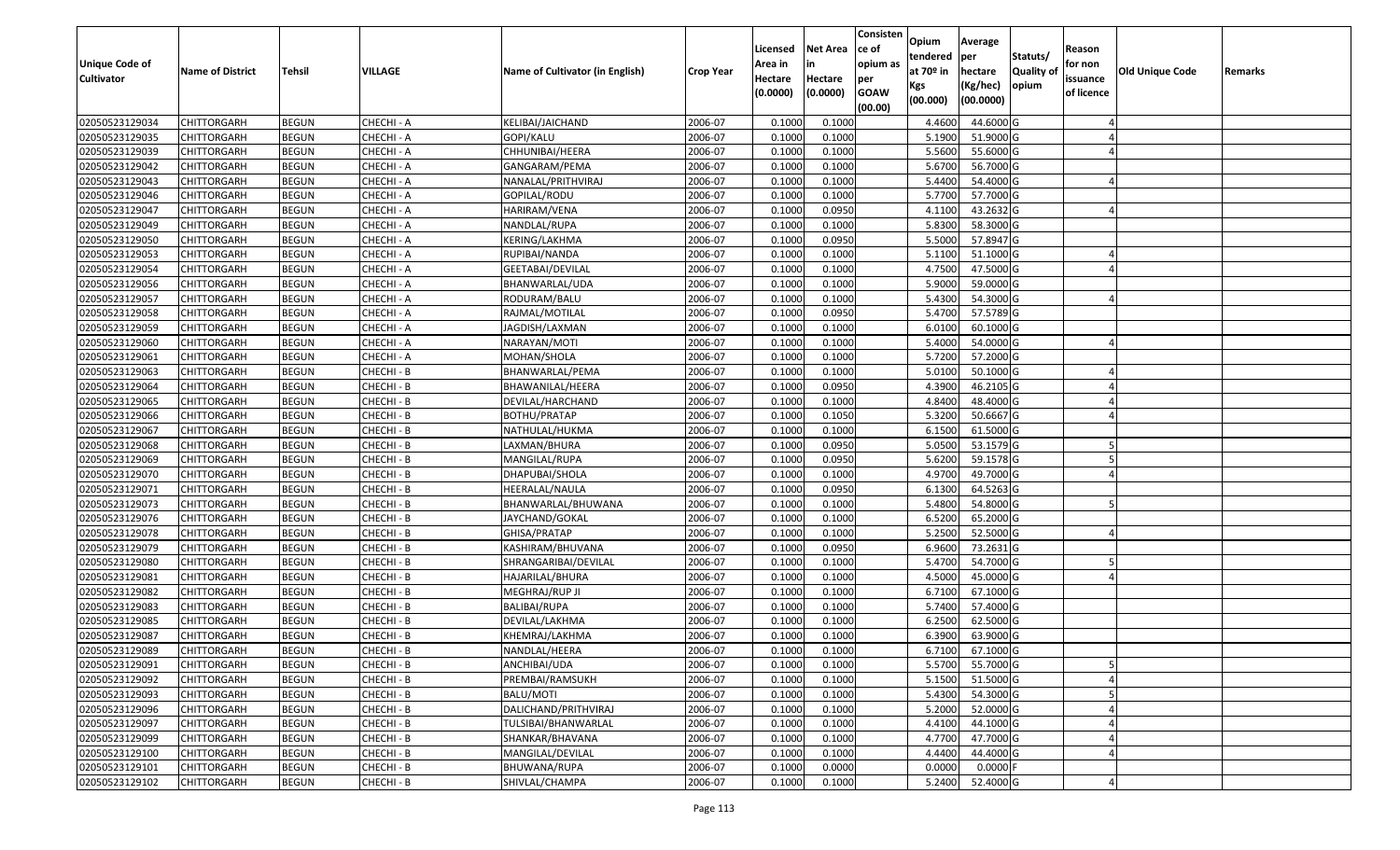| Unique Code of<br><b>Cultivator</b> | <b>Name of District</b> | <b>Tehsil</b> | <b>VILLAGE</b> | Name of Cultivator (in English) | <b>Crop Year</b> | Licensed<br>Area in<br>Hectare<br>(0.0000) | <b>Net Area</b><br>in<br>Hectare<br>(0.0000) | Consisten<br>ce of<br>opium as<br>per<br><b>GOAW</b> | Opium<br>tendered<br>at $70°$ in<br>Kgs<br>(00.000) | Average<br>per<br>hectare<br>(Kg/hec)<br>(00.0000) | Statuts/<br><b>Quality o</b><br>opium | Reason<br>for non<br>issuance<br>of licence | Old Unique Code | Remarks            |
|-------------------------------------|-------------------------|---------------|----------------|---------------------------------|------------------|--------------------------------------------|----------------------------------------------|------------------------------------------------------|-----------------------------------------------------|----------------------------------------------------|---------------------------------------|---------------------------------------------|-----------------|--------------------|
|                                     |                         |               |                |                                 |                  |                                            |                                              | (00.00)                                              |                                                     |                                                    |                                       |                                             |                 |                    |
| 02050523129103                      | CHITTORGARH             | <b>BEGUN</b>  | CHECHI - A     | GHISALAL/AMARCHAND              | 2006-07          | 0.1000                                     | 0.0000                                       |                                                      | 0.0000                                              | 0.0000F                                            |                                       |                                             |                 |                    |
| 02050523129104                      | CHITTORGARH             | <b>BEGUN</b>  | CHECHI - B     | MODILAL/MEGHA                   | 2006-07          | 0.1000                                     | 0.1000                                       |                                                      | 6.2000                                              | 62.0000G                                           |                                       |                                             |                 |                    |
| 02050523130001                      | CHITTORGARH             | <b>BEGUN</b>  | <b>KHARDI</b>  | PIYARA/KASHIRAM                 | 2006-07          | 0.1000                                     | 0.1000                                       |                                                      | 5.6000                                              | 56.0000 G                                          |                                       |                                             |                 |                    |
| 02050523130002                      | <b>CHITTORGARH</b>      | <b>BEGUN</b>  | KHARDI         | MANGILAL/KUKA                   | 2006-07          | 0.1000                                     | 0.1000                                       |                                                      | 6.7600                                              | 67.6000 G                                          |                                       |                                             |                 |                    |
| 02050523130003                      | CHITTORGARH             | <b>BEGUN</b>  | KHARDI         | PIYARCHAND/VENA                 | 2006-07          | 0.1000                                     | 0.1000                                       |                                                      | 5.6300                                              | 56.3000G                                           |                                       |                                             |                 |                    |
| 02050523130004                      | CHITTORGARH             | <b>BEGUN</b>  | KHARDI         | BHUWANA/HARIRAM                 | 2006-07          | 0.1000                                     | 0.1050                                       |                                                      | 7.0900                                              | $\overline{67.5238}$ G                             |                                       |                                             |                 |                    |
| 02050523130005                      | CHITTORGARH             | <b>BEGUN</b>  | <b>KHARDI</b>  | ROOPA/MOTI                      | 2006-07          | 0.1000                                     | 0.1000                                       |                                                      | 6.1200                                              | 61.2000 G                                          |                                       |                                             |                 |                    |
| 02050523130006                      | CHITTORGARH             | <b>BEGUN</b>  | <b>KHARDI</b>  | SHAMBHULAL/GIRDHARI             | 2006-07          | 0.1000                                     | 0.1000                                       |                                                      | 6.4500                                              | 64.5000                                            |                                       |                                             |                 |                    |
| 02050523130007                      | CHITTORGARH             | <b>BEGUN</b>  | <b>KHARDI</b>  | NANDA/ROOPA                     | 2006-07          | 0.1000                                     | 0.1000                                       |                                                      | 6.5100                                              | 65.1000G                                           |                                       |                                             |                 |                    |
| 02050523130009                      | CHITTORGARH             | <b>BEGUN</b>  | <b>KHARDI</b>  | HEERALAL/TARACHAND              | 2006-07          | 0.1000                                     | 0.1000                                       |                                                      | 7.1000                                              | 71.0000 G                                          |                                       |                                             |                 |                    |
| 02050523130010                      | CHITTORGARH             | <b>BEGUN</b>  | KHARDI         | DEVILAL/MADHO                   | 2006-07          | 0.1000                                     | 0.1000                                       |                                                      | 6.0900                                              | 60.9000 G                                          |                                       |                                             |                 |                    |
| 02050523130011                      | <b>CHITTORGARH</b>      | <b>BEGUN</b>  | <b>KHARDI</b>  | GOPILAL/BHANWARLAL              | 2006-07          | 0.1000                                     | 0.1000                                       |                                                      | 6.6930                                              | 66.9300 G                                          |                                       |                                             |                 |                    |
| 02050523130012                      | <b>CHITTORGARH</b>      | <b>BEGUN</b>  | KHARDI         | KISHORE/ROOPA                   | 2006-07          | 0.1000                                     | 0.1000                                       |                                                      | 5.3100                                              | 53.1000 G                                          |                                       |                                             |                 |                    |
| 02050523130013                      | <b>CHITTORGARH</b>      | <b>BEGUN</b>  | KHARDI         | ONKARLAL/BHERU                  | 2006-07          | 0.100                                      | 0.1000                                       |                                                      | 6.1700                                              | 61.7000 G                                          |                                       |                                             |                 |                    |
| 02050523130014                      | <b>CHITTORGARH</b>      | <b>BEGUN</b>  | KHARDI         | GHEESALAL/LAXMAN                | 2006-07          | 0.1000                                     | 0.1000                                       |                                                      | 6.4800                                              | 64.8000 G                                          |                                       |                                             |                 |                    |
| 02050523130015                      | CHITTORGARH             | <b>BEGUN</b>  | KHARDI         | MANGILAL/DEVA                   | 2006-07          | 0.1000                                     | 0.1000                                       |                                                      | 6.4000                                              | 64.0000G                                           |                                       |                                             |                 |                    |
| 02050523130016                      | CHITTORGARH             | <b>BEGUN</b>  | <b>KHARDI</b>  | KUKA/HEERA                      | 2006-07          | 0.1000                                     | 0.1000                                       |                                                      | 5.9100                                              | 59.1000 G                                          |                                       |                                             |                 |                    |
| 02050523130017                      | CHITTORGARH             | <b>BEGUN</b>  | KHARDI         | SHAMBHULAL/LAKHMICHAND          | 2006-07          | 0.100                                      | 0.1000                                       |                                                      | 6.7000                                              | 67.0000G                                           |                                       |                                             |                 | <b>NAME CHANGE</b> |
| 02050523130018                      | CHITTORGARH             | <b>BEGUN</b>  | KHARDI         | DALU/BALU                       | 2006-07          | 0.100                                      | 0.1000                                       |                                                      | 6.5400                                              | 65.4000 G                                          |                                       |                                             |                 |                    |
| 02050523130019                      | CHITTORGARH             | <b>BEGUN</b>  | KHARDI         | <b>BHURIBAI/GHEESA</b>          | 2006-07          | 0.1000                                     | 0.1000                                       |                                                      | 6.6100                                              | 66.1000G                                           |                                       |                                             |                 |                    |
| 02050523130020                      | CHITTORGARH             | <b>BEGUN</b>  | KHARDI         | PIYARA/PANNA                    | 2006-07          | 0.100                                      | 0.1000                                       |                                                      | 6.6400                                              | 66.4000 G                                          |                                       |                                             |                 |                    |
| 02050523130022                      | CHITTORGARH             | <b>BEGUN</b>  | KHARDI         | GHEESA/SEVA                     | 2006-07          | 0.100                                      | 0.1000                                       |                                                      | 5.6600                                              | 56.6000 G                                          |                                       |                                             |                 |                    |
| 02050523130023                      | CHITTORGARH             | <b>BEGUN</b>  | KHARDI         | BHANWARLAL/BHARMAL              | 2006-07          | 0.1000                                     | 0.1000                                       |                                                      | 5.1900                                              | 51.9000 G                                          |                                       |                                             |                 |                    |
| 02050523130024                      | CHITTORGARH             | <b>BEGUN</b>  | <b>KHARDI</b>  | NATHU/AMARCHAND                 | 2006-07          | 0.100                                      | 0.1000                                       |                                                      | 5.7000                                              | 57.0000 G                                          |                                       |                                             |                 |                    |
| 02050523130025                      | <b>CHITTORGARH</b>      | <b>BEGUN</b>  | <b>KHARDI</b>  | TULSHIBAI S/O SARJUBAI          | 2006-07          | 0.1000                                     | 0.0950                                       |                                                      | 6.0700                                              | 63.8947 G                                          |                                       |                                             |                 |                    |
| 02050523130026                      | CHITTORGARH             | <b>BEGUN</b>  | <b>KHARDI</b>  | KANHAIYALAL/HUKMA               | 2006-07          | 0.1000                                     | 0.1000                                       |                                                      | 6.5800                                              | 65.8000 G                                          |                                       |                                             |                 |                    |
| 02050523130027                      | CHITTORGARH             | <b>BEGUN</b>  | <b>KHARDI</b>  | GOPILAL/ONKAR                   | 2006-07          | 0.1000                                     | 0.1000                                       |                                                      | 6.5800                                              | 65.8000 G                                          |                                       |                                             |                 |                    |
| 02050523130028                      | CHITTORGARH             | <b>BEGUN</b>  | <b>KHARDI</b>  | JAYRAM/NARAYAN                  | 2006-07          | 0.1000                                     | 0.1000                                       |                                                      | 6.6800                                              | 66.8000 G                                          |                                       |                                             |                 |                    |
| 02050523130029                      | CHITTORGARH             | <b>BEGUN</b>  | KHARDI         | MANGILAL/LALU                   | 2006-07          | 0.1000                                     | 0.1000                                       |                                                      | 5.8100                                              | 58.1000 G                                          |                                       |                                             |                 |                    |
| 02050523130030                      | CHITTORGARH             | <b>BEGUN</b>  | <b>KHARDI</b>  | NATHU/LALU                      | 2006-07          | 0.1000                                     | 0.1000                                       |                                                      | 5.8100                                              | 58.1000G                                           |                                       |                                             |                 |                    |
| 02050523130031                      | CHITTORGARH             | <b>BEGUN</b>  | <b>KHARDI</b>  | PANNALAL/HEERALAL               | 2006-07          | 0.100                                      | 0.1000                                       |                                                      | 5.9500                                              | 59.5000G                                           |                                       |                                             |                 |                    |
| 02050523130032                      | CHITTORGARH             | <b>BEGUN</b>  | <b>KHARDI</b>  | TULSHIRAM/BHURA                 | 2006-07          | 0.1000                                     | 0.1000                                       |                                                      | 6.2100                                              | 62.1000G                                           |                                       |                                             |                 |                    |
| 02050523130033                      | CHITTORGARH             | <b>BEGUN</b>  | <b>KHARDI</b>  | BHAWANIRAM/BHURA                | 2006-07          | 0.1000                                     | 0.0950                                       |                                                      | 5.4500                                              | 57.3684 G                                          |                                       |                                             |                 |                    |
| 02050523130035                      | CHITTORGARH             | <b>BEGUN</b>  | <b>KHARDI</b>  | PIYARCHAND/NARAYAN              | 2006-07          | 0.1000                                     | 0.1000                                       |                                                      | 6.4300                                              | 64.3000 G                                          |                                       |                                             |                 |                    |
| 02050523130036                      | CHITTORGARH             | <b>BEGUN</b>  | <b>KHARDI</b>  | RAMESHWAR/BHURA                 | 2006-07          | 0.1000                                     | 0.1000                                       |                                                      | 6.1900                                              | 61.9000G                                           |                                       |                                             |                 |                    |
| 02050523130037                      | CHITTORGARH             | <b>BEGUN</b>  | <b>KHARDI</b>  | SOHANLAL/DEVA                   | 2006-07          | 0.1000                                     | 0.1000                                       |                                                      | 6.7900                                              | 67.9000 G                                          |                                       |                                             |                 |                    |
| 02050523130038                      | CHITTORGARH             | <b>BEGUN</b>  | <b>KHARDI</b>  | MOHANLAL/BHANWARLAL             | 2006-07          | 0.1000                                     | 0.1000                                       |                                                      | 6.2800                                              | $62.8000$ G                                        |                                       |                                             |                 |                    |
| 02050523130039                      | <b>CHITTORGARH</b>      | <b>BEGUN</b>  | <b>KHARDI</b>  | ONKARLAL/NARAYAN                | 2006-07          | 0.1000                                     | 0.1000                                       |                                                      | 6.2200                                              | 62.2000 G                                          |                                       |                                             |                 |                    |
| 02050523130040                      | <b>CHITTORGARH</b>      | <b>BEGUN</b>  | <b>KHARDI</b>  | GHEESALAL/BARDA                 | 2006-07          | 0.1000                                     | 0.1000                                       |                                                      | 5.9100                                              | 59.1000 G                                          |                                       |                                             |                 |                    |
| 02050523130041                      | <b>CHITTORGARH</b>      | <b>BEGUN</b>  | <b>KHARDI</b>  | KUKA/BHIMA                      | 2006-07          | 0.1000                                     | 0.1000                                       |                                                      | 5.9500                                              | 59.5000 G                                          |                                       |                                             |                 |                    |
| 02050523130042                      | <b>CHITTORGARH</b>      | <b>BEGUN</b>  | <b>KHARDI</b>  | HAJARI/MOTI                     | 2006-07          | 0.1000                                     | 0.1000                                       |                                                      | 6.1100                                              | 61.1000 G                                          |                                       |                                             |                 |                    |
| 02050523130043                      | <b>CHITTORGARH</b>      | <b>BEGUN</b>  | <b>KHARDI</b>  | BALUDAS/HEERALAL                | 2006-07          | 0.1000                                     | 0.1000                                       |                                                      | 6.1100                                              | 61.1000 G                                          |                                       |                                             |                 |                    |
| 02050523130044                      | <b>CHITTORGARH</b>      | <b>BEGUN</b>  | <b>KHARDI</b>  | MOHANLAL/LAXMAN                 | 2006-07          | 0.1000                                     | 0.1000                                       |                                                      | 5.5900                                              | 55.9000 G                                          |                                       |                                             |                 |                    |
| 02050523130045                      | CHITTORGARH             | <b>BEGUN</b>  | KHARDI         | RAMLAL/BHANWARLAL               | 2006-07          | 0.1000                                     | 0.1000                                       |                                                      | 5.7500                                              | 57.5000 G                                          |                                       |                                             |                 |                    |
| 02050523130047                      | <b>CHITTORGARH</b>      | <b>BEGUN</b>  | <b>KHARDI</b>  | RAMLAL/BHURA                    | 2006-07          | 0.1000                                     | 0.1000                                       |                                                      | 6.1700                                              | 61.7000 G                                          |                                       |                                             |                 |                    |
| 02050523130048                      | <b>CHITTORGARH</b>      | <b>BEGUN</b>  | <b>KHARDI</b>  | DUNGA/SHIVA                     | 2006-07          | 0.1000                                     | 0.1000                                       |                                                      | 6.0400                                              | 60.4000 G                                          |                                       |                                             |                 |                    |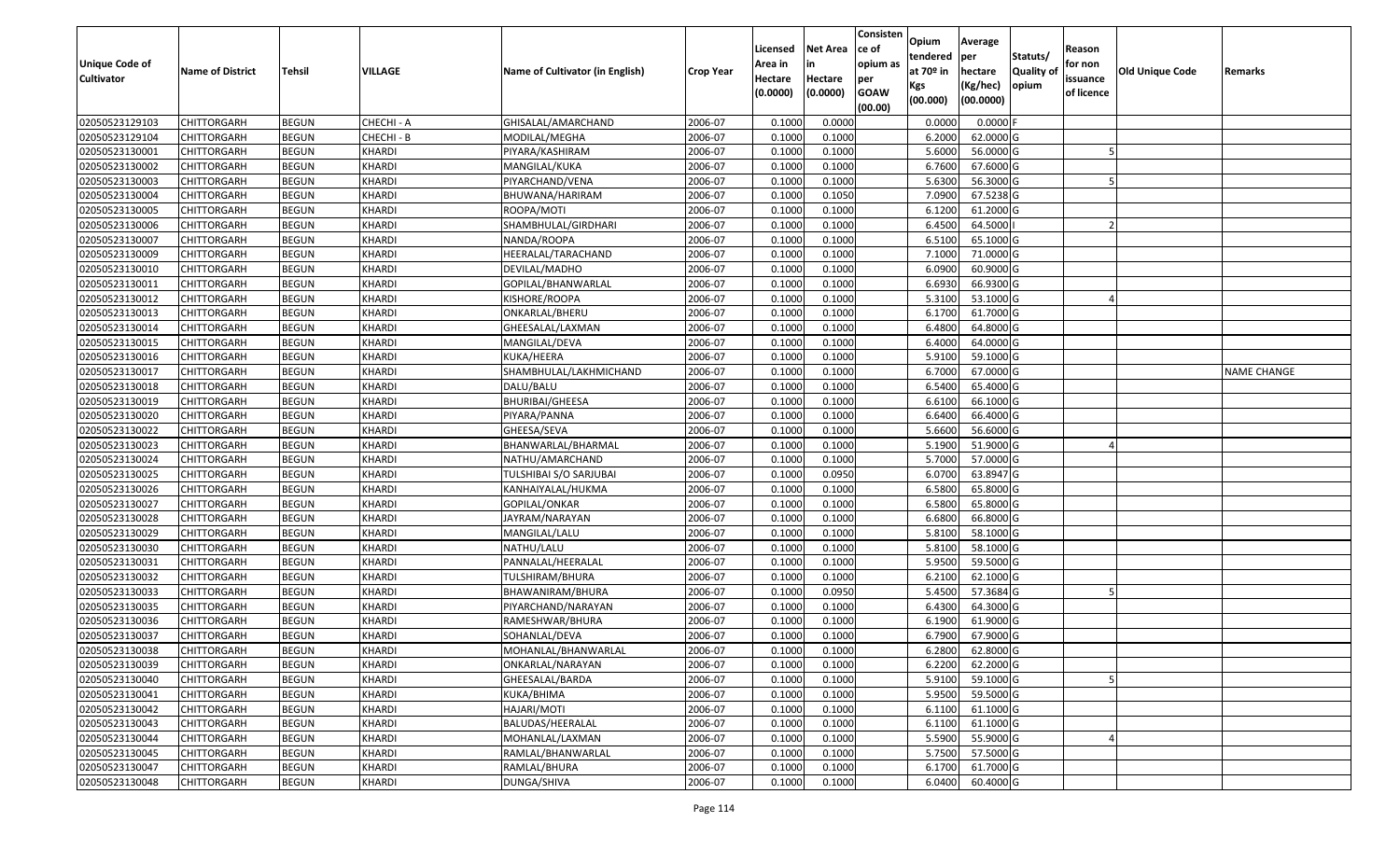| <b>Unique Code of</b><br><b>Cultivator</b> | <b>Name of District</b> | <b>Tehsil</b>     | VILLAGE       | Name of Cultivator (in English) | <b>Crop Year</b> | Licensed<br>Area in<br>Hectare | <b>Net Area</b><br>in<br>Hectare | Consisten<br>ce of<br>opium as<br>per | Opium<br>tendered<br>at $70°$ in<br>Kgs | Average<br>per<br>hectare<br>(Kg/hec) | Statuts/<br><b>Quality o</b><br>opium | Reason<br>for non<br>issuance | <b>Old Unique Code</b> | Remarks            |
|--------------------------------------------|-------------------------|-------------------|---------------|---------------------------------|------------------|--------------------------------|----------------------------------|---------------------------------------|-----------------------------------------|---------------------------------------|---------------------------------------|-------------------------------|------------------------|--------------------|
|                                            |                         |                   |               |                                 |                  | (0.0000)                       | (0.0000)                         | <b>GOAW</b><br>(00.00)                | (00.000)                                | (00.0000)                             |                                       | of licence                    |                        |                    |
| 02050523130049                             | CHITTORGARH             | <b>BEGUN</b>      | <b>KHARDI</b> | HAJARI/TARACHAND                | 2006-07          | 0.1000                         | 0.1000                           |                                       | 6.3200                                  | 63.2000 G                             |                                       |                               |                        |                    |
| 02050523130050                             | CHITTORGARH             | <b>BEGUN</b>      | <b>KHARDI</b> | PARMANAND/DUNGA                 | 2006-07          | 0.1000                         | 0.1000                           |                                       | 6.3200                                  | 63.2000 G                             |                                       |                               |                        |                    |
| 02050523130051                             | CHITTORGARH             | <b>BEGUN</b>      | <b>KHARDI</b> | BOTHLAL/NANDRAM                 | 2006-07          | 0.1000                         | 0.0950                           |                                       | 6.0200                                  | 63.3684 G                             |                                       |                               |                        |                    |
| 02050523130052                             | <b>CHITTORGARH</b>      | <b>BEGUN</b>      | KHARDI        | TULSIRAM/HEERA                  | 2006-07          | 0.1000                         | 0.1000                           |                                       | 5.7500                                  | 57.5000 G                             |                                       |                               |                        |                    |
| 02050523130053                             | CHITTORGARH             | <b>BEGUN</b>      | KHARDI        | SUSHEELABAI/DEVILAL             | 2006-07          | 0.1000                         | 0.1000                           |                                       | 5.7700                                  | 57.7000G                              |                                       |                               |                        |                    |
| 02050523130055                             | <b>CHITTORGARH</b>      | <b>BEGUN</b>      | KHARDI        | MOHANLAL/DUNGA                  | 2006-07          | 0.1000                         | 0.1000                           |                                       | 6.2200                                  | 62.2000 G                             |                                       |                               |                        |                    |
| 02050523130056                             | CHITTORGARH             | <b>BEGUN</b>      | <b>KHARDI</b> | HAJARILAL/BHURA                 | 2006-07          | 0.1000                         | 0.1000                           |                                       | 5.6300                                  | 56.3000G                              |                                       |                               |                        |                    |
| 02050523130059                             | CHITTORGARH             | <b>BEGUN</b>      | <b>KHARDI</b> | MODA/BALU                       | 2006-07          | 0.1000                         | 0.0950                           |                                       | 6.8100                                  | 71.6842 G                             |                                       |                               |                        |                    |
| 02050523130062                             | CHITTORGARH             | <b>BEGUN</b>      | <b>KHARDI</b> | NANDA/JODHA                     | 2006-07          | 0.1000                         | 0.0950                           |                                       | 5.3400                                  | 56.2105 G                             |                                       |                               |                        |                    |
| 02050523130066                             | <b>CHITTORGARH</b>      | <b>BEGUN</b>      | <b>KHARDI</b> | LADUDAS/ROOPDAS                 | 2006-07          | 0.1000                         | 0.0950                           |                                       | 3.5500                                  | 37.3684 G                             |                                       |                               |                        |                    |
| 02050523130067                             | CHITTORGARH             | <b>BEGUN</b>      | KHARDI        | NANALAL/BHURA                   | 2006-07          | 0.1000                         | 0.1000                           |                                       | 5.5400                                  | 55.4000 G                             |                                       |                               |                        |                    |
| 02050523130068                             | CHITTORGARH             | <b>BEGUN</b>      | <b>KHARDI</b> | DEVILAL/EKLINGH                 | 2006-07          | 0.1000                         | 0.1000                           |                                       | 5.8500                                  | 58.5000 G                             |                                       |                               |                        |                    |
| 02050523130069                             | <b>CHITTORGARH</b>      | <b>BEGUN</b>      | KHARDI        | VARJIBAI/BHANWARLAL             | 2006-07          | 0.1000                         | 0.1000                           |                                       | 5.2700                                  | 52.7000 G                             |                                       |                               |                        |                    |
| 02050523130070                             | <b>CHITTORGARH</b>      | <b>BEGUN</b>      | KHARDI        | KAJOD/GHEESA                    | 2006-07          | 0.1000                         | 0.1000                           |                                       | 5.9300                                  | 59.3000G                              |                                       |                               |                        |                    |
| 02050523130071                             | <b>CHITTORGARH</b>      | <b>BEGUN</b>      | KHARDI        | BALU/JODA                       | 2006-07          | 0.1000                         | 0.1000                           |                                       | 5.6700                                  | 56.7000 G                             |                                       |                               |                        |                    |
| 02050524001001                             | <b>CHITTORGARH</b>      | RAWATBHATA        | KHEMAKHEDA    | BHERULAL/DEVA                   | 2006-07          | 0.1000                         | 0.1000                           |                                       | 5.8300                                  | 58.3000 G                             |                                       |                               |                        |                    |
| 02050524001002                             | <b>CHITTORGARH</b>      | RAWATBHATA        | KHEMAKHEDA    | DOLA/DEVA                       | 2006-07          | 0.1000                         | 0.0300                           |                                       | 1.6600                                  | 55.3333 G                             |                                       |                               |                        |                    |
| 02050524001003                             | CHITTORGARH             | RAWATBHATA        | KHEMAKHEDA    | GORILAL/HEMA                    | 2006-07          | 0.1000                         | 0.1000                           |                                       | 5.2000                                  | 52.0000G                              |                                       |                               |                        |                    |
| 02050524001005                             | CHITTORGARH             | RAWATBHATA        | KHEMAKHEDA    | GOKAL/BARDA                     | 2006-07          | 0.1000                         | 0.0000                           |                                       | 0.0000                                  | $0.0000$ F                            |                                       |                               |                        |                    |
| 02050524001007                             | CHITTORGARH             | RAWATBHATA        | KHEMAKHEDA    | BHIMA/BHOLA                     | 2006-07          | 0.1000                         | 0.1000                           |                                       | 5.0800                                  | 50.8000 G                             |                                       |                               |                        |                    |
| 02050524001009                             | CHITTORGARH             | RAWATBHATA        | KHEMAKHEDA    | BARJIBAI/BHANWARLAL             | 2006-07          | 0.1000                         | 0.0950                           |                                       | 5.6300                                  | 59.2632 G                             |                                       |                               |                        | <b>NAME CHANGE</b> |
| 02050524001010                             | CHITTORGARH             | RAWATBHATA        | KHEMAKHEDA    | MANIRAM/SITARAM                 | 2006-07          | 0.1000                         | 0.1000                           |                                       | 5.4600                                  | 54.6000 G                             |                                       |                               |                        |                    |
| 02050524001012                             | CHITTORGARH             | RAWATBHATA        | KHEMAKHEDA    | PIYARIBAI/PIYARA                | 2006-07          | 0.1000                         | 0.1000                           |                                       | 2.5300                                  | 25.3000 G                             |                                       |                               |                        |                    |
| 02050524001015                             | CHITTORGARH             | RAWATBHATA        | KHEMAKHEDA    | KAWANARLAL/AMARCHAND            | 2006-07          | 0.1000                         | 0.1000                           |                                       | 5.0000                                  | 50.0000G                              |                                       |                               |                        |                    |
| 02050524001017                             | <b>CHITTORGARH</b>      | RAWATBHATA        | KHEMAKHEDA    | KELA/DEVJI                      | 2006-07          | 0.1000                         | 0.0000                           |                                       | 0.0000                                  | $0.0000$ F                            |                                       |                               |                        |                    |
| 02050524001018                             | CHITTORGARH             | RAWATBHATA        | KHEMAKHEDA    | MADHO/MODA                      | 2006-07          | 0.1000                         | 0.0950                           |                                       | 5.0800                                  | 53.4737 G                             |                                       |                               |                        |                    |
| 02050524001019                             | <b>CHITTORGARH</b>      | <b>RAWATBHATA</b> | KHEMAKHEDA    | NATHU/DEVA                      | 2006-07          | 0.1000                         | 0.1000                           |                                       | 5.3700                                  | 53.7000 G                             |                                       |                               |                        |                    |
| 02050524001020                             | CHITTORGARH             | RAWATBHATA        | KHEMAKHEDA    | JDA/DEVA                        | 2006-07          | 0.1000                         | 0.1000                           |                                       | 5.3200                                  | 53.2000 G                             |                                       |                               |                        |                    |
| 02050524001021                             | <b>CHITTORGARH</b>      | RAWATBHATA        | KHEMAKHEDA    | SHANKARLAL/BHANWARLAL           | 2006-07          | 0.1000                         | 0.1000                           |                                       | 5.5100                                  | 55.1000 G                             |                                       |                               |                        |                    |
| 02050524001022                             | <b>CHITTORGARH</b>      | RAWATBHATA        | KHEMAKHEDA    | KHANA/DEVA                      | 2006-07          | 0.1000                         | 0.1000                           |                                       | 5.4500                                  | 54.5000G                              |                                       |                               |                        |                    |
| 02050524001023                             | CHITTORGARH             | RAWATBHATA        | KHEMAKHEDA    | BHANWARLAL/CHAMNA               | 2006-07          | 0.1000                         | 0.1000                           |                                       | 5.5200                                  | 55.2000 G                             |                                       |                               |                        |                    |
| 02050524001024                             | CHITTORGARH             | RAWATBHATA        | KHEMAKHEDA    | MOHANIBAI/KHANA                 | 2006-07          | 0.1000                         | 0.1000                           |                                       | 5.7200                                  | 57.2000 G                             |                                       |                               |                        | <b>NAME CHANGE</b> |
| 02050524001025                             | CHITTORGARH             | RAWATBHATA        | KHEMAKHEDA    | KAHAIYALAL/BHEEMA               | 2006-07          | 0.1000                         | 0.1000                           |                                       | 5.7500                                  | 57.5000 G                             |                                       |                               |                        |                    |
| 02050524001026                             | <b>CHITTORGARH</b>      | RAWATBHATA        | KHEMAKHEDA    | KISHORA/BHOLA                   | 2006-07          | 0.1000                         | 0.1000                           |                                       | 6.0500                                  | 60.5000 G                             |                                       |                               |                        |                    |
| 02050524001027                             | CHITTORGARH             | RAWATBHATA        | KHEMAKHEDA    | MOHAN/BHOLA                     | 2006-07          | 0.1000                         | 0.1000                           |                                       | 5.1600                                  | 51.6000G                              |                                       |                               |                        |                    |
| 02050524001028                             | CHITTORGARH             | RAWATBHATA        | KHEMAKHEDA    | RAJU/LAXMAN                     | 2006-07          | 0.1000                         | 0.0950                           |                                       | 5.4600                                  | 57.4737 G                             |                                       |                               |                        |                    |
| 02050524001029                             | <b>CHITTORGARH</b>      | RAWATBHATA        | KHEMAKHEDA    | TARACHAND/BHOLA                 | 2006-07          | 0.1000                         | 0.0950                           |                                       | 5.1800                                  | 54.5263 G                             |                                       |                               |                        |                    |
| 02050524001032                             | <b>CHITTORGARH</b>      | RAWATBHATA        | KHEMAKHEDA    | PIYARIBAI/MODA DHAKAD           | 2006-07          | 0.1000                         | 0.1000                           |                                       | 5.2000                                  | 52.0000 G                             |                                       |                               |                        |                    |
| 02050524002001                             | <b>CHITTORGARH</b>      | RAWATBHATA        | <b>BORAV</b>  | MAHAVEERKUMAR/NATHU             | 2006-07          | 0.1000                         | 0.0950                           |                                       | 5.8500                                  | 61.5789 G                             |                                       |                               |                        |                    |
| 02050524002005                             | <b>CHITTORGARH</b>      | RAWATBHATA        | <b>BORAV</b>  | GHEESALAL/KALU                  | 2006-07          | 0.1000                         | 0.0500                           |                                       | 3.0100                                  | 60.2000 G                             |                                       |                               |                        |                    |
| 02050524002006                             | <b>CHITTORGARH</b>      | RAWATBHATA        | <b>BORAV</b>  | BALU/DEVA                       | 2006-07          | 0.1000                         | 0.0950                           |                                       | 5.1800                                  | 54.5263 G                             |                                       |                               |                        |                    |
| 02050524002007                             | <b>CHITTORGARH</b>      | RAWATBHATA        | <b>BORAV</b>  | JETI/BHEEMA                     | 2006-07          | 0.1000                         | 0.1000                           |                                       | 4.9500                                  | 49.5000 G                             |                                       |                               |                        |                    |
| 02050524002010                             | <b>CHITTORGARH</b>      | RAWATBHATA        | <b>BORAV</b>  | SHAMBHU/SHANKAR TELI            | 2006-07          | 0.1000                         | 0.1000                           |                                       | 5.2200                                  | 52.2000 G                             |                                       |                               |                        |                    |
| 02050524002011                             | CHITTORGARH             | RAWATBHATA        | <b>BORAV</b>  | BHANWARLAL/HEERALAL             | 2006-07          | 0.1000                         | 0.0000                           |                                       | 0.0000                                  | $0.0000$ F                            |                                       |                               |                        |                    |
| 02050524002015                             | <b>CHITTORGARH</b>      | RAWATBHATA        | <b>BORAV</b>  | JAGDISH/CHAGNA                  | 2006-07          | 0.1000                         | 0.0450                           |                                       | 2.8000                                  | 62.2222 G                             |                                       |                               |                        |                    |
| 02050524002016                             | <b>CHITTORGARH</b>      | RAWATBHATA        | <b>BORAV</b>  | PANNA/BARDICHAND                | 2006-07          | 0.1000                         | 0.0950                           |                                       | 5.6800                                  | 59.7895 G                             |                                       |                               |                        |                    |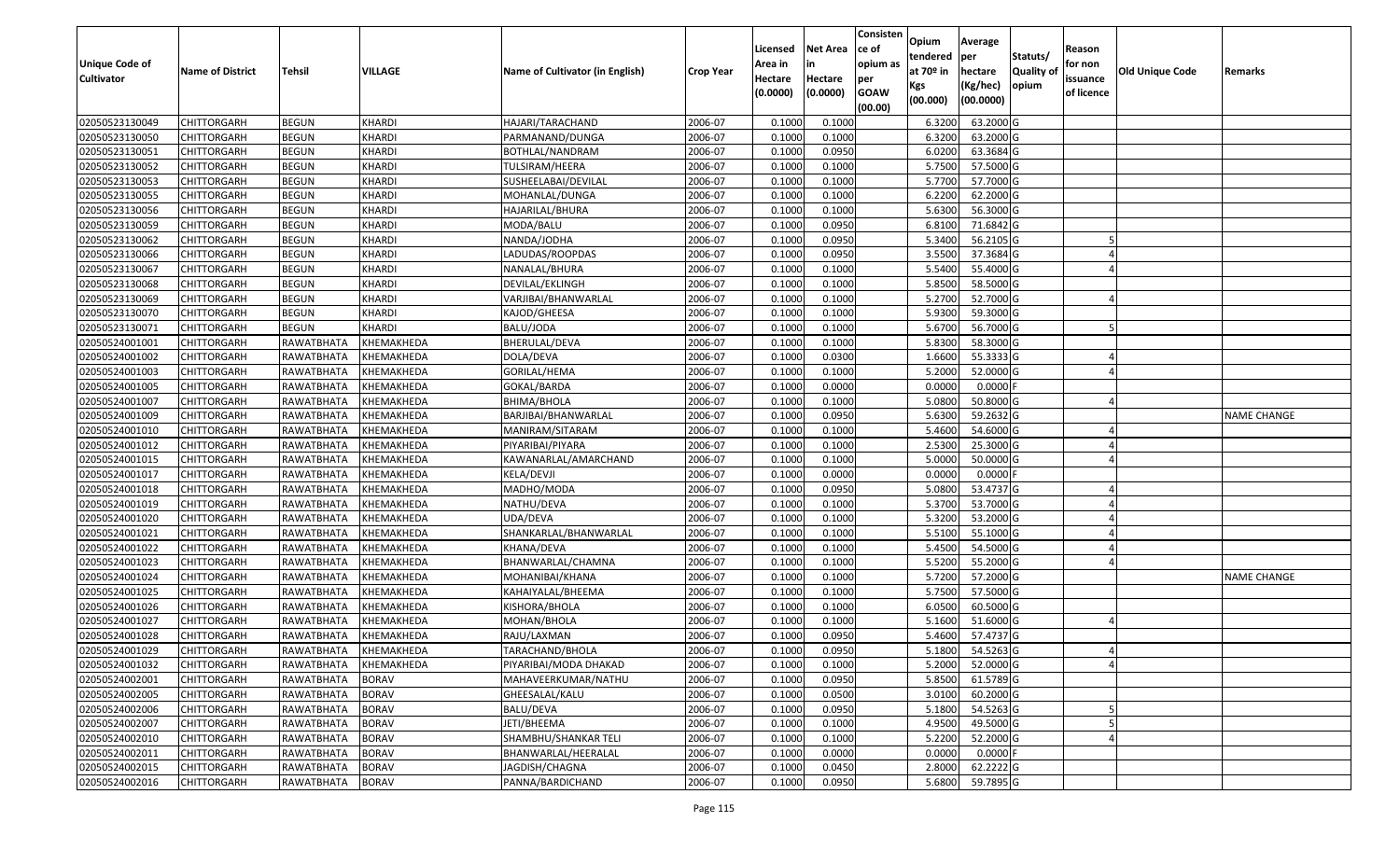| Unique Code of<br><b>Cultivator</b> | <b>Name of District</b> | <b>Tehsil</b> | <b>VILLAGE</b>        | Name of Cultivator (in English) | <b>Crop Year</b> | Licensed<br>Area in<br>Hectare<br>(0.0000) | <b>Net Area</b><br>in<br>Hectare<br>(0.0000) | Consisten<br>ce of<br>opium as<br>per<br><b>GOAW</b><br>(00.00) | Opium<br>tendered<br>at $70°$ in<br>Kgs<br>(00.000) | Average<br>per<br>hectare<br>(Kg/hec)<br>(00.0000) | Statuts/<br><b>Quality o</b><br>opium | Reason<br>for non<br>issuance<br>of licence | Old Unique Code | Remarks |
|-------------------------------------|-------------------------|---------------|-----------------------|---------------------------------|------------------|--------------------------------------------|----------------------------------------------|-----------------------------------------------------------------|-----------------------------------------------------|----------------------------------------------------|---------------------------------------|---------------------------------------------|-----------------|---------|
| 02050524002017                      | CHITTORGARH             | RAWATBHATA    | <b>BORAV</b>          | CHUNNIBAI/PIYARA                | 2006-07          | 0.1000                                     | 0.0000                                       |                                                                 | 0.0000                                              | 0.0000F                                            |                                       |                                             |                 |         |
| 02050524002020                      | CHITTORGARH             | RAWATBHATA    | <b>BORAV</b>          | VAKTA/GANGARAM                  | 2006-07          | 0.1000                                     | 0.0950                                       |                                                                 | 4.8100                                              | 50.6316 G                                          |                                       |                                             |                 |         |
| 02050524002024                      | CHITTORGARH             | RAWATBHATA    | <b>BORAV</b>          | NATHULAL/ONKAR                  | 2006-07          | 0.1000                                     | 0.1000                                       |                                                                 | 4.9400                                              | 49.4000 G                                          |                                       |                                             |                 |         |
| 02050524002025                      | <b>CHITTORGARH</b>      | RAWATBHATA    | <b>BORAV</b>          | LADULAL/MODA                    | 2006-07          | 0.1000                                     | 0.0000                                       |                                                                 | 0.0000                                              | $0.0000$ F                                         |                                       |                                             |                 |         |
| 02050524002026                      | CHITTORGARH             | RAWATBHATA    | <b>BORAV</b>          | GHEESALAL/BHUWANA               | 2006-07          | 0.1000                                     | 0.0000                                       |                                                                 | 0.0000                                              | 0.0000F                                            |                                       |                                             |                 |         |
| 02050524002027                      | CHITTORGARH             | RAWATBHATA    | <b>BORAV</b>          | BHEEMA/DAYACHAND                | 2006-07          | 0.1000                                     | 0.0950                                       |                                                                 | 5.3400                                              | 56.2105 G                                          |                                       |                                             |                 |         |
| 02050524002035                      | CHITTORGARH             | RAWATBHATA    | <b>BORAV</b>          | GYANCHAND/NATHULAL              | 2006-07          | 0.1000                                     | 0.0000                                       |                                                                 | 0.0000                                              | 0.0000                                             |                                       |                                             |                 |         |
| 02050524002038                      | CHITTORGARH             | RAWATBHATA    | <b>BORAV</b>          | BHAWANISHANKAR/BHEEMA TELI      | 2006-07          | 0.1000                                     | 0.1000                                       |                                                                 | 5.9300                                              | 59.3000G                                           |                                       |                                             |                 |         |
| 02050524002039                      | <b>CHITTORGARH</b>      | RAWATBHATA    | <b>BORAV</b>          | MOHAN/TEEKAM TELI               | 2006-07          | 0.1000                                     | 0.1000                                       |                                                                 | 4.5800                                              | 45.8000G                                           |                                       |                                             |                 |         |
| 02050524002041                      | CHITTORGARH             | RAWATBHATA    | <b>BORAV</b>          | MANGILAL/GHASHI                 | 2006-07          | 0.1000                                     | 0.0950                                       |                                                                 | 5.6900                                              | 59.8940 G                                          |                                       |                                             |                 |         |
| 02050524002043                      | CHITTORGARH             | RAWATBHATA    | <b>BORAV</b>          | KHANA/KALU                      | 2006-07          | 0.1000                                     | 0.0950                                       |                                                                 | 4.8300                                              | 50.8421 G                                          |                                       |                                             |                 |         |
| 02050524002044                      | CHITTORGARH             | RAWATBHATA    | <b>BORAV</b>          | RAMLAL/DEVI DHAKAD              | 2006-07          | 0.1000                                     | 0.0950                                       |                                                                 | 5.6200                                              | 59.1579 G                                          |                                       |                                             |                 |         |
| 02050524002045                      | <b>CHITTORGARH</b>      | RAWATBHATA    | <b>BORAV</b>          | SHANTILAL/PARTHA                | 2006-07          | 0.1000                                     | 0.0000                                       |                                                                 | 0.0000                                              | $0.0000$ F                                         |                                       |                                             |                 |         |
| 02050524002046                      | <b>CHITTORGARH</b>      | RAWATBHATA    | <b>BORAV</b>          | BHANWARLAL/BALDEV               | 2006-07          | 0.1000                                     | 0.0000                                       |                                                                 | 0.0000                                              | $0.0000$ F                                         |                                       |                                             |                 |         |
| 02050524002050                      | <b>CHITTORGARH</b>      | RAWATBHATA    | <b>BORAV</b>          | SHUKHLAL/DEVILAL                | 2006-07          | 0.1000                                     | 0.0000                                       |                                                                 | 0.0000                                              | $0.0000$ F                                         |                                       |                                             |                 |         |
| 02050524002055                      | <b>CHITTORGARH</b>      | RAWATBHATA    | <b>BORAV</b>          | PRABHULAL/NATHULAL              | 2006-07          | 0.1000                                     | 0.0000                                       |                                                                 | 0.0000                                              | 0.0000                                             |                                       |                                             |                 |         |
| 02050524002056                      | <b>CHITTORGARH</b>      | RAWATBHATA    | <b>BORAV</b>          | GANGABAI/RATANLAL               | 2006-07          | 0.1000                                     | 0.0000                                       |                                                                 | 0.0000                                              | $0.0000$ F                                         |                                       |                                             |                 |         |
| 02050524002057                      | CHITTORGARH             | RAWATBHATA    | <b>BORAV</b>          | RATANLAL/KASHIRAM               | 2006-07          | 0.1000                                     | 0.0450                                       |                                                                 | 2.7300                                              | 60.6667 G                                          |                                       |                                             |                 |         |
| 02050524002061                      | CHITTORGARH             | RAWATBHATA    | <b>BORAV</b>          | PRABHULAL/DHANNA TELI           | 2006-07          | 0.1000                                     | 0.0950                                       |                                                                 | 4.8900                                              | 51.4737 G                                          |                                       |                                             |                 |         |
| 02050524002063                      | CHITTORGARH             | RAWATBHATA    | <b>BORAV</b>          | BHANWARLAL/GOPI                 | 2006-07          | 0.1000                                     | 0.0950                                       |                                                                 | 4.9300                                              | 51.8947 G                                          |                                       |                                             |                 |         |
| 02050524002065                      | CHITTORGARH             | RAWATBHATA    | <b>BORAV</b>          | MANGILAL/CHATRA                 | 2006-07          | 0.1000                                     | 0.0950                                       |                                                                 | 5.6900                                              | 59.8947 G                                          |                                       |                                             |                 |         |
| 02050524002067                      | CHITTORGARH             | RAWATBHATA    | <b>BORAV</b>          | KAILASHCHAND/NATHULAL           | 2006-07          | 0.1000                                     | 0.0950                                       |                                                                 | 5.6700                                              | 59.6842 G                                          |                                       |                                             |                 |         |
| 02050524002068                      | CHITTORGARH             | RAWATBHATA    | <b>BORAV</b>          | RAJMAL/BHOLU                    | 2006-07          | 0.1000                                     | 0.0000                                       |                                                                 | 0.0000                                              | 0.0000F                                            |                                       |                                             |                 |         |
| 02050524002071                      | CHITTORGARH             | RAWATBHATA    | <b>BORAV</b>          | MOTYABAI/GHEESA                 | 2006-07          | 0.1000                                     | 0.0000                                       |                                                                 | 0.0000                                              | 0.0000                                             |                                       |                                             |                 |         |
| 02050524002072                      | <b>CHITTORGARH</b>      | RAWATBHATA    | <b>BORAV</b>          | CHANDMAL/NATHULAL               | 2006-07          | 0.1000                                     | 0.0950                                       |                                                                 | 5.6700                                              | 59.6842 G                                          |                                       |                                             |                 |         |
| 02050524003001                      | CHITTORGARH             | RAWATBHATA    | MEGNIWAS KALAN        | MOHANLAL/BHOLA                  | 2006-07          | 0.1000                                     | 0.0950                                       |                                                                 | 6.1200                                              | 64.4211G                                           |                                       |                                             |                 |         |
| 02050524003002                      | CHITTORGARH             | RAWATBHATA    | MEGNIWAS KALAN        | JAYLAL/BHURA                    | 2006-07          | 0.1000                                     | 0.1000                                       |                                                                 | 6.0600                                              | 60.6000 G                                          |                                       |                                             |                 |         |
| 02050524003003                      | CHITTORGARH             | RAWATBHATA    | MEGNIWAS KALAN        | <b>BALU/RUPA</b>                | 2006-07          | 0.1000                                     | 0.1000                                       |                                                                 | 6.0700                                              | 60.7000 G                                          |                                       |                                             |                 |         |
| 02050524003005                      | CHITTORGARH             | RAWATBHATA    | MEGNIWAS KALAN        | PRAKASH/NANDA                   | 2006-07          | 0.1000                                     | 0.1000                                       |                                                                 | 5.3400                                              | 53.4000 G                                          |                                       |                                             |                 |         |
| 02050524003006                      | CHITTORGARH             | RAWATBHATA    | MEGNIWAS KALAN        | PYARIBAI/SEVA                   | 2006-07          | 0.1000                                     | 0.1000                                       |                                                                 | 5.2400                                              | 52.4000 G                                          |                                       |                                             |                 |         |
| 02050524003007                      | CHITTORGARH             | RAWATBHATA    | MEGNIWAS KALAN        | AMARCHAND/PANNA                 | 2006-07          | 0.1000                                     | 0.1000                                       |                                                                 | 5.1500                                              | 51.5000G                                           |                                       |                                             |                 |         |
| 02050524003009                      | CHITTORGARH             | RAWATBHATA    | MEGNIWAS KALAN        | BANSHILAL/BIRDICHAND            | 2006-07          | 0.1000                                     | 0.1000                                       |                                                                 | 4.6300                                              | 46.3000G                                           |                                       |                                             |                 |         |
| 02050524003010                      | CHITTORGARH             | RAWATBHATA    | MEGNIWAS KALAN        | BHANWARLAL/HAJARI               | 2006-07          | 0.1000                                     | 0.0950                                       |                                                                 | 5.7400                                              | $60.4211$ G                                        |                                       |                                             |                 |         |
| 02050524003011                      | CHITTORGARH             | RAWATBHATA    | MEGNIWAS KALAN        | PYARA/RUPA                      | 2006-07          | 0.1000                                     | 0.1000                                       |                                                                 | 5.9000                                              | 59.0000G                                           |                                       |                                             |                 |         |
| 02050524003013                      | CHITTORGARH             | RAWATBHATA    | MEGNIWAS KALAN        | SHANKAR/PANNA                   | 2006-07          | 0.1000                                     | 0.0950                                       |                                                                 | 6.2800                                              | 66.1053 G                                          |                                       |                                             |                 |         |
| 02050524003017                      | CHITTORGARH             | RAWATBHATA    | MEGNIWAS KALAN        | MAYARAM/KHEMA                   | 2006-07          | 0.1000                                     | 0.1000                                       |                                                                 | 5.7700                                              | 57.7000 G                                          |                                       |                                             |                 |         |
| 02050524003018                      | CHITTORGARH             | RAWATBHATA    | <b>MEGNIWAS KALAN</b> | KELA/NANDA                      | 2006-07          | 0.1000                                     | 0.0900                                       |                                                                 | 5.7200                                              | 63.5556 G                                          |                                       |                                             |                 |         |
| 02050524003021                      | CHITTORGARH             | RAWATBHATA    | MEGNIWAS KALAN        | DEVILAL/DHULA                   | 2006-07          | 0.1000                                     | 0.0950                                       |                                                                 | 5.6700                                              | 59.6842 G                                          |                                       |                                             |                 |         |
| 02050524003023                      | <b>CHITTORGARH</b>      | RAWATBHATA    | <b>MEGNIWAS KALAN</b> | RAMLAL/NAULA                    | 2006-07          | 0.1000                                     | 0.0950                                       |                                                                 | 5.7600                                              | 60.6316 G                                          |                                       |                                             |                 |         |
| 02050524003024                      | <b>CHITTORGARH</b>      | RAWATBHATA    | <b>MEGNIWAS KALAN</b> | BHERULAL/NANDA                  | 2006-07          | 0.1000                                     | 0.1000                                       |                                                                 | 4.9900                                              | 49.9000 G                                          |                                       |                                             |                 |         |
| 02050524003026                      | <b>CHITTORGARH</b>      | RAWATBHATA    | <b>MEGNIWAS KALAN</b> | SHAMBHULAL/ONKAR                | 2006-07          | 0.1000                                     | 0.0950                                       |                                                                 | 5.8700                                              | 61.7895 G                                          |                                       |                                             |                 |         |
| 02050524003028                      | <b>CHITTORGARH</b>      | RAWATBHATA    | <b>MEGNIWAS KALAN</b> | RATIRAM/BHOLA                   | 2006-07          | 0.1000                                     | 0.1000                                       |                                                                 | 6.0800                                              | 60.8000 G                                          |                                       |                                             |                 |         |
| 02050524003029                      | <b>CHITTORGARH</b>      | RAWATBHATA    | MEGNIWAS KALAN        | SHAMBHULAL/KELA                 | 2006-07          | 0.1000                                     | 0.0950                                       |                                                                 | 6.2700                                              | 66.0000 G                                          |                                       |                                             |                 |         |
| 02050524003030                      | CHITTORGARH             | RAWATBHATA    | MEGNIWAS KALAN        | RAMCHANDRA/BHOLIRAM             | 2006-07          | 0.1000                                     | 0.1000                                       |                                                                 | 6.5300                                              | 65.3000 G                                          |                                       |                                             |                 |         |
| 02050524003031                      | CHITTORGARH             | RAWATBHATA    | MEGNIWAS KALAN        | BALULAL/MANGILAL                | 2006-07          | 0.1000                                     | 0.1000                                       |                                                                 | 5.6700                                              | 56.7000 G                                          |                                       |                                             |                 |         |
| 02050524003032                      | <b>CHITTORGARH</b>      | RAWATBHATA    | <b>MEGNIWAS KALAN</b> | CHAMNA/HAJARI                   | 2006-07          | 0.1000                                     | 0.1000                                       |                                                                 | 5.4500                                              | 54.5000 G                                          |                                       |                                             |                 |         |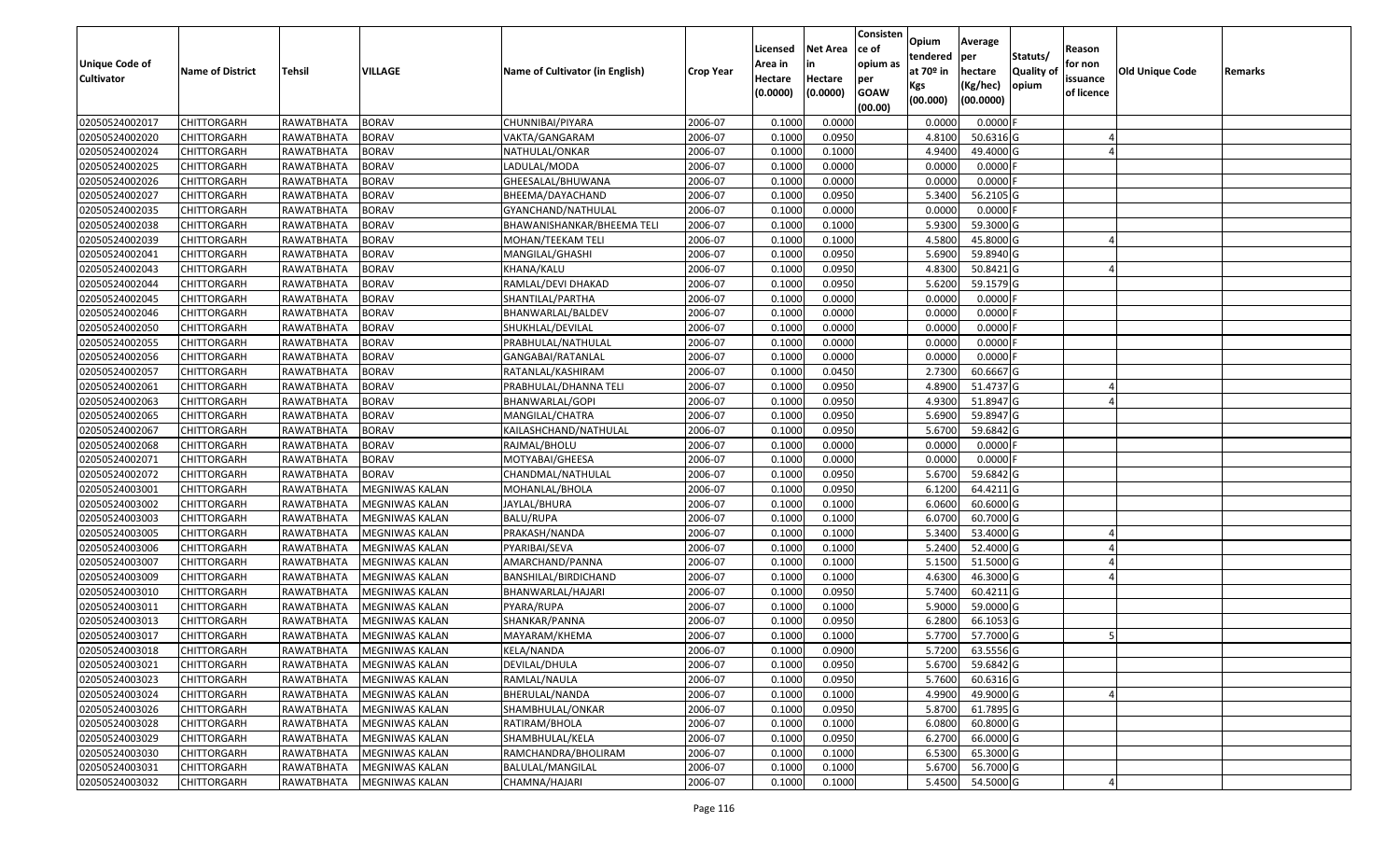| <b>Unique Code of</b><br><b>Cultivator</b> | <b>Name of District</b> | Tehsil              | VILLAGE              | Name of Cultivator (in English) | <b>Crop Year</b> | Licensed<br>Area in<br>Hectare<br>(0.0000) | <b>Net Area</b><br>in<br>Hectare<br>(0.0000) | Consisten<br>lce of<br>opium as<br>per<br><b>GOAW</b><br>(00.00) | Opium<br>tendered<br>at 70º in<br>Kgs<br>(00.000) | Average<br>per<br>hectare<br>(Kg/hec)<br>(00.0000) | Statuts/<br>Quality of<br>opium | Reason<br>for non<br>issuance<br>of licence | Old Unique Code | Remarks |
|--------------------------------------------|-------------------------|---------------------|----------------------|---------------------------------|------------------|--------------------------------------------|----------------------------------------------|------------------------------------------------------------------|---------------------------------------------------|----------------------------------------------------|---------------------------------|---------------------------------------------|-----------------|---------|
| 02050524003033                             | <b>CHITTORGARH</b>      | RAWATBHATA          | MEGNIWAS KALAN       | RAMCHANDRA/NARAYAN              | 2006-07          | 0.1000                                     | 0.1000                                       |                                                                  | 5.8800                                            | 58.8000 G                                          |                                 |                                             |                 |         |
| 02050524003034                             | <b>CHITTORGARH</b>      | RAWATBHATA          | MEGNIWAS KALAN       | GOPILAL/BIHARILAL               | 2006-07          | 0.1000                                     | 0.1000                                       |                                                                  | 4.9300                                            | 49.3000 G                                          |                                 |                                             |                 |         |
| 02050524003035                             | <b>CHITTORGARH</b>      | RAWATBHATA          | MEGNIWAS KALAN       | MOHANLAL/HAJARI                 | 2006-07          | 0.1000                                     | 0.0900                                       |                                                                  | 4.4200                                            | 49.1111 G                                          |                                 |                                             |                 |         |
| 02050524003036                             | <b>CHITTORGARH</b>      | RAWATBHATA          | MEGNIWAS KALAN       | CHUNNILAL/NARAYAN               | 2006-07          | 0.1000                                     | 0.0950                                       |                                                                  | 4.6100                                            | 48.5263 G                                          |                                 |                                             |                 |         |
| 02050524003037                             | <b>CHITTORGARH</b>      | RAWATBHATA          | MEGNIWAS KALAN       | PIAYARA/BALU                    | 2006-07          | 0.1000                                     | 0.1050                                       |                                                                  | 4.4800                                            | 42.6667 G                                          |                                 |                                             |                 |         |
| 02050524004002                             | <b>CHITTORGARH</b>      | RAWATBHATA          | SHAMBHUNATH KA KHEDA | BHARATSINGH/MADHOSINGH          | 2006-07          | 0.1000                                     | 0.1000                                       |                                                                  | 6.3700                                            | 63.7000 G                                          |                                 |                                             |                 |         |
| 02050524004003                             | CHITTORGARH             | RAWATBHATA          | SHAMBHUNATH KA KHEDA | LALU/NANDA                      | 2006-07          | 0.1000                                     | 0.0950                                       |                                                                  | 4.7700                                            | 50.2105 G                                          |                                 |                                             |                 |         |
| 02050524004004                             | <b>CHITTORGARH</b>      | RAWATBHATA          | SHAMBHUNATH KA KHEDA | ONKAR/DALLA                     | 2006-07          | 0.1000                                     | 0.0950                                       |                                                                  | 3.2700                                            | 34.4211 G                                          |                                 |                                             |                 |         |
| 02050524004005                             | <b>CHITTORGARH</b>      | RAWATBHATA          | SHAMBHUNATH KA KHEDA | HUKMA/LAXMAN                    | 2006-07          | 0.1000                                     | 0.1000                                       |                                                                  | 4.9900                                            | 49.9000 G                                          |                                 |                                             |                 |         |
| 02050524004007                             | <b>CHITTORGARH</b>      | RAWATBHATA          | SHAMBHUNATH KA KHEDA | SHANKAR/HUKMA                   | 2006-07          | 0.1000                                     | 0.0950                                       |                                                                  | 5.4900                                            | 57.7895 G                                          |                                 |                                             |                 |         |
| 02050524004008                             | <b>CHITTORGARH</b>      | RAWATBHATA          | SHAMBHUNATH KA KHEDA | PIAYARA/BHARMAL                 | 2006-07          | 0.1000                                     | 0.1050                                       |                                                                  | 6.0600                                            | 57.7143 G                                          |                                 |                                             |                 |         |
| 02050524004010                             | <b>CHITTORGARH</b>      | RAWATBHATA          | SHAMBHUNATH KA KHEDA | BHANWERLAL/LAXMAN               | 2006-07          | 0.1000                                     | 0.1000                                       |                                                                  | 6.4400                                            | 64.4000 G                                          |                                 |                                             |                 |         |
| 02050524004011                             | <b>CHITTORGARH</b>      | RAWATBHATA          | SHAMBHUNATH KA KHEDA | KAJOD/JODHA                     | 2006-07          | 0.1000                                     | 0.1000                                       |                                                                  | 5.5200                                            | 55.2000 G                                          |                                 |                                             |                 |         |
| 02050524004012                             | <b>CHITTORGARH</b>      | RAWATBHATA          | SHAMBHUNATH KA KHEDA | NAULA/DEVA                      | 2006-07          | 0.1000                                     | 0.0900                                       |                                                                  | 2.3500                                            | 26.1111G                                           |                                 |                                             |                 |         |
| 02050524004014                             | <b>CHITTORGARH</b>      | RAWATBHATA          | SHAMBHUNATH KA KHEDA | BARDICHAND/DEVA                 | 2006-07          | 0.1000                                     | 0.0950                                       |                                                                  | 5.5100                                            | 58.0000 G                                          |                                 |                                             |                 |         |
| 02050524004015                             | <b>CHITTORGARH</b>      | RAWATBHATA          | SHAMBHUNATH KA KHEDA | NANDLAL/GUKUAL                  | 2006-07          | 0.1000                                     | 0.1000                                       |                                                                  | 5.0400                                            | 50.4000 G                                          |                                 |                                             |                 |         |
| 02050524004016                             | <b>CHITTORGARH</b>      | RAWATBHATA          | SHAMBHUNATH KA KHEDA | MANGILAL/NARAYAN                | 2006-07          | 0.1000                                     | 0.1000                                       |                                                                  | 5.9500                                            | 59.5000 G                                          |                                 |                                             |                 |         |
| 02050524004017                             | <b>CHITTORGARH</b>      | RAWATBHATA          | SHAMBHUNATH KA KHEDA | MANGILAL/KASHIRAM               | 2006-07          | 0.1000                                     | 0.1000                                       |                                                                  | 5.9900                                            | 59.9000 G                                          |                                 |                                             |                 |         |
| 02050524004018                             | <b>CHITTORGARH</b>      | RAWATBHATA          | SHAMBHUNATH KA KHEDA | NANDLAL/DERAM                   | 2006-07          | 0.1000                                     | 0.1000                                       |                                                                  | 5.8300                                            | 58.3000 G                                          |                                 |                                             |                 |         |
| 02050524004020                             | <b>CHITTORGARH</b>      | RAWATBHATA          | SHAMBHUNATH KA KHEDA | JHAMKUBAI/KANA                  | 2006-07          | 0.1000                                     | 0.1000                                       |                                                                  | 5.4200                                            | 54.2000 G                                          |                                 |                                             |                 |         |
| 02050524004021                             | <b>CHITTORGARH</b>      | RAWATBHATA          | SHAMBHUNATH KA KHEDA | TULSHIRAM/DEVA                  | 2006-07          | 0.1000                                     | 0.1000                                       |                                                                  | 5.2100                                            | 52.1000 G                                          |                                 |                                             |                 |         |
| 02050524004022                             | <b>CHITTORGARH</b>      | RAWATBHATA          | SHAMBHUNATH KA KHEDA | TULSHIRAM/KISHNA                | 2006-07          | 0.1000                                     | 0.0950                                       |                                                                  | 5.9600                                            | 62.7368 G                                          |                                 |                                             |                 |         |
| 02050524004024                             | <b>CHITTORGARH</b>      | RAWATBHATA          | SHAMBHUNATH KA KHEDA | KANHAIYALAL/JODHA               | 2006-07          | 0.1000                                     | 0.1000                                       |                                                                  | 5.5800                                            | 55.8000 G                                          |                                 |                                             |                 |         |
| 02050524004025                             | <b>CHITTORGARH</b>      | RAWATBHATA          | SHAMBHUNATH KA KHEDA | SHANKARLAL/SHOLAL               | 2006-07          | 0.1000                                     | 0.0950                                       |                                                                  | 4.8600                                            | 51.1579 G                                          |                                 |                                             |                 |         |
| 02050524004027                             | <b>CHITTORGARH</b>      | RAWATBHATA          | SHAMBHUNATH KA KHEDA | MOHANLAL/AMARCHAND              | 2006-07          | 0.1000                                     | 0.1000                                       |                                                                  | 5.0900                                            | 50.9000 G                                          |                                 |                                             |                 |         |
| 02050524004029                             | <b>CHITTORGARH</b>      | RAWATBHATA          | SHAMBHUNATH KA KHEDA | MOTICHAND/BHANWARLAL            | 2006-07          | 0.1000                                     | 0.0950                                       |                                                                  | 5.2900                                            | 55.6842 G                                          |                                 |                                             |                 |         |
| 02050524004030                             | <b>CHITTORGARH</b>      | RAWATBHATA          | SHAMBHUNATH KA KHEDA | BHUWANA/RAMA                    | 2006-07          | 0.1000                                     | 0.0950                                       |                                                                  | 5.1100                                            | 53.7895 G                                          |                                 |                                             |                 |         |
| 02050524004033                             | <b>CHITTORGARH</b>      | RAWATBHATA          | SHAMBHUNATH KA KHEDA | BHURSINGH/LALSINGH              | 2006-07          | 0.1000                                     | 0.1000                                       |                                                                  | 5.7800                                            | 57.8000 G                                          |                                 |                                             |                 |         |
| 02050524005001                             | <b>CHITTORGARH</b>      | RAWATBHATA          | <b>SUKHPURA</b>      | PANNA/MODA                      | 2006-07          | 0.1000                                     | 0.1000                                       |                                                                  | 5.8400                                            | 58.4000 G                                          |                                 |                                             |                 |         |
| 02050524005002                             | <b>CHITTORGARH</b>      | RAWATBHATA          | <b>SUKHPURA</b>      | KANHA/BALU                      | 2006-07          | 0.1000                                     | 0.0900                                       |                                                                  | 5.4300                                            | 60.3333                                            |                                 |                                             |                 |         |
| 02050524005003                             | <b>CHITTORGARH</b>      | RAWATBHATA          | <b>SUKHPURA</b>      | JADAVBAI/BARDICHAND             | 2006-07          | 0.1000                                     | 0.0950                                       |                                                                  | 5.6800                                            | 59.7895 G                                          |                                 |                                             |                 |         |
| 02050524005004                             | CHITTORGARH             | RAWATBHATA          | <b>SUKHPURA</b>      | NARAYAN/LALA                    | 2006-07          | 0.1000                                     | 0.0950                                       |                                                                  | 5.5700                                            | 58.6316 G                                          |                                 |                                             |                 |         |
| 02050524005006                             | <b>CHITTORGARH</b>      | RAWATBHATA          | <b>SUKHPURA</b>      | JAGANNATH/PIAYRCHAND            | 2006-07          | 0.1000                                     | 0.1000                                       |                                                                  | 5.9200                                            | 59.2000 G                                          |                                 |                                             |                 |         |
| 02050524005007                             | <b>CHITTORGARH</b>      | RAWATBHATA          | <b>SUKHPURA</b>      | NARAYAN/DALLA                   | 2006-07          | 0.1000                                     | 0.1000                                       |                                                                  | 5.8800                                            | 58.8000 G                                          |                                 |                                             |                 |         |
| 02050524005008                             | CHITTORGARH             | RAWATBHATA          | <b>SUKHPURA</b>      | FOOLIBAI/DHANNA                 | 2006-07          | 0.1000                                     | 0.0950                                       |                                                                  | 5.8700                                            | 61.7895 G                                          |                                 |                                             |                 |         |
| 02050524005009                             | <b>CHITTORGARH</b>      | RAWATBHATA          | <b>SUKHPURA</b>      | TEJRAM/MOJIRAM                  | 2006-07          | 0.1000                                     | 0.0900                                       |                                                                  | 5.6900                                            | 63.2222 G                                          |                                 |                                             |                 |         |
| 02050524005010                             | <b>CHITTORGARH</b>      | RAWATBHATA SUKHPURA |                      | KUKA/CHAMNA                     | 2006-07          | 0.1000                                     | 0.0950                                       |                                                                  |                                                   | 5.6500 59.4737 G                                   |                                 |                                             |                 |         |
| 02050524005011                             | <b>CHITTORGARH</b>      | RAWATBHATA          | <b>SUKHPURA</b>      | MOTYBAI/GHEESA                  | 2006-07          | 0.1000                                     | 0.0950                                       |                                                                  | 5.5200                                            | 58.1053 G                                          |                                 |                                             |                 |         |
| 02050524005012                             | CHITTORGARH             | RAWATBHATA          | <b>SUKHPURA</b>      | KANHA/LALA                      | 2006-07          | 0.1000                                     | 0.0950                                       |                                                                  | 5.6500                                            | 59.4737 G                                          |                                 |                                             |                 |         |
| 02050524005013                             | <b>CHITTORGARH</b>      | RAWATBHATA          | <b>SUKHPURA</b>      | GHEESALAL/GOKAL                 | 2006-07          | 0.1000                                     | 0.1000                                       |                                                                  | 5.9600                                            | 59.6000 G                                          |                                 |                                             |                 |         |
| 02050524005014                             | <b>CHITTORGARH</b>      | RAWATBHATA          | <b>SUKHPURA</b>      | DEVI/NARAYAN                    | 2006-07          | 0.1000                                     | 0.0900                                       |                                                                  | 5.6900                                            | 63.2222G                                           |                                 |                                             |                 |         |
| 02050524005015                             | <b>CHITTORGARH</b>      | RAWATBHATA          | <b>SUKHPURA</b>      | BHUWANA/CHAMNA                  | 2006-07          | 0.1000                                     | 0.0950                                       |                                                                  | 5.5700                                            | 58.6316 G                                          |                                 |                                             |                 |         |
| 02050524005016                             | <b>CHITTORGARH</b>      | RAWATBHATA          | SUKHPURA             | NARAYAN/MODA                    | 2006-07          | 0.1000                                     | 0.1000                                       |                                                                  | 5.2000                                            | 52.0000G                                           |                                 |                                             |                 |         |
| 02050524005017                             | <b>CHITTORGARH</b>      | RAWATBHATA          | <b>SUKHPURA</b>      | DALU/SHOCHAND                   | 2006-07          | 0.1000                                     | 0.0950                                       |                                                                  | 5.6600                                            | 59.5789 G                                          |                                 |                                             |                 |         |
| 02050524005018                             | <b>CHITTORGARH</b>      | RAWATBHATA          | SUKHPURA             | BHANWARLAL/GOPI                 | 2006-07          | 0.1000                                     | 0.0900                                       |                                                                  | 5.1000                                            | 56.6667 G                                          |                                 |                                             |                 |         |
| 02050524005019                             | <b>CHITTORGARH</b>      | RAWATBHATA          | <b>SUKHPURA</b>      | PIAYRCHAND/LALU                 | 2006-07          | 0.1000                                     | 0.0950                                       |                                                                  | 5.6200                                            | 59.1579 G                                          |                                 |                                             |                 |         |
|                                            |                         |                     |                      |                                 |                  |                                            |                                              |                                                                  |                                                   |                                                    |                                 |                                             |                 |         |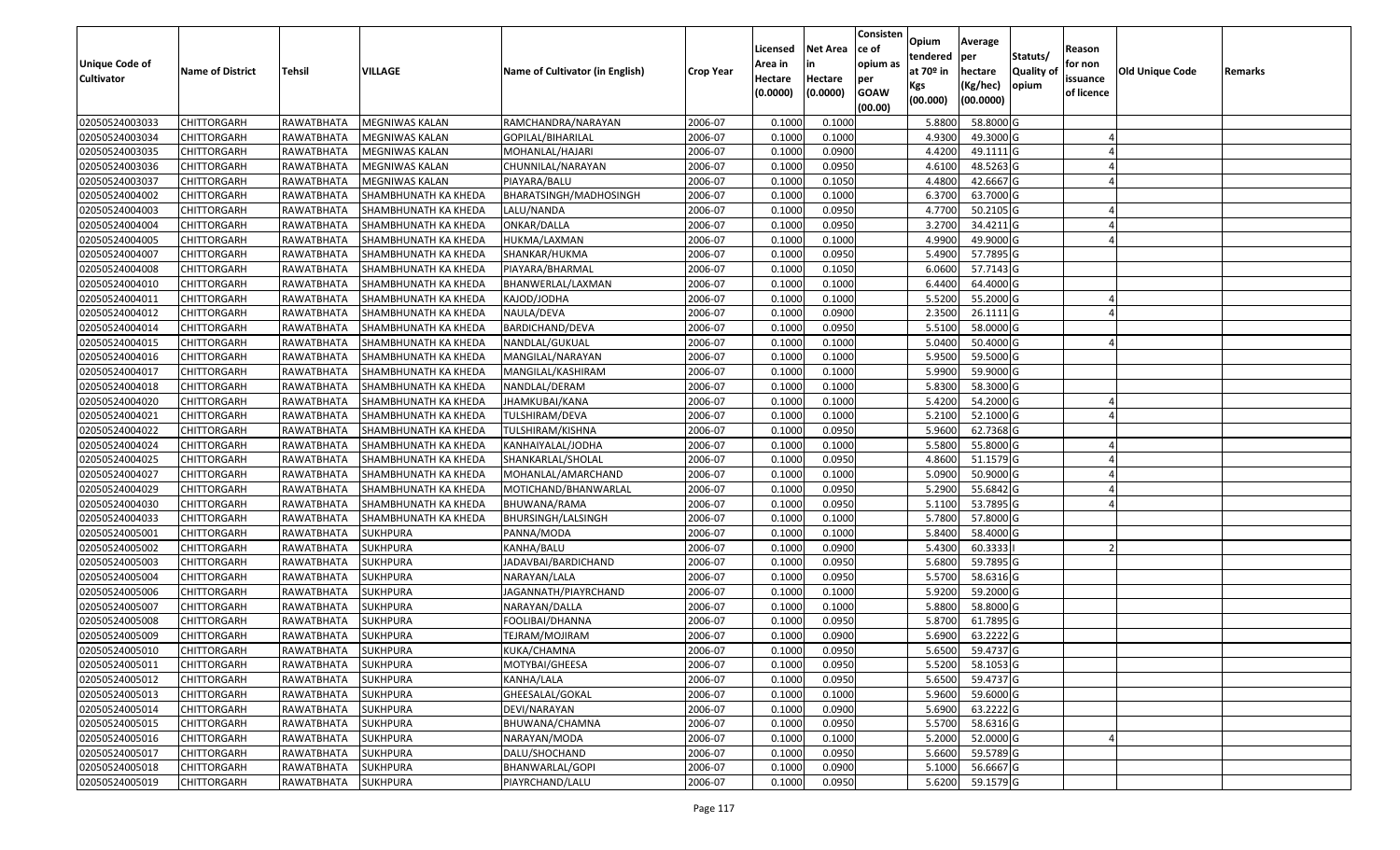| <b>Unique Code of</b><br><b>Cultivator</b> | <b>Name of District</b> | <b>Tehsil</b> | <b>VILLAGE</b>          | Name of Cultivator (in English) | <b>Crop Year</b> | Licensed<br>Area in<br>Hectare<br>(0.0000) | <b>Net Area</b><br>Hectare<br>(0.0000) | Consisten<br>ce of<br>opium as<br>per<br><b>GOAW</b><br>(00.00) | Opium<br>tendered<br>at $70°$ in<br>Kgs<br>(00.000) | Average<br>per<br>hectare<br>(Kg/hec)<br>(00.0000) | Statuts/<br>Quality of<br>opium | Reason<br>for non<br>issuance<br>of licence | <b>Old Unique Code</b> | Remarks                              |
|--------------------------------------------|-------------------------|---------------|-------------------------|---------------------------------|------------------|--------------------------------------------|----------------------------------------|-----------------------------------------------------------------|-----------------------------------------------------|----------------------------------------------------|---------------------------------|---------------------------------------------|------------------------|--------------------------------------|
| 02050524005020                             | <b>CHITTORGARH</b>      | RAWATBHATA    | <b>SUKHPURA</b>         | GANGABAI/RUPA                   | 2006-07          | 0.1000                                     | 0.1000                                 |                                                                 | 6.1600                                              | 61.6000 G                                          |                                 |                                             |                        |                                      |
| 02050524005021                             | CHITTORGARH             | RAWATBHATA    | <b>SUKHPURA</b>         | TEJRAM/GIRDHARI                 | 2006-07          | 0.1000                                     | 0.1000                                 |                                                                 | 5.9100                                              | 59.1000 G                                          |                                 |                                             |                        |                                      |
| 02050524005022                             | <b>CHITTORGARH</b>      | RAWATBHATA    | <b>SUKHPURA</b>         | KASHIRAM/CHAMNA                 | 2006-07          | 0.1000                                     | 0.0950                                 |                                                                 | 5.1100                                              | 53.7895 G                                          |                                 |                                             |                        |                                      |
| 02050524005023                             | <b>CHITTORGARH</b>      | RAWATBHATA    | <b>SUKHPURA</b>         | KANHA/LALU                      | 2006-07          | 0.1000                                     | 0.0950                                 |                                                                 | 5.5900                                              | 58.8421 G                                          |                                 |                                             |                        |                                      |
| 02050524005024                             | <b>CHITTORGARH</b>      | RAWATBHATA    | <b>SUKHPURA</b>         | NARAYAN/TARACHAND               | 2006-07          | 0.1000                                     | 0.1000                                 |                                                                 | 4.6800                                              | 46.8000 G                                          |                                 |                                             |                        |                                      |
| 02050524005025                             | <b>CHITTORGARH</b>      | RAWATBHATA    | <b>SUKHPURA</b>         | DEVILAL/TEJRAM                  | 2006-07          | 0.1000                                     | 0.0950                                 |                                                                 | 5.5300                                              | 58.2105 G                                          |                                 |                                             |                        | <b>NAME CHANGE</b>                   |
| 02050524005026                             | CHITTORGARH             | RAWATBHATA    | <b>SUKHPURA</b>         | MANGILAL/TARACHAND              | 2006-07          | 0.1000                                     | 0.0950                                 |                                                                 | 5.7200                                              | 60.2105 G                                          |                                 |                                             |                        |                                      |
| 02050524005028                             | <b>CHITTORGARH</b>      | RAWATBHATA    | <b>SUKHPURA</b>         | PINAKIN/MOHANLAL                | 2006-07          | 0.1000                                     | 0.0900                                 |                                                                 | 5.3500                                              | 59.4444 G                                          |                                 |                                             |                        |                                      |
| 02050524005029                             | CHITTORGARH             | RAWATBHATA    | <b>SUKHPURA</b>         | KASHIRAM/TARACHAND              | 2006-07          | 0.100                                      | 0.0950                                 |                                                                 | 5.3300                                              | 56.1053 G                                          |                                 |                                             |                        |                                      |
| 02050524005030                             | CHITTORGARH             | RAWATBHATA    | <b>SUKHPURA</b>         | MANGILAL/PYARA                  | 2006-07          | 0.1000                                     | 0.0950                                 |                                                                 | 5.0500                                              | 53.1579 G                                          |                                 |                                             |                        |                                      |
| 02050524005031                             | <b>CHITTORGARH</b>      | RAWATBHATA    | <b>SUKHPURA</b>         | KAJOD/PEMA                      | 2006-07          | 0.1000                                     | 0.0950                                 |                                                                 | 5.0600                                              | 53.2632 G                                          |                                 |                                             |                        |                                      |
| 02050524005032                             | <b>CHITTORGARH</b>      | RAWATBHATA    | <b>SUKHPURA</b>         | MOTI/JALAM                      | 2006-07          | 0.1000                                     | 0.0950                                 |                                                                 | 5.4800                                              | 57.6842 G                                          |                                 |                                             |                        |                                      |
| 02050524005033                             | <b>CHITTORGARH</b>      | RAWATBHATA    | <b>SUKHPURA</b>         | PIYARA/KISHNA                   | 2006-07          | 0.1000                                     | 0.0950                                 |                                                                 | 5.3500                                              | 56.3158 G                                          |                                 |                                             |                        |                                      |
| 02050524005034                             | <b>CHITTORGARH</b>      | RAWATBHATA    | <b>SUKHPURA</b>         | MEGHA/NATHU                     | 2006-07          | 0.1000                                     | 0.0950                                 |                                                                 | 5.4300                                              | 57.1579 G                                          |                                 |                                             |                        |                                      |
| 02050524005035                             | <b>CHITTORGARH</b>      | RAWATBHATA    | <b>SUKHPURA</b>         | JAYRAM/TULCHA                   | 2006-07          | 0.1000                                     | 0.1000                                 |                                                                 | 5.8600                                              | 58.6000 G                                          |                                 |                                             |                        |                                      |
| 02050524005036                             | <b>CHITTORGARH</b>      | RAWATBHATA    | <b>SUKHPURA</b>         | LAXMICHAND/TULCHA               | 2006-07          | 0.1000                                     | 0.0950                                 |                                                                 | 5.6900                                              | 59.8947 G                                          |                                 |                                             |                        |                                      |
| 02050524005037                             | <b>CHITTORGARH</b>      | RAWATBHATA    | <b>SUKHPURA</b>         | RAMESHWAR/DEVILAL               | 2006-07          | 0.1000                                     | 0.1000                                 |                                                                 | 5.9500                                              | 59.5000 G                                          |                                 |                                             |                        |                                      |
| 02050524005038                             | <b>CHITTORGARH</b>      | RAWATBHATA    | <b>SUKHPURA</b>         | SITARAM/TARACHAND               | 2006-07          | 0.1000                                     | 0.0950                                 |                                                                 | 5.0900                                              | 53.5789 G                                          |                                 |                                             |                        |                                      |
| 02050524005039                             | CHITTORGARH             | RAWATBHATA    | <b>SUKHPURA</b>         | PEMA/GOPI                       | 2006-07          | 0.1000                                     | 0.0900                                 |                                                                 | 5.5400                                              | 61.5556 G                                          |                                 |                                             |                        |                                      |
| 02050524005040                             | <b>CHITTORGARH</b>      | RAWATBHATA    | <b>SUKHPURA</b>         | SHAMBHULAL/CHAMPA               | 2006-07          | 0.1000                                     | 0.0950                                 |                                                                 | 5.5600                                              | 58.5263 G                                          |                                 |                                             |                        |                                      |
| 02050524005041                             | <b>CHITTORGARH</b>      | RAWATBHATA    | <b>SUKHPURA</b>         | RUPLAL/MIYACHAND                | 2006-07          | 0.1000                                     | 0.1000                                 |                                                                 | 5.3500                                              | 53.5000 G                                          |                                 |                                             |                        |                                      |
| 02050524005043                             | <b>CHITTORGARH</b>      | RAWATBHATA    | <b>SUKHPURA</b>         | DEVILAL/BARDICHAND              | 2006-07          | 0.1000                                     | 0.0900                                 |                                                                 | 5.1700                                              | 57.4444 G                                          |                                 |                                             |                        |                                      |
| 02050524005044                             | CHITTORGARH             | RAWATBHATA    | <b>SUKHPURA</b>         | JEETMAL/JAYCHAND                | 2006-07          | 0.1000                                     | 0.0950                                 |                                                                 | 5.6700                                              | 59.6842 G                                          |                                 |                                             |                        |                                      |
| 02050524005045                             | <b>CHITTORGARH</b>      | RAWATBHATA    | <b>SUKHPURA</b>         | HEERALAL/KASHIRAM               | 2006-07          | 0.1000                                     | 0.1000                                 |                                                                 | 5.9000                                              | 59.0000 G                                          |                                 |                                             |                        |                                      |
| 02050524005047                             | <b>CHITTORGARH</b>      | RAWATBHATA    | <b>SUKHPURA</b>         | PIYARCHAND/TARACHAND            | 2006-07          | 0.1000                                     | 0.0950                                 |                                                                 | 5.6500                                              | 59.4737 G                                          |                                 |                                             |                        |                                      |
| 02050524005048                             | <b>CHITTORGARH</b>      | RAWATBHATA    | <b>SUKHPURA</b>         | KISHNA/LALU                     | 2006-07          | 0.1000                                     | 0.0950                                 |                                                                 | 5.6200                                              | 59.1579 G                                          |                                 |                                             |                        |                                      |
| 02050524005049                             | CHITTORGARH             | RAWATBHATA    | <b>SUKHPURA</b>         | KUKA/TULSIRAM                   | 2006-07          | 0.1000                                     | 0.0950                                 |                                                                 | 5.0200                                              | 52.8421 G                                          |                                 |                                             |                        |                                      |
| 02050524005050                             | <b>CHITTORGARH</b>      | RAWATBHATA    | <b>SUKHPURA</b>         | HARIRAM/KASHIRAM                | 2006-07          | 0.1000                                     | 0.0950                                 |                                                                 | 5.7400                                              | 60.4210 G                                          |                                 |                                             |                        |                                      |
| 02050524005051                             | <b>CHITTORGARH</b>      | RAWATBHATA    | <b>SUKHPURA</b>         | LAXMAN/LALU                     | 2006-07          | 0.1000                                     | 0.0850                                 |                                                                 | 5.1200                                              | 60.2353 G                                          |                                 |                                             |                        |                                      |
| 02050524005052                             | <b>CHITTORGARH</b>      | RAWATBHATA    | <b>SUKHPURA</b>         | MANGILAL/NATHU                  | 2006-07          | 0.1000                                     | 0.0950                                 |                                                                 | 5.6800                                              | 59.7895 G                                          |                                 |                                             |                        |                                      |
| 02050524005053                             | CHITTORGARH             | RAWATBHATA    | <b>SUKHPURA</b>         | LALCHAND/NARAYAN                | 2006-07          | 0.1000                                     | 0.0950                                 |                                                                 | 5.0500                                              | 53.1579 G                                          |                                 |                                             |                        |                                      |
| 02050524005054                             | CHITTORGARH             | RAWATBHATA    | <b>SUKHPURA</b>         | MANGIBAI/BALU                   | 2006-07          | 0.1000                                     | 0.0950                                 |                                                                 | 5.6500                                              | 59.4737 G                                          |                                 |                                             |                        |                                      |
| 02050524005055                             | <b>CHITTORGARH</b>      | RAWATBHATA    | <b>SUKHPURA</b>         | KESHAVRAM/DEVI                  | 2006-07          | 0.1000                                     | 0.0950                                 |                                                                 | 5.6200                                              | 59.1579 G                                          |                                 |                                             |                        |                                      |
| 02050524005056                             | <b>CHITTORGARH</b>      | RAWATBHATA    | <b>SUKHPURA</b>         | BABULAL/CHUNNILAL               | 2006-07          | 0.1000                                     | 0.0950                                 |                                                                 | 5.5500                                              | 58.4211 G                                          |                                 |                                             |                        |                                      |
| 02050524005057                             | <b>CHITTORGARH</b>      | RAWATBHATA    | <b>SUKHPURA</b>         | BHAGIRATH/HARISHCHANDRA         | 2006-07          | 0.1000                                     | 0.1000                                 |                                                                 | 5.8500                                              | 58.5000 G                                          |                                 |                                             |                        |                                      |
| 02050524006001                             | <b>CHITTORGARH</b>      | RAWATBHATA    | <b>GOPALPURA BORAV</b>  | SANKERPURI/SEVAPURL             | 2006-07          | 0.1000                                     | 0.1000                                 |                                                                 | 5.4000                                              | 54.0000 G                                          |                                 |                                             |                        |                                      |
| 02050524006004                             | <b>CHITTORGARH</b>      | RAWATBHATA    | GOPALPURA BORAV         | KAJOD/DHNAA                     | 2006-07          | 0.1000                                     | 0.0950                                 |                                                                 | 5.3800                                              | $56.6316$ G                                        |                                 |                                             |                        |                                      |
| 02050524006006                             | <b>CHITTORGARH</b>      | RAWATBHATA    | <b>GOPALPURA BORAV</b>  | RAMESH/DEBILAL                  | 2006-07          | 0.1000                                     | 0.1000                                 |                                                                 | 5.8600                                              | 58.6000 G                                          |                                 |                                             |                        | <b>NAME CHANGE</b>                   |
| 02050524006007                             | CHITTORGARH             | RAWATBHATA    | <b>GOPALPURA BORAV</b>  | MANGILAL/GHOKUL                 | 2006-07          | 0.1000                                     | 0.0950                                 |                                                                 | 5.4000                                              | 56.8421 G                                          |                                 |                                             |                        |                                      |
| 02050524006013                             | <b>CHITTORGARH</b>      | RAWATBHATA    | <b>GOPALPURA BORAV</b>  | KANHAIYALAL/CHOGA               | 2006-07          | 0.1000                                     | 0.0950                                 |                                                                 | 5.6900                                              | 59.8947 G                                          |                                 |                                             |                        | <b>TRANSFER / BORAV</b>              |
| 02050524006015                             | CHITTORGARH             | RAWATBHATA    | <b>GOPALPURA BORAV</b>  | BALLUBAI/BARDANATH              | 2006-07          | 0.1000                                     | 0.0950                                 |                                                                 | 5.4800                                              | 57.6842 G                                          |                                 |                                             |                        |                                      |
| 02050524006023                             | <b>CHITTORGARH</b>      | RAWATBHATA    | <b>GOPALPURA BORAV</b>  | NARAYAN/GOPI                    | 2006-07          | 0.1000                                     | 0.0950                                 |                                                                 | 5.3700                                              | 56.5260 G                                          |                                 |                                             | 02050524036004         | TRANSFER                             |
| 02050524007001                             | <b>CHITTORGARH</b>      | RAWATBHATA    | <b>GANESHPURA BORAV</b> | NATHU/BHANWARLAL                | 2006-07          | 0.1000                                     | 0.0950                                 |                                                                 | 5.9900                                              | 63.0526 G                                          |                                 |                                             |                        | TRANSFER / GOPALPURA<br><b>BORAV</b> |
| 02050524007002                             | <b>CHITTORGARH</b>      | RAWATBHATA    | <b>GANESHPURA BORAV</b> | UDAYRAM/AMARCHAND               | 2006-07          | 0.1000                                     | 0.1000                                 |                                                                 | 5.3300                                              | 53.3000 G                                          |                                 |                                             |                        |                                      |
| 02050524007003                             | <b>CHITTORGARH</b>      | RAWATBHATA    | <b>GANESHPURA BORAV</b> | UDEYLAL/DHANNA                  | 2006-07          | 0.1000                                     | 0.0950                                 |                                                                 | 4.9400                                              | 52.0000 G                                          |                                 |                                             |                        |                                      |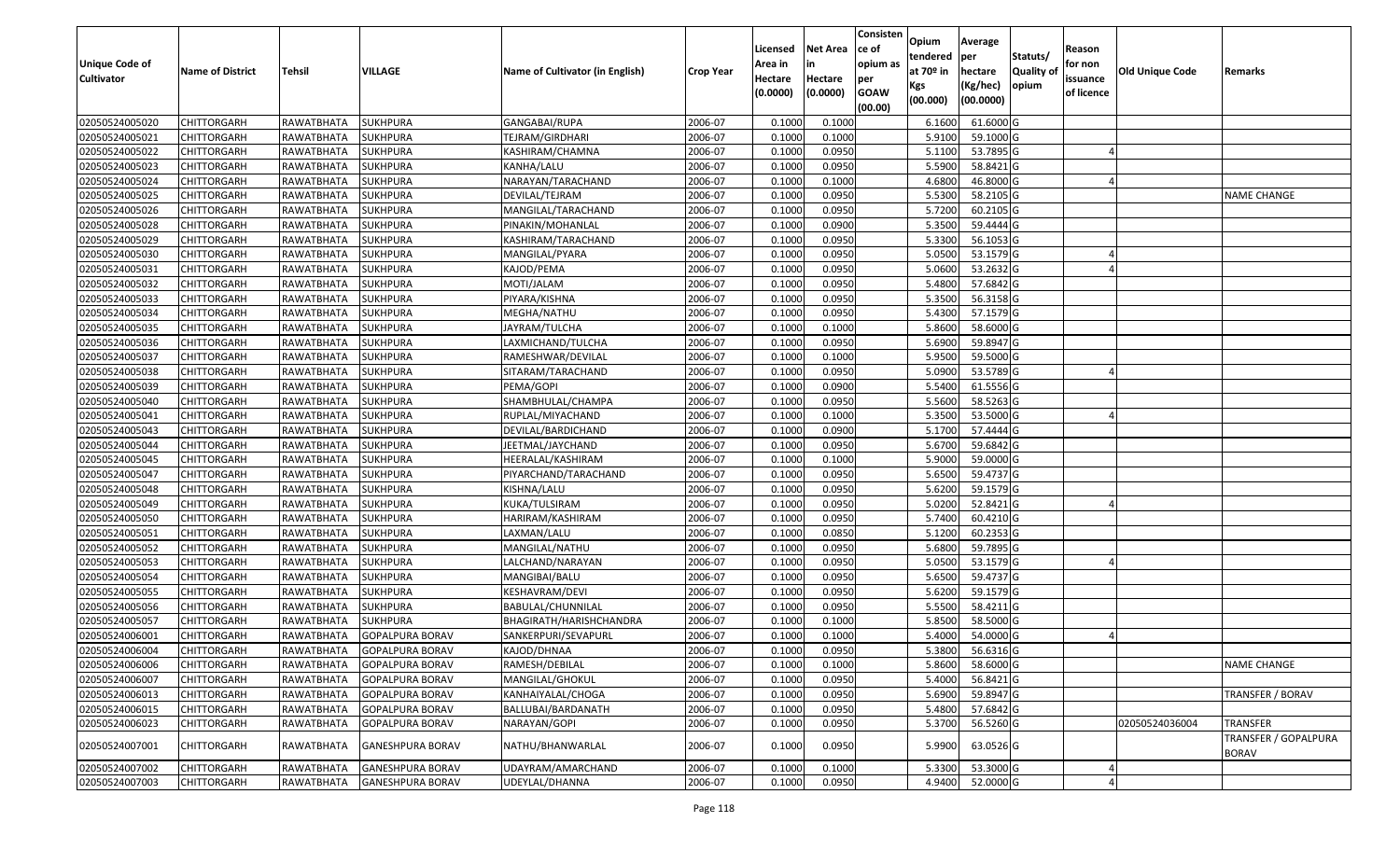| <b>Unique Code of</b><br><b>Cultivator</b> | <b>Name of District</b> | Tehsil                 | VILLAGE                 | Name of Cultivator (in English) | <b>Crop Year</b> | Licensed<br>Area in<br>Hectare<br>(0.0000) | <b>Net Area</b><br>in<br>Hectare<br>(0.0000) | Consisten<br>ce of<br>opium as<br>per<br><b>GOAW</b><br>(00.00) | Opium<br>tendered<br>at $70°$ in<br>Kgs<br>(00.000) | Average<br> per<br>hectare<br>(Kg/hec)<br>(00.0000) | Statuts/<br>Quality of<br>opium | Reason<br>for non<br>issuance<br>of licence | Old Unique Code | Remarks                                  |
|--------------------------------------------|-------------------------|------------------------|-------------------------|---------------------------------|------------------|--------------------------------------------|----------------------------------------------|-----------------------------------------------------------------|-----------------------------------------------------|-----------------------------------------------------|---------------------------------|---------------------------------------------|-----------------|------------------------------------------|
| 02050524007005                             | <b>CHITTORGARH</b>      | RAWATBHATA             | <b>GANESHPURA BORAV</b> | KELA/BARDICHAND                 | 2006-07          | 0.1000                                     | 0.1000                                       |                                                                 | 4.9100                                              | 49.1000 G                                           |                                 |                                             |                 |                                          |
| 02050524007008                             | CHITTORGARH             | RAWATBHATA             | GANESHPURA BORAV        | PIAYRA/MAYACHAND                | 2006-07          | 0.1000                                     | 0.0900                                       |                                                                 | 5.2000                                              | 57.7778 G                                           |                                 |                                             |                 | TRANSFER / GOPALPURA<br><b>BORAV</b>     |
| 02050524007009                             | <b>CHITTORGARH</b>      | RAWATBHATA             | GANESHPURA BORAV        | BHERU/NANDA                     | 2006-07          | 0.1000                                     | 0.0950                                       |                                                                 | 5.3800                                              | 56.6316 G                                           |                                 |                                             |                 | TRANSFER / GOPALPURA<br><b>BORAV</b>     |
| 02050524007011                             | CHITTORGARH             | RAWATBHATA             | <b>GANESHPURA BORAV</b> | NOJIBAI/BALU                    | 2006-07          | 0.1000                                     | 0.0950                                       |                                                                 | 5.0000                                              | 52.6316 G                                           |                                 |                                             |                 |                                          |
| 02050524007012                             | <b>CHITTORGARH</b>      | RAWATBHATA             | <b>GANESHPURA BORAV</b> | KUKA/KALU                       | 2006-07          | 0.1000                                     | 0.1000                                       |                                                                 | 5.0600                                              | 50.6000 G                                           |                                 |                                             |                 |                                          |
| 02050524007013                             | <b>CHITTORGARH</b>      | RAWATBHATA             | <b>GANESHPURA BORAV</b> | BHEEMRAJ/KALU                   | 2006-07          | 0.1000                                     | 0.1000                                       |                                                                 | 5.0200                                              | 50.2000 G                                           |                                 |                                             |                 |                                          |
| 02050524007014                             | <b>CHITTORGARH</b>      | RAWATBHATA             | <b>GANESHPURA BORAV</b> | PRABHULAL/KANA                  | 2006-07          | 0.1000                                     | 0.0950                                       |                                                                 | 5.1900                                              | 54.6316 G                                           |                                 |                                             |                 |                                          |
| 02050524007015                             | <b>CHITTORGARH</b>      | RAWATBHATA             | <b>GANESHPURA BORAV</b> | UDAYRAM/BARDICHAND              | 2006-07          | 0.1000                                     | 0.0950                                       |                                                                 | 5.1200                                              | 53.8947 G                                           |                                 |                                             |                 |                                          |
| 02050524007016                             | <b>CHITTORGARH</b>      | RAWATBHATA             | <b>GANESHPURA BORAV</b> | RAMESHWAR/BALU                  | 2006-07          | 0.1000                                     | 0.0950                                       |                                                                 | 4.7100                                              | 49.5789 G                                           |                                 |                                             |                 |                                          |
| 02050524007017                             | <b>CHITTORGARH</b>      | RAWATBHATA             | <b>GANESHPURA BORAV</b> | MOHANLAL/BHANWARLAL             | 2006-07          | 0.1000                                     | 0.0950                                       |                                                                 | 5.1600                                              | 54.3158 G                                           |                                 |                                             |                 |                                          |
| 02050524007018                             | <b>CHITTORGARH</b>      | RAWATBHATA             | <b>GANESHPURA BORAV</b> | KAILASH/LALU                    | 2006-07          | 0.1000                                     | 0.0950                                       |                                                                 | 5.2000                                              | 54.7368 G                                           |                                 |                                             |                 |                                          |
| 02050524007019                             | <b>CHITTORGARH</b>      | RAWATBHATA             | <b>GANESHPURA BORAV</b> | HARIRAM/CHAMPA                  | 2006-07          | 0.1000                                     | 0.0950                                       |                                                                 | 2.3800                                              | 25.0526                                             |                                 |                                             |                 |                                          |
| 02050524007022                             | CHITTORGARH             | RAWATBHATA             | GANESHPURA BORAV        | DAULATRAM/KAIRING               | 2006-07          | 0.1000                                     | 0.1000                                       |                                                                 | 4.0000                                              | 40.0000                                             |                                 |                                             | 202050524036003 | TRANSFER                                 |
| 02050524007023                             | <b>CHITTORGARH</b>      | RAWATBHATA             | <b>GANESHPURA BORAV</b> | SHAMBHULAL/DEVILAL              | 2006-07          | 0.1000                                     | 0.1000                                       |                                                                 | 6.1700                                              | 61.7000 G                                           |                                 |                                             | 02050524036008  | TRANSFER / TRANSFER /<br>GOPALPURA BORAV |
| 02050524007024                             | CHITTORGARH             | RAWATBHATA             | GANESHPURA BORAV        | HAJARI/MANGILAL                 | 2006-07          | 0.1000                                     | 0.0950                                       |                                                                 | 5.3400                                              | 56.2105 G                                           |                                 |                                             | 02050524036009  | TRANSFER / TRANSFER /<br>GOPALPURA BORAV |
| 02050524008001                             | <b>CHITTORGARH</b>      | RAWATBHATA             | PIPLDA BORAV            | <b>BALU/ONKAR</b>               | 2006-07          | 0.1000                                     | 0.1000                                       |                                                                 | 5.1100                                              | 51.1000 G                                           |                                 |                                             |                 |                                          |
| 02050524008003                             | <b>CHITTORGARH</b>      | RAWATBHATA             | PIPLDA BORAV            | NANURAM/RUPA                    | 2006-07          | 0.1000                                     | 0.1000                                       |                                                                 | 6.5100                                              | 65.1000 G                                           |                                 |                                             |                 |                                          |
| 02050524008004                             | <b>CHITTORGARH</b>      | RAWATBHATA             | PIPLDA BORAV            | LALU/NANDA                      | 2006-07          | 0.1000                                     | 0.0950                                       |                                                                 | 6.2800                                              | 66.1053 G                                           |                                 |                                             |                 |                                          |
| 02050524008005                             | <b>CHITTORGARH</b>      | RAWATBHATA             | PIPLDA BORAV            | ASHARAM/BHAGCHAND               | 2006-07          | 0.1000                                     | 0.0900                                       |                                                                 | 5.5700                                              | 61.8889 G                                           |                                 |                                             |                 |                                          |
| 02050524008009                             | <b>CHITTORGARH</b>      | RAWATBHATA             | PIPLDA BORAV            | LALU/AMARCHAND                  | 2006-07          | 0.1000                                     | 0.1000                                       |                                                                 | 5.6600                                              | 56.6000 G                                           |                                 |                                             |                 |                                          |
| 02050524008011                             | <b>CHITTORGARH</b>      | RAWATBHATA             | PIPLDA BORAV            | MOJIRAM/DOULA                   | 2006-07          | 0.1000                                     | 0.1000                                       |                                                                 | 6.4300                                              | 64.3000 G                                           |                                 |                                             |                 |                                          |
| 02050524008012                             | <b>CHITTORGARH</b>      | RAWATBHATA             | PIPLDA BORAV            | IODHA/NANDA                     | 2006-07          | 0.1000                                     | 0.0950                                       |                                                                 | 5.4100                                              | 56.9474 G                                           |                                 |                                             |                 |                                          |
| 02050524008013                             | <b>CHITTORGARH</b>      | RAWATBHATA             | PIPLDA BORAV            | BHANWARLAL/BHIMA                | 2006-07          | 0.1000                                     | 0.1000                                       |                                                                 | 4.8700                                              | 48.7000 G                                           |                                 |                                             |                 |                                          |
| 02050524008015                             | <b>CHITTORGARH</b>      | RAWATBHATA             | PIPLDA BORAV            | NANDA/PITHA                     | 2006-07          | 0.1000                                     | 0.1000                                       |                                                                 | 6.0800                                              | 60.8000 G                                           |                                 |                                             |                 |                                          |
| 02050524008016                             | <b>CHITTORGARH</b>      | RAWATBHATA             | PIPLDA BORAV            | MIYACHAND/DEEPA                 | 2006-07          | 0.1000                                     | 0.0950                                       |                                                                 | 5.8100                                              | 61.1579 G                                           |                                 |                                             |                 |                                          |
| 02050524008017                             | <b>CHITTORGARH</b>      | RAWATBHATA             | PIPLDA BORAV            | MOHAN/GOPI                      | 2006-07          | 0.1000                                     | 0.0950                                       |                                                                 | 5.7100                                              | 60.1053 G                                           |                                 |                                             |                 |                                          |
| 02050524009006                             | <b>CHITTORGARH</b>      | RAWATBHATA             | JAWDA NIMDI             | SOHANIBAI/BHANWARLAL            | 2006-07          | 0.1000                                     | 0.0950                                       |                                                                 | 6.2200                                              | 65.4737 G                                           |                                 |                                             |                 |                                          |
| 02050524009018                             | <b>CHITTORGARH</b>      | RAWATBHATA             | <b>JAWDA NIMDI</b>      | PRABHU/PRATHVIRAJ               | 2006-07          | 0.1000                                     | 0.1000                                       |                                                                 | 5.9000                                              | 59.0000 G                                           |                                 |                                             |                 |                                          |
| 02050524009019                             | <b>CHITTORGARH</b>      | RAWATBHATA             | JAWDA NIMDI             | MOHANLAL/HAJARI                 | 2006-07          | 0.1000                                     | 0.1000                                       |                                                                 | 1.7600                                              | 17.6000                                             |                                 |                                             |                 | <b>NAME CHANGE</b>                       |
| 02050524009025                             | <b>CHITTORGARH</b>      | RAWATBHATA             | <b>JAWDA NIMDI</b>      | KANHAIYALAL/MOOLCHAND           | 2006-07          | 0.1000                                     | 0.1000                                       |                                                                 | 6.3500                                              | 63.5000 G                                           |                                 |                                             |                 |                                          |
| 02050524009032                             | CHITTORGARH             | RAWATBHATA             | JAWDA NIMDI             | PREMRAJ/DEVA                    | 2006-07          | 0.1000                                     | 0.0950                                       |                                                                 | 6.0600                                              | 63.7895 G                                           |                                 |                                             |                 |                                          |
| 02050524009033                             | <b>CHITTORGARH</b>      | RAWATBHATA             | <b>JAWDA NIMDI</b>      | MANGILAL/DEVA                   | 2006-07          | 0.1000                                     | 0.0950                                       |                                                                 | 5.9500                                              | 62.6316 G                                           |                                 |                                             |                 |                                          |
| 02050524009036                             | <b>CHITTORGARH</b>      | RAWATBHATA JAWDA NIMDI |                         | MATHURALAL/CHATURBHUJ           | 2006-07          | 0.1000                                     | 0.0950                                       |                                                                 | 6.3300                                              | 66.6316 G                                           |                                 |                                             |                 |                                          |
| 02050524009037                             | <b>CHITTORGARH</b>      | RAWATBHATA             | <b>JAWDA NIMDI</b>      | DEBBAI/RODU D/O SARJIBAI        | 2006-07          | 0.1000                                     | 0.0950                                       |                                                                 | 5.9300                                              | 62.4211G                                            |                                 |                                             |                 |                                          |
| 02050524009039                             | <b>CHITTORGARH</b>      | RAWATBHATA             | <b>JAWDA NIMDI</b>      | SUNDERBAI/BHERU                 | 2006-07          | 0.1000                                     | 0.1000                                       |                                                                 | 3.7000                                              | 37.0000 G                                           |                                 |                                             |                 |                                          |
| 02050524009056                             | <b>CHITTORGARH</b>      | RAWATBHATA             | <b>JAWDA NIMDI</b>      | LAXMAN/KARMA KHATIK             | 2006-07          | 0.1000                                     | 0.1000                                       |                                                                 | 4.0700                                              | 40.7000 G                                           |                                 |                                             |                 |                                          |
| 02050524009064                             | <b>CHITTORGARH</b>      | RAWATBHATA             | <b>JAWDA NIMDI</b>      | ABADULGANI/ABADUL KADAR         | 2006-07          | 0.1000                                     | 0.1050                                       |                                                                 | 5.6800                                              | 54.0952 G                                           |                                 |                                             |                 |                                          |
| 02050524009065                             | <b>CHITTORGARH</b>      | RAWATBHATA             | <b>JAWDA NIMDI</b>      | <b>KESAV/VENA</b>               | 2006-07          | 0.1000                                     | 0.1000                                       |                                                                 | 6.0500                                              | 60.5000 G                                           |                                 |                                             | 02050524023004  | <b>TRANSFER</b>                          |
| 02050524009066                             | <b>CHITTORGARH</b>      | RAWATBHATA             | JAWDA NIMDI             | MANGILAL/JAGRUP                 | 2006-07          | 0.1000                                     | 0.1000                                       |                                                                 | 2.0300                                              | 20.3000                                             |                                 |                                             | 202050524023008 | <b>TRANSFER</b>                          |
| 02050524009067                             | <b>CHITTORGARH</b>      | RAWATBHATA             | <b>JAWDA NIMDI</b>      | PYARCHAND/KISHOR                | 2006-07          | 0.1000                                     | 0.1000                                       |                                                                 | 3.1400                                              | 31.4000 G                                           |                                 |                                             | 02050524023013  | TRANSFER                                 |
| 02050524009068                             | <b>CHITTORGARH</b>      | RAWATBHATA             | <b>JAWDA NIMDI</b>      | MODA/MANOHAR                    | 2006-07          | 0.1000                                     | 0.1050                                       |                                                                 | 1.5300                                              | 14.5714                                             |                                 |                                             | 202050524023020 | <b>TRANSFER</b>                          |
| 02050524009069                             | <b>CHITTORGARH</b>      | RAWATBHATA             | <b>JAWDA NIMDI</b>      | KASHIRAM/PANNALAL               | 2006-07          | 0.1000                                     | 0.0950                                       |                                                                 | 2.0700                                              | 21.7895                                             |                                 |                                             | 202050524023022 | <b>TRANSFER</b>                          |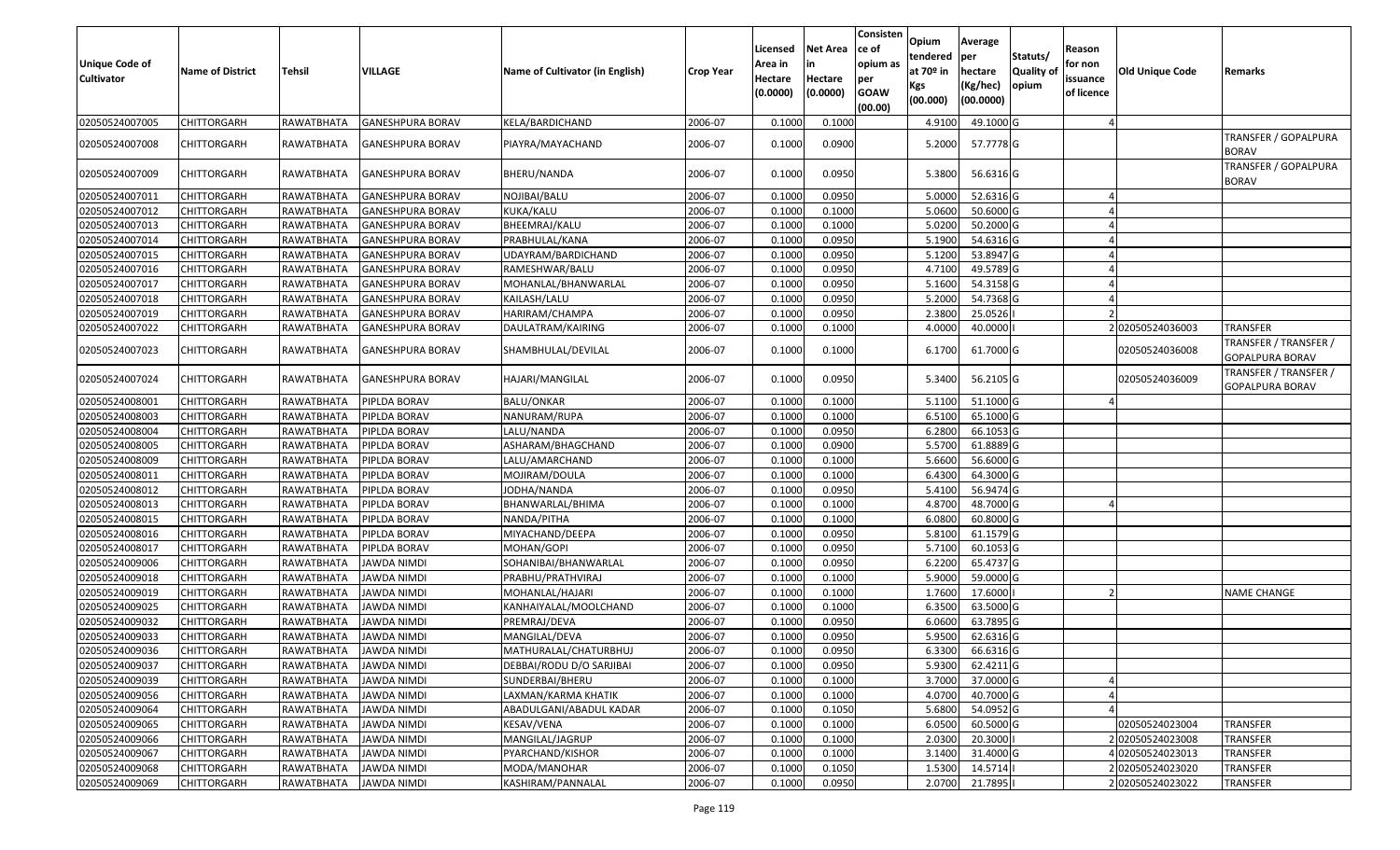| <b>Unique Code of</b><br><b>Cultivator</b> | <b>Name of District</b> | Tehsil     | VILLAGE                   | Name of Cultivator (in English) | <b>Crop Year</b> | Licensed<br>Area in<br>Hectare<br>(0.0000) | <b>Net Area</b><br>in<br>Hectare<br>(0.0000) | Consisten<br>ce of<br>opium as<br>per<br><b>GOAW</b> | Opium<br>tendered<br>at $70°$ in<br>Kgs | Average<br>per<br>hectare<br>(Kg/hec) | Statuts/<br>Quality of<br>opium | Reason<br>for non<br>issuance<br>of licence | Old Unique Code | Remarks |
|--------------------------------------------|-------------------------|------------|---------------------------|---------------------------------|------------------|--------------------------------------------|----------------------------------------------|------------------------------------------------------|-----------------------------------------|---------------------------------------|---------------------------------|---------------------------------------------|-----------------|---------|
|                                            |                         |            |                           |                                 |                  |                                            |                                              | (00.00)                                              | (00.000)                                | (00.0000)                             |                                 |                                             |                 |         |
| 02050524010001                             | <b>CHITTORGARH</b>      | RAWATBHATA | DAULATPURA NIMDI          | MOHANDAS/RAMDAS                 | 2006-07          | 0.1000                                     | 0.0950                                       |                                                      | 6.1800                                  | 65.0526 G                             |                                 |                                             |                 |         |
| 02050524010002                             | <b>CHITTORGARH</b>      | RAWATBHATA | DAULATPURA NIMDI          | MANGILAL/BHUWANA                | 2006-07          | 0.1000                                     | 0.0950                                       |                                                      | 5.7600                                  | 60.6316 G                             |                                 |                                             |                 |         |
| 02050524010003                             | <b>CHITTORGARH</b>      | RAWATBHATA | DAULATPURA NIMDI          | MOOLCHAND/BOTHLAL               | 2006-07          | 0.1000                                     | 0.0950                                       |                                                      | 6.0700                                  | 63.8947 G                             |                                 |                                             |                 |         |
| 02050524010005                             | <b>CHITTORGARH</b>      | RAWATBHATA | DAULATPURA NIMDI          | SAVTRIBAI/SHANKARLAL            | 2006-07          | 0.1000                                     | 0.0950                                       |                                                      | 5.2500                                  | 55.2632 G                             |                                 |                                             |                 |         |
| 02050524010007                             | <b>CHITTORGARH</b>      | RAWATBHATA | DAULATPURA NIMDI          | VENIRAM/BHUWANA                 | 2006-07          | 0.1000                                     | 0.1000                                       |                                                      | 6.2400                                  | 62.4000 G                             |                                 |                                             |                 |         |
| 02050524010010                             | <b>CHITTORGARH</b>      | RAWATBHATA | DAULATPURA NIMDI          | BANSHILAL/BHEEMA                | 2006-07          | 0.1000                                     | 0.0950                                       |                                                      | 6.1500                                  | 64.7368                               |                                 |                                             |                 |         |
| 02050524010011                             | CHITTORGARH             | RAWATBHATA | DAULATPURA NIMDI          | SHRILAL/HEERA                   | 2006-07          | 0.1000                                     | 0.0950                                       |                                                      | 5.7400                                  | 60.4211G                              |                                 |                                             |                 |         |
| 02050524010012                             | <b>CHITTORGARH</b>      | RAWATBHATA | DAULATPURA NIMDI          | RAMLAL/DHANNA SHARMA            | 2006-07          | 0.1000                                     | 0.1000                                       |                                                      | 6.0600                                  | 60.6000 G                             |                                 |                                             |                 |         |
| 02050524010014                             | <b>CHITTORGARH</b>      | RAWATBHATA | DAULATPURA NIMDI          | OMPRAKASH/DHANNALAL             | 2006-07          | 0.1000                                     | 0.1000                                       |                                                      | 6.0300                                  | 60.3000 G                             |                                 |                                             |                 |         |
| 02050524010015                             | <b>CHITTORGARH</b>      | RAWATBHATA | DAULATPURA NIMDI          | SATYANARAYAN/SHANKARLAL         | 2006-07          | 0.1000                                     | 0.0950                                       |                                                      | 5.7600                                  | 60.6316 G                             |                                 |                                             |                 |         |
| 02050524010016                             | <b>CHITTORGARH</b>      | RAWATBHATA | DAULATPURA NIMDI          | ISHWARLAL/MANGILAL              | 2006-07          | 0.1000                                     | 0.0950                                       |                                                      | 6.0700                                  | 63.8947 G                             |                                 |                                             |                 |         |
| 02050524010017                             | <b>CHITTORGARH</b>      | RAWATBHATA | DAULATPURA NIMDI          | JAYRAM/HUKMA                    | 2006-07          | 0.1000                                     | 0.1000                                       |                                                      | 5.5900                                  | 55.9000 G                             |                                 |                                             |                 |         |
| 02050524010018                             | <b>CHITTORGARH</b>      | RAWATBHATA | DAULATPURA NIMDI          | BHAGUCHAND/TARACHAND            | 2006-07          | 0.1000                                     | 0.1000                                       |                                                      | 6.5000                                  | 65.0000 G                             |                                 |                                             |                 |         |
| 02050524010019                             | <b>CHITTORGARH</b>      | RAWATBHATA | DAULATPURA NIMDI          | BALULAL/DHANNALAL               | 2006-07          | 0.1000                                     | 0.1000                                       |                                                      | 6.1900                                  | 61.9000 G                             |                                 |                                             |                 |         |
| 02050524010021                             | <b>CHITTORGARH</b>      | RAWATBHATA | DAULATPURA NIMDI          | JAGDISH/GOPILAL                 | 2006-07          | 0.1000                                     | 0.1000                                       |                                                      | 6.4200                                  | 64.2000 G                             |                                 |                                             |                 |         |
| 02050524010024                             | <b>CHITTORGARH</b>      | RAWATBHATA | DAULATPURA NIMDI          | NANDLAL/HEERA                   | 2006-07          | 0.1000                                     | 0.0950                                       |                                                      | 6.0200                                  | 63.3684 G                             |                                 |                                             |                 |         |
| 02050524010028                             | <b>CHITTORGARH</b>      | RAWATBHATA | DAULATPURA NIMDI          | KISHNLAL/CHUNNILAL              | 2006-07          | 0.1000                                     | 0.0950                                       |                                                      | 6.2800                                  | 66.1053 G                             |                                 |                                             |                 |         |
| 02050524010032                             | <b>CHITTORGARH</b>      | RAWATBHATA | DAULATPURA NIMDI          | DEVILAL/DHANNALAL               | 2006-07          | 0.1000                                     | 0.1000                                       |                                                      | 6.2400                                  | 62.4000 G                             |                                 |                                             |                 |         |
| 02050524010033                             | <b>CHITTORGARH</b>      | RAWATBHATA | DAULATPURA NIMDI          | JAGDISHCHAND/DHANNALAL          | 2006-07          | 0.1000                                     | 0.0950                                       |                                                      | 5.7100                                  | 60.1053 G                             |                                 |                                             |                 |         |
| 02050524010034                             | <b>CHITTORGARH</b>      | RAWATBHATA | DAULATPURA NIMDI          | RAMLAL/HUKMA                    | 2006-07          | 0.1000                                     | 0.1000                                       |                                                      | 5.9900                                  | 59.9000 G                             |                                 |                                             |                 |         |
| 02050524010035                             | <b>CHITTORGARH</b>      | RAWATBHATA | DAULATPURA NIMDI          | SANTOSHKUMAR/GORILAL            | 2006-07          | 0.1000                                     | 0.0950                                       |                                                      | 5.3600                                  | 56.4211 G                             |                                 |                                             |                 |         |
| 02050524011001                             | <b>CHITTORGARH</b>      | RAWATBHATA | <b>HADO KI MORVAN</b>     | PRATHVISINGH/HARISINGH          | 2006-07          | 0.1000                                     | 0.1000                                       |                                                      | 6.4800                                  | 64.8000 G                             |                                 |                                             |                 |         |
| 02050524011002                             | <b>CHITTORGARH</b>      | RAWATBHATA | <b>HADO KI MORVAN</b>     | DEVILAL/TARACHAND               | 2006-07          | 0.1000                                     | 0.0950                                       |                                                      | 6.8100                                  | 71.6842 G                             |                                 | 11                                          |                 |         |
| 02050524011003                             | <b>CHITTORGARH</b>      | RAWATBHATA | <b>HADO KI MORVAN</b>     | BADANSINGH/HARISINGH            | 2006-07          | 0.1000                                     | 0.1000                                       |                                                      | 6.0900                                  | 60.9000 G                             |                                 |                                             |                 |         |
| 02050524011004                             | <b>CHITTORGARH</b>      | RAWATBHATA | <b>HADO KI MORVAN</b>     | BHAGWATSINGH/KESHAR             | 2006-07          | 0.1000                                     | 0.1000                                       |                                                      | 5.4500                                  | 54.5000 G                             |                                 |                                             |                 |         |
| 02050524011005                             | <b>CHITTORGARH</b>      | RAWATBHATA | <b>HADO KI MORVAN</b>     | DHANKUNWAR/BHANWARSINGH         | 2006-07          | 0.1000                                     | 0.1000                                       |                                                      | 5.9600                                  | 59.6000 G                             |                                 |                                             |                 |         |
| 02050524011007                             | <b>CHITTORGARH</b>      | RAWATBHATA | <b>HADO KI MORVAN</b>     | DEVILAL/BHUWANA                 | 2006-07          | 0.1000                                     | 0.1000                                       |                                                      | 6.3900                                  | 63.9000 G                             |                                 |                                             |                 |         |
| 02050524011008                             | <b>CHITTORGARH</b>      | RAWATBHATA | HADO KI MORVAN            | KISHANLAL/UDA                   | 2006-07          | 0.1000                                     | 0.0950                                       |                                                      | 6.3400                                  | 66.7368 G                             |                                 |                                             |                 |         |
| 02050524011009                             | <b>CHITTORGARH</b>      | RAWATBHATA | <b>HADO KI MORVAN</b>     | KISHORSINGH/ROOPSINGH           | 2006-07          | 0.1000                                     | 0.0950                                       |                                                      | 5.9700                                  | 62.8421 G                             |                                 |                                             |                 |         |
| 02050524011010                             | <b>CHITTORGARH</b>      | RAWATBHATA | <b>HADO KI MORVAN</b>     | DEVA/BHOLA                      | 2006-07          | 0.1000                                     | 0.0950                                       |                                                      | 6.3300                                  | 66.6316 G                             |                                 |                                             |                 |         |
| 02050524011011                             | <b>CHITTORGARH</b>      | RAWATBHATA | HADO KI MORVAN            | SHAMBHUSINGH/TEJSINGH           | 2006-07          | 0.1000                                     | 0.0950                                       |                                                      | 5.7900                                  | 60.9474 G                             |                                 |                                             |                 |         |
| 02050524011012                             | <b>CHITTORGARH</b>      | RAWATBHATA | HADO KI MORVAN            | KHUMANSINGH/SHIVSINGH           | 2006-07          | 0.1000                                     | 0.1000                                       |                                                      | 5.8900                                  | 58.9000 G                             |                                 |                                             |                 |         |
| 02050524011013                             | <b>CHITTORGARH</b>      | RAWATBHATA | HADO KI MORVAN            | RATANLAL/RAMLAL                 | 2006-07          | 0.1000                                     | 0.1000                                       |                                                      | 5.7200                                  | 57.2000 G                             |                                 |                                             |                 |         |
| 02050524011014                             | <b>CHITTORGARH</b>      | RAWATBHATA | HADO KI MORVAN            | NARU/KISHNA                     | 2006-07          | 0.1000                                     | 0.0950                                       |                                                      | 6.4800                                  | 68.2105 G                             |                                 | 11                                          |                 |         |
| 02050524011015                             | <b>CHITTORGARH</b>      | RAWATBHATA | HADO KI MORVAN            | HEERA/BHANWARLAL                | 2006-07          | 0.1000                                     | 0.0950                                       |                                                      | 5.9800                                  | 62.9474 G                             |                                 |                                             |                 |         |
| 02050524011016                             | <b>CHITTORGARH</b>      | RAWATBHATA | <b>HADO KI MORVAN</b>     | GORIBAI/NAGJI                   | 2006-07          | 0.1000                                     | 0.0950                                       |                                                      | 6.3100                                  | 66.4210 G                             |                                 |                                             |                 |         |
| 02050524011019                             | <b>CHITTORGARH</b>      |            | RAWATBHATA HADO KI MORVAN | SARJUBAI/VENA                   | 2006-07          | 0.1000                                     | 0.0950                                       |                                                      | 5.7500                                  | 60.5263 G                             |                                 |                                             |                 |         |
| 02050524011020                             | <b>CHITTORGARH</b>      | RAWATBHATA | <b>HADO KI MORVAN</b>     | KUKA/BHOLA                      | 2006-07          | 0.1000                                     | 0.0950                                       |                                                      | 6.3300                                  | 66.6316 G                             |                                 |                                             |                 |         |
| 02050524011022                             | CHITTORGARH             | RAWATBHATA | HADO KI MORVAN            | SHAMBHULAL/NARAYAN              | 2006-07          | 0.1000                                     | 0.1000                                       |                                                      | 6.3700                                  | 63.7000 G                             |                                 |                                             |                 |         |
| 02050524011024                             | <b>CHITTORGARH</b>      | RAWATBHATA | HADO KI MORVAN            | KALU/TULSHIRAM                  | 2006-07          | 0.1000                                     | 0.1000                                       |                                                      | 5.5900                                  | 55.9000 G                             |                                 |                                             |                 |         |
| 02050524011028                             | <b>CHITTORGARH</b>      | RAWATBHATA | <b>HADO KI MORVAN</b>     | SHANKARSINGH/MOHANSINGH         | 2006-07          | 0.1000                                     | 0.1000                                       |                                                      | 5.9700                                  | 59.7000 G                             |                                 |                                             |                 |         |
| 02050524011031                             | <b>CHITTORGARH</b>      | RAWATBHATA | <b>HADO KI MORVAN</b>     | DALPATSINGH/SHIVSINGH           | 2006-07          | 0.1000                                     | 0.1000                                       |                                                      | 6.3000                                  | 63.0000 G                             |                                 |                                             |                 |         |
| 02050524011032                             | <b>CHITTORGARH</b>      | RAWATBHATA | <b>HADO KI MORVAN</b>     | KISHANSINGH/TEJSINGH            | 2006-07          | 0.1000                                     | 0.1000                                       |                                                      | 5.6100                                  | 56.1000 G                             |                                 |                                             |                 |         |
| 02050524011033                             | <b>CHITTORGARH</b>      | RAWATBHATA | <b>HADO KI MORVAN</b>     | NANURAM/NARAYAN                 | 2006-07          | 0.1000                                     | 0.1000                                       |                                                      | 6.5500                                  | 65.5000 G                             |                                 |                                             |                 |         |
| 02050524011034                             | <b>CHITTORGARH</b>      | RAWATBHATA | HADO KI MORVAN            | NANDSINGH/BHANWARSINGH          | 2006-07          | 0.1000                                     | 0.1000                                       |                                                      | 6.2900                                  | 62.9000 G                             |                                 |                                             |                 |         |
| 02050524011035                             | <b>CHITTORGARH</b>      | RAWATBHATA | HADO KI MORVAN            | LALSINGH/TEJSINGH               | 2006-07          | 0.1000                                     | 0.0950                                       |                                                      | 6.0600                                  | 63.7895 G                             |                                 |                                             |                 |         |
|                                            |                         |            |                           |                                 |                  |                                            |                                              |                                                      |                                         |                                       |                                 |                                             |                 |         |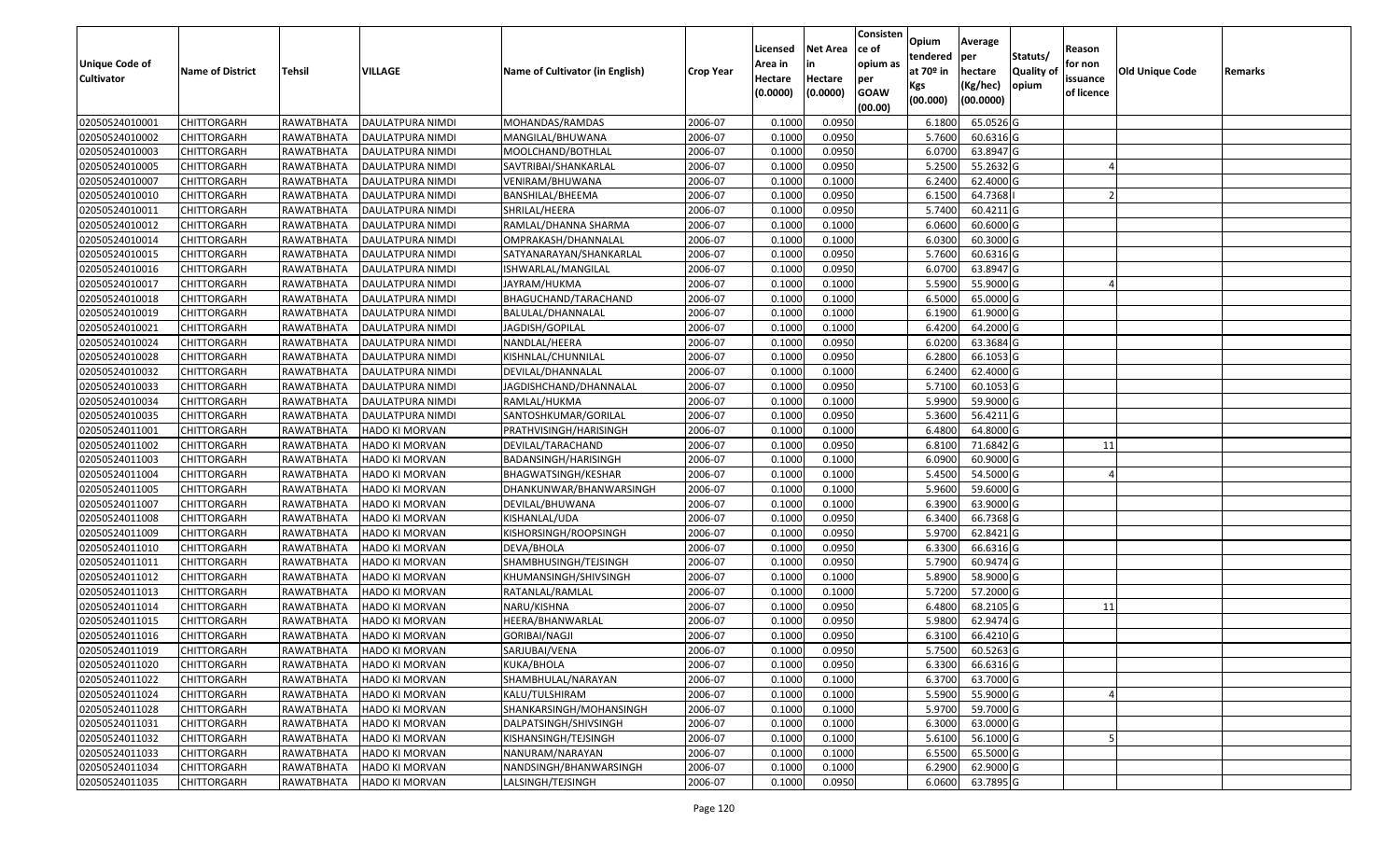| <b>Unique Code of</b><br><b>Cultivator</b> | <b>Name of District</b> | Tehsil              | VILLAGE               | Name of Cultivator (in English) | <b>Crop Year</b> | Licensed<br>Area in<br>Hectare<br>(0.0000) | <b>Net Area</b><br>in<br>Hectare<br>(0.0000) | Consisten<br>lce of<br>opium as<br>per<br><b>GOAW</b><br>(00.00) | Opium<br>tendered<br>at 70º in<br>Kgs<br>(00.000) | Average<br>per<br>hectare<br>(Kg/hec)<br>(00.0000) | Statuts/<br><b>Quality o</b><br>opium | Reason<br>for non<br>issuance<br>of licence | Old Unique Code | Remarks            |
|--------------------------------------------|-------------------------|---------------------|-----------------------|---------------------------------|------------------|--------------------------------------------|----------------------------------------------|------------------------------------------------------------------|---------------------------------------------------|----------------------------------------------------|---------------------------------------|---------------------------------------------|-----------------|--------------------|
| 02050524011036                             | <b>CHITTORGARH</b>      | RAWATBHATA          | <b>HADO KI MORVAN</b> | SHAMBHULAL/TARACHAND            | 2006-07          | 0.1000                                     | 0.1000                                       |                                                                  | 6.5700                                            | 65.7000 G                                          |                                       |                                             |                 |                    |
| 02050524011037                             | <b>CHITTORGARH</b>      | RAWATBHATA          | <b>HADO KI MORVAN</b> | RAGHUNATHSINGH/BHERUSINGH       | 2006-07          | 0.1000                                     | 0.1000                                       |                                                                  | 1.9000                                            | 19.0000 G                                          |                                       |                                             |                 | <b>NAME CHANGE</b> |
| 02050524011038                             | <b>CHITTORGARH</b>      | RAWATBHATA          | <b>HADO KI MORVAN</b> | GORDHANSINGH/SHIVSINGH          | 2006-07          | 0.1000                                     | 0.0950                                       |                                                                  | 6.0000                                            | 63.1579 G                                          |                                       |                                             |                 |                    |
| 02050524011040                             | <b>CHITTORGARH</b>      | RAWATBHATA          | <b>HADO KI MORVAN</b> | PIYARANATH/NARAYANNATH          | 2006-07          | 0.1000                                     | 0.0950                                       |                                                                  | 5.9600                                            | 62.7368 G                                          |                                       |                                             |                 |                    |
| 02050524011042                             | <b>CHITTORGARH</b>      | RAWATBHATA          | HADO KI MORVAN        | MITTHUKUNWAR/BALUSINGH          | 2006-07          | 0.1000                                     | 0.0950                                       |                                                                  | 5.7500                                            | 60.5263 G                                          |                                       |                                             |                 |                    |
| 02050524011043                             | <b>CHITTORGARH</b>      | RAWATBHATA          | <b>HADO KI MORVAN</b> | BAHADURSINGH/BADANSINGH         | 2006-07          | 0.1000                                     | 0.1000                                       |                                                                  | 6.0700                                            | 60.7000 G                                          |                                       |                                             |                 |                    |
| 02050524012001                             | CHITTORGARH             | RAWATBHATA          | TANKARDA              | KERING/AMARCHAND                | 2006-07          | 0.1000                                     | 0.0950                                       |                                                                  | 5.7800                                            | 60.8421 G                                          |                                       |                                             |                 |                    |
| 02050524012002                             | <b>CHITTORGARH</b>      | RAWATBHATA          | <b>TANKARDA</b>       | MANIRAM/PEMA                    | 2006-07          | 0.1000                                     | 0.0650                                       |                                                                  | 3.5300                                            | 54.3077 G                                          |                                       |                                             |                 |                    |
| 02050524012003                             | <b>CHITTORGARH</b>      | RAWATBHATA          | TANKARDA              | LALU/PEMA                       | 2006-07          | 0.1000                                     | 0.1000                                       |                                                                  | 5.6600                                            | 56.6000 G                                          |                                       |                                             |                 |                    |
| 02050524012004                             | <b>CHITTORGARH</b>      | RAWATBHATA          | TANKARDA              | KANHAIYALAL/NANDA(CHOTA)        | 2006-07          | 0.1000                                     | 0.1000                                       |                                                                  | 4.9000                                            | 49.0000 G                                          |                                       |                                             |                 |                    |
| 02050524012005                             | <b>CHITTORGARH</b>      | RAWATBHATA          | <b>TANKARDA</b>       | BHANWARLAL/GHISA                | 2006-07          | 0.1000                                     | 0.1000                                       |                                                                  | 5.9900                                            | 59.9000 G                                          |                                       |                                             |                 |                    |
| 02050524012010                             | <b>CHITTORGARH</b>      | RAWATBHATA          | <b>TANKARDA</b>       | LOBHCHAND/RATANLAL              | 2006-07          | 0.1000                                     | 0.0400                                       |                                                                  | 2.0900                                            | 52.2500 G                                          |                                       |                                             |                 |                    |
| 02050524012011                             | <b>CHITTORGARH</b>      | RAWATBHATA          | <b>TANKARDA</b>       | SITARAM/BARDICHAND              | 2006-07          | 0.1000                                     | 0.1000                                       |                                                                  | 5.5200                                            | 55.2000 G                                          |                                       |                                             |                 |                    |
| 02050524012012                             | <b>CHITTORGARH</b>      | RAWATBHATA          | TANKARDA              | SHANKAR/GHISA                   | 2006-07          | 0.1000                                     | 0.1000                                       |                                                                  | 4.6600                                            | 46.6000 G                                          |                                       |                                             |                 |                    |
| 02050524012014                             | CHITTORGARH             | RAWATBHATA          | <b>TANKARDA</b>       | DEVILAL/BARDA                   | 2006-07          | 0.1000                                     | 0.0950                                       |                                                                  | 5.1800                                            | 54.5263 G                                          |                                       |                                             |                 |                    |
| 02050524012017                             | <b>CHITTORGARH</b>      | RAWATBHATA          | TANKARDA              | BHERU/KANA JATIYA               | 2006-07          | 0.1000                                     | 0.0950                                       |                                                                  | 5.6800                                            | 59.7895 G                                          |                                       |                                             |                 |                    |
| 02050524012022                             | <b>CHITTORGARH</b>      | RAWATBHATA          | <b>TANKARDA</b>       | DUNGA/CHUNNA                    | 2006-07          | 0.1000                                     | 0.1000                                       |                                                                  | 5.8400                                            | 58.4000 G                                          |                                       |                                             |                 |                    |
| 02050524012025                             | <b>CHITTORGARH</b>      | RAWATBHATA          | TANKARDA              | ONKAR/RAMCHANDRA                | 2006-07          | 0.100                                      | 0.0950                                       |                                                                  | 5.9300                                            | 62.4211 G                                          |                                       |                                             |                 |                    |
| 02050524012026                             | <b>CHITTORGARH</b>      | RAWATBHATA          | <b>TANKARDA</b>       | BHURA/DHOLA                     | 2006-07          | 0.1000                                     | 0.0950                                       |                                                                  | 4.7300                                            | 49.7895 G                                          |                                       |                                             |                 |                    |
| 02050524012027                             | <b>CHITTORGARH</b>      | RAWATBHATA          | <b>TANKARDA</b>       | RAMNARAYAN/BHURA                | 2006-07          | 0.1000                                     | 0.1000                                       |                                                                  | 5.7900                                            | 57.9000 G                                          |                                       |                                             |                 |                    |
| 02050524012028                             | <b>CHITTORGARH</b>      | RAWATBHATA          | <b>TANKARDA</b>       | DEVILAL/AMARA                   | 2006-07          | 0.1000                                     | 0.0950                                       |                                                                  | 5.4500                                            | 57.3684 G                                          |                                       |                                             |                 |                    |
| 02050524012029                             | <b>CHITTORGARH</b>      | RAWATBHATA          | <b>TANKARDA</b>       | DEVILAL/MANAKCHAND              | 2006-07          | 0.1000                                     | 0.1000                                       |                                                                  | 6.0000                                            | 60.0000 G                                          |                                       |                                             |                 |                    |
| 02050524012030                             | <b>CHITTORGARH</b>      | RAWATBHATA          | TANKARDA              | NARAYAN/KISHNA                  | 2006-07          | 0.1000                                     | 0.0950                                       |                                                                  | 6.0500                                            | 63.6842 G                                          |                                       |                                             |                 |                    |
| 02050524012031                             | <b>CHITTORGARH</b>      | RAWATBHATA          | TANKARDA              | CHOGA/MANIRAM                   | 2006-07          | 0.1000                                     | 0.0950                                       |                                                                  | 5.0900                                            | 53.5789 G                                          |                                       |                                             |                 |                    |
| 02050524012032                             | <b>CHITTORGARH</b>      | RAWATBHATA          | <b>TANKARDA</b>       | NARAYAN/KHEMA                   | 2006-07          | 0.1000                                     | 0.1000                                       |                                                                  | 6.0200                                            | 60.2000 G                                          |                                       |                                             |                 |                    |
| 02050524012033                             | <b>CHITTORGARH</b>      | RAWATBHATA          | TANKARDA              | NARAYAN/SHOCHAND                | 2006-07          | 0.1000                                     | 0.0950                                       |                                                                  | 5.8300                                            | 61.3684 G                                          |                                       |                                             |                 |                    |
| 02050524012034                             | <b>CHITTORGARH</b>      | RAWATBHATA          | <b>TANKARDA</b>       | KAMLIBAI/NARAYAN                | 2006-07          | 0.1000                                     | 0.1000                                       |                                                                  | 6.0600                                            | 60.6000 G                                          |                                       |                                             |                 |                    |
| 02050524012035                             | <b>CHITTORGARH</b>      | RAWATBHATA          | TANKARDA              | JANKILAL/BHURA                  | 2006-07          | 0.1000                                     | 0.1000                                       |                                                                  | 5.7700                                            | 57.7000 G                                          |                                       |                                             |                 |                    |
| 02050524012036                             | <b>CHITTORGARH</b>      | RAWATBHATA          | <b>TANKARDA</b>       | GHISA/BHIMA                     | 2006-07          | 0.1000                                     | 0.0950                                       |                                                                  | 6.1000                                            | 64.2105 G                                          |                                       |                                             |                 |                    |
| 02050524012038                             | <b>CHITTORGARH</b>      | RAWATBHATA          | <b>TANKARDA</b>       | SOHANIBAI/JAGANNATH             | 2006-07          | 0.1000                                     | 0.1000                                       |                                                                  | 5.8600                                            | 58.6000 G                                          |                                       |                                             |                 |                    |
| 02050524012041                             | <b>CHITTORGARH</b>      | RAWATBHATA          | <b>TANKARDA</b>       | BHANWARLAL/DEVA                 | 2006-07          | 0.1000                                     | 0.0950                                       |                                                                  | 6.2400                                            | 65.6842 G                                          |                                       |                                             |                 |                    |
| 02050524012043                             | <b>CHITTORGARH</b>      | RAWATBHATA          | TANKARDA              | BHIMRAJ/GOPI                    | 2006-07          | 0.1000                                     | 0.1000                                       |                                                                  | 6.0200                                            | 60.2000 G                                          |                                       |                                             |                 |                    |
| 02050524012047                             | <b>CHITTORGARH</b>      | RAWATBHATA          | <b>TANKARDA</b>       | GHISIBAI/BALU                   | 2006-07          | 0.1000                                     | 0.0900                                       |                                                                  | 5.3200                                            | 59.1111G                                           |                                       |                                             |                 |                    |
| 02050524012049                             | <b>CHITTORGARH</b>      | RAWATBHATA          | TANKARDA              | PARASMAL/HEERALAL               | 2006-07          | 0.1000                                     | 0.0950                                       |                                                                  | 5.7500                                            | 60.5263 G                                          |                                       |                                             |                 |                    |
| 02050524012052                             | CHITTORGARH             | RAWATBHATA          | TANKARDA              | PYARCHAND/JAYLAL                | 2006-07          | 0.1000                                     | 0.0000                                       |                                                                  | 0.0000                                            | 0.0000                                             |                                       |                                             |                 |                    |
| 02050524012053                             | <b>CHITTORGARH</b>      | RAWATBHATA          | TANKARDA              | KAJOD/JAYLAL                    | 2006-07          | 0.1000                                     | 0.1000                                       |                                                                  | 5.6700                                            | 56.7000 G                                          |                                       |                                             |                 |                    |
| 02050524012054                             | <b>CHITTORGARH</b>      | RAWATBHATA TANKARDA |                       | LALURAM/KHEMA                   | 2006-07          | 0.1000                                     | 0.0950                                       |                                                                  | 5.8500                                            | 61.5789 G                                          |                                       |                                             |                 |                    |
| 02050524012055                             | <b>CHITTORGARH</b>      | RAWATBHATA          | <b>TANKARDA</b>       | LAXMAN/DHOLA                    | 2006-07          | 0.1000                                     | 0.0950                                       |                                                                  | 5.8600                                            | 61.6842 G                                          |                                       |                                             |                 |                    |
| 02050524012058                             | <b>CHITTORGARH</b>      | RAWATBHATA          | <b>TANKARDA</b>       | MODULAL/UDA                     | 2006-07          | 0.1000                                     | 0.0900                                       |                                                                  | 4.4200                                            | 49.1111G                                           |                                       |                                             |                 |                    |
| 02050524012060                             | <b>CHITTORGARH</b>      | RAWATBHATA          | <b>TANKARDA</b>       | MODULAL/MIYACHAND               | 2006-07          | 0.1000                                     | 0.0900                                       |                                                                  | 4.6900                                            | $52.1111$ G                                        |                                       |                                             |                 |                    |
| 02050524012061                             | <b>CHITTORGARH</b>      | RAWATBHATA          | TANKARDA              | DEVILAL/BARDA                   | 2006-07          | 0.1000                                     | 0.0900                                       |                                                                  | 5.3200                                            | 59.1111G                                           |                                       |                                             |                 |                    |
| 02050524012062                             | <b>CHITTORGARH</b>      | RAWATBHATA          | <b>TANKARDA</b>       | KANHAIYALAL/SHANKAR             | 2006-07          | 0.1000                                     | 0.1000                                       |                                                                  | 5.9200                                            | 59.2000 G                                          |                                       |                                             |                 |                    |
| 02050524012064                             | <b>CHITTORGARH</b>      | RAWATBHATA          | TANKARDA              | BHURA/BIRAMA                    | 2006-07          | 0.1000                                     | 0.0950                                       |                                                                  | 4.7800                                            | 50.3158 G                                          |                                       |                                             |                 |                    |
| 02050524012068                             | <b>CHITTORGARH</b>      | RAWATBHATA          | TANKARDA              | MOJIRAM/TARACHAND               | 2006-07          | 0.1000                                     | 0.0950                                       |                                                                  | 5.6300                                            | 59.2632G                                           |                                       |                                             |                 |                    |
| 02050524012070                             | <b>CHITTORGARH</b>      | RAWATBHATA          | <b>TANKARDA</b>       | BHAWANILAL/RAMA                 | 2006-07          | 0.1000                                     | 0.0900                                       |                                                                  | 5.0100                                            | 55.6667 G                                          |                                       |                                             |                 |                    |
| 02050524012072                             | <b>CHITTORGARH</b>      | RAWATBHATA          | <b>TANKARDA</b>       | TULSHIRAM/DEVILAL               | 2006-07          | 0.1000                                     | 0.0950                                       |                                                                  | 4.6200                                            | 48.6316 G                                          |                                       |                                             |                 |                    |
|                                            |                         |                     |                       |                                 |                  |                                            |                                              |                                                                  |                                                   |                                                    |                                       |                                             |                 |                    |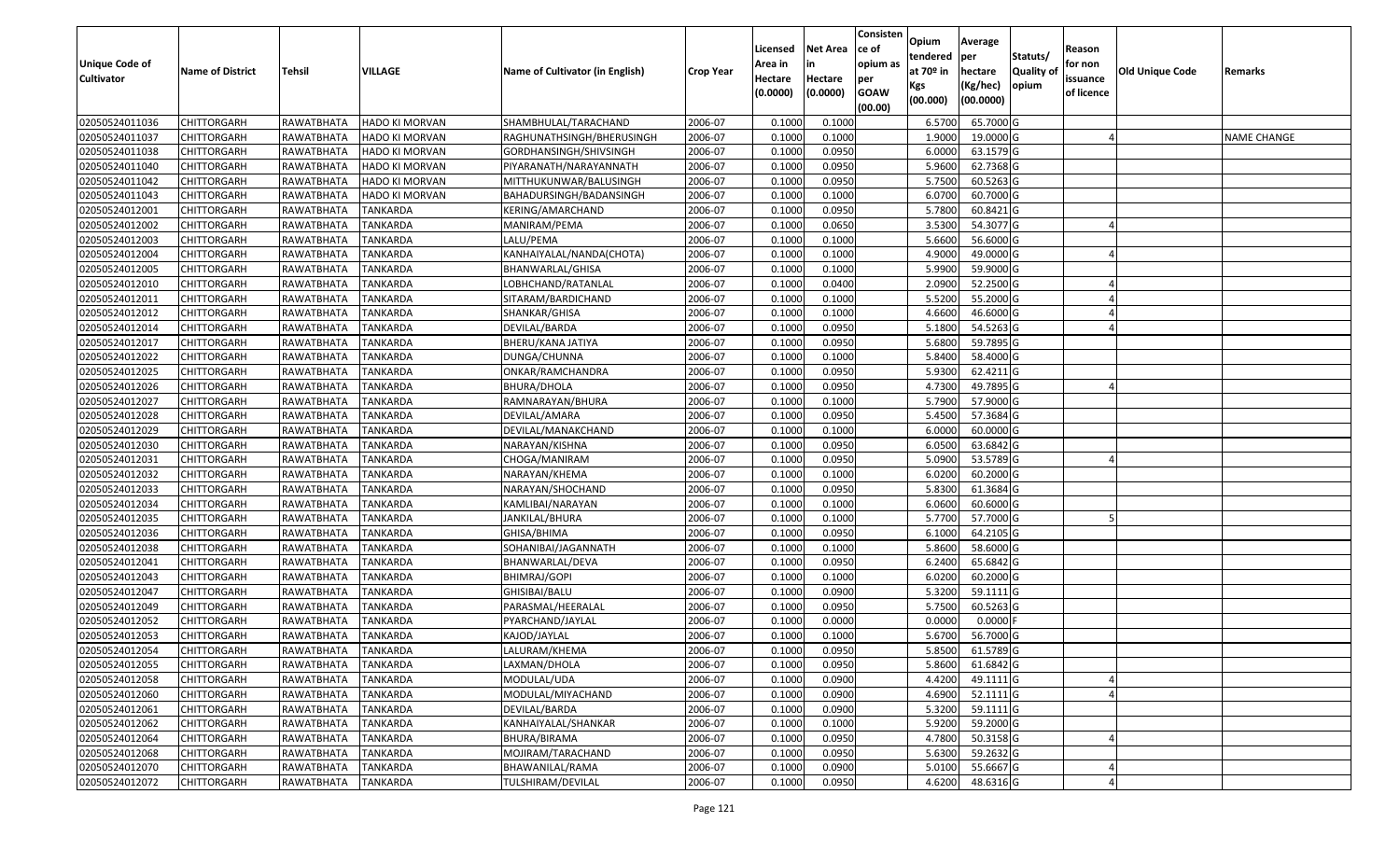| Unique Code of<br><b>Cultivator</b> | <b>Name of District</b> | <b>Tehsil</b>     | <b>VILLAGE</b>          | Name of Cultivator (in English) | <b>Crop Year</b> | Licensed<br>Area in<br>Hectare | <b>Net Area</b><br>in<br>Hectare | Consisten<br>ce of<br>opium as<br>per | Opium<br>tendered<br>at $70°$ in | Average<br>per<br>hectare<br>(Kg/hec) | Statuts/<br><b>Quality o</b><br>opium | Reason<br>for non<br>issuance | Old Unique Code | Remarks            |
|-------------------------------------|-------------------------|-------------------|-------------------------|---------------------------------|------------------|--------------------------------|----------------------------------|---------------------------------------|----------------------------------|---------------------------------------|---------------------------------------|-------------------------------|-----------------|--------------------|
|                                     |                         |                   |                         |                                 |                  | (0.0000)                       | (0.0000)                         | <b>GOAW</b><br>(00.00)                | Kgs<br>(00.000)                  | (00.0000)                             |                                       | of licence                    |                 |                    |
| 02050524012073                      | CHITTORGARH             | RAWATBHATA        | <b>TANKARDA</b>         | MANIRAM/TARACHAND               | 2006-07          | 0.1000                         | 0.0950                           |                                       | 5.6800                           | 59.7895 G                             |                                       |                               |                 |                    |
| 02050524012074                      | CHITTORGARH             | RAWATBHATA        | <b>TANKARDA</b>         | SHANKARLAL/NARAYAN              | 2006-07          | 0.1000                         | 0.1000                           |                                       | 5.7800                           | 57.8000 G                             |                                       |                               |                 |                    |
| 02050524012075                      | CHITTORGARH             | RAWATBHATA        | <b>TANKARDA</b>         | NANALAL/BARDICHAND              | 2006-07          | 0.1000                         | 0.1000                           |                                       | 5.4100                           | 54.1000G                              |                                       |                               |                 |                    |
| 02050524012078                      | <b>CHITTORGARH</b>      | <b>RAWATBHATA</b> | <b>TANKARDA</b>         | KANHAIYALAL/MATHURALAL          | 2006-07          | 0.1000                         | 0.1000                           |                                       | 5.1700                           | 51.7000 G                             |                                       |                               |                 |                    |
| 02050524012079                      | CHITTORGARH             | RAWATBHATA        | <b>TANKARDA</b>         | GHISALAL/AASARAM                | 2006-07          | 0.1000                         | 0.1000                           |                                       | 6.0900                           | 60.9000 G                             |                                       |                               |                 |                    |
| 02050524012080                      | CHITTORGARH             | RAWATBHATA        | <b>TANKARDA</b>         | PRABHU/SHOLA                    | 2006-07          | 0.1000                         | 0.0900                           |                                       | 5.4200                           | 60.2222 G                             |                                       |                               |                 |                    |
| 02050524013001                      | CHITTORGARH             | RAWATBHATA        | <b>HAMERGANJ</b>        | RATANLAL/KEDAR SHARMA           | 2006-07          | 0.1000                         | 0.0950                           |                                       | 6.3300                           | 66.6316 G                             |                                       |                               |                 |                    |
| 02050524013002                      | CHITTORGARH             | RAWATBHATA        | HAMERGANJ               | MOTYABAI/CHATRA                 | 2006-07          | 0.1000                         | 0.0950                           |                                       | 5.8400                           | 61.4737 G                             |                                       |                               |                 | <b>NAME CHANGE</b> |
| 02050524013003                      | <b>CHITTORGARH</b>      | RAWATBHATA        | HAMERGANJ               | HARLAL/NANURAM                  | 2006-07          | 0.1000                         | 0.0950                           |                                       | 6.0300                           | 63.4737 G                             |                                       |                               |                 |                    |
| 02050524013004                      | CHITTORGARH             | RAWATBHATA        | HAMERGANJ               | CHOKHA/MODA                     | 2006-07          | 0.1000                         | 0.0950                           |                                       | 6.1100                           | 64.3158 G                             |                                       |                               |                 |                    |
| 02050524013006                      | CHITTORGARH             | RAWATBHATA        | HAMERGANJ               | NANI/LAXMAN                     | 2006-07          | 0.1000                         | 0.0950                           |                                       | 6.3400                           | 66.7368 G                             |                                       |                               |                 |                    |
| 02050524013007                      | CHITTORGARH             | RAWATBHATA        | HAMERGANJ               | BHERU/HEERA                     | 2006-07          | 0.1000                         | 0.1000                           |                                       | 6.4100                           | 64.1000 G                             |                                       |                               |                 |                    |
| 02050524013008                      | <b>CHITTORGARH</b>      | RAWATBHATA        | HAMERGANJ               | HEMA/NANURAM                    | 2006-07          | 0.1000                         | 0.1000                           |                                       | 5.7800                           | 57.8000 G                             |                                       |                               |                 |                    |
| 02050524013009                      | <b>CHITTORGARH</b>      | RAWATBHATA        | HAMERGANJ               | MADHOLAL/CHUNNILAL              | 2006-07          | 0.100                          | 0.0950                           |                                       | 5.1500                           | 54.2105 G                             |                                       |                               |                 |                    |
| 02050524013010                      | <b>CHITTORGARH</b>      | RAWATBHATA        | HAMERGANJ               | TARACHAND/BHANWARLAL            | 2006-07          | 0.1000                         | 0.0950                           |                                       | 6.4000                           | 67.3684 G                             |                                       |                               |                 |                    |
| 02050524013011                      | <b>CHITTORGARH</b>      | RAWATBHATA        | HAMERGANJ               | PREMCHND/HEMRAJ                 | 2006-07          | 0.1000                         | 0.0950                           |                                       | 6.3200                           | 66.5263 G                             |                                       |                               |                 |                    |
| 02050524013012                      | <b>CHITTORGARH</b>      | RAWATBHATA        | HAMERGANJ               | PANNIBAI/ONKAR                  | 2006-07          | 0.1000                         | 0.0950                           |                                       | 6.1600                           | 64.8421G                              |                                       |                               |                 |                    |
| 02050524013013                      | CHITTORGARH             | RAWATBHATA        | HAMERGANJ               | DHANNA/GANESH                   | 2006-07          | 0.100                          | 0.1000                           |                                       | 6.1000                           | 61.0000 G                             |                                       |                               |                 |                    |
| 02050524013014                      | CHITTORGARH             | RAWATBHATA        | HAMERGANJ               | RATANLAL/MOTILAL                | 2006-07          | 0.100                          | 0.1000                           |                                       | 6.4600                           | 64.6000 G                             |                                       |                               |                 |                    |
| 02050524013015                      | CHITTORGARH             | RAWATBHATA        | HAMERGANJ               | PRATHVIRAJ/BHURA                | 2006-07          | 0.1000                         | 0.1000                           |                                       | 6.3300                           | 63.3000 G                             |                                       |                               |                 |                    |
| 02050524013017                      | CHITTORGARH             | RAWATBHATA        | HAMERGANJ               | BHERU/GANESH                    | 2006-07          | 0.100                          | 0.1000                           |                                       | 5.8900                           | 58.9000 G                             |                                       |                               |                 |                    |
| 02050524013019                      | CHITTORGARH             | RAWATBHATA        | HAMERGANJ               | TULSHIRAM/MOTI                  | 2006-07          | 0.100                          | 0.0950                           |                                       | 2.3500                           | 24.7368 G                             |                                       |                               |                 |                    |
| 02050524013020                      | CHITTORGARH             | RAWATBHATA        | HAMERGANJ               | GOVARDHAN/BHANWARLAL            | 2006-07          | 0.1000                         | 0.1000                           |                                       | 6.1700                           | 61.7000G                              |                                       |                               |                 |                    |
| 02050524013021                      | CHITTORGARH             | RAWATBHATA        | HAMERGANJ               | DEVILAL/KUKA                    | 2006-07          | 0.100                          | 0.0950                           |                                       | 6.1600                           | 64.8421G                              |                                       |                               |                 |                    |
| 02050524013022                      | <b>CHITTORGARH</b>      | RAWATBHATA        | HAMERGANJ               | DEVILAL/LAXMAN                  | 2006-07          | 0.1000                         | 0.0950                           |                                       | 6.6800                           | 70.3158                               |                                       |                               |                 |                    |
| 02050524013023                      | CHITTORGARH             | RAWATBHATA        | HAMERGANJ               | <b>UDAILAL/GOPI</b>             | 2006-07          | 0.1000                         | 0.0950                           |                                       | 6.0100                           | 63.2632 G                             |                                       |                               |                 |                    |
| 02050524013025                      | CHITTORGARH             | RAWATBHATA        | HAMERGANJ               | DHAPUBAI/NANDA GUJAR            | 2006-07          | 0.1000                         | 0.1000                           |                                       | 5.0500                           | 50.5000G                              |                                       |                               |                 |                    |
| 02050524014004                      | CHITTORGARH             | RAWATBHATA        | <b>NIMBODA</b>          | GORILAL/AMARCHAND               | 2006-07          | 0.1000                         | 0.0950                           |                                       | 5.5300                           | 58.2105 G                             |                                       |                               |                 |                    |
| 02050524014005                      | <b>CHITTORGARH</b>      | RAWATBHATA        | <b>NIMBODA</b>          | KASHIRAM/GANGARAM               | 2006-07          | 0.1000                         | 0.0950                           |                                       | 2.4900                           | 26.2105 G                             |                                       |                               |                 |                    |
| 02050524014008                      | <b>CHITTORGARH</b>      | RAWATBHATA        | <b>NIMBODA</b>          | BHOLA/CHATURBHUJ                | 2006-07          | 0.1000                         | 0.0950                           |                                       | 5.6900                           | 59.8947 G                             |                                       |                               |                 |                    |
| 02050524014009                      | CHITTORGARH             | RAWATBHATA        | <b>NIMBODA</b>          | NANALAL/BHARMAL                 | 2006-07          | 0.1000                         | 0.0950                           |                                       | 5.0800                           | 53.4737 G                             |                                       |                               |                 |                    |
| 02050524014011                      | CHITTORGARH             | RAWATBHATA        | <b>NIMBODA</b>          | DEVILAL/BHERULAL                | 2006-07          | 0.1000                         | 0.0900                           |                                       | 6.0500                           | 67.2222 G                             |                                       |                               |                 |                    |
| 02050524014013                      | CHITTORGARH             | RAWATBHATA        | <b>NIMBODA</b>          | BHANWARLAL/NARAYAN              | 2006-07          | 0.1000                         | 0.0950                           |                                       | 6.1900                           | 65.1579 G                             |                                       |                               |                 |                    |
| 02050524014015                      | <b>CHITTORGARH</b>      | RAWATBHATA        | <b>NIMBODA</b>          | MANGILAL/GORILAL                | 2006-07          | 0.1000                         | 0.0950                           |                                       | 1.7800                           | 18.7368                               |                                       |                               |                 |                    |
| 02050524014021                      | CHITTORGARH             | RAWATBHATA        | <b>NIMBODA</b>          | SOHANIBAI/CHAGANLAL             | 2006-07          | 0.1000                         | 0.1000                           |                                       | 5.4700                           | 54.7000G                              |                                       |                               |                 |                    |
| 02050524014022                      | CHITTORGARH             | RAWATBHATA        | <b>NIMBODA</b>          | UDAYLAL/GORILAL                 | 2006-07          | 0.1000                         | 0.0950                           |                                       | 5.4900                           | 57.7895 G                             |                                       |                               |                 |                    |
| 02050524014025                      | <b>CHITTORGARH</b>      | RAWATBHATA        | <b>NIMBODA</b>          | RAMLAL/BHURA                    | 2006-07          | 0.1000                         | 0.0950                           |                                       | 5.4500                           | 57.3684 G                             |                                       |                               |                 |                    |
| 02050524014026                      | <b>CHITTORGARH</b>      | RAWATBHATA        | NIMBODA                 | JHODA/BHURA                     | 2006-07          | 0.1000                         | 0.0900                           |                                       | 5.9300                           | 65.8889                               |                                       |                               |                 |                    |
| 02050524015001                      | <b>CHITTORGARH</b>      | RAWATBHATA        | TOLO KA LUHARIYA        | CHAMPALAL/BALU                  | 2006-07          | 0.1000                         | 0.1000                           |                                       | 6.3700                           | 63.7000 G                             |                                       |                               |                 |                    |
| 02050524015002                      | <b>CHITTORGARH</b>      | RAWATBHATA        | TOLO KA LUHARIYA        | MANGIBAI/BHANWARLAL             | 2006-07          | 0.1000                         | 0.0950                           |                                       | 6.1600                           | 64.8421 G                             |                                       |                               |                 |                    |
| 02050524015003                      | <b>CHITTORGARH</b>      | RAWATBHATA        | <b>TOLO KA LUHARIYA</b> | MEDHSINGH/MODASINGH             | 2006-07          | 0.1000                         | 0.1000                           |                                       | 6.0900                           | 60.9000 G                             |                                       |                               |                 |                    |
| 02050524015004                      | <b>CHITTORGARH</b>      | RAWATBHATA        | <b>TOLO KA LUHARIYA</b> | TODU/DALLA                      | 2006-07          | 0.1000                         | 0.0950                           |                                       | 6.2800                           | 66.1053 G                             |                                       |                               |                 |                    |
| 02050524015005                      | <b>CHITTORGARH</b>      | RAWATBHATA        | <b>TOLO KA LUHARIYA</b> | HEERALAL/MODIRAM                | 2006-07          | 0.1000                         | 0.0950                           |                                       | 5.8200                           | 61.2632 G                             |                                       |                               |                 |                    |
| 02050524015006                      | CHITTORGARH             | RAWATBHATA        | <b>TOLO KA LUHARIYA</b> | JUJHARSINGH/ARJUNSINGH          | 2006-07          | 0.1000                         | 0.0950                           |                                       | 5.7900                           | 60.9474 G                             |                                       |                               |                 |                    |
| 02050524015007                      | <b>CHITTORGARH</b>      | RAWATBHATA        | <b>TOLO KA LUHARIYA</b> | SITARAM/MOTI                    | 2006-07          | 0.1000                         | 0.1000                           |                                       | 6.3400                           | 63.4000 G                             |                                       |                               |                 |                    |
| 02050524015008                      | <b>CHITTORGARH</b>      | RAWATBHATA        | <b>TOLO KA LUHARIYA</b> | MADHO/BHERU                     | 2006-07          | 0.1000                         | 0.0950                           |                                       | 6.2600                           | 65.8947 G                             |                                       |                               |                 |                    |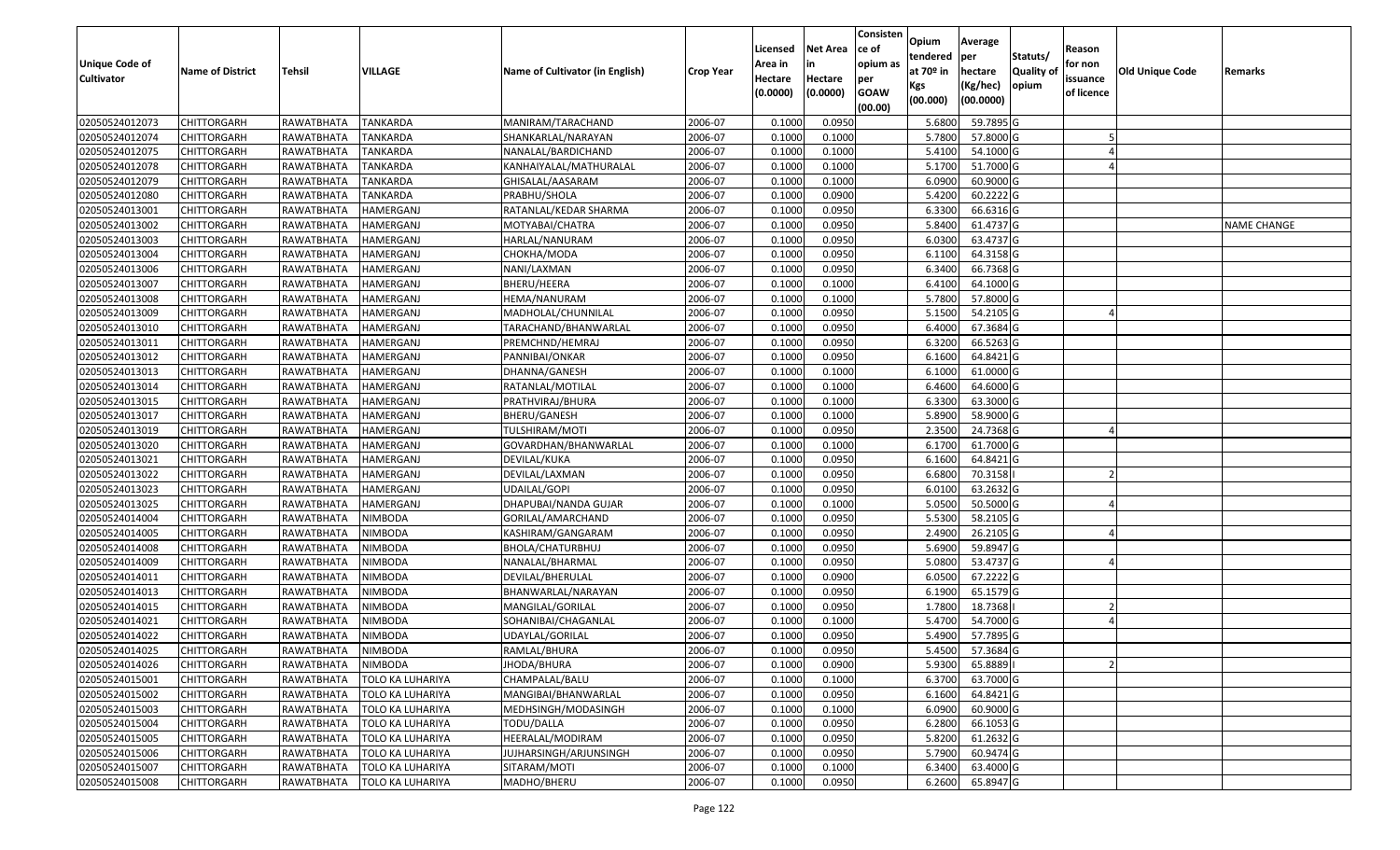| Unique Code of<br><b>Cultivator</b> | <b>Name of District</b> | Tehsil     | VILLAGE                 | Name of Cultivator (in English) | <b>Crop Year</b> | Licensed<br>Area in<br>Hectare<br>(0.0000) | <b>Net Area</b><br>in<br>Hectare<br>(0.0000) | Consisten<br>ce of<br>opium as<br>per<br><b>GOAW</b><br>(00.00) | Opium<br>tendered<br>at 70º in<br>Kgs<br>(00.000) | Average<br>per<br>hectare<br>(Kg/hec)<br>(00.0000) | Statuts/<br>Quality of<br>opium | Reason<br>for non<br>issuance<br>of licence | Old Unique Code | Remarks            |
|-------------------------------------|-------------------------|------------|-------------------------|---------------------------------|------------------|--------------------------------------------|----------------------------------------------|-----------------------------------------------------------------|---------------------------------------------------|----------------------------------------------------|---------------------------------|---------------------------------------------|-----------------|--------------------|
| 02050524015009                      | <b>CHITTORGARH</b>      | RAWATBHATA | TOLO KA LUHARIYA        | SHANKARLAL/SHIVLAL              | 2006-07          | 0.1000                                     | 0.1000                                       |                                                                 | 6.3500                                            | 63.5000 G                                          |                                 |                                             |                 |                    |
| 02050524015010                      | <b>CHITTORGARH</b>      | RAWATBHATA | TOLO KA LUHARIYA        | MODANATH/DUDHANATH              | 2006-07          | 0.1000                                     | 0.1000                                       |                                                                 | 6.4200                                            | 64.2000 G                                          |                                 |                                             |                 |                    |
| 02050524015013                      | <b>CHITTORGARH</b>      | RAWATBHATA | TOLO KA LUHARIYA        | JAMNALAL/NANA                   | 2006-07          | 0.1000                                     | 0.0950                                       |                                                                 | 5.9500                                            | 62.6316 G                                          |                                 |                                             |                 |                    |
| 02050524015014                      | <b>CHITTORGARH</b>      | RAWATBHATA | TOLO KA LUHARIYA        | MANGILAL/BHURA                  | 2006-07          | 0.1000                                     | 0.0950                                       |                                                                 | 5.9100                                            | 62.2105 G                                          |                                 |                                             |                 |                    |
| 02050524015015                      | <b>CHITTORGARH</b>      | RAWATBHATA | TOLO KA LUHARIYA        | DEVILAL/CHOGA                   | 2006-07          | 0.1000                                     | 0.0950                                       |                                                                 | 6.0300                                            | 63.4737 G                                          |                                 |                                             |                 |                    |
| 02050524015016                      | <b>CHITTORGARH</b>      | RAWATBHATA | TOLO KA LUHARIYA        | BHAGWATIBAI/BHANWARLAL          | 2006-07          | 0.1000                                     | 0.0950                                       |                                                                 | 6.2500                                            | 65.7895 G                                          |                                 |                                             |                 |                    |
| 02050524015017                      | CHITTORGARH             | RAWATBHATA | TOLO KA LUHARIYA        | BHURALAL/KALU                   | 2006-07          | 0.1000                                     | 0.1000                                       |                                                                 | 6.2900                                            | 62.9000 G                                          |                                 |                                             |                 |                    |
| 02050524015018                      | <b>CHITTORGARH</b>      | RAWATBHATA | TOLO KA LUHARIYA        | BANSHILAL/UDA                   | 2006-07          | 0.1000                                     | 0.0800                                       |                                                                 | 4.2900                                            | 53.6250 G                                          |                                 |                                             |                 |                    |
| 02050524015019                      | <b>CHITTORGARH</b>      | RAWATBHATA | TOLO KA LUHARIYA        | MOHANSINGH/KALYANSINGH          | 2006-07          | 0.1000                                     | 0.1000                                       |                                                                 | 5.7400                                            | 57.4000 G                                          |                                 |                                             |                 |                    |
| 02050524015020                      | <b>CHITTORGARH</b>      | RAWATBHATA | TOLO KA LUHARIYA        | BAGDIRAM/NAGJI                  | 2006-07          | 0.1000                                     | 0.0950                                       |                                                                 | 6.1000                                            | 64.2105 G                                          |                                 |                                             |                 |                    |
| 02050524015022                      | <b>CHITTORGARH</b>      | RAWATBHATA | TOLO KA LUHARIYA        | BHAWANIRAM/GANGARAM             | 2006-07          | 0.1000                                     | 0.0950                                       |                                                                 | 4.6800                                            | 49.2632 G                                          |                                 |                                             |                 |                    |
| 02050524015023                      | <b>CHITTORGARH</b>      | RAWATBHATA | TOLO KA LUHARIYA        | KALULAL/DUDHA                   | 2006-07          | 0.1000                                     | 0.0950                                       |                                                                 | 6.4000                                            | 67.3684 G                                          |                                 |                                             |                 |                    |
| 02050524015025                      | <b>CHITTORGARH</b>      | RAWATBHATA | TOLO KA LUHARIYA        | MANGIBAI/NANDA                  | 2006-07          | 0.1000                                     | 0.0950                                       |                                                                 | 6.3500                                            | 66.8421 G                                          |                                 |                                             |                 |                    |
| 02050524015027                      | <b>CHITTORGARH</b>      | RAWATBHATA | TOLO KA LUHARIYA        | SHANKARLAL/RAMCHAND             | 2006-07          | 0.1000                                     | 0.1000                                       |                                                                 | 6.4000                                            | 64.0000 G                                          |                                 |                                             |                 |                    |
| 02050524015030                      | <b>CHITTORGARH</b>      | RAWATBHATA | TOLO KA LUHARIYA        | BHANWARNATH/MODANATH            | 2006-07          | 0.1000                                     | 0.0950                                       |                                                                 | 6.2700                                            | 66.0000 G                                          |                                 |                                             |                 |                    |
| 02050524015032                      | <b>CHITTORGARH</b>      | RAWATBHATA | TOLO KA LUHARIYA        | LABHCHAND/BHURALAL              | 2006-07          | 0.1000                                     | 0.1000                                       |                                                                 | 6.3300                                            | 63.3000 G                                          |                                 |                                             |                 |                    |
| 02050524015035                      | <b>CHITTORGARH</b>      | RAWATBHATA | TOLO KA LUHARIYA        | KALURAM/BHAGWAN                 | 2006-07          | 0.1000                                     | 0.0950                                       |                                                                 | 8.3000                                            | 87.3684                                            |                                 |                                             |                 |                    |
| 02050524015037                      | <b>CHITTORGARH</b>      | RAWATBHATA | TOLO KA LUHARIYA        | NARAYANSINGH/JUJHARSINGH        | 2006-07          | 0.1000                                     | 0.0950                                       |                                                                 | 5.7000                                            | 60.0000 G                                          |                                 |                                             |                 |                    |
| 02050524015039                      | <b>CHITTORGARH</b>      | RAWATBHATA | <b>TOLO KA LUHARIYA</b> | SOHANIBAI/LALURAM               | 2006-07          | 0.1000                                     | 0.1000                                       |                                                                 | 5.8800                                            | 58.8000 G                                          |                                 |                                             |                 |                    |
| 02050524015041                      | <b>CHITTORGARH</b>      | RAWATBHATA | TOLO KA LUHARIYA        | AMBALAL/MADHO                   | 2006-07          | 0.1000                                     | 0.0950                                       |                                                                 | 5.8600                                            | 61.6842 G                                          |                                 |                                             |                 |                    |
| 02050524015042                      | <b>CHITTORGARH</b>      | RAWATBHATA | TOLO KA LUHARIYA        | KALUSINGH/ISHWARSINGH           | 2006-07          | 0.1000                                     | 0.0950                                       |                                                                 | 5.6400                                            | 59.3684 G                                          |                                 |                                             |                 |                    |
| 02050524015043                      | <b>CHITTORGARH</b>      | RAWATBHATA | TOLO KA LUHARIYA        | BAGDIRAM/NANDRAM                | 2006-07          | 0.1000                                     | 0.0950                                       |                                                                 | 5.5500                                            | 58.4211 G                                          |                                 |                                             |                 |                    |
| 02050524015044                      | <b>CHITTORGARH</b>      | RAWATBHATA | TOLO KA LUHARIYA        | SHANKARLAL/MODIRAM              | 2006-07          | 0.1000                                     | 0.0950                                       |                                                                 | 5.8300                                            | 61.3684 G                                          |                                 |                                             |                 |                    |
| 02050524015045                      | <b>CHITTORGARH</b>      | RAWATBHATA | TOLO KA LUHARIYA        | PANNALAL/MODA                   | 2006-07          | 0.1000                                     | 0.1000                                       |                                                                 | 5.7300                                            | 57.3000 G                                          |                                 |                                             |                 |                    |
| 02050524015046                      | <b>CHITTORGARH</b>      | RAWATBHATA | TOLO KA LUHARIYA        | BHAGWANLAL/TEJA                 | 2006-07          | 0.1000                                     | 0.0950                                       |                                                                 | 6.2900                                            | 66.2105 G                                          |                                 |                                             |                 |                    |
| 02050524015051                      | <b>CHITTORGARH</b>      | RAWATBHATA | TOLO KA LUHARIYA        | HEMRAJ/MADHO                    | 2006-07          | 0.1000                                     | 0.0950                                       |                                                                 | 5.9300                                            | 62.4211 G                                          |                                 |                                             |                 |                    |
| 02050524015053                      | <b>CHITTORGARH</b>      | RAWATBHATA | TOLO KA LUHARIYA        | DALELSINGH/VIJAYSINGH           | 2006-07          | 0.1000                                     | 0.1000                                       |                                                                 | 6.0600                                            | 60.6000 G                                          |                                 |                                             |                 |                    |
| 02050524015054                      | <b>CHITTORGARH</b>      | RAWATBHATA | TOLO KA LUHARIYA        | BAJERAM/NOULA JI                | 2006-07          | 0.1000                                     | 0.1000                                       |                                                                 | 5.9000                                            | 59.0000 G                                          |                                 |                                             |                 |                    |
| 02050524015056                      | <b>CHITTORGARH</b>      | RAWATBHATA | TOLO KA LUHARIYA        | POKHARNATH/GULABNATH            | 2006-07          | 0.1000                                     | 0.0950                                       |                                                                 | 5.6800                                            | 59.7895 G                                          |                                 |                                             |                 |                    |
| 02050524015057                      | <b>CHITTORGARH</b>      | RAWATBHATA | TOLO KA LUHARIYA        | SHAMBHUNATH/KANANATH            | 2006-07          | 0.1000                                     | 0.0950                                       |                                                                 | 6.5300                                            | 68.7368 G                                          |                                 |                                             |                 |                    |
| 02050524015058                      | <b>CHITTORGARH</b>      | RAWATBHATA | TOLO KA LUHARIYA        | BHARTSINGH/ONKARSINGH           | 2006-07          | 0.1000                                     | 0.0950                                       |                                                                 | 5.5900                                            | 58.8421 G                                          |                                 |                                             |                 |                    |
| 02050524015059                      | CHITTORGARH             | RAWATBHATA | TOLO KA LUHARIYA        | JODHSINGH/MEDHSINGH             | 2006-07          | 0.1000                                     | 0.1000                                       |                                                                 | 6.7000                                            | 67.0000 G                                          |                                 |                                             |                 |                    |
| 02050524015060                      | <b>CHITTORGARH</b>      | RAWATBHATA | TOLO KA LUHARIYA        | PREMSUKH/MODIRAM                | 2006-07          | 0.1000                                     | 0.1000                                       |                                                                 | 5.4500                                            | 54.5000 G                                          |                                 |                                             |                 |                    |
| 02050524015062                      | <b>CHITTORGARH</b>      | RAWATBHATA | TOLO KA LUHARIYA        | RAMESHWAR/HEERALAL              | 2006-07          | 0.1000                                     | 0.1000                                       |                                                                 | 6.0100                                            | 60.1000 G                                          |                                 |                                             |                 |                    |
| 02050524015063                      | <b>CHITTORGARH</b>      | RAWATBHATA | TOLO KA LUHARIYA        | NANA/UDA                        | 2006-07          | 0.1000                                     | 0.0950                                       |                                                                 | 5.8200                                            | 61.2630 G                                          |                                 |                                             |                 |                    |
| 02050524015064                      | <b>CHITTORGARH</b>      | RAWATBHATA | TOLO KA LUHARIYA        | MADHU/NAGJIRAM                  | 2006-07          | 0.1000                                     | 0.0950                                       |                                                                 | 5.8800                                            | 61.8947 G                                          |                                 |                                             |                 |                    |
| 02050524015065                      | CHITTORGARH             | RAWATBHATA | <b>TOLO KA LUHARIYA</b> | <b>KESHRIMAL/ONKAR</b>          | 2006-07          | 0.1000                                     | 0.1000                                       |                                                                 | 4.4500                                            | 44.5000                                            |                                 |                                             |                 |                    |
| 02050524015067                      | <b>CHITTORGARH</b>      | RAWATBHATA | TOLO KA LUHARIYA        | DEVILAL/MOTILAL                 | 2006-07          | 0.1000                                     | 0.0900                                       |                                                                 | 3.2300                                            | 35.8889 G                                          |                                 |                                             |                 | <b>NAME CHANGE</b> |
| 02050524015068                      | CHITTORGARH             | RAWATBHATA | TOLO KA LUHARIYA        | DALLA/BHURALAL                  | 2006-07          | 0.1000                                     | 0.0950                                       |                                                                 | 2.0100                                            | 21.1579 G                                          |                                 |                                             |                 |                    |
| 02050524015069                      | <b>CHITTORGARH</b>      | RAWATBHATA | <b>TOLO KA LUHARIYA</b> | MOOLCHAND/MOTI                  | 2006-07          | 0.1000                                     | 0.0950                                       |                                                                 | 5.8100                                            | 61.1579 G                                          |                                 |                                             |                 |                    |
| 02050524015070                      | <b>CHITTORGARH</b>      | RAWATBHATA | TOLO KA LUHARIYA        | MADANLAL/BHANWARLAL             | 2006-07          | 0.1000                                     | 0.0950                                       |                                                                 | 6.4200                                            | 67.5789 G                                          |                                 |                                             |                 |                    |
| 02050524015071                      | <b>CHITTORGARH</b>      | RAWATBHATA | TOLO KA LUHARIYA        | <b>BADRILAL/PEMA</b>            | 2006-07          | 0.1000                                     | 0.0950                                       |                                                                 | 6.1600                                            | 64.8421 G                                          |                                 |                                             |                 |                    |
| 02050524015072                      | <b>CHITTORGARH</b>      | RAWATBHATA | TOLO KA LUHARIYA        | GANGARAM/BALU                   | 2006-07          | 0.1000                                     | 0.1000                                       |                                                                 | 6.2700                                            | 62.7000 G                                          |                                 |                                             |                 |                    |
| 02050524015074                      | <b>CHITTORGARH</b>      | RAWATBHATA | <b>TOLO KA LUHARIYA</b> | MOHANLAL/BHANWARLAL             | 2006-07          | 0.1000                                     | 0.0950                                       |                                                                 | 6.3200                                            | 66.5263 G                                          |                                 |                                             |                 |                    |
| 02050524015076                      | <b>CHITTORGARH</b>      | RAWATBHATA | TOLO KA LUHARIYA        | CHOTHURAM/UDA                   | 2006-07          | 0.1000                                     | 0.1000                                       |                                                                 | 6.3300                                            | 63.3000 G                                          |                                 |                                             |                 |                    |
| 02050524015078                      | <b>CHITTORGARH</b>      | RAWATBHATA | TOLO KA LUHARIYA        | MADHOLAL/SHOJI                  | 2006-07          | 0.1000                                     | 0.1000                                       |                                                                 | 6.0200                                            | 60.2000 G                                          |                                 |                                             |                 |                    |
|                                     |                         |            |                         |                                 |                  |                                            |                                              |                                                                 |                                                   |                                                    |                                 |                                             |                 |                    |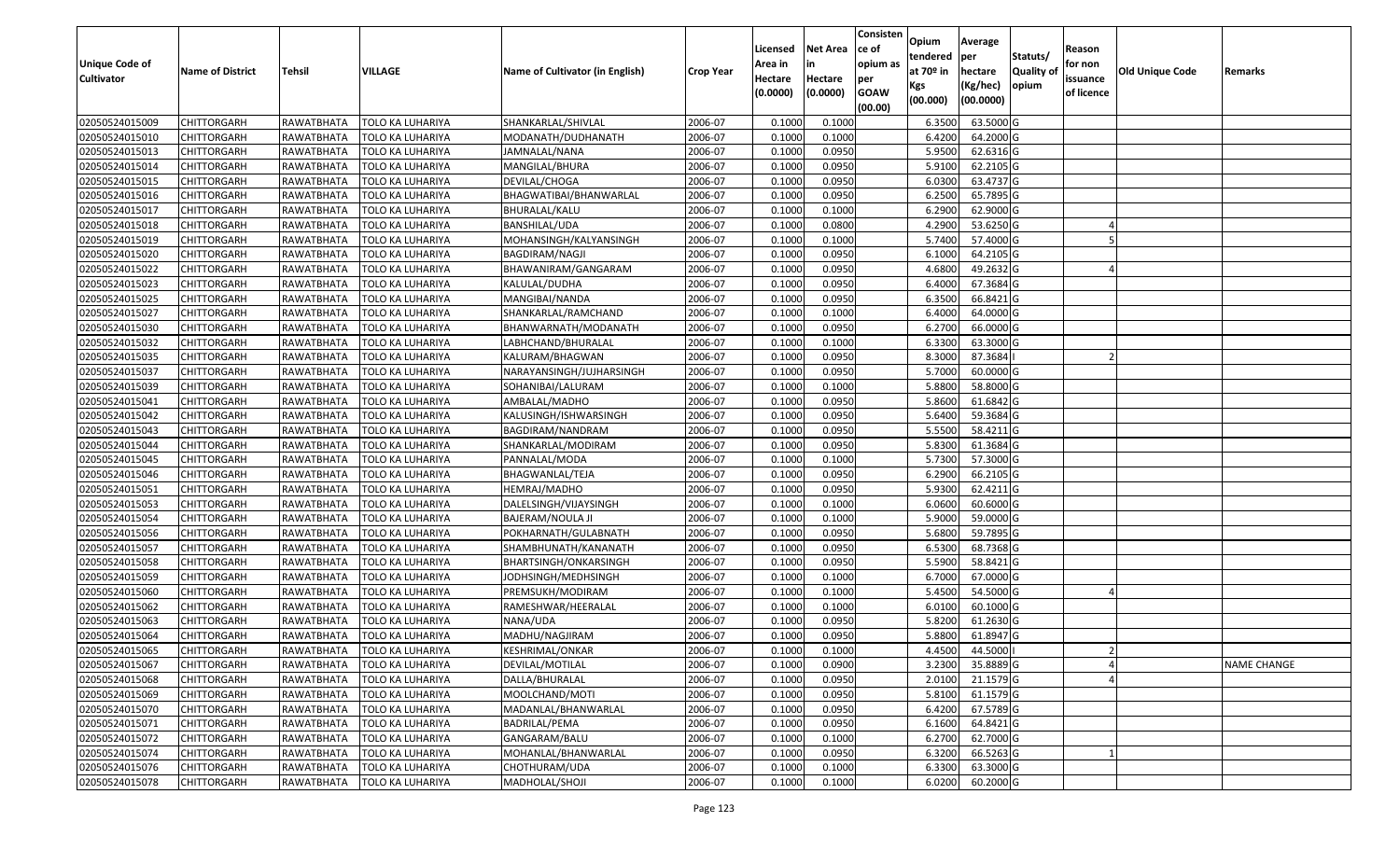| <b>Unique Code of</b><br><b>Cultivator</b> | <b>Name of District</b> | <b>Tehsil</b> | <b>VILLAGE</b>          | Name of Cultivator (in English) | <b>Crop Year</b> | Licensed<br>Area in<br>Hectare<br>(0.0000) | <b>Net Area</b><br>in<br>Hectare<br>(0.0000) | Consisten<br>ce of<br>opium as<br>per<br><b>GOAW</b><br>(00.00) | Opium<br>tendered<br>at $70°$ in<br>Kgs<br>(00.000) | Average<br>per<br>hectare<br>(Kg/hec)<br>(00.0000) | Statuts/<br>Quality of<br>opium | Reason<br>for non<br>issuance<br>of licence | <b>Old Unique Code</b> | Remarks                          |
|--------------------------------------------|-------------------------|---------------|-------------------------|---------------------------------|------------------|--------------------------------------------|----------------------------------------------|-----------------------------------------------------------------|-----------------------------------------------------|----------------------------------------------------|---------------------------------|---------------------------------------------|------------------------|----------------------------------|
| 02050524015079                             | <b>CHITTORGARH</b>      | RAWATBHATA    | TOLO KA LUHARIYA        | BHAGWAN/MODA MEGWAL             | 2006-07          | 0.100                                      | 0.0850                                       |                                                                 | 4.9500                                              | 58.2353 G                                          |                                 |                                             |                        |                                  |
| 02050524015080                             | CHITTORGARH             | RAWATBHATA    | <b>TOLO KA LUHARIYA</b> | LALUNATH/MODANATH               | 2006-07          | 0.1000                                     | 0.0950                                       |                                                                 | 4.6000                                              | 48.4211                                            |                                 |                                             |                        |                                  |
| 02050524015082                             | <b>CHITTORGARH</b>      | RAWATBHATA    | TOLO KA LUHARIYA        | BHAGWAN/MEGHA                   | 2006-07          | 0.1000                                     | 0.1000                                       |                                                                 | 5.4900                                              | 54.9000 G                                          |                                 |                                             |                        |                                  |
| 02050524015083                             | <b>CHITTORGARH</b>      | RAWATBHATA    | <b>TOLO KA LUHARIYA</b> | DERAM/LAXMAN                    | 2006-07          | 0.1000                                     | 0.0950                                       |                                                                 | 4.9300                                              | 51.8947 G                                          |                                 |                                             |                        |                                  |
| 02050524015084                             | <b>CHITTORGARH</b>      | RAWATBHATA    | TOLO KA LUHARIYA        | RAMSUKH/NANA                    | 2006-07          | 0.1000                                     | 0.0950                                       |                                                                 | 5.1300                                              | 54.0000 G                                          |                                 |                                             |                        |                                  |
| 02050524015085                             | <b>CHITTORGARH</b>      | RAWATBHATA    | <b>TOLO KA LUHARIYA</b> | GENDKUNWAR/GORHDHANSINGH        | 2006-07          | 0.1000                                     | 0.1000                                       |                                                                 | 6.3400                                              | 63.4000 G                                          |                                 |                                             |                        |                                  |
| 02050524015088                             | CHITTORGARH             | RAWATBHATA    | TOLO KA LUHARIYA        | PANNALAL/DHANNA                 | 2006-07          | 0.100                                      | 0.1000                                       |                                                                 | 6.2300                                              | 62.3000 G                                          |                                 |                                             |                        |                                  |
| 02050524015089                             | <b>CHITTORGARH</b>      | RAWATBHATA    | TOLO KA LUHARIYA        | NANDLAL/NARAYAN                 | 2006-07          | 0.1000                                     | 0.1000                                       |                                                                 | 5.3800                                              | 53.8000 G                                          |                                 |                                             |                        |                                  |
| 02050524015090                             | CHITTORGARH             | RAWATBHATA    | TOLO KA LUHARIYA        | NANALAL/KALU                    | 2006-07          | 0.100                                      | 0.0950                                       |                                                                 | 5.5300                                              | 58.2105 G                                          |                                 |                                             |                        |                                  |
| 02050524016001                             | CHITTORGARH             | RAWATBHATA    | <b>GUJRO KI MORVAN</b>  | DEVILAL/UDA                     | 2006-07          | 0.1000                                     | 0.1000                                       |                                                                 | 6.2900                                              | 62.9000 G                                          |                                 |                                             |                        |                                  |
| 02050524016005                             | <b>CHITTORGARH</b>      | RAWATBHATA    | <b>GUJRO KI MORVAN</b>  | NANDLAL/PRATHVIRAJ              | 2006-07          | 0.1000                                     | 0.1000                                       |                                                                 | 4.7500                                              | 47.5000 G                                          |                                 |                                             |                        | <b>NAME CHANGE</b>               |
| 02050524016007                             | <b>CHITTORGARH</b>      | RAWATBHATA    | <b>GUJRO KI MORVAN</b>  | JETUBAI/BHURA                   | 2006-07          | 0.1000                                     | 0.0950                                       |                                                                 | 5.7900                                              | 60.9474 G                                          |                                 |                                             |                        |                                  |
| 02050524016011                             | <b>CHITTORGARH</b>      | RAWATBHATA    | <b>GUJRO KI MORVAN</b>  | KASHIBAI/KAJOD                  | 2006-07          | 0.1000                                     | 0.0950                                       |                                                                 | 5.9400                                              | 62.5263 G                                          |                                 |                                             |                        |                                  |
| 02050524016014                             | <b>CHITTORGARH</b>      | RAWATBHATA    | <b>GUJRO KI MORVAN</b>  | GOPILAL/GANGARAM                | 2006-07          | 0.1000                                     | 0.0950                                       |                                                                 | 5.9500                                              | 62.6316 G                                          |                                 |                                             |                        |                                  |
| 02050524016018                             | <b>CHITTORGARH</b>      | RAWATBHATA    | <b>GUJRO KI MORVAN</b>  | BHANWARSINGH/KESHARSINGH        | 2006-07          | 0.1000                                     | 0.0950                                       |                                                                 | 6.1100                                              | 64.3158 G                                          |                                 |                                             |                        |                                  |
| 02050524016023                             | <b>CHITTORGARH</b>      | RAWATBHATA    | <b>GUJRO KI MORVAN</b>  | NANIBAI/UDA                     | 2006-07          | 0.1000                                     | 0.0950                                       |                                                                 | 5.8300                                              | 61.3684 G                                          |                                 |                                             |                        |                                  |
| 02050524016024                             | <b>CHITTORGARH</b>      | RAWATBHATA    | <b>GUJRO KI MORVAN</b>  | MANGU/MANGILAL                  | 2006-07          | 0.1000                                     | 0.0950                                       |                                                                 | 5.1400                                              | 54.1053 G                                          |                                 |                                             |                        |                                  |
| 02050524016025                             | <b>CHITTORGARH</b>      | RAWATBHATA    | <b>GUJRO KI MORVAN</b>  | LAXMAN/UDA                      | 2006-07          | 0.1000                                     | 0.0950                                       |                                                                 | 6.1200                                              | 64.4211 G                                          |                                 |                                             |                        |                                  |
| 02050524016026                             | CHITTORGARH             | RAWATBHATA    | <b>GUJRO KI MORVAN</b>  | BHERU/KISHNA                    | 2006-07          | 0.1000                                     | 0.0950                                       |                                                                 | 5.7000                                              | 60.0000 G                                          |                                 |                                             |                        |                                  |
| 02050524016028                             | <b>CHITTORGARH</b>      | RAWATBHATA    | <b>GUJRO KI MORVAN</b>  | DEVILAL/UDA                     | 2006-07          | 0.1000                                     | 0.0950                                       |                                                                 | 5.7900                                              | 60.9474 G                                          |                                 |                                             |                        |                                  |
| 02050524016029                             | <b>CHITTORGARH</b>      | RAWATBHATA    | <b>GUJRO KI MORVAN</b>  | TULSHIRAM/CHUNNILAL             | 2006-07          | 0.1000                                     | 0.0900                                       |                                                                 | 4.9300                                              | 54.7778 G                                          |                                 |                                             |                        |                                  |
| 02050524016030                             | CHITTORGARH             | RAWATBHATA    | <b>GUJRO KI MORVAN</b>  | NAGJIRAM/HARIRAM                | 2006-07          | 0.1000                                     | 0.1000                                       |                                                                 | 5.7400                                              | 57.4000 G                                          |                                 |                                             |                        |                                  |
| 02050524016031                             | CHITTORGARH             | RAWATBHATA    | <b>GUJRO KI MORVAN</b>  | DAMERJI/MODA                    | 2006-07          | 0.1000                                     | 0.1000                                       |                                                                 | 5.0200                                              | 50.2000 G                                          |                                 |                                             |                        |                                  |
| 02050524016036                             | <b>CHITTORGARH</b>      | RAWATBHATA    | <b>GUJRO KI MORVAN</b>  | PRATAPSINGH/BHANWARLAL          | 2006-07          | 0.1000                                     | 0.0950                                       |                                                                 | 5.7000                                              | 60.0000 G                                          |                                 |                                             |                        |                                  |
| 02050524016040                             | <b>CHITTORGARH</b>      | RAWATBHATA    | <b>GUJRO KI MORVAN</b>  | BHOJARAM/BHAGWAN                | 2006-07          | 0.1000                                     | 0.0950                                       |                                                                 | 1.8300                                              | 19.2632 G                                          |                                 |                                             |                        |                                  |
| 02050524016043                             | <b>CHITTORGARH</b>      | RAWATBHATA    | <b>GUJRO KI MORVAN</b>  | JEETU/NANA                      | 2006-07          | 0.1000                                     | 0.1000                                       |                                                                 | 5.9500                                              | 59.5000 G                                          |                                 |                                             |                        |                                  |
| 02050524016044                             | CHITTORGARH             | RAWATBHATA    | <b>GUJRO KI MORVAN</b>  | LALU/GANGARAM                   | 2006-07          | 0.1000                                     | 0.0950                                       |                                                                 | 5.2800                                              | 55.5789 G                                          |                                 |                                             |                        |                                  |
| 02050524017002                             | <b>CHITTORGARH</b>      | RAWATBHATA    | <b>BADODIYA</b>         | IAGGANNATH/DEVILAL              | 2006-07          | 0.1000                                     | 0.0950                                       |                                                                 | 5.8000                                              | 61.0526 G                                          |                                 |                                             |                        | TRANSFER / NIMBODA               |
| 02050524017003                             | <b>CHITTORGARH</b>      | RAWATBHATA    | <b>BADODIYA</b>         | <b>BHOLIBAI/BHERU</b>           | 2006-07          | 0.1000                                     | 0.1000                                       |                                                                 | 2.7300                                              | 27.3000 G                                          |                                 |                                             |                        |                                  |
| 02050524017004                             | <b>CHITTORGARH</b>      | RAWATBHATA    | <b>BADODIYA</b>         | BHURA/PYARA                     | 2006-07          | 0.1000                                     | 0.0950                                       |                                                                 | 5.5700                                              | 58.6316 G                                          |                                 |                                             |                        | TRANSFER / NIMBODA               |
| 02050524017008                             | CHITTORGARH             | RAWATBHATA    | <b>BADODIYA</b>         | KESARILAL/RUPA                  | 2006-07          | 0.1000                                     | 0.1000                                       |                                                                 | 4.9400                                              | 49.4000 G                                          |                                 |                                             |                        |                                  |
| 02050524017009                             | CHITTORGARH             | RAWATBHATA    | BADODIYA                | KANHAIYALAL/CHUNNILAL           | 2006-07          | 0.1000                                     | 0.1000                                       |                                                                 | 6.5800                                              | 65.8000                                            |                                 |                                             |                        |                                  |
| 02050524017010                             | <b>CHITTORGARH</b>      | RAWATBHATA    | BADODIYA                | BHOLIBAI/VENICHAND              | 2006-07          | 0.1000                                     | 0.1000                                       |                                                                 | 6.5600                                              | 65.6000                                            |                                 |                                             |                        | NAME CHANGE<br>/TRANSFER/NIMBODA |
| 02050524017012                             | CHITTORGARH             | RAWATBHATA    | <b>BADODIYA</b>         | NANALAL/MODA                    | 2006-07          | 0.100                                      | 0.1000                                       |                                                                 | 4.3300                                              | 43.3000 G                                          |                                 |                                             |                        |                                  |
| 02050524017014                             | <b>CHITTORGARH</b>      | RAWATBHATA    | <b>BADODIYA</b>         | LAXMAN/SITARAM                  | 2006-07          | 0.1000                                     | 0.1000                                       |                                                                 | 5.3200                                              | 53.2000 G                                          |                                 |                                             |                        |                                  |
| 02050524017016                             | <b>CHITTORGARH</b>      | RAWATBHATA    | <b>BADODIYA</b>         | BHANWARLAL/BHOLA                | 2006-07          | 0.1000                                     | 0.1000                                       |                                                                 | 5.9300                                              | 59.3000G                                           |                                 |                                             |                        | TRANSFER / NIMBODA               |
| 02050524017020                             | <b>CHITTORGARH</b>      | RAWATBHATA    | BADODIYA                | ONKARLAL/NANALAL                | 2006-07          | 0.1000                                     | 0.0950                                       |                                                                 | 4.9900                                              | 52.5263 G                                          |                                 |                                             |                        |                                  |
| 02050524017022                             | <b>CHITTORGARH</b>      | RAWATBHATA    | <b>BADODIYA</b>         | GEDAMAL/NANALAL                 | 2006-07          | 0.1000                                     | 0.0950                                       |                                                                 | 5.6700                                              | 59.6842 G                                          |                                 |                                             |                        | TRANSFER / NIMBODA               |
| 02050524017025                             | CHITTORGARH             | RAWATBHATA    | <b>BADODIYA</b>         | PRABHULAL/AMARCHAND             | 2006-07          | 0.1000                                     | 0.1000                                       |                                                                 | 5.9000                                              | 59.0000 G                                          |                                 |                                             |                        | TRANSFER / NIMBODA               |
| 02050524017026                             | CHITTORGARH             | RAWATBHATA    | <b>BADODIYA</b>         | MANGILAL/MIYACHAND              | 2006-07          | 0.1000                                     | 0.1000                                       |                                                                 | 5.4700                                              | 54.7000 G                                          |                                 |                                             |                        |                                  |
| 02050524017038                             | <b>CHITTORGARH</b>      | RAWATBHATA    | <b>BADODIYA</b>         | NARAYAN/CHAMPA                  | 2006-07          | 0.1000                                     | 0.1050                                       |                                                                 | 2.3700                                              | 22.5714 G                                          |                                 |                                             |                        |                                  |
| 02050524017041                             | <b>CHITTORGARH</b>      | RAWATBHATA    | <b>BADODIYA</b>         | GHISA/KAJOD                     | 2006-07          | 0.1000                                     | 0.1000                                       |                                                                 | 2.7600                                              | 27.6000 G                                          |                                 |                                             |                        |                                  |
| 02050524017042                             | <b>CHITTORGARH</b>      | RAWATBHATA    | <b>BADODIYA</b>         | BHOLIBAI/MADHO                  | 2006-07          | 0.1000                                     | 0.1000                                       |                                                                 | 2.2900                                              | 22.9000 G                                          |                                 |                                             |                        |                                  |
| 02050524018005                             | CHITTORGARH             | RAWATBHATA    | <b>DEVPURA NIMDI</b>    | BOTHLAL/GANGARAM                | 2006-07          | 0.1000                                     | 0.0000                                       |                                                                 | 0.0000                                              | $0.0000$ F                                         |                                 |                                             |                        |                                  |
| 02050524018006                             | <b>CHITTORGARH</b>      | RAWATBHATA    | <b>DEVPURA NIMDI</b>    | MOHANLAL/HARLAL                 | 2006-07          | 0.1000                                     | 0.0000                                       |                                                                 | 0.0000                                              | $0.0000$ F                                         |                                 |                                             |                        |                                  |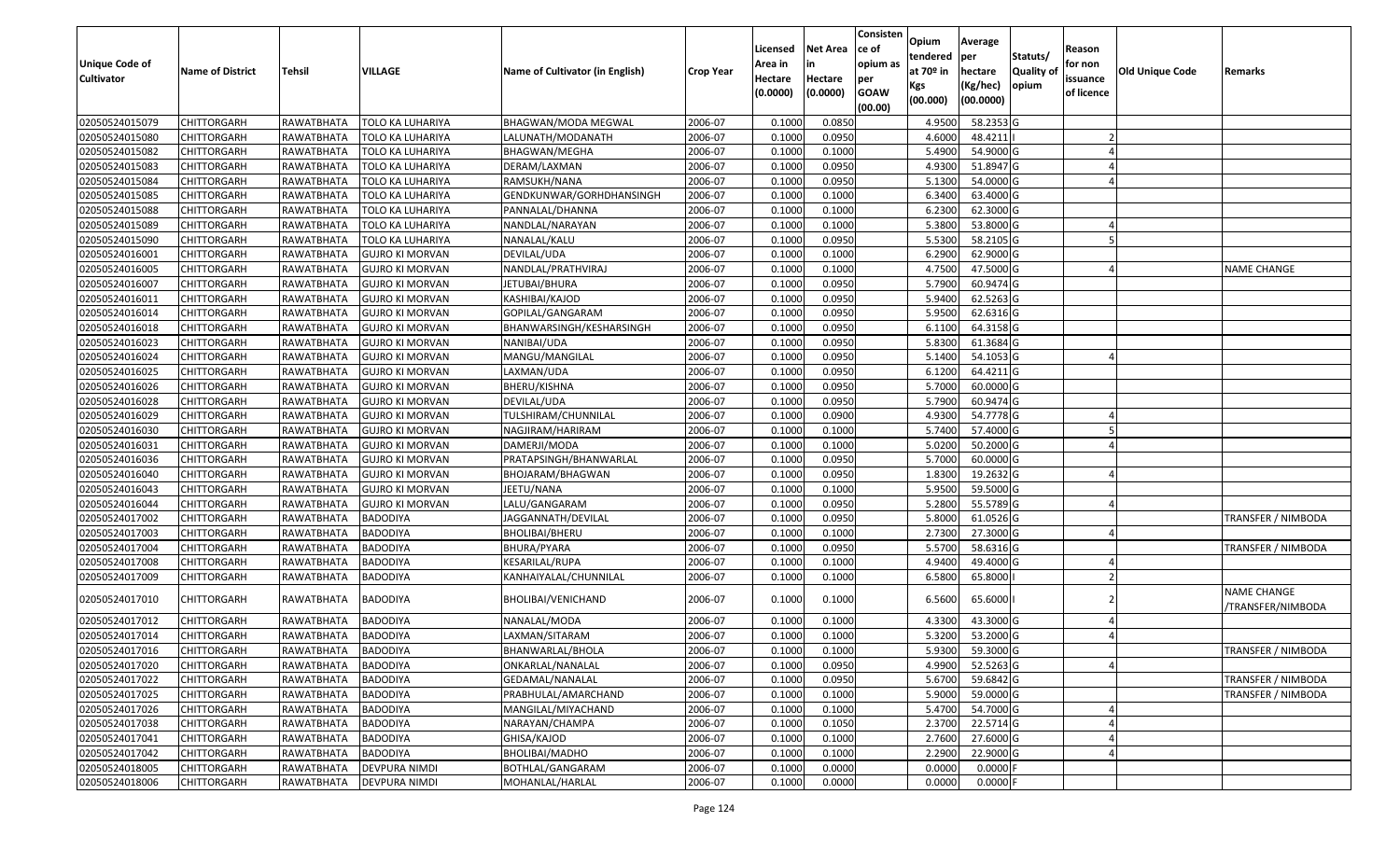| <b>Unique Code of</b><br><b>Cultivator</b> | <b>Name of District</b> | <b>Tehsil</b>     | VILLAGE              | Name of Cultivator (in English) | <b>Crop Year</b> | Licensed<br>Area in<br>Hectare<br>(0.0000) | <b>Net Area</b><br>in<br>Hectare<br>(0.0000) | Consisten<br>ce of<br>opium as<br>per<br><b>GOAW</b><br>(00.00) | Opium<br>tendered<br>at $70°$ in<br>Kgs<br>(00.000) | Average<br>per<br>hectare<br>(Kg/hec)<br>(00.0000) | Statuts/<br>Quality of<br>opium | Reason<br>for non<br>issuance<br>of licence | <b>Old Unique Code</b> | Remarks                            |
|--------------------------------------------|-------------------------|-------------------|----------------------|---------------------------------|------------------|--------------------------------------------|----------------------------------------------|-----------------------------------------------------------------|-----------------------------------------------------|----------------------------------------------------|---------------------------------|---------------------------------------------|------------------------|------------------------------------|
| 02050524018007                             | <b>CHITTORGARH</b>      | RAWATBHATA        | <b>DEVPURA NIMDI</b> | MANGILAL/SUKHLAL                | 2006-07          | 0.1000                                     | 0.1000                                       |                                                                 | 6.030                                               | 60.3000 G                                          |                                 |                                             |                        |                                    |
| 02050524018009                             | CHITTORGARH             | RAWATBHATA        | DEVPURA NIMDI        | MADANLAL/NARAYAN                | 2006-07          | 0.1000                                     | 0.0950                                       |                                                                 | 5.4400                                              | 57.2632 G                                          |                                 |                                             |                        |                                    |
| 02050524018013                             | CHITTORGARH             | RAWATBHATA        | DEVPURA NIMDI        | JAGANNATH/KISHNA                | 2006-07          | 0.1000                                     | 0.1000                                       |                                                                 | 2.4500                                              | 24.5000 G                                          |                                 |                                             |                        |                                    |
| 02050524018014                             | CHITTORGARH             | RAWATBHATA        | <b>DEVPURA NIMDI</b> | BANSHILAL/BHAGIRATH             | 2006-07          | 0.1000                                     | 0.0950                                       |                                                                 | 5.2000                                              | 54.7368 G                                          |                                 |                                             |                        |                                    |
| 02050524018019                             | <b>CHITTORGARH</b>      | RAWATBHATA        | <b>DEVPURA NIMDI</b> | NANDLAL/RAMESHWAR               | 2006-07          | 0.1000                                     | 0.0950                                       |                                                                 | 5.5200                                              | 58.1053 G                                          |                                 |                                             |                        |                                    |
| 02050524018020                             | CHITTORGARH             | RAWATBHATA        | <b>DEVPURA NIMDI</b> | MANGILAL/DALU                   | 2006-07          | 0.1000                                     | 0.1000                                       |                                                                 | 5.6100                                              | 56.1000G                                           |                                 |                                             |                        |                                    |
| 02050524018023                             | CHITTORGARH             | RAWATBHATA        | DEVPURA NIMDI        | BOTHLAL/NANDA                   | 2006-07          | 0.1000                                     | 0.1000                                       |                                                                 | 6.0500                                              | 60.5000 G                                          |                                 |                                             |                        |                                    |
| 02050524018026                             | CHITTORGARH             | RAWATBHATA        | DEVPURA NIMDI        | TULSHIRAM/BHOLIRAM              | 2006-07          | 0.1000                                     | 0.1000                                       |                                                                 | 6.5500                                              | 65.5000G                                           |                                 |                                             |                        |                                    |
| 02050524018027                             | CHITTORGARH             | RAWATBHATA        | DEVPURA NIMDI        | JEETMAL/KASHIRAM                | 2006-07          | 0.1000                                     | 0.0900                                       |                                                                 | 5.5400                                              | 61.5556 G                                          |                                 |                                             |                        |                                    |
| 02050524018028                             | <b>CHITTORGARH</b>      | RAWATBHATA        | <b>DEVPURA NIMDI</b> | RADHEYSHYAM/NARAYAN             | 2006-07          | 0.1000                                     | 0.1000                                       |                                                                 | 6.0600                                              | 60.6000 G                                          |                                 |                                             |                        |                                    |
| 02050524018029                             | CHITTORGARH             | RAWATBHATA        | DEVPURA NIMDI        | MADANLAL/BHOLIRAM               | 2006-07          | 0.1000                                     | 0.0950                                       |                                                                 | 5.7300                                              | 60.3158 G                                          |                                 |                                             |                        |                                    |
| 02050524018031                             | <b>CHITTORGARH</b>      | RAWATBHATA        | DEVPURA NIMDI        | CHITTARMAL/HARCHAND             | 2006-07          | 0.1000                                     | 0.0950                                       |                                                                 | 2.2000                                              | 23.1579 G                                          |                                 |                                             |                        |                                    |
| 02050524018043                             | <b>CHITTORGARH</b>      | RAWATBHATA        | DEVPURA NIMDI        | GOKAL/NANDA                     | 2006-07          | 0.1000                                     | 0.0000                                       |                                                                 | 0.0000                                              | 0.0000                                             |                                 |                                             |                        |                                    |
| 02050524018051                             | CHITTORGARH             | RAWATBHATA        | DEVPURA NIMDI        | LELABAI/KELA                    | 2006-07          | 0.1000                                     | 0.1000                                       |                                                                 | 1.9000                                              | 19.0000G                                           |                                 |                                             |                        |                                    |
| 02050524018052                             | CHITTORGARH             | <b>RAWATBHATA</b> | DEVPURA NIMDI        | DALICHNAND/GORILAL              | 2006-07          | 0.100                                      | 0.0950                                       |                                                                 | 5.2700                                              | 55.4737 G                                          |                                 |                                             |                        |                                    |
| 02050524018054                             | CHITTORGARH             | RAWATBHATA        | DEVPURA NIMDI        | HARISHCHANDRA/DANNADAS          | 2006-07          | 0.1000                                     | 0.0000                                       |                                                                 | 0.0000                                              | 0.0000                                             |                                 |                                             | 02050524035005         | <b>TRANSFER</b>                    |
| 02050524019003                             | <b>CHITTORGARH</b>      | RAWATBHATA        | LAXMIPURA            | PRABHULAL/JAGANNATH             | 2006-07          | 0.1000                                     | 0.1000                                       |                                                                 | 6.2000                                              | 62.0000 G                                          |                                 |                                             |                        | TRANSFER / JAWADA<br><b>NIMBRI</b> |
| 02050524019007                             | CHITTORGARH             | RAWATBHATA        | LAXMIPURA            | BHERU/MAYARAM                   | 2006-07          | 0.1000                                     | 0.1000                                       |                                                                 | 5.9600                                              | 59.6000 G                                          |                                 |                                             |                        | TRANSFER / JAWADA<br><b>NIMBRI</b> |
| 02050524019011                             | CHITTORGARH             | RAWATBHATA        | LAXMIPURA            | KISHNIBAI/DEVA                  | 2006-07          | 0.1000                                     | 0.1000                                       |                                                                 | 6.1000                                              | 61.0000 G                                          |                                 |                                             |                        | TRANSFER / JAWADA<br><b>NIMBRI</b> |
| 02050524019022                             | CHITTORGARH             | RAWATBHATA        | LAXMIPURA            | NANDA/CHATURBHUJ                | 2006-07          | 0.1000                                     | 0.0950                                       |                                                                 | 6.2100                                              | 65.3684 G                                          |                                 |                                             |                        | TRANSFER / JAWADA<br><b>NIMBRI</b> |
| 02050524019023                             | CHITTORGARH             | RAWATBHATA        | LAXMIPURA            | ISHWARLAL/BALURAM               | 2006-07          | 0.1000                                     | 0.1000                                       |                                                                 | 6.0500                                              | 60.5000 G                                          |                                 |                                             |                        | TRANSFER / JAWADA<br><b>NIMBRI</b> |
| 02050524019024                             | CHITTORGARH             | RAWATBHATA        | LAXMIPURA            | KISHNA/MOTI                     | 2006-07          | 0.100                                      | 0.1000                                       |                                                                 | 4.9700                                              | 49.7000 G                                          |                                 |                                             |                        |                                    |
| 02050524019025                             | CHITTORGARH             | RAWATBHATA        | LAXMIPURA            | <b>BOTHLAL/SHOLA</b>            | 2006-07          | 0.1000                                     | 0.1000                                       |                                                                 | 5.5500                                              | 55.5000 G                                          |                                 |                                             |                        |                                    |
| 02050524019031                             | CHITTORGARH             | RAWATBHATA        | LAXMIPURA            | CHOTU/NARAYAN                   | 2006-07          | 0.1000                                     | 0.1000                                       |                                                                 | 4.7200                                              | 47.2000 G                                          |                                 |                                             |                        |                                    |
| 02050524019042                             | <b>CHITTORGARH</b>      | RAWATBHATA        | LAXMIPURA            | JAMKUBAI/MOJJIRAM               | 2006-07          | 0.100                                      | 0.1000                                       |                                                                 | 5.3400                                              | 53.4000 G                                          |                                 |                                             |                        | TRANSFER/NIMBODA                   |
| 02050524019046                             | CHITTORGARH             | RAWATBHATA        | LAXMIPURA            | NANDLAL/ BHERU DAROGA           | 2006-07          | 0.1000                                     | 0.1000                                       |                                                                 | 5.4000                                              | 54.0000G                                           |                                 |                                             |                        |                                    |
| 02050524020002                             | CHITTORGARH             | RAWATBHATA        | KHATIKHEDA           | RODU/BHERU                      | 2006-07          | 0.1000                                     | 0.1000                                       |                                                                 | 5.7100                                              | 57.1000 G                                          |                                 |                                             |                        |                                    |
| 02050524020003                             | CHITTORGARH             | RAWATBHATA        | KHATIKHEDA           | GHISILAL/NARAYAN                | 2006-07          | 0.100                                      | 0.1000                                       |                                                                 | 5.9900                                              | 59.9000G                                           |                                 |                                             |                        |                                    |
| 02050524020006                             | <b>CHITTORGARH</b>      | RAWATBHATA        | KHATIKHEDA           | KISHANLAL/DHANNA                | 2006-07          | 0.1000                                     | 0.1000                                       |                                                                 | 6.0400                                              | 60.4000 G                                          |                                 |                                             |                        |                                    |
| 02050524020007                             | CHITTORGARH             | RAWATBHATA        | KHATIKHEDA           | LAXMAN/NANDA                    | 2006-07          | 0.100                                      | 0.1000                                       |                                                                 | 6.120                                               | 61.2000 G                                          |                                 |                                             |                        |                                    |
| 02050524020009                             | CHITTORGARH             | RAWATBHATA        | KHATIKHEDA           | KANKUBAI/LAXMINARAYAN           | 2006-07          | 0.1000                                     | 0.1000                                       |                                                                 | 5.8000                                              | 58.0000G                                           |                                 |                                             |                        |                                    |
| 02050524020010                             | CHITTORGARH             | RAWATBHATA        | KHATIKHEDA           | MANGILAL/MOTILAL                | 2006-07          | 0.1000                                     | 0.0950                                       |                                                                 | 5.8900                                              | 62.0000 G                                          |                                 |                                             |                        |                                    |
| 02050524020012                             | <b>CHITTORGARH</b>      | RAWATBHATA        | KHATIKHEDA           | DEVA/JANGANNATH                 | 2006-07          | 0.1000                                     | 0.1000                                       |                                                                 | 5.0000                                              | 50.0000                                            |                                 |                                             |                        |                                    |
| 02050524020013                             | <b>CHITTORGARH</b>      | RAWATBHATA        | KHATIKHEDA           | BALU/NARAYAN                    | 2006-07          | 0.1000                                     | 0.0950                                       |                                                                 | 6.1300                                              | 64.5263 G                                          |                                 |                                             |                        |                                    |
| 02050524020014                             | CHITTORGARH             | RAWATBHATA        | KHATIKHEDA           | HEERALAL/KISHNA                 | 2006-07          | 0.1000                                     | 0.0950                                       |                                                                 | 5.7200                                              | 60.2105 G                                          |                                 |                                             |                        |                                    |
| 02050524020016                             | <b>CHITTORGARH</b>      | RAWATBHATA        | KHATIKHEDA           | LALCHAND/MOTI                   | 2006-07          | 0.1000                                     | 0.1000                                       |                                                                 | 4.6400                                              | 46.4000 G                                          |                                 |                                             |                        |                                    |
| 02050524020017                             | <b>CHITTORGARH</b>      | RAWATBHATA        | KHATIKHEDA           | CHATURBHUJ/MODA                 | 2006-07          | 0.1000                                     | 0.1000                                       |                                                                 | 6.4400                                              | 64.4000                                            |                                 |                                             |                        |                                    |
| 02050524020021                             | CHITTORGARH             | RAWATBHATA        | KHATIKHEDA           | RAMNARAYAN/JAGANNATH            | 2006-07          | 0.1000                                     | 0.0950                                       |                                                                 | 5.2600                                              | 55.3684 G                                          |                                 |                                             |                        |                                    |
| 02050524020024                             | <b>CHITTORGARH</b>      | RAWATBHATA        | KHATIKHEDA           | LALCHAND/JEETMAL                | 2006-07          | 0.1000                                     | 0.1000                                       |                                                                 | 6.0200                                              | 60.2000 G                                          |                                 |                                             |                        |                                    |
| 02050524020025                             | <b>CHITTORGARH</b>      | RAWATBHATA        | KHATIKHEDA           | RAGUNATH/PRATHVIRAJ             | 2006-07          | 0.1000                                     | 0.0950                                       |                                                                 | 5.5000                                              | 57.8947 G                                          |                                 |                                             |                        |                                    |
| 02050524020029                             | <b>CHITTORGARH</b>      | RAWATBHATA        | KHATIKHEDA           | DEVILAL/JEETMAL                 | 2006-07          | 0.1000                                     | 0.0950                                       |                                                                 | 3.6700                                              | 38.6316 G                                          |                                 |                                             |                        |                                    |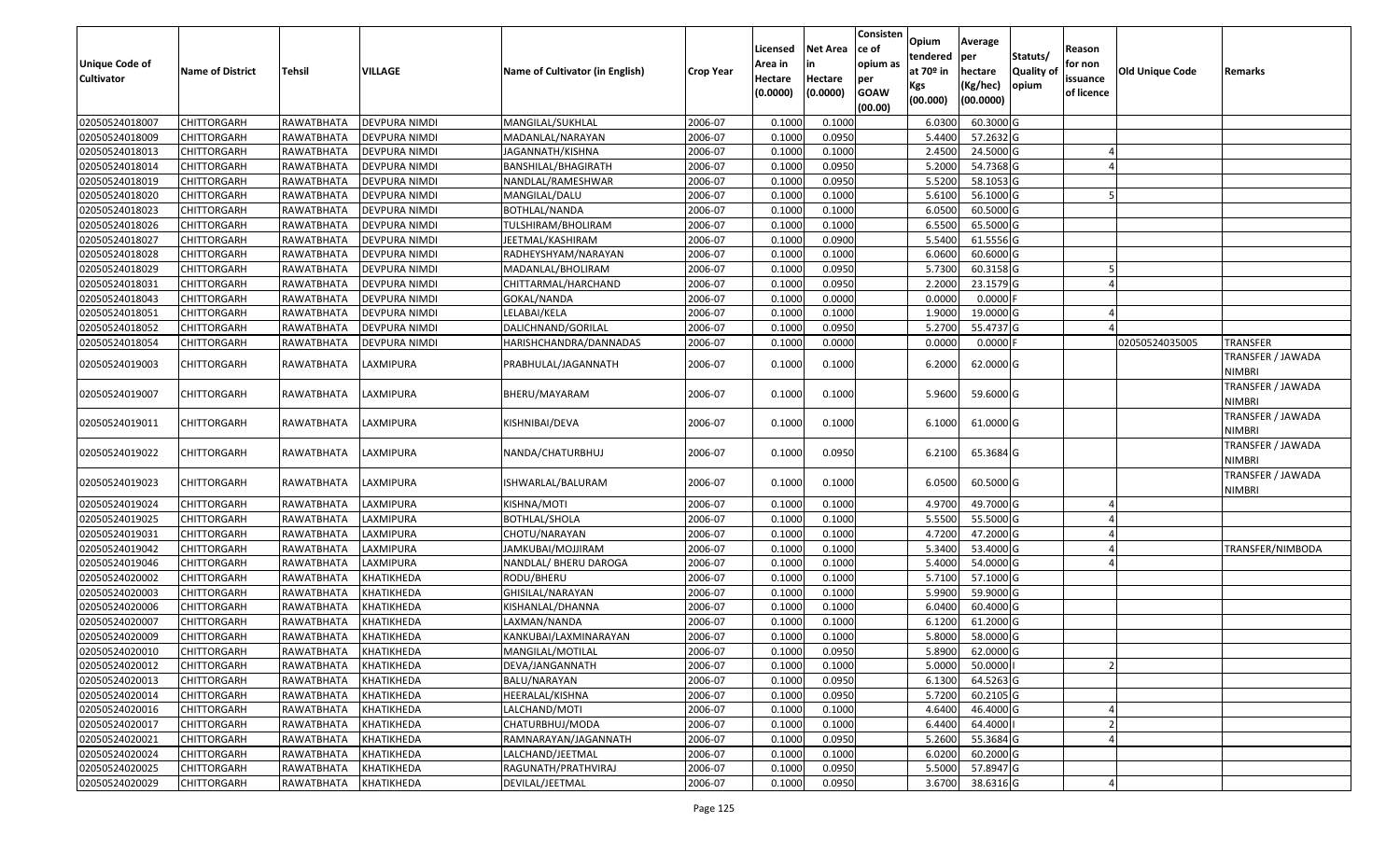| <b>Unique Code of</b><br><b>Cultivator</b> | <b>Name of District</b> | <b>Tehsil</b>     | VILLAGE                 | Name of Cultivator (in English) | <b>Crop Year</b> | Licensed<br>Area in<br>Hectare<br>(0.0000) | <b>Net Area</b><br>in<br>Hectare<br>(0.0000) | Consisten<br>ce of<br>opium as<br>per<br><b>GOAW</b><br>(00.00) | Opium<br>tendered<br>at $70°$ in<br>Kgs<br>(00.000) | Average<br>per<br>hectare<br>(Kg/hec)<br>(00.0000) | Statuts/<br><b>Quality o</b><br>opium | Reason<br>for non<br>issuance<br>of licence | Old Unique Code | Remarks            |
|--------------------------------------------|-------------------------|-------------------|-------------------------|---------------------------------|------------------|--------------------------------------------|----------------------------------------------|-----------------------------------------------------------------|-----------------------------------------------------|----------------------------------------------------|---------------------------------------|---------------------------------------------|-----------------|--------------------|
| 02050524020030                             | CHITTORGARH             | RAWATBHATA        | KHATIKHEDA              | MOHANLAL/CHAMPA                 | 2006-07          | 0.1000                                     | 0.1000                                       |                                                                 | 6.0200                                              | 60.2000 G                                          |                                       |                                             |                 |                    |
| 02050524020033                             | CHITTORGARH             | RAWATBHATA        | KHATIKHEDA              | BHUWANA/BRADA                   | 2006-07          | 0.1000                                     | 0.0950                                       |                                                                 | 5.6400                                              | 59.3684 G                                          |                                       |                                             |                 |                    |
| 02050524020034                             | CHITTORGARH             | RAWATBHATA        | KHATIKHEDA              | CHATURBHUJ/MOHANLAL             | 2006-07          | 0.1000                                     | 0.0950                                       |                                                                 | 6.3600                                              | 66.9470 G                                          |                                       |                                             |                 |                    |
| 02050524020037                             | <b>CHITTORGARH</b>      | <b>RAWATBHATA</b> | KHATIKHEDA              | MODULAL/MANJI                   | 2006-07          | 0.1000                                     | 0.1000                                       |                                                                 | 5.5300                                              | 55.3000G                                           |                                       |                                             |                 |                    |
| 02050524020039                             | CHITTORGARH             | RAWATBHATA        | KHATIKHEDA              | CHATURBHUJ/MADHO                | 2006-07          | 0.1000                                     | 0.1000                                       |                                                                 | 3.9900                                              | 39.9000G                                           |                                       |                                             |                 |                    |
| 02050524020043                             | CHITTORGARH             | RAWATBHATA        | KHATIKHEDA              | BARDILAL/RUPA                   | 2006-07          | 0.1000                                     | 0.1000                                       |                                                                 | 5.8300                                              | 58.3000 G                                          |                                       |                                             |                 |                    |
| 02050524020048                             | CHITTORGARH             | RAWATBHATA        | KHATIKHEDA              | BHAWANIRAM/BIRAM                | 2006-07          | 0.1000                                     | 0.1000                                       |                                                                 | 2.7700                                              | 27.7000 G                                          |                                       |                                             |                 |                    |
| 02050524020049                             | CHITTORGARH             | RAWATBHATA        | KHATIKHEDA              | MATHURA/NANDA                   | 2006-07          | 0.1000                                     | 0.0950                                       |                                                                 | 4.9400                                              | 52.0000G                                           |                                       |                                             |                 |                    |
| 02050524020051                             | <b>CHITTORGARH</b>      | RAWATBHATA        | KHATIKHEDA              | CHATURBHUJ/NARAYAN              | 2006-07          | 0.1000                                     | 0.0950                                       |                                                                 | 6.1300                                              | 64.5263 G                                          |                                       |                                             |                 |                    |
| 02050524020055                             | CHITTORGARH             | RAWATBHATA        | KHATIKHEDA              | GANGABAI/MADANLAL               | 2006-07          | 0.1000                                     | 0.0950                                       |                                                                 | 5.7100                                              | 60.1053 G                                          |                                       |                                             |                 |                    |
| 02050524020062                             | CHITTORGARH             | RAWATBHATA        | KHATIKHEDA              | SURAJMAL/RAMNARAYAN             | 2006-07          | 0.1000                                     | 0.0950                                       |                                                                 | 5.9800                                              | 62.9474 G                                          |                                       |                                             |                 |                    |
| 02050524020067                             | CHITTORGARH             | RAWATBHATA        | KHATIKHEDA              | DHAPUBAI/NATHU                  | 2006-07          | 0.1000                                     | 0.0000                                       |                                                                 | 0.0000                                              | $0.0000$ F                                         |                                       |                                             | 02050524029002  | <b>TRANSFER</b>    |
| 02050524020068                             | <b>CHITTORGARH</b>      | RAWATBHATA        | KHATIKHEDA              | JAGANNATH/DEVRAM                | 2006-07          | 0.1000                                     | 0.0950                                       |                                                                 | 5.7200                                              | 60.2105 G                                          |                                       |                                             | 02050524029008  | <b>TRANSFER</b>    |
| 02050524020069                             | <b>CHITTORGARH</b>      | RAWATBHATA        | KHATIKHEDA              | <b>BAPULAL/ BALA</b>            | 2006-07          | 0.1000                                     | 0.0950                                       |                                                                 | 5.7000                                              | 60.0000 G                                          |                                       |                                             | 02050524029012  | <b>TRANSFER</b>    |
| 02050524020070                             | <b>CHITTORGARH</b>      | RAWATBHATA        | KHATIKHEDA              | KANWARLAL/MOTILAL               | 2006-07          | 0.1000                                     | 0.0900                                       |                                                                 | 3.0300                                              | 33.6667                                            |                                       |                                             | 202050524029005 | <b>TRANSFER</b>    |
| 02050524021001                             | <b>CHITTORGARH</b>      | RAWATBHATA        | LAXMIKHEDA              | DALICHAND/HEERA                 | 2006-07          | 0.1000                                     | 0.0950                                       |                                                                 | 5.7400                                              | 60.4211G                                           |                                       |                                             |                 |                    |
| 02050524021002                             | <b>CHITTORGARH</b>      | RAWATBHATA        | LAXMIKHEDA              | BALU/TARACHAND                  | 2006-07          | 0.1000                                     | 0.1000                                       |                                                                 | 4.9500                                              | 49.5000G                                           |                                       |                                             |                 |                    |
| 02050524021004                             | CHITTORGARH             | RAWATBHATA        | LAXMIKHEDA              | CHATURBHUJ/NARAYAN              | 2006-07          | 0.100                                      | 0.1000                                       |                                                                 | 6.0600                                              | 60.6000 G                                          |                                       |                                             |                 |                    |
| 02050524021005                             | CHITTORGARH             | RAWATBHATA        | LAXMIKHEDA              | GHISALAL/BAJJA                  | 2006-07          | 0.100                                      | 0.1000                                       |                                                                 | 5.6700                                              | 56.7000 G                                          |                                       |                                             |                 |                    |
| 02050524021006                             | CHITTORGARH             | RAWATBHATA        | LAXMIKHEDA              | CHAGANLAL/MODA                  | 2006-07          | 0.1000                                     | 0.0500                                       |                                                                 | 1.6300                                              | 32.6000G                                           |                                       |                                             |                 |                    |
| 02050524021007                             | CHITTORGARH             | RAWATBHATA        | LAXMIKHEDA              | KUKA/AMARCHAND                  | 2006-07          | 0.100                                      | 0.0950                                       |                                                                 | 5.2600                                              | 55.3684 G                                          |                                       |                                             |                 |                    |
| 02050524021008                             | CHITTORGARH             | RAWATBHATA        | LAXMIKHEDA              | TARACHAND/KAJOD                 | 2006-07          | 0.100                                      | 0.0950                                       |                                                                 | 5.3400                                              | 56.2105 G                                          |                                       |                                             |                 |                    |
| 02050524021009                             | CHITTORGARH             | RAWATBHATA        | LAXMIKHEDA              | MANGILAL/RUPA                   | 2006-07          | 0.1000                                     | 0.0900                                       |                                                                 | 4.3000                                              | 47.7778 G                                          |                                       |                                             |                 | <b>NAME CHANGE</b> |
| 02050524021010                             | <b>CHITTORGARH</b>      | RAWATBHATA        | LAXMIKHEDA              | DHAPUBAI/HOKMA                  | 2006-07          | 0.100                                      | 0.1000                                       |                                                                 | 3.6500                                              | 36.5000G                                           |                                       |                                             |                 |                    |
| 02050524021011                             | <b>CHITTORGARH</b>      | RAWATBHATA        | LAXMIKHEDA              | KUKA/MEGA                       | 2006-07          | 0.1000                                     | 0.1000                                       |                                                                 | 5.6800                                              | 56.8000 G                                          |                                       |                                             |                 |                    |
| 02050524021012                             | CHITTORGARH             | RAWATBHATA        | LAXMIKHEDA              | NATHUDAS/MADHODAS               | 2006-07          | 0.1000                                     | 0.0900                                       |                                                                 | 5.4400                                              | 60.4444 G                                          |                                       |                                             |                 |                    |
| 02050524021014                             | CHITTORGARH             | RAWATBHATA        | LAXMIKHEDA              | NANDLAL/KISHNA                  | 2006-07          | 0.1000                                     | 0.0500                                       |                                                                 | 2.9600                                              | 59.2000 G                                          |                                       |                                             |                 |                    |
| 02050524022001                             | CHITTORGARH             | RAWATBHATA        | PRATAPPURA BORAV        | HEERALAL/DHOLA                  | 2006-07          | 0.1000                                     | 0.0000                                       |                                                                 | 0.0000                                              | $0.0000$ F                                         |                                       |                                             |                 |                    |
| 02050524022002                             | CHITTORGARH             | RAWATBHATA        | PRATAPPURA BORAV        | DEVILAL/AMARCHAND               | 2006-07          | 0.1000                                     | 0.1000                                       |                                                                 | 5.9900                                              | 59.9000 G                                          |                                       |                                             |                 |                    |
| 02050524022003                             | CHITTORGARH             | RAWATBHATA        | PRATAPPURA BORAV        | PREMCHAND/KALU                  | 2006-07          | 0.1000                                     | 0.1000                                       |                                                                 | 5.5000                                              | 55.0000G                                           |                                       |                                             |                 |                    |
| 02050524022004                             | CHITTORGARH             | RAWATBHATA        | PRATAPPURA BORAV        | MOHAN/KUKA                      | 2006-07          | 0.1000                                     | 0.0950                                       |                                                                 | 4.4600                                              | 46.9474 G                                          |                                       |                                             |                 |                    |
| 02050524022005                             | CHITTORGARH             | RAWATBHATA        | PRATAPPURA BORAV        | GHISALAL/NARAYAN                | 2006-07          | 0.1000                                     | 0.1000                                       |                                                                 | 5.0500                                              | 50.5000G                                           |                                       |                                             |                 |                    |
| 02050524022006                             | CHITTORGARH             | RAWATBHATA        | PRATAPPURA BORAV        | SHANKARLAL/BHANWARLAL           | 2006-07          | 0.100                                      | 0.1000                                       |                                                                 | 5.2400                                              | 52.4000G                                           |                                       |                                             |                 |                    |
| 02050524022009                             | <b>CHITTORGARH</b>      | RAWATBHATA        | PRATAPPURA BORAV        | HAGAMIBAI/MADHO                 | 2006-07          | 0.1000                                     | 0.1000                                       |                                                                 | 5.1200                                              | 51.2000 G                                          |                                       |                                             |                 |                    |
| 02050524022010                             | CHITTORGARH             | RAWATBHATA        | PRATAPPURA BORAV        | BOTHLAL/BHANWARLAL              | 2006-07          | 0.1000                                     | 0.1000                                       |                                                                 | 5.5100                                              | 55.1000G                                           |                                       |                                             |                 |                    |
| 02050524022012                             | CHITTORGARH             | RAWATBHATA        | PRATAPPURA BORAV        | MODA/KALU                       | 2006-07          | 0.1000                                     | 0.0500                                       |                                                                 | 2.4600                                              | 49.2000 G                                          |                                       |                                             |                 |                    |
| 02050524022014                             | <b>CHITTORGARH</b>      | RAWATBHATA        | PRATAPPURA BORAV        | RATIRAM/KASHIRAM                | 2006-07          | 0.1000                                     | 0.0000                                       |                                                                 | 0.0000                                              | $0.0000$ F                                         |                                       |                                             |                 |                    |
| 02050524022017                             | CHITTORGARH             | RAWATBHATA        | <b>PRATAPPURA BORAV</b> | KAJOD/BARDICHAND                | 2006-07          | 0.1000                                     | 0.0950                                       |                                                                 | 4.9900                                              | 52.5263 G                                          |                                       |                                             |                 |                    |
| 02050524022018                             | <b>CHITTORGARH</b>      | RAWATBHATA        | PRATAPPURA BORAV        | BARDICHAND/KISHNA               | 2006-07          | 0.1000                                     | 0.0950                                       |                                                                 | 5.8300                                              | 61.3684 G                                          |                                       |                                             |                 |                    |
| 02050524022020                             | <b>CHITTORGARH</b>      | RAWATBHATA        | PRATAPPURA BORAV        | DHULICHAND/JAYKISHAN            | 2006-07          | 0.1000                                     | 0.1000                                       |                                                                 | 6.0200                                              | 60.2000 G                                          |                                       |                                             |                 |                    |
| 02050524022021                             | <b>CHITTORGARH</b>      | RAWATBHATA        | PRATAPPURA BORAV        | CHUNNILAL/PYARA                 | 2006-07          | 0.1000                                     | 0.0950                                       |                                                                 | 4.7200                                              | 49.6842 G                                          |                                       |                                             |                 |                    |
| 02050524022022                             | <b>CHITTORGARH</b>      | RAWATBHATA        | PRATAPPURA BORAV        | GULABCHAND/HEERA MEENA          | 2006-07          | 0.1000                                     | 0.0000                                       |                                                                 | 0.0000                                              | $0.0000$ F                                         |                                       |                                             |                 |                    |
| 02050524022023                             | <b>CHITTORGARH</b>      | RAWATBHATA        | PRATAPPURA BORAV        | RAMESHWAR/CHUNNILAL             | 2006-07          | 0.1000                                     | 0.1000                                       |                                                                 | 5.0600                                              | 50.6000 G                                          |                                       |                                             |                 |                    |
| 02050524022027                             | CHITTORGARH             | RAWATBHATA        | PRATAPPURA BORAV        | NARAYANBAI/KAJODLAL             | 2006-07          | 0.1000                                     | 0.0000                                       |                                                                 | 0.0000                                              | $0.0000$ F                                         |                                       |                                             |                 |                    |
| 02050524022028                             | <b>CHITTORGARH</b>      | RAWATBHATA        | PRATAPPURA BORAV        | MODIBAI W/O BHIM/NANDA          | 2006-07          | 0.1000                                     | 0.1000                                       |                                                                 | 6.0500                                              | 60.5000 G                                          |                                       |                                             |                 |                    |